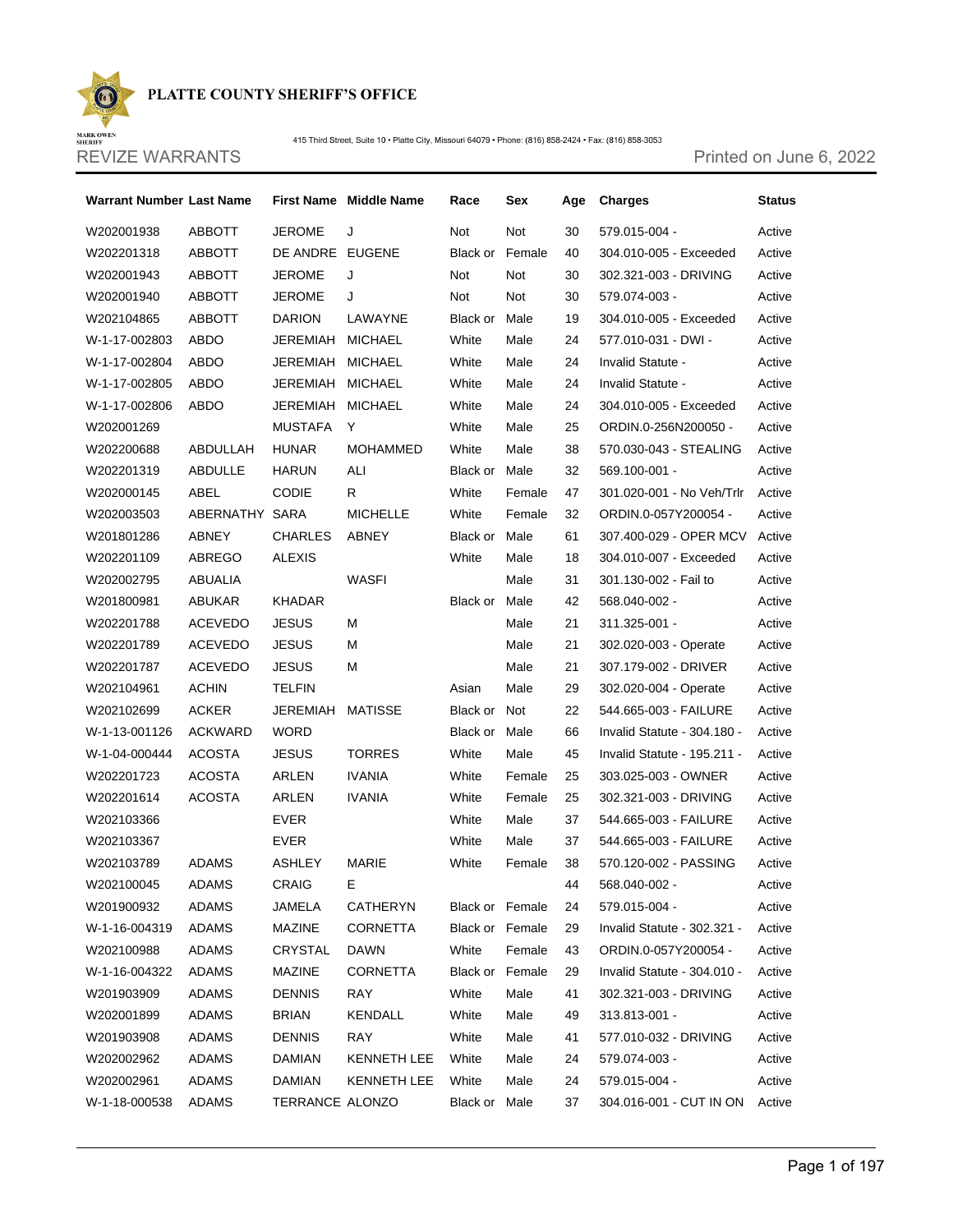| <b>Warrant Number Last Name</b> |                |                          | <b>First Name Middle Name</b> | Race                   | Sex    | Age | <b>Charges</b>              | Status |
|---------------------------------|----------------|--------------------------|-------------------------------|------------------------|--------|-----|-----------------------------|--------|
| W202004178                      | <b>ADAMS</b>   | JOEL                     | <b>MACKLON</b>                | Black or               | Male   | 60  | 301.130-002 - Fail to       | Active |
| W202004040                      | ADAMS          | ANGELA                   |                               | Not                    | Female | 51  | ORDIN.0-057Y200054 -        | Active |
| W201901181                      | ADAMS          | CRYSTAL                  | <b>DAWN</b>                   | White                  | Female | 43  | 302.020-003 - Operate       | Active |
| W201901182                      | ADAMS          | CRYSTAL                  | DAWN                          | White                  | Female | 43  | 303.025-003 - OWNER         | Active |
| W202000790                      | ADAMS          | <b>JOEL</b>              | <b>FITZGERALD</b>             | Black or               | Male   | 58  | 574.085 -                   | Active |
| W202004101                      | ADAMS          | CRYSTAL                  | DAWN                          | White                  | Female | 43  | 579.015-001 -               | Active |
| W201901183                      | <b>ADAMS</b>   | CRYSTAL                  | DAWN                          | White                  | Female | 43  | 301.130-002 - Fail to       | Active |
| W202101129                      | ADAMS          | <b>DOMINIQUE NICHOLE</b> |                               | Black or Female        |        | 35  | ORDIN.0-288N200054 -        | Active |
| W-1-18-001168                   | ADAMS          | <b>JOSEPH</b>            | <b>MICHAEL</b>                | White                  | Male   | 44  | 570.223-003 - IDENTITY      | Active |
| W-1-18-000537                   | ADAMS          | TERRANCE ALONZO          |                               | Black or Male          |        | 37  | 302.321-003 - DRIVING       | Active |
| W201800800                      | ADAMS          | JEFFREY                  | Α                             | Black or Male          |        | 48  | 565.076-002 - DOMESTIC      | Active |
| W202102018                      | ADAMS          | <b>ANTHONY</b>           | <b>LAMONT</b>                 | Black or Male          |        | 52  | 301.020-001 - No Veh/Trlr   | Active |
| W202102019                      | <b>ADAMS</b>   | <b>ANTHONY</b>           | LAMONT                        | Black or Male          |        | 52  | 302.321-004 - DRIVING       | Active |
| W-1-17-000713                   | ADAN           | KHALI                    | <b>HASSAN</b>                 | <b>Black or Female</b> |        | 25  | 579.015-004 -               | Active |
| W-1-17-000736                   | ADAN           | KHALI                    | HASSAN                        | Black or Female        |        | 25  | 303.025-003 - OWNER         | Active |
| W-1-18-001056                   | ADAPA          | <b>HARINATH</b>          |                               |                        | Male   | 41  | 570.120-002 - PASSING       | Active |
| W201800047                      | <b>ADDISON</b> | <b>MISTY</b>             | <b>DIANA</b>                  | White                  | Female | 49  | 569.145-001 -               | Active |
| W202104196                      | ADDISON        | CARLA                    | <b>MICHELLE</b>               | <b>Black or Female</b> |        | 54  | 304.010-004 - Exceeded      | Active |
| W202202203                      | <b>ADISA</b>   | TIFFANY                  | М                             | <b>Black or Female</b> |        | 34  | 302.321-003 - DRIVING       | Active |
| W-1-17-003482                   | <b>ADKINS</b>  | LAURA                    | <b>MARIE</b>                  | White                  | Female | 34  | 565.076 - DOMESTIC          | Active |
| W202201224                      | <b>ADKINS</b>  | <b>MICHAEL</b>           | DAVID                         | White                  | Male   | 62  | 302.321-003 - DRIVING       | Active |
| W202002376                      | ADOLPH         | LAMARR                   | <b>MONTREL</b>                | Black or               | Male   | 34  | 302.321-003 - DRIVING       | Active |
| W-1-11-000712                   | ADRADE         | <b>RENE</b>              | <b>HERNAN</b>                 | White                  | Male   | 36  | Invalid Statute - 570.223 - | Active |
| W202002711                      | <b>ADRIAN</b>  | <b>RODNEY</b>            | UEL                           | White                  | Male   | 55  | 579.015-001 -               | Active |
| W202104716                      | AGUIAR         | <b>JORGE</b>             | ALBERTO                       | White                  | Male   | 58  | 307.400-012 - FAIL TO       | Active |
| W202104715                      | AGUIAR         | <b>JORGE</b>             | <b>ALBERTO</b>                | White                  | Male   | 58  | 307.400-001 - FAIL TO       | Active |
| W202202233                      | AGUILAR        | <b>JOEL</b>              | ADAN                          | White                  | Male   | 18  | 304.010-006 - Exceeded      | Active |
| W202000519                      |                | <b>MERLIN</b>            | <b>ISAIAS</b>                 |                        | Male   | 28  | 577.010-032 - DRIVING       | Active |
| W202000520                      |                | <b>MERLIN</b>            | <b>ISAIAS</b>                 |                        | Male   | 28  | 577.017-001 -               | Active |
| W202000521                      |                | <b>MERLIN</b>            | <b>ISAIAS</b>                 |                        | Male   | 28  | 304.015-011 - FAIL TO       | Active |
| W202000529                      |                | MERLIN                   | <b>ISAIAS</b>                 |                        | Male   | 28  | 301.320-001 - Displayed     | Active |
| W202100704                      | AGUILERA       | MIRELLA                  | MELINDA                       | Black or Female        |        | 27  | 301.130-002 - Fail to       | Active |
| W-1-15-001503                   | <b>AGUIRRE</b> |                          | <b>NMN</b>                    | White                  | Male   | 41  | Invalid Statute - 195.202 - | Active |
| W202100242                      | AGUSTIN        | <b>JOHN</b>              | JIMINEZ SAN                   | White                  | Male   | 22  | 304.015-026 - FAIL TO       | Active |
| W202102202                      |                | <b>OTTONIEL</b>          |                               | White                  | Male   | 40  | 302.020-003 - Operate       | Active |
| W-1-16-004141                   | AICHEM         | <b>GEORGE</b>            |                               | Asian                  | Male   | 47  | Invalid Statute - 302.321 - | Active |
| W-1-16-004142                   | <b>AICHEM</b>  | <b>GEORGE</b>            |                               | Asian                  | Male   | 47  | Invalid Statute - 307.173 - | Active |
| W-1-17-001997                   | <b>AICHEM</b>  | <b>GEORGE</b>            |                               | Asian                  | Male   | 47  | 579.015-001 -               | Active |
| W-1-17-000312                   | <b>AICHEM</b>  | JAMY                     | NA                            |                        | Male   | 42  | 302.020-003 - Operate       | Active |
| W-1-17-000311                   | <b>AICHEM</b>  | JAMY                     | NA                            |                        | Male   | 42  | 577.010-031 - DWI -         | Active |
| W201802478                      | <b>AICHY</b>   | TIMOTHY                  | <b>NONE</b>                   | Asian                  | Male   | 41  | 302.321-004 - DRIVING       | Active |
| W202100240                      | <b>AIONO</b>   | AMMON                    | <b>DEAN</b>                   |                        | Male   | 42  | 303.025-003 - OWNER         | Active |
| W202201169                      | AJING          | <b>ACIEN</b>             | DONATO DENG Black or Male     |                        |        | 19  | 340.230 - FOLLOWING         | Active |
| W202201167                      | <b>AJING</b>   | <b>ACIEN</b>             | DONATO DENG Black or Male     |                        |        | 19  | 385.020 - OPERATED A        | Active |
| W202201168                      | AJING          | <b>ACIEN</b>             | DONATO DENG Black or Male     |                        |        | 19  | 385.060 - EXPIRED           | Active |
| W-1-10-002427                   | AKECH          | JOHN                     | KACHUOL                       | Black or Male          |        | 42  | 577.010-032 - DRIVING       | Active |
| W-1-10-002428                   | AKECH          | <b>JOHN</b>              | KACHUOL                       | Black or Male          |        | 42  | Invalid Statute - 302.321 - | Active |
|                                 |                |                          |                               |                        |        |     |                             |        |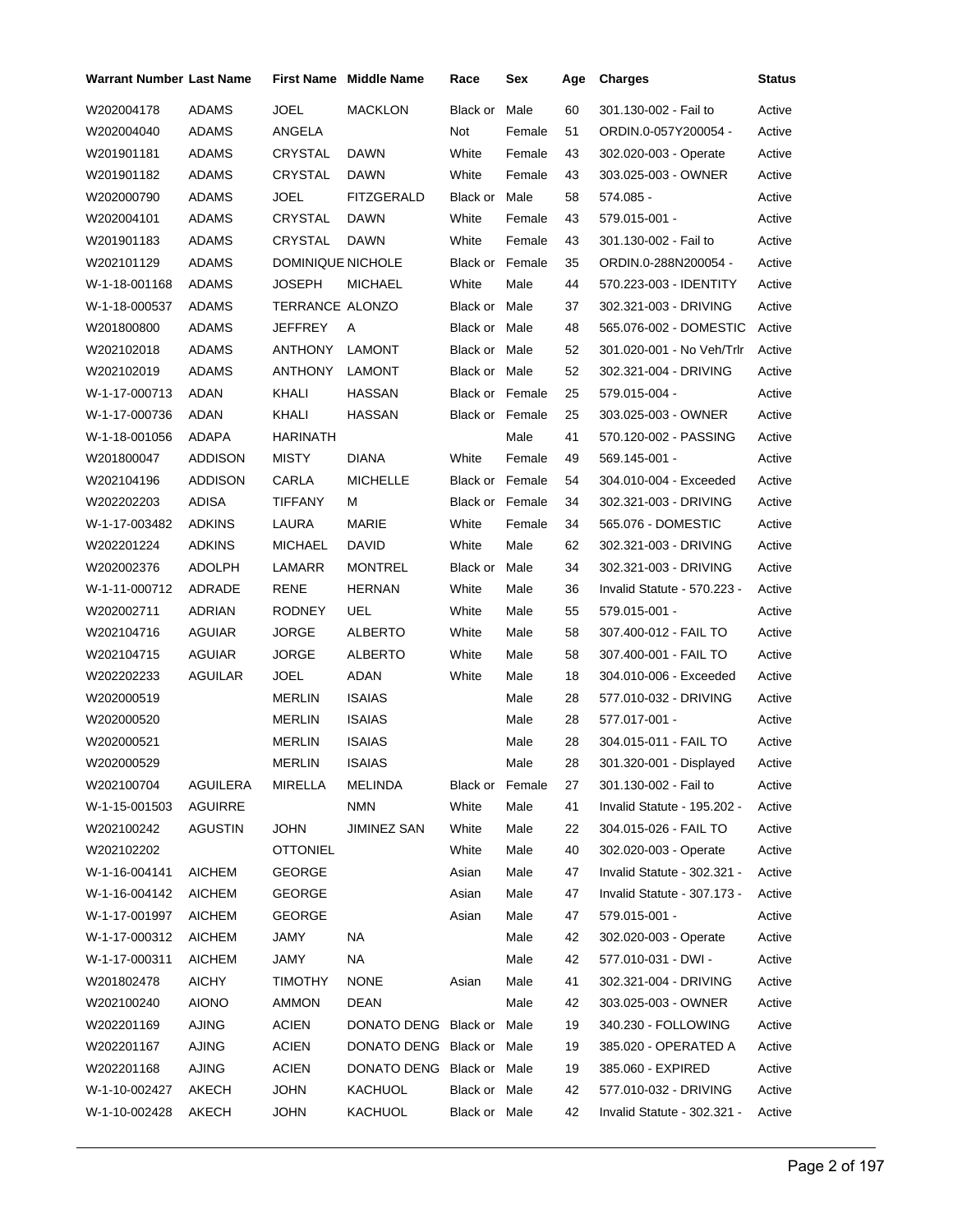| <b>Warrant Number Last Name</b> |                            |                 | <b>First Name</b> Middle Name | Race                   | Sex             | Age | <b>Charges</b>              | <b>Status</b> |
|---------------------------------|----------------------------|-----------------|-------------------------------|------------------------|-----------------|-----|-----------------------------|---------------|
| W-1-10-002429                   | AKECH                      | <b>JOHN</b>     | <b>KACHUOL</b>                | Black or               | Male            | 42  | Invalid Statute - 304.015 - | Active        |
| W202100469                      | AKERS                      | <b>VICTORIA</b> | <b>LYNNE</b>                  | Not                    | Female          | 25  | ORDIN.0-012N200013 -        | Active        |
| W202000786                      | AKERSON                    | ZACHARY         | Α                             | White                  | Male            | 38  | ORDIN.0-041N200454 -        | Active        |
| W202000785                      | AKERSON                    | ZACHARY         | A                             | White                  | Male            | 38  | ORDIN.0-289N200054 -        | Active        |
| W202202321                      | AKINS                      | <b>ELISHA</b>   | <b>GOMEZ</b>                  | Black or Male          |                 | 39  | 304.010-004 - Exceeded      | Active        |
| W202104162                      | AKIUO                      | <b>GIBSON</b>   |                               | Not                    | Male            | 29  | 577.010-032 - DRIVING       | Active        |
| W202104965                      | AKOI                       | AJOK            | <b>GUCH</b>                   | <b>Black or Female</b> |                 | 19  | 304.017-001 -               | Active        |
| W-1-07-001953                   | <b>AKPORE</b>              | PEACE           | <b>GOODLUCK</b>               | Black or Male          |                 | 40  | Invalid Statute - 570.090 - | Active        |
| W202102631                      | AKTAA                      | MAZEN           |                               |                        | Male            | 54  | 544.665 - FAILURE TO        | Active        |
| W202002976                      | AKUOL                      | KAMAL           | A                             | Black or Male          |                 | 19  | 579.015-002 -               | Active        |
| W-1-16-000489                   | AKUR                       | THUC            | <b>MABIOR</b>                 | Black or Male          |                 | 27  | Invalid Statute - 302.321 - | Active        |
| W-1-16-000490                   | AKUR                       | THUC            | <b>MABIOR</b>                 | Black or Male          |                 | 27  | Invalid Statute - 307.178 - | Active        |
| W-1-16-002096                   | ALAGALLEEN MOAJEP          |                 | MOHHAMED F                    |                        | Male            | 29  | Invalid Statute - 301.020 - | Active        |
| W-1-16-002095                   | ALAGALLEEN MOAJEP          |                 | MOHHAMED F                    |                        | Male            | 29  | 303.025-002 - Oper MV of    | Active        |
| W202001698                      | ALCAZAR                    | <b>ISIDRIO</b>  | <b>VIVEROS</b>                |                        | Male            | 54  | 570.030-035 - STEALING      | Active        |
| W201801416                      | ALDRIDGE                   | DANIEL          | <b>WILSON</b>                 | White                  | Male            | 36  | 569.090-007 -               | Active        |
| W202003902                      | <b>ALEJO</b>               | SAMANTHA ROSE   |                               | White                  | Female          | 23  | 304.010-007 - Exceeded      | Active        |
| W202003903                      | <b>ALEJO</b>               | SAMANTHA ROSE   |                               | White                  | Female          | 23  | 303.025-003 - OWNER         | Active        |
| W-1-15-002521                   | ALEMTAIRY                  | AL-RAHMANH      |                               |                        | Male            | 27  | 303.025-002 - Oper MV of    | Active        |
| W-1-17-000281                   | ALEXANDER CRYSTAL          |                 | <b>ELAINE</b>                 | <b>Black or Female</b> |                 | 32  | 303.025-003 - OWNER         | Active        |
| W201903718                      | ALEXANDER JASON            |                 | WAYNE                         | White                  | Male            | 40  | 570.030-044 - STEALING      | Active        |
| W-1-17-000280                   | ALEXANDER CRYSTAL          |                 | <b>ELAINE</b>                 | <b>Black or Female</b> |                 | 32  | 304.010-005 - Exceeded      | Active        |
| W201904133                      | ALEXANDER TONISHA          |                 | SHARI                         | <b>Black or Female</b> |                 | 31  | 302.321-004 - DRIVING       | Active        |
| W201902100                      | ALEXANDER MANUEL           |                 | Κ                             |                        | Male            | 29  | 301.020-001 - No Veh/Trlr   | Active        |
| W202100733                      | ALEXANDER RODERICK JAMES   |                 |                               | Black or Male          |                 | 29  | 577.010-032 - DRIVING       | Active        |
| W202100734                      | ALEXANDER RODERICK JAMES   |                 |                               | Black or Male          |                 | 29  | 303.025-003 - OWNER         | Active        |
| W202100735                      | ALEXANDER RODERICK JAMES   |                 |                               | Black or Male          |                 | 29  | 301.020-001 - No Veh/Trlr   | Active        |
| W-1-17-000279                   | ALEXANDER CRYSTAL          |                 | <b>ELAINE</b>                 | <b>Black or Female</b> |                 | 32  | 302.020-003 - Operate       | Active        |
| W202101766                      | ALEXANDER DEMARCUS ANTHONY |                 |                               |                        | Male            | 27  | 548.141-001 - FUGITIVE      | Active        |
| W-1-17-000420                   | ALEXANDER RACHELLE DE EDNA |                 |                               | Black or Female        |                 | 39  | 302.321-003 - DRIVING       | Active        |
| W-1-17-000421                   | ALEXANDER RACHELLE DE EDNA |                 |                               |                        | Black or Female | 39  | 303.025-003 - OWNER         | Active        |
| W-1-17-000422                   | ALEXANDER RACHELLE DE EDNA |                 |                               | Black or Female        |                 | 39  | 301.020-001 - No Veh/Trlr   | Active        |
| W202102499                      | ALEXANDER MALINDA          |                 | PARSHA                        | Not                    | Not             |     | 544.665-003 - FAILURE       | Active        |
| W-1-17-000467                   | ALFARO                     | JESSE           |                               | White                  | Male            | 24  | 577.010-031 - DWI -         | Active        |
| W-1-17-000468                   | ALFARO                     | JESSE           |                               | White                  | Male            | 24  | 304.015-011 - FAIL TO       | Active        |
| W202103809                      | ALFORD                     | <b>RUSSELL</b>  | <b>COLLEMAN</b>               | Black or Male          |                 | 32  | 302.321-003 - DRIVING       | Active        |
| W202103807                      | ALFORD                     | <b>RUSSELL</b>  | <b>COLLEMAN</b>               | Black or Male          |                 | 32  | 307.170-012 - OPER MV       | Active        |
| W202103808                      | ALFORD                     | <b>RUSSELL</b>  | <b>COLLEMAN</b>               | Black or Male          |                 | 32  | 577.010-032 - DRIVING       | Active        |
| W202104967                      |                            | JOSE            |                               | White                  | Male            | 33  | 304.010-004 - Exceeded      | Active        |
| W202104968                      |                            | <b>JOSE</b>     |                               | White                  | Male            | 33  | 302.020-003 - Operate       | Active        |
| W202001843                      | ALHARBI                    | ABDULAZIZ M     |                               |                        | Male            | 32  | 301.130-003 - Fail to       | Active        |
| W202001844                      | ALHARBI                    | ABDULAZIZ M     |                               |                        | Male            | 32  | 301.140-001 -               | Active        |
| W-1-15-000057                   | ALHEZAM                    | <b>HASSAN</b>   | JAMAL                         | Not                    | Male            | 23  | Invalid Statute - 301.020 - | Active        |
| W202000522                      | ALIMI                      | ALI             |                               | White                  | Male            | 68  | 304.010-005 - Exceeded      | Active        |
| W202001270                      | ALJAAFARI                  |                 | JABER                         |                        | Male            | 33  | ORDIN.0-328N200054 -        | Active        |
| W202100462                      | <b>ALKUDRDI</b>            | ATHEER          | <b>FARIDIBR</b>               | Not                    | Female          | 19  | ORDIN.0-041N200454 -        | Active        |
| W202101154                      | ALLARD                     | SARAHJO         | LEEANN                        | White                  | Female          | 35  | 302.321-003 - DRIVING       | Active        |
|                                 |                            |                 |                               |                        |                 |     |                             |               |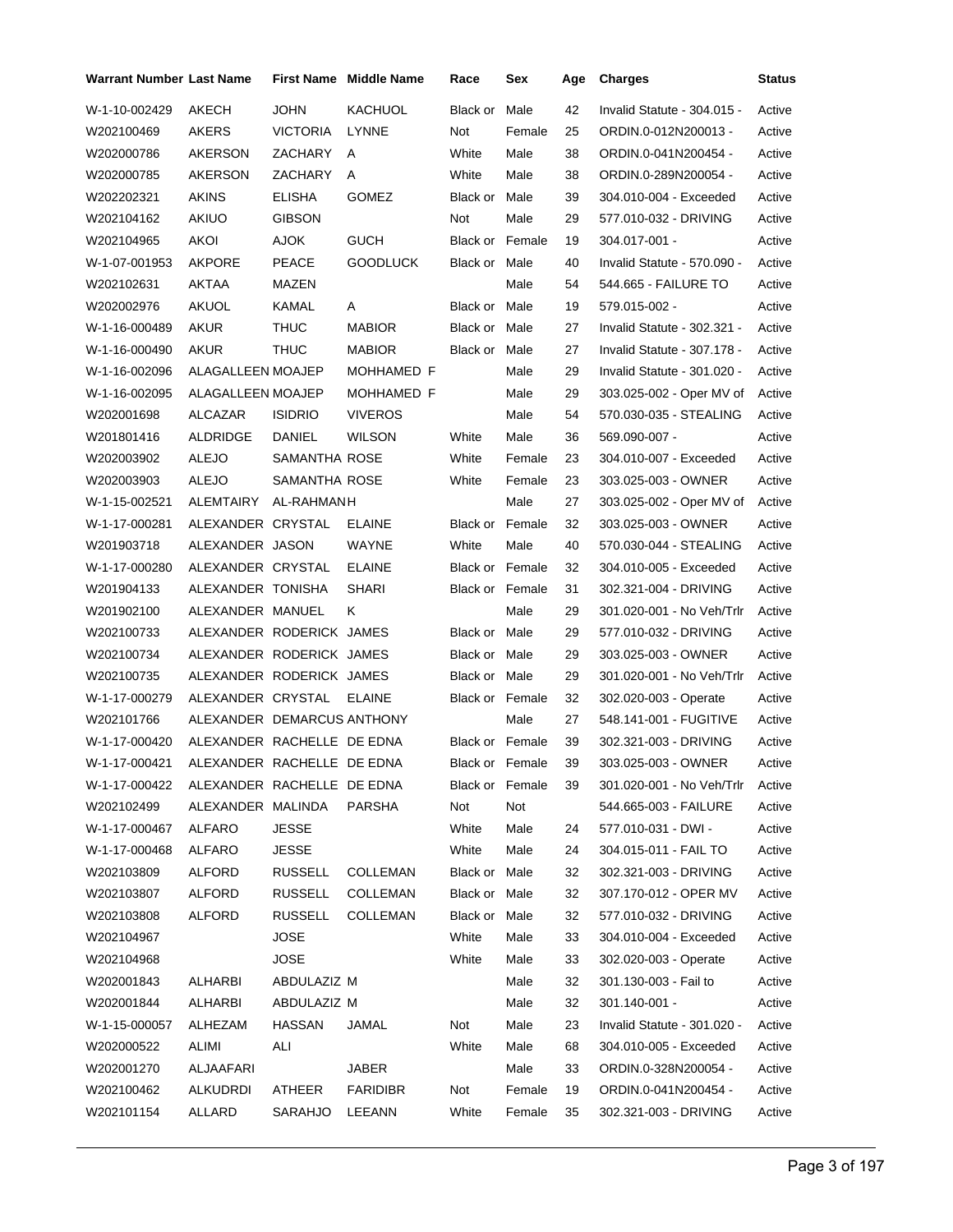| Warrant Number Last Name |                  |                  | <b>First Name Middle Name</b> | Race                   | Sex    | Age | <b>Charges</b>                | <b>Status</b> |
|--------------------------|------------------|------------------|-------------------------------|------------------------|--------|-----|-------------------------------|---------------|
| W202201090               | ALLEN            | OLLIE            | L                             | Black or               | Female | 32  | 304.010-007 - Exceeded        | Active        |
| W202201996               | <b>ALLEN</b>     | ZAYNE            | DANIEL                        | Not                    | Male   | 24  | 301.140 - DISPLAYED OR        | Active        |
| W202103811               | ALLEN            | DANA             | MARIE                         | White                  | Female | 24  | 301.020-001 - No Veh/Trlr     | Active        |
| W202201997               | ALLEN            | ZAYNE            | DANIEL                        | Not                    | Male   | 24  | 302.321-005 - DRIVING         | Active        |
| W202201998               | <b>ALLEN</b>     | ZAYNE            | DANIEL                        | Not                    | Male   | 24  | 302.574-002 - FAIL TO         | Active        |
| W202001829               | ALLEN            | KAYLAN           | CHAZ                          | Black or Male          |        | 33  | 303.025-002 - Oper MV of      | Active        |
| W202001828               | <b>ALLEN</b>     | <b>KAYLAN</b>    | CHAZ                          | Black or Male          |        | 33  | 303.025-003 - OWNER           | Active        |
| W202201999               | <b>ALLEN</b>     | ZAYNE            | DANIEL                        | Not                    | Male   | 24  | 301.320-001 - Displayed       | Active        |
| W202001831               | <b>ALLEN</b>     | KAYLAN           | CHAZ                          | Black or Male          |        | 33  | 301.140-001 -                 | Active        |
| W202001832               | ALLEN            | KAYLAN           | CHAZ                          | Black or Male          |        | 33  | 301.130-002 - Fail to         | Active        |
| W202001830               | <b>ALLEN</b>     | KAYLAN           | CHAZ                          | Black or Male          |        | 33  | 301.020-001 - No Veh/Trlr     | Active        |
| W202001826               | <b>ALLEN</b>     | KAYLAN           | CHAZ                          | Black or Male          |        | 33  | 302.321-003 - DRIVING         | Active        |
| W202001827               | ALLEN            | KAYLAN           | CHAZ                          | Black or Male          |        | 33  | 302.321-003 - DRIVING         | Active        |
| W-1-16-004143            | <b>ALLEN</b>     | JERMEY           | <b>DWAYNE</b>                 | White                  | Male   | 44  | Invalid Statute - 302.321 -   | Active        |
| W202001271               | ALLEN            | <b>ALICIA</b>    | DANIELLE                      | Black or Female        |        | 31  | ORDIN.0-057Y200054 -          | Active        |
| W-1-14-001666            | ALLEN            | ANTHONY          |                               | Black or Male          |        | 45  | Invalid Statute - 302.321 -   | Active        |
| W-1-14-001665            | <b>ALLEN</b>     | ANTHONY          |                               | Black or Male          |        | 45  | 577.010-032 - DRIVING         | Active        |
| W202000921               | ALLEN            | JOSHUA           | <b>MICHAEL</b>                | White                  | Male   | 24  | ORDIN.0-319N200054 -          | Active        |
| W-1-18-000781            | ALLEN            | LAMARK           | LASHAWN                       | Black or Male          |        | 53  | 577.010-031 - DWI -           | Active        |
| W202000293               | <b>ALLEN</b>     | SANDRA           | <b>TAMIKA</b>                 | <b>Black or Female</b> |        | 32  | 302.321-003 - DRIVING         | Active        |
| W202000292               | ALLEN            | SANDRA           | <b>TAMIKA</b>                 | Black or Female        |        | 32  | 303.025-002 - Oper MV of      | Active        |
| W202002590               | ALLEN            | JOSHUA           | <b>MICHAEL</b>                | White                  | Male   | 24  | 304.010-005 - Exceeded        | Active        |
| W202000791               | <b>ALLEN</b>     | <b>LUKE</b>      | <b>EVAN</b>                   | White                  | Male   | 23  | ORDIN.0-057Y200054 -          | Active        |
| W202000793               | ALLEN            | LUKE             | <b>EVAN</b>                   | White                  | Male   | 23  | ORDIN.0-254N200054 -          | Active        |
| W202000792               | ALLEN            | LUKE             | EVAN                          | White                  | Male   | 23  | ORDIN.0-288N200054 -          | Active        |
| W202100280               | <b>ALLEN</b>     | REGINALD         | <b>EUGENE</b>                 |                        | Male   | 26  | 304.010-004 - Exceeded        | Active        |
| W202104866               | ALLEN            | <b>MYRNA</b>     | <b>JOY</b>                    | White                  | Female | 21  | 304.010-005 - Exceeded        | Active        |
| W201902613               | ALLEN            | <b>DAQUON</b>    | <b>STEPHON</b>                | Black or Male          |        | 27  | 302.321-003 - DRIVING         | Active        |
| W-1-13-001003            | <b>ALLEN</b>     | <b>KEVIN</b>     | REYNARD                       | Black or Male          |        | 43  | Invalid Statute - 195.202 -   | Active        |
| W202104414               | ALLEN            | JEFFERY          | DAVID                         | White                  | Male   | 52  | 385.070 - FAILURE TO          | Active        |
| W202104417               | ALLEN            | JEFFERY          | DAVID                         | White                  | Male   | 52  | 385.010 - DRIVING             | Active        |
| W202104415               | ALLEN            | <b>JEFFERY</b>   | DAVID                         | White                  | Male   | 52  | 385.160 - VIOLATION OF        | Active        |
| W202104416               | ALLEN            | JEFFERY          | DAVID                         | White                  | Male   | 52  | 301.140 - DISPLAYED OR Active |               |
| W-1-17-003137            | ALLEN            | GENA             | MAY                           | Black or Female        |        | 33  | 302.321-003 - DRIVING         | Active        |
| W-1-17-003138            | ALLEN            | <b>GENA</b>      | MAY                           | Black or Female        |        | 33  | 579.015-004 -                 | Active        |
| W202201615               | ALLEN            | <b>DIONTAE</b>   | LEMOYNE                       | Black or Male          |        | 40  | 301.020-001 - No Veh/Trlr     | Active        |
| W-1-17-003139            | ALLEN            | GENA             | MAY                           | Black or Female        |        | 33  | Invalid Statute -             | Active        |
| W-1-17-003140            | ALLEN            | GENA             | MAY                           | Black or Female        |        | 33  | 303.025-003 - OWNER           | Active        |
| W202103584               | ALLEN            | JOHN             | LEE                           | Black or Male          |        | 76  | 304.022-002 - FAIL TO         | Active        |
| W202103585               | ALLEN            | JOHN             | LEE                           | Black or Male          |        | 76  | 301.210-001 - Posses          | Active        |
| W202103586               | ALLEN            | <b>JOHN</b>      | <b>LEE</b>                    | Black or Male          |        | 76  | 303.025-003 - OWNER           | Active        |
| W202104424               | ALLEY            | <b>CORBIN</b>    | J                             | White                  | Male   | 19  | 302.574-002 - FAIL TO         | Active        |
| W201901990               | ALLI             | MOHAMED INSHAN   |                               | White                  | Male   | 31  | 304.010-006 - Exceeded        | Active        |
| W202101571               | <b>ALLINGTON</b> | <b>CHRISTINA</b> |                               | Not                    | Not    | 28  | ORDIN.0-271N200054 -          | Active        |
| W-1-16-003085            | ALLISON          | <b>BLOTEH</b>    | LOVIE                         | Black or Male          |        | 39  | Invalid Statute - 302.020 -   | Active        |
| W-1-16-003086            | ALLISON          | <b>BLOTEH</b>    | LOVIE                         | Black or Male          |        | 39  | Invalid Statute - 301.130 -   | Active        |
| W-1-16-003087            | ALLISON          | <b>BLOTEH</b>    | LOVIE                         | Black or Male          |        | 39  | Invalid Statute - 304.019 -   | Active        |
|                          |                  |                  |                               |                        |        |     |                               |               |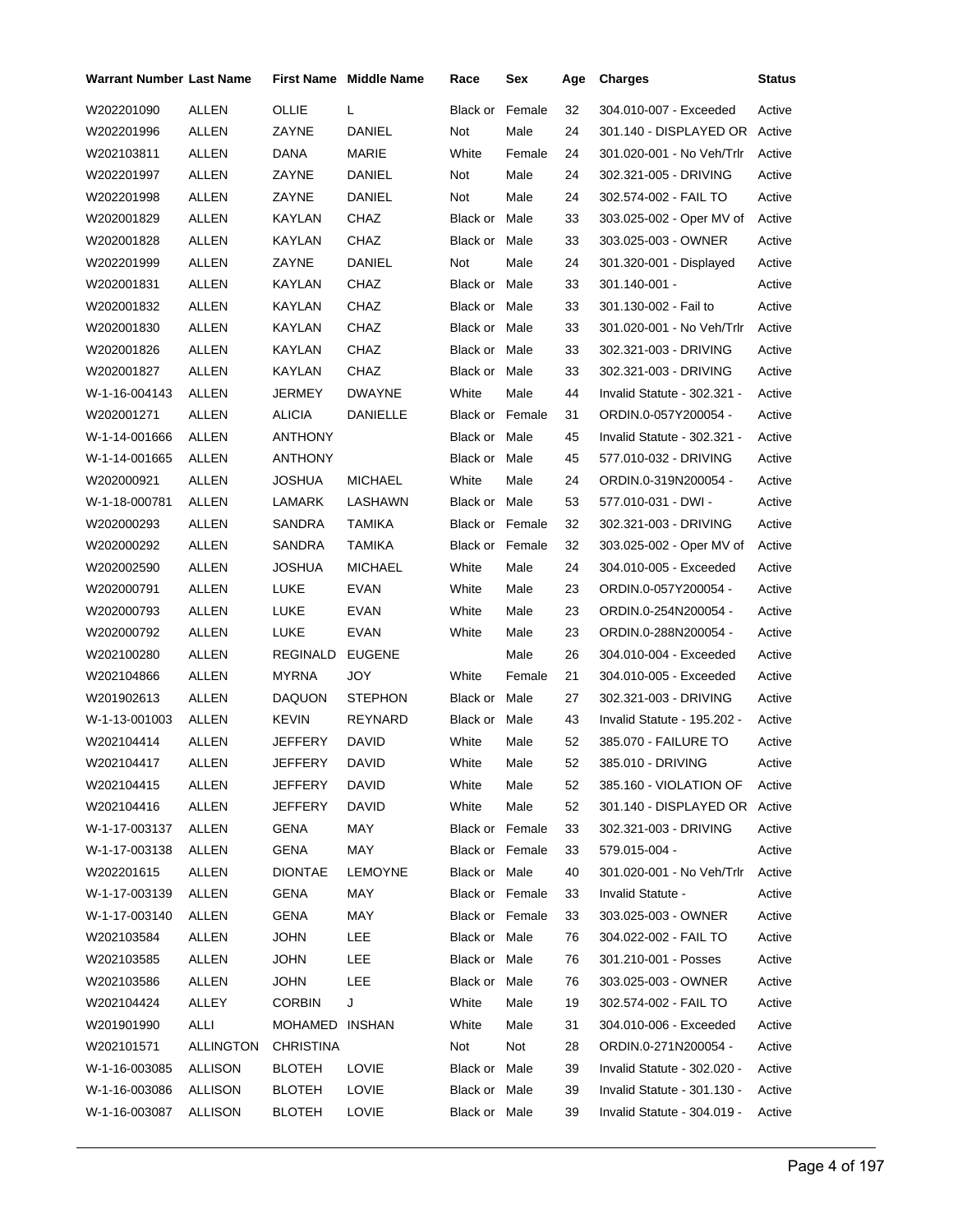| <b>Warrant Number Last Name</b> |                   |                   | <b>First Name Middle Name</b> | Race                   | Sex    | Age | <b>Charges</b>              | Status |
|---------------------------------|-------------------|-------------------|-------------------------------|------------------------|--------|-----|-----------------------------|--------|
| W-1-16-003866                   | <b>ALLSTON</b>    | LAWRENCE GERALD   |                               | Black or               | Male   | 73  | Invalid Statute - 304.012 - | Active |
| W201801750                      |                   |                   | DEIFALLAH MOHAMMED            | White                  | Male   | 60  | 307.400-012 - FAIL TO       | Active |
| W-1-15-001544                   | ALMAKRAMI         | ADNAN             | MOHAMMED                      | White                  | Male   | 33  | Invalid Statute - 302.321 - | Active |
| W-1-18-000494                   | ALMEIDA           | <b>ALBERTO</b>    | <b>JOSE</b>                   | White                  | Male   | 55  | 304.180-001 - WT ON         | Active |
| W-1-14-000087                   | ALMUAIJAL         | MASHAL            | SALEH                         |                        | Male   | 28  | Invalid Statute - 304.010 - | Active |
| W-1-17-002086                   | ALMUQBIL          |                   | ABDULRAHMAN White             |                        | Male   | 35  | 577.010-030 - DWI -         | Active |
| W-1-17-002088                   | ALMUQBIL          |                   | <b>ABDULRAHMAN White</b>      |                        | Male   | 35  | 303.025-003 - OWNER         | Active |
| W-1-17-002087                   | ALMUQBIL          |                   | ABDULRAHMAN White             |                        | Male   | 35  | 577.060-005 - LEAVING       | Active |
| W-1-17-002722                   | ALMUQBIL          |                   | <b>ABDULRAHMAN White</b>      |                        | Male   | 35  | 577.010-031 - DWI -         | Active |
| W202004135                      | ALO               | <b>FUAROSA</b>    | R                             |                        | Female | 55  | 301.020-001 - No Veh/Trlr   | Active |
| W-1-10-000367                   | ALOKOA            | <b>TULENSA</b>    | <b>JOEL</b>                   | Asian                  | Male   | 36  | 577.060-006 - LEAVING       | Active |
| W-1-17-004223                   | ALONAZY           | <b>MINSOOR</b>    | <b>RAKHES</b>                 | White                  | Male   | 45  | 566.062-002 -               | Active |
| W202001272                      | <b>ALONZO</b>     | <b>JOSHUA</b>     | м                             | White                  | Male   | 45  | ORDIN.0-041N200454 -        | Active |
| W-1-15-001712                   | <b>ALONZO</b>     | AMBER             | <b>NICOLE</b>                 | White                  | Female | 44  | Invalid Statute - 302.321 - | Active |
| W-1-17-002968                   | <b>ALOTHMAN</b>   | AMNAH             | <b>MOHAMMED A</b>             |                        | Female | 27  | 570.120-002 - PASSING       | Active |
| W-1-16-001031                   | ALQAHTANI         | ABDULLAH          | SAID                          | White                  | Male   | 33  | Invalid Statute - 304.010 - | Active |
| W-1-15-003399                   | <b>ALSHAMMARI</b> |                   | Α                             |                        | Male   | 31  | Invalid Statute - 307.179 - | Active |
| W201903871                      | <b>ALSTON</b>     | ARTHURA           | KANDELL                       | <b>Black or Female</b> |        | 42  | 304.180-001 - WT ON         | Active |
| W202004235                      | <b>ALSTORK</b>    | WANDA             | CAROL                         | Black or Female        |        | 64  | ORDIN.0-288N200054 -        | Active |
| W-1-15-003304                   | ALVARADO          | <b>EDUARDO</b>    |                               | White                  | Male   | 34  | Invalid Statute - 304.180 - | Active |
| W202201750                      | ALVAREZ           | ARTURO            | GALLARDO                      | Not                    | Male   | 24  | 304.010-004 - Exceeded      | Active |
| W-1-12-001447                   | ALVAREZ           | PILAR             | J                             | White                  | Female | 38  | Invalid Statute - 302.020 - | Active |
| W202103960                      | ALVAREZ           | <b>JOHN</b>       | CHRISTIAN                     | White                  | Male   | 45  | 568.040-002 -               | Active |
| W-1-17-000349                   | ALVAREZ           | <b>VICTOR</b>     | MANUEL                        |                        | Male   | 50  | 301.020-001 - No Veh/Trlr   | Active |
| W202000463                      | ALVAREZ           | LEE               | <b>ROY</b>                    | White                  | Male   | 31  | 579.015-004 -               | Active |
| W202000464                      | ALVAREZ           | LEE               | <b>ROY</b>                    | White                  | Male   | 31  | 579.074-003 -               | Active |
| W202100467                      | ALVAREZ           | MATTHEW N         |                               |                        | Male   | 21  | ORDIN.0-328N200054 -        | Active |
| W201902448                      | ALVAREZ           | DOMINIQUE G       |                               | Black or               | Male   | 35  | 302.321-004 - DRIVING       | Active |
| W201901085                      | ALVAREZ           | AARON             | <b>JOSEPH</b>                 | White                  | Male   | 25  | 575.200-003 -               | Active |
| W202103256                      | ALVAREZ           | SANDRA            | <b>MARIEL</b>                 | White                  | Female | 35  | 568.040-002 -               | Active |
| W201904159                      |                   | DANIEL            |                               | White                  | Male   | 27  | 577.010-032 - DRIVING       | Active |
| W201904160                      |                   | DANIEL            |                               | White                  | Male   | 27  | 302.020-003 - Operate       | Active |
| W201904161                      |                   | <b>DANIEL</b>     |                               | White                  | Male   | 27  | 304.341-004 - MADE          | Active |
| W201902837                      | ALVAREZ           | <b>ELIGIO</b>     | D                             | White                  | Male   | 54  | 304.015-006 - Unsf Ln       | Active |
| W202100460                      | <b>ALVELO</b>     | JOSEPH            | <b>CHARLES</b>                | White                  | Male   | 47  | ORDIN.0-288N200054 -        | Active |
| W202002358                      |                   | <b>MICHAEL</b>    | D                             | White                  | Male   | 36  | 302.321-003 - DRIVING       | Active |
| W202002357                      |                   | <b>MICHAEL</b>    | D                             | White                  | Male   | 36  | 577.010-032 - DRIVING       | Active |
| W202002359                      |                   | <b>MICHAEL</b>    | D                             | White                  | Male   | 36  | 303.025-003 - OWNER         | Active |
| W-1-18-001007                   | ALZADJALI         | ABEER             | М                             |                        | Female | 29  | 303.025-003 - OWNER         | Active |
| W-1-18-001006                   | ALZADJALI         | ABEER             | М                             |                        | Female | 29  | 302.020-003 - Operate       | Active |
| W-1-18-001008                   | ALZADJALI         | ABEER             | M                             |                        | Female | 29  | 304.010-004 - Exceeded      | Active |
| W-1-14-001501                   | ALZATE            | ARGEMIRO ELEJALDE |                               | White                  | Male   | 50  | Invalid Statute - 304.180 - | Active |
| W202200873                      | AMARAICH          | <b>BRANDEL</b>    |                               | White                  | Male   | 30  | 304.017-001 -               | Active |
| W202200875                      | AMARAICH          | <b>BRANDEL</b>    |                               | White                  | Male   | 30  | 307.173-001 - OPER MV       | Active |
| W202200874                      | AMARAICH          | <b>BRANDEL</b>    |                               | White                  | Male   | 30  | 577.010-032 - DRIVING       | Active |
| W201802293                      | AMAYA             | <b>WILLIAM</b>    | <b>TELLEZ</b>                 | White                  | Male   | 44  | 307.400-029 - OPER MCV      | Active |
| W-1-17-000106                   | AMBLER            | JAMES             | <b>BURNETTE</b>               | Black or Male          |        | 29  | Invalid Statute - 304.010 - | Active |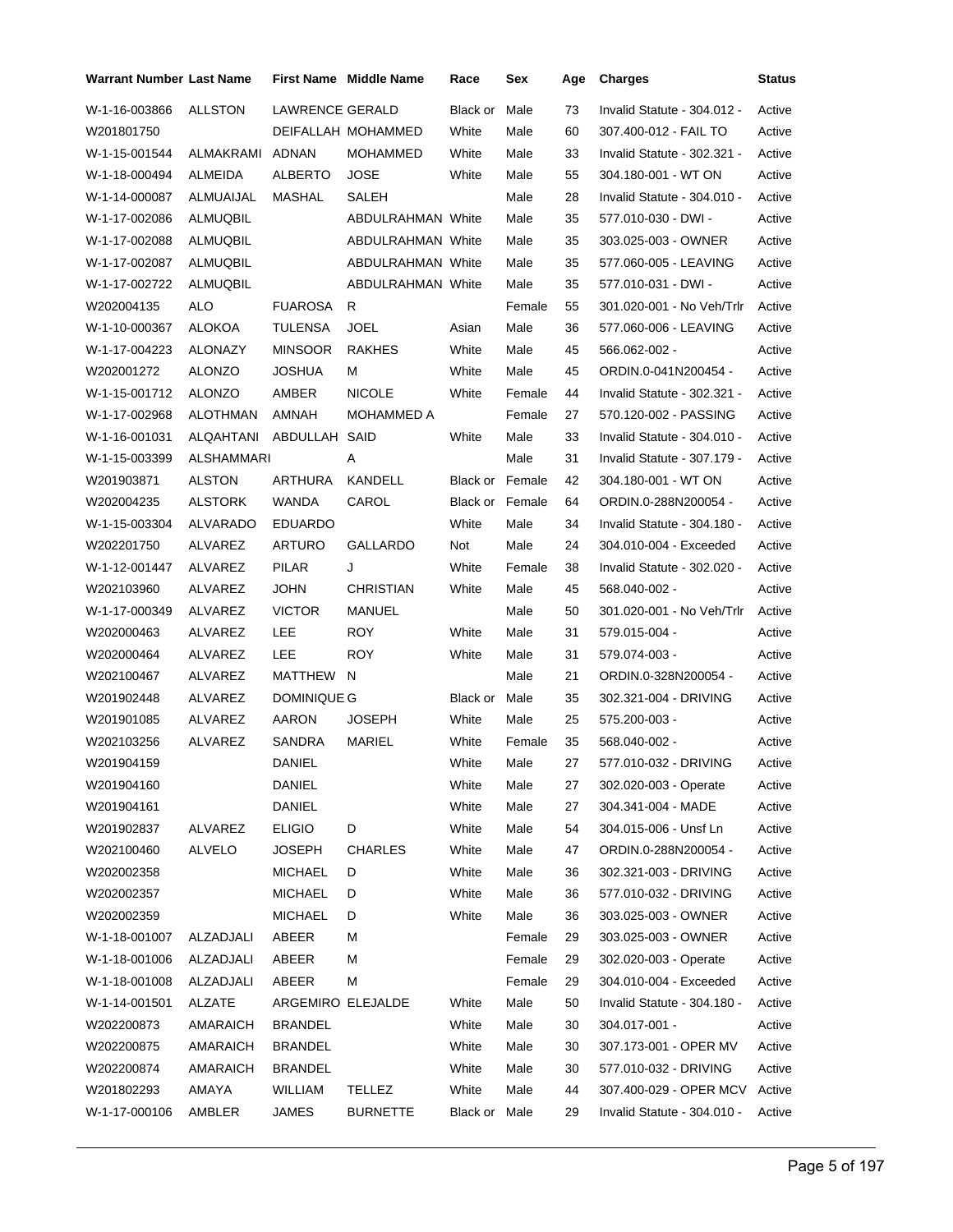| <b>Warrant Number Last Name</b> |                |                         | <b>First Name Middle Name</b> | Race                   | Sex    | Age | <b>Charges</b>              | Status |
|---------------------------------|----------------|-------------------------|-------------------------------|------------------------|--------|-----|-----------------------------|--------|
| W202202055                      | AMBRIZ         | DAVID                   | R                             | White                  | Male   | 52  | 302.020-003 - Operate       | Active |
| W202202054                      | AMBRIZ         | DAVID                   | R                             | White                  | Male   | 52  | 304.012-002 - Oper Veh      | Active |
| W202004291                      | AMES           | JAMES                   | <b>MICHAEL</b>                | White                  | Male   | 29  | 302.321-003 - DRIVING       | Active |
| W-1-16-002384                   | AMET           | ALLEANNA CRISTINE       |                               | White                  | Female | 27  | Invalid Statute - 195.202 - | Active |
| W-1-16-002385                   | AMET           | ALLEANNA CRISTINE       |                               | White                  | Female | 27  | Invalid Statute - 195.233 - | Active |
| W-1-16-002386                   | AMET           | ALLEANNA CRISTINE       |                               | White                  | Female | 27  | Invalid Statute - 304.010 - | Active |
| W201800594                      | AMIGONI        | AMY                     | D                             | White                  |        | 45  | 570.120-002 - PASSING       | Active |
| W201801400                      | AMISI          | <b>MONDWE</b>           |                               | <b>Black or Female</b> |        | 26  | 304.010-006 - Exceeded      | Active |
| W202201567                      | AMOM           | EMANUEL                 | GABRIEL                       |                        | Male   | 24  | 577.010-032 - DRIVING       | Active |
| W-1-12-002296                   | AMUNABA        | <b>KNEPHRA</b>          |                               | Black or Male          |        | 47  | Invalid Statute - 566.062 - | Active |
| W201903453                      | ANDERS         | JOURNEY                 | DAWN                          | White                  | Female | 35  | 301.020-001 - No Veh/Trlr   | Active |
| W202104048                      | ANDERSON       | <b>FREDERICK JOSEPH</b> |                               | White                  | Male   | 57  | 313.813-001 -               | Active |
| W201903628                      | ANDERSON       | SAMUEL                  |                               | <b>Black or Male</b>   |        | 51  | 302.321-003 - DRIVING       | Active |
| W202201640                      | ANDERSON       | <b>ROGER</b>            | <b>FREDERICK</b>              |                        | Male   | 52  | 304.010-006 - Exceeded      | Active |
| W201903629                      | ANDERSON       | <b>SAMUEL</b>           |                               | <b>Black or Male</b>   |        | 51  | 301.130-001 - Fail to       | Active |
| W202200369                      | ANDERSON       | ORLANDO                 | <b>DONTELL</b>                | <b>Black or Male</b>   |        | 31  | 313.813-001 -               | Active |
| W-1-15-000212                   | ANDERSON       |                         | м                             | White                  | Male   | 39  | Invalid Statute - 301.130 - | Active |
| W202105024                      | ANDERSON       | WAYNE                   | <b>CARTER</b>                 | Black or Male          |        | 65  | 304.012-002 - Oper Veh      | Active |
| W-1-08-003502                   | ANDERSON       | <b>PRINCETON PIERRE</b> |                               | Black or Male          |        | 36  | 577.010-032 - DRIVING       | Active |
| W202202376                      | ANDERSON       | <b>CALEB</b>            | <b>SIMEON</b>                 | Black or Male          |        | 29  | 568.040-002 -               | Active |
| W202001274                      | ANDERSON       | <b>XZERIUS</b>          | <b>VONDA</b>                  | Black or Male          |        | 34  | ORDIN.0-288N200054 -        | Active |
| W202104279                      | ANDERSON       | TEVIN                   | <b>MORTEZ</b>                 | Black or Male          |        | 32  | 302.321-003 - DRIVING       | Active |
| W202104281                      | ANDERSON       | <b>TEVIN</b>            | <b>MORTEZ</b>                 | Black or Male          |        | 32  | 304.010-005 - Exceeded      | Active |
| W201901953                      | ANDERSON       | LELAND                  | <b>DERRON</b>                 | Black or Not           |        | 29  | 303.025-003 - OWNER         | Active |
| W202000443                      | ANDERSON       | <b>BRITTNY</b>          | MARIE                         | White                  | Female | 34  | 301.020-001 - No Veh/Trlr   | Active |
| W-1-16-002371                   | ANDERSON       | <b>CHRIS</b>            | MATTHEW                       | White                  | Male   | 31  | Invalid Statute - 302.020 - | Active |
| W-1-16-002372                   | ANDERSON       | <b>CHRIS</b>            | MATTHEW                       | White                  | Male   | 31  | Invalid Statute - 301.130 - | Active |
| W202101990                      | ANDERSON       | <b>BLAINE</b>           | LAMAR                         | Black or Male          |        | 51  | 569.170-001 -               | Active |
| W201801726                      | ANDERSON       | <b>FRED</b>             | <b>TAYLOR</b>                 | White                  | Male   | 54  | 307.400-012 - FAIL TO       | Active |
| W201801727                      | ANDERSON       | <b>FRED</b>             | TAYLOR                        | White                  | Male   | 54  | 307.400-023 - FAIL TO       | Active |
| W202104966                      | ANDERSON WAYNE |                         | CARTER                        | Black or Male          |        | 65  | 577.010-032 - DRIVING       | Active |
| W-1-16-000716                   | ANDERSON       | DEANNA                  | MARIE                         | White                  | Female | 35  | 570.030-046 -               | Active |
| W201900665                      | ANDERSON       | <b>MONIQUE</b>          | LENEA                         |                        | Female | 25  | 304.010-004 - Exceeded      | Active |
| W201903096                      | ANDERSON       | MATTHEW                 | RAY                           | Black or Male          |        | 39  | 570.090-001 - FORGERY       | Active |
| W201901156                      | ANDRADE        | <b>LUIGUI</b>           | P                             | White                  | Male   | 34  | 302.020-003 - Operate       | Active |
| W202104491                      | ANDRE          | ZAIRE                   | <b>CHANCE</b>                 | Not                    | Male   | 25  | 544.665-002 - FAILURE       | Active |
| W202104492                      | ANDRE          | ZAIRE                   | <b>CHANCE</b>                 | Not                    | Male   | 25  | 544.665-002 - FAILURE       | Active |
| W201800755                      | ANDREWS        | KARLY                   | <b>JOANNA</b>                 | White                  | Female | 42  | 301.020-001 - No Veh/Trlr   | Active |
| W202103561                      | ANDREWS        | <b>BRANDY</b>           | RACHELLE                      | Black or Female        |        | 42  | 570.030-043 - STEALING      | Active |
| W201903882                      |                | <b>SERHIY</b>           |                               | White                  | Male   | 35  | 577.010-030 - DWI -         | Active |
| W201901022                      | ANGEL          | <b>TROY</b>             | A                             | White                  | Male   | 47  | 301.020-001 - No Veh/Trlr   | Active |
| W202103401                      | ANGELL         | DEAN                    | <b>CHAPMAN FORD White</b>     |                        | Male   | 48  | 307.400-029 - OPER MCV      | Active |
| W202202361                      | ANGLE          | <b>JASON</b>            | WAYNE                         | White                  | Male   | 24  | 304.022-002 - FAIL TO       | Active |
| W202202366                      | ANGLE          | <b>JASON</b>            | WAYNE                         | White                  | Male   | 24  | 304.010-007 - Exceeded      | Active |
| W202202363                      | ANGLE          | JASON                   | WAYNE                         | White                  | Male   | 24  | 304.022-001 - FAIL TO       | Active |
| W202202365                      | ANGLE          | JASON                   | WAYNE                         | White                  | Male   | 24  | 304.010-007 - Exceeded      | Active |
| W202000794                      | ANGLETON       | <b>THOMAS</b>           | PERRY                         | Not                    | Not    | 34  | 302.020-003 - Operate       | Active |
|                                 |                |                         |                               |                        |        |     |                             |        |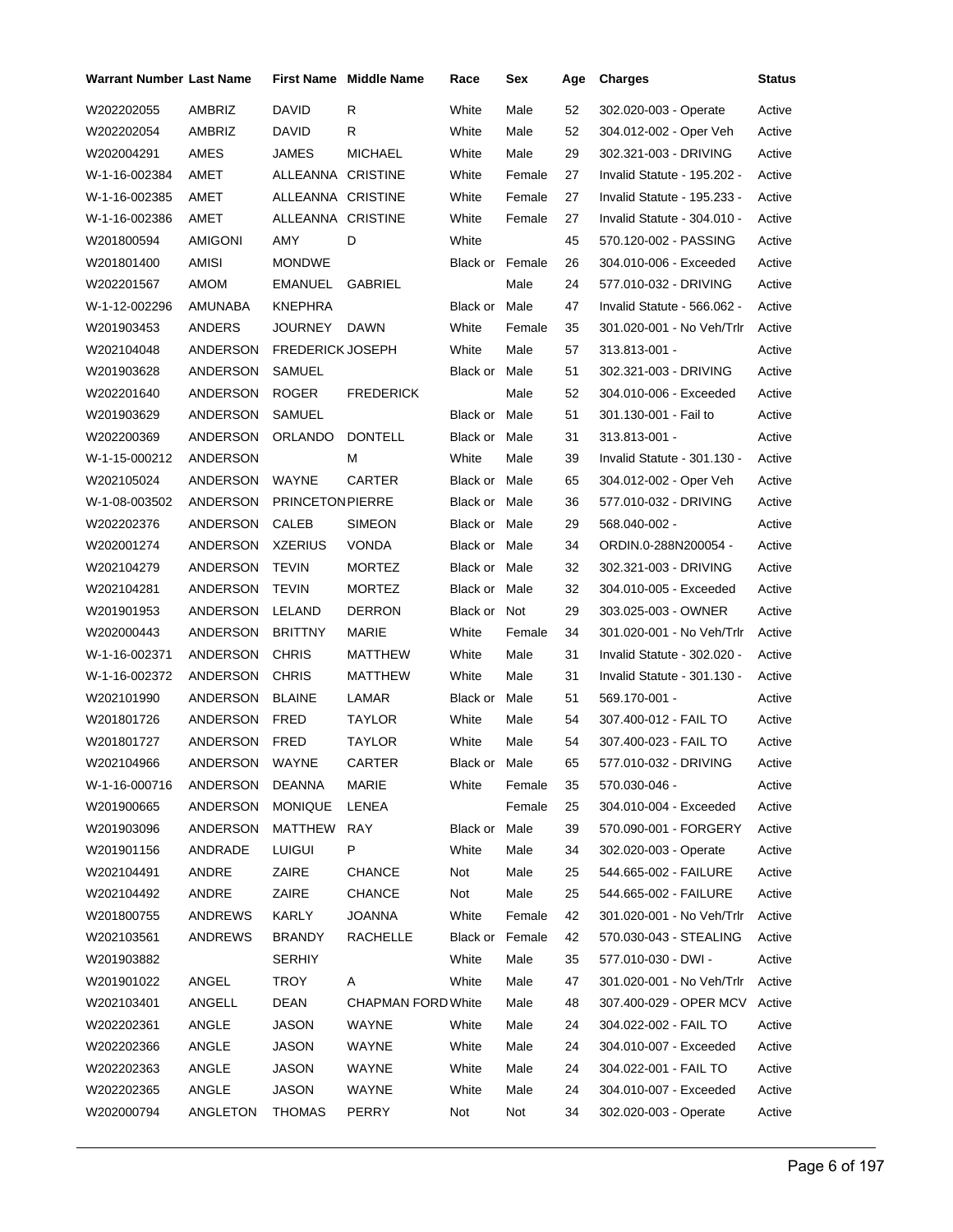| Warrant Number Last Name |                   |                 | <b>First Name Middle Name</b> | Race                   | Sex    | Age | <b>Charges</b>                   | Status |
|--------------------------|-------------------|-----------------|-------------------------------|------------------------|--------|-----|----------------------------------|--------|
| W202001154               | ANGLETON          | <b>THOMAS</b>   | <b>PERRY</b>                  | Not                    | Not    | 34  | ORDIN.0-054N200354 -             | Active |
| W-1-16-003258            |                   | <b>MATYAS</b>   |                               | Black or               | Male   | 32  | Invalid Statute - 301.130 -      | Active |
| W202001275               | <b>ANTHONY</b>    | JOMARA          | <b>DESTINY</b>                | <b>Black or Female</b> |        | 28  | ORDIN.0-288N200054 -             | Active |
| W-1-12-000276            | <b>ANTONI</b>     | <b>MASIO</b>    |                               | Black or Male          |        | 38  | Invalid Statute - 302.020 -      | Active |
| W-1-12-000277            | <b>ANTONI</b>     | <b>MASIO</b>    |                               | Black or Male          |        | 38  | Invalid Statute - 304.010 -      | Active |
| W-1-12-000275            | <b>ANTONI</b>     | <b>MASIO</b>    |                               | Black or Male          |        | 38  | 577.010-032 - DRIVING            | Active |
| W201904085               | <b>ANTONIA</b>    | <b>WENDY</b>    |                               |                        | Not    |     | 301.130-002 - Fail to            | Active |
| W201904236               | ANTUNEZ           | <b>NELZON</b>   |                               | White                  | Male   | 39  | 302.020-003 - Operate            | Active |
| W201902931               | ANTUNEZ           | <b>NELZON</b>   |                               | White                  | Male   | 39  | 304.010-004 - Exceeded           | Active |
| W-1-18-001875            | <b>ANTWINE</b>    | <b>FONDA</b>    | <b>TENISE</b>                 | <b>Black or Female</b> |        | 47  | 301.020-001 - No Veh/Trlr        | Active |
| W202001273               | ANYIWO            | MATTHEW         | N                             | Black or Male          |        | 26  | ORDIN.0-320N200054 -             | Active |
| W202202314               | <b>APONTE</b>     | JOSHUA          | AARON                         | White                  | Male   | 27  | 579.015-001 -                    | Active |
| W202004200               | APPLEGATE LANDON  |                 | TAYLOR                        | White                  | Male   | 30  | 302.321-003 - DRIVING            | Active |
| W202100886               | ARAIZA            | <b>OSCAR</b>    | Α                             | White                  | Male   | 31  | 570.090-001 - FORGERY            | Active |
| W202001276               | ARAMBULA          | URIEL           | ANGELRAM                      |                        | Female | 22  | ORDIN.0-039Y200054 -             | Active |
| W202200537               |                   | MCKAYLA         | <b>CHEYENNE</b>               | White                  | Female | 22  | 579.015-001 -                    | Active |
| W-1-16-004097            |                   | CAROLINA        | <b>ELIZABETH</b>              | White                  | Female | 41  | 303.025-002 - Oper MV of         | Active |
| W-1-16-004096            |                   | CAROLINA        | <b>ELIZABETH</b>              | White                  | Female | 41  | Invalid Statute - 302.321 -      | Active |
| W-1-17-004598            |                   | <b>VICTORIA</b> | <b>CONSUELA</b>               | White                  | Female | 43  | 302.321-003 - DRIVING            | Active |
| W-1-16-004098            |                   | CAROLINA        | <b>ELIZABETH</b>              | White                  | Female | 41  | Invalid Statute - 304.017 -      | Active |
| W-1-17-002446            |                   | DAVID           | <b>JOHN</b>                   | White                  | Male   | 32  | 577.010-031 - DWI -              | Active |
| W-1-17-002448            |                   | DAVID           | <b>JOHN</b>                   | White                  | Male   | 32  | 307.178-002 - PERSON             | Active |
| W-1-17-002447            |                   | DAVID           | <b>JOHN</b>                   | White                  | Male   | 32  | 302.020-003 - Operate            | Active |
| W202100746               | ARDRY             | DANA            | VAN                           | White                  | Male   | 51  | 303.025-003 - OWNER              | Active |
| W202100747               | ARDRY             | DANA            | VAN                           | White                  | Male   | 51  | 301.020-001 - No Veh/Trlr        | Active |
| W-1-16-001032            | ARENS             | <b>RICHARD</b>  | <b>MICHAEL</b>                | White                  | Male   | 45  | 570.030-046 -                    | Active |
| W202103384               | ARENS             | KENNETH         | <b>JOSEPH</b>                 | White                  | Male   | 50  | 568.040-002 -                    | Active |
| W202000725               | AREVALO           | <b>JUNIOR</b>   | <b>JASSIELOLN</b>             |                        | Male   | 33  | 302.020-003 - Operate            | Active |
| W202000726               | AREVALO           | <b>JUNIOR</b>   | <b>JASSIELOLN</b>             |                        | Male   | 33  | 304.010-004 - Exceeded           | Active |
| W202002415               | ARGENTA           | PAUL            |                               | White                  | Male   | 54  | ORDIN.0-099N200026 -             | Active |
| W202003339               | ARIAS             | EMILY           | <b>EUGENIA</b>                | White                  | Female | 24  | 302.321-003 - DRIVING            | Active |
| W202003340               | ARIAS             | EMILY           | <b>EUGENIA</b>                | White                  | Female | 24  | 301.130-002 - Fail to            | Active |
| W202100578               |                   | CARLOS          | A                             |                        | Male   | 33  | 302.020-003 - Operate            | Active |
| W202100579               |                   | CARLOS          | Α                             |                        | Male   | 33  | 303.025-003 - OWNER              | Active |
| W202100580               |                   | <b>CARLOS</b>   | Α                             |                        | Male   | 33  | 304.010-005 - Exceeded           | Active |
| W202100581               |                   | CARLOS          | Α                             |                        | Male   | 33  | 301.140-001 -                    | Active |
| W202104005               | <b>ARITOS</b>     | <b>MORPHY</b>   |                               |                        | Male   | 29  | 302.020-005 - Operate            | Active |
| W202104000               | <b>ARITOS</b>     | <b>MORPHY</b>   |                               |                        | Male   | 29  | 304.012-001 - Oper Veh in Active |        |
| W202104003               | <b>ARITOS</b>     | <b>MORPHY</b>   |                               |                        | Male   | 29  | 577.010 - DWI                    | Active |
| W202104006               | <b>ARITOS</b>     | <b>MORPHY</b>   |                               |                        | Male   | 29  | 303.025-003 - OWNER              | Active |
| W202104001               | <b>ARITOS</b>     | <b>MORPHY</b>   |                               |                        | Male   | 29  | 575.150-003 -                    | Active |
| W-1-13-002867            | ARMANDO           | <b>CORTEZ</b>   | LARA                          | White                  | Male   | 30  | Invalid Statute - 304.015 -      | Active |
| W202100129               |                   | DYLAN           | CRAIG                         | White                  | Male   | 34  | 302.321-003 - DRIVING            | Active |
| W202100130               |                   | <b>DYLAN</b>    | CRAIG                         | White                  | Male   | 34  | 304.010-003 - Exceeded           | Active |
| W202101220               | ARMSTRONG JESSICA |                 | RENE                          | White                  | Female | 27  | ORDIN.0-041N200454 -             | Active |
| W202201532               | ARNOLD            | KENDRA          | LEE                           | White                  | Female | 30  | 570.030-040 - STEALING           | Active |
| W-1-15-001653            | ARNOLD            | KYLE            | <b>JOSEPH</b>                 | White                  | Male   | 35  | Invalid Statute - 301.020 -      | Active |
|                          |                   |                 |                               |                        |        |     |                                  |        |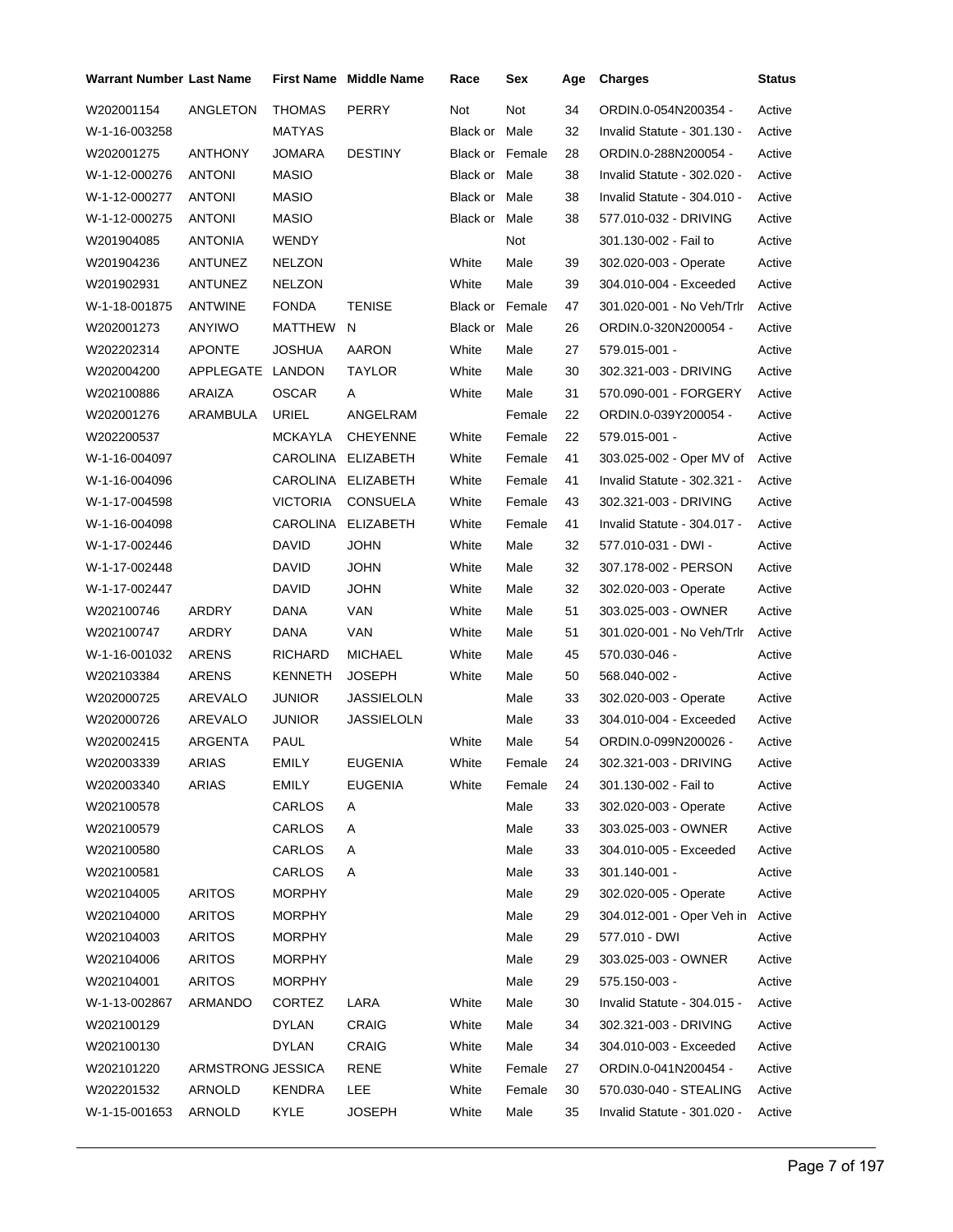| <b>Warrant Number Last Name</b> |                   |                 | <b>First Name</b> Middle Name | Race                   | Sex    | Age | <b>Charges</b>              | <b>Status</b> |
|---------------------------------|-------------------|-----------------|-------------------------------|------------------------|--------|-----|-----------------------------|---------------|
| W-1-15-001652                   | ARNOLD            | <b>KYLE</b>     | <b>JOSEPH</b>                 | White                  | Male   | 35  | Invalid Statute - 302.321 - | Active        |
| W201801720                      | <b>ARNOLD</b>     | <b>DWYANE</b>   | <b>ELMO</b>                   | White                  | Male   | 62  | 302.321-003 - DRIVING       | Active        |
| W201801721                      | ARNOLD            | <b>DWYANE</b>   | ELMO                          | White                  | Male   | 62  | 304.015-029 - TRUCK         | Active        |
| W202105091                      | ARNONE            | ALANA           | RAE                           | White                  | Female | 35  | 570.130-002 -               | Active        |
| W202000878                      | ARNONE            | ALANA           | R                             | White                  | Female | 35  | ORDIN.0-057Y200054 -        | Active        |
| W202000876                      | ARNONE            | ALANA           | R                             | White                  | Female | 35  | ORDIN.0-288N200054 -        | Active        |
| W202000877                      | ARNONE            | ALANA           | R.                            | White                  | Female | 35  | ORDIN.0-041N200454 -        | Active        |
| W202004039                      | ARNONE            | PAUL            | <b>ANTHONY</b>                | White                  | Male   | 47  | ORDIN.0-057Y200054 -        | Active        |
| W202104872                      | ARNWINE           |                 | <b>MARIE</b>                  | White                  | Female | 34  | 304.012-002 - Oper Veh      | Active        |
| W201903913                      | AROME             | ACHEBE          | TABAN                         | Black or               | Male   | 20  | 570.023-001 - ROBBERY       | Active        |
| W202101466                      | ARREDONDO ANTHONY |                 | ALEJANDRO                     | White                  | Male   | 22  | 313.817-002 - PRESENT       | Active        |
| W202004038                      | ARREOLA           | <b>ESTEVAN</b>  | ADALID                        | White                  | Male   | 26  | ORDIN.0-057Y200054 -        | Active        |
| W201802171                      | ARREOLA           | <b>BENJAMIN</b> |                               | White                  | Male   | 32  | 307.400-012 - FAIL TO       | Active        |
| W201901417                      | ARRINGTON         | DEJA            | RENEE                         | <b>Black or Female</b> |        | 26  | 301.020-001 - No Veh/Trlr   | Active        |
| W202002427                      | ARSEO             | JUAN            | <b>SALVADOR</b>               | Not                    | Male   | 24  | 303.025-003 - OWNER         | Active        |
| W202000724                      | ARSEO             | JUAN            | <b>SALVADOR</b>               | Not                    | Male   | 24  | 301.020-001 - No Veh/Trlr   | Active        |
| W-1-17-001917                   | <b>ART</b>        | TERESA          | <b>DIANE</b>                  | White                  | Female | 59  | 304.010-004 - Exceeded      | Active        |
| W-1-17-001916                   | ART               | TERESA          | <b>DIANE</b>                  | White                  | Female | 59  | 577.010-030 - DWI -         | Active        |
| W202202153                      | ARTEAGA           | ARYANI          | <b>JAQUELINE</b>              |                        | Female | 20  | 385.020 - OPERATED A        | Active        |
| W201903888                      | ARTHUR            | <b>DIONTE</b>   | <b>DEVALE</b>                 | Black or               |        | 41  | 577.010 - DWI               | Active        |
| W202200757                      | ARTHUR            | <b>TYLER</b>    | Κ                             | Not                    | Not    | 29  | 385.060 - EXPIRED           | Active        |
| W201900472                      | ARTHUR            | MEGHAN          | MARIE                         | White                  | Female | 36  | 301.130-002 - Fail to       | Active        |
| W202202057                      | <b>ARTOOS</b>     | THOMAS          |                               | White                  | Male   | 38  | 304.010-005 - Exceeded      | Active        |
| W202201171                      | ARZOLA            | <b>MARCUS</b>   | <b>ANTHONY</b>                | White                  | Male   | 29  | 579.074-002 -               | Active        |
| W-1-10-002544                   | <b>ASBELL</b>     | <b>SHIRLEY</b>  | J                             |                        | Female | 78  | Invalid Statute - 570.120 - | Active        |
| W202000926                      | <b>ASH</b>        | JONATHAN C      |                               | White                  | Male   | 35  | ORDIN.0-057Y200054 -        | Active        |
| W202100773                      | <b>ASH</b>        | JONATHAN C      |                               | White                  | Male   | 35  | ORDIN.0-057Y200054 -        | Active        |
| W202100422                      | ASHBY             | <b>COLE</b>     | ROBERT HOWE White             |                        | Male   | 26  | 302.321-003 - DRIVING       | Active        |
| W202100423                      | ASHBY             | <b>COLE</b>     | ROBERT HOWE White             |                        | Male   | 26  | 301.020-001 - No Veh/Trlr   | Active        |
| W202101859                      | ASHER             | <b>MARLEE</b>   | JANE                          | <b>Black or Female</b> |        | 35  | 304.010-004 - Exceeded      | Active        |
| W202002124                      | ASHLEY            | JOHN            | ANTHONY                       | White                  | Male   | 33  | 570.080 - RECEIVING         | Active        |
| W202002125                      | <b>ASHLEY</b>     | <b>JOHN</b>     | <b>ANTHONY</b>                | White                  | Male   | 33  | 569.080-002 -               | Active        |
| W202103591                      | ASHLEY            | JAMESIO         | LOUQHAUN                      | Not                    | Male   | 23  | 304.012-002 - Oper Veh      | Active        |
| W202001277                      | <b>ASHLOCK</b>    |                 | <b>SHERROD</b>                | Black or Male          |        | 31  | ORDIN.0-288N200054 -        | Active        |
| W202200219                      | <b>ASHTON</b>     | <b>RAYSHOD</b>  | TRAMELLE                      | Black or Male          |        | 35  | 568.040-002 -               | Active        |
| W202202362                      | <b>ASHTON</b>     | RAYSHOD         | TRAMELLE                      | Black or Male          |        | 35  | 568.040-001 -               | Active        |
| W202201502                      | <b>ASKINS</b>     | CHAD            | DAVID                         | White                  | Male   | 46  | 569.090 - TAMPERING         | Active        |
| W-1-07-001954                   | <b>ASPREC</b>     | SHAUN           | QUICHOCHO                     | White                  | Male   | 40  | Invalid Statute - 570.120 - | Active        |
| W201904067                      |                   | LUIS            | Е.                            |                        | Male   | 25  | 302.020-003 - Operate       | Active        |
| W201904068                      |                   | LUIS            | Е.                            |                        | Male   | 25  | 303.025-002 - Oper MV of    | Active        |
| W201904069                      |                   | LUIS            | Е.                            |                        | Male   | 25  | 301.130-002 - Fail to       | Active        |
| W201901352                      | ATEM              | ALIUE           |                               | Black or Male          |        | 42  | 577.599-001 - FAIL TO       | Active        |
| W201901351                      | ATEM              | ALIUE           |                               | Black or Male          |        | 42  | 302.321-003 - DRIVING       | Active        |
| W201901353                      | ATEM              | ALIUE           |                               | Black or Male          |        | 42  | 307.075-002 - FAIL TO       | Active        |
| W-1-14-000198                   | ATER              | <b>MAGOK</b>    |                               | Black or               |        | 36  | 577.010-032 - DRIVING       | Active        |
| W-1-17-004036                   | <b>ATKINS</b>     | <b>BRUCE</b>    | <b>ALAN</b>                   | White                  | Male   | 42  | 579.074-003 -               | Active        |
| W-1-17-004323                   | <b>ATKINS</b>     | <b>TERRON</b>   | JAMEL                         | Black or Male          |        | 24  | 579.015-004 -               | Active        |
|                                 |                   |                 |                               |                        |        |     |                             |               |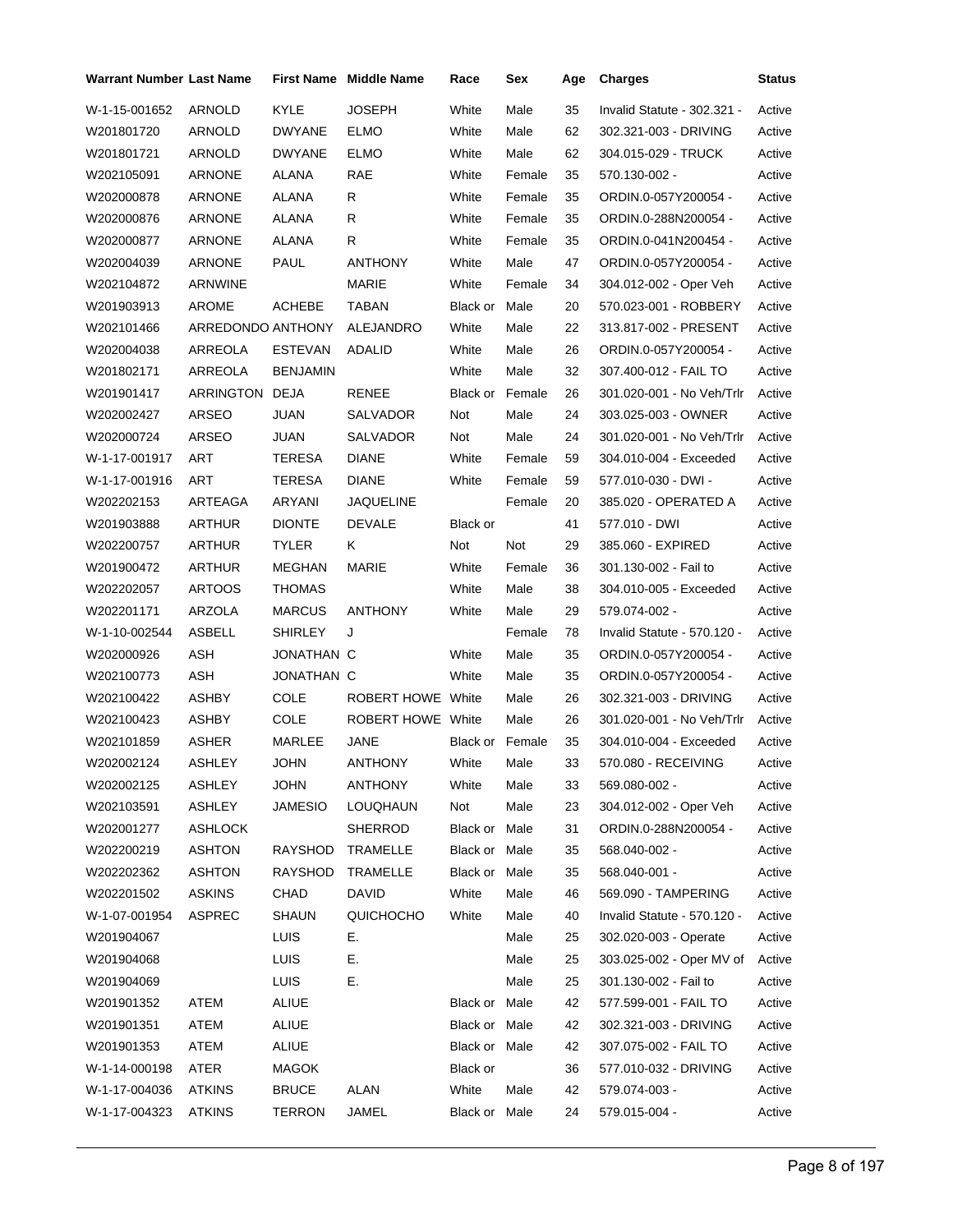| Warrant Number Last Name |                  |                 | <b>First Name Middle Name</b> | Race                   | Sex    | Age | <b>Charges</b>               | <b>Status</b> |
|--------------------------|------------------|-----------------|-------------------------------|------------------------|--------|-----|------------------------------|---------------|
| W-1-17-004324            | <b>ATKINS</b>    | <b>TERRON</b>   | JAMEL                         | Black or               | Male   | 24  | 302.020-003 - Operate        | Active        |
| W202101862               | <b>ATKINS</b>    | <b>BRITTANY</b> | <b>JAQUA</b>                  | <b>Black or Female</b> |        | 27  | 304.010-007 - Exceeded       | Active        |
| W202103488               | <b>ATKINS</b>    | WALLACE         | <b>RICHARD</b>                |                        | Male   | 36  | 568.040-002 -                | Active        |
| W-1-18-001865            | <b>ATKINSON</b>  | JOSHUA          | <b>COLTON</b>                 | White                  | Male   | 31  | 304.180-001 - WT ON          | Active        |
| W202100468               | ATKINSON         | <b>ULAS</b>     | <b>JOSEPH</b>                 | White                  | Male   | 27  | ORDIN.0-041N200454 -         | Active        |
| W-1-18-000883            | <b>ATKINSON</b>  | <b>GEORGE</b>   | <b>HENRY</b>                  | Black or Male          |        | 29  | 304.010-006 - Exceeded       | Active        |
| W202102226               | <b>ATKISON</b>   | TERESA          | ELLEN                         | <b>Black or Female</b> |        | 38  | 304.015-011 - FAIL TO        | Active        |
| W202102227               | <b>ATKISON</b>   | <b>TERESA</b>   | ELLEN                         | <b>Black or Female</b> |        | 38  | 302.321-003 - DRIVING        | Active        |
| W201801625               | ATWATER          | <b>DOUGLAS</b>  | WAYNE                         |                        | Male   | 22  | 579.015-004 -                | Active        |
| W201801626               | ATWATER          | <b>DOUGLAS</b>  | WAYNE                         |                        | Male   | 22  | 302.020-003 - Operate        | Active        |
| W201801627               | ATWATER          | <b>DOUGLAS</b>  | <b>WAYNE</b>                  |                        | Male   | 22  | 304.341-003 - MADE           | Active        |
| W202103402               | <b>AUGUSTINE</b> |                 | <b>TRAVIS</b>                 | Black or Male          |        | 29  | 302.020-003 - Operate        | Active        |
| W202102905               | <b>AUMEN</b>     | JOHN            | <b>PAUL</b>                   | White                  | Male   | 27  | 301.130-003 - Fail to        | Active        |
| W202201533               | AUSTEN           | RUBY            | <b>CHEREE</b>                 | White                  | Female | 37  | 569.120-001 -                | Active        |
| W202104946               | <b>AUSTIN</b>    | <b>KEVIN</b>    | EDWARD                        | Black or Male          |        | 45  | 302.321-003 - DRIVING        | Active        |
| W-1-17-000839            | AUTEN            | ELIZABETH ANN   |                               | White                  | Female | 44  | 301.020-001 - No Veh/Trlr    | Active        |
| W201903060               | AVERY            | <b>KELLIE</b>   | MARIE                         | White                  | Female | 33  | 301.190-001 - Oper Motor     | Active        |
| W202100346               | <b>AVILA</b>     | <b>VICTOR</b>   | ALEXSANDER                    | White                  | Male   | 31  | 307.179-002 - DRIVER         | Active        |
| W202100348               | AVILA            | <b>VICTOR</b>   | ALEXSANDER                    | White                  | Male   | 31  | 302.020-003 - Operate        | Active        |
| W-1-05-002276            |                  | <b>IVAN</b>     |                               | White                  | Male   | 40  | Invalid Statute - 195.211 -  | Active        |
| W201904354               | <b>AVIS</b>      | MARK            | W                             | White                  | Male   | 51  | 307.400-025 - MISC FED       | Active        |
| W202201367               | AYALA            | <b>STEVEN</b>   | <b>ANTHONY</b>                | White                  | Male   | 30  | 304.010-004 - Exceeded       | Active        |
| W-1-17-001986            | AYALA            | MELODY          | <b>DAWN</b>                   | White                  | Female | 39  | 302.020-003 - Operate        | Active        |
| W-1-17-001988            | AYALA            | MELODY          | <b>DAWN</b>                   | White                  | Female | 39  | 301.130-002 - Fail to        | Active        |
| W-1-17-001987            | AYALA            | <b>MELODY</b>   | <b>DAWN</b>                   | White                  | Female | 39  | 303.025-003 - OWNER          | Active        |
| W-1-18-001271            |                  | <b>MIGUEL</b>   | ANGEL                         | White                  | Male   | 26  | 313.817-002 - PRESENT        | Active        |
| W202000156               | AYERS            | <b>DOUGLAS</b>  | EVAN                          | White                  | Male   | 53  | 577.010 - DWI                | Active        |
| W201901458               | AZAD             | MAJID           | <b>KIANI</b>                  | White                  | Male   | 42  | 304.180-001 - WT ON          | Active        |
| W202100463               | <b>AZLIN</b>     | ROBERT          | D                             | White                  | Male   | 56  | ORDIN.0-057Y200054 -         | Active        |
| W202201634               | <b>BABER</b>     | JAMES           | <b>HENRY</b>                  | White                  | Male   | 34  | 570.090-001 - FORGERY        | Active        |
| W-1-17-001791            | BACHMAN          | RICHARD         | ALLEN                         | White                  | Male   | 52  | 579.015-004 -                | Active        |
| W-1-16-001226            | BAGBY            | <b>KEVIN</b>    | GLEN                          | White                  | Male   | 32  | Invalid Statute - 195.202 -  | Active        |
| W201901978               | <b>BAGG</b>      | JENNIFER LEE    |                               | White                  | Female | 29  | 579.015-001 -                | Active        |
| W-1-16-002354            | <b>BAGGOTT</b>   |                 | LELAND                        | White                  | Male   | 41  | 303.025-003 - OWNER          | Active        |
| W-1-14-003195            | <b>BAGGOTT</b>   |                 | LELAND                        | White                  | Male   | 68  | Invalid Statute - 570.120 -  | Active        |
| W-1-16-002355            | <b>BAGGOTT</b>   |                 | LELAND                        | White                  | Male   | 41  | 301.020-001 - No Veh/Trlr    | Active        |
| W-1-16-002353            | <b>BAGGOTT</b>   |                 | LELAND                        | White                  | Male   | 41  | 302.321-003 - DRIVING        | Active        |
| W201902968               | <b>BAHR</b>      | JAMES           | <b>GLENN</b>                  | White                  | Male   | 60  | 302.321-005 - DRIVING        | Active        |
| W202200830               | BAILEY           | JAMES           | EDWARD                        | Black or Male          |        | 58  | 568.040 - NON-SUPPORT Active |               |
| W-1-13-002635            | <b>BAILEY</b>    | AMANDA          | <b>NICHOLE</b>                | White                  | Female | 29  | Invalid Statute - 195.233 -  | Active        |
| W202200590               | <b>BAILEY</b>    | WESLEY          | <b>DAVIS</b>                  | White                  | Male   | 50  | 302.321-005 - DRIVING        | Active        |
| W-1-13-002636            | <b>BAILEY</b>    | AMANDA          | <b>NICHOLE</b>                | White                  | Female | 29  | Invalid Statute - 195.233 -  | Active        |
| W-1-14-001952            | <b>BAILEY</b>    | DALE            | EDWARD                        |                        | Male   | 63  | Invalid Statute - 570.120 -  | Active        |
| W-1-04-000539            | <b>BAILEY</b>    | RUTH            | Е.                            | White                  | Female | 68  | 476.110 - CONTEMPT OF        | Active        |
| W202104873               | <b>BAILEY</b>    | ALISON          | <b>NICOLE</b>                 | White                  | Female | 30  | 304.010-004 - Exceeded       | Active        |
| W202101640               | <b>BAILEY</b>    | <b>ICEOLA</b>   |                               | Black or Female        |        | 73  | 302.321-003 - DRIVING        | Active        |
| W202102486               | <b>BAILEY</b>    | <b>ANTONIO</b>  | <b>TARELLE</b>                | Black or Male          |        | 31  | 302.321-003 - DRIVING        | Active        |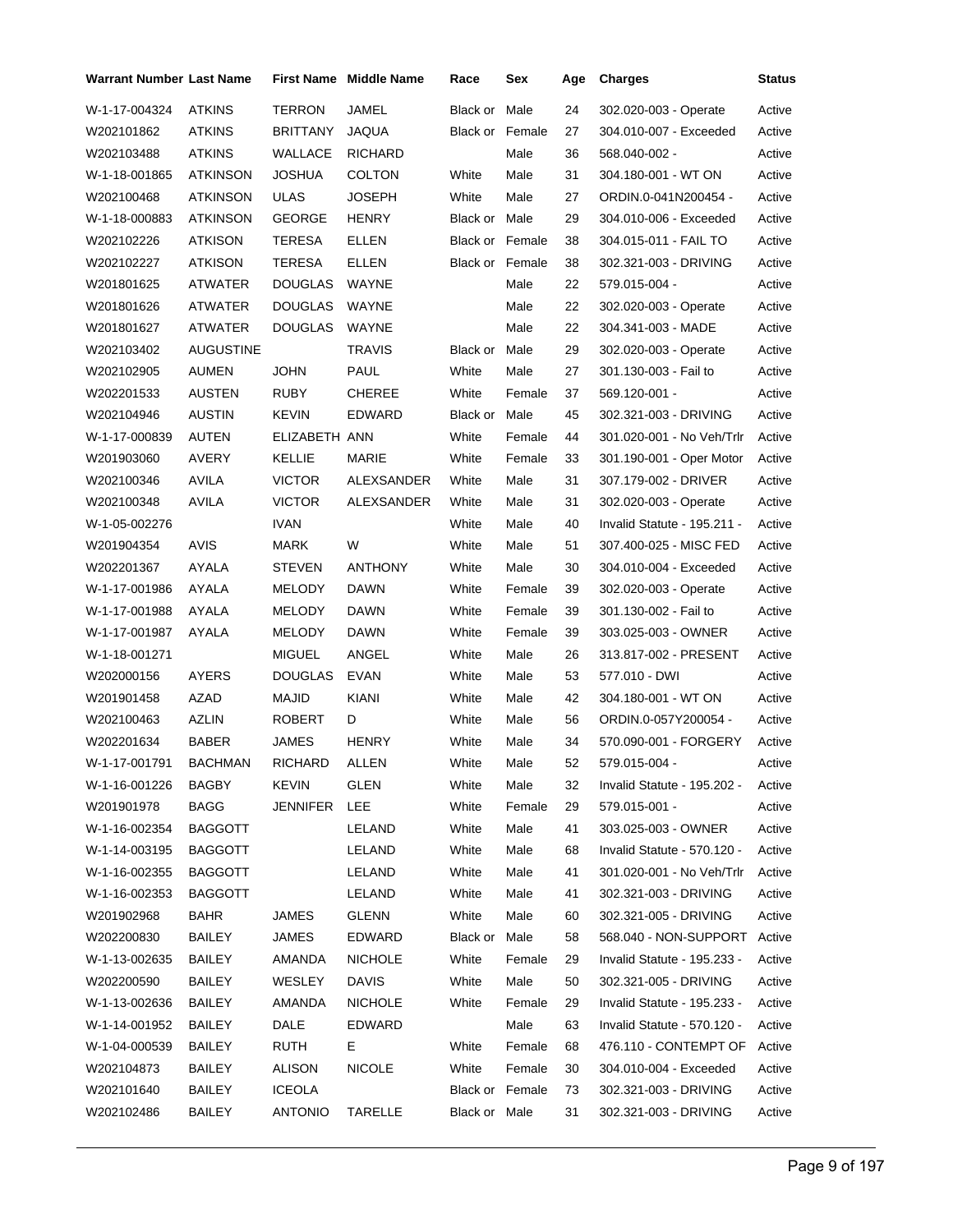| <b>Warrant Number Last Name</b> |                            |                  | <b>First Name Middle Name</b> | Race                   | Sex    | Age | <b>Charges</b>              | <b>Status</b> |
|---------------------------------|----------------------------|------------------|-------------------------------|------------------------|--------|-----|-----------------------------|---------------|
| W202201177                      | <b>BAKER</b>               | <b>BLAISE</b>    | Κ                             | White                  | Female | 32  | 568.040-002 -               | Active        |
| W-1-15-002350                   | BAKER                      | <b>KENNETH</b>   | <b>RAY</b>                    | Black or               | Male   | 63  | 570.030-046 -               | Active        |
| W202200925                      | BAKER                      | <b>RYAN</b>      | DEAN                          | Not                    | Male   | 41  | 570.030 - STEALING -        | Active        |
| W202104166                      | BAKER                      | LESLIE           | J                             | White                  | Female | 34  | 570.030-043 - STEALING      | Active        |
| W202001078                      | BAKER                      | COLE             | т                             | White                  | Male   | 27  | ORDIN.0-039N200054 -        | Active        |
| W202001079                      | BAKER                      | <b>COLE</b>      | т                             | White                  | Male   | 27  | ORDIN.0-318N200054 -        | Active        |
| W202101601                      | BAKER                      | <b>MICHAEL</b>   | Κ                             | Black or               | Male   | 63  | 565.073-003 - DOMESTIC      | Active        |
| W202102382                      | BAKER                      | <b>EMYLA</b>     | <b>PAIGE</b>                  | White                  | Female | 26  | 301.020-001 - No Veh/Trlr   | Active        |
| W202102632                      | BAKER                      | <b>ELAINE</b>    | <b>LOUISE</b>                 | Not                    | Female | 42  | 544.665 - FAILURE TO        | Active        |
| W-1-16-003135                   | BAKER                      | NATHAN           | <b>MILES</b>                  | White                  | Male   | 38  | Invalid Statute - 301.020 - | Active        |
| W202200644                      | BAKER                      | <b>MAURICE</b>   | D                             | Black or Male          |        | 48  | 304.022-001 - FAIL TO       | Active        |
| W202200646                      | BAKER                      | <b>MAURICE</b>   | D                             | Black or Male          |        | 48  | 302.321-004 - DRIVING       | Active        |
| W202200645                      | BAKER                      | <b>MAURICE</b>   | D                             | Black or               | Male   | 48  | 304.010-004 - Exceeded      | Active        |
| W202200643                      | <b>BAKER</b>               | <b>MAURICE</b>   | D                             | Black or               | Male   | 48  | 577.010-030 - DWI -         | Active        |
| W-1-15-003046                   | <b>BALDERAS</b>            | JONATHAN IVAN    |                               | White                  | Male   | 29  | Invalid Statute - 301.020 - | Active        |
| W-1-07-001171                   | <b>BALDWIN</b>             | <b>RICK</b>      | Α                             | White                  | Male   | 62  | Invalid Statute - 570.120 - | Active        |
| W201904172                      | <b>BALES</b>               | <b>JAMES</b>     | W                             | White                  | Male   | 51  | 303.025-003 - OWNER         | Active        |
| W202201225                      | <b>BALL</b>                | AMBER            | <b>LYNN</b>                   | White                  | Female | 35  | 302.321-003 - DRIVING       | Active        |
| W202001279                      | BALL                       | AMBER            | <b>LYNN</b>                   | White                  | Female | 35  | ORDIN.0-288N200054 -        | Active        |
| W202001280                      | <b>BALL</b>                | <b>SAMMIE</b>    | LEE                           | Black or               | Male   | 45  | ORDIN.0-057Y200054 -        | Active        |
| W202201561                      | <b>BALL</b>                | AMBER            | <b>LYNN</b>                   | White                  | Female | 35  | 575.150-003 -               | Active        |
| W201900732                      | <b>BALL</b>                | <b>DAVID</b>     | <b>EDGAR</b>                  | White                  | Male   | 36  | 304.230-001 - REFUSE        | Active        |
| W201900733                      | BALL                       | <b>DAVID</b>     | <b>EDGAR</b>                  | White                  | Male   | 36  | 304.180-001 - WT ON         | Active        |
| W202003358                      | <b>BALLADARES CLARISIA</b> |                  | LORRAINE                      | White                  | Female | 37  | 301.130-002 - Fail to       | Active        |
| W-1-17-004449                   | BALLENTINE HERBERT         |                  | LEE                           | White                  | Male   | 64  | 569.170-001 -               | Active        |
| W202200508                      | <b>BALLEW</b>              | KYLE             | М                             | White                  | Male   | 34  | 577.010 - DWI               | Active        |
| W202202235                      | BALTIMORE ALLY             |                  | RENAE                         | White                  | Female | 21  | 304.010-005 - Exceeded      | Active        |
| W202202236                      | BALTIMORE ALLY             |                  | RENAE                         | White                  | Female | 21  | 303.025-003 - OWNER         | Active        |
| W201801032                      | <b>BANAS</b>               | ROBERT           | <b>MICHAEL</b>                | White                  | Male   | 37  | 304.010-004 - Exceeded      | Active        |
| W-1-16-000294                   | <b>BANGURA</b>             |                  |                               | Black or Female        |        | 38  | Invalid Statute - 304.321 - | Active        |
| W202202170                      | BANKHEAD                   | SAMUEL           | M                             | Black or Male          |        | 35  | 195.202-001 -               | Active        |
| W-1-16-001119                   | <b>BANKS</b>               | CHERRELL MONIQUE |                               | <b>Black or Female</b> |        | 34  | Invalid Statute - 302.321 - | Active        |
| W-1-16-001120                   | <b>BANKS</b>               | CHERRELL MONIQUE |                               | Black or Female        |        | 34  | Invalid Statute - 301.020 - | Active        |
| W201904216                      | <b>BANKS</b>               |                  |                               | Black or Male          |        | 34  | 301.020-001 - No Veh/Trlr   | Active        |
| W202001281                      | <b>BANKS</b>               | <b>DARIN</b>     | LEE                           | White                  | Male   | 29  | ORDIN.0-288N200054 -        | Active        |
| W202001282                      | <b>BANKS</b>               | LESHAWN          | LATROY                        | Black or Male          |        | 26  | ORDIN.0-319N200054 -        | Active        |
| W-1-16-002954                   | <b>BANKS</b>               | <b>BREONA</b>    | <b>DELORES</b>                | <b>Black or Female</b> |        | 28  | Invalid Statute - 302.321 - | Active        |
| W-1-16-002956                   | <b>BANKS</b>               | <b>BREONA</b>    | <b>DELORES</b>                | Black or Female        |        | 28  | Invalid Statute - 301.130 - | Active        |
| W-1-16-002955                   | <b>BANKS</b>               | <b>BREONA</b>    | <b>DELORES</b>                | Black or Female        |        | 28  | 303.025-002 - Oper MV of    | Active        |
| W-1-17-000905                   | <b>BANKS</b>               | <b>BREONA</b>    | <b>DELORES</b>                | Black or Female        |        | 28  | 302.321-004 - DRIVING       | Active        |
| W-1-17-000906                   | <b>BANKS</b>               | <b>BREONA</b>    | <b>DELORES</b>                | Black or Female        |        | 28  | 303.025-003 - OWNER         | Active        |
| W-1-17-000907                   | <b>BANKS</b>               | <b>BREONA</b>    | <b>DELORES</b>                | Black or Female        |        | 28  | 301.020-001 - No Veh/Trlr   | Active        |
| W202002613                      | <b>BANKS</b>               | <b>MONTEZ</b>    | LAWRENCE                      | Black or Male          |        | 29  | 304.180-001 WT ON           | Active        |
| W202102020                      | <b>BANKS</b>               | <b>CURTIS</b>    | <b>DESHON</b>                 | Black or Male          |        | 21  | 301.020-001 - No Veh/Trlr   | Active        |
| W202102021                      | <b>BANKS</b>               | LAURA            | <b>JEAN</b>                   | White                  |        | 26  | 301.130-002 - Fail to       | Active        |
| W201801700                      | <b>BANKS</b>               | JANELLE          | LOUISE M                      | Black or Female        |        | 27  | 302.020-003 - Operate       | Active        |
| W201901405                      | <b>BANKS</b>               | <b>TERRIE</b>    | <b>JUANITA</b>                | Black or Female        |        | 36  | 302.321-004 - DRIVING       | Active        |
|                                 |                            |                  |                               |                        |        |     |                             |               |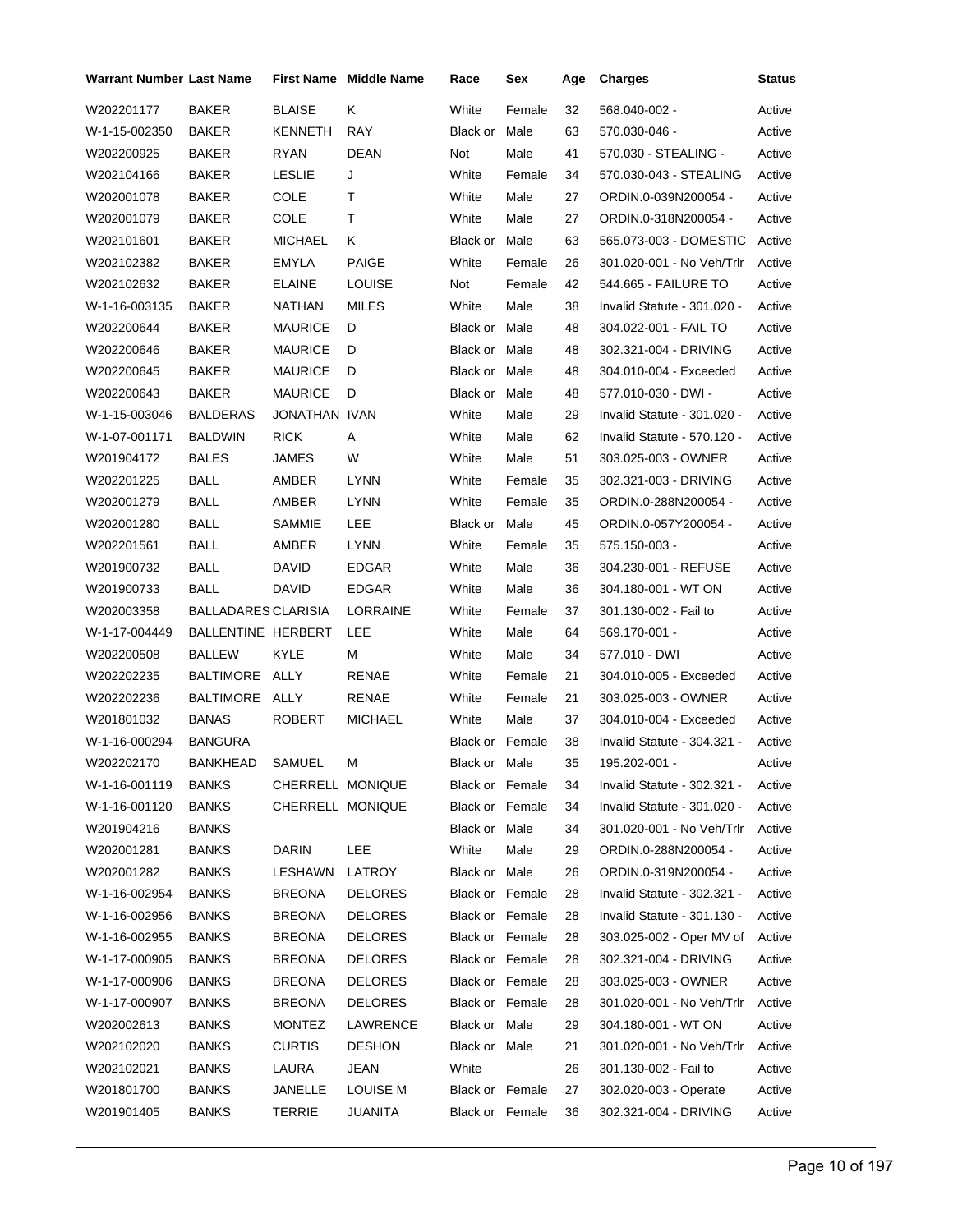| <b>Warrant Number Last Name</b> |                 |                          | <b>First Name Middle Name</b> | Race                   | Sex    | Age | <b>Charges</b>              | Status |
|---------------------------------|-----------------|--------------------------|-------------------------------|------------------------|--------|-----|-----------------------------|--------|
| W201801699                      | <b>BANKS</b>    | JANELLE                  | <b>LOUISE M</b>               | Black or               | Female | 27  | 301.130-002 - Fail to       | Active |
| W201901406                      | <b>BANKS</b>    | <b>TERRIE</b>            | JUANITA                       | Black or Female        |        | 36  | 303.025-003 - OWNER         | Active |
| W201802124                      | <b>BANKS</b>    | ROCHELLE DIANE           |                               | Black or Female        |        | 34  | 302.321-004 - DRIVING       | Active |
| W202104658                      | <b>BANKS</b>    | <b>DARIN</b>             |                               | White                  | Male   | 29  | 303.370-003 - OPER MV       | Active |
| W202102598                      | <b>BANKS</b>    | <b>ROBERT</b>            | Е                             | Black or Male          |        | 80  | 570.030-035 - STEALING      | Active |
| W201802125                      | <b>BANKS</b>    | ROCHELLE DIANE           |                               | Black or Female        |        | 34  | 303.025-003 - OWNER         | Active |
| W201800011                      | <b>BANKU</b>    |                          | <b>SHEKUE</b>                 | Black or Male          |        | 40  | 568.040-002 -               | Active |
| W201800312                      | <b>BANKU</b>    |                          | <b>SHEKUE</b>                 | Black or Male          |        | 40  | 568.040-002 -               | Active |
| W202100393                      | <b>BANTON</b>   | AALIYAH                  | JASMINE                       | <b>Black or Female</b> |        | 27  | ORDIN.0-288N200054 -        | Active |
| W202103408                      | BARAHONA        | <b>CINDY</b>             |                               | White                  | Male   | 22  | 302.020-003 - Operate       | Active |
| W-1-18-001541                   | <b>BARAJAS</b>  | CHRISTIAN ALBERTO        |                               | White                  | Male   | 29  | 569.140-001 -               | Active |
| W202202364                      | <b>BARBER</b>   | PAUL                     | <b>CHARLES</b>                | White                  | Male   | 41  | 568.040-001 -               | Active |
| W201903445                      | BARBER          | SARA                     | ELLEN                         |                        | Female | 44  | 301.020-001 - No Veh/Trlr   | Active |
| W-1-18-001731                   | <b>BARBER</b>   | <b>PAUL</b>              | <b>CHARLES EUGE White</b>     |                        | Male   | 41  | 568.040-002 -               | Active |
| W202000880                      | <b>BARBER</b>   | <b>SARA</b>              | ELLEN                         |                        | Female | 44  | ORDIN.0-159N200054 -        | Active |
| W202202088                      | <b>BARBOSA</b>  | EMANUAL                  | С                             |                        | Male   | 26  | 304.010-006 - Exceeded      | Active |
| W202001988                      | <b>BARBOZA</b>  | GARNETT                  | <b>FRANCIS</b>                | White                  | Female | 27  | ORDIN.0-079Y200035 -        | Active |
| W202001989                      | <b>BARBOZA</b>  | <b>GARNETT</b>           | <b>FRANCIS</b>                | White                  | Female | 27  | ORDIN.0-077Y200035 -        | Active |
| W202000388                      | <b>BARCLIFT</b> | JERRAD                   | <b>WAYNE</b>                  | White                  | Male   | 36  | 568.040-002 -               | Active |
| W202101642                      | <b>BARDWELL</b> | <b>ERIKA</b>             | <b>NICOLE</b>                 | White                  | Female | 29  | 307.170-002 - FAIL          | Active |
| W202101769                      | <b>BARDWELL</b> | <b>ERIKA</b>             | <b>NICOLE</b>                 | White                  | Female | 29  | 304.017-001 -               | Active |
| W202002026                      | <b>BARIOS</b>   | <b>SARES</b>             |                               | White                  | Female | 20  | 302.020-003 - Operate       | Active |
| W202002027                      | <b>BARIOS</b>   | <b>SARES</b>             |                               | White                  | Female | 20  | 301.190-001 - Oper Motor    | Active |
| W202002028                      | <b>BARIOS</b>   | <b>SARES</b>             |                               | White                  | Female | 20  | 301.140-001 -               | Active |
| W202002029                      | <b>BARIOS</b>   | <b>SARES</b>             |                               | White                  | Female | 20  | 301.130-001 - Fail to       | Active |
| W202201558                      | <b>BARKER</b>   | <b>DAKOTA</b>            | м                             | White                  | Female | 20  | 569.080-002 -               | Active |
| W201901312                      | <b>BARKER</b>   | JONATHAN WILLIAM         |                               | White                  | Male   | 36  | 304.010-004 - Exceeded      | Active |
| W201902716                      | <b>BARKER</b>   | GERALD                   | LEE                           | White                  | Male   | 43  | 570.030-035 - STEALING      | Active |
| W-1-14-001895                   | <b>BARKLEY</b>  | ADAM                     | <b>BYRON</b>                  | White                  | Male   | 32  | 303.025-002 - Oper MV of    | Active |
| W202202064                      | <b>BARNARD</b>  | <b>COURTNEY GAIL</b>     |                               | White                  | Female | 30  | 570.030-043 - STEALING      | Active |
| W202202310                      | BARNARD         | <b>COURTNEY GAIL</b>     |                               | White                  | Female | 30  | 569.080-002 -               | Active |
| W-1-17-001647                   | <b>BARNES</b>   | <b>FREDERICK LAVANCE</b> |                               | Black or Male          |        | 46  | 568.040-001 -               | Active |
| W202200690                      | <b>BARNES</b>   | LANE                     | <b>MICHAEL</b>                | White                  | Male   | 25  | 304.010-004 - Exceeded      | Active |
| W201902356                      | <b>BARNES</b>   |                          | S                             | White                  | Male   | 53  | 304.180-001 - WT ON         | Active |
| W202200539                      | <b>BARNES</b>   | <b>EMMA</b>              | MARIE                         | Black or Female        |        | 29  | 570.090-001 - FORGERY       | Active |
| W202104199                      | <b>BARNES</b>   | <b>BRIAN</b>             | RANDY                         | White                  | Male   | 37  | 301.130-002 - Fail to       | Active |
| W202102212                      | <b>BARNES</b>   | CASEY                    | JAMES                         | Not                    | Male   | 33  | 306.020-003 - EXPIRED       | Active |
| W202104612                      | <b>BARNES</b>   | NIAMBI                   | KETARENA                      | Black or Female        |        | 36  | 303.025-003 - OWNER         | Active |
| W202104615                      | <b>BARNES</b>   | NIAMBI                   | KETARENA                      | Black or Female        |        | 36  | 302.321-003 - DRIVING       | Active |
| W202104613                      | <b>BARNES</b>   | <b>NIAMBI</b>            | KETARENA                      | Black or Female        |        | 36  | 301.020-001 - No Veh/Trlr   | Active |
| W202104614                      | <b>BARNES</b>   | <b>NIAMBI</b>            | KETARENA                      | Black or Female        |        | 36  | 579.015-004 -               | Active |
| W202201372                      | <b>BARNETT</b>  | <b>JULIA</b>             | MARIE                         | Not                    | Female | 30  | 301.020-001 - No Veh/Trlr   | Active |
| W201903903                      | <b>BARNETT</b>  | <b>DEONTE</b>            | JUWAN                         | Black or Male          |        | 30  | 303.025-003 - OWNER         | Active |
| W201903905                      | <b>BARNETT</b>  | <b>DEONTE</b>            | JUWAN                         | Black or Male          |        | 30  | 304.010-005 - Exceeded      | Active |
| W201903904                      | BARNETT         | <b>DEONTE</b>            | JUWAN                         | Black or Male          |        | 30  | 302.321-003 - DRIVING       | Active |
| W202002076                      | BARNETT III     | LEAVION                  | CALVIN                        |                        | Male   | 34  | 302.321-003 - DRIVING       | Active |
| W-1-13-003145                   | <b>BAROS</b>    | MATTHEW                  | <b>BENJAMIN</b>               | White                  | Male   | 27  | Invalid Statute - 569.140 - | Active |
|                                 |                 |                          |                               |                        |        |     |                             |        |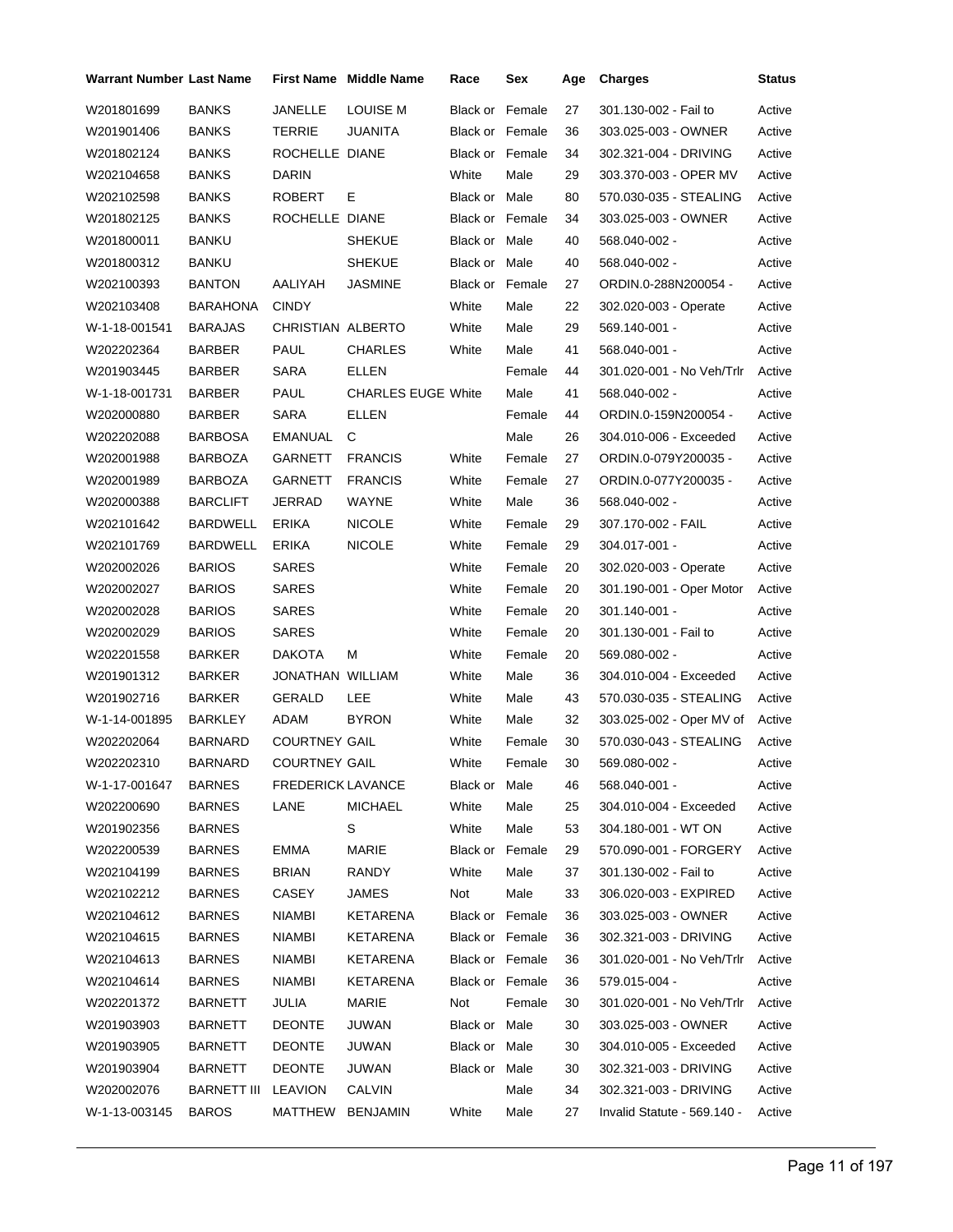| <b>Warrant Number Last Name</b> |                         |                  | <b>First Name Middle Name</b> | Race            | Sex    | Age | <b>Charges</b>                   | Status |
|---------------------------------|-------------------------|------------------|-------------------------------|-----------------|--------|-----|----------------------------------|--------|
| W201900794                      | <b>BARR</b>             | RASHID           | <b>DEWYANE</b>                | Black or        | Male   | 36  | 303.025-003 - OWNER              | Active |
| W201900795                      | BARR                    | RASHID           | DEWYANE                       | Black or Male   |        | 36  | 301.190-001 - Oper Motor         | Active |
| W-1-13-000387                   | <b>BARR</b>             | <b>RYAN</b>      | AARON                         | White           | Male   | 31  | Invalid Statute - 304.015 -      | Active |
| W-1-13-000386                   | <b>BARR</b>             | <b>RYAN</b>      | AARON                         | White           | Male   | 31  | Invalid Statute - 302.020 -      | Active |
| W-1-13-000388                   | <b>BARR</b>             | <b>RYAN</b>      | AARON                         | White           | Male   | 31  | Invalid Statute - 304.015 -      | Active |
| W-1-13-000385                   | <b>BARR</b>             | <b>RYAN</b>      | AARON                         | White           | Male   | 31  | 577.010-032 - DRIVING            | Active |
| W202002524                      |                         | DANIELLE         |                               | White           | Female | 31  | 301.020-001 - No Veh/Trlr        | Active |
| W202102854                      | <b>BARRELL</b>          | <b>MARIKA</b>    | <b>SPICE</b>                  | White           | Female | 27  | 301.020-001 - No Veh/Trlr        | Active |
| W202102855                      | <b>BARRELL</b>          | MARIKA           | <b>SPICE</b>                  | White           | Female | 27  | 579.015-004 -                    | Active |
| W202102857                      | <b>BARRELL</b>          | MARIKA           | <b>SPICE</b>                  | White           | Female | 27  | 579.074-003 -                    | Active |
| W-1-15-001174                   | <b>BARRERA</b>          | <b>ROSENDO</b>   | MAURO                         | White           | Male   | 32  | Invalid Statute - 302.321 -      | Active |
| W-1-15-001175                   | BARRERA                 | <b>ROSENDO</b>   | <b>MAURO</b>                  | White           | Male   | 32  | 307.400-030 - DRIVER             | Active |
| W-1-15-001176                   | BARRERA                 | <b>ROSENDO</b>   | <b>MAURO</b>                  | White           | Male   | 32  | 307.400-030 - DRIVER             | Active |
| W-1-17-003890                   | <b>BARRETO</b>          | <b>TARA</b>      | CHARLENE                      |                 | Female | 35  | 570.120-002 - PASSING            | Active |
| W201901461                      | <b>BARRETT</b>          | <b>JORDENE</b>   | <b>JANEA</b>                  | Black or Female |        | 26  | 303.025-003 - OWNER              | Active |
| W201901462                      | <b>BARRETT</b>          | <b>JORDENE</b>   | JANEA                         | Black or Female |        | 26  | 301.020-001 - No Veh/Trlr        | Active |
| W202100394                      | <b>BARRIENTOS WENDY</b> |                  | <b>SEGURA</b>                 | White           | Female | 41  | ORDIN.0-288N200054 -             | Active |
| W202100395                      | <b>BARRIENTOS WENDY</b> |                  | <b>SEGURA</b>                 | White           | Female | 41  | ORDIN.0-039N200054 -             | Active |
| W-1-18-001990                   | <b>BARRIOS</b>          | LUIS             | <b>ENRIQUE</b>                | White           | Male   | 43  | 304.180-001 - WT ON              | Active |
| W202202346                      | <b>BARRO</b>            | <b>FORREST</b>   | F                             | White           | Male   | 34  | 568.040-001 -                    | Active |
| W202100947                      | <b>BARRON</b>           | JOSHUA           | J                             | White           | Male   | 43  | ORDIN.0-386N200073 -             | Active |
| W202200939                      | <b>BARRON</b>           | ALFREDO          |                               | White           | Male   | 43  | 303.025-002 - Oper MV of         | Active |
| W202100949                      | <b>BARRON</b>           | JOSHUA           | J                             | White           | Male   | 43  | ORDIN.0-076Y200035 -             | Active |
| W-1-14-000350                   | <b>BARRON</b>           | <b>BRANDON</b>   | J                             | White           | Male   | 46  | Invalid Statute - 301.020 -      | Active |
| W202104634                      | <b>BARSICK</b>          | <b>DAWN</b>      | MARIE                         | White           | Female | 47  | 579.015-001 -                    | Active |
| W202101644                      | <b>BARSTOW</b>          | JUSTIN           | WAYNE                         | White           | Male   | 33  | 570.030-044 - STEALING           | Active |
| W202200018                      | <b>BARTON</b>           | HALEY            | <b>NICOLE</b>                 | White           | Female | 27  | 570.120-002 - PASSING            | Active |
| W201903039                      | <b>BARTON</b>           | <b>JAN</b>       | MEREDITH                      | White           | Female | 71  | 301.020-001 - No Veh/Trlr        | Active |
| W202200420                      | <b>BASKINS</b>          | <b>DAVID</b>     | <b>BRYAN</b>                  |                 | Male   | 31  | 301.020-001 - No Veh/Trlr        | Active |
| W202201226                      | <b>BASKINS</b>          | DAVID            | <b>BRYAN</b>                  | White           | Male   | 31  | 304.012-001 - Oper Veh in Active |        |
| W-1-17-004650                   | <b>BASS</b>             | AARON            |                               | Black or Male   |        | 37  | 302.321-003 - DRIVING            | Active |
| W202200692                      | <b>BASS</b>             | JEFFREY          | <b>SEXTON</b>                 | White           | Male   | 51  | 304.010-005 - Exceeded           | Active |
| W-1-17-004651                   | <b>BASS</b>             | <b>AARON</b>     |                               | Black or Male   |        | 37  | 303.025-003 - OWNER              | Active |
| W202003508                      | <b>BASS</b>             | <b>JACUB</b>     | NATHANEAL                     | White           | Male   | 23  | ORDIN.0-317N200054 -             | Active |
| W-1-17-004623                   | <b>BASS</b>             | ADRIAN           | LANCE                         | White           | Male   | 42  | 307.400-001 - FAIL TO            | Active |
| W202102378                      | BATCHELOR STEPHEN       |                  | <b>TREVON</b>                 | Black or Male   |        | 24  | 304.010-003 - Exceeded           | Active |
| W202102967                      | <b>BATELLE</b>          | <b>JUSTIN</b>    | CARTER                        | White           | Male   | 46  | 579.015-001 -                    | Active |
| W202200191                      | <b>BATES</b>            | CORY             | м                             | White           | Male   | 36  | 302.321-003 - DRIVING            | Active |
| W202104874                      | <b>BATES</b>            | CHERRELL MONIQUE |                               | Black or Female |        | 27  | 304.010-005 - Exceeded           | Active |
| W202202324                      | <b>BATES</b>            | <b>HEAVEN</b>    | <b>MICHON</b>                 | Black or Female |        | 17  | 304.010-004 - Exceeded           | Active |
| W201900394                      | <b>BATES</b>            | <b>PRESTON</b>   | <b>THOMAS</b>                 | Black or Male   |        | 34  | 301.190-001 - Oper Motor         | Active |
| W202202323                      | <b>BATES</b>            | HEAVEN           | <b>MICHON</b>                 | Black or Female |        | 17  | 302.178-001 - Violate            | Active |
| W201900395                      | <b>BATES</b>            | <b>PRESTON</b>   | <b>THOMAS</b>                 | Black or Male   |        | 34  | 301.140-002 - Fail to            | Active |
| W202202325                      | <b>BATES</b>            | HEAVEN           | <b>MICHON</b>                 | Black or Female |        | 17  | 301.020-001 - No Veh/Trlr Active |        |
| W201900396                      | <b>BATES</b>            | <b>PRESTON</b>   | <b>THOMAS</b>                 | Black or Male   |        | 34  | 301.020-001 - No Veh/Trlr        | Active |
| W201900412                      | <b>BATES</b>            | <b>PRESTON</b>   | <b>THOMAS</b>                 | Black or Male   |        | 34  | 303.025-003 - OWNER              | Active |
| W202100767                      | <b>BATESEL</b>          | <b>JUSTIN</b>    | RAY                           | White           | Male   | 31  | 304.010-006 - Exceeded           | Active |
|                                 |                         |                  |                               |                 |        |     |                                  |        |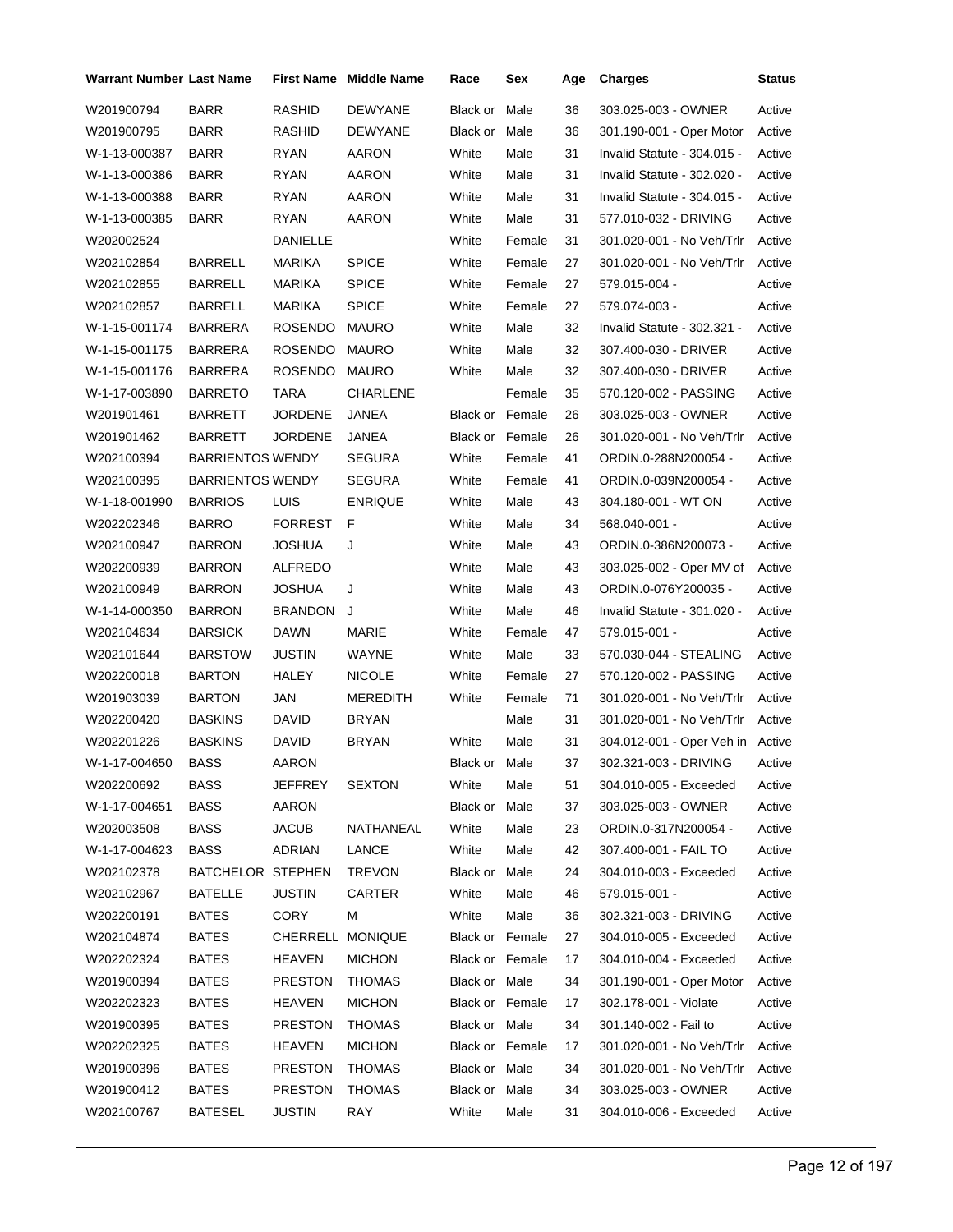| <b>Warrant Number Last Name</b> |                |                   | <b>First Name Middle Name</b> | Race                   | Sex    | Age | <b>Charges</b>              | <b>Status</b> |
|---------------------------------|----------------|-------------------|-------------------------------|------------------------|--------|-----|-----------------------------|---------------|
| W202100768                      | <b>BATESEL</b> | <b>JUSTIN</b>     | RAY                           | White                  | Male   | 31  | 303.025-003 - OWNER         | Active        |
| W-1-17-001516                   | <b>BATISTA</b> | ANDREW            | <b>DAYON</b>                  | Black or Male          |        | 33  | 302.020-003 - Operate       | Active        |
| W202000795                      | BATSON         | QUINTIN           | <b>ISIAH</b>                  |                        | Male   | 22  | 304.010-005 - Exceeded      | Active        |
| W202001153                      | <b>BATSON</b>  | QUINTIN           | <b>ISIAH</b>                  |                        | Male   | 22  | ORDIN.0-319N200054 -        | Active        |
| W201904221                      | BATTLE         | WILLIAM           | JAMES                         | Black or Male          |        | 46  | 304.180-001 - WT ON         | Active        |
| W-1-17-002774                   | <b>BATTLE</b>  | <b>ROGET</b>      | LAMAR                         | Black or Male          |        | 41  | 302.321-003 - DRIVING       | Active        |
| W202001991                      | <b>BATTLES</b> | <b>EBONY</b>      | R                             | <b>Black or Female</b> |        | 30  | ORDIN.0-319N200054 -        | Active        |
| W-1-18-000916                   | <b>BATTLES</b> | TONY              |                               | Black or Male          |        | 54  | 589.425-001 - FAIL TO       | Active        |
| W202104652                      | <b>BATTS</b>   | AUSTIN            | LEE                           | Not                    | Not    | 23  | 544.665-003 - FAILURE       | Active        |
| W-1-15-003140                   | BATTY          | <b>TYLER</b>      | <b>SCOTT</b>                  | White                  | Male   | 37  | Invalid Statute - 301.130 - | Active        |
| W-1-17-004132                   | <b>BAUER</b>   | <b>HENRY</b>      | м                             | White                  | Male   | 50  | 579.015-001 -               | Active        |
| W202101223                      | <b>BAUM</b>    | <b>STEVEN</b>     | WAYNE                         | White                  | Male   | 35  | ORDIN.0-289N200054 -        | Active        |
| W202101224                      | BAUM           | <b>STEVEN</b>     | WAYNE                         | White                  | Male   | 35  | ORDIN.0-054N200354 -        | Active        |
| W202100396                      | <b>BAVUSO</b>  | ANGELINA L        |                               | White                  | Female | 44  | ORDIN.0-274N200053 -        | Active        |
| W202103540                      | <b>BAX</b>     | <b>RYAN</b>       | <b>DAMIEN</b>                 | White                  | Male   | 28  | 304.010-007 - Exceeded      | Active        |
| W-1-15-000193                   | BAYARDO        | <b>MARIO</b>      |                               | White                  | Male   | 33  | 303.025-002 - Oper MV of    | Active        |
| W-1-15-000194                   | BAYARDO        | <b>MARIO</b>      |                               | White                  | Male   | 33  | Invalid Statute - 301.140 - | Active        |
| W-1-15-000192                   | <b>BAYARDO</b> | <b>MARIO</b>      |                               | White                  | Male   | 33  | Invalid Statute - 302.321 - | Active        |
| W-1-15-000195                   | BAYARDO        | <b>MARIO</b>      |                               | White                  | Male   | 33  | Invalid Statute - 304.012 - | Active        |
| W202104047                      | BAYS           | AKEERIA           | <b>MONIQUE</b>                | <b>Black or Female</b> |        | 19  | 304.010-004 - Exceeded      | Active        |
| W202104494                      | BAYS           | AKEERIA           | <b>MONIQUE</b>                | Black or Female        |        | 19  | 302.020-003 - Operate       | Active        |
| W202104495                      | BAYS           | AKEERIA           | <b>MONIQUE</b>                | Black or Female        |        | 19  | 303.025-003 - OWNER         | Active        |
| W-1-09-001457                   | BAZALDUA       | REYNALDO          |                               | White                  | Male   | 44  | Invalid Statute - 195.233 - | Active        |
| W202104046                      | BAZZELL        | AMANDA            | <b>NICOLE</b>                 | White                  | Female | 34  | 307.075-002 - FAIL TO       | Active        |
| W202104045                      | BAZZELL        | AMANDA            | <b>NICOLE</b>                 | White                  | Female | 34  | 307.170-002 - FAIL          | Active        |
| W201800854                      | <b>BEAL</b>    | SHANNON           | <b>NICOLE</b>                 | White                  | Female | 36  | 570.120-002 - PASSING       | Active        |
| W202200940                      | <b>BEALS</b>   | <b>MARCUS</b>     | JETT                          | White                  | Male   | 21  | 304.012-001 - Oper Veh in   | Active        |
| W202200941                      | <b>BEALS</b>   | <b>MARCUS</b>     | JETT                          | White                  | Male   | 21  | 303.025-003 - OWNER         | Active        |
| W202201854                      | <b>BEAMAN</b>  | JASON             | EDWARD                        | White                  | Male   | 39  | 570.120-002 - PASSING       | Active        |
| W-1-16-002370                   | <b>BEAN</b>    | <b>ANTHONY</b>    | LEIGH                         | White                  | Male   | 33  | Invalid Statute - 304.351 - | Active        |
| W202104719                      | <b>BEANE</b>   | <b>TYLER</b>      | RAY                           | White                  | Male   | 40  | 304.010-004 - Exceeded      | Active        |
| W-1-18-001201                   | <b>BEARD</b>   | RUNKAY            | <b>DENISE</b>                 | Black or Female        |        | 39  | 570.120-002 - PASSING       | Active        |
| W202001283                      | <b>BEARD</b>   | JEREMEY           | <b>FRANKLIN</b>               | Black or Male          |        | 45  | ORDIN.0-288N200054 -        | Active        |
| W202200781                      | <b>BEARS</b>   | <b>CARRMONE M</b> |                               | White                  | Not    | 39  | 313.813-001 -               | Active        |
| W202004037                      | <b>BEARVER</b> | LAURIE            | <b>NICOLE</b>                 | Not                    | Female | 34  | ORDIN.0-288N200054 -        | Active        |
| W202000702                      | <b>BEASLEY</b> | LAUREN            | S                             | Black or Female        |        | 31  | 302.321-004 - DRIVING       | Active        |
| W202000703                      | <b>BEASLEY</b> | LAUREN            | S                             | Black or Female        |        | 31  | 302.321-004 - DRIVING       | Active        |
| W202000704                      | <b>BEASLEY</b> | LAUREN            | S                             | Black or Female        |        | 31  | 304.010-004 - Exceeded      | Active        |
| W202001284                      | <b>BECERRA</b> | <b>ERICA</b>      | <b>PATRICIA</b>               | White                  | Female | 43  | ORDIN.0-232N200054 -        | Active        |
| W202100528                      | <b>BECK</b>    | <b>VICTORIA</b>   | KAY                           | White                  | Female | 35  | ORDIN.0-256N200050 -        | Active        |
| W202104405                      | <b>BECK</b>    | JACOB             | <b>LEE</b>                    | White                  | Male   | 43  | 302.321-005 - DRIVING       | Active        |
| W202104183                      | <b>BECKNER</b> | <b>CLARENCE</b>   |                               | Black or Male          |        | 56  | 304.180-001 - WT ON         | Active        |
| W202104184                      | <b>BECKNER</b> | <b>CLARENCE</b>   |                               | Black or Male          |        | 56  | 577.012-012 - BAC - CMV     | Active        |
| W202101641                      | <b>BECTON</b>  | EL JADA           | ALYSSE                        | Black or Female        |        | 23  | 302.020-003 - Operate       | Active        |
| W202101648                      | <b>BECTON</b>  | EL JADA           | ALYSSE                        | Black or Female        |        | 23  | 301.020-001 - No Veh/Trlr   | Active        |
| W202101651                      | <b>BECTON</b>  | EL JADA           | ALYSSE                        | Black or Female        |        | 23  | 303.025-003 - OWNER         | Active        |
| W202101650                      | <b>BECTON</b>  | EL JADA           | ALYSSE                        | Black or Female        |        | 23  | 301.140-001 -               | Active        |
|                                 |                |                   |                               |                        |        |     |                             |               |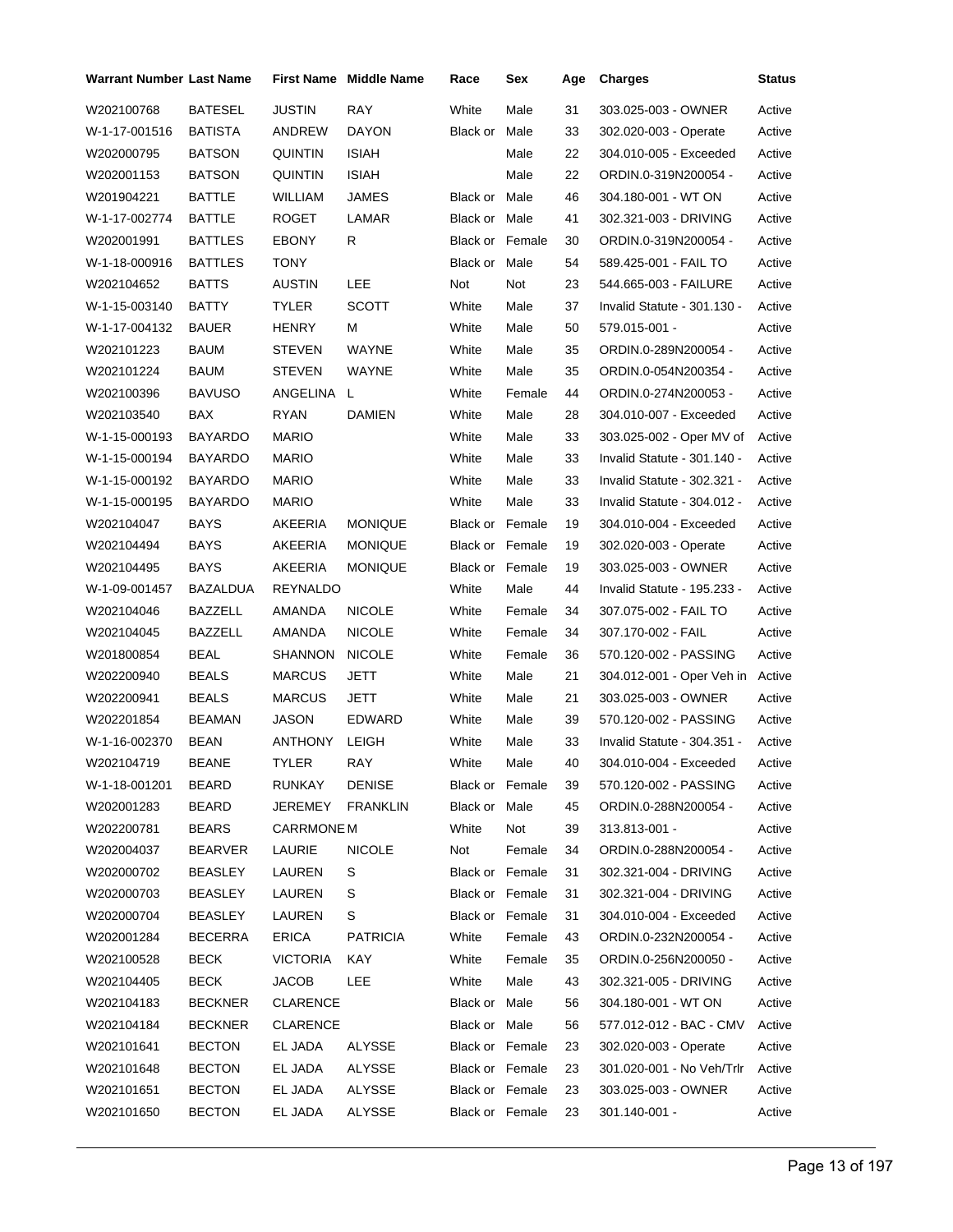| Warrant Number Last Name |                        |                       | <b>First Name</b> Middle Name | Race                   | Sex    | Age | <b>Charges</b>              | <b>Status</b> |
|--------------------------|------------------------|-----------------------|-------------------------------|------------------------|--------|-----|-----------------------------|---------------|
| W202001285               | <b>BEDSAUL</b>         | ZOE                   | <b>BRIANNE</b>                | Black or               | Female | 22  | ORDIN.0-077Y200035 -        | Active        |
| W-1-12-001889            | <b>BEEMER</b>          | <b>RITA</b>           | ANN                           | White                  | Female | 51  | Invalid Statute - 570.120 - | Active        |
| W202000916               | <b>BEISLY</b>          | <b>KERRY</b>          | DALE                          | White                  | Male   | 67  | 570.120 - PASSING BAD       | Active        |
| W-1-16-003405            | <b>BEJARANO</b>        | <b>CESAR</b>          | <b>IVAN</b>                   | White                  | Male   | 26  | Invalid Statute - 575.150 - | Active        |
| W202104907               |                        | <b>ANTHONY</b>        |                               | White                  | Male   | 19  | 569.080-002 -               | Active        |
| W202200792               | <b>BELDEROK</b>        | <b>JOSEPH</b>         | <b>HERMAN</b>                 | White                  | Male   | 22  | 302.321-005 - DRIVING       | Active        |
| W-1-13-001873            | <b>BELL</b>            | <b>WILLIAM</b>        | <b>LAMONT</b>                 | Black or Male          |        | 40  | Invalid Statute - 307.075 - | Active        |
| W-1-13-001872            | <b>BELL</b>            | <b>WILLIAM</b>        | <b>LAMONT</b>                 | Black or Male          |        | 40  | Invalid Statute - 304.010 - | Active        |
| W202001893               | <b>BELL</b>            | <b>TE'AUN</b>         | IKEIA LANAE                   | <b>Black or Female</b> |        | 32  | 302.020-003 - Operate       | Active        |
| W202102747               | BELL                   | BRIDGETTE A           |                               | <b>Black or Female</b> |        | 52  | 544.665 - FAILURE TO        | Active        |
| W202201546               | <b>BELL</b>            | CODY                  | W                             | White                  | Male   | 35  | 302.321-003 - DRIVING       | Active        |
| W-1-17-000856            | <b>BELL</b>            | <b>DENISE</b>         | MARIE                         | <b>Black or Female</b> |        | 58  | 570.120-002 - PASSING       | Active        |
| W202003267               | <b>BELL</b>            | WALTER                | <b>MILTON</b>                 | White                  | Male   | 65  | 570.120-002 - PASSING       | Active        |
| W202104119               | <b>BELL</b>            | <b>LISA</b>           | KAY                           | <b>Black or Female</b> |        | 39  | 302.321-003 - DRIVING       | Active        |
| W202004106               | <b>BELL</b>            | <b>WALTER</b>         | <b>MILTON</b>                 | White                  | Male   | 65  | 570.120-002 - PASSING       | Active        |
| W202100877               | <b>BELL</b>            | <b>BRENDA</b>         | FAYE                          | <b>Black or Female</b> |        | 59  | 570.030 -                   | Active        |
| W201801104               | <b>BELL</b>            | <b>BRITTANY</b>       | <b>ANN</b>                    | <b>Black or Female</b> |        | 28  | 304.015-006 - Unsf Ln       | Active        |
| W201801105               | <b>BELL</b>            | <b>BRITTANY</b>       | ANN                           | <b>Black or Female</b> |        | 28  | 301.130-002 - Fail to       | Active        |
| W202104601               | <b>BELL</b>            | <b>THEODORE</b>       |                               | Black or Male          |        | 60  | 302.321-003 - DRIVING       | Active        |
| W201801904               | <b>BELL</b>            | SETH                  | С                             | White                  | Male   | 37  | 304.180-001 - WT ON         | Active        |
| W-1-14-001492            | <b>BELL</b>            |                       | <b>COURTNEY ELIZABETH</b>     | White                  | Female | 34  | Invalid Statute - 301.130 - | Active        |
| W202200876               | BELLABRE               | <b>ROODLY</b>         | <b>PIERRE</b>                 | Black or Male          |        | 26  | 579.074-003 -               | Active        |
| W202200877               | BELLABRE               | ROODLY                | <b>PIERRE</b>                 | Black or Male          |        | 26  | 579.015-004 -               | Active        |
| W202200878               | <b>BELLABRE</b>        | ROODLY                | <b>PIERRE</b>                 | Black or Male          |        | 26  | 304.010-007 - Exceeded      | Active        |
| W-1-18-000307            |                        | MARTY                 | WAYNE                         | White                  | Male   | 54  | 302.321-003 - DRIVING       | Active        |
| W-1-18-000308            |                        | MARTY                 | <b>WAYNE</b>                  | White                  | Male   | 54  | 304.015-026 - FAIL TO       | Active        |
| W202102375               | <b>BELLFLOWERMEGAN</b> |                       | <b>ELIZABETH</b>              | White                  | Female | 36  | 301.020-001 - No Veh/Trlr   | Active        |
| W-1-15-001076            | <b>BELONGA</b>         | AUBREY                | <b>LEON</b>                   | White                  | Male   | 44  | 307.400-030 - DRIVER        | Active        |
| W-1-15-001077            | <b>BELONGA</b>         | AUBREY                | <b>LEON</b>                   | White                  | Male   | 44  | 307.400-030 - DRIVER        | Active        |
| W202002938               | <b>BELTON</b>          | <b>CAMMIE</b>         | <b>MARIE</b>                  | <b>Black or Female</b> |        | 52  | 302.321-003 - DRIVING       | Active        |
| W202104592               | <b>BELTZ</b>           | <b>JESSICA</b>        | RAE                           | White Female           |        | 32  | 579.015-001 -               | Active        |
| W201902769               | BELVEAL                | <b>DEREK</b>          | <b>MICHAEL</b>                | White                  | Male   | 27  | 304.010-004 - Exceeded      | Active        |
| W202201003               | <b>BENAVIDES</b>       | <b>JOSEPH</b>         | м                             | White                  | Male   | 45  | 302.321-003 - DRIVING       | Active        |
| W-1-16-001398            | <b>BENAVIDES</b>       | <b>ROSIO</b>          | <b>FABIOLA</b>                | White                  | Female | 46  | 303.025-002 - Oper MV of    | Active        |
| W202002119               | <b>BENDER</b>          | <b>ELAINE</b>         | м                             | White                  | Female | 75  | 570.120-002 - PASSING       | Active        |
| W-1-17-003141            | <b>BENEDICT</b>        | ANGELA                | <b>RENEE</b>                  | White                  | Female | 42  | 302.321-003 - DRIVING       | Active        |
| W-1-17-003142            | <b>BENEDICT</b>        | ANGELA                | RENEE                         | White                  | Female | 42  | 304.010-005 - Exceeded      | Active        |
| W-1-11-002388            | <b>BENELL</b>          | AMANDA                | MARIE                         | White                  | Female | 33  | 303.025-002 - Oper MV of    | Active        |
| W-1-14-000920            | <b>BENFER</b>          | <b>ANTONIO</b>        | WAYNE                         | White                  | Male   | 38  | Invalid Statute - 302.321 - | Active        |
| W201800080               | <b>BENNETT</b>         | <b>THOMAS</b>         | <b>FRANKLIN</b>               | White                  | Male   | 28  | 302.321-003 - DRIVING       | Active        |
| W-1-15-000951            | <b>BENNETT</b>         |                       | <b>SHERROD</b>                | Black or Male          |        | 39  | Invalid Statute - 304.010 - | Active        |
| W202104120               | <b>BENNETT</b>         | <b>TAMMIE</b>         | <b>DENISE</b>                 | Black or Female        |        | 48  | 302.321-003 - DRIVING       | Active        |
| W202201773               | <b>BENNETT</b>         | DAE                   | <b>SHIRLEEN</b>               | Black or Female        |        | 22  | 302.020-003 - Operate       | Active        |
| W-1-14-002309            | <b>BENNETT</b>         | EMMA                  | DEBORA                        | Black or Female        |        | 72  | Invalid Statute - 569.140 - | Active        |
| W-1-17-002439            | <b>BENNETT</b>         | ROBERT                | LEE                           | White                  | Male   | 41  | 579.015-001 -               | Active        |
| W-1-18-000525            | <b>BENNETT</b>         | ELIJAH                | <b>DEAN</b>                   | White                  | Male   | 46  | 302.321-003 - DRIVING       | Active        |
| W202104044               | <b>BENSON</b>          | <b>COURTNEY ELISE</b> |                               | White                  | Female | 35  | 570.030-043 - STEALING      | Active        |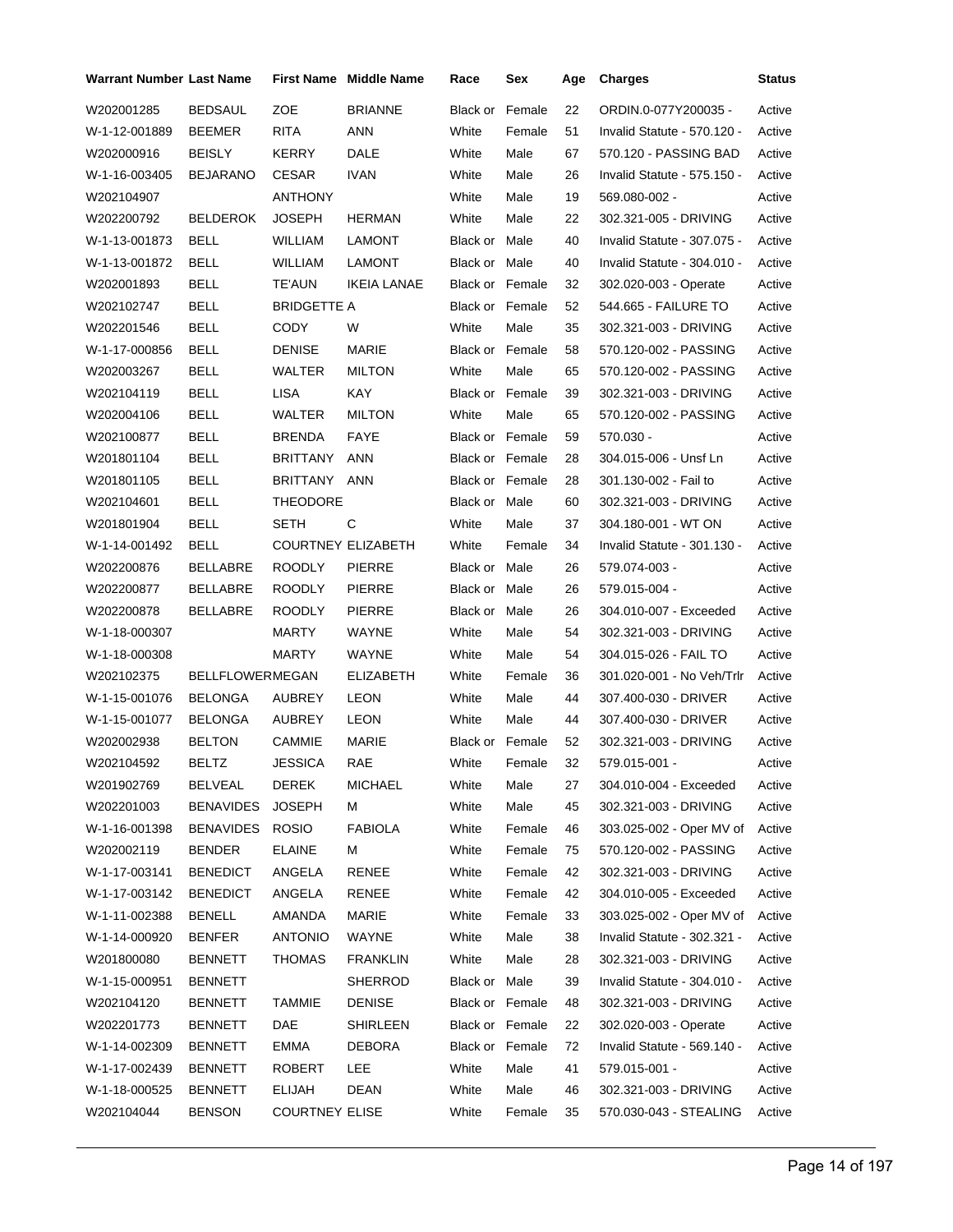| <b>Warrant Number Last Name</b> |                            |                       | <b>First Name</b> Middle Name | Race          | Sex    | Age | <b>Charges</b>              | Status |
|---------------------------------|----------------------------|-----------------------|-------------------------------|---------------|--------|-----|-----------------------------|--------|
| W-1-09-002789                   | <b>BENSON</b>              | HEATHER               | <b>DAWN</b>                   | White         | Female | 49  | 577.010-032 - DRIVING       | Active |
| W201902234                      | <b>BENSON</b>              | <b>BEN</b>            |                               |               | Male   | 32  | 577.010 - DWI               | Active |
| W202003480                      | <b>BENTLEY</b>             | STEPHANIE A           |                               | White         | Female | 41  | ORDIN.0-288N200054 -        | Active |
| W202104654                      | <b>BENTZ</b>               | KALEIGH               | ADAN                          | White         | Female | 22  | 544.665-003 - FAILURE       | Active |
| W201903021                      | BERARDELLI NICHOLAS TODD   |                       |                               | White         | Male   | 26  | 579.015-004 -               | Active |
| W201903022                      | BERARDELLI NICHOLAS TODD   |                       |                               | White         | Male   | 26  | 579.074-003 -               | Active |
| W201903023                      | <b>BERARDELLI NICHOLAS</b> |                       | TODD                          | White         | Male   | 26  | 302.321-003 - DRIVING       | Active |
| W201903024                      | BERARDELLI NICHOLAS TODD   |                       |                               | White         | Male   | 26  | 303.025-003 - OWNER         | Active |
| W201903025                      | <b>BERARDELLI NICHOLAS</b> |                       | <b>TODD</b>                   | White         | Male   | 26  | 301.130-002 - Fail to       | Active |
| W202202086                      | <b>BERG</b>                | <b>MICHAEL</b>        | LAWRENCE                      | White         | Male   | 53  | 476.110-001 -               | Active |
| W202104418                      | <b>BERGANTINE LESA</b>     |                       | <b>ANN</b>                    | White         | Female | 55  | 385.160 - VIOLATION OF      | Active |
| W202102141                      | BERGERON                   | JASON                 | Е                             | White         | Male   | 47  | 570.030-044 - STEALING      | Active |
| W202103022                      | <b>BERGERON</b>            | <b>TOERREON KEITH</b> |                               | Black or      | Male   | 21  | 304.010-004 - Exceeded      | Active |
| W-1-17-002668                   | <b>BERGQUIST</b>           | ZACKERY               | <b>ROBERT</b>                 | White         | Male   | 25  | 304.010-005 - Exceeded      | Active |
| W202102059                      | <b>BERNAL</b>              | <b>JOHN</b>           | PAUL                          | White         | Male   | 42  | 301.020-001 - No Veh/Trlr   | Active |
| W202102060                      | <b>BERNAL</b>              | <b>JOHN</b>           | <b>PAUL</b>                   | White         | Male   | 42  | 303.025-003 - OWNER         | Active |
| W202200422                      | BERNARDEL COLE             |                       | <b>JOHN</b>                   | White         | Male   | 32  | 304.010-004 - Exceeded      | Active |
| W-1-17-000382                   |                            | <b>ANTONIO</b>        | <b>ERIDYELL</b>               | White         | Male   | 34  | 579.015-001 -               | Active |
| W202000923                      | <b>BERNOTSKI</b>           | <b>JARED</b>          | <b>DENNIS</b>                 | White         | Male   | 46  | ORDIN.0-317N200054 -        | Active |
| W202103667                      | <b>BERRY</b>               | <b>RODNEY</b>         | <b>MICHAEL</b>                | White         | Male   | 45  | 544.665 - FAILURE TO        | Active |
| W-1-17-003700                   | <b>BERRY</b>               | <b>ROBERT</b>         | <b>OWEN</b>                   | White         | Male   | 70  | 565.056 - ASSAULT - 4TH     | Active |
| W202103814                      | <b>BERRY</b>               | DARIAN                | DAYQUAN MALIKBlack or         |               | Male   | 21  | 303.025-003 - OWNER         | Active |
| W202001152                      | <b>BERRY</b>               | <b>RODNEY</b>         | <b>MICHAEL</b>                | White         | Male   | 45  | ORDIN.0-269N200054 -        | Active |
| W202105097                      | BERRY                      | DARIAN                | DAYQUAN MALIKBlack or         |               | Male   | 21  | 301.020-001 - No Veh/Trlr   | Active |
| W202000796                      | <b>BERRY</b>               | <b>RODNEY</b>         | <b>MICHAEL</b>                | White         | Male   | 45  | ORDIN.0-269N200054 -        | Active |
| W202101768                      | BERRY                      | <b>STEVEN</b>         | <b>EUGENE</b>                 | White         | Male   | 66  | 565.076 - DOMESTIC          | Active |
| W202104211                      | BERRY                      | JOHN                  | <b>ROBERT</b>                 | White         | Male   | 32  | 570.030-040 - STEALING      | Active |
| W-1-17-004276                   | <b>BERRY</b>               | MARSALIS              | ALEXANDER                     | Black or      | Male   | 30  | 301.020-001 - No Veh/Trlr   | Active |
| W202000797                      | <b>BERRYMAN</b>            | <b>WAYLON</b>         |                               | Not           | Not    | 51  | ORDIN.0-328N200054 -        | Active |
| W202001151                      | <b>BERRYMAN</b>            | <b>WAYLON</b>         |                               | Not           | Not    | 51  | ORDIN.0-328N200054 -        | Active |
| W201900343                      | BERTOLUCCI JOSEPH          |                       | <b>WILLIAM</b>                | White         | Male   | 34  | 579.015-002 -               | Active |
| W201900344                      | <b>BERTOLUCCI JOSEPH</b>   |                       | <b>WILLIAM</b>                | White         | Male   | 34  | 579.074-003 -               | Active |
| W202200014                      | BESCHER                    | KATHRYN               | KANANI                        | White         | Female | 38  | 579.015-001 -               | Active |
| W-1-11-001838                   | <b>BESHEARS</b>            | LARRY                 | WAYNE                         | White         | Male   | 49  | Invalid Statute - 568.040 - | Active |
| W201900694                      | <b>BESTE</b>               | <b>TYLER</b>          | <b>DAVID</b>                  | White         | Male   | 29  | 577.010 - DWI               | Active |
| W-1-15-000385                   |                            | <b>BALDEMAR</b>       |                               | White         | Male   | 46  | Invalid Statute - 304.010 - | Active |
| W-1-17-001994                   |                            | <b>RENE</b>           | <b>ELIZALDE</b>               | White         | Male   | 43  | 302.020-003 - Operate       | Active |
| W202201950                      | BETH                       | <b>BRANDON</b>        | <b>CHRISTOPHER</b>            | White         | Male   | 35  | 575.150-002 - RESIST        | Active |
| W201900518                      | <b>BETTS</b>               | WILLIAM               | <b>FRANKLIN</b>               | Black or Male |        | 44  | 302.321-004 - DRIVING       | Active |
| W201900519                      | <b>BETTS</b>               | WILLIAM               | <b>FRANKLIN</b>               | Black or Male |        | 44  | 579.015-004 -               | Active |
| W201900520                      | <b>BETTS</b>               | WILLIAM               | <b>FRANKLIN</b>               | Black or Male |        | 44  | 302.321-003 - DRIVING       | Active |
| W202001972                      | <b>BEYER</b>               | DANIEL                | J                             | White         | Male   | 57  | ORDIN.0-028N200054 -        | Active |
| W201903996                      | <b>BEYONG</b>              | RADIE                 | S                             | Asian         | Female | 54  | 302.020-003 - Operate       | Active |
| W202200272                      | <b>BIALEK</b>              | KATRINA               | ANN                           | White         | Female | 33  | 579.015-001 -               | Active |
| W202001849                      | <b>BIBB</b>                | <b>KEVIN</b>          | <b>ROBERT</b>                 | White         | Male   | 45  | 304.010-005 - Exceeded      | Active |
| W202200097                      | <b>BIBB</b>                | <b>KEVIN</b>          | ROBERT                        | White         | Male   | 45  | 304.351-007 - FAIL TO       | Active |
| W202104969                      | <b>BIBB</b>                | <b>KEVIN</b>          | <b>ROBERT</b>                 | White         | Male   | 45  | 302.321-003 - DRIVING       | Active |
|                                 |                            |                       |                               |               |        |     |                             |        |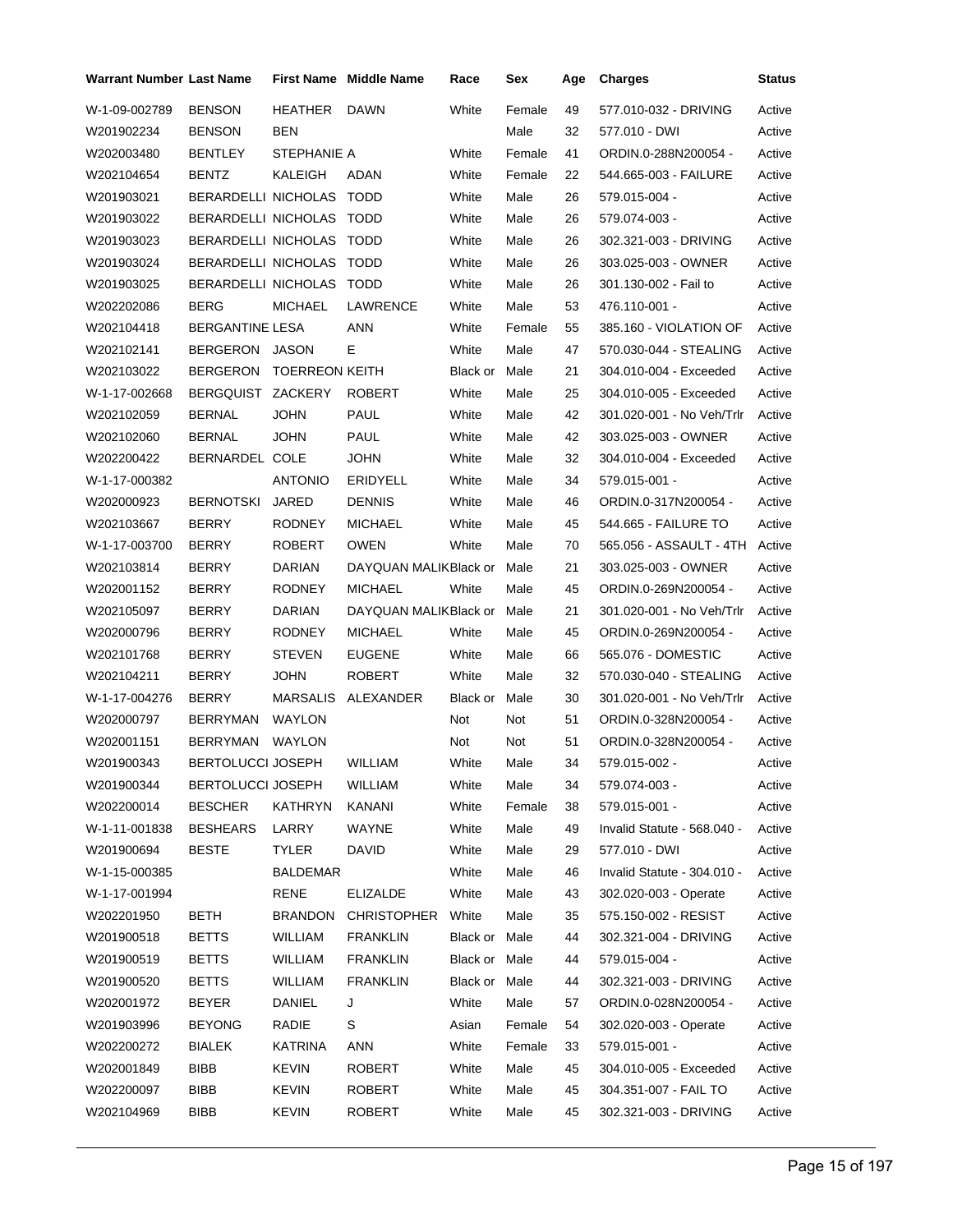| <b>Warrant Number Last Name</b> |                  |                | <b>First Name Middle Name</b> | Race                   | Sex    | Age | <b>Charges</b>              | Status |
|---------------------------------|------------------|----------------|-------------------------------|------------------------|--------|-----|-----------------------------|--------|
| W202100527                      | <b>BICKERS</b>   | <b>TYLER</b>   | J                             | White                  | Not    | 19  | ORDIN.0-256N200050 -        | Active |
| W-1-12-000028                   | <b>BIDATSCH</b>  | <b>CLINT</b>   | <b>MICHAEL</b>                | White                  | Male   | 37  | Invalid Statute - 195.202 - | Active |
| W-1-12-002376                   | <b>BIERER</b>    | MELISSA        | G                             |                        | Female | 40  | Invalid Statute - 570.120 - | Active |
| W202103102                      | <b>BIERI</b>     | PILAR          | <b>KATHIA</b>                 | White                  | Female | 38  | 302.321-003 - DRIVING       | Active |
| W202103103                      | <b>BIERI</b>     | PILAR          | KATHIA                        | White                  | Female | 38  | 577.010-030 - DWI -         | Active |
| W-1-17-002263                   | <b>BIETKA</b>    | ZACHARY        | <b>DAVID</b>                  | White                  | Male   | 30  | 579.074-003 -               | Active |
| W-1-17-002264                   | <b>BIETKA</b>    | ZACHARY        | <b>DAVID</b>                  | White                  | Male   | 30  | 304.010-007 - Exceeded      | Active |
| W-1-17-002262                   | <b>BIETKA</b>    | ZACHARY        | DAVID                         | White                  | Male   | 30  | 579.015-004 -               | Active |
| W202200098                      | <b>BIGGERS</b>   | <b>LINDSEY</b> | <b>EVETTE</b>                 | White                  | Female | 32  | 303.025-003 - OWNER         | Active |
| W202104655                      | <b>BIGGERS</b>   | LINDSEY        | Е                             | White                  | Female | 32  | 544.665-003 - FAILURE       | Active |
| W202200252                      | <b>BIGGERS</b>   | <b>LINDSEY</b> | <b>EVETTE</b>                 | White                  | Female | 32  | 302.321-005 - DRIVING       | Active |
| W202200423                      | <b>BIGGERS</b>   | <b>LINDSEY</b> | <b>EVETTE</b>                 | White                  | Female | 32  | 302.321-003 - DRIVING       | Active |
| W202200195                      | <b>BIGGERS</b>   | <b>LINDSEY</b> | <b>EVETTE</b>                 | White                  | Female | 32  | 302.321-003 - DRIVING       | Active |
| W202104397                      | <b>BIGGS</b>     | DANIEL         | <b>SHANE</b>                  | White                  | Male   | 48  | 579.020-004 - DELIV OF      | Active |
| W202002287                      | <b>BIGLER</b>    | <b>TIMOTHY</b> | <b>MICHAEL</b>                | White                  | Male   | 24  | 303.025-003 - OWNER         | Active |
| W202002288                      | <b>BIGLER</b>    | <b>TIMOTHY</b> | <b>MICHAEL</b>                | White                  | Male   | 24  | 301.020-001 - No Veh/Trlr   | Active |
| W-1-17-003219                   | <b>BIINASSAR</b> | TALAL          | A                             |                        |        | 29  | 303.025-003 - OWNER         | Active |
| W-1-17-004401                   | <b>BIK</b>       | <b>CUNG</b>    | THA                           | Asian                  | Male   | 27  | 303.025-003 - OWNER         | Active |
| W-1-17-004402                   | <b>BIK</b>       | <b>CUNG</b>    | <b>THA</b>                    | Asian                  | Male   | 27  | 301.130-002 - Fail to       | Active |
| W-1-17-004422                   | BIK              | <b>CUNG</b>    | <b>THA</b>                    | Asian                  | Male   | 27  | 304.012-002 - Oper Veh      | Active |
| W202202327                      | <b>BILLIMON</b>  | SAMBIL         |                               | White                  | Male   | 48  | 304.010-006 - Exceeded      | Active |
| W202105113                      | <b>BILLINGS</b>  | JASON          | <b>MICHAEL</b>                | White                  | Male   | 41  | 307.179-002 - DRIVER        | Active |
| W202200618                      | <b>BILLINGS</b>  | JASON          | <b>MICHAEL</b>                | White                  | Male   | 41  | 570.120-002 - PASSING       | Active |
| W202105114                      | <b>BILLINGS</b>  | JASON          | <b>MICHAEL</b>                | White                  | Male   | 41  | 302.321-003 - DRIVING       | Active |
| W202105115                      | <b>BILLINGS</b>  | JASON          | <b>MICHAEL</b>                | White                  | Male   | 41  | 301.020-001 - No Veh/Trlr   | Active |
| W202102687                      | <b>BIOR</b>      | AGUET          | <b>AJANG</b>                  | <b>Black or Female</b> |        | 42  | 544.665 - FAILURE TO        | Active |
| W-1-16-001488                   | <b>BIRCH</b>     | DOMINIQUE LOIS |                               | Black or Male          |        | 31  | Invalid Statute - 302.321 - | Active |
| W-1-10-002459                   | <b>BIRD</b>      | <b>BRANDON</b> | JAMES                         | White                  | Male   | 32  | Invalid Statute - 195.202 - | Active |
| W202103331                      | <b>BIRD</b>      | <b>ERIC</b>    | MATHEW                        | White                  | Male   | 34  | 544.665-003 - FAILURE       | Active |
| W-1-18-001601                   |                  | <b>JOHN</b>    | <b>EVERETT</b>                | Black or Male          |        | 67  | 577.010 - DWI               | Active |
| W202001149                      | <b>BIRGILIO</b>  |                |                               | White                  | Male   | 33  | ORDIN.0-973N200054 -        | Active |
| W202001150                      | <b>BIRGILIO</b>  |                |                               | White                  | Male   | 33  | ORDIN.0-054N200354 -        | Active |
| W-1-16-000473                   | <b>BISHOP</b>    | LISA           | D                             | White                  | Female | 51  | Invalid Statute - 301.130 - | Active |
| W202003266                      | BITZER           | GARY           | LEE                           | White                  | Male   | 36  | 570.030-035 - STEALING      | Active |
| W202000526                      | <b>BIVENS</b>    | JEREMY         | J                             | Not                    | Not    | 29  | ORDIN.0-057Y200054 -        | Active |
| W202000927                      | <b>BIVENS</b>    | JEREMY         | J                             | Not                    | Not    | 29  | ORDIN.0-057Y200054 -        | Active |
| W202100582                      | BIZIMANA         | ELIYA          |                               | Black or Male          |        | 30  | 301.140-001 -               | Active |
| W202100583                      | <b>BIZIMANA</b>  | ELIYA          |                               | Black or Male          |        | 30  | 303.025-003 - OWNER         | Active |
| W202200839                      | BLACK            | <b>DENNIS</b>  | RYAN                          | White                  | Male   | 24  | 303.025-003 - OWNER         | Active |
| W202002210                      | BLACK            | RICHARD        | CARTHELL                      | Black or Male          |        | 29  | 301.130-002 - Fail to       | Active |
| W202200838                      | <b>BLACK</b>     | <b>DENNIS</b>  | <b>RYAN</b>                   | White                  | Male   | 24  | 301.140-001 -               | Active |
| W201900889                      | <b>BLACK</b>     | SHEA           | <b>CHRISTOPHER</b>            |                        | Male   | 45  | 307.173-001 - OPER MV       | Active |
| W201900890                      | <b>BLACK</b>     | SHEA           | <b>CHRISTOPHER</b>            |                        | Male   | 45  | 301.130-002 - Fail to       | Active |
| W201900031                      | <b>BLACK</b>     | <b>KERONN</b>  | KEITH                         | Black or Male          |        | 30  | 579.015-001 -               | Active |
| W202101188                      | BLACKWELL ROBERT |                | CHRISTOPHER Black or Male     |                        |        | 33  | 302.321-003 - DRIVING       | Active |
| W-1-12-000338                   | BLACKWOOD AUBREY |                | HOWARD                        | White                  | Male   | 68  | 307.400-030 - DRIVER        | Active |
| W202004010                      | <b>BLAIN</b>     | <b>GEORGE</b>  | R                             | White                  | Male   | 52  | 579.015-001 -               | Active |
|                                 |                  |                |                               |                        |        |     |                             |        |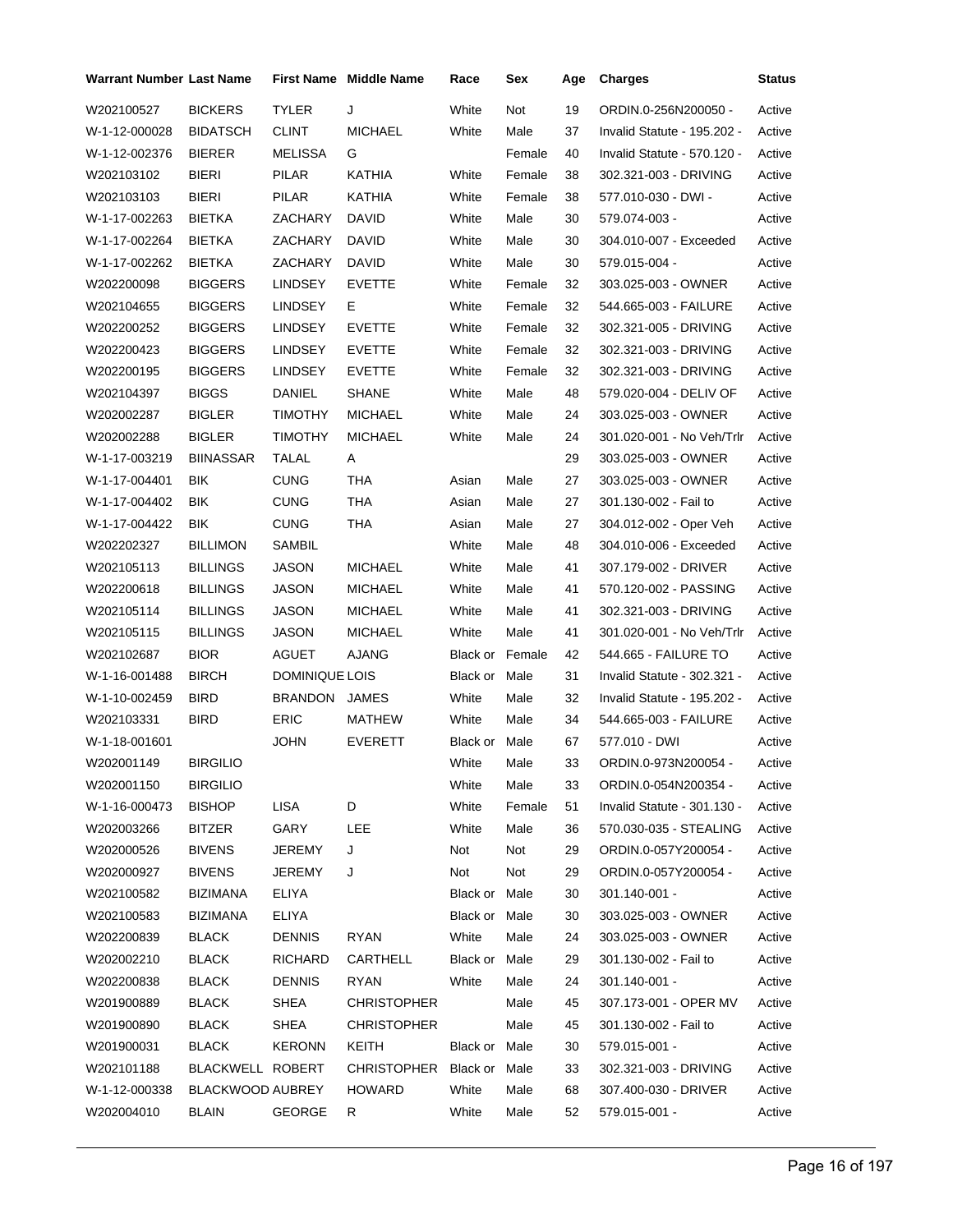| Warrant Number Last Name |                         |                        | <b>First Name</b> Middle Name | Race                   | Sex             | Age | <b>Charges</b>              | <b>Status</b> |
|--------------------------|-------------------------|------------------------|-------------------------------|------------------------|-----------------|-----|-----------------------------|---------------|
| W-1-13-001054            | <b>BLAINE</b>           | <b>RUSSEL</b>          | <b>LECHKO</b>                 | White                  | Male            | 66  | Invalid Statute - 304.012 - | Active        |
| W202201081               | <b>BLAKE</b>            | <b>BRUCE</b>           | EDWARD                        | Black or               | Male            | 55  | 302.321-005 - DRIVING       | Active        |
| W202003579               | <b>BLAKE</b>            | KIMBERLY               | <b>ANN</b>                    | White                  | Female          | 54  | 301.020-001 - No Veh/Trlr   | Active        |
| W202103342               | <b>BLAKE</b>            | KYLE                   | <b>SEAN</b>                   | White                  | Male            | 26  | 313.817-002 - PRESENT       | Active        |
| W202003621               | <b>BLAKELY</b>          | <b>RICHARD</b>         | D                             | White                  | Male            | 46  | 301.020-001 - No Veh/Trlr   | Active        |
| W202002591               | <b>BLAKELY</b>          | <b>ALLISON</b>         | <b>RENEE</b>                  | Not                    | Female          | 26  | 304.010-006 - Exceeded      | Active        |
| W202101772               | <b>BLAKELY</b>          | <b>ARCHIE</b>          | <b>NICHOLAS</b>               | White                  | Male            | 34  | 301.130-002 - Fail to       | Active        |
| W202003599               | <b>BLAKLEY</b>          | <b>ALLISON</b>         | <b>RENEE</b>                  | White                  | Female          | 26  | 303.025-003 - OWNER         | Active        |
| W202001278               | <b>BLAKLEY</b>          | <b>PETER</b>           | <b>JON</b>                    | White                  | Male            | 64  | ORDIN.0-288N200054 -        | Active        |
| W202000924               | <b>BLAKNEY</b>          | ROSISELLA              |                               | White                  | Female          | 39  | ORDIN.0-288N200054 -        | Active        |
| W202000157               | <b>BLANCHARD ROBERT</b> |                        | <b>PHILMORE</b>               | White                  | Male            | 22  | 304.010-006 - Exceeded      | Active        |
| W-1-16-004169            | <b>BLAND</b>            | CARLOS                 | <b>LAMONT</b>                 | <b>Black or Female</b> |                 | 41  | Invalid Statute - 568.040 - | Active        |
| W202104493               | <b>BLANEY</b>           | <b>SIMCHA</b>          |                               |                        | Male            | 47  | 544.665-002 - FAILURE       | Active        |
| W201901896               | <b>BLEICH</b>           | ROGER                  | Е                             | White                  | Male            | 54  | 307.400-012 - FAIL TO       | Active        |
| W201901897               | <b>BLEICH</b>           | ROGER                  | E                             | White                  | Male            | 54  | 301.277-002 - Fail to Reg   | Active        |
| W201901898               | <b>BLEICH</b>           | ROGER                  | E                             | White                  | Male            | 54  | 304.180-001 - WT ON         | Active        |
| W-1-18-001287            | <b>BLOCK</b>            | <b>BRENDA</b>          | <b>MICHELLE</b>               | White                  | Female          | 50  | 301.020-001 - No Veh/Trlr   | Active        |
| W-1-16-000522            | <b>BLOMQUIST</b>        | <b>HUGO</b>            | <b>NEILS</b>                  | White                  | Male            | 44  | 303.025-002 - Oper MV of    | Active        |
| W202200942               | <b>BLOUNT</b>           | RICKY                  | LOUIS                         | Black or Male          |                 | 38  | 301.020-001 - No Veh/Trlr   | Active        |
| W-1-15-002154            | <b>BLUCK</b>            | <b>FRANZ</b>           | R                             | White                  | Male            | 61  | 307.400-030 - DRIVER        | Active        |
| W201902806               | <b>BLUE</b>             | BRENNA                 | <b>REBECCA</b>                | White                  | Female          | 46  | 301.020-001 - No Veh/Trlr   | Active        |
| W202104720               | <b>BLUETT</b>           | <b>DENISHA</b>         | <b>MONE</b>                   | Black or Female        |                 | 23  | 301.020-001 - No Veh/Trlr   | Active        |
| W202000576               | <b>BLUETT</b>           | <b>DENISHA</b>         | <b>MONE</b>                   | Black or Female        |                 | 23  | 301.020-001 - No Veh/Trlr   | Active        |
| W202104721               | <b>BLUETT</b>           | DENISHA                | <b>MONE</b>                   | Black or Female        |                 | 23  | 303.025-003 - OWNER         | Active        |
| W-1-18-000359            | <b>BLUNDELL</b>         | <b>DAWN</b>            | <b>MICHELE</b>                | White                  | Female          | 57  | 302.321-003 - DRIVING       | Active        |
| W202201280               | <b>BLUNDELL</b>         | <b>JESSICA</b>         | MARIE                         | White                  | Female          | 28  | 579.015-001 -               | Active        |
| W-1-18-000360            | <b>BLUNDELL</b>         | DAWN                   | <b>MICHELE</b>                | White                  | Female          | 57  | 304.351-003 - FAIL YIELD    | Active        |
| W-1-18-000361            | <b>BLUNDELL</b>         | DAWN                   | <b>MICHELE</b>                | White                  | Female          | 57  | 303.025-003 - OWNER         | Active        |
| W202103898               | <b>BLY</b>              | JEREMIAH               | QUINN                         | White                  | Male            | 32  | 571.070-001 -               | Active        |
| W202102290               | <b>BOCK</b>             | LARRY                  | <b>EDWARD</b>                 | White                  | Male            | 50  | 304.010-004 - Exceeded      | Active        |
| W202102887               | <b>BODDIE</b>           | PRECIOUS D             |                               |                        | Black or Female | 20  | 544.665 - FAILURE TO        | Active        |
| W201901921               | <b>BOE</b>              | BRADLEY                | KENDALL                       | White                  | Male            | 59  | 307.400-029 - OPER MCV      | Active        |
| W-1-11-001536            | <b>BOEHM</b>            | <b>COURTNEY NICOLE</b> |                               | White                  | Female          | 35  | 570.030-046 -               | Active        |
| W202102561               | <b>BOER</b>             | NICHOLAS ANTHONY       |                               | White                  | Male            | 29  | 302.321-003 - DRIVING       | Active        |
| W-1-17-002343            | <b>BOFILL</b>           | <b>DAMARYS</b>         |                               | White                  | Female          | 39  | 301.020-001 - No Veh/Trlr   | Active        |
| W-1-17-003008            | <b>BOFILL</b>           | <b>DAMARYS</b>         |                               | White                  | Female          | 39  | 302.020-003 - Operate       | Active        |
| W202001286               | <b>BOGAN</b>            | <b>TYRONE</b>          | DEWAYNE                       | Black or Male          |                 | 26  | ORDIN.0-041N200454 -        | Active        |
| W202101130               | <b>BOGAN</b>            | <b>TYRONE</b>          | <b>DEWAYNE</b>                | Black or Male          |                 | 26  | 385.010 - Lake Waukomis     | Active        |
| W202101626               | <b>BOGART</b>           | <b>HAROLD</b>          | <b>DOUGLAS</b>                | White                  | Male            | 65  | ORDIN.0-386N200073 -        | Active        |
| W202101627               | <b>BOGART</b>           | HAROLD                 | <b>DOUGLAS</b>                | White                  | Male            | 65  | ORDIN.0-039Y200054 -        | Active        |
| W202101628               | <b>BOGART</b>           | HAROLD                 | <b>DOUGLAS</b>                | White                  | Male            | 65  | ORDIN.0-388N201654 -        | Active        |
| W202101629               | BOGART                  | HAROLD                 | <b>DOUGLAS</b>                | White                  | Male            | 65  | ORDIN.0-289N200054 -        | Active        |
| W202101630               | <b>BOGART</b>           | <b>HAROLD</b>          | <b>DOUGLAS</b>                | White                  | Male            | 65  | ORDIN.0-388N201654 -        | Active        |
| W202101631               | <b>BOGART</b>           | <b>HAROLD</b>          | <b>DOUGLAS</b>                | White                  | Male            | 65  | 041n20045499.0 - FAIL       | Active        |
| W202101625               | BOGART                  | HAROLD                 | <b>DOUGLAS</b>                | White                  | Male            | 65  | ORDIN.0-289N200054 -        | Active        |
| W202001287               | BOGE                    | KELLIE                 | ANNE                          | White                  | Female          | 26  | ORDIN.0-320N200054 -        | Active        |
| W202003052               | <b>BOGGS</b>            | <b>TASHA</b>           | М                             | White                  | Female          | 39  | 302.020-003 - Operate       | Active        |
|                          |                         |                        |                               |                        |                 |     |                             |               |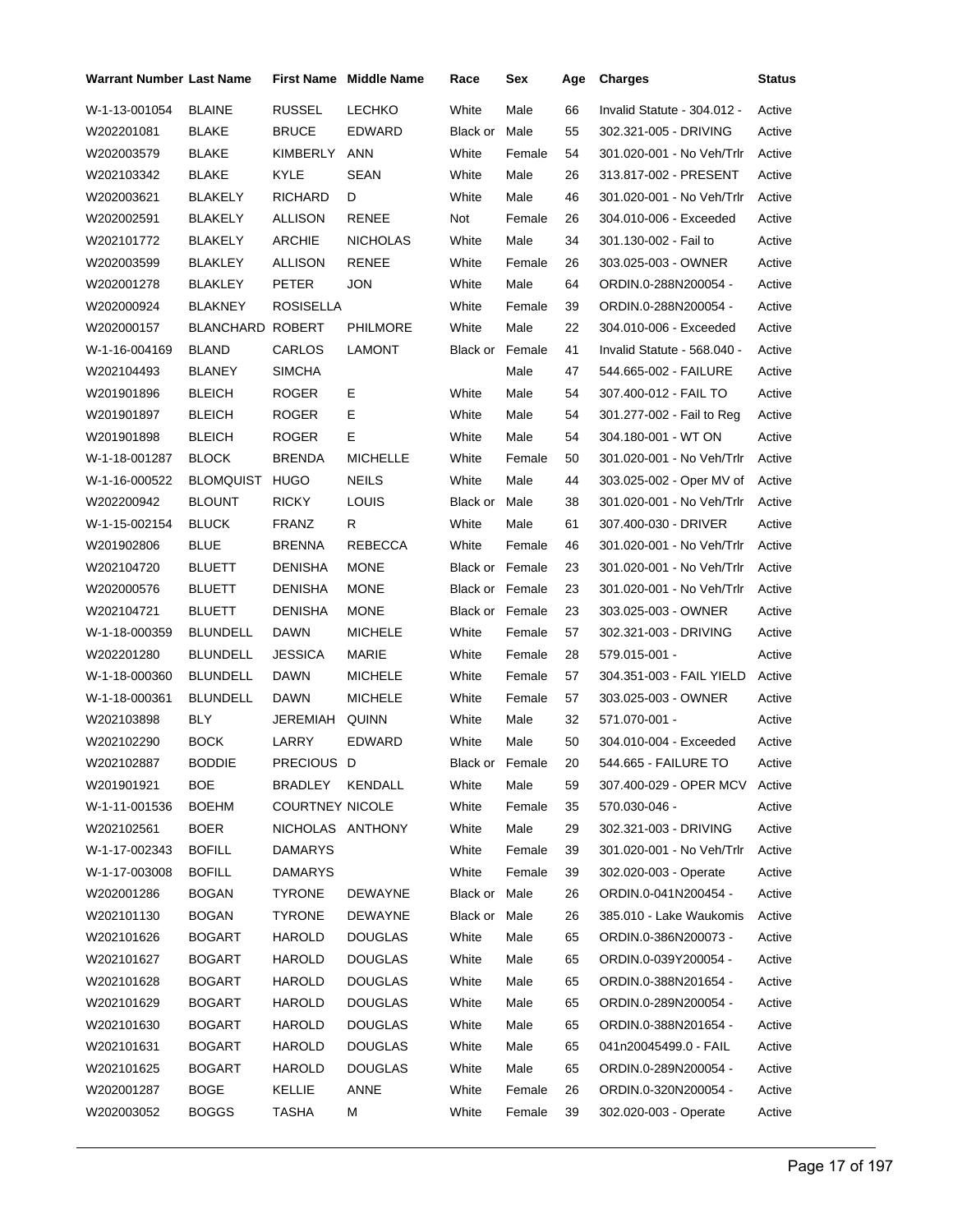| Warrant Number Last Name |                        |                 | <b>First Name</b> Middle Name | Race                   | Sex    | Age | <b>Charges</b>                     | <b>Status</b> |
|--------------------------|------------------------|-----------------|-------------------------------|------------------------|--------|-----|------------------------------------|---------------|
| W-1-16-003195            | <b>BOHANON</b>         | <b>KOLTTER</b>  | <b>SEAN</b>                   | White                  | Male   | 53  | 307.400-030 - DRIVER               | Active        |
| W-1-16-003194            | <b>BOHANON</b>         | KOLTTER         | SEAN                          | White                  | Male   | 53  | Invalid Statute - 304.180 -        | Active        |
| W-1-17-003215            | <b>BOHL</b>            | JEFFREY         | <b>PHILLIP</b>                | White                  | Male   | 70  | 304.010-006 - Exceeded             | Active        |
| W-1-17-003216            | <b>BOHL</b>            | JEFFREY         | PHILLIP                       | White                  | Male   | 70  | 301.130-002 - Fail to              | Active        |
| W201901721               | <b>BOHLKEN</b>         | HANNAH          | MARIE                         | White                  | Female | 25  | 302.321-003 - DRIVING              | Active        |
| W202001288               | <b>BOJORQUEZ OSCAR</b> |                 | ABRAHAM                       | White                  | Male   | 21  | ORDIN.0-041N200454 -               | Active        |
| W202000345               | <b>BOLDEN</b>          | STEVEN          | L.                            | Black or               | Male   | 24  | 579.015-002 -                      | Active        |
| W-1-09-001484            | <b>BOLEWARE</b>        | <b>MATTHEW</b>  | <b>RYAN</b>                   | White                  | Male   | 43  | 570.030-046 -                      | Active        |
| W-1-16-001043            | <b>BOLIN</b>           | ROBERT          | KEITH                         | White                  | Male   | 63  | Invalid Statute - 302.321 -        | Active        |
| W-1-16-001045            | <b>BOLIN</b>           | ROBERT          | KEITH                         | White                  | Male   | 63  | Invalid Statute - 301.140 -        | Active        |
| W-1-16-001044            | <b>BOLIN</b>           | ROBERT          | KEITH                         | White                  | Male   | 63  | Invalid Statute - 304.012 -        | Active        |
| W-1-16-001046            | <b>BOLIN</b>           | ROBERT          | KEITH                         | White                  | Male   | 63  | 303.025-002 - Oper MV of           | Active        |
| W202001289               | BOLISETTY              | RAHUL           | <b>KRISHNA</b>                |                        | Male   | 27  | ORDIN.0-137N200054 -               | Active        |
| W202102645               | <b>BOLLER</b>          | <b>BRUCE</b>    | <b>RALPH</b>                  | White                  | Male   | 65  | 302.020-003 - Operate              | Active        |
| W202103920               | BOLLIN                 | <b>NICHOLAS</b> | <b>JOHN</b>                   | White                  | Male   | 28  | 302.220-002 -                      | Active        |
| W202001148               | <b>BOLLIN</b>          | NICHOLAS JOHN   |                               | White                  | Male   | 28  | ORDIN.0-284N201657 -               | Active        |
| W-1-15-003379            | <b>BOLTON</b>          | CAROL           | RENEE                         | <b>Black or Female</b> |        | 38  | 570.030-046 -                      | Active        |
| W202104121               | <b>BOLTON</b>          | <b>DUSHEA</b>   |                               | Black or Male          |        | 26  | 302.321-003 - DRIVING              | Active        |
| W-1-09-001992            | <b>BOMAR</b>           | BARBARA         | Е                             | Black or Female        |        | 69  | Invalid Statute - 569.140 -        | Active        |
| W202101395               | BOMBERGER MITCHELL E   |                 |                               | White                  | Male   | 33  | 302.321-004 - DRIVING              | Active        |
| W202100620               | <b>BOMSTEIN</b>        | <b>BRENDA</b>   | MARIE                         | White                  | Female | 40  | 304.010-004 - Exceeded             | Active        |
| W202104657               | <b>BONAKIES</b>        | <b>LYDIA</b>    | LEE                           | Black or Female        |        | 27  | 544.665-003 - FAILURE              | Active        |
| W202104635               | <b>BOND</b>            | MICAH           | NATHANAEL                     | White                  | Male   | 37  | 579.015-001 -                      | Active        |
| W202201821               | <b>BONNER</b>          | MARY            | <b>ELIZABETH</b>              | White                  | Female | 48  | 579.015-001 -                      | Active        |
| W202104876               | <b>BONNER</b>          | <b>GRAIG</b>    | <b>DEMARIO</b>                | Black or Male          |        | 28  | 304.010-006 - Exceeded             | Active        |
| W202105071               | <b>BONNER</b>          | MARY            | <b>ELIZABETH</b>              | White                  | Female | 48  | 579.074-003 -                      | Active        |
| W202101776               | <b>BOOKER</b>          | KEITH           | <b>EVERETT</b>                | Black or Male          |        | 60  | 303.025-003 - OWNER                | Active        |
| W201900166               | <b>BOOKER</b>          | <b>SETH</b>     | <b>RAESHON</b>                | Black or Male          |        | 23  | 565.091-001 -                      | Active        |
| W-1-16-003228            | <b>BOOKMAN</b>         | <b>FREDDIE</b>  | RAY                           | Black or Male          |        | 62  | 307.400-030 - DRIVER               | Active        |
| W202104941               | <b>BOOS</b>            | <b>NICHOLAS</b> | J                             | White                  | Male   | 43  | 565.076-002 - DOMESTIC             | Active        |
| W-1-14-002952            | <b>BOOTH</b>           | RICHARD ALLEN   |                               | White                  | Male   | 44  | Invalid Statute - 301.277 - Active |               |
| W-1-10-001429            | <b>BOOTH</b>           | RONALD          | LEE                           | White                  | Male   | 66  | Invalid Statute - 570.120 -        | Active        |
| W202103607               | BOOTHMAN               | JAY             | AARON                         | White                  | Male   | 42  | 313.813-001 -                      | Active        |
| W202104834               | <b>BORGES</b>          |                 | <b>MICHAEL</b>                | White                  | Male   | 36  | 579.074-003 -                      | Active        |
| W202200437               | <b>BORISEN</b>         | <b>KARA</b>     | ANNETTE                       | White                  | Female | 40  | 570.030-048 -                      | Active        |
| W202001290               | <b>BORJA</b>           | TRICA           | <b>EIS</b>                    | White                  | Female | 32  | ORDIN.0-039Y200054 -               | Active        |
| W202104842               |                        | <b>SUSAN</b>    | <b>ESTEFA</b>                 | White                  | Female | 30  | 313.817-002 - PRESENT              | Active        |
| W202101748               |                        | SUSAN           | <b>ESTEFA</b>                 | White                  | Female | 30  | 313.813-001 -                      | Active        |
| W202201378               | <b>BORNE</b>           | JONATHAN        |                               | Not                    | Not    | 31  | 303.025-003 - OWNER                | Active        |
| W202101202               | <b>BOSSELL</b>         | <b>NICOLE</b>   | RENEE                         | Black or Female        |        | 38  | 544.665-002 - FAILURE              | Active        |
| W202200730               | <b>BOSWELL</b>         | <b>STEVEN</b>   | DALE                          | White                  | Male   | 33  | 579.074-003 -                      | Active        |
| W202200538               | BOUDREAUX DEJAH        |                 | <b>BRIERRIER</b>              | Black or Female        |        | 25  | 304.010-005 - Exceeded             | Active        |
| W-1-13-002693            | BOULWARE JOSHUA        |                 | R                             | White                  | Male   | 35  | Invalid Statute - 301.020 -        | Active        |
| W202100100               | <b>BOVARD</b>          | TINA            | MARIE                         | White                  | Female | 49  | 579.015 - POSSESSION               | Active        |
| W202200943               | <b>BOWDEN</b>          | JOCQUAN         | LAVEICE                       | Black or Male          |        | 27  | 301.020-001 - No Veh/Trlr          | Active        |
| W202202176               | <b>BOWDEN</b>          | <b>RICHARD</b>  | B                             | Black or Male          |        | 27  | 579.015-004 -                      | Active        |
| W202200944               | <b>BOWDEN</b>          | JOCQUAN LAVEICE |                               | Black or Male          |        | 27  | 303.025-003 - OWNER                | Active        |
|                          |                        |                 |                               |                        |        |     |                                    |               |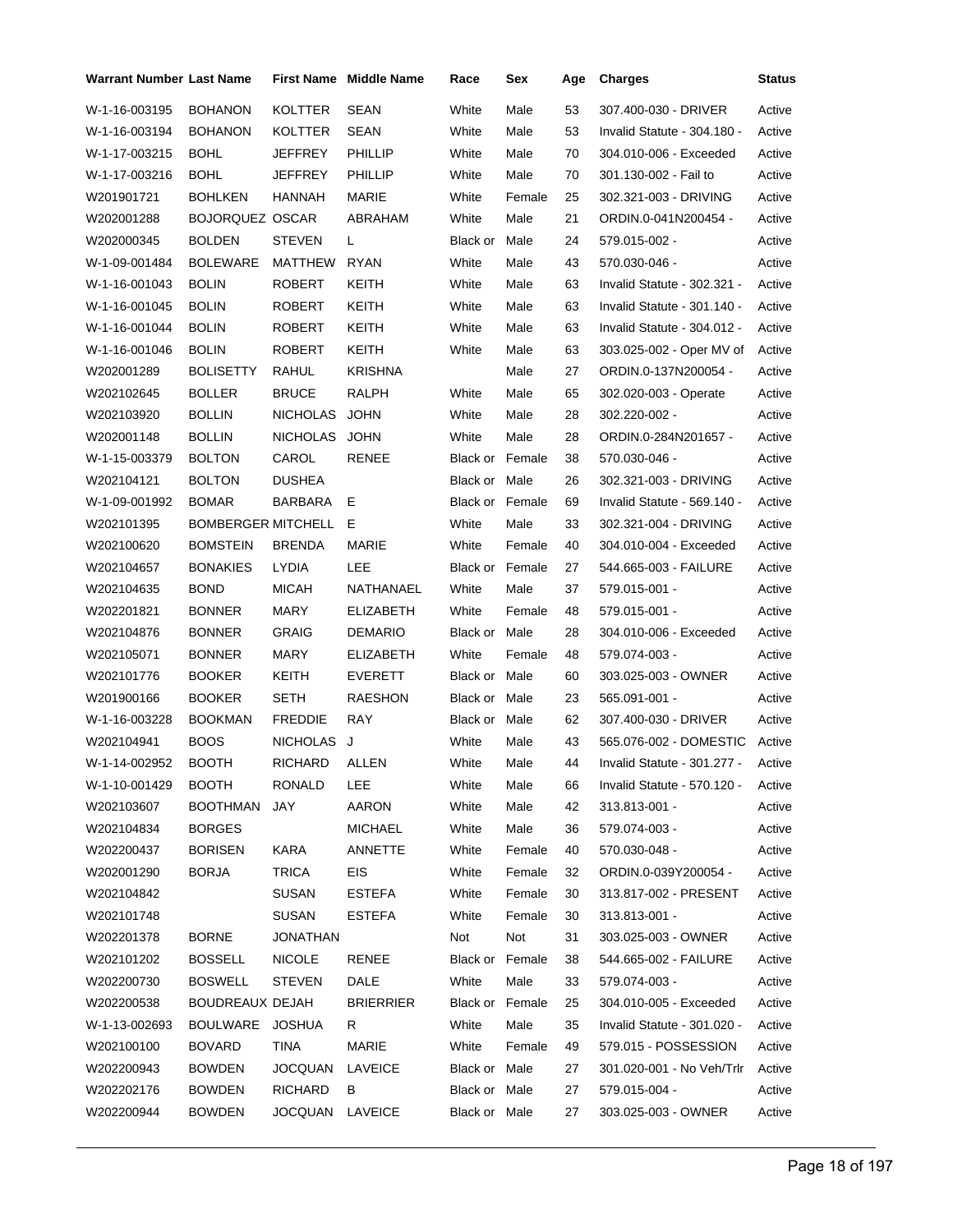| Warrant Number Last Name |                |                | <b>First Name</b> Middle Name | Race                   | Sex    | Age | <b>Charges</b>                | <b>Status</b> |
|--------------------------|----------------|----------------|-------------------------------|------------------------|--------|-----|-------------------------------|---------------|
| W202101773               | <b>BOWEN</b>   | <b>FRANK</b>   | <b>EVERETT</b>                | White                  | Male   | 48  | 302.321-003 - DRIVING         | Active        |
| W202202311               | <b>BOWEN</b>   | JOVEL          | <b>JERMAINE</b>               | Black or               | Male   | 24  | 569.090-007 -                 | Active        |
| W201802463               | <b>BOWEN</b>   | <b>CHARLES</b> | <b>JACOB</b>                  | White                  | Male   | 29  | 304.010-006 - Exceeded        | Active        |
| W201802464               | <b>BOWEN</b>   | <b>CHARLES</b> | <b>JACOB</b>                  | White                  | Male   | 29  | 302.020-003 - Operate         | Active        |
| W202002343               | <b>BOWENS</b>  | <b>JOEL</b>    | LAFAYETTE                     | Black or Male          |        | 42  | 302.321-004 - DRIVING         | Active        |
| W202002344               | <b>BOWENS</b>  | JOEL           | LAFAYETTE                     | Black or Male          |        | 42  | 301.130-002 - Fail to         | Active        |
| W202002345               | <b>BOWENS</b>  | JOEL           | LAFAYETTE                     | Black or Male          |        | 42  | 303.025-003 - OWNER           | Active        |
| W202101040               | <b>BOWENS</b>  | DEMICOLE R     |                               | Black or Male          |        | 29  | 304.012-002 - Oper Veh        | Active        |
| W202101042               | <b>BOWENS</b>  | DEMICOLE R     |                               | Black or Male          |        | 29  | 302.020-003 - Operate         | Active        |
| W-1-18-000697            | <b>BOWENS</b>  | JOEL           | LAFAYETTE                     | Black or Male          |        | 42  | 302.321-003 - DRIVING         | Active        |
| W-1-18-000899            | <b>BOWENS</b>  | <b>JOEL</b>    | LAFAYETTE                     | Black or Male          |        | 42  | 301.130-002 - Fail to         | Active        |
| W-1-18-000698            | <b>BOWENS</b>  | JOEL           | LAFAYETTE                     | Black or Male          |        | 42  | 302.020-003 - Operate         | Active        |
| W-1-18-000699            | <b>BOWENS</b>  | JOEL           | LAFAYETTE                     | Black or Male          |        | 42  | 301.020-001 - No Veh/Trlr     | Active        |
| W202202171               | <b>BOWERS</b>  | <b>EIBONY</b>  | LASHAWNEE                     | <b>Black or Female</b> |        | 39  | 570.090-001 - FORGERY         | Active        |
| W201903817               | <b>BOWERS</b>  | <b>PRESTON</b> | J                             | White                  | Male   | 45  | 577.010-032 - DRIVING         | Active        |
| W202000925               | <b>BOWERS</b>  | <b>WILLIAM</b> | <b>WOODSON</b>                | White                  | Male   | 23  | ORDIN.0-057Y200054 -          | Active        |
| W202101425               | <b>BOWERS</b>  | <b>CIERRA</b>  | MARIE                         | White                  | Female | 23  | 302.020-003 - Operate         | Active        |
| W202101457               | <b>BOWERS</b>  | <b>CIERRA</b>  | MARIE                         | White                  | Female | 23  | 304.010-004 - Exceeded        | Active        |
| W202003382               | <b>BOWERS</b>  | <b>DOUG</b>    | ANDREW                        | White                  | Male   | 30  | 304.180-001 - WT ON           | Active        |
| W202002981               | <b>BOWKLEY</b> | JAMES          | LANDIS                        | White                  | Male   | 57  | 579.074-003 -                 | Active        |
| W-1-16-001631            | <b>BOWLES</b>  | KEITH          | DANIEL                        | White                  | Male   | 28  | 303.025-002 - Oper MV of      | Active        |
| W202102533               |                | WANDA          | J                             |                        | Female | 69  | 544.665-003 - FAILURE         | Active        |
| W202202289               | <b>BOYCE</b>   | ADRIEL         | <b>ROSE</b>                   | White                  | Female | 32  | 579.074-003 -                 | Active        |
| W-1-09-001829            | <b>BOYCE</b>   | <b>CHARLES</b> | GARY                          | White                  | Male   | 74  | Invalid Statute - 569.140 -   | Active        |
| W202202242               | <b>BOYD</b>    | EAKER          | <b>BATCHELOR</b>              | Black or Male          |        | 30  | 302.020-003 - Operate         | Active        |
| W202202081               | <b>BOYD</b>    | SHAWNTE        | MARIE                         | <b>Black or Female</b> |        | 36  | 302.020-003 - Operate         | Active        |
| W202202243               | <b>BOYD</b>    | EAKER          | <b>BATCHELOR</b>              | Black or Male          |        | 30  | 303.025-003 - OWNER           | Active        |
| W202202082               | <b>BOYD</b>    | SHAWNTE        | MARIE                         | Black or Female        |        | 36  | 301.140-001 -                 | Active        |
| W202202083               | <b>BOYD</b>    | SHAWNTE MARIE  |                               | <b>Black or Female</b> |        | 36  | 301.190-001 - Oper Motor      | Active        |
| W202003217               | <b>BOYD</b>    | <b>MICHAEL</b> | L                             | Black or Male          |        | 49  | 301.130-002 - Fail to         | Active        |
| W202104659               | <b>BOYD</b>    | JOHN           | <b>JOSEPH</b>                 | White Male             |        | 53  | 544.665-003 - FAILURE         | Active        |
| W202202079               | <b>BOYD</b>    | SHAWNTE MARIE  |                               | Black or Female        |        | 36  | 302.321-003 - DRIVING         | Active        |
| W202202080               | <b>BOYD</b>    | SHAWNTE MARIE  |                               | <b>Black or Female</b> |        | 36  | 303.025-003 - OWNER           | Active        |
| W202002974               | BOYDSTON       | <b>GLENN</b>   | EARL                          | White                  | Male   | 36  | 307.173-001 - OPER MV         | Active        |
| W202201909               | <b>BOYER</b>   |                | JAMES                         | Black or Male          |        | 38  | 302.321-003 - DRIVING         | Active        |
| W202201907               | <b>BOYER</b>   |                | <b>JAMES</b>                  | Black or Male          |        | 38  | 301.020-001 - No Veh/Trlr     | Active        |
| W202201135               | <b>BOYER</b>   | RUSSELL        | DAVID                         | White                  | Male   | 41  | 577.010-028 - DWI -           | Active        |
| W202201910               | <b>BOYER</b>   |                | JAMES                         | Black or Male          |        | 38  | 303.025-003 - OWNER           | Active        |
| W202101567               | <b>BOYER</b>   | <b>ANTHONY</b> | MICHAEL                       | Black or Male          |        | 34  | ORDIN.0-328N200054 -          | Active        |
| W201801078               | <b>BOYKINS</b> | SCOTT          |                               | Black or Male          |        | 79  | 307.400-029 - OPER MCV Active |               |
| W-1-13-002145            | <b>BOYLAN</b>  | KEVIN          | CHRISTOPHER White             |                        | Male   | 44  | 577.010-032 - DRIVING         | Active        |
| W202100659               | <b>BOYLE</b>   | WAYNE          | JAY                           | White                  | Male   | 70  | 302.321-004 - DRIVING         | Active        |
| W202100660               | <b>BOYLE</b>   | WAYNE          | JAY                           | White                  | Male   | 70  | 303.025-003 - OWNER           | Active        |
| W202100661               | <b>BOYLE</b>   | WAYNE          | JAY                           | White                  | Male   | 70  | 301.130-002 - Fail to         | Active        |
| W202103714               | <b>BOYLE</b>   | TORA           | <b>NEAL</b>                   | White                  | Male   | 44  | 570.130-001 -                 | Active        |
| W202002929               | <b>BOYLES</b>  | SHAWN          | CHRISTOPHER White             |                        | Male   | 45  | 302.321-003 - DRIVING         | Active        |
| W202002952               | <b>BOYLES</b>  | SHAWN          | CHRISTOPHER White             |                        | Male   | 45  | 304.281-002 - FAIL TO         | Active        |
|                          |                |                |                               |                        |        |     |                               |               |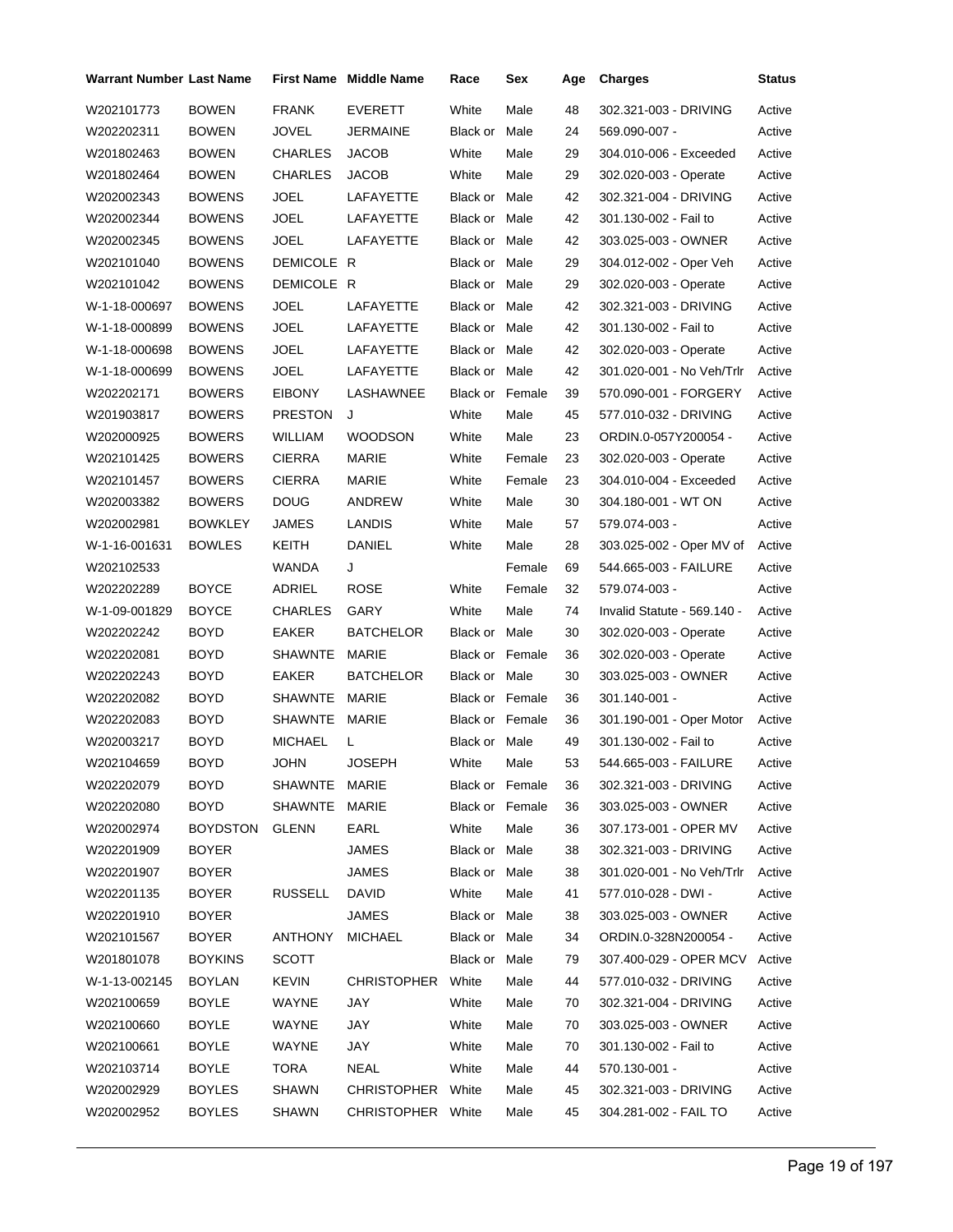| <b>Warrant Number Last Name</b> |                          |                          | <b>First Name</b> Middle Name | Race                   | Sex    | Age | <b>Charges</b>                   | <b>Status</b> |
|---------------------------------|--------------------------|--------------------------|-------------------------------|------------------------|--------|-----|----------------------------------|---------------|
| W202002954                      | <b>BOYLES</b>            | <b>SHAWN</b>             | <b>CHRISTOPHER</b>            | White                  | Male   | 45  | 577.010 - DWI                    | Active        |
| W-1-17-003143                   |                          | <b>BEKZOD</b>            |                               | White                  | Male   | 34  | 307.400-012 - FAIL TO            | Active        |
| W202004237                      | <b>BOZEMAN</b>           | <b>KENNETH</b>           | S                             | Black or               | Male   | 35  | ORDIN.0-288N200054 -             | Active        |
| W202104280                      | <b>BOZEMAN</b>           | JOHN                     | MARK                          | Not                    | Male   | 45  | 302.321-003 - DRIVING            | Active        |
| W202003481                      | <b>BRACKSON</b>          |                          | S J                           | Black or Female        |        | 33  | ORDIN.0-288N200054 -             | Active        |
| W201903770                      | <b>BRADEN</b>            | DANA                     | ANDREW                        | <b>Black or Male</b>   |        | 49  | 301.020-001 - No Veh/Trlr        | Active        |
| W202200428                      | <b>BRADFORD</b>          | <b>MICHAEL</b>           | DEAN                          | White                  | Male   | 45  | 301.020-001 - No Veh/Trlr        | Active        |
| W202104282                      | <b>BRADLEY</b>           | LAURA                    | <b>DENISE</b>                 | Not                    | Female | 37  | 302.321-003 - DRIVING            | Active        |
| W202002669                      | <b>BRADLEY</b>           | <b>JOSEPHINE FRANCES</b> |                               | Not                    | Female | 44  | 570.120-002 - PASSING            | Active        |
| W201902088                      | <b>BRADLEY</b>           | JERMAINE LAMONT          |                               | White                  | Male   | 50  | 304.010-004 - Exceeded           | Active        |
| W-1-15-000228                   | <b>BRADLEY</b>           | DEJANIQUE LESHAWN        |                               | <b>Black or Female</b> |        | 28  | Invalid Statute - 302.321 -      | Active        |
| W-1-15-000227                   | <b>BRADLEY</b>           | <b>DEJANIQUE LESHAWN</b> |                               | <b>Black or Female</b> |        | 28  | Invalid Statute - 304.010 -      | Active        |
| W-1-14-001951                   | <b>BRADLEY</b>           | <b>KELLY</b>             | Α                             | White                  | Male   | 47  | Invalid Statute - 304.010 -      | Active        |
| W-1-14-001950                   | <b>BRADLEY</b>           | KELLY                    | Α                             | White                  | Male   | 47  | Invalid Statute - 195.233 -      | Active        |
| W-1-14-001958                   | <b>BRADLEY</b>           | <b>KELLY</b>             | Α                             | White                  | Male   | 47  | Invalid Statute - 195.202 -      | Active        |
| W202102563                      | <b>BRADLEY</b>           | <b>REGINALD</b>          |                               | Black or               | Male   | 46  | 302.321-003 - DRIVING            | Active        |
| W202102562                      | <b>BRADLEY</b>           | <b>REGINALD</b>          |                               | Black or Male          |        | 46  | 301.020-001 - No Veh/Trlr        | Active        |
| W201901552                      | <b>BRADLEY</b>           | <b>SCOTT</b>             | С                             | White                  | Male   | 49  | 577.010 - DWI                    | Active        |
| W202001147                      | <b>BRADY</b>             | RANDALL                  | <b>ELLIOTT</b>                | White                  | Male   | 61  | ORDIN.0-290N200054 -             | Active        |
| W202001146                      | <b>BRAKE</b>             | <b>EUGENE</b>            | т                             | White                  | Male   | 52  | ORDIN.0-268N200054 -             | Active        |
| W201800083                      | <b>BRAME</b>             | DANA                     | KAY                           | White                  | Female | 49  | 302.321-004 - DRIVING            | Active        |
| W202104122                      | <b>BRANCH</b>            | <b>RICHARD</b>           |                               | Black or               | Male   | 29  | 302.321-003 - DRIVING            | Active        |
| W202102536                      | <b>BRANCO</b>            | <b>VICTORIA</b>          | <b>ROSE</b>                   | White                  | Female | 20  | 579.074-003 -                    | Active        |
| W202101025                      | <b>BRANDKAMP ANTHONY</b> |                          | <b>MICHAEL</b>                | White                  | Male   | 36  | 579.074-003 -                    | Active        |
| W202002946                      | <b>BRANDOM</b>           | <b>ERICK</b>             | <b>ONEAL</b>                  | Black or Male          |        | 36  | 571.030-019 -                    | Active        |
| W202101575                      | <b>BRANDOM</b>           | <b>ERICK</b>             | ONEAL                         | Black or Male          |        | 36  | 570.090-001 - FORGERY            | Active        |
| W201903605                      | <b>BRANDON</b>           | <b>KEVIN</b>             | WAYNE                         | Black or Male          |        | 59  | 579.015-001 -                    | Active        |
| W202201863                      | <b>BRANDT</b>            | <b>TRAVIS</b>            | <b>WILLIAM</b>                | White                  | Male   | 31  | 302.220-002 -                    | Active        |
| W202200210                      | <b>BRANT</b>             | RANDE                    | <b>GENE</b>                   | White                  | Male   | 58  | 304.015-018 - FAIL TO            | Active        |
| W202104942                      | <b>BRANT</b>             |                          | C                             | White                  | Male   | 53  | 565.076-002 - DOMESTIC           | Active        |
| W201800141                      | BRANTLEY MAURICE ALAN    |                          |                               | Black or Male          |        | 53  | 577.010 - DWI                    | Active        |
| W202200228                      | BRANTLEY                 | LASHEA                   |                               | Black or Female        |        | 39  | 302.321-003 - DRIVING            | Active        |
| W202100868                      | BRANTLEY                 | <b>MARK</b>              | <b>ANTHONY</b>                | Black or Male          |        | 27  | ORDIN.0-054N200354 -             | Active        |
| W-1-09-000441                   | <b>BRAUGHTON KAREN</b>   |                          | KAY                           | White                  | Female | 58  | Invalid Statute - 195.233 -      | Active        |
| W201801811                      | <b>BRAUGHTON KATHRYN</b> |                          | MARIE                         | White                  | Female | 43  | 302.321-003 - DRIVING            | Active        |
| W201801812                      | <b>BRAUGHTON KATHRYN</b> |                          | MARIE                         | White                  | Female | 43  | 304.281-002 - FAIL TO            | Active        |
| W201903316                      | <b>BRAVO</b>             | <b>FREDY</b>             |                               | White                  | Male   | 34  | 579.015-001 -                    | Active        |
| W202101387                      | <b>BRAVO</b>             |                          | ELIAN ARCHILA White           |                        | Male   | 21  | 304.010-006 - Exceeded           | Active        |
| W202101420                      | <b>BRAVO</b>             |                          | <b>ELIAN ARCHILA White</b>    |                        | Male   | 21  | 302.020-003 - Operate            | Active        |
| W202101421                      | <b>BRAVO</b>             |                          | <b>ELIAN ARCHILA White</b>    |                        | Male   | 21  | 304.017-001 -                    | Active        |
| W202202190                      |                          | APOLINAR                 |                               | White                  | Male   | 33  | 304.012-001 - Oper Veh in Active |               |
| W202202192                      |                          | APOLINAR                 |                               | White                  | Male   | 33  | 579.074-002 -                    | Active        |
| W202202201                      |                          | APOLINAR                 |                               | White                  | Male   | 33  | 304.015-011 - FAIL TO            | Active        |
| W202202202                      |                          | <b>APOLINAR</b>          |                               | White                  | Male   | 33  | 302.321-003 - DRIVING            | Active        |
| W202202191                      |                          | APOLINAR                 |                               | White                  | Male   | 33  | 577.010-030 - DWI -              | Active        |
| W202102705                      | <b>BRAWLEY</b>           | AARON                    | <b>NICHOLAS</b>               | White                  | Male   | 31  | 544.665 - FAILURE TO             | Active        |
| W202102701                      | <b>BRAWLEY</b>           | AARON                    | <b>NICHOLAS</b>               | White                  | Male   | 31  | 544.665 - FAILURE TO             | Active        |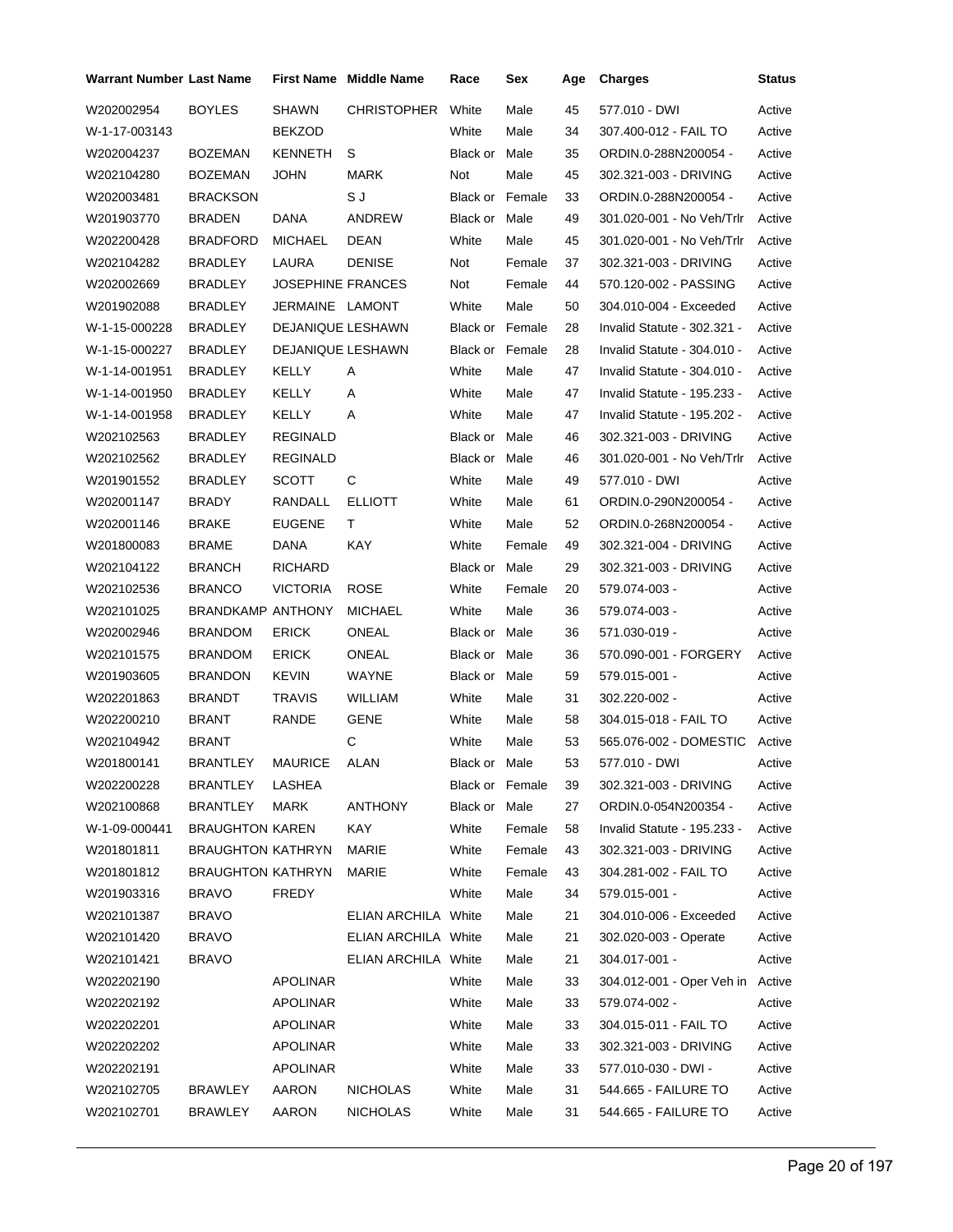| Warrant Number Last Name |                   |                   | <b>First Name Middle Name</b> | Race            | Sex    | Age | <b>Charges</b>              | Status |
|--------------------------|-------------------|-------------------|-------------------------------|-----------------|--------|-----|-----------------------------|--------|
| W202102702               | BRAWLEY           | AARON             | <b>NICHOLAS</b>               | White           | Male   | 31  | 544.665 - FAILURE TO        | Active |
| W202102703               | <b>BRAWLEY</b>    | AARON             | <b>NICHOLAS</b>               | White           | Male   | 31  | 544.665 - FAILURE TO        | Active |
| W202102704               | <b>BRAWLEY</b>    | AARON             | <b>NICHOLAS</b>               | White           | Male   | 31  | 544.665 - FAILURE TO        | Active |
| W202100364               | <b>BRAWLEY</b>    | AARON             | <b>NICHOLAS</b>               | White           | Male   | 31  | 302.321-003 - DRIVING       | Active |
| W202100365               | <b>BRAWLEY</b>    | AARON             | <b>NICHOLAS</b>               | White           | Male   | 31  | 301.130-002 - Fail to       | Active |
| W202002735               | BREA PEREZ MARCOS |                   | RAFAEL                        | White           | Male   | 33  | ORDIN.0-288N200054 -        | Active |
| W-1-18-000064            | <b>BRECHT</b>     | <b>BRENDAN</b>    | MICHAEL                       | White           | Male   | 43  | 301.020-001 - No Veh/Trlr   | Active |
| W202200425               |                   | CAMERON           | <b>MICHAEL</b>                | White           | Male   | 21  | 304.010-005 - Exceeded      | Active |
| W201901387               | <b>BREECE</b>     | <b>TANNER</b>     | NICHOLAS                      | White           | Male   | 24  | 570.030-043 - STEALING      | Active |
| W-1-10-000573            | <b>BREEDEN</b>    | CODY              | <b>GENE</b>                   | White           | Male   | 33  | Invalid Statute - 566.067 - | Active |
| W201900275               | <b>BREELAND</b>   | <b>TRAVION</b>    | D T                           | Black or Male   |        | 35  | 302.321-004 - DRIVING       | Active |
| W201900277               | <b>BREELAND</b>   | <b>TRAVION</b>    | D T                           | Black or Male   |        | 35  | 579.074-002 -               | Active |
| W201900276               | <b>BREELAND</b>   | <b>TRAVION</b>    | D T                           | Black or Male   |        | 35  | 579.015-003 -               | Active |
| W201900278               | <b>BREELAND</b>   | <b>TRAVION</b>    | D T                           | Black or Male   |        | 35  | 303.025-003 - OWNER         | Active |
| W202201091               | <b>BRENDLE</b>    | ZACKARY           | <b>PORTER</b>                 | White           | Male   | 29  | 304.010-006 - Exceeded      | Active |
| W202201774               | <b>BRENDLE</b>    | ROBERT            | JAMES                         | White           | Male   | 26  | 304.010-005 - Exceeded      | Active |
| W202201577               | <b>BREUER</b>     | <b>DERRICK</b>    | WAYNE                         | White           | Male   | 41  | 579.015-001 -               | Active |
| W202002914               | <b>BREWER</b>     | JARREAU           | DAVEN                         | Black or Male   |        | 39  | 575.150-003 -               | Active |
| W202002915               | <b>BREWER</b>     | JARREAU           | DAVEN                         | Black or Male   |        | 39  | 302.020-003 - Operate       | Active |
| W202002912               | <b>BREWER</b>     | JARREAU           | DAVEN                         | Black or Male   |        | 39  | 304.012-002 - Oper Veh      | Active |
| W202002913               | <b>BREWER</b>     | JARREAU           | DAVEN                         | Black or Male   |        | 39  | 304.010-007 - Exceeded      | Active |
| W202003016               | <b>BREWER</b>     | JARREAU           | DAVEN                         | Black or Male   |        | 39  | 303.025-003 - OWNER         | Active |
| W202003017               | <b>BREWER</b>     | JARREAU           | DAVEN                         | Black or Male   |        | 39  | 304.281-002 - FAIL TO       | Active |
| W202003047               | <b>BREWER</b>     | JARREAU           | DAVEN                         | Black or Male   |        | 39  | 577.010-032 - DRIVING       | Active |
| W201800500               | <b>BREWER</b>     | SHELLEY           | м                             | White           | Female | 44  | 568.040-001 -               | Active |
| W201900901               | <b>BREWER</b>     | <b>DAVION</b>     | <b>DAVARIUS</b>               | Black or Male   |        | 24  | 307.400-001 - FAIL TO       | Active |
| W202103704               |                   | CHRISTIAN MICHAEL |                               | White           | Male   | 28  | 302.321-003 - DRIVING       | Active |
| W202000951               | <b>BRIAR</b>      | JENNIFER LYNN     |                               |                 | Female | 41  | ORDIN.0-010Y200013 -        | Active |
| W-1-17-003647            | <b>BRICIO</b>     |                   |                               | White           | Male   | 64  | 307.400-001 - FAIL TO       | Active |
| W202001142               | <b>BRIDGES</b>    | <b>DALTON</b>     | Е                             | White           | Male   | 32  | ORDIN.0-079Y200035 -        | Active |
| W202001143               | <b>BRIDGES</b>    | <b>DALTON</b>     | E.                            | White           | Male   | 32  | ORDIN.0-077Y200035 -        | Active |
| W202001144               | <b>BRIDGES</b>    | DALTON            | EVERETT                       | White           | Male   | 32  | ORDIN.0-041N200454 -        | Active |
| W202001145               | <b>BRIDGES</b>    | <b>DALTON</b>     | EVERETT                       | White           | Male   | 32  | ORDIN.0-317N200054 -        | Active |
| W-1-16-003158            |                   | TAMMY             | LACHELLE                      | Black or Female |        | 43  | Invalid Statute - 301.020 - | Active |
| W202202194               | <b>BRIGGS</b>     | LAQUITA           | YUVONNE                       | Black or Female |        | 39  | 302.321-004 - DRIVING       | Active |
| W202201985               | <b>BRIGGS</b>     | <b>MAURICE</b>    | ALEXANDER                     | Black or Male   |        | 38  | 302.321-003 - DRIVING       | Active |
| W202202205               | <b>BRIGGS</b>     | LAQUITA           | YUVONNE                       | Black or Female |        | 39  | 303.025-003 - OWNER         | Active |
| W-1-18-000758            | <b>BRIMMER</b>    | JAMES             | <b>KENNETH</b>                | Black or Male   |        | 28  | 302.020-003 - Operate       | Active |
| W-1-09-000378            | <b>BRINK</b>      | RANDALL           | LEE                           | White           | Male   | 56  | Invalid Statute - 195.202 - | Active |
| W-1-09-000379            | <b>BRINK</b>      | RANDALL           | LEE                           | White           | Male   | 56  | Invalid Statute - 195.233 - | Active |
| W202003020               |                   | DALTON            | JAMES                         | White           | Male   | 30  | 304.010-004 - Exceeded      | Active |
| W202002297               | <b>BRISCOE</b>    | DARREN            | KENSLER                       | Black or Male   |        | 33  | 301.020-001 - No Veh/Trlr   | Active |
| W202004042               | BRISH             | CAITLYN           | GREENLEAF                     | Not             | Not    | 28  | ORDIN.0-288N200054 -        | Active |
| W202102247               | <b>BRITAIN</b>    | <b>KRISTEN</b>    | RENE                          | White           | Female | 34  | 579.074-003 -               | Active |
| W-1-16-002784            | <b>BRITZ</b>      | CHRISTINA ANN     |                               | White           | Female | 48  | Invalid Statute - 301.020 - | Active |
| W202001291               | <b>BROCK</b>      | JOSHUA            | URIAH                         | Black or Male   |        | 27  | ORDIN.0-054N200354 -        | Active |
| W202102497               | BROCKMAN          | JOSEPH            | <b>KE'VON</b>                 | Not             | Male   | 21  | 544.665-003 - FAILURE       | Active |
|                          |                   |                   |                               |                 |        |     |                             |        |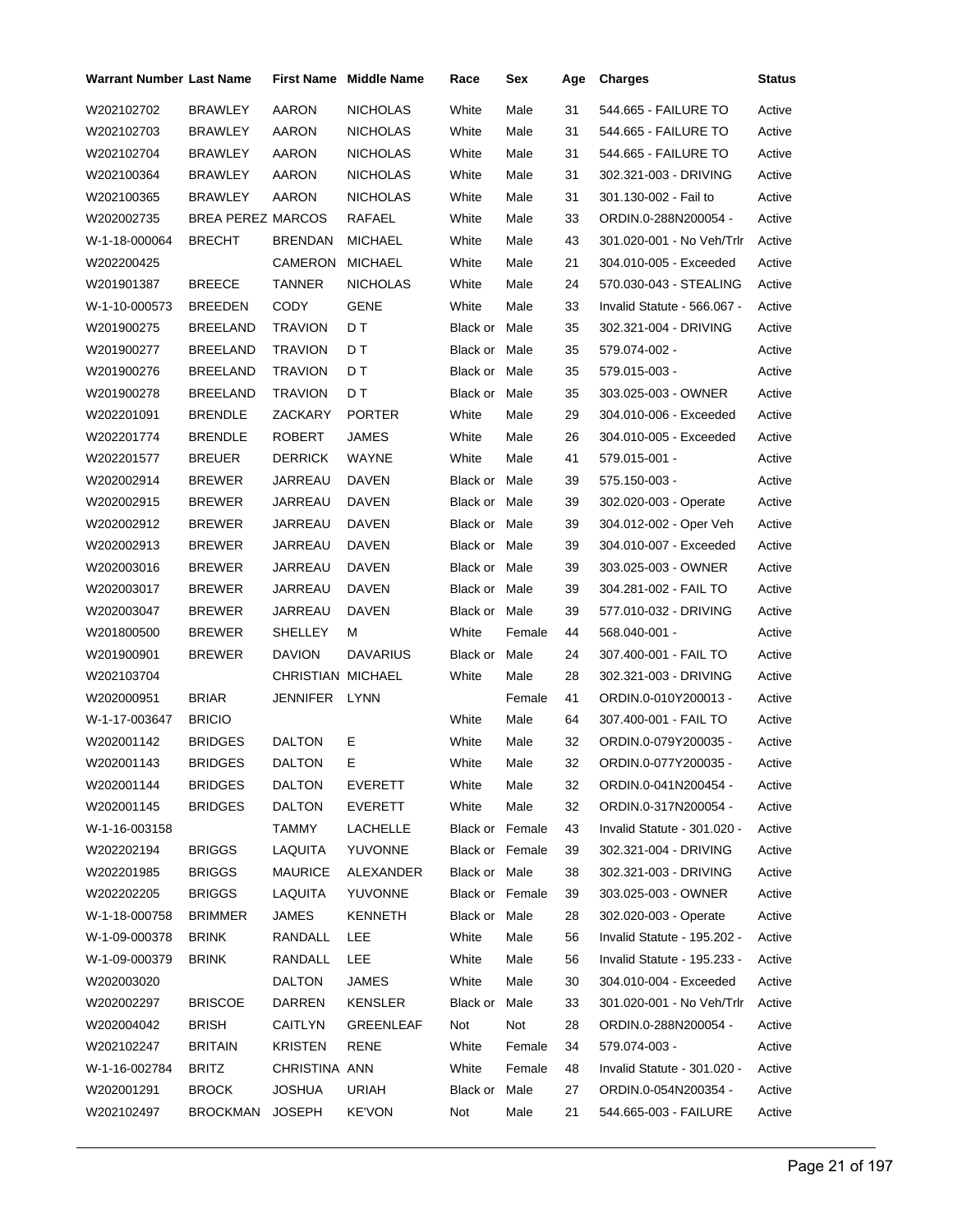| Warrant Number Last Name |                 |                | <b>First Name</b> Middle Name | Race                   | Sex    | Age | <b>Charges</b>              | <b>Status</b> |
|--------------------------|-----------------|----------------|-------------------------------|------------------------|--------|-----|-----------------------------|---------------|
| W202103677               | <b>BROGDON</b>  |                | CHRISTIAN MICHAEL WARD White  |                        | Male   | 22  | 385.020 - OPERATED A        | Active        |
| W202103680               | <b>BROGDON</b>  |                | CHRISTIAN MICHAEL WARD White  |                        | Male   | 22  | 302.574-002 - FAIL TO       | Active        |
| W202100397               | <b>BROGOTO</b>  | <b>ANTHONY</b> | <b>JOSEPH</b>                 | White                  | Male   | 28  | ORDIN.0-288N200054 -        | Active        |
| W202100398               | <b>BROGOTO</b>  | ANTHONY        | <b>JOSEPH</b>                 | White                  | Male   | 28  | ORDIN.0-041N200454 -        | Active        |
| W202104061               | <b>BRONFMAN</b> | HEATHER        | ANNETTE                       | White                  | Female | 44  | 301.020-001 - No Veh/Trlr   | Active        |
| W201801057               | <b>BRONSON</b>  | VERNAN         | MARCEL                        | Black or Male          |        | 42  | 302.321-003 - DRIVING       | Active        |
| W202101709               | <b>BRONSON</b>  | MONIQUA        | A                             | White                  | Female | 49  | 565.056 - ASSAULT - 4TH     | Active        |
| W-1-15-000231            | <b>BROOKS</b>   | JESSE          | LYLE                          | White                  | Male   | 35  | Invalid Statute - 302.321 - | Active        |
| W202000953               | <b>BROOKS</b>   | JAMES          | <b>RUFUS</b>                  | White                  | Male   | 26  | ORDIN.0-320N200054 -        | Active        |
| W202000955               | <b>BROOKS</b>   | JAMES          | <b>RUFUS</b>                  | White                  | Male   | 26  | ORDIN.0-057Y200054 -        | Active        |
| W201903823               | <b>BROOKS</b>   | JAMES          | <b>RUFUS</b>                  | White                  | Male   | 26  | 301.020-001 - No Veh/Trlr   | Active        |
| W201902043               | <b>BROOKS</b>   | PASHAIA        | <b>MICHELLE</b>               | <b>Black or Female</b> |        | 32  | 302.321-003 - DRIVING       | Active        |
| W202104836               | <b>BROOKS</b>   | <b>DERRICK</b> | <b>TYWAN</b>                  | Black or Male          |        | 25  | 304.010-006 - Exceeded      | Active        |
| W201902044               | <b>BROOKS</b>   | PASHAIA        | <b>MICHELLE</b>               | <b>Black or Female</b> |        | 32  | 304.010-004 - Exceeded      | Active        |
| W-1-12-001780            | <b>BROOKS</b>   | <b>MARTIN</b>  | LEE                           | White                  | Male   | 58  | Invalid Statute - 304.012 - | Active        |
| W-1-12-001778            | <b>BROOKS</b>   | <b>MARTIN</b>  | LEE                           | White                  | Male   | 58  | 577.060-006 - LEAVING       | Active        |
| W-1-12-001779            | <b>BROOKS</b>   | MARTIN         | LEE                           | White                  | Male   | 58  | Invalid Statute - 304.017 - | Active        |
| W-1-12-001781            | <b>BROOKS</b>   | <b>MARTIN</b>  | LEE                           | White                  | Male   | 58  | 307.400-030 - DRIVER        | Active        |
| W202104835               | <b>BROOKS</b>   | <b>DERRICK</b> | <b>TYWAN</b>                  | Black or Male          |        | 25  | 302.321-003 - DRIVING       | Active        |
| W202001293               | <b>BROOKS</b>   | JASON          | LASHAWN                       | Black or Male          |        | 23  | ORDIN.0-288N200054 -        | Active        |
| W-1-15-002206            | <b>BROOKS</b>   | SHANNEL        | LETA                          | <b>Black or Female</b> |        | 48  | Invalid Statute - 302.321 - | Active        |
| W-1-14-000557            | <b>BROOKS</b>   | DEMARCO        |                               | Black or Male          |        | 35  | Invalid Statute - 569.140 - | Active        |
| W201901587               | <b>BROOKS</b>   | JAVARIS        | <b>DEANGELO</b>               | Black or Male          |        | 30  | 579.015-004 -               | Active        |
| W202100829               | <b>BROOKS</b>   | THOMAS         | <b>DALTON</b>                 | White                  | Male   | 38  | 302.220-003 - Loaned        | Active        |
| W202000934               | <b>BROOKS</b>   | JARON          | R                             | White                  | Male   | 30  | ORDIN.0-320N200054 -        | Active        |
| W202103024               | <b>BROOKS</b>   | <b>JOHN</b>    | <b>MICHAEL</b>                | Black or Male          |        | 34  | 304.180-001 - WT ON         | Active        |
| W201902018               | <b>BROOKS</b>   | JASON          | LASHAWN                       | Black or Male          |        | 23  | 301.130-002 - Fail to       | Active        |
| W201901750               | <b>BROOKS</b>   | JASON          | LASHAWN                       | Black or Male          |        | 23  | 302.321-003 - DRIVING       | Active        |
| W201901449               | <b>BROOKS</b>   | JASON          | LASHAWN                       | Black or Male          |        | 23  | 301.130-002 - Fail to       | Active        |
| W202202313               | <b>BROOM</b>    | <b>TRAVIS</b>  | <b>EDWARD</b>                 | White                  | Male   | 35  | 570.090-001 - FORGERY       | Active        |
| W202002093               | <b>BROSKI</b>   | ERIC           | JAMES                         | White                  | Male   | 39  | 301.020-002 - Fail to       | Active        |
| W202200964               | BROTHERS ANDRE  |                | JAMES                         | White                  | Male   | 43  | 579.015-001 -               | Active        |
| W202102024               | <b>BROTHERS</b> | ANDRE          | <b>JAMES</b>                  | White                  | Male   | 43  | 304.010-003 - Exceeded      | Active        |
| W202102025               | <b>BROTHERS</b> | ANDRE          | JAMES                         | White                  | Male   | 43  | 577.599-001 - FAIL TO       | Active        |
| W202102026               | <b>BROTHERS</b> | ANDRE          | JAMES                         | White                  | Male   | 43  | 301.020-001 - No Veh/Trlr   | Active        |
| W202201776               | <b>BROTSCH</b>  | MARYROSE K     |                               | White                  | Not    | 20  | 304.010-001 - Wght of       | Active        |
| W202201548               | <b>BROUGH</b>   | JOHN           | ANTHONY                       | White                  | Male   | 35  | 544.665 - FAILURE TO        | Active        |
| W202200884               | <b>BROWN</b>    | SHIMAILYN      |                               | Black or Female        |        | 32  | 302.321-003 - DRIVING       | Active        |
| W-1-15-002964            | <b>BROWN</b>    | ANTHONY LEON   |                               | Black or Male          |        | 52  | Invalid Statute - 304.281 - | Active        |
| W202202329               | <b>BROWN</b>    | ROGER          | ALLEN                         | White                  | Male   | 33  | 301.020-001 - No Veh/Trlr   | Active        |
| W202100166               | <b>BROWN</b>    | MARTISHA LYNN  |                               | Black or Female        |        | 37  | 301.020-001 - No Veh/Trlr   | Active        |
| W202201114               | <b>BROWN</b>    | TAWON          | <b>PIERRE</b>                 | Black or Male          |        | 32  | 302.321-005 - DRIVING       | Active        |
| W202102169               | <b>BROWN</b>    | SASHA          | RENEE                         | Not                    | Not    | 33  | 304.010-003 - Exceeded      | Active        |
| W202202368               | <b>BROWN</b>    | JOSEPH         | MICHAEL                       | White                  | Male   | 28  | 569.090-007 -               | Active        |
| W201903577               | <b>BROWN</b>    | JEFFREY        | <b>DERON</b>                  | Black or Male          |        | 37  | 565.076-002 - DOMESTIC      | Active        |
| W202202206               | <b>BROWN</b>    | <b>SASHA</b>   | RENEE                         | Not                    | Not    | 33  | 302.321-003 - DRIVING       | Active        |
| W201903876               | <b>BROWN</b>    | <b>ANTWOIN</b> | LADON                         | Black or Male          |        | 37  | 579.015-002 -               | Active        |
|                          |                 |                |                               |                        |        |     |                             |               |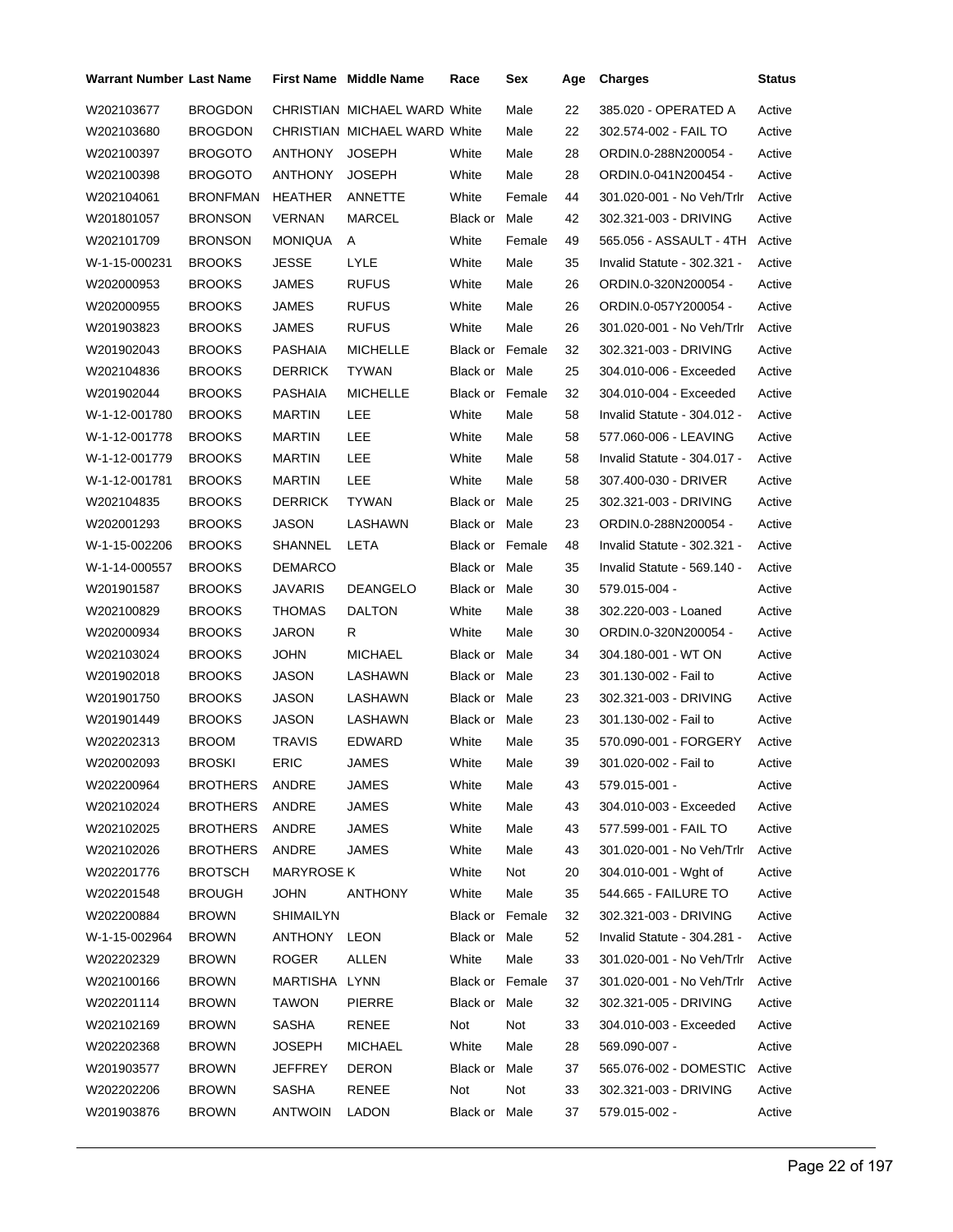| Warrant Number Last Name |              |                  | <b>First Name</b> Middle Name | Race                   | Sex           | Age | <b>Charges</b>              | <b>Status</b> |
|--------------------------|--------------|------------------|-------------------------------|------------------------|---------------|-----|-----------------------------|---------------|
| W202200510               | <b>BROWN</b> | <b>MICHAEL</b>   | DARRYL                        | Black or               | Male          | 41  | 304.351-007 - FAIL TO       | Active        |
| W202001971               | <b>BROWN</b> | <b>JUSTIN</b>    | LEALAN                        | Black or Male          |               | 23  | ORDIN.0-288N200054 -        | Active        |
| W202200509               | <b>BROWN</b> | <b>MICHAEL</b>   | <b>DARRYL</b>                 | Black or Male          |               | 41  | 579.015-004 -               | Active        |
| W202003670               | <b>BROWN</b> | ASHLEY           | D                             | Black or Female        |               | 30  | 301.130-002 - Fail to       | Active        |
| W202200282               | <b>BROWN</b> | <b>KEYONA</b>    | <b>SHANTELL</b>               | Black or Female        |               |     | 303.025-002 - Oper MV of    | Active        |
| W202003669               | <b>BROWN</b> | ASHLEY           | D                             | <b>Black or Female</b> |               | 30  | 302.321-003 - DRIVING       | Active        |
| W202105181               | <b>BROWN</b> | <b>CHARLES</b>   | <b>EDWARD</b>                 | Black or Male          |               | 57  | 302.321-003 - DRIVING       | Active        |
| W-1-16-003763            | <b>BROWN</b> | <b>SYNQUEZ</b>   | JEWELL-MAE                    | Black or Female        |               | 30  | Invalid Statute - 304.017 - | Active        |
| W202103720               | <b>BROWN</b> | <b>TIMOTHY</b>   | PAUL                          | White                  | Male          | 35  | 302.321-003 - DRIVING       | Active        |
| W-1-16-003762            | <b>BROWN</b> | SYNQUEZ          | JEWELL-MAE                    | Black or Female        |               | 30  | Invalid Statute - 302.321 - | Active        |
| W202001294               | <b>BROWN</b> | <b>LESLIE</b>    | N                             | White                  | Female        | 31  | ORDIN.0-317N200054 -        | Active        |
| W202100447               | <b>BROWN</b> | TANISHA          |                               | <b>Black or Female</b> |               | 45  | 302.321-003 - DRIVING       | Active        |
| W202001295               | <b>BROWN</b> | <b>MARQUIS</b>   | LORANCE                       | Black or Male          |               | 29  | ORDIN.0-318N200054 -        | Active        |
| W202001297               | <b>BROWN</b> | THEODORE BERNARD |                               | Black or Male          |               | 29  | ORDIN.0-057Y200054 -        | Active        |
| W202000021               | <b>BROWN</b> | BRANDON          | <b>MAURICE</b>                | Black or Male          |               | 37  | 579.074-003 -               | Active        |
| W202002801               | <b>BROWN</b> | <b>KEVON</b>     | <b>DAQUAN</b>                 | Black or               | Male          | 23  | 304.010-007 - Exceeded      | Active        |
| W-1-15-001816            | <b>BROWN</b> | RAKIM            | J                             | Black or               | Male          | 33  | Invalid Statute - 307.173 - | Active        |
| W202002092               | <b>BROWN</b> | CAROLAN          | MARIE                         | White                  | Female        | 37  | 301.020-001 - No Veh/Trlr   | Active        |
| W-1-14-001453            | <b>BROWN</b> | MARY             | J                             | White                  | Female        | 53  | Invalid Statute - 304.019 - | Active        |
| W-1-14-001454            | <b>BROWN</b> | MARY             | J                             | White                  | Female        | 53  | Invalid Statute - 304.130 - | Active        |
| W202000390               | <b>BROWN</b> | ANTHONY          | <b>MICHAEL</b>                |                        | Male          | 33  | 570.120-002 - PASSING       | Active        |
| W202201568               | <b>BROWN</b> | GARTH            | LEE                           | White                  | Male          | 31  | 304.010-007 - Exceeded      | Active        |
| W202201569               | <b>BROWN</b> | GARTH            | LEE                           | White                  | Male          | 31  | 577.010-032 - DRIVING       | Active        |
| W202201570               | <b>BROWN</b> | GARTH            | LEE                           | White                  | Male          | 31  | 302.020-005 - Operate       | Active        |
| W202000426               | <b>BROWN</b> | JEREMIAH         | <b>NATHAN</b>                 | White                  | Male          | 29  | 301.020-001 - No Veh/Trlr   | Active        |
| W202000425               | <b>BROWN</b> | <b>DAVON</b>     | <b>NINO</b>                   | Black or               | Male          | 24  | 301.140-001 -               | Active        |
| W202001459               | <b>BROWN</b> | CAROLAN          | MARIE                         | White                  | Female        | 37  | 303.025-003 - OWNER         | Active        |
| W202000020               | <b>BROWN</b> | <b>BRANDON</b>   | <b>MAURICE</b>                | Black or               | Male          | 37  | 579.015-004 -               | Active        |
| W202100458               | <b>BROWN</b> |                  | <b>MICHAEL</b>                | White                  | Male          | 22  | ORDIN.0-012N200013 -        | Active        |
| W202100459               | <b>BROWN</b> | LEANNA           | <b>OLIVIA</b>                 |                        | Female        | 24  | ORDIN.0-987N200054 -        | Active        |
| W202101216               | <b>BROWN</b> | JOHNNY           | Е.                            |                        | Black or Male | 47  | ORDIN.0-039N200054 -        | Active        |
| W202101217               | <b>BROWN</b> | <b>JOHNNY</b>    | Е                             | Black or Male          |               | 47  | ORDIN.0-289N200054 -        | Active        |
| W201902987               | <b>BROWN</b> | <b>DYQWON</b>    | DEONTE                        | Black or Male          |               | 28  | 579.015-004 -               | Active        |
| W201902988               | <b>BROWN</b> | <b>DYQWON</b>    | <b>DEONTE</b>                 | Black or Male          |               | 28  | 579.074-003 -               | Active        |
| W201902990               | <b>BROWN</b> | <b>DYQWON</b>    | <b>DEONTE</b>                 | Black or Male          |               | 28  | 303.025-002 - Oper MV of    | Active        |
| W201902989               | <b>BROWN</b> | <b>DYQWON</b>    | DEONTE                        | Black or Male          |               | 28  | 302.020-003 - Operate       | Active        |
| W202101355               | <b>BROWN</b> | CODY             | DAVID                         | White                  | Male          | 36  | 301.020-001 - No Veh/Trlr   | Active        |
| W202101354               | <b>BROWN</b> | <b>CODY</b>      | DAVID                         | White                  | Male          | 36  | 302.321-003 - DRIVING       | Active        |
| W-1-18-000353            | <b>BROWN</b> | ELIJSHA          | BASON                         | White                  | Male          | 31  | Invalid Statute -           | Active        |
| W-1-18-000345            | <b>BROWN</b> |                  | AUSTIN                        | Black or               | Male          | 25  | 303.025-003 - OWNER         | Active        |
| W202101657               | <b>BROWN</b> | <b>CODY</b>      | <b>DAVID</b>                  | White                  | Male          | 36  | 302.321-003 - DRIVING       | Active        |
| W-1-14-001334            | <b>BROWN</b> | JOHNNY           | E.                            | Black or Male          |               | 47  | Invalid Statute - 301.020 - | Active        |
| W202102168               | <b>BROWN</b> | SASHA            | RENEE                         | Not                    | Not           | 33  | 302.321-005 - DRIVING       | Active        |
| W201902789               | <b>BROWN</b> | <b>KRYSTAL</b>   | LASHAE                        | Black or Female        |               | 33  | 304.010-005 - Exceeded      | Active        |
| W202102291               | <b>BROWN</b> | LEDANA           | MALAIKA ALI                   | Black or Female        |               | 31  | 304.010-004 - Exceeded      | Active        |
| W202102389               | <b>BROWN</b> | JANELLE          |                               | White                  | Female        | 37  | 579.015-001 -               | Active        |
| W202103803               | <b>BROWN</b> | <b>TIMOTHY</b>   | PAUL                          | White                  | Male          | 35  | 577.010 - DWI               | Active        |
|                          |              |                  |                               |                        |               |     |                             |               |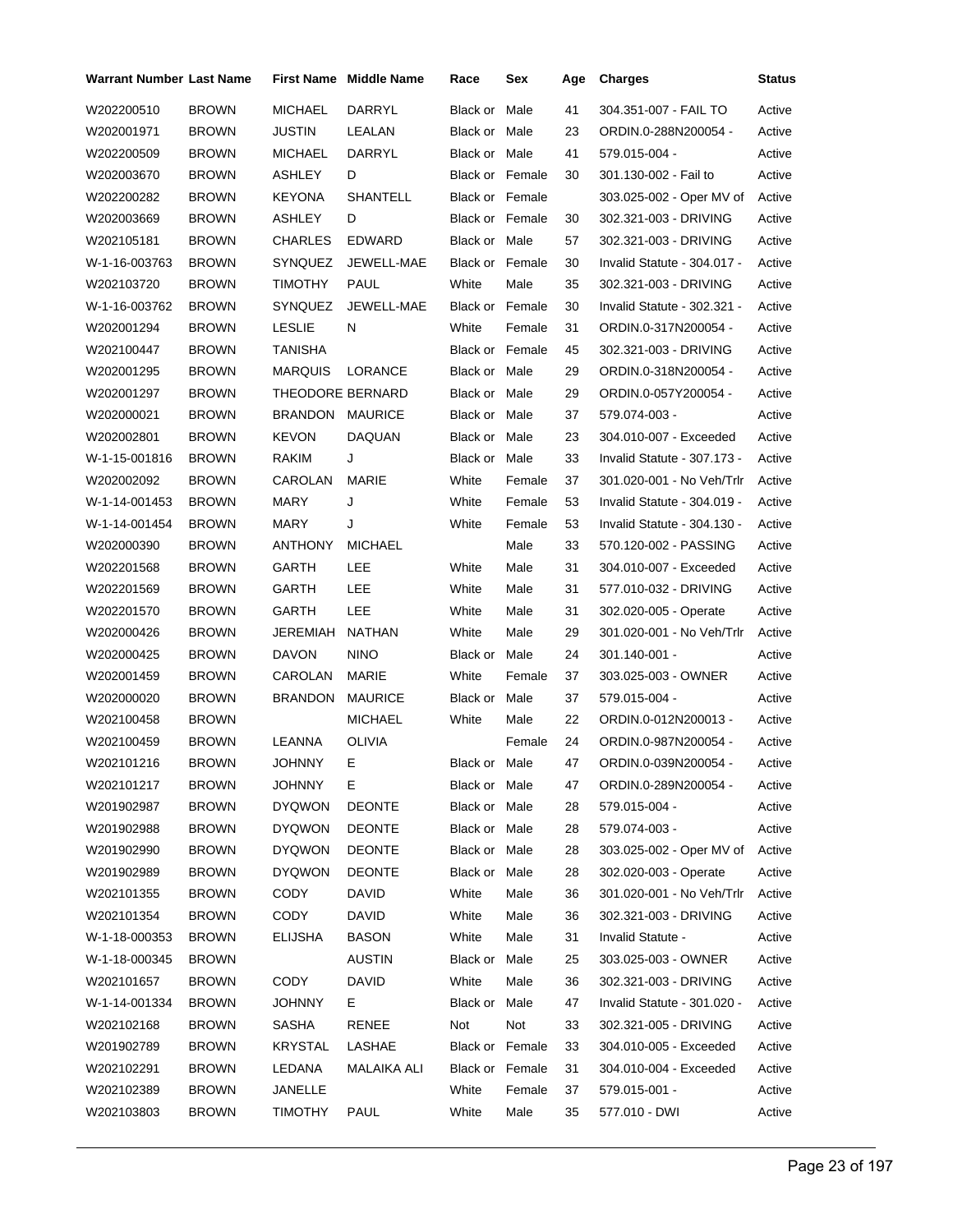| Warrant Number Last Name |                  |                  | <b>First Name</b> Middle Name | Race                   | Sex    | Age | <b>Charges</b>              | Status |
|--------------------------|------------------|------------------|-------------------------------|------------------------|--------|-----|-----------------------------|--------|
| W202100144               | <b>BROWN</b>     | <b>KASEY</b>     | MARIE                         | White                  | Female | 30  | 301.020-001 - No Veh/Trlr   | Active |
| W202102564               | <b>BROWN</b>     | TANISHA          | LASHEY                        | <b>Black or Female</b> |        | 29  | 301.140-001 -               | Active |
| W202102565               | <b>BROWN</b>     | TANISHA          | LASHEY                        | <b>Black or Female</b> |        | 29  | 302.321-003 - DRIVING       | Active |
| W202102647               | <b>BROWN</b>     | SHUMPRIKAMONYA   |                               | <b>Black or Female</b> |        | 26  | 302.321-004 - DRIVING       | Active |
| W202104064               | <b>BROWN</b>     | <b>MARLA</b>     | TEARA                         | <b>Black or Female</b> |        | 33  | 303.025-003 - OWNER         | Active |
| W202102646               | <b>BROWN</b>     | <b>JERRY</b>     | <b>BERNARD</b>                | Black or Male          |        | 39  | 304.010-006 - Exceeded      | Active |
| W202102950               | <b>BROWN</b>     | ADRIANE          | MASHAWN                       | <b>Black or Female</b> |        | 33  | 302.321-003 - DRIVING       | Active |
| W-1-16-004340            | <b>BROWN</b>     | CARLLEE          | <b>EUGENE</b>                 | Black or Male          |        | 29  | Invalid Statute - 302.020 - | Active |
| W201802430               | <b>BROWN</b>     | LILLIE           | PERAL                         | Black or Female        |        | 27  | 304.010-004 - Exceeded      | Active |
| W201802449               | <b>BROWN</b>     | LILLIE           | PERAL                         | Black or Female        |        | 27  | 303.025-003 - OWNER         | Active |
| W201802450               | <b>BROWN</b>     | LILLIE           | PERAL                         | <b>Black or Female</b> |        | 27  | 301.130-002 - Fail to       | Active |
| W201802448               | <b>BROWN</b>     | LILLIE           | PERAL                         | Black or Female        |        | 27  | 302.020-003 - Operate       | Active |
| W202201616               | <b>BROWN</b>     | JASMINE          | AVERY                         | <b>Black or Female</b> |        | 28  | 301.020-001 - No Veh/Trlr   | Active |
| W202201617               | <b>BROWN</b>     | <b>JASMINE</b>   | AVERY                         | <b>Black or Female</b> |        | 28  | 302.020-003 - Operate       | Active |
| W202201618               | <b>BROWN</b>     | JASMINE          | AVERY                         | Black or Female        |        | 28  | 303.025-003 - OWNER         | Active |
| W201802634               | <b>BROWN</b>     | KIKUYU           | С                             | Black or Male          |        | 50  | 307.400-012 - FAIL TO       | Active |
| W201802662               | <b>BROWN</b>     | <b>LLOYD</b>     | <b>THOMAS</b>                 | Black or Male          |        | 57  | 301.020-001 - No Veh/Trlr   | Active |
| W201902019               | <b>BROWN</b>     | SHAVON           | LESHAY                        | <b>Black or Female</b> |        | 32  | 301.130-003 - Fail to       | Active |
| W-1-17-000025            | <b>BROWN</b>     | <b>RICARDO</b>   | CHRISTOPHER                   | Black or Male          |        | 33  | 569.090-007 -               | Active |
| W201902977               | <b>BROWN</b>     | AARON            | <b>NICHOLAS</b>               | White                  | Male   | 37  | 303.025-003 - OWNER         | Active |
| W201900588               | <b>BROWN</b>     | KAYLA            |                               | <b>Black or Female</b> |        | 22  | 303.025-003 - OWNER         | Active |
| W201900589               | <b>BROWN</b>     | KAYLA            |                               | Black or Female        |        | 22  | 301.020-001 - No Veh/Trlr   | Active |
| W202001665               | <b>BROWN</b>     | TREVOR           | L                             | White                  | Male   | 31  | 304.130-002 -               | Active |
| W-1-14-000449            | <b>BROWN</b>     | MARK             | <b>TIMOTHY</b>                | White                  | Male   | 55  | 307.400-030 - DRIVER        | Active |
| W-1-14-000448            | <b>BROWN</b>     | MARK             | <b>TIMOTHY</b>                | White                  | Male   | 55  | 307.400-030 - DRIVER        | Active |
| W202201191               | <b>BROWNING</b>  | KALE             | GARDNER                       | White                  | Male   | 22  | 302.574-002 - FAIL TO       | Active |
| W202201190               | <b>BROWNING</b>  | KALE             | GARDNER                       | White                  | Male   | 22  | 385.070 - FAILURE TO        | Active |
| W-1-11-000033            | <b>BROWNLEE</b>  | <b>GENICE</b>    | K.                            | Black or               | Female | 57  | Invalid Statute - 569.140 - | Active |
| W202101146               | <b>BROWNLEE</b>  | <b>JORDEN</b>    | <b>ELLIS</b>                  | Black or               | Male   | 22  | 570.030-029 - STEALING      | Active |
| W202002680               | <b>BRUCE</b>     | <b>ANDREW</b>    | <b>CHARLES</b>                | White                  | Male   | 33  | ORDIN.0-288N200054 -        | Active |
| W201900073               | <b>BRUCE</b>     | STACY            | L.                            | White                  | Female | 53  | 302.020-003 - Operate       | Active |
| W202001135               |                  | SAMANTHA JADE    |                               | White                  | Female | 27  | ORDIN.0-057N200054 -        | Active |
| W201904528               | <b>BRUER</b>     | ANN              | E.                            | White                  | Female | 49  | 301.020-001 - No Veh/Trlr   | Active |
| W201901051               | <b>BRUMFIELD</b> | <b>JOSHUA</b>    | <b>ANTOINE</b>                | Black or Male          |        | 36  | 302.321-003 - DRIVING       | Active |
| W201901052               | <b>BRUMFIELD</b> | <b>JOSHUA</b>    | <b>ANTOINE</b>                | Black or Male          |        | 36  | 304.010-004 - Exceeded      | Active |
| W201900607               | <b>BRUMFIELD</b> | <b>JOSHUA</b>    | <b>ANTOINE</b>                | Black or Male          |        | 36  | 301.130-002 - Fail to       | Active |
| W202104889               | <b>BRUNE</b>     | <b>JOSEPH</b>    | <b>PHILLIP</b>                | White                  | Male   | 24  | 304.010-006 - Exceeded      | Active |
| W202104500               | <b>BRUNE</b>     | <b>JOSEPH</b>    | PHILLIP                       | White                  | Male   | 24  | 302.321-003 - DRIVING       | Active |
| W-1-18-000824            | <b>BRUNO</b>     | <b>DENNIS</b>    | C.                            | White                  | Male   | 71  | 301.020-001 - No Veh/Trlr   | Active |
| W202002517               | <b>BRUNSON</b>   | SHYANA           | ANITA                         | Black or Female        |        | 24  | 302.321-003 - DRIVING       | Active |
| W202100631               | <b>BRYAN</b>     | <b>MICHAEL</b>   | <b>DAMIEN</b>                 | White                  | Male   | 30  | 577.060-001 - LEAVING       | Active |
| W202002429               | BRYAND           | LOIS.            | MADALINE                      | White                  | Female | 27  | 579.074-003 -               | Active |
| W202001296               | BRYANT           | <b>KEYLON</b>    | RASHAAD                       | Black or Male          |        | 27  | ORDIN.0-041N200454 -        | Active |
| W-1-17-004062            | BRYANT           | CHASE            | ALEXANDER                     | Black or Male          |        | 27  | 304.010-004 - Exceeded      | Active |
| W202100770               | BRYANT           |                  | SABREEN                       | Black or Female        |        | 45  | 301.020-001 - No Veh/Trlr   | Active |
| W-1-10-000778            | BRYANT           | KIMBERLY ANNETTE |                               | Black or Female        |        | 45  | Invalid Statute - 302.220 - | Active |
| W202102906               | BRYANT           | <b>JATONIA</b>   |                               | Not                    | Male   | 22  | 302.321-003 - DRIVING       | Active |
|                          |                  |                  |                               |                        |        |     |                             |        |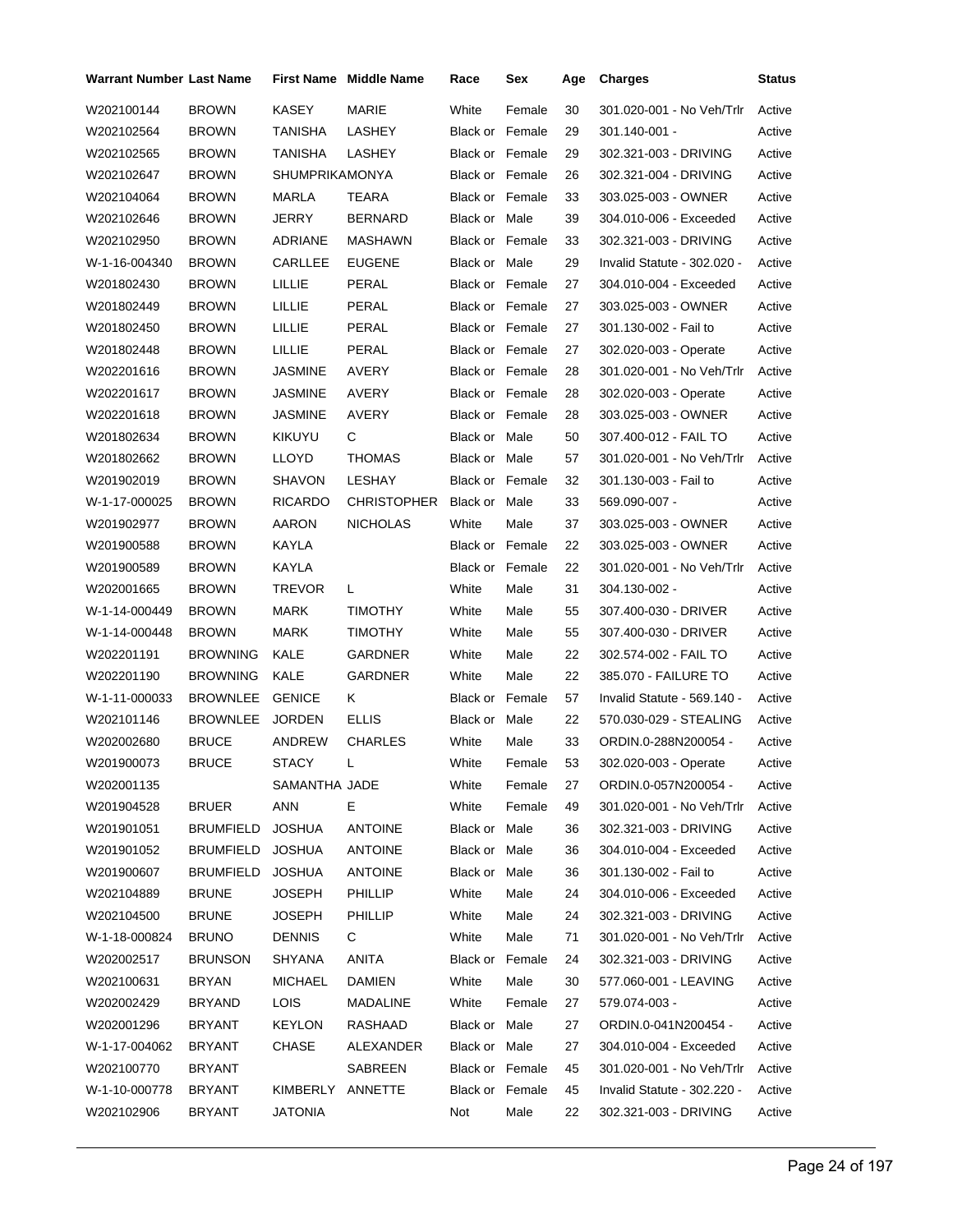| Warrant Number Last Name |                        |               | <b>First Name</b> Middle Name | Race                   | Sex    | Age | <b>Charges</b>              | <b>Status</b> |
|--------------------------|------------------------|---------------|-------------------------------|------------------------|--------|-----|-----------------------------|---------------|
| W202003394               | BRYANT                 | <b>STEVEN</b> | J                             | White                  | Male   | 48  | 304.180-001 - WT ON         | Active        |
| W202101264               | <b>BRYSON</b>          | ROBERT        | WAYNE                         | White                  | Male   | 59  | 579.015-001 -               | Active        |
| W201901372               | <b>BUCHANAN</b>        | JAMES         |                               | White                  | Male   | 46  | 302.321-003 - DRIVING       | Active        |
| W201901371               | <b>BUCHANAN</b>        | <b>JAMES</b>  |                               | White                  | Male   | 46  | 570.030-043 - STEALING      | Active        |
| W201901373               | <b>BUCHANAN</b>        | JAMES         |                               | White                  | Male   | 46  | 301.020-001 - No Veh/Trlr   | Active        |
| W201902386               | <b>BUCK</b>            | JONATHAN R    |                               | White                  | Male   | 38  | 304.010-006 - Exceeded      | Active        |
| W-1-14-000737            | <b>BUCKELS</b>         | LARRY         |                               | White                  | Male   | 36  | Invalid Statute - 302.321 - | Active        |
| W-1-14-000738            | <b>BUCKELS</b>         | LARRY         |                               | White                  | Male   | 36  | 577.060-006 - LEAVING       | Active        |
| W202200082               |                        | RHEAGAN       | JAYE                          | White                  | Female | 19  | 579.015-004 -               | Active        |
| W202200694               |                        | RHEAGAN       | JAYE                          | White                  | Female | 19  | 304.010-004 - Exceeded      | Active        |
| W202200083               |                        | RHEAGAN       | JAYE                          | White                  | Female | 19  | 304.010-004 - Exceeded      | Active        |
| W201902240               | <b>BUCKLES</b>         | SETH          | ADAM                          | White                  | Male   | 45  | 304.180-009 - WT ON         | Active        |
| W201902241               | <b>BUCKLES</b>         | SETH          | ADAM                          | White                  | Male   | 45  | 304.235-001 - FAIL TO       | Active        |
| W201902242               | <b>BUCKLES</b>         | SETH          | ADAM                          | White                  | Male   | 45  | 301.277-002 - Fail to Reg   | Active        |
| W201902243               | <b>BUCKLES</b>         | SETH          | ADAM                          | White                  | Male   | 45  | 307.400-002 - OPERATE       | Active        |
| W201903084               | <b>BUCKLEY</b>         | <b>DONNA</b>  | М                             | <b>Black or Female</b> |        | 66  | 304.010-005 - Exceeded      | Active        |
| W202001298               | <b>BUCKNER</b>         | OMIRA         | <b>IYANA</b>                  | Black or Female        |        | 23  | ORDIN.0-319N200054 -        | Active        |
| W-1-17-003725            | <b>BUCKSON</b>         | JARVIS        | S                             | Black or Male          |        | 36  | 304.010-006 - Exceeded      | Active        |
| W-1-17-003726            | <b>BUCKSON</b>         | <b>JARVIS</b> | S                             | Black or Male          |        | 36  | 302.321-003 - DRIVING       | Active        |
| W202003282               | <b>BUFFONE</b>         | JOALYCE       |                               | White                  | Female | 40  | 577.010-032 - DRIVING       | Active        |
| W202003283               | <b>BUFFONE</b>         | JOALYCE       |                               | White                  | Female | 40  | 302.321-003 - DRIVING       | Active        |
| W-1-16-000107            | <b>BUIE</b>            | JIMMY         | <b>DONALD</b>                 | Black or Male          |        | 56  | Invalid Statute - 304.180 - | Active        |
| W202100203               | BULL                   |               | KATHLEEN MARGARET             | White                  | Female | 33  | 570.030-035 - STEALING      | Active        |
| W202101838               | <b>BULLARD</b>         | JEREMY        | L                             | White                  | Male   | 47  | 579.015-001 -               | Active        |
| W202200411               | <b>BULLOCK</b>         | <b>DAVID</b>  | KELLY                         | White                  | Male   | 58  | 570.080 - RECEIVING         | Active        |
| W-1-16-002791            | <b>BUNCH</b>           | JOHNNY        | <b>AMMON</b>                  |                        | Male   | 38  | Invalid Statute - 301.130 - | Active        |
| W-1-12-002639            | <b>BUNCH</b>           | DEBBIE        | <b>ELAINE</b>                 | White                  | Female | 64  | Invalid Statute - 570.120 - | Active        |
| W-1-17-001836            | <b>BUNKERS</b>         | GARY          | DALE                          | White                  | Male   | 63  | 302.321-004 - DRIVING       | Active        |
| W202000958               | <b>BURCHETT</b>        | KAELA         | D                             | White                  | Female | 29  | ORDIN.0-041N200454 -        | Active        |
| W202000957               | <b>BURCHETT</b>        | KAELA         | D                             | White                  | Female | 29  | ORDIN.0-288N200054 -        | Active        |
| W-1-15-002180            | <b>BURDISS</b>         | CHRISTINE E   |                               | White                  | Female | 50  | Invalid Statute - 301.130 - | Active        |
| W201902239               | <b>BURGE</b>           | <b>DONALD</b> | LEE.                          | White                  | Male   | 50  | 577.010 - DWI               | Active        |
| W202001134               | <b>BURGE</b>           | <b>ERIC</b>   | WESLEY                        | White                  | Male   | 34  | ORDIN.0-065Y200054 -        | Active        |
| W202001141               | <b>BURGE</b>           | <b>ERIC</b>   | WESLEY                        | White                  | Male   | 34  | ORDIN.0-041N200454 -        | Active        |
| W202102941               | <b>BURGE</b>           | DAIJAH        | VERELENE                      | Black or Female        |        | 22  | 579.020-004 - DELIV OF      | Active        |
| W202200054               | <b>BURGESS</b>         | SHAWN         | <b>MICHAEL</b>                | White                  | Male   | 35  | 544.665-003 - FAILURE       | Active        |
| W202003913               | <b>BURGESS</b>         | SHAWN         | <b>MICHAEL</b>                | White                  | Male   | 35  | 302.321-003 - DRIVING       | Active        |
| W202200055               | <b>BURGESS</b>         | <b>SHAWN</b>  | MICHAEL                       | White                  | Male   | 35  | 544.665-003 - FAILURE       | Active        |
| W202003912               | <b>BURGESS</b>         | SHAWN         | MICHAEL                       | White                  | Male   | 35  | 301.020-001 - No Veh/Trlr   | Active        |
| W202104579               | <b>BURGESS</b>         | SHAWN         | <b>MICHAEL</b>                | White                  | Male   | 35  | 579.015-004 -               | Active        |
| W-1-12-000567            | <b>BURGESS</b>         | <b>DUSTIN</b> | MARK                          | White                  | Male   | 29  | Invalid Statute - 195.233 - | Active        |
| W202002964               | BURKE                  | JORDAN        | <b>STEPHEN</b>                | White                  | Male   | 36  | 569.090-003 -               | Active        |
| W202102886               | <b>BURKHALTERKEITH</b> |               | <b>MICHAEL</b>                | White                  | Male   | 60  | 544.665 - FAILURE TO        | Active        |
| W202200697               | BURKHART               | KEEGAN        | <b>HUNTER</b>                 | White                  | Male   | 25  | 301.020-001 - No Veh/Trlr   | Active        |
| W202001299               |                        | RICHARD       | Е.                            | White                  | Male   | 32  | ORDIN.0-041N200454 -        | Active        |
| W202103805               |                        | RICHARD       | Е.                            | White                  | Male   | 32  | 301.020-001 - No Veh/Trlr   | Active        |
| W202000141               | <b>BURKIT</b>          | MCKAYLA       | <b>JUSTICE</b>                | White                  | Female | 25  | 304.130-005 -               | Active        |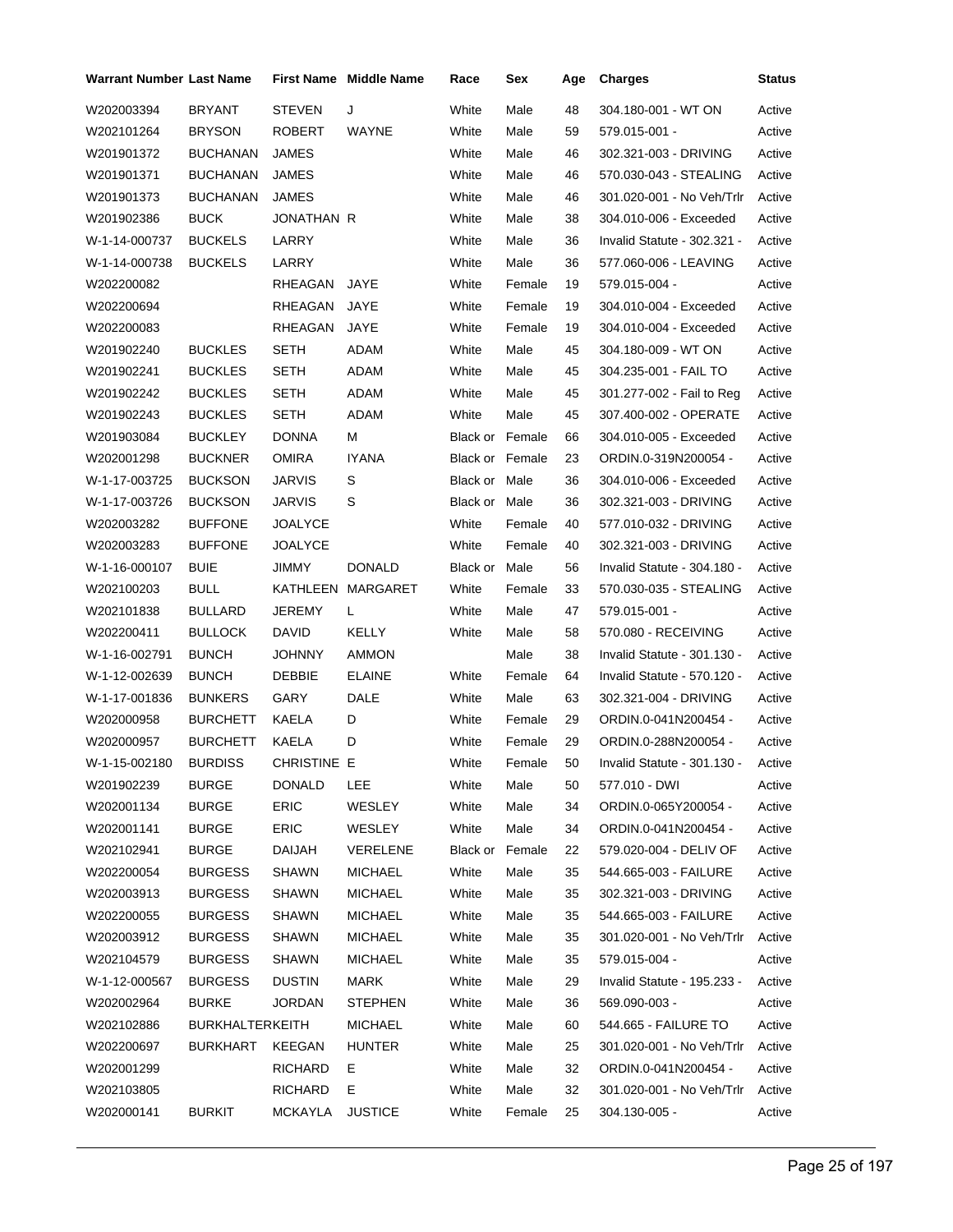| Warrant Number Last Name |                           |                      | <b>First Name Middle Name</b> | Race                   | Sex    | Age | <b>Charges</b>              | Status |
|--------------------------|---------------------------|----------------------|-------------------------------|------------------------|--------|-----|-----------------------------|--------|
| W202104781               | <b>BURKITT</b>            | CARL                 | <b>JOEL</b>                   | White                  | Male   | 35  | 570.090-001 - FORGERY       | Active |
| W201801865               | <b>BURLINGAME HEATHER</b> |                      | R                             |                        | Female | 46  | 301.130-002 - Fail to       | Active |
| W202002866               | <b>BURNETT</b>            | <b>ANTHONY</b>       | DARRELL                       | White                  | Male   | 48  | 568.040-001 -               | Active |
| W-1-16-002578            | <b>BURNETT</b>            | MICHELLE             | LYNETTE                       |                        | Female | 64  | Invalid Statute - 570.120 - | Active |
| W202201873               | <b>BURNETT</b>            | JUSTIN               | <b>MICHAEL</b>                | White                  | Male   | 35  | 579.015-001 -               | Active |
| W202102228               | <b>BURNETT</b>            | ANGELICA             | <b>MONET</b>                  | <b>Black or Female</b> |        | 34  | 301.020-001 - No Veh/Trlr   | Active |
| W202102229               | <b>BURNETT</b>            | ANGELICA             | <b>MONET</b>                  | <b>Black or Female</b> |        | 34  | 302.321-003 - DRIVING       | Active |
| W-1-17-001381            | <b>BURNETT</b>            | <b>BRIANA</b>        | RACHELLE                      | <b>Black or Female</b> |        | 34  | 302.321-004 - DRIVING       | Active |
| W-1-17-001382            | <b>BURNETT</b>            | <b>BRIANA</b>        | RACHELLE                      | Black or Female        |        | 34  | 304.010-006 - Exceeded      | Active |
| W202002320               | <b>BURNETTE</b>           | KYLEEN               | ERIN                          | White                  | Female | 37  | 575.080-001 - MAKING A      | Active |
| W202103600               |                           | <b>NICO</b>          | <b>MICHAEL</b>                | Black or Male          |        | 31  | 304.010-005 - Exceeded      | Active |
| W-1-17-001428            | <b>BURNHAM</b>            |                      | L                             | Black or Female        |        | 43  | 303.025-003 - OWNER         | Active |
| W-1-17-001429            | <b>BURNHAM</b>            |                      | L                             | <b>Black or Female</b> |        | 43  | 301.020-001 - No Veh/Trlr   | Active |
| W202200687               | <b>BURNS</b>              | ALBERT               | <b>RICHARD</b>                | White                  | Male   | 42  | 579.015-001 -               | Active |
| W202101914               | <b>BURNS</b>              | <b>BRANDON</b>       | LEE                           |                        | Male   | 37  | 64.295-001 -                | Active |
| W-1-15-000075            | <b>BURNS</b>              | AMANDA               | <b>LYNN</b>                   | White                  | Female | 46  | Invalid Statute - 570.120 - | Active |
| W-1-17-003283            | <b>BURNS-HERRPATRICIA</b> |                      | <b>NICOLE</b>                 | White                  | Female | 39  | 579.074-003 -               | Active |
| W202104036               | <b>BURRIS</b>             | <b>GEOFFREY DARL</b> |                               | White                  | Male   | 32  | 579.030-009 -               | Active |
| W202104066               | <b>BURRIS</b>             | LOGAN                | <b>CHRISTOPHER</b>            | White                  | Male   | 27  | 304.010-007 - Exceeded      | Active |
| W202201487               |                           | ASHLEY               | <b>CORINE</b>                 | White                  | Female | 37  | 570.030-042 - STEALING      | Active |
| W202201230               | <b>BURRUS</b>             | BRITTANY             | GAYLE                         | White                  | Female | 29  | 303.025-003 - OWNER         | Active |
| W202201228               | <b>BURRUS</b>             | BRITTANY             | GAYLE                         | White                  | Female | 29  | 301.020-001 - No Veh/Trlr   | Active |
| W202201229               | <b>BURRUS</b>             | <b>BRITTANY</b>      | GAYLE                         | White                  | Female | 29  | 302.321-004 - DRIVING       | Active |
| W202002402               | <b>BURT</b>               | <b>BUDDY</b>         | <b>JOSEPH</b>                 | White                  | Male   | 33  | 568.050-001 -               | Active |
| W-1-07-002906            | <b>BURT</b>               | <b>SHAWN</b>         | <b>PATRICK</b>                | White                  | Male   | 35  | Invalid Statute - 455.085 - | Active |
| W202000852               | <b>BURTON</b>             | <b>BREANNA</b>       | LATRICE                       | <b>Black or Female</b> |        | 29  | 579.015-004 -               | Active |
| W-1-17-003326            | <b>BURTTON</b>            | KANESHA              | Κ                             | <b>Black or Female</b> |        | 31  | 303.025-002 - Oper MV of    | Active |
| W-1-17-003325            | <b>BURTTON</b>            | KANESHA              | Κ                             | Black or Female        |        | 31  | 304.010-005 - Exceeded      | Active |
| W-1-17-003324            | <b>BURTTON</b>            | KANESHA              | Κ                             | Black or Female        |        | 31  | 302.321-003 - DRIVING       | Active |
| W202101555               | <b>BUSBY</b>              | <b>MICHAEL</b>       | LAWRENCE                      | White                  | Male   | 73  | 301.130-002 - Fail to       | Active |
| W201902566               | <b>BUSEY</b>              | JACKIE LEE           |                               | Black or Male          |        | 37  | 570.120-002 - PASSING       | Active |
| W-1-14-002613            | <b>BUSH</b>               | KENNETH              | <b>DION</b>                   | Black or Male          |        | 44  | Invalid Statute - 302.321 - | Active |
| W202101514               | <b>BUSH</b>               |                      | <b>ALLEN</b>                  | Black or Male          |        | 31  | 302.020-004 - Operate       | Active |
| W202003134               | BUSSEY                    | <b>CLARK</b>         | <b>THOMAS</b>                 | White                  | Male   | 40  | 302.020-003 - Operate       | Active |
| W202201874               | <b>BUTLER</b>             | NICHOLAS MONTEZ      |                               | Black or Male          |        | 30  | 570.030-035 - STEALING      | Active |
| W202104911               | <b>BUTLER</b>             | LAWRENCE JHAUNEL     |                               | Black or Male          |        | 19  | 304.010-006 - Exceeded      | Active |
| W202000935               | <b>BUTLER</b>             | STEPHANIE R          |                               | Not                    | Female | 37  | ORDIN.0-317N200054 -        | Active |
| W202000936               | <b>BUTLER</b>             | STEPHANIE R          |                               | Not                    | Female | 37  | ORDIN.0-057Y200054 -        | Active |
| W201901590               | <b>BUTNER</b>             | LOREN                | ALDEN                         | White                  | Male   | 41  | 565.054-001 - ASSAULT -     | Active |
| W202200212               | <b>BUTRUM</b>             | RACHAEL              | ANN                           | White                  | Female | 43  | 579.074-003 -               | Active |
| W201800278               |                           | <b>TEDDY</b>         | <b>ROBERT</b>                 | White                  | Male   | 50  | 302.321-004 - DRIVING       | Active |
| W-1-16-000785            |                           | SHAWN                | <b>MICHEAL</b>                | White                  | Male   | 45  | Invalid Statute - 302.321 - | Active |
| W-1-16-000784            |                           | SHAWN                | <b>MICHEAL</b>                | White                  | Male   | 45  | Invalid Statute - 301.020 - | Active |
| W202102106               | BUTTRY                    | WILLIAM              | <b>THOMAS</b>                 | White                  | Male   | 52  | 302.321-003 - DRIVING       | Active |
| W202002760               | <b>BUTTS</b>              | <b>BRENDEN</b>       | ISAIAH                        | White                  | Male   | 24  | 575.150-002 - RESIST        | Active |
| W201901207               | <b>BUUL</b>               | <b>ABDI</b>          |                               | Black or Male          |        | 38  | 307.400-029 - OPER MCV      | Active |
| W202000732               | <b>BYERS</b>              | <b>ROMAN</b>         | <b>MIKHAIL</b>                | Black or Male          |        | 31  | ORDIN.0-159N200054 -        | Active |
|                          |                           |                      |                               |                        |        |     |                             |        |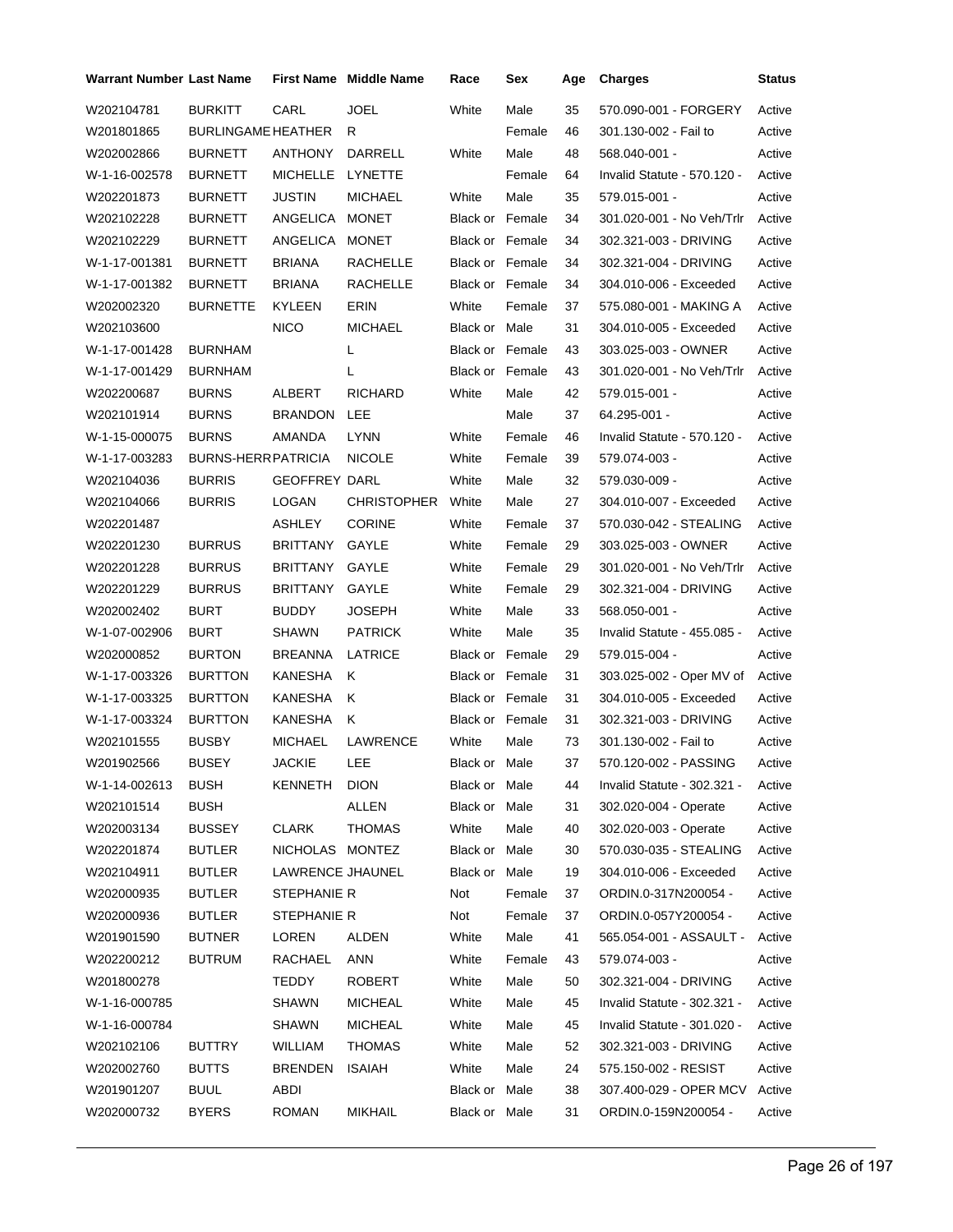| Warrant Number Last Name |                |                        | <b>First Name Middle Name</b> | Race                   | Sex    | Age | <b>Charges</b>              | <b>Status</b> |
|--------------------------|----------------|------------------------|-------------------------------|------------------------|--------|-----|-----------------------------|---------------|
| W202000731               | <b>BYERS</b>   | <b>ROMAN</b>           | <b>MIKHAIL</b>                | Black or               | Male   | 31  | ORDIN.0-054N200354 -        | Active        |
| W201802452               | <b>BYERS</b>   | MIANI                  | <b>SUMONE</b>                 | <b>Black or Female</b> |        | 27  | 303.025-003 - OWNER         | Active        |
| W201802451               | <b>BYERS</b>   | MIANI                  | <b>SUMONE</b>                 | Black or Female        |        | 27  | 302.321-004 - DRIVING       | Active        |
| W201802453               | <b>BYERS</b>   | MIANI                  | <b>SUMONE</b>                 | Black or Female        |        | 27  | 301.020-001 - No Veh/Trlr   | Active        |
| W-1-16-002664            | <b>BYERS</b>   | LATEEFAH               | YASMEEN                       | Black or Female        |        | 43  | Invalid Statute - 301.130 - | Active        |
| W202202090               | <b>BYRD</b>    | <b>STEVEN</b>          | <b>DEWAINE</b>                | Black or Male          |        | 34  | 301.020-001 - No Veh/Trlr   | Active        |
| W202001970               | BYRD           | AMARI                  | RAQUEL                        | <b>Black or Female</b> |        | 23  | ORDIN.0-320N200054 -        | Active        |
| W202000600               | <b>BYRD</b>    | <b>THEODORE EDWARD</b> |                               | Black or Male          |        | 54  | 569.090-003 -               | Active        |
| W201800544               | BYRD           | <b>BRUCE</b>           | <b>EUGENE</b>                 | Black or Male          |        | 52  | 570.030 - STEALING -        | Active        |
| W202101774               | BYRD           | AMBER                  | D                             | White                  | Female | 36  | 301.210-001 - Posses        | Active        |
| W202101775               | BYRD           | AMBER                  | D                             | White                  | Female | 36  | 302.321-003 - DRIVING       | Active        |
| W202202084               | <b>BYRNE</b>   | TADAMITSU R            |                               | White                  | Male   | 34  | 304.010-005 - Exceeded      | Active        |
| W201801271               | CABALLERO      | ERIK                   | <b>CHARLES</b>                | White                  | Male   | 45  | 304.180-001 - WT ON         | Active        |
| W202104973               | <b>CABIDO</b>  | RAFAEL                 |                               | White                  | Male   | 35  | 307.400-023 - FAIL TO       | Active        |
| W202101397               | CABRA          | <b>GERMAN</b>          |                               | White                  | Male   | 58  | 301.020-001 - No Veh/Trlr   | Active        |
| W201904191               | CABRERA        | YOANDRA                | <b>IZQUIERDO</b>              |                        | Female | 32  | 301.130-002 - Fail to       | Active        |
| W-1-18-001108            |                | KEVIN                  | J                             | White                  | Male   | 23  | 565.027 - INVOLUNTARY       | Active        |
| W-1-16-000406            | CADE           | ANGELICA               | <b>MICHELLE</b>               | <b>Black or Female</b> |        | 24  | Invalid Statute - 311.325 - | Active        |
| W-1-16-001643            | CADE           | RICHARD                | <b>BERNARD</b>                | Black or Male          |        | 49  | Invalid Statute - 302.321 - | Active        |
| W-1-16-001644            | CADE           | RICHARD                | <b>BERNARD</b>                | Black or Male          |        | 49  | Invalid Statute - 304.010 - | Active        |
| W202104558               | CAIN           | <b>ROGER</b>           | <b>ERIC</b>                   | White                  | Male   | 44  | 579.074-003 -               | Active        |
| W202104557               | CAIN           | <b>ROGER</b>           | <b>ERIC</b>                   | White                  | Male   | 44  | 579.015-004 -               | Active        |
| W202104559               | CAIN           | <b>ROGER</b>           | <b>ERIC</b>                   | White                  | Male   | 44  | 302.321-003 - DRIVING       | Active        |
| W201901234               | CAIN           | <b>ROGER</b>           | <b>ERIC</b>                   | White                  | Male   | 44  | 302.321-003 - DRIVING       | Active        |
| W-1-16-001170            | <b>CAIRNS</b>  | <b>MICHAEL</b>         | <b>LYNN</b>                   | White                  | Male   | 46  | 570.030-046 -               | Active        |
| W202202223               | CALDERON       | RAFAEL                 |                               | White                  | Male   | 26  | 302.321-003 - DRIVING       | Active        |
| W-1-12-000043            | CALDERON       | LUIS                   | <b>FERNANDO</b>               | White                  | Male   | 45  | Invalid Statute - 569.140 - | Active        |
| W202104974               | CALDERON       | RAFAEL                 |                               | White                  | Male   | 26  | 304.010-004 - Exceeded      | Active        |
| W-1-17-000114            | CALDERON       | <b>DAIRAN</b>          |                               | White                  | Male   | 43  | 307.400-012 - FAIL TO       | Active        |
| W201901258               |                | <b>SERGIO</b>          |                               | White                  | Male   | 40  | 577.010 - DWI               | Active        |
| W202002460               | CALDWELL       | LINDSAY                | <b>SUE</b>                    | White                  | Female | 38  | 577.060-005 - LEAVING       | Active        |
| W202002462               | CALDWELL       | LINDSAY                | <b>SUE</b>                    | White                  | Female | 38  | 579.074-002 -               | Active        |
| W202002461               | CALDWELL       | LINDSAY                | <b>SUE</b>                    | White                  | Female | 38  | 577.010-032 - DRIVING       | Active        |
| W202002516               | CALDWELL       | LINDSAY                | <b>SUE</b>                    | White                  | Female | 38  | 302.020-003 - Operate       | Active        |
| W201903372               | CALHOUN        | <b>TERRANCE</b>        |                               |                        | Male   | 32  | 302.321-004 - DRIVING       | Active        |
| W202003128               | CALHOUN        |                        | KENNETH CHRISTOPHER           | White                  | Male   | 39  | 569.120-001 -               | Active        |
| W-1-17-001372            | CALHOUN        | TERRENCE COURTEZ       |                               | Black or Male          |        | 57  | 304.010-005 - Exceeded      | Active        |
| W-1-17-001373            | CALHOUN        | TERRENCE COURTEZ       |                               | Black or Male          |        | 57  | 302.321-003 - DRIVING       | Active        |
| W-1-17-001374            | CALHOUN        | TERRENCE COURTEZ       |                               | Black or Male          |        | 57  | 303.025-003 - OWNER         | Active        |
| W-1-15-000851            | <b>CALKINS</b> | DIANA                  | <b>KAY</b>                    | White                  | Female | 51  | Invalid Statute - 304.010 - | Active        |
| W-1-16-001699            | CALLAGHAN      | <b>DOUGLAS</b>         | LYNN                          | White                  | Male   | 61  | 569.160 - BURGLARY          | Active        |
| W-1-16-003117            | CALLAHAN       | ALYSSA                 | <b>IRENE</b>                  | White                  | Female | 30  | Invalid Statute - 302.321 - | Active        |
| W-1-16-002818            | CALLANDS       | VALENCIA LOVETTE       |                               | Black or Female        |        | 56  | Invalid Statute - 307.179 - | Active        |
| W202101777               | CALVENTE       | SAMANTHA E             |                               | White                  | Female | 40  | 304.010-006 - Exceeded      | Active        |
| W202002024               | <b>CALVIN</b>  | <b>DUSTIN</b>          | <b>STARR</b>                  | White                  | Female | 41  | 301.140-001 -               | Active        |
| W202002025               | CALVIN         | <b>DUSTIN</b>          | <b>STARR</b>                  | White                  | Female | 41  | 304.015-011 - FAIL TO       | Active        |
| W202003232               | <b>CALVIN</b>  | <b>DUSTIN</b>          | <b>STARR</b>                  | White                  | Female | 41  | 579.015-001 -               | Active        |
|                          |                |                        |                               |                        |        |     |                             |               |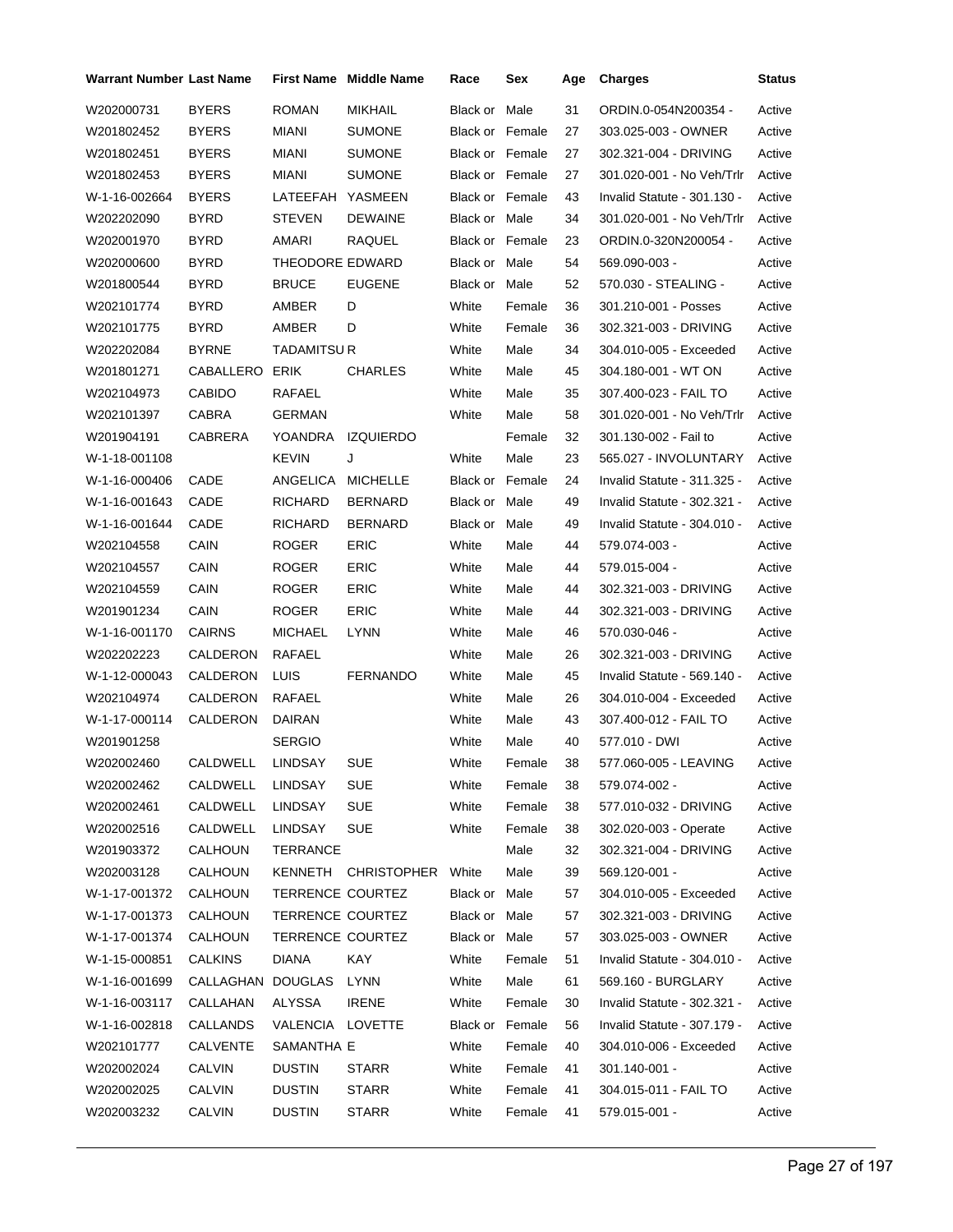| Warrant Number Last Name |                   |                | <b>First Name</b> Middle Name | Race                   | Sex    | Age | <b>Charges</b>              | <b>Status</b> |
|--------------------------|-------------------|----------------|-------------------------------|------------------------|--------|-----|-----------------------------|---------------|
| W-1-18-000337            | CAMACHO           | <b>JORGE</b>   | <b>JESUS</b>                  | White                  | Male   | 67  | 302.020-004 - Operate       | Active        |
| W-1-18-000338            | CAMACHO           | <b>JORGE</b>   | <b>JESUS</b>                  | White                  | Male   | 67  | 304.015-011 - FAIL TO       | Active        |
| W202001906               | CAMARAZA          | <b>EDUARDO</b> |                               | White                  | Male   | 45  | 570.130-002 -               | Active        |
| W202100798               | CAMARGO           | <b>JOEL</b>    |                               |                        | Male   | 18  | 302.020-003 - Operate       | Active        |
| W202003647               | CAMBRAY           |                |                               | White                  |        | 30  | 304.019-002 - FAIL TO       | Active        |
| W202003648               | CAMBRAY           |                |                               | White                  | Male   | 30  | 304.015-011 - FAIL TO       | Active        |
| W202003662               | CAMBRAY           |                |                               | White                  | Male   | 30  | 577.010-032 - DRIVING       | Active        |
| W201901188               | CAMMISANO ANTONIO |                | <b>VINCENZO</b>               | White                  | Male   | 27  | 303.025-003 - OWNER         | Active        |
| W201901189               | CAMMISANO ANTONIO |                | <b>VINCENZO</b>               | White                  | Male   | 27  | 304.010-004 - Exceeded      | Active        |
| W202003413               | CAMPBELL          | <b>REY</b>     | <b>BENARD</b>                 | White                  | Male   | 49  | 548.141-001 - FUGITIVE      | Active        |
| W-1-11-000815            | CAMPBELL          | DELANIA        | KAY                           | <b>Black or Female</b> |        | 52  | Invalid Statute - 570.120 - | Active        |
| W-1-16-002640            | CAMPBELL          | <b>RICHARD</b> | CARL                          | White                  | Male   | 38  | Invalid Statute - 304.010 - | Active        |
| W-1-16-002639            | CAMPBELL          | <b>RICHARD</b> | CARL                          | White                  | Male   | 38  | Invalid Statute - 302.020 - | Active        |
| W202000612               | CAMPBELL          | PHILIP         | JOE                           | White                  | Male   | 48  | 568.040-002 -               | Active        |
| W201800407               | CAMPBELL          | JAE            | <b>WARNER</b>                 | Black or Male          |        | 24  | 301.130-002 - Fail to       | Active        |
| W201800765               | CAMPBELL          | <b>JAE</b>     | WARNER                        | Black or               | Male   | 24  | 301.020-001 - No Veh/Trlr   | Active        |
| W202201775               | CAMPBELL          | WILLIAM        | TYLER                         | White                  | Male   | 32  | 313.817-002 - PRESENT       | Active        |
| W202102248               | CAMPBELL          | WILLIAM        | <b>RONALD</b>                 | White                  | Male   | 26  | 579.074-003 -               | Active        |
| W202102249               | CAMPBELL          | WILLIAM        | <b>RONALD</b>                 | White                  | Male   | 26  | 579.015-004 -               | Active        |
| W201801712               | CAMPBELL          | <b>SYMONE</b>  | JEWELLE                       | <b>Black or Female</b> |        | 24  | 303.025-003 - OWNER         | Active        |
| W201801704               | CAMPBELL          | <b>SYMONE</b>  | JEWELLE                       | <b>Black or Female</b> |        | 24  | 302.321-003 - DRIVING       | Active        |
| W201801770               | <b>CAMPBELL</b>   | <b>STEVEN</b>  | <b>RAY</b>                    | White                  | Male   | 63  | 304.180-001 - WT ON         | Active        |
| W202102759               | CAMPBELL          | <b>TYRONN</b>  | CARTEZ                        | Black or Male          |        | 31  | 304.281-002 - FAIL TO       | Active        |
| W202102760               | CAMPBELL          | <b>TYRONN</b>  | CARTEZ                        | <b>Black or Male</b>   |        | 31  | 302.321-003 - DRIVING       | Active        |
| W202103182               | CAMPBELL          | WILLIAM        | <b>RONALD</b>                 | White                  | Male   | 26  | 579.015-004 -               | Active        |
| W202103183               | CAMPBELL          | WILLIAM        | RONALD                        | White                  | Male   | 26  | 302.321-003 - DRIVING       | Active        |
| W202103181               | CAMPBELL          | WILLIAM        | RONALD                        | White                  | Male   | 26  | 304.010-004 - Exceeded      | Active        |
| W-1-16-000408            | CAMPEGGIO NATHAN  |                | ANTHONY                       | White                  | Male   | 45  | Invalid Statute - 302.020 - | Active        |
| W201800421               | CANADY            | TAHJ           | JERRELL                       | Black or               | Male   | 33  | 304.230-001 - REFUSE        | Active        |
| W201800422               | CANADY            | TAHJ           | JERRELL                       | Black or Male          |        | 33  | 307.400-001 - FAIL TO       | Active        |
| W202001746               | CANDILLO          | PHILLIP        |                               | White                  | Male   | 32  | 570.030-043 - STEALING      | Active        |
| W202200213               | CANN              | BRANDON LA RON |                               | Black or Male          |        | 28  | 579.015-004 -               | Active        |
| W202200215               | CANN              | BRANDON        | LA RON                        | Black or Male          |        | 28  | 302.321-003 - DRIVING       | Active        |
| W202200214               | CANN              | <b>BRANDON</b> | LA RON                        | Black or Male          |        | 28  | 303.025-003 - OWNER         | Active        |
| W202103330               | <b>CANNON</b>     | <b>CAPRIA</b>  | LATRICE                       | Black or Female        |        | 24  | 544.665-003 - FAILURE       | Active        |
| W-1-10-001697            | CANON             | MATTHEW        | LON                           | White                  | Male   | 32  | Invalid Statute - 311.329 - | Active        |
| W202202227               |                   | BRANDON        | M                             | White                  | Male   | 39  | 302.321-003 - DRIVING       | Active        |
| W202202226               |                   | BRANDON M      |                               | White                  | Male   | 39  | 301.020-001 - No Veh/Trlr   | Active        |
| W202003121               | CANTRELL          | REBECCA        | <b>RACHELLE</b>               | White                  | Female | 41  | 570.223-003 - IDENTITY      | Active        |
| W202200920               | CANTRELL          | <b>TRINITY</b> | <b>JADEN</b>                  | White                  | Male   | 41  | 568.040-002 -               | Active        |
| W202001012               | CANUPP            | <b>SUSAN</b>   | K.                            | White                  | Female | 62  | ORDIN.0-288N200054 -        | Active        |
| W-1-17-002431            |                   | <b>PAUL</b>    | <b>ANTHONY</b>                | White                  | Male   | 51  | 304.180-001 - WT ON         | Active        |
| W-1-15-000386            | CARDIN            | EARL           | EDWARD                        | White                  | Male   | 32  | 307.400-030 - DRIVER        | Active        |
| W202200716               | CARDINAL          | <b>WESTON</b>  | AARON                         | White                  | Male   | 37  | 302.020-003 - Operate       | Active        |
| W202200714               | CARDINAL          | <b>WESTON</b>  | <b>AARON</b>                  | White                  | Male   | 37  | 301.130-003 - Fail to       | Active        |
| W-1-17-004720            | CARDONA           | <b>JUAN</b>    | <b>LUIS</b>                   | White                  | Male   | 34  | 307.400-029 - OPER MCV      | Active        |
| W-1-17-004724            | CARDOZA           | JAMIE          | <b>NICHOLE</b>                | White                  | Female | 35  | 304.010-006 - Exceeded      | Active        |
|                          |                   |                |                               |                        |        |     |                             |               |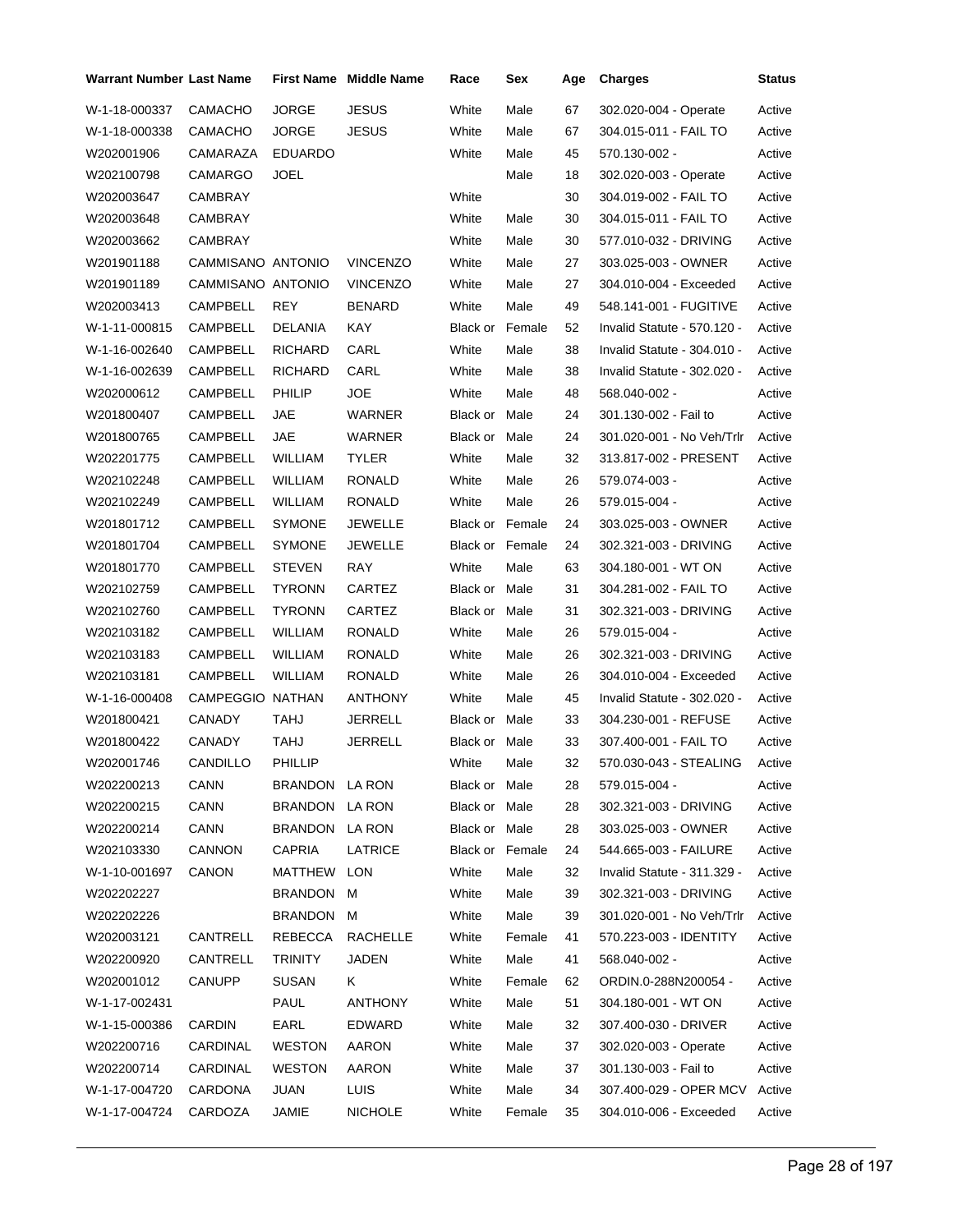| <b>Warrant Number Last Name</b> |                         |                      | <b>First Name</b> Middle Name | Race                 | Sex    | Age | <b>Charges</b>              | Status |
|---------------------------------|-------------------------|----------------------|-------------------------------|----------------------|--------|-----|-----------------------------|--------|
| W-1-12-000162                   | <b>CARLOCK</b>          | <b>MICHAEL</b>       | LEROY                         | Black or             | Male   | 47  | Invalid Statute - 302.321 - | Active |
| W-1-12-000161                   | <b>CARLOCK</b>          | <b>MICHAEL</b>       | LEROY                         | Black or             | Male   | 47  | 577.010-032 - DRIVING       | Active |
| W201901681                      | CARLTON                 | NATHAN               | REED                          | White                | Male   | 25  | 579.074-003 -               | Active |
| W201901682                      | CARLTON                 | <b>NATHAN</b>        | REED                          | White                | Male   | 25  | 579.074-003 -               | Active |
| W201901683                      | CARLTON                 | NATHAN               | REED                          | White                | Male   | 25  | 311.325-001 -               | Active |
| W-1-17-002944                   | <b>CARMICHAEL SARAH</b> |                      | L                             | White                | Female | 53  | 577.010-031 - DWI -         | Active |
| W202001133                      | CARMONA                 | ANGEL                | <b>IVAN</b>                   |                      | Male   | 30  | ORDIN.0-062Y200054 -        | Active |
| W-1-16-004075                   | CARMONA                 | <b>OSCAR</b>         | С                             | White                | Male   | 34  | 577.010-032 - DRIVING       | Active |
| W-1-16-004076                   | CARMONA                 | <b>OSCAR</b>         | С                             | White                | Male   | 34  | Invalid Statute - 195.202 - | Active |
| W-1-16-004078                   | CARMONA                 | <b>OSCAR</b>         | C                             | White                | Male   | 34  | Invalid Statute - 304.010 - | Active |
| W-1-16-004079                   | CARMONA                 | <b>OSCAR</b>         | С                             | White                | Male   | 34  | Invalid Statute - 304.015 - | Active |
| W-1-16-004080                   | CARMONA                 | <b>OSCAR</b>         | C                             | White                | Male   | 34  | 303.025-002 - Oper MV of    | Active |
| W-1-16-004077                   | CARMONA                 | <b>OSCAR</b>         | С                             | White                | Male   | 34  | Invalid Statute - 195.233 - | Active |
| W202003764                      | CARPENTER TAQUORIA      |                      | R                             | Black or Female      |        | 20  | 575.150-003 -               | Active |
| W-1-11-000826                   | CARPENTER CARY          |                      | L                             | White                | Male   | 65  | 570.140 - DECEPTIVE         | Active |
| W-1-16-001700                   | CARR                    | <b>BRANDON</b>       | <b>MICHAEL</b>                | White                | Male   | 25  | Invalid Statute - 569.170 - | Active |
| W202100298                      | CARR                    | D'MITRI              | <b>ANTIONE</b>                | <b>Black or Male</b> |        | 21  | 301.020-001 - No Veh/Trlr   | Active |
| W202100292                      | CARR                    | <b>D'MITRI</b>       | <b>ANTIONE</b>                | Black or Male        |        | 21  | 302.020-003 - Operate       | Active |
| W202001300                      | CARRASCO                | <b>DANIEL</b>        |                               | White                | Male   | 50  | ORDIN.0-288N200054 -        | Active |
| W202101337                      |                         | MARIELA              | <b>RIVERA</b>                 | Not                  | Female | 35  | ORDIN.0-318N200054 -        | Active |
| W201904185                      | <b>CARRICK</b>          | <b>JONATHON BRAD</b> |                               | Black or Male        |        | 54  | 301.020-001 - No Veh/Trlr   | Active |
| W202201231                      | CARRILLO                | <b>ISSAIAH</b>       | XAVIER                        | Black or Male        |        | 23  | 304.010-005 - Exceeded      | Active |
| W202002375                      | CARROLL                 | MATTHEW              | R                             | White                | Male   | 35  | 301.130-002 - Fail to       | Active |
| W202201213                      | CARSON                  | <b>IVORY</b>         | JAMAAL                        | White                | Male   | 40  | 302.321-003 - DRIVING       | Active |
| W201902369                      | CARSON                  | STERLING             | <b>JOE</b>                    | White                | Male   | 32  | 301.020-001 - No Veh/Trlr   | Active |
| W202103412                      | CARSTEN                 | <b>ROGER</b>         | <b>ALLEN</b>                  | White                | Male   | 60  | 301.130-002 - Fail to       | Active |
| W202202023                      | CARTER                  | LINDSAY              | <b>BELLE</b>                  | White                | Female | 45  | 301.020-001 - No Veh/Trlr   | Active |
| W201903452                      | CARTER                  | NIKELE               | KIESTEN-ROICE Black or Male   |                      |        | 25  | 301.020-001 - No Veh/Trlr   | Active |
| W202201180                      | CARTER                  | <b>VICTOR</b>        | Κ                             | Black or Male        |        | 61  | 304.271-001 - FAIL TO       | Active |
| W202002228                      | CARTER                  | <b>WILLIAM</b>       | DARNELL                       | Black or Male        |        | 39  | 302.321-003 - DRIVING       | Active |
| W202201181                      | CARTER                  | <b>VICTOR</b>        | K.                            | Black or Male        |        | 61  | 303.025-003 - OWNER         | Active |
| W201903860                      | CARTER                  | NIKELE               | KIESTEN-ROICE Black or Male   |                      |        | 25  | 303.025-003 - OWNER         | Active |
| W202003692                      | CARTER                  | <b>SYNIA</b>         | <b>NEOSHIA</b>                |                      | Female | 32  | 302.321-003 - DRIVING       | Active |
| W202003691                      | CARTER                  | <b>SYNIA</b>         | <b>NEOSHIA</b>                |                      | Female | 32  | 577.010-032 - DRIVING       | Active |
| W202003693                      | CARTER                  | <b>SYNIA</b>         | <b>NEOSHIA</b>                |                      | Female | 32  | 302.220-001 -               | Active |
| W202003694                      | CARTER                  | <b>SYNIA</b>         | NEOSHIA                       |                      | Female | 32  | 304.015-026 - FAIL TO       | Active |
| W201904559                      | CARTER                  | DAWAYNE A            |                               | Black or Male        |        | 24  | 303.025-003 - OWNER         | Active |
| W202100457                      | CARTER                  | TJIERAH              | L                             | Black or Female      |        | 32  | ORDIN.0-288N200054 -        | Active |
| W202104186                      | CARTER                  | <b>ERIC</b>          | J                             | <b>Black or Male</b> |        | 28  | 303.025-003 - OWNER         | Active |
| W-1-16-001654                   | <b>CARTER</b>           | <b>JOHN</b>          | <b>DUWAYNE</b>                | White                | Male   | 46  | Invalid Statute - 302.321 - | Active |
| W202100779                      | CARTER                  | <b>TJIERAH</b>       | L.                            | Black or Female      |        | 32  | ORDIN.0-317N200054 -        | Active |
| W202100853                      | CARTER                  | MELVIN               | LEE                           | Black or Male        |        | 47  | ORDIN.0-039Y200054 -        | Active |
| W202100857                      | CARTER                  | ROBERT               | С                             | Not                  | Male   | 29  | ORDIN.0-057N200054 -        | Active |
| W201902920                      | CARTER                  | <b>JAMES</b>         | <b>ANTHONY</b>                | Black or Male        |        | 37  | 301.130-002 - Fail to       | Active |
| W201902923                      | CARTER                  | JAMES                | ANTHONY                       | Black or Male        |        | 37  | 303.025-003 - OWNER         | Active |
| W202002238                      | CARTER                  | DANE                 | <b>O'NEIL</b>                 | Black or Male        |        | 39  | 570.030-038 - STEALING      | Active |
| W202104128                      | CARTER                  | ERIC                 | J                             | Black or Male        |        | 28  | 302.321-003 - DRIVING       | Active |
|                                 |                         |                      |                               |                      |        |     |                             |        |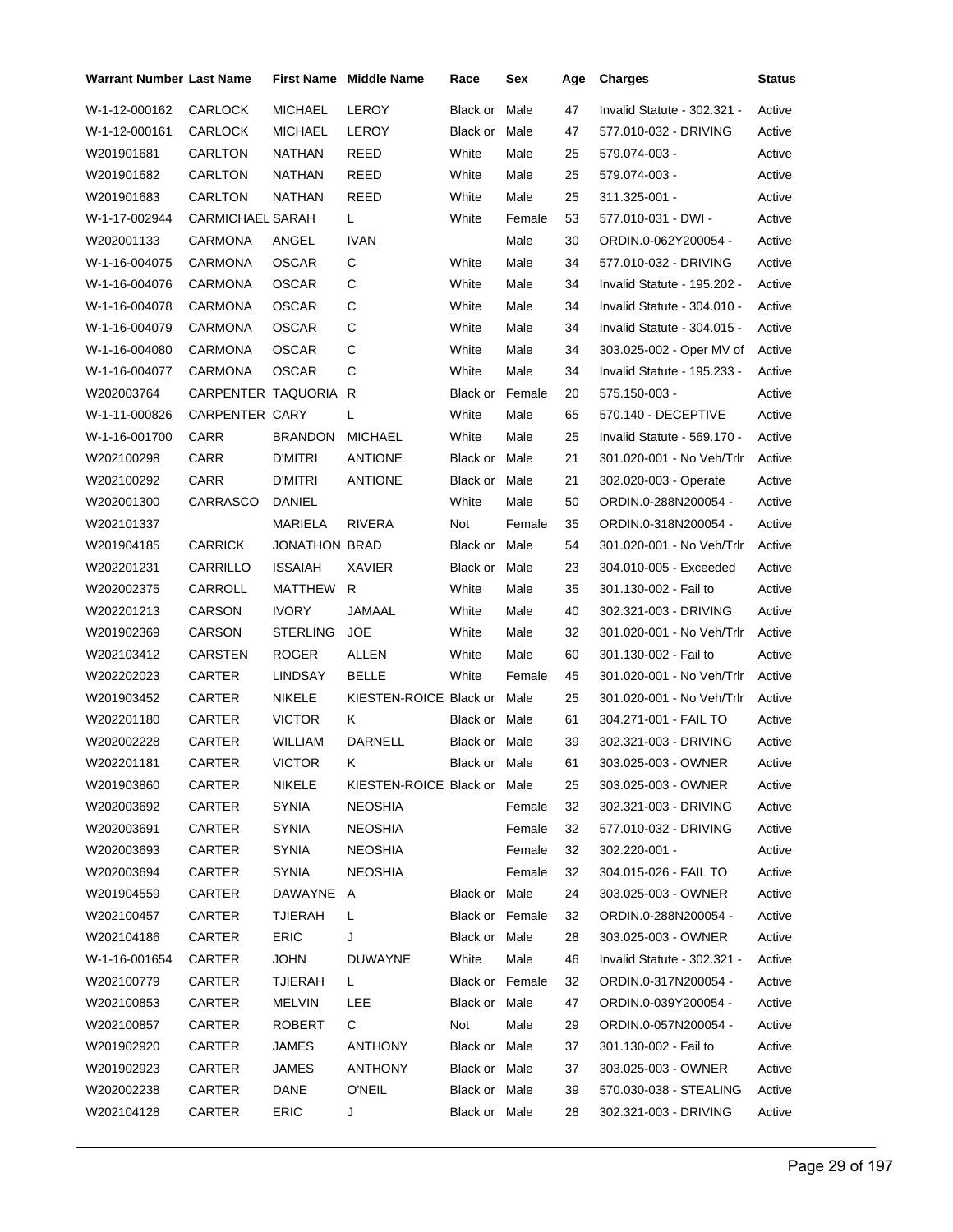| Warrant Number Last Name |                   |                 | <b>First Name Middle Name</b> | Race                   | Sex    | Age | <b>Charges</b>              | <b>Status</b> |
|--------------------------|-------------------|-----------------|-------------------------------|------------------------|--------|-----|-----------------------------|---------------|
| W202201638               | <b>CARTER</b>     | <b>TRAVIS</b>   | <b>DONNELL</b>                | Black or Male          |        | 41  | 302.321-003 - DRIVING       | Active        |
| W202202007               | CARTER            | <b>TANYA</b>    | <b>LYNN</b>                   | White                  | Female | 41  | 579.015-001 -               | Active        |
| W202002249               | CARTER            | DANE            | <b>O'NEIL</b>                 | Black or Male          |        | 39  | 568.040-002 -               | Active        |
| W202201620               | <b>CARTER</b>     | <b>TERRIQ</b>   | D'ANTHONY                     | Black or Male          |        | 25  | 301.020-001 - No Veh/Trlr   | Active        |
| W202103403               | CARTER            | JEANELLE        | MARIE                         | <b>Black or Female</b> |        | 36  | 304.010-004 - Exceeded      | Active        |
| W201900242               | CARTER            | JAY             | <b>DUDLEY</b>                 | Black or Male          |        | 29  | 304.180-001 - WT ON         | Active        |
| W202001969               |                   | <b>CLEVON</b>   | DARRELL                       | Black or Male          |        | 29  | ORDIN.0-057Y200054 -        | Active        |
| W202200945               | CARULLO           | ANGELA          | MARIE                         | White                  | Female | 51  | 303.025-003 - OWNER         | Active        |
| W202200885               | CARUTHERS CANDACE |                 | D                             | Not                    | Not    |     | 302.321-003 - DRIVING       | Active        |
| W202004043               | CARVER            |                 | BEAU                          | Not                    | Not    | 29  | ORDIN.0-288N200054 -        | Active        |
| W202201083               |                   | JULIE           | REBECCA                       | White                  | Female | 47  | 579.015-001 -               | Active        |
| W202001013               | CARY              | <b>DERIQUE</b>  | MARQUEE                       | Black or Male          |        | 29  | ORDIN.0-288N200054 -        | Active        |
| W202002686               | CARY              | <b>DACIA</b>    | <b>RENEE</b>                  | <b>Black or Female</b> |        | 30  | 304.010-006 - Exceeded      | Active        |
| W202002687               | <b>CARY</b>       | <b>DACIA</b>    | <b>RENEE</b>                  | <b>Black or Female</b> |        | 30  | 569.120-001 -               | Active        |
| W202000651               | <b>CARY</b>       | <b>DAMIA</b>    | <b>GENISE</b>                 | <b>Black or Female</b> |        | 23  | 301.020-001 - No Veh/Trlr   | Active        |
| W202000652               | CARY              | DAMIA           | <b>GENISE</b>                 | Black or Female        |        | 23  | 302.321-003 - DRIVING       | Active        |
| W202000653               | CARY              | DAMIA           | <b>GENISE</b>                 | Black or Female        |        | 23  | 301.020-001 - No Veh/Trlr   | Active        |
| W202000654               | CARY              | DAMIA           | <b>GENISE</b>                 | Black or Female        |        | 23  | 301.020-001 - No Veh/Trlr   | Active        |
| W201901875               | CARY              |                 | <b>PAUL</b>                   | White                  | Male   | 45  | 301.130-002 - Fail to       | Active        |
| W202001570               | CARY              | <b>DAMIA</b>    | <b>GENISE</b>                 | Black or Female        |        | 23  | 579.015-001 -               | Active        |
| W202001014               | CASE              | <b>CRAIG</b>    | ALLEN                         | White                  | Male   | 38  | ORDIN.0-388N201654 -        | Active        |
| W202001015               | CASE              | CRAIG           | <b>ALLEN</b>                  | White                  | Male   | 38  | ORDIN.0-041N200454 -        | Active        |
| W202001016               | CASE              | MARK            | R                             |                        | Male   | 37  | ORDIN.0-009Y200013 -        | Active        |
| W-1-18-001207            | CASE              | RYAN            | <b>DUANE</b>                  | White                  | Male   | 40  | 570.120-002 - PASSING       | Active        |
| W202201495               | CASEY             | JAMES           | WILLIAM                       | White                  | Male   | 34  | 570.030-035 - STEALING      | Active        |
| W202001774               | CASEY             | CHARLES         | <b>CLARK</b>                  | White                  | Male   | 37  | 304.010-004 - Exceeded      | Active        |
| W202002255               | <b>CASEY</b>      | <b>JAMES</b>    | <b>WILLIAM</b>                | White                  | Male   | 34  | 570.130-001 -               | Active        |
| W201801395               | CASEY             | <b>CLARENCE</b> |                               | Black or Male          |        | 62  | 307.400-016 - OPER MCV      | Active        |
| W201801394               | CASEY             | <b>CLARENCE</b> |                               | Black or Male          |        | 62  | 307.400-029 - OPER MCV      | Active        |
| W202104350               |                   |                 | <b>DENISE</b>                 | White                  | Female | 24  | 302.321-003 - DRIVING       | Active        |
| W202104349               |                   |                 | DENISE                        | White                  | Female | 24  | 303.025-003 - OWNER         | Active        |
| W-1-15-001820            | CASILLAS          |                 | R                             | White                  | Male   | 28  | Invalid Statute - 301.020 - | Active        |
| W202004080               | <b>CASIMIRO</b>   | <b>RACIEL</b>   |                               | White                  | Male   | 27  | 302.020-003 - Operate       | Active        |
| W202004081               | <b>CASIMIRO</b>   | <b>RACIEL</b>   |                               | White                  | Male   | 27  | 577.010-032 - DRIVING       | Active        |
| W202101215               | CASPER            | ZACHARY         | <b>MICHAEL</b>                | Not                    | Not    | 26  | 544.665-002 - FAILURE       | Active        |
| W202101214               | CASPER            | ZACHARY         | <b>MICHAEL</b>                | Not                    | Not    | 26  | ORDIN.0-289N200054 -        | Active        |
| W202102840               | <b>CASSITY</b>    | ADAM            | LEE                           | White                  | Male   | 37  | 579.015-001 -               | Active        |
| W202104357               | CASTANEDA ALONSO  |                 |                               | White                  | Male   | 28  | 301.320-001 - Displayed     | Active        |
| W202104353               | CASTANEDA ALONSO  |                 |                               | White                  | Male   | 28  | 304.022-001 - FAIL TO       | Active        |
| W202104354               | CASTANEDA ALONSO  |                 |                               | White                  | Male   | 28  | 302.321-003 - DRIVING       | Active        |
| W202104355               | CASTANEDA ALONSO  |                 |                               | White                  | Male   | 28  | 304.012-001 - Oper Veh in   | Active        |
| W202104356               | CASTANEDA ALONSO  |                 |                               | White                  | Male   | 28  | 303.025-003 - OWNER         | Active        |
| W202104358               | CASTANEDA ALONSO  |                 |                               | White                  | Male   | 28  | 575.150-003 -               | Active        |
| W-1-12-000219            | CASTEEL           | <b>PAMELA</b>   | <b>ELIZABETH</b>              | White                  | Female | 40  | Invalid Statute - 570.120 - | Active        |
| W202001017               | CASTEEL           | ADAM            | <b>JOEL</b>                   | White                  | Male   | 35  | ORDIN.0-288N200054 -        | Active        |
| W202001018               | CASTEEL           | ADAM            | <b>JOEL</b>                   | White                  | Male   | 35  | ORDIN.0-041N200454 -        | Active        |
| W202002584               | CASTENADA JOSHUA  |                 | ARISMENDI                     | White                  | Male   | 34  | 301.130-003 - Fail to       | Active        |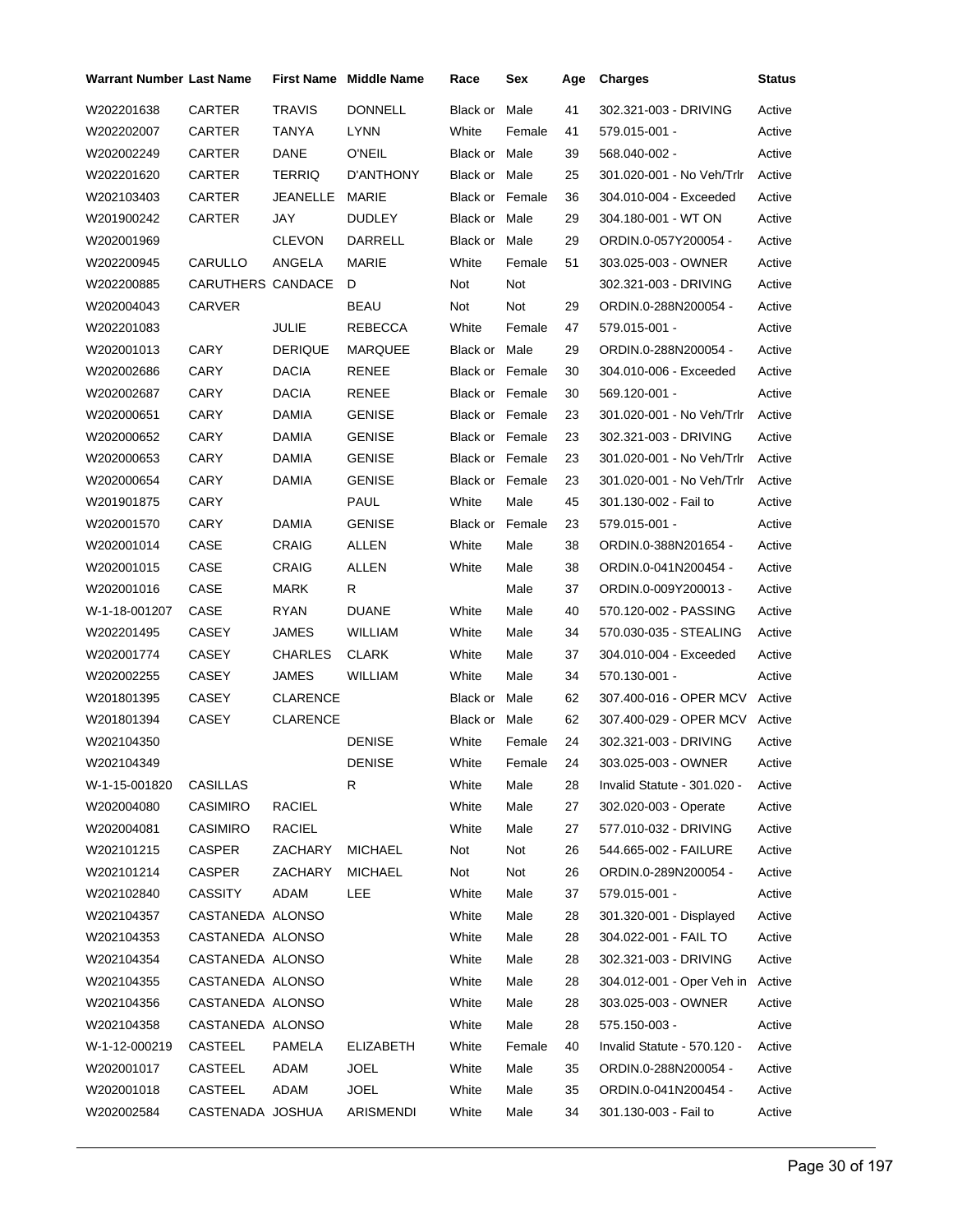| <b>Warrant Number Last Name</b> |                    |                | <b>First Name</b> Middle Name | Race          | Sex    | Age | <b>Charges</b>                | Status |
|---------------------------------|--------------------|----------------|-------------------------------|---------------|--------|-----|-------------------------------|--------|
| W202002585                      | CASTENADA JOSHUA   |                | ARISMENDI                     | White         | Male   | 34  | $301.140 - 001 -$             | Active |
| W201800211                      | CASTILLO           | <b>ONEY</b>    | ARMANDO                       | White         | Male   | 39  | 302.020-003 - Operate         | Active |
| W201800210                      | CASTILLO           | <b>ONEY</b>    | ARMANDO                       | White         | Male   | 39  | 304.010-007 - Exceeded        | Active |
| W202202027                      | CASTILLO           | YADIRA         | LIZETH                        | White         | Female | 26  | 302.020-003 - Operate         | Active |
| W-1-17-003589                   |                    | JEOVANNI A     |                               | White         | Male   | 36  | 307.400-029 - OPER MCV        | Active |
| W-1-17-003590                   |                    | JEOVANNI A     |                               | White         | Male   | 36  | 307.400-012 - FAIL TO         | Active |
| W202101992                      | CASTRIANNI MICHAEL |                | LOUIS                         | White         | Male   | 41  | 579.015-001 -                 | Active |
| W202003490                      | CASTRO             |                | <b>RYAN</b>                   | White         | Male   | 27  | ORDIN.0-288N200054 -          | Active |
| W-1-18-001306                   | <b>CASTRO</b>      | JULIAN         | <b>ANTHONY</b>                | Black or Male |        | 26  | 302.321-003 - DRIVING         | Active |
| W-1-18-001307                   | CASTRO             | JULIAN         | ANTHONY                       | Black or Male |        | 26  | 304.010-004 - Exceeded        | Active |
| W-1-17-003633                   | <b>CASTRO</b>      | STEPHANIE ANN  |                               | White         | Female | 56  | 579.015-001 -                 | Active |
| W-1-14-000391                   | CASTRO             | <b>OSCAR</b>   | ALEXIS                        | White         | Male   | 33  | Invalid Statute - 304.015 -   | Active |
| W-1-14-000390                   | <b>CASTRO</b>      | <b>OSCAR</b>   | <b>ALEXIS</b>                 | White         | Male   | 33  | Invalid Statute - 301.130 -   | Active |
| W-1-14-000387                   | <b>CASTRO</b>      | <b>OSCAR</b>   | <b>ALEXIS</b>                 | White         | Male   | 33  | 577.010-032 - DRIVING         | Active |
| W-1-14-000388                   | CASTRO             | <b>OSCAR</b>   | <b>ALEXIS</b>                 | White         | Male   | 33  | Invalid Statute - 302.321 -   | Active |
| W-1-14-000389                   | CASTRO             | <b>OSCAR</b>   | <b>ALEXIS</b>                 | White         | Male   | 33  | Invalid Statute - 302.020 -   | Active |
| W202001302                      | <b>CATER</b>       | <b>DEANNA</b>  | LEAH                          |               | Female | 39  | ORDIN.0-318N200054 -          | Active |
| W-1-17-003308                   | CATES              | HOY            | A                             | White         | Male   | 55  | 302.321-003 - DRIVING         | Active |
| W-1-14-001214                   | CATHCART           | AMANDA         | М                             | White         | Female | 36  | Invalid Statute - 570.120 -   | Active |
| W202001132                      | CATHCART           | MICHAEL        | Q                             | White         | Male   | 44  | ORDIN.0-039Y200054 -          | Active |
| W-1-15-000236                   | CAVALDORO JOHN     |                | <b>JOSEPH</b>                 | White         | Male   | 48  | Invalid Statute - 304.010 -   | Active |
| W201904441                      | <b>CAVINDER</b>    | JOHN           | MATTHEW                       | White         | Male   | 54  | 579.015-001 -                 | Active |
| W202002800                      | <b>CEASER</b>      | AROLDO         | <b>BEREC</b>                  | White         | Male   | 24  | 302.020-003 - Operate         | Active |
| W202104203                      | CEBALLOS           | <b>ROMMEL</b>  | ALEXANDER                     | White         | Male   | 24  | 302.020-003 - Operate         | Active |
| W-1-15-002234                   | <b>CEBULSKI</b>    | <b>RICHARD</b> | <b>JOSEPH</b>                 | White         | Male   | 34  | Invalid Statute - 195.233 -   | Active |
| W202103079                      | <b>CEDILLO</b>     | <b>MARIA</b>   | <b>VICTORIA</b>               | White         | Female | 37  | 570.030-043 - STEALING        | Active |
| W202202029                      | <b>CELESTE</b>     | CRYSTAL        | ANN                           | White         | Female | 49  | 301.020-001 - No Veh/Trlr     | Active |
| W202000736                      | <b>CERROS</b>      | <b>LIZETTE</b> |                               |               |        | 33  | ORDIN.0-320N200054 -          | Active |
| W202201017                      | CERVANTES CORDERO  |                | THOMAS                        | White         | Male   | 32  | 302.321-003 - DRIVING         | Active |
| W202101649                      | CERVANTES ISABEL   |                |                               | White         | Female | 19  | 313.817-002 - PRESENT         | Active |
| W201903085                      | CERVANTES JUAN     |                | <b>GARCIA</b>                 | White         | Male   | 62  | 307.400-029 - OPER MCV Active |        |
| W201903086                      | CERVANTES JUAN     |                | <b>GARCIA</b>                 | White         | Male   | 62  | 307.400-029 - OPER MCV        | Active |
| W-1-17-003145                   | <b>CHACON</b>      | ANGELA         | RAE                           | White         | Female | 42  | 302.321-003 - DRIVING         | Active |
| W202102798                      |                    | SHAVKAT        | <b>SOLIEVECH</b>              | White         | Male   | 34  | 304.180-001 WT ON             | Active |
| W-1-16-000284                   |                    | <b>REV</b>     | <b>CHARLES</b>                | Black or Male |        | 35  | Invalid Statute - 570.120 -   | Active |
| W-1-15-002486                   |                    | REV            | CHARLES                       | Black or Male |        | 35  | Invalid Statute - 302.321 -   | Active |
| W202200285                      |                    | JACOB          | <b>ANTHONY</b>                | White         | Male   | 27  | 303.025-003 - OWNER           | Active |
| W202201817                      | <b>CHAMBERS</b>    | DENZELL        | <b>DEONTEA</b>                | Black or Male |        |     | 302.321-003 - DRIVING         | Active |
| W201904200                      | CHAMBERS           | <b>KENNETH</b> | <b>JASON</b>                  | White         | Male   | 54  | 579.015-001 -                 | Active |
| W202100114                      | <b>CHAMBERS</b>    | <b>BOBBIE</b>  | <b>SUE</b>                    | White         | Female | 27  | 313.817-002 - PRESENT         | Active |
| W202104707                      | CHAMBERS           | KIMBERLY       | <b>MICHELLE</b>               | White         | Female | 34  | 570.090-001 - FORGERY         | Active |
| W201904291                      |                    | <b>SCOTT</b>   | THOMPSON                      | White         | Male   | 51  | 304.010-005 - Exceeded        | Active |
| W-1-17-000290                   | CHANDLER           | WILLIAM        | ALAN                          | White         | Male   | 59  | 302.020-003 - Operate         | Active |
| W202001131                      | CHANDLER           | <b>RONDA</b>   | SUE                           | White         | Female | 51  | ORDIN.0-289N200054 -          | Active |
| W-1-16-002922                   | CHANDLER           | JIMMY          | DALE                          | White         | Male   | 77  | 307.400-030 - DRIVER          | Active |
| W-1-16-002923                   | CHANDLER           | JIMMY          | DALE                          | White         | Male   | 77  | 307.400-030 - DRIVER          | Active |
| W202100904                      | <b>CHANEY</b>      |                | ANN                           | White         | Female | 39  | 579.015-001 -                 | Active |
|                                 |                    |                |                               |               |        |     |                               |        |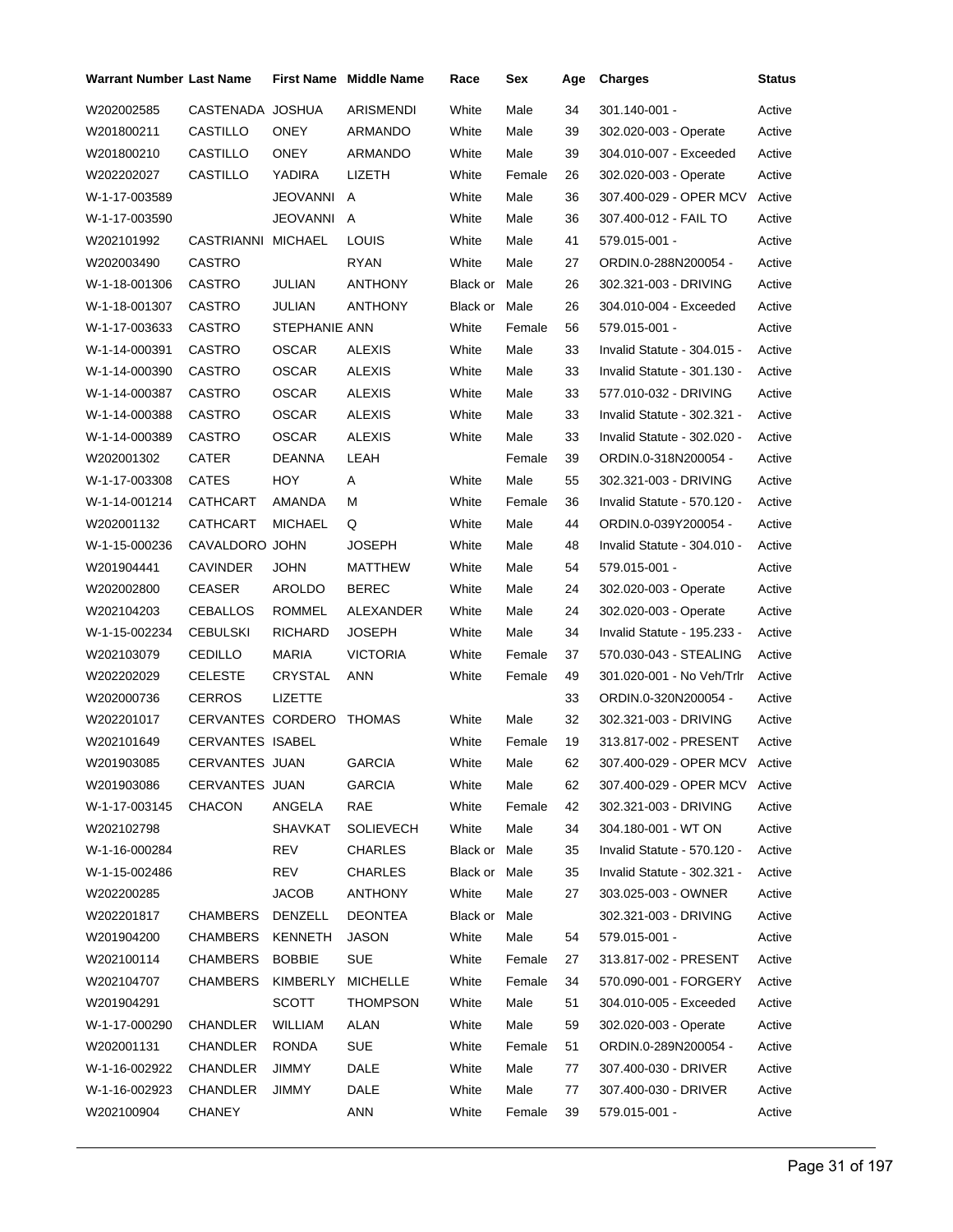| <b>Warrant Number Last Name</b> |                 |                        | <b>First Name</b> Middle Name       | Race            | Sex    | Age | <b>Charges</b>              | <b>Status</b> |
|---------------------------------|-----------------|------------------------|-------------------------------------|-----------------|--------|-----|-----------------------------|---------------|
| W201800249                      | <b>CHAPA</b>    | <b>MARIO</b>           |                                     | White           | Male   | 62  | 304.180-001 - WT ON         | Active        |
| W202102498                      | CHAPA           | JAMI                   | BARBARA                             | Not             | Female | 31  | 544.665-003 - FAILURE       | Active        |
| W-1-11-000304                   | <b>CHAPIN</b>   | NATASHA                | A                                   |                 | Female | 43  | Invalid Statute - 570.120 - | Active        |
| W201903302                      | <b>CHAPMAN</b>  | <b>CATHRYN</b>         | <b>ASHLEY</b>                       | White           | Female | 36  | 304.010-004 - Exceeded      | Active        |
| W201901691                      | <b>CHAPMAN</b>  | HEATH                  | м                                   | White           | Male   | 43  | 579.015-003 -               | Active        |
| W202103912                      | CHAPMAN         | CODY                   | <b>JOSEPH</b>                       | Black or Male   |        | 27  | 570.030-043 - STEALING      | Active        |
| W202200700                      | <b>CHAPPELL</b> | <b>ERIC</b>            | L                                   | Not             | Male   |     | 303.025-003 - OWNER         | Active        |
| W202102907                      | <b>CHAPPLE</b>  | NATHANIEL BRUCE        |                                     | Black or Male   |        | 24  | 302.321-003 - DRIVING       | Active        |
| W-1-18-001308                   | <b>CHARGOIS</b> | ZACHARY                | <b>GORDON</b>                       | White           | Male   | 23  | 301.140-001 -               | Active        |
| W-1-18-001309                   | <b>CHARGOIS</b> | ZACHARY                | <b>GORDON</b>                       | White           | Male   | 23  | 303.025-002 - Oper MV of    | Active        |
| W202000970                      | CHARLES         | <b>DEANGELO PRINCE</b> |                                     | Black or Male   |        | 36  | 579.015-001 -               | Active        |
| W202001305                      | CHARLES         |                        | RAYMOND KEITH LAVERNE Black or Male |                 |        | 31  | ORDIN.0-041N200454 -        | Active        |
| W201800344                      | <b>CHARLES</b>  | <b>JACKSON</b>         | <b>CHARLESTON</b>                   | Black or Male   |        | 45  | 301.020-001 - No Veh/Trlr   | Active        |
| W202104130                      | <b>CHASTAIN</b> | <b>ALEXIS</b>          | М                                   | White           | Female | 24  | 301.020-001 - No Veh/Trlr   | Active        |
| W202101653                      | CHASTAIN        | <b>MARIE</b>           | <b>ALEXIS</b>                       | White           | Female | 24  | 304.010-003 - Exceeded      | Active        |
| W202104129                      | <b>CHASTAIN</b> | <b>ALEXIS</b>          | М                                   | White           | Female | 24  | 302.321-003 - DRIVING       | Active        |
| W202003284                      | CHATMAN         | <b>GERALD</b>          | <b>LEWIS</b>                        |                 | Male   | 42  | 575.150-003 -               | Active        |
| W202003285                      | CHATMAN         | GERALD                 | LEWIS                               |                 | Male   | 42  | 302.321-003 - DRIVING       | Active        |
| W202003286                      | CHATMAN         | GERALD                 | <b>LEWIS</b>                        |                 | Male   | 42  | 301.140-001 -               | Active        |
| W202002431                      |                 | <b>PEDRO</b>           |                                     | White           | Male   | 28  | 313.813-001 -               | Active        |
| W202101070                      | <b>CHAVES</b>   | <b>RICHARD</b>         | <b>RYAN</b>                         | White           | Male   | 27  | 301.130-002 - Fail to       | Active        |
| W202200703                      | <b>CHAVEZ</b>   | <b>JOE</b>             | <b>DONALD</b>                       | White           | Male   | 33  | 304.010-007 - Exceeded      | Active        |
| W-1-09-002005                   | <b>CHAVEZ</b>   | RAMIREZ                |                                     | White           | Male   | 37  | Invalid Statute - 311.329 - | Active        |
| W-1-12-001186                   | <b>CHAVEZ</b>   | JONATHAN               |                                     | White           | Male   | 40  | Invalid Statute - 565.070 - | Active        |
| W-1-15-001621                   | <b>CHAVIRA</b>  | ANGEL                  |                                     | White           | Male   | 31  | Invalid Statute - 195.202 - | Active        |
| W202103027                      | CHEA            | <b>KOLLA</b>           |                                     | Black or Male   |        | 31  | 302.020-004 - Operate       | Active        |
| W201901138                      | CHEATHAM        | <b>KYANA</b>           | <b>CHRISTINE</b>                    | Black or Female |        | 28  | 302.020-003 - Operate       | Active        |
| W201901139                      | CHEATHAM        | KYANA                  | <b>CHRISTINE</b>                    | Black or Female |        | 28  | 303.025-003 - OWNER         | Active        |
| W201901140                      | CHEATHAM        | <b>KYANA</b>           | <b>CHRISTINE</b>                    | Black or Female |        | 28  | 307.179-002 - DRIVER        | Active        |
| W201901141                      | CHEATHAM        | <b>KYANA</b>           | <b>CHRISTINE</b>                    | Black or Female |        | 28  | 304.010-004 - Exceeded      | Active        |
| W201902322                      | CHEATUM         | ZACHERY                | <b>EUGENE</b>                       | White Male      |        | 26  | 301.130-003 - Fail to       | Active        |
| W202201504                      | CHEEK           | KATIE                  | MARIE                               | White           | Female | 40  | 579.090-001 -               | Active        |
| W-1-15-003260                   | <b>CHEEKS</b>   | <b>SPENCER</b>         | <b>RICARDO</b>                      | Black or Male   |        | 50  | 577.010-032 - DRIVING       | Active        |
| W-1-15-003261                   | <b>CHEEKS</b>   | <b>SPENCER</b>         | <b>RICARDO</b>                      | Black or Male   |        | 50  | Invalid Statute - 195.202 - | Active        |
| W-1-15-003262                   | <b>CHEEKS</b>   | <b>SPENCER</b>         | <b>RICARDO</b>                      | Black or Male   |        | 50  | Invalid Statute - 302.321 - | Active        |
| W-1-15-003263                   | <b>CHEEKS</b>   | <b>SPENCER</b>         | <b>RICARDO</b>                      | Black or Male   |        | 50  | Invalid Statute - 304.010 - | Active        |
| W201904084                      | <b>CHEERS</b>   | ANDREW                 | С                                   | Black or Male   |        | 40  | 568.040-002 -               | Active        |
| W202100456                      | <b>CHEKUKU</b>  | <b>GENTRICS ANDAYE</b> |                                     | Black or Female |        | 45  | ORDIN.0-328N200054 -        | Active        |
| W202000734                      | <b>CHELF</b>    | <b>CHASSEDIE ANN</b>   |                                     | White           | Female | 28  | ORDIN.0-317N200054 -        | Active        |
| W202000931                      | CHELF           | <b>CHASSEDIE ANN</b>   |                                     | White           | Female | 28  | ORDIN.0-317N200054 -        | Active        |
| W202001744                      | <b>CHERRY</b>   | <b>KYLE</b>            | L.                                  | White           | Male   | 36  | 570.030-043 - STEALING      | Active        |
| W-1-18-000551                   |                 | <b>DAVID</b>           | <b>FRANK</b>                        | White           | Male   | 59  | 307.400-002 - OPERATE       | Active        |
| W-1-18-000552                   |                 | DAVID                  | FRANK                               | White           | Male   | 59  | 301.271-001 - Fail to Reg   | Active        |
| W202104030                      | <b>CHESTER</b>  | WILLIAM                | <b>EUGENE</b>                       | White           | Male   | 45  | 544.665 - FAILURE TO        | Active        |
| W202104029                      | CHESTER         | WILLIAM                | <b>EUGENE</b>                       | White           | Male   | 45  | 544.665-003 - FAILURE       | Active        |
| W202104440                      | <b>CHESTNUT</b> | <b>WILSON</b>          | JR                                  | Black or Male   |        |     | 385.070 - FAILURE TO        | Active        |
| W202104442                      | <b>CHESTNUT</b> | <b>WILSON</b>          | JR                                  | Black or Male   |        |     | 385.010 - DRIVING           | Active        |
|                                 |                 |                        |                                     |                 |        |     |                             |               |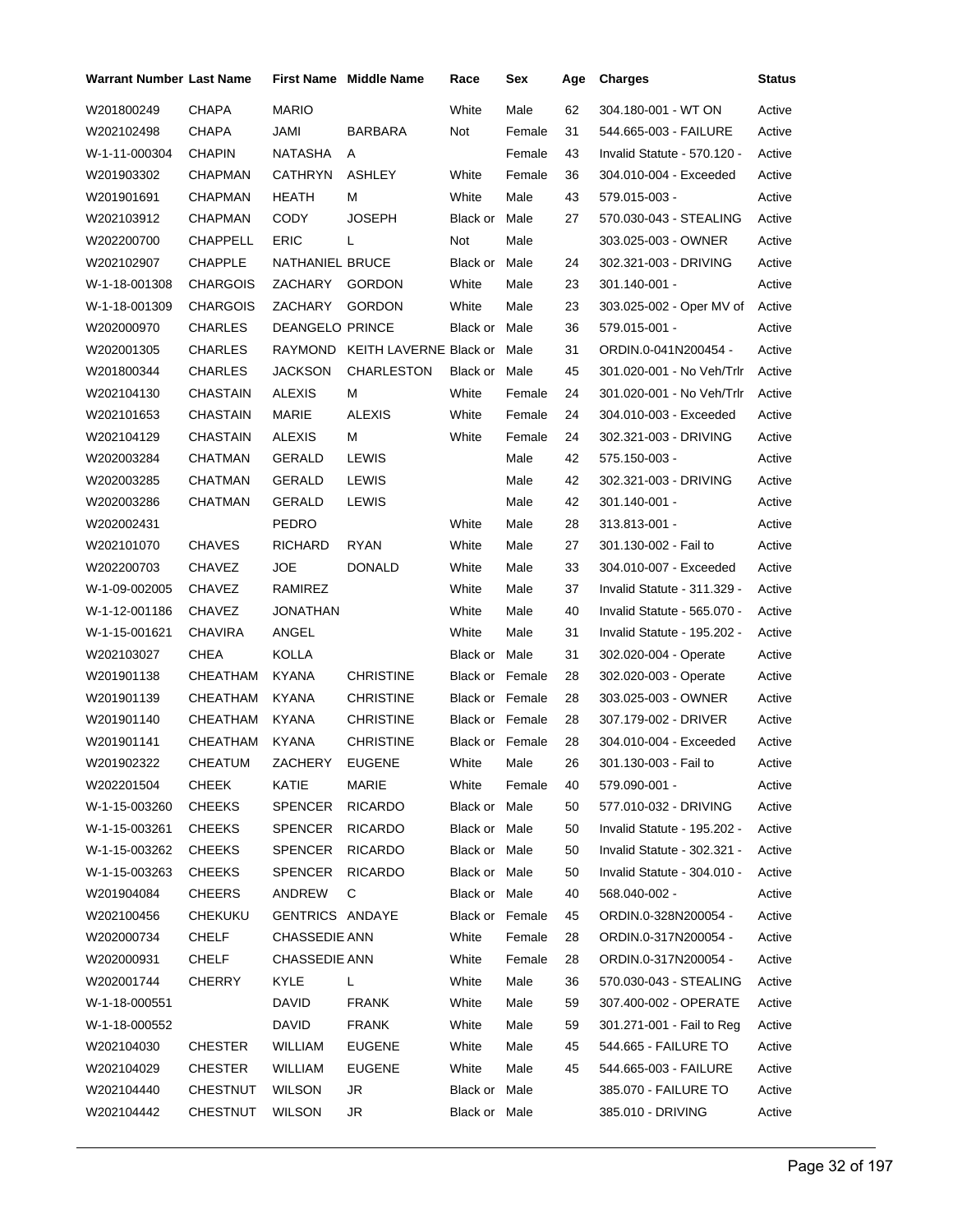| <b>Warrant Number Last Name</b> |                         |                  | <b>First Name</b> Middle Name | Race                   | Sex    | Age | <b>Charges</b>              | <b>Status</b> |
|---------------------------------|-------------------------|------------------|-------------------------------|------------------------|--------|-----|-----------------------------|---------------|
| W202104441                      | <b>CHESTNUT</b>         | <b>WILSON</b>    | JR                            | Black or               | Male   |     | 302.574-002 - FAIL TO       | Active        |
| W-1-17-003472                   | <b>CHILDERS</b>         | RAYMOND          | м                             | White                  | Male   | 39  | 301.130-003 - Fail to       | Active        |
| W202202277                      | <b>CHILDRESS</b>        | <b>DAMIEN</b>    | LEANDER                       | Black or Male          |        | 42  | 571.030-010 -               | Active        |
| W201802222                      | <b>CHILDRESS</b>        | <b>JERROLD</b>   | H                             | Black or               | Male   | 52  | 301.140-002 - Fail to       | Active        |
| W-1-12-000502                   |                         | <b>ANTONINO</b>  |                               | White                  | Male   | 47  | Invalid Statute - 302.020 - | Active        |
| W-1-12-000503                   |                         | <b>ANTONINO</b>  |                               | White                  | Male   | 47  | 577.010-032 - DRIVING       | Active        |
| W-1-12-000504                   |                         | <b>ANTONINO</b>  |                               | White                  | Male   | 47  | Invalid Statute - 304.010 - | Active        |
| W202201018                      | <b>CHIPPS</b>           | <b>KEVIN</b>     | AARON                         | White                  | Male   | 43  | 302.321-003 - DRIVING       | Active        |
| W202202031                      | <b>CHIRINOS</b>         | <b>ELVIN</b>     | ONILSON                       | White                  | Male   | 37  | 304.010-005 - Exceeded      | Active        |
| W202202032                      | <b>CHIRINOS</b>         | <b>ELVIN</b>     | ONILSON                       | White                  | Male   | 37  | 302.020-003 - Operate       | Active        |
| W-1-17-000851                   | <b>CHORNEY</b>          | TRAVIS           | LANCE                         | White                  | Male   | 56  | 304.010-003 - Exceeded      | Active        |
| W-1-17-003403                   | CHOU                    | YIN              | LONG                          | Asian                  | Male   | 33  | 301.020-001 - No Veh/Trlr   | Active        |
| W202104660                      | CHRISMAN                | MIESHA           | REASHEA                       | Black or               | Female | 32  | 544.665-003 - FAILURE       | Active        |
| W201800087                      |                         | <b>DANIEL</b>    | <b>RAYMOND</b>                | Not                    | Male   | 37  | 304.180-001 - WT ON         | Active        |
| W201902822                      |                         | <b>MELISSA</b>   | ANN                           | White                  | Female | 35  | 304.010-003 - Exceeded      | Active        |
| W-1-17-002267                   | <b>CHRISTESON WYATT</b> |                  | <b>COLEMAN</b>                | White                  | Male   | 26  | 304.010-005 - Exceeded      | Active        |
| W-1-17-002270                   | <b>CHRISTESON WYATT</b> |                  | <b>COLEMAN</b>                | White                  | Male   | 26  | 579.015-004 -               | Active        |
| W202001307                      |                         | <b>DENNIS</b>    | MICHAEL                       | Not                    | Not    | 57  | ORDIN.0-288N200054 -        | Active        |
| W-1-17-004136                   |                         | BLAKE            | <b>MILES</b>                  | White                  | Male   | 31  | 570.120-002 - PASSING       | Active        |
| W-1-13-002500                   |                         | <b>RICHARD</b>   | Е.                            | White                  | Male   | 41  | 307.400-030 - DRIVER        | Active        |
| W-1-15-002993                   |                         | EARL             | WAYNE                         | White                  | Male   | 65  | 307.400-030 - DRIVER        | Active        |
| W202200067                      |                         | <b>BRANDON</b>   | <b>HUNTER</b>                 | White                  | Male   | 27  | 569.120-001 -               | Active        |
| W-1-17-001263                   | <b>CHRISTIE</b>         | <b>DELORIS</b>   | MAE                           |                        | Female | 46  | 570.120-002 - PASSING       | Active        |
| W202104346                      |                         | JERAYLE          | <b>JAMES</b>                  | Black or Male          |        | 26  | 302.020-003 - Operate       | Active        |
| W202101695                      |                         | TRAMAINE J       |                               | <b>Black or Female</b> |        | 37  | 041n20045499.0 - FAIL       | Active        |
| W202104077                      | CHRONISTER SPENCER LC   |                  |                               | White                  | Male   | 22  | 544.665-003 - FAILURE       | Active        |
| W202200041                      | <b>CHUN</b>             | <b>JOSHUA</b>    | <b>JOHN</b>                   | White                  | Male   | 39  | 569.080-002 -               | Active        |
| W202003356                      | <b>CHURCH</b>           | DAVID            | М                             | White                  | Male   | 42  | 301.130-002 - Fail to       | Active        |
| W-1-17-001772                   | CHURCHEL                | SEBASTIAN PIERCE |                               | White                  | Male   | 28  | 304.180-002 - WT ON         | Active        |
| W202003429                      |                         | <b>ASTRID</b>    | <b>GRISSELL</b>               | White                  | Female | 22  | ORDIN.0-318N200054 -        | Active        |
| W202101180                      | CILLI                   | ANTHONY          | <b>ERNESTO</b>                | White                  | Male   | 27  | 303.025-003 - OWNER         | Active        |
| W202101181                      | <b>CILLI</b>            | ANTHONY          | <b>ERNESTO</b>                | White                  | Male   | 27  | 304.016-006 - PASS ON       | Active        |
| W202103747                      | <b>CIRCO</b>            | JOSEPH           | <b>MICHAEL</b>                | White                  | Male   | 23  | 301.140-001 -               | Active        |
| W202103746                      | <b>CIRCO</b>            | JOSEPH           | <b>MICHAEL</b>                | White                  | Male   | 23  | 301.210-001 - Posses        | Active        |
| W202103116                      | <b>CIRCO</b>            | JOSEPH           | <b>MICHAEL</b>                | White                  | Male   | 23  | 301.020-001 - No Veh/Trlr   | Active        |
| W-1-18-001054                   | <b>CIRCO</b>            | <b>THOMAS</b>    | <b>JOSEPH</b>                 | White                  | Male   | 75  | 570.120-002 - PASSING       | Active        |
| W201801125                      | <b>CISAR</b>            | <b>SCOTT</b>     | <b>JACOB</b>                  | White                  | Male   | 37  | 569.140-001 -               | Active        |
| W202104661                      | CLAERHOUT COLE          |                  | <b>AUSTIN</b>                 | White                  | Male   | 41  | 544.665-003 - FAILURE       | Active        |
| W202201624                      | CLAIBORNE SHANNON       |                  | LATRESE                       | <b>Black or Female</b> |        | 37  | 304.022-002 - FAIL TO       | Active        |
| W202201625                      | <b>CLAIBORNE</b>        | SHANNON          | LATRESE                       | Black or Female        |        | 37  | 302.020-003 - Operate       | Active        |
| W202102858                      | CLARDY                  | <b>NORMAN</b>    | <b>VINSON</b>                 |                        | Male   | 49  | 579.015-002 -               | Active        |
| W202101113                      | CLARENCE                | <b>VALDIS</b>    | <b>ANDOLIN</b>                |                        | Male   | 40  | 301.020-001 - No Veh/Trlr   | Active        |
| W202201359                      | CLARK                   | <b>BRENDAN</b>   | AVERY                         | White                  | Male   | 22  | 302.321-003 - DRIVING       | Active        |
| W201902603                      | CLARK                   |                  | MARIE                         | Black or Female        |        | 33  | 303.025-003 - OWNER         | Active        |
| W202201358                      | <b>CLARK</b>            | BRENDAN          | AVERY                         | White                  | Male   | 22  | 303.025-003 - OWNER         | Active        |
| W201902604                      | CLARK                   |                  | MARIE                         | Black or Female        |        | 33  | 303.025-003 - OWNER         | Active        |
| W202201360                      | CLARK                   | BRENDAN AVERY    |                               | White                  | Male   | 22  | 579.074-003 -               | Active        |
|                                 |                         |                  |                               |                        |        |     |                             |               |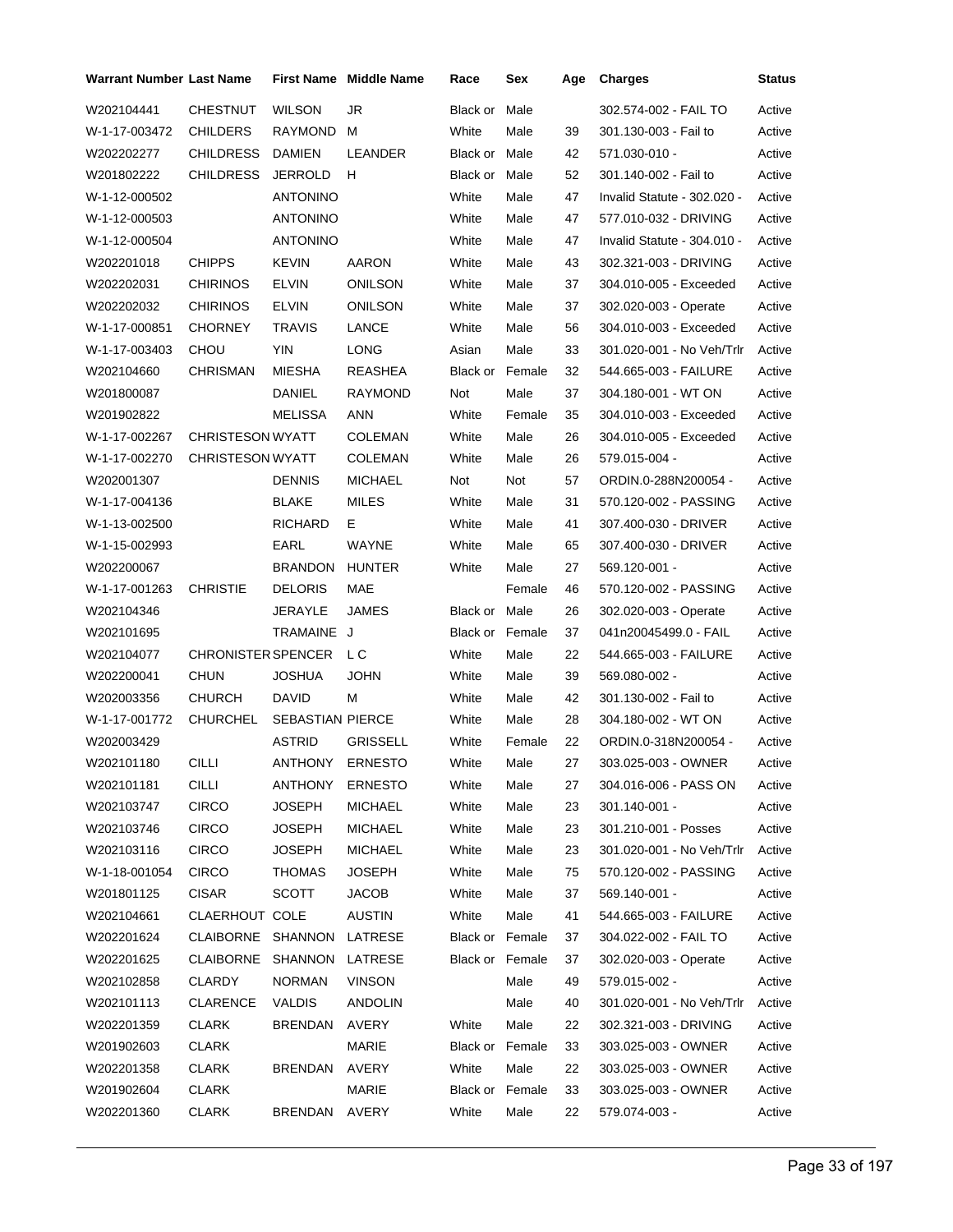| Warrant Number Last Name |                 |                 | First Name Middle Name | Race                   | Sex    | Age | <b>Charges</b>              | <b>Status</b> |
|--------------------------|-----------------|-----------------|------------------------|------------------------|--------|-----|-----------------------------|---------------|
| W202003067               | <b>CLARK</b>    | JOSHUA          | М                      | White                  | Male   | 33  | 303.025-003 - OWNER         | Active        |
| W202200947               | <b>CLARK</b>    | AJSHAINA        | LESHAY                 | <b>Black or Female</b> |        | 23  | 304.010-004 - Exceeded      | Active        |
| W202003090               | CLARK           | JOSHUA          | м                      | White                  | Male   | 33  | 301.020-001 - No Veh/Trlr   | Active        |
| W202200948               | <b>CLARK</b>    | SHAQUILLE LOUIS |                        | Black or Male          |        | 28  | 307.173-001 - OPER MV       | Active        |
| W202002439               | <b>CLARK</b>    | ASHLEY          | MARIE                  | White                  | Female | 32  | 313.817-002 - PRESENT       | Active        |
| W202201357               | <b>CLARK</b>    | BRENDAN         | AVERY                  | White                  | Male   | 22  | 579.015-004 -               | Active        |
| W202003084               | <b>CLARK</b>    | JOSHUA          | м                      | White                  | Male   | 33  | 302.321-003 - DRIVING       | Active        |
| W202200946               | <b>CLARK</b>    | AJSHAINA        | LESHAY                 | <b>Black or Female</b> |        | 23  | 303.025-002 - Oper MV of    | Active        |
| W202002443               | CLARK           | GRACE           | <b>CATHERINE</b>       | White                  | Female | 29  | 570.030-043 - STEALING      | Active        |
| W-1-13-002950            | <b>CLARK</b>    | CHRISTINA M     |                        | White                  | Female | 38  | Invalid Statute - 304.015 - | Active        |
| W202001308               | <b>CLARK</b>    | DEVANTE         | XAVIER                 | Black or Male          |        | 29  | ORDIN.0-057Y200054 -        | Active        |
| W202001309               | CLARK           | WARRIN          | LAMONT                 | Black or Male          |        | 52  | ORDIN.0-288N200054 -        | Active        |
| W-1-13-002179            | <b>CLARK</b>    | RICHARD         | JESSE                  | White                  | Male   | 54  | Invalid Statute - 304.180 - | Active        |
| W202000729               | <b>CLARK</b>    | ERIN            | <b>BRANT</b>           | White                  | Male   | 47  | 304.180-001 - WT ON         | Active        |
| W-1-16-003044            | <b>CLARK</b>    | <b>LACEY</b>    | RENE                   | White                  | Female | 28  | Invalid Statute - 302.321 - | Active        |
| W-1-16-003045            | <b>CLARK</b>    | <b>LACEY</b>    | RENE                   | White                  | Female | 28  | Invalid Statute - 301.020 - | Active        |
| W-1-15-002723            | <b>CLARK</b>    | <b>PHILIP</b>   | <b>LEROY</b>           |                        | Male   | 76  | Invalid Statute - 570.120 - | Active        |
| W202102205               | CLARK           | MONICA          | MONAISA                | <b>Black or Female</b> |        | 19  | 303.025-003 - OWNER         | Active        |
| W202102206               | <b>CLARK</b>    | MONICA          | <b>MONAISA</b>         | Black or Female        |        | 19  | 302.020-003 - Operate       | Active        |
| W202102207               | <b>CLARK</b>    | MONICA          | <b>MONAISA</b>         | Black or Female        |        | 19  | 304.010-006 - Exceeded      | Active        |
| W202200284               | CLARK           | ROMELLO         | <b>DARON</b>           | Black or               |        | 27  | 301.020-001 - No Veh/Trlr   | Active        |
| W202201968               | <b>CLARK</b>    | RYAN            | LEE                    | White                  | Male   | 37  | 568.040-002 -               | Active        |
| W-1-17-001480            | <b>CLARK</b>    | DION            | <b>MALCOM</b>          | Black or Male          |        | 42  | 577.010-030 - DWI -         | Active        |
| W202102730               | CLARK           | CORTNEY         | J                      | Black or Male          |        | 30  | 302.321-005 - DRIVING       | Active        |
| W-1-17-001479            | <b>CLARK</b>    | <b>DION</b>     | <b>MALCOM</b>          | Black or Male          |        | 42  | 577.010-031 - DWI -         | Active        |
| W-1-09-001602            | <b>CLARK</b>    | MARK            | <b>ROBERT</b>          | White                  | Male   | 65  | 577.010-032 - DRIVING       | Active        |
| W202201646               | CLARK           | LASARAH         | С                      | <b>Black or Female</b> |        | 34  | 544.665 - FAILURE TO        | Active        |
| W202201725               | <b>CLARK</b>    | BRENDON GENE    |                        | White                  | Male   | 31  | 569.120-001 -               | Active        |
| W201901130               | CLARK           | ROBKESHIA J     |                        | Black or Female        |        | 29  | 575.150-003 -               | Active        |
| W201900869               |                 | VICKI           | R                      | Black or Female        |        | 75  | 304.010-006 - Exceeded      | Active        |
| W202001020               | <b>CLARKSON</b> | SHAWN           | <b>PATRICK</b>         | White Male             |        | 49  | ORDIN.0-288N200054 -        | Active        |
| W202104028               | <b>CLARY</b>    | AARON           | DALE                   | White                  | Male   | 41  | 544.665-003 - FAILURE       | Active        |
| W202103922               | <b>CLARY</b>    | AARON           | DALE                   | White                  | Male   | 41  | 575.150-003 -               | Active        |
| W202103329               | <b>CLARY</b>    | KAYLA           | <b>MARIE</b>           | White                  | Female | 23  | 544.665-003 - FAILURE       | Active        |
| W202201134               | <b>CLAY</b>     |                 | <b>LYNN</b>            | White                  | Male   | 27  | 570.023-001 - ROBBERY       | Active        |
| W-1-15-001914            | <b>CLAY</b>     | <b>TERRY</b>    | LEE                    | White                  | Male   | 44  | Invalid Statute - 570.120 - | Active        |
| W202202241               | <b>CLAY</b>     | <b>DURAHN</b>   | J                      | Black or Male          |        | 47  | 304.010-006 - Exceeded      | Active        |
| W202000737               | <b>CLAY</b>     | JAMES           | TERRELL                | Black or Male          |        | 41  | ORDIN.0-108N200054 -        | Active        |
| W202000738               | CLAY            | JAMES           | <b>TERRELL</b>         | Black or Male          |        | 41  | ORDIN.0-057N200054 -        | Active        |
| W202101302               | <b>CLAY</b>     | <b>DONELL</b>   | LUVELL                 | Black or Male          |        | 43  | 302.321-003 - DRIVING       | Active        |
| W202101301               | <b>CLAY</b>     | <b>DONELL</b>   | LUVELL                 | Black or Male          |        | 43  | 577.010 - DWI               | Active        |
| W202000932               | CLAY            | JAMES           | TERRELL                | Black or Male          |        | 41  | ORDIN.0-108N200054 -        | Active        |
| W202201652               | <b>CLAY</b>     | THEODORE TODD   |                        |                        | Male   | 56  | 579.015-001 -               | Active        |
| W202104052               | CLAY            | ROGER           | KERRY                  | Black or Male          |        | 59  | 307.400-028 - DRIVER        | Active        |
| W202100725               | CLAYPOOL        | <b>HARVEY</b>   | LEROY                  | White                  | Male   | 71  | 570.120-002 - PASSING       | Active        |
| W202004044               | <b>CLAYTON</b>  | <b>COREY</b>    | TERRELL                | Black or Male          |        | 23  | ORDIN.0-041N200454 -        | Active        |
| W202100847               | <b>CLAYTON</b>  | LISA            | <b>ELIZABETH</b>       | Black or Female        |        | 34  | 302.321-003 - DRIVING       | Active        |
|                          |                 |                 |                        |                        |        |     |                             |               |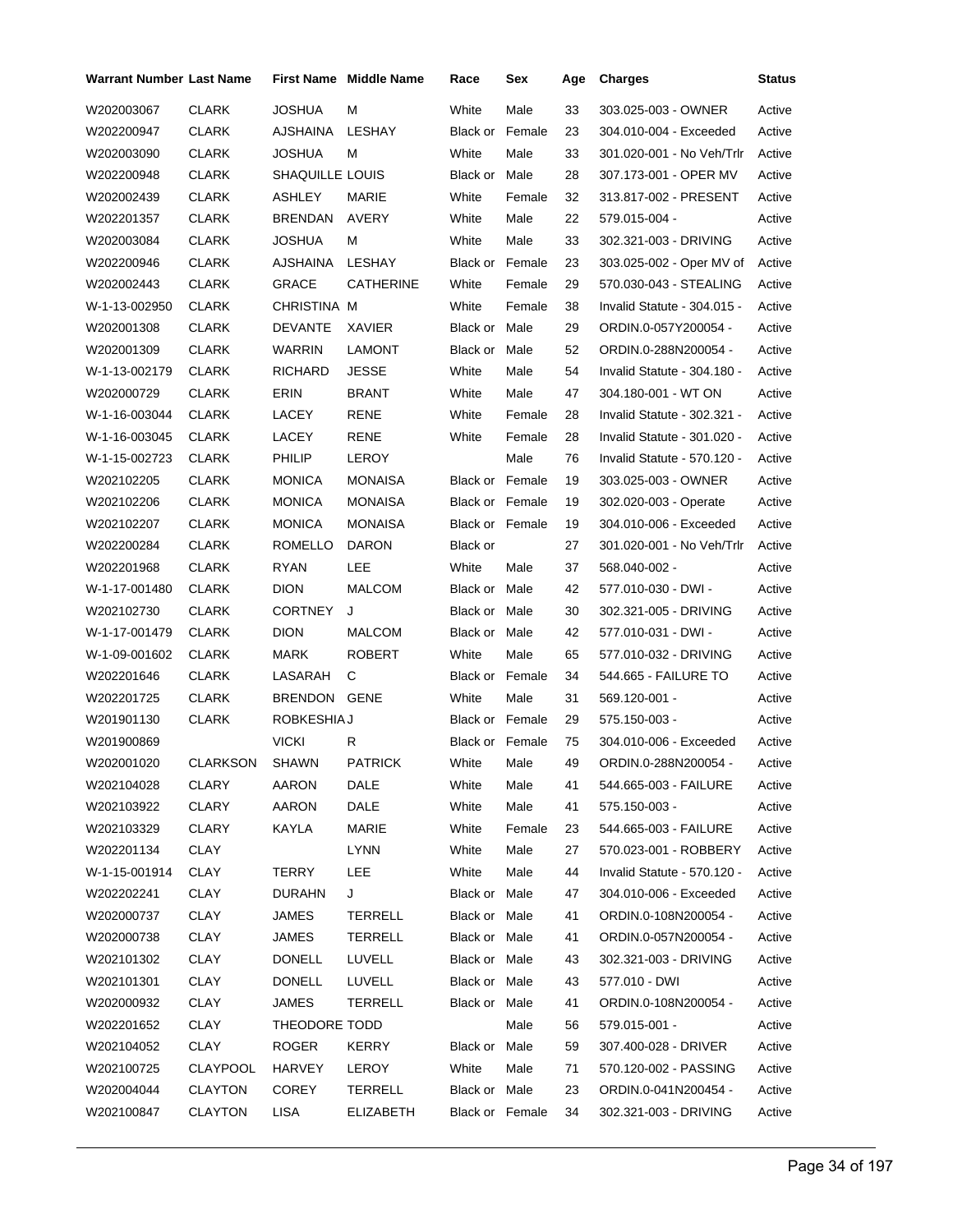| Warrant Number Last Name |                               |                     | <b>First Name Middle Name</b> | Race                   | Sex    | Age | <b>Charges</b>              | <b>Status</b> |
|--------------------------|-------------------------------|---------------------|-------------------------------|------------------------|--------|-----|-----------------------------|---------------|
| W202003619               | <b>CLEMENT</b>                | DAVID               | т                             | Black or               | Male   | 27  | 304.180-001 - WT ON         | Active        |
| W201801248               | <b>CLEMENTS</b>               | NICHOLAS D          |                               | White                  | Male   | 35  | 307.400-016 - OPER MCV      | Active        |
| W202003223               | <b>CLEMONS</b>                | DOMINICK DION       |                               | Black or Male          |        | 29  | 579.015-002 -               | Active        |
| W202103619               | CLEVELAND                     | LAQUALLIA MICHEL'LE |                               | Black or               | Male   | 31  | 304.010-006 - Exceeded      | Active        |
| W202103609               | CLEVELAND LAQUALLIA MICHEL'LE |                     |                               | Black or               | Male   | 31  | 302.321-003 - DRIVING       | Active        |
| W202000031               | CLEVENGER ASHLEY              |                     | <b>BROOKE</b>                 | White                  | Female | 39  | 302.321-004 - DRIVING       | Active        |
| W202000032               | <b>CLEVENGER ASHLEY</b>       |                     | <b>BROOKE</b>                 | White                  | Female | 39  | 311.328-001 -               | Active        |
| W202000030               | <b>CLEVENGER ASHLEY</b>       |                     | <b>BROOKE</b>                 | White                  | Female | 39  | 579.074-003 -               | Active        |
| W202000033               | <b>CLEVENGER ASHLEY</b>       |                     | <b>BROOKE</b>                 | White                  | Female | 39  | 303.025-003 - OWNER         | Active        |
| W202201506               | <b>CLINE</b>                  | <b>ROBERT</b>       | <b>GLENN</b>                  | White                  | Male   | 40  | 571.030-019 -               | Active        |
| W202103407               | <b>CLINTON</b>                | ASHLEY              | LYNN                          | White                  | Female | 34  | 544.665-003 - FAILURE       | Active        |
| W202101221               | CLOUGHLEY DONALD              |                     | DEAN                          | White                  | Male   | 48  | ORDIN.0-318N200054 -        | Active        |
| W202101222               | CLOUGHLEY DONALD              |                     | DEAN                          | White                  | Male   | 48  | ORDIN.0-054N200354 -        | Active        |
| W-1-17-003945            | <b>CLOUSE</b>                 | <b>JENNA</b>        | RENE                          | White                  | Female | 24  | 303.025-003 - OWNER         | Active        |
| W201903869               | COBB                          | CALIYAH             | <b>JUANICIA</b>               | White                  | Female | 20  | 303.025-003 - OWNER         | Active        |
| W201902146               | <b>COBBINS</b>                | MATTHEW             | JAMAAL                        | Black or Male          |        | 31  | 304.010-005 - Exceeded      | Active        |
| W201902556               | <b>COBBINS</b>                | <b>MICHAEL</b>      | EARL                          | <b>Black or Male</b>   |        | 38  | 301.020-001 - No Veh/Trlr   | Active        |
| W201800123               | <b>COBURN</b>                 | <b>WOODY</b>        | <b>RAMON</b>                  | Black or Male          |        | 47  | 303.025-003 - OWNER         | Active        |
| W-1-16-003264            | <b>COCHRAN</b>                | <b>BRENT</b>        | KANE                          | White                  | Male   | 51  | 307.400-030 - DRIVER        | Active        |
| W-1-16-003265            | <b>COCHRAN</b>                | <b>BRENT</b>        | KANE                          | White                  | Male   | 51  | 307.400-030 - DRIVER        | Active        |
| W202101270               | <b>COCKRIEL</b>               | JAMES               | <b>DOUGLAS</b>                | White                  | Male   | 43  | 301.020-001 - No Veh/Trlr   | Active        |
| W202001129               | CODY                          | JAILYNN             | D                             | <b>Black or Female</b> |        | 23  | ORDIN.0-317N200054 -        | Active        |
| W202001130               | CODY                          | JAILYNN             | D                             | Black or Female        |        | 23  | ORDIN.0-041N200454 -        | Active        |
| W202003505               | COE                           | SETH                | ALAN                          | White                  | Male   | 34  | ORDIN.0-288N200054 -        | Active        |
| W202104616               | COELLO                        | AMADOR              | <b>COELLO HEBER White</b>     |                        | Male   | 32  | 302.020-003 - Operate       | Active        |
| W202003706               | <b>COFFMAN</b>                | WILLIAM             | DANIEL                        | White                  | Male   | 46  | 579.015-001 -               | Active        |
| W-1-18-000429            | <b>COFFMAN</b>                | DANIEL              | <b>CLAYTON</b>                | White                  |        | 43  | 569.080-002 -               | Active        |
| W202102649               | <b>COGAN</b>                  | JACOB               | <b>RYAN</b>                   | White                  | Male   | 27  | 301.020-001 - No Veh/Trlr   | Active        |
| W-1-15-001060            | <b>COKER</b>                  | AARON               | A                             | White                  | Male   | 43  | Invalid Statute - 301.020 - | Active        |
| W202201092               | <b>COLBERT</b>                | CHAVALLA LEEANN     |                               | Black or Female        |        | 25  | 304.010-004 - Exceeded      | Active        |
| W-1-18-000707 COLBERT    |                               |                     | CAMEO ALEXANDREA              | White Female           |        | 27  | 304.010-004 - Exceeded      | Active        |
| W-1-18-000706            | <b>COLBERT</b>                | CAMEO               | ALEXANDREA                    | White                  | Female | 27  | 301.020-001 - No Veh/Trlr   | Active        |
| W-1-18-000705            | <b>COLBERT</b>                | CAMEO               | ALEXANDREA                    | White                  | Female | 27  | 303.025-003 - OWNER         | Active        |
| W202000479               | COLCORD                       | <b>KEVIN</b>        | В                             | White                  | Male   | 59  | 303.025-003 - OWNER         | Active        |
| W-1-16-003643            | <b>COLE</b>                   | <b>KAISHON</b>      | <b>BARBARA</b>                | Black or Female        |        | 29  | Invalid Statute - 195.202 - | Active        |
| W-1-16-003644            | <b>COLE</b>                   | KAISHON             | BARBARA                       | Black or Female        |        | 29  | Invalid Statute - 301.130 - | Active        |
| W202002002               | <b>COLE</b>                   | <b>SUSAN</b>        | MARIE                         | White                  | Female | 53  | 304.010-004 - Exceeded      | Active        |
| W202002001               | <b>COLE</b>                   | <b>SUSAN</b>        | <b>MARIE</b>                  | White                  | Female | 53  | 303.025-003 - OWNER         | Active        |
| W-1-17-004418            | <b>COLE</b>                   | KAYLA               | <b>BETH</b>                   | White                  | Female | 28  | 304.010-004 - Exceeded      | Active        |
| W-1-11-001246            | COLE                          | AMANDA              | KAY                           | White                  | Female | 36  | Invalid Statute - 195.202 - | Active        |
| W202101249               | <b>COLE</b>                   | <b>MICHAEL</b>      | <b>DUGAN</b>                  | White                  | Male   | 58  | 579.015-001 -               | Active        |
| W-1-15-001553            | <b>COLE</b>                   | EDWARD              | <b>BEN</b>                    | Black or Male          |        | 41  | 303.025-002 - Oper MV of    | Active        |
| W-1-15-001555            | COLE                          | <b>EDWARD</b>       | <b>BEN</b>                    | Black or Male          |        | 41  | Invalid Statute - 301.190 - | Active        |
| W-1-15-001554            | COLE                          | EDWARD              | <b>BEN</b>                    | Black or Male          |        | 41  | Invalid Statute - 302.321 - | Active        |
| W202001128               | <b>COLE</b>                   | KAYLA               | BETH                          | White                  | Female | 28  | ORDIN.0-290N200054 -        | Active        |
| W-1-16-003516            | <b>COLEMAN</b>                | <b>SHERRI</b>       | <b>HARNAR</b>                 | White                  | Female | 66  | Invalid Statute - 304.017 - | Active        |
| W-1-17-001190            | <b>COLEMAN</b>                |                     | LASHAY                        | Black or Female        |        | 51  | 570.120-002 - PASSING       | Active        |
|                          |                               |                     |                               |                        |        |     |                             |               |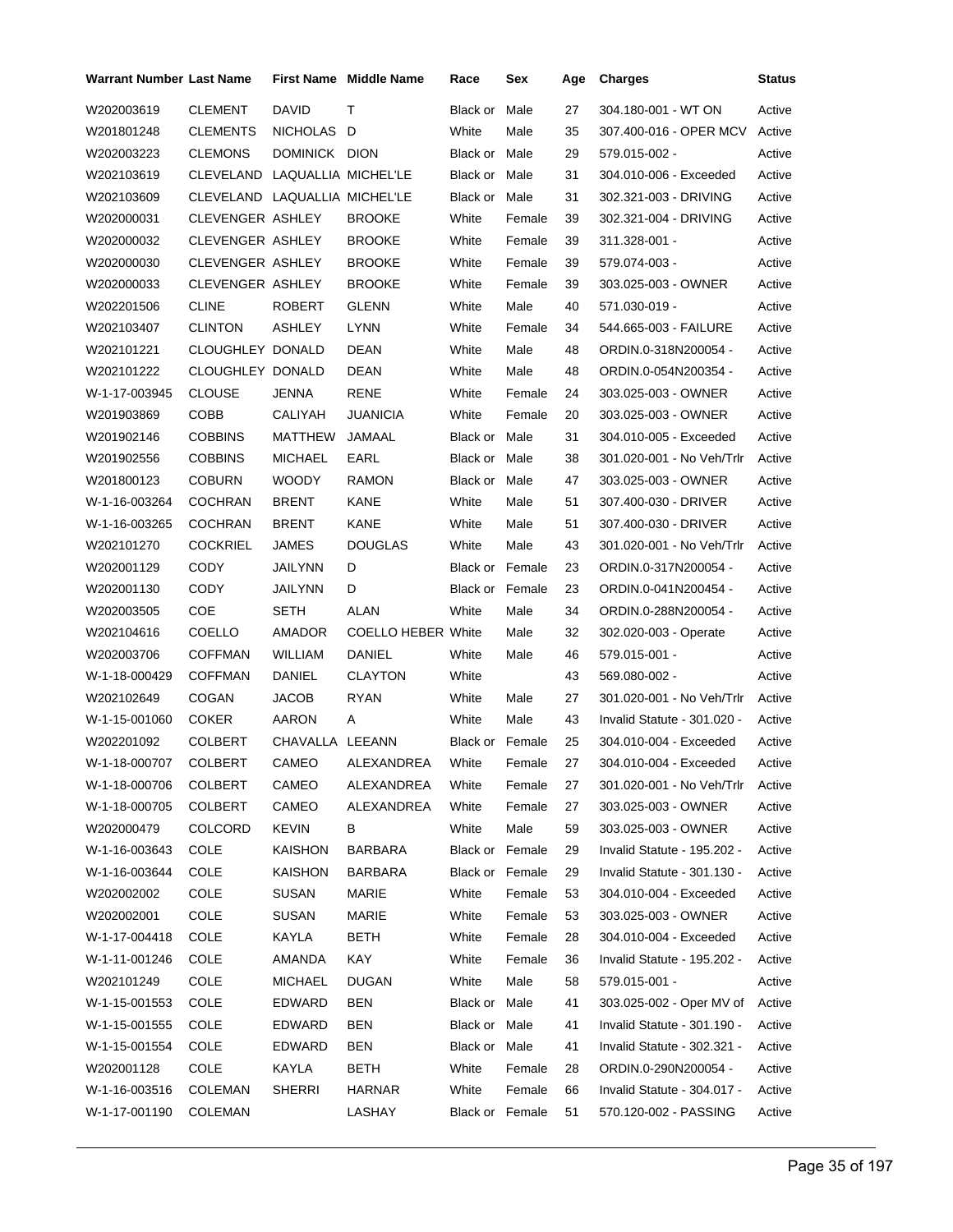| <b>Warrant Number Last Name</b> |                   |                  | <b>First Name</b> Middle Name | Race                   | Sex    | Age | <b>Charges</b>              | <b>Status</b> |
|---------------------------------|-------------------|------------------|-------------------------------|------------------------|--------|-----|-----------------------------|---------------|
| W-1-17-003901                   | <b>COLEMAN</b>    | <b>STEPHEN</b>   | PHILIP                        | White                  | Male   | 67  | 307.400-029 - OPER MCV      | Active        |
| W201902150                      | <b>COLEMAN</b>    | <b>NICOLE</b>    | L                             | Black or               | Female | 36  | 301.020-001 - No Veh/Trlr   | Active        |
| W202001915                      | COLIN-MEJIA RUBEN |                  |                               | White                  | Male   | 59  | 577.010-022 - DWI -         | Active        |
| W202201068                      | COLLAZO           | JOSEPH           | <b>JESUS</b>                  | White                  | Male   | 27  | 575.150-003 -               | Active        |
| W202200927                      | COLLAZO           | JOSEPH           | <b>JESUS</b>                  | White                  | Male   | 27  | 565.074-003 - DOMESTIC      | Active        |
| W202201334                      | COLLAZO           | JOSEPH           | <b>JESUS</b>                  | White                  | Male   | 27  | 575.150-003 -               | Active        |
| W-1-16-003736                   | <b>COLLIER</b>    | <b>MARKICE</b>   | <b>DAMONE</b>                 | <b>Black or Male</b>   |        | 26  | Invalid Statute - 302.321 - | Active        |
| W202202152                      | <b>COLLIER</b>    | DRELYN           | JANATHAN                      | Black or Male          |        | 24  | 306.020-003 - EXPIRED       | Active        |
| W202201507                      | COLLIER           | <b>ROBIN</b>     | LASHAY                        | <b>Black or Female</b> |        | 43  | 570.030-035 - STEALING      | Active        |
| W202100670                      | <b>COLLIER</b>    | JASMINE          | <b>NICOLE</b>                 | Black or Female        |        | 30  | 302.321-003 - DRIVING       | Active        |
| W202100671                      | <b>COLLIER</b>    | <b>JASMINE</b>   | <b>NICOLE</b>                 | Black or Female        |        | 30  | 301.020-001 - No Veh/Trlr   | Active        |
| W202200949                      | <b>COLLINS</b>    | TAMERA           | <b>NICKOLE</b>                | <b>Black or Female</b> |        | 26  | 301.020-001 - No Veh/Trlr   | Active        |
| W-1-14-001301                   | <b>COLLINS</b>    | CHADWICK JOSHUA  |                               | White                  | Male   | 43  | Invalid Statute - 301.020 - | Active        |
| W202000195                      | <b>COLLINS</b>    | <b>PHILLIP</b>   | CARL                          | White                  | Male   | 33  | 301.020-001 - No Veh/Trlr   | Active        |
| W202000200                      | <b>COLLINS</b>    | <b>PHILLIP</b>   | CARL                          | White                  | Male   | 33  | 302.321-003 - DRIVING       | Active        |
| W202002634                      | <b>COLLINS</b>    |                  | <b>MICHAEL</b>                | White                  | Male   | 33  | 570.120-002 - PASSING       | Active        |
| W-1-15-003305                   | <b>COLLINS</b>    | <b>ERIC</b>      |                               | Black or Male          |        | 58  | 307.400-030 - DRIVER        | Active        |
| W202101656                      | <b>COLLINS</b>    | SHKENNA          | <b>AUNDRANIQUE</b>            | Black or Female        |        | 24  | 304.010-006 - Exceeded      | Active        |
| W202101655                      | COLLINS           | <b>SHKENNA</b>   | AUNDRANIQUE Black or Female   |                        |        | 24  | 303.025-003 - OWNER         | Active        |
| W202001127                      | <b>COLLINS</b>    | <b>KEVIN</b>     | D                             | Black or Male          |        | 44  | ORDIN.0-317N200054 -        | Active        |
| W202200196                      | <b>COLLINS</b>    | DEANGELO LEE     |                               | Black or Male          |        | 27  | 302.321-003 - DRIVING       | Active        |
| W202105058                      | <b>COLLINS</b>    | MICHELLE         | <b>DIANE</b>                  | White                  | Female | 38  | 579.015-001 -               | Active        |
| W202001156                      | <b>COLLINS</b>    | <b>ROGER</b>     | <b>DALE</b>                   | White                  | Male   | 46  | ORDIN.0-288N200054 -        | Active        |
| W202001157                      | <b>COLLINS</b>    | <b>ROGER</b>     | DALE                          | White                  | Male   | 46  | ORDIN.0-041N200454 -        | Active        |
| W202001158                      | COLLINS           | <b>ROGER</b>     | DALE                          | White                  | Male   | 46  | ORDIN.0-054N200354 -        | Active        |
| W201800108                      | <b>COLON</b>      | LUIS             | Α                             | Not                    | Male   | 45  | 304.180-001 - WT ON         | Active        |
| W202201093                      | <b>COLQUITT</b>   | <b>JORDAN</b>    | AKIM                          | Black or               | Male   | 21  | 301.020-001 - No Veh/Trlr   | Active        |
| W202201094                      | <b>COLQUITT</b>   | JORDAN           | <b>AKIM</b>                   | Black or Male          |        | 21  | 304.010-006 - Exceeded      | Active        |
| W202100684                      | <b>COLSTON</b>    | JAMES            | W                             | Black or Male          |        | 37  | 304.010-005 - Exceeded      | Active        |
| W202200951                      | COLSTON           | <b>KERRY</b>     | ANNE                          | White                  | Female | 23  | 303.025-003 - OWNER         | Active        |
| W202100683                      | COLSTON           | <b>JAMES</b>     | W                             | Black or Male          |        | 37  | 302.321-004 - DRIVING       | Active        |
| W202200950                      | <b>COLSTON</b>    | <b>KERRY</b>     | ANNE                          | White                  | Female | 23  | 301.130-003 - Fail to       | Active        |
| W201802356                      | <b>COLUNGA</b>    | MANUEL           | <b>RICHARDS</b>               |                        | Male   | 31  | 301.020-001 - No Veh/Trlr   | Active        |
| W201901315                      | <b>COMAN</b>      | <b>KRISTEN</b>   | <b>LYNN</b>                   | White                  | Female | 38  | 301.020-001 - No Veh/Trlr   | Active        |
| W-1-14-001345                   | <b>COMBS</b>      | DAVID            | C                             | White                  | Male   | 47  | Invalid Statute - 301.020 - | Active        |
| W202001312                      | <b>COMEAUX</b>    | ADAISHA          | <b>RENEE</b>                  | Black or Female        |        | 34  | ORDIN.0-318N200054 -        | Active        |
| W202002178                      | <b>COMER</b>      | SAMANTHA KAYE    |                               | White                  | Female | 37  | 570.120 - PASSING BAD       | Active        |
| W202101969                      | <b>COMER</b>      | DANIEL           | WAYNE                         | White                  | Male   | 37  | 570.030-043 - STEALING      | Active        |
| W201901911                      | COMISAR           | <b>PORUMBITA</b> |                               | White                  | Male   | 39  | 304.010-004 - Exceeded      | Active        |
| W-1-18-001602                   | <b>COMMON</b>     | CANEMEIN J       |                               | Black or Male          |        | 29  | 570.030-029 - STEALING      | Active        |
| W201903587                      | COMPAORE          | GUESRIMA J       |                               | Black or Male          |        | 32  | 304.010-006 - Exceeded      | Active        |
| W201903870                      | COMPAORE          | GUESRIMA J       |                               | Black or Male          |        | 32  | 302.321-003 - DRIVING       | Active        |
| W202201336                      | <b>CONEJO</b>     | <b>OCTAVIANO</b> |                               | White                  | Male   | 43  | 302.321-003 - DRIVING       | Active        |
| W202200598                      | <b>CONEJO</b>     | AMY              | <b>JEAN</b>                   | White                  | Female | 46  | 302.020-003 - Operate       | Active        |
| W-1-14-000671                   | <b>CONLEY</b>     | MIA              | J                             | Black or               |        | 41  | 577.010-032 - DRIVING       | Active        |
| W-1-10-001883                   | <b>CONNERY</b>    | <b>COREY</b>     | <b>JOSEPH</b>                 | White                  | Male   | 30  | 570.030-046 -               | Active        |
| W-1-10-001884                   | <b>CONNERY</b>    | <b>COREY</b>     | <b>JOSEPH</b>                 | White                  | Male   | 30  | Invalid Statute - 195.202 - | Active        |
|                                 |                   |                  |                               |                        |        |     |                             |               |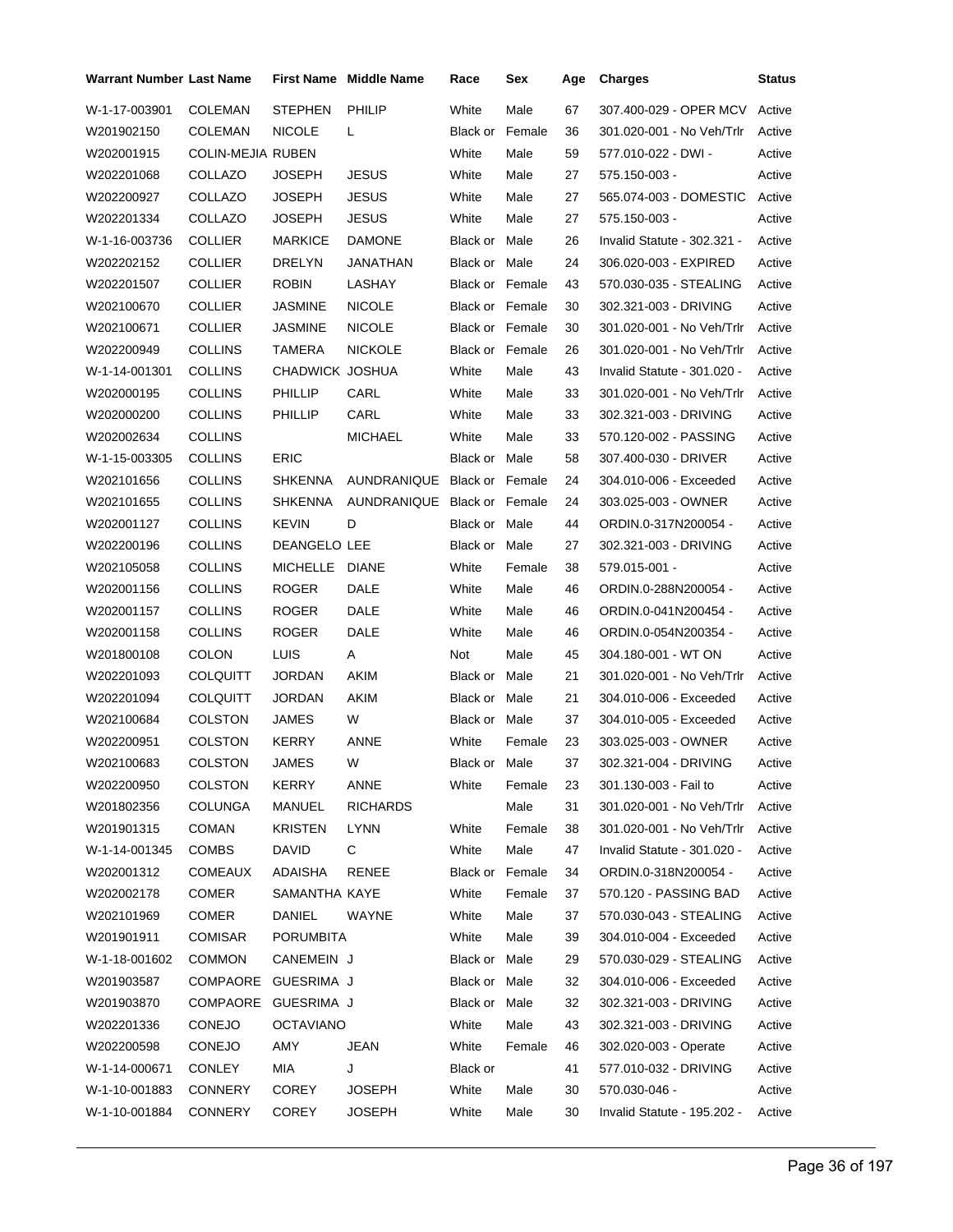| Warrant Number Last Name |                 |                        | <b>First Name</b> Middle Name | Race                   | Sex             | Age | <b>Charges</b>              | <b>Status</b> |
|--------------------------|-----------------|------------------------|-------------------------------|------------------------|-----------------|-----|-----------------------------|---------------|
| W202201221               | <b>CONNOR</b>   | <b>ASHELY</b>          | м                             | Not                    | Not             |     | 301.210-001 - Posses        | Active        |
| W202201227               | <b>CONNOR</b>   | ASHLEY                 | MARIE                         | White                  | Female          | 36  | 302.321-003 - DRIVING       | Active        |
| W202201222               | <b>CONNOR</b>   | <b>ASHLEY</b>          | MARIE                         | White                  | Female          | 36  | 301.130-002 - Fail to       | Active        |
| W202201223               | <b>CONNOR</b>   | ASHLEY                 | <b>MARIE</b>                  | White                  | Female          | 36  | 303.025-003 - OWNER         | Active        |
| W-1-17-000152            | <b>CONS</b>     | JORDAN                 | <b>ANTHONY</b>                | Black or Male          |                 | 26  | 577.060-005 - LEAVING       | Active        |
| W-1-18-001319            | CONTERAS        | <b>VICTOR</b>          | P                             | White                  | Male            | 21  | 302.020-003 - Operate       | Active        |
| W-1-18-001320            | <b>CONTERAS</b> | <b>VICTOR</b>          | P                             | White                  | Male            | 21  | 307.105-001 - FAIL TO       | Active        |
| W202104722               |                 | SALVADOR               |                               | White                  | Male            | 47  | 570.120-002 - PASSING       | Active        |
| W-1-15-001622            | <b>CONWAY</b>   | <b>QUAIDE</b>          | <b>SHAKIR</b>                 | Black or Male          |                 | 29  | Invalid Statute - 302.321 - | Active        |
| W202001767               | <b>COOK</b>     | JEREMY                 | WAYNE                         | White                  | Male            | 42  | 304.010-004 - Exceeded      | Active        |
| W202003970               | COOK            | DANDRE                 | <b>KENYON</b>                 | Black or Male          |                 | 23  | 575.150-003 -               | Active        |
| W202000685               | <b>COOK</b>     | AMANDA                 | L.                            | White                  | Female          | 34  | 579.074-003 -               | Active        |
| W202200432               | <b>COOK</b>     | <b>PEGGY</b>           | <b>ANN</b>                    | White                  | Female          | 33  | 301.020-001 - No Veh/Trlr   | Active        |
| W202104912               | <b>COOK</b>     | DANDRE                 | <b>KENYON</b>                 | Black or Male          |                 | 23  | 579.015-001 -               | Active        |
| W202102871               | <b>COOK</b>     | JEREMY                 | <b>WAYNE</b>                  | White                  | Male            | 42  | 302.321-004 - DRIVING       | Active        |
| W202201778               | <b>COOK</b>     | <b>COLLIN</b>          | <b>JAMES</b>                  | Black or Male          |                 | 24  | 304.010-007 - Exceeded      | Active        |
| W201900081               | <b>COOK</b>     | <b>KENRIC</b>          | <b>PAXTON</b>                 | Black or Male          |                 | 51  | 302.321-003 - DRIVING       | Active        |
| W201900080               | соок            | KENRIC                 | <b>PAXTON</b>                 | Black or Male          |                 | 51  | 302.321-003 - DRIVING       | Active        |
| W-1-15-001335            | <b>COOK</b>     | <b>RASHEE</b>          | LATRICE                       | <b>Black or Female</b> |                 | 50  | Invalid Statute - 195.202 - | Active        |
| W202201779               | COOK            | <b>COLLIN</b>          | JAMES                         | Black or Male          |                 | 24  | 301.130-002 - Fail to       | Active        |
| W201900082               | соок            | <b>KENRIC</b>          | <b>PAXTON</b>                 | Black or Male          |                 | 51  | 304.010-003 - Exceeded      | Active        |
| W-1-18-000456            | <b>COOLEY</b>   | LINDA                  | LEE CHRISTINE White           |                        | Female          | 56  | 304.180-001 - WT ON         | Active        |
| W202104163               | <b>COON</b>     | KYLE                   | <b>SETHTON</b>                | White                  | Male            | 37  | 307.400-001 - FAIL TO       | Active        |
| W202102062               | <b>COON</b>     | KYLE                   | <b>SETHTON</b>                | White                  | Male            | 37  | 307.400-001 - FAIL TO       | Active        |
| W201902370               | <b>COON</b>     | KACI                   | L                             | Not                    | Female          | 43  | 301.020-001 - No Veh/Trlr   | Active        |
| W202103332               | <b>COONS</b>    | <b>STEVEN</b>          | <b>JOE</b>                    | White                  | Male            | 60  | 544.665-003 - FAILURE       | Active        |
| W202103333               | <b>COONS</b>    | <b>STEVEN</b>          | JOE                           | White                  | Male            | 60  | 544.665-003 - FAILURE       | Active        |
| W202202151               | <b>COOPER</b>   | EVAN                   | LAMONT                        | Black or Male          |                 | 42  | 306.020-003 - EXPIRED       | Active        |
| W201903173               | <b>COOPER</b>   | <b>CHEYENNE DENISE</b> |                               | <b>Black or Female</b> |                 | 28  | 304.010-005 - Exceeded      | Active        |
| W202200912               | COOPER          | <b>ALONZO</b>          | <b>JUDON</b>                  | Black or Male          |                 | 31  | 302.321-003 - DRIVING       | Active        |
| W201903174               | COOPER          | CHEYENNE DENISE        |                               |                        | Black or Female | 28  | 303.025-003 - OWNER         | Active        |
| W201903172               | <b>COOPER</b>   | CHEYENNE DENISE        |                               | Black or Female        |                 | 28  | 302.321-004 - DRIVING       | Active        |
| W-1-12-001411            | <b>COOPER</b>   | GARY                   | D                             | White                  | Male            | 55  | Invalid Statute - 302.321 - | Active        |
| W201904091               | <b>COOPER</b>   | <b>EMILY</b>           | Ε                             | White                  | Female          | 43  | 570.090-001 - FORGERY       | Active        |
| W202000068               | <b>COOPER</b>   | JAMES                  | L                             | White                  | Male            | 61  | 304.015-001 - Unsafe        | Active        |
| W202002091               | COOPER          | <b>ASHLEY</b>          | <b>BROOKLYNN</b>              | Black or Female        |                 | 32  | 303.025-003 - OWNER         | Active        |
| W202003314               | <b>COOPER</b>   | <b>MICHAEL</b>         | С                             | White                  | Male            | 67  | 302.321-003 - DRIVING       | Active        |
| W202003315               | <b>COOPER</b>   | <b>MICHAEL</b>         | C                             | White                  | Male            | 67  | 307.095-003 - DISP          | Active        |
| W202102802               |                 | <b>MARION</b>          |                               | Black or Male          |                 | 40  | 302.321-003 - DRIVING       | Active        |
| W201903366               | <b>COOTS</b>    | JENNIFER KAY           |                               | White                  | Female          | 31  | 579.015 - POSSESSION        | Active        |
| W202101280               | COPE            | JONATHAN R             |                               | Not                    | Male            | 44  | ORDIN.0-057Y200054 -        | Active        |
| W202101279               | COPE            | JONATHAN R             |                               | Not                    | Male            | 44  | ORDIN.0-289N200054 -        | Active        |
| W202002038               | <b>COPPER</b>   | KEITH                  | A                             | White                  | Male            | 64  | 301.130-002 - Fail to       | Active        |
| W202200293               | <b>CORBIN</b>   | <b>TYLER</b>           | REBEL                         | White                  | Male            | 31  | 307.400-028 - DRIVER        | Active        |
| W202003355               | <b>CORDOVA</b>  | TOMI                   | RAE-ANN                       | White                  | Female          | 30  | 301.130-002 - Fail to       | Active        |
| W202201656               | CORE            | MEGAN                  | М                             | White                  | Female          | 20  | 575.150-003 -               | Active        |
| W201902778               | <b>CORLEW</b>   | JAMES                  | MICHAEL                       | White                  | Male            | 56  | 579.015-001 -               | Active        |
|                          |                 |                        |                               |                        |                 |     |                             |               |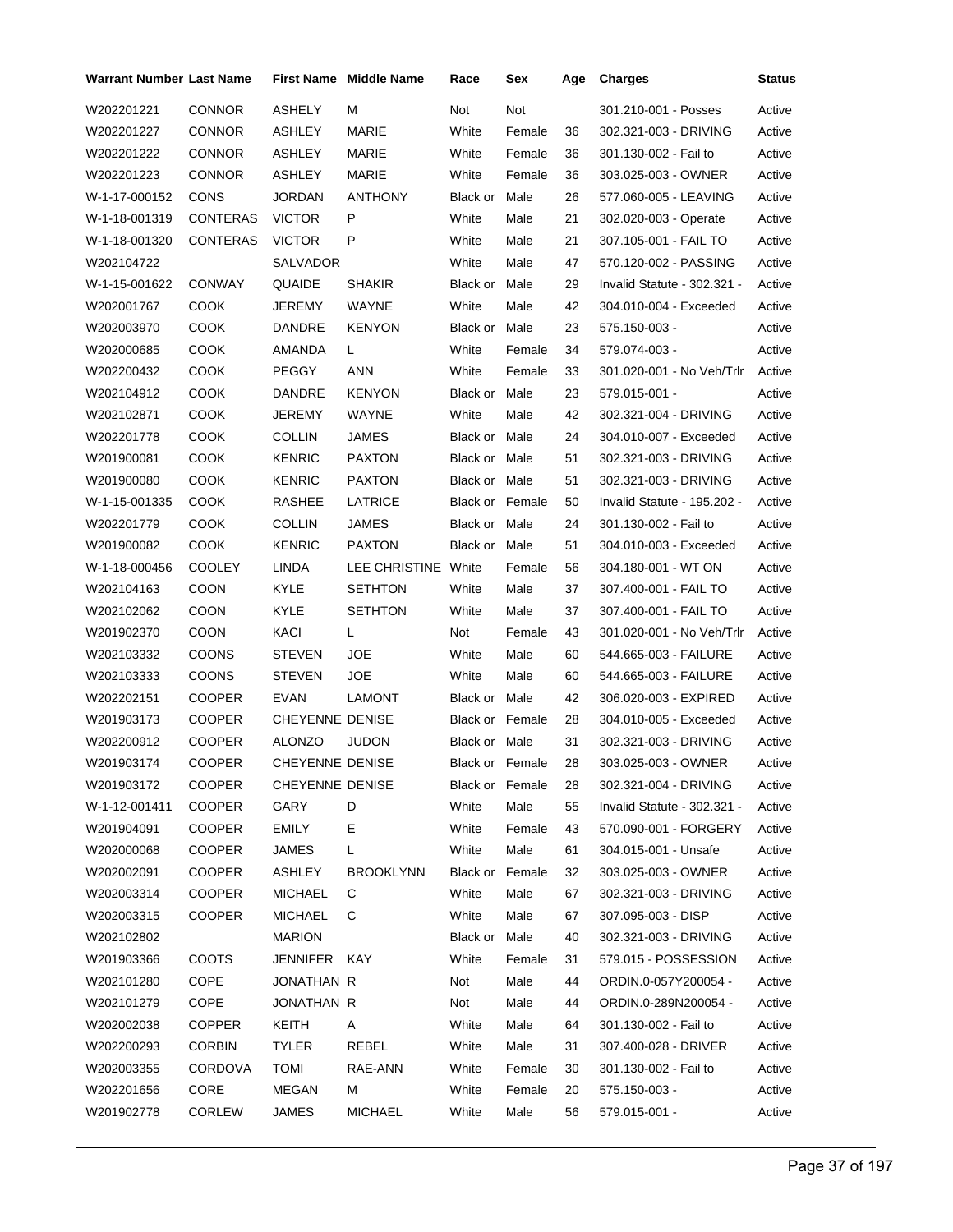| Warrant Number Last Name |                           |                 | <b>First Name</b> Middle Name | Race                   | Sex    | Age            | <b>Charges</b>              | Status |
|--------------------------|---------------------------|-----------------|-------------------------------|------------------------|--------|----------------|-----------------------------|--------|
| W202104054               | <b>CORMACK</b>            | RAYMOND KEITH   |                               |                        | Male   | 28             | 302.020-003 - Operate       | Active |
| W-1-16-001757            | <b>CORNEJO</b>            | <b>ISRAEL</b>   |                               | White                  | Male   | 47             | Invalid Statute - 195.202 - | Active |
| W202104814               | CORNELISON TRENTON SCOTT  |                 |                               | White                  | Male   | 29             | 579.015-001 -               | Active |
| W202004187               | CORNELIUS FORTESHIA JPREE |                 |                               | Black or Female        |        | 25             | 304.010-007 - Exceeded      | Active |
| W202004201               | CORNELIUS FORTESHIA JPREE |                 |                               | <b>Black or Female</b> |        | 25             | 302.321-003 - DRIVING       | Active |
| W-1-17-000553            | <b>CORNELIUS</b>          | TARRA           | LYNNE                         | White                  | Female | 65             | 570.120-002 - PASSING       | Active |
| W202101707               | <b>CORNELL</b>            | <b>LINAL</b>    |                               | Black or Female        |        | 29             | 355.010 - Houston Lake      | Active |
| W202102656               | <b>CORNER</b>             | DARRYL          | <b>DELWIN</b>                 | Not                    | Male   | 29             | 302.020-003 - Operate       | Active |
| W202103198               | <b>CORNISH</b>            | CAMILLE         | <b>MONAE</b>                  | Black or Female        |        | 22             | 303.025-003 - OWNER         | Active |
| W202103199               | <b>CORNISH</b>            | CAMILLE         | <b>MONAE</b>                  | Black or Female        |        | 22             | 302.020-003 - Operate       | Active |
| W202103281               | <b>CORNISH</b>            | <b>CAMILLE</b>  | <b>MONAE</b>                  | Black or Female        |        | 22             | 301.020-001 - No Veh/Trlr   | Active |
| W202103282               | <b>CORNISH</b>            | <b>CAMILLE</b>  | <b>MONAE</b>                  | Black or Female        |        | 22             | 302.020-003 - Operate       | Active |
| W-1-18-000825            | <b>CORNISH</b>            | MARY            | ANGELITA                      | White                  | Female | 58             | 301.020-001 - No Veh/Trlr   | Active |
| W202100499               | <b>CORNWELL</b>           | DANIEL          | CARIL                         | White                  | Male   | 32             | ORDIN.0-328N200054 -        | Active |
| W202000442               | <b>CORONA</b>             | <b>BRANDON</b>  |                               | White                  | Male   | 29             | 301.130-002 - Fail to       | Active |
| W-1-18-000265            | <b>CORRENTI</b>           | <b>SOPHIA</b>   | L                             | White                  | Female | 39             | 301.020-001 - No Veh/Trlr   | Active |
| W202104618               | CORSARO                   | <b>RODNEY</b>   | <b>VINCENT</b>                | White                  | Male   | 50             | 304.012-001 - Oper Veh in   | Active |
| W202104619               | CORSARO                   | <b>RODNEY</b>   | <b>VINCENT</b>                | White                  | Male   | 50             | 577.010-030 - DWI -         | Active |
| W202104485               | <b>CORSARO</b>            | RODNEY          | <b>VINCENT</b>                | White                  | Male   | 50             | 565.076-002 - DOMESTIC      | Active |
| W202201782               | <b>CORTEZ</b>             | JOSEPH          | <b>MICHAEL</b>                | White                  | Male   | 25             | 303.025-003 - OWNER         | Active |
| W-1-14-001783            | <b>COSBY</b>              | <b>TERESA</b>   | <b>RENEE</b>                  | Black or Female        |        | 59             | Invalid Statute - 301.020 - | Active |
| W202101473               | <b>COSBY</b>              | MARC            | S                             | White                  | Male   | 56             | ORDIN.0-328N200054 -        | Active |
| W202200913               | COSTA                     | CHRISTINA ANITA |                               | White                  | Female | 24             | 304.010-007 - Exceeded      | Active |
| W202100301               | <b>COSTON</b>             | <b>STACEY</b>   | LYNN                          | White                  | Female | 39             | 303.025-002 - Oper MV of    | Active |
| W202100297               | <b>COSTON</b>             | <b>STACEY</b>   | LYNN                          | White                  | Female | 39             | 302.321-003 - DRIVING       | Active |
| W202202207               | COTO                      | <b>MARYORI</b>  | <b>ELISA</b>                  | White                  | Female | 28             | 302.020-003 - Operate       | Active |
| W202001313               | COTTEN                    | <b>LISA</b>     | Е                             | White                  | Female | 49             | ORDIN.0-041N200454 -        | Active |
| W202002432               | <b>COTTON</b>             | <b>ANTOINE</b>  | <b>ROSHIAD</b>                | Black or Male          |        | 44             | 570.030-043 - STEALING      | Active |
| W202101890               | COTTONHAM ANDRE           |                 | <b>RICHARD</b>                | Black or Male          |        | 33             | 301.020-001 - No Veh/Trlr   | Active |
| W-1-15-002436            | COULSON                   | <b>JOHN</b>     | S                             | White                  | Male   | 58             | Invalid Statute - 301.020 - | Active |
| W202102458               | COUNCIL                   | NICHOLAS LEE    |                               | Black or Male          |        | 31             | 302.321-004 - DRIVING       | Active |
| W-1-17-001423            | COURRECH LETICIA          |                 | ANN                           | White                  | Female | 45             | 302.020-003 - Operate       | Active |
| W-1-17-001424            | COURRECH LETICIA          |                 | <b>ANN</b>                    | White                  | Female | 45             | 304.271-001 - FAIL TO       | Active |
| W202202387               | COURTNEY ANTOINE          |                 | EDWARD                        |                        | Male   | 30             | 571.030-019 -               | Active |
| W-1-17-004030            | COVINGTON BROOKE          |                 | <b>NICOLE</b>                 | White                  | Female | 41             | 579.074-003 -               | Active |
| W-1-17-003147            | COWAN                     |                 | <b>LEE</b>                    | White                  | Male   | 31             | 304.341-002 - ILLEGAL       | Active |
| W-1-17-003148            | COWAN                     |                 | LEE                           | White                  | Male   | 31             | 579.074-003 -               | Active |
| W-1-09-001189            | COWAN                     | TERESA          | ANN                           |                        | Female | 70             | Invalid Statute - 570.120 - | Active |
| W202001314               | COWAN                     | WILLIAM         | <b>WEAR</b>                   | White                  | Male   | 49             | ORDIN.0-269N200054 -        | Active |
| W202100711               | <b>COWANS</b>             | CHEROKEE R      |                               | Black or Female        |        | $\overline{1}$ | 301.130-002 - Fail to       | Active |
| W202102566               | <b>COWLEY</b>             | RAYNIESHA TANAY |                               | Black or Female        |        | 28             | 301.130-002 - Fail to       | Active |
| W202102567               | COWLEY                    | RAYNIESHA TANAY |                               | Black or Female        |        | 28             | 302.321-003 - DRIVING       | Active |
| W202202085               | COX                       | DAMA            | ANN GRAY                      | Black or Female        |        | 45             | 304.010-005 - Exceeded      | Active |
| W-1-16-003216            | COX                       | JOSEPH          | ALLEN                         | White                  | Male   | 39             | Invalid Statute - 301.020 - | Active |
| W202101323               | COX                       | SAYLEY          | ANN RAY                       | Black or Female        |        | 20             | ORDIN.0-057Y200054 -        | Active |
| W202101324               | COX                       | SAYLEY          | ANN RAY                       | Black or Female        |        | 20             | ORDIN.0-254N200054 -        | Active |
| W202101325               | COX                       | SAYLEY          | ANN RAY                       | Black or Female        |        | 20             | ORDIN.0-256N200050 -        | Active |
|                          |                           |                 |                               |                        |        |                |                             |        |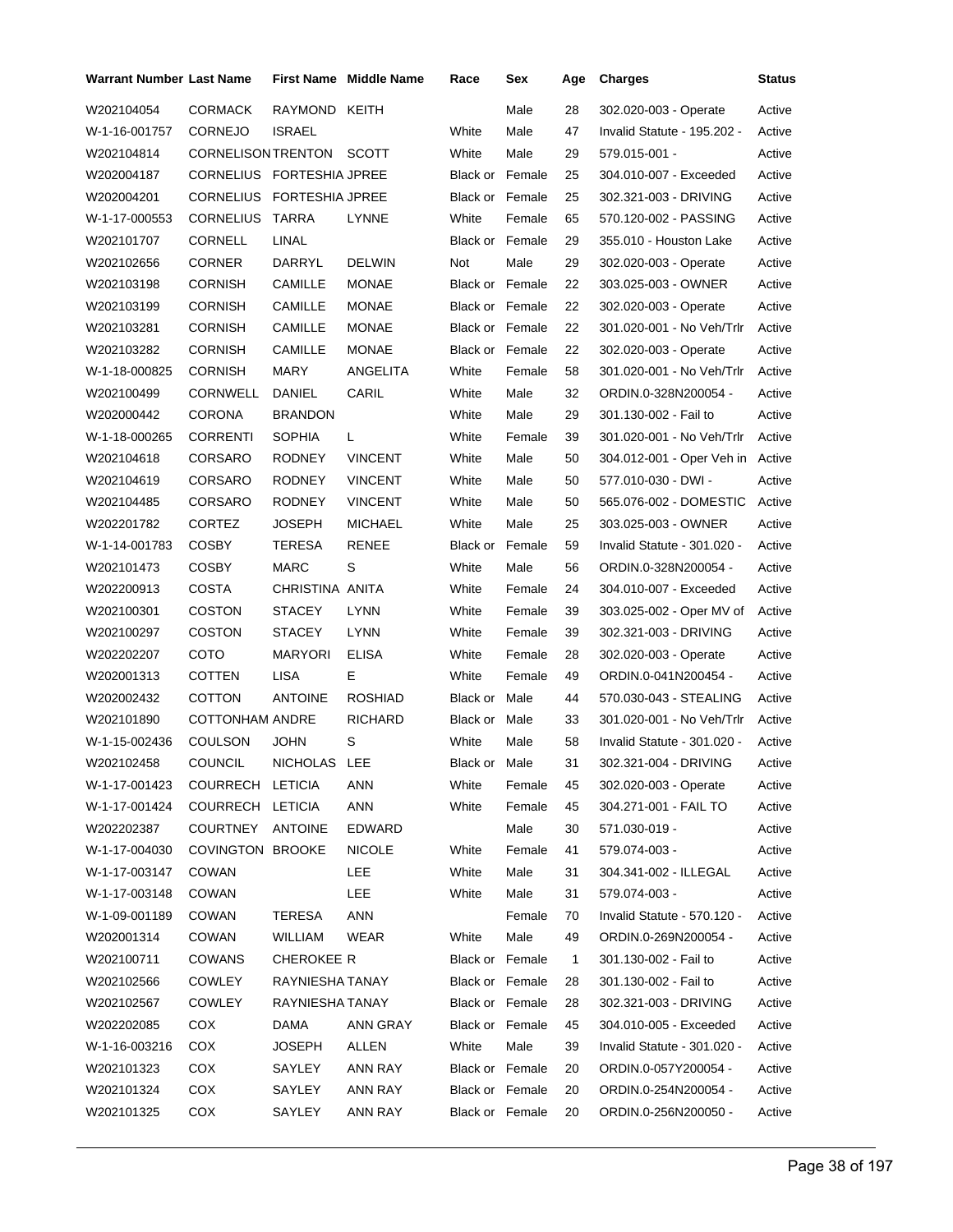| <b>Warrant Number Last Name</b> |                  |                       | <b>First Name</b> Middle Name          | Race                   | Sex    | Age | <b>Charges</b>                  | Status |
|---------------------------------|------------------|-----------------------|----------------------------------------|------------------------|--------|-----|---------------------------------|--------|
| W202101278                      | <b>COX</b>       | DAMA                  |                                        |                        | Female | 45  | 302.574-002 - FAIL TO           | Active |
| W202101277                      | <b>COX</b>       | DAMA                  |                                        |                        | Female | 45  | ORDIN.0-388N201654 -            | Active |
| W201801969                      | <b>COX</b>       | <b>DENNIS</b>         | J                                      | White                  | Male   | 32  | 303.025-003 - OWNER             | Active |
| W202100145                      | <b>COX</b>       | TINA                  | <b>MARIA</b>                           | White                  | Female | 56  | 301.130-002 - Fail to           | Active |
| W202104815                      | COX              | <b>STEPHEN</b>        | WAYNE                                  | White                  | Male   | 40  | 304.010-005 - Exceeded          | Active |
| W-1-10-002353                   | COX              | <b>COLTON</b>         | <b>JOSHUA</b>                          | White                  | Male   | 31  | Invalid Statute - 304.010 -     | Active |
| W201902475                      | <b>COX</b>       | <b>JASMINE</b>        | <b>MINIQUE</b>                         | <b>Black or Female</b> |        | 28  | 304.010-005 - Exceeded          | Active |
| W202201818                      | COYAZO           | <b>DEVIN</b>          | <b>AUSTIN</b>                          | White                  | Male   | 26  | 302.321-003 - DRIVING           | Active |
| W202201819                      | COYAZO           | <b>DEVIN</b>          | <b>AUSTIN</b>                          | White                  | Male   | 26  | 303.025-003 - OWNER             | Active |
| W202201820                      | COYAZO           | <b>DEVIN</b>          | <b>AUSTIN</b>                          | White                  | Male   | 26  | 301.020-001 - No Veh/Trlr       | Active |
| W202202347                      | COYKENDALLJOSHUA |                       | L                                      | White                  | Male   | 41  | 579.015-001 -                   | Active |
| W202103287                      | COZART           | CAMERON               | DANIEL                                 | White                  | Male   | 32  | 304.010-004 - Exceeded          | Active |
| W202003491                      | <b>CRADDOCK</b>  |                       | CHRISTIAN LENORA-MARIE Black or Female |                        |        | 29  | ORDIN.0-039Y200054 -            | Active |
| W202201443                      | CRADER           | <b>PATRICK</b>        | <b>JAMES</b>                           | White                  | Male   | 43  | 302.321-003 - DRIVING           | Active |
| W201900783                      | CRAGG            | <b>DILLON</b>         | <b>PATRICK</b>                         | White                  | Male   | 30  | 565.076-002 - DOMESTIC          | Active |
| W202001568                      | <b>CRAIG</b>     | KAYLEIGH              | A                                      | White                  | Female | 25  | 579.015-001 -                   | Active |
| W-1-14-001490                   | <b>CRANE</b>     | <b>RYAN</b>           | м                                      | White                  | Male   | 31  | Invalid Statute - 301.020 -     | Active |
| W202003506                      | <b>CRAVENS</b>   | <b>RAKISHA</b>        | JAMIELLE                               | <b>Black or Female</b> |        | 42  | ORDIN.0-288N200054 -            | Active |
| W202201488                      | CRAWFORD         | <b>MITCHELL</b>       | <b>WILLIAM</b>                         | White                  | Male   | 43  | 569.100-001 -                   | Active |
| W-1-17-001027                   | <b>CRAWFORD</b>  | <b>MONTE</b>          | <b>ANTHONY</b>                         | Black or Male          |        | 32  | 577.070-003 - LITTERING         | Active |
| W-1-18-001587                   | <b>CRAWFORD</b>  | ALVIN                 | RAY                                    | Black or               | Male   | 46  | 568.040-002 -                   | Active |
| W202201920                      | CRAWFORD         | <b>MITCHELL</b>       | WILLIAM                                | White                  | Male   | 43  | 302.321-003 - DRIVING           | Active |
| W-1-16-003029                   | CREACH           | LANCE                 | <b>DONALD</b>                          | White                  | Male   | 35  | Invalid Statute - 304.012 -     | Active |
| W-1-16-002188                   | CREAMER          | AERIN                 | <b>BLAKE</b>                           | White                  | Female | 28  | Invalid Statute - 304.010 -     | Active |
| W201801477                      | CREEDON          | ARON                  | <b>MICHAEL</b>                         | White                  | Male   | 29  | 579.015-001 -                   | Active |
| W201903866                      | CREEK            | ISAIAH                | <b>BRADFORD</b>                        | White                  | Male   | 26  | 304.010-006 - Exceeded          | Active |
| W202201628                      | CRENSHAW         | <b>KEVIN</b>          | DANIEL                                 | White                  | Male   | 38  | 304.010-005 - Exceeded          | Active |
| W202200541                      | CRETEN           | <b>JOANNA</b>         | <b>RAE</b>                             | White                  | Female | 39  | 304.010-004 - Exceeded          | Active |
| W-1-17-002275                   | <b>CRISP</b>     |                       | KATHERINE                              | White                  | Female | 38  | 579.074-003 -                   | Active |
| W202200775                      | <b>CRIST</b>     | RANDALL               | <b>AARON THOMAS White</b>              |                        | Not    | 32  | 385.060 - EXPIRED               | Active |
| W202002677                      | <b>CRIST</b>     | RANDALL               | AARON THOMAS Not                       |                        | Not    | 32  | ORDIN.0-288N200054 -            | Active |
| W202200776                      | <b>CRIST</b>     | RANDALL               | AARON THOMAS White                     |                        | Not    | 32  | 302.321-005 - DRIVING           | Active |
| W202201945                      | <b>CRISWELL</b>  | LEILANI               | HONAY                                  | White                  | Female | 42  | 569.090-007 -                   | Active |
| W202200622                      | <b>CRISWELL</b>  | <b>ELANNA</b>         | MARIE                                  | White                  | Female | 53  | 579.015-001 -                   | Active |
| W202001315                      | <b>CROCKETT</b>  | <b>TYREKE</b>         | CHRISTOPHER Black or Male              |                        |        | 23  | ORDIN.0-159N200054 -            | Active |
| W201902168                      | <b>CROCKETT</b>  | NAKEYA                | LASHAWN                                | Black or Female        |        | 28  | 307.173-001 - OPER MV           | Active |
| W202003688                      | <b>CROFFER</b>   | CHRISTINA D           |                                        | Black or Female        |        | 32  | 302.321-003 - DRIVING           | Active |
| W202003689                      | <b>CROFFER</b>   | CHRISTINA D           |                                        | <b>Black or Female</b> |        | 32  | 304.015-031 - FAIL TO           | Active |
| W202003690                      | <b>CROFFER</b>   | CHRISTINA D           |                                        | Black or Female        |        | 32  | 304.010-005 - Exceeded          | Active |
| W202101289                      | CROFFORD         | CORY                  | ALAN                                   | White                  | Male   | 35  | 301.130-002 - Fail to           | Active |
| W202000346                      | <b>CRONK</b>     | KYLE                  | CHRISTOPHER White                      |                        | Male   | 34  | 570.030-044 - STEALING          | Active |
| W202201118                      | <b>CROOKS</b>    | <b>GEOFFREY ERWIN</b> |                                        | White                  | Male   | 42  | 579.074-003 -                   | Active |
| W202002607                      | CROOM            | MARSHION VERTEZ       |                                        | Black or Male          |        | 23  | 304.010-006 - Exceeded          | Active |
| W202102142                      | <b>CROSBY</b>    | HAROLD                | <b>EUGENE</b>                          | Not                    | Male   | 49  | 313.813-001 -                   | Active |
| W202001540                      |                  | ANDREA                | FAYE                                   | White                  | Female | 49  | 565.074 - DOMESTIC              | Active |
| W202104975                      | <b>CROSKELL</b>  | MIKAYLA               | LEE                                    | White                  | Female | 26  | 304.351-003 - FAIL YIELD Active |        |
| W202105027                      | <b>CROSKELL</b>  | MIKAYLA               | <b>LEE</b>                             | White                  | Female | 26  | 302.321-003 - DRIVING           | Active |
|                                 |                  |                       |                                        |                        |        |     |                                 |        |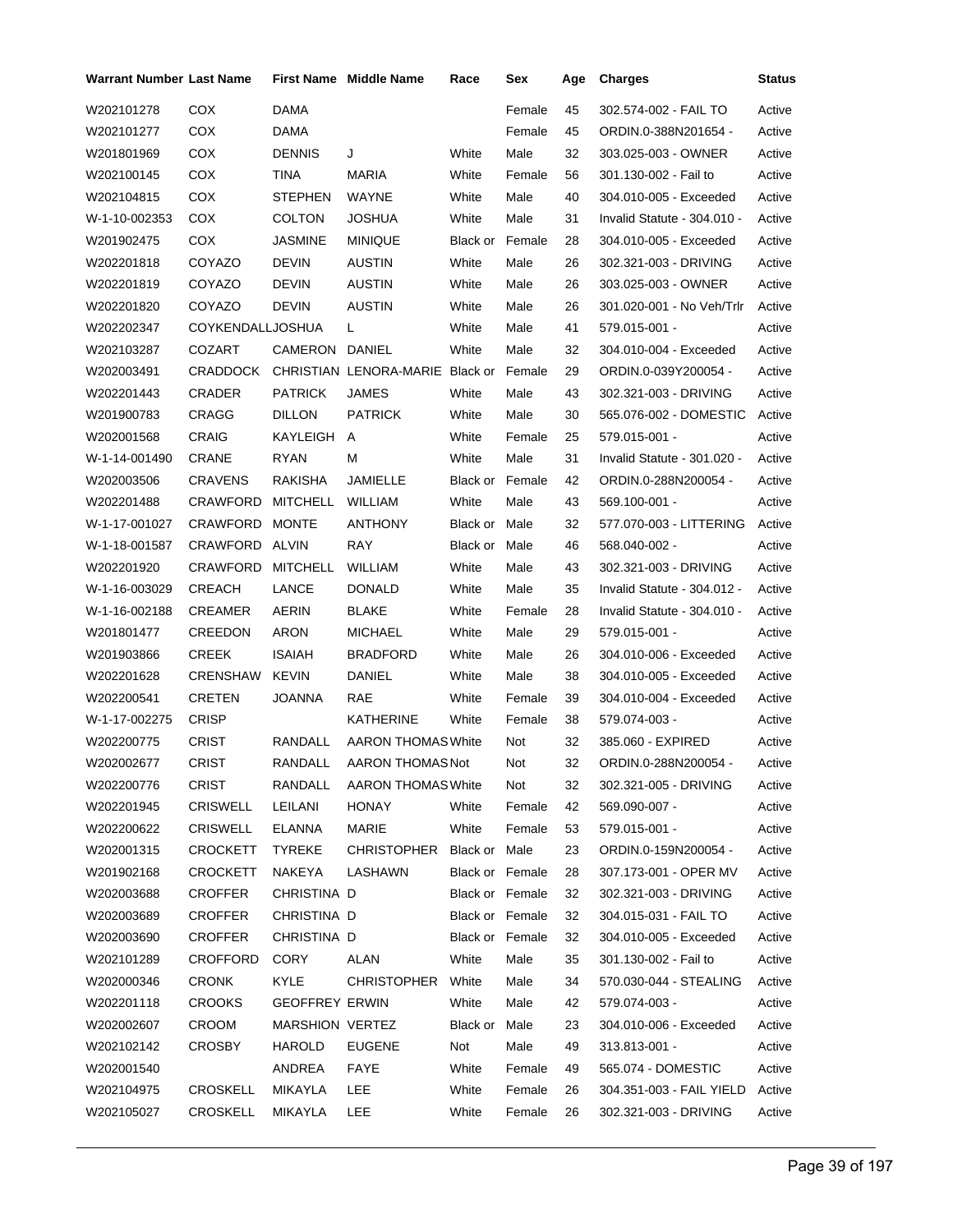| <b>Warrant Number Last Name</b> |                          |                   | <b>First Name</b> Middle Name | Race                   | Sex    | Age | <b>Charges</b>              | Status |
|---------------------------------|--------------------------|-------------------|-------------------------------|------------------------|--------|-----|-----------------------------|--------|
| W202105026                      | <b>CROSKELL</b>          | MIKAYLA           | LEE                           | White                  | Female | 26  | 577.599-001 - FAIL TO       | Active |
| W201900912                      | <b>CROSS</b>             | CHAD              | C                             | White                  | Male   | 38  | 307.400-002 - OPERATE       | Active |
| W202200071                      | <b>CROSSFIELD AMANDA</b> |                   | <b>NADINE</b>                 | White                  | Female | 31  | 304.010-004 - Exceeded      | Active |
| W202200070                      | <b>CROSSFIELD AMANDA</b> |                   | <b>NADINE</b>                 | White                  | Female | 31  | 302.321-003 - DRIVING       | Active |
| W202200069                      | CROSSFIELD AMANDA        |                   | <b>NADINE</b>                 | White                  | Female | 31  | 579.015-004 -               | Active |
| W202000631                      | <b>CROSSLAND MATTHEW</b> |                   | <b>SCOTT</b>                  | White                  | Male   | 35  | 313.813-001 -               | Active |
| W-1-14-000334                   | <b>CROUCH</b>            | MARK              | EDWARD                        | White                  | Male   | 60  | Invalid Statute - 302.321 - | Active |
| W-1-14-000335                   | <b>CROUCH</b>            | MARK              | EDWARD                        | White                  | Male   | 60  | Invalid Statute - 304.015 - | Active |
| W202103285                      | <b>CROW</b>              | <b>BRIAN</b>      | <b>CHRISTOPHER</b>            | White                  | Male   | 46  | 303.025-003 - OWNER         | Active |
| W202103283                      | <b>CROW</b>              | <b>BRIAN</b>      | CHRISTOPHER White             |                        | Male   | 46  | 301.130-002 - Fail to       | Active |
| W202103284                      | <b>CROW</b>              | <b>BRIAN</b>      | CHRISTOPHER White             |                        | Male   | 46  | 302.020-003 - Operate       | Active |
| W-1-15-001347                   | <b>CROWE</b>             | BRADLEY           | ALAN                          | White                  | Male   | 54  | 307.400-030 - DRIVER        | Active |
| W202102975                      | CRUBAUGH                 | <b>JEFFREY</b>    | <b>JAMES</b>                  | White                  | Male   | 48  | 304.022-002 - FAIL TO       | Active |
| W201903208                      | <b>CRUM</b>              | <b>KORI</b>       | <b>NICOLE</b>                 | White                  | Female | 47  | 565.076-002 - DOMESTIC      | Active |
| W-1-16-004028                   | CRUMBLE                  | CHRISTINE ANN     |                               | <b>Black or Female</b> |        | 57  | Invalid Statute - 302.020 - | Active |
| W-1-16-004027                   | <b>CRUMBLE</b>           | CHRISTINE ANN     |                               | <b>Black or Female</b> |        | 57  | Invalid Statute - 301.020 - | Active |
| W201903995                      | <b>CRUMP</b>             | EVAN              | <b>MICHAEL</b>                | White                  | Male   | 32  | 301.020-001 - No Veh/Trlr   | Active |
| W201904550                      | CRUSE                    | GAVIN             | <b>TIMOTHY</b>                | White                  | Male   | 25  | 301.020-001 - No Veh/Trlr   | Active |
| W201904551                      | CRUSE                    | GAVIN             | <b>TIMOTHY</b>                | White                  | Male   | 25  | 301.140-001 -               | Active |
| W201904552                      | <b>CRUSE</b>             | GAVIN             | <b>TIMOTHY</b>                | White                  | Male   | 25  | 303.025-003 - OWNER         | Active |
| W202001316                      | CRUSE                    | GAVIN             | <b>TIMOTHY</b>                | White                  | Male   | 25  | ORDIN.0-041N200454 -        | Active |
| W-1-15-001713                   | CRUZ                     | <b>CHRISTIAN</b>  |                               | White                  | Male   | 29  | Invalid Statute - 313.817 - | Active |
| W202001317                      | CRUZ                     | ALFREDO           |                               |                        | Male   | 26  | ORDIN.0-039Y200054 -        | Active |
| W-1-18-000844                   | CRUZ                     | <b>SEVERIANO</b>  |                               | White                  | Male   | 42  | 302.020-003 - Operate       | Active |
| W202100702                      | CRUZ                     | WILDANE           |                               | White                  | Female | 40  | 302.020-003 - Operate       | Active |
| W202104662                      | CRUZ                     | <b>DYLAN</b>      | <b>OZBOURNE</b>               | White                  | Male   | 27  | 544.665-003 - FAILURE       | Active |
| W202200915                      | <b>CUBIE</b>             | TRAYNEAL TERRELL  |                               | Black or               | Male   | 29  | 302.321-003 - DRIVING       | Active |
| W202104204                      | <b>CUBIE</b>             | DEVIN             | KEITH                         | Black or Male          |        | 24  | 304.010-004 - Exceeded      | Active |
| W202104205                      | <b>CUBIE</b>             | DEVIN             | KEITH                         | Black or Male          |        | 24  | 303.025-003 - OWNER         | Active |
| W-1-16-001629                   |                          | <b>GUILLERMOJ</b> |                               | White                  | Male   | 43  | Invalid Statute - 304.010 - | Active |
| W-1-16-003098                   | <b>CULBERT</b>           | <b>ASHLEY</b>     | NICOLE                        | White                  | Female | 34  | 570.030-046 -               | Active |
| W202003640                      |                          |                   | HAROLD                        | White                  | Male   | 44  | 302.321-003 - DRIVING       | Active |
| W202003639                      |                          |                   | HAROLD                        | White                  | Male   | 44  | 303.025-004 - OWNER         | Active |
| W202003660                      |                          |                   | HAROLD                        | White                  | Male   | 44  | 301.210-001 - Posses        | Active |
| W-1-13-003139                   | <b>CULLINS</b>           |                   | <b>CHARLES</b>                | White                  | Male   | 49  | Invalid Statute - 565.074 - | Active |
| W201900881                      | <b>CULVER</b>            | <b>CHERYL</b>     | <b>DAWN</b>                   | White                  | Female | 47  | 577.010-028 - DWI -         | Active |
| W201802602                      | CULVER                   | CHERYL            | DAWN                          | White                  | Female | 47  | 577.010-030 - DWI -         | Active |
| W202201115                      | <b>CUMMINGS</b>          | JEREMY            | <b>MICHAEL</b>                | White                  | Male   | 29  | 571.030-019 -               | Active |
| W202200651                      | <b>CUMMINGS</b>          | <b>SHAWN</b>      | J                             | White                  | Male   | 36  | 304.019-002 - FAIL TO       | Active |
| W202200216                      | <b>CUNG</b>              | LAL               | <b>BIAK</b>                   | White                  | Male   | 41  | 569.140-001 -               | Active |
| W202200517                      | <b>CUNG</b>              | LAL               | <b>BIAK</b>                   | White                  | Male   | 41  | 569.140-001 -               | Active |
| W202100979                      |                          | BILLY             | LEE                           | White                  | Male   | 67  | 304.022-002 - FAIL TO       | Active |
| W-1-15-003341                   |                          | <b>PHILLIP</b>    | <b>ELLIS</b>                  | Black or Male          |        | 35  | Invalid Statute - 302.020 - | Active |
| W201903819                      |                          | <b>GEORGE</b>     | JOE.                          | White                  | Male   | 31  | 579.074-003 -               | Active |
| W202004047                      |                          | RAUNAL            | JAMES                         | Not                    | Male   | 22  | ORDIN.0-288N200054 -        | Active |
| W202100667                      |                          | <b>KRISTINA</b>   | RENEE                         | White                  | Female | 30  | 302.321-003 - DRIVING       | Active |
| W202100668                      |                          | KRISTINA          | RENEE                         | White                  | Female | 30  | 303.025-003 - OWNER         | Active |
|                                 |                          |                   |                               |                        |        |     |                             |        |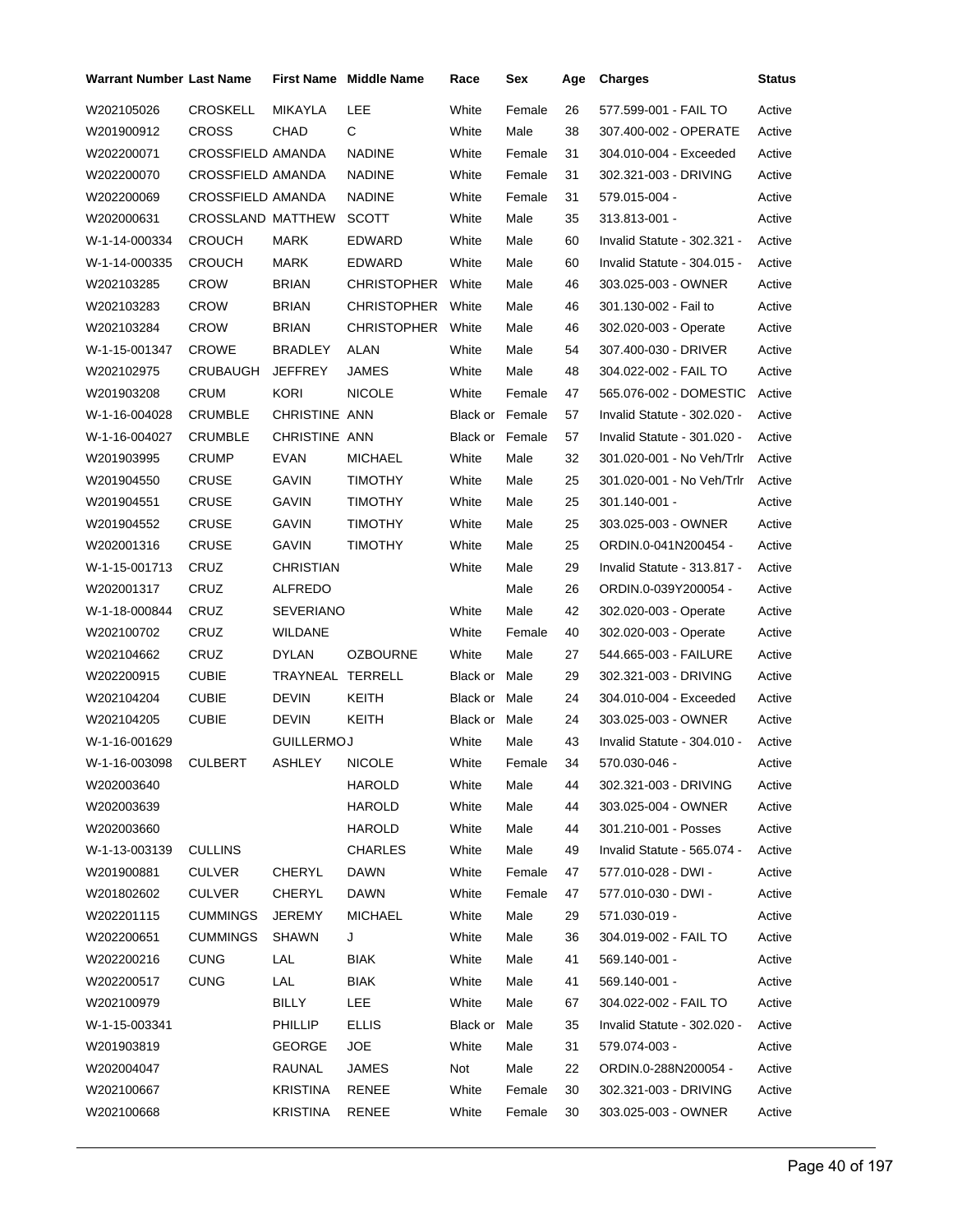| <b>Warrant Number Last Name</b> |                |                   | <b>First Name Middle Name</b> | Race                   | Sex    | Age | <b>Charges</b>              | <b>Status</b> |
|---------------------------------|----------------|-------------------|-------------------------------|------------------------|--------|-----|-----------------------------|---------------|
| W202100669                      |                | <b>KRISTINA</b>   | <b>RENEE</b>                  | White                  | Female | 30  | 304.010-003 - Exceeded      | Active        |
| W-1-16-003425                   | <b>CUPP</b>    | <b>MICHAEL</b>    | <b>DAVID</b>                  | White                  | Male   | 60  | Invalid Statute - 304.012 - | Active        |
| W-1-16-003424                   | CUPP           | <b>MICHAEL</b>    | DAVID                         | White                  | Male   | 60  | 577.010-032 - DRIVING       | Active        |
| W202104663                      | CURE           | KATHRYN           | <b>ROSE</b>                   | White                  | Not    |     | 385.060 - EXPIRED           | Active        |
| W202002967                      | <b>CURL</b>    | <b>ELLIOT</b>     | <b>BRYANT</b>                 | Black or Male          |        | 35  | 566.093-002 - SEXUAL        | Active        |
| W-1-18-001860                   | <b>CURRIE</b>  | <b>MICHAEL</b>    | NEAL                          | Black or Male          |        | 28  | 304.010-006 - Exceeded      | Active        |
| W-1-16-003138                   | <b>CURRY</b>   | TAWANNA           | <b>SHANTA</b>                 | Black or Female        |        | 45  | Invalid Statute - 301.020 - | Active        |
| W202201766                      | <b>CURRY</b>   | <b>AJIA</b>       | D                             | <b>Black or Female</b> |        | 21  | 385.140 - FAILED TO         | Active        |
| W-1-16-000434                   | <b>CURTIS</b>  | DAMETRIA          | <b>CHEYANNE</b>               | Black or Female        |        | 28  | 570.030-046 -               | Active        |
| W201902483                      | <b>CURTIS</b>  | LANIE             | RENEA                         | White                  | Female | 45  | 570.120-002 - PASSING       | Active        |
| W-1-17-004189                   | <b>CURTIS</b>  | <b>MARCUS</b>     | <b>DEMOND</b>                 | Black or Male          |        | 39  | 301.140-001 -               | Active        |
| W-1-17-004190                   | <b>CURTIS</b>  | <b>MARCUS</b>     | <b>DEMOND</b>                 | Black or Male          |        | 39  | 303.025-004 - OWNER         | Active        |
| W201902558                      | <b>CURTIS</b>  | STEPHANIE ANNETTE |                               | White                  | Female | 38  | 301.130-002 - Fail to       | Active        |
| W202001318                      | <b>CURTS</b>   | SHAYLA            | <b>LYNAE</b>                  | <b>Black or Female</b> |        | 22  | ORDIN.0-319N200054 -        | Active        |
| W202103608                      | <b>CURTS</b>   | SHAYLA            | LYNAE                         | Black or Female        |        | 22  | 569.140-001 -               | Active        |
| W202201240                      | <b>CUSTER</b>  | LINDSEY           | <b>TERRIN</b>                 | White                  | Female | 30  | 575.150-002 - RESIST        | Active        |
| W201900440                      | <b>CUSTER</b>  | JASON             | <b>GARCIA</b>                 | White                  | Male   | 44  | 304.180-001 - WT ON         | Active        |
| W202201476                      | <b>CUSTER</b>  | <b>LINDSEY</b>    | <b>TERRIN</b>                 | White                  | Female | 30  | 570.090-001 - FORGERY       | Active        |
| W-1-16-001786                   | <b>CYPHERS</b> | <b>HAROLD</b>     | <b>BENTON</b>                 | White                  | Male   | 42  | Invalid Statute - 302.321 - | Active        |
| W-1-16-001785                   | <b>CYPHERS</b> | HAROLD            | <b>BENTON</b>                 | White                  | Male   | 42  | Invalid Statute - 304.010 - | Active        |
| W-1-17-001635                   | CZOSNYKA       | <b>STEVE</b>      | J                             | White                  | Male   | 34  | 569.140-001 -               | Active        |
| W201904365                      | DADO           | <b>RICHARD</b>    | <b>RODRIGUEZ</b>              | White                  | Male   | 40  | 569.140-001 -               | Active        |
| W202201682                      | <b>DADY</b>    | ROBERT            | <b>MICHAEL</b>                | White                  | Male   | 30  | 302.321-003 - DRIVING       | Active        |
| W202201683                      | DADY           | <b>ROBERT</b>     | <b>MICHAEL</b>                | White                  | Male   | 30  | 577.010 - DWI               | Active        |
| W-1-17-002740                   | <b>DAEGES</b>  | JACOB             | <b>HUNTER</b>                 | White                  | Male   | 27  | 579.074-003 -               | Active        |
| W-1-17-002741                   | <b>DAEGES</b>  | JACOB             | <b>HUNTER</b>                 | White                  | Male   | 27  | 579.074-003 -               | Active        |
| W-1-17-002382                   | <b>DAEGES</b>  | JACOB             | <b>HUNTER</b>                 | White                  | Male   | 27  | 303.025-003 - OWNER         | Active        |
| W-1-17-002381                   | <b>DAEGES</b>  | <b>JACOB</b>      | <b>HUNTER</b>                 | White                  | Male   | 27  | 304.010-004 - Exceeded      | Active        |
| W-1-12-000987                   | <b>DAGGITT</b> | <b>JOHN</b>       | <b>ALLEN</b>                  | White                  | Male   | 43  | Invalid Statute - 302.321 - | Active        |
| W202201549                      | DAHL           | <b>ROBERT</b>     | J                             | White                  | Male   | 37  | 570.030-043 - STEALING      | Active        |
| W-1-13-002700                   | DAILEY         | <b>MICHAEL</b>    | в                             | White                  | Male   | 48  | Invalid Statute - 304.010 - | Active        |
| W201902681                      | DAILY          | AMBER             | MARIE                         | White                  | Female | 48  | 304.180-001 WT ON           | Active        |
| W-1-17-004342                   | <b>DALTON</b>  | <b>GIOVONNI</b>   | JERMAINE                      | Black or Male          |        | 30  | 307.105-001 - FAIL TO       | Active        |
| W201902913                      | DALY           | <b>BREANN</b>     | JANET EVELYN White            |                        | Not    | 27  | 303.025-002 - Oper MV of    | Active        |
| W201900470                      | <b>DAMMEN</b>  | MATHEW            | <b>RYAN</b>                   | White                  | Male   | 31  | 304.010-005 - Exceeded      | Active        |
| W202201078                      | DANAHY         | <b>DONNA</b>      | <b>KAY</b>                    | White                  | Male   | 61  | 579.015-001 -               | Active        |
| W202102585                      | <b>DANCER</b>  | SHANTELLE N       |                               | <b>Black or Female</b> |        | 38  | 302.321-003 - DRIVING       | Active        |
| W202201232                      | DANCER         | JAI               | <b>SIMONE</b>                 |                        | Female | 24  | 303.025-003 - OWNER         | Active        |
| W202201900                      | <b>DANCY</b>   | DARRYLE           | T.                            | Black or Male          |        | 34  | 385.010 - DRIVING           | Active        |
| W-1-17-002718                   | DANDRIDGE      |                   | BRANDON JOHN Black or Male    |                        |        | 27  | 579.074-003 -               | Active        |
| W-1-17-002717                   | DANDRIDGE      |                   | BRANDON JOHN Black or Male    |                        |        | 27  | 579.074-003 -               | Active        |
| W-1-17-002716                   | DANDRIDGE      |                   | BRANDON JOHN Black or Male    |                        |        | 27  | 577.010-031 - DWI -         | Active        |
| W-1-16-002799                   | DANGELO        | <b>JUSTIN</b>     | EDWARD                        | White                  | Male   | 43  | Invalid Statute - 304.180 - | Active        |
| W-1-14-000347                   |                | <b>ERICKA</b>     | <b>DENISE</b>                 | <b>Black or Female</b> |        | 31  | Invalid Statute - 304.010 - | Active        |
| W-1-14-001144                   |                | <b>ERICKA</b>     | <b>DENISE</b>                 | Black or Female        |        | 31  | Invalid Statute - 304.010 - | Active        |
| W-1-14-001143                   |                | <b>ERICKA</b>     | <b>DENISE</b>                 | Black or Female        |        | 31  | Invalid Statute - 195.233 - | Active        |
| W-1-14-001142                   |                | <b>ERICKA</b>     | <b>DENISE</b>                 | Black or Female        |        | 31  | Invalid Statute - 195.202 - | Active        |
|                                 |                |                   |                               |                        |        |     |                             |               |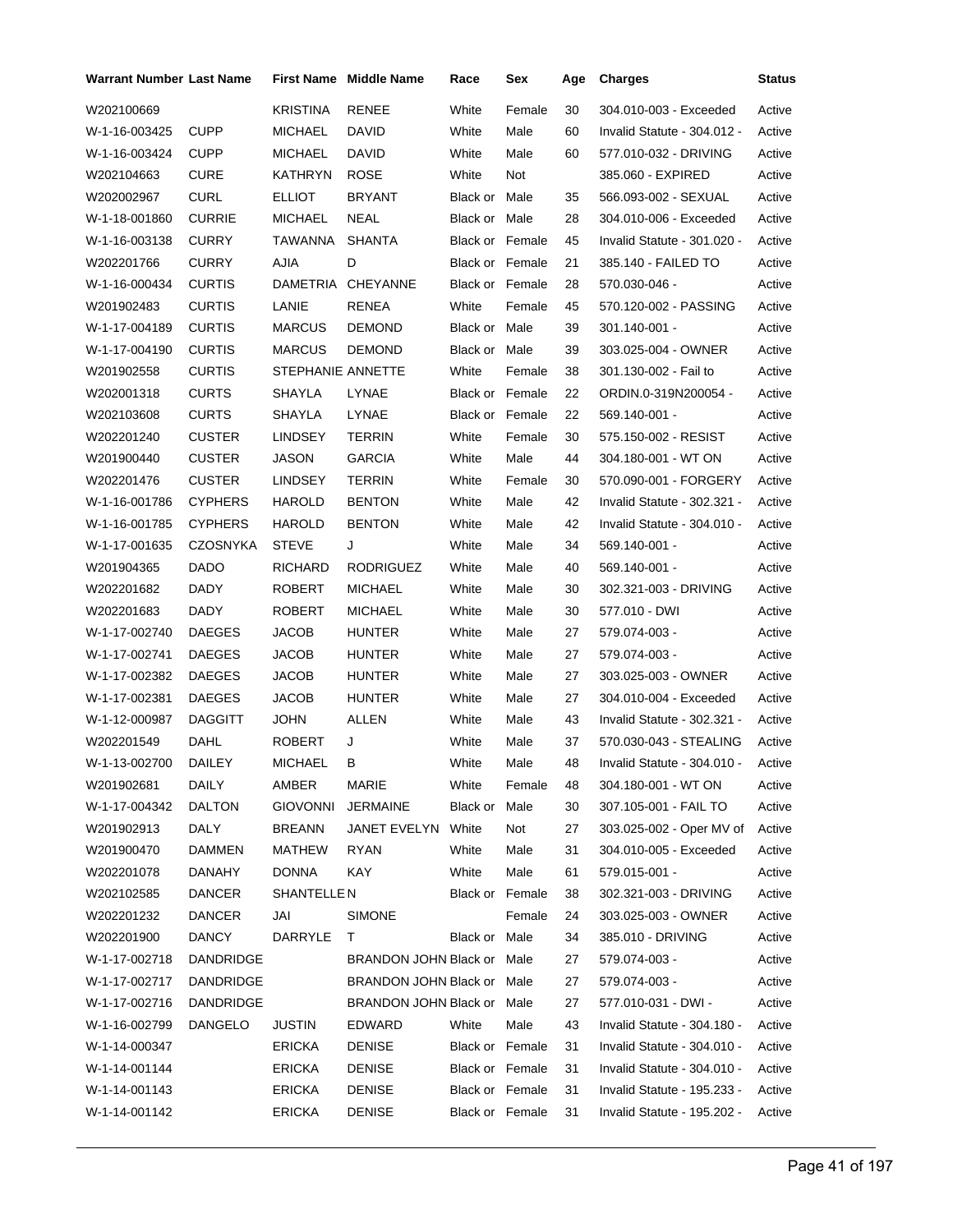| Warrant Number Last Name       |                         |                | <b>First Name</b> Middle Name | Race            | Sex             | Age | <b>Charges</b>              | <b>Status</b> |
|--------------------------------|-------------------------|----------------|-------------------------------|-----------------|-----------------|-----|-----------------------------|---------------|
| W202104208                     | <b>DANIEL</b>           | AARON          | D                             | White           | Male            | 55  | 301.130-002 - Fail to       | Active        |
| W202103450                     | DANIEL                  | <b>LISA</b>    | RENEE                         | White           | Female          | 48  | 302.321-003 - DRIVING       | Active        |
| W202201375                     | DANIELS                 | MARK           | CHRISTOPHER White             |                 | Male            | 47  | 301.020-001 - No Veh/Trlr   | Active        |
| W-1-16-002585                  | DANIELS                 | DANELL         | LARAUN                        |                 | Male            | 38  | Invalid Statute - 570.120 - | Active        |
| W202201021                     | DANIELS                 | NIYAA          | HASAN                         | Black or Male   |                 | 30  | 301.020-001 - No Veh/Trlr   | Active        |
| W201904241                     | DANIELS                 | <b>DAVINO</b>  | <b>MARQUAN</b>                | Black or Male   |                 | 22  | 570.023-001 - ROBBERY       | Active        |
| W202201020                     | <b>DANIELS</b>          | NIYAA          | HASAN                         | Black or Male   |                 | 30  | 303.025-003 - OWNER         | Active        |
| W-1-16-003677                  | <b>DANIELS</b>          | KAVEN          | <b>BENJAMIN</b>               | Black or Male   |                 | 51  | Invalid Statute - 570.120 - | Active        |
| W202201019                     | <b>DANIELS</b>          | NIYAA          | <b>HASAN</b>                  | Black or Male   |                 | 30  | 302.321-003 - DRIVING       | Active        |
| W-1-16-000214                  | <b>DANIELS</b>          | LOGAN          | Τ                             | Black or Male   |                 | 40  | Invalid Statute - 302.020 - | Active        |
| W202201373                     | <b>DANIELS</b>          | MARK           | CHRISTOPHER White             |                 | Male            | 47  | 303.025-003 - OWNER         | Active        |
| W-1-16-000215                  | <b>DANIELS</b>          | LOGAN          | т                             | Black or Male   |                 | 40  | 303.025-002 - Oper MV of    | Active        |
| W202201376                     | <b>DANIELS</b>          | MARK           | CHRISTOPHER White             |                 | Male            | 47  | 301.210-001 - Posses        | Active        |
| W-1-16-000216                  | <b>DANIELS</b>          | LOGAN          | Τ                             | Black or Male   |                 | 40  | Invalid Statute - 301.020 - | Active        |
| W202002702                     | DANIELS                 | RUSSELL        | <b>GORDON</b>                 | White           | Male            | 52  | 589.425-001 - FAIL TO       | Active        |
| W202104209                     | <b>DANIELS</b>          | LANITA         | <b>RENEE</b>                  | Black or Female |                 | 34  | 301.020-001 - No Veh/Trlr   | Active        |
| W202202015                     | DANIELS                 | <b>BREANA</b>  | <b>NICHOLE</b>                | Black or Female |                 | 29  | 302.020-003 - Operate       | Active        |
| W202002622                     | DANNER                  | MITCHELL       | EARL                          | White           | Male            | 53  | 577.010-030 - DWI -         | Active        |
| W201802104                     | <b>DANNER</b>           |                | PERRY LEE                     | White           | Male            | 35  | 302.321-003 - DRIVING       | Active        |
| W202003605                     | <b>DANUS</b>            | KYLEE          | MACKENZI                      | White           | Female          | 22  | 304.010-006 - Exceeded      | Active        |
| W202003378                     | <b>DANUS</b>            | KYLEE          | MACKENZI                      | White           | Female          | 22  | 304.010-003 - Exceeded      | Active        |
| W-1-16-004018                  | DANZIE                  | KENNETH        | L                             | Black or Male   |                 | 40  | Invalid Statute - 304.180 - | Active        |
| W202104283                     | DARBY                   | MICHELLE RENEE |                               | White           | Female          | 25  | 302.321-003 - DRIVING       | Active        |
| W201902602                     | DARBY                   | ROLLAND        | <b>SCOTT</b>                  | White           | Male            | 51  | 252.045 - ACTIVITIES        | Active        |
| W202103924                     | <b>DARMOND</b>          | <b>CHARLES</b> | ANDREW                        | White           | Male            | 30  | 579.074-003 -               | Active        |
| W202103923                     | <b>DARMOND</b>          | <b>CHARLES</b> | ANDREW                        | White           | Male            | 30  | 303.025-003 - OWNER         | Active        |
| W202103925                     | DARMOND                 | <b>CHARLES</b> | ANDREW                        | White           | Male            | 30  | 302.321-003 - DRIVING       | Active        |
| W-1-16-000344                  | DARNEZ                  | <b>KION</b>    | <b>JACKSON</b>                | Black or Male   |                 | 44  | 307.400-030 - DRIVER        | Active        |
| W-1-17-004142                  | <b>DARRINGTONQUIERA</b> |                | С                             | Black or Female |                 | 31  | 302.020-003 - Operate       | Active        |
| W-1-17-004149                  | <b>DARRINGTONQUIERA</b> |                | С                             | Black or Female |                 | 31  | 303.025-003 - OWNER         | Active        |
| W-1-17-004150 DARRINGTONQUIERA |                         |                | C.                            |                 | Black or Female | 31  | 301.130-002 - Fail to       | Active        |
| W-1-17-004151                  | DARRINGTONQUIERA        |                | С                             | Black or Female |                 | 31  | 304.017-001 -               | Active        |
| W202001159                     | DARVEAUX                |                | <b>SUE</b>                    | White           | Female          | 40  | ORDIN.0-330Y201023 -        | Active        |
| W202201627                     | <b>DAVALOS</b>          | <b>BRYAN</b>   | <b>ANTONIO</b>                |                 | Male            | 25  | 304.010-007 - Exceeded      | Active        |
| W202104445                     | DAVELER                 | <b>HEATHER</b> | <b>MICHELLE</b>               | White           | Female          | 46  | 565.074-003 - DOMESTIC      | Active        |
| W202102081                     | DAVENPORT LATASHA       |                | <b>DENISE</b>                 | Black or Female |                 | 34  | 302.200-001 - Oper MV       | Active        |
| W202200372                     | DAVENPORT REX           |                | ALAN                          | White           | Male            | 59  | 579.015-004 -               | Active        |
| W-1-16-003227                  | <b>DAVES</b>            | GRANT          | GARET                         | White           | Male            | 41  | Invalid Statute - 304.180 - | Active        |
| W202001160                     | DAVEY                   | <b>LISA</b>    | A                             | White           | Female          | 56  | ORDIN.0-041N200454 -        | Active        |
| W-1-17-003542                  | DAVID                   | <b>AUSTIN</b>  |                               | Asian           | Male            | 25  | 302.020-003 - Operate       | Active        |
| W202103118                     | DAVID.                  | <b>DALTON</b>  | <b>JOHNNY</b>                 | White           | Male            | 32  | 304.010-004 - Exceeded      | Active        |
| W202202316                     | DAVIDSON                | JORDAN         | LEEANN                        | White           | Female          | 21  | 301.020-001 - No Veh/Trlr   | Active        |
| W202003241                     | DAVIDSON                | MICHAEL        | JUSTIN                        | White           | Male            | 44  | 579.015-001 -               | Active        |
| W202202317                     | DAVIDSON                | JORDAN         | LEEANN                        | White           | Female          | 21  | 301.210-001 - Posses        | Active        |
| W-1-09-003017                  |                         | GABRIEL        |                               | White           | Male            | 45  | Invalid Statute - 302.020 - | Active        |
| W-1-09-003016                  |                         | GABRIEL        |                               | White           | Male            | 45  | 577.010-032 - DRIVING       | Active        |
| W-1-17-004313 DAVIS            |                         | MICHAEL        | DEAN                          | White           | Male            | 24  | 579.015-004 -               | Active        |
|                                |                         |                |                               |                 |                 |     |                             |               |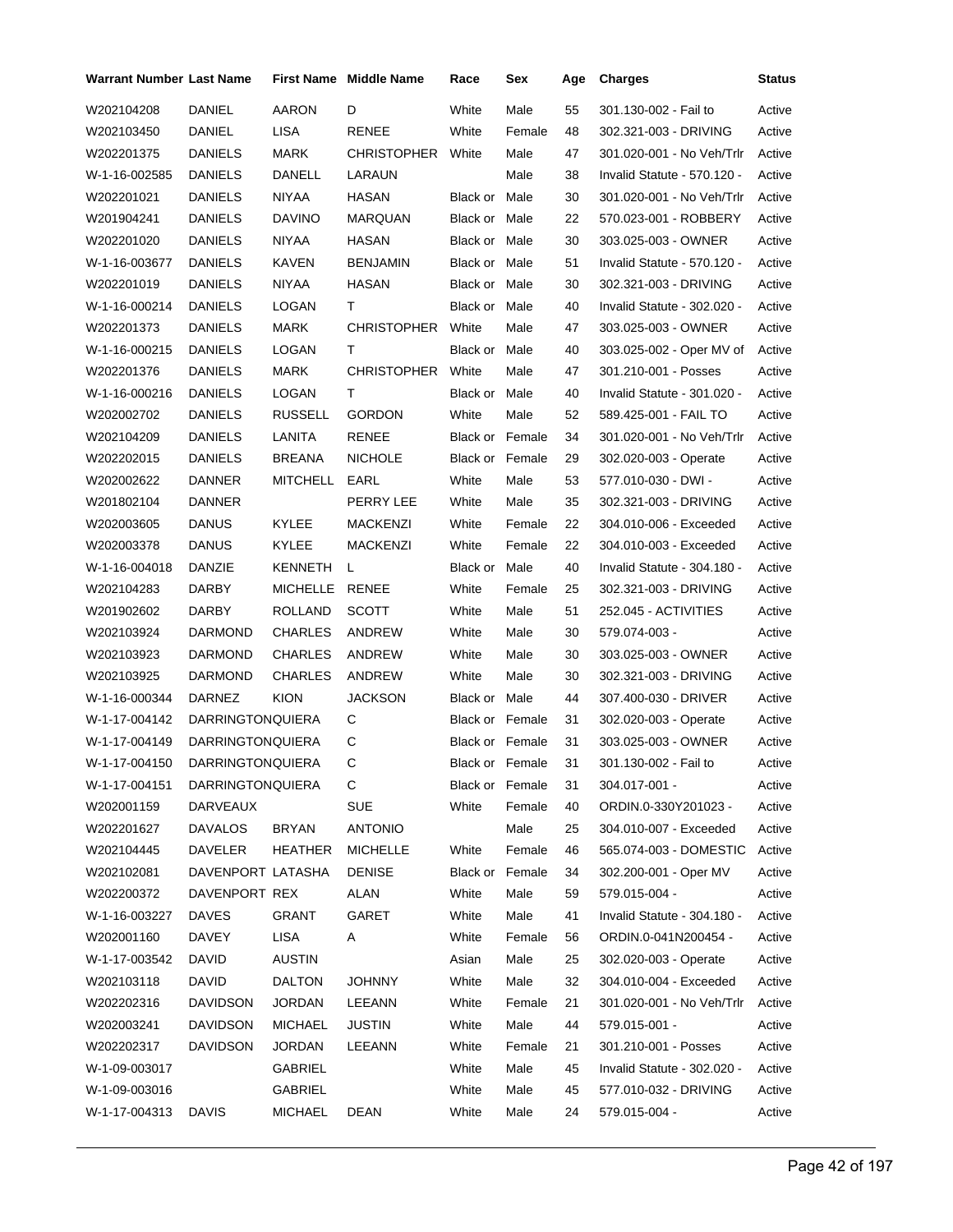| <b>Warrant Number Last Name</b> |              |                  | First Name Middle Name | Race                   | Sex    | Age | <b>Charges</b>              | <b>Status</b> |
|---------------------------------|--------------|------------------|------------------------|------------------------|--------|-----|-----------------------------|---------------|
| W-1-17-004315                   | <b>DAVIS</b> | <b>MICHAEL</b>   | <b>DEAN</b>            | White                  | Male   | 24  | 301.020-001 - No Veh/Trlr   | Active        |
| W-1-17-004316                   | <b>DAVIS</b> | MICHAEL          | DEAN                   | White                  | Male   | 24  | 307.070-001 - FAIL TO       | Active        |
| W202003863                      | DAVIS        | LARRY            | D                      | White                  | Male   | 63  | 302.020-003 - Operate       | Active        |
| W-1-17-001617                   | <b>DAVIS</b> | DOROTHEA DUSHAWN |                        | <b>Black or Female</b> |        | 39  | 303.025-002 - Oper MV of    | Active        |
| W201903558                      | DAVIS        | BRITTANY         | <b>RICHE</b>           | <b>Black or Female</b> |        | 37  | 303.025-003 - OWNER         | Active        |
| W201903559                      | DAVIS        | <b>BRITTANY</b>  | <b>RICHE</b>           | <b>Black or Female</b> |        | 37  | 304.010-004 - Exceeded      | Active        |
| W201901907                      | <b>DAVIS</b> | MARTHA           | ANNE                   | White                  | Female | 65  | 301.020-001 - No Veh/Trlr   | Active        |
| W202003538                      | DAVIS        | ANTHONY          | DAWAYNE                | Black or Male          |        | 20  | 302.020-003 - Operate       | Active        |
| W202103411                      | DAVIS        | ASHLEY           | LAUREN                 | White                  | Female | 28  | 301.020-001 - No Veh/Trlr   | Active        |
| W202003539                      | <b>DAVIS</b> | ANTHONY          | DAWAYNE                | Black or Male          |        | 20  | 304.010-004 - Exceeded      | Active        |
| W-1-14-000732                   | <b>DAVIS</b> | <b>ERIC</b>      | J                      | Black or Male          |        | 36  | Invalid Statute - 565.074 - | Active        |
| W-1-14-000378                   | DAVIS        | ERIC             | J                      | Black or Male          |        | 36  | Invalid Statute - 565.074 - | Active        |
| W-1-17-002372                   | <b>DAVIS</b> | HAROLD           | <b>BRADFORD</b>        | Black or Male          |        | 32  | 577.599-001 - FAIL TO       | Active        |
| W-1-17-002373                   | <b>DAVIS</b> | HAROLD           | <b>BRADFORD</b>        | Black or Male          |        | 32  | 307.173-001 - OPER MV       | Active        |
| W202200302                      | DAVIS        | STUART           | <b>BRITTAIN</b>        | Black or Male          |        | 36  | 301.020-001 - No Veh/Trlr   | Active        |
| W202003082                      | <b>DAVIS</b> | BENELL           | JUNIOR                 | Black or Male          |        | 61  | 302.321-003 - DRIVING       | Active        |
| W-1-17-001618                   | <b>DAVIS</b> | DOROTHEA DUSHAWN |                        | <b>Black or Female</b> |        | 39  | 301.020-001 - No Veh/Trlr   | Active        |
| W202003089                      | DAVIS        | BENELL           | <b>JUNIOR</b>          | Black or Male          |        | 61  | 301.020-001 - No Veh/Trlr   | Active        |
| W202004179                      | <b>DAVIS</b> | BENELL           | <b>JUNIOR</b>          | Black or Male          |        | 61  | 301.020-001 - No Veh/Trlr   | Active        |
| W202103682                      | <b>DAVIS</b> | <b>VINCENT</b>   | <b>EDWARD</b>          | Black or Male          |        | 30  | 302.574-002 - FAIL TO       | Active        |
| W202004183                      | DAVIS        | BENELL           | <b>JUNIOR</b>          | Black or Male          |        | 61  | 302.321-003 - DRIVING       | Active        |
| W201904509                      | <b>DAVIS</b> | JOSHUA           | <b>EMANUEL</b>         | Black or Male          |        | 43  | 568.040-002 -               | Active        |
| W202002231                      | <b>DAVIS</b> | <b>ROSS</b>      | <b>STEVEN</b>          | White                  | Male   | 31  | 303.025-003 - OWNER         | Active        |
| W202001320                      | <b>DAVIS</b> | JAMES            | LEE                    | White                  | Male   | 38  | ORDIN.0-318N200054 -        | Active        |
| W202103722                      | <b>DAVIS</b> | JEFFREY          | WILLIAM                | Black or Male          |        | 35  | 302.321-003 - DRIVING       | Active        |
| W202103681                      | <b>DAVIS</b> | <b>VINCENT</b>   | <b>EDWARD</b>          | Black or Male          |        | 30  | 385.060 - EXPIRED           | Active        |
| W201800148                      | DAVIS        | MATTHEW          | <b>BRIAN</b>           | White                  | Male   | 53  | 302.321-003 - DRIVING       | Active        |
| W201800149                      | <b>DAVIS</b> | MATTHEW          | <b>BRIAN</b>           | White                  | Male   | 53  | 301.020-001 - No Veh/Trlr   | Active        |
| W201800178                      | <b>DAVIS</b> | LARRY            | DALE                   | White                  | Male   | 61  | 304.180-001 - WT ON         | Active        |
| W202000727                      | <b>DAVIS</b> | MARY             | <b>FRANCES</b>         | Black or Female        |        | 32  | 304.010-004 - Exceeded      | Active        |
| W202100461                      | <b>DAVIS</b> | TIMOTHY          | DEAN                   | Not Male               |        | 22  | ORDIN.0-057Y200054 -        | Active        |
| W201801003                      | DAVIS        | HEIDI            |                        |                        | Not    | 52  | 570.120-002 - PASSING       | Active        |
| W202202087                      | <b>DAVIS</b> | <b>LINUS</b>     |                        | Black or Male          |        | 49  | 304.010-007 - Exceeded      | Active        |
| W202104957                      | DAVIS        | JEFFREY          | WILLIAM                | Black or Male          |        | 35  | 302.321-005 - DRIVING       | Active        |
| W202101780                      | <b>DAVIS</b> | <b>STEVEN</b>    | <b>JOSEPH</b>          | Not                    | Male   | 37  | 304.010-006 - Exceeded      | Active        |
| W202102011                      | DAVIS        | SHIRLEY          |                        | Black or Female        |        | 64  | 570.120-002 - PASSING       | Active        |
| W201801684                      | <b>DAVIS</b> | LESTA            | RYLAN MICHELE Asian    |                        | Female | 28  | 577.599-001 - FAIL TO       | Active        |
| W201801683                      | <b>DAVIS</b> | <b>LESTA</b>     | RYLAN MICHELE Asian    |                        | Female | 28  | 302.321-003 - DRIVING       | Active        |
| W202102650                      | DAVIS        | LANCE            | GLENN                  | White                  | Male   | 33  | 303.025-003 - OWNER         | Active        |
| W202103723                      | DAVIS        | JEFFREY          | WILLIAM                | Black or Male          |        | 35  | 303.025-003 - OWNER         | Active        |
| W202202017                      | <b>DAVIS</b> | JESSICA          | JORDAN-LEE             | White                  | Female | 21  | 302.321-003 - DRIVING       | Active        |
| W201802512                      | DAVIS        | DONALD           | <b>DEVANTE</b>         | Black or Not           |        |     | 302.321-004 - DRIVING       | Active        |
| W202001161                      | <b>DAVIS</b> | <b>LEWIS</b>     | <b>GIFFORD</b>         | White                  | Male   | 42  | ORDIN.0-320N200054 -        | Active        |
| W202001162                      | <b>DAVIS</b> | <b>LEWIS</b>     | <b>GIFFORD</b>         | White                  | Male   | 42  | ORDIN.0-057Y200054 -        | Active        |
| W202103550                      | <b>DAVIS</b> | BRANDI           | LEA                    | White                  | Female | 36  | 570.120-002 - PASSING       | Active        |
| W-1-17-001616                   | DAVIS        | DOROTHEA DUSHAWN |                        | Black or Female        |        | 39  | 302.321-004 - DRIVING       | Active        |
| W202202388                      |              | <b>JOSHUA</b>    | С                      | Not                    | Not    | 42  | 455.085-002 - VIOL OF       | Active        |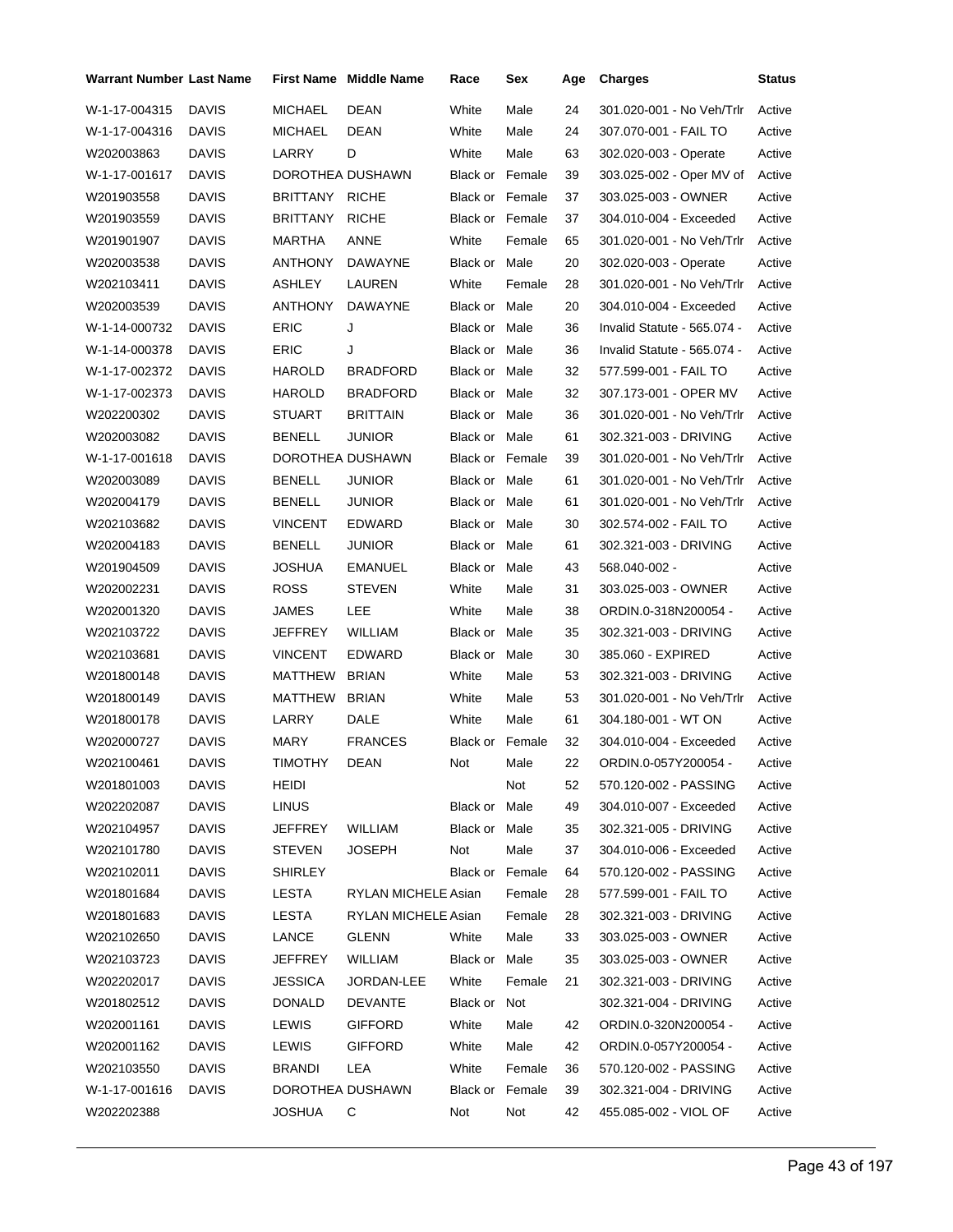| <b>Warrant Number Last Name</b> |                             |                         | First Name Middle Name | Race                   | Sex    | Age | <b>Charges</b>              | <b>Status</b> |
|---------------------------------|-----------------------------|-------------------------|------------------------|------------------------|--------|-----|-----------------------------|---------------|
| W202201255                      | <b>DAWE</b>                 | ATHENA                  | <b>RAE</b>             | White                  | Female | 43  | 569.080-002 -               | Active        |
| W201802480                      | DAWN                        | <b>RICKY</b>            |                        | Black or Male          |        | 61  | 577.010-032 - DRIVING       | Active        |
| W202102292                      |                             |                         | <b>MARTEZ</b>          | Black or Male          |        | 20  | 304.010-006 - Exceeded      | Active        |
| W201902787                      | <b>DAWOOD</b>               | <b>HASAN</b>            | м                      |                        | Male   | 26  | 304.010-004 - Exceeded      | Active        |
| W202001750                      | DAWSON                      | PATRICK                 | <b>THOMAS</b>          | White                  | Male   | 46  | 570.030-044 - STEALING      | Active        |
| W201903751                      | DAWSON                      | David                   | LANE                   | White                  | Male   | 65  | 302.321-003 - DRIVING       | Active        |
| W201903752                      | DAWSON                      | David                   | LANE                   | White                  | Male   | 65  | 304.015-010 - FAIL TO       | Active        |
| W201903750                      | DAWSON                      | DAVID                   | LANE                   | White                  | Male   | 65  | 577.010-032 - DRIVING       | Active        |
| W-1-14-002596                   | DAWSON                      | JAMES                   | <b>DICCON</b>          | White                  | Male   | 45  | 303.025-002 - Oper MV of    | Active        |
| W-1-14-002599                   | DAWSON                      | JAMES                   | <b>DICCON</b>          | White                  | Male   | 45  | Invalid Statute - 301.020 - | Active        |
| W202002118                      | DAWSON                      | <b>COURTNEY NICHOLE</b> |                        | White                  | Female | 32  | 301.020-001 - No Veh/Trlr   | Active        |
| W202101787                      | DAWSON                      | CHRISTY                 | <b>MICHELLE</b>        | <b>Black or Female</b> |        | 56  | 303.025-003 - OWNER         | Active        |
| W-1-14-001209                   | DAWSON                      | RICKEY                  | EARL                   | Black or Male          |        | 64  | Invalid Statute - 304.010 - | Active        |
| W-1-16-003661                   | DAY                         |                         | ANN                    | White                  | Female | 39  | Invalid Statute - 302.020 - | Active        |
| W-1-16-003662                   | DAY                         |                         | ANN                    | White                  | Female | 39  | 303.025-002 - Oper MV of    | Active        |
| W-1-16-003663                   | DAY                         |                         | <b>ANN</b>             | White                  | Female | 39  | Invalid Statute - 301.130 - | Active        |
| W-1-16-003542                   | DEAN                        | <b>WORDELL</b>          | <b>TURON</b>           | Black or Male          |        | 27  | Invalid Statute - 304.010 - | Active        |
| W201900229                      | DEAN                        | <b>WILBUR</b>           | <b>CHRISTOPHER</b>     | White                  | Male   | 57  | 303.025-003 - OWNER         | Active        |
| W202200202                      | <b>DEAS</b>                 | TERENCE                 | <b>RHASHARD</b>        | Black or Male          |        | 33  | 302.321-003 - DRIVING       | Active        |
| W201902593                      | <b>DEAVERS</b>              | AMANDA                  | LEE                    | White                  | Female | 39  | 303.025-003 - OWNER         | Active        |
| W201902594                      | DEAVERS                     | AMANDA                  | LEE                    | White                  | Female | 39  | 301.130-002 - Fail to       | Active        |
| W201902888                      | DE BARRIOS MONSANTO CLAUDIA |                         |                        | Black or Female        |        | 51  | 304.010-006 - Exceeded      | Active        |
| W202101498                      | <b>DECK</b>                 | SARAH                   | RENEE                  | White                  | Female | 32  | 570.090-001 - FORGERY       | Active        |
| W201901800                      | DECKER                      | <b>TODD</b>             | <b>CHRISTOPHER</b>     | White                  | Male   | 43  | 570.120-002 - PASSING       | Active        |
| W201902657                      | <b>DECKER</b>               | TODD                    | CHRISTOPHER            | White                  | Male   | 43  | 302.220-003 - Loaned        | Active        |
| W-1-07-002726                   | DEDYO                       | KIMBERLY                | ANNE                   | White                  | Female | 34  | Invalid Statute - 195.233 - | Active        |
| W202004105                      |                             | JAMIE                   | RAE                    | Not                    | Female | 42  | 570.120-002 - PASSING       | Active        |
| W202102803                      | <b>DEGOMASI</b>             | <b>MWACHA</b>           |                        | Black or Male          |        | 19  | 304.015-011 - FAIL TO       | Active        |
| W202200455                      | <b>DEGROOT</b>              | <b>DAWSON</b>           | JAMES                  | White                  | Male   | 21  | 302.321-003 - DRIVING       | Active        |
| W202200456                      | <b>DEGROOT</b>              | <b>DAWSON</b>           | <b>JAMES</b>           | White                  | Male   | 21  | 301.140-001 -               | Active        |
| W202200457                      | DEGROOT                     | <b>DAWSON</b>           | <b>JAMES</b>           | White                  | Male   | 21  | 303.025-003 - OWNER         | Active        |
| W202103812                      | DEHART                      | SARAH                   | JEAN                   | White                  | Female | 34  | 303.025-003 - OWNER         | Active        |
| W-1-17-003775                   | DEITER                      | <b>STACEY</b>           | L.                     | White                  | Female | 47  | 304.010-004 - Exceeded      | Active        |
| W-1-16-003473                   | DEITERT                     | <b>KAREN</b>            | ANGELA                 | White                  | Female | 39  | Invalid Statute - 307.173 - | Active        |
| W-1-14-002024                   | DELACRUZ                    | <b>GUSTAVO</b>          | SALDIVAR               | White                  | Male   | 35  | Invalid Statute - 302.020 - | Active        |
| W-1-14-002025                   | DELACRUZ                    | <b>GUSTAVO</b>          | SALDIVAR               | White                  | Male   | 35  | 303.025-002 - Oper MV of    | Active        |
| W-1-14-002026                   | DELACRUZ                    | GUSTAVO                 | SALDIVAR               | White                  | Male   | 35  | Invalid Statute - 301.020 - | Active        |
| W202000361                      | DELAFOSSE RANDALL           |                         | <b>BRYCE</b>           |                        | Male   | 36  | 304.015-011 - FAIL TO       | Active        |
| W202104375                      | DE LA GARZA PHILLIP         |                         |                        | White                  | Male   | 54  | 577.010-028 - DWI -         | Active        |
| W-1-17-003606                   | DELAY                       | RHETT                   | <b>CALVIN</b>          | White                  | Male   | 26  | 301.020-001 - No Veh/Trlr   | Active        |
| W202002300                      |                             | RANDEE                  | <b>MISHELLE</b>        | White                  | Female | 49  | 304.010-004 - Exceeded      | Active        |
| W202001163                      | <b>DELEON</b>               | LUIS                    | A                      |                        | Male   | 42  | ORDIN.0-289N200054 -        | Active        |
| W-1-14-000497                   | <b>DELFIERRO</b>            |                         |                        | White                  | Male   | 47  | 307.400-030 - DRIVER        | Active        |
| W202201780                      | DELGADO                     | ZULEIMA                 |                        | White                  | Female | 28  | 311.310-001 -               | Active        |
| W202001319                      | <b>DELIVRANCIAFRANCOIS</b>  |                         |                        | Black or Female        |        | 35  | ORDIN.0-288N200054 -        | Active        |
| W202003800                      | DELLSHON                    | <b>DEVON</b>            |                        | Not                    | Not    |     | ORDIN.0-041N200454 -        | Active        |
| W201800309                      |                             | <b>EDISON</b>           |                        | White                  | Male   | 27  | 570.223-003 - IDENTITY      | Active        |
|                                 |                             |                         |                        |                        |        |     |                             |               |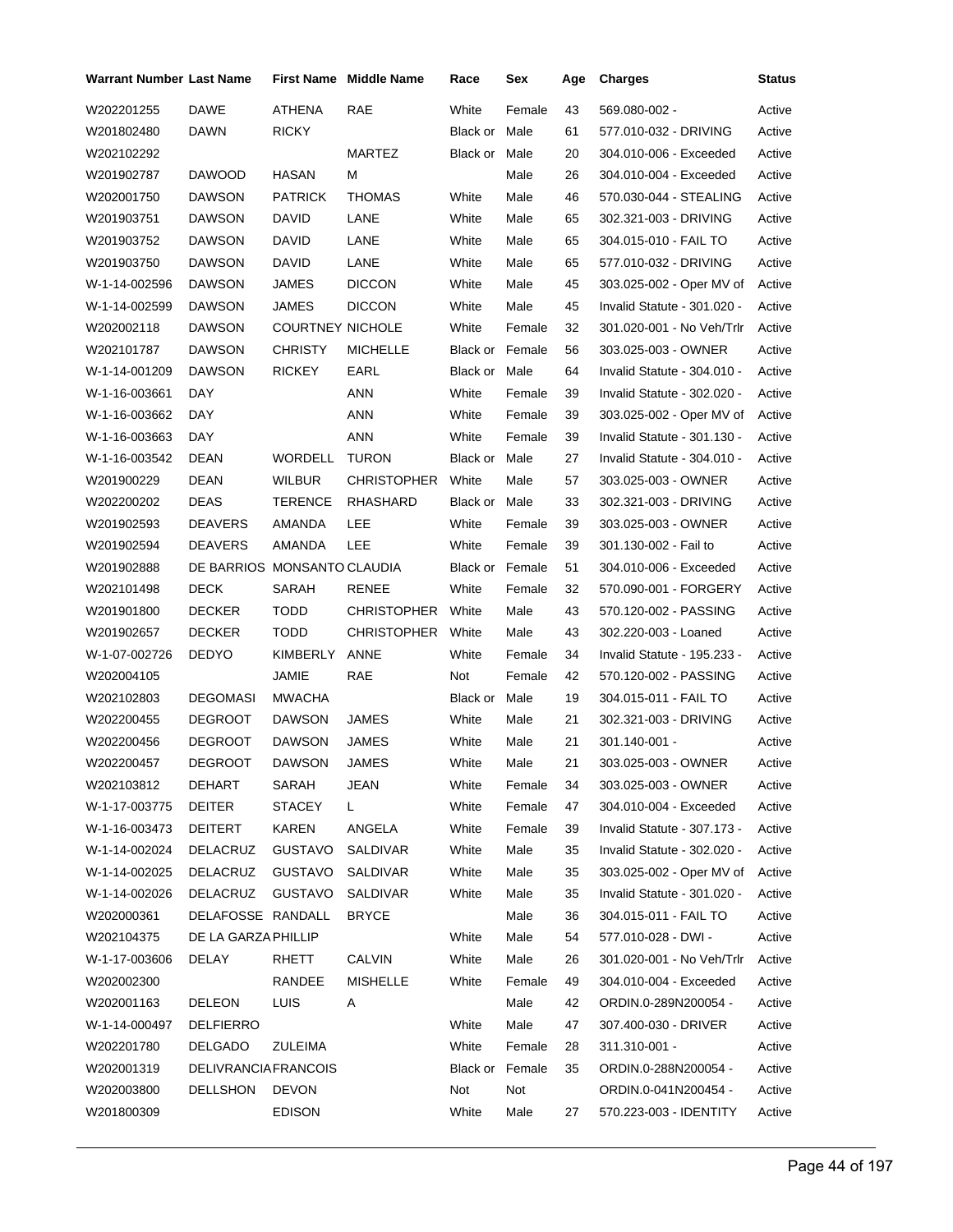| <b>Warrant Number Last Name</b> |                            |                         | <b>First Name Middle Name</b> | Race                   | Sex    | Age | <b>Charges</b>                | <b>Status</b> |
|---------------------------------|----------------------------|-------------------------|-------------------------------|------------------------|--------|-----|-------------------------------|---------------|
| W-1-18-000672                   | <b>DELP</b>                | <b>TAMMIE</b>           | RAE                           | White                  | Female | 52  | 579.015-001 -                 | Active        |
| W201904248                      | DELSHAUN                   | <b>WINSTON</b>          | <b>JONELL</b>                 | Black or Male          |        | 27  | 302.321-003 - DRIVING         | Active        |
| W201902667                      | DELSHAUN                   | WINSTON                 | JONELL                        | Black or Male          |        | 27  | 304.010-006 - Exceeded        | Active        |
| W-1-16-000996                   | <b>DEMOTT</b>              | SARAH                   | L                             | White                  | Female | 29  | Invalid Statute - 304.010 -   | Active        |
| W-1-14-000393                   | <b>DEMPSEY</b>             | SHIRLEY                 | JOAN                          | White                  | Female | 47  | Invalid Statute - 570.223 -   | Active        |
| W202101342                      | DENG                       | ABRAHAM                 | DHIEU                         | Black or Male          |        | 41  | 577.010-032 - DRIVING         | Active        |
| W202200619                      | <b>DENG</b>                | AYAKIR                  | AKOK                          | <b>Black or Female</b> |        | 32  | 565.076 - DOMESTIC            | Active        |
| W202104503                      | <b>DENK</b>                | <b>MARIANNE</b>         |                               | White                  | Female | 55  | 544.665-002 - FAILURE         | Active        |
| W202104505                      | <b>DENK</b>                | MARIANNE                |                               | White                  | Female | 55  | 544.665-002 - FAILURE         | Active        |
| W202104501                      | <b>DENK</b>                | MARIANNE                |                               | White                  | Female | 55  | 544.665-002 - FAILURE         | Active        |
| W202103725                      | <b>DENK</b>                | MARK                    | <b>ANTHONY</b>                | White                  | Male   | 28  | 302.321-003 - DRIVING         | Active        |
| W202104502                      | <b>DENK</b>                | MARIANNE                |                               | White                  | Female | 55  | 302.321-004 - DRIVING         | Active        |
| W202101242                      | <b>DENNEY</b>              | <b>SHANE</b>            | Α                             | White                  | Male   | 36  | 304.130-004 -                 | Active        |
| W202202319                      | <b>DENNIS</b>              | LEAH                    | <b>IRENE</b>                  | White                  | Female | 42  | 303.025-002 - Oper MV of      | Active        |
| W202202320                      | <b>DENNIS</b>              | LEAH                    | <b>IRENE</b>                  | White                  | Female | 42  | 304.010-005 - Exceeded        | Active        |
| W202000378                      | <b>DENNY</b>               | <b>RICHARD</b>          | LEE                           | White                  | Male   | 33  | 313.817-002 - PRESENT         | Active        |
| W202000436                      | <b>DENNY</b>               | <b>RICHARD</b>          | LEE                           | White                  | Male   | 33  | 313.817-002 - PRESENT         | Active        |
| W202002605                      | <b>DENSON</b>              | <b>COREY</b>            | <b>TERRELL</b>                | Black or               | Male   | 28  | 301.130-003 - Fail to         | Active        |
| W202202005                      | DEPERALTA NICHOLAS         |                         | QUENTIN                       | White                  | Male   | 32  | 307.173-001 - OPER MV         | Active        |
| W202202006                      | DEPERALTA NICHOLAS QUENTIN |                         |                               | White                  | Male   | 32  | 301.020-001 - No Veh/Trlr     | Active        |
| W202201990                      | DEPERALTA NICHOLAS QUENTIN |                         |                               | White                  | Male   | 32  | 302.321-003 - DRIVING         | Active        |
| W201902462                      | DEREAS                     | JANNET                  | Τ                             | Asian                  | Female | 37  | 304.050-003 - FAIL TO         | Active        |
| W202201629                      | <b>DERRITT</b>             | <b>JACOB</b>            | <b>MARTIN</b>                 |                        | Male   | 37  | 304.010-005 - Exceeded        | Active        |
| W202201508                      | DERUBBA                    | JAMES                   | <b>CHARLES</b>                | White                  | Male   | 43  | 570.030-040 - STEALING        | Active        |
| W202001126                      | DESANTIAGO JOSE            |                         | <b>FABIAN</b>                 | White                  | Male   | 25  | ORDIN.0-290N200054 -          | Active        |
| W-1-17-004709                   | <b>DESCH</b>               | <b>BOBBY</b>            | <b>JOHN</b>                   | White                  | Male   | 43  | 302.321-003 - DRIVING         | Active        |
| W202104530                      | <b>DESMOND</b>             | DANA                    | KATHERINE                     | White                  | Female | 23  | 304.010-005 - Exceeded        | Active        |
| W-1-16-004104                   | <b>DESOTEL</b>             | MERCEDES AMBER          |                               | White                  | Female | 47  | Invalid Statute - 301.020 -   | Active        |
| W-1-16-004103                   | <b>DESOTEL</b>             | <b>MERCEDES AMBER</b>   |                               | White                  | Female | 47  | Invalid Statute - 302.321 -   | Active        |
| W-1-14-000428                   | DE SOUZA                   | LEANDRO                 | SILVA                         | White                  | Male   | 42  | 307.400-030 - DRIVER          | Active        |
| W-1-16-002728                   | DEUW                       | FRANSIS JAMES           |                               | Black or Male          |        | 29  | Invalid Statute - 195.202 -   | Active        |
| W-1-10-000541                   | <b>DEVAN</b>               | MARY                    | GAYE                          | White                  | Female | 70  | Invalid Statute - 570.120 -   | Active        |
| W-1-16-004146                   | <b>DEVANEY</b>             | <b>DAMON</b>            | CARL                          | Black or Male          |        | 26  | Invalid Statute - 302.321 -   | Active        |
| W-1-16-001063                   | <b>DEVANEY</b>             | <b>CORY</b>             | <b>STEVEN ERIC</b>            | White                  | Male   | 31  | Invalid Statute - 304.010 -   | Active        |
| W202100498                      | <b>DEVAULT</b>             | <b>BRYCE</b>            | J                             | White                  | Male   | 21  | ORDIN.0-329Y200023 -          | Active        |
| W201901135                      | <b>DEWBERRY</b>            | <b>JERSHAWN ANNETTE</b> |                               | Black or Female        |        | 25  | 570.030 -                     | Active        |
| W202200767                      | <b>DIAMOND</b>             | WILLIAM                 | R                             | White                  | Male   | 46  | 303.025-004 - OWNER           | Active        |
| W202200770                      | <b>DIAMOND</b>             | <b>WILLIAM</b>          | R                             | White                  | Male   | 46  | 302.321-005 - DRIVING         | Active        |
| W202200768                      | <b>DIAMOND</b>             | WILLIAM                 | R                             | White                  | Male   | 46  | 385.070 - FAILURE TO          | Active        |
| W202200769                      | <b>DIAMOND</b>             | WILLIAM                 | R                             | White                  | Male   | 46  | 301.140 - DISPLAYED OR Active |               |
| W202200075                      | <b>DIAZ</b>                | <b>ALBERTO</b>          |                               | White                  | Male   | 32  | 579.074-003 -                 | Active        |
| W202200074                      | <b>DIAZ</b>                | ALBERTO                 |                               | White                  | Male   | 32  | 579.015-004 -                 | Active        |
| W202001321                      | DIAZ                       | JULIAN                  | <b>CESAR</b>                  | White                  | Male   | 45  | ORDIN.0-039Y200054 -          | Active        |
| W202200076                      | <b>DIAZ</b>                | <b>ALBERTO</b>          |                               | White                  | Male   | 32  | 313.817-002 - PRESENT         | Active        |
| W201902840                      | <b>DIAZ</b>                | <b>JAVIER</b>           | <b>ESPINO</b>                 | White                  | Male   | 28  | 304.180-001 - WT ON           | Active        |
| W201900121                      | <b>DIAZ</b>                | <b>MOISES</b>           |                               | White                  | Male   | 61  | 304.015-006 - Unsf Ln         | Active        |
| W201902830                      | <b>DIAZ</b>                |                         |                               | White                  | Male   | 29  | 302.020-003 - Operate         | Active        |
|                                 |                            |                         |                               |                        |        |     |                               |               |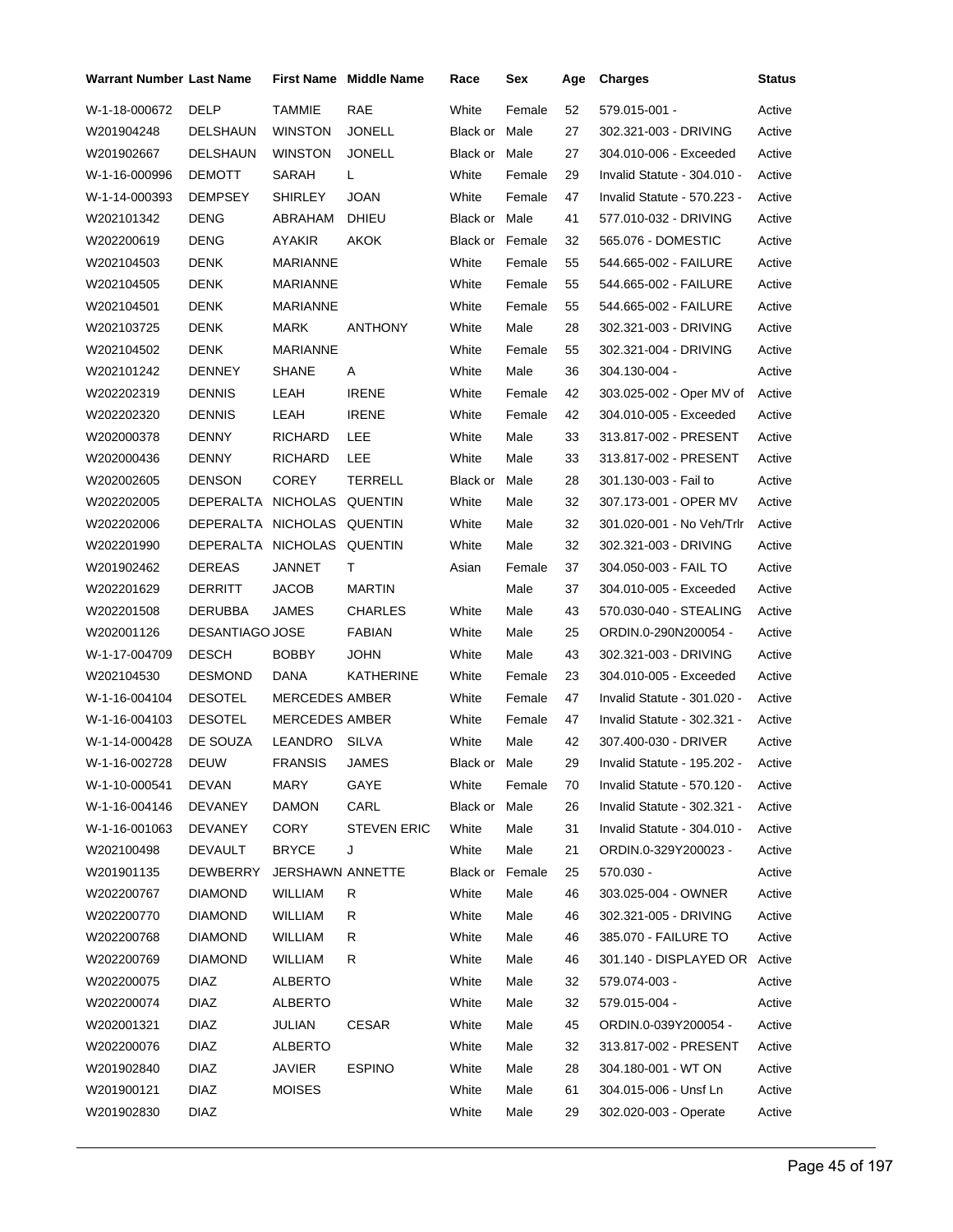| Warrant Number Last Name |                  |                   | <b>First Name</b> Middle Name | Race                   | Sex    | Age | <b>Charges</b>                   | Status |
|--------------------------|------------------|-------------------|-------------------------------|------------------------|--------|-----|----------------------------------|--------|
| W201904487               | <b>DIBBLE</b>    | <b>JOSHUA</b>     | J                             | White                  | Male   | 40  | 570.030-044 - STEALING           | Active |
| W202001125               | <b>DIBBLE</b>    | JOSHUA            | J                             | White                  | Male   | 40  | ORDIN.0-269N200054 -             | Active |
| W202100204               | <b>DICKENS</b>   | <b>CHARLES</b>    | <b>EDWARD</b>                 |                        | Male   | 24  | 575.150-002 - RESIST             | Active |
| W202003893               | <b>DICKENS</b>   | <b>CHARLES</b>    | <b>EDWARD</b>                 |                        | Male   | 24  | 548.141-001 - FUGITIVE           | Active |
| W202003492               | <b>DICKERSON</b> | TACRESHA DENISE   |                               | <b>Black or Female</b> |        | 32  | ORDIN.0-039Y200054 -             | Active |
| W202001984               | <b>DICKEY</b>    | RICHARD           | <b>LEE</b>                    | White                  | Male   | 41  | ORDIN.0-057Y200054 -             | Active |
| W202001986               | <b>DICKEY</b>    | RICHARD           | LEE                           | White                  | Male   | 41  | ORDIN.0-318N200054 -             | Active |
| W-1-18-000880            | <b>DICKEY</b>    | RASHONDA TARELL   |                               | <b>Black or Female</b> |        | 46  | 301.130-002 - Fail to            | Active |
| W202101618               | <b>DICKINSON</b> | CRYSTAL           | <b>RASHONN</b>                | <b>Black or Female</b> |        | 32  | 303.025-003 - OWNER              | Active |
| W202002573               | <b>DICKS</b>     | <b>MICHAEL</b>    | <b>ALLEN</b>                  | White                  | Male   | 32  | 304.015-001 - Unsafe             | Active |
| W202002574               | <b>DICKS</b>     | MICHAEL           | ALLEN                         | White                  | Male   | 32  | 302.321-003 - DRIVING            | Active |
| W202002575               | <b>DICKS</b>     | MICHAEL           | <b>ALLEN</b>                  | White                  | Male   | 32  | 303.025-003 - OWNER              | Active |
| W202001555               | <b>DICKS</b>     | MIKE              | <b>ALLEN</b>                  | White                  | Male   | 32  | 302.321-005 - DRIVING            | Active |
| W202101142               | <b>DICKSON</b>   | AMBER             | R                             | White                  | Female | 34  | 579.015-001 -                    | Active |
| W202001322               | <b>DIETZMAN</b>  | THOMAS            | <b>EDWARD</b>                 |                        | Male   | 27  | ORDIN.0-288N200054 -             | Active |
| W202104804               | <b>DILAURO</b>   | <b>CIELO</b>      | <b>ELSA</b>                   | <b>Black or Female</b> |        | 25  | 579.074-003 -                    | Active |
| W201801043               | <b>DILL</b>      | ANGELA            | R                             | Black or Not           |        | 34  | 302.321-003 - DRIVING            | Active |
| W-1-11-001880            | <b>DILLARD</b>   | WINSTON           | NMN                           | Black or Male          |        | 62  | Invalid Statute - 568.040 -      | Active |
| W202000629               | DILLARD          | <b>ERIC</b>       | <b>CLIFTON</b>                | Black or               |        | 63  | 307.400-029 - OPER MCV           | Active |
| W202000630               | DILLARD          | ERIC              | <b>CLIFTON</b>                | Black or               |        | 63  | 304.012-002 - Oper Veh           | Active |
| W202202184               | DILLARD          | AMIR              | J                             | Black or Male          |        | 26  | 301.130-003 - Fail to            | Active |
| W202202182               | DILLARD          | <b>AMIR</b>       | J                             | Black or Male          |        | 26  | 303.025-003 - OWNER              | Active |
| W202103201               | DILLARD          | <b>WILLIAM</b>    | <b>HOWARD</b>                 | Black or Male          |        | 39  | 304.010-003 - Exceeded           | Active |
| W202101422               | <b>DILLON</b>    | <b>VICTOR</b>     |                               | White                  | Male   | 24  | 303.025-003 - OWNER              | Active |
| W202101423               | <b>DILLON</b>    | <b>VICTOR</b>     |                               | White                  | Male   | 24  | 302.321-003 - DRIVING            | Active |
| W202201001               | <b>DILLON</b>    | <b>LOUIS</b>      | WESLEY                        | White                  | Male   | 41  | 579.015-001 -                    | Active |
| W202103880               | <b>DILLON</b>    | <b>TIARA</b>      | <b>NICOLE</b>                 | <b>Black or Female</b> |        | 29  | 579.015-001 -                    | Active |
| W202001124               | <b>DILTS</b>     | TYLER             | <b>JAY</b>                    | White                  | Male   | 47  | ORDIN.0-987N200054 -             | Active |
| W-1-17-002126            | <b>DIMAS</b>     | <b>JOHN</b>       | LOU                           | White                  | Male   | 54  | 569.120-001 -                    | Active |
| W-1-16-002309            | <b>DINGMAN</b>   | <b>PATRICK</b>    | <b>MICHAEL</b>                | White                  | Male   | 32  | Invalid Statute - 304.130 -      | Active |
| W202201783               | DINH             | TRUONG            | PHU                           | Asian                  | Male   | 52  | 569.140-001 -                    | Active |
| W202104210               | <b>DIPOALO</b>   | DOMENIC           | <b>JOSEPH</b>                 | White                  | Male   | 28  | 304.010-004 - Exceeded           | Active |
| W202003029               | <b>DISANTO</b>   | LEONARD A         |                               | White                  | Male   | 57  | 301.130-003 - Fail to            | Active |
| W202002114               | <b>DIVINE</b>    | MATTHEW TODD      |                               | White                  | Male   | 37  | 304.010-006 - Exceeded           | Active |
| W202001896               | <b>DIXON</b>     | KIMBERLY MICHELLE |                               | White                  | Female | 31  | 304.010-006 - Exceeded           | Active |
| W202101053               | <b>DIXON</b>     | <b>PATRINA</b>    | ALETA                         | Black or Female        |        | 44  | 301.020-001 - No Veh/Trlr Active |        |
| W202200556               | <b>DIXON</b>     | ROBERT            | DEAN                          | White                  | Male   | 53  | 579.015-001 -                    | Active |
| W202102386               | <b>DIXON</b>     | LEONARD           | MICHAEL                       | Black or Male          |        | 31  | 301.020-001 - No Veh/Trlr Active |        |
| W202102387               | <b>DIXON</b>     | LEONARD           | <b>MICHAEL</b>                | Black or Male          |        | 31  | 301.140-001 -                    | Active |
| W202104406               | <b>DIXON</b>     | <b>TIFFANY</b>    | <b>KIARA</b>                  | Black or Female        |        | 27  | 570.130-001 -                    | Active |
| W202104133               | <b>DIXON</b>     | <b>TIFFANY</b>    | KIARA                         | Black or Female        |        | 27  | 570.030-040 - STEALING Active    |        |
| W201900422               | <b>DIXON</b>     | <b>TONY</b>       | <b>BURNETTE</b>               | Black or Male          |        | 35  | 301.020-001 - No Veh/Trlr        | Active |
| W202001323               | <b>DOBBS</b>     | <b>KYRIE</b>      | <b>MARQUIS</b>                | Black or Female        |        | 24  | ORDIN.0-057Y200054 -             | Active |
| W201903738               | <b>DOCKLER</b>   | <b>MICHAEL</b>    | <b>STEVEN</b>                 | White                  | Male   | 34  | 301.020-001 - No Veh/Trlr Active |        |
| W202000226               | <b>DOCKLER</b>   | RICHARD           | WAYNE                         | White                  | Male   | 40  | 301.020-001 - No Veh/Trlr        | Active |
| W202000227               | <b>DOCKLER</b>   | RICHARD           | WAYNE                         | White                  | Male   | 40  | 301.140-002 - Fail to            | Active |
| W202201260               | DODD             | <b>BRIAN</b>      | RICHARD                       | White                  | Male   | 45  | 301.020-001 - No Veh/Trlr Active |        |
|                          |                  |                   |                               |                        |        |     |                                  |        |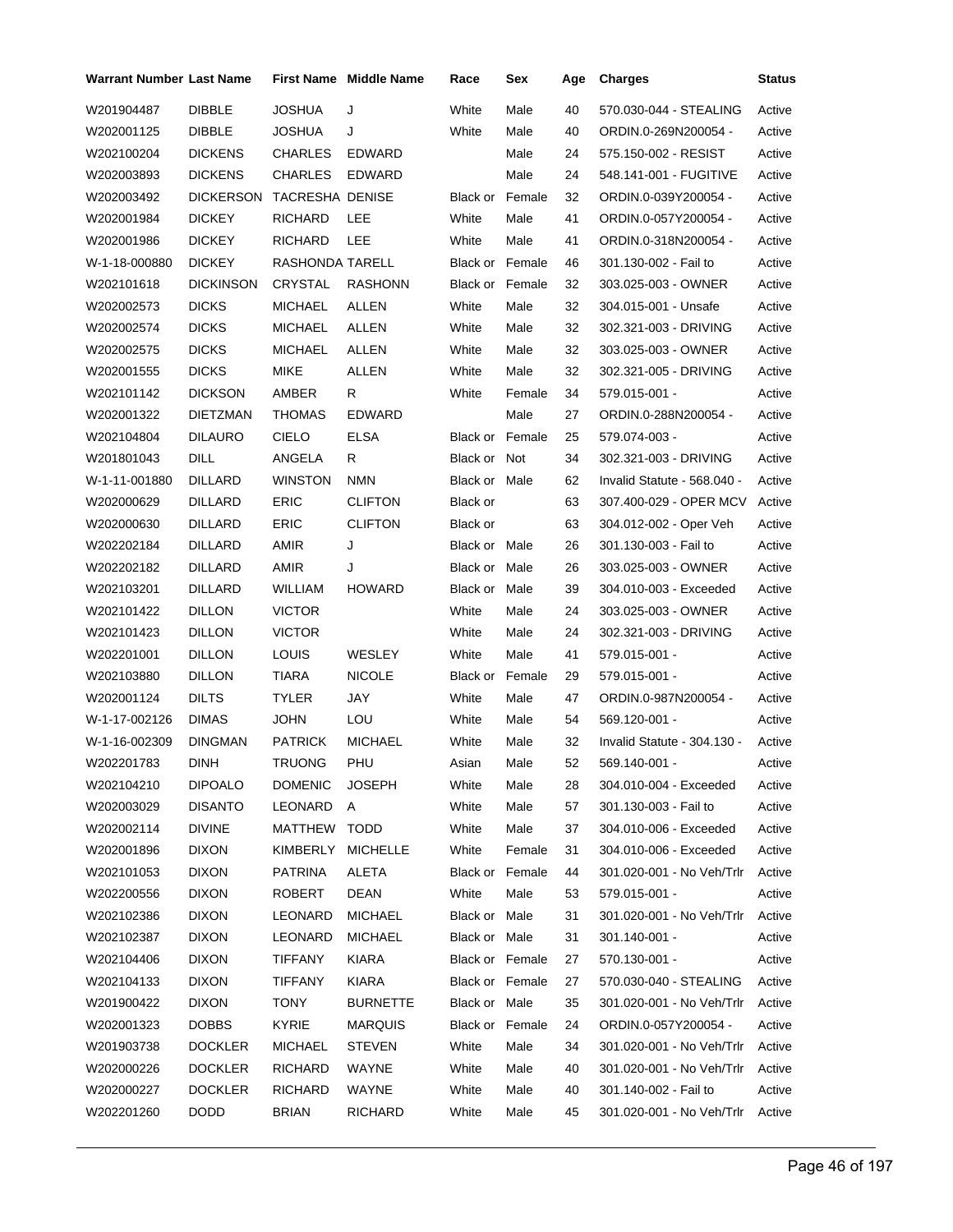| <b>Warrant Number Last Name</b> |                   |                  | <b>First Name</b> Middle Name | Race                   | Sex          | Age | <b>Charges</b>                  | <b>Status</b> |
|---------------------------------|-------------------|------------------|-------------------------------|------------------------|--------------|-----|---------------------------------|---------------|
| W-1-10-002220                   | <b>DODGE</b>      | <b>SEAN</b>      | <b>CORY</b>                   | White                  | Male         | 35  | 577.010-032 - DRIVING           | Active        |
| W-1-18-001835                   | <b>DOE</b>        | SAIFULLA         |                               |                        | Male         | 27  | 301.130-002 - Fail to           | Active        |
| W-1-12-002844                   | <b>DOHSE</b>      | JOSHUA           | С                             | White                  | Male         | 30  | Invalid Statute - 195.233 -     | Active        |
| W-1-12-002843                   | <b>DOHSE</b>      | JOSHUA           | C                             | White                  | Male         | 30  | Invalid Statute - 195.233 -     | Active        |
| W202104999                      | DOLE              | SHAWN            | <b>MICHAEL</b>                | Black or               | Male         | 34  | 570.030-035 - STEALING          | Active        |
| W-1-18-001345                   | <b>DOLES</b>      | <b>BRADLEY</b>   | <b>JOE</b>                    | White                  | Male         | 38  | 307.400-011 - OPER MCV          | Active        |
| W202200842                      | <b>DOLES</b>      | <b>ANTHONY</b>   | <b>RYAN</b>                   | White                  | Male         | 24  | 570.120-002 - PASSING           | Active        |
| W202104219                      | <b>DOMANDE</b>    | <b>PRINCESS</b>  |                               | Black or               | Female       | 18  | 302.020-003 - Operate           | Active        |
| W201903822                      | <b>DOMANN</b>     | <b>JOHN</b>      | C                             | White                  | Male         | 66  | 301.130-002 - Fail to           | Active        |
| W-1-18-000878                   | DOMINGUEZ LETICIA |                  | М                             |                        | Female       | 41  | 301.020-001 - No Veh/Trlr       | Active        |
| W-1-16-000880                   | DOMINGUEZ JOHN    |                  | <b>MICHAEL</b>                | White                  | Male         | 60  | 577.010-032 - DRIVING           | Active        |
| W-1-16-000881                   | DOMINGUEZ JOHN    |                  | <b>MICHAEL</b>                | White                  | Male         | 60  | Invalid Statute - 302.321 -     | Active        |
| W-1-16-000882                   | DOMINGUEZ JOHN    |                  | <b>MICHAEL</b>                | White                  | Male         | 60  | Invalid Statute - 304.015 -     | Active        |
| W202104164                      | DOMINGUEZ JULIO   |                  | JOSE                          | White                  | Male         | 49  | 569.140-001 -                   | Active        |
| W-1-14-000603                   |                   | <b>JOSE</b>      | <b>ALFREDO</b>                | White                  | Male         | 40  | 577.010-032 - DRIVING           | Active        |
| W-1-13-002383                   | <b>DONAHUE</b>    | <b>ERIC</b>      | RENARD                        | Black or Male          |              | 29  | Invalid Statute - 302.178 -     | Active        |
| W201801861                      | <b>DONALD</b>     | <b>JESSICA</b>   | FAYE                          | White                  | Female       | 34  | 579.074-003 -                   | Active        |
| W202001324                      | <b>DONES</b>      | <b>CHARLIE</b>   | <b>GRENELL</b>                | <b>Black or Male</b>   |              | 58  | ORDIN.0-288N200054 -            | Active        |
| W-1-17-000773                   | <b>DONES</b>      | <b>CHARLIE</b>   | <b>GRENELL</b>                | Black or Male          |              | 58  | 301.130-003 - Fail to           | Active        |
| W-1-17-001202                   | <b>DONES</b>      | <b>CHARLIE</b>   | GRENELL                       | Black or Male          |              | 58  | 301.130-002 - Fail to           | Active        |
| W-1-17-000837                   | <b>DONES</b>      | <b>CHARLIE</b>   | <b>GRENELL</b>                | Black or Male          |              | 58  | 301.020-001 - No Veh/Trlr       | Active        |
| W-1-14-001228                   | <b>DONESAY</b>    | ANDY             | <b>COLE</b>                   | Asian                  | Male         | 28  | Invalid Statute - 313.817 -     | Active        |
| W201902444                      | <b>DONG</b>       | П                | С                             |                        | Female       | 62  | 570.120-002 - PASSING           | Active        |
| W202103668                      | <b>DONHAM</b>     | KIMBERLY         | <b>MICHELLE</b>               | White                  | Female       | 51  | 544.665 - FAILURE TO            | Active        |
| W202103669                      | <b>DONHAM</b>     | KIMBERLY         | <b>MICHELLE</b>               | White                  | Female       | 51  | 544.665 - FAILURE TO            | Active        |
| W201900143                      | <b>DONIPHAN</b>   | <b>LEON</b>      | ARTHUR KIRK                   | Black or Male          |              | 37  | 302.321-003 - DRIVING           | Active        |
| W201900144                      | <b>DONIPHAN</b>   | LEON             | <b>ARTHUR KIRK</b>            | Black or Male          |              | 37  | 303.025-003 - OWNER             | Active        |
| W202100842                      | <b>DONNELL</b>    | <b>CHARLES</b>   | F                             | White                  | Male         | 48  | 304.012-002 - Oper Veh          | Active        |
| W202100843                      | <b>DONNELL</b>    | <b>CHARLES</b>   | F                             | White                  | Male         | 48  | 577.010-032 - DRIVING           | Active        |
| W202201261                      |                   | <b>LISA</b>      | <b>MARIE</b>                  | Black or Female        |              | 43  | 304.010-005 - Exceeded          | Active        |
| W201902836                      | <b>DONNER</b>     | <b>ALYSSA</b>    | <b>NICHOLE</b>                |                        | White Female | 30  | 303.025-003 - OWNER             | Active        |
| W202201212                      | <b>DONNER</b>     | MATTHEW NICHOLAS |                               | White                  | Male         | 28  | 570.030-035 - STEALING          | Active        |
| W202201879                      | <b>DONNER</b>     | <b>MATTHEW</b>   | <b>NICHOLAS</b>               | White                  | Male         | 28  | 302.321-004 - DRIVING           | Active        |
| W202001325                      | <b>DOOLEY</b>     | <b>SARA</b>      | <b>LOUISE</b>                 | Black or Not           |              | 38  | ORDIN.0-057Y200054 -            | Active        |
| W202002675                      | <b>DOOLIN</b>     | <b>FELICIA</b>   | <b>MARIE</b>                  | Black or Female        |              | 33  | ORDIN.0-288N200054 -            | Active        |
| W202103817                      | <b>DOOLITTLE</b>  | <b>RHONDA</b>    | KAY                           | White                  | Female       | 50  | 302.321-003 - DRIVING           | Active        |
| W202202175                      |                   | <b>NEIL</b>      | <b>ROGER</b>                  | White                  | Male         | 55  | 577.010 - DWI -                 | Active        |
| W201902808                      | <b>DORAN</b>      | LORA             | <b>ELIZABETH</b>              | White                  | Female       | 30  | 301.130-002 - Fail to           | Active        |
| W202001166                      | <b>DORENZO</b>    | <b>VICTORIA</b>  | <b>MARIE</b>                  | White                  | Female       | 26  | ORDIN.0-057Y200054 -            | Active        |
| W202001165                      | <b>DORENZO</b>    | <b>VICTORIA</b>  | <b>MARIE</b>                  | White                  | Female       | 26  | ORDIN.0-041N200454 -            | Active        |
| W202001164                      | <b>DORENZO</b>    | <b>VICTORIA</b>  | MARIE                         | White                  | Female       | 26  | ORDIN.0-318N200054 -            | Active        |
| W202002368                      | <b>DORN</b>       | ZYVEIA           | LAMON                         | Black or Male          |              | 21  | 304.010-007 - Exceeded          | Active        |
| W202104717                      | <b>DOSES</b>      | <b>ISIRO</b>     |                               | White                  | Male         | 32  | 302.020-004 - Operate           | Active        |
| W-1-16-002676                   | <b>DOSHIE</b>     | <b>MIJOIA</b>    | LESHAY                        | Black or Female        |              | 34  | 303.025-002 - Oper MV of Active |               |
| W-1-16-002675                   | <b>DOSHIE</b>     | <b>MIJOIA</b>    | LESHAY                        | <b>Black or Female</b> |              | 34  | Invalid Statute - 302.020 -     | Active        |
| W202001611                      |                   | SOURAXAY ZYNTHIA |                               | Not                    |              | 41  | 570.120-002 - PASSING           | Active        |
| W202200307                      | DOUGHERTY TYLER   |                  | WILLIAM                       | White                  | Male         | 29  | 304.017-001 -                   | Active        |
|                                 |                   |                  |                               |                        |              |     |                                 |               |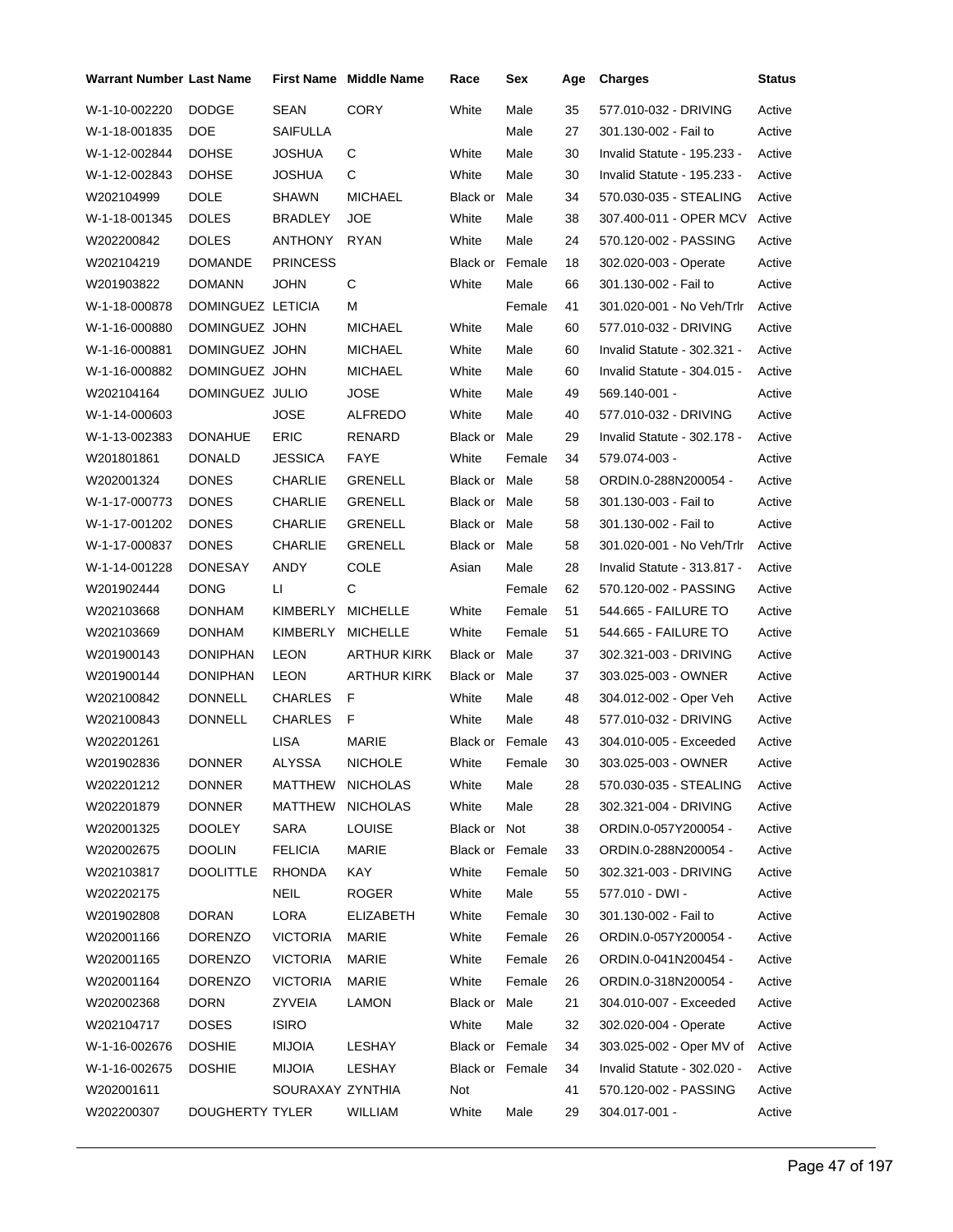| <b>Warrant Number Last Name</b> |                    |               | <b>First Name</b> Middle Name | Race          | Sex    | Age | <b>Charges</b>              | <b>Status</b> |
|---------------------------------|--------------------|---------------|-------------------------------|---------------|--------|-----|-----------------------------|---------------|
| W-1-17-000550                   | DOUGHERTY FRANKLIN |               | <b>DONNIE</b>                 | White         | Male   | 39  | 575.150-003 -               | Active        |
| W-1-16-003224                   | DOUGLAS            | CHRISTINA MAE |                               | White         | Female | 38  | Invalid Statute - 304.180 - | Active        |
| W-1-17-001297                   | DOUGLAS            | DELARON       | <b>KURT</b>                   | Black or Male |        | 39  | 303.025-003 - OWNER         | Active        |
| W202104058                      | DOUGLAS            | JESSICA       | LYNN MARIE                    | White         | Female | 34  | 301.020-001 - No Veh/Trlr   | Active        |
| W202003452                      | DOUYON             | JEAN          | <b>EDDIE</b>                  | Black or Male |        | 40  | 568.040-002 -               | Active        |
| W202001326                      | <b>DOWDY</b>       | GILBREN       | CHRISTOPHER                   | Black or Male |        | 36  | ORDIN.0-288N200054 -        | Active        |
| W202102145                      | <b>DOWLEN</b>      | CALEB         | LEE                           | White         | Male   | 22  | 301.020-001 - No Veh/Trlr   | Active        |
| W202001327                      | DOWMAN             | <b>CORY</b>   | <b>JAMES</b>                  | White         | Male   | 38  | ORDIN.0-288N200054 -        | Active        |
| W202001167                      | <b>DOWNING</b>     | ELIJAH        | ALLEN                         | Not           | Male   | 27  | ORDIN.0-077Y200035 -        | Active        |
| W202001168                      | DOWNING            | ELIJAH        | ALLEN                         | Not           | Male   | 27  | ORDIN.0-076Y200035 -        | Active        |
| W202000016                      | DRENNEN            | JAYLIN        | <b>MICHAEL</b>                | White         | Male   | 27  | 577.010-032 - DRIVING       | Active        |
| W202000017                      | DRENNEN            | JAYLIN        | <b>MICHAEL</b>                | White         | Male   | 27  | 304.012-001 - Oper Veh in   | Active        |
| W202000018                      | DRENNEN            | JAYLIN        | <b>MICHAEL</b>                | White         | Male   | 27  | 304.022-001 - FAIL TO       | Active        |
| W202000019                      | DRENNEN            | JAYLIN        | <b>MICHAEL</b>                | White         | Male   | 27  | 302.321-003 - DRIVING       | Active        |
| W202101197                      | DRESHIER           | <b>BROOKE</b> | ANNE                          | White         | Female | 25  | 304.351-004 - FAIL TO       | Active        |
| W202201086                      | <b>DREW</b>        | <b>HOWARD</b> | BEAU-JACOB                    | White         | Male   | 40  | 569.080-002 -               | Active        |
| W202200843                      | <b>DRIVER</b>      | SAMUEL        | <b>DON</b>                    | White         | Male   | 51  | 301.020-001 - No Veh/Trlr   | Active        |
| W202003216                      | DUARTE             | BRADLEY       | JAMES                         | White         | Male   | 31  | 579.074-003 -               | Active        |
| W202001328                      | <b>DUARTE</b>      | ROGELIO       |                               | White         | Male   | 31  | ORDIN.0-039Y200054 -        | Active        |
| W201900759                      | <b>DUARTE</b>      | ADOLFO        |                               | White         | Male   | 26  | 304.010-005 - Exceeded      | Active        |
| W201900760                      | DUARTE             | ADOLFO        |                               | White         | Male   | 26  | 302.020-003 - Operate       | Active        |
| W202003833                      | <b>DUBOIS</b>      | RESA          | <b>CHARLENE</b>               | White         | Female | 45  | 304.010-006 - Exceeded      | Active        |
| W202103247                      | <b>DUBOIS</b>      | BENJAMIN      | <b>KYLE</b>                   | White         | Male   | 43  | 570.130-002 -               | Active        |
| W202102293                      | <b>DUCKETT</b>     | <b>CORY</b>   | М                             | Black or Male |        | 49  | 303.025-003 - OWNER         | Active        |
| W202102294                      | <b>DUCKETT</b>     | CORY          | м                             | Black or Male |        | 49  | 304.010-004 - Exceeded      | Active        |
| W202201095                      |                    | MATTHEW       | <b>SCOTT</b>                  | White         | Male   | 47  | 569.140-001 -               | Active        |
| W-1-18-000069                   | <b>DUDLEY</b>      | MICHAEL       | EDWARD                        | White         | Male   | 44  | 570.120-002 - PASSING       | Active        |
| W201902349                      | <b>DUDLEY</b>      | CAYLON        | <b>DONTE</b>                  | Black or Male |        | 26  | 302.321-003 - DRIVING       | Active        |
| W201800337                      | <b>DUERKOP</b>     | LYNETTE       | <b>SUE</b>                    | White         | Female | 48  | 579.015-001 -               | Active        |
| W-1-16-002795                   | <b>DUFF</b>        | <b>JENNA</b>  | <b>NOELLE</b>                 | White         | Female | 37  | Invalid Statute - 301.130 - | Active        |
| W-1-10-000632 DUGGAN            |                    | SANDRA        | J                             | White         | Female | 61  | Invalid Statute - 569.140 - | Active        |
| W202201262                      | <b>DUKULY</b>      | SEKOU         | М                             | Black or Male |        | 33  | 301.277-002 - Fail to Reg   | Active        |
| W-1-16-002256                   | <b>DULWORTH</b>    | <b>ROBERT</b> | Α                             | White         | Male   | 42  | 307.400-030 - DRIVER        | Active        |
| W202103203                      | <b>DUMAS</b>       | STEVEN        | <b>MALCOLM</b>                | White         | Male   | 53  | 302.321-003 - DRIVING       | Active        |
| W202103204                      | <b>DUMAS</b>       | <b>STEVEN</b> | <b>MALCOLM</b>                | White         | Male   | 53  | 303.025-003 - OWNER         | Active        |
| W202103217                      | <b>DUMAS</b>       | STEVEN        | MALCOLM                       | White         | Male   | 53  | 304.010-006 - Exceeded      | Active        |
| W-1-17-004561                   | <b>DUNCAN</b>      | <b>JERRY</b>  | LEE                           | Black or      | Male   | 40  | 304.010-005 - Exceeded      | Active        |
| W202002839                      | <b>DUNCAN</b>      | KEIDI         | <b>ANN</b>                    | White         | Female | 38  | 304.010-004 - Exceeded      | Active        |
| W202102764                      | DUNCAN             | <b>JESS</b>   | Q                             | White         | Male   | 43  | 303.025-002 - Oper MV of    | Active        |
| W202100573                      | DUNCAN             | KEIDI         | <b>ANN</b>                    | White         | Female | 38  | 304.012-002 - Oper Veh      | Active        |
| W202100574                      | DUNCAN             | KEIDI         | <b>ANN</b>                    | White         | Female | 38  | 301.130-002 - Fail to       | Active        |
| W202100575                      | DUNCAN             | KEIDI         | <b>ANN</b>                    | White         | Female | 38  | 302.321-004 - DRIVING       | Active        |
| W202100576                      | DUNCAN             | KEIDI         | ANN                           | White         | Female | 38  | 303.025-002 - Oper MV of    | Active        |
| W202100577                      | DUNCAN             | KEIDI         | ANN                           | White         | Female | 38  | 301.130-001 - Fail to       | Active        |
| W202102467                      | DUNCAN             | <b>NANCY</b>  | MARIE                         | White         | Female | 40  | 571.050-001 -               | Active        |
| W-1-17-004560                   | <b>DUNCAN</b>      | JERRY         | LEE                           | Black or      | Male   | 40  | 302.321-003 - DRIVING       | Active        |
| W202102762                      | DUNCAN             | <b>JESS</b>   | Q                             | White         | Male   | 43  | 301.140-001 -               | Active        |
|                                 |                    |               |                               |               |        |     |                             |               |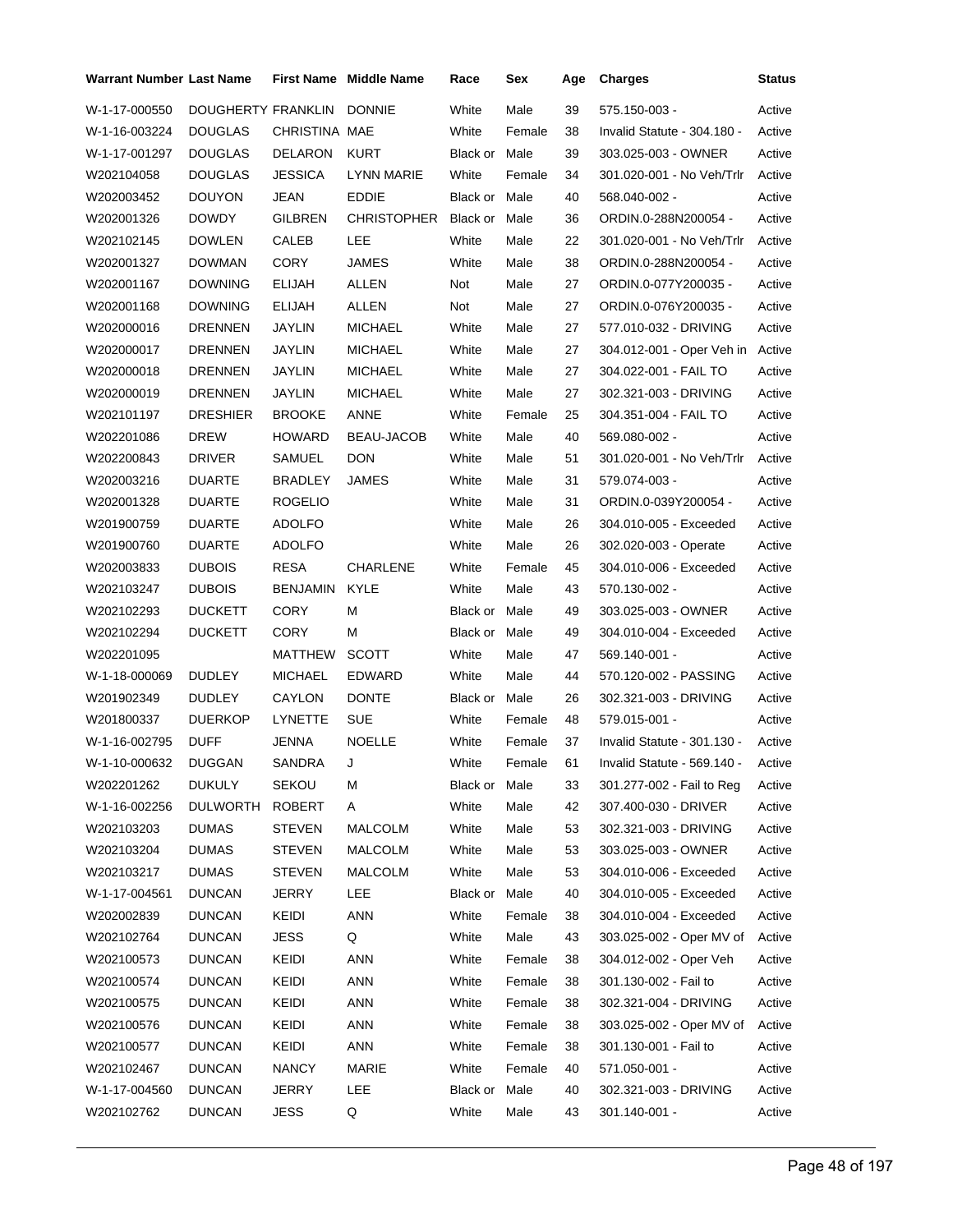| <b>Warrant Number Last Name</b> |                         |                    | <b>First Name</b> Middle Name | Race                   | Sex    | Age | <b>Charges</b>               | <b>Status</b> |
|---------------------------------|-------------------------|--------------------|-------------------------------|------------------------|--------|-----|------------------------------|---------------|
| W202102763                      | <b>DUNCAN</b>           | <b>JESS</b>        | Q                             | White                  | Male   | 43  | 302.321-003 - DRIVING        | Active        |
| W202202010                      | <b>DUNCAN</b>           | RANDI              | <b>ANN</b>                    | White                  | Female | 39  | 579.015-001 -                | Active        |
| W202200263                      | <b>DUNHAM</b>           | <b>DUSTIN</b>      | WILHELM                       | White                  | Male   | 36  | 579.015-001 -                | Active        |
| W202101790                      | <b>DUNKIN</b>           | JUSTIN             | Α                             | White                  | Male   | 32  | 577.010-032 - DRIVING        | Active        |
| W202201528                      | <b>DUNKIN</b>           | MATTHEW            | <b>RAY</b>                    | White                  | Male   | 39  | 568.040-002 -                | Active        |
| W-1-12-002364                   | <b>DUNLAP</b>           | BARBARA            | ANN                           | <b>Black or Female</b> |        | 61  | Invalid Statute - 301.130 -  | Active        |
| W202104469                      | DUNLAP                  | <b>FENDI</b>       | <b>DIAMONTAE</b>              | Black or Female        |        | 30  | 205.1110 - Stealing          | Active        |
| W-1-04-000899                   | <b>DUNN</b>             | HARRY              | LEE                           | White                  | Male   | 85  | 570.030-046 -                | Active        |
| W202001329                      | <b>DUNN</b>             | RONELL             | LAVERT                        | Black or               | Male   | 26  | ORDIN.0-319N200054 -         | Active        |
| W202104220                      | <b>DUNN</b>             | <b>JUSTIN</b>      | <b>EUGENE</b>                 | White                  | Male   | 46  | 579.074-003 -                | Active        |
| W202104221                      | <b>DUNN</b>             | JUSTIN             | <b>EUGENE</b>                 | White                  | Male   | 46  | 302.020-003 - Operate        | Active        |
| W202001330                      | <b>DUPONT</b>           | ELIZABETH LOUISE   |                               | White                  | Female | 34  | ORDIN.0-288N200054 -         | Active        |
| W202201571                      | <b>DURAN</b>            |                    | SEBASTIAN NAVARETTE           | Not                    | Male   | 20  | 304.010-007 - Exceeded       | Active        |
| W202101335                      | <b>DURBIN</b>           | <b>LINDSEY</b>     | F                             | White                  | Female | 32  | ORDIN.0-057Y200054 -         | Active        |
| W202100778                      | DURNIN                  | KIMBERLY JEAN      |                               | White                  | Female | 46  | ORDIN.0-318N200054 -         | Active        |
| W-1-15-000769                   |                         | JONATHAN MICHAEL   |                               | White                  | Male   | 35  | Invalid Statute - 302.321 -  | Active        |
| W-1-15-000770                   |                         | JONATHAN MICHAEL   |                               | White                  | Male   | 35  | Invalid Statute - 304.010 -  | Active        |
| W202001894                      | <b>DUVALL</b>           | <b>KRYSTLE</b>     | <b>LYNN</b>                   | White                  | Female | 29  | 304.010-006 - Exceeded       | Active        |
| W202102651                      | <b>DUVERNEY</b>         | LYNNISHIA EBONI    |                               | <b>Black or Female</b> |        | 25  | 304.010-007 - Exceeded       | Active        |
| W202201862                      | <b>DVORAK</b>           | STEPHEN            | <b>PAUL</b>                   | White                  | Male   | 48  | 476.110-001 -                | Active        |
| W-1-15-002920                   | <b>DWEH</b>             | <b>JOSHUA</b>      |                               | Black or               | Male   | 33  | 577.010-032 - DRIVING        | Active        |
| W201901885                      | <b>DWORAK</b>           | ANDREW             | <b>MICHAEL</b>                | White                  | Male   | 41  | 569.140-001 -                | Active        |
| W202003435                      | <b>DYER</b>             | <b>RICHARD</b>     | Allaman                       | White                  | Male   | 60  | ORDIN.0-054N200354 -         | Active        |
| W202003434                      | <b>DYER</b>             | <b>RICHARD</b>     | Allaman                       | White                  | Male   | 60  | ORDIN.0-317N200054 -         | Active        |
| W202102392                      | <b>DYKES</b>            | HAYLEY             | J                             | White                  | Female | 39  | 570.030-040 - STEALING       | Active        |
| W-1-16-004324                   | <b>DYKSTRA</b>          | <b>RYAN</b>        | <b>GREGORY</b>                | White                  | Male   | 40  | Invalid Statute - 304.010 -  | Active        |
| W202100051                      | <b>EACOCK</b>           | <b>FREDERICK C</b> |                               | White                  | Male   | 79  | ORDIN.0-322N200054 -         | Active        |
| W202101566                      | <b>EACOCK</b>           | <b>FREDERICK C</b> |                               | White                  | Male   | 79  | ORDIN.0-328N200054 -         | Active        |
| W-1-15-001211                   | <b>EADS</b>             | <b>JESSICA</b>     | <b>MICHELLE</b>               | White                  | Female | 29  | 303.025-002 - Oper MV of     | Active        |
| W-1-09-001535                   | <b>EAGLES</b>           | DANIELLE           | <b>NICOLE</b>                 | Black or Female        |        | 36  | Invalid Statute - 570.120 -  | Active        |
| W202003398                      | EALY                    | DAVION             | M                             | Black or Male          |        | 29  | 304.010-003 - Exceeded       | Active        |
| W202104059                      | EAM                     | MEALEE             | ANNE                          | White                  | Female | 21  | 301.020-001 - No Veh/Trlr    | Active        |
| W-1-17-003526                   | <b>EARLINE</b>          | DOROTHY            | <b>MARIE</b>                  | Black or Female        |        | 53  | 304.010-005 - Exceeded       | Active        |
| W-1-17-003525                   | <b>EARLINE</b>          | DOROTHY            | MARIE                         | Black or Female        |        | 53  | 302.321-003 - DRIVING        | Active        |
| W-1-10-001001                   | <b>EARLS</b>            | JORDAN             | T.                            |                        |        | 35  | Invalid Statute - 570.120 -  | Active        |
| W202200028                      | EARLY                   | <b>MORGAN</b>      | <b>SUE</b>                    | White                  | Female | 26  | 544.665-003 - FAILURE        | Active        |
| W202001169                      | EARY                    | CHET               | <b>ALLEN</b>                  | White                  | Male   | 60  | ORDIN.0-057Y200054 -         | Active        |
| W201902598                      | EAST                    | KENNETH            | D                             | Not                    | Not    | 21  | 302.020-003 - Operate        | Active        |
| W201902597                      | EAST                    | KENNETH            | D                             | Not                    | Not    | 21  | 304.010-005 - Exceeded       | Active        |
| W-1-16-002250                   | <b>EASTER</b>           | <b>BRANDEN</b>     | <b>RAMON</b>                  | Black or               | Male   | 36  | Invalid Statute - 301.130 -  | Active        |
| W202003410                      | EASTLAND                |                    | <b>MICHAEL</b>                | White                  | Male   | 39  | 568.040 - NON-SUPPORT Active |               |
| W202102534                      | EASTWOOD                | <b>JEANETTE</b>    |                               | White                  | Female | 35  | 544.665-003 - FAILURE        | Active        |
| W-1-15-003196                   | EATMAN                  | TERRI              | LYNN                          | Black or Female        |        | 38  | Invalid Statute - 301.020 -  | Active        |
| W-1-12-000981                   | <b>ECHOLS</b>           | <b>ALONZO</b>      |                               | Black or Male          |        |     | 565.090 - HARASSMENT         | Active        |
| W-1-16-000631                   | <b>ECHOLS</b>           | <b>VICKI</b>       | <b>LOUISE</b>                 | White                  | Female | 52  | Invalid Statute - 304.010 -  | Active        |
| W202200683                      | <b>ECKMAN</b>           | <b>CHAS</b>        | Α                             | Not                    | Not    |     | 579.015-001 -                | Active        |
| W202200921                      | <b>EDDINGFIELDDONNA</b> |                    | В                             | White                  | Female | 46  | 195.202-001 -                | Active        |
|                                 |                         |                    |                               |                        |        |     |                              |               |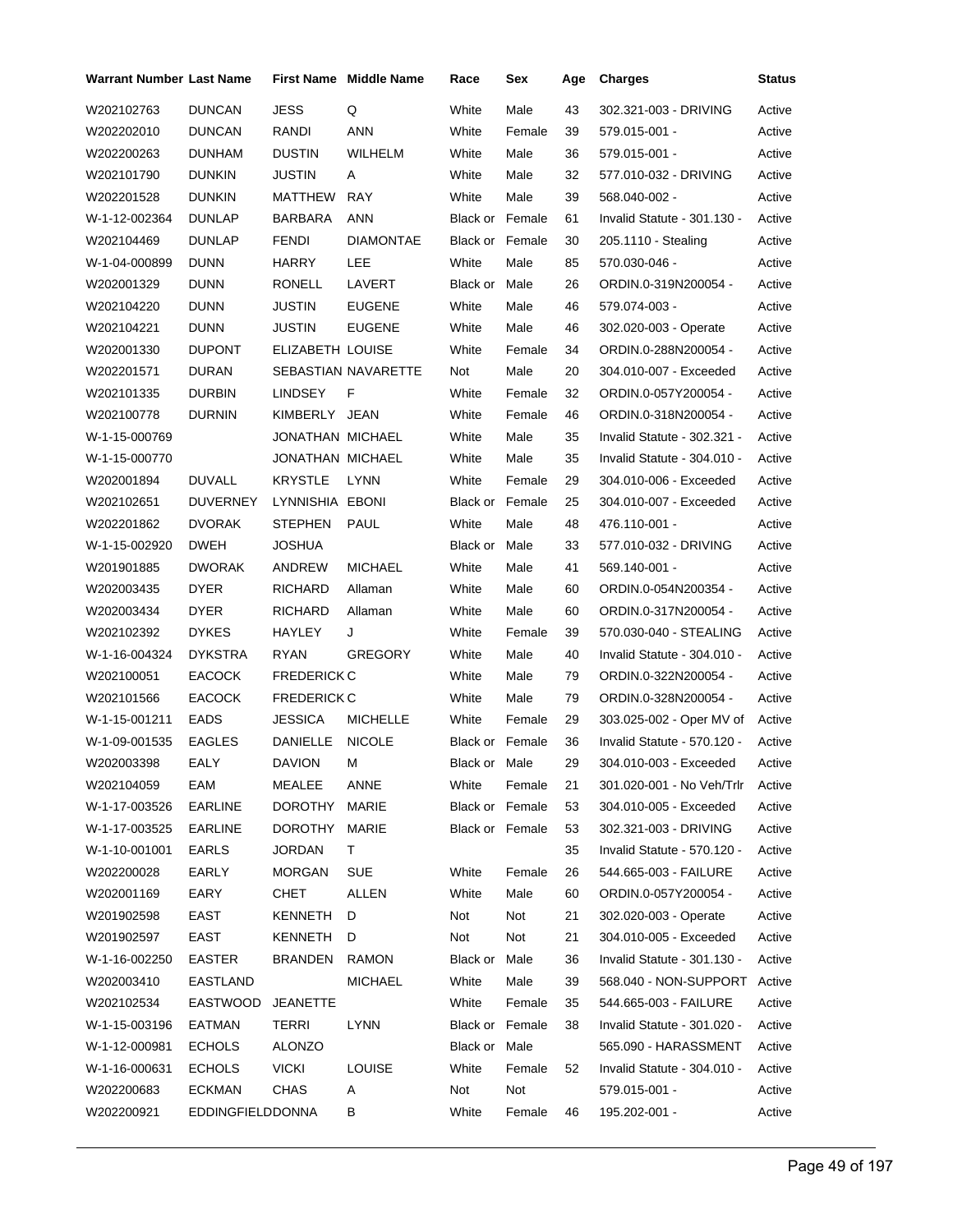| <b>Warrant Number Last Name</b> |                  |                 | <b>First Name</b> Middle Name | Race                   | Sex    | Age | <b>Charges</b>              | Status |
|---------------------------------|------------------|-----------------|-------------------------------|------------------------|--------|-----|-----------------------------|--------|
| W-1-13-001650                   | EDEN             | GREGORY THOMAS  |                               | Black or               | Male   | 39  | Invalid Statute - 568.040 - | Active |
| W202201120                      | <b>EDENFIELD</b> | <b>DOMINICK</b> | <b>JOSEPH LEE</b>             | Black or Male          |        | 25  | 304.010-007 - Exceeded      | Active |
| W202102295                      | <b>EDENFIELD</b> | <b>DOMINICK</b> | <b>JOSEPH LEE</b>             | Black or               | Male   | 25  | 304.010-005 - Exceeded      | Active |
| W201801448                      | <b>EDGE</b>      | <b>MICHAEL</b>  | <b>ALAN</b>                   | White                  | Male   | 68  | 307.400-023 - FAIL TO       | Active |
| W201801449                      | <b>EDGE</b>      | <b>MICHAEL</b>  | ALAN                          | White                  | Male   | 68  | 307.400-001 - FAIL TO       | Active |
| W201801450                      | <b>EDGE</b>      | <b>MICHAEL</b>  | ALAN                          | White                  | Male   | 68  | 304.170-012 - LENGTH        | Active |
| W-1-14-000429                   | <b>EDGIN</b>     | WILLIAM         | <b>MARTIN</b>                 | White                  | Male   | 46  | 307.400-030 - DRIVER        | Active |
| W-1-16-000925                   |                  | <b>STEVEN</b>   | <b>CHARLES</b>                | White                  | Male   | 28  | Invalid Statute - 301.130 - | Active |
| W-1-16-003567                   | <b>EDMISTEN</b>  |                 | Е                             | White                  | Female | 50  | Invalid Statute - 301.020 - | Active |
| W202103630                      | <b>EDMUNDS</b>   |                 | W                             | White                  | Male   | 38  | 302.321-003 - DRIVING       | Active |
| W202202052                      | <b>EDMUNDS</b>   | LAUREN          | RAECHEL                       | White                  | Female | 32  | 577.010 - DWI;              | Active |
| W201903929                      | <b>EDUARDO</b>   | <b>SANTOS</b>   | CARLOS                        | White                  | Male   | 50  | 579.074-003 -               | Active |
| W-1-13-002284                   | EDWARD           | <b>GHALIA</b>   | G                             | <b>Black or Female</b> |        | 32  | Invalid Statute - 304.012 - | Active |
| W202002292                      | <b>EDWARDS</b>   | <b>ELOUISE</b>  | <b>MONGGOL</b>                | <b>Black or Female</b> |        | 36  | 307.075-002 - FAIL TO       | Active |
| W-1-15-003131                   | <b>EDWARDS</b>   | MELODY          | D                             | White                  | Female | 30  | 303.025-002 - Oper MV of    | Active |
| W201904478                      | <b>EDWARDS</b>   | LACY            | D                             | White                  | Female | 33  | 579.015-004 -               | Active |
| W201904479                      | <b>EDWARDS</b>   | LACY            | D                             | White                  | Female | 33  | 579.074-003 -               | Active |
| W201904480                      | <b>EDWARDS</b>   | LACY            | D                             | White                  | Female | 33  | 302.321-003 - DRIVING       | Active |
| W202001332                      | <b>EDWARDS</b>   | <b>WENDELL</b>  | D                             |                        | Male   | 51  | ORDIN.0-288N200054 -        | Active |
| W202000855                      | <b>EDWARDS</b>   | LACY            | D                             | White                  | Female | 33  | ORDIN.0-057Y200054 -        | Active |
| W-1-15-000400                   | EDWIN            | ANDRES          | <b>RIVEROS</b>                | White                  | Male   | 43  | 307.400-030 - DRIVER        | Active |
| W-1-15-000401                   | <b>EDWIN</b>     | ANDRES          | <b>RIVEROS</b>                | White                  | Male   | 43  | 307.400-030 - DRIVER        | Active |
| W-1-15-000399                   | <b>EDWIN</b>     | ANDRES          | <b>RIVEROS</b>                | White                  | Male   | 43  | 307.400-030 - DRIVER        | Active |
| W202104008                      |                  | ANGELIQUE       |                               | <b>Black or Female</b> |        | 52  | 544.665-003 - FAILURE       | Active |
| W202001333                      | <b>EIKEN</b>     | ANTHONY         | <b>MICHAEL</b>                | White                  | Female | 22  | ORDIN.0-159N200054 -        | Active |
| W201903500                      | <b>EKSTROM</b>   | DANIEL          | <b>RICHARD</b>                | White                  | Male   | 59  | 304.180-001 - WT ON         | Active |
| W201900703                      | ELAM             | JAMIE           | <b>RENEE</b>                  | White                  | Female | 41  | 568.040-002 -               | Active |
| W202002674                      | ELBERT           | <b>DON</b>      | LEE                           | Black or               | Male   | 40  | ORDIN.0-288N200054 -        | Active |
| W202001820                      | <b>ELDRIDGE</b>  | <b>DYLAN</b>    | ANTHONY                       | White                  | Male   | 28  | 568.040 - NON-SUPPORT       | Active |
| W202001334                      | ELGAKHLAB        | AMANDA          | L                             | White                  | Female | 43  | ORDIN.0-319N200054 -        | Active |
| W202101416                      | ELIJAH           | STEPHEN         | <b>DUANE</b>                  | Black or Male          |        | 41  | 304.010-004 - Exceeded      | Active |
| W202101415                      | ELIJAH           | <b>STEPHEN</b>  | <b>DUANE</b>                  | Black or Male          |        | 41  | 302.321-003 - DRIVING       | Active |
| W202103520                      | <b>ELIZALDE</b>  | <b>MADISON</b>  | LARAE                         | White                  | Female | 30  | 569.140-001 -               | Active |
| W-1-15-000558                   | <b>ELLIFRITS</b> | WILLIAMS        | <b>JOSEPH</b>                 | White                  | Male   | 45  | Invalid Statute - 570.120 - | Active |
| W202103683                      | <b>ELLIOTT</b>   | CHARLES         | D                             | White                  | Male   | 58  | 205.130 - Domestic          | Active |
| W202002972                      | <b>ELLIOTT</b>   | MATTHEW ADAM    |                               | White                  | Male   | 22  | 579.074-003 -               | Active |
| W202002973                      | <b>ELLIOTT</b>   | MATTHEW         | ADAM                          | White                  | Male   | 22  | 304.015-026 - FAIL TO       | Active |
| W202002202                      | <b>ELLIOTT</b>   | <b>AUSTIN</b>   | <b>RAY</b>                    | White                  | Male   | 24  | 301.020-001 - No Veh/Trlr   | Active |
| W202102514                      | <b>ELLIOTT</b>   | <b>GINA</b>     | R                             | Not                    | Female | 44  | 579.015-001 -               | Active |
| W-1-11-000670                   | <b>ELLIS</b>     | <b>DWAYNE</b>   | DARNELL                       | Black or Male          |        | 58  | Invalid Statute - 302.321 - | Active |
| W-1-11-000671                   | <b>ELLIS</b>     | <b>DWAYNE</b>   | DARNELL                       | Black or Male          |        | 58  | Invalid Statute - 301.020 - | Active |
| W201904045                      | <b>ELLIS</b>     | CHARLES         | WAYNE                         | White                  | Male   | 29  | 303.025-003 - OWNER         | Active |
| W201904046                      | <b>ELLIS</b>     | CHARLES         | WAYNE                         | White                  | Male   | 29  | 301.020-001 - No Veh/Trlr   | Active |
| W202103748                      | <b>ELLIS</b>     | <b>MARLON</b>   | DANTE                         | Black or Male          |        | 19  | 302.020-003 - Operate       | Active |
| W-1-17-002220                   | <b>ELLIS</b>     | <b>JACOB</b>    | CRAIG                         | White                  | Male   | 28  | 304.010-007 - Exceeded      | Active |
| W202102885                      | <b>ELLISON</b>   | DEJAH           |                               | Black or Female        |        | 26  | 544.665 - FAILURE TO        | Active |
| W202200056                      | <b>ELLISON</b>   | AMY             | М                             | White                  | Female | 48  | 385.070 - FAILURE TO        | Active |
|                                 |                  |                 |                               |                        |        |     |                             |        |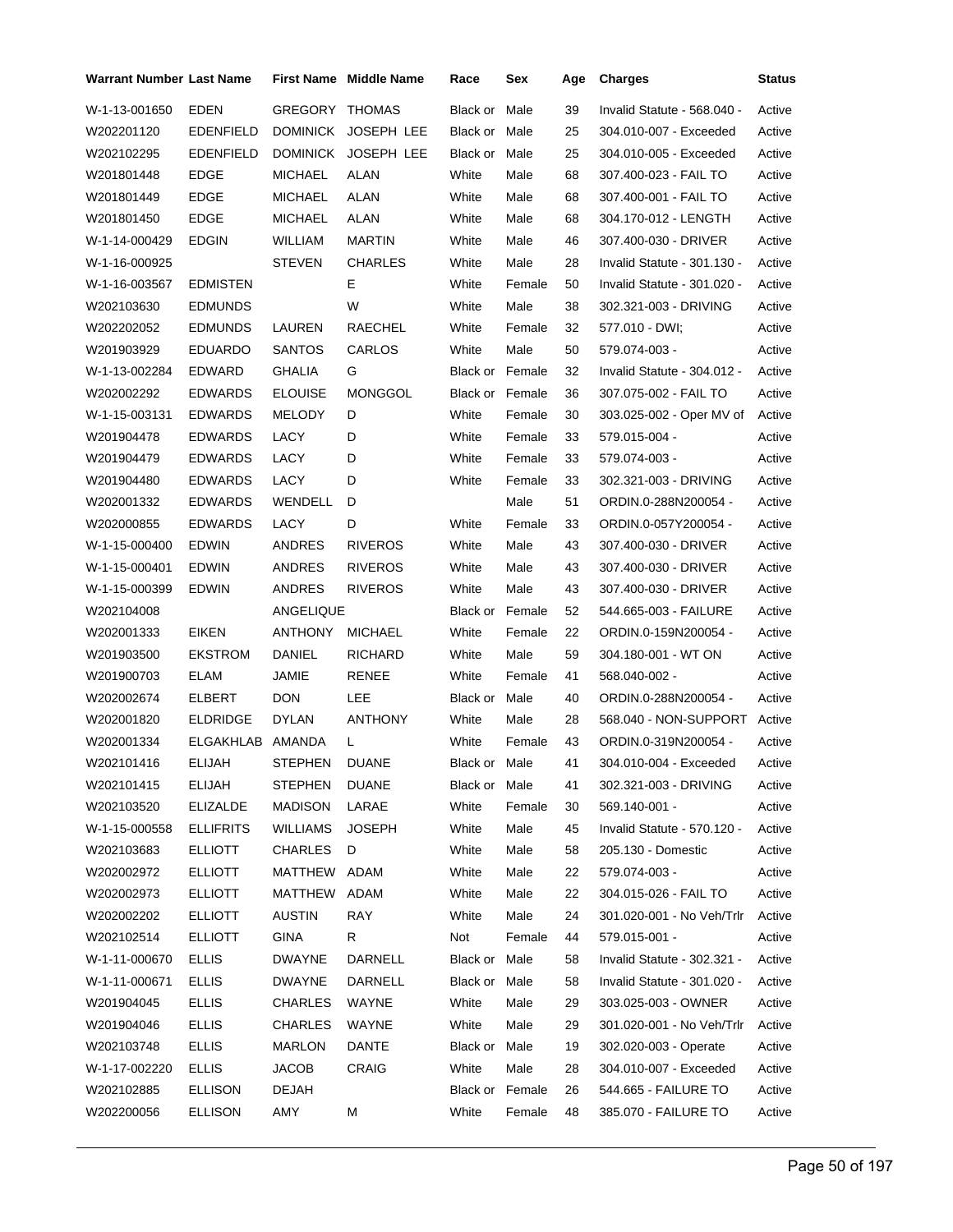| Warrant Number Last Name |                  |                   | <b>First Name</b> Middle Name | Race            | Sex    | Age | <b>Charges</b>              | Status |
|--------------------------|------------------|-------------------|-------------------------------|-----------------|--------|-----|-----------------------------|--------|
| W202200057               | <b>ELLISON</b>   | AMY               | М                             | White           | Female | 48  | 385.010 - DRIVING           | Active |
| W202101445               | ELLSWORTH ROBERT |                   | <b>GLENN</b>                  | White           | Male   | 66  | 64.295-001 -                | Active |
| W-1-07-002479            | ELLSWORTH ANGELA |                   | MARIE                         | White           | Female | 43  | 570.030-046 -               | Active |
| W202102953               | <b>ELMONIS</b>   | DANY              |                               | Black or Male   |        | 33  | 301.020-001 - No Veh/Trlr   | Active |
| W202102954               | <b>ELMONIS</b>   | DANY              |                               | Black or Male   |        | 33  | 579.015-004 -               | Active |
| W-1-16-000046            | <b>ELMORE</b>    | <b>JOHN</b>       | т                             | White           | Male   | 60  | 303.025-002 - Oper MV of    | Active |
| W-1-14-002940            | <b>ELTON</b>     | CAROLINE          |                               | White           | Female | 40  | Invalid Statute - 301.130 - | Active |
| W202102384               | <b>ELTON</b>     | <b>MARTIN</b>     | RAY                           | White           | Male   | 42  | 302.020-003 - Operate       | Active |
| W202102381               | ELTON            | MARTIN            | RAY                           | White           | Male   | 42  | 301.020-001 - No Veh/Trlr   | Active |
| W202000938               | EMBREY           | JACOB             | D                             | White           | Male   | 24  | ORDIN.0-318N200054 -        | Active |
| W202202244               | EMERT            | <b>STEPHEN</b>    | JAMES                         | White           | Male   | 57  | 304.010-005 - Exceeded      | Active |
| W202103420               | EMERY            | KIMMIE            | <b>DIANE</b>                  | White           | Female | 62  | 301.130-002 - Fail to       | Active |
| W202004282               | <b>EMORY</b>     | <b>DANIEL</b>     | R                             | Black or Male   |        | 41  | ORDIN.0-318N200054 -        | Active |
| W202202208               | <b>EMRICK</b>    | JOSEPH            | <b>ALLEN</b>                  | White           | Male   | 20  | 301.020-001 - No Veh/Trlr   | Active |
| W202202209               | <b>EMRICK</b>    | JOSEPH            | ALLEN                         | White           | Male   | 20  | 302.321-003 - DRIVING       | Active |
| W202202187               | <b>EMRICK</b>    | JOSEPH            | <b>ALLEN</b>                  | White           | Male   | 20  | 303.025-003 - OWNER         | Active |
| W202003039               | <b>ENDERLE</b>   | MATTHEW           | EVAN                          | White           | Male   | 43  | 301.020-001 - No Veh/Trlr   | Active |
| W202200822               | ENGLAND          | <b>BRENT</b>      | <b>ALLEN</b>                  | White           | Male   | 40  | 455.085-002 - VIOL OF       | Active |
| W202000289               |                  | <b>TYIONE</b>     | Е                             | Black or Male   |        | 23  | 579.074-003 -               | Active |
| W202102532               | <b>ENGLISH</b>   | MELISSA           | MARIE                         | White           | Female | 43  | 302.321-005 - DRIVING       | Active |
| W202102539               | ENLOE            | JAMES             | PHILLIP                       | White           | Male   | 41  | 577.010-032 - DRIVING       | Active |
| W201904063               | <b>ENLOW</b>     | EDWIN             |                               | White           | Male   | 70  | 301.020-001 - No Veh/Trlr   | Active |
| W-1-17-002645            | <b>ENRIQUEZ</b>  | DANIEL            | JOSE                          | White           | Male   | 26  | 304.010-005 - Exceeded      | Active |
| W202104425               | <b>EPPERSON</b>  | JESSICA           | <b>DIANE</b>                  | White           | Female | 31  | 320.050 - SPEEDING          | Active |
| W-1-14-002987            | <b>EPPS</b>      | QUINTON           | Q                             | Black or Male   |        | 38  | 303.025-002 - Oper MV of    | Active |
| W202001335               | EREDIA           |                   | MALATCHA GABRIELLE            | White           | Female | 21  | ORDIN.0-288N200054 -        | Active |
| W202001615               | ERHARD           | CHRISTIAN MICHAEL |                               | White           | Male   | 51  | 577.010 - DWI               | Active |
| W202002401               | <b>ERIKSEN</b>   | GARY              | <b>GENE</b>                   | White           | Male   | 53  | 579.015-001 -               | Active |
| W202104665               | <b>ERLER</b>     | ELISE             | <b>NICOLE</b>                 | Not             | Not    | 39  | 385.010 - DRIVING           | Active |
| W201800556               | <b>ERNEST</b>    | <b>BLAINE</b>     | <b>EDWARD</b>                 | White           | Male   | 58  | 307.400-002 - OPERATE       | Active |
| W201800598               | <b>ERNEST</b>    | <b>BLAINE</b>     | <b>EDWARD</b>                 | White           | Male   | 58  | 307.400-001 - FAIL TO       | Active |
| W-1-12-002789            | <b>ESLINGER</b>  | JOY               | MARIE                         | White           | Female | 38  | Invalid Statute - 574.010 - | Active |
| W202001122               | ESPINOSA         | <b>JOSEPH</b>     | PAUL                          | White           | Male   | 65  | ORDIN.0-041N200454 -        | Active |
| W202001123               | <b>ESPINOSA</b>  | <b>JOSEPH</b>     | PAUL                          | White           | Male   | 65  | ORDIN.0-290N200054 -        | Active |
| W202100597               | <b>ESPINOZA</b>  |                   | MARIA                         | White           | Female | 24  | 301.130-002 - Fail to       | Active |
| W202100598               | <b>ESPINOZA</b>  |                   | MARIA                         | White           | Female | 24  | 302.020-003 - Operate       | Active |
| W202100599               | ESPINOZA         |                   | <b>MARIA</b>                  | White           | Female | 24  | 303.025-003 - OWNER         | Active |
| W-1-15-001469            |                  | RAMON             |                               | White           | Male   | 34  | Invalid Statute - 313.817 - | Active |
| W201800911               |                  | KARINA            | F                             | White           | Female | 33  | 570.130-001 -               | Active |
| W201903407               | <b>ESTE</b>      | TEXTER            | <b>TERNO</b>                  | Asian           | Male   | 43  | 577.010-028 - DWI -         | Active |
| W202201957               | <b>ESTES</b>     | KAITLYN           | MARIE                         | White           | Female | 20  | 577.010-032 - DRIVING       | Active |
| W202202156               | <b>ESTWICK</b>   | SHELEEKA NURAE    |                               | Black or Female |        | 34  | 579.074-003 -               | Active |
| W202202155               | <b>ESTWICK</b>   | SHELEEKA NURAE    |                               | Black or Female |        | 34  | 579.015-002 -               | Active |
| W-1-18-000717            | ETIER            | CARANZA           | ONEAL                         | Black or Male   |        | 53  | 302.321-003 - DRIVING       | Active |
| W-1-18-000718            | ETIER            | CARANZA           | ONEAL                         | Black or Male   |        | 53  | 301.020-001 - No Veh/Trlr   | Active |
| W202105116               | <b>EUBANKS</b>   | PIERRE            | <b>DEMONT</b>                 | Black or Male   |        | 27  | 302.321-003 - DRIVING       | Active |
| W202001336               | <b>EURITT</b>    | JOAN              | A                             |                 | Female | 60  | ORDIN.0-028N200054 -        | Active |
|                          |                  |                   |                               |                 |        |     |                             |        |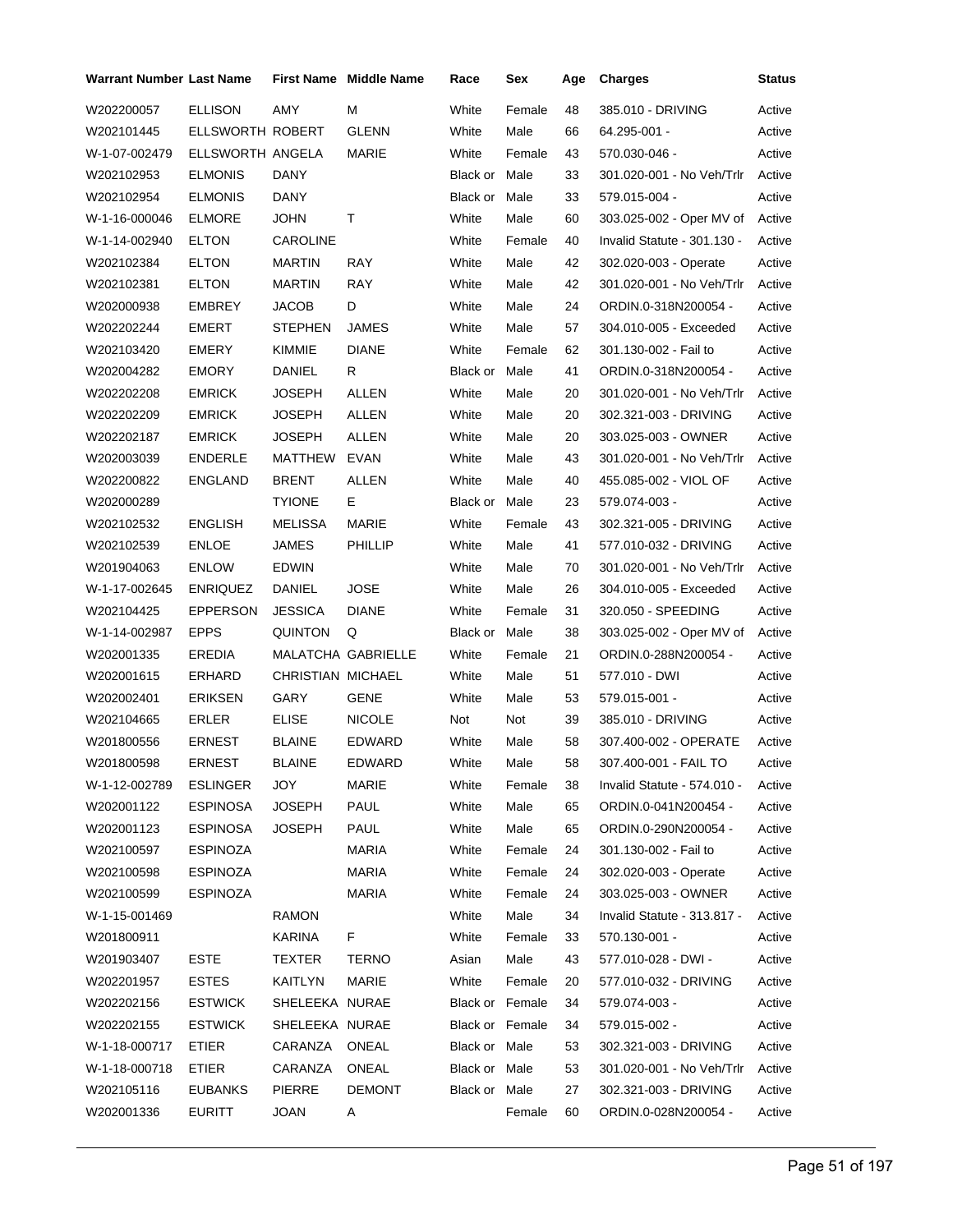| <b>Warrant Number Last Name</b> |                 |                 | <b>First Name</b> Middle Name | Race                   | Sex  | Age | <b>Charges</b>              | <b>Status</b> |
|---------------------------------|-----------------|-----------------|-------------------------------|------------------------|------|-----|-----------------------------|---------------|
| W-1-10-001074                   | <b>EUSTICE</b>  |                 | LEE                           | White                  | Male | 37  | 307.400-030 - DRIVER        | Active        |
| W202202066                      | <b>EVANS</b>    | GREGORY         | KAREEM                        | <b>Black or Female</b> |      | 36  | 579.074-003 -               | Active        |
| W202003701                      | <b>EVANS</b>    | JORDAN          | DASHA                         | <b>Black or Female</b> |      | 23  | 570.030-042 - STEALING      | Active        |
| W202002018                      | <b>EVANS</b>    | ALFONSO         | <b>ANTONIO</b>                | <b>Black or Male</b>   |      | 36  | 304.012-002 - Oper Veh      | Active        |
| W202002019                      | <b>EVANS</b>    | ALFONSO         | <b>ANTONIO</b>                | Black or Male          |      | 36  | 302.321-003 - DRIVING       | Active        |
| W202002164                      | <b>EVANS</b>    |                 | ALEXANDER                     | Black or Male          |      | 38  | ORDIN.0-288N200054 -        | Active        |
| W201800184                      | <b>EVANS</b>    | <b>HARRY</b>    | <b>GLENN</b>                  | White                  | Male | 66  | 304.180-001 - WT ON         | Active        |
| W202202159                      | EVANS           | JORDAN          | <b>DASHA</b>                  | Black or Female        |      | 23  | 570.030-043 - STEALING      | Active        |
| W202101925                      | <b>EVANS</b>    | ZACHARY         | JAMES                         | White                  | Male | 30  | 302.321-003 - DRIVING       | Active        |
| W-1-16-002046                   | <b>EVANS</b>    | RALPH           | <b>JULIUS</b>                 | Black or               | Male | 56  | Invalid Statute - 195.202 - | Active        |
| W202102107                      | EVANS           | KENNETH         | DANTE                         |                        | Male | 29  | 304.010-003 - Exceeded      | Active        |
| W202102108                      | <b>EVANS</b>    | KENNETH         | DANTE                         |                        | Male | 29  | 303.025-003 - OWNER         | Active        |
| W202102109                      | <b>EVANS</b>    | <b>KENNETH</b>  | DANTE                         |                        | Male | 29  | 302.321-003 - DRIVING       | Active        |
| W202102140                      | <b>EVANS</b>    | <b>BRIANA</b>   | RANAE                         | <b>Black or Female</b> |      | 24  | 301.130-002 - Fail to       | Active        |
| W202102652                      | <b>EVANS</b>    | DAQAVION DESHON |                               | Black or Male          |      | 26  | 302.020-003 - Operate       | Active        |
| W202202065                      | <b>EVANS</b>    | GREGORY KAREEM  |                               | <b>Black or Female</b> |      | 36  | 579.015-004 -               | Active        |
| W202004293                      | <b>EVANS</b>    | <b>JASON</b>    | ALAN                          | White                  | Male | 48  | 302.321-003 - DRIVING       | Active        |
| W-1-15-000091                   | EVERETT         | DEANDRE         | L.                            | Black or Male          |      | 29  | Invalid Statute - 304.015 - | Active        |
| W202001883                      | <b>EVERSOLE</b> | WILL            | <b>NMN</b>                    | White                  | Male | 46  | 301.210-001 - Posses        | Active        |
| W202001882                      | <b>EVERSOLE</b> | WILL            | <b>NMN</b>                    | White                  | Male | 46  | 303.025-003 - OWNER         | Active        |
| W202001881                      | <b>EVERSOLE</b> | WILL            | <b>NMN</b>                    | White                  | Male | 46  | 301.130-002 - Fail to       | Active        |
| W202002411                      | <b>EVERSOLE</b> | WILL            |                               | White                  | Male | 46  | 565.076 - DOMESTIC          | Active        |
| W202100078                      | <b>EVOLA</b>    | <b>VINCENT</b>  | <b>JOHN</b>                   | White                  | Male | 29  | 574.010-002 - PEACE         | Active        |
| W202100019                      | <b>EWING</b>    |                 | C                             | White                  | Male | 25  | 301.130-003 - Fail to       | Active        |
| W-1-12-002934                   | <b>EWING</b>    | LEVETIA         | <b>JEAN</b>                   | <b>Black or Female</b> |      | 59  | Invalid Statute - 195.202 - | Active        |
| W202103451                      | <b>EWING</b>    | TREVAWN         | D                             | Black or Male          |      | 25  | 304.010-004 - Exceeded      | Active        |
| W202103452                      | <b>EWING</b>    | TREVAWN D       |                               | Black or Male          |      | 25  | 302.321-004 - DRIVING       | Active        |
| W-1-18-000755                   | <b>EZECHIEL</b> |                 |                               | Black or Male          |      | 25  | 302.020-003 - Operate       | Active        |
| W-1-18-000761                   | <b>EZECHIEL</b> |                 |                               | Black or Male          |      | 25  | 304.012-002 - Oper Veh      | Active        |
| W-1-18-000754                   | <b>EZECHIEL</b> |                 |                               | Black or Male          |      | 25  | 303.025-003 - OWNER         | Active        |
| W-1-17-003238                   | EZEKIEL         | <b>BAHATI</b>   |                               | Black or Male          |      | 27  | 302.321-005 - DRIVING       | Active        |
| W201900282                      | <b>FAALULI</b>  | STEVE           |                               | White                  | Male | 30  | 302.321-003 - DRIVING       | Active        |
| W-1-16-001722                   |                 | <b>HECTOR</b>   | м                             | White                  | Male | 49  | Invalid Statute - 307.105 - | Active        |
| W-1-16-001721                   |                 | <b>HECTOR</b>   | м                             | White                  | Male | 49  | Invalid Statute - 302.020 - | Active        |
| W-1-18-000902                   | <b>FABIAN</b>   | <b>MICHAEL</b>  | <b>ANTHONY</b>                | White                  | Male | 44  | 301.020-001 - No Veh/Trlr   | Active        |
| W-1-18-001180                   | <b>FABIAN</b>   | <b>MICHAEL</b>  | <b>ANTHONY</b>                | White                  | Male | 44  | 301.020-001 - No Veh/Trlr   | Active        |
| W202103327                      | FAGAN           | <b>BRANDON</b>  | <b>MICHAEL</b>                | White                  | Male | 29  | 569.120-001 -               | Active        |
| W-1-14-000160                   | FAHEY           | SHAWN           | <b>MICHAEL</b>                | White                  | Male | 51  | 303.025-002 - Oper MV of    | Active        |
| W202202380                      | <b>FAHNERT</b>  | LEE             | H.                            | Not                    | Male | 34  | 569.140-001 -               | Active        |
| W202202098                      | <b>FAHNERT</b>  | LEE             | н                             | Not                    | Male | 34  | 302.321-003 - DRIVING       | Active        |
| W202202095                      | <b>FAHNERT</b>  | LEE             | н                             | Not                    | Male | 34  | 579.074-003 -               | Active        |
| W202202096                      | <b>FAHNERT</b>  | LEE             | н                             | Not                    | Male | 34  | 301.140-001 -               | Active        |
| W202202183                      | <b>FAHNERT</b>  | LEE             | н                             | Not                    | Male | 34  | 577.060-005 - LEAVING       | Active        |
| W202202097                      | <b>FAHNERT</b>  | <b>LEE</b>      | H                             | Not                    | Male | 34  | 301.130-001 - Fail to       | Active        |
| W202101544                      | <b>FAITH</b>    | <b>DALTON</b>   | <b>STORM LEE</b>              | White                  | Male | 25  | 566.101-003 - SEXUAL        | Active        |
| W201801251                      | <b>FAKOURY</b>  | SAMUEL          | <b>MYRON</b>                  | White                  | Male | 29  | 307.400-023 - FAIL TO       | Active        |
| W201801252                      | <b>FAKOURY</b>  | SAMUEL          | <b>MYRON</b>                  | White                  | Male | 29  | 301.271-001 - Fail to Reg   | Active        |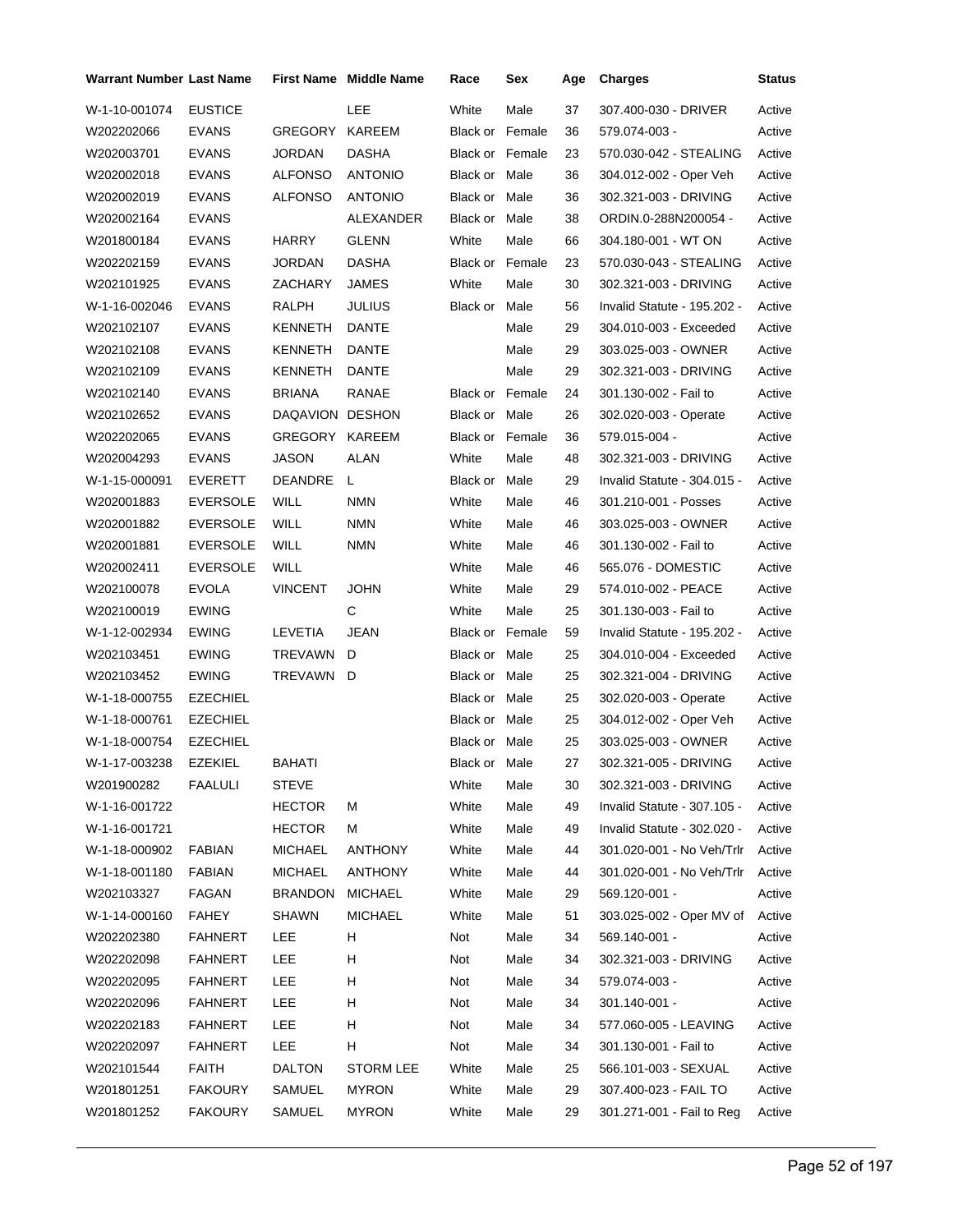| <b>Warrant Number Last Name</b> |                   |                    | <b>First Name Middle Name</b> | Race                   | Sex    | Age | <b>Charges</b>              | <b>Status</b> |
|---------------------------------|-------------------|--------------------|-------------------------------|------------------------|--------|-----|-----------------------------|---------------|
| W201801253                      | <b>FAKOURY</b>    | SAMUEL             | <b>MYRON</b>                  | White                  | Male   | 29  | 307.400-029 - OPER MCV      | Active        |
| W-1-15-000253                   | <b>FALCON</b>     | RACHAEL            | М                             | White                  | Female | 45  | Invalid Statute - 304.010 - | Active        |
| W-1-18-000648                   | FALLEY            | JEFFREY            | <b>SCOTT</b>                  | White                  | Male   | 56  | 304.010-005 - Exceeded      | Active        |
| W202201632                      | <b>FALTER</b>     | <b>RICHARD</b>     | CALEB                         | White                  | Male   | 28  | 301.020-001 - No Veh/Trlr   | Active        |
| W-1-18-000416                   | FAN               | GAO                |                               | Asian                  | Male   | 37  | 304.010-005 - Exceeded      | Active        |
| W202202100                      | <b>FANHERT</b>    | LEE                | H                             | White                  | Not    |     | 301.020-001 - No Veh/Trlr   | Active        |
| W-1-17-004094                   | <b>FANSLER</b>    | JOHN               | <b>MICHAEL</b>                | White                  | Male   | 66  | 304.180-001 - WT ON         | Active        |
| W-1-14-002649                   | <b>FAOUTAS</b>    | <b>THOMAS</b>      | MATTHEW                       | White                  | Male   | 26  | 570.030-046 -               | Active        |
| W202001040                      | FARMER            | DARELL             | ELEMUEL                       | Black or Male          |        | 26  | 579.015-001 -               | Active        |
| W202100900                      | <b>FARMER</b>     | <b>NICOLE</b>      | <b>LOUISE</b>                 | White                  | Female | 34  | 579.015-001 -               | Active        |
| W-1-16-000527                   | FARNANA           | <b>THOMAS</b>      | Е                             | White                  | Male   | 49  | Invalid Statute - 304.010 - | Active        |
| W202002441                      | <b>FARRELL</b>    | <b>KYLER</b>       | <b>MICHAEL</b>                | White                  | Male   | 21  | 304.012-002 - Oper Veh      | Active        |
| W-1-18-001824                   | <b>FARRELL</b>    | MADELINE           | `LUCRETIA                     | White                  | Female | 42  | 301.020-001 - No Veh/Trlr   | Active        |
| W-1-17-000667                   | <b>FARREN</b>     | <b>JESSICA</b>     | <b>ALEENE</b>                 | White                  | Female | 45  | 565.054 - ASSAULT - 3RD     | Active        |
| W202201352                      | <b>FARROW</b>     | ARVIN              | <b>ANTONIO</b>                | Black or Male          |        | 36  | 579.074-003 -               | Active        |
| W202201263                      | <b>FASOLKO</b>    | RUSLAN             | P                             | White                  | Male   | 46  | 307.400-011 - OPER MCV      | Active        |
| W202101570                      | <b>FAVROW</b>     | <b>MERCEDES</b>    |                               | Not                    | Not    | 27  | ORDIN.0-256N200050 -        | Active        |
| W202002396                      | <b>FAYARD</b>     | <b>TIMOTHY</b>     | J                             | White                  | Male   | 46  | 304.180-001 - WT ON         | Active        |
| W202202292                      |                   | ARIANA             | S                             | <b>Black or Female</b> |        | 26  | 303.025-003 - OWNER         | Active        |
| W201801209                      | <b>FELDER</b>     |                    | TASHIYANA CHARAUGHN           | Black or Female        |        | 24  | 307.075-001 - FAIL TO       | Active        |
| W-1-12-000953                   | <b>FELLURE</b>    | <b>MICHAEL</b>     | ALEN                          | White                  | Male   | 31  | Invalid Statute - 195.233 - | Active        |
| W-1-14-000496                   | FELTHAUSER ROBERT |                    | W                             | White                  | Male   | 52  | 307.400-030 - DRIVER        | Active        |
| W202101794                      |                   | <b>MARCUS</b>      | DEE                           | Black or               | Male   | 34  | 302.020-003 - Operate       | Active        |
| W-1-13-001316                   | <b>FENSKE</b>     | <b>NICHOLAS</b>    | MATTHEW                       | White                  | Male   | 30  | Invalid Statute - 569.140 - | Active        |
| W202002868                      | <b>FERGUSON</b>   | <b>DONNA</b>       |                               | Not                    | Not    | 39  | 570.120-002 - PASSING       | Active        |
| W-1-15-000980                   | <b>FERGUSON</b>   | VALISSA            | <b>JLISE</b>                  | <b>Black or Female</b> |        | 31  | Invalid Statute - 301.020 - | Active        |
| W-1-15-000981                   | <b>FERGUSON</b>   | <b>VALISSA</b>     | JLISE                         | Black or Female        |        | 31  | Invalid Statute - 307.179 - | Active        |
| W202002673                      | <b>FERGUSON</b>   | DE'ANDRIA HALLE    |                               | <b>Black or Female</b> |        | 25  | ORDIN.0-288N200054 -        | Active        |
| W202002131                      | <b>FERGUSON</b>   |                    | MICHAEL-HUGH White            |                        | Male   | 29  | 577.010-030 - DWI -         | Active        |
| W-1-10-001727                   | <b>FERGUSON</b>   | <b>TOMMY</b>       | J                             | White                  | Male   | 40  | Invalid Statute - 304.180 - | Active        |
| W201902506                      | FERGUSON JOSEPH   |                    | <b>BRITT</b>                  | White                  | Male   | 22  | 579.074-003 -               | Active        |
| W201902505                      | FERGUSON          | <b>JOSEPH</b>      | <b>BRITT</b>                  | White                  | Male   | 22  | 304.012-002 - Oper Veh      | Active        |
| W201902504                      | FERGUSON          | <b>JOSEPH</b>      | BRITT                         | White                  | Male   | 22  | 577.010 - DWI               | Active        |
| W202201444                      | FERGUSON          | <b>RECOLE</b>      | RASHAWN                       | Black or Female        |        | 31  | 302.321-003 - DRIVING       | Active        |
| W201900425                      | <b>FERGUSON</b>   | <b>TAYSA</b>       | <b>LEIGH</b>                  | White                  | Female | 42  | 570.120-002 - PASSING       | Active        |
| W-1-13-003019                   | FERGUSON          | <b>JAMES</b>       | R                             | White                  | Male   | 43  | Invalid Statute - 302.020 - | Active        |
| W-1-13-003020                   | FERGUSON          | JAMES              | R                             | White                  | Male   | 43  | Invalid Statute - 301.130 - | Active        |
| W202000259                      | FERNANDEZ MELISSA |                    | RACHELLE                      | White                  | Female | 37  | 301.210-001 - Posses        | Active        |
| W201801623                      | FERNANDEZ MARCOS  |                    | AGUILAR                       | White                  | Male   | 46  | 577.010 - DWI               | Active        |
| W201801624                      | FERNANDEZ MARCOS  |                    | AGUILAR                       | White                  | Male   | 46  | 304.016-001 - CUT IN ON     | Active        |
| W202104446                      | FERNANDEZ EDGAR   |                    | <b>RICARDO</b>                | White                  | Male   | 33  | 569.080-002 -               | Active        |
| W202102625                      | FERRARA           | <b>CHRIS</b>       | BRYANT                        | White                  | Male   | 58  | 304.010-006 - Exceeded      | Active        |
| W202000376                      | <b>FERREIRA</b>   |                    | <b>LOUISE</b>                 | White                  | Female | 66  | 302.321-003 - DRIVING       | Active        |
| W201900476                      | <b>FETTERS</b>    | TRAVIS             | WADE                          | White                  | Male   | 42  | 304.180-001 WT ON           | Active        |
| W201901991                      | <b>FEWELL</b>     |                    | <b>ISAAC</b>                  | White                  | Male   | 21  | 304.010-005 - Exceeded      | Active        |
| W201901692                      | <b>FIDEL</b>      | <b>TOLENTINO B</b> |                               | White                  | Male   | 48  | 302.020-003 - Operate       | Active        |
| W-1-18-001322                   | <b>FIELDS</b>     | SHEDRICK C         |                               | Black or Male          |        | 48  | Invalid Statute -           | Active        |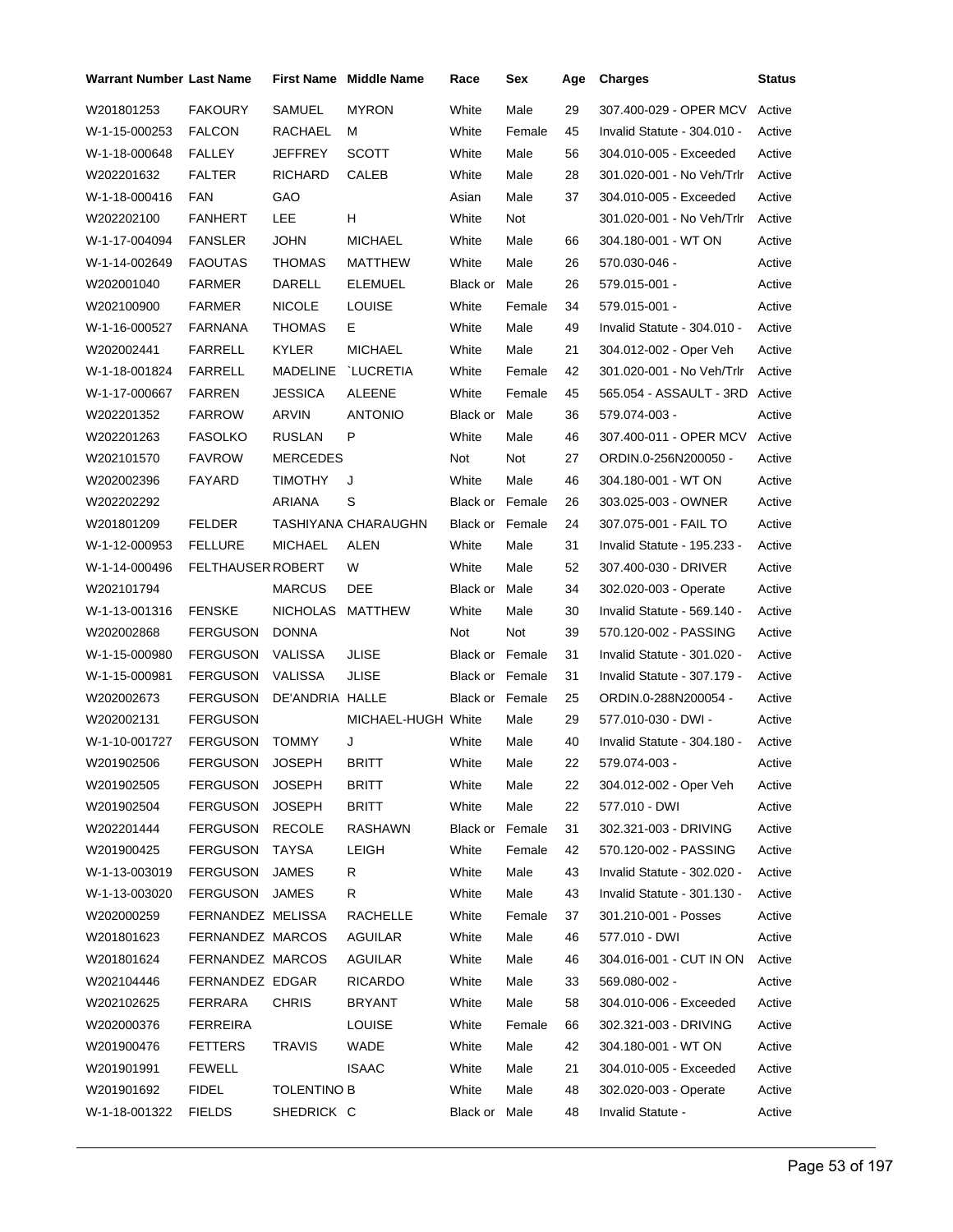| Warrant Number Last Name |                           |                        | First Name Middle Name | Race                   | Sex    | Age | <b>Charges</b>              | <b>Status</b> |
|--------------------------|---------------------------|------------------------|------------------------|------------------------|--------|-----|-----------------------------|---------------|
| W-1-18-001323            | <b>FIELDS</b>             | SHEDRICK C             |                        | Black or               | Male   | 48  | 142.869 - OPERATE           | Active        |
| W-1-18-001321            | <b>FIELDS</b>             | SHEDRICK C             |                        | Black or Male          |        | 48  | 301.271-001 - Fail to Reg   | Active        |
| W-1-15-001883            | <b>FIELDS</b>             | <b>KRISTI</b>          | <b>DAWN</b>            | White                  | Female | 38  | Invalid Statute - 304.010 - | Active        |
| W202202278               | <b>FIELDS</b>             | TAMMY                  | MELINDA                | White                  | Female | 51  | 570.030-035 - STEALING      | Active        |
| W202001121               | <b>FIGGE</b>              | SHELLY                 | ANN                    | White                  | Female | 46  | ORDIN.0-085Y200054 -        | Active        |
| W202003028               | <b>FIGGINS</b>            | JESSICA                | LORRAINE               | White                  | Female | 37  | 307.075-001 - FAIL TO       | Active        |
| W-1-14-001789            | <b>FIGHT</b>              | <b>MARKUS</b>          | D                      | Black or Male          |        | 37  | Invalid Statute - 301.130 - | Active        |
| W-1-17-004421            | <b>FILIN</b>              | <b>DMITRIL</b>         | <b>VIKTOROVICH</b>     |                        | Male   | 44  | 304.180-001 - WT ON         | Active        |
| W202202246               | <b>FINE</b>               | MILES                  | JEFFREY                | White                  | Male   | 22  | 304.351-007 - FAIL TO       | Active        |
| W-1-14-002539            | <b>FINK</b>               | JOEY                   | A                      | White                  | Male   | 41  | Invalid Statute - 304.010 - | Active        |
| W-1-09-002438            | <b>FINK</b>               | JEREMY                 | <b>BRIGHT</b>          | White                  | Male   | 34  | 577.010-032 - DRIVING       | Active        |
| W-1-09-002439            | <b>FINK</b>               | JEREMY                 | <b>BRIGHT</b>          | White                  | Male   | 34  | Invalid Statute - 304.022 - | Active        |
| W-1-09-002456            | <b>FINK</b>               | JEREMY                 | <b>BRIGHT</b>          | White                  | Male   | 34  | 577.685-001 - ILLEGAL       | Active        |
| W201904356               | FINLEY                    | JOHN                   | <b>GEORGE</b>          | White                  | Male   | 59  | 307.400-023 - FAIL TO       | Active        |
| W-1-17-004591            | <b>FINNELL</b>            | <b>DARIUS</b>          | <b>MARTINEZ</b>        | Black or Male          |        | 31  | 302.321-003 - DRIVING       | Active        |
| W-1-17-004592            | <b>FINNELL</b>            | <b>DARIUS</b>          | <b>MARTINEZ</b>        | Black or Male          |        | 31  | 304.010-005 - Exceeded      | Active        |
| W202103634               | FIORENTINO ROBERT         |                        | В                      | White                  | Male   | 21  | 304.010-006 - Exceeded      | Active        |
| W202100677               | <b>FISCHER</b>            | <b>BRIAN</b>           | <b>KIRK</b>            | White                  | Male   | 40  | 301.210-001 - Posses        | Active        |
| W-1-16-002263            | <b>FISHER</b>             | REBECCA                | <b>MARIE</b>           | White                  | Female | 40  | Invalid Statute - 304.010 - | Active        |
| W202001834               | <b>FISHER</b>             | <b>TERRANCE ROBERT</b> |                        | Black or Male          |        | 42  | 568.040-001 -               | Active        |
| W-1-17-003861            | <b>FISHER</b>             | CHARLES                | <b>ANTONY</b>          | Black or Male          |        | 44  | 307.400-001 - FAIL TO       | Active        |
| W-1-17-003863            | <b>FISHER</b>             | CHARLES                | <b>ANTONY</b>          | Black or Male          |        | 44  | 307.400-016 - OPER MCV      | Active        |
| W-1-17-003862            | <b>FISHER</b>             | <b>CHARLES</b>         | <b>ANTONY</b>          | Black or Male          |        | 44  | 307.400-012 - FAIL TO       | Active        |
| W202100439               | <b>FISHER</b>             | SIARA                  | <b>SHONTAY</b>         | Black or Female        |        | 30  | 302.321-003 - DRIVING       | Active        |
| W-1-16-000130            | <b>FISHER</b>             | ANGELA                 | MAE                    | White                  | Female | 48  | Invalid Statute - 301.020 - | Active        |
| W202100127               | <b>FISHER</b>             | SIARA                  | <b>SHONTAY</b>         | <b>Black or Female</b> |        | 30  | 302.321-003 - DRIVING       | Active        |
| W202100128               | <b>FISHER</b>             | SIARA                  | <b>SHONTAY</b>         | <b>Black or Female</b> |        | 30  | 301.130-002 - Fail to       | Active        |
| W202200954               | <b>FISHER</b>             | <b>CEDRIC</b>          | <b>DENTON</b>          | Black or Male          |        | 43  | 304.015-026 - FAIL TO       | Active        |
| W202200955               | <b>FISHER</b>             | <b>CEDRIC</b>          | <b>DENTON</b>          | Black or Male          |        | 43  | 301.130-002 - Fail to       | Active        |
| W202104063               | <b>FISHER</b>             | <b>CEDRIC</b>          | <b>DENTON</b>          | Black or Male          |        | 43  | 301.020-001 - No Veh/Trlr   | Active        |
| W202202150               | FITZPATRICK AALIYA        |                        |                        |                        | Female | 26  | 304.010-006 - Exceeded      | Active        |
| W202200519               | <b>FITZPATRICK DANIEL</b> |                        | <b>JOSEPH</b>          | White                  | Male   | 20  | 304.130-006 -               | Active        |
| W202101393               | <b>FLANAGAN</b>           | JAUSHUA                | RAEDEAN                | White                  | Male   | 19  | 302.178-001 - Violate       | Active        |
| W-1-14-002104            | <b>FLEER</b>              | JONATHAN CRAIG         |                        | White                  | Male   | 49  | Invalid Statute - 301.277 - | Active        |
| W-1-14-002105            | <b>FLEER</b>              | JONATHAN CRAIG         |                        | White                  | Male   | 49  | 307.400-030 - DRIVER        | Active        |
| W-1-08-000707            | <b>FLEMING</b>            | <b>ROBERT</b>          | LEE                    | White                  | Male   | 52  | Invalid Statute - 570.120 - | Active        |
| W202104710               | <b>FLEMING</b>            | DAQUAN                 | <b>ARMOND</b>          | Black or Male          |        | 27  | 570.030-035 - STEALING      | Active        |
| W201900118               | <b>FLETCHER</b>           | JOSHUA                 | <b>DAVID</b>           | White                  | Male   | 47  | 301.130-001 - Fail to       | Active        |
| W202001338               | <b>FLETCHER</b>           | <b>JOSHUA</b>          | DAVID                  | White                  | Male   | 47  | ORDIN.0-288N200054 -        | Active        |
| W202101259               | <b>FLETCHER</b>           | LOVELL                 | Е.                     |                        | Male   | 40  | 301.130-002 - Fail to       | Active        |
| W202101660               | <b>FLETCHER</b>           | <b>EUGENE</b>          | <b>QUENTIN</b>         | White                  | Male   | 60  | 303.025-003 - OWNER         | Active        |
| W202101661               | <b>FLETCHER</b>           | <b>EUGENE</b>          | QUENTIN                | White                  | Male   | 60  | 302.321-003 - DRIVING       | Active        |
| W202100455               | FLEWELLEN                 | JASON                  | ANDRE                  | Not                    | Male   | 29  | 304.010-004 - Exceeded      | Active        |
| W202003430               | <b>FLINN</b>              | <b>JESSE</b>           | WAYNE                  | White                  | Male   | 31  | ORDIN.0-288N200054 -        | Active        |
| W-1-16-003268            | <b>FLORES</b>             | <b>DAVID</b>           | ANDREW                 | White                  | Male   | 35  | Invalid Statute - 570.120 - | Active        |
| W202103927               | <b>FLORES</b>             | TRACY                  | <b>MICHELLE</b>        | White                  | Female | 55  | 301.020-001 - No Veh/Trlr   | Active        |
| W202103926               | <b>FLORES</b>             | <b>TRACY</b>           | <b>MICHELLE</b>        | White                  | Female | 55  | 301.130-002 - Fail to       | Active        |
|                          |                           |                        |                        |                        |        |     |                             |               |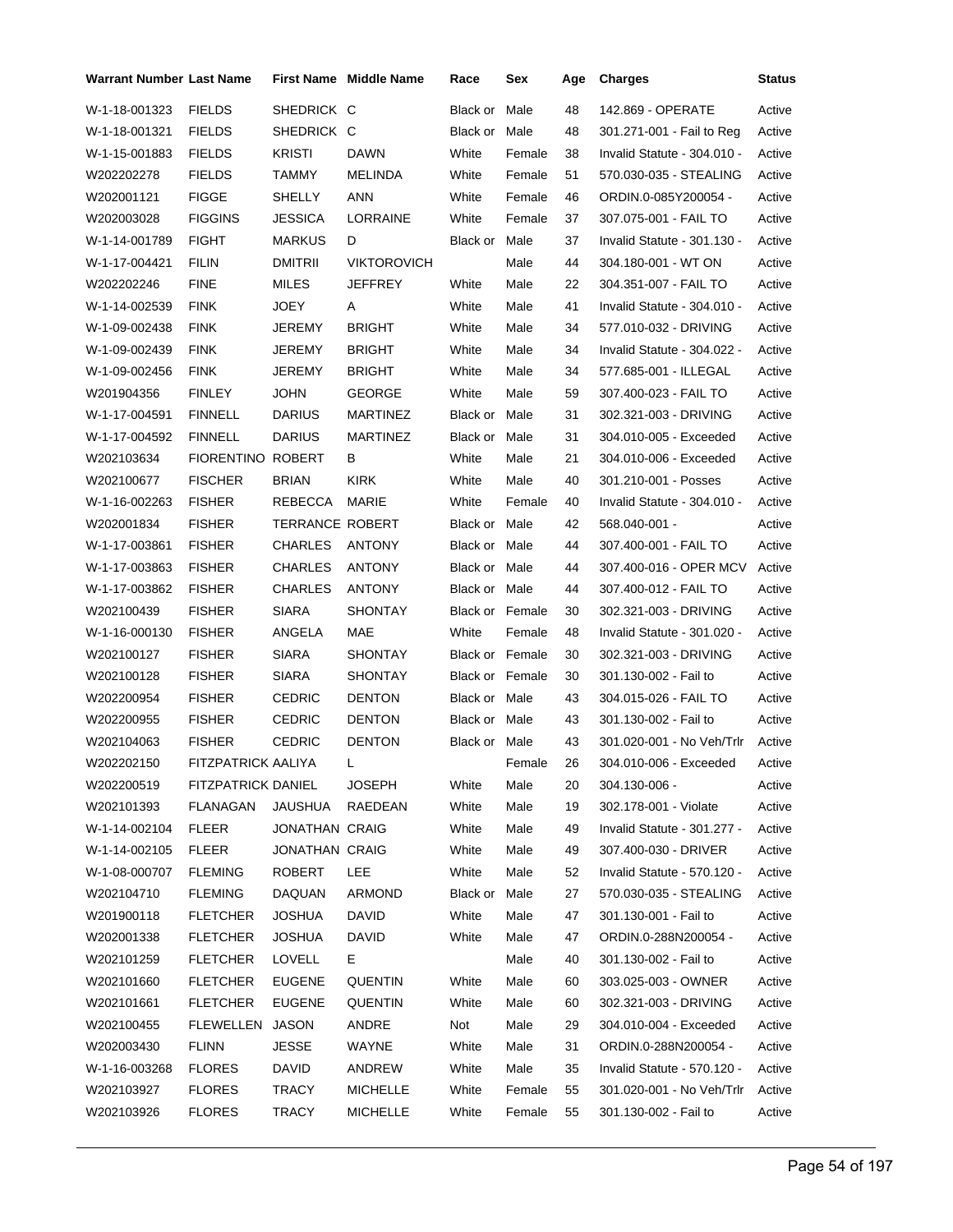| <b>Warrant Number Last Name</b> |                 |                        | <b>First Name</b> Middle Name | Race     | Sex    | Age | <b>Charges</b>                 | Status |
|---------------------------------|-----------------|------------------------|-------------------------------|----------|--------|-----|--------------------------------|--------|
| W202103928                      | <b>FLORES</b>   | <b>TRACY</b>           | <b>MICHELLE</b>               | White    | Female | 55  | 579.074-003 -                  | Active |
| W-1-18-000941                   | <b>FLORES</b>   | TRACY                  | KAY                           | White    | Female | 49  | 304.351-003 - FAIL YIELD       | Active |
| W-1-10-000884                   | <b>FLORES</b>   | MARIA                  |                               | White    | Female | 57  | 577.010-032 - DRIVING          | Active |
| W-1-10-000885                   | <b>FLORES</b>   | <b>MARIA</b>           |                               | White    | Female | 57  | Invalid Statute - 304.015 -    | Active |
| W-1-10-001052                   | <b>FLORES</b>   | <b>MARIA</b>           |                               | White    | Female | 57  | 577.010-032 - DRIVING          | Active |
| W-1-10-001053                   | <b>FLORES</b>   | <b>MARIA</b>           |                               | White    | Female | 57  | Invalid Statute - 304.015 -    | Active |
| W-1-15-000389                   | <b>FLORES</b>   | <b>JESUS</b>           | LUIS                          | White    | Male   | 64  | 307.400-030 - DRIVER           | Active |
| W202103929                      | <b>FLORES</b>   | TRACY                  | <b>MICHELLE</b>               | White    | Female | 55  | 579.015-004 -                  | Active |
| W-1-11-001796                   | <b>FLORES</b>   | SANDRA                 | PAOLA-MENDEZ White            |          | Female | 43  | 577.010-032 - DRIVING          | Active |
| W-1-11-001797                   | <b>FLORES</b>   | SANDRA                 | PAOLA-MENDEZ White            |          | Female | 43  | Invalid Statute - 304.015 -    | Active |
| W202104666                      | <b>FLORES</b>   | <b>NORA</b>            | DERAY                         | White    | Female | 20  | 340.230 - FOLLOWING            | Active |
| W202201635                      | <b>FLORES</b>   | <b>JORGE</b>           | MARTINEZ                      |          | Male   | 49  | 304.010-004 - Exceeded         | Active |
| W202202091                      | <b>FLORES</b>   | <b>OMAR</b>            |                               | White    | Male   | 22  | 304.010-005 - Exceeded         | Active |
| W-1-16-003422                   | <b>FLORES</b>   | RENE                   | <b>MAURICIO</b>               | White    | Male   | 28  | Invalid Statute - 304.010 -    | Active |
| W-1-16-003421                   | <b>FLORES</b>   | RENE                   | <b>MAURICIO</b>               | White    | Male   | 28  | Invalid Statute - 304.015 -    | Active |
| W-1-16-003417                   | <b>FLORES</b>   | <b>RENE</b>            | <b>MAURICIO</b>               | White    | Male   | 28  | Invalid Statute - 195.202 -    | Active |
| W-1-16-003418                   | <b>FLORES</b>   | RENE                   | <b>MAURICIO</b>               | White    | Male   | 28  | Invalid Statute - 195.233 -    | Active |
| W-1-16-003419                   | <b>FLORES</b>   | RENE                   | <b>MAURICIO</b>               | White    | Male   | 28  | Invalid Statute - 302.020 -    | Active |
| W-1-16-003420                   | <b>FLORES</b>   | RENE                   | <b>MAURICIO</b>               | White    | Male   | 28  | 303.025-002 - Oper MV of       | Active |
| W-1-16-003423                   | <b>FLORES</b>   | RENE                   | <b>MAURICIO</b>               | White    | Male   | 28  | 307.400-030 - DRIVER           | Active |
| W202200546                      | <b>FLOWERS</b>  | REXWELL                | <b>STEVEN</b>                 | Black or | Male   | 39  | 301.020-001 - No Veh/Trlr      | Active |
| W202102697                      | <b>FLOWERS</b>  | <b>DERRICKUSJUNIOR</b> |                               | Not      | Not    | 28  | 544.665 - FAILURE TO           | Active |
| W202102696                      | <b>FLOWERS</b>  | <b>DERRICKUSJUNIOR</b> |                               | Not      | Not    | 28  | 544.665 - FAILURE TO           | Active |
| W201903160                      | <b>FLOYD</b>    | DAVID                  | Α                             | White    | Male   | 39  | 568.040-002 -                  | Active |
| W-1-17-002334                   | <b>FLOYD</b>    | <b>ROGER</b>           | <b>JOSEPH SIMON White</b>     |          | Male   | 27  | 579.015-004 -                  | Active |
| W-1-17-002335                   | <b>FLOYD</b>    | <b>ROGER</b>           | <b>JOSEPH SIMON White</b>     |          | Male   | 27  | 579.074-003 -                  | Active |
| W202103988                      | <b>FLUKER</b>   | YASMIN                 | <b>MONIQUE</b>                | Black or | Female | 22  | 570.030-043 - STEALING         | Active |
| W201900883                      | <b>FLYNN</b>    | <b>STEPHEN</b>         | ANDREW                        | White    | Male   | 32  | 569.080-002 -                  | Active |
| W201802537                      | <b>FLYNN</b>    | <b>STEPHEN</b>         | ANDREW                        | White    | Male   | 32  | 579.074-003 -                  | Active |
| W201802538                      | <b>FLYNN</b>    | <b>STEPHEN</b>         | <b>ANDREW</b>                 | White    | Male   | 32  | 579.015-004 -                  | Active |
| W202200631                      | <b>FLYNN</b>    | JEREMY                 | DANIEL                        | White    | Male   | 38  | 565.056 - ASSAULT - 4TH Active |        |
| W202003749                      | <b>FODDRILL</b> | AMANDA                 | MARIE                         | White    | Female | 31  | 302.321-003 - DRIVING          | Active |
| W202003750                      | <b>FODDRILL</b> | AMANDA                 | MARIE                         | White    | Female | 31  | 579.015-004 -                  | Active |
| W202003752                      | <b>FODDRILL</b> | AMANDA                 | MARIE                         | White    | Female | 31  | 301.210-001 - Posses           | Active |
| W202003751                      | <b>FODDRILL</b> | AMANDA                 | MARIE                         | White    | Female | 31  | 579.074-003 -                  | Active |
| W202003753                      | <b>FODDRILL</b> | AMANDA                 | MARIE                         | White    | Female | 31  | 301.140-001 -                  | Active |
| W202003289                      | FOGT            | <b>NIEHLS</b>          | <b>HENRIK</b>                 | White    | Male   | 72  | 301.130-002 - Fail to          | Active |
| W202200705                      | <b>FOILES</b>   | <b>MICHAEL</b>         | <b>LESLIE</b>                 | White    | Male   | 62  | 301.140-001 -                  | Active |
| W202200706                      | <b>FOILES</b>   | <b>MICHAEL</b>         | LESLIE                        | White    | Male   | 62  | 303.025-003 - OWNER            | Active |
| W202002804                      | <b>FOLLAS</b>   | <b>STEPHEN</b>         | F.                            | White    | Male   | 44  | 302.321-003 - DRIVING          | Active |
| W202001339                      | <b>FOLSON</b>   | SHAWN                  | EDWARD                        | White    | Male   | 42  | ORDIN.0-077Y200035 -           | Active |
| W-1-16-002662                   | <b>FONSECA</b>  | MARK                   | ANTHONY                       | White    | Male   | 36  | Invalid Statute - 301.140 -    | Active |
| W-1-14-003202                   | <b>FOOS</b>     | <b>MICHAEL</b>         | JAMES                         | White    | Male   | 50  | 570.030-046 -                  | Active |
| W-1-16-000763                   | <b>FORBES</b>   | ETHAN                  | <b>LOUIS</b>                  | White    | Male   | 31  | Invalid Statute - 195.202 -    | Active |
| W-1-16-000764                   | <b>FORBES</b>   | ETHAN                  | <b>LOUIS</b>                  | White    | Male   | 31  | Invalid Statute - 195.233 -    | Active |
| W202003411                      | <b>FORD</b>     |                        | L.                            | White    | Male   | 40  | 570.120-002 - PASSING          | Active |
| W-1-11-000439                   | FORD            | KYNDRA                 | <b>JEAN</b>                   | White    | Female | 33  | Invalid Statute - 565.083 -    | Active |
|                                 |                 |                        |                               |          |        |     |                                |        |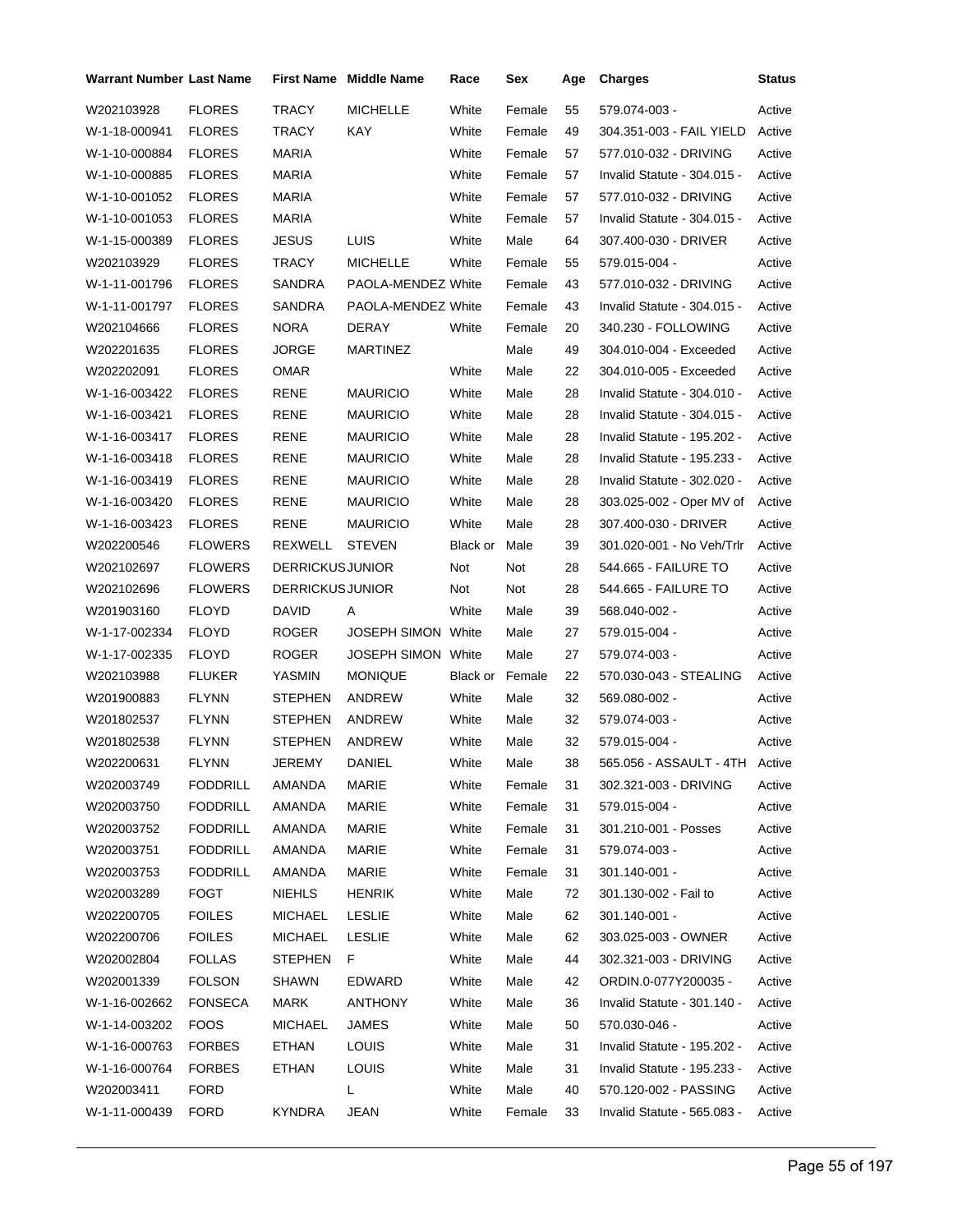| <b>Warrant Number Last Name</b> |                 |                 | First Name Middle Name | Race                   | Sex    | Age | <b>Charges</b>              | <b>Status</b> |
|---------------------------------|-----------------|-----------------|------------------------|------------------------|--------|-----|-----------------------------|---------------|
| W-1-14-001293                   | <b>FORD</b>     | DEANNA          | L                      | White                  | Female | 56  | Invalid Statute - 301.020 - | Active        |
| W-1-13-001251                   | <b>FORD</b>     | JESSICA         | <b>BROOK</b>           | White                  | Female | 31  | 577.685-001 - ILLEGAL       | Active        |
| W202201553                      | FORD            | ASHLEY          | D                      | White                  | Male   | 45  | 302.321-003 - DRIVING       | Active        |
| W-1-17-002770                   | FORD            | TIFFANI         | <b>NICOLE</b>          | <b>Black or Female</b> |        | 32  | 302.321-004 - DRIVING       | Active        |
| W202105133                      | <b>FORD</b>     | LAANDREA LEANN  |                        | <b>Black or Female</b> |        | 25  | 302.321-003 - DRIVING       | Active        |
| W202105132                      | <b>FORD</b>     | LAANDREA LEANN  |                        | Black or Not           |        |     | 304.015-011 - FAIL TO       | Active        |
| W202001120                      | FORD            | KIMBERLY RACHEL |                        | <b>Black or Female</b> |        | 49  | ORDIN.0-159N200054 -        | Active        |
| W202202247                      | <b>FORD</b>     | TYRONE          | <b>CLINTON</b>         | Black or Male          |        | 33  | 304.017-001 -               | Active        |
| W202102363                      | FORD            | REGINALD        | <b>WILLIAM</b>         | Black or Male          |        | 47  | 302.321-003 - DRIVING       | Active        |
| W201802412                      | FORD            | JAMES           | <b>SCOTT</b>           | White                  | Male   | 57  | 304.010-004 - Exceeded      | Active        |
| W201903082                      | <b>FORD</b>     | David           | JAMES                  | White                  | Male   | 29  | 304.010-005 - Exceeded      | Active        |
| W-1-17-001123                   | FOREMAN         | JALENA          | ANEECE                 | White                  | Female | 26  | 302.321-003 - DRIVING       | Active        |
| W201902151                      | <b>FORET</b>    | CAROLINE A      |                        | White                  | Female | 34  | 304.010-005 - Exceeded      | Active        |
| W-1-14-002274                   | <b>FORSYTHE</b> | TIMOTHY         |                        | White                  | Male   | 41  | Invalid Statute - 575.150 - | Active        |
| W-1-14-002276                   | FORSYTHE        | TIMOTHY         |                        | White                  | Male   | 41  | Invalid Statute - 302.321 - | Active        |
| W-1-14-002277                   | <b>FORSYTHE</b> | <b>TIMOTHY</b>  |                        | White                  | Male   | 41  | Invalid Statute - 304.012 - | Active        |
| W-1-14-002275                   | <b>FORSYTHE</b> | TIMOTHY         |                        | White                  | Male   | 41  | Invalid Statute - 195.233 - | Active        |
| W-1-16-004008                   | <b>FORTUNE</b>  | NATACHA         | MIMME                  | <b>Black or Female</b> |        | 37  | Invalid Statute - 301.020 - | Active        |
| W202101619                      | <b>FORTUNE</b>  | <b>NATACHA</b>  | MIMME                  | <b>Black or Female</b> |        | 37  | 303.025-002 - Oper MV of    | Active        |
| W-1-18-000455                   | <b>FORTUNE</b>  | <b>NICOLE</b>   | <b>MONIQUE</b>         | <b>Black or Female</b> |        | 26  | 304.010-004 - Exceeded      | Active        |
| W-1-18-001347                   | FOSS            | JASON           | <b>CHARLES</b>         | White                  | Male   | 35  | 304.180-001 - WT ON         | Active        |
| W202200882                      | <b>FOSTER</b>   | STEVEN          | <b>EUGENE</b>          | Black or Male          |        | 40  | 303.025-003 - OWNER         | Active        |
| W-1-17-000914                   | <b>FOSTER</b>   | KENDRA          | MARIE                  | White                  | Female | 35  | Invalid Statute -           | Active        |
| W201904445                      | <b>FOSTER</b>   | DARRYL          | D                      | Black or Male          |        | 54  | 570.120-002 - PASSING       | Active        |
| W202200295                      | <b>FOSTER</b>   | ANDREW          | <b>MICHAEL</b>         | Black or Male          |        | 34  | 304.010-005 - Exceeded      | Active        |
| W201900874                      | <b>FOSTER</b>   | DANEISHA        | MARIE                  | <b>Black or Female</b> |        | 25  | 304.010-007 - Exceeded      | Active        |
| W202001089                      | FOSTER          | ERICA           | LYNETTE                | <b>Black or Female</b> |        | 37  | ORDIN.0-317N200054 -        | Active        |
| W-1-04-001040                   | <b>FOSTER</b>   | BILLY           | J                      | White                  | Male   | 64  | Invalid Statute - 568.040 - | Active        |
| W202201585                      | <b>FOSTER</b>   | JEREMIAH        | D                      | White                  | Male   | 36  | 313.813-001 -               | Active        |
| W202200883                      | <b>FOSTER</b>   | <b>STEVEN</b>   | <b>EUGENE</b>          | Black or Male          |        | 40  | 302.321-003 - DRIVING       | Active        |
| W-1-18-000362 FOSTER            |                 | PATRICIA        | ANN                    | Black or Female        |        | 62  | 302.321-003 - DRIVING       | Active        |
| W202102213                      | <b>FOSTER</b>   | JOSHUA          | <b>RICHARD</b>         | White                  | Male   | 35  | 301.020-001 - No Veh/Trlr   | Active        |
| W202102469                      | <b>FOSTER</b>   | ADRIAN          | <b>JUSTIN</b>          | White                  | Male   | 41  | 302.020-003 - Operate       | Active        |
| W202200296                      | <b>FOSTER</b>   | ANDREW          | <b>MICHAEL</b>         | Black or Male          |        | 34  | 304.017-001 -               | Active        |
| W201904541                      | <b>FOUNTAIN</b> | <b>TYRONE</b>   | м                      | Black or Male          |        | 43  | 571.070-001 -               | Active        |
| W-1-15-002465                   | <b>FOURNIER</b> | JAMES           | <b>DONALD</b>          | White                  | Male   | 36  | Invalid Statute - 195.233 - | Active        |
| W-1-13-002999                   | <b>FOWLER</b>   | QUIANA          | D                      | Black or Female        |        | 34  | Invalid Statute - 301.020 - | Active        |
| W202202089                      | FOWLER          | ANTHONY         | ALLEN                  | White                  | Male   | 35  | 304.010-005 - Exceeded      | Active        |
| W-1-15-002651                   | <b>FOWLER</b>   | LARRY           | JAMAL                  | Black or Male          |        | 43  | Invalid Statute - 304.010 - | Active        |
| W201903069                      | <b>FOWLER</b>   | RAYMOND LEMOND  |                        | Black or Male          |        | 37  | 302.321-004 - DRIVING       | Active        |
| W201903070                      | FOWLER          | RAYMOND LEMOND  |                        | Black or Male          |        | 37  | 307.075-002 - FAIL TO       | Active        |
| W201903068                      | FOWLER          | RAYMOND LEMOND  |                        | Black or Male          |        | 37  | 303.025-002 - Oper MV of    | Active        |
| W201901086                      | <b>FOX</b>      | MEGAN           | AMBER                  | Black or Female        |        | 36  | 302.321-003 - DRIVING       | Active        |
| W202104541                      | <b>FOX</b>      | <b>NIKKI</b>    | <b>TAYLOR</b>          | White                  | Female | 29  | 544.665-002 - FAILURE       | Active        |
| W201901087                      | <b>FOX</b>      | MEGAN           | AMBER                  | Black or Female        |        | 36  | 302.321-003 - DRIVING       | Active        |
| W201901088                      | <b>FOX</b>      | MEGAN           | AMBER                  | Black or Female        |        | 36  | 303.025-003 - OWNER         | Active        |
| W201901089                      | <b>FOX</b>      | MEGAN           | AMBER                  | Black or Female        |        | 36  | 301.130-001 - Fail to       | Active        |
|                                 |                 |                 |                        |                        |        |     |                             |               |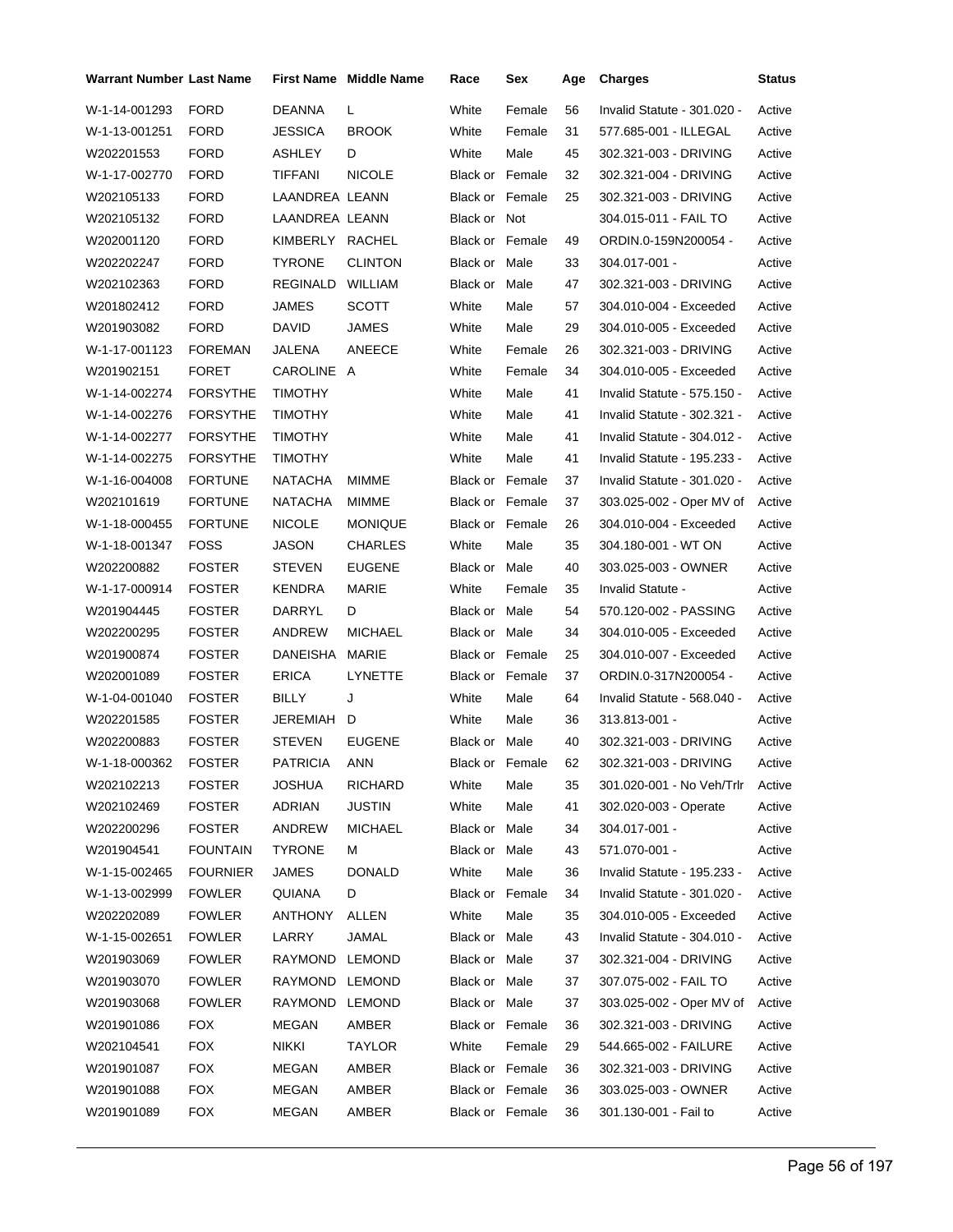| <b>Warrant Number Last Name</b> |                 |                          | <b>First Name</b> Middle Name | Race                   | Sex    | Age | <b>Charges</b>              | Status |
|---------------------------------|-----------------|--------------------------|-------------------------------|------------------------|--------|-----|-----------------------------|--------|
| W-1-17-003446                   |                 | ANGELA                   | <b>THERES</b>                 | White                  | Female | 53  | 304.010-006 - Exceeded      | Active |
| W202201650                      | <b>FRAIRE</b>   | JOSE                     | ANGEL                         | White                  | Male   | 36  | 544.665-003 - FAILURE       | Active |
| W202202287                      | <b>FRALEY</b>   | <b>JOHN</b>              | <b>HOUSTON</b>                | White                  | Male   | 42  | 565.073-003 - DOMESTIC      | Active |
| W202001605                      | <b>FRAME</b>    | AMBER                    |                               | Not                    | Not    | 34  | 570.120-002 - PASSING       | Active |
| W-1-08-002880                   | <b>FRAMPTON</b> | <b>MILBURN</b>           | HELLEN                        | <b>Black or Female</b> |        | 43  | Invalid Statute - 302.020 - | Active |
| W-1-08-002879                   | <b>FRAMPTON</b> | <b>MILBURN</b>           | HELLEN                        | <b>Black or Female</b> |        | 43  | 577.010-032 - DRIVING       | Active |
| W202003489                      | <b>FRANCE</b>   | CAYLA                    | <b>MARIE</b>                  | White                  | Female | 20  | ORDIN.0-039Y200054 -        | Active |
| W202003504                      | <b>FRANCIS</b>  | <b>JOHN</b>              | <b>FREDDIE</b>                | Black or Male          |        | 24  | ORDIN.0-388N201654 -        | Active |
| W201904154                      | <b>FRANCIS</b>  | ANTUWAN                  | <b>DELBRECO</b>               | Black or Male          |        | 28  | 569.140-001 -               | Active |
| W201904155                      | <b>FRANCIS</b>  | <b>ANTUWAN</b>           | <b>DELBRECO</b>               | Black or Male          |        | 28  | 569.140-001 -               | Active |
| W202103335                      | <b>FRANCIS</b>  | AZA                      | LEANNA                        |                        | Female | 30  | 544.665-003 - FAILURE       | Active |
| W202000448                      | <b>FRANCIS</b>  | <b>JOHN</b>              | <b>FREDDIE</b>                | Black or Male          |        | 24  | 303.025-003 - OWNER         | Active |
| W202000447                      | <b>FRANCIS</b>  | JOHN                     | <b>FREDDIE</b>                | Black or Male          |        | 24  | 304.010-006 - Exceeded      | Active |
| W202002392                      | <b>FRANCO</b>   | JOVAN                    | SILVA                         | White                  | Male   | 29  | 304.010-004 - Exceeded      | Active |
| W201800032                      | <b>FRANCO</b>   | JOSE                     | ANGEL                         | White                  | Male   | 29  | 307.400-001 - FAIL TO       | Active |
| W201800031                      | <b>FRANCO</b>   | <b>JOSE</b>              | ANGEL                         | White                  | Male   | 29  | 304.180-002 - WT ON         | Active |
| W201800033                      | <b>FRANCO</b>   | <b>JOSE</b>              | ANGEL                         | White                  | Male   | 29  | 301.020-004 - Fail Reg      | Active |
| W202101368                      | <b>FRANCO</b>   | <b>CHRISTIAN MICHAEL</b> |                               | White                  | Male   | 23  | 304.130-003 -               | Active |
| W202102215                      | <b>FRANCO</b>   | PAUL                     | SAMUEL                        | White                  | Male   | 71  | 570.120-002 - PASSING       | Active |
| W202202328                      | <b>FRANCO</b>   | SEBASTIAN DIEGO          |                               |                        | Male   | 20  | 304.010-004 - Exceeded      | Active |
| W202201765                      |                 | JAMIE                    |                               | White                  | Male   | 43  | 302.321-003 - DRIVING       | Active |
| W202001341                      | <b>FRANK</b>    |                          | RAPHAEL                       | White                  | Male   | 31  | ORDIN.0-288N200054 -        | Active |
| W202002232                      | <b>FRANKLIN</b> | <b>CARMELLIA RENAE</b>   |                               | <b>Black or Female</b> |        | 30  | 301.140-001 -               | Active |
| W202004030                      | <b>FRANKLIN</b> | <b>MONICA</b>            | <b>LYNN</b>                   | <b>Black or Female</b> |        | 51  | 303.025-003 - OWNER         | Active |
| W202001342                      | <b>FRANKLIN</b> | <b>MONISHA</b>           | <b>MONAY</b>                  | Black or Female        |        | 32  | ORDIN.0-288N200054 -        | Active |
| W201900993                      | <b>FRANKLIN</b> | JENNIFER                 | RAEDEANE                      | <b>Black or Female</b> |        | 39  | 302.321-004 - DRIVING       | Active |
| W201900994                      | <b>FRANKLIN</b> | JENNIFER                 | <b>RAEDEANE</b>               | Black or Female        |        | 39  | 304.010-005 - Exceeded      | Active |
| W201900995                      | <b>FRANKLIN</b> | JENNIFER                 | RAEDEANE                      | Black or Female        |        | 39  | 303.025-003 - OWNER         | Active |
| W202002199                      | <b>FRANKLIN</b> | <b>CARMELLIA RENAE</b>   |                               | Black or Female        |        | 30  | 303.025-003 - OWNER         | Active |
| W202002198                      | <b>FRANKLIN</b> | <b>CARMELLIA RENAE</b>   |                               | Black or Female        |        | 30  | 304.010-006 - Exceeded      | Active |
| W202201337                      | FRANKLIN        | DAMON DWAYNE             |                               | Black or Male          |        | 44  | 301.020-001 - No Veh/Trlr   | Active |
| W202201338                      | <b>FRANKLIN</b> | DAMON                    | <b>DWAYNE</b>                 | Black or Male          |        | 44  | 302.321-004 - DRIVING       | Active |
| W202104431                      | <b>FRANKLIN</b> | MONISHA                  | MONAY                         | Black or Female        |        | 32  | 385.010 - DRIVING           | Active |
| W202104477                      | <b>FRANKLIN</b> | <b>MARCUS</b>            | <b>JORDAN</b>                 | Black or Male          |        | 32  | 569.120-001 -               | Active |
| W202200427                      | <b>FRANKLIN</b> | SALLY                    | JOSEPHINE                     | White                  | Female | 34  | 303.025-003 - OWNER         | Active |
| W-1-15-002008                   | <b>FRANS</b>    | SARAH                    | BETH                          | White                  | Female | 41  | Invalid Statute - 301.020 - | Active |
| W202002244                      | FRASER          | <b>JENIFER</b>           | М                             | White                  | Female | 39  | 568.040-002 -               | Active |
| W202000184                      | <b>FRAUSTO</b>  |                          | CHRISTIAN BERMUDEZ            | White                  | Male   | 37  | 577.010 - DWI               | Active |
| W201903788                      | FRAZIER         | THOMAS                   | JAMAL                         | Black or Male          |        | 34  | 302.321-003 - DRIVING       | Active |
| W201903789                      | FRAZIER         | <b>THOMAS</b>            | JAMAL                         | Black or Male          |        | 34  | 302.321-003 - DRIVING       | Active |
| W201903790                      | FRAZIER         | <b>THOMAS</b>            | JAMAL                         | Black or Male          |        | 34  | 303.025-003 - OWNER         | Active |
| W201903832                      | FRAZIER         | AQUISHA                  | D                             | Black or Female        |        | 33  | 307.040-002 - OPERATE       | Active |
| W201903839                      | <b>FRAZIER</b>  | AQUISHA                  | D                             | Black or Female        |        | 33  | 303.025-003 - OWNER         | Active |
| W201904235                      | <b>FRAZIER</b>  | AQUISHA                  | D                             | Black or Female        |        | 33  | 303.025-003 - OWNER         | Active |
| W201904387                      | FRAZIER         | <b>BRANDON</b>           | <b>JEROME</b>                 | Black or Male          |        | 32  | 302.321-004 - DRIVING       | Active |
| W202104838                      | <b>FRAZIER</b>  | <b>MICHAEL</b>           | <b>EUGENE</b>                 | White                  | Male   | 47  | 302.321-003 - DRIVING       | Active |
| W202000610                      | FRAZIER         | JAILA                    | LANELL                        | Black or Female        |        | 26  | 579.074-003 -               | Active |
|                                 |                 |                          |                               |                        |        |     |                             |        |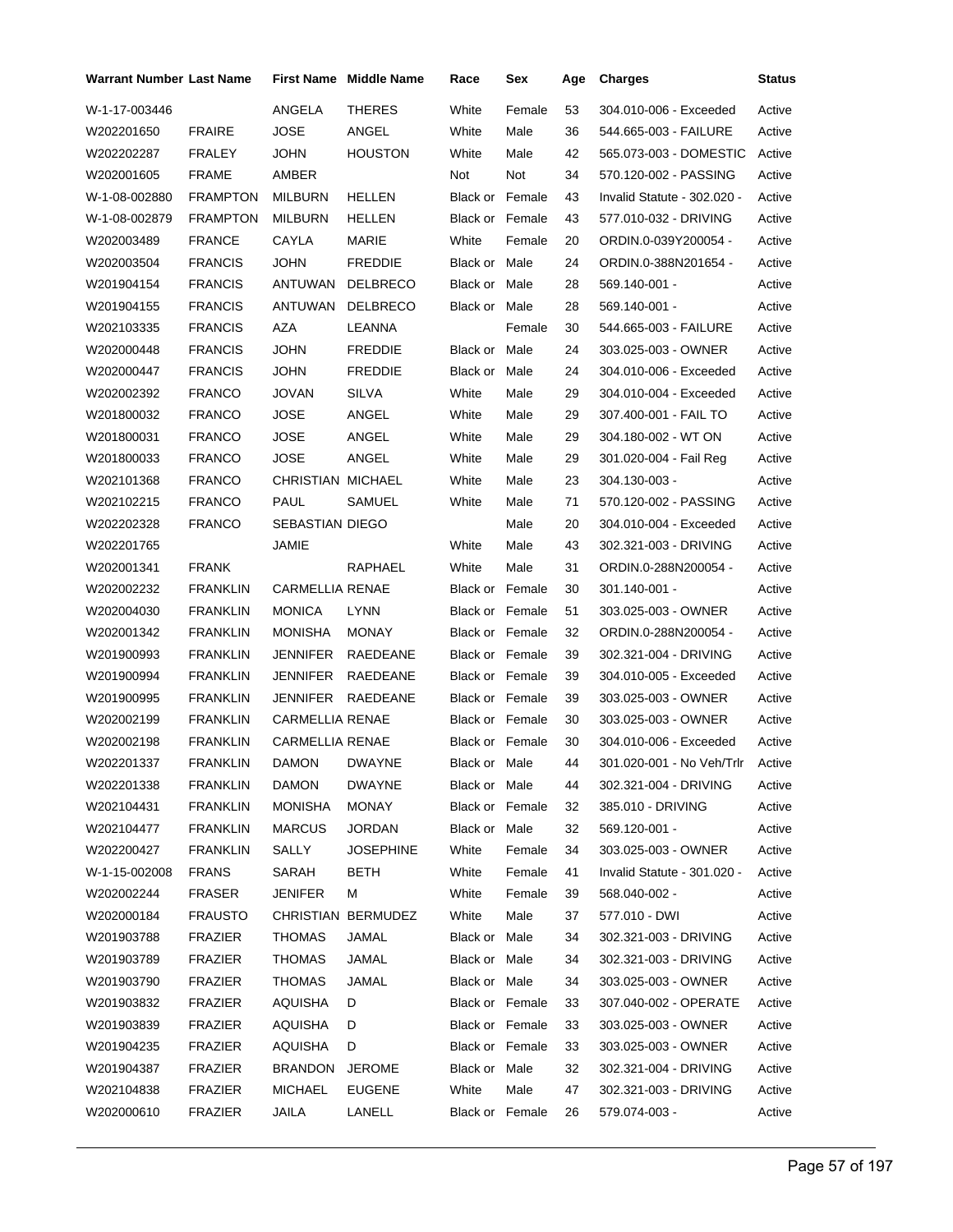| Warrant Number Last Name |                | <b>First Name</b> | <b>Middle Name</b> | Race                   | Sex    | Age | <b>Charges</b>              | <b>Status</b> |
|--------------------------|----------------|-------------------|--------------------|------------------------|--------|-----|-----------------------------|---------------|
| W202000609               | <b>FRAZIER</b> | <b>JAILA</b>      | LANELL             | Black or               | Female | 26  | 579.015-004 -               | Active        |
| W202000296               | <b>FRECKS</b>  | <b>TRACY</b>      | LEE                | White                  | Female | 42  | 301.130-002 - Fail to       | Active        |
| W-1-07-002460            | <b>FRED</b>    | ANDELINA          |                    |                        | Female |     | Invalid Statute - 570.120 - | Active        |
| W202102618               | FRED           | <b>PETER</b>      |                    | White                  | Male   | 31  | 304.010-005 - Exceeded      | Active        |
| W202103098               | FREEBY         | VERONICA ELAINE   |                    | White                  | Female | 32  | 570.120-002 - PASSING       | Active        |
| W-1-18-000195            | <b>FREEL</b>   | LYNDA             | <b>SUE</b>         | White                  | Female | 45  | 302.321-004 - DRIVING       | Active        |
| W-1-18-000196            | <b>FREEL</b>   | LYNDA             | <b>SUE</b>         | White                  | Female | 45  | 302.321-003 - DRIVING       | Active        |
| W-1-18-000197            | <b>FREEL</b>   | LYNDA             | <b>SUE</b>         | White                  | Female | 45  | 303.025-003 - OWNER         | Active        |
| W-1-18-000198            | <b>FREEL</b>   | LYNDA             | <b>SUE</b>         | White                  | Female | 45  | 301.130-002 - Fail to       | Active        |
| W202102909               | <b>FREEMAN</b> |                   | <b>MAURICE</b>     | Black or Male          |        | 43  | 302.321-003 - DRIVING       | Active        |
| W202103029               | <b>FREEMAN</b> | <b>JESSICA</b>    | MARIE              | White                  | Female | 31  | 301.020-001 - No Veh/Trlr   | Active        |
| W-1-12-002265            | <b>FREEMAN</b> | <b>DONISE</b>     | <b>TAWAN</b>       | <b>Black or Female</b> |        | 49  | Invalid Statute - 307.075 - | Active        |
| W202101225               | <b>FREEMAN</b> | <b>ALEXIAS</b>    | LANEE              | <b>Black or Female</b> |        | 28  | ORDIN.0-342N200348 -        | Active        |
| W202101227               | <b>FREEMAN</b> | <b>ALEXIAS</b>    | LANEE              | Black or Female        |        | 28  | ORDIN.0-057Y200054 -        | Active        |
| W202101228               | <b>FREEMAN</b> | <b>ALEXIAS</b>    | LANEE              | Black or Female        |        | 28  | ORDIN.0-318N200054 -        | Active        |
| W202101226               | <b>FREEMAN</b> | ALEXIAS           | LANEE              | Black or Female        |        | 28  | ORDIN.0-041N200454 -        | Active        |
| W202201764               | <b>FREEMAN</b> | <b>SHELBIE</b>    | <b>MARIE</b>       | White                  | Female | 22  | 306.020-003 - EXPIRED       | Active        |
| W-1-18-000559            | <b>FREEMAN</b> | <b>BRYAN</b>      | <b>DEVON</b>       | White                  | Male   | 32  | 301.020-001 - No Veh/Trlr   | Active        |
| W202104981               | <b>FREEMAN</b> | <b>TRACY</b>      | <b>EUGENE</b>      | Black or Male          |        | 58  | 304.010-004 - Exceeded      | Active        |
| W201800143               | FREY           | <b>TIMOTHY</b>    | <b>JOHN</b>        | White                  | Male   | 48  | 302.321-004 - DRIVING       | Active        |
| W202202149               | <b>FRIENDS</b> | <b>VINCENT</b>    | VASHAUN            | Black or Male          |        | 22  | 304.010-006 - Exceeded      | Active        |
| W202104588               | <b>FRIES</b>   | ASHLEY            | ANNE               | White                  | Female | 25  | 579.015-001 -               | Active        |
| W202104589               | <b>FRIES</b>   | ASHLEY            | ANNE               | White                  | Female | 25  | 571.015-001 - ARMED         | Active        |
| W202100445               | <b>FRISON</b>  | <b>MICHAEL</b>    | EARL               | Black or Male          |        | 53  | 302.321-003 - DRIVING       | Active        |
| W202003211               | <b>FRISTOE</b> | <b>HERMAN</b>     | LEROY              | Black or Male          |        | 75  | 301.020-001 - No Veh/Trlr   | Active        |
| W202001343               | <b>FROST</b>   | VALYNCIA          | <b>SHANEA</b>      | Black or Female        |        | 31  | ORDIN.0-057Y200054 -        | Active        |
| W202200102               | <b>FROST</b>   |                   | DALE               | White                  | Male   | 36  | 302.321-003 - DRIVING       | Active        |
| W-1-16-003900            |                | <b>KENNETH</b>    | ARNETT             | Black or Male          |        | 37  | Invalid Statute - 302.321 - | Active        |
| W-1-16-003901            |                | <b>KENNETH</b>    | ARNETT             | Black or Male          |        | 37  | Invalid Statute - 301.130 - | Active        |
| W201901696               | <b>FUGA</b>    | <b>JUSTINA</b>    | <b>SIERRA</b>      | White                  | Female | 50  | 302.321-003 - DRIVING       | Active        |
| W201901695               | <b>FUGA</b>    | <b>JUSTINA</b>    | <b>SIERRA</b>      | White                  | Female | 50  | 307.075-002 - FAIL TO       | Active        |
| W202002371               | <b>FULLER</b>  | SELANA            | MAE                | Black or Female        |        | 33  | 301.020-001 - No Veh/Trlr   | Active        |
| W202102012               | <b>FULTZ</b>   | VERONICA LYNNE    |                    | Not                    | Female | 50  | 570.120-002 - PASSING       | Active        |
| W202003298               | <b>FUNSTON</b> | ELIZABETH ANN     |                    | White                  | Female | 63  | 304.010-004 - Exceeded      | Active        |
| W202102888               | <b>FUNSTON</b> | PAUL              | T.                 | White                  | Male   | 24  | 544.665 - FAILURE TO        | Active        |
| W-1-17-001672            | <b>FURCH</b>   | ELIZABETH JENNELL |                    | Black or Female        |        | 30  | 303.025-003 - OWNER         | Active        |
| W-1-14-000312            | <b>FURLONG</b> |                   | <b>MICHAEL</b>     | White                  | Male   | 36  | Invalid Statute - 195.202 - | Active        |
| W-1-14-000313            | <b>FURLONG</b> |                   | <b>MICHAEL</b>     | White                  | Male   | 36  | Invalid Statute - 195.233 - | Active        |
| W202200889               | <b>FURMAN</b>  | <b>TERRI</b>      | JEAN               | White                  | Female | 40  | 303.025-003 - OWNER         | Active        |
| W-1-17-001560            | <b>GABAUER</b> | ROBERT            | <b>THEODORE</b>    | White                  | Male   | 55  | 568.040-002 -               | Active        |
| W-1-17-003967            | <b>GACHII</b>  | <b>RUFUS</b>      | KARANJA            | Black or Male          |        | 35  | 577.010-025 - DWI -         | Active        |
| W201800419               | GADSDEN        | <b>TYRONE</b>     |                    | Black or Male          |        | 59  | 307.400-014 - FAIL TO       | Active        |
| W201800420               | GADSDEN        | <b>TYRONE</b>     |                    | Black or Male          |        | 59  | 307.400-010 - OPER MCV      | Active        |
| W-1-16-000388            | GAGE           | CEARRIA           | JAYE               | Black or Female        |        | 30  | Invalid Statute - 302.321 - | Active        |
| W-1-16-000389            | GAGE           | <b>CEARRIA</b>    | JAYE               | Black or Female        |        | 30  | Invalid Statute - 304.010 - | Active        |
| W202001964               | GAI            | <b>HONGYU</b>     |                    | Asian                  | Male   | 35  | ORDIN.0-318N200054 -        | Active        |
| W202202300               | <b>GAINES</b>  | MAHOGANY NICOLE   |                    | Black or Female        |        | 25  | 302.321-004 - DRIVING       | Active        |
|                          |                |                   |                    |                        |        |     |                             |               |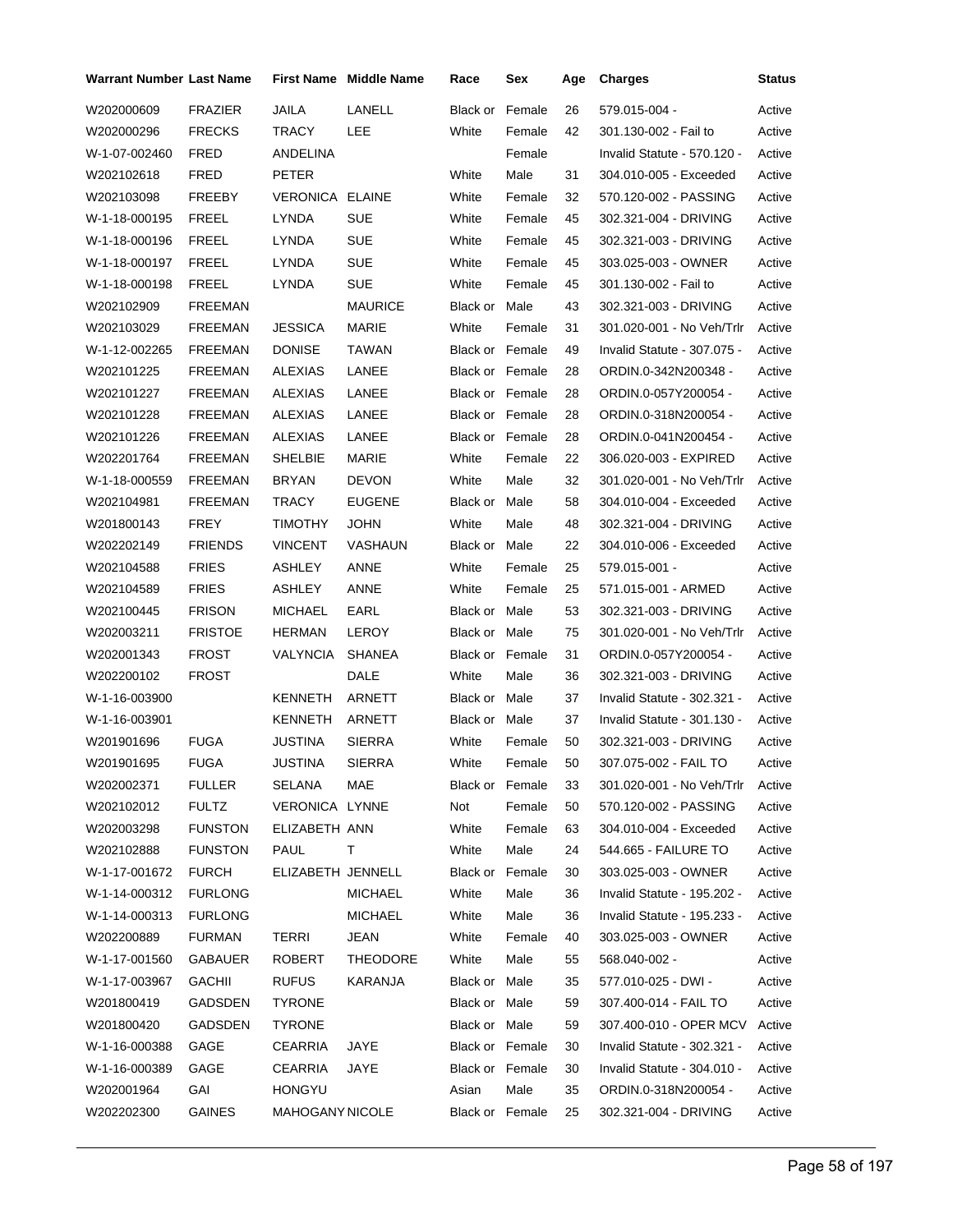| <b>Warrant Number Last Name</b> |                |                 | <b>First Name</b> Middle Name | Race                   | Sex    | Age | <b>Charges</b>                   | <b>Status</b> |
|---------------------------------|----------------|-----------------|-------------------------------|------------------------|--------|-----|----------------------------------|---------------|
| W202201264                      | <b>GAINES</b>  | <b>TRAVAYE</b>  | J                             | Black or               | Male   | 43  | 301.020-001 - No Veh/Trlr        | Active        |
| W-1-16-000578                   | GAKOU          | ALMAMY          |                               | Black or Male          |        | 57  | 307.400-030 - DRIVER             | Active        |
| W-1-16-000579                   | GAKOU          | ALMAMY          |                               | Black or               | Male   | 57  | Invalid Statute - 301.277 -      | Active        |
| W201902383                      | GALATE         | JEANINE         | М                             | White                  | Female | 58  | 303.025-002 - Oper MV of         | Active        |
| W-1-18-000764                   | <b>GALINDO</b> | DANIEL          | <b>PATRICK</b>                | White                  | Male   | 35  | 302.321-003 - DRIVING            | Active        |
| W-1-18-000623                   | GALLEN         | EDWARD          | HERBERT                       | Asian                  | Male   | 49  | 302.020-003 - Operate            | Active        |
| W-1-18-000624                   | GALLEN         | EDWARD          | HERBERT                       | Asian                  | Male   | 49  | 307.173-001 - OPER MV            | Active        |
| W202103184                      | GALLEN         | CERRANNO        |                               | White                  | Male   | 24  | 304.010-005 - Exceeded           | Active        |
| W202103185                      | GALLEN         | <b>CERRANNO</b> |                               | White                  | Male   | 24  | 579.074-003 -                    | Active        |
| W202103186                      | GALLEN         | CERRANNO        |                               | White                  | Male   | 24  | 579.015-002 -                    | Active        |
| W202104363                      | GALVAN         | CARLOS          | <b>ENRIQUE</b>                | White                  | Male   | 29  | 302.321-003 - DRIVING            | Active        |
| W202104364                      | GALVAN         | CARLOS          | <b>ENRIQUE</b>                | White                  | Male   | 29  | 303.025-003 - OWNER              | Active        |
| W202104365                      | GALVAN         | <b>MANUEL</b>   | PAUL                          | White                  | Male   | 26  | 301.130-002 - Fail to            | Active        |
| W202103345                      |                | ALFONSO         |                               | White                  | Male   | 50  | 570.030-043 - STEALING           | Active        |
| W202100072                      | <b>GALVIN</b>  | DANA            | <b>RAE</b>                    | White                  | Female | 57  | 579.015-001 -                    | Active        |
| W202104067                      | GAMBELL        | <b>DAMIAN</b>   | KANE                          | White                  | Male   | 19  | 301.130-001 - Fail to            | Active        |
| W201901131                      | GAMBILL        | <b>NICOLE</b>   | <b>INDIA</b>                  | White                  | Female | 36  | 570.030 -                        | Active        |
| W202105104                      | <b>GAMBOA</b>  | <b>TONI</b>     |                               | White                  | Male   | 22  | 302.020-003 - Operate            | Active        |
| W202105105                      | <b>GAMBOA</b>  | <b>TONI</b>     |                               | White                  | Male   | 22  | 304.010-004 - Exceeded           | Active        |
| W202201015                      | GANADEN        | DANIEL          | <b>ROAN</b>                   | White                  | Male   | 39  | 210.540 - POSSESSION             | Active        |
| W201904388                      | GANDAR         | <b>MARIA</b>    | P                             | White                  | Female | 34  | 577.010-032 - DRIVING            | Active        |
| W202001088                      | <b>GANNON</b>  | <b>PATRICK</b>  | D                             | White                  | Male   | 72  | 385.020.01 - Houston             | Active        |
| W202001173                      | GANT           | JENNIFER        | S                             | <b>Black or Female</b> |        | 40  | ORDIN.0-194N200054 -             | Active        |
| W201903592                      | GANT           | JENNIFER        | S                             | Black or Female        |        | 40  | 570.120-002 - PASSING            | Active        |
| W202104287                      | GANT           | <b>TRACY</b>    | С                             | Black or Male          |        | 46  | 302.321-003 - DRIVING            | Active        |
| W201903001                      | GANT           | JARON           | LEWIS                         | Black or Male          |        | 34  | 577.010 - DWI                    | Active        |
| W202001513                      | GANT           | <b>ROY</b>      | L                             | Black or Male          |        | 50  | 568.040-001 -                    | Active        |
| W201903002                      | GANT           | <b>JARON</b>    | <b>LEWIS</b>                  | Black or Male          |        | 34  | 304.010-007 - Exceeded           | Active        |
| W201903003                      | GANT           | JARON           | LEWIS                         | Black or Male          |        | 34  | 302.178-001 - Violate            | Active        |
| W201903004                      | GANT           | JARON           | LEWIS                         | Black or Male          |        | 34  | 303.025-003 - OWNER              | Active        |
| W-1-17-003878                   | <b>GAO</b>     | FEI             |                               | Asian                  | Male   | 42  | 304.010-004 - Exceeded           | Active        |
| W202003695                      | GARAFAN        | <b>DINA</b>     | J                             |                        | Female | 24  | 577.010-032 - DRIVING            | Active        |
| W202201265                      | <b>GARANG</b>  | ABOLA           | DAVID JOSEPH Black or Female  |                        |        | 21  | 301.020-001 - No Veh/Trlr        | Active        |
| W-1-18-001011                   | <b>GARCIA</b>  | YAHAIRA         |                               | White                  | Female | 39  | 301.140-001 -                    | Active        |
| W202001743                      | <b>GARCIA</b>  | BRANDON         | <b>JOSEPH</b>                 | White                  | Male   | 33  | 570.030-043 - STEALING           | Active        |
| W201903610                      | <b>GARCIA</b>  | <b>JESUS</b>    | <b>OCTAVIO</b>                | White                  | Male   | 22  | 569.090-007 -                    | Active        |
| W-1-16-004316                   | <b>GARCIA</b>  | BRANDON JOSEPH  |                               | White                  | Male   | 33  | Invalid Statute - 302.321 -      | Active        |
| W-1-17-004487                   | GARCIA         | NORBERT JOE     |                               | White                  | Male   | 52  | 569.090-007 -                    | Active        |
| W202003677                      | <b>GARCIA</b>  | LEOPALDO PANDO  |                               | White                  | Male   | 45  | 577.010-032 - DRIVING            | Active        |
| W202003678                      | <b>GARCIA</b>  | LEOPALDO PANDO  |                               | White                  | Male   | 45  | 304.012-001 - Oper Veh in Active |               |
| W202003679                      | GARCIA         | LEOPALDO PANDO  |                               | White                  | Male   | 45  | 304.017-001 -                    | Active        |
| W202003681                      | <b>GARCIA</b>  | LEOPALDO PANDO  |                               | White                  | Male   | 45  | 577.017-001 -                    | Active        |
| W202003680                      | <b>GARCIA</b>  | LEOPALDO PANDO  |                               | White                  | Male   | 45  | 304.015-011 - FAIL TO            | Active        |
| W202200758                      | GARCIA         | ROBERT          | NATHANIEL                     | Not                    | Male   | 20  | $380.155 -$                      | Active        |
| W202103413                      | <b>GARCIA</b>  | EDUARDO         | <b>LOPEZ</b>                  | White                  | Male   | 21  | 544.665 - FAILURE TO             | Active        |
| W202001344                      | <b>GARCIA</b>  | <b>VICTOR</b>   | <b>BRADLEY</b>                | White                  | Male   | 33  | ORDIN.0-057Y200054 -             | Active        |
| W201800191                      | GARCIA         | <b>VINCENT</b>  | <b>ELISEO</b>                 | White                  | Male   | 34  | 302.020-003 - Operate            | Active        |
|                                 |                |                 |                               |                        |        |     |                                  |               |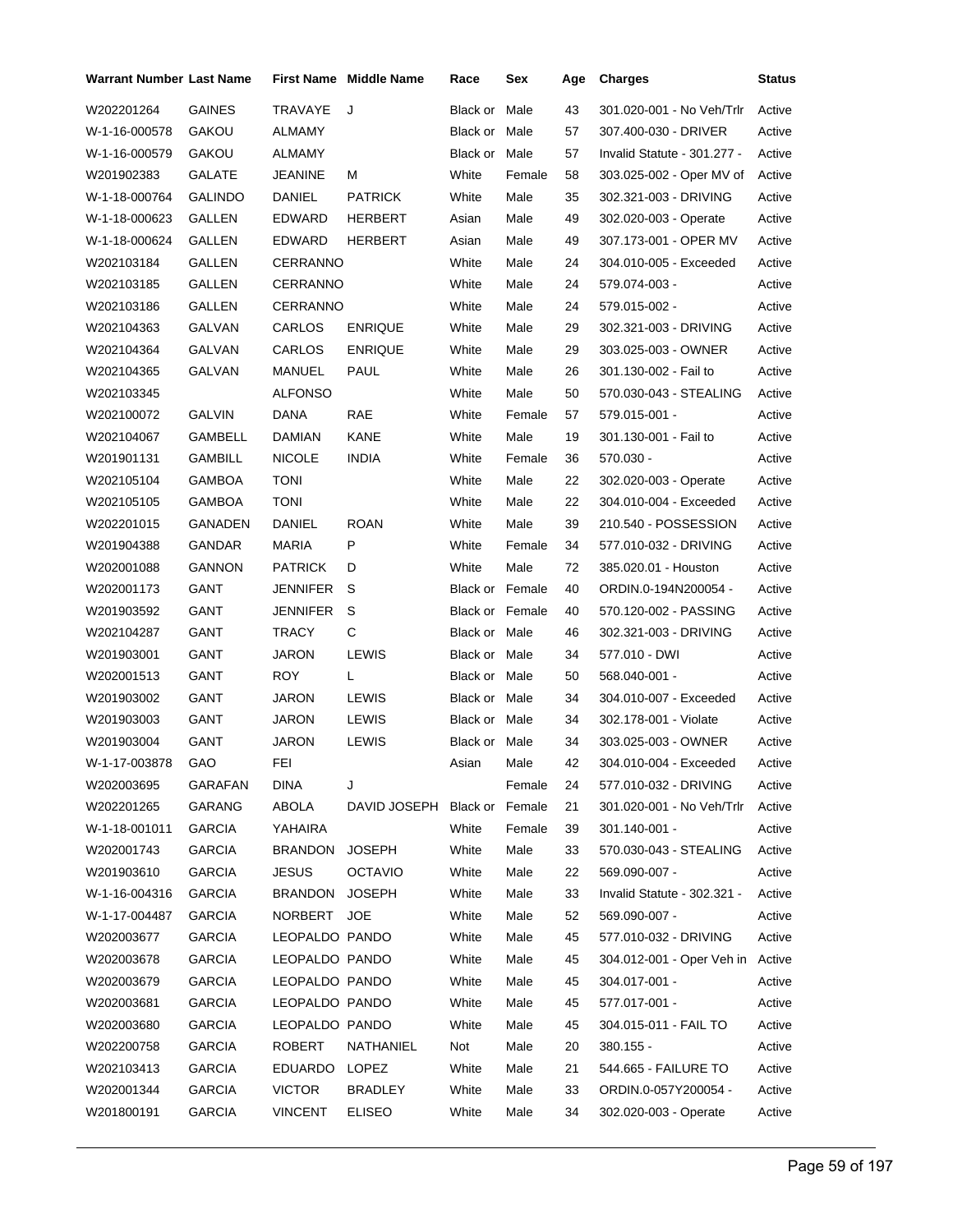| Warrant Number Last Name |                |                 | <b>First Name Middle Name</b> | Race            | Sex    | Age | <b>Charges</b>                | <b>Status</b> |
|--------------------------|----------------|-----------------|-------------------------------|-----------------|--------|-----|-------------------------------|---------------|
| W201800190               | <b>GARCIA</b>  | <b>VINCENT</b>  | <b>ELISEO</b>                 | White           | Male   | 34  | 301.020-001 - No Veh/Trlr     | Active        |
| W-1-10-001332            | <b>GARCIA</b>  | <b>FELIPE</b>   |                               | White           | Male   | 49  | 307.400-030 - DRIVER          | Active        |
| W202104324               | <b>GARCIA</b>  | BRANDON         | <b>JOSEPH</b>                 | White           | Male   | 33  | 569.140-001 -                 | Active        |
| W202100331               | <b>GARCIA</b>  | <b>SOSA</b>     | м                             | White           | Male   | 47  | 303.025-003 - OWNER           | Active        |
| W202101750               | <b>GARCIA</b>  | <b>JESUS</b>    | <b>MIGUEL</b>                 | White           | Male   | 29  | 313.813-001 -                 | Active        |
| W202100349               | <b>GARCIA</b>  | SOSA            | м                             | White           | Male   | 47  | 302.020-003 - Operate         | Active        |
| W-1-18-001344            | <b>GARCIA</b>  | <b>JOSE</b>     | Е                             | White           | Male   | 29  | 304.180-007 - GROSS WT Active |               |
| W-1-18-001346            | <b>GARCIA</b>  | <b>JOSE</b>     | Е                             | White           | Male   | 29  | 304.180-007 - GROSS WT Active |               |
| W-1-16-002212            | <b>GARCIA</b>  | TONY            |                               | White           | Male   | 26  | Invalid Statute - 304.010 -   | Active        |
| W202201637               | <b>GARCIA</b>  | VANESSA         | м                             | White           | Female | 39  | 301.020-001 - No Veh/Trlr     | Active        |
| W202103080               | GARCIA         | BRANDON         | <b>JOSEPH</b>                 | White           | Male   | 33  | 579.074-003 -                 | Active        |
| W202103081               | <b>GARCIA</b>  | <b>BRANDON</b>  | <b>JOSEPH</b>                 | White           | Male   | 33  | 579.015-004 -                 | Active        |
| W202201888               | <b>GARCIA</b>  | MICHAEL         | JOSEPH                        | White           | Male   | 34  | 304.010-004 - Exceeded        | Active        |
| W-1-15-002192            | <b>GARCIA</b>  | <b>SANTOS</b>   | REBECCA                       | White           | Female | 49  | Invalid Statute - 304.010 -   | Active        |
| W201903126               | <b>GARCIA</b>  | ESVIN           | YOBANI                        | White           | Male   | 39  | 577.010 - DWI                 | Active        |
| W-1-14-000115            |                | LORENA          |                               | White           | Female | 58  | Invalid Statute - 569.140 -   | Active        |
| W-1-17-004528            | <b>GARCIA</b>  | RAMIRO          | <b>ALONSO</b>                 | White           | Male   | 51  | 304.180-001 - WT ON           | Active        |
| W202201639               | <b>GARCIA</b>  | JORGE           | <b>BRYAN</b>                  |                 | Male   | 22  | 301.020-001 - No Veh/Trlr     | Active        |
| W202202028               |                | SERGIO          |                               | White           | Male   | 36  | 303.025-003 - OWNER           | Active        |
| W202202034               |                | <b>OMAR</b>     |                               | White           | Male   | 38  | 301.020-001 - No Veh/Trlr     | Active        |
| W201900646               |                | SAVIER          | <b>ERIK</b>                   |                 | Male   | 26  | 303.025-003 - OWNER           | Active        |
| W201900647               |                | SAVIER          | <b>ERIK</b>                   |                 | Male   | 26  | 304.015-024 - FAIL TO         | Active        |
| W202100001               |                | LEXI            | S                             | Black or Female |        | 22  | ORDIN.0-318N200054 -          | Active        |
| W201903717               |                | ARTURO          |                               |                 | Male   | 31  | 570.030-044 - STEALING        | Active        |
| W-1-14-002765            |                | <b>JOEL</b>     |                               | White           |        | 37  | 577.010-032 - DRIVING         | Active        |
| W-1-14-002766            |                | <b>JOEL</b>     |                               | White           |        | 37  | Invalid Statute - 302.020 -   | Active        |
| W202002826               | GARDNER        | <b>JORDAN</b>   | JAMAL                         | White           | Male   | 29  | 301.020-001 - No Veh/Trlr     | Active        |
| W202105032               | GARDNER        | ADAM            | MATHIAS                       | White           | Male   | 30  | 575.150-003 -                 | Active        |
| W-1-17-002168            | GARDNER        | JOSHUA          | LEE                           | Black or Male   |        | 32  | 302.020-003 - Operate         | Active        |
| W201904328               | <b>GARDNER</b> | <b>SEVILLE</b>  | <b>STEPHON</b>                | Black or Male   |        | 36  | 301.020-001 - No Veh/Trlr     | Active        |
| W-1-17-003438            | GARDNER        | PHILLIP         | RENE                          | White           | Male   | 35  | 304.010-006 - Exceeded        | Active        |
| W202001076               | GARDNER        | <b>KEVIN</b>    | GLENN                         | White           | Male   | 59  | 302.020-003 - Operate         | Active        |
| W-1-18-000081            | <b>GARDNER</b> | TRENSEL         | ARTEZ                         | Black or Male   |        | 28  | 302.321-003 - DRIVING         | Active        |
| W202000354               | <b>GARDNER</b> | <b>GEORGE</b>   | <b>EUGENE</b>                 | White           | Male   | 60  | 301.020-001 - No Veh/Trlr     | Active        |
| W202000355               | <b>GARDNER</b> | <b>GEORGE</b>   | <b>EUGENE</b>                 | White           | Male   | 60  | 303.025-003 - OWNER           | Active        |
| W202000356               | <b>GARDNER</b> | <b>GEORGE</b>   | <b>EUGENE</b>                 | White           | Male   | 60  | 302.321-003 - DRIVING         | Active        |
| W202201340               | <b>GARDNER</b> | JASMINE         | <b>ANNE-RAEDENE White</b>     |                 | Female | 21  | 304.010-007 - Exceeded        | Active        |
| W202201339               | GARDNER        | <b>JASMINE</b>  | <b>ANNE-RAEDENE White</b>     |                 | Female | 21  | 311.325-003 - MINOR           | Active        |
| W202000088               |                | DAVID           |                               |                 | Male   | 32  | 307.075-001 - FAIL TO         | Active        |
| W202101967               | GARLAND        | HERCELYN ROBERT |                               |                 | Male   | 77  | 287.128-008 - FAILURE         | Active        |
| W-1-10-000517            | GARLAND        | PATRICIA        | <b>SUZANNE</b>                |                 | Female | 59  | Invalid Statute - 570.120 -   | Active        |
| W-1-10-002044            | GARMON         | JOSEPH          | WESLEY                        | White           | Male   | 51  | 577.010-032 - DRIVING         | Active        |
| W202001087               | GARNER         | KALEEKAH A      |                               | Black or Female |        | 33  | ORDIN.0-318N200054 -          | Active        |
| W202100146               | GARNER         | W               | KEITH                         | Black or Male   |        | 56  | 302.020-003 - Operate         | Active        |
| W202100147               | GARNER         | W               | <b>KEITH</b>                  | Black or Male   |        | 56  | 303.025-003 - OWNER           | Active        |
| W-1-18-001342            | GARRETT        | AMANDA          | <b>RAE</b>                    | White           | Female | 41  | 304.705-003 - TRUCK >         | Active        |
| W202004196               | GARRETT        | <b>MARCUS</b>   | <b>MONTEREK</b>               | Black or Male   |        | 23  | 304.010-004 - Exceeded        | Active        |
|                          |                |                 |                               |                 |        |     |                               |               |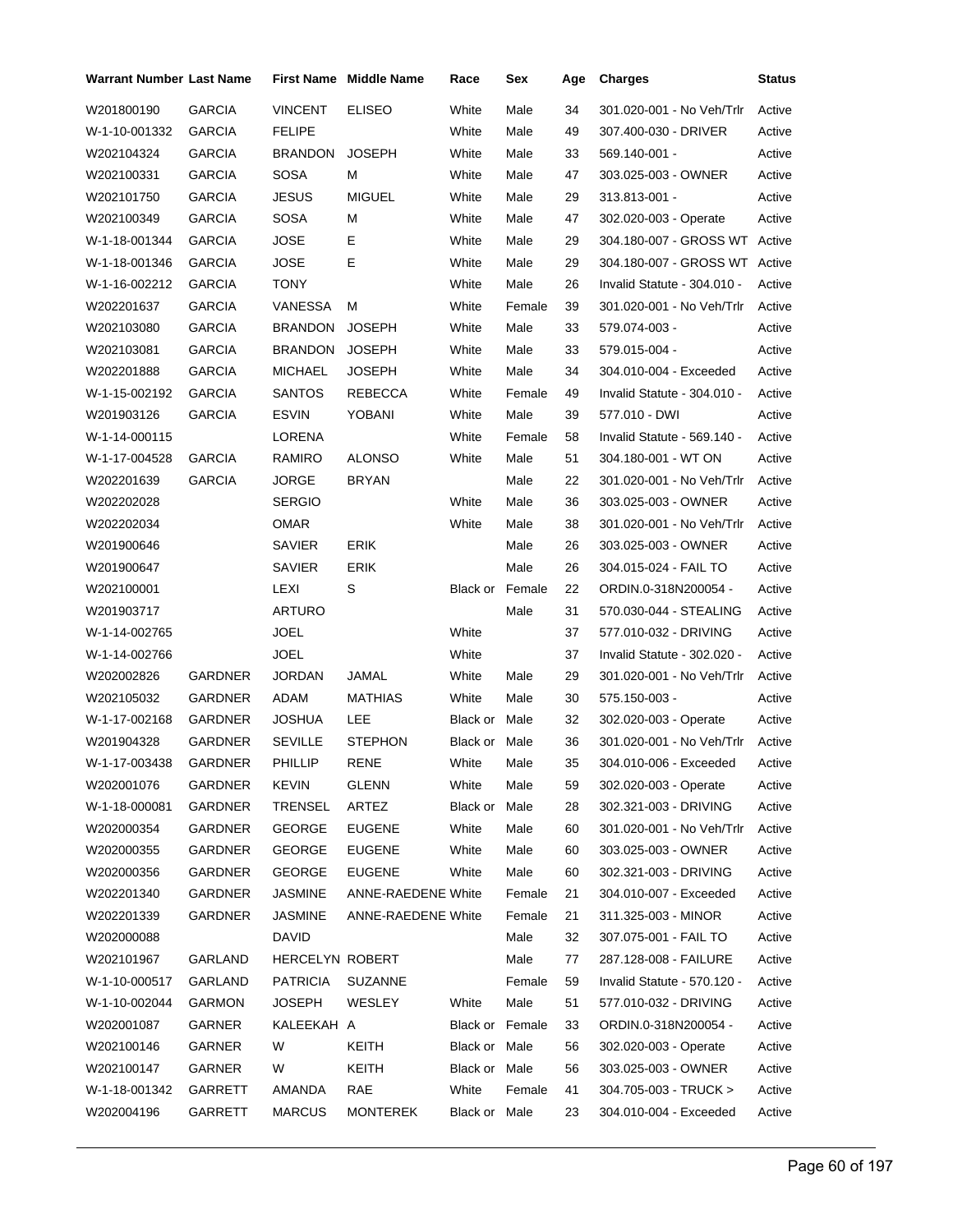| Warrant Number Last Name |                 |                  | <b>First Name Middle Name</b> | Race                   | Sex             | Age | <b>Charges</b>                | Status |
|--------------------------|-----------------|------------------|-------------------------------|------------------------|-----------------|-----|-------------------------------|--------|
| W202001345               | GARRETT         | <b>SONDRA</b>    | MARIE                         | White                  | Female          | 39  | ORDIN.0-288N200054 -          | Active |
| W202104016               | GARRETT         | DAVID            | <b>PATRICK</b>                | Black or Male          |                 | 30  | 579.015-001 -                 | Active |
| W-1-09-000265            | GARRETT         | <b>CALVIN</b>    | DEWAYNE                       | Black or Male          |                 | 57  | 577.010-032 - DRIVING         | Active |
| W-1-09-000267            | GARRETT         | CALVIN           | DEWAYNE                       | Black or Male          |                 | 57  | Invalid Statute - 301.020 -   | Active |
| W-1-09-000266            | GARRETT         | CALVIN           | DEWAYNE                       | Black or Male          |                 | 57  | Invalid Statute - 302.321 -   | Active |
| W202004202               | GARRETT         | <b>MARCUS</b>    | <b>MONTEREK</b>               | Black or Male          |                 | 23  | 302.321-003 - DRIVING         | Active |
| W-1-17-002314            | GARRETT         | <b>DELENE</b>    | <b>MARIAN</b>                 | White                  | Female          | 49  | 569.080-002 -                 | Active |
| W-1-15-002771            | GARRETT         | JANETTE          | RENEE                         | White                  | Female          | 45  | Invalid Statute - 301.130 -   | Active |
| W201904013               | <b>GARRIDO</b>  | <b>OLAYA</b>     |                               | White                  | Female          | 27  | 301.020-003 - Fail to         | Active |
| W202003342               | <b>GARRION</b>  | <b>NATHAN</b>    | В                             | Black or Male          |                 | 42  | 302.020-003 - Operate         | Active |
| W202003341               | <b>GARRION</b>  | NATHAN           | В                             | Black or Male          |                 | 42  | 304.010-005 - Exceeded        | Active |
| W202002148               | <b>GARRISON</b> | <b>STEVEN</b>    | J                             | White                  | Male            | 44  | 303.025-003 - OWNER           | Active |
| W202002149               | <b>GARRISON</b> | <b>STEVEN</b>    | J                             | White                  | Male            | 44  | 301.020-001 - No Veh/Trlr     | Active |
| W202002158               | <b>GARRISON</b> | <b>STEVEN</b>    | J                             | White                  | Male            | 44  | 302.321-003 - DRIVING         | Active |
| W202002159               | <b>GARRISON</b> | <b>STEVEN</b>    | J                             | White                  | Male            | 44  | 304.012-001 - Oper Veh in     | Active |
| W202103380               | <b>GARRISON</b> | <b>BERNARD</b>   | <b>TROY</b>                   | Black or               | Male            | 28  | 302.321-005 - DRIVING         | Active |
| W201903451               | GARTEN          | <b>JAMES</b>     | <b>ROBERT</b>                 | White                  | Male            | 36  | 301.020-001 - No Veh/Trlr     | Active |
| W201801887               | GARTEN          | <b>JAMES</b>     | <b>ROBERT</b>                 | White                  | Male            | 36  | 301.130-002 - Fail to         | Active |
| W201902301               | GARTH           | CAMILLA          | R                             | Black or Female        |                 | 50  | 302.321-004 - DRIVING         | Active |
| W201904015               | <b>GARVIN</b>   | CARMA            | LEE                           | White                  | Female          | 88  | 313.813-001 -                 | Active |
| W-1-15-000390            | GARY            | MATTHEW          | J                             | White                  | Male            | 45  | 307.400-030 - DRIVER          | Active |
| W202103286               | GARZA           | SHANE            | ARMONDO                       | White                  | Male            | 25  | 303.025-003 - OWNER           | Active |
| W-1-16-003519            | GARZA           | <b>SIMON</b>     | DYLAN                         | White                  | Male            | 33  | Invalid Statute - 304.180 -   | Active |
| W-1-16-003518            | GARZA           | <b>SIMON</b>     | <b>DYLAN</b>                  | White                  | Male            | 33  | 307.400-030 - DRIVER          | Active |
| W202104670               | GASSEN          | <b>ELLIOT</b>    | С                             | White                  | Male            | 31  | 385.160 - VIOLATION OF        | Active |
| W201900198               | GASSETT         | TANYA            | <b>ANN</b>                    |                        | Female          | 48  | 570.120-002 - PASSING         | Active |
| W201900674               | GASSETT         | TANYA            | <b>ANN</b>                    |                        | Female          | 48  | 570.120-002 - PASSING         | Active |
| W202101867               | <b>GATEWOOD</b> | <b>IGNATIOUS</b> |                               |                        | Male            | 32  | ORDIN.0-057Y200054 -          | Active |
| W-1-18-000709            | <b>GATLUAK</b>  | NYAMAL           | JAMES                         | <b>Black or Female</b> |                 | 28  | 577.010-030 - DWI -           | Active |
| W-1-18-000710            | <b>GATLUAK</b>  | <b>NYAMAL</b>    | <b>JAMES</b>                  | Black or Female        |                 | 28  | 302.321-003 - DRIVING         | Active |
| W-1-18-000712 GATLUAK    |                 | <b>NYAMAL</b>    | JAMES                         |                        | Black or Female | 28  | 303.025-003 - OWNER           | Active |
| W-1-18-000711            | <b>GATLUAK</b>  | <b>NYAMAL</b>    | JAMES                         | Black or Female        |                 | 28  | 304.010-006 - Exceeded        | Active |
| W-1-17-000556            | GATSON          | MARLENE          | YEVETTE                       | Black or Female        |                 | 50  | 302.321-004 - DRIVING         | Active |
| W-1-17-000557            | GATSON          | MARLENE          | YEVETTE                       | Black or Female        |                 | 50  | 303.025-003 - OWNER           | Active |
| W-1-17-000558            | <b>GATSON</b>   | MARLENE          | YEVETTE                       | <b>Black or Female</b> |                 | 50  | 307.178-003 - DRIVER          | Active |
| W202102250               | GATSON          | <b>LOUIS</b>     | RAYMOND                       | Black or Male          |                 | 33  | 579.074-003 -                 | Active |
| W202102251               | GATSON          | <b>LOUIS</b>     | <b>RAYMOND</b>                | Black or Male          |                 | 33  | 579.015-002 -                 | Active |
| W202003131               | GAUDET          | MARC             |                               | White                  | Male            | 49  | 455.085-002 - VIOL OF         | Active |
| W202001489               | <b>GAUGER</b>   | JEREMIAH ALAN    |                               | White                  | Male            | 39  | 579.015-001 -                 | Active |
| W202101574               | GAUGER          | JEREMIAH ALAN    |                               | White                  | Male            | 39  | 570.030-035 - STEALING        | Active |
| W202201654               |                 | JALEN            | <b>ANTHONY</b>                | Black or Male          |                 | 25  | 304.022-001 - FAIL TO         | Active |
| W202201660               |                 | JALEN            | ANTHONY                       | Black or Male          |                 | 25  | 302.321-003 - DRIVING         | Active |
| W202201658               |                 | JALEN            | ANTHONY                       | Black or Male          |                 | 25  | 301.140-001 -                 | Active |
| W202201270               |                 | JALEN            | <b>ANTHONY</b>                | Black or Male          |                 | 25  | 303.025-003 - OWNER           | Active |
| W202201755               |                 | JALEN            | ANTHONY                       |                        | Male            | 25  | 302.321-003 - DRIVING         | Active |
| W202001022               | GAUTT           | RANDY            |                               | Black or Male          |                 | 37  | 565.076-002 - DOMESTIC Active |        |
| W202200845               | <b>GAVRILYS</b> | <b>ISSAK</b>     | <b>JACQUE</b>                 | Black or Male          |                 | 24  | 303.025-003 - OWNER           | Active |
|                          |                 |                  |                               |                        |                 |     |                               |        |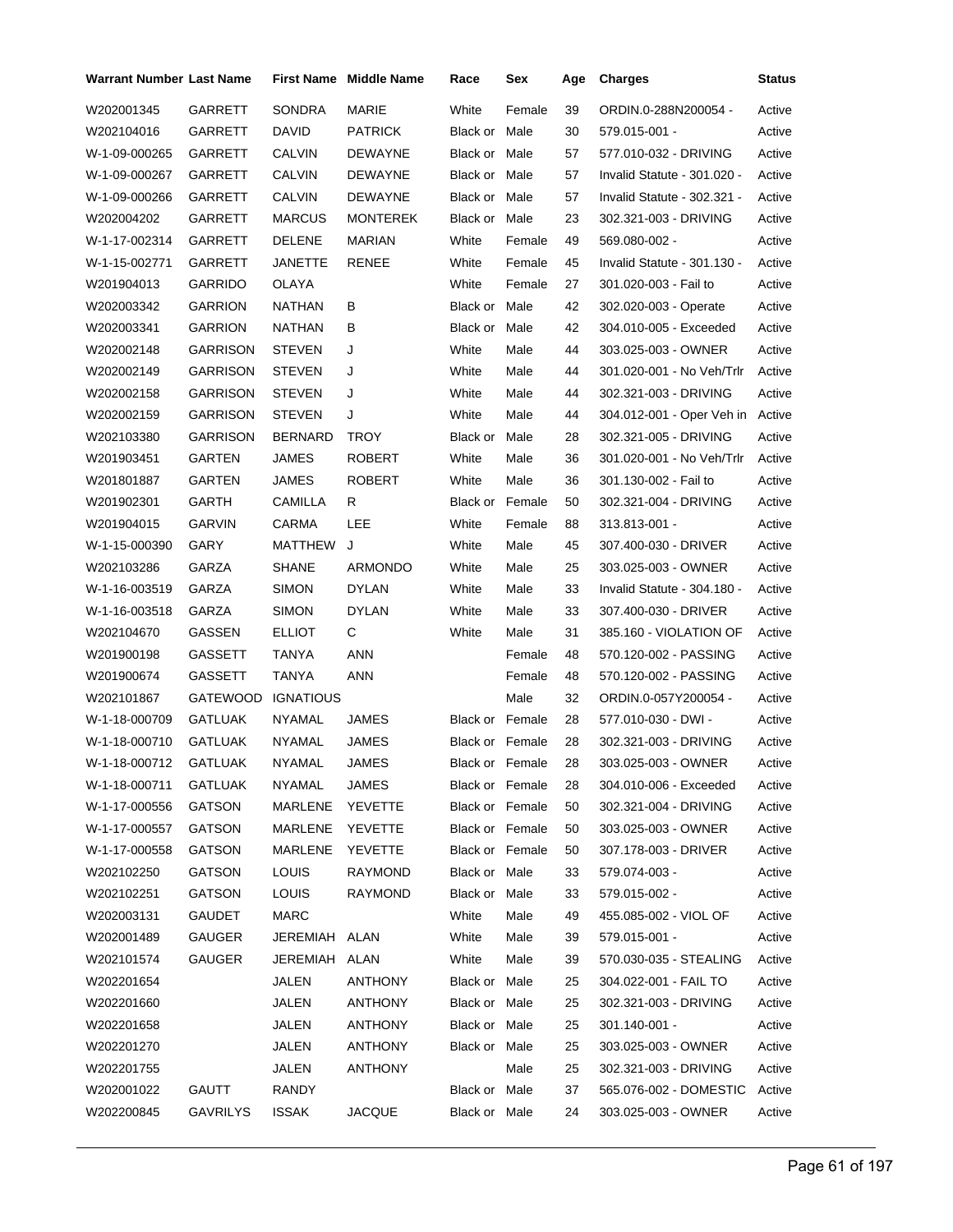| <b>Warrant Number Last Name</b> |                 |                | <b>First Name Middle Name</b> | Race                   | Sex    | Age | <b>Charges</b>                   | <b>Status</b> |
|---------------------------------|-----------------|----------------|-------------------------------|------------------------|--------|-----|----------------------------------|---------------|
| W202101115                      | GAY             | <b>JOSHUA</b>  | <b>ELIASON</b>                | White                  | Male   | 19  | 302.020-003 - Operate            | Active        |
| W201903395                      | GAYDEN          | LEONARD        | <b>PIERCE</b>                 | Black or               | Male   | 43  | 302.321-004 - DRIVING            | Active        |
| W-1-12-003185                   |                 | <b>NOAH</b>    | MIKAIL                        | White                  | Male   | 31  | Invalid Statute - 195.233 -      | Active        |
| W-1-12-003186                   |                 | <b>NOAH</b>    | <b>MIKAIL</b>                 | White                  | Male   | 31  | Invalid Statute - 195.202 -      | Active        |
| W202105134                      | GEE             | LASHA          | DE ANN                        | <b>Black or Female</b> |        | 29  | 304.010-005 - Exceeded           | Active        |
| W202105135                      | <b>GEE</b>      | LASHA          | DE ANN                        | <b>Black or Female</b> |        | 29  | 302.321-003 - DRIVING            | Active        |
| W202104367                      | <b>GEGEN</b>    | PHILLIP        | <b>FRANCIS</b>                | White                  | Male   | 55  | 301.020-001 - No Veh/Trlr        | Active        |
| W-1-15-000701                   | <b>GEIGER</b>   | TONY           | <b>NICHOLAS</b>               | White                  | Male   | 45  | 570.030-046 -                    | Active        |
| W202201665                      | <b>GENTRY</b>   | <b>SIERRA</b>  | <b>MARIE</b>                  | White                  | Female | 25  | 301.020-001 - No Veh/Trlr        | Active        |
| W202201889                      | GENTRY          | <b>ANTONYO</b> | LOVELL                        | Black or Male          |        | 38  | 304.010-004 - Exceeded           | Active        |
| W-1-14-002286                   | <b>GEORGE</b>   | ROBERT         | JONATHAN                      | Black or Male          |        | 31  | Invalid Statute - 302.321 -      | Active        |
| W202201852                      | <b>GEORGE</b>   | KATELYNN       | <b>DANIELLE</b>               | White                  | Female | 25  | 579.015-001 -                    | Active        |
| W202101936                      | <b>GEORGE</b>   | <b>BRIA</b>    | <b>SIMONE</b>                 | <b>Black or Female</b> |        | 25  | 303.025-003 - OWNER              | Active        |
| W-1-12-001431                   | <b>GEORGE</b>   | <b>JOHN</b>    | <b>CHRISTOPHER</b>            | White                  | Male   | 32  | Invalid Statute - 195.233 -      | Active        |
| W-1-12-002069                   | GEORGE          | <b>JOHN</b>    | <b>CHRISTOPHER</b>            | White                  | Male   | 32  | Invalid Statute - 195.233 -      | Active        |
| W-1-17-002061                   | <b>GEORGER</b>  | <b>KRISTY</b>  | LEA                           | White                  | Female | 52  | 569.140-001 -                    | Active        |
| W202202335                      | GERARD          | <b>SASHA</b>   | <b>ELIZABETH</b>              | <b>Black or Female</b> |        | 33  | 304.010-005 - Exceeded           | Active        |
| W202202330                      | GERARD          | <b>SASHA</b>   | <b>ELIZABETH</b>              | Black or Female        |        | 33  | 303.025-003 - OWNER              | Active        |
| W202201183                      | <b>GERBER</b>   | BREANNA        | <b>CHRISTINE</b>              | White                  | Female | 31  | 385.060 - EXPIRED                | Active        |
| W202201182                      | GERBER          | <b>BREANNA</b> | <b>CHRISTINE</b>              | White                  | Female | 31  | 303.025-003 - OWNER              | Active        |
| W-1-17-004319                   | <b>GERDTS</b>   | AUBRIE         | <b>NICOLE</b>                 | White                  | Female | 31  | 301.130-003 - Fail to            | Active        |
| W-1-17-004338                   | <b>GERDTS</b>   | AUBRIE         | <b>NICOLE</b>                 | White                  | Female | 31  | 301.210-001 - Posses             | Active        |
| W-1-17-004320                   | <b>GERDTS</b>   | <b>AUBRIE</b>  | <b>NICOLE</b>                 | White                  | Female | 31  | $301.140 - 001 -$                | Active        |
| W202103109                      | GERHARDT        | LEONA          | <b>FAITH</b>                  | White                  | Female | 45  | 302.321-004 - DRIVING            | Active        |
| W202103108                      | GERHARDT        | <b>LEONA</b>   | FAITH                         | White                  | Female | 45  | 303.025-003 - OWNER              | Active        |
| W-1-09-003104                   | <b>GERLACH</b>  | <b>ALAN</b>    | LEE                           | White                  | Male   | 60  | 577.010-032 - DRIVING            | Active        |
| W202202148                      | GERLT           | JAMIE          | <b>MICHELLE</b>               | White                  | Female | 39  | 306.020-003 - EXPIRED            | Active        |
| W202200888                      | <b>GETTINGS</b> | <b>GORDON</b>  | KEITH                         | White                  | Male   | 52  | 566.062-002 -                    | Active        |
| W202201672                      | <b>GEYER</b>    | JAMIE          | LEE                           | White                  | Female | 46  | 303.025-003 - OWNER              | Active        |
| W202201666                      | <b>GEYER</b>    | JAMIE          | LEE                           | White                  | Female | 46  | 302.321-003 - DRIVING            | Active        |
| W202201670                      | GEYER           | JAMIE          | LEE                           | White                  | Female | 46  | 301.020-001 - No Veh/Trlr        | Active        |
| W-1-17-001447                   | <b>GHAI</b>     | GABRIEL        |                               | Black or Male          |        | 42  | 307.400-001 - FAIL TO            | Active        |
| W-1-17-001448                   | GHAI            | GABRIEL        |                               | Black or Male          |        | 42  | 307.400-012 - FAIL TO            | Active        |
| W202003760                      | GHEEN           | KENNETH        | GHEEN                         | White                  | Male   | 50  | 304.012-001 - Oper Veh in Active |               |
| W202003761                      | <b>GHEEN</b>    | KENNETH        | <b>GHEEN</b>                  | White                  | Male   | 50  | 579.015-004 -                    | Active        |
| W202202248                      | <b>GHIOCEL</b>  | <b>SEICO</b>   |                               | White                  | Male   | 24  | 304.010-004 - Exceeded           | Active        |
| W-1-17-004576                   | <b>GIBBS</b>    | SEAN           | PPRESTON-LEVI White           |                        | Male   | 31  | 302.321-004 - DRIVING            | Active        |
| W-1-17-004577                   | <b>GIBBS</b>    | SEAN           | PPRESTON-LEVI White           |                        | Male   | 31  | 302.321-003 - DRIVING            | Active        |
| W-1-17-004579                   | <b>GIBBS</b>    | SEAN           | PPRESTON-LEVI White           |                        | Male   | 31  | 301.020-001 - No Veh/Trlr        | Active        |
| W-1-17-004578                   | <b>GIBBS</b>    | SEAN           | PPRESTON-LEVI White           |                        | Male   | 31  | 301.020-001 - No Veh/Trlr        | Active        |
| W-1-17-004580                   | <b>GIBBS</b>    | SEAN           | PPRESTON-LEVI White           |                        | Male   | 31  | 304.010-007 - Exceeded           | Active        |
| W202004252                      | <b>GIBBS</b>    | <b>JOHN</b>    | JOSEPH                        | White                  | Male   | 51  | 577.010 - DWI                    | Active        |
| W202200217                      | <b>GIBSON</b>   | <b>TIMOTHY</b> | ALPHONSO                      | Black or Male          |        | 30  | 301.020-001 - No Veh/Trlr        | Active        |
| W202000550                      | <b>GIBSON</b>   | <b>DAVID</b>   | BURNEWARD                     | Black or Male          |        | 34  | 302.020-003 - Operate            | Active        |
| W201902103                      | <b>GIBSON</b>   | SHARI          | LOUANN                        | White                  | Female | 55  | 569.120-001 -                    | Active        |
| W202102517                      | <b>GIBSON</b>   | ERIN           | ELIZABETH                     | Not                    | Not    | 28  | 570.090-001 - FORGERY            | Active        |
| W202001573                      | <b>GIBSON</b>   | DANIEL         | WEBSTER                       | White                  | Male   | 45  | 570.030-029 - STEALING           | Active        |
|                                 |                 |                |                               |                        |        |     |                                  |               |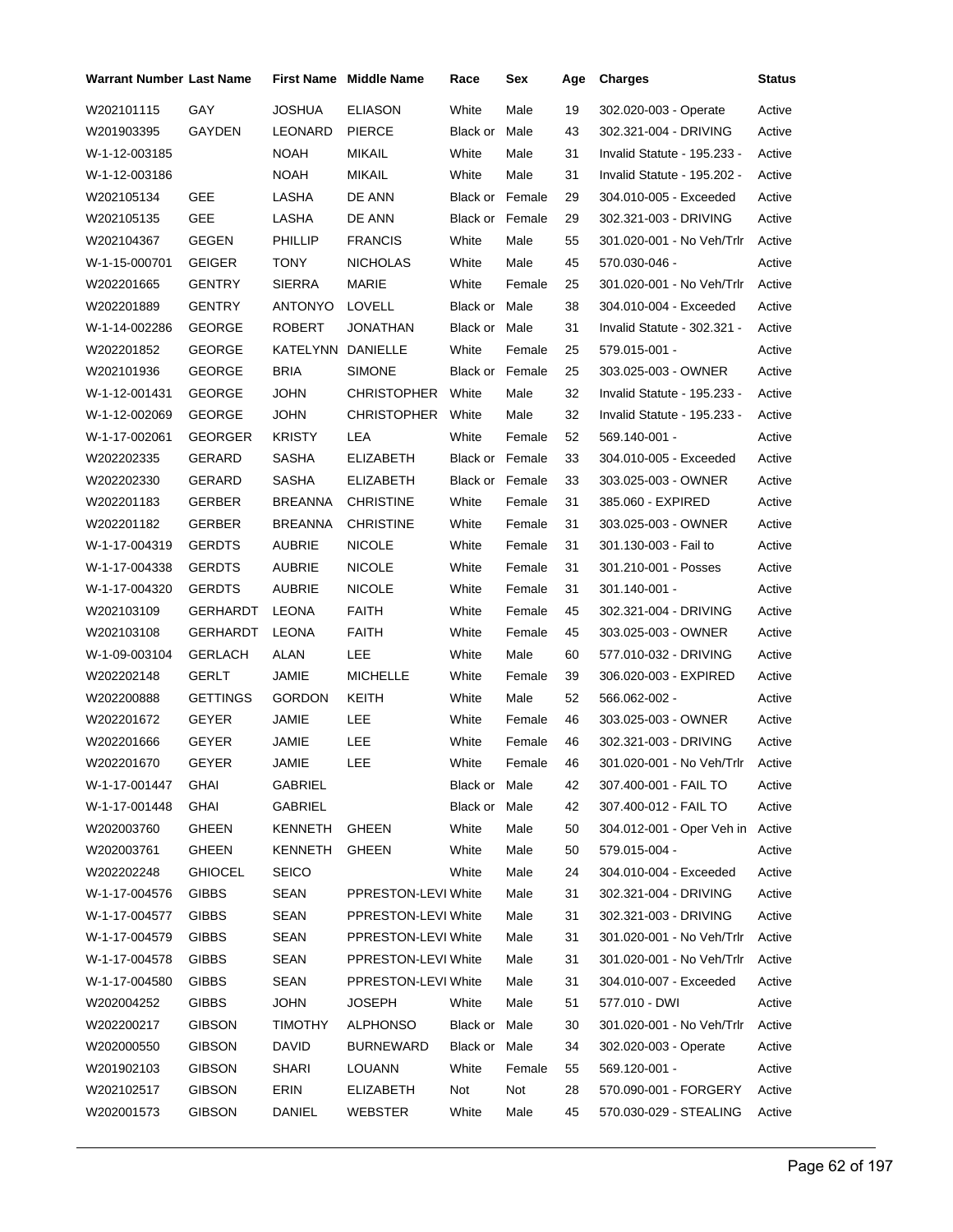| <b>Warrant Number Last Name</b> |                  |                          | First Name Middle Name | Race                   | Sex          | Age | <b>Charges</b>                  | <b>Status</b> |
|---------------------------------|------------------|--------------------------|------------------------|------------------------|--------------|-----|---------------------------------|---------------|
| W202104667                      | <b>GIBSON</b>    | <b>CODY</b>              | MATTHEW                | White                  | Male         | 20  | 544.665 - FAILURE TO            | Active        |
| W202202105                      | GIFFORD          | RYAN                     | ELIJAH                 | Black or               | Male         | 20  | 302.321-004 - DRIVING           | Active        |
| W202103684                      | GIFFORD          | JEREMY                   | CALEB                  | White                  | Male         | 26  | 385.010 - DRIVING               | Active        |
| W202100777                      | GIFFORD          | JEREMY                   | CALEB                  | White                  | Male         | 26  | ORDIN.0-318N200054 -            | Active        |
| W202202092                      | GIFFORD          | RYAN                     | <b>ELIJAH</b>          | Black or               | Male         | 20  | 301.020-001 - No Veh/Trlr       | Active        |
| W202103685                      | GIFFORD          | JEREMY                   | CALEB                  | White                  | Male         | 26  | 302.574-002 - FAIL TO           | Active        |
| W202103686                      | GIFFORD          | JEREMY                   | CALEB                  | White                  | Male         | 26  | 385.070 - FAILURE TO            | Active        |
| W201903075                      | GIL              | JESSY                    |                        | White                  | Male         | 31  | 304.015-014 - FAIL TO           | Active        |
| W201903074                      | GIL              | JESSY                    |                        | White                  | Male         | 31  | 302.321-003 - DRIVING           | Active        |
| W202001086                      | <b>GILBERT</b>   | J                        | L                      | White                  | Male         | 51  | ORDIN.0-039Y200054 -            | Active        |
| W202200110                      | GILES            | <b>NICOLE</b>            | ANN MARIE              | White                  | Female       | 20  | 303.025-003 - OWNER             | Active        |
| W202200107                      | <b>GILES</b>     | NICOLE                   | ANN MARIE              | White                  | Female       | 20  | 304.010-007 - Exceeded          | Active        |
| W202200108                      | GILES            | NICOLE                   | <b>ANN MARIE</b>       | White                  | Female       | 20  | 301.020-001 - No Veh/Trlr       | Active        |
| W202200109                      | <b>GILES</b>     | <b>NICOLE</b>            | ANN MARIE              | White                  | Female       | 20  | 303.025-003 - OWNER             | Active        |
| W202001771                      | GILL             | <b>DESMOND</b>           | JEMUAL                 | Black or Male          |              | 35  | 302.321-004 - DRIVING           | Active        |
| W202101872                      | GILL             | <b>TITUS</b>             | JEROME                 | Black or Male          |              | 57  | 569.170-001 -                   | Active        |
| W-1-18-000205                   | <b>GILLESPIE</b> | TYLER                    | EVAN                   | White                  | Male         | 27  | 579.015-004 -                   | Active        |
| W202001175                      | GILLESPIE        | RACHEL                   | N                      |                        |              | 39  | ORDIN.0-289N200054 -            | Active        |
| W202000547                      | <b>GILLHAM</b>   | JUNE                     | <b>CHRISTY</b>         |                        | Female       | 55  | 570.120-002 - PASSING           | Active        |
| W202104572                      | GILLI            | KATHERINE JEAN           |                        | White                  | Female       | 40  | 304.012-001 - Oper Veh in       | Active        |
| W202104213                      | <b>GILLI</b>     | KATHERINE JEAN           |                        | White                  | Female       | 40  | 579.015-001 -                   | Active        |
| W202001963                      | GILLIAM          | <b>BRITTNI</b>           | L                      | Black or Female        |              | 22  | ORDIN.0-288N200054 -            | Active        |
| W-1-14-002542                   | GILLIAN          | <b>RUSSELL</b>           | <b>JOHN</b>            | White                  | Male         | 75  | 307.400-030 - DRIVER            | Active        |
| W202000358                      | GILLIARD         | JAMES                    | $\mathbf{I}$           | Black or Male          |              | 30  | 302.321-004 - DRIVING           | Active        |
| W202000357                      | GILLIARD         | JAMES                    | I                      | Black or Male          |              | 30  | 304.351-003 - FAIL YIELD        | Active        |
| W202104068                      | <b>GILLIARD</b>  | DEMARKA                  | JANEE                  | <b>Black or Female</b> |              | 32  | 301.130-003 - Fail to           | Active        |
| W202202315                      | GILLIS           | DAKOTA                   | RAY                    | White                  | Male         | 25  | 304.010-004 - Exceeded          | Active        |
| W202104070                      | <b>GILLMORE</b>  | <b>FREDERICK RICARDO</b> |                        | White                  | Male         | 45  | 301.020-001 - No Veh/Trlr       | Active        |
| W-1-15-001358                   | <b>GILLOM</b>    | <b>ANTOINE</b>           | <b>DURON</b>           | Black or Male          |              | 38  | Invalid Statute - 195.202 -     | Active        |
| W-1-15-001114                   | <b>GILLUM</b>    | JOANNE                   | G                      | <b>Black or Female</b> |              | 66  | Invalid Statute - 301.020 -     | Active        |
| W202000124                      | <b>GILPIN</b>    |                          | KAY                    |                        | White Female | 37  | 303.025-003 - OWNER             | Active        |
| W202201848                      | GILROY           | IRA                      | ANTHONY                | Black or Male          |              | 30  | 225.020 - PRESENT IN A          | Active        |
| W202100803                      | <b>GILSON</b>    |                          | <b>ELIZABETH</b>       | White                  | Female       | 32  | 304.010-004 - Exceeded          | Active        |
| W202200060                      | <b>GIPSON</b>    | <b>EMILY</b>             | <b>NICOLE</b>          | White                  | Female       | 37  | 544.665-003 - FAILURE           | Active        |
| W202200059                      | <b>GIPSON</b>    | <b>EMILY</b>             | <b>NICOLE</b>          | White                  | Female       | 37  | 544.665-003 - FAILURE           | Active        |
| W202200058                      | <b>GIPSON</b>    | <b>EMILY</b>             | <b>NICOLE</b>          | White                  | Female       | 37  | 544.665-003 - FAILURE           | Active        |
| W201801406                      | <b>GIRLEA</b>    | <b>IURIE</b>             |                        | White                  | Male         | 46  | 307.400-029 - OPER MCV Active   |               |
| W202001176                      | <b>GIST</b>      | <b>MICHAEL</b>           | <b>ANTHONY</b>         | Black or Male          |              | 62  | ORDIN.0-317N200054 -            | Active        |
| W-1-15-000505                   | GITTIPONG        |                          |                        | Asian                  | Male         | 48  | Invalid Statute - 304.010 -     | Active        |
| W202201891                      | <b>GIVHAN</b>    | KELA                     | AVALON                 | Black or Female        |              | 21  | 303.025-003 - OWNER             | Active        |
| W202201892                      | <b>GIVHAN</b>    | <b>KELA</b>              | AVALON                 | Black or Female        |              | 21  | 301.130-002 - Fail to           | Active        |
| W202001347                      | GLADDEN          | RICKEY                   | <b>MARIO</b>           | Black or               |              | 37  | ORDIN.0-057Y200054 -            | Active        |
| W202103687                      | <b>GLASCO</b>    | KYLE                     | LOGAN                  | White                  | Male         | 27  | 304.130-005 -                   | Active        |
| W-1-16-001771                   | <b>GLASCOE</b>   | JASON                    | C                      | White                  | Male         | 30  | 303.025-002 - Oper MV of Active |               |
| W202001085                      | <b>GLASS</b>     | <b>MICHAEL</b>           | WILLIAM                | Black or Male          |              | 37  | ORDIN.0-067Y200054 -            | Active        |
| W202001428                      | GLAY             | GAYE                     |                        | Black or Female        |              | 28  | 570.223-003 - IDENTITY          | Active        |
| W202000856                      | <b>GLEASON</b>   | <b>DAKOTA</b>            | JAMES                  | White                  | Male         | 24  | ORDIN.0-057Y200054 -            | Active        |
|                                 |                  |                          |                        |                        |              |     |                                 |               |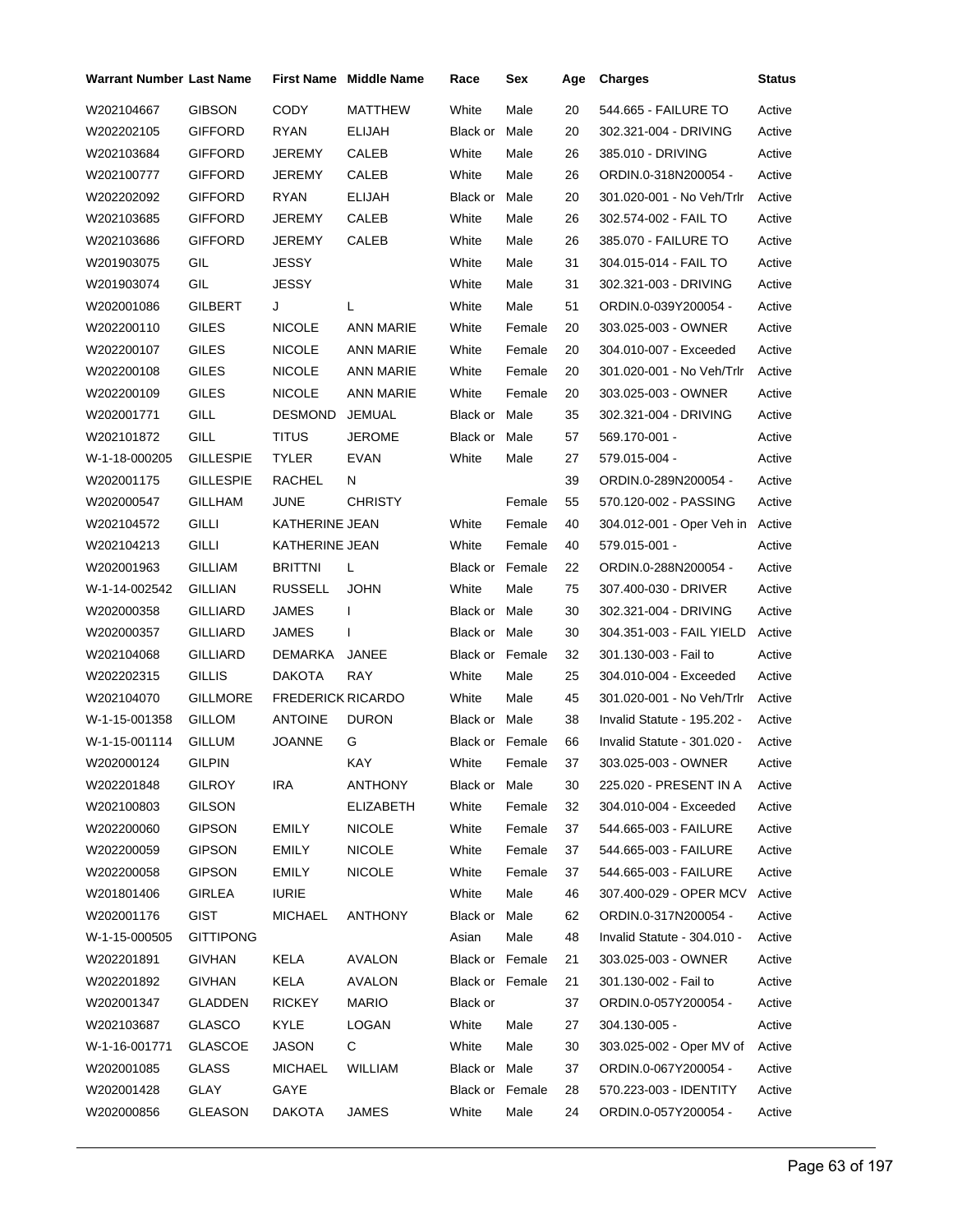| <b>Warrant Number Last Name</b> |                  |                 | <b>First Name Middle Name</b> | Race                   | Sex    | Age | <b>Charges</b>              | <b>Status</b> |
|---------------------------------|------------------|-----------------|-------------------------------|------------------------|--------|-----|-----------------------------|---------------|
| W-1-16-001820                   | <b>GLEICHMAN</b> | <b>JOSEPH</b>   | N                             | White                  | Male   | 50  | Invalid Statute - 569.140 - | Active        |
| W202101589                      | <b>GLIN</b>      | <b>BRYANT</b>   | D                             | Black or               | Male   | 29  | 565.076 - DOMESTIC          | Active        |
| W202200864                      | <b>GODFREY</b>   | <b>MISTY</b>    | <b>DAWN</b>                   | White                  | Female | 21  | 303.025-003 - OWNER         | Active        |
| W-1-14-000679                   | <b>GOETZE</b>    | JONATHAN DEAN   |                               | White                  | Male   | 63  | Invalid Statute - 304.010 - | Active        |
| W201903417                      | <b>GOFORTH</b>   | <b>MICHAEL</b>  | L                             | White                  | Male   | 37  | 570.030-040 - STEALING      | Active        |
| W-1-16-003186                   | <b>GOFORTH</b>   | TODD            | W                             | White                  | Male   | 58  | Invalid Statute - 301.020 - | Active        |
| W-1-15-001657                   | <b>GOINS</b>     | <b>STEVEN</b>   | <b>GREGORY</b>                | White                  | Male   | 33  | 307.400-030 - DRIVER        | Active        |
| W-1-16-003914                   | <b>GOINS</b>     | <b>SCOTT</b>    | <b>TERREL</b>                 | White                  | Male   | 42  | Invalid Statute - 565.074 - | Active        |
| W201802382                      | GOLDA            | GERALD          | м                             | White                  | Male   | 22  | 565.056-003 - ASSAULT -     | Active        |
| W201800277                      | <b>GOLDEN</b>    |                 | <b>SHAMBAY</b>                | Black or               | Male   | 32  | 302.321-003 - DRIVING       | Active        |
| W-1-16-003817                   | <b>GOLDEN</b>    |                 | SHAMBAY                       | Black or Male          |        | 32  | Invalid Statute - 302.321 - | Active        |
| W202100002                      | <b>GOLDIZEN</b>  | AARON           | LEE                           | White                  | Male   | 31  | 301.140-001 -               | Active        |
| W202201024                      | GOLDSBY          | <b>EISHENAE</b> | ANDREA                        | <b>Black or Female</b> |        | 25  | 302.321-003 - DRIVING       | Active        |
| W201901688                      | <b>GOLDSBY</b>   | <b>AVIS</b>     | LAMAR                         | Black or Male          |        | 31  | 579.015-004 -               | Active        |
| W202200101                      | <b>GOLIDAY</b>   | <b>CURTIS</b>   | <b>FOWLER</b>                 | Black or Male          |        | 46  | 307.400-023 - FAIL TO       | Active        |
| W202101373                      | <b>GOLIGHTLY</b> | ELIJAH          | М                             | Black or               | Male   | 26  | ORDIN.0-288N200054 -        | Active        |
| W202002338                      | <b>GOLIZEN</b>   | AARON           | LEE                           | White                  | Male   | 31  | 301.140-001 -               | Active        |
| W202002378                      | <b>GOLSTON</b>   | <b>DONIQUE</b>  | LASHAY                        |                        | Female | 26  | 301.020-001 - No Veh/Trlr   | Active        |
| W201901867                      | <b>GOMEL</b>     |                 | <b>JOHN</b>                   | White                  | Male   | 28  | 301.020-001 - No Veh/Trlr   | Active        |
| W202003856                      | GOMEZ            | <b>HENRY</b>    |                               | White                  | Male   | 27  | 302.020-003 - Operate       | Active        |
| W202003884                      | GOMEZ            | HENRY           |                               | White                  | Male   | 27  | 304.015-011 - FAIL TO       | Active        |
| W-1-18-001186                   | <b>GOMEZ</b>     | <b>EMILIA</b>   |                               | White                  | Female | 30  | 304.010-002 - Exceeded      | Active        |
| W202200833                      | GOMEZ            | CARLOS          | <b>HAROLD</b>                 | Not                    | Male   |     | 304.015-031 - FAIL TO       | Active        |
| W202200831                      | GOMEZ            | CARLOS          | <b>HAROLD</b>                 | Not                    | Male   |     | 304.010-005 - Exceeded      | Active        |
| W202000752                      | <b>GOMEZ</b>     | LUIS            | <b>MOLINA</b>                 | White                  | Male   | 52  | ORDIN.0-057Y200054 -        | Active        |
| W202000754                      | GOMEZ            | LUIS            | <b>MOLINA</b>                 | White                  | Male   | 52  | ORDIN.0-288N200054 -        | Active        |
| W202000757                      | <b>GOMEZ</b>     | LUIS            | <b>MOLINA</b>                 | White                  | Male   | 52  | ORDIN.0-041N200454 -        | Active        |
| W-1-17-004428                   | <b>GOMEZ</b>     | <b>DIEGO</b>    | J                             | White                  | Male   | 29  | 313.817-002 - PRESENT       | Active        |
| W202100689                      | <b>GOMEZ</b>     | YUDIVIAN        | <b>ERICK</b>                  |                        | Male   | 44  | 304.010-004 - Exceeded      | Active        |
| W202100690                      | <b>GOMEZ</b>     | YUDIVIAN        | <b>ERICK</b>                  |                        | Male   | 44  | 302.321-003 - DRIVING       | Active        |
| W202201121                      | GOMEZ            | <b>JAMES</b>    | ANDREW                        | White                  | Male   | 34  | 302.321-003 - DRIVING       | Active        |
| W-1-12-001618                   | <b>GOMEZ</b>     | CARLOS          | DAVID                         | White                  | Male   | 46  | 577.010-032 - DRIVING       | Active        |
| W-1-17-004717                   | GOMEZ            | <b>JOSE</b>     | CARMELO                       | White                  | Male   | 45  | 307.400-012 - FAIL TO       | Active        |
| W-1-18-000868                   | GONAZLES         | <b>VICTOR</b>   | <b>RAY</b>                    | White                  | Male   | 42  | 301.130-002 - Fail to       | Active        |
| W202103821                      | <b>GONSALES</b>  | <b>RICARDO</b>  |                               | White                  | Male   | 25  | 303.025-003 - OWNER         | Active        |
| W202103822                      | <b>GONSALES</b>  | <b>RICARDO</b>  |                               | White                  | Male   | 25  | 302.020-003 - Operate       | Active        |
| W202001545                      | GONZALES         | <b>GINA</b>     |                               | White                  | Female | 44  | 575.150-003 -               | Active        |
| W-1-16-000672                   | GONZALES         | <b>JUAN</b>     |                               | White                  | Male   | 32  | Invalid Statute - 313.817 - | Active        |
| W202104368                      | <b>GONZALES</b>  | <b>JEFFREY</b>  | <b>SEAN</b>                   | Black or Male          |        | 18  | 301.020-001 - No Veh/Trlr   | Active        |
| W202104694                      | GONZALES         | <b>JEFFREY</b>  | <b>SEAN</b>                   | Black or Male          |        | 18  | 544.665-003 - FAILURE       | Active        |
| W202104983                      | <b>GONZALES</b>  | <b>JEFFREY</b>  | <b>SEAN</b>                   | Black or Male          |        | 18  | 303.025-003 - OWNER         | Active        |
| W202103705                      | GONZALES         | ANTHONY         | <b>HUGO</b>                   | White                  | Male   | 36  | 455.085-002 - VIOL OF       | Active        |
| W201900437                      | GONZALES         | <b>SERGIO</b>   | <b>ESTRADA</b>                |                        | Male   | 29  | 304.010-004 - Exceeded      | Active        |
| W202201662                      | GONZALES         | CARLOS          | Е                             | White                  | Male   | 41  | 302.020-003 - Operate       | Active        |
| W202201661                      | GONZALES         | CARLOS          | Е                             | White                  | Male   | 41  | 304.015-026 - FAIL TO       | Active        |
| W-1-17-003583                   |                  | <b>JESUS</b>    |                               | White                  | Male   | 36  | 302.020-003 - Operate       | Active        |
| W-1-17-000283                   | GONZALEZ         | <b>BRAYAN</b>   | <b>STEVE</b>                  | White                  | Male   | 34  | 301.130-002 - Fail to       | Active        |
|                                 |                  |                 |                               |                        |        |     |                             |               |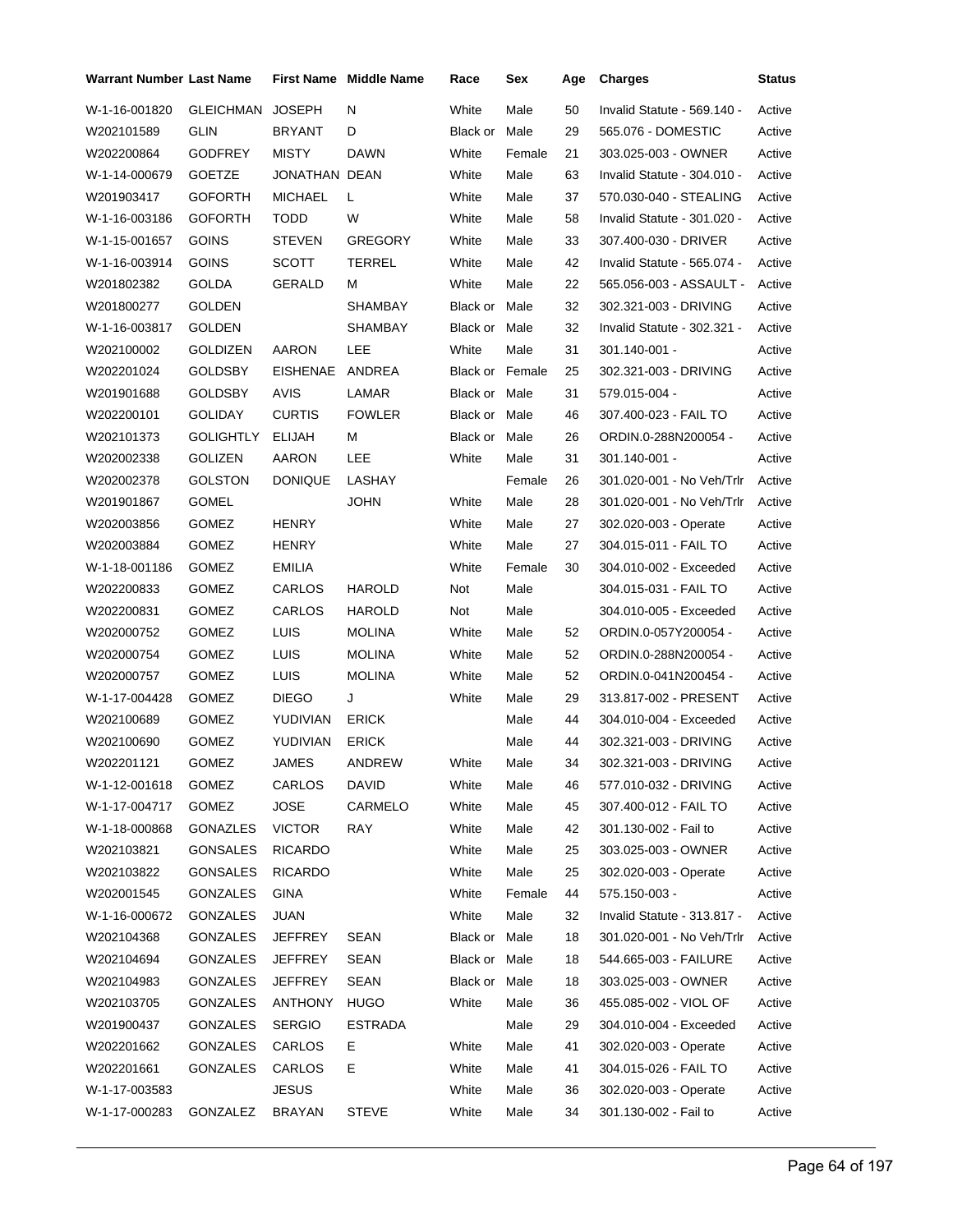| <b>Warrant Number Last Name</b> |                 |                 | <b>First Name Middle Name</b> | Race                   | Sex    | Age | <b>Charges</b>                   | Status |
|---------------------------------|-----------------|-----------------|-------------------------------|------------------------|--------|-----|----------------------------------|--------|
| W-1-17-000282                   | GONZALEZ        | <b>BRAYAN</b>   | <b>STEVE</b>                  | White                  | Male   | 34  | 303.025-003 - OWNER              | Active |
| W202100446                      | <b>GONZALEZ</b> | MARIE           | CHARLYN                       | White                  | Female | 24  | 302.321-003 - DRIVING            | Active |
| W201800984                      | GONZALEZ        | <b>DAVID</b>    |                               |                        | Male   | 45  | 304.180-001 - WT ON              | Active |
| W202102029                      | GONZALEZ        | <b>JESUS</b>    | <b>GARCIA</b>                 | White                  | Male   | 25  | 302.020-003 - Operate            | Active |
| W202104131                      | GONZALEZ        | <b>ESTHER</b>   | В                             |                        | Female | 28  | 302.321-003 - DRIVING            | Active |
| W202200430                      | GONZALEZ        | <b>JOSE</b>     | <b>OLIVAR</b>                 |                        | Male   | 44  | 302.321-003 - DRIVING            | Active |
| W202104072                      | GONZALEZ        | <b>SARA</b>     | <b>MARISELA</b>               | White                  | Female | 31  | 301.320-001 - Displayed          | Active |
| W202200111                      | GONZALEZ        | <b>VINCENT</b>  |                               | White                  | Male   | 55  | 577.010-032 - DRIVING            | Active |
| W-1-13-001878                   |                 | <b>DAVID</b>    |                               | White                  | Male   | 53  | Invalid Statute - 302.020 -      | Active |
| W-1-13-001879                   |                 | DAVID           |                               | White                  | Male   | 53  | Invalid Statute - 304.010 -      | Active |
| W201903883                      |                 | JOSHUA          | <b>DAVID</b>                  | White                  | Male   | 30  | 304.230-001 - REFUSE             | Active |
| W202201379                      | <b>GOODLOW</b>  | <b>ADRIAN</b>   | <b>DVONTAE</b>                | Black or               | Male   | 27  | 304.010-004 - Exceeded           | Active |
| W-1-16-000134                   | <b>GOODMAN</b>  | <b>DAVID</b>    | М                             | White                  | Male   | 41  | Invalid Statute - 304.010 -      | Active |
| W202202351                      | <b>GOODS</b>    | <b>COLLIN</b>   | <b>COVINGTON</b>              | White                  | Male   | 26  | 313.817-002 - PRESENT            | Active |
| W-1-13-001703                   | <b>GOODWIN</b>  | CAMAREO         | <b>MONTREAL</b>               | Black or Male          |        | 39  | Invalid Statute - 195.202 -      | Active |
| W-1-13-001704                   | <b>GOODWIN</b>  | CAMAREO         | <b>MONTREAL</b>               | Black or Male          |        | 39  | 577.010-032 - DRIVING            | Active |
| W-1-13-001705                   | <b>GOODWIN</b>  | CAMAREO         | <b>MONTREAL</b>               | <b>Black or Male</b>   |        | 39  | Invalid Statute - 304.010 -      | Active |
| W202201921                      | <b>GOODWIN</b>  | <b>TYRONE</b>   | H                             | Black or Male          |        | 31  | 304.010-005 - Exceeded           | Active |
| W202201923                      | <b>GOODWIN</b>  | <b>TYRONE</b>   | H                             | Black or Male          |        | 31  | 302.321-003 - DRIVING            | Active |
| W202201382                      | <b>GOOLSBY</b>  | JASON           | L                             | Black or Male          |        | 46  | 304.010-007 - Exceeded           | Active |
| W202004167                      | GORAYA          | MEHTAB          | S                             |                        | Male   | 25  | 304.010-004 - Exceeded           | Active |
| W202101186                      | <b>GORDON</b>   | HANSEL          |                               | Black or Male          |        | 31  | 302.321-003 - DRIVING            | Active |
| W202001348                      | <b>GORGES</b>   | ASHLEIGH        | <b>MIKAELA</b>                | Not                    | Female | 24  | ORDIN.0-318N200054 -             | Active |
| W201903872                      | <b>GORMAN</b>   | DANIEL          | W                             | White                  | Male   | 56  | 304.010-004 - Exceeded           | Active |
| W202001084                      | <b>GORMAN</b>   | <b>STACEY</b>   | <b>MORRIS</b>                 | <b>Black or Female</b> |        | 29  | ORDIN.0-107N200054 -             | Active |
| W201802101                      | <b>GORMAN</b>   | <b>STACEY</b>   | <b>MORRIS</b>                 | <b>Black or Female</b> |        | 29  | 303.025-002 - Oper MV of         | Active |
| W201802100                      | <b>GORMAN</b>   | <b>STACEY</b>   | <b>MORRIS</b>                 | Black or Female        |        | 29  | 304.010-006 - Exceeded           | Active |
| W202003426                      | <b>GORSUCH</b>  | <b>JOHN</b>     | С                             | White                  | Male   | 45  | ORDIN.0-317N200054 -             | Active |
| W202004049                      | GOSLEE          | <b>CALLEE</b>   | м                             | Not                    | Female | 20  | ORDIN.0-041N200454 -             | Active |
| W202100846                      | <b>GOSLING</b>  | <b>JACOB</b>    | ALEXANDER                     | White                  | Male   | 21  | 301.020-001 - No Veh/Trlr        | Active |
| W202101801                      | GOTTULA         | CHEYENNE A      |                               | White                  | Female | 26  | 304.010-005 - Exceeded           | Active |
| W202200844                      |                 | DANDRE          |                               | Black or Male          |        |     | 304.010-007 - Exceeded           | Active |
| W201800784                      | <b>GOULD</b>    | RICHARD         | LEE                           | White                  | Male   | 32  | 577.010 - DWI                    | Active |
| W202001039                      | <b>GRACE</b>    | <b>HASSAN</b>   | ALI                           | Black or Male          |        | 44  | 565.056-002 - ASSAULT-           | Active |
| W-1-09-003219                   | <b>GRACIA</b>   | <b>OMAR</b>     | С                             | White                  | Male   | 37  | 577.010-032 - DRIVING            | Active |
| W-1-09-003220                   | <b>GRACIA</b>   | OMAR            | С                             | White                  | Male   | 37  | Invalid Statute - 302.321 -      | Active |
| W-1-09-003221                   | <b>GRACIA</b>   | OMAR            | С                             | White                  | Male   | 37  | Invalid Statute - 302.321 -      | Active |
| W-1-09-003222                   | <b>GRACIA</b>   | OMAR            | С                             | White                  | Male   | 37  | Invalid Statute - 304.012 -      | Active |
| W-1-17-004529                   |                 | <b>ELOY</b>     | ARTURO                        | White                  | Male   | 33  | 302.020-001 - Operated           | Active |
| W-1-17-004530                   |                 | ELOY            | <b>ARTURO</b>                 | White                  | Male   | 33  | 301.130-001 - Fail to            | Active |
| W202102470                      | GRADY           | CHARLES         | <b>ALAN</b>                   | Not                    | Male   | 73  | 301.130-003 - Fail to            | Active |
| W202102471                      | GRADY           | CHARLES         | ALAN                          | Not                    | Male   | 73  | 303.025-003 - OWNER              | Active |
| W202201198                      | GRADY           | JONATHAN DALE   |                               |                        | Male   | 19  | 304.012-001 - Oper Veh in Active |        |
| W202101240                      | <b>GRAFKE</b>   | <b>SHEILA</b>   | MARIE                         | White                  | Female | 57  | 570.030-050 -                    | Active |
| W201902377                      | GRAGG           | JONATHAN JOSEPH |                               | White                  | Male   | 39  | 303.025-003 - OWNER              | Active |
| W201902378                      | GRAGG           | JONATHAN JOSEPH |                               | White                  | Male   | 39  | 301.020-001 - No Veh/Trlr        | Active |
| W-1-14-002452                   | GRAHAM          | AMIE            | <b>ELAINE</b>                 | White                  | Female | 33  | Invalid Statute - 575.150 -      | Active |
|                                 |                 |                 |                               |                        |        |     |                                  |        |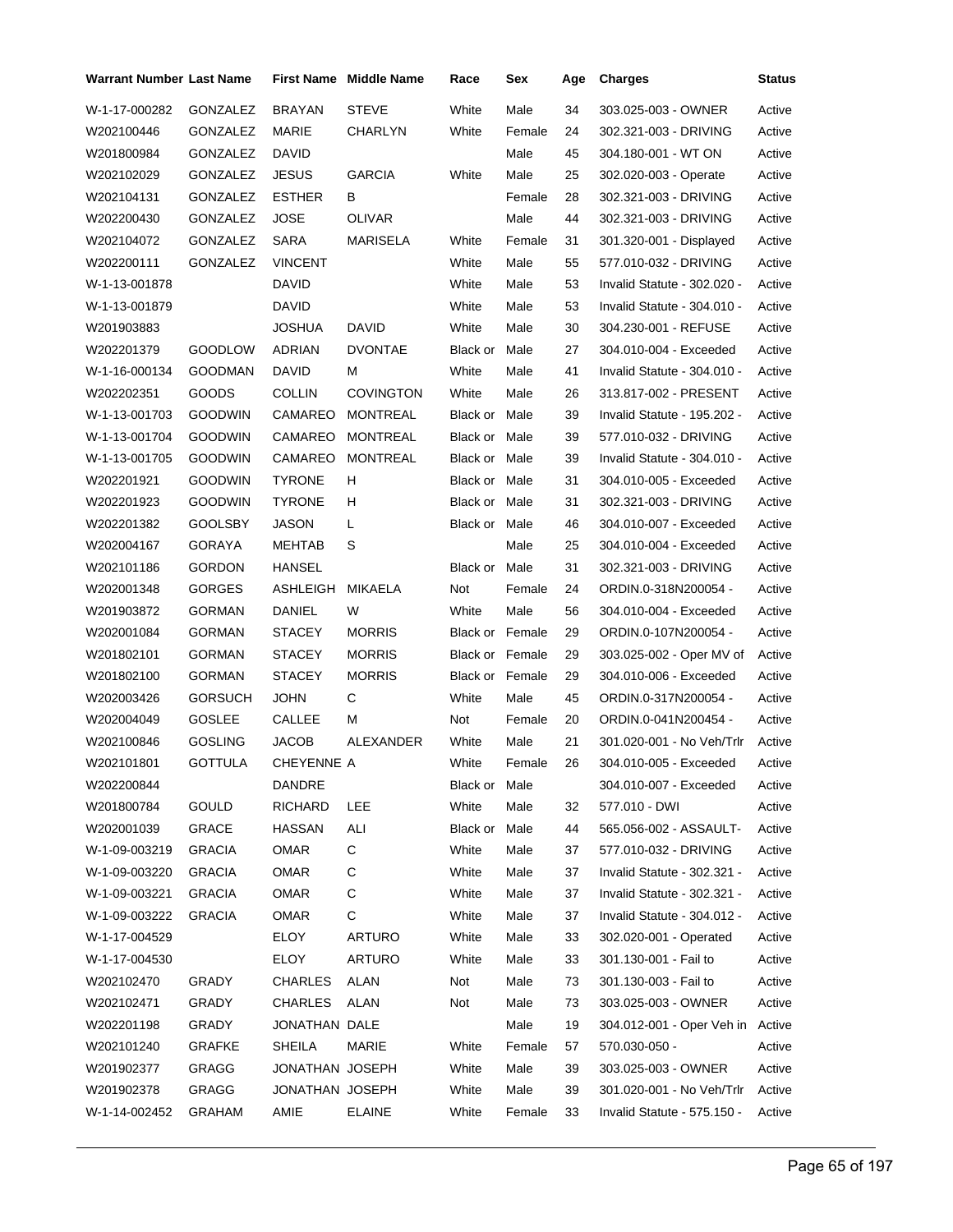| Warrant Number Last Name |                         |                | <b>First Name Middle Name</b> | Race                   | Sex    | Age | <b>Charges</b>                   | <b>Status</b> |
|--------------------------|-------------------------|----------------|-------------------------------|------------------------|--------|-----|----------------------------------|---------------|
| W202003476               | <b>GRAHAM</b>           | <b>KEVIN</b>   | <b>SPENCER</b>                | Black or Male          |        | 25  | 579.074-002 -                    | Active        |
| W-1-14-002623            | <b>GRAHAM</b>           |                | JERMAINE ALEXANDER            | Black or Male          |        | 35  | Invalid Statute - 302.020 -      | Active        |
| W-1-14-002624            | GRAHAM                  |                | JERMAINE ALEXANDER            | Black or Male          |        | 35  | Invalid Statute - 304.351 -      | Active        |
| W202001490               | GRAHAM                  | <b>KEVIN</b>   | <b>SPENCER</b>                | Black or Male          |        | 25  | 579.015-001 -                    | Active        |
| W202104597               | GRAHAM                  | <b>JOSHUA</b>  | <b>PAUL</b>                   | White                  | Male   | 39  | 205.130 - Domestic               | Active        |
| W202102394               | GRAHAM                  | ANDREW         | D                             | White                  | Male   | 34  | 579.015-001 -                    | Active        |
| W202102398               | <b>GRAHAM</b>           | MAYNARD        |                               | Not                    | Male   | 27  | 303.025-003 - OWNER              | Active        |
| W201801993               | <b>GRAHAM</b>           | PAMELA         | A                             | <b>Black or Female</b> |        | 57  | 570.120-002 - PASSING            | Active        |
| W202003227               | <b>GRANBERRY CURTIS</b> |                | <b>ANTHONY</b>                | Black or Male          |        | 28  | 302.020-003 - Operate            | Active        |
| W202003870               |                         | <b>CURTIS</b>  | <b>ANTHONY</b>                | Black or Male          |        | 28  | 304.010-004 - Exceeded           | Active        |
| W201904122               | <b>GRANDON</b>          | <b>MICHAEL</b> | <b>SCOTT BLAKE</b>            | White                  | Male   | 29  | 569.080-002 -                    | Active        |
| W201904123               | <b>GRANDON</b>          | <b>MICHAEL</b> | <b>SCOTT BLAKE</b>            | White                  | Male   | 29  | 570.030-038 - STEALING           | Active        |
| W201903976               |                         | <b>MARC</b>    | <b>ANTHONY</b>                | White                  | Male   | 28  | 302.321-003 - DRIVING            | Active        |
| W202200400               |                         | <b>MARC</b>    | <b>ANTHONY</b>                | White                  | Male   | 28  | 575.150-002 - RESIST             | Active        |
| W202002894               | <b>GRANT</b>            | <b>TOOSDHI</b> | N                             |                        | Female | 34  | 569.080-002 -                    | Active        |
| W-1-17-003727            | GRANT                   | DARRYL         | ALLAN                         | Black or Male          |        | 38  | 570.120-002 - PASSING            | Active        |
| W-1-18-000058            | <b>GRANT</b>            | DARRYL         | <b>ALLAN</b>                  | Black or Male          |        | 38  | 570.120-002 - PASSING            | Active        |
| W202201145               | GRANT                   | AALIYAH        | <b>MARIE LYNETT</b>           | <b>Black or Female</b> |        | 21  | 303.025-003 - OWNER              | Active        |
| W-1-17-001322            | GRANT                   | <b>ISAIAH</b>  | JAHMAL                        | Black or Male          |        | 31  | 302.321-003 - DRIVING            | Active        |
| W202201146               | <b>GRANT</b>            | AALIYAH        | <b>MARIE LYNETT</b>           | Black or Female        |        | 21  | 301.130-002 - Fail to            | Active        |
| W202102344               | GRAPE                   | MICHAEL        | ALFRED                        | White                  | Male   | 40  | 570.030-036 - STEALING           | Active        |
| W202102522               | <b>GRASSL</b>           | <b>BRENT</b>   | М                             | White                  | Not    | 34  | 306.020-003 - EXPIRED            | Active        |
| W-1-05-003062            | GRAY                    | <b>SHARON</b>  | <b>LYNN</b>                   | White                  | Female | 70  | 570.030-046 -                    | Active        |
| W202001066               | GRAY                    | MICHAEL        | <b>CORNELIUS</b>              | Black or Male          |        | 44  | 304.010-007 - Exceeded           | Active        |
| W202003562               | GRAY                    | ALLISON        | Κ                             | White                  | Female | 37  | 301.020-001 - No Veh/Trlr        | Active        |
| W202200022               | GRAY                    | <b>HUNTER</b>  | <b>STEVEN</b>                 | White                  | Male   | 18  | 579.074-003 -                    | Active        |
| W202001065               | <b>GRAY</b>             | MICHAEL        | <b>CORNELIUS</b>              | Black or Male          |        | 44  | 577.010 - DWI                    | Active        |
| W202001077               | GRAY                    | <b>MICHAEL</b> | <b>CORNELIUS</b>              | Black or Male          |        | 44  | 579.074 - UNLAWFUL               | Active        |
| W202202067               | GRAY                    | JOSEPH         | LELAND                        | White                  | Male   | 34  | 578.011 - ANIMAL                 | Active        |
| W202001067               | GRAY                    | <b>MICHAEL</b> | <b>CORNELIUS</b>              | Black or Male          |        | 44  | 304.012-001 - Oper Veh in Active |               |
| W202200021               | GRAY                    | <b>HUNTER</b>  | <b>STEVEN</b>                 | White                  | Male   | 18  | 579.015-004 -                    | Active        |
| W202200020               | GRAY                    | HUNTER         | <b>STEVEN</b>                 | White                  | Male   | 18  | 301.020-001 - No Veh/Trlr        | Active        |
| W202101811               | GRAY                    | <b>PIERRE</b>  | LORENZ                        | Black or Male          |        | 23  | 301.130-002 - Fail to            | Active        |
| W202102399               | GRAY                    | RANDY          | SCOTT                         | White                  | Male   | 44  | 303.025-003 - OWNER              | Active        |
| W202103496               | GRAY                    | <b>ANTONIO</b> | <b>TERRELL</b>                | Black or Male          |        | 37  | 568.040-002 -                    | Active        |
| W-1-14-000975            | GRAY                    | <b>JAMES</b>   | <b>ARTHUR</b>                 | Black or Male          |        | 74  | 307.400-030 - DRIVER             | Active        |
| W202000891               | <b>GRAYSON</b>          | GRADY          | F.                            | White                  | Female | 26  | ORDIN.0-317N200054 -             | Active        |
| W-1-15-002645            | <b>GRAYSON</b>          |                | KIMBERLY MECHELLE             | Black or Female        |        | 32  | Invalid Statute - 301.130 -      | Active        |
| W-1-15-002646            | <b>GRAYSON</b>          |                | KIMBERLY MECHELLE             | Black or Female        |        | 32  | 303.025-002 - Oper MV of         | Active        |
| W201901765               | <b>GRAZIER</b>          | KIMBERLY DIANA |                               | Black or Female        |        | 35  | 304.010-002 - Exceeded           | Active        |
| W201801439               | GREAR                   | JAMIE          | L                             | Black or Female        |        | 36  | 301.130-002 - Fail to            | Active        |
| W201801438               | GREAR                   | JAMIE          | L                             | Black or Female        |        | 36  | 303.025-003 - OWNER              | Active        |
| W201900434               | <b>GRECHUS</b>          | JOSEPH         | AARON                         | White                  | Male   | 35  | 301.020-001 - No Veh/Trlr        | Active        |
| W-1-18-000222            | GREEN                   | MICHELLE RENE  |                               | Black or Female        |        | 31  | 301.020-001 - No Veh/Trlr        | Active        |
| W-1-18-000221            | GREEN                   | MICHELLE RENE  |                               | Black or Female        |        | 31  | 302.321-003 - DRIVING            | Active        |
| W202201785               | GREEN                   | CASEY          | <b>RYAN</b>                   | White                  | Male   | 24  | 303.025-001 - OPERATE            | Active        |
| W202201784               | GREEN                   | CASEY          | <b>RYAN</b>                   | White                  | Male   | 24  | 301.020-001 - No Veh/Trlr        | Active        |
|                          |                         |                |                               |                        |        |     |                                  |               |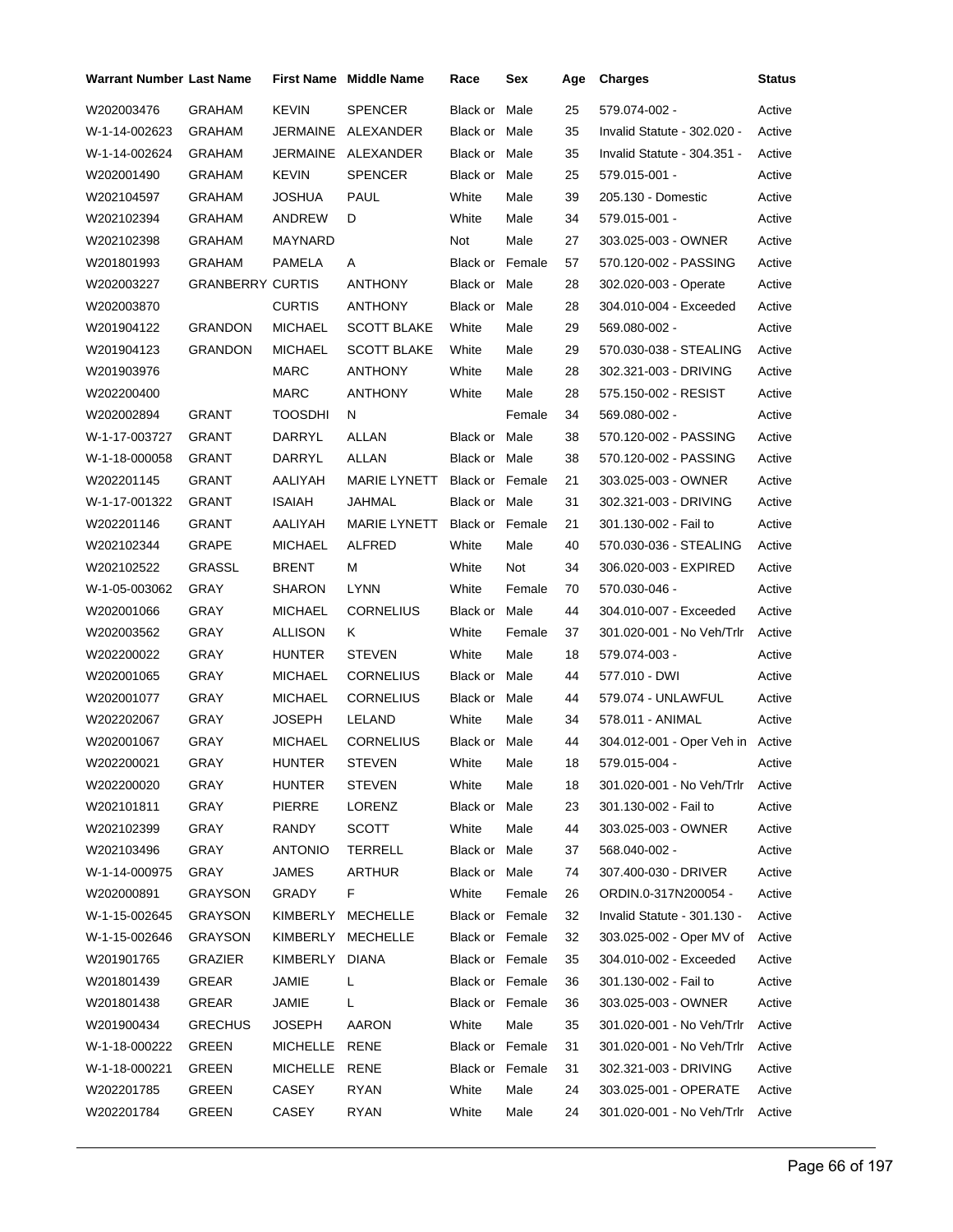| Warrant Number Last Name |                 |                      | <b>First Name Middle Name</b> | Race                 | Sex    | Age | <b>Charges</b>              | <b>Status</b> |
|--------------------------|-----------------|----------------------|-------------------------------|----------------------|--------|-----|-----------------------------|---------------|
| W-1-12-003183            | <b>GREEN</b>    | DANIEL               | DAVID                         | White                | Male   | 35  | Invalid Statute - 195.202 - | Active        |
| W-1-12-003184            | <b>GREEN</b>    | DANIEL               | DAVID                         | White                | Male   | 35  | Invalid Statute - 195.233 - | Active        |
| W202000193               | GREEN           | <b>TERRENCE ALAN</b> |                               | Black or Male        |        | 42  | 302.321-003 - DRIVING       | Active        |
| W202000194               | GREEN           | <b>TERRENCE ALAN</b> |                               | Black or Male        |        | 42  | 301.130-002 - Fail to       | Active        |
| W202102505               | GREEN           | JOSHUA               | KEITH LEE                     |                      | Male   | 31  | 302.321-004 - DRIVING       | Active        |
| W201800950               | GREEN           | WALLACE              | <b>MACARTHUR</b>              | White                | Male   | 79  | 307.400-029 - OPER MCV      | Active        |
| W-1-16-004206            | GREEN           | LAMARTO              | <b>MARQUIS</b>                | Black or             |        | 41  | Invalid Statute - 304.180 - | Active        |
| W202200374               | GREEN           | <b>JAYMES</b>        | <b>ROY</b>                    | <b>Black or Male</b> |        | 26  | 302.020-003 - Operate       | Active        |
| W202201942               | <b>GREEN</b>    | <b>JAMES</b>         | <b>TYLER</b>                  | White                | Male   | 27  | 320.050 - SPEEDING          | Active        |
| W202102504               | GREEN           | <b>JOSHUA</b>        | KEITH LEE                     | Black or Male        |        | 31  | 303.025-003 - OWNER         | Active        |
| W201802395               | GREEN           | CARNELLIA L          |                               | Not                  | Female | 27  | 575.150-003 -               | Active        |
| W202200373               | GREEN           | <b>JAYMES</b>        | <b>ROY</b>                    | Black or Male        |        | 26  | 579.015 - POSSESSION        | Active        |
| W201900610               | <b>GREEN</b>    | <b>MIRANDA</b>       | RAE                           | White                | Female | 30  | 304.010-003 - Exceeded      | Active        |
| W201903054               | GREEN           | <b>STEPHEN</b>       | R                             | Black or Male        |        | 33  | 303.025-003 - OWNER         | Active        |
| W202201102               | GREENE          | <b>WILLIAM</b>       | <b>ANTHONY</b>                | White                | Male   | 53  | 579.015-001 -               | Active        |
| W202103207               | <b>GREENE</b>   | <b>NICOLE</b>        | THERESE                       | White                | Female | 38  | 304.010-005 - Exceeded      | Active        |
| W202001349               | <b>GREENE</b>   | <b>WILLIAM</b>       | ANTHONY                       | White                | Male   | 53  | ORDIN.0-041N200454 -        | Active        |
| W202201103               | GREENE          | <b>WILLIAM</b>       | ANTHONY                       | White                | Male   | 53  | 579.074-003 -               | Active        |
| W201901289               |                 | <b>KEVIN</b>         | DANIEL                        | White                | Male   | 39  | 579.015-001 -               | Active        |
| W202102111               | GREENWAY        | <b>JOSHUA</b>        | <b>SHAUN</b>                  | White                | Male   | 42  | 303.025-003 - OWNER         | Active        |
| W202102112               | GREENWAY        | <b>JOSHUA</b>        | SHAUN                         | White                | Male   | 42  | 302.321-003 - DRIVING       | Active        |
| W202201667               | GREER           | JASMINE              | <b>ALEXUS</b>                 | Black or             | Male   | 20  | 303.025-003 - OWNER         | Active        |
| W202201980               | GREER           | DAVID                | <b>BRYAN</b>                  | White                | Male   | 39  | 579.015-001 -               | Active        |
| W202001350               | GREER           | NAZARETH N           |                               | White                | Male   | 23  | ORDIN.0-317N200054 -        | Active        |
| W202104840               | GREER           | <b>JAMES</b>         | <b>MORRIS</b>                 | Black or Male        |        | 51  | 579.074-003 -               | Active        |
| W202201669               | GREER           | <b>JASMINE</b>       | ALEXUS                        | Black or Male        |        | 20  | 304.010-006 - Exceeded      | Active        |
| W202102030               | GREER           | <b>KENNETH</b>       | <b>EDWARD</b>                 | White                | Male   | 38  | 307.173-001 - OPER MV       | Active        |
| W202102365               | <b>GREER</b>    | <b>RICHARD</b>       | A                             | Black or Male        |        | 34  | 313.813-001 -               | Active        |
| W202201671               | GREER           | <b>JASMINE</b>       | <b>ALEXUS</b>                 | Black or Female      |        | 20  | 577.010-032 - DRIVING       | Active        |
| W202201668               | <b>GREER</b>    | <b>JASMINE</b>       | <b>ALEXUS</b>                 | Black or Male        |        | 20  | 311.325-001 -               | Active        |
| W202201876               | GREGATH         | ANGEL                | <b>PATIENCE</b>               | White                | Female | 32  | 570.030-038 - STEALING      | Active        |
| W202001351               | <b>GREINER</b>  | MICHELLE ANNE        |                               | White                | Female | 27  | ORDIN.0-320N200054 -        | Active        |
| W-1-18-000991            | GRENLUND        | RICHARD              | S                             | White                | Male   | 54  | 304.180-001 - WT ON         | Active        |
| W202001888               |                 | ALYSSA               | SOMMER                        | Black or Female      |        | 27  | 302.321-004 - DRIVING       | Active        |
| W202001889               |                 | <b>ALYSSA</b>        | <b>SOMMER</b>                 | Black or Female      |        | 27  | 301.020-001 - No Veh/Trlr   | Active        |
| W202104228               | <b>GREVAS</b>   | THEODORE EDWARD      |                               | White                | Male   | 24  | 304.010-005 - Exceeded      | Active        |
| W202001181               | <b>GRICE</b>    | <b>ERIC</b>          | FITZGERALD                    | Black or Male        |        | 57  | ORDIN.0-329Y200023 -        | Active        |
| W202201717               | <b>GRIDDINE</b> | VASEAN               | MYCHAEL                       | Black or Male        |        | 24  | 577.010-029 - DWI -         | Active        |
| W202201707               | GRIDER          | QUENTIN              | DANIEL                        | White                | Male   | 46  | 570.080 - RECEIVING         | Active        |
| W202201706               | GRIDER          | QUENTIN              | DANIEL                        | White                | Male   | 46  | 303.025-001 - OPERATE       | Active        |
| W-1-16-001351            | <b>GRIEGER</b>  | CHAD                 | RAYMOND                       | White                | Male   | 33  | Invalid Statute - 556.022 - | Active        |
| W-1-16-001352            | <b>GRIEGER</b>  | CHAD                 | RAYMOND                       | White                | Male   | 33  | Invalid Statute - 304.012 - | Active        |
| W-1-16-001353            | <b>GRIEGER</b>  | CHAD                 | RAYMOND                       | White                | Male   | 33  | Invalid Statute - 304.010 - | Active        |
| W-1-16-001350            | <b>GRIEGER</b>  | CHAD                 | RAYMOND                       | White                | Male   | 33  | 577.010-032 - DRIVING       | Active        |
| W-1-16-001355            | <b>GRIEGER</b>  | CHAD                 | RAYMOND                       | White                | Male   | 33  | Invalid Statute - 301.020 - | Active        |
| W-1-16-001354            | <b>GRIEGER</b>  | CHAD                 | RAYMOND                       | White                | Male   | 33  | 303.025-002 - Oper MV of    | Active        |
| W-1-16-002584            | <b>GRIEGER</b>  | CHAD                 | RAYMOND                       | White                | Male   | 33  | Invalid Statute - 570.120 - | Active        |
|                          |                 |                      |                               |                      |        |     |                             |               |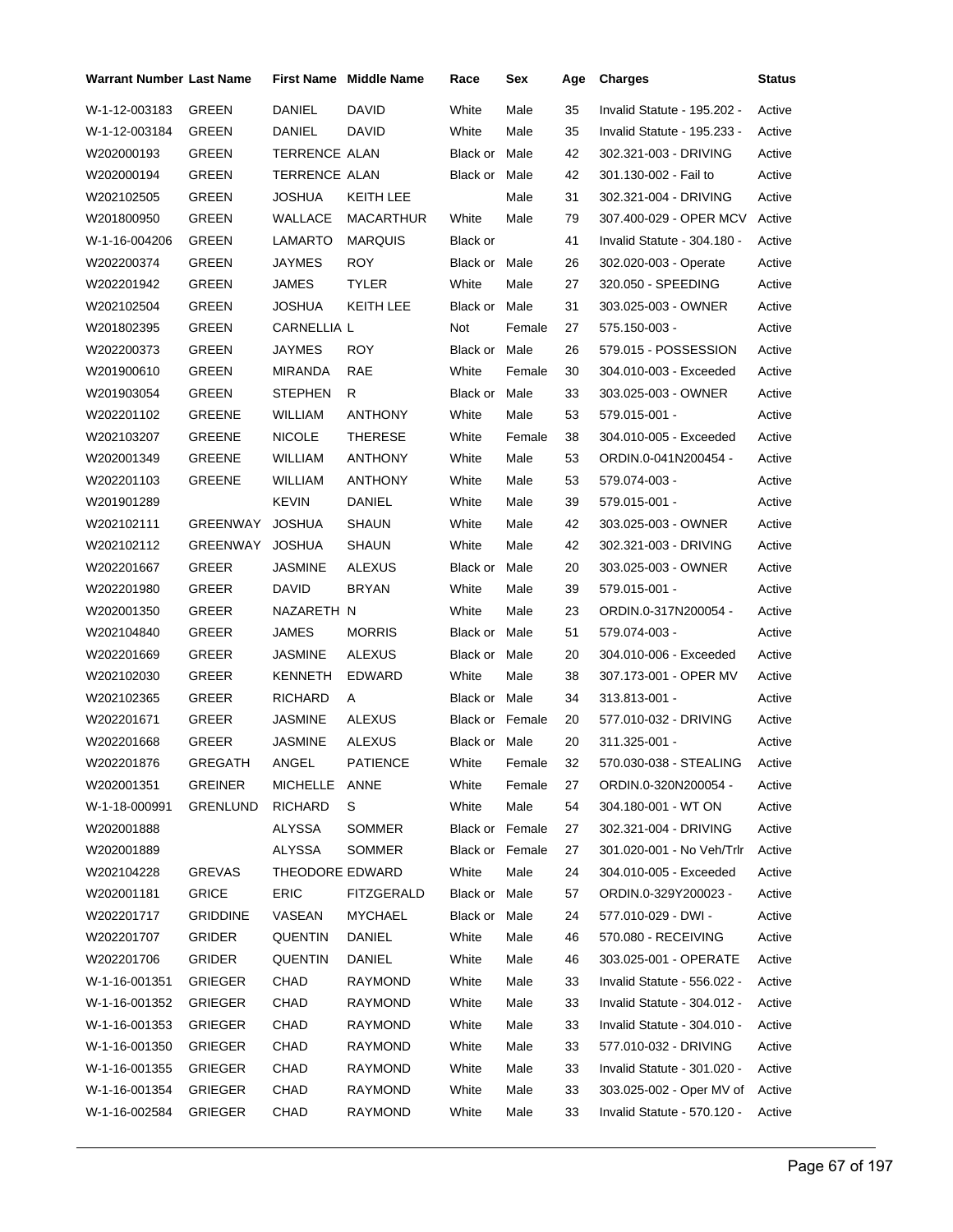| <b>Warrant Number Last Name</b> |                           |                 | First Name Middle Name | Race                   | Sex    | Age | <b>Charges</b>                 | <b>Status</b> |
|---------------------------------|---------------------------|-----------------|------------------------|------------------------|--------|-----|--------------------------------|---------------|
| W202003624                      | <b>GRIFFIN</b>            | MYESHA          | TANAYE                 | <b>Black or Female</b> |        | 31  | 302.321-003 - DRIVING          | Active        |
| W-1-17-001674                   | <b>GRIFFIN</b>            | HENRY           | <b>CHARLES</b>         | Black or Male          |        | 63  | 307.400-001 - FAIL TO          | Active        |
| W-1-17-001677                   | <b>GRIFFIN</b>            | HENRY           | <b>CHARLES</b>         | Black or Male          |        | 63  | 304.180-001 - WT ON            | Active        |
| W-1-16-004307                   | <b>GRIFFIN</b>            | WILLIAM         | <b>PATRICK</b>         | Black or Male          |        | 36  | Invalid Statute - 301.020 -    | Active        |
| W202001352                      | GRIFFIN                   | KELLY           | <b>SHA'RONN</b>        | <b>Black or Female</b> |        | 36  | ORDIN.0-317N200054 -           | Active        |
| W202201855                      | GRIFFIN                   | <b>LACEY</b>    | EARL                   | Black or Male          |        | 37  | 302.321-003 - DRIVING          | Active        |
| W202202249                      | GRIFFIN                   | NATHANIEL MYLES |                        | Black or Male          |        | 24  | 303.025-002 - Oper MV of       | Active        |
| W-1-15-000255                   | <b>GRIFFIN</b>            | SHAYKHIEMA      |                        | Black or Male          |        | 27  | Invalid Statute - 304.010 -    | Active        |
| W202104669                      | GRIFFIN                   | <b>MYLICIA</b>  | <b>DENISE</b>          | <b>Black or Female</b> |        | 32  | 544.665-003 - FAILURE          | Active        |
| W201802123                      | <b>GRIFFIN</b>            | MYESHA          | TANAYE                 | Black or Female        |        | 31  | 301.140-001 -                  | Active        |
| W201802122                      | <b>GRIFFIN</b>            | MYESHA          | TANAYE                 | Black or Female        |        | 31  | 302.321-003 - DRIVING          | Active        |
| W201902661                      | GRIFFIN                   | DEMI            | <b>MONAE</b>           | Black or Female        |        | 34  | 303.025-003 - OWNER            | Active        |
| W201901955                      | <b>GRIFFIN-BEY BRYANT</b> |                 | <b>BYSON</b>           | Black or Male          |        | 31  | 302.321-003 - DRIVING          | Active        |
| W202202282                      | <b>GRIFFITH</b>           | CODY            | EDWARD                 | White                  | Male   | 33  | 568.040-002 -                  | Active        |
| W202000137                      | GRIFFITHS                 | JODIE           | м                      | White                  | Female | 30  | 304.010-005 - Exceeded         | Active        |
| W-1-17-001983                   | <b>GRILO</b>              | <b>RODRIGO</b>  | DAVI                   |                        | Male   | 44  | 302.020-003 - Operate          | Active        |
| W-1-17-000476                   | GRIMBERG                  | OLEG            |                        |                        | Male   | 59  | 570.120-002 - PASSING          | Active        |
| W-1-18-001052                   | GRISHAM                   | JEREMY          | <b>EDWIN</b>           | White                  | Male   | 47  | 570.120-002 - PASSING          | Active        |
| W-1-18-001051                   | GRISHAM                   | JEREMY          | <b>EDWIN</b>           | White                  | Male   | 47  | 570.120-002 - PASSING          | Active        |
| W202201144                      | GROOVER                   | CODY            | <b>TYLER</b>           | White                  | Male   | 28  | 304.010-004 - Exceeded         | Active        |
| W202001182                      | GROSHONG                  | <b>CYNTHIA</b>  | <b>SUE</b>             | White                  | Female | 43  | ORDIN.0-169Y200055 -           | Active        |
| W202002377                      | <b>GROSS</b>              | TYSON           | EARL                   | Black or Male          |        | 31  | 301.020-001 - No Veh/Trlr      | Active        |
| W202002580                      | <b>GROSS</b>              | TYSON           | EARL                   | Black or Male          |        | 31  | 301.190-001 - Oper Motor       | Active        |
| W202002581                      | GROSS                     | TYSON           | EARL                   | Black or Male          |        | 31  | 301.130-003 - Fail to          | Active        |
| W-1-18-001651                   |                           | LOWELL          | W                      | White                  | Male   | 54  | 301.020-001 - No Veh/Trlr      | Active        |
| W-1-18-001650                   |                           | <b>LOWELL</b>   | W                      | White                  | Male   | 54  | 302.321-003 - DRIVING          | Active        |
| W202201954                      | <b>GRUBB</b>              | JAMES           | <b>STEWART</b>         | White                  | Male   | 36  | 570.090-001 - FORGERY          | Active        |
| W-1-18-001992                   | <b>GRUBBS</b>             | JASON           | <b>MICHAEL</b>         | White                  | Male   | 26  | 304.010-005 - Exceeded         | Active        |
| W201902417                      | <b>GUERNSEY</b>           | <b>DANA</b>     | LYNN                   | White                  | Female | 43  | 301.020-001 - No Veh/Trlr      | Active        |
| W202101893                      | <b>GUERNSEY</b>           | CASEY           | L                      | White                  | Male   | 41  | 301.020-001 - No Veh/Trlr      | Active        |
| W202002883                      | GUERRA                    | ANDREAS GREGORY |                        | White                  | Male   | 40  | 579.015-004 -                  | Active        |
| W202002886                      | GUERRA                    | ANDREAS         | <b>GREGORY</b>         | White                  | Male   | 40  | 577.070-003 - LITTERING Active |               |
| W202002884                      | GUERRA                    | ANDREAS         | <b>GREGORY</b>         | White                  | Male   | 40  | 579.074-003 -                  | Active        |
| W202002885                      | GUERRA                    | ANDREAS         | <b>GREGORY</b>         | White                  | Male   | 40  | 304.010-005 - Exceeded         | Active        |
| W202001353                      | GUERRA                    | VANESSA         |                        | <b>Black or Female</b> |        | 37  | ORDIN.0-317N200054 -           | Active        |
| W202101392                      | GUERRA                    | <b>MICHAEL</b>  | A                      | Black or Male          |        | 37  | 302.321-003 - DRIVING          | Active        |
| W202201510                      | <b>GUESS</b>              | <b>BANCA</b>    | <b>MONET</b>           | Black or Female        |        | 30  | 302.321-004 - DRIVING          | Active        |
| W202105088                      | <b>GUINN</b>              | KAHLIL          | LEONE                  | Black or Male          |        | 45  | 568.040-001 -                  | Active        |
| W202101733                      | <b>GUINN</b>              | RONALD          | PERRY                  | White                  | Male   | 54  | 570.120-002 - PASSING          | Active        |
| W-1-17-003982                   | <b>GULLEY</b>             | VIVIAN          | ANN                    | White                  | Female | 49  | 303.025-003 - OWNER            | Active        |
| W202000857                      | <b>GULLICK</b>            |                 | JAMES                  | Black or Male          |        | 34  | ORDIN.0-288N200054 -           | Active        |
| W202000858                      | <b>GULLICK</b>            |                 | JAMES                  | Black or Male          |        | 34  | ORDIN.0-057Y200054 -           | Active        |
| W202001083                      | <b>GUSMAN</b>             | <b>FREDY</b>    |                        | Not                    | Male   | 38  | ORDIN.0-318N200054 -           | Active        |
| W-1-11-001990                   | <b>GUSTIN</b>             | KATHERINE A     |                        | White                  | Female | 40  | 307.400-030 - DRIVER           | Active        |
| W202200916                      | <b>GUTHRIE</b>            | <b>ALICIA</b>   | <b>SHANTE</b>          | Black or Female        |        | 31  | 302.321-004 - DRIVING          | Active        |
| W202201025                      | <b>GUTHRIE</b>            | TRAVIS          | <b>LEE</b>             | White                  | Male   | 35  | 301.130-003 - Fail to          | Active        |
| W202201718                      | <b>GUTHRIE</b>            | MARIAH          | <b>NICOLE</b>          | White                  | Female | 30  | 579.015-001 -                  | Active        |
|                                 |                           |                 |                        |                        |        |     |                                |               |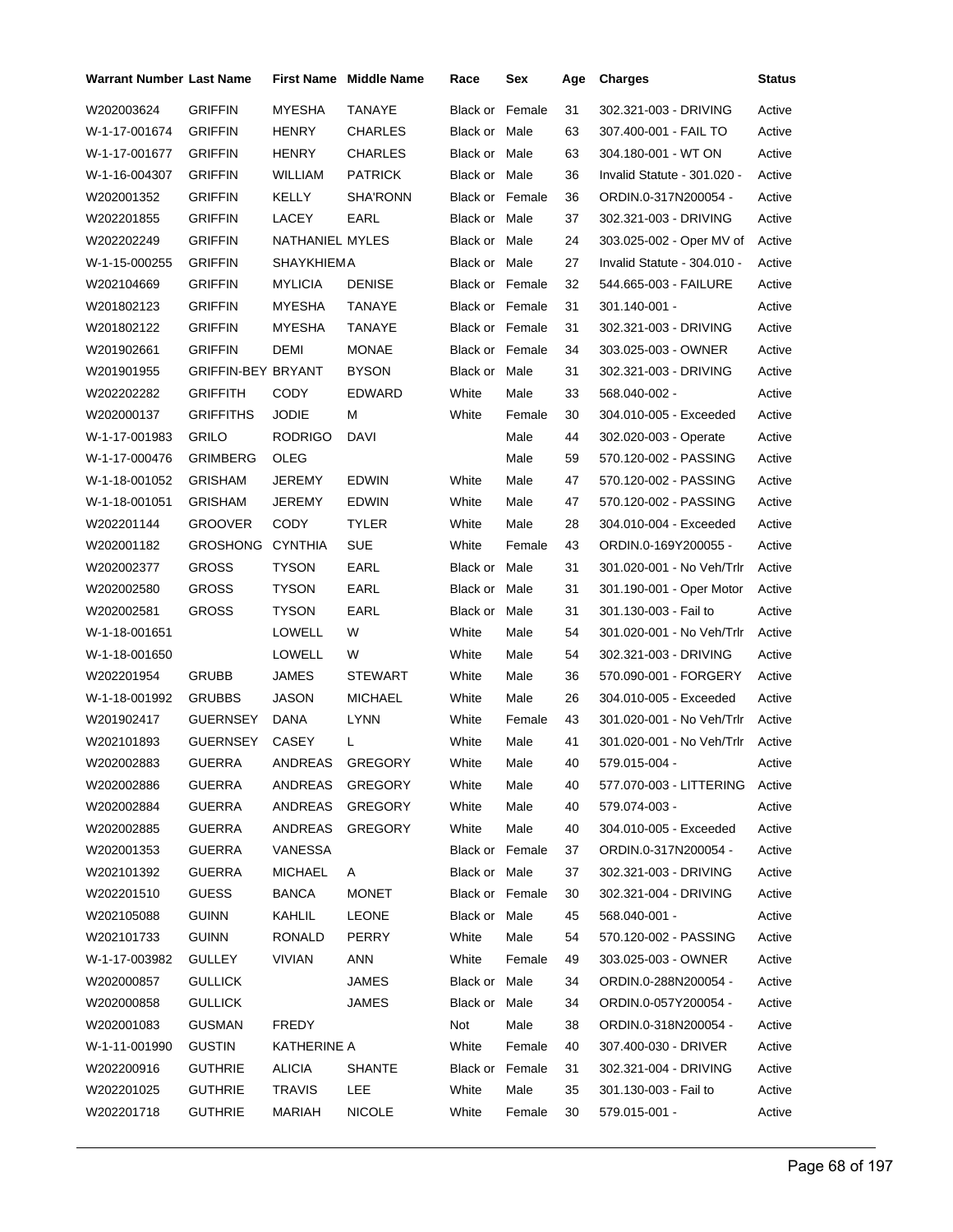| Warrant Number Last Name |                  |                   | First Name Middle Name | Race                   | Sex    | Age | <b>Charges</b>              | Status |
|--------------------------|------------------|-------------------|------------------------|------------------------|--------|-----|-----------------------------|--------|
| W202200462               |                  | LENIN             | <b>ANTONIO</b>         | White                  | Male   | 36  | 302.321-003 - DRIVING       | Active |
| W202200463               |                  | LENIN             | <b>ANTONIO</b>         | White                  | Male   | 36  | 307.095-002 - DISP          | Active |
| W202200461               |                  | LENIN             | <b>ANTONIO</b>         | White                  | Male   | 36  | 303.025-003 - OWNER         | Active |
| W202100263               | GUTIERREZ ALFRED |                   | <b>DELALTO</b>         | Not                    | Not    | 38  | 577.010-032 - DRIVING       | Active |
| W202200551               | <b>GUTIERREZ</b> |                   |                        |                        | Male   | 27  | 302.020-003 - Operate       | Active |
| W201902308               |                  | JOSE              | LUIS                   |                        | Male   | 51  | 301.020-001 - No Veh/Trlr   | Active |
| W201900803               | <b>GUTIERREZ</b> | <b>FERNANDO R</b> |                        |                        | Male   | 43  | 570.120-002 - PASSING       | Active |
| W202200106               | GUZMAN           | <b>CYNTHIA</b>    |                        | White                  | Female | 55  | 303.025-003 - OWNER         | Active |
| W202200105               | GUZMAN           | <b>CYNTHIA</b>    |                        | White                  | Female | 55  | 302.020-003 - Operate       | Active |
| W202200104               | GUZMAN           | <b>CYNTHIA</b>    |                        | White                  | Female | 55  | 301.020-001 - No Veh/Trlr   | Active |
| W202104664               | GUZMAN           | ALEXA             | ANEL                   | White                  | Female | 34  | 544.665-003 - FAILURE       | Active |
| W-1-15-001187            |                  | AMIR              | ALBERTO                |                        | Male   | 34  | Invalid Statute - 569.140 - | Active |
| W-1-13-002018            | GVILLERMO        | <b>GVILT</b>      |                        | White                  | Male   | 40  | 303.025-002 - Oper MV of    | Active |
| W-1-13-002019            | GVILLERMO GVILT  |                   |                        | White                  | Male   | 40  | Invalid Statute - 302.020 - | Active |
| W-1-13-002020            | <b>GVILLERMO</b> | <b>GVILT</b>      |                        | White                  | Male   | 40  | Invalid Statute - 304.012 - | Active |
| W-1-16-004016            | <b>HADDIX</b>    | <b>LINDA</b>      | LOU                    | White                  | Female | 64  | Invalid Statute - 304.180 - | Active |
| W-1-16-001336            | HADLEY           | <b>FLOYD</b>      | ANDREW                 | White                  | Male   | 34  | Invalid Statute - 304.010 - | Active |
| W-1-16-001335            | HADLEY           | <b>FLOYD</b>      | ANDREW                 | White                  | Male   | 34  | Invalid Statute - 302.321 - | Active |
| W202102523               | HAGEMAN          | CHASE             | BRET                   | White                  | Male   | 26  | 19.1801 - TRACY             | Active |
| W202103823               | HAGEN            | MAHKHI            | ALEXZANDER             | Black or Male          |        | 20  | 302.321-003 - DRIVING       | Active |
| W202103824               | HAGEN            | MAHKHI            | ALEXZANDER             | Black or Male          |        | 20  | 304.010-006 - Exceeded      | Active |
| W-1-16-000303            | <b>HAGENS</b>    | AKEYDRA           | <b>RENE</b>            |                        | Female | 33  | Invalid Statute - 304.010 - | Active |
| W202000421               | <b>HAGENS</b>    | ANDREA            | ELIZABETH              | <b>Black or Female</b> |        | 63  | 301.020-001 - No Veh/Trlr   | Active |
| W202003257               | HAGGARD          | CYNTHIA           | R                      | White                  | Female | 50  | 570.030-040 - STEALING      | Active |
| W202202252               | HAGI             | SADE              | ABDIFATAH              | Black or Male          |        | 18  | 303.025-003 - OWNER         | Active |
| W202104818               | HAGI             | MOHAMED A         |                        | Black or Male          |        | 22  | 579.074-003 -               | Active |
| W202104816               | HAGI             | MOHAMED A         |                        | Black or Male          |        | 22  | 579.074-003 -               | Active |
| W202104841               | HAGI             | MOHAMED A         |                        | Black or Male          |        | 22  | 579.074-003 -               | Active |
| W202104817               | HAGI             | MOHAMED A         |                        | Black or Male          |        | 22  | 579.074-003 -               | Active |
| W202103775               | HAGI             | MOHAMED A         |                        | Black or Male          |        | 22  | 577.010-032 - DRIVING       | Active |
| W202103783               | HAGI             | MOHAMED A         |                        | Black or Male          |        | 22  | 311.325-003 - MINOR         | Active |
| W202103172               | HAGI             | MOHAMED A         |                        | Black or Male          |        | 22  | 579.015-001 -               | Active |
| W202104292               | HAGLER           | ZACHARY           | <b>LOUIS</b>           | White                  | Male   | 27  | 302.321-003 - DRIVING       | Active |
| W202104293               | <b>HAGLER</b>    | ZACHARY           | <b>LOUIS</b>           | White                  | Male   | 27  | 304.010-005 - Exceeded      | Active |
| W202104675               | <b>HAGOOD</b>    | ZACHARY           | JAMES                  | White                  | Male   | 24  | 544.665-003 - FAILURE       | Active |
| W202001354               | <b>HAHN</b>      | JORDAN            | EARL                   | Black or Male          |        | 31  | ORDIN.0-319N200054 -        | Active |
| W201902861               | <b>HAILEY</b>    | APRIL             | <b>JEANINE</b>         | White                  | Female | 48  | 301.130-002 - Fail to       | Active |
| W202101754               | <b>HAINES</b>    | FRANKLIN          | RAY                    | Black or Male          |        | 36  | 579.015-002 -               | Active |
| W202102768               | HAIR             | ANGELA            | KAYE                   | White                  | Female | 38  | 303.025-003 - OWNER         | Active |
| W202102769               | HAIR             | ANGELA            | KAYE                   | White                  | Female | 38  | 302.321-003 - DRIVING       | Active |
| W-1-14-001500            | HAJI             | MOHAMED NASIR     |                        | Black or Male          |        | 37  | 307.400-030 - DRIVER        | Active |
| W202001962               | HALE             | SEAN              | <b>MICHAEL</b>         | White                  | Male   | 39  | ORDIN.0-288N200054 -        | Active |
| W202000749               | HALE             | <b>BRIAN</b>      | <b>EUGENE</b>          | White                  | Male   | 46  | ORDIN.0-318N200054 -        | Active |
| W-1-14-001387            | HALEY            | ALEX              |                        | Black or Male          |        | 40  | Invalid Statute - 301.020 - | Active |
| W201902464               | <b>HALL</b>      | LEON              | R                      | Black or Male          |        | 45  | 304.180-001 - WT ON         | Active |
| W-1-14-001896            | HALL             | SHANE             | LEE                    | Black or Male          |        | 32  | 303.025-002 - Oper MV of    | Active |
| W202201056               | HALL             | TOMMY             | ALLEN                  | White                  | Male   | 49  | 568.040-002 -               | Active |
|                          |                  |                   |                        |                        |        |     |                             |        |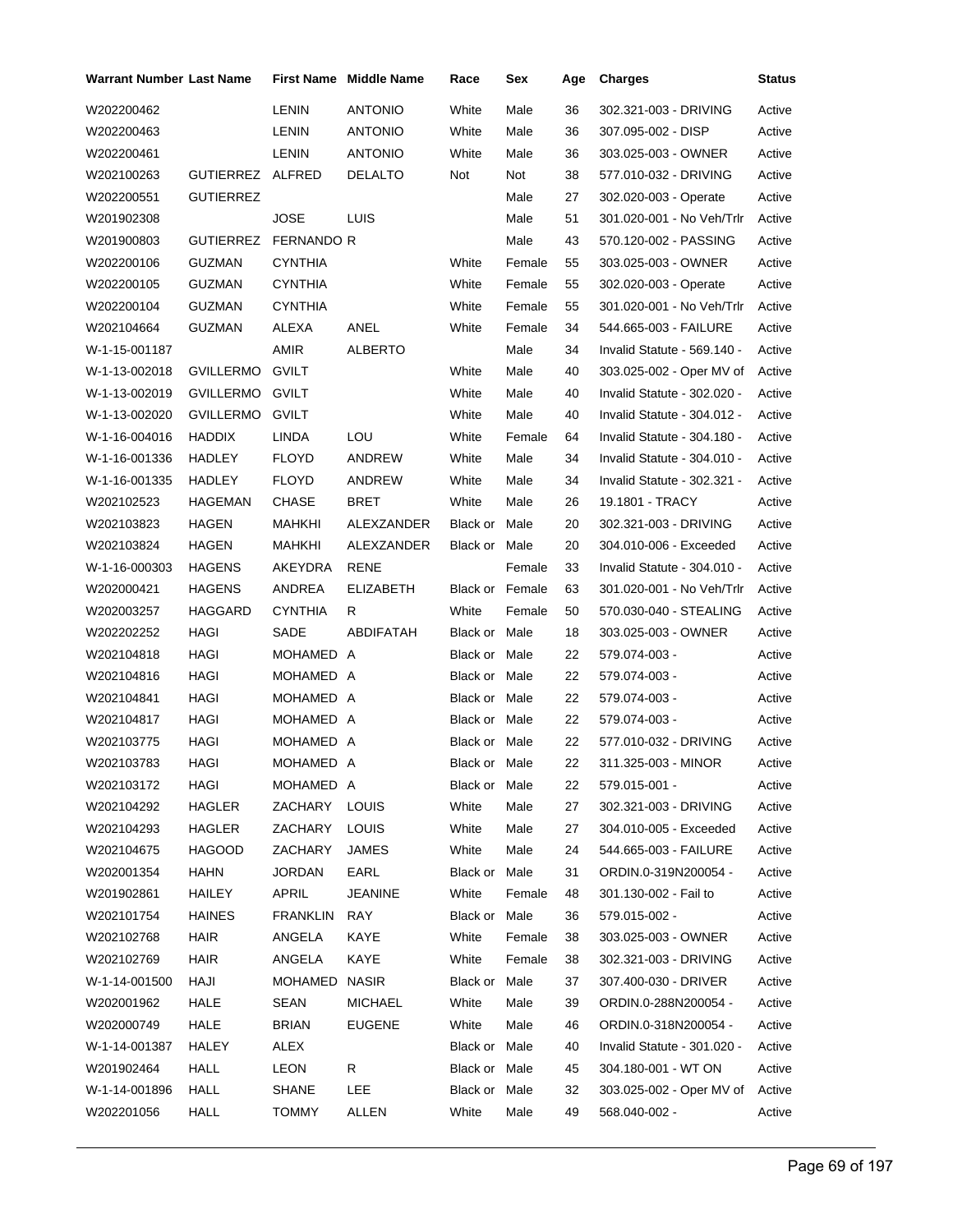| <b>Warrant Number Last Name</b> |                 |                  | <b>First Name Middle Name</b> | Race                   | Sex    | Age | <b>Charges</b>              | <b>Status</b> |
|---------------------------------|-----------------|------------------|-------------------------------|------------------------|--------|-----|-----------------------------|---------------|
| W201904583                      | HALL            | TOD              | EARLE                         | White                  | Male   | 2   | 304.010-005 - Exceeded      | Active        |
| W202201323                      | HALL            | LORI             | LEA                           | White                  | Female | 52  | 579.015-001 -               | Active        |
| W202101506                      | <b>HALL</b>     | CARLOTTA DENISE  |                               | <b>Black or Female</b> |        | 50  | 307.179-002 - DRIVER        | Active        |
| W202101507                      | <b>HALL</b>     | CARLOTTA DENISE  |                               | <b>Black or Female</b> |        | 50  | 303.025-002 - Oper MV of    | Active        |
| W202101508                      | <b>HALL</b>     | CARLOTTA DENISE  |                               | Black or Female        |        | 50  | 302.220-002 -               | Active        |
| W202101509                      | <b>HALL</b>     | CARLOTTA DENISE  |                               | <b>Black or Female</b> |        | 50  | 302.321-004 - DRIVING       | Active        |
| W201901719                      | <b>HALL</b>     | CODY             | L                             | White                  | Male   | 25  | $570.030 -$                 | Active        |
| W202202357                      | <b>HALL</b>     | JAHLEEL          | <b>RAKEEM</b>                 | Black or Male          |        | 28  | 304.010-007 - Exceeded      | Active        |
| W-1-10-002417                   | <b>HALL</b>     | <b>COLTON</b>    | <b>THOMAS NOLAN White</b>     |                        | Male   | 33  | Invalid Statute - 304.010 - | Active        |
| W201902306                      | <b>HALL</b>     | ADRIAN           | JERREL                        | Black or Male          |        | 28  | 304.010-004 - Exceeded      | Active        |
| W201901970                      | <b>HALL</b>     | JAMES            | <b>MICHAEL</b>                | White                  | Male   | 59  | 304.010-004 - Exceeded      | Active        |
| W202200112                      |                 | ABRIELL          | MARISHA                       | <b>Black or Female</b> |        | 30  | 304.010-006 - Exceeded      | Active        |
| W202200199                      |                 | ABRIELL          | MARISHA                       | <b>Black or Female</b> |        | 30  | 302.321-003 - DRIVING       | Active        |
| W-1-17-004374                   | <b>HALLORAN</b> | <b>KIMBERLY</b>  | KAE                           | White                  | Female | 45  | 301.020-001 - No Veh/Trlr   | Active        |
| W202105137                      | <b>HALLOWS</b>  | ANGIE            | <b>CHRISTINE</b>              | White                  | Female | 44  | 577.010-032 - DRIVING       | Active        |
| W202105136                      | <b>HALLOWS</b>  | ANGIE            | <b>CHRISTINE</b>              | White                  | Female | 44  | 577.010-032 - DRIVING       | Active        |
| W202103820                      | <b>HALPIN</b>   | <b>MICHAEL</b>   | ALLEN                         | White                  | Male   | 32  | 304.010-004 - Exceeded      | Active        |
| W202001183                      | <b>HALPIN</b>   | <b>LISA</b>      | <b>MARIE</b>                  | White                  | Female | 55  | ORDIN.0-041N200454 -        | Active        |
| W-1-15-002455                   | HALSTEAD        | JEFFREY          | PAUL                          | White                  | Male   | 51  | 570.030-046 -               | Active        |
| W202001355                      | <b>HALTOM</b>   | CALEN            | SAM                           | Black or               | Male   | 27  | ORDIN.0-041N200454 -        | Active        |
| W-1-18-000175                   | <b>HAMILTON</b> | JENNIFER         | MARIE                         | White                  | Female | 40  | 569.150-001 -               | Active        |
| W202002398                      | <b>HAMILTON</b> |                  | <b>GLENN</b>                  | White                  | Male   | 39  | 304.180-001 WT ON           | Active        |
| W-1-18-000641                   | <b>HAMILTON</b> | <b>KENDRA</b>    | L                             | White                  | Female | 29  | 302.321-003 - DRIVING       | Active        |
| W-1-18-000642                   | <b>HAMILTON</b> | <b>KENDRA</b>    | L                             | White                  | Female | 29  | 304.010-004 - Exceeded      | Active        |
| W201904037                      | <b>HAMILTON</b> | CARL             | <b>RUSTIN</b>                 | White                  | Male   | 58  | 301.020-001 - No Veh/Trlr   | Active        |
| W201800786                      | <b>HAMILTON</b> | <b>CUSHENA</b>   | <b>DISHAY</b>                 | <b>Black or Female</b> |        | 36  | 301.140-001 -               | Active        |
| W201800785                      | <b>HAMILTON</b> | <b>CUSHENA</b>   | <b>DISHAY</b>                 | <b>Black or Female</b> |        | 36  | 302.321-004 - DRIVING       | Active        |
| W201801072                      | <b>HAMILTON</b> | NATHANIEL CORTEZ |                               | Black or Male          |        | 36  | 568.040-002 -               | Active        |
| W202202211                      | <b>HAMILTON</b> | <b>CORTEZ</b>    | ANTHONY                       | Black or Male          |        | 35  | 301.020-001 - No Veh/Trlr   | Active        |
| W202102347                      | <b>HAMILTON</b> | <b>ELLIOT</b>    | <b>JAMES</b>                  | White                  | Male   | 22  | 579.074-003 -               | Active        |
| W202102348                      | HAMILTON        | <b>ELLIOT</b>    | JAMES                         | White                  | Male   | 22  | 579.074-003 -               | Active        |
| W202202212                      | <b>HAMILTON</b> | <b>CORTEZ</b>    | <b>ANTHONY</b>                | Black or Male          |        | 35  | 302.321-003 - DRIVING       | Active        |
| W202202210                      | <b>HAMILTON</b> | <b>CORTEZ</b>    | ANTHONY                       | Black or Male          |        | 35  | 307.173-001 - OPER MV       | Active        |
| W-1-15-003094                   | HAMM            | THEODORE EVERARD |                               | White                  | Male   | 45  | Invalid Statute - 302.321 - | Active        |
| W-1-15-003095                   | <b>HAMM</b>     | THEODORE EVERARD |                               | White                  | Male   | 45  | Invalid Statute - 301.130 - | Active        |
| W-1-17-004663                   | HAMMEKE         | <b>DAMON</b>     | <b>KYLE</b>                   | White                  | Male   | 29  | 575.150-001 -               | Active        |
| W201904558                      | HAMMES          | LARRY            | <b>JOSEPH</b>                 | White                  | Male   | 74  | 304.024-001 -               | Active        |
| W-1-16-003168                   | <b>HAMMOND</b>  | <b>JEFFREY</b>   | ALEXANDER                     | White                  | Male   | 49  | Invalid Statute - 304.010 - | Active        |
| W202004050                      | HAMMONDS PERRY  |                  | A                             | White                  | Male   | 58  | ORDIN.0-288N200054 -        | Active        |
| W-1-15-000258                   | <b>HAMMONS</b>  | ALLEN            | <b>IVAN</b>                   | Black or Male          |        | 32  | Invalid Statute - 302.321 - | Active        |
| W-1-15-000259                   | HAMMONS         | <b>ALLEN</b>     | <b>IVAN</b>                   | Black or Male          |        | 32  | Invalid Statute - 304.010 - | Active        |
| W-1-15-000260                   | HAMMONS         | ALLEN            | <b>IVAN</b>                   | Black or Male          |        | 32  | Invalid Statute - 304.010 - | Active        |
| W202200301                      | <b>HAMON</b>    | DAVID            | ALLEN                         | White                  | Male   | 45  | 302.020-003 - Operate       | Active        |
| W202003031                      | HANDLEY         | CHAD             | <b>RYAN</b>                   | White                  | Male   | 41  | 301.020-001 - No Veh/Trlr   | Active        |
| W202002084                      | HANDLEY         | CHAD             | RYAN                          | White                  | Male   | 41  | 301.020-001 - No Veh/Trlr   | Active        |
| W202103583                      | <b>HANDSON</b>  | DANTE            | RAMONE                        | Black or Male          |        | 33  | 303.025-003 - OWNER         | Active        |
| W-1-17-001233                   | <b>HANDSON</b>  | <b>ANTONIO</b>   | <b>DONNELL</b>                | Black or Male          |        | 29  | Invalid Statute -           | Active        |
|                                 |                 |                  |                               |                        |        |     |                             |               |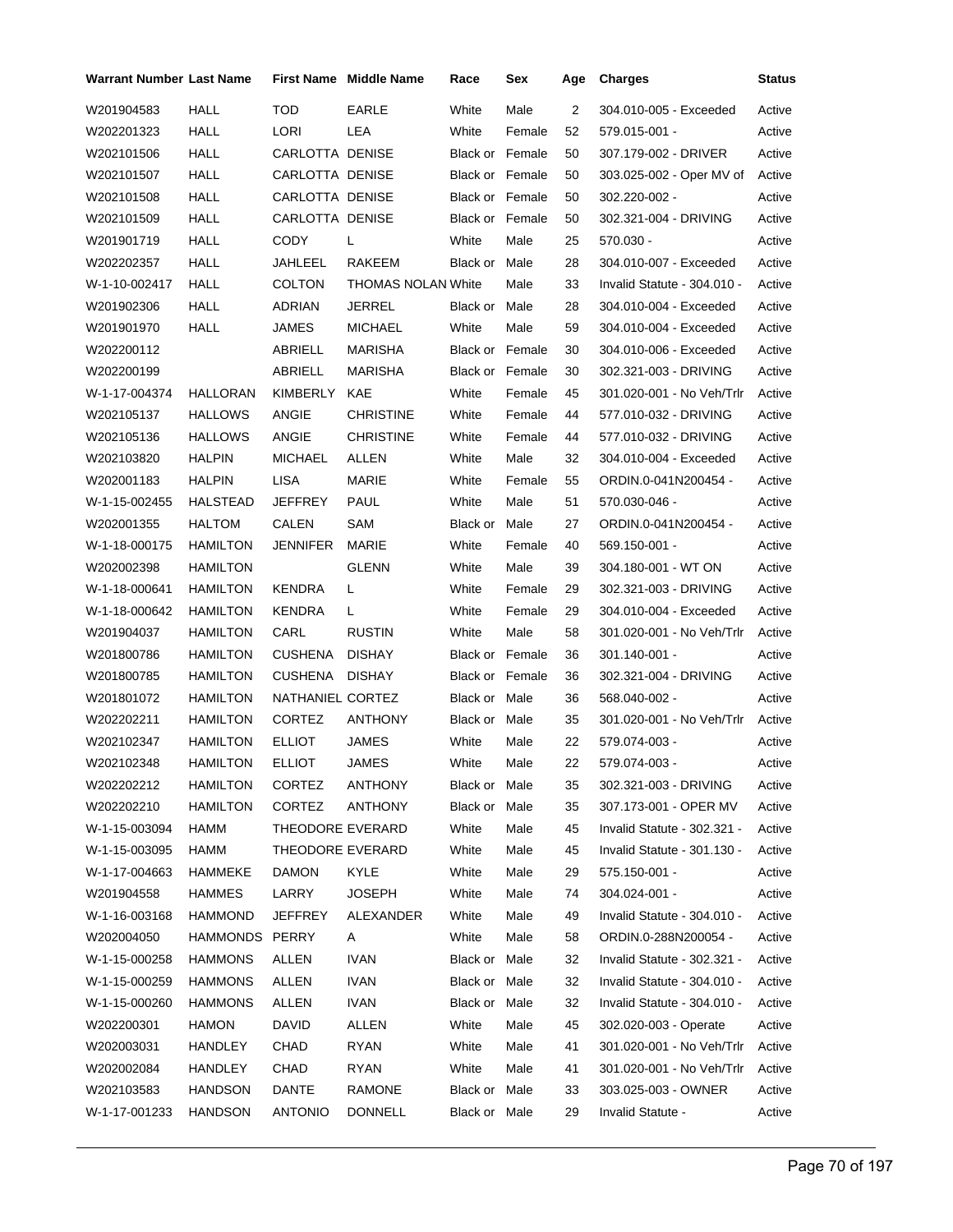| Warrant Number Last Name |                   |                   | <b>First Name</b> Middle Name | Race            | Sex    | Age | <b>Charges</b>              | <b>Status</b> |
|--------------------------|-------------------|-------------------|-------------------------------|-----------------|--------|-----|-----------------------------|---------------|
| W202103582               | HANDSON           | <b>DANTE</b>      | <b>RAMONE</b>                 | Black or        | Male   | 33  | 301.020-001 - No Veh/Trlr   | Active        |
| W202103581               | HANDSON           | DANTE             | <b>RAMONE</b>                 | Black or Male   |        | 33  | 304.010-004 - Exceeded      | Active        |
| W-1-07-001955            | HANEY             | REBECCA           |                               | White           | Female | 47  | Invalid Statute - 570.120 - | Active        |
| W202103750               | HANIF             |                   |                               | White           | Male   | 55  | 301.020-001 - No Veh/Trlr   | Active        |
| W201802408               | <b>HANIS</b>      | ANDREW            | <b>SCOTT</b>                  | White           | Male   | 24  | 579.074-003 -               | Active        |
| W202000441               | <b>HANKINS</b>    | <b>BURTON</b>     | KEITH                         | White           | Male   | 71  | 301.130-002 - Fail to       | Active        |
| W202102810               | HANNA             | <b>CODI</b>       | WAYNE                         | White           | Male   | 33  | 301.020-001 - No Veh/Trlr   | Active        |
| W202102811               | <b>HANNA</b>      | <b>CODI</b>       | WAYNE                         | White           | Male   | 33  | 303.025-003 - OWNER         | Active        |
| W-1-16-000982            | HANSBERRY CLINTON |                   | Е                             | Black or Male   |        | 40  | 307.400-030 - DRIVER        | Active        |
| W202100254               | <b>HANSEN</b>     |                   | <b>GIOVANNI</b>               | Black or        | Male   | 22  | 302.020-003 - Operate       | Active        |
| W202200201               | HANSEN            | <b>AUSTIN</b>     | DAVID                         | White           | Male   | 25  | 302.321-003 - DRIVING       | Active        |
| W202201931               | HANSEN            | <b>AUSTIN</b>     | DAVID                         | White           | Male   | 25  | 301.020-001 - No Veh/Trlr   | Active        |
| W202201932               | HANSEN            | <b>AUSTIN</b>     | <b>DAVID</b>                  | White           | Male   | 25  | 302.321-003 - DRIVING       | Active        |
| W202200637               | HANSEN            | <b>AUSTIN</b>     | <b>DAVID</b>                  | White           | Male   | 25  | 302.321-003 - DRIVING       | Active        |
| W202200639               | HANSEN            | <b>AUSTIN</b>     | DAVID                         | White           | Male   | 25  | 304.010-004 - Exceeded      | Active        |
| W202000939               | HANSETT           | WILLIAM           | JOHN PATRICK White            |                 | Male   | 33  | ORDIN.0-057Y200054 -        | Active        |
| W202000940               | HANSETT           | WILLIAM           | JOHN PATRICK White            |                 | Male   | 33  | ORDIN.0-319N200054 -        | Active        |
| W202104899               | HANSON            | JORDAN            | <b>TYLER</b>                  | White           | Male   | 21  | 301.020-001 - No Veh/Trlr   | Active        |
| W202101803               | HANSON            | ANTHONY           | <b>THOMAS</b>                 | White           | Male   | 39  | 301.020-001 - No Veh/Trlr   | Active        |
| W202104900               | HANSON            | <b>JORDAN</b>     | TYLER                         | White           | Male   | 21  | 304.010-004 - Exceeded      | Active        |
| W202103675               | HARBER            | <b>ERIC</b>       | Е                             | White           | Male   | 40  | 302.574-002 - FAIL TO       | Active        |
| W202103003               | HARDEN            | JAMES             | <b>EDWARD</b>                 | Black or Male   |        | 62  | 302.020-003 - Operate       | Active        |
| W202201953               | <b>HARDIN</b>     | <b>CHRISTY</b>    | S                             | Black or Female |        | 49  | 302.321-003 - DRIVING       | Active        |
| W-1-18-001536            | <b>HARDWICK</b>   | DAVID             | <b>MICHAEL</b>                | White           | Male   | 59  | 577.010-031 - DWI -         | Active        |
| W202104673               | <b>HARDY</b>      | PHILLIP           | <b>DON</b>                    | White           | Male   | 37  | 544.665-003 - FAILURE       | Active        |
| W202102873               | HARE              | CARLEY            | <b>LYN</b>                    | White           | Female | 31  | 304.022-001 - FAIL TO       | Active        |
| W202102876               | HARE              | CARLEY            | LYN                           | White           | Female | 31  | 577.010-032 - DRIVING       | Active        |
| W201903676               | <b>HARGROVE</b>   |                   | MARIE                         | White           | Female | 35  | 568.040-002 -               | Active        |
| W202102524               | <b>HARJO</b>      | ANGEL             | R                             |                 | Female | 43  | 19.1801 - TRACY             | Active        |
| W202002146               | HARKER            | <b>NATHAN</b>     | <b>WILLIAM</b>                | White           | Male   | 21  | 302.321-003 - DRIVING       | Active        |
| W202002147               | <b>HARKER</b>     | NATHAN            | WILLIAM                       | White           | Male   | 21  | 304.017-001 -               | Active        |
| W201801548               | <b>HARKNESS</b>   |                   | L                             | White           | Female | 28  | 570.090 - FORGERY           | Active        |
| W-1-17-001316            | HARLIN            | ANTHONY           | <b>RAY</b>                    | Black or Male   |        | 63  | 570.030-029 - STEALING      | Active        |
| W201800853               | <b>HARLOW</b>     | <b>DANA</b>       | L                             | White           | Female | 53  | 570.120-002 - PASSING       | Active        |
| W-1-18-000022            | <b>HARMON</b>     | <b>STEPHON</b>    | <b>BLAKE</b>                  | Black or Male   |        | 33  | 302.321-003 - DRIVING       | Active        |
| W-1-18-000023            | HARMON            | <b>STEPHON</b>    | <b>BLAKE</b>                  | Black or Male   |        | 33  | 304.010-006 - Exceeded      | Active        |
| W-1-18-000024            | <b>HARMON</b>     | <b>STEPHON</b>    | <b>BLAKE</b>                  | Black or Male   |        | 33  | 304.010-004 - Exceeded      | Active        |
| W-1-18-000025            | <b>HARMON</b>     | <b>STEPHON</b>    | <b>BLAKE</b>                  | Black or Male   |        | 33  | 579.015-001 -               | Active        |
| W-1-18-000026            | HARMON            | <b>STEPHON</b>    | <b>BLAKE</b>                  | Black or Male   |        | 33  | 303.025-003 - OWNER         | Active        |
| W-1-18-000028            | HARMON            | <b>STEPHON</b>    | <b>BLAKE</b>                  | Black or Male   |        | 33  | 302.321-003 - DRIVING       | Active        |
| W202200305               | HARPER            | WALLACE           | <b>CLAYTON</b>                | Black or Male   |        | 56  | 302.020-003 - Operate       | Active        |
| W202001839               | HARPER            | LAWRENCE REGINALD |                               |                 | Male   | 39  | 565.076-002 - DOMESTIC      | Active        |
| W202100299               | <b>HARPER</b>     | JAMIE             | <b>ROBERT</b>                 | White           | Male   | 39  | 301.130-002 - Fail to       | Active        |
| W202100296               | <b>HARPER</b>     | JAMIE             | ROBERT                        | White           | Male   | 39  | 302.321-003 - DRIVING       | Active        |
| W202002724               | HARPER            | JOANN             | S                             | White           | Female | 76  | ORDIN.0-288N200054 -        | Active        |
| W202001070               | <b>HARPER</b>     | KENDRICK LEE      |                               | Black or Male   |        | 26  | 304.010-007 - Exceeded      | Active        |
| W202200304               | <b>HARPER</b>     | WALLACE CLAYTON   |                               | Black or Male   |        | 56  | 304.010-004 - Exceeded      | Active        |
|                          |                   |                   |                               |                 |        |     |                             |               |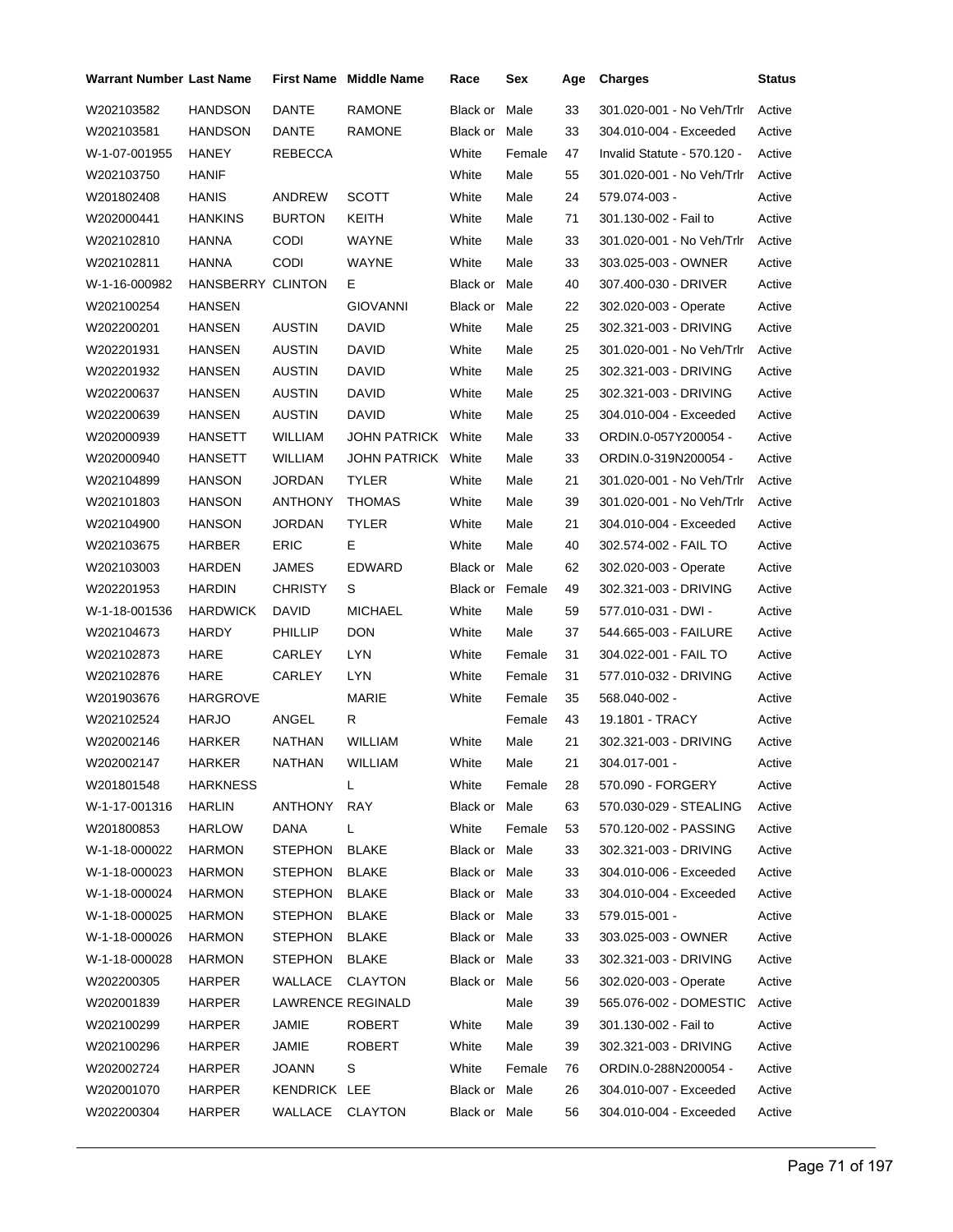| Warrant Number Last Name |               |                  | <b>First Name Middle Name</b> | Race                   | Sex    | Age | <b>Charges</b>                   | <b>Status</b> |
|--------------------------|---------------|------------------|-------------------------------|------------------------|--------|-----|----------------------------------|---------------|
| W201900474               | <b>HARPER</b> | JOSHUA           | Χ                             | Black or Male          |        | 28  | 304.010-005 - Exceeded           | Active        |
| W-1-07-002580            | HARRELL       | CHERYL           | Α                             | White                  | Female | 49  | Invalid Statute - 570.130 -      | Active        |
| W-1-16-002396            | <b>HARRIS</b> | NAMESHIA         | <b>SHENAE</b>                 | <b>Black or Female</b> |        | 27  | 303.025-002 - Oper MV of         | Active        |
| W-1-17-000559            | <b>HARRIS</b> | <b>JASMINE</b>   | LYNETTE                       | Black or Female        |        | 32  | 304.022-001 - FAIL TO            | Active        |
| W-1-16-003207            | <b>HARRIS</b> | <b>RICARDO</b>   |                               | Black or Male          |        | 64  | Invalid Statute - 301.130 -      | Active        |
| W-1-17-000560            | <b>HARRIS</b> | <b>JASMINE</b>   | <b>LYNETTE</b>                | <b>Black or Female</b> |        | 32  | 302.321-003 - DRIVING            | Active        |
| W-1-17-000561            | <b>HARRIS</b> | <b>JASMINE</b>   | LYNETTE                       | Black or Female        |        | 32  | 304.010-006 - Exceeded           | Active        |
| W202003464               | <b>HARRIS</b> | <b>DEONTRE</b>   | LATREAL                       | Black or Male          |        | 26  | 304.010-006 - Exceeded           | Active        |
| W202003463               | <b>HARRIS</b> | <b>DEONTRE</b>   | LATREAL                       | Black or Male          |        | 26  | 579.015-004 -                    | Active        |
| W-1-15-000261            | <b>HARRIS</b> | <b>CHERYL</b>    | <b>ANN</b>                    | Black or Female        |        | 61  | 569.120 - PROPERTY               | Active        |
| W202101932               | <b>HARRIS</b> | BRITTANY KAYE    |                               | Black or               |        | 28  | 303.025-003 - OWNER              | Active        |
| W201903923               | <b>HARRIS</b> | NATHANIEL MANO   |                               | Black or Male          |        | 75  | 570.030-043 - STEALING           | Active        |
| W202202216               | <b>HARRIS</b> |                  | REBECCA ROSE-LILLIE           | White                  | Female | 19  | 302.321-003 - DRIVING            | Active        |
| W-1-15-002921            | <b>HARRIS</b> | J                | С                             | Black or Male          |        | 55  | 307.400-030 - DRIVER             | Active        |
| W202201982               | <b>HARRIS</b> | JAMIE            | L                             | White                  | Female | 40  | 579.015-001 -                    | Active        |
| W201904114               | <b>HARRIS</b> | TIA              | RAKEL                         | Black or Female        |        | 27  | 570.223-006 - IDENTITY           | Active        |
| W202202188               | <b>HARRIS</b> | ALLAN            | LAMAR                         | Black or Male          |        | 38  | 570.030-043 - STEALING           | Active        |
| W202101139               | <b>HARRIS</b> | JESSIE           | T.                            | White                  | Male   | 24  | ORDIN.0-987N200054 -             | Active        |
| W202003676               | <b>HARRIS</b> | ANDRE            | <b>DERON</b>                  |                        | Male   | 31  | 304.019-001 -                    | Active        |
| W201904476               | <b>HARRIS</b> | <b>DEVON</b>     | <b>HUNTER</b>                 | Black or Male          |        | 34  | 579.015-004 -                    | Active        |
| W201904477               | <b>HARRIS</b> | <b>DEVON</b>     | <b>HUNTER</b>                 | Black or Male          |        | 34  | 302.020-003 - Operate            | Active        |
| W202004189               | <b>HARRIS</b> | KIERRA           | LASHAY                        |                        | Female | 38  | 304.012-001 - Oper Veh in Active |               |
| W202004190               | <b>HARRIS</b> | KIERRA           | LASHAY                        |                        | Female | 38  | 302.321-004 - DRIVING            | Active        |
| W202001047               | <b>HARRIS</b> | JERROLD          | JUJUAN                        | Black or Male          |        | 45  | 579.015-001 -                    | Active        |
| W201901606               | <b>HARRIS</b> | MACEY            | LEIGH                         | White                  | Female | 26  | 570.120-002 - PASSING            | Active        |
| W202004193               | <b>HARRIS</b> | KIERRA           | LASHAY                        | <b>Black or Female</b> |        | 38  | 575.150-003 -                    | Active        |
| W202004194               | <b>HARRIS</b> | KIERRA           | LASHAY                        | Black or Female        |        | 38  | 577.010-032 - DRIVING            | Active        |
| W202100264               | <b>HARRIS</b> |                  | <b>MARIE</b>                  | Black or Female        |        | 34  | 302.321-003 - DRIVING            | Active        |
| W202100021               | <b>HARRIS</b> | <b>ROBERT</b>    | LA DELLE                      | Black or Male          |        | 23  | 301.020-001 - No Veh/Trlr        | Active        |
| W202000551               | <b>HARRIS</b> | <b>BRONSON</b>   | <b>MICHAEL</b>                | White                  | Male   | 36  | 302.020-003 - Operate            | Active        |
| W202000553               | <b>HARRIS</b> | BRONSON MICHAEL  |                               | White                  | Male   | 36  | 301.020-001 - No Veh/Trlr        | Active        |
| W202000552               | <b>HARRIS</b> | BRONSON MICHAEL  |                               | White                  | Male   | 36  | 303.025-002 - Oper MV of Active  |               |
| W202200023               | <b>HARRIS</b> | AMANDA           | <b>KAY</b>                    | White                  | Female | 33  | 565.054 - ASSAULT - 3RD Active   |               |
| W-1-18-001208            | <b>HARRIS</b> | ANTOWON          | MARTEZ                        | Black or Male          |        | 38  | 570.120-002 - PASSING            | Active        |
| W202000777               | <b>HARRIS</b> | <b>BRIAN</b>     | <b>LEE</b>                    | White                  | Male   | 39  | ORDIN.0-317N200054 -             | Active        |
| W202000776               | <b>HARRIS</b> | <b>BRIAN</b>     | LEE                           | White                  | Male   | 39  | ORDIN.0-057Y200054 -             | Active        |
| W202000775               | <b>HARRIS</b> | <b>BRIAN</b>     | LEE                           | White                  | Male   | 39  | ORDIN.0-041N200454 -             | Active        |
| W-1-16-001855            | <b>HARRIS</b> | <b>DEREK</b>     | L.                            | Black or Male          |        | 40  | Invalid Statute - 301.020 -      | Active        |
| W202100472               | <b>HARRIS</b> | <b>KELSEY</b>    | K                             | White                  | Female | 37  | ORDIN.0-041N200454 -             | Active        |
| W-1-08-002566            | <b>HARRIS</b> | JERRY            | <b>LEONARD</b>                | Black or               |        | 61  | 570.030-046 -                    | Active        |
| W202105072               | <b>HARRIS</b> | CHRISTINA LOUISE |                               | White                  | Female | 39  | 570.030-043 - STEALING           | Active        |
| W202200989               | <b>HARRIS</b> | <b>ANTONIO</b>   | <b>EUGENE</b>                 | Black or Male          |        | 41  | 570.090-001 - FORGERY            | Active        |
| W202101467               | <b>HARRIS</b> | ANDRE            | <b>DERON</b>                  |                        | Male   | 31  | 577.010-032 - DRIVING            | Active        |
| W202101479               | <b>HARRIS</b> | CARL             | A                             | Black or Male          |        | 34  | ORDIN.0-328N200054 -             | Active        |
| W202101663               | <b>HARRIS</b> | LAVELLE          | <b>MARTEZ</b>                 | Black or Male          |        | 26  | 304.010-004 - Exceeded           | Active        |
| W202101664               | <b>HARRIS</b> | LAVELLE          | MARTEZ                        | Black or Male          |        | 26  | 577.010-032 - DRIVING            | Active        |
| W202101929               | <b>HARRIS</b> | BRITTANY         | KAYE                          | Black or               |        | 28  | 304.010-005 - Exceeded           | Active        |
|                          |               |                  |                               |                        |        |     |                                  |               |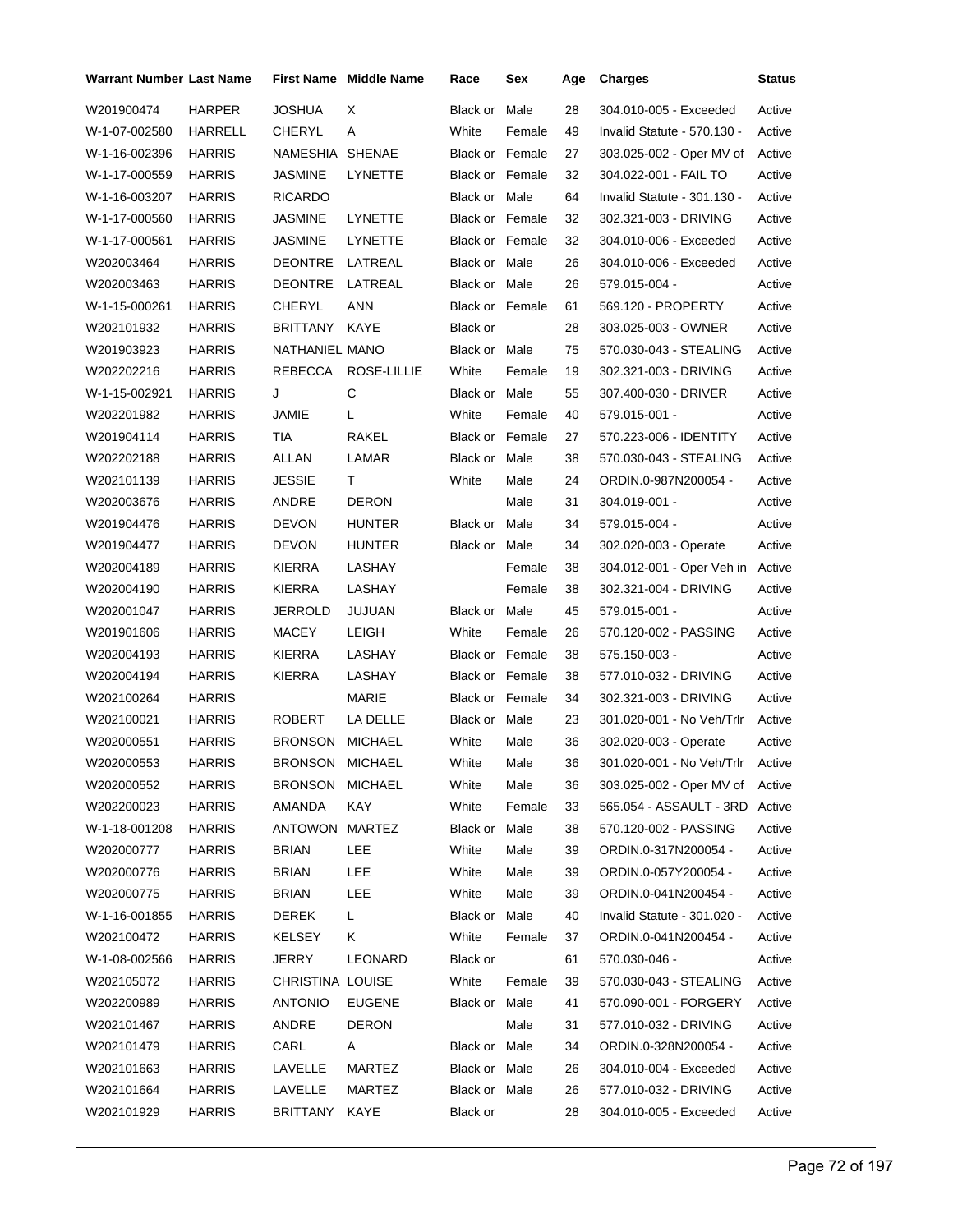| <b>Warrant Number Last Name</b> |                 |                | First Name Middle Name | Race            | Sex    | Age | <b>Charges</b>                | <b>Status</b> |
|---------------------------------|-----------------|----------------|------------------------|-----------------|--------|-----|-------------------------------|---------------|
| W202101930                      | <b>HARRIS</b>   | BRITTANY       | KAYE                   | Black or        |        | 28  | 307.173-001 - OPER MV         | Active        |
| W202101931                      | <b>HARRIS</b>   | BRITTANY       | KAYE                   | Black or        |        | 28  | 577.010-032 - DRIVING         | Active        |
| W202101934                      | HARRIS          | BRITTANY       | KAYE                   | Black or        |        | 28  | 304.010-007 - Exceeded        | Active        |
| W202101933                      | HARRIS          | BRITTANY       | KAYE                   | Black or        |        | 28  | 302.321-004 - DRIVING         | Active        |
| W202101935                      | <b>HARRIS</b>   | BRITTANY       | KAYE                   | Black or        |        | 28  | 304.010-005 - Exceeded        | Active        |
| W-1-10-002532                   | HARRIS          | SHIREKA        | L                      |                 | Female | 38  | Invalid Statute - 570.120 -   | Active        |
| W202201271                      | HARRIS          | DARRYL         | <b>DEYON</b>           | Black or Male   |        | 59  | 302.321-003 - DRIVING         | Active        |
| W202104902                      | <b>HARRIS</b>   | TRAVON         | <b>DOMONIQUE</b>       | Black or Male   |        | 24  | 304.010-005 - Exceeded        | Active        |
| W202200988                      | HARRIS          | ANTONIO        | <b>EUGENE</b>          | Black or Male   |        | 41  | 570.090-001 - FORGERY         | Active        |
| W202202215                      | HARRIS          | REBECCA        | ROSE-LILLIE            | White           | Female | 19  | 303.025-003 - OWNER           | Active        |
| W201901630                      | <b>HARRIS</b>   | MACEY          | <b>LEIGH</b>           | White           | Female | 26  | 302.321-004 - DRIVING         | Active        |
| W202201087                      | HARRIS          | ERIC           | LEJUAN                 | Black or Male   |        | 22  | 571.070-001 -                 | Active        |
| W202201673                      | HARRIS          | <b>LESLIE</b>  | <b>RUTH</b>            | White           | Female | 59  | 302.321-003 - DRIVING         | Active        |
| W-1-18-001188                   | <b>HARRIS</b>   | SHANNON        | L.                     | White           | Female | 49  | 304.180-001 - WT ON           | Active        |
| W202200763                      | HARRISON        | <b>JOE</b>     | <b>MICHAEL</b>         | White           | Male   | 58  | 304.271-001 - FAIL TO         | Active        |
| W-1-08-003247                   | <b>HARRISON</b> | <b>SCOTTIE</b> | <b>DELAINE</b>         | White           | Male   | 55  | 577.010-032 - DRIVING         | Active        |
| W202200762                      | HARRISON        | JOE            | <b>MICHAEL</b>         | White           | Male   | 58  | 304.271-001 - FAIL TO         | Active        |
| W202001356                      | HARRISON        | MARLON         | DEWAYNE                | Black or Male   |        | 50  | ORDIN.0-057Y200054 -          | Active        |
| W202001357                      | <b>HARRISON</b> | JORDAN         | <b>BLAKE</b>           | Black or Male   |        | 32  | ORDIN.0-115N200054 -          | Active        |
| W202101938                      | <b>HARRISON</b> | <b>KIANA</b>   | LEE                    | White           | Female | 27  | 302.020-003 - Operate         | Active        |
| W202200865                      | HARRISON        | JORDAN         | <b>BLAKE</b>           | Black or Male   |        | 32  | 304.010-003 - Exceeded        | Active        |
| W202105119                      | <b>HARRY</b>    | ADI            |                        | White           | Male   | 23  | 304.010-005 - Exceeded        | Active        |
| W202105118                      | HARRY           | ADI            |                        | White           | Male   | 23  | 307.070-001 - FAIL TO         | Active        |
| W202105117                      | HARRY           | adi            |                        | White           | Male   | 23  | 577.010-032 - DRIVING         | Active        |
| W202105120                      | <b>HARRY</b>    | ADI            |                        | White           | Male   | 23  | 304.022-001 - FAIL TO         | Active        |
| W202201786                      | HART            | BREANNA        |                        | White           | Female | 17  | 304.012-002 - Oper Veh        | Active        |
| W-1-13-003003                   | HART            | JENNIFER E     |                        | White           | Female | 38  | Invalid Statute - 301.020 -   | Active        |
| W202103826                      | HARTER          | JOHN           | <b>PAUL</b>            | White           | Male   | 36  | 302.321-003 - DRIVING         | Active        |
| W202103825                      | HARTER          | <b>JOHN</b>    | PAUL                   | White           | Male   | 36  | 303.025-003 - OWNER           | Active        |
| W201801682                      | HARTMAN         | <b>RIKO</b>    | <b>SAPAS</b>           |                 | Male   | 33  | 304.151-001 - FAIL TO         | Active        |
| W201801681                      | HARTMAN         | <b>RIKO</b>    | <b>SAPAS</b>           |                 | Male   | 33  | 302.020-003 - Operate         | Active        |
| W201801680                      | HARTMAN         | <b>RIKO</b>    | <b>SAPAS</b>           |                 | Male   | 33  | 577.010 - DWI                 | Active        |
| W202202030                      | HARTMAN         | RYAN           | <b>JOSEPH</b>          | White           | Male   | 36  | 579.074-003 -                 | Active        |
| W-1-15-002800                   | <b>HARVEY</b>   | ANDRE          | L.                     | Black or Male   |        | 26  | Invalid Statute - 313.817 -   | Active        |
| W202000733                      | HARZMAN         | <b>MARY</b>    | <b>LOUISE</b>          | White           | Female | 24  | ORDIN.0-288N200054 -          | Active        |
| W-1-05-001824                   | <b>HASAN</b>    | <b>MICHAEL</b> | ZAAL                   | White           | Male   | 60  | Invalid Statute - 566.151 -   | Active        |
| W-1-10-000203                   | <b>HASKELL</b>  |                | ELIZABETH THOMPSON     | Black or Female |        | 68  | Invalid Statute - 570.120 -   | Active        |
| W-1-14-002955                   | HASLAM          | JOHN           | MERLE                  | White           | Male   | 49  | Invalid Statute - 304.010 -   | Active        |
| W202202353                      | <b>HATFIELD</b> | <b>RIVER</b>   | RAY                    | White           | Male   | 24  | 569.140-001 -                 | Active        |
| W202202355                      | <b>HATFIELD</b> | <b>RIVER</b>   | RAY                    | White           | Male   | 24  | 579.074-003 -                 | Active        |
| W202202354                      | HATFIELD        | RIVER          | RAY                    | White           | Male   | 24  | 569.140-001 -                 | Active        |
| W-1-16-001937                   | HAUGEN          | SAMANTHA DEE   |                        | White           | Female | 28  | Invalid Statute - 301.020 -   | Active        |
| W202105036                      | HAUSER          | <b>ALICA</b>   | LEIGH                  | White           | Female | 33  | 302.321-003 - DRIVING         | Active        |
| W202105034                      | HAUSER          | <b>ALICA</b>   | LEIGH                  | White           | Female | 33  | 301.020-001 - No Veh/Trlr     | Active        |
| W202105035                      | <b>HAUSER</b>   | <b>ALICA</b>   | LEIGH                  | White           | Female | 33  | 303.025-003 - OWNER           | Active        |
| W202003727                      | <b>HAWK</b>     | <b>SEAN</b>    | <b>PATRICK</b>         | White           | Male   | 32  | 577.010-028 - DWI -           | Active        |
| W202103993                      | <b>HAWKINS</b>  | <b>NICHLAS</b> | DARREN                 | Black or Male   |        | 40  | 565.073-003 - DOMESTIC Active |               |
|                                 |                 |                |                        |                 |        |     |                               |               |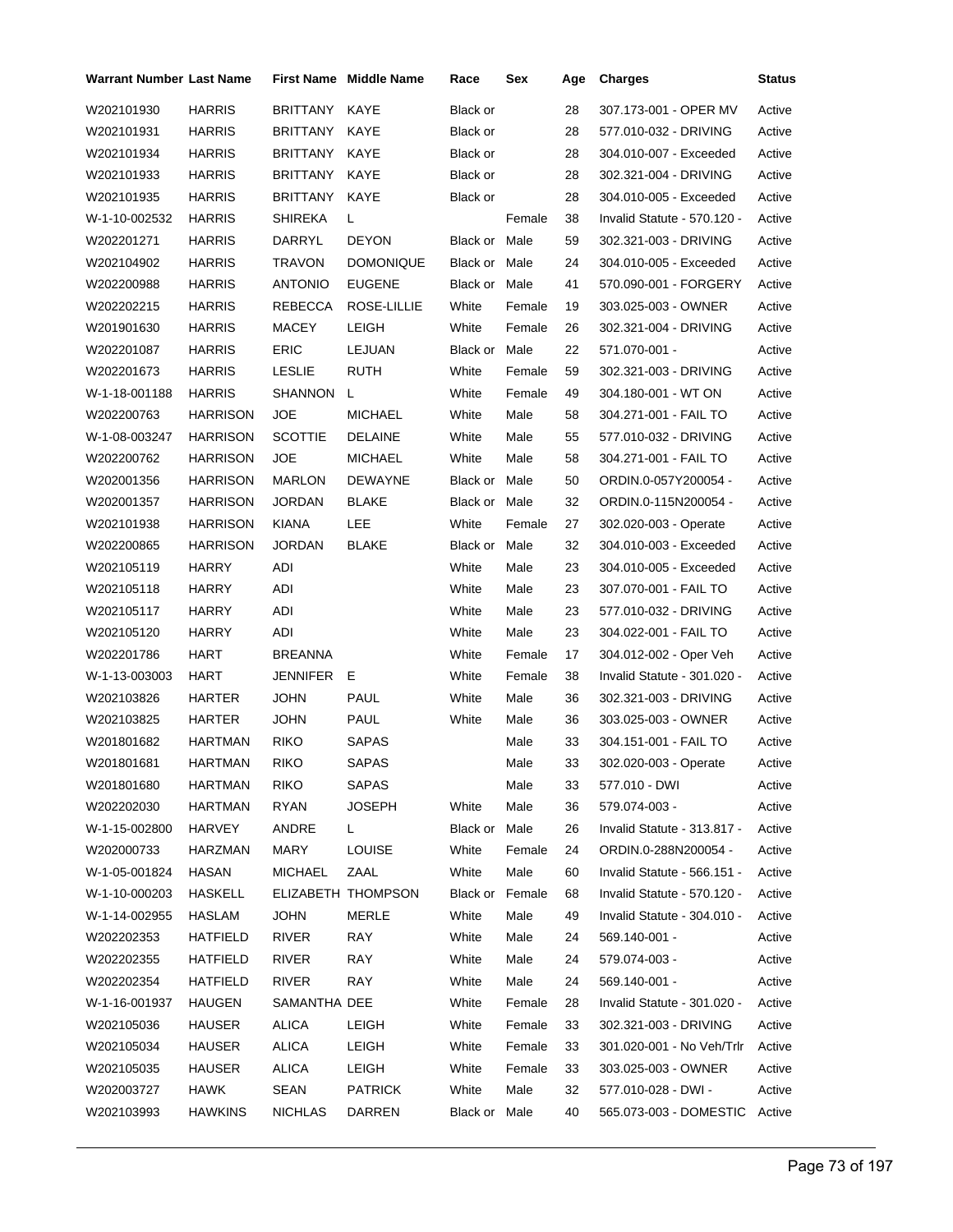| <b>Warrant Number Last Name</b> |                       |                    | First Name Middle Name | Race                   | Sex    | Age | <b>Charges</b>              | <b>Status</b> |
|---------------------------------|-----------------------|--------------------|------------------------|------------------------|--------|-----|-----------------------------|---------------|
| W201904513                      | HAWKINS               | <b>JAYSON</b>      | М                      | White                  | Male   | 38  | 565.076 - DOMESTIC          | Active        |
| W-1-16-002779                   | <b>HAWKINS</b>        | KIERRA             | JASHON                 | <b>Black or Female</b> |        | 28  | Invalid Statute - 301.130 - | Active        |
| W201901482                      | HAWKINS               | DAJOHNE            | ANNETTE                | <b>Black or Female</b> |        | 30  | 302.321-003 - DRIVING       | Active        |
| W202105106                      | HAWKINS               | <b>FRANK</b>       |                        | White                  | Male   | 39  | 304.015-024 - FAIL TO       | Active        |
| W202201675                      | <b>HAWTHORNE AJAY</b> |                    | MARIE                  | Black or Female        |        | 21  | 302.020-003 - Operate       | Active        |
| W202201676                      | <b>HAWTHORNE AJAY</b> |                    | MARIE                  | Black or Female        |        | 21  | 303.025-003 - OWNER         | Active        |
| W202201674                      | <b>HAWTHORNE AJAY</b> |                    | MARIE                  | Black or Female        |        | 21  | 301.020-001 - No Veh/Trlr   | Active        |
| W202101150                      | HAY                   | <b>KURT</b>        | <b>MIKEL</b>           | White                  | Male   | 29  | 455.085-002 - VIOL OF       | Active        |
| W202101403                      | HAY                   | KURT               | <b>MIKEL</b>           | White                  | Male   | 29  | 455.085-002 - VIOL OF       | Active        |
| W202102000                      | HAY                   | KURT               | MIKEL                  | White                  | Male   | 29  | 455.085-002 - VIOL OF       | Active        |
| W202002227                      | HAYES                 | STEVEN             | <b>VERNELL</b>         | Black or Male          |        | 38  | 302.321-004 - DRIVING       | Active        |
| W-1-17-002342                   | HAYES                 | ANDREA             | <b>LYNN</b>            | <b>Black or Female</b> |        | 50  | 301.130-002 - Fail to       | Active        |
| W202104509                      | HAYES                 | MICHAEL            | <b>JAMES</b>           | Black or Male          |        | 31  | 301.020-001 - No Veh/Trlr   | Active        |
| W201904370                      | <b>HAYES</b>          | <b>JOE</b>         | <b>LOUIS</b>           | Black or Male          |        | 26  | 579.015-004 -               | Active        |
| W202100255                      | HAYES                 | <b>DIMITRI</b>     | <b>TIMON</b>           | White                  | Not    | 29  | 302.020-003 - Operate       | Active        |
| W202100277                      | HAYES                 | <b>DIMITRI</b>     | <b>TIMON</b>           | White                  | Not    | 29  | 304.351-004 - FAIL TO       | Active        |
| W202100287                      | HAYES                 | DIMITRI            | <b>TIMON</b>           | White                  | Not    | 29  | 303.025-003 - OWNER         | Active        |
| W202201445                      | HAYES                 | ARNOLD             |                        | Black or Male          |        | 19  | 302.321-003 - DRIVING       | Active        |
| W202200253                      | HAYES                 | KARSON             | D                      | Black or Male          |        | 23  | 385.080 - IMPROPER          | Active        |
| W202103255                      | HAYES                 | THOMAS             | Α                      | White                  | Male   | 44  | 195.202-001 -               | Active        |
| W-1-15-000983                   | HAYMAN                | THOMAS             | H.                     | White                  | Male   | 65  | Invalid Statute - 301.130 - | Active        |
| W202003771                      | HAYNES                | ROBERT             | Е                      | White                  | Male   | 42  | 570.030-043 - STEALING      | Active        |
| W201902631                      | HAYNES                | RONALD             | L                      | White                  | Male   | 54  | 304.010-004 - Exceeded      | Active        |
| W202003438                      | <b>HAYS</b>           |                    | <b>DAKOTA</b>          | White                  | Male   | 26  | ORDIN.0-041N200454 -        | Active        |
| W-1-17-002902                   | <b>HAYS</b>           | ROBERT             | <b>JOHN</b>            | White                  | Male   | 31  | 302.321-003 - DRIVING       | Active        |
| W-1-17-002903                   | HAYS                  | ROBERT             | <b>JOHN</b>            | White                  | Male   | 31  | 304.010-007 - Exceeded      | Active        |
| W-1-17-002904                   | HAYS                  | <b>ROBERT</b>      | <b>JOHN</b>            | White                  | Male   | 31  | 302.321-003 - DRIVING       | Active        |
| W201904380                      | <b>HAYS</b>           | <b>SHIRLEY</b>     | J                      | White                  | Female | 84  | 570.120-002 - PASSING       | Active        |
| W202200709                      | HAYWARD               | TERNILIA           | <b>CHERYL</b>          | Black or Female        |        | 59  | 304.010-005 - Exceeded      | Active        |
| W202102895                      | <b>HAYWARD</b>        | JAMES              | <b>RALPH</b>           | White                  | Male   | 35  | 579.015-001 -               | Active        |
| W201800243                      | <b>HAYWOOD</b>        | HAL                | <b>CASLER</b>          | White                  | Male   | 62  | 577.010 - DWI               | Active        |
| W-1-11-000623                   | HAZAN                 | <b>ERIC</b>        | <b>SIMON</b>           | White                  | Male   | 33  | Invalid Statute - 313.817 - | Active        |
| W202201936                      | <b>HAZZIEZ</b>        | ASANTE             | <b>BAYYINAH</b>        | Black or Female        |        | 28  | 304.017-001 -               | Active        |
| W202200114                      | <b>HEAD</b>           | ELIZABETH MICHELLE |                        | White                  | Female | 22  | 304.010-004 - Exceeded      | Active        |
| W202200774                      | HEALY                 | CAROLYN            | GRACE                  | Not                    | Female | 21  | 306.020-003 - EXPIRED       | Active        |
| W-1-16-002180                   | <b>HEARD</b>          | <b>NATHAN</b>      | WAYNE                  | White                  | Male   | 28  | Invalid Statute - 301.130 - | Active        |
| W-1-10-000594                   | HEATH                 | CHRISTINE ANN      |                        | White                  | Female | 73  | Invalid Statute - 570.120 - | Active        |
| W-1-09-002293                   | <b>HECHT</b>          | MICHAEL            | <b>CHARLES</b>         | White                  | Male   | 70  | Invalid Statute - 455.085 - | Active        |
| W202000638                      | <b>HECK</b>           | <b>DANIEL</b>      | <b>JAMES</b>           | White                  | Male   | 45  | $570.030 -$                 | Active        |
| W202002582                      | HECKER                | KARAGEN            | <b>RHEA</b>            | White                  | Female | 24  | 301.210-001 - Posses        | Active        |
| W202002583                      | HECKER                | KARAGEN            | RHEA                   | White                  | Female | 24  | 301.020-001 - No Veh/Trlr   | Active        |
| W202103829                      | HEDRICK               | BRADLEY            | <b>DEAN</b>            | Not                    | Male   | 42  | 301.020-001 - No Veh/Trlr   | Active        |
| W202201242                      | HEFFERN               | MITCHELL THOMAS    |                        | White                  | Male   | 53  | 570.030-038 - STEALING      | Active        |
| W202003630                      | <b>HEFLIN</b>         | JONATHAN CHARLES   |                        | Black or Male          |        | 34  | 302.321-003 - DRIVING       | Active        |
| W202003629                      | <b>HEFLIN</b>         | JONATHAN CHARLES   |                        | Black or Male          |        | 34  | 304.010-005 - Exceeded      | Active        |
| W202105037                      | <b>HEFLIN</b>         | JONATHAN CHARLES   |                        | Black or Male          |        | 34  | 302.321-003 - DRIVING       | Active        |
| W202100879                      | <b>HEFLIN</b>         | CHAD               | WILLIAM                | White                  | Male   | 41  | ORDIN.0-077Y200035 -        | Active        |
|                                 |                       |                    |                        |                        |        |     |                             |               |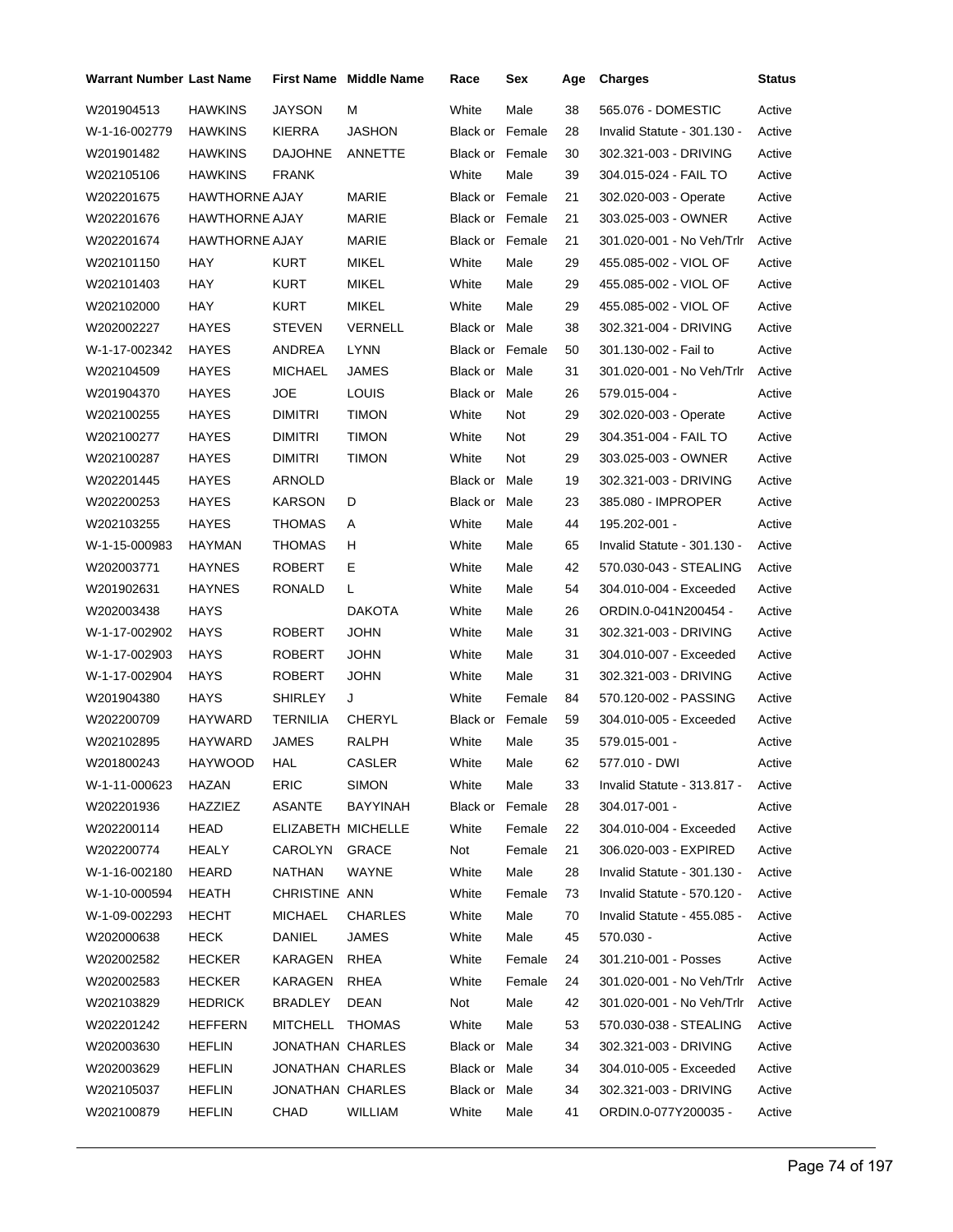| <b>Warrant Number Last Name</b> |                           |                  | <b>First Name Middle Name</b> | Race                   | Sex    | Age | <b>Charges</b>              | <b>Status</b> |
|---------------------------------|---------------------------|------------------|-------------------------------|------------------------|--------|-----|-----------------------------|---------------|
| W-1-12-003111                   | <b>HEGAR</b>              | <b>JAMES</b>     | <b>ROBERT</b>                 | White                  | Male   | 41  | Invalid Statute - 304.010 - | Active        |
| W-1-17-000544                   | <b>HEGGER</b>             | AUBURN           | <b>DEREAUX</b>                | Black or               | Male   | 30  | 307.400-001 - FAIL TO       | Active        |
| W201902764                      | HEIN                      | ELIZABETH LOUISE |                               | White                  | Female | 37  | 301.020-001 - No Veh/Trlr   | Active        |
| W201902765                      | <b>HEIN</b>               | ELIZABETH LOUISE |                               | White                  | Female | 37  | 301.140-001 -               | Active        |
| W-1-14-001686                   | <b>HEINRICHS</b>          | ALVIN            |                               | White                  | Male   | 32  | 307.400-030 - DRIVER        | Active        |
| W202104074                      | <b>HELDART</b>            | GOLDART          | L                             | White                  | Male   | 18  | 302.020-003 - Operate       | Active        |
| W-1-12-002876                   | <b>HELLAN</b>             | ELDEN            | <b>NMN</b>                    | Asian                  | Male   | 51  | 577.010-032 - DRIVING       | Active        |
| W202102664                      | HELM                      | SEAN             | <b>MICHAEL</b>                | White                  | Male   | 51  | 568.040-002 -               | Active        |
| W-1-16-000551                   | <b>HELMS</b>              | <b>JAMON</b>     | D ANTHONY                     | Black or Male          |        | 38  | Invalid Statute - 570.120 - | Active        |
| W202102063                      |                           | <b>DUSTIN</b>    | <b>THEODORE</b>               | White                  | Male   | 39  | 304.180-002 - WT ON         | Active        |
| W202001733                      | <b>HENAK</b>              | <b>MICHELLE</b>  | <b>DAWN</b>                   | White                  | Female | 38  | 304.010-004 - Exceeded      | Active        |
| W-1-11-001395                   | <b>HENDERSON JOHN</b>     |                  | DARREN                        | White                  | Male   | 54  | Invalid Statute - 570.120 - | Active        |
| W202202331                      | <b>HENDERSON ALCURTIS</b> |                  | DEWAYNE                       | Black or Male          |        | 34  | 301.020-001 - No Veh/Trlr   | Active        |
| W202200712                      | <b>HENDERSON SHAWN</b>    |                  | <b>CHERRI</b>                 | Black or Male          |        | 53  | 303.025-003 - OWNER         | Active        |
| W-1-16-000456                   | <b>HENDERSON LESTER</b>   |                  | LEE                           | White                  | Male   | 73  | Invalid Statute - 565.074 - | Active        |
| W202200710                      | <b>HENDERSON SHAWN</b>    |                  | <b>CHERRI</b>                 | Black or Male          |        | 53  | 301.210-001 - Posses        | Active        |
| W-1-16-000402                   | <b>HENDERSON BRIAN</b>    |                  | <b>ANTHONY</b>                | <b>Black or Male</b>   |        | 38  | Invalid Statute - 301.020 - | Active        |
| W201800723                      | <b>HENDERSON MARISHA</b>  |                  | <b>TYNAE</b>                  | <b>Black or Female</b> |        | 30  | 575.080-001 - MAKING A      | Active        |
| W202201269                      | <b>HENDERSON LASHARN</b>  |                  | <b>EUGENE</b>                 | Black or Male          |        | 22  | 302.020-003 - Operate       | Active        |
| W202200046                      | <b>HENDERSON JENNA</b>    |                  | <b>LOUISE</b>                 | White                  | Female | 32  | 569.140-001 -               | Active        |
| W202104596                      | <b>HENDERSON WILLIE</b>   |                  | HERBERT                       | Black or Male          |        | 44  | 568.040-002 -               | Active        |
| W202101579                      | <b>HENDERSON BAILEY</b>   |                  | <b>ROMIN</b>                  | White                  | Female | 22  | 548.141-001 - FUGITIVE      | Active        |
| W202102031                      | <b>HENDERSON ALCURTIS</b> |                  | <b>DEWAYNE</b>                | Black or Male          |        | 34  | 301.130-003 - Fail to       | Active        |
| W202202332                      | <b>HENDERSON ALCURTIS</b> |                  | <b>DEWAYNE</b>                | Black or Male          |        | 34  | 302.020-003 - Operate       | Active        |
| W202202333                      | <b>HENDERSON ALCURTIS</b> |                  | DEWAYNE                       | Black or Male          |        | 34  | 303.025-003 - OWNER         | Active        |
| W202200115                      | <b>HENDERSON SHAWN</b>    |                  | <b>CHERRI</b>                 | Black or Male          |        | 53  | 303.025-003 - OWNER         | Active        |
| W202201678                      | <b>HENDRICKS SYDNEE</b>   |                  | <b>ELIZABETH</b>              | White                  | Female | 27  | 301.020-001 - No Veh/Trlr   | Active        |
| W-1-16-003604                   |                           | RALPH            | <b>ROLLAND</b>                | White                  | Male   | 65  | Invalid Statute - 304.180 - | Active        |
| W202202154                      |                           | TREVER           | J                             | White                  | Male   | 27  | 385.060 - EXPIRED           | Active        |
| W-1-17-000988                   | <b>HENDRIX</b>            | <b>AUTUMN</b>    | <b>MICHELLE</b>               |                        | Female | 45  | 570.120-002 - PASSING       | Active        |
| W-1-17-001126 HENDRIX           |                           | JEROME           | GODFREY                       | Black or Male          |        | 52  | 307.400-001 - FAIL TO       | Active        |
| W202000834                      | <b>HENDRIX</b>            | <b>KRISTY</b>    | <b>MICHELE</b>                | White                  | Female | 49  | 301.020-001 - No Veh/Trlr   | Active        |
| W202100617                      | <b>HENDRIX</b>            | WYATT            | L                             | White                  | Male   | 25  | 304.010-007 - Exceeded      | Active        |
| W-1-09-002751                   | <b>HENDRIX</b>            | EDWARD           | TRAVIS                        | White                  | Male   | 42  | 569.120 - PROPERTY          | Active        |
| W-1-17-000232                   | <b>HENDRIX</b>            | <b>THOMAS</b>    | LEMAR                         | Black or Male          |        | 58  | 302.020-003 - Operate       | Active        |
| W-1-17-000231                   | <b>HENDRIX</b>            | THOMAS           | LEMAR                         | Black or Male          |        | 58  | 579.074-003 -               | Active        |
| W-1-18-001268                   | HENRIQUEZ MATLIDE         |                  |                               | White                  | Male   | 39  | 313.817-002 - PRESENT       | Active        |
| W202200848                      | <b>HENRIQUEZ</b>          | AMANDA           | <b>ELIZABETH</b>              | White                  | Female | 41  | 301.020-001 - No Veh/Trlr   | Active        |
| W201904351                      | <b>HENRY</b>              | <b>DILLON</b>    | <b>MACKENZIE</b>              | White                  | Male   | 31  | 301.020-001 - No Veh/Trlr   | Active        |
| W-1-16-000867                   | <b>HENRY</b>              | <b>CRAIG</b>     | LAMONT                        | Black or Male          |        | 38  | Invalid Statute - 195.233 - | Active        |
| W202004051                      | <b>HENRY</b>              | GOENISHA         | MARIMAREE                     | White                  | Female | 44  | ORDIN.0-288N200054 -        | Active        |
| W202201385                      | <b>HENRY</b>              | WILLIAM          | HAROLD                        | White                  | Female | 59  | 303.025-003 - OWNER         | Active        |
| W202201384                      | <b>HENRY</b>              | <b>WILLIAM</b>   | HAROLD                        | White                  | Female | 59  | 301.020-001 - No Veh/Trlr   | Active        |
| W202003407                      | <b>HENRY</b>              | CHAD             | RYAN                          | White                  | Male   | 34  | 579.015-001 -               | Active        |
| W202201383                      | <b>HENRY</b>              | JARRAD           | JEMIAH                        | Black or Male          |        | 37  | 304.010-004 - Exceeded      | Active        |
| W202002504                      | <b>HENSER</b>             | <b>ISAI</b>      | A                             | White                  | Male   | 28  | 577.010-032 - DRIVING       | Active        |
| W-1-16-001435                   | <b>HENSLEY</b>            |                  | ANNE                          | White                  | Female | 43  | Invalid Statute - 570.120 - | Active        |
|                                 |                           |                  |                               |                        |        |     |                             |               |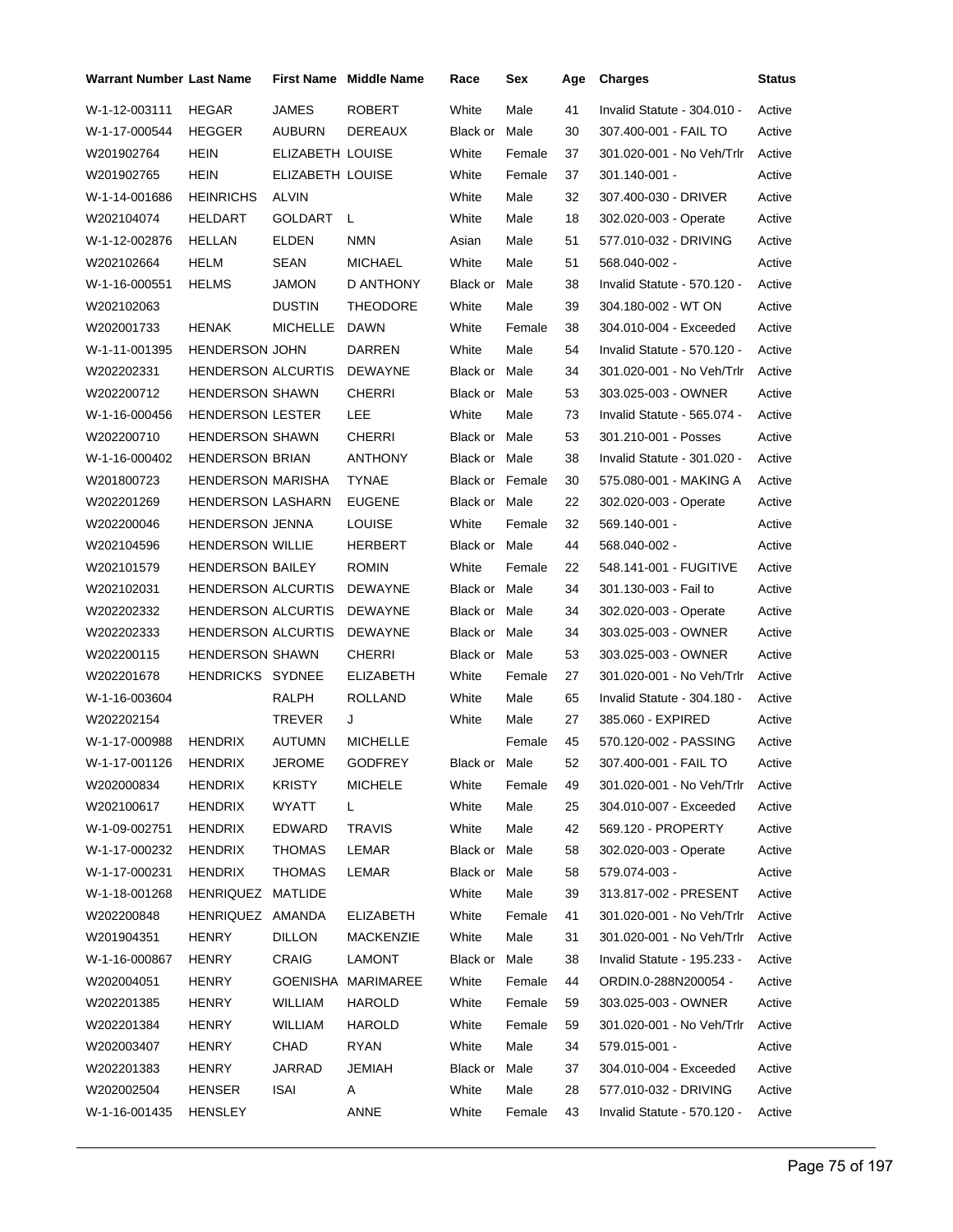| Warrant Number Last Name |                                       |                 | <b>First Name</b> Middle Name | Race            | Sex            | Age | <b>Charges</b>              | <b>Status</b> |
|--------------------------|---------------------------------------|-----------------|-------------------------------|-----------------|----------------|-----|-----------------------------|---------------|
| W201901376               | HENSLEY                               | <b>GEORGE</b>   | DANIEL                        | White           | Male           | 43  | 455.085-002 - VIOL OF       | Active        |
| W202201353               | <b>HENSON</b>                         | TAHMEKAH DIANNE |                               | Black or Female |                | 45  | 579.074-003 -               | Active        |
| W202000711               | <b>HEPBURN</b>                        | <b>PORTIA</b>   | <b>LOUISE</b>                 | Black or Female |                | 29  | 577.010-032 - DRIVING       | Active        |
| W202001359               | HERBERT                               | <b>STEVEN</b>   | MATTHEW                       | White           | Male           | 38  | ORDIN.0-318N200054 -        | Active        |
| W202000267               | <b>HERMAN</b>                         | <b>NMAN</b>     | т                             |                 | Male           | 26  | ORDIN.0-257N200050 -        | Active        |
| W202000322               | <b>HERMAN</b>                         | <b>NMAN</b>     | т                             |                 | Male           | 26  | 577.010-031 - DWI -         | Active        |
| W202000324               | <b>HERMAN</b>                         | <b>NMAN</b>     | т                             |                 | Male           | 26  | 302.020-003 - Operate       | Active        |
| W202000323               | <b>HERMAN</b>                         | <b>NMAN</b>     | т                             |                 | Male           | 26  | 304.010-005 - Exceeded      | Active        |
| W202000325               | <b>HERMAN</b>                         | <b>NMAN</b>     | T                             |                 | Male           | 26  | 307.179-002 - DRIVER        | Active        |
| W202103171               | HERMAN                                | <b>ENTOS</b>    |                               | White           | Not            | 34  | 304.010-006 - Exceeded      | Active        |
| W202202093               | HERNANDEZ ISMAEL                      |                 |                               | White           | Male           | 40  | 301.020-001 - No Veh/Trlr   | Active        |
| W-1-18-000510            | <b>HERNANDEZ JOSE</b>                 |                 | <b>LUCIANO</b>                | White           | Male           | 57  | 302.321-003 - DRIVING       | Active        |
| W202202094               | <b>HERNANDEZ ISMAEL</b>               |                 |                               | White           | Male           | 40  | 302.321-003 - DRIVING       | Active        |
| W-1-17-001805            | <b>HERNANDEZ CARLOS</b>               |                 | <b>MICHAEL</b>                | White           | Male           | 30  | Invalid Statute -           | Active        |
| W202103706               | <b>HERNANDEZ HENRY</b>                |                 |                               | White           | Male           | 32  | 304.011-002 - Speed Less    | Active        |
| W-1-13-002477            | <b>HERNANDEZ RUPERTO</b>              |                 |                               | White           | Male           | 46  | Invalid Statute - 302.020 - | Active        |
| W-1-15-001279            | HERNANDEZ ERIK                        |                 | <b>UBLADO</b>                 | White           | Male           | 29  | Invalid Statute - 195.233 - | Active        |
| W-1-15-001280            | <b>HERNANDEZ ERIK</b>                 |                 | <b>UBLADO</b>                 | White           | Male           | 29  | Invalid Statute - 195.233 - | Active        |
| W-1-18-000753            | HERNANDEZ DANIELLE                    |                 | <b>BERENICE</b>               |                 | Female         | 26  | 304.010-005 - Exceeded      | Active        |
| W202103708               | <b>HERNANDEZ HENRY</b>                |                 |                               | White           | Male           | 32  | 302.020-003 - Operate       | Active        |
| W-1-14-002270            | <b>HERNANDEZ KEVIN</b>                |                 | <b>CAUHTEMOC</b>              | White           | Male           | 39  | Invalid Statute - 302.321 - | Active        |
| W-1-14-002271            | HERNANDEZ KEVIN                       |                 | <b>CAUHTEMOC</b>              | White           | Male           | 39  | Invalid Statute - 301.140 - | Active        |
| W-1-14-002272            | <b>HERNANDEZ KEVIN</b>                |                 | CAUHTEMOC                     | White           | Male           | 39  | 303.025-002 - Oper MV of    | Active        |
| W-1-14-002273            | <b>HERNANDEZ KEVIN</b>                |                 | CAUHTEMOC                     | White           | Male           | 39  | Invalid Statute - 307.179 - | Active        |
| W202104672               | HERNANDEZ MICHAEL                     |                 | <b>DEAN</b>                   |                 | Male           | 42  | 544.665-003 - FAILURE       | Active        |
| W202004269               | <b>HERNANDEZ TYLER</b>                |                 | М                             | White           | Male           | 21  | 579.074-003 -               | Active        |
| W-1-04-004112            | HERNANDEZ FERNANDO                    |                 |                               | White           | Male           | 52  | Invalid Statute - 195.211 - | Active        |
| W202102402               | <b>HERNANDEZ JOSE</b>                 |                 | <b>ESTUAVDO</b>               | White           | Male           | 25  | 302.020-003 - Operate       | Active        |
| W202100744               | HERNANDEZ KAYLA                       |                 | <b>NIKOLE</b>                 | Not             | Female         | 33  | 303.025-003 - OWNER         | Active        |
| W202100745               | HERNANDEZ KAYLA                       |                 | <b>NIKOLE</b>                 | Not             | Female         | 33  | 304.010-004 - Exceeded      | Active        |
| W202104031               | HERNANDEZ HECTOR                      |                 | LUIS                          | White           | Male           | 30  | 579.015-001 -               |               |
|                          |                                       |                 |                               |                 |                |     |                             | Active        |
| W202103709               | HERNANDEZ HENRY<br>HERNANDEZ LORRAINE |                 |                               | White           | Male<br>Female | 32  | 577.010-032 - DRIVING       | Active        |
| W-1-12-000944            |                                       |                 |                               | White           |                | 39  | Invalid Statute - 570.120 - | Active        |
| W-1-14-001790            | HERNANDEZ FRANCISCO                   |                 |                               | White           | Male           | 34  | 307.400-030 - DRIVER        | Active        |
| W202104361               | HERNANDEZ PRISCILLA                   |                 |                               | White           | Female         | 23  | 302.020-003 - Operate       | Active        |
| W202201451               | HERNANDEZ GERARDO                     |                 |                               | White           | Male           | 34  | 302.321-003 - DRIVING       | Active        |
| W202102217               | HERNANDEZ VERONICA BELEN              |                 |                               | White           | Female         | 50  | 304.010-006 - Exceeded      | Active        |
| W202102218               | HERNANDEZ VERONICA BELEN              |                 |                               | White           | Female         | 50  | 302.020-003 - Operate       | Active        |
| W202103707               | HERNANDEZ HENRY                       |                 |                               | White           | Male           | 32  | 304.015-011 - FAIL TO       | Active        |
| W201900743               | HERNANDEZ MARINA                      |                 | LEONILA                       |                 | Female         | 57  | 579.015-001 -               | Active        |
| W202001185               | HERNANDEZ TIMOTHY                     |                 | D                             | White           | Male           | 41  | ORDIN.0-194N200054 -        | Active        |
| W202001186               | <b>HERNANDEZ TIMOTHY</b>              |                 | D                             | White           | Male           | 41  | ORDIN.0-057Y200054 -        | Active        |
| W-1-18-001929            |                                       | ANA             | <b>ROSA</b>                   | White           | Female         | 39  | 302.020-003 - Operate       | Active        |
| W202200908               |                                       | KELLY           | ALEJANDRA                     |                 | Female         | 22  | 579.015-004 -               | Active        |
| W202200907               |                                       | KELLY           | ALEJANDRA                     |                 | Female         | 22  | 307.045-001 - FAIL TO       | Active        |
| W202200906               |                                       | KELLY           | ALEJANDRA                     |                 | Female         | 22  | 302.321-003 - DRIVING       | Active        |
| W-1-18-000933            |                                       | JAIME           |                               | White           | Male           | 36  | 302.020-003 - Operate       | Active        |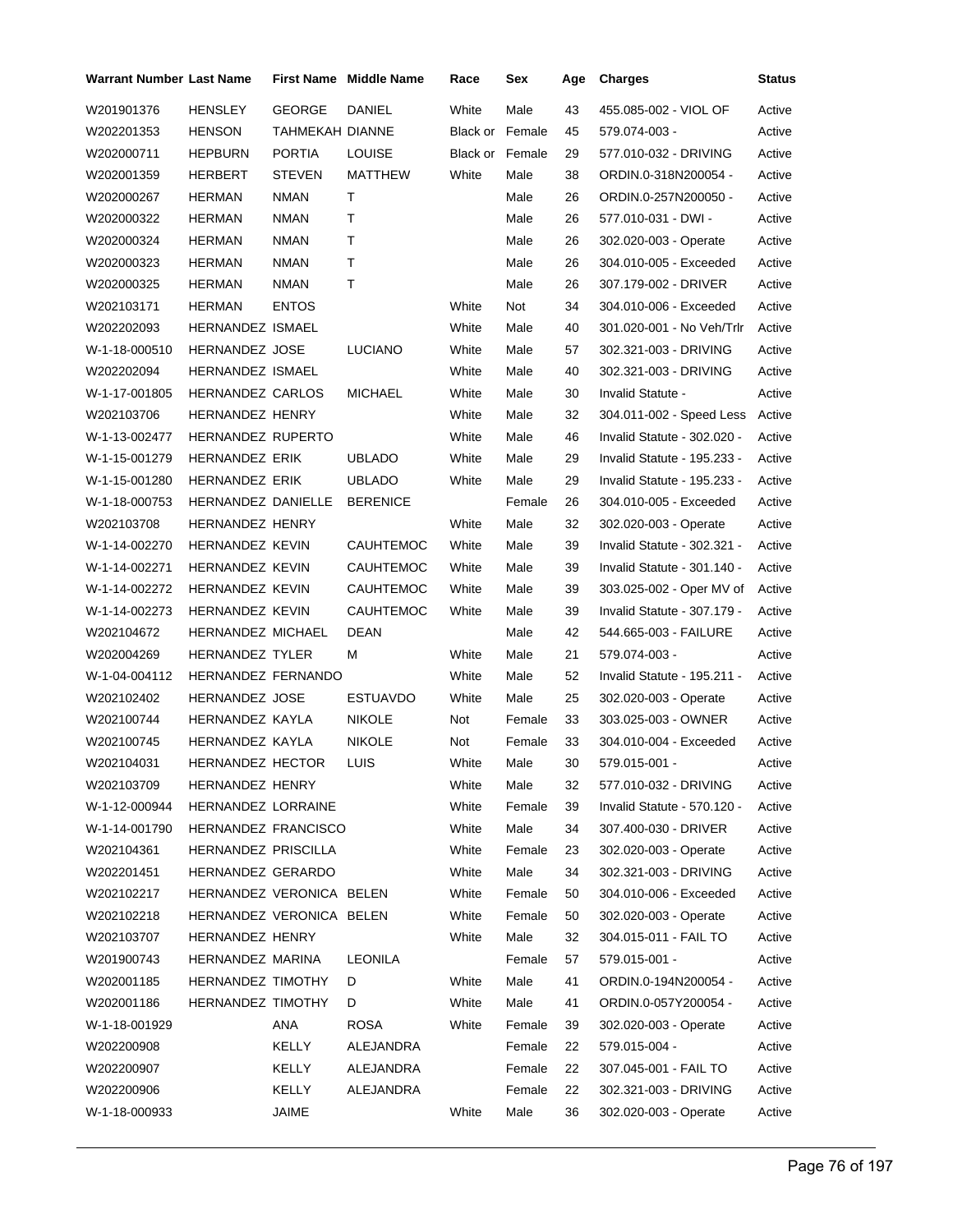| Warrant Number Last Name |                  |                 | First Name Middle Name | Race            | Sex    | Age | <b>Charges</b>              | Status |
|--------------------------|------------------|-----------------|------------------------|-----------------|--------|-----|-----------------------------|--------|
| W-1-18-000932            |                  | <b>JAIME</b>    |                        | White           | Male   | 36  | 577.010-031 - DWI -         | Active |
| W-1-18-000934            |                  | JAIME           |                        | White           | Male   | 36  | 304.015-010 - FAIL TO       | Active |
| W-1-18-000935            |                  | JAIME           |                        | White           | Male   | 36  | 577.017-001 -               | Active |
| W-1-13-000444            |                  |                 |                        | White           | Male   | 46  | Invalid Statute - 195.202 - | Active |
| W201801210               |                  | <b>ARACELI</b>  |                        | Not             | Female | 44  | 302.020-003 - Operate       | Active |
| W201801212               |                  | ARACELI         |                        | Not             | Female | 44  | 304.010-004 - Exceeded      | Active |
| W201801211               |                  | <b>ARACELI</b>  |                        | Not             | Female | 44  | 303.025-003 - OWNER         | Active |
| W201801214               |                  | ARACELI         |                        | Not             | Female | 44  | 301.020-001 - No Veh/Trlr   | Active |
| W-1-10-002365            |                  | <b>OSCAR</b>    |                        | White           | Male   | 34  | 577.060-006 - LEAVING       | Active |
| W202003608               |                  | <b>JOSE</b>     | OMAR                   | White           | Male   | 37  | 302.020-003 - Operate       | Active |
| W-1-17-000249            |                  | OSCAR           | ARIEL                  | White           | Male   | 27  | 304.010-007 - Exceeded      | Active |
| W-1-17-000250            |                  | <b>OSCAR</b>    | ARIEL                  | White           | Male   | 27  | 302.020-003 - Operate       | Active |
| W202103785               | <b>HERRERA</b>   | ANGELEAH A      |                        | White           | Female | 30  | 579.015-001 -               | Active |
| W202103166               | HERRERA          | <b>MIGUEL</b>   | ANGEL                  | White           | Male   | 25  | 304.010-006 - Exceeded      | Active |
| W-1-15-001705            | <b>HERRIAGE</b>  | <b>JOSHUA</b>   | LEE                    | White           | Male   | 32  | Invalid Statute - 302.321 - | Active |
| W-1-15-001706            | <b>HERRIAGE</b>  | JOSHUA          | LEE                    | White           | Male   | 32  | 303.025-002 - Oper MV of    | Active |
| W-1-15-001707            | <b>HERRIAGE</b>  | JOSHUA          | LEE                    | White           | Male   | 32  | Invalid Statute - 301.130 - | Active |
| W202200077               | <b>HERRIFORD</b> |                 | THOSHANIQANNJEANAE     | Black or Female |        | 24  | 301.020-001 - No Veh/Trlr   | Active |
| W202200078               | <b>HERRIFORD</b> |                 | THOSHANIQANNJEANAE     | Black or Female |        | 24  | 303.025-005 - PERMIT        | Active |
| W202103338               | <b>HERRIN</b>    | TREVER          | LEE                    | White           | Male   | 33  | 302.020-003 - Operate       | Active |
| W202103337               | <b>HERRIN</b>    | TREVER          | LEE                    | White           | Male   | 33  | 579.015-004 -               | Active |
| W202200223               | <b>HERRING</b>   | LARRY           | <b>SCOTT</b>           | White           | Male   | 47  | 301.140-001 -               | Active |
| W202200222               | <b>HERRING</b>   | LARRY           | <b>SCOTT</b>           | White           | Male   | 47  | 301.020-001 - No Veh/Trlr   | Active |
| W202200224               | <b>HERRING</b>   | LARRY           | <b>SCOTT</b>           | White           | Male   | 47  | 579.074-003 -               | Active |
| W202102573               | <b>HERRON</b>    | BOBBY           | <b>JOE EUGENE</b>      | Black or Male   |        | 44  | 304.351-007 - FAIL TO       | Active |
| W202102572               | <b>HERRON</b>    | BOBBY           | <b>JOE EUGENE</b>      | Black or Male   |        | 44  | 301.210-001 - Posses        | Active |
| W202102574               | <b>HERRON</b>    | BOBBY           | <b>JOE EUGENE</b>      | Black or Male   |        | 44  | 303.025-003 - OWNER         | Active |
| W202102576               | <b>HERRON</b>    | BOBBY           | <b>JOE EUGENE</b>      | Black or Male   |        | 44  | 302.321-004 - DRIVING       | Active |
| W202102575               | <b>HERRON</b>    | <b>BOBBY</b>    | <b>JOE EUGENE</b>      | Black or Male   |        | 44  | 304.010-006 - Exceeded      | Active |
| W202101193               | <b>HERVEY</b>    | JOHNIE          | LEE                    | Black or Male   |        | 63  | 302.321-003 - DRIVING       | Active |
| W202004056               | <b>HESHION</b>   | <b>JOSIAH</b>   | <b>DAVID</b>           | White           | Male   | 37  | ORDIN.0-041N200454 -        | Active |
| W-1-15-003089            | <b>HESS</b>      | RONALD          | LEE                    | White           | Male   | 40  | Invalid Statute - 302.321 - | Active |
| W-1-15-003090            | <b>HESS</b>      | RONALD          | LEE                    | White           | Male   | 40  | 303.025-002 - Oper MV of    | Active |
| W-1-15-003091            | <b>HESS</b>      | RONALD          | <b>LEE</b>             | White           | Male   | 40  | Invalid Statute - 304.010 - | Active |
| W202104227               | <b>HESS</b>      | MICHAEL         |                        | White           | Male   | 26  | 303.025-003 - OWNER         | Active |
| W201800842               | <b>HESS</b>      | <b>RUSSELL</b>  | <b>ROBERT</b>          | White           | Male   | 66  | 304.180-001 - WT ON         | Active |
| W202104229               | HESS             | RUDOLPH         | <b>FRANCIS</b>         | White           | Male   | 62  | 307.400-010 - OPER MCV      | Active |
| W202001187               | <b>HESS</b>      | WILLIAM         | <b>ARTHUR</b>          | White           | Male   | 37  | ORDIN.0-159N200054 -        | Active |
| W202001188               | <b>HESS</b>      | WILLIAM         | <b>ARTHUR</b>          | White           | Male   | 37  | ORDIN.0-057Y200054 -        | Active |
| W-1-12-000950            | <b>HESTER</b>    | CARLEY          | $\mathbf{I}$           | White           | Female | 29  | Invalid Statute - 195.202 - | Active |
| W-1-12-000951            | <b>HESTER</b>    | CARLEY          | $\mathbf{I}$           | White           | Female | 29  | Invalid Statute - 195.233 - | Active |
| W202101809               | <b>HEWITT</b>    | MICHELLE ELAINE |                        | Black or Female |        | 32  | 302.321-003 - DRIVING       | Active |
| W202102230               | <b>HEWITT</b>    | MICHELLE        | ELAINE                 | Black or Female |        | 32  | 303.025-003 - OWNER         | Active |
| W202102231               | <b>HEWITT</b>    | MICHELLE ELAINE |                        | Black or Female |        | 32  | 302.321-003 - DRIVING       | Active |
| W202102621               | <b>HEWITT</b>    | MICHELLE        | <b>ELAINE</b>          | Black or Female |        | 32  | 303.025-003 - OWNER         | Active |
| W-1-11-002447            | HIATT            | <b>SHAWN</b>    | <b>MATTHEW</b>         | White           | Male   | 34  | Invalid Statute - 195.233 - | Active |
| W202200956               | <b>HICKS</b>     | DAMAYA          | <b>SKYE</b>            | Black or Female |        | 22  | 301.020-001 - No Veh/Trlr   | Active |
|                          |                  |                 |                        |                 |        |     |                             |        |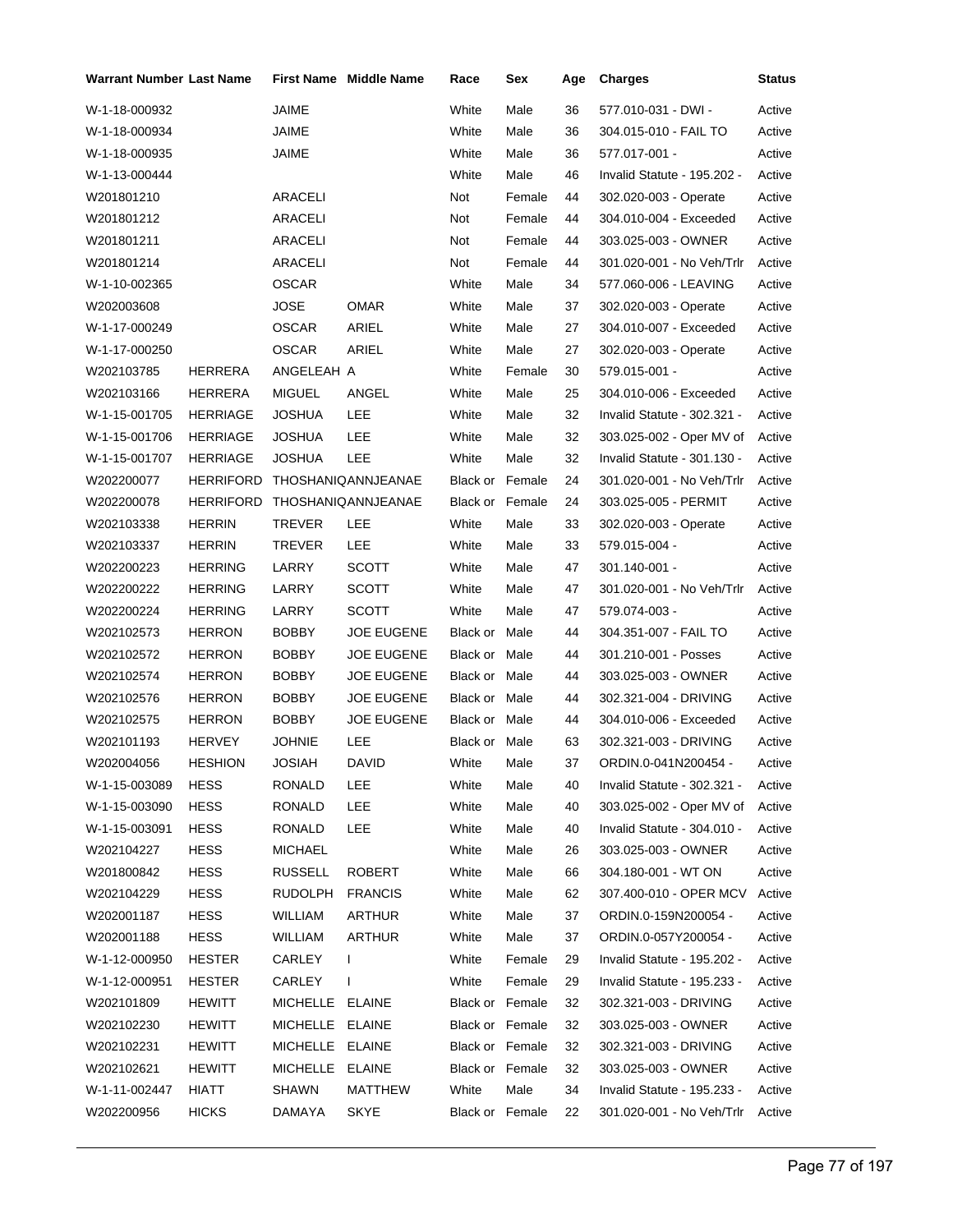| <b>Warrant Number Last Name</b> |                                |                       | <b>First Name Middle Name</b> | Race                   | Sex    | Age | <b>Charges</b>              | <b>Status</b> |
|---------------------------------|--------------------------------|-----------------------|-------------------------------|------------------------|--------|-----|-----------------------------|---------------|
| W202100013                      | <b>HICKS</b>                   | MARY                  | <b>ALLISON</b>                | White                  | Female | 21  | 304.012-002 - Oper Veh      | Active        |
| W202100014                      | <b>HICKS</b>                   | <b>MARY</b>           | ALLISON                       | White                  | Female | 21  | 302.020-003 - Operate       | Active        |
| W202200206                      | <b>HICKS</b>                   | <b>NYTAISJA</b>       | <b>SHARYECE</b>               | <b>Black or Female</b> |        | 22  | 302.321-003 - DRIVING       | Active        |
| W202101246                      | <b>HICKS</b>                   | <b>NYTAISJA</b>       |                               | Black or Female        |        | 22  | ORDIN.0-288N200054 -        | Active        |
| W202101245                      | <b>HICKS</b>                   | <b>NYTAISJA</b>       |                               | Black or Female        |        | 22  | ORDIN.0-028N200054 -        | Active        |
| W202101247                      | <b>HICKS</b>                   | <b>NYTAISJA</b>       |                               | <b>Black or Female</b> |        | 22  | ORDIN.0-041N200454 -        | Active        |
| W202201590                      | <b>HICKS</b>                   | MATTHEW CALEB         |                               | White                  | Male   | 31  | 569.140-001 -               | Active        |
| W-1-09-001697                   | <b>HICKS</b>                   | LORI                  | LYNN                          | White                  | Female | 61  | Invalid Statute - 569.140 - | Active        |
| W202200116                      | <b>HICKS</b>                   | <b>NYTAISJA</b>       | <b>SHARYECE</b>               | Black or Female        |        | 22  | 303.025-003 - OWNER         | Active        |
| W-1-16-004086                   | <b>HICKS</b>                   | <b>KYLE</b>           | М                             | White                  | Male   | 26  | Invalid Statute - 304.010 - | Active        |
| W-1-08-000772                   | <b>HICKS</b>                   | JASON                 | Е                             | White                  | Male   | 44  | Invalid Statute - 195.233 - | Active        |
| W202101620                      | <b>HIDAI</b>                   | <b>VINCENT</b>        |                               | Asian                  | Male   | 25  | 303.025-002 - Oper MV of    | Active        |
| W202101482                      | HIETALA                        | <b>MASON</b>          | C                             | White                  | Male   | 20  | ORDIN.0-328N200054 -        | Active        |
| W202201684                      | <b>HIGGINS</b>                 | NICHOLAS ROBERT       |                               | White                  | Male   | 31  | 303.025-003 - OWNER         | Active        |
| W202201681                      | <b>HIGGINS</b>                 | NICHOLAS ROBERT       |                               | White                  | Male   | 31  | 302.321-003 - DRIVING       | Active        |
| W-1-12-002574                   | HILBRANDT                      | <b>BRANDON</b>        |                               | Black or Male          |        | 38  | 570.030-046 -               | Active        |
| W202102329                      |                                | <b>LAWRENCE KEITH</b> |                               | Black or Male          |        | 25  | 302.321-003 - DRIVING       | Active        |
| W-1-17-004346                   | <b>HILGERS</b>                 | KAITLYN               | JEANETTE                      | White                  | Female | 29  | 304.010-005 - Exceeded      | Active        |
| W-1-15-000451                   | <b>HILKEY</b>                  | MALACHI               | <b>JESUS</b>                  | Asian                  | Male   | 32  | Invalid Statute - 301.130 - | Active        |
| W201903324                      | <b>HILL</b>                    | <b>ROBERT</b>         | WAYNE                         | White                  | Male   | 38  | 568.040-002 -               | Active        |
| W202202000                      | <b>HILL</b>                    | AYDEN                 | <b>NASH</b>                   | White                  |        | 22  | 302.574-002 - FAIL TO       | Active        |
| W201903525                      | <b>HILL</b>                    | <b>BOBBY</b>          | J                             | Black or Male          |        | 60  | 577.010-025 - DWI -         | Active        |
| W202202001                      | <b>HILL</b>                    | AYDEN                 | <b>NASH</b>                   | White                  |        | 22  | 385.070 - FAILURE TO        | Active        |
| W202103689                      | <b>HILL</b>                    | <b>BRENDA</b>         | L.                            | White                  | Female | 40  | 544.665-003 - FAILURE       | Active        |
| W202003472                      | <b>HILL</b>                    | <b>RONNIE</b>         | ALAN                          | Black or Male          |        | 23  | 313.817-002 - PRESENT       | Active        |
| W-1-16-000689                   | <b>HILL</b>                    | SABRINA               | <b>ROCHELLE</b>               | <b>Black or Female</b> |        | 39  | Invalid Statute - 570.120 - | Active        |
| W201904597                      | <b>HILL</b>                    | CANDI                 | ANN                           | White                  | Female | 42  | 579.015-001 -               | Active        |
| W202000045                      | <b>HILL</b>                    | JUSTIN                | <b>WILLIAM</b>                | White                  | Male   | 34  | 304.010-005 - Exceeded      | Active        |
| W202000046                      | <b>HILL</b>                    | JUSTIN                | <b>WILLIAM</b>                | White                  | Male   | 34  | 303.025-003 - OWNER         | Active        |
| W202103752                      | HILL                           | AYDEN                 | <b>NASH</b>                   | White                  |        | 22  | 301.130-002 - Fail to       | Active        |
| W202001363                      | <b>HILL</b>                    | <b>TYNESHA</b>        | P                             | Black or Female        |        | 47  | ORDIN.0-288N200054 -        | Active        |
| W202001362                      | HILL                           | <b>EBONY</b>          | <b>DANIELLE</b>               | Black or Female        |        | 35  | ORDIN.0-288N200054 -        | Active        |
| W-1-17-001737                   | <b>HILL</b>                    | GARRETT               | <b>HUNTER</b>                 | White                  | Male   | 26  | 304.010-005 - Exceeded      | Active        |
| W-1-17-001738                   | <b>HILL</b>                    | GARRETT               | HUNTER                        | White                  | Male   | 26  | 304.010-005 - Exceeded      | Active        |
| W-1-17-001739                   | <b>HILL</b>                    | GARRETT               | HUNTER                        | White                  | Male   | 26  | 303.025-003 - OWNER         | Active        |
| W-1-17-001740                   | <b>HILL</b>                    | GARRETT               | <b>HUNTER</b>                 | White                  | Male   | 26  | 303.025-003 - OWNER         | Active        |
| W-1-17-001741                   | <b>HILL</b>                    | GARRETT               | <b>HUNTER</b>                 | White                  | Male   | 26  | $301.140 - 001 -$           | Active        |
| W202200278                      | <b>HILL</b>                    | WHITNEY               | <b>VICTORIA</b>               | White                  | Female | 38  | 579.015-001 -               | Active        |
| W202102113                      | <b>HILL</b>                    | MARIA                 | <b>DENICE</b>                 | Black or Female        |        | 46  | 301.020-001 - No Veh/Trlr   | Active        |
| W202102114                      | <b>HILL</b>                    | <b>MARIA</b>          | <b>DENICE</b>                 | Black or Female        |        | 46  | 302.321-004 - DRIVING       | Active        |
| W-1-16-002549                   | <b>HILL</b>                    | <b>NICOLE</b>         | м                             | Black or Female        |        | 41  | Invalid Statute - 302.321 - | Active        |
| W202201026                      |                                | AERICA                | RAEMIQUEL                     | Black or Female        |        | 28  | 302.321-003 - DRIVING       | Active        |
| W202101940                      | HILL NELSON CAMBIANO ROSE NELL |                       |                               | Black or Female        |        | 31  | 302.321-003 - DRIVING       | Active        |
| W202102403                      | HILL-NELSON MASON              |                       | JAQUAN                        | Black or Male          |        | 25  | 303.025-003 - OWNER         | Active        |
| W202001189                      | HILLYER                        | ANDREW                | <b>JACOB</b>                  | White                  | Male   | 29  | ORDIN.0-159N200054 -        | Active        |
| W202002389                      | HILT                           | <b>BRIAN</b>          | KEITH                         | White                  | Male   | 30  | 304.012-002 - Oper Veh      | Active        |
| W201801373                      | <b>HILTON</b>                  | <b>JOHN</b>           | EDWARD                        |                        | Male   | 40  | 570.120-002 - PASSING       | Active        |
|                                 |                                |                       |                               |                        |        |     |                             |               |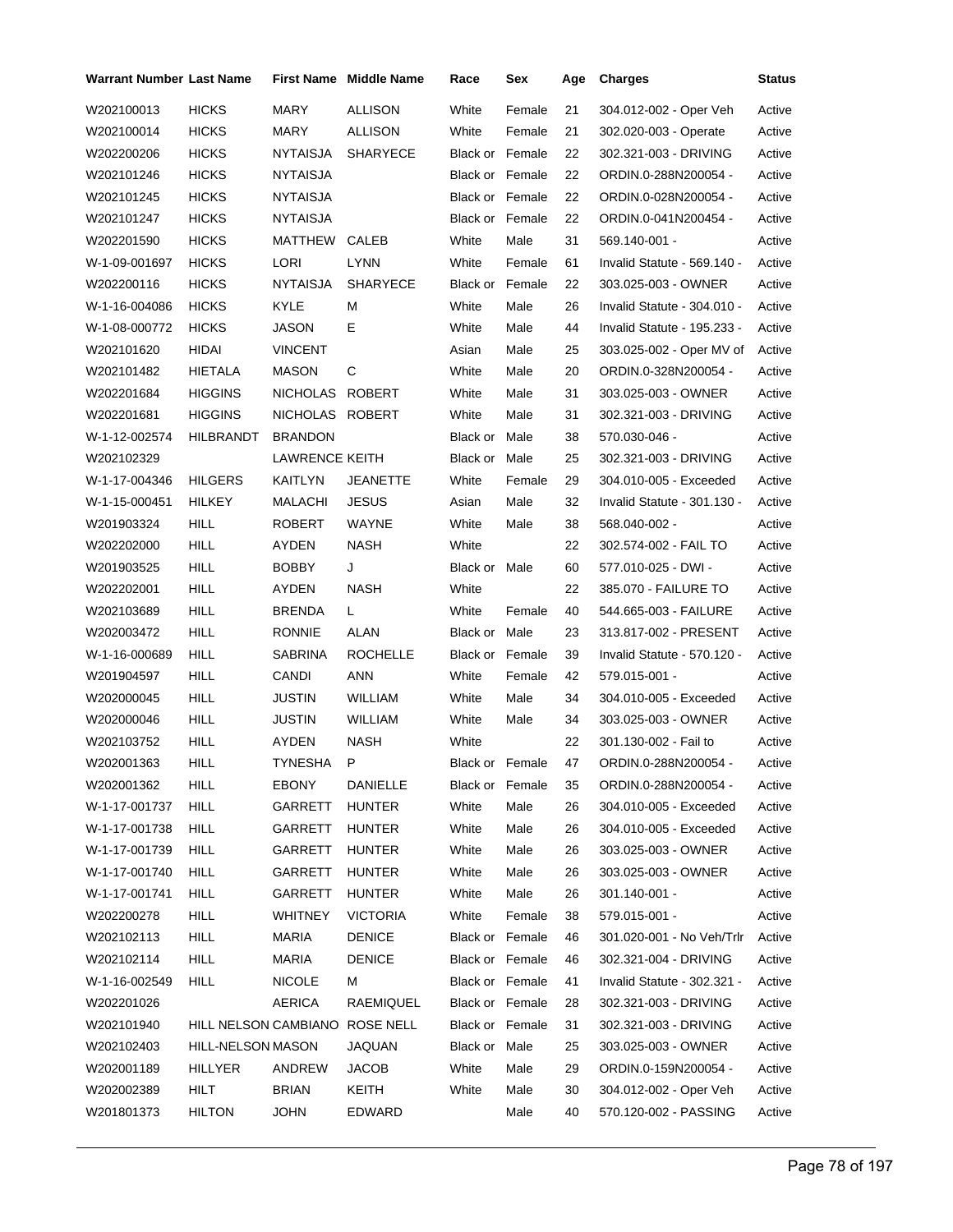| Warrant Number Last Name |                       |                 | <b>First Name</b> Middle Name | Race                   | Sex    | Age | <b>Charges</b>              | <b>Status</b> |
|--------------------------|-----------------------|-----------------|-------------------------------|------------------------|--------|-----|-----------------------------|---------------|
| W202103322               | <b>HIMMELBERGEVAN</b> |                 | TAYLOR                        | White                  | Male   | 36  | 301.020-001 - No Veh/Trlr   | Active        |
| W-1-14-002742            | <b>HINDMAN</b>        | CHIQUITA        | Y                             | <b>Black or Female</b> |        | 37  | Invalid Statute - 570.120 - | Active        |
| W201902744               | HINES                 | EDWARD          | QUINNTAYE                     | Black or Male          |        | 30  | 303.025-003 - OWNER         | Active        |
| W201902743               | <b>HINES</b>          | EDWARD          | QUINNTAYE                     | Black or Male          |        | 30  | 304.010-004 - Exceeded      | Active        |
| W201902745               | <b>HINES</b>          | EDWARD          | QUINNTAYE                     | Black or Male          |        | 30  | 301.140-001 -               | Active        |
| W202003418               | <b>HINSON</b>         | TANNER          | RYAN                          | White                  | Male   | 22  | ORDIN.0-135N200054 -        | Active        |
| W202201427               | <b>HINTON</b>         | JACOB           | <b>MICHEALS</b>               | Black or Male          |        | 37  | 579.015-004 -               | Active        |
| W201902463               | HINTON                | TYLER           | <b>WILLIAM</b>                |                        | Male   | 30  | 303.025-003 - OWNER         | Active        |
| W201903011               | HINZ                  | KENNETH         | <b>JOSEPH</b>                 | White                  | Male   | 38  | 575.080-001 - MAKING A      | Active        |
| W201904348               | HIRE                  | <b>PATRICK</b>  | JORDAN                        | White                  | Male   | 32  | 301.020-001 - No Veh/Trlr   | Active        |
| W-1-17-001839            | <b>HIXSON</b>         | CHACE           | JORDYN                        | White                  | Male   | 24  | 301.130-002 - Fail to       | Active        |
| W202100625               | HOAGLAND              | DOMINICK        | <b>ELIAS</b>                  | White                  | Male   | 30  | 304.130-002 -               | Active        |
| W202000859               | <b>HOBBS</b>          | ANTHONY         | <b>JEROME</b>                 | Black or               | Male   | 47  | ORDIN.0-057Y200054 -        | Active        |
| W202104432               | <b>HOBBS</b>          | JORDAN          | JEREMIAH                      | White                  | Male   | 39  | 304.130-004 -               | Active        |
| W202104433               | HOBBS                 | JORDAN          | JEREMIAH                      | White                  | Male   | 39  | 302.020-005 - Operate       | Active        |
| W-1-18-001893            | <b>HOBBY</b>          | WARREN          | Α                             | Black or Male          |        | 34  | 302.321-003 - DRIVING       | Active        |
| W-1-18-001894            | HOBBY                 | WARREN          | A                             | Black or Male          |        | 34  | 304.022-001 - FAIL TO       | Active        |
| W202100569               |                       |                 | DEVON'AE TAN'SHEREE           | White                  | Female | 27  | 301.020-001 - No Veh/Trlr   | Active        |
| W202101008               | HOCTEL                | JANA            |                               | White                  | Female | 40  | 304.010-003 - Exceeded      | Active        |
| W-1-15-002299            | <b>HODGE</b>          | HERBERT LEE     |                               | Black or Male          |        | 65  | 577.010-032 - DRIVING       | Active        |
| W-1-15-002300            | <b>HODGE</b>          | HERBERT         | <b>LEE</b>                    | Black or Male          |        | 65  | Invalid Statute - 302.321 - | Active        |
| W-1-15-002301            | <b>HODGE</b>          | HERBERT         | LEE                           | Black or Male          |        | 65  | 303.025-002 - Oper MV of    | Active        |
| W-1-15-002302            | HODGE                 | HERBERT LEE     |                               | Black or Male          |        | 65  | 303.025-002 - Oper MV of    | Active        |
| W-1-15-002303            | HODGE                 | HERBERT         | <b>LEE</b>                    | Black or Male          |        | 65  | Invalid Statute - 304.015 - | Active        |
| W-1-11-002984            | <b>HODGES</b>         | MICHELLE DIANE  |                               | White                  | Female | 59  | 303.025-002 - Oper MV of    | Active        |
| W-1-17-002972            | <b>HODGES</b>         | <b>ESTELITA</b> | L.                            |                        | Female | 51  | 570.120-002 - PASSING       | Active        |
| W201902678               | HODGES                | MARKESH         | RENEE                         | Black or Female        |        | 35  | 577.010 - DWI               | Active        |
| W202104450               | <b>HODGES</b>         | DAVID           | WAYNE                         | White                  | Male   | 43  | 302.321-003 - DRIVING       | Active        |
| W-1-11-000489            | <b>HODSON</b>         | WILLIAM         | ERNEST                        | White                  | Male   | 58  | 577.010-032 - DRIVING       | Active        |
| W202200309               | HOFFMAN               | EVAN            | JAMES                         | White                  | Male   | 24  | 303.025-003 - OWNER         | Active        |
| W-1-17-003284            | HOFFMAN               | STEPHEN         | <b>DOMINIC</b>                | White                  | Male   | 24  | 313.817-002 - PRESENT       | Active        |
| W-1-18-000492            | <b>HOFMANN</b>        | <b>JOHN</b>     | т                             | White                  | Male   | 44  | 301.130-002 - Fail to       | Active        |
| W202003440               | HOGAN                 | MATTHEW         | <b>FRANKLIN</b>               | White                  | Male   | 24  | ORDIN.0-039Y200054 -        | Active        |
| W202200378               | HOKANSON              | DANIELLE        | <b>NICOLE</b>                 | White                  | Male   | 37  | 570.030-043 - STEALING      | Active        |
| W202001361               | <b>HOLDEN</b>         | <b>GEORGIA</b>  | ELLEN                         | Black or Female        |        | 58  | ORDIN.0-057Y200054 -        | Active        |
| W-1-14-001136            | HOLDER                | ASHLEY          | D                             |                        | Female | 37  | Invalid Statute - 570.120 - | Active        |
| W202001364               | HOLDER                | ANDREA          | <b>MICHELLE</b>               | White                  | Female | 32  | ORDIN.0-318N200054 -        | Active        |
| W202103174               |                       | <b>JAIRO</b>    | <b>FERNANDO</b>               | White                  | Male   | 25  | 575.150-002 - RESIST        | Active        |
| W202001701               | <b>HOLKINS</b>        | JOHN            | <b>CHARLES</b>                | White                  | Male   | 38  | 579.015-001 -               | Active        |
| W202103592               | HOLLAN                | TRISTEN         | <b>MICHAEL</b>                | White                  | Male   | 20  | 304.010-005 - Exceeded      | Active        |
| W-1-18-001784            | HOLLAND               | MATTHEW         | <b>RAY</b>                    | White                  | Male   | 48  | 252.040 -                   | Active        |
| W202100502               | HOLLAND               | <b>LEIGH</b>    | <b>ANN</b>                    | White                  | Female | 29  | ORDIN.0-288N200054 -        | Active        |
| W202103830               | HOLLAND               | <b>SKYLER</b>   | LEE                           | White                  | Female | 23  | 301.020-001 - No Veh/Trlr   | Active        |
| W201902792               | <b>HOLLAND</b>        | JOSEPH          | DANIEL                        | White                  | Male   | 32  | 301.130-003 - Fail to       | Active        |
| W-1-09-002276            | HOLLAND               | KENDALL         | WAYNE                         | White                  | Male   | 55  | Invalid Statute - 570.120 - | Active        |
| W201901833               | HOLLAND               | EVERETT         | <b>GENE</b>                   | White                  | Male   | 65  | 577.010-028 - DWI -         | Active        |
| W202200317               |                       | ALEXA           | CATHERINE                     | White                  | Female | 33  | 303.025-003 - OWNER         | Active        |
|                          |                       |                 |                               |                        |        |     |                             |               |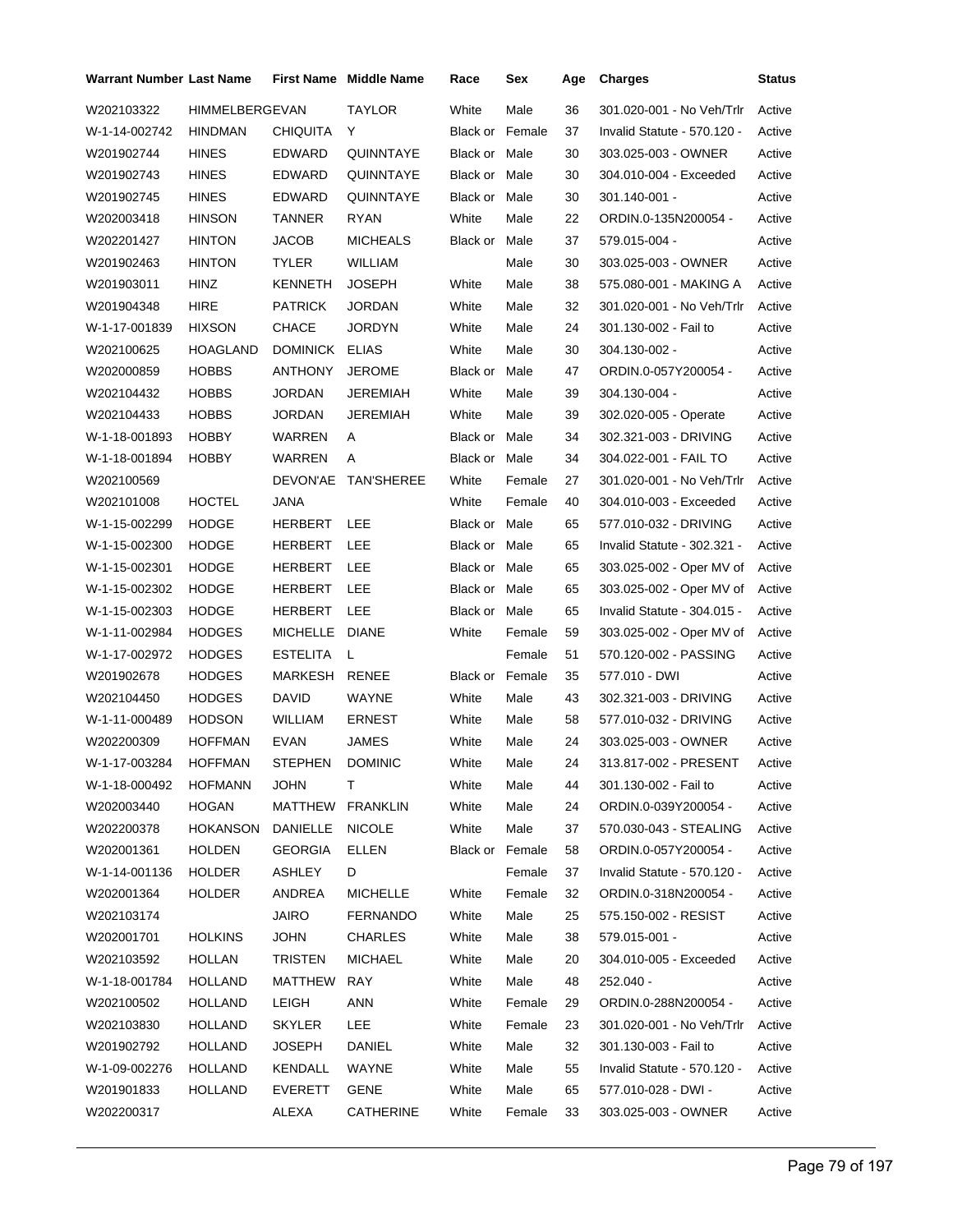| <b>Warrant Number Last Name</b> |                     |                 | <b>First Name</b> Middle Name | Race                   | Sex    | Age | <b>Charges</b>              | <b>Status</b> |
|---------------------------------|---------------------|-----------------|-------------------------------|------------------------|--------|-----|-----------------------------|---------------|
| W202002390                      | <b>HOLLER</b>       | <b>BILL</b>     | J                             | White                  | Male   | 55  | 302.321-003 - DRIVING       | Active        |
| W201900111                      | HOLLER              | BILL            | J                             | White                  | Male   | 55  | 302.321-003 - DRIVING       | Active        |
| W202202011                      | HOLLEY              | <b>ISAIAH</b>   | JERAMIAH                      | Black or Male          |        | 22  | 577.010-032 - DRIVING       | Active        |
| W202200321                      | HOLLEY              | TAYLOR          | LAINE                         | White                  | Female | 23  | 304.010-005 - Exceeded      | Active        |
| W202104517                      | HOLLIDAY            | WAYNE           | <b>SCOTT</b>                  | Black or Male          |        | 54  | 303.025-003 - OWNER         | Active        |
| W202104516                      | <b>HOLLIDAY</b>     | WAYNE           | <b>SCOTT</b>                  | Black or Male          |        | 54  | 302.321-005 - DRIVING       | Active        |
| W-1-16-003169                   | <b>HOLLIER</b>      | <b>DEZHANE</b>  | ERIKA                         | Black or Female        |        | 27  | Invalid Statute - 304.180 - | Active        |
| W202201057                      | HOLLINSHED REGINALD |                 | DEAN                          | Black or Male          |        | 50  | 570.120-002 - PASSING       | Active        |
| W201900375                      | <b>HOLLIS</b>       | <b>DELONDA</b>  | MARIE                         | Black or Female        |        | 36  | 570.120-002 - PASSING       | Active        |
| W201903333                      | <b>HOLLISTER</b>    | <b>HEATHER</b>  |                               |                        | Female | 40  | 570.120-002 - PASSING       | Active        |
| W-1-18-001088                   | HOLLOMAN            | TAMIKA          | <b>SHAWTA</b>                 | <b>Black or Female</b> |        | 44  | 313.817-001 - PRESENT       | Active        |
| W-1-10-000816                   | <b>HOLLOWAY</b>     | <b>DOUGLAS</b>  | <b>RICHARD</b>                | White                  | Male   | 36  | 577.010-032 - DRIVING       | Active        |
| W-1-10-001061                   | <b>HOLLOWAY</b>     | <b>DOUGLAS</b>  | <b>RICHARD</b>                | White                  | Male   | 36  | 577.010-032 - DRIVING       | Active        |
| W201900904                      | <b>HOLLOWAY</b>     | <b>WILLIAM</b>  | <b>ROBERT</b>                 | White                  | Male   | 30  | 301.130-002 - Fail to       | Active        |
| W202001848                      | <b>HOLMAN</b>       | <b>DEREK</b>    | <b>CLAYTON DALE White</b>     |                        | Male   | 26  | 565.076-002 - DOMESTIC      | Active        |
| W202102151                      | <b>HOLMAN</b>       | <b>BONNIE</b>   | A                             | White                  | Female | 41  | 302.020-003 - Operate       | Active        |
| W202102152                      | <b>HOLMAN</b>       | <b>BONNIE</b>   | A                             | White                  | Female | 41  | 304.015-014 - FAIL TO       | Active        |
| W-1-15-003097                   | <b>HOLMES</b>       | <b>KEVIN</b>    | <b>DEVON</b>                  | Black or               | Male   | 49  | Invalid Statute - 304.180 - | Active        |
| W201802053                      | <b>HOLMES</b>       | ROBERT          | <b>WILLIAM</b>                | White                  | Male   | 48  | 307.400-028 - DRIVER        | Active        |
| W-1-17-002602                   | <b>HOLMES</b>       | TAM             | <b>HENRY</b>                  | White                  | Male   | 61  | 579.015-001 -               | Active        |
| W202102406                      | <b>HOLMES</b>       | TALESHA         | <b>LUCILLE</b>                | <b>Black or Female</b> |        | 34  | 304.010-004 - Exceeded      | Active        |
| W201802051                      | <b>HOLMES</b>       | ROBERT          | <b>WILLIAM</b>                | White                  | Male   | 48  | 301.277-002 - Fail to Reg   | Active        |
| W201802052                      | <b>HOLMES</b>       | <b>ROBERT</b>   | <b>WILLIAM</b>                | White                  | Male   | 48  | 307.400-002 - OPERATE       | Active        |
| W201802050                      | <b>HOLMES</b>       | <b>ROBERT</b>   | <b>WILLIAM</b>                | White                  | Male   | 48  | 307.400-001 - FAIL TO       | Active        |
| W202103693                      | <b>HOLMES</b>       | <b>ANTHONY</b>  | R                             | Black or Male          |        | 30  | 544.665-003 - FAILURE       | Active        |
| W202103694                      | <b>HOLMES</b>       | <b>ANTHONY</b>  | <b>RAY</b>                    |                        | Male   | 30  | 544.665 - FAILURE TO        | Active        |
| W202002117                      | <b>HOLTAN</b>       | ZACHARY         | <b>MARTIN</b>                 | White                  | Male   | 33  | 304.010-005 - Exceeded      | Active        |
| W202001365                      | <b>HOLYFIELD</b>    | <b>JOSHUA</b>   | <b>MARK</b>                   | White                  | Male   | 43  | ORDIN.0-288N200054 -        | Active        |
| W-1-17-003217                   | <b>HONCHELL</b>     | ALAN            | W                             | White                  | Male   | 31  | 304.180-007 - GROSS WT      | Active        |
| W-1-17-003218                   | <b>HONCHELL</b>     | ALAN            | W                             | White                  | Male   | 31  | 304.235-001 - FAIL TO       | Active        |
| W202003617                      | HOOD                | <b>DONNIE</b>   | <b>NELSON</b>                 | White                  | Male   | 44  | 304.010-006 - Exceeded      | Active        |
| W202003658                      | <b>HOOD</b>         | ROBERT          | <b>DEION</b>                  | Black or Male          |        | 27  | 301.020-001 - No Veh/Trlr   | Active        |
| W202003659                      | <b>HOOD</b>         | ROBERT          | <b>DEION</b>                  | Black or Male          |        | 27  | 302.321-003 - DRIVING       | Active        |
| W-1-16-003770                   | HOOD                | <b>BRANDON</b>  | LARON                         | Black or Male          |        | 37  | Invalid Statute - 301.020 - | Active        |
| W202103124                      | HOOD                | <b>BRUCE</b>    | ALWIN                         | Black or Male          |        | 42  | 301.130-002 - Fail to       | Active        |
| W-1-17-002271                   | <b>HOOKER</b>       | L T             |                               | Black or Male          |        | 49  | 570.030-029 - STEALING      | Active        |
| W201903535                      | <b>HOOPER</b>       | <b>DEBRA</b>    | F                             | White                  | Female | 66  | 570.120-002 - PASSING       | Active        |
| W202002362                      | <b>HOOPER</b>       | PRESTON J       |                               | White                  | Male   | 29  | 304.235-001 - FAIL TO       | Active        |
| W202002363                      | <b>HOOPER</b>       | PRESTON J       |                               | White                  | Male   | 29  | 304.180-001 - WT ON         | Active        |
| W202200117                      | <b>HOPKINS</b>      | ONTARRIO DIJUON |                               | Black or Male          |        | 26  | 304.010-006 - Exceeded      | Active        |
| W202004185                      | <b>HOPKINS</b>      | LACRESIA OREA   |                               | Black or Female        |        | 33  | 302.321-003 - DRIVING       | Active        |
| W202000198                      | <b>HOPKINS</b>      | <b>AISHA</b>    | L                             | Black or Female        |        | 41  | 303.025-003 - OWNER         | Active        |
| W202004199                      | <b>HOPKINS</b>      | LACRESIA OREA   |                               | Black or Female        |        | 33  | 303.025-003 - OWNER         | Active        |
| W-1-16-001080                   | <b>HOPKINS</b>      | JAMIE           | $\mathbf{L}$                  | White                  | Male   | 47  | 570.030-043 - STEALING      | Active        |
| W202004055                      |                     | <b>MICHELLE</b> |                               | Not                    | Not    | 29  | ORDIN.0-288N200054 -        | Active        |
| W201900436                      |                     | <b>MICHELLE</b> |                               | Not                    | Not    | 29  | 301.020-001 - No Veh/Trlr   | Active        |
| W202100171                      | <b>HOPPER</b>       | HEATHER LYNN    |                               | White                  | Female | 43  | 301.130-002 - Fail to       | Active        |
|                                 |                     |                 |                               |                        |        |     |                             |               |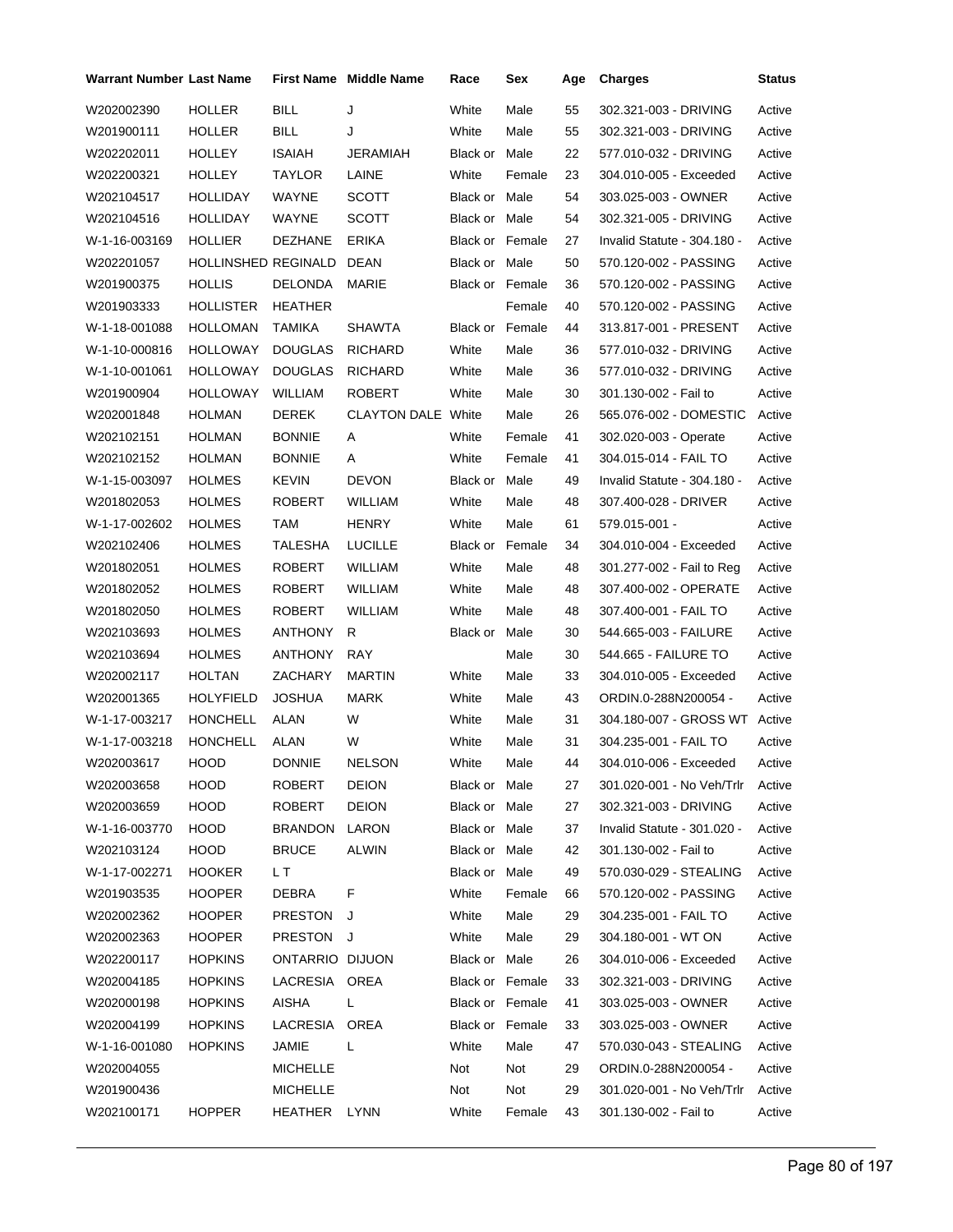| <b>Warrant Number Last Name</b> |                   |                | <b>First Name Middle Name</b> | Race                   | Sex    | Age | <b>Charges</b>                | Status |
|---------------------------------|-------------------|----------------|-------------------------------|------------------------|--------|-----|-------------------------------|--------|
| W202104366                      | <b>HOPPER</b>     | <b>HEATHER</b> | <b>LYNN</b>                   | White                  | Female | 43  | 301.020-001 - No Veh/Trlr     | Active |
| W201802226                      | <b>HOPPER</b>     | JAMIE          | LEIGH                         | White                  | Female | 36  | 571.020-002 -                 | Active |
| W-1-18-001879                   | <b>HORD</b>       | <b>WILLIAM</b> | SAM                           | White                  | Male   | 55  | 304.015-014 - FAIL TO         | Active |
| W202104986                      | <b>HORD</b>       | <b>JENNA</b>   | MARIE                         | White                  | Female | 26  | 302.020-003 - Operate         | Active |
| W202104985                      | <b>HORD</b>       | <b>JENNA</b>   | <b>MARIE</b>                  | White                  | Female | 26  | 304.010-004 - Exceeded        | Active |
| W-1-18-001877                   | <b>HORD</b>       | WILLIAM        | SAM                           | White                  | Male   | 55  | 575.150-003 -                 | Active |
| W-1-18-001881                   | <b>HORD</b>       | <b>WILLIAM</b> | SAM                           | White                  | Male   | 55  | 301.140-001 -                 | Active |
| W-1-18-001880                   | <b>HORD</b>       | WILLIAM        | SAM                           | White                  | Male   | 55  | 304.010-007 - Exceeded        | Active |
| W-1-18-001878                   | <b>HORD</b>       | <b>WILLIAM</b> | SAM                           | White                  | Male   | 55  | 302.321-003 - DRIVING         | Active |
| W201903058                      | <b>HORD</b>       | <b>CHARLES</b> | <b>BRIAN</b>                  | White                  | Male   | 55  | 301.020-001 - No Veh/Trlr     | Active |
| W201902600                      | <b>HORNADAY</b>   | KATHREEN F     |                               | White                  | Female | 38  | 301.130-002 - Fail to         | Active |
| W-1-11-000107                   | <b>HOROWITZ</b>   | <b>JACOB</b>   | <b>ANTHONY</b>                | White                  | Male   | 37  | Invalid Statute - 195.202 -   | Active |
| W201904576                      | <b>HORTON</b>     | <b>TIMOTHY</b> | <b>BRYANT</b>                 | White                  | Male   | 32  | 301.130-002 - Fail to         | Active |
| W202002273                      | <b>HORTON</b>     | <b>ANTHONY</b> | DEANDRAY                      | Black or               | Male   | 28  | 579.015-004 -                 | Active |
| W201900130                      | <b>HOSFORD</b>    | <b>BREANNA</b> | J                             | White                  | Female | 22  | 303.025-003 - OWNER           | Active |
| W202001082                      | <b>HOSKINS</b>    | <b>FRANK</b>   | G                             | White                  | Male   | 57  | ORDIN.0-039N200054 -          | Active |
| W-1-16-003658                   | <b>HOSKINS</b>    | <b>TIMOTHY</b> | LEWIS                         | Black or               | Male   | 61  | 303.025-002 - Oper MV of      | Active |
| W202101569                      | <b>HOSKINS</b>    | <b>ANTHONY</b> | н                             | Asian                  | Male   | 65  | ORDIN.0-328N200054 -          | Active |
| W201902844                      | <b>HOSKINS</b>    | <b>BRIAN</b>   | <b>STEVEN</b>                 | Black or Male          |        | 36  | 579.015 - POSSESSION          | Active |
| W202103713                      | HOSLEY            | <b>TERI</b>    | <b>RENEE</b>                  | White                  | Female | 44  | 302.321-003 - DRIVING         | Active |
| W202103712                      | <b>HOSLEY</b>     | TERI           | RENEE                         | White                  | Female | 44  | 304.015-011 - FAIL TO         | Active |
| W202201028                      | HOSTERMAN CHAD    |                | <b>MARTIN</b>                 | White                  | Male   | 51  | 302.321-003 - DRIVING         | Active |
| W202201027                      | HOSTERMAN CHAD    |                | <b>MARTIN</b>                 | White                  | Male   | 51  | 303.025-003 - OWNER           | Active |
| W202201029                      | HOSTERMAN CHAD    |                | <b>MARTIN</b>                 | White                  | Male   | 51  | 301.020-001 - No Veh/Trlr     | Active |
| W202201756                      | HOTT              | TROY           | <b>ROGER</b>                  | White                  | Male   | 43  | 306.020-003 - EXPIRED         | Active |
| W-1-16-004150                   | <b>HOUCKS</b>     | PERRY          |                               | Black or               | Male   | 54  | Invalid Statute - 304.010. -  | Active |
| W-1-16-004151                   | <b>HOUCKS</b>     | PERRY          |                               | Black or               | Male   | 54  | Invalid Statute - 302.321 -   | Active |
| W-1-16-004152                   | <b>HOUCKS</b>     | PERRY          |                               | Black or Male          |        | 54  | 303.025-002 - Oper MV of      | Active |
| W202002598                      |                   | DEAN           | <b>GABRIEL</b>                | White                  | Female | 29  | 301.020-001 - No Veh/Trlr     | Active |
| W201900894                      | <b>HOUGH</b>      | <b>JOHN</b>    | <b>WILLIS</b>                 | White                  | Male   | 32  | 307.400-029 - OPER MCV        | Active |
| W201900895                      | <b>HOUGH</b>      | <b>JOHN</b>    | <b>WILLIS</b>                 | White                  | Male   | 32  | 307.400-029 - OPER MCV Active |        |
| W202102890                      | <b>HOUGLAND</b>   | LAWRENCE       |                               | Not                    | Female | 57  | 544.665 - FAILURE TO          | Active |
| W-1-14-000817                   | <b>HOULIHAN</b>   | <b>DYLAN</b>   | ALEXANDER                     | White                  | Male   | 28  | Invalid Statute - 570.120 -   | Active |
| W202101253                      | <b>HOUNGUE</b>    | <b>LEESON</b>  | <b>JOHANNES</b>               | Black or Male          |        | 27  | 302.020-003 - Operate         | Active |
| W202101718                      | <b>HOUNGUE</b>    | <b>LEESON</b>  | <b>JOHANNES</b>               | Black or Male          |        | 27  | ORDIN.0-256N200050 -          | Active |
| W202100525                      | <b>HOUSE</b>      | JEFFREY        | A                             | White                  | Not    | 52  | ORDIN.0-256N200050 -          | Active |
| W-1-12-001007                   | <b>HOUSER</b>     | MICHELLE D     |                               | White                  | Female | 30  | 303.025-002 - Oper MV of      | Active |
| W-1-12-001008                   | <b>HOUSER</b>     | MICHELLE D     |                               | White                  | Female | 30  | Invalid Statute - 301.020 -   | Active |
| W201901819                      | <b>HOUSH</b>      | <b>AUSTIN</b>  | <b>JOSEPH</b>                 | White                  | Male   | 26  | 304.010-006 - Exceeded        | Active |
| W202000705                      | <b>HOUSLEY</b>    | DOMINIQUE MONA |                               | <b>Black or Female</b> |        | 36  | 302.321-004 - DRIVING         | Active |
| W202000706                      | <b>HOUSLEY</b>    | DOMINIQUE MONA |                               | Black or Female        |        | 36  | 304.010-003 - Exceeded        | Active |
| W202104903                      | <b>HOUSTON</b>    | JESSICA        | ANN                           | White                  | Female | 33  | 301.020-001 - No Veh/Trlr     | Active |
| W202104167                      | <b>HOUSTON</b>    | <b>JACOB</b>   | WAYNE                         | White                  | Male   | 22  | 304.010-006 - Exceeded        | Active |
| W202202367                      | <b>HOUSTON</b>    | ANTHONY        | <b>HOWELL</b>                 | Black or               | Male   | 30  | 570.090-001 - FORGERY         | Active |
| W202104132                      | <b>HOUSTON</b>    | JACOB          | WAYNE                         | White                  | Male   | 22  | 302.321-003 - DRIVING         | Active |
| W202202162                      | HOUSWORTHSCARLETT |                | <b>SUE</b>                    | White                  | Female | 51  | 570.030-044 - STEALING        | Active |
| W202002155                      | <b>HOVEY</b>      | MARK           | <b>BEAUMONT</b>               | White                  | Male   | 38  | 302.020-003 - Operate         | Active |
|                                 |                   |                |                               |                        |        |     |                               |        |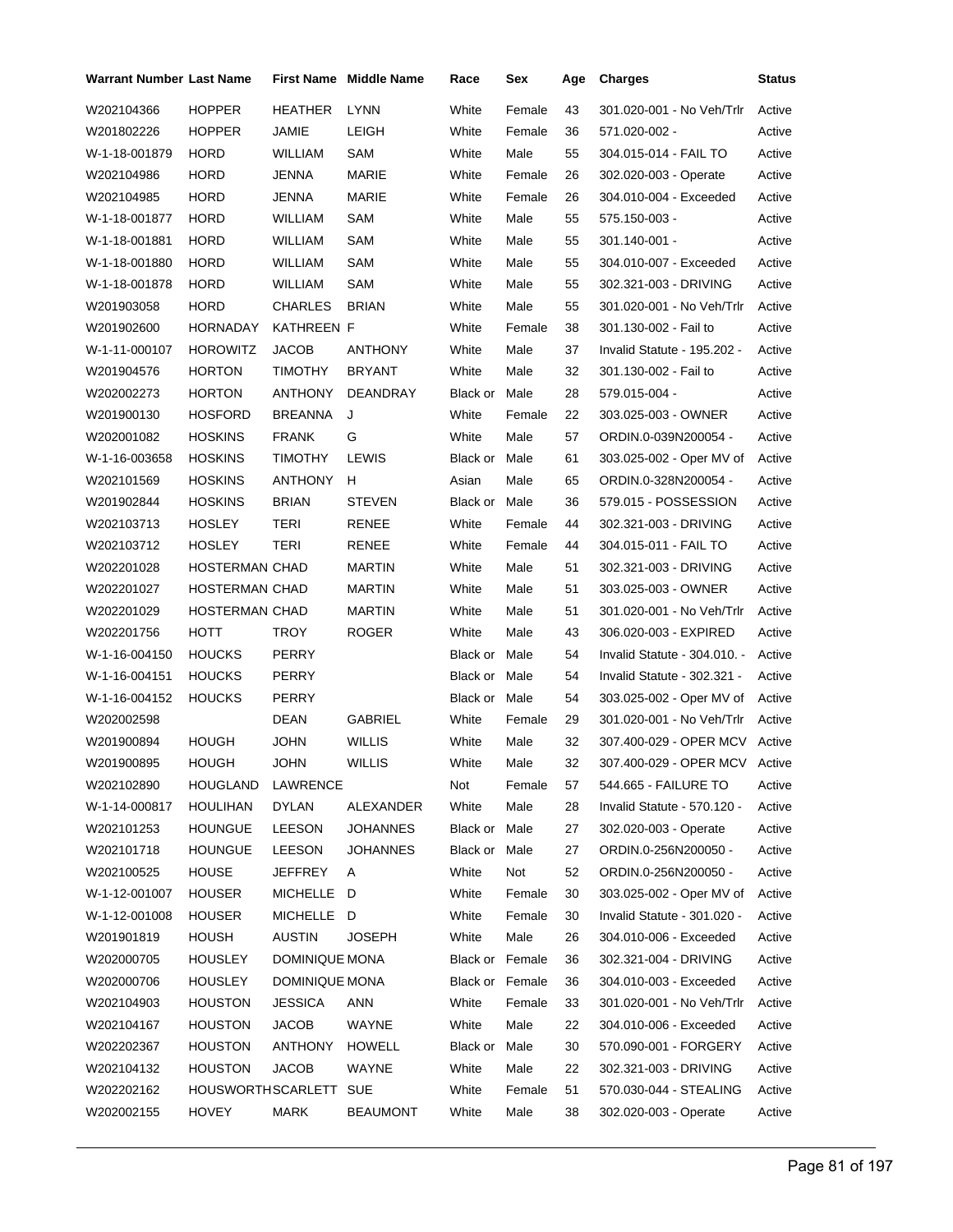| <b>Warrant Number Last Name</b> |                |                      | First Name Middle Name | Race                   | Sex    | Age | <b>Charges</b>              | <b>Status</b> |
|---------------------------------|----------------|----------------------|------------------------|------------------------|--------|-----|-----------------------------|---------------|
| W202002154                      | <b>HOVEY</b>   | <b>MARK</b>          | <b>BEAUMONT</b>        | White                  | Male   | 38  | 579.074-002 -               | Active        |
| W201903678                      | <b>HOWARD</b>  | MELVIN               | <b>LEWIS</b>           | Black or Male          |        | 57  | 570.120-002 - PASSING       | Active        |
| W-1-16-001037                   | HOWARD         | LATRENDA DELTA       |                        | <b>Black or Female</b> |        | 35  | Invalid Statute - 301.130 - | Active        |
| W-1-17-004024                   | <b>HOWARD</b>  | JOESHIAH             | RELLEE                 | Black or Male          |        | 35  | Invalid Statute -           | Active        |
| W-1-17-004025                   | <b>HOWARD</b>  | JOESHIAH RELLEE      |                        | Black or Male          |        | 35  | 302.321-003 - DRIVING       | Active        |
| W-1-15-001956                   | HOWARD         | <b>DEMARCUS DION</b> |                        | Black or Male          |        | 36  | Invalid Statute - 301.210 - | Active        |
| W202100921                      | HOWARD         | DESIA                | <b>SANTRIECE</b>       | Black or Female        |        | 30  | 303.025-003 - OWNER         | Active        |
| W-1-11-000627                   | <b>HOWARD</b>  | LAURA                | <b>BETH</b>            | White                  | Female | 50  | Invalid Statute - 570.120 - | Active        |
| W-1-15-001216                   | <b>HOWE</b>    | BAILEY               | <b>NICOLE</b>          | White                  | Female | 26  | Invalid Statute - 301.130 - | Active        |
| W202003757                      | HOWERTON       | <b>JENNIFER</b>      |                        | White                  | Female | 45  | 579.074-003 -               | Active        |
| W202003756                      | HOWERTON       | <b>JENNIFER</b>      |                        | White                  | Female | 45  | 579.015-004 -               | Active        |
| W202201201                      | HOWERY         | LANA                 | <b>CHRISTINE</b>       | White                  | Female | 43  | 579.015-001 -               | Active        |
| W202003859                      | HOWZE          |                      | CHRISTIAN ALEXANDER    | Black or Male          |        | 24  | 304.010-004 - Exceeded      | Active        |
| W202103209                      | HOYLE          | <b>DENISE</b>        | <b>NICHOLE</b>         | White                  | Female | 36  | 302.321-003 - DRIVING       | Active        |
| W201900859                      | HUBBARD        | TERENCE              | EARL                   | White                  | Male   | 36  | 307.173-001 - OPER MV       | Active        |
| W202200324                      | HUBBARD        | JAKE                 | LEE                    | White                  | Male   | 30  | 301.020-001 - No Veh/Trlr   | Active        |
| W202200325                      | HUBBARD        | JAKE                 | LEE                    | White                  | Male   | 30  | 304.010-004 - Exceeded      | Active        |
| W202201267                      | HUBBARD        | JASON                | <b>PAUL</b>            | Black or               | Male   | 46  | 303.025-003 - OWNER         | Active        |
| W202200326                      | HUBBARD        | JAKE                 | LEE                    | White                  | Male   | 30  | 303.025-003 - OWNER         | Active        |
| W202104374                      | HUBBARD        | <b>DERRICK</b>       | м                      | Black or Male          |        | 50  | 302.321-003 - DRIVING       | Active        |
| W202102813                      | HUBBELL        | CARLY                | <b>ARTUS</b>           | White                  | Female | 46  | 303.025-003 - OWNER         | Active        |
| W-1-15-001071                   | <b>HUCKABA</b> | RODNEY               | LEONARD                | White                  | Male   | 48  | Invalid Statute - 565.070 - | Active        |
| W-1-17-003411                   | <b>HUDGINS</b> | CODY                 | ALLEN                  | White                  | Male   | 32  | 301.277-002 - Fail to Reg   | Active        |
| W201904173                      | HUDSON         | KENNARD              |                        | Black or Male          |        | 30  | 302.321-004 - DRIVING       | Active        |
| W-1-17-001631                   | <b>HUDSON</b>  | JOHN'E               |                        | <b>Black or Female</b> |        | 49  | 579.015-004 -               | Active        |
| W202004093                      | <b>HUDSON</b>  | REGINALD LEE         |                        | Black or Male          |        | 34  | 302.321-003 - DRIVING       | Active        |
| W202101518                      | HUDSON         | <b>BRITTINI</b>      | <b>TASHA'E</b>         | Black or Female        |        | 30  | 302.321-004 - DRIVING       | Active        |
| W202101519                      | <b>HUDSON</b>  | <b>BRITTINI</b>      | <b>TASHA'E</b>         | Black or Female        |        | 30  | 303.025-004 - OWNER         | Active        |
| W202101520                      | <b>HUDSON</b>  | <b>BRITTINI</b>      | TASHA'E                | Black or Female        |        | 30  | 302.321-004 - DRIVING       | Active        |
| W202103831                      |                | IAN                  | <b>TYLAR</b>           | White                  | Male   | 20  | 304.010-004 - Exceeded      | Active        |
| W202000405                      | <b>HUFF</b>    | MATTHEW              |                        | Black or Male          |        | 49  | 307.400-012 - FAIL TO       | Active        |
| W202104075                      |                | <b>CHLOE</b>         | RAINE                  | White                  | Female | 22  | 304.010-005 - Exceeded      | Active        |
| W202201448                      | <b>HUGHES</b>  | REGINALD MAURICE     |                        | Black or Male          |        | 37  | 301.020-001 - No Veh/Trlr   | Active        |
| W202201447                      | <b>HUGHES</b>  | REGINALD             | <b>MAURICE</b>         | Black or Male          |        | 37  | 301.140-001 -               | Active        |
| W202002896                      | <b>HUGHES</b>  | MARKO                | <b>UJAN</b>            | Black or Male          |        | 64  | 302.321-005 - DRIVING       | Active        |
| W202200288                      | HUGHES         |                      | <b>HENRY</b>           | White                  | Male   | 42  | 303.025-003 - OWNER         | Active        |
| W202003293                      | <b>HUGHES</b>  | ANDREA               | DANIELLE               | White                  | Female | 44  | 301.020-001 - No Veh/Trlr   | Active        |
| W202001366                      | <b>HUGHES</b>  | <b>TYLER</b>         | <b>JOSEPH</b>          | Black or Female        |        | 30  | ORDIN.0-288N200054 -        | Active        |
| W202104182                      | <b>HUGHES</b>  | ANTHONY              | RAY                    | Black or Male          |        | 36  | 579.015-001 -               | Active        |
| W201800449                      | <b>HUGHES</b>  | <b>RON</b>           | LEE                    | Black or Male          |        | 36  | 304.180-001 - WT ON         | Active        |
| W202201446                      | <b>HUGHES</b>  | REGINALD             | MAURICE                | Black or Male          |        | 37  | 302.321-003 - DRIVING       | Active        |
| W201903103                      | HUGHES         | ROBBEN               | LYNN                   | White                  | Female | 58  | 570.120-002 - PASSING       | Active        |
| W202003389                      | <b>HUGHES</b>  | AUBREY               | D                      | White                  | Female | 24  | 301.020-001 - No Veh/Trlr   | Active        |
| W202000860                      | <b>HUGHLON</b> | JANAE                | <b>BREONNA</b>         | Black or Female        |        | 30  | ORDIN.0-289N200054 -        | Active        |
| W202000861                      | HUGHLON        | JANAE                | <b>BREONNA</b>         | Black or Female        |        | 30  | ORDIN.0-075N200354 -        | Active        |
| W202200124                      | HULBER         | HEATHER              | H                      |                        | Female | 47  | 301.020-001 - No Veh/Trlr   | Active        |
| W-1-17-003925                   | HULL           | JENNIFER LYNN        |                        | White                  | Female | 40  | 302.321-003 - DRIVING       | Active        |
|                                 |                |                      |                        |                        |        |     |                             |               |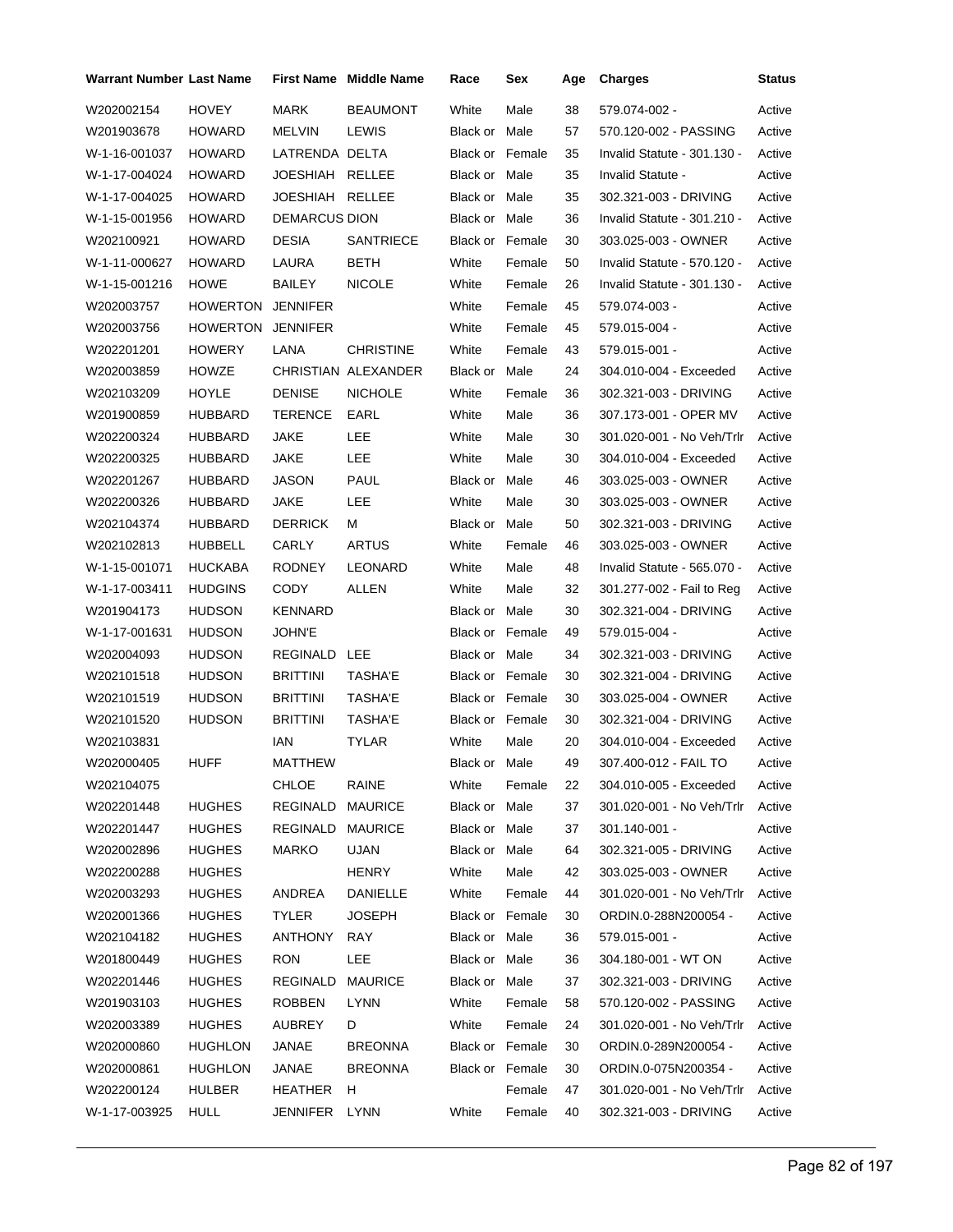| <b>Warrant Number Last Name</b> |                 |                        | <b>First Name</b> Middle Name | Race                   | Sex             | Age | <b>Charges</b>              | Status |
|---------------------------------|-----------------|------------------------|-------------------------------|------------------------|-----------------|-----|-----------------------------|--------|
| W-1-17-003926                   | <b>HULL</b>     | <b>JENNIFER</b>        | <b>LYNN</b>                   | White                  | Female          | 40  | 304.010-005 - Exceeded      | Active |
| W-1-16-003748                   | <b>HULSE</b>    | NICKOLAS               | WAYNE                         | White                  | Male            | 28  | Invalid Statute - 301.020 - | Active |
| W-1-16-000145                   | <b>HULTGREN</b> | <b>HUBERT</b>          | <b>HORATIO</b>                | White                  | Male            | 44  | Invalid Statute - 304.010 - | Active |
| W202202101                      | <b>HUMPHREY</b> | <b>DERRICK</b>         | <b>JAMAINE</b>                | Black or               | Male            | 46  | 304.010-006 - Exceeded      | Active |
| W201900872                      | <b>HUMPHREY</b> | ROBERT                 | ZEBULON                       | White                  | Male            | 39  | 303.025-003 - OWNER         | Active |
| W202001369                      | <b>HUMPHREY</b> | JAMES                  | <b>EUGENE</b>                 | White                  | Male            | 38  | ORDIN.0-288N200054 -        | Active |
| W-1-08-003036                   | <b>HUMPHREY</b> | <b>HEATHER</b>         | KAYE                          | White                  | Female          | 51  | Invalid Statute - 570.120 - | Active |
| W201903856                      | HUNT            | <b>BRANDON</b>         | LEE                           | White                  | Male            | 24  | 304.010-006 - Exceeded      | Active |
| W-1-16-001125                   | HUNT            | <b>JESSICA</b>         | <b>LYNN</b>                   | White                  | Female          | 25  | Invalid Statute - 302.020 - | Active |
| W-1-16-001126                   | <b>HUNT</b>     | <b>JESSICA</b>         | <b>LYNN</b>                   | White                  | Female          | 25  | Invalid Statute - 304.015 - | Active |
| W202105073                      | <b>HUNT</b>     | <b>EUGENIA</b>         | <b>JONVILLE</b>               | <b>Black or Female</b> |                 | 41  | 579.015-004 -               | Active |
| W202102814                      | <b>HUNT</b>     | <b>RICHARD</b>         | LEE VAUGHN                    | White                  | Male            | 38  | 301.130-002 - Fail to       | Active |
| W202105074                      | <b>HUNT</b>     | <b>EUGENIA</b>         | <b>JONVILLE</b>               | <b>Black or Female</b> |                 | 41  | 304.010-007 - Exceeded      | Active |
| W202002867                      | HUNTER          | <b>BRETT</b>           | <b>MICHAEL</b>                | White                  | Male            | 42  | 570.120-002 - PASSING       | Active |
| W-1-06-001963                   | <b>HUNTER</b>   | DAVID                  | <b>MONROE</b>                 | Black or Male          |                 | 53  | 570.030-046 -               | Active |
| W-1-13-001001                   | <b>HUNTER</b>   | <b>GRANT</b>           | MCCALL                        | White                  | Male            | 37  | Invalid Statute - 195.202 - | Active |
| W202002015                      | HUNTER          | <b>NOAH</b>            | LANCE                         | White                  | Male            | 25  | 304.012-001 - Oper Veh in   | Active |
| W202002016                      | <b>HUNTER</b>   | <b>NOAH</b>            | LANCE                         | White                  | Male            | 25  | 302.020-005 - Operate       | Active |
| W202002017                      | <b>HUNTER</b>   | <b>NOAH</b>            | LANCE                         | White                  | Male            | 25  | 303.025-003 - OWNER         | Active |
| W201902096                      | <b>HUNTER</b>   |                        | <b>STEPHON</b>                | Black or Male          |                 | 31  | 579.015-004 -               | Active |
| W202103374                      | <b>HUNTER</b>   | <b>ANTONIO</b>         | A                             | Black or Male          |                 | 32  | 565.074-003 - DOMESTIC      | Active |
| W202104134                      | <b>HUNTER</b>   | DAVID                  | ALLEN                         | White                  | Male            | 22  | 302.321-003 - DRIVING       | Active |
| W202201911                      | <b>HUNTLEY</b>  | DE'JOHUAN MITEZ        |                               | Black or Male          |                 | 24  | 302.321-003 - DRIVING       | Active |
| W202002160                      | <b>HUNTLEY</b>  | RAMONDA PATRICE        |                               | Black or Female        |                 | 29  | 302.321-003 - DRIVING       | Active |
| W202002161                      | <b>HUNTLEY</b>  | RAMONDA PATRICE        |                               | <b>Black or Female</b> |                 | 29  | 304.010-005 - Exceeded      | Active |
| W202201913                      | <b>HUNTLEY</b>  | DE'JOHUAN MITEZ        |                               | Black or Male          |                 | 24  | 303.025-003 - OWNER         | Active |
| W202201914                      | HUNTLEY         | DE'JOHUAN MITEZ        |                               | Black or Male          |                 | 24  | 579.015-002 -               | Active |
| W202201915                      | <b>HUNTLEY</b>  | <b>DE'JOHUAN MITEZ</b> |                               | Black or Male          |                 | 24  | 301.130-001 - Fail to       | Active |
| W202201916                      | <b>HUNTLEY</b>  | DE'JOHUAN MITEZ        |                               | Black or Male          |                 | 24  | 301.190-001 - Oper Motor    | Active |
| W202201917                      | HUNTLEY         | <b>DE'JOHUAN MITEZ</b> |                               | Black or Male          |                 | 24  | 301.140-001 -               | Active |
| W202002715                      | <b>HURD</b>     | STACHA GENEVA          |                               |                        | Black or Female | 21  | 303.025-003 - OWNER         | Active |
| W202002714                      | <b>HURD</b>     | <b>STACHA</b>          | GENEVA                        | Black or Female        |                 | 21  | 302.020-003 - Operate       | Active |
| W202002595                      | <b>HURD</b>     | <b>STACHA</b>          | <b>GENEVA</b>                 | Black or Female        |                 | 21  | 302.020-003 - Operate       | Active |
| W202002600                      | <b>HURD</b>     | <b>STACHA</b>          | <b>GENEVA</b>                 | Black or Female        |                 | 21  | 303.025-003 - OWNER         | Active |
| W202000570                      | <b>HURD</b>     | <b>STACHA</b>          | <b>GENEVA</b>                 | Black or Female        |                 | 21  | 301.020-001 - No Veh/Trlr   | Active |
| W202001368                      | <b>HURD</b>     | <b>STACHA</b>          | <b>GENEVA</b>                 | Black or Female        |                 | 21  | ORDIN.0-039Y200054 -        | Active |
| W202104729                      | <b>HURSH</b>    | <b>LYNDON</b>          | <b>WILMER</b>                 | White                  | Male            | 25  | 304.010-004 - Exceeded      | Active |
| W202202339                      | <b>HURST</b>    | KATHERINE JO           |                               | White                  | Female          | 37  | 303.025-002 - Oper MV of    | Active |
| W202202340                      | <b>HURST</b>    | KATHERINE JO           |                               | White                  | Female          | 37  | 304.010-004 - Exceeded      | Active |
| W202202056                      | HURT            | <b>BRIAN</b>           | K                             | White                  | Male            | 34  | 577.010-032 - DRIVING       | Active |
| W-1-17-003591                   | HURT            | SAMANTHA ELAINE        |                               | White                  | Female          | 28  | 301.130-002 - Fail to       | Active |
| W202201880                      | <b>HURT</b>     | <b>BRIAN</b>           | KEITH                         | White                  | Male            | 34  | 565.074 - DOMESTIC          | Active |
| W202001370                      | <b>HUSEIN</b>   | BAKR                   | RAMZI                         | White                  | Male            | 38  | ORDIN.0-318N200054 -        | Active |
| W-1-18-001218                   | HUSKEY          | KENDRIA                | N                             |                        | Female          | 40  | 570.120-002 - PASSING       | Active |
| W-1-17-004171                   | <b>HUSNI</b>    | YACOUB                 | YACOUB                        |                        | Male            | 28  | 303.025-003 - OWNER         | Active |
| W202000974                      | <b>HUSNI</b>    | YACOUB                 | YACOUB                        |                        | Male            | 28  | ORDIN.0-054N200354 -        | Active |
| W-1-10-001654                   | <b>HUSTON</b>   | <b>ERIC</b>            | <b>JOHN</b>                   | White                  | Male            | 48  | Invalid Statute - 195.202 - | Active |
|                                 |                 |                        |                               |                        |                 |     |                             |        |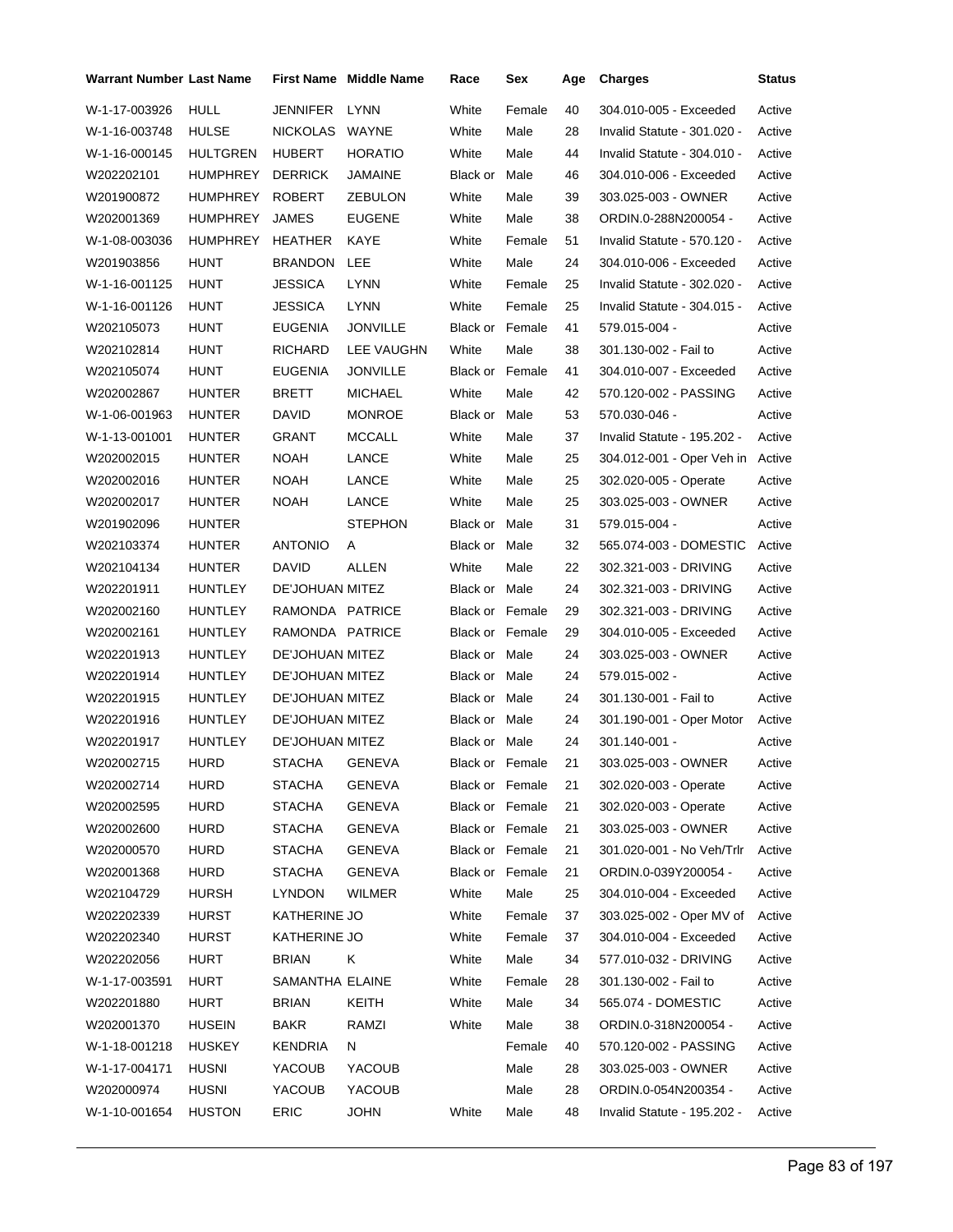| Warrant Number Last Name |                         |                        | <b>First Name</b> Middle Name | Race            | Sex    | Age | <b>Charges</b>              | <b>Status</b> |
|--------------------------|-------------------------|------------------------|-------------------------------|-----------------|--------|-----|-----------------------------|---------------|
| W-1-13-000401            | HUTCHENS                | <b>JENNIFER</b>        | <b>LYNN</b>                   | White           |        | 38  | Invalid Statute - 195.233 - | Active        |
| W202104730               | <b>HUTCHINSONREGGIE</b> |                        | LAMAR                         | Black or Male   |        | 45  | 304.010-006 - Exceeded      | Active        |
| W-1-18-001456            | <b>HUTCHINSONDAMON</b>  |                        | <b>DARRON</b>                 | Black or Male   |        | 28  | 302.321-003 - DRIVING       | Active        |
| W-1-18-001457            | <b>HUTCHINSONDAMON</b>  |                        | <b>DARRON</b>                 | Black or Male   |        | 28  | 301.130-002 - Fail to       | Active        |
| W-1-12-002423            |                         | ASHLEY                 | JANAE                         | Black or Female |        | 33  | Invalid Statute - 301.020 - | Active        |
| W-1-12-002424            |                         | ASHLEY                 | JANAE                         | Black or Female |        | 33  | Invalid Statute - 301.020 - | Active        |
| W-1-12-002425            |                         | ASHLEY                 | JANAE                         | Black or Female |        | 33  | Invalid Statute - 301.020 - | Active        |
| W202200249               | <b>HUXTABLE</b>         | ANGEL                  | м                             | White           | Female | 44  | 302.321-005 - DRIVING       | Active        |
| W-1-10-001889            | HUZHE                   | <b>JIN</b>             |                               |                 | Male   | 45  | Invalid Statute - 570.120 - | Active        |
| W202001371               | <b>HYDER</b>            | <b>BRIAN</b>           | <b>ROGER</b>                  | White           | Male   | 39  | ORDIN.0-041N200454 -        | Active        |
| W-1-13-000449            | <b>HYSTEN</b>           | <b>BRIAN</b>           | LEE                           | White           | Male   | 38  | Invalid Statute - 195.233 - | Active        |
| W-1-13-000450            | <b>HYSTEN</b>           | <b>BRIAN</b>           | LEE                           | White           | Male   | 38  | Invalid Statute - 195.233 - | Active        |
| W202103167               | <b>IBARRA</b>           | <b>KELVIN</b>          |                               | White           | Male   | 26  | 579.015-001 -               | Active        |
| W202102527               | <b>IBARRA</b>           | EDWARD                 |                               | White           | Male   | 65  | 306.020-003 - EXPIRED       | Active        |
| W201900551               | <b>IBARRA</b>           | <b>NICHOLAS</b>        | JULIAN                        | White           | Male   | 37  | 304.010-004 - Exceeded      | Active        |
| W202202102               | <b>IDOGHO</b>           | <b>MOSES</b>           | O                             | Black or        | Male   | 31  | 304.010-007 - Exceeded      | Active        |
| W202001877               | <b>IMANUEL</b>          | <b>BRIHNELT</b>        |                               |                 | Female | 44  | 64.295-001 -                | Active        |
| W202104732               | <b>INGERSOLL</b>        | GREGORY ALLEN          |                               | White           | Male   | 57  | 307.400-023 - FAIL TO       | Active        |
| W202104731               | <b>INGERSOLL</b>        | GREGORY ALLEN          |                               | White           | Male   | 57  | 307.400-001 - FAIL TO       | Active        |
| W202002889               | <b>INGRAM</b>           |                        | JOSEPH                        | White           | Male   | 42  | 579.074-003 -               | Active        |
| W-1-11-001985            | <b>INMON</b>            | CASEY                  | <b>EUGENE</b>                 | White           | Male   | 49  | Invalid Statute - 570.120 - | Active        |
| W202003311               | <b>INTHIRATH</b>        | ALINA                  |                               | White           | Female | 26  | 304.010-004 - Exceeded      | Active        |
| W202003310               | <b>INTHIRATH</b>        | ALINA                  |                               | White           | Female | 26  | 303.025-003 - OWNER         | Active        |
| W202003347               | <b>INTHIRATH</b>        | ALINA                  |                               | White           | Female | 26  | 302.321-003 - DRIVING       | Active        |
| W-1-16-000146            | <b>IOWANES</b>          | <b>SELLYNN</b>         | Κ                             | White           | Female | 27  | Invalid Statute - 304.010 - | Active        |
| W202200780               | <b>IRELAND</b>          | <b>JASON</b>           | <b>CHARLES</b>                | White           | Male   | 23  | 302.321-005 - DRIVING       | Active        |
| W-1-13-001725            | <b>IRVIN</b>            | <b>ANTHONY</b>         | Lee                           | Black or        | Male   | 28  | Invalid Statute - 569.170 - | Active        |
| W202100568               | <b>IRVIN</b>            | <b>COURTNEY NICOLE</b> |                               | White           | Female | 25  | 301.130-002 - Fail to       | Active        |
| W202000735               | <b>IRWIN</b>            | AMBER                  | <b>ELIZABETH</b>              | White           | Female | 50  | ORDIN.0-318N200054 -        | Active        |
| W202000780               | <b>ISTRE</b>            | <b>DENNIS</b>          | Α                             | White           | Female | 34  | ORDIN.0-288N200054 -        | Active        |
| W202004054               | <b>IVERSON</b>          | <b>JOHN</b>            | <b>JAMES</b>                  | Black or Male   |        | 38  | ORDIN.0-288N200054 -        | Active        |
| W202000642               | <b>IVERSON</b>          | CARMAN                 | ANNETTE                       | Black or Female |        | 37  | 303.025-003 - OWNER         | Active        |
| W202000639               | <b>IVERSON</b>          | CARMAN                 | ANNETTE                       | Black or Female |        | 37  | 302.321-003 - DRIVING       | Active        |
| W202000643               | <b>IVERSON</b>          | CARMAN                 | ANNETTE                       | Black or Female |        | 37  | 301.130-002 - Fail to       | Active        |
| W202002492               | <b>IVISON</b>           | <b>MICHAEL</b>         | A                             | White           | Male   | 23  | 302.321-003 - DRIVING       | Active        |
| W202002493               | <b>IVISON</b>           | <b>MICHAEL</b>         | A                             | White           | Male   | 23  | 304.010-004 - Exceeded      | Active        |
| W-1-18-000173            | <b>IVORY</b>            | VINCENT                | W                             | Black or Male   |        | 62  | 302.321-004 - DRIVING       | Active        |
| W202001376               | <b>IVY</b>              | OLIVIA                 | <b>RUTH</b>                   | White           | Female | 24  | ORDIN.0-318N200054 -        | Active        |
| W201900751               | <b>IWIG</b>             | CHRISTIAN L            |                               | White           | Male   | 21  | ORDIN.0-336Y200052 -        | Active        |
| W-1-17-004248            | <b>JACINTO</b>          | JUAN                   | BRUNO ROQUE White             |                 | Male   | 31  | 307.400-012 - FAIL TO       | Active        |
| W-1-17-004249            | <b>JACINTO</b>          | JUAN                   | BRUNO ROQUE White             |                 | Male   | 31  | 304.180-001 - WT ON         | Active        |
| W202104525               | JACKS                   | DOMINIQUE MARTE        |                               | Black or Male   |        | 27  | 302.020-003 - Operate       | Active        |
| W202003441               | JACKSON                 | JALEESA                | MARIE                         | Black or Female |        | 32  | ORDIN.0-288N200054 -        | Active        |
| W201903609               | JACKSON                 | DESEAN                 |                               | Black or Male   |        | 23  | 303.025-003 - OWNER         | Active        |
| W202201031               | <b>JACKSON</b>          | <b>VICTORIA</b>        | RAYSHAWN                      | Black or Female |        | 31  | 302.321-003 - DRIVING       | Active        |
| W202103921               | JACKSON                 | <b>TYONNIA</b>         | <b>SHIANN</b>                 | Black or Female |        | 26  | 570.057-002 - STEALING      | Active        |
| W202001876               | JACKSON                 | KAREEM                 | C                             | Black or Male   |        | 47  | 579.015-004 -               | Active        |
|                          |                         |                        |                               |                 |        |     |                             |               |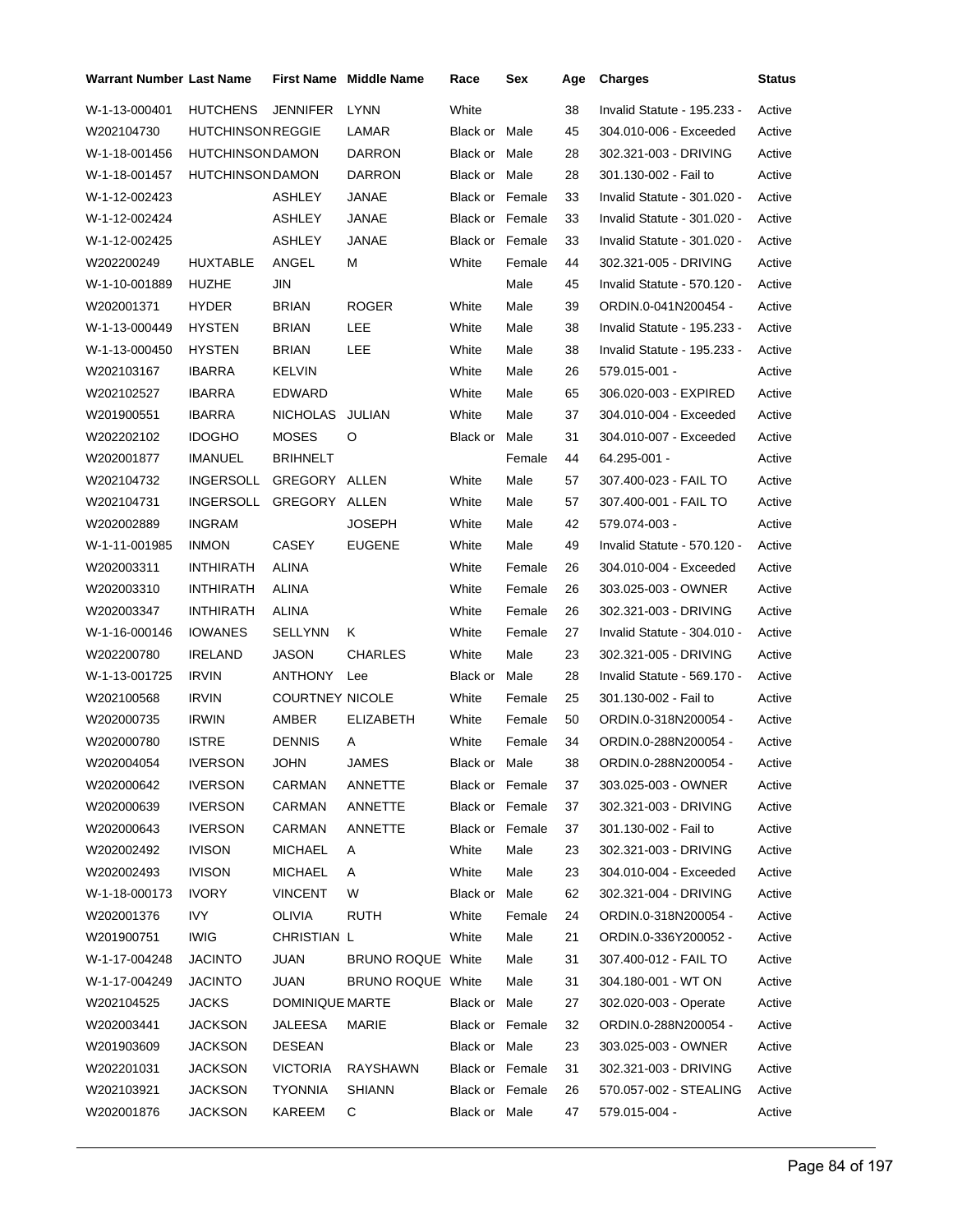| <b>Warrant Number Last Name</b> |                 |                         | <b>First Name Middle Name</b> | Race                   | Sex    | Age | <b>Charges</b>              | <b>Status</b> |
|---------------------------------|-----------------|-------------------------|-------------------------------|------------------------|--------|-----|-----------------------------|---------------|
| W-1-16-000977                   | <b>JACKSON</b>  | <b>GEOFFREY J</b>       |                               | White                  | Male   | 42  | Invalid Statute - 302.321 - | Active        |
| W-1-16-000978                   | <b>JACKSON</b>  | <b>GEOFFREY J</b>       |                               | White                  | Male   | 42  | Invalid Statute - 304.010 - | Active        |
| W201904058                      | <b>JACKSON</b>  | TERRY                   | <b>LYNN RAY</b>               | White                  | Male   | 44  | 302.020-003 - Operate       | Active        |
| W202103597                      | <b>JACKSON</b>  | QUIERA                  | <b>MARIE</b>                  | <b>Black or Female</b> |        | 30  | 301.130-002 - Fail to       | Active        |
| W202103598                      | <b>JACKSON</b>  | QUIERA                  | MARIE                         | <b>Black or Female</b> |        | 30  | 301.210-001 - Posses        | Active        |
| W-1-13-000999                   | <b>JACKSON</b>  | <b>JESSIE</b>           | L.                            | Black or Male          |        | 70  | Invalid Statute - 570.120 - | Active        |
| W-1-11-001048                   | <b>JACKSON</b>  | <b>STEVEN</b>           | WILLIAM                       | White                  | Male   | 28  | 570.030-046 -               | Active        |
| W201904214                      | JACKSON         | JERMAINE                | <b>LOUIS</b>                  | Black or Male          |        | 38  | 301.020-001 - No Veh/Trlr   | Active        |
| W-1-17-001590                   | <b>JACKSON</b>  | WILLIE                  | <b>HOWARD</b>                 | Black or Male          |        | 54  | 570.120-002 - PASSING       | Active        |
| W202202103                      | <b>JACKSON</b>  | JOHN                    | RYAN                          | White                  | Male   | 34  | 302.321-003 - DRIVING       | Active        |
| W202004002                      | <b>JACKSON</b>  | <b>DESEAN</b>           |                               | Black or Male          |        | 23  | 303.025-003 - OWNER         | Active        |
| W202004003                      | <b>JACKSON</b>  | <b>DESEAN</b>           |                               | Black or Male          |        | 23  | 302.321-003 - DRIVING       | Active        |
| W202004004                      | <b>JACKSON</b>  | <b>DESEAN</b>           |                               | Black or Male          |        | 23  | 301.020-001 - No Veh/Trlr   | Active        |
| W201904510                      | <b>JACKSON</b>  | <b>SHANNON</b>          | <b>SHARICE</b>                | <b>Black or Female</b> |        | 51  | 570.120-002 - PASSING       | Active        |
| W202103726                      | <b>JACKSON</b>  | MALAIKA                 | RENEE                         | Black or Female        |        | 49  | 302.321-003 - DRIVING       | Active        |
| W202000040                      | <b>JACKSON</b>  | JARRIELL                | <b>OKEEFE</b>                 | Black or Male          |        | 29  | 313.813-001 -               | Active        |
| W202002570                      | <b>JACKSON</b>  | <b>EMMANUEL DOMINIC</b> |                               | Black or Male          |        | 36  | 579.074-003 -               | Active        |
| W202001377                      | <b>JACKSON</b>  | <b>GERRON</b>           | <b>LESHONE</b>                | Black or Male          |        | 39  | ORDIN.0-318N200054 -        | Active        |
| W202001378                      | <b>JACKSON</b>  | <b>JESSICA</b>          | LENAE                         | <b>Black or Female</b> |        | 31  | ORDIN.0-057Y200054 -        | Active        |
| W202001379                      | <b>JACKSON</b>  | <b>JEROME</b>           | <b>MAURICE</b>                | Black or Male          |        | 37  | ORDIN.0-338Y200048 -        | Active        |
| W202001380                      | <b>JACKSON</b>  | KAREEM                  | С                             | Black or Male          |        | 47  | ORDIN.0-041N200454 -        | Active        |
| W202000506                      | <b>JACKSON</b>  | JAZMINE                 | LASHA                         | <b>Black or Female</b> |        | 30  | 301.130-001 - Fail to       | Active        |
| W202201030                      | <b>JACKSON</b>  | <b>VICTORIA</b>         | RAYSHAWN                      | <b>Black or Female</b> |        | 31  | 307.179-002 - DRIVER        | Active        |
| W201901276                      | <b>JACKSON</b>  | <b>REGINA</b>           | RENEE                         |                        | Female | 55  | 570.120-002 - PASSING       | Active        |
| W202200641                      | <b>JACKSON</b>  | QUIERA                  | MARIE                         | <b>Black or Female</b> |        | 30  | 302.321-003 - DRIVING       | Active        |
| W201800446                      | <b>JACKSON</b>  | <b>ANTHONY</b>          |                               | Black or Male          |        | 62  | 570.120-002 - PASSING       | Active        |
| W202101021                      | <b>JACKSON</b>  | <b>MICHAEL</b>          | R                             |                        | Male   | 61  | 565.074-003 - DOMESTIC      | Active        |
| W201800807                      | <b>JACKSON</b>  | <b>DURRELL</b>          | ORLANDO                       | Black or Male          |        | 33  | 302.321-004 - DRIVING       | Active        |
| W202100682                      | <b>JACKSON</b>  | <b>BENJAMIN</b>         | <b>SKARRETT</b>               | Not                    | Male   | 51  | 302.321-003 - DRIVING       | Active        |
| W202101815                      | <b>JACKSON</b>  | LENA                    | RACHELLE                      | <b>Black or Female</b> |        | 39  | 302.020-003 - Operate       | Active        |
| W202101942                      | <b>JACKSON</b>  | QUENTIN                 | <b>ISAAC</b>                  | Black or Male          |        | 35  | 304.351-007 - FAIL TO       | Active        |
| W202102232                      | <b>JACKSON</b>  | JASON                   | RONNELL                       | Black or Male          |        | 43  | 302.321-004 - DRIVING       | Active        |
| W-1-11-002358                   | <b>JACKSON</b>  |                         | <b>JEROME</b>                 | Black or Male          |        | 32  | Invalid Statute - 195.202 - | Active        |
| W202103836                      | <b>JACKSON</b>  | QUIERA                  | MARIE                         | Black or Female        |        | 30  | 303.025-003 - OWNER         | Active        |
| W202104234                      | <b>JACKSON</b>  | <b>JOHN</b>             | <b>EDWIN</b>                  | White                  | Female | 65  | 301.020-001 - No Veh/Trlr   | Active        |
| W202103835                      | <b>JACKSON</b>  | DETRA                   | <b>BRIANNE</b>                | Black or Female        |        | 31  | 302.321-004 - DRIVING       | Active        |
| W202103594                      | <b>JACKSON</b>  | MALCOLM                 | AAMANN                        | Black or Male          |        | 26  | 302.321-003 - DRIVING       | Active        |
| W202100379                      | <b>JACKSON</b>  | <b>HENRY</b>            | <b>JEFFREY</b>                | White                  | Male   | 44  | 302.321-003 - DRIVING       | Active        |
| W202200642                      | <b>JACKSON</b>  | QUIERA                  | MARIE                         | Black or Female        |        | 30  | 303.025-003 - OWNER         | Active        |
| W202201266                      | <b>JACOBSON</b> | KADEN                   | LEE                           | White                  | Male   | 20  | 301.277-002 - Fail to Reg   | Active        |
| W-1-15-003299                   | <b>JACOBSON</b> | <b>BREYLAN</b>          | <b>FREDERICK</b>              | White                  | Male   | 26  | Invalid Statute - 304.012 - | Active        |
| W202201195                      | JAEGER          | JEREMY                  | <b>MICHAEL</b>                | White                  | Male   | 33  | 304.010-004 - Exceeded      | Active        |
| W202201194                      | JAEGER          | JEREMY                  | <b>MICHAEL</b>                | White                  | Male   | 33  | 385.060 - OPERATING A       | Active        |
| W202201193                      | JAEGER          | JEREMEY                 | <b>MICHAEL</b>                | White                  | Male   | 33  | 385.160 - VIOLATION OF      | Active        |
| W202000095                      | JALE            | LOKU                    | E.                            | Black or Male          |        | 28  | 303.025-003 - OWNER         | Active        |
| W202000096                      | JALE            | <b>LOKU</b>             | Е                             | Black or Male          |        | 28  | 301.130-003 - Fail to       | Active        |
| W-1-12-002585                   | JALLOH          | BATE                    | <b>NMI</b>                    | Black or Male          |        | 31  | Invalid Statute - 570.090 - | Active        |
|                                 |                 |                         |                               |                        |        |     |                             |               |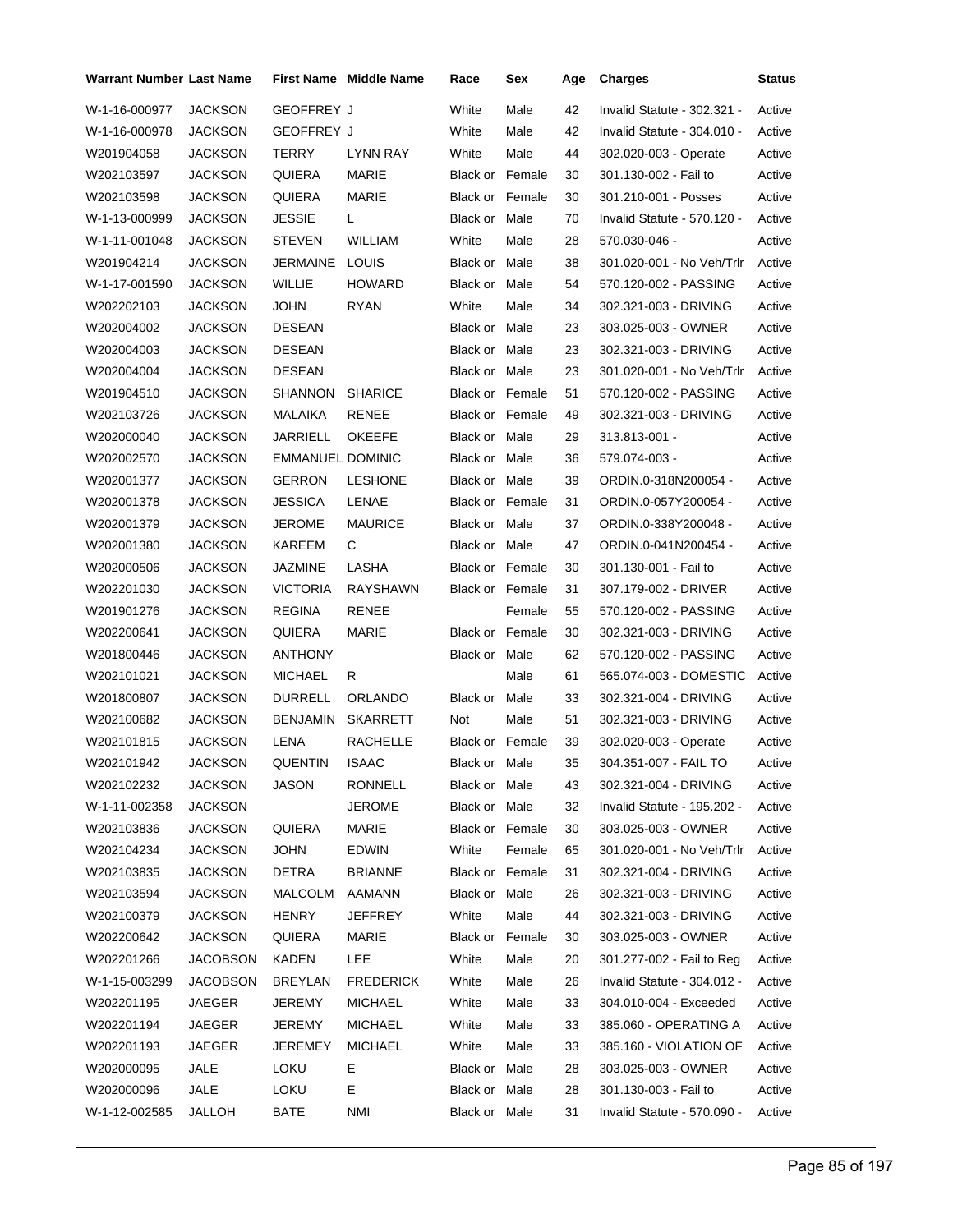| Warrant Number Last Name |                  |                       | <b>First Name</b> Middle Name | Race                   | Sex    | Age | <b>Charges</b>              | <b>Status</b> |
|--------------------------|------------------|-----------------------|-------------------------------|------------------------|--------|-----|-----------------------------|---------------|
| W201901757               | JALLOW           | <b>STEPHANIE LYNN</b> |                               | White                  | Female | 45  | 579.015 - POSSESSION        | Active        |
| W202001381               | JAMA             | AWO                   | <b>OSMAN</b>                  | <b>Black or Female</b> |        | 35  | ORDIN.0-057Y200054 -        | Active        |
| W202001919               | JAMERSON         | PELE                  | M S                           | Black or               | Male   | 33  | 569.080-002 -               | Active        |
| W202201452               | JAMES            | <b>SIERRA</b>         | <b>ALEXIS</b>                 | White                  | Female | 29  | 303.025-003 - OWNER         | Active        |
| W201903741               | JAMES            | ARNOLD                | <b>WOODY</b>                  |                        | Male   | 39  | 570.120-002 - PASSING       | Active        |
| W202201454               | JAMES            | <b>SIERRA</b>         | <b>ALEXIS</b>                 | White                  | Female | 29  | 304.010-004 - Exceeded      | Active        |
| W202104088               | JAMES            | AMY                   | J                             | White                  | Female | 48  | 304.010-004 - Exceeded      | Active        |
| W202201455               | JAMES            | <b>SIERRA</b>         | <b>ALEXIS</b>                 | White                  | Female | 29  | 302.321-003 - DRIVING       | Active        |
| W202102093               | JAMES            | <b>MARK</b>           | ALLEN                         | White                  | Male   | 31  | 577.010-032 - DRIVING       | Active        |
| W201901409               | JAMES            | JOSHUA                | ADAM                          | White                  | Male   | 29  | 579.074-003 -               | Active        |
| W-1-14-002861            | JAMES            | KATLIN                |                               | Asian                  | Female | 56  | Invalid Statute - 302.020 - | Active        |
| W-1-14-002862            | JAMES            | KATLIN                |                               | Asian                  | Female | 56  | Invalid Statute - 304.281 - | Active        |
| W202001383               | JARRETT          | <b>SARIUS</b>         | <b>MCKINLEY</b>               | Black or Male          |        | 27  | ORDIN.0-318N200054 -        | Active        |
| W202202204               | JASNOWSKI        | WILLIAM               | <b>JESSE</b>                  | White                  | Male   | 37  | 579.015-001 -               | Active        |
| W202104734               | JEAN-LOUIS       | <b>JEANRIS</b>        |                               | Black or Male          |        | 34  | 304.180-001 - WT ON         | Active        |
| W202001081               | JEFFERS          | <b>RICHARD</b>        | SEAN                          | White                  | Male   | 52  | ORDIN.0-085Y200054 -        | Active        |
| W201801748               | <b>JEFFERSON</b> | <b>JOHN</b>           | LOUIS                         | Black or               | Male   | 44  | 301.020-001 - No Veh/Trlr   | Active        |
| W202001384               | <b>JEFFERSON</b> | THURMON               | LAROY                         |                        | Male   | 66  | ORDIN.0-077Y200035 -        | Active        |
| W202101481               | <b>JEFFRIES</b>  | JANLYNN               | DAWN                          | White                  | Female | 22  | ORDIN.0-254N200054 -        | Active        |
| W202101480               | <b>JEFFRIES</b>  | JANLYNN               | <b>DAWN</b>                   | White                  | Female | 22  | ORDIN.0-328N200054 -        | Active        |
| W202100342               | <b>JEFFRIES</b>  | JANLYNN               | DAWN                          | White                  | Female | 22  | 301.130-003 - Fail to       | Active        |
| W-1-08-001623            | <b>JEFFRIES</b>  | <b>RICHARD</b>        | LEE                           | White                  | Male   | 55  | 577.010-032 - DRIVING       | Active        |
| W202001961               | <b>JEILANI</b>   | MARNIE                | C                             | Black or Female        |        | 28  | ORDIN.0-288N200054 -        | Active        |
| W-1-18-000606            | <b>JENKINS</b>   | CHLOE                 | ANN                           | White                  | Female | 23  | 579.015-004 -               | Active        |
| W-1-17-001267            | <b>JENKINS</b>   | WILLIAM               | <b>RICHARD</b>                | White                  | Male   | 53  | 304.180-001 - WT ON         | Active        |
| W202004053               | JENKINS          | <b>KIARA</b>          | D                             | Not                    | Female | 23  | ORDIN.0-288N200054 -        | Active        |
| W202103837               | <b>JENKINS</b>   | <b>BRITTANY</b>       | LANETTE MARIE Black or Female |                        |        | 31  | 303.025-003 - OWNER         | Active        |
| W-1-14-000125            | JENNINGS         | J                     | ALEX                          | White                  | Male   | 40  | 577.010-032 - DRIVING       | Active        |
| W202001080               | JENNINGS         | JAMES                 | <b>KWENDE</b>                 | Black or Male          |        | 44  | ORDIN.0-067Y200054 -        | Active        |
| W202201955               | JENNINGS         | <b>JUSTIN</b>         | <b>FIELDING</b>               | White                  | Male   | 32  | 579.015-001 -               | Active        |
| W-1-17-001465            | <b>JENNINGS</b>  | BRADFORD E            |                               | White                  | Male   | 63  | 307.400-012 - FAIL TO       | Active        |
| W-1-17-001466            | JENNINGS         | <b>BRADFORD E</b>     |                               | White                  | Male   | 63  | 307.400-016 - OPER MCV      | Active        |
| W201800179               | JENNINGS         | <b>KEYONA</b>         | R                             | Black or Female        |        | 32  | 302.321-003 - DRIVING       | Active        |
| W-1-12-002342            | JENNINGS         | <b>BRYAN</b>          | WILLIAM                       | White                  | Male   | 43  | Invalid Statute - 455.085 - | Active        |
| W202102463               | JENNINGS         | <b>MAURICE</b>        | <b>LAMONTE</b>                | Black or Male          |        | 39  | 302.321-003 - DRIVING       | Active        |
| W202102464               | JENNINGS         | <b>MAURICE</b>        | <b>LAMONTE</b>                | Black or Male          |        | 39  | 304.010-004 - Exceeded      | Active        |
| W202201386               | JENNINGS         | <b>MAURICE</b>        | LAMONTE                       | Black or Male          |        | 39  | 302.020-003 - Operate       | Active        |
| W202002098               |                  | <b>CAMRYN</b>         | RENELLE                       | White                  | Female | 37  | 301.020-001 - No Veh/Trlr   | Active        |
| W201902782               | <b>JENSEN</b>    | JEFFERY               | <b>JOE</b>                    | White                  | Male   | 51  | 301.020-001 - No Veh/Trlr   | Active        |
| W202002594               | JENSEN           | <b>JACOB</b>          | RILEY                         | White                  | Male   | 21  | 304.010-007 - Exceeded      | Active        |
| W202102590               | JENSEN           | AUSTYN                | WAYNE                         | White                  | Male   | 21  | 303.025-003 - OWNER         | Active        |
| W202102589               | JENSEN           | AUSTYN                | WAYNE                         | White                  | Male   | 21  | 301.130-002 - Fail to       | Active        |
| W202102591               | <b>JENSEN</b>    | AUSTYN                | WAYNE                         | White                  | Male   | 21  | 302.321-003 - DRIVING       | Active        |
| W-1-17-003845            | JESTER           | LINDSAY               | MARIE                         | White                  | Female | 43  | 577.010-028 - DWI -         | Active        |
| W202003887               | JEWELL           | <b>KENNETH</b>        |                               |                        | Male   | 57  | 565.091-001 -               | Active        |
| W202003535               | <b>JEWELL</b>    | KENNETH               |                               |                        | Male   | 57  | 455.085-002 - VIOL OF       | Active        |
| W202200957               | <b>JEWELL</b>    | <b>RICHARD</b>        | <b>SCOTT</b>                  | White                  | Male   | 36  | 307.173-001 - OPER MV       | Active        |
|                          |                  |                       |                               |                        |        |     |                             |               |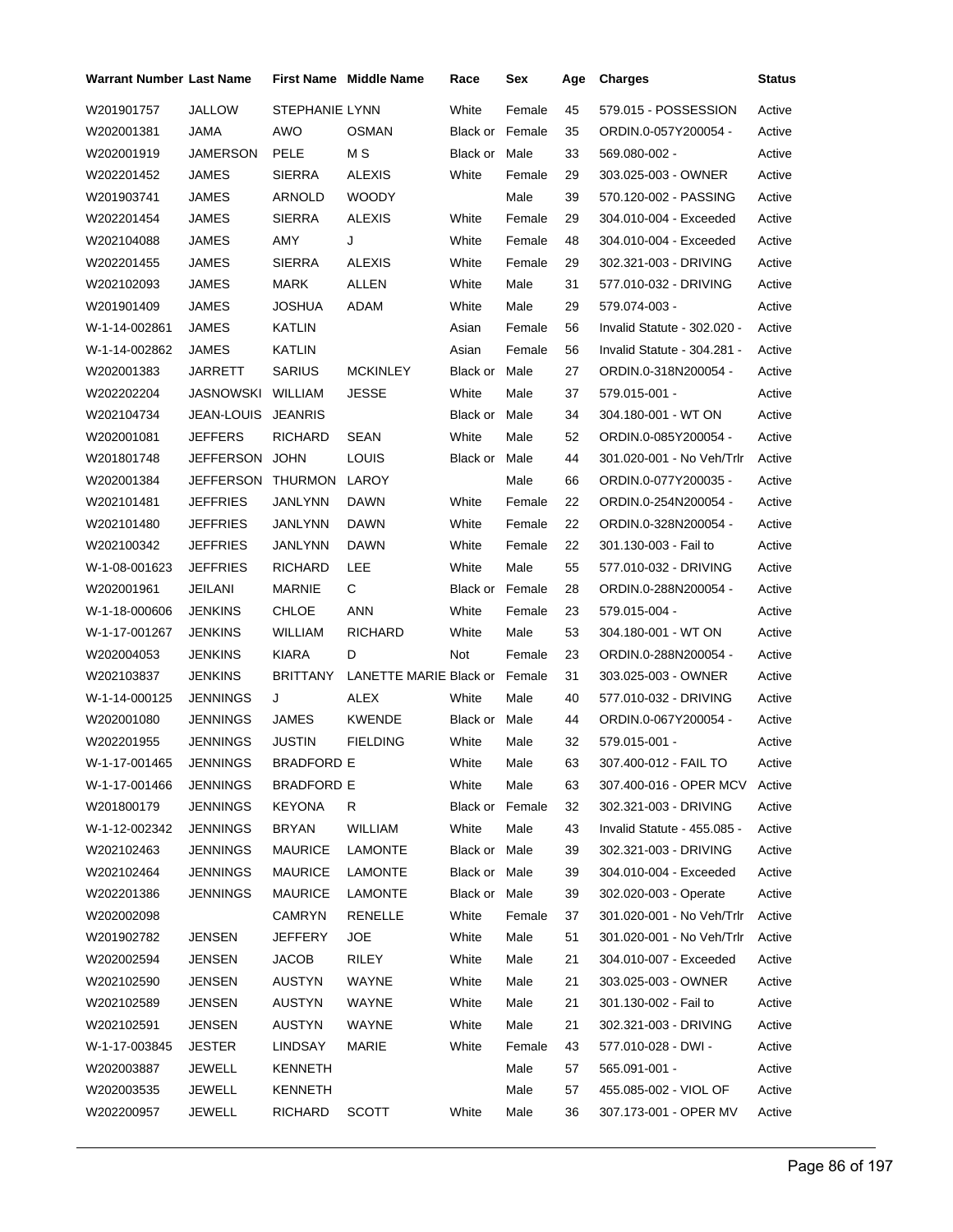| <b>Warrant Number Last Name</b> |                |                  | <b>First Name Middle Name</b> | Race            | Sex    | Age | <b>Charges</b>                   | Status |
|---------------------------------|----------------|------------------|-------------------------------|-----------------|--------|-----|----------------------------------|--------|
| W201902193                      | JEYLANI        | MOHAMED A        |                               | Black or        | Male   | 34  | 301.130-002 - Fail to            | Active |
| W202201598                      | JIMENEZ        | DAMON            | <b>DOUGLAS</b>                | White           | Male   | 34  | 579.074-003 -                    | Active |
| W202201597                      | <b>JIMENEZ</b> | DAMON            | DOUGLAS                       | White           | Male   | 34  | 569.140-001 -                    | Active |
| W201802083                      | JIMENEZ        | <b>PATRICK</b>   | <b>PAUL</b>                   | Black or Male   |        | 54  | 570.030-043 - STEALING           | Active |
| W201900052                      | JIMENEZ        |                  | LEE                           | White           | Male   | 45  | 304.010-005 - Exceeded           | Active |
| W-1-15-001675                   | JIMENEZ        | KAYLA            | М                             | Black or Female |        | 40  | Invalid Statute - 302.321 -      | Active |
| W-1-15-001676                   | JIMENEZ        | KAYLA            | М                             | Black or Female |        | 40  | Invalid Statute - 304.010 -      | Active |
| W202104235                      |                | <b>FELIBERTO</b> |                               |                 | Male   | 32  | 304.010-006 - Exceeded           | Active |
| W201902627                      | JIMENZ         | <b>ALVARO</b>    | E.                            |                 | Male   | 34  | 304.015-014 - FAIL TO            | Active |
| W-1-18-001119                   | <b>JINKENS</b> | <b>JOE</b>       | <b>FRANK</b>                  | White           | Male   | 21  | 302.020-003 - Operate            | Active |
| W-1-18-001120                   | <b>JINKENS</b> | JOE              | <b>FRANK</b>                  | White           | Male   | 21  | 301.320-001 - Displayed          | Active |
| W202104845                      | JOHN           | WILLIAM          | TROY                          | White           | Male   | 32  | 302.321-004 - DRIVING            | Active |
| W202104846                      | <b>JOHN</b>    | <b>WILLIAM</b>   | TROY                          | White           | Male   | 32  | 304.010-006 - Exceeded           | Active |
| W-1-17-001998                   | <b>JOHN</b>    | TJ               |                               | Asian           | Male   | 29  | 570.030-038 - STEALING           | Active |
| W-1-17-004460                   | <b>ONHOL</b>   | HEATHER          | ANN                           | White           | Female | 41  | 570.120-002 - PASSING            | Active |
| W202103004                      | <b>JOHNS</b>   | LARRY            | <b>WILLIAM</b>                | Black or Male   |        | 35  | 302.321-003 - DRIVING            | Active |
| W202201199                      | <b>JOHNSON</b> | MALACHI          | LEE                           | Black or Male   |        | 45  | 568.040-002 -                    | Active |
| W201802557                      | JOHNSON        | LEO              | CORTEZ                        | Black or Male   |        | 31  | 302.321-003 - DRIVING            | Active |
| W202001721                      | <b>JOHNSON</b> |                  | <b>MARKUS</b>                 | Black or Male   |        | 30  | 568.040-002 -                    | Active |
| W202201741                      | <b>JOHNSON</b> | <b>DEONTA</b>    | LEE                           | Black or Male   |        | 22  | 303.025-003 - OWNER              | Active |
| W202200910                      | JOHNSON        | ZACHARY          | LEE WISELY                    | Not             | Not    | 29  | 304.010-006 - Exceeded           | Active |
| W-1-16-000498                   | <b>JOHNSON</b> |                  | <b>TREYMAEE</b>               | Black or Male   |        | 35  | Invalid Statute - 302.321 -      | Active |
| W-1-16-000499                   | <b>JOHNSON</b> |                  | <b>TREYMAEE</b>               | Black or Male   |        | 35  | Invalid Statute - 304.015 -      | Active |
| W-1-18-001662                   | JOHNSON        | ANGELA           | м                             | White           | Female | 47  | 303.025-003 - OWNER              | Active |
| W201802559                      | JOHNSON        | LEO              | <b>CORTEZ</b>                 | Black or Male   |        | 31  | 307.045-001 - FAIL TO            | Active |
| W-1-17-001524                   | <b>JOHNSON</b> | <b>DAKOTA</b>    | ALEXANDER                     | White           | Male   | 27  | 304.010-003 - Exceeded           | Active |
| W-1-13-002590                   | JOHNSON        | <b>AARON</b>     | <b>JOSHUA</b>                 | White           | Male   | 36  | Invalid Statute - 304.180 -      | Active |
| W-1-17-001525                   | <b>JOHNSON</b> | <b>DAKOTA</b>    | ALEXANDER                     | White           | Male   | 27  | 302.321-003 - DRIVING            | Active |
| W201903703                      | <b>JOHNSON</b> | <b>ANTONIO</b>   | <b>DONTAE</b>                 | Black or Male   |        | 27  | 579.074-003 -                    | Active |
| W-1-17-002853                   | <b>JOHNSON</b> | <b>COREAN</b>    | <b>QUOSHAE</b>                | Black or Female |        | 30  | 302.321-003 - DRIVING            | Active |
| W202201738                      | <b>JOHNSON</b> | DEONTA           | LEE                           | Black or Male   |        | 22  | 301.020-001 - No Veh/Trlr Active |        |
| W202200909                      | <b>JOHNSON</b> |                  | ZACHARY LEE WISELY            | Not             | Not    | 29  | 302.321-003 - DRIVING            | Active |
| W-1-16-000299                   | <b>JOHNSON</b> | <b>JOHN</b>      | THOMAS                        | Black or Male   |        | 56  | 307.400-030 - DRIVER             | Active |
| W-1-16-000298                   | <b>JOHNSON</b> | <b>JOHN</b>      | <b>THOMAS</b>                 | Black or Male   |        | 56  | 304.170-018 -                    | Active |
| W202002410                      | JOHNSON        | CLARISSA H       |                               | White           | Female | 25  | 570.090-001 - FORGERY            | Active |
| W202201734                      | JOHNSON        | <b>DEONTA</b>    | LEE                           | Black or Male   |        | 22  | 303.025-003 - OWNER              | Active |
| W202201791                      | <b>JOHNSON</b> | DEMARCUS ANTIONE |                               | Black or Male   |        | 30  | 304.010-007 - Exceeded           | Active |
| W202201680                      | <b>JOHNSON</b> | RAVEN            | S                             | Black or Female |        | 32  | 303.025-002 - Oper MV of Active  |        |
| W-1-17-003869                   | <b>JOHNSON</b> | BRADLEY ALLEN    |                               | White           | Male   | 34  | 569.090-007 -                    | Active |
| W-1-11-001653                   | <b>JOHNSON</b> | REGINALD NMI     |                               | Black or Male   |        | 55  | Invalid Statute - 570.120 -      | Active |
| W-1-14-002725                   | <b>JOHNSON</b> | REGINALD NMI     |                               | Black or Male   |        | 55  | Invalid Statute - 570.120 -      | Active |
| W202201737                      | JOHNSON        | DEONTA           | LEE                           | Black or Male   |        | 22  | 304.130-006 -                    | Active |
| W202101001                      | <b>JOHNSON</b> | <b>DUSTIN</b>    | RYAN                          | White           | Male   | 30  | 303.025-003 - OWNER              | Active |
| W202003700                      | <b>JOHNSON</b> | PAUL             |                               | White           | Male   | 41  | 568.040-001 -                    | Active |
| W202102154                      | <b>JOHNSON</b> | <b>STACY</b>     | LYNN                          | White           | Female | 48  | 303.025-003 - OWNER              | Active |
| W202003715                      | <b>JOHNSON</b> | AVERY            |                               | Black or Male   |        | 27  | 568.040-002 -                    | Active |
| W202201739                      | <b>JOHNSON</b> | DEONTA           | LEE                           | Black or Male   |        | 22  | 301.020-001 - No Veh/Trlr Active |        |
|                                 |                |                  |                               |                 |        |     |                                  |        |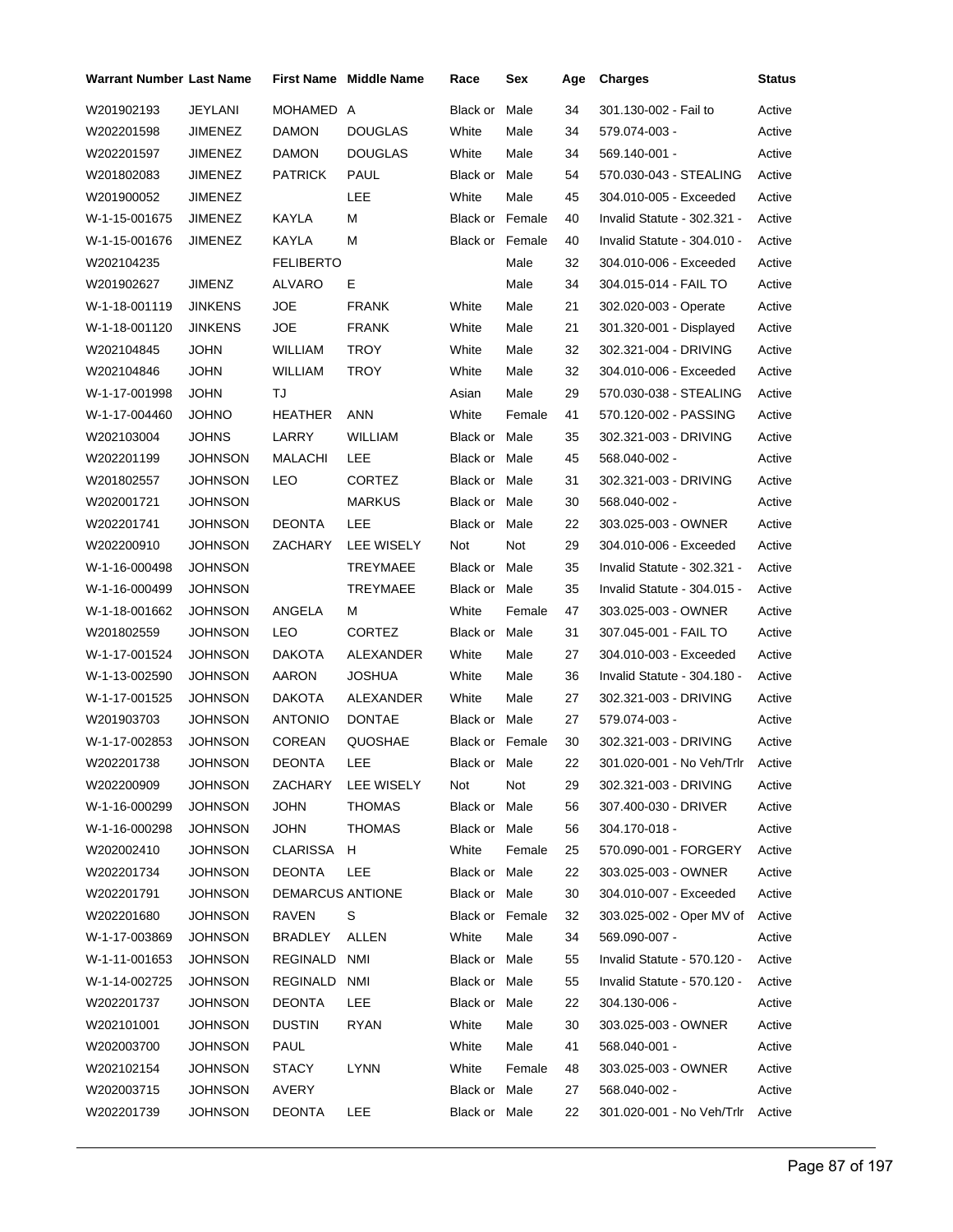| Warrant Number Last Name |                |                 | <b>First Name</b> Middle Name | Race                   | Sex    | Age | <b>Charges</b>              | Status |
|--------------------------|----------------|-----------------|-------------------------------|------------------------|--------|-----|-----------------------------|--------|
| W-1-18-000722            | <b>JOHNSON</b> | ELI             | <b>JOSEPH</b>                 | White                  | Male   | 41  | 570.120-002 - PASSING       | Active |
| W202200592               | JOHNSON        | BRANDON         | WAYNE                         | White                  | Male   | 33  | 579.015-001 -               | Active |
| W202201742               | JOHNSON        | <b>DEONTA</b>   | LEE                           | Black or Male          |        | 22  | 303.025-003 - OWNER         | Active |
| W202201736               | <b>JOHNSON</b> | <b>DEONTA</b>   | LEE                           | Black or Male          |        | 22  | 302.020-003 - Operate       | Active |
| W202201740               | <b>JOHNSON</b> | <b>DEONTA</b>   | LEE                           | Black or Male          |        | 22  | 302.020-003 - Operate       | Active |
| W202000268               | JOHNSON        | JOSHUA          | E.                            | White                  | Male   | 43  | 569.140-001 -               | Active |
| W202200653               | <b>JOHNSON</b> | JAIDEN          | AMAHN                         |                        | Female | 21  | 301.020-001 - No Veh/Trlr   | Active |
| W202100265               | JOHNSON        | D'ANDRE         | <b>LERONNE</b>                | White                  | Male   | 33  | 302.321-003 - DRIVING       | Active |
| W-1-14-003015            | JOHNSON        | SHANNON         | LEE                           | White                  | Female | 49  | Invalid Statute - 302.321 - | Active |
| W202002152               | <b>JOHNSON</b> | <b>KEISHA</b>   | <b>NICOLE</b>                 |                        | Female | 42  | 302.321-003 - DRIVING       | Active |
| W202002153               | <b>JOHNSON</b> | <b>KEISHA</b>   | <b>NICOLE</b>                 |                        | Female | 42  | 303.025-003 - OWNER         | Active |
| W202001385               | JOHNSON        | <b>CHRISTIN</b> | LEANN                         | White                  | Female | 46  | ORDIN.0-057Y200054 -        | Active |
| W202001386               | <b>JOHNSON</b> | KURT            | RAY                           | White                  | Male   | 56  | ORDIN.0-288N200054 -        | Active |
| W202104651               | <b>JOHNSON</b> | <b>BRADLEY</b>  | <b>LYNN</b>                   | White                  | Male   | 48  | 302.020-003 - Operate       | Active |
| W202001387               | JOHNSON        | LASHONDA SEANTE |                               | <b>Black or Female</b> |        | 34  | ORDIN.0-388N201654 -        | Active |
| W202001389               | <b>JOHNSON</b> | <b>VICTORIA</b> | <b>ROSE</b>                   | White                  | Female | 23  | ORDIN.0-041N200454 -        | Active |
| W202104740               | <b>JOHNSON</b> | GLENDA          | FAYE                          | <b>Black or Female</b> |        | 57  | 304.130-005 -               | Active |
| W-1-17-001370            | <b>JOHNSON</b> | ANTHONY         | LAWRENCE                      | White                  | Male   | 35  | 304.010-003 - Exceeded      | Active |
| W-1-17-001371            | <b>JOHNSON</b> | ANTHONY         | LAWRENCE                      | White                  | Male   | 35  | 302.321-003 - DRIVING       | Active |
| W202004052               | JOHNSON        | <b>MARCUS</b>   | D                             | Black or Male          |        | 42  | ORDIN.0-057Y200054 -        | Active |
| W202105140               | JOHNSON        |                 | UN SHALAY                     | <b>Black or Female</b> |        | 27  | 302.321-003 - DRIVING       | Active |
| W202104847               | JOHNSON        | <b>MILES</b>    | MARCELL                       | Black or Male          |        | 22  | 313.817-002 - PRESENT       | Active |
| W-1-15-000096            | <b>JOHNSON</b> | GARY            | С                             | Black or Male          |        | 51  | Invalid Statute - 301.020 - | Active |
| W202103660               | JOHNSON        | JARON           | <b>KINDELL</b>                | Black or Male          |        | 21  | 570.030-035 - STEALING      | Active |
| W202100695               | <b>JOHNSON</b> | DAKALIA         | JELEE                         | Black or Female        |        | 28  | 302.321-003 - DRIVING       | Active |
| W202103918               | JOHNSON        | RYAN            | <b>MICHAEL</b>                | Black or Male          |        | 31  | 313.817-002 - PRESENT       | Active |
| W202200652               | JOHNSON        | <b>JAIDEN</b>   | <b>AMAHN</b>                  |                        | Female | 21  | 302.321-003 - DRIVING       | Active |
| W202200024               | <b>JOHNSON</b> | DANIEL          | LEE                           | White                  | Male   | 43  | 568.040-002 -               | Active |
| W202104649               | <b>JOHNSON</b> | <b>BRADLEY</b>  | LYNN                          | White                  | Male   | 48  | 304.180-001 - WT ON         | Active |
| W202104648               | JOHNSON        | <b>BRADLEY</b>  | <b>LYNN</b>                   | White                  | Male   | 48  | 301.020-003 - Fail to       | Active |
| W202104650               | <b>JOHNSON</b> | BRADLEY LYNN    |                               | White                  | Male   | 48  | 307.400-001 - FAIL TO       | Active |
| W201902939               | <b>JOHNSON</b> | SHENNAL         | DESHAY                        | Black or Female        |        | 31  | 301.130-002 - Fail to       | Active |
| W202102862               | JOHNSON        | JUSTIN          | DANIEL                        | White                  | Male   | 34  | 565.091-001 -               | Active |
| W202200033               | <b>JOHNSON</b> | <b>ARRON</b>    | MARK                          | White                  | Male   | 32  | 569.080-002 -               | Active |
| W201802519               | <b>JOHNSON</b> | LEO             | <b>CORTEZ</b>                 | Black or Male          |        | 31  | 577.010-032 - DRIVING       | Active |
| W201802541               | JOHNSON        | <b>SEAN</b>     | JUNIOR                        | Not                    | Male   | 28  | 579.074-003 -               | Active |
| W201802558               | <b>JOHNSON</b> | LEO             | <b>CORTEZ</b>                 | Black or Male          |        | 31  | 303.025-003 - OWNER         | Active |
| W202201743               | <b>JOHNSON</b> | <b>DEONTA</b>   | LEE                           | Black or Male          |        | 22  | 302.020-003 - Operate       | Active |
| W201900012               | JOHNSON        | <b>ANTHONY</b>  | KITTRELL                      | Black or Male          |        | 47  | 301.130-002 - Fail to       | Active |
| W-1-16-001919            | <b>JOHNSON</b> | <b>DERRICK</b>  | DEWAYNE                       | Black or Male          |        | 49  | Invalid Statute - 301.020 - | Active |
| W202104676               | <b>JOHNSON</b> | <b>ERICA</b>    | LYNN                          |                        | Female | 21  | 544.665-003 - FAILURE       | Active |
| W202001011               | JOHNSON        | JAMES           |                               | White                  | Male   | 44  | ORDIN.0-039N200054 -        | Active |
| W202104238               | <b>JOHNSON</b> | ALIYA           | T.                            | White                  | Female | 30  | 304.010-005 - Exceeded      | Active |
| W201902864               | <b>JOHNSON</b> | WILLIAM         | <b>FLOOD</b>                  | Black or Male          |        | 31  | 301.020-001 - No Veh/Trlr   | Active |
| W202000943               | JOHNSON        | <b>VESTER</b>   | SAN                           | Black or Male          |        | 45  | ORDIN.0-079Y200035 -        | Active |
| W-1-15-001979            | <b>JOHNSON</b> | <b>STEVEN</b>   |                               | Black or Male          |        | 61  | Invalid Statute - 302.321 - | Active |
| W-1-15-001980            | <b>JOHNSON</b> | <b>STEVEN</b>   |                               | Black or Male          |        | 61  | Invalid Statute - 304.010 - | Active |
|                          |                |                 |                               |                        |        |     |                             |        |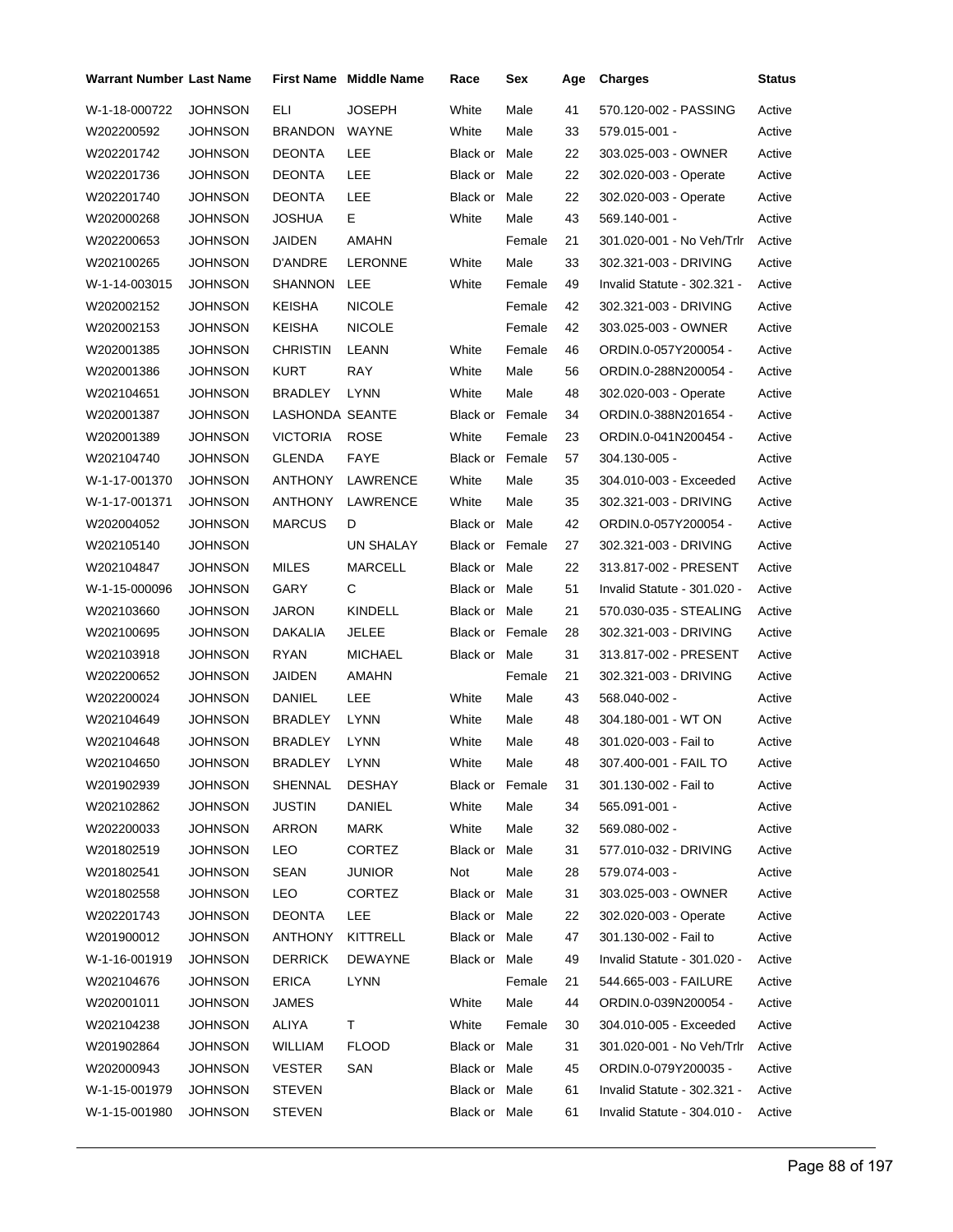| Warrant Number Last Name |                 |                       | <b>First Name Middle Name</b> | Race                   | Sex             | Age | <b>Charges</b>              | <b>Status</b> |
|--------------------------|-----------------|-----------------------|-------------------------------|------------------------|-----------------|-----|-----------------------------|---------------|
| W202002835               | <b>JOHNSON</b>  | <b>ACTOVIA</b>        | SHANYAL                       | <b>Black or Female</b> |                 | 26  | 303.025-003 - OWNER         | Active        |
| W202201733               | JOHNSON         | <b>DEONTA</b>         | <b>LEE</b>                    | Black or Male          |                 | 22  | 302.020-003 - Operate       | Active        |
| W202000944               | JOHNSON         | <b>VESTER</b>         | SAN                           | Black or Male          |                 | 45  | ORDIN.0-057Y200054 -        | Active        |
| W202001191               | <b>JOHNSON</b>  | <b>TOM</b>            | <b>WILLIAM</b>                | Black or Male          |                 | 59  | ORDIN.0-085Y200054 -        | Active        |
| W202000945               | <b>JOHNSON</b>  | <b>VESTER</b>         | SAN                           | Black or Male          |                 | 45  | ORDIN.0-317N200054 -        | Active        |
| W202001192               | JOHNSON         | TOM                   | <b>WILLIAM</b>                | Black or Male          |                 | 59  | ORDIN.0-067Y200054 -        | Active        |
| W202001193               | <b>JOHNSON</b>  | TOM                   | WILLIAM                       | Black or Male          |                 | 59  | ORDIN.0-159N200054 -        | Active        |
| W202001390               |                 | <b>JOSHUA</b>         | <b>ERON</b>                   | White                  | Male            | 39  | ORDIN.0-041N200454 -        | Active        |
| W202104671               |                 | JOSHUA                | ERON                          | White                  | Male            | 39  | 544.665-003 - FAILURE       | Active        |
| W202200732               |                 | EVALYN                | MARIE                         | <b>Black or Female</b> |                 | 20  | 570.025-001 - ROBBERY       | Active        |
| W202000362               |                 | <b>JASMINE</b>        | MARTEZ                        |                        | Female          | 26  | 301.020-001 - No Veh/Trlr   | Active        |
| W202100135               |                 | JASMINE               | MARTEZ                        |                        | Female          | 26  | 302.321-003 - DRIVING       | Active        |
| W-1-14-001863            | <b>JOHNSTON</b> | GARY                  | ALAN                          | White                  | Male            | 49  | Invalid Statute - 304.012 - | Active        |
| W-1-17-004002            | JOHNSTON        | <b>SAMUEL</b>         | <b>JAMES</b>                  | White                  | Male            | 30  | 577.010-031 - DWI -         | Active        |
| W202200334               | JOHNSTON        | <b>CODY</b>           | <b>FRANKLIN</b>               | White                  | Male            | 21  | 301.020-001 - No Veh/Trlr   | Active        |
| W202102304               | JOHNSTON        | APRIL                 |                               | White                  | Female          | 41  | 304.010-006 - Exceeded      | Active        |
| W202201642               | <b>JOINER</b>   | <b>BROOKS</b>         | <b>CHRISTOPHER</b>            | White                  | Male            | 27  | 385.060 - EXPIRED           | Active        |
| W-1-17-002667            | <b>JOLAOSO</b>  | AFOLABI               | MUTIU                         | Black or Male          |                 | 28  | 304.271-001 - FAIL TO       | Active        |
| W202004216               | <b>JONES</b>    | <b>CARLOS</b>         | <b>EUGENE</b>                 | Black or Male          |                 | 48  | 304.012-001 - Oper Veh in   | Active        |
| W202201902               | <b>JONES</b>    |                       | RICHMOND JOSEPH LEE           | Black or Male          |                 | 21  | 320.050 - SPEEDING          | Active        |
| W201903138               | <b>JONES</b>    | EMMANUEL CYRIL        |                               | Black or Male          |                 | 46  | 577.010-032 - DRIVING       | Active        |
| W201903139               | <b>JONES</b>    | <b>EMMANUEL CYRIL</b> |                               | Black or Male          |                 | 46  | 302.321-003 - DRIVING       | Active        |
| W201903140               | <b>JONES</b>    | <b>EMMANUEL CYRIL</b> |                               | Black or Male          |                 | 46  | 304.010-005 - Exceeded      | Active        |
| W201903141               | <b>JONES</b>    | EMMANUEL CYRIL        |                               | Black or Male          |                 | 46  | 303.025-003 - OWNER         | Active        |
| W202201371               | <b>JONES</b>    | SHANECKA SHANAY       |                               | Black or Female        |                 | 39  | 302.321-003 - DRIVING       | Active        |
| W202104528               | <b>JONES</b>    | CRYSTAL               | D                             | Black or Female        |                 | 41  | 304.130-005 -               | Active        |
| W202004217               | <b>JONES</b>    | CARLOS                | <b>EUGENE</b>                 | Black or Male          |                 | 48  | 304.010-007 - Exceeded      | Active        |
| W202003875               | <b>JONES</b>    | KEITA                 | LAVON                         | Black or Female        |                 | 43  | 302.020-003 - Operate       | Active        |
| W-1-16-003939            | <b>JONES</b>    | THERESA               | ANN                           | Black or Female        |                 | 49  | Invalid Statute - 570.223 - | Active        |
| W202003871               | JONES           | <b>KEITA</b>          | LAVON                         | Black or Female        |                 | 43  | 304.010-004 - Exceeded      | Active        |
| W-1-17-000188            | JONES           | THERESA               | ANN                           |                        | Black or Female | 49  | 303.025-003 - OWNER         | Active        |
| W-1-17-000187            | <b>JONES</b>    | <b>THERESA</b>        | <b>ANN</b>                    | Black or Female        |                 | 49  | 302.321-003 - DRIVING       | Active        |
| W-1-17-000189            | <b>JONES</b>    | <b>THERESA</b>        | <b>ANN</b>                    | Black or Female        |                 | 49  | 301.130-002 - Fail to       | Active        |
| W201903715               | <b>JONES</b>    | DONTAE                | RASHOD                        | Black or Male          |                 | 42  | 570.030 -                   | Active        |
| W202102414               | <b>JONES</b>    | <b>CALVIN</b>         | В                             | Black or Male          |                 | 57  | 303.025-003 - OWNER         | Active        |
| W202003637               | JONES           | <b>THOMAS</b>         | ALEXTER                       | Black or Male          |                 | 54  | 579.074-003 -               | Active        |
| W202003638               | <b>JONES</b>    | <b>THOMAS</b>         | ALEXTER                       | Black or Male          |                 | 54  | 301.020-001 - No Veh/Trlr   | Active        |
| W202003636               | <b>JONES</b>    | <b>THOMAS</b>         | ALEXTER                       | Black or Male          |                 | 54  | 579.015-004 -               | Active        |
| W202201040               | <b>JONES</b>    | REGINALD              | LEVON                         | Black or Male          |                 | 50  | 302.321-003 - DRIVING       | Active        |
| W202003032               | <b>JONES</b>    | SHERECE               | <b>NICHOLE</b>                | Black or Female        |                 | 33  | 301.020-001 - No Veh/Trlr   | Active        |
| W202102415               | <b>JONES</b>    | <b>CALVIN</b>         | В                             | Black or Male          |                 | 57  | 302.020-003 - Operate       | Active        |
| W-1-14-000359            | <b>JONES</b>    | <b>NICOLE</b>         | L                             | White                  | Female          | 65  | Invalid Statute - 301.130 - | Active        |
| W-1-14-000360            | <b>JONES</b>    | <b>NICOLE</b>         | L                             | White                  | Female          | 65  | Invalid Statute - 302.020 - | Active        |
| W202001960               | <b>JONES</b>    | <b>NICOLE</b>         | <b>SHAUNTA</b>                | Black or Female        |                 | 39  | ORDIN.0-288N200054 -        | Active        |
| W202002436               | JONES           | <b>THOMAS</b>         | ALEXTER                       | Black or Male          |                 | 54  | 301.020-001 - No Veh/Trlr   | Active        |
| W202103956               | <b>JONES</b>    | SHIRLEY               | JOY                           | White                  | Female          | 36  | 302.321-003 - DRIVING       | Active        |
| W202102593               | <b>JONES</b>    | CRAIG                 | <b>RAMON</b>                  | Black or Male          |                 | 30  | 302.321-003 - DRIVING       | Active        |
|                          |                 |                       |                               |                        |                 |     |                             |               |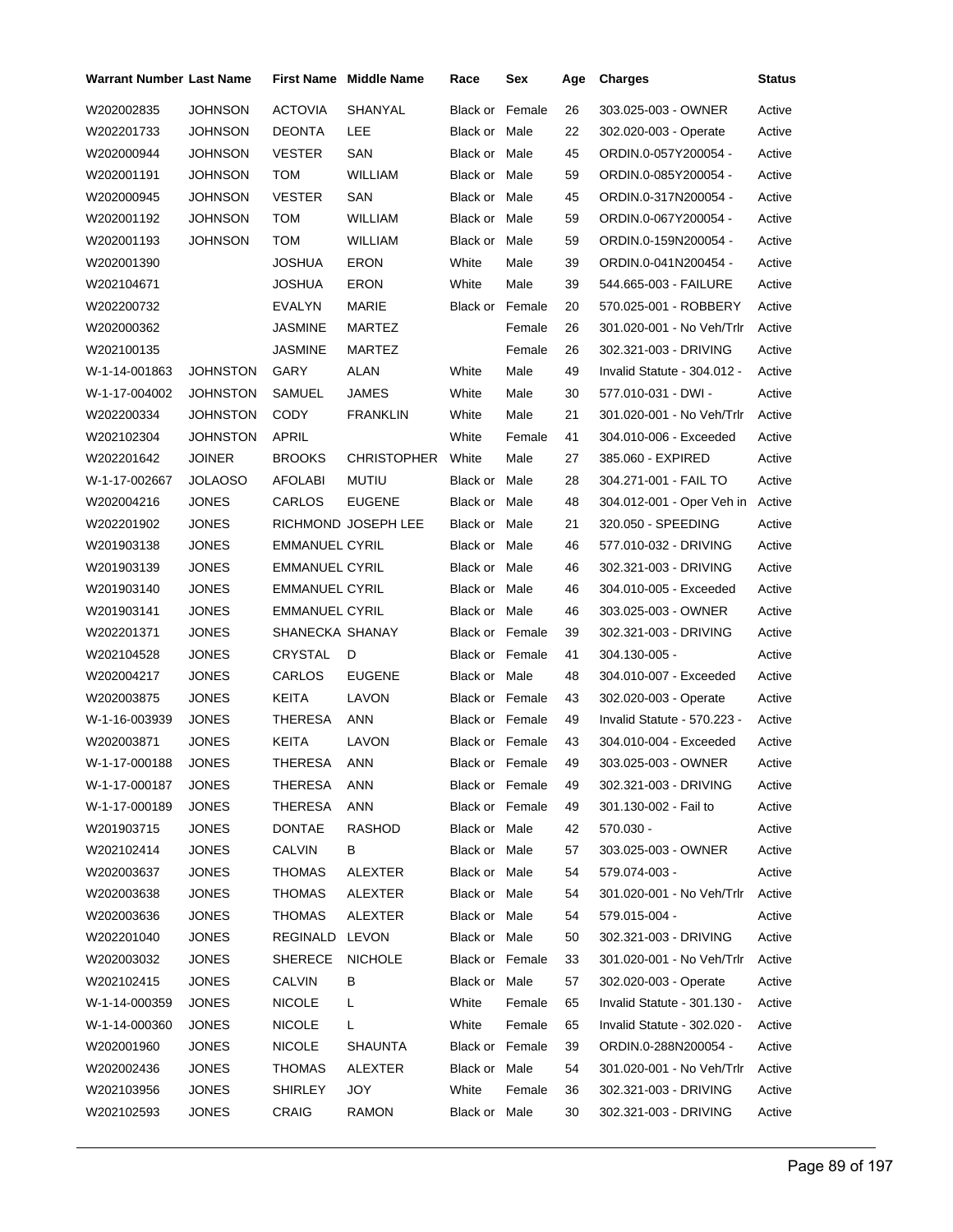| Warrant Number Last Name |              |                        | <b>First Name</b> Middle Name | Race                   | Sex    | Age | <b>Charges</b>                   | <b>Status</b> |
|--------------------------|--------------|------------------------|-------------------------------|------------------------|--------|-----|----------------------------------|---------------|
| W202200693               | <b>JONES</b> | MICHAEL                | <b>OVERTON</b>                | Black or               | Male   | 67  | 565.074-003 - DOMESTIC           | Active        |
| W202201579               | <b>JONES</b> | LATRICIA               | <b>ELIZABETH</b>              | White                  | Female | 34  | 579.015-001 -                    | Active        |
| W-1-15-002276            | <b>JONES</b> | SHANELLA LANAE         |                               |                        | Female | 40  | Invalid Statute - 570.120 -      | Active        |
| W202100375               | <b>JONES</b> | NATHANIEL LORENZO      |                               | Black or Male          |        | 68  | 304.012-001 - Oper Veh in Active |               |
| W202104526               | <b>JONES</b> | CRYSTAL                | D                             | <b>Black or Female</b> |        | 41  | 302.321-004 - DRIVING            | Active        |
| W202000082               | <b>JONES</b> | <b>MAURICE</b>         | LARHON                        | Black or Male          |        | 31  | 304.015-002 - Unsafe             | Active        |
| W202105145               | <b>JONES</b> | TONIEKA                | D                             | <b>Black or Female</b> |        | 32  | 301.020-001 - No Veh/Trlr        | Active        |
| W202000896               | <b>JONES</b> | <b>DEVIN</b>           | <b>DWAYENE</b>                | Black or Male          |        | 42  | 568.040-001 -                    | Active        |
| W202201369               | <b>JONES</b> | SHANECKA SHANAY        |                               | Black or Female        |        | 39  | 301.020-001 - No Veh/Trlr        | Active        |
| W-1-15-000900            | <b>JONES</b> | <b>DONALD</b>          | <b>BRETT</b>                  | White                  | Male   | 43  | Invalid Statute - 302.020 -      | Active        |
| W-1-16-000675            | <b>JONES</b> | LAVANCE                | <b>CYRIL</b>                  | Black or Male          |        | 31  | Invalid Statute - 302.321 -      | Active        |
| W202201566               | JONES        | DOMINIQUE ARTELLE      |                               | Black or Male          |        | 33  | 568.040-002 -                    | Active        |
| W202200123               | <b>JONES</b> | <b>KIERRA</b>          | <b>SHONTAE</b>                | <b>Black or Female</b> |        | 34  | 302.321-004 - DRIVING            | Active        |
| W202001391               | <b>JONES</b> | JEFF                   | <b>DUANE</b>                  | White                  | Male   | 42  | ORDIN.0-288N200054 -             | Active        |
| W202001392               | <b>JONES</b> | <b>PRINCETON MALIK</b> |                               | Black or Male          |        | 25  | ORDIN.0-039Y200054 -             | Active        |
| W202001393               | <b>JONES</b> | STEPHANIE DAWN         |                               | White                  | Female | 48  | ORDIN.0-288N200054 -             | Active        |
| W-1-17-002742            | <b>JONES</b> | CASEY                  | <b>SCOTT</b>                  | White                  | Male   | 39  | 455.085-002 - VIOL OF            | Active        |
| W-1-17-003449            | <b>JONES</b> | TRISTAN                | <b>MELISSA</b>                | White                  | Female | 27  | 304.010-005 - Exceeded           | Active        |
| W202000618               | <b>JONES</b> | JANELL                 | MARIE                         | <b>Black or Female</b> |        | 32  | 302.321-003 - DRIVING            | Active        |
| W202002209               | <b>JONES</b> | NAJEE                  | RASHAD                        | Black or Male          |        | 30  | 301.130-002 - Fail to            | Active        |
| W202000646               | <b>JONES</b> | KENNETH                |                               | Black or Male          |        | 57  | 577.010-032 - DRIVING            | Active        |
| W202000645               | <b>JONES</b> | <b>KENNETH</b>         |                               | Black or Male          |        | 57  | 303.025-003 - OWNER              | Active        |
| W202000644               | <b>JONES</b> | <b>KENNETH</b>         |                               | Black or Male          |        | 57  | 302.321-003 - DRIVING            | Active        |
| W-1-17-000598            | <b>JONES</b> | CARLOS                 | <b>PIERRE</b>                 | Black or Male          |        | 50  | 302.321-003 - DRIVING            | Active        |
| W202000676               | <b>JONES</b> | LUKE                   | MATTHAIS                      | Not                    | Not    | 30  | 568.040-002 -                    | Active        |
| W202102914               | <b>JONES</b> | KEYA                   | <b>MARQUETTE</b>              | <b>Black or Female</b> |        | 28  | 302.321-003 - DRIVING            | Active        |
| W201801396               | <b>JONES</b> | BILLY                  | <b>WILSON</b>                 | Black or Male          |        | 58  | 307.400-001 - FAIL TO            | Active        |
| W202100524               | <b>JONES</b> | KEELAN                 | <b>REESE</b>                  | Black or Not           |        | 27  | ORDIN.0-256N200050 -             | Active        |
| W-1-13-000874            | <b>JONES</b> | <b>JAMES</b>           | AARON                         | White                  | Male   | 34  | Invalid Statute - 574.010 -      | Active        |
| W201903686               | <b>JONES</b> | <b>ANTONIO</b>         | LEE                           | Black or Male          |        | 37  | 577.010 - DWI                    | Active        |
| W-1-17-003780            | <b>JONES</b> | PARIS                  | LENAIL                        | Black or Male          |        | 36  | 307.400-023 - FAIL TO            | Active        |
| W202102416               | <b>JONES</b> | NIKAYLA                | TAMEE DENISE Black or Female  |                        |        | 21  | 304.010-004 - Exceeded           | Active        |
| W201800860               | <b>JONES</b> | DAMARCUS L             |                               | Black or Male          |        | 34  | 577.010 - DWI                    | Active        |
| W202103696               | <b>JONES</b> | JARRELL                | <b>DEMARIO</b>                | Black or Male          |        | 33  | 544.665-003 - FAILURE            | Active        |
| W202101407               | <b>JONES</b> | CHELSEA                | Е.                            | Black or Female        |        | 25  | 579.015-002 -                    | Active        |
| W202101408               | <b>JONES</b> | CHELSEA                | E.                            | Black or Female        |        | 25  | 302.321-003 - DRIVING            | Active        |
| W201901308               | <b>JONES</b> | AMINAH                 | <b>MONAE</b>                  | Black or Female        |        | 31  | 301.020-001 - No Veh/Trlr        | Active        |
| W202104741               | <b>JONES</b> | CAMERON                | DEVON                         | Black or Male          |        | 34  | 304.010-005 - Exceeded           | Active        |
| W-1-15-002182            | <b>JONES</b> | MICHAEL                | WILLIAM                       | White                  | Male   | 55  | Invalid Statute - 301.020 -      | Active        |
| W202101817               | <b>JONES</b> | JEMESHA                | <b>DESIREE</b>                | Black or Female        |        | 26  | 303.025-003 - OWNER              | Active        |
| W202101818               | <b>JONES</b> | JEMESHA                | <b>DESIREE</b>                | Black or Female        |        | 26  | 302.321-003 - DRIVING            | Active        |
| W201801397               | <b>JONES</b> | BILLY                  | <b>WILSON</b>                 | Black or Male          |        | 58  | 307.400-012 - FAIL TO            | Active        |
| W-1-17-003779            | <b>JONES</b> | PARIS                  | LENAIL                        | Black or Male          |        | 36  | 307.400-012 - FAIL TO            | Active        |
| W202101970               | <b>JONES</b> | <b>MICHAEL</b>         | L.                            | Black or Male          |        | 50  | 579.015-003 -                    | Active        |
| W202201478               | <b>JONES</b> | DARIAS                 | LARON                         | Black or Male          |        | 23  | 579.015-001 -                    | Active        |
| W202102033               | <b>JONES</b> | JESSE                  | REYNARD                       | Black or Male          |        | 38  | 301.020-001 - No Veh/Trlr        | Active        |
| W202202196               | <b>JONES</b> | LATRICIA               | <b>ELIZABETH</b>              | White                  | Female | 34  | 302.321-004 - DRIVING            | Active        |
|                          |              |                        |                               |                        |        |     |                                  |               |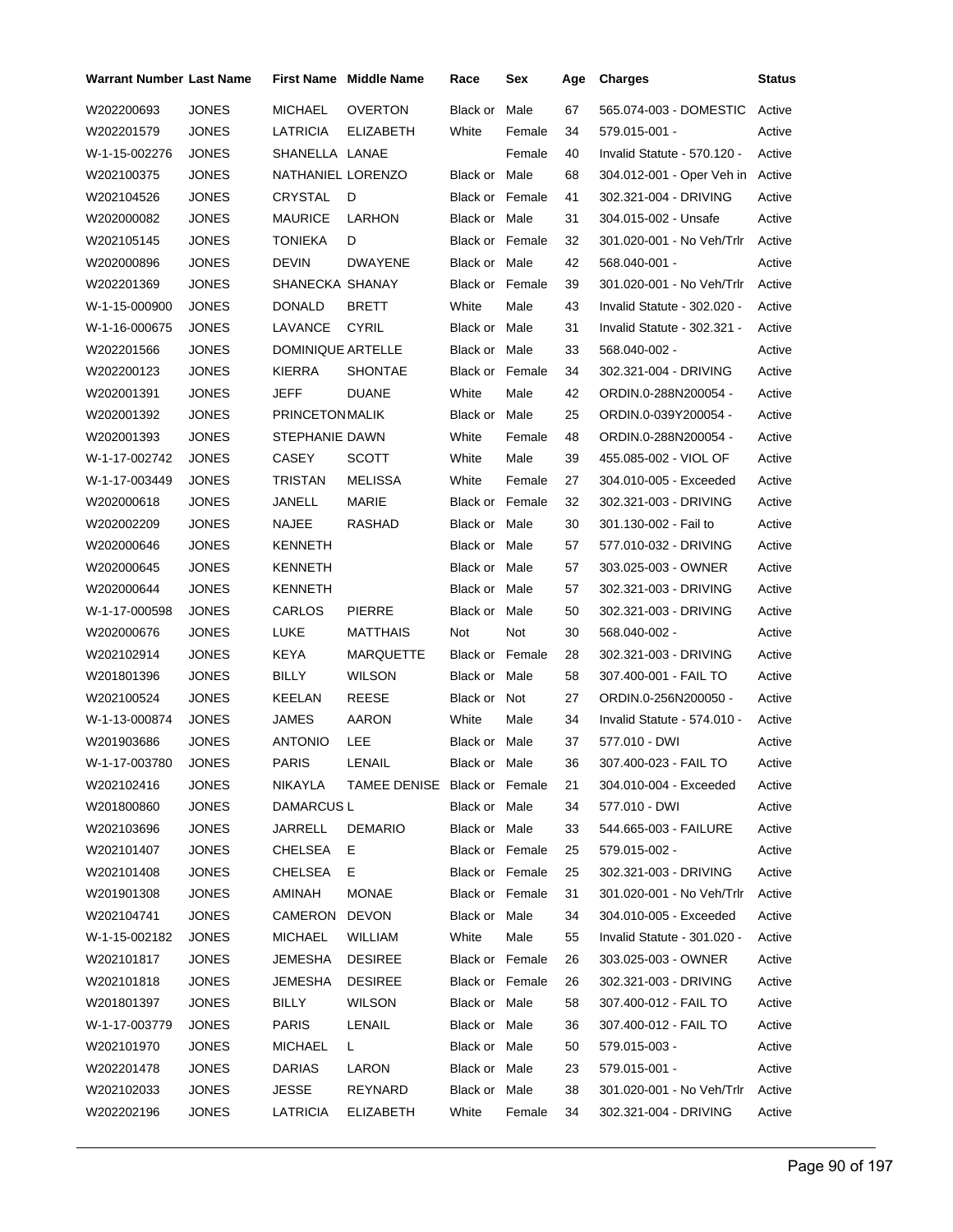| <b>Warrant Number Last Name</b> |                    |                      | <b>First Name</b> Middle Name | Race                   | Sex       | Age | <b>Charges</b>                     | <b>Status</b> |
|---------------------------------|--------------------|----------------------|-------------------------------|------------------------|-----------|-----|------------------------------------|---------------|
| W202102413                      | <b>JONES</b>       | <b>CALVIN</b>        | B                             | Black or               | Male      | 57  | 301.020-001 - No Veh/Trlr          | Active        |
| W202201276                      | <b>JONES</b>       | MARK                 | <b>DURRELL</b>                | Black or Male          |           | 44  | 301.020-001 - No Veh/Trlr          | Active        |
| W-1-12-001443                   | <b>JONES</b>       | TED                  | L                             | Black or Male          |           | 50  | 303.025-002 - Oper MV of           | Active        |
| W202201275                      | <b>JONES</b>       | THOMAS               | <b>CHARLES</b>                | White                  | Male      | 33  | 304.010-006 - Exceeded             | Active        |
| W202102592                      | <b>JONES</b>       | <b>CRAIG</b>         | RAMON                         | Black or Male          |           | 30  | 304.010-004 - Exceeded             | Active        |
| W202200958                      | <b>JONES</b>       | THOMAS               | <b>CHARLES</b>                | White                  | Male      | 33  | 303.025-003 - OWNER                | Active        |
| W202104678                      | <b>JONES</b>       | RONALD               | <b>EDWARD</b>                 | Not                    | Male      | 63  | 303.370-003 - OPER MV              | Active        |
| W-1-17-004542                   | <b>JONES</b>       | <b>DEDRICK</b>       | ANTWANE                       | Black or Male          |           | 38  | 302.020-003 - Operate              | Active        |
| W201902178                      | JONES              | <b>RICHARD</b>       | A                             | Black or Male          |           | 46  | 579.015-001 -                      | Active        |
| W202201370                      | <b>JONES</b>       | SHANECKA SHANAY      |                               | Black or Female        |           | 39  | 579.015-004 -                      | Active        |
| W202102913                      | <b>JONES</b>       | KEYA                 | MARQUETTE                     | <b>Black or Female</b> |           | 28  | 304.010-004 - Exceeded             | Active        |
| W202201882                      | <b>JONES</b>       | <b>BOBBY</b>         | LEE                           | White                  | Male      | 27  | 579.015-001 -                      | Active        |
| W202105144                      | <b>JONES</b>       | TONIEKA              | D                             | <b>Black or Female</b> |           | 32  | 302.321-003 - DRIVING              | Active        |
| W202103939                      | <b>JONES</b>       | <b>JERICHO</b>       | <b>ISAIAH</b>                 | Black or Male          |           | 36  | 579.015-001 -                      | Active        |
| W202200125                      | <b>JONES</b>       | <b>KIERRA</b>        | <b>SHONTAE</b>                | <b>Black or Female</b> |           | 34  | 301.020-003 - Fail to              | Active        |
| W-1-18-000312                   | <b>JONES</b>       | CLIFFORD             | <b>RAY</b>                    | White                  | Male      | 57  | 304.010-006 - Exceeded             | Active        |
| W202100374                      | <b>JONES</b>       | NATHANIEL LORENZO    |                               | Black or Male          |           | 68  | 302.321-003 - DRIVING              | Active        |
| W-1-17-001227                   | <b>JONES</b>       | <b>COURTNEY BETH</b> |                               | Black or               |           | 34  | Invalid Statute -                  | Active        |
| W202104527                      | <b>JONES</b>       | CRYSTAL              | D                             | <b>Black or Female</b> |           | 41  | 385.160 - VIOLATION OF             | Active        |
| W202001010                      | <b>JONES</b>       |                      | RASHAD                        | Black or Male          |           | 34  | ORDIN.0-071Y200054 -               | Active        |
| W201902198                      | <b>JONES</b>       | <b>DEMARIO</b>       | Q                             | Black or Male          |           | 38  | 304.010-004 - Exceeded             | Active        |
| W201901259                      | <b>JONES</b>       | <b>EVAN</b>          | J                             | White                  | Male      | 38  | 577.010 - DWI                      | Active        |
| W201900432                      | <b>JONES</b>       | DANIELLE             | RAE                           | White                  | Female    | 38  | 301.020-001 - No Veh/Trlr          | Active        |
| W201901547                      | <b>JONES</b>       | DELLA                | <b>LEE</b>                    | Not                    | Female    | 61  | 301.130-002 - Fail to              | Active        |
| W201900659                      | <b>JONES</b>       | BETTY                | <b>TRINIECE</b>               | <b>Black or Female</b> |           | 28  | 303.025-003 - OWNER                | Active        |
| W-1-17-001228                   | <b>JONES</b>       | <b>COURTNEY BETH</b> |                               | Black or               |           | 34  | 302.020-003 - Operate              | Active        |
| W-1-13-002459                   | <b>JONES</b>       | SHAWN                | <b>ANTHONY</b>                | Black or Male          |           | 53  | Invalid Statute - 304.010 -        | Active        |
| W-1-13-002335                   | <b>JONES</b>       | SHAWN                | <b>ANTHONY</b>                | Black or Male          |           | 53  | Invalid Statute - 302.321 -        | Active        |
| W-1-17-001229                   | <b>JONES</b>       | <b>COURTNEY BETH</b> |                               | Black or               |           | 34  | 301.130-002 - Fail to              | Active        |
| W-1-14-001883                   | <b>JONES</b>       | JULIA                | <b>MARIA</b>                  | White                  | Female    | 41  | 303.025-002 - Oper MV of           | Active        |
| W-1-14-001884                   | JONES              | JULIA                | MARIA                         | White                  | Female 41 |     | Invalid Statute - 301.020 - Active |               |
| W-1-13-000076                   | <b>JONES</b>       | <b>STEVEN</b>        | <b>FERRIS</b>                 | Black or Male          |           | 50  | Invalid Statute - 302.321 -        | Active        |
| W202201527                      | <b>JONES</b>       | DOMINIQUE ARTELLE    |                               | Black or Male          |           | 33  | 302.321-003 - DRIVING              | Active        |
| W202004069                      | JONES5             | <b>LASHON</b>        | A                             | Not                    | Female    | 36  | ORDIN.0-288N200054 -               | Active        |
| W202001959                      | JORDAN             | <b>MICHAEL</b>       | E.                            | Black or Male          |           | 21  | ORDIN.0-057Y200054 -               | Active        |
| W202100505                      | JORDAN             | <b>BRODY</b>         | <b>SCOTT</b>                  | White                  | Male      | 31  | ORDIN.0-288N200054 -               | Active        |
| W202202326                      | <b>JORDAN</b>      | GABRIEL              | URIAH                         |                        | Male      | 23  | 579.015-001 -                      | Active        |
| W-1-12-002508                   | JORDAN             | <b>TEVIN</b>         | JEVIN                         | Black or Male          |           | 30  | Invalid Statute - 565.070 -        | Active        |
| W201904061                      | <b>JOSE</b>        | <b>TODD</b>          | <b>NMN</b>                    | Asian                  | Male      | 43  | 303.025-003 - OWNER                | Active        |
| W-1-16-000148                   | JOSEFOWICZ MICHAEL |                      | A                             | White                  | Male      | 55  | 570.030-046 -                      | Active        |
| W-1-14-001919                   | JOSEPH             |                      |                               | Black or Male          |           | 49  | Invalid Statute - 302.321 -        | Active        |
| W-1-14-001920                   | JOSEPH             |                      |                               | Black or Male          |           | 49  | Invalid Statute - 301.020 -        | Active        |
| W-1-15-001359                   | <b>JOSEPH</b>      | ANTHONY              | <b>SCOTT</b>                  | Black or Male          |           | 29  | Invalid Statute - 302.020 -        | Active        |
| W-1-15-001360                   | <b>JOSEPH</b>      | ANTHONY              | <b>SCOTT</b>                  | Black or Male          |           | 29  | Invalid Statute - 195.233 -        | Active        |
| W202101512                      | JOSEPH             | <b>BOB</b>           | T.                            | Black or Male          |           | 33  | 570.030-043 - STEALING             | Active        |
| W202102305                      |                    | LUIS                 | <b>RAUL</b>                   |                        | Male      | 23  | 304.010-005 - Exceeded             | Active        |
| W201903115                      |                    |                      |                               | White                  | Male      | 30  | 577.010 - DWI                      | Active        |
|                                 |                    |                      |                               |                        |           |     |                                    |               |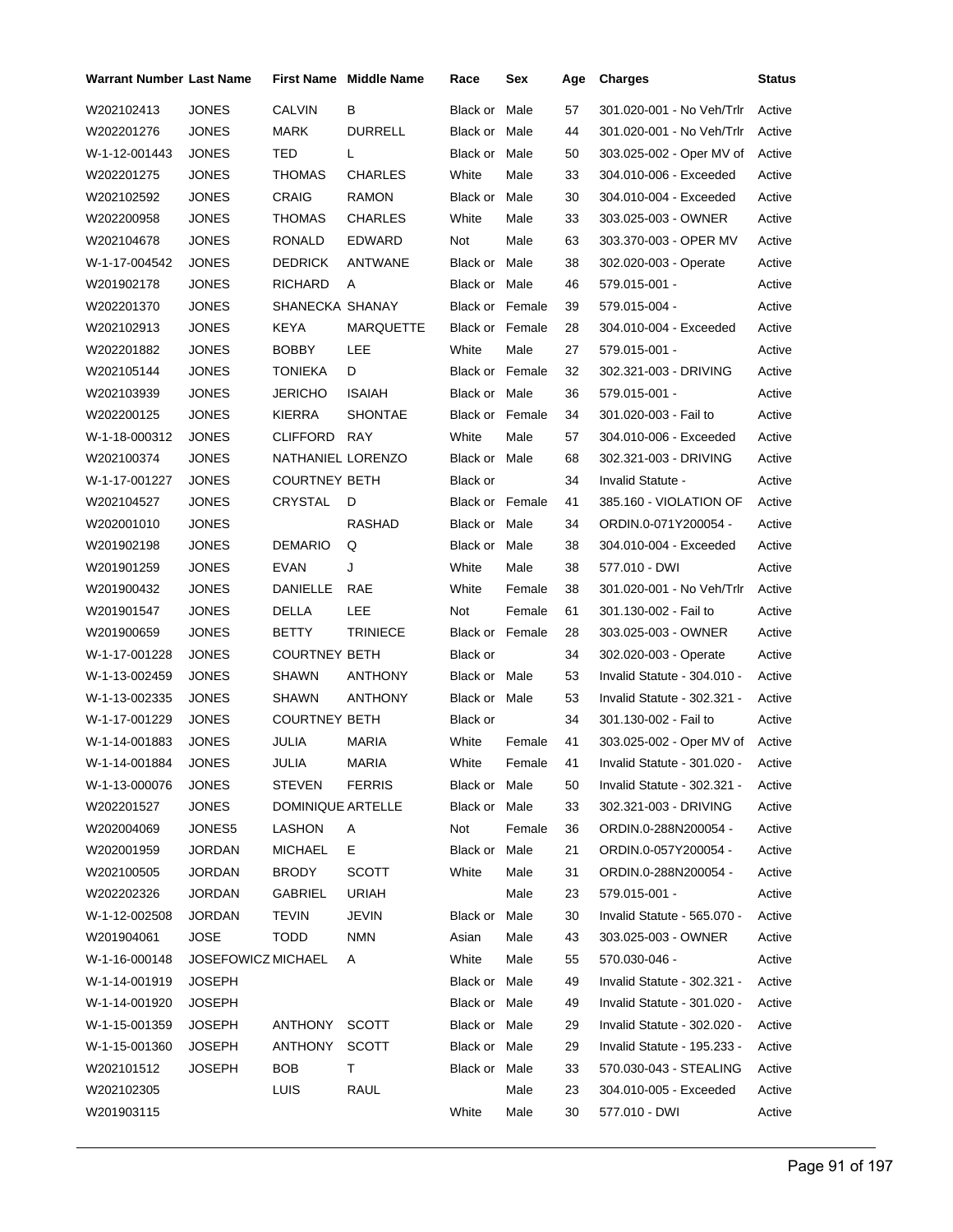| <b>Warrant Number Last Name</b> |                   |                         | <b>First Name Middle Name</b> | Race                   | Sex    | Age | <b>Charges</b>              | <b>Status</b> |
|---------------------------------|-------------------|-------------------------|-------------------------------|------------------------|--------|-----|-----------------------------|---------------|
| W202200850                      | <b>JUNE</b>       | DAVID                   | <b>THOMAS</b>                 | White                  | Male   | 31  | 304.010-005 - Exceeded      | Active        |
| W-1-18-000207                   | <b>JUNGELS</b>    | APRIL                   | <b>SUE</b>                    | White                  | Female | 42  | 570.030-044 - STEALING      | Active        |
| W201800648                      | KABA              | <b>SEKOU</b>            | <b>MIKE</b>                   | <b>Black or Male</b>   |        | 64  | 313.813-001 -               | Active        |
| W202200248                      | <b>KABETO</b>     | ANTIYAA                 |                               | Not                    | Not    |     | 544.665-003 - FAILURE       | Active        |
| W202000918                      | <b>KAFIER</b>     | <b>TELIZA</b>           |                               | Asian                  | Female | 26  | 302.020-003 - Operate       | Active        |
| W202202146                      | KAGEN             | <b>SHANENON DALE</b>    |                               | White                  | Male   | 37  | 569.100-001 -               | Active        |
| W-1-14-002395                   |                   | <b>SARA</b>             | S                             | White                  | Female | 32  | Invalid Statute - 565.083 - | Active        |
| W-1-14-000267                   |                   | <b>JAMSHID</b>          | Α                             | White                  | Male   | 43  | 307.400-030 - DRIVER        | Active        |
| W-1-17-002948                   | <b>KAMPFF</b>     | BARBARA                 | <b>ANN</b>                    | White                  | Female | 59  | Invalid Statute -           | Active        |
| W202102222                      | KANE              | JARELL                  | <b>DAVON</b>                  | Black or Male          |        | 24  | 302.321-003 - DRIVING       | Active        |
| W-1-15-001007                   |                   | <b>NJERI</b>            | LOU                           | <b>Black or Female</b> |        | 50  | Invalid Statute - 570.120 - | Active        |
| W201904011                      | <b>KANUS</b>      |                         |                               | White                  | Female | 44  | 302.020-003 - Operate       | Active        |
| W-1-18-000163                   | KARIMI            | <b>DAISY</b>            | WANJIKU                       | <b>Black or Female</b> |        | 31  | 302.321-003 - DRIVING       | Active        |
| W-1-18-000164                   | KARIMI            | DAISY                   | WANJIKU                       | Black or Female        |        | 31  | 304.010-005 - Exceeded      | Active        |
| W-1-18-000165                   | KARIMI            | <b>DAISY</b>            | WANJIKU                       | <b>Black or Female</b> |        | 31  | 303.025-003 - OWNER         | Active        |
| W-1-13-002120                   | <b>KATCHUR</b>    | JAMES                   | A                             | White                  | Male   | 50  | Invalid Statute - 568.040 - | Active        |
| W-1-15-002228                   | <b>KATCHUR</b>    | JAMES                   | Α                             | White                  | Male   | 50  | Invalid Statute - 568.040 - | Active        |
| W202200447                      | KATZ              | LAURA                   | В                             | White                  | Female | 47  | 304.015-011 - FAIL TO       | Active        |
| W201902696                      | KATZ              | <b>STACEY</b>           | RENAE                         | White                  | Female | 42  | 570.090-001 - FORGERY       | Active        |
| W-1-13-002751                   | KAU               | MAYEN                   | ABRAHAM                       | Black or Male          |        | 32  | Invalid Statute - 304.015 - | Active        |
| W-1-13-002750                   | KAU               | MAYEN                   | ABRAHAM                       | Black or Male          |        | 32  | Invalid Statute - 302.321 - | Active        |
| W-1-13-002749                   | KAU               | MAYEN                   | ABRAHAM                       | Black or Male          |        | 32  | 577.010-032 - DRIVING       | Active        |
| W-1-16-002800                   | <b>KAUFUSI</b>    | <b>SEKOPE</b>           |                               | Asian                  | Male   | 30  | Invalid Statute - 301.130 - | Active        |
| W202103216                      | KAUTAI            | <b>PETER</b>            | <b>CORNELLIUS</b>             | White                  | Male   | 26  | 304.022-001 - FAIL TO       | Active        |
| W202103215                      | KAUTAI            | <b>PETER</b>            | <b>CORNELLIUS</b>             | White                  | Male   | 26  | 304.010-004 - Exceeded      | Active        |
| W201902192                      | KAVANAUGH MICHAEL |                         | KEITH                         | White                  | Male   | 24  | 304.010-005 - Exceeded      | Active        |
| W202201757                      | KAY               | <b>GENEVIEVE BIANCA</b> |                               |                        | Female | 33  | 302.321-003 - DRIVING       | Active        |
| W-1-17-001079                   | <b>KEAGY</b>      | ZERIC                   | <b>SHAWN</b>                  | White                  | Male   | 36  | 579.015-004 -               | Active        |
| W-1-17-001080                   | <b>KEAGY</b>      | <b>ZERIC</b>            | <b>SHAWN</b>                  | White                  | Male   | 36  | Invalid Statute -           | Active        |
| W-1-17-001081                   | <b>KEAGY</b>      | ZERIC                   | <b>SHAWN</b>                  | White                  | Male   | 36  | 302.020-003 - Operate       | Active        |
| W202104743                      |                   | SAMANTHA JO             |                               | White                  | Female | 31  | 303.025-003 - OWNER         | Active        |
| W202104852                      | <b>KEATING</b>    | <b>ETHEL</b>            | <b>JOY MARIE</b>              | White                  | Female | 29  | 302.020-003 - Operate       | Active        |
| W202102366                      | <b>KEATING</b>    | PHILIP                  |                               | White                  | Male   | 70  | 570.120-002 - PASSING       | Active        |
| W201903901                      | <b>KECK</b>       | LOGAN                   | PAUL                          | White                  | Male   | 20  | 302.020-003 - Operate       | Active        |
| W-1-11-002909                   | <b>KEEN</b>       | <b>RYAN</b>             | <b>TAVIS</b>                  | White                  | Male   | 48  | Invalid Statute - 569.140 - | Active        |
| W-1-17-004110                   | <b>KEENAN</b>     | <b>JEFFREY</b>          | NEWELL                        | White                  | Male   | 53  | 304.180-001 - WT ON         | Active        |
| W202201480                      | <b>KEENAN</b>     | GREGORY VINCENT         |                               | White                  | Male   | 51  | 570.090-001 - FORGERY       | Active        |
| W202201481                      | <b>KEENAN</b>     | GREGORY VINCENT         |                               | White                  | Male   | 51  | 568.040-001 -               | Active        |
| W202200969                      | KEENE             | NICHOLAS D              |                               | White                  | Male   | 22  | 304.010-004 - Exceeded      | Active        |
| W-1-16-003800                   | KEENEY            | <b>MICHAEL</b>          | <b>BURTON</b>                 | White                  | Male   | 29  | Invalid Statute - 302.321 - | Active        |
| W202201541                      | KEETH             | <b>TAYLOR</b>           | <b>RYAN</b>                   | White                  | Male   | 32  | 574.060-001 - REFUSAL       | Active        |
| W202102418                      | KEIL              | SAMUEL                  | AARON                         | White                  | Male   | 32  | 301.130-002 - Fail to       | Active        |
| W202102419                      | KEIL              | SAMUEL                  | AARON                         | White                  | Male   | 32  | 303.025-003 - OWNER         | Active        |
| W201903314                      | <b>KEISTER</b>    | <b>DAVID</b>            | <b>LYNN</b>                   | White                  | Male   | 56  | 303.025-003 - OWNER         | Active        |
| W201902116                      | <b>KEISTER</b>    | <b>DAVID</b>            | <b>LYNN</b>                   | White                  | Male   | 56  | 303.025-003 - OWNER         | Active        |
| W201902117                      | <b>KEISTER</b>    | DAVID                   | <b>LYNN</b>                   | White                  | Male   | 56  | 304.351-007 - FAIL TO       | Active        |
| W201902885                      | <b>KEISTER</b>    | <b>DAVID</b>            | <b>LYNN</b>                   | White                  | Male   | 56  | 304.010-004 - Exceeded      | Active        |
|                                 |                   |                         |                               |                        |        |     |                             |               |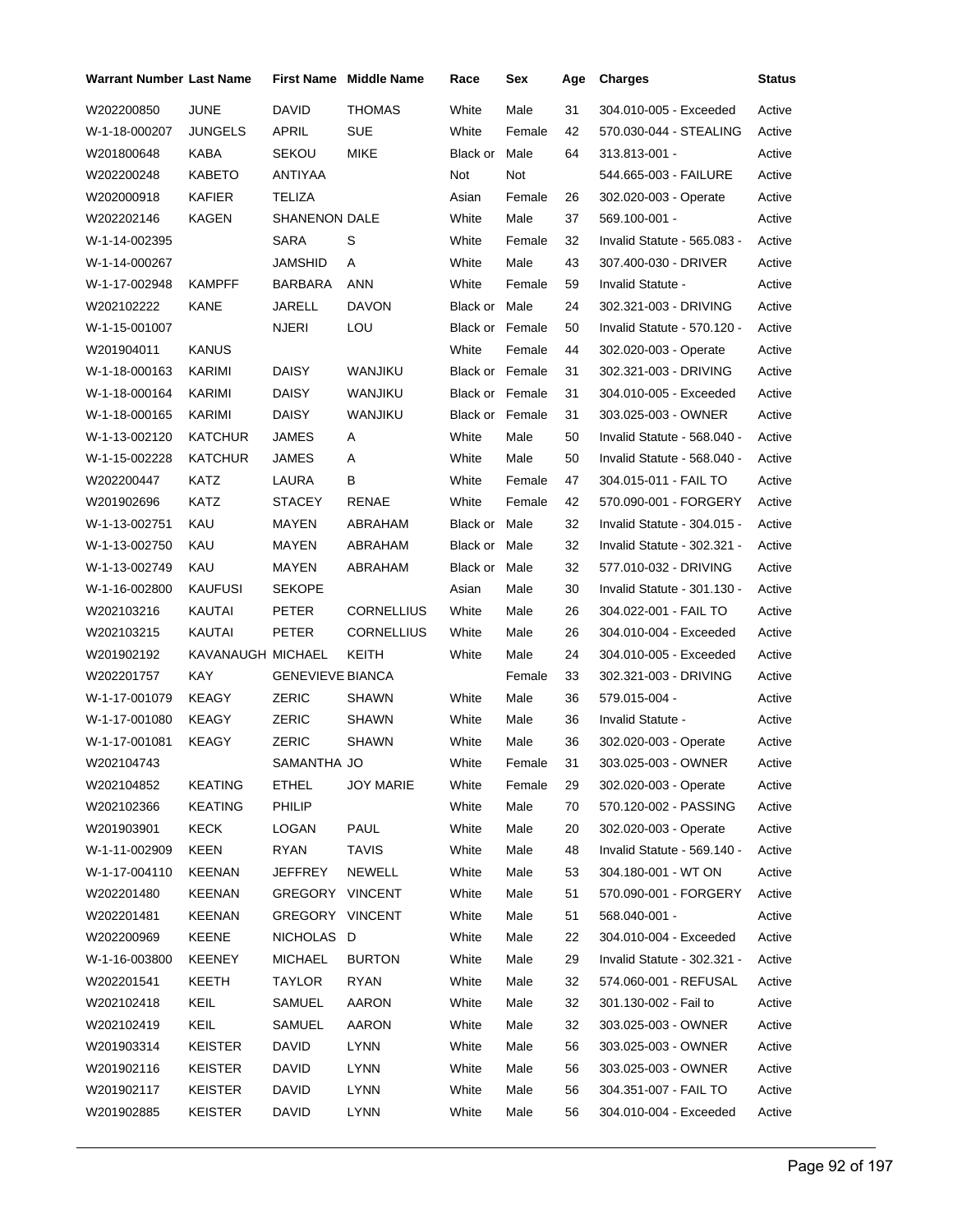| <b>Warrant Number Last Name</b> |                 |                | <b>First Name</b> Middle Name | Race                   | Sex    | Age | <b>Charges</b>               | <b>Status</b> |
|---------------------------------|-----------------|----------------|-------------------------------|------------------------|--------|-----|------------------------------|---------------|
| W202000546                      | KEITH           | XAVIER         | <b>CLEMONTE</b>               | Black or               | Male   | 21  | 569.120-001 -                | Active        |
| W201802325                      | <b>KEITH</b>    | KENNETH        | <b>MICHAEL</b>                | White                  | Male   | 39  | 570.030-043 - STEALING       | Active        |
| W202201992                      | KEITHLEY        | MALORY         | <b>NICHOLE</b>                | White                  | Female | 24  | 385.060 - EXPIRED            | Active        |
| W202102602                      | KEKAHBAH        | LAUREN         | PAIGE                         |                        | Female | 28  | 304.010-004 - Exceeded       | Active        |
| W202201901                      | KELLER          | JAMES          | <b>MITCHELL</b>               | White                  | Male   | 39  | 385.010 - DRIVING            | Active        |
| W202200237                      | KELLER          | RAMONE         | <b>EUGENE</b>                 | Black or Male          |        | 20  | 304.010-003 - Exceeded       | Active        |
| W-1-13-001678                   | KELLER          | ERIN           | LEIGH                         | White                  |        | 42  | Invalid Statute - 301.020 -  | Active        |
| W201901687                      | KELLER          | <b>THOMAS</b>  | EDWARD                        | White                  | Male   | 36  | 303.025-003 - OWNER          | Active        |
| W202200238                      | KELLER          | RAMONE         | <b>EUGENE</b>                 | Black or Male          |        | 20  | 302.321-003 - DRIVING        | Active        |
| W-1-16-000802                   | KELLER          | NATHANIEL J    |                               | White                  | Male   | 34  | Invalid Statute - 302.020 -  | Active        |
| W-1-16-000803                   | KELLER          | NATHANIEL J    |                               | White                  | Male   | 34  | Invalid Statute - 301.130 -  | Active        |
| W-1-18-000720                   | KELLEY          |                | м                             | White                  | Female | 24  | 304.010-006 - Exceeded       | Active        |
| W-1-18-001053                   | KELLEY          | TERRIK         | <b>DEAN</b>                   | Black or Male          |        | 39  | 568.040-002 -                | Active        |
| W202001395                      | KELLEY          | <b>EUGENE</b>  | <b>HAROLD</b>                 | Black or Male          |        | 37  | ORDIN.0-288N200054 -         | Active        |
| W-1-17-004041                   | KELLEY          | ANTHONY        | L                             | Black or Male          |        | 61  | 302.321-004 - DRIVING        | Active        |
| W201901689                      | KELLEY          | MICHAEL        | <b>SHAWN</b>                  | White                  | Male   | 51  | 577.010 - DWI                | Active        |
| W-1-11-000079                   | KELLEY          | <b>MYRA</b>    | Е                             | <b>Black or Female</b> |        | 54  | Invalid Statute - 570.120 -  | Active        |
| W-1-18-001798                   | KELLY           | ROBERT         | ALLEN                         | White                  | Male   | 38  | 304.016-001 - CUT IN ON      | Active        |
| W-1-18-001799                   | <b>KELLY</b>    | ROBERT         | ALLEN                         | White                  | Male   | 38  | 301.020-001 - No Veh/Trlr    | Active        |
| W-1-18-001806                   | KELLY           | ROBERT         | ALLEN                         | White                  | Male   | 38  | 302.321-003 - DRIVING        | Active        |
| W-1-18-001807                   | KELLY           | ROBERT         | ALLEN                         | White                  | Male   | 38  | 302.220 - DISPLAY OR         | Active        |
| W202100234                      | KELLY           | MICHAEL        |                               | Black or Male          |        | 39  | 302.321-003 - DRIVING        | Active        |
| W202100235                      | KELLY           | MICHAEL        |                               | Black or Male          |        | 39  | 304.010-005 - Exceeded       | Active        |
| W202100236                      | KELLY           | MICHAEL        |                               | Black or Male          |        | 39  | 303.025-003 - OWNER          | Active        |
| W202100237                      | <b>KELLY</b>    | <b>MICHAEL</b> |                               | Black or Male          |        | 39  | 301.020-001 - No Veh/Trlr    | Active        |
| W-1-16-004270                   | KELLY           | ANTHONY        | MICHAEL                       | Black or               |        | 36  | Invalid Statute - 304.010. - | Active        |
| W202001396                      | KELLY           | GRANT          | D                             | White                  | Male   | 58  | ORDIN.0-288N200054 -         | Active        |
| W-1-16-004274                   | KELLY           | ANTHONY        | <b>MICHAEL</b>                | Black or               |        | 36  | Invalid Statute - 302.321 -  | Active        |
| W-1-17-001311                   | KELLY           | SHAWN          | <b>DALES</b>                  | White                  | Female | 63  | 570.030-044 - STEALING       | Active        |
| W202104379                      | KENDALL         | HARVEY         | MARSHEY                       | Black or Male          |        | 26  | 304.010-004 - Exceeded       | Active        |
| W201800720                      | <b>KENDRICK</b> | CRAIG          | JAVON                         | Black or Male          |        | 38  | 579.015-004 -                | Active        |
| W201800721                      | <b>KENDRICK</b> | CRAIG          | JAVON                         | Black or Male          |        | 38  | 579.074-003 -                | Active        |
| W201800722                      | <b>KENDRICK</b> | <b>CRAIG</b>   | JAVON                         | Black or Male          |        | 38  | 301.130-002 - Fail to        | Active        |
| W201801592                      | <b>KENDRICK</b> | TONIA          | TANISHA                       | Black or Female        |        | 45  | 302.321-004 - DRIVING        | Active        |
| W201801593                      | KENDRICK        | <b>TONIA</b>   | <b>TANISHA</b>                | Black or Female        |        | 45  | 303.025-003 - OWNER          | Active        |
| W201801594                      | KENDRICK        | <b>TONIA</b>   | TANISHA                       | Black or Female        |        | 45  | 301.020-001 - No Veh/Trlr    | Active        |
| W201801595                      | <b>KENDRICK</b> | <b>TONIA</b>   | <b>TANISHA</b>                | Black or Female        |        | 45  | 301.140-001 -                | Active        |
| W201801596                      | <b>KENDRICK</b> | <b>TONIA</b>   | TANISHA                       | Black or Female        |        | 45  | 301.130-003 - Fail to        | Active        |
| W201801597                      | <b>KENDRICK</b> | <b>TONIA</b>   | <b>TANISHA</b>                | <b>Black or Female</b> |        | 45  | 301.320-001 - Displayed      | Active        |
| W-1-14-003038                   | KENDRIX         | ROBERT         | LENZEN                        | Black or Male          |        | 49  | Invalid Statute - 302.321 -  | Active        |
| W202101118                      | KENNEDY         | <b>JESSE</b>   | RON EDWARD                    | White                  | Male   | 24  | 302.321-003 - DRIVING        | Active        |
| W201900858                      | KENNEDY         | KATRELL        | LEVAN                         | Black or Male          |        | 24  | 301.020-001 - No Veh/Trlr    | Active        |
| W-1-13-000357                   | <b>KENNEDY</b>  | LEWIS          | <b>NAPOLEON</b>               | Black or Male          |        | 47  | Invalid Statute - 570.120 -  | Active        |
| W-1-18-001387                   | KENNEDY         | <b>SCOTT</b>   | <b>DUANE</b>                  | White                  | Male   | 54  | 570.120-002 - PASSING        | Active        |
| W202100945                      | KENNEDY         | JESSE          | RON EDWARD                    | White                  | Male   | 24  | 303.025-003 - OWNER          | Active        |
| W202101814                      | <b>KENNER</b>   | KYA            | ALI BROWN                     | Black or Male          |        | 20  | 301.020-001 - No Veh/Trlr    | Active        |
| W202104246                      | <b>KENNER</b>   | KYA            | <b>ALI BROWN</b>              | Black or Male          |        | 20  | 307.173-001 - OPER MV        | Active        |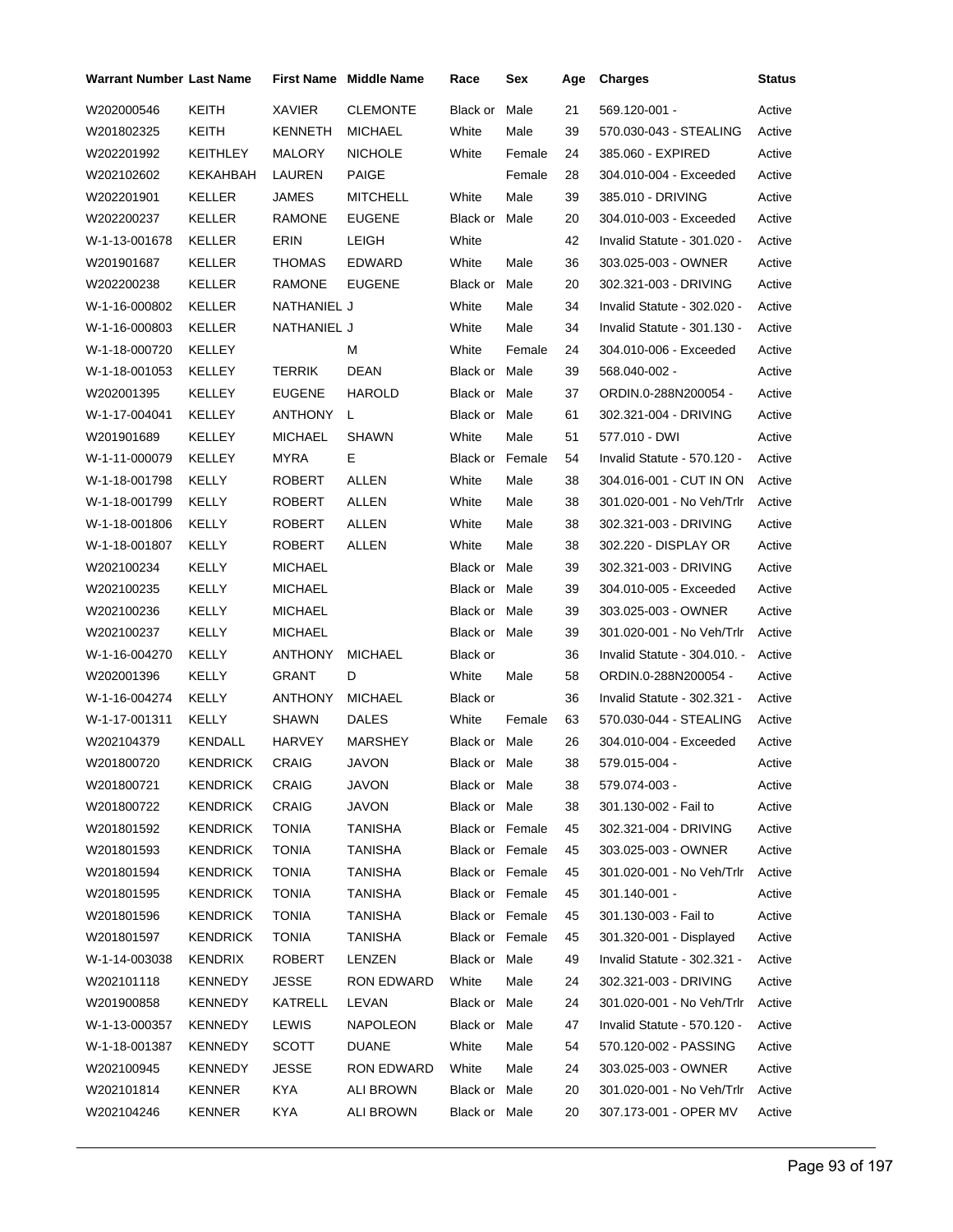| <b>Warrant Number Last Name</b> |                   |                 | First Name Middle Name | Race                   | Sex    | Age | <b>Charges</b>                   | <b>Status</b> |
|---------------------------------|-------------------|-----------------|------------------------|------------------------|--------|-----|----------------------------------|---------------|
| W202202318                      | KENNEY            | <b>MARQUIS</b>  | <b>NATHANIEL</b>       | Black or               | Male   | 23  | 570.030-037 - STEALING           | Active        |
| W-1-16-003320                   |                   | SEEMORN         |                        | Asian                  | Male   | 40  | Invalid Statute - 577.070 -      | Active        |
| W202201686                      | KEOUGH            | CAMERON         | <b>CHARLES</b>         | White                  | Male   | 22  | 301.020-001 - No Veh/Trlr        | Active        |
| W201902875                      | <b>KEPHART</b>    | CHAD            | E                      | White                  | Male   | 42  | 307.010-001 - FAIL TO            | Active        |
| W202103106                      | KEPHAS            | <b>DWILA</b>    | <b>STAR</b>            | White                  | Female | 25  | 302.321-003 - DRIVING            | Active        |
| W202103107                      | KEPHAS            | <b>DWILA</b>    | <b>STAR</b>            | White                  | Female | 25  | 304.010-005 - Exceeded           | Active        |
| W202002856                      | <b>KEPUS</b>      | David           | G                      | White                  | Male   | 55  | 568.040-001 -                    | Active        |
| W-1-16-004025                   | <b>KEPUS</b>      | DAVID           | G                      | White                  | Male   | 55  | Invalid Statute - 568.040 -      | Active        |
| W202201698                      | KERBER            | ELIZABETH A     |                        | White                  | Male   | 57  | 304.015-011 - FAIL TO            | Active        |
| W202201713                      | KERBER            | ELIZABETH A     |                        | White                  | Male   | 57  | 302.321-003 - DRIVING            | Active        |
| W202004289                      | KERCHEVAL JOSHUA  |                 | <b>STEVEN</b>          | Black or               | Male   | 32  | 302.321-004 - DRIVING            | Active        |
| W202001397                      | KERMAN            | DAVID           |                        | Asian                  | Male   | 31  | ORDIN.0-057Y200054 -             | Active        |
| W-1-17-003576                   | <b>KERNS</b>      | SHANNON         | D                      | White                  | Male   | 55  | 313.813-001 -                    | Active        |
| W201801769                      | <b>KERR</b>       | <b>MICHAEL</b>  | <b>DIONE</b>           | Black or Male          |        | 47  | 304.180-001 - WT ON              | Active        |
| W-1-10-000432                   | KESTER            | <b>BRADLEY</b>  | JONATHAN               | White                  | Male   | 38  | 577.010-032 - DRIVING            | Active        |
| W-1-14-002826                   | KETCHEM           | CHARLES         | <b>RAYMOND</b>         | Black or Male          |        | 36  | Invalid Statute - 304.010 -      | Active        |
| W202200610                      | KETNER            | MICHAEL         | C                      | White                  | Female |     | 570.030-035 - STEALING           | Active        |
| W202102657                      | KHAN              | WALEED          | <b>JUNAID</b>          | White                  | Male   | 27  | 304.010-006 - Exceeded           | Active        |
| W-1-16-002958                   | <b>KHAN</b>       | <b>FAISAL</b>   | AHMED                  |                        | Male   | 55  | 577.010-032 - DRIVING            | Active        |
| W201902172                      | KHAN              | RAJA            | A                      | Asian                  | Male   | 30  | 304.010-006 - Exceeded           | Active        |
| W202001009                      | KHATIB            | WASSEEM         | ZAKARIA                | White                  | Male   | 39  | ORDIN.0-062Y200054 -             | Active        |
| W-1-18-001175                   | KICZEK            | <b>MICHAEL</b>  | ALEXANDER              | White                  | Male   | 44  | 301.020-001 - No Veh/Trlr        | Active        |
| W202103663                      | KIDD              | DANDRESZ REGENA |                        | <b>Black or Female</b> |        | 23  | 570.030-035 - STEALING           | Active        |
| W-1-17-001301                   | KIESLING          | <b>JASON</b>    | ADAM                   | White                  | Male   | 43  | 579.015-004 -                    | Active        |
| W-1-17-001302                   | <b>KIESLING</b>   | JASON           | ADAM                   | White                  | Male   | 43  | 579.074-003 -                    | Active        |
| W202202322                      |                   | RASHAD          | S                      | Black or Male          |        | 47  | 579.015-001 -                    | Active        |
| W202003495                      | KILBOURNE         | CARL            | ALLEN                  | White                  | Male   | 48  | ORDIN.0-073Y198754 -             | Active        |
| W202001747                      | KILLIEBREW THOMAS |                 | Е.                     | Black or Male          |        | 29  | 565.076 - DOMESTIC               | Active        |
| W-1-10-001101                   | KILLOUGH          | <b>MELISSA</b>  | CAROL                  | White                  | Female | 38  | Invalid Statute - 304.010 -      | Active        |
| W202200448                      | <b>KILO</b>       | <b>MICHELE</b>  | G                      | White                  | Female | 61  | 301.020-001 - No Veh/Trlr        | Active        |
| W202002380                      | KIM               | HYEON           | <b>JEONG</b>           |                        | Female | 36  | 301.020-001 - No Veh/Trlr Active |               |
| W202004070                      | KIM               | TAE-HYUN        |                        | Asian                  | Male   | 32  | ORDIN.0-288N200054 -             | Active        |
| W202103458                      | KIM               | CHRISTIAN J     |                        |                        | Male   | 24  | 302.321-003 - DRIVING            | Active        |
| W202200784                      | KIMBALL           | LUKE            | AARON                  | White                  | Male   | 23  | 385.060 - EXPIRED                | Active        |
| W202200783                      | KIMBALL           | LUKE            | AARON                  | White                  | Male   | 23  | 303.025-002 - Oper MV of         | Active        |
| W202003222                      | KIMBER            | EILEEN          | A                      | White                  | Female | 37  | 304.180-001 - WT ON              | Active        |
| W-1-15-002834                   | KIMBLE            | NICHOLUS KHIRY  |                        | Black or Male          |        | 31  | Invalid Statute - 304.180 -      | Active        |
| W202104007                      | KIMBLE            | JESSE           | EARL                   | Black or Male          |        | 62  | 544.665-003 - FAILURE            | Active        |
| W202103961                      | <b>KIND</b>       | <b>ALYCIA</b>   | <b>MONA</b>            | Black or Female        |        | 32  | 569.090-007 -                    | Active        |
| W202201391                      | <b>KINDIG</b>     | <b>KYLE</b>     | <b>CURTIS</b>          | White                  | Male   | 36  | 303.025-003 - OWNER              | Active        |
| W201901615                      | KIND              | DEBORAH         | <b>ANN</b>             | White                  | Female | 41  | 570.120-002 - PASSING            | Active        |
| W201903926                      | <b>KING</b>       | SHANNON         | RENAE                  | White                  | Female | 46  | 579.015-002 -                    | Active        |
| W202102103                      | <b>KING</b>       | JASON           | L.                     | White                  | Male   | 40  | 579.015-004 -                    | Active        |
| W-1-15-001731                   | <b>KING</b>       | WILLIAM         | KENNETH                | White                  | Male   | 29  | Invalid Statute - 195.202 -      | Active        |
| W202201983                      | <b>KING</b>       | KELLI           | <b>NICHOLE</b>         | White                  | Female | 41  | 579.015-001 -                    | Active        |
| W202003237                      | <b>KING</b>       | LANCE           | С                      | White                  | Male   | 44  | 579.015-001 -                    | Active        |
| W202002731                      | <b>KING</b>       | <b>CURTIS</b>   | LADALE                 | Black or Male          |        | 23  | ORDIN.0-041N200454 -             | Active        |
|                                 |                   |                 |                        |                        |        |     |                                  |               |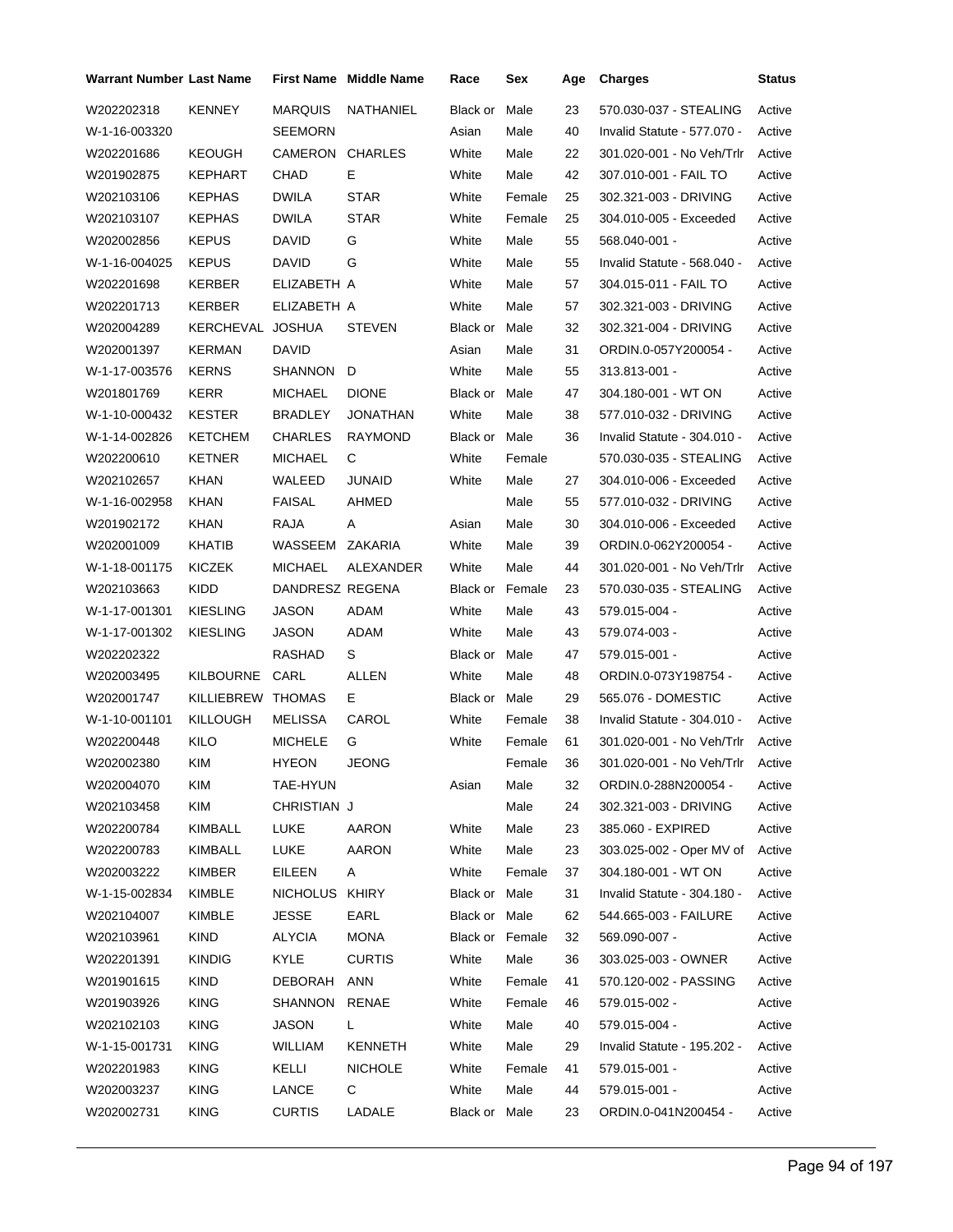| <b>Warrant Number Last Name</b> |                           |                  | <b>First Name</b> Middle Name | Race                   | Sex    | Age | <b>Charges</b>                   | <b>Status</b> |
|---------------------------------|---------------------------|------------------|-------------------------------|------------------------|--------|-----|----------------------------------|---------------|
| W-1-13-002177                   | <b>KING</b>               | WESLEY           | <b>BOONE</b>                  | White                  | Male   | 62  | 307.400-030 - DRIVER             | Active        |
| W-1-13-002224                   | <b>KING</b>               | WESLEY           | <b>BOONE</b>                  | White                  | Male   | 62  | Invalid Statute - 302.720 -      | Active        |
| W202200015                      | KING                      | GARRETT          | <b>NOAH</b>                   | White                  | Male   | 21  | 569.080-002 -                    | Active        |
| W202100595                      | KING                      | LLAMAR           | <b>DUPREE</b>                 | Black or Male          |        | 38  | 302.321-003 - DRIVING            | Active        |
| W202101131                      | <b>KING</b>               | CHRISTIAN KIARA  |                               | Black or Female        |        | 31  | ORDIN.0-290N200054 -             | Active        |
| W202100889                      | KING                      | JIMMY            | DEAN                          | White                  | Male   | 66  | 570.090-001 - FORGERY            | Active        |
| W202202255                      | <b>KING</b>               | DEVONTAE LEE     |                               | Black or Male          |        | 28  | 302.020-003 - Operate            | Active        |
| W202202254                      | <b>KING</b>               | DEVONTAE LEE     |                               | Black or Male          |        | 28  | 304.010-004 - Exceeded           | Active        |
| W-1-09-001258                   | KING                      | THOMAS           | FORD                          | White                  | Male   | 54  | Invalid Statute - 252.040 -      | Active        |
| W202201715                      | KING                      | <b>JUSTIN</b>    | <b>ROBERT</b>                 | White                  | Male   | 41  | 307.400-012 - FAIL TO            | Active        |
| W202004240                      | KINGSTON                  | JOSHUA           | P                             | White                  | Male   | 39  | ORDIN.0-289N200054 -             | Active        |
| W202004241                      | KINGSTON                  | JOSHUA           | P                             | White                  | Male   | 39  | ORDIN.0-194N200054 -             | Active        |
| W202004242                      | <b>KINGSTON</b>           | JOSHUA           | P                             | White                  | Male   | 39  | ORDIN.0-038Y200054 -             | Active        |
| W202202157                      | <b>KINNEY</b>             | <b>MARK</b>      | <b>IRVING</b>                 | White                  | Male   | 17  | 544.665 - FAILURE TO             | Active        |
| W202103188                      | KINSLOW                   | STACEY           | ANNE                          | White                  | Female | 49  | 301.140-001 -                    | Active        |
| W202103424                      | <b>KINSLOW</b>            | STACEY           | ANNE                          | White                  | Female | 49  | 303.025-003 - OWNER              | Active        |
| W202104091                      | KINTZ                     | TIMOTHY          | <b>STEVEN</b>                 | White                  | Male   | 32  | 303.025-003 - OWNER              | Active        |
| W202004244                      | KIRCHNER                  | JOSEPH           | <b>SCOTT</b>                  | White                  | Male   | 44  | 577.010-032 - DRIVING            | Active        |
| W201904431                      | <b>KIRCHNER</b>           |                  | <b>EUGENE</b>                 | White                  | Male   | 43  | 304.010-004 - Exceeded           | Active        |
| W202004251                      | <b>KIRCHNER</b>           | <b>JOSEPH</b>    | <b>SCOTT</b>                  | White                  | Male   | 44  | 577.010-032 - DRIVING            | Active        |
| W-1-17-003294                   | <b>KIRK</b>               | <b>KASEY</b>     | Lance                         | White                  | Male   | 48  | 570.030-029 - STEALING           | Active        |
| W201800895                      | <b>KIRK</b>               | <b>SYLVESTER</b> |                               | Black or               | Male   | 39  | 302.321-003 - DRIVING            | Active        |
| W202000210                      | KIRKHAM                   | <b>MICHAEL</b>   | WESLEY                        | White                  | Male   | 51  | 570.030-035 - STEALING           | Active        |
| W-1-14-000405                   | KIRKLAND                  | ROBERT           | MATTHEW                       | White                  | Male   | 42  | 577.010-032 - DRIVING            | Active        |
| W-1-14-000406                   | KIRKLAND                  | <b>ROBERT</b>    | MATTHEW                       | White                  | Male   | 42  | 577.060-006 - LEAVING            | Active        |
| W-1-18-000987                   | <b>KIRKPATRICKWILLIAM</b> |                  | <b>ALLEN</b>                  | White                  | Male   | 58  | 304.010-004 - Exceeded           | Active        |
| W202200919                      | KIRTLEY                   | MURIAL           | м                             | <b>Black or Female</b> |        | 42  | 302.321-003 - DRIVING            | Active        |
| W-1-16-001050                   | KIRUI                     | JOSEPH           | Κ                             | Black or Male          |        | 46  | 577.010-032 - DRIVING            | Active        |
| W-1-16-001051                   | <b>KIRUI</b>              | JOSEPH           | Κ                             | Black or Male          |        | 46  | Invalid Statute - 304.012 -      | Active        |
| W-1-16-001052                   | KIRUI                     | JOSEPH           | Κ                             | Black or Male          |        | 46  | 577.060-006 - LEAVING            | Active        |
| W-1-16-001053 KIRUI             |                           | JOSEPH           | K                             | Black or Male          |        | 46  | Invalid Statute - 302.020 -      | Active        |
| W202002681                      | KIRWIN                    |                  | MARIE                         | White                  | Female | 25  | ORDIN.0-288N200054 -             | Active        |
| W202101458                      | <b>KITCHELL</b>           | <b>TYLOR</b>     | J                             | White                  | Male   | 24  | 579.074-003 -                    | Active        |
| W202200401                      | <b>KITCHEN</b>            | <b>J'QUAN</b>    | м                             | Black or Male          |        |     | 570.030-035 - STEALING           | Active        |
| W202201572                      | <b>KLEIN</b>              | <b>RYAN</b>      | R                             | White                  | Male   | 32  | 304.010-007 - Exceeded           | Active        |
| W-1-14-001090                   | <b>KLEINOW</b>            | KATHERINE MAE    |                               | White                  | Female | 32  | 303.025-002 - Oper MV of Active  |               |
| W202001952                      | <b>KLENCHIK</b>           | DANIEL           | <b>MICHAEL</b>                | White                  | Male   | 33  | 579.015-004 -                    | Active        |
| W202102311                      | <b>KLENKLEN</b>           | STEPHANIE ANNE   |                               | White                  | Female | 56  | 301.020-001 - No Veh/Trlr        | Active        |
| W202104950                      | KLEY                      | SHEENA           | <b>MONECK</b>                 | White                  | Female | 34  | 579.015-001 -                    | Active        |
| W202000432                      | <b>KLINGELE</b>           | BRADLEY          | <b>KIRK</b>                   | White                  | Male   | 45  | 304.015-018 - FAIL TO            | Active        |
| W202202178                      | KLINGERMAN CAINE          |                  | <b>JACOB</b>                  | White                  | Male   | 32  | 579.086 - UNLAWFUL               | Active        |
| W202104733                      | KLINKEL                   | CAMERON          | JEFFREY                       | White                  | Male   | 34  | 303.025-003 - OWNER              | Active        |
| W202104853                      | KLOIBER                   | <b>JOEL</b>      | TRISTAN                       | White                  | Male   | 39  | 64.295-001 -                     | Active        |
| W202101346                      | <b>KLOSTER</b>            | <b>JAMES</b>     | <b>MICHAEL</b>                | White                  | Male   | 24  | 304.012-001 - Oper Veh in Active |               |
| W-1-17-001165                   | <b>KLUGE</b>              | BRADLEY          | THOMAS                        | White                  | Male   | 38  | 301.130-002 - Fail to            | Active        |
| W-1-17-000437                   | <b>KLUGE</b>              | BRADLEY          | <b>THOMAS</b>                 | White                  | Male   | 38  | 301.130-002 - Fail to            | Active        |
| W-1-17-003233                   | <b>KNAPP</b>              | CAROLYN          | <b>ANN</b>                    | White                  | Male   | 40  | 570.120-002 - PASSING            | Active        |
|                                 |                           |                  |                               |                        |        |     |                                  |               |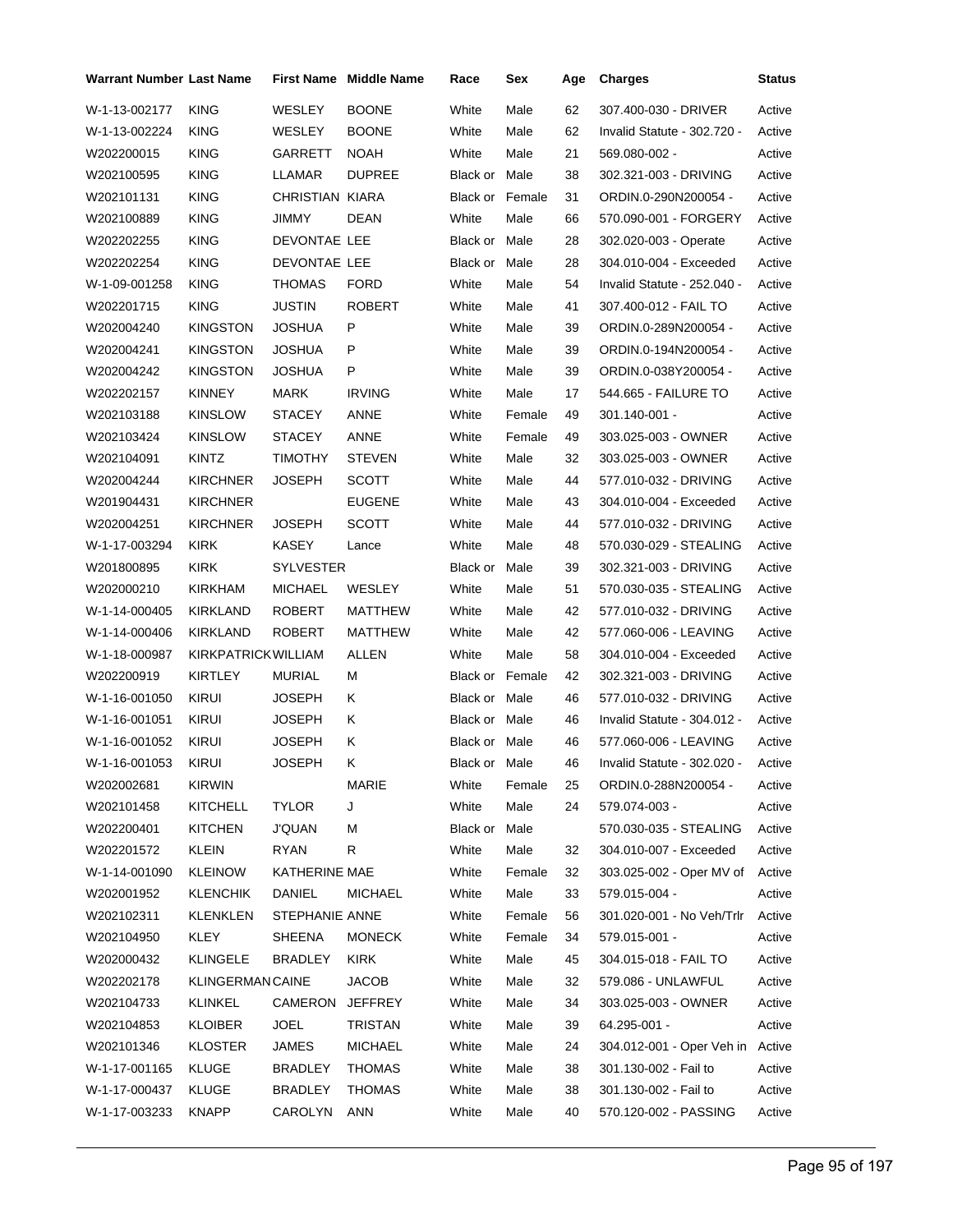| Warrant Number Last Name |                   |                 | <b>First Name</b> Middle Name | Race            | Sex    | Age | <b>Charges</b>              | <b>Status</b> |
|--------------------------|-------------------|-----------------|-------------------------------|-----------------|--------|-----|-----------------------------|---------------|
| W-1-16-003390            | <b>KNAPP</b>      | CODY            | <b>ALLEN</b>                  | White           | Male   | 36  | Invalid Statute - 302.321 - | Active        |
| W-1-16-002473            | KNAPP             | CODY            | ALLEN                         | White           | Male   | 36  | Invalid Statute - 195.202 - | Active        |
| W-1-16-000891            | KNAPP             | ZANE            | <b>STEVEN</b>                 | White           | Male   | 32  | Invalid Statute - 304.010 - | Active        |
| W202200336               | KNECHTEL          |                 | GRACE                         | White           | Female | 24  | 304.010-005 - Exceeded      | Active        |
| W202002514               | KNIGHTEN          | LEJEAN          | JUAN                          | Black or        | Male   | 37  | 302.321-003 - DRIVING       | Active        |
| W202201325               | KNIGHTON          | KYLE            | EDWARD                        | White           | Male   | 39  | 569.100-001 -               | Active        |
| W202201326               | KNIGHTON          | <b>KYLE</b>     | <b>EDWARD</b>                 | White           | Male   | 39  | 565.074-003 - DOMESTIC      | Active        |
| W202104383               | KNIGHTON          | <b>STEVEN</b>   | <b>EDWARD</b>                 | White           | Male   | 61  | 301.130-003 - Fail to       | Active        |
| W-1-17-002354            | KNIGHTON          | DAMON           | A                             | Black or Male   |        | 50  | 577.599-001 - FAIL TO       | Active        |
| W-1-17-002356            | KNIGHTON          | DAMON           | A                             | Black or Male   |        | 50  | 304.010-006 - Exceeded      | Active        |
| W202201324               | KNIGHTON          | KYLE            | EDWARD                        | White           | Male   | 39  | 579.015-001 -               | Active        |
| W-1-16-004031            | KNIGHTON          |                 | L                             | Black or Male   |        | 48  | Invalid Statute - 565.074 - | Active        |
| W201900546               | <b>KNOPF</b>      | BRIANNA         | LEE                           | White           | Female | 24  | 301.020-001 - No Veh/Trlr   | Active        |
| W201901545               | KNOWLES           | JEREMY          | D                             | White           | Male   | 44  | 302.321-004 - DRIVING       | Active        |
| W201901546               | KNOWLES           | JEREMY          | D                             | White           | Male   | 44  | 307.075-002 - FAIL TO       | Active        |
| W202102993               | KNUDSON           | JORDYN          | <b>RENEE</b>                  | Black or Female |        | 25  | 302.321-003 - DRIVING       | Active        |
| W202002360               | ΚO                | <b>MICHAEL</b>  | <b>DAEJIN</b>                 | Asian           | Male   | 47  | 302.321-003 - DRIVING       | Active        |
| W202002361               | ΚO                | MICHAEL         | <b>DAEJIN</b>                 | Asian           | Male   | 47  | 301.130-002 - Fail to       | Active        |
| W201800859               | KOCHSMEIERVICKI   |                 | L.                            | White           | Female | 54  | 304.010-004 - Exceeded      | Active        |
| W202103730               | <b>KOHRS</b>      | ASHLEY          | <b>ANN</b>                    | White           | Female | 30  | 301.020-001 - No Veh/Trlr   | Active        |
| W202103731               | KOHRS             | ASHLEY          | <b>ANN</b>                    | White           | Female | 30  | 301.210-001 - Posses        | Active        |
| W202103732               | KOHRS             | <b>ASHLEY</b>   | <b>ANN</b>                    | White           | Female | 30  | 302.321-003 - DRIVING       | Active        |
| W202102692               | <b>KOHRS</b>      | PERRY           | DAVID                         | White           | Male   | 33  | 544.665 - FAILURE TO        | Active        |
| W202003531               | KOLB              | ALEX            | HILLMAN                       | White           | Male   | 33  | 302.220-002 -               | Active        |
| W-1-13-002203            | <b>KOPELEN</b>    | REBECCA         | ANNE                          | White           | Female | 47  | Invalid Statute - 304.010 - | Active        |
| W201802654               | KOPKE             | BERND           |                               | White           | Male   | 79  | 301.020-001 - No Veh/Trlr   | Active        |
| W201902891               | KORF              | JAY             | <b>RICHARD</b>                | White           | Male   | 60  | 304.015-011 - FAIL TO       | Active        |
| W-1-17-000201            | KOSCIOLEK         | <b>DERECK</b>   | <b>BRIAN</b>                  | White           | Male   | 38  | Invalid Statute - 304.010 - | Active        |
| W-1-17-000202            | KOSCIOLEK DERECK  |                 | <b>BRIAN</b>                  | White           | Male   | 38  | 301.020-001 - No Veh/Trlr   | Active        |
| W-1-17-004116            | KOSIMOV           | LUTFULLO        |                               | White           | Male   | 43  | 307.400-029 - OPER MCV      | Active        |
| W202103213               | <b>KOSMES</b>     | DAJELYNN JUNIOR |                               | Not             | Female | 21  | 307.173-001 - OPER MV       | Active        |
| W202001398               | KOSMES            | JASON           | <b>SCHLITZ</b>                | White           | Male   | 39  | ORDIN.0-288N200054 -        | Active        |
| W202000745               | <b>KOSMES</b>     | <b>JASON</b>    | <b>SCHLITZ</b>                | White           | Male   | 39  | ORDIN.0-288N200054 -        | Active        |
| W202000741               | <b>KOSMES</b>     | <b>JASON</b>    | <b>SCHLITZ</b>                | White           | Male   | 39  | ORDIN.0-041N200454 -        | Active        |
| W202102528               | KOSMES            | <b>JASON</b>    | <b>SCHLITZ</b>                | White           | Male   | 39  | 306.020-003 - EXPIRED       | Active        |
| W202103210               | <b>KOSMES</b>     | DAJELYNN        | <b>JUNIOR</b>                 | Not             | Female | 21  | 302.020-003 - Operate       | Active        |
| W-1-09-001466            | KOSTOHRYZ KRYSTAL |                 | LYNN                          | White           | Female | 36  | 577.010-032 - DRIVING       | Active        |
| W202001194               | <b>KOTTWITZ</b>   | <b>RYAN</b>     | PAUL                          | White           | Male   | 33  | ORDIN.0-288N200054 -        | Active        |
| W202201758               |                   | <b>SEPHORA</b>  | D                             | Black or        | Female | 21  | 306.020-003 - EXPIRED       | Active        |
| W-1-10-000870            | <b>KOUTNIK</b>    | <b>TIMOTHY</b>  | <b>ROBERT</b>                 | White           | Male   | 37  | Invalid Statute - 302.020 - | Active        |
| W-1-10-001103            | <b>KOUTNIK</b>    | <b>TIMOTHY</b>  | ROBERT                        | White           | Male   | 37  | Invalid Statute - 301.130 - | Active        |
| W-1-13-001239            | KOWALSKI          |                 |                               | White           | Male   | 56  | 570.030-046 -               | Active        |
| W202001851               | KRAFT             | <b>BOBBY</b>    | <b>FRANK</b>                  | White           | Male   | 38  | 302.020-003 - Operate       | Active        |
| W202101837               | KRAMER            | <b>VICTORIA</b> | ANN                           | Black or        | Female | 37  | 303.025-003 - OWNER         | Active        |
| W202100994               | KREUTZER          | CALEB           | м                             | White           | Male   | 20  | 304.351-007 - FAIL TO       | Active        |
| W202100995               | KREUTZER          | CALEB           | М                             | White           | Male   | 20  | ORDIN.0-288N200054 -        | Active        |
| W202100996               | KREUTZER          | CALEB           | М                             | White           | Male   | 20  | 302.321-005 - DRIVING       | Active        |
|                          |                   |                 |                               |                 |        |     |                             |               |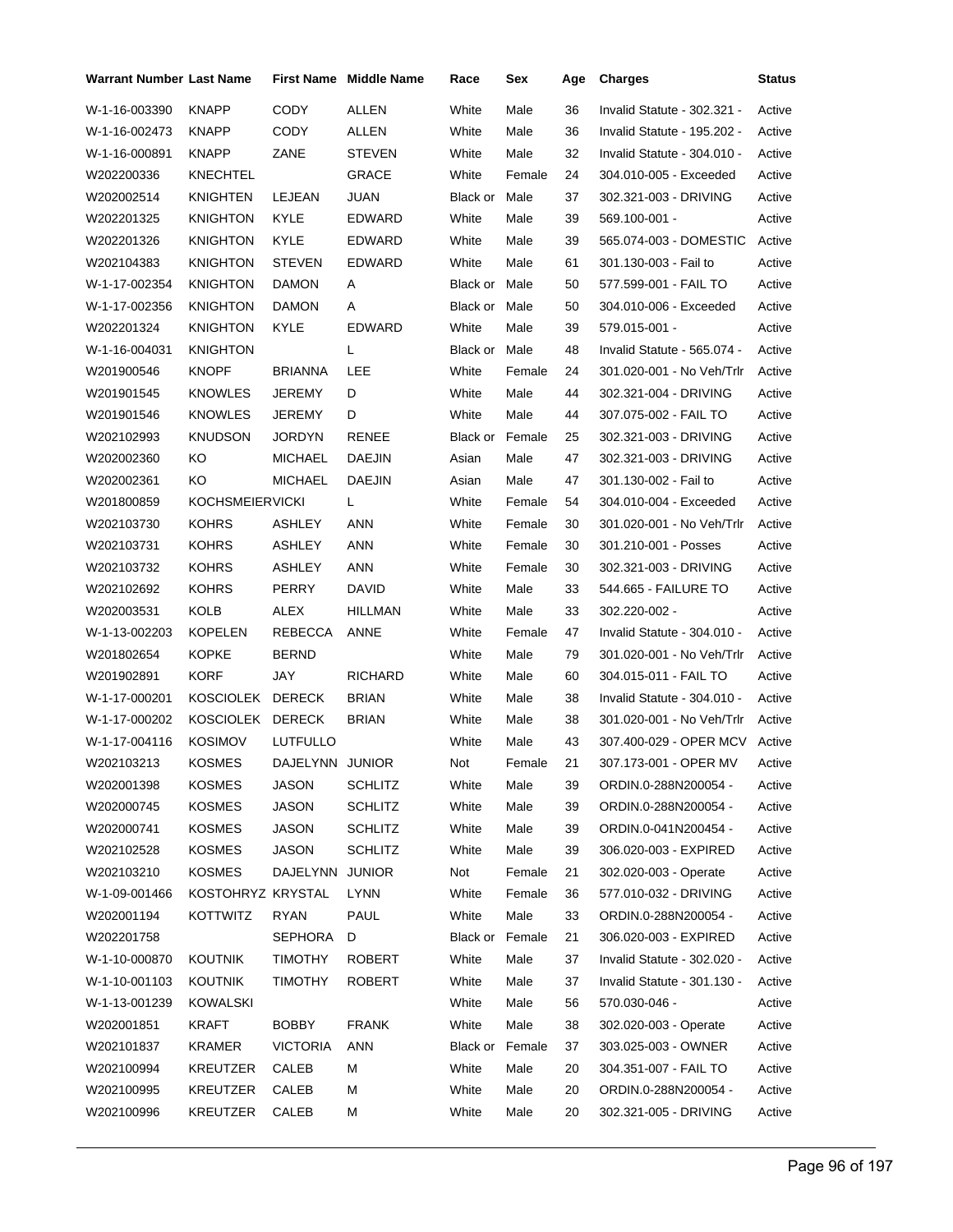| Warrant Number Last Name |                   |                 | <b>First Name Middle Name</b> | Race                   | Sex    | Age | <b>Charges</b>              | <b>Status</b> |
|--------------------------|-------------------|-----------------|-------------------------------|------------------------|--------|-----|-----------------------------|---------------|
| W202100473               | <b>KROLL</b>      | <b>FRANCES</b>  | <b>SUSAN</b>                  |                        | Female | 75  | ORDIN.0-288N200054 -        | Active        |
| W202101839               | <b>KROPF</b>      | NATHAN          | JARED                         | White                  | Male   | 27  | 307.400-012 - FAIL TO       | Active        |
| W202101994               | <b>KRUEGER</b>    | PHILIP          | JEFFREY                       | White                  | Male   | 59  | 577.010-025 - DWI -         | Active        |
| W-1-15-003350            | <b>KRUTSCH</b>    | <b>RICHARD</b>  | Α                             | White                  | Male   | 37  | Invalid Statute - 304.351 - | Active        |
| W202101194               | <b>KUCERA</b>     | <b>PATRICK</b>  | S                             | White                  | Male   | 54  | 302.321-003 - DRIVING       | Active        |
| W-1-17-001800            | <b>KUECHLER</b>   | <b>STEVEN</b>   | C                             |                        | Male   | 72  | 570.120-002 - PASSING       | Active        |
| W-1-12-000410            | <b>KUNDRA</b>     | <b>LESLIE</b>   | <b>ANN</b>                    | White                  | Female | 41  | Invalid Statute - 304.010 - | Active        |
| W202103454               | <b>KUNELLIS</b>   | <b>SIERRA</b>   | <b>RYANNE</b>                 | White                  | Female | 27  | 575.150-003 -               | Active        |
| W202103453               | <b>KUNELLIS</b>   | <b>SIERRA</b>   | <b>RYANNE</b>                 | White                  | Female | 27  | 577.010 - DWI               | Active        |
| W202104522               | <b>KUPGISCH</b>   | AMBER           | <b>DAWN</b>                   | White                  | Female | 40  | 304.010-003 - Exceeded      | Active        |
| W201903357               | <b>KURGAT</b>     | <b>DAVID</b>    | <b>KIRMA</b>                  | Black or               | Male   | 42  | 577.010-025 - DWI -         | Active        |
| W202103033               | <b>KURITZ</b>     | <b>KYLAN</b>    | L                             | White                  | Male   | 26  | 303.025-003 - OWNER         | Active        |
| W202101477               | <b>KURTZ</b>      | <b>MITCHEL</b>  | F                             | Not                    | Male   | 28  | 304.019-002 - FAIL TO       | Active        |
| W202200673               | KYLE              | KELLI           | М                             | White                  | Female | 32  | 302.321-003 - DRIVING       | Active        |
| W202004071               | KYLE              | WALTER          |                               | Not                    | Male   | 41  | ORDIN.0-057Y200054 -        | Active        |
| W202200674               | KYLE              | KELLI           | М                             | White                  | Female | 32  | 304.010-006 - Exceeded      | Active        |
| W202101825               | LABBE             | <b>JUSTICE</b>  | <b>CLARISSA</b>               | <b>Black or Female</b> |        | 24  | ORDIN.0-250N200054 -        | Active        |
| W202101824               | LABBE             | <b>JUSTICE</b>  | <b>CLARISSA</b>               | Black or Female        |        | 24  | ORDIN.0-232N200054 -        | Active        |
| W202200039               | LABOMBARD LISA    |                 | ANN                           | White                  | Female | 35  | 304.012-001 - Oper Veh in   | Active        |
| W202200038               | LABOMBARD LISA    |                 | ANN                           | White                  | Female | 35  | 577.010-032 - DRIVING       | Active        |
| W202201895               | LABOY             | <b>IVY</b>      | <b>MARIA ROSE</b>             | White                  | Female | 18  | 302.020-003 - Operate       | Active        |
| W202201897               | LABOY             | IVY             | <b>MARIA ROSE</b>             | White                  | Female | 18  | 303.025-003 - OWNER         | Active        |
| W202001195               | LABOY             | <b>GILBERTO</b> | ANDRES                        | Black or Male          |        | 33  | ORDIN.0-057Y200054 -        | Active        |
| W202001196               | LABOY             | <b>GILBERTO</b> | <b>ANDRES</b>                 | Black or Male          |        | 33  | ORDIN.0-041N200454 -        | Active        |
| W202001197               | LABOY             | GILBERTO ANDRES |                               | Black or Male          |        | 33  | ORDIN.0-288N200054 -        | Active        |
| W202100662               | LACEY             | <b>ROXANNE</b>  | <b>OLIVIA</b>                 | Black or Female        |        | 43  | 302.321-004 - DRIVING       | Active        |
| W202100663               | LACEY             | ROXANNE         | <b>OLIVIA</b>                 | <b>Black or Female</b> |        | 43  | 303.025-007 - OPER MV       | Active        |
| W201902022               | LACOUR            | <b>HAROLD</b>   |                               | White                  | Male   | 59  | 304.180-001 WT ON           | Active        |
| W-1-16-001623            | LAGER             | CHARLES         | <b>RONALD</b>                 | White                  | Male   | 33  | Invalid Statute - 301.130 - | Active        |
| W202202198               | LAGUANA           | MANUEL          | J                             | Black or Male          |        | 27  | 302.321-004 - DRIVING       | Active        |
| W202202217               | LAGUANA           | MANUEL          | <b>JOAQUIN</b>                | Black or Male          |        | 27  | 304.010-005 - Exceeded      | Active        |
| W201901920               | LAHR              | RHONDA          | KAY                           | White                  | Female | 47  | 313.813-001 -               | Active        |
| W201802161               | LAKE              | <b>CHESTER</b>  | ALEXANDER                     | White                  | Male   | 34  | 301.020-001 - No Veh/Trlr   | Active        |
| W202201853               | LAKE              | <b>TYLER</b>    | <b>BENJAMIN</b>               | White                  | Male   | 24  | 565.054-002 - ASSAULT       | Active        |
| W202201178               | LAM               | <b>NANCY</b>    |                               | Asian                  | Female | 38  | 569.120-001 -               | Active        |
| W202201143               | LAMAR             | SHELITA         | R                             | Black or Female        |        | 45  | 304.010-005 - Exceeded      | Active        |
| W202003625               | LAMASTERS SHERRON |                 | MARIE                         | <b>Black or Female</b> |        | 45  | 570.030-029 - STEALING      | Active        |
| W202003152               | LAMASTERS SHERRON |                 | MARIE                         | Black or Female        |        | 45  | 303.025-003 - OWNER         | Active        |
| W202003153               | LAMASTERS SHERRON |                 | MARIE                         | Black or Female        |        | 45  | 302.321-004 - DRIVING       | Active        |
| W202004215               | LAMASTERS SHERRON |                 | MARIE                         | Black or Female        |        | 45  | $570.030 -$                 | Active        |
| W202001399               | LAMBERT           | <b>KRISTIE</b>  | <b>NICOLE</b>                 | Not                    | Female | 39  | ORDIN.0-388N201654 -        | Active        |
| W202200034               | LAMBIE            | <b>DONJE</b>    | ELISE                         | White                  | Female | 42  | 570.030-035 - STEALING      | Active        |
| W202202250               | LAMBRIGHT GAVIN   |                 | <b>MITCHELL</b>               | White                  | Male   | 29  | 303.025-003 - OWNER         | Active        |
| W-1-09-001982            | LAMPHIER          | JESSIE          | LYNN                          | White                  | Female | 32  | Invalid Statute - 311.325 - | Active        |
| W202200523               | LAMPKIN           | <b>MARCUS</b>   | L.                            | Black or Male          |        | 28  | 577.010-032 - DRIVING       | Active        |
| W202104681               | LAMPTON           | <b>SUSAN</b>    | L.                            | White                  | Not    | 49  | 385.060 - OPERATING A       | Active        |
| W-1-17-003035            | LANCASTER ZACHARY |                 | <b>AUSTIN</b>                 | White                  | Male   | 30  | Invalid Statute -           | Active        |
|                          |                   |                 |                               |                        |        |     |                             |               |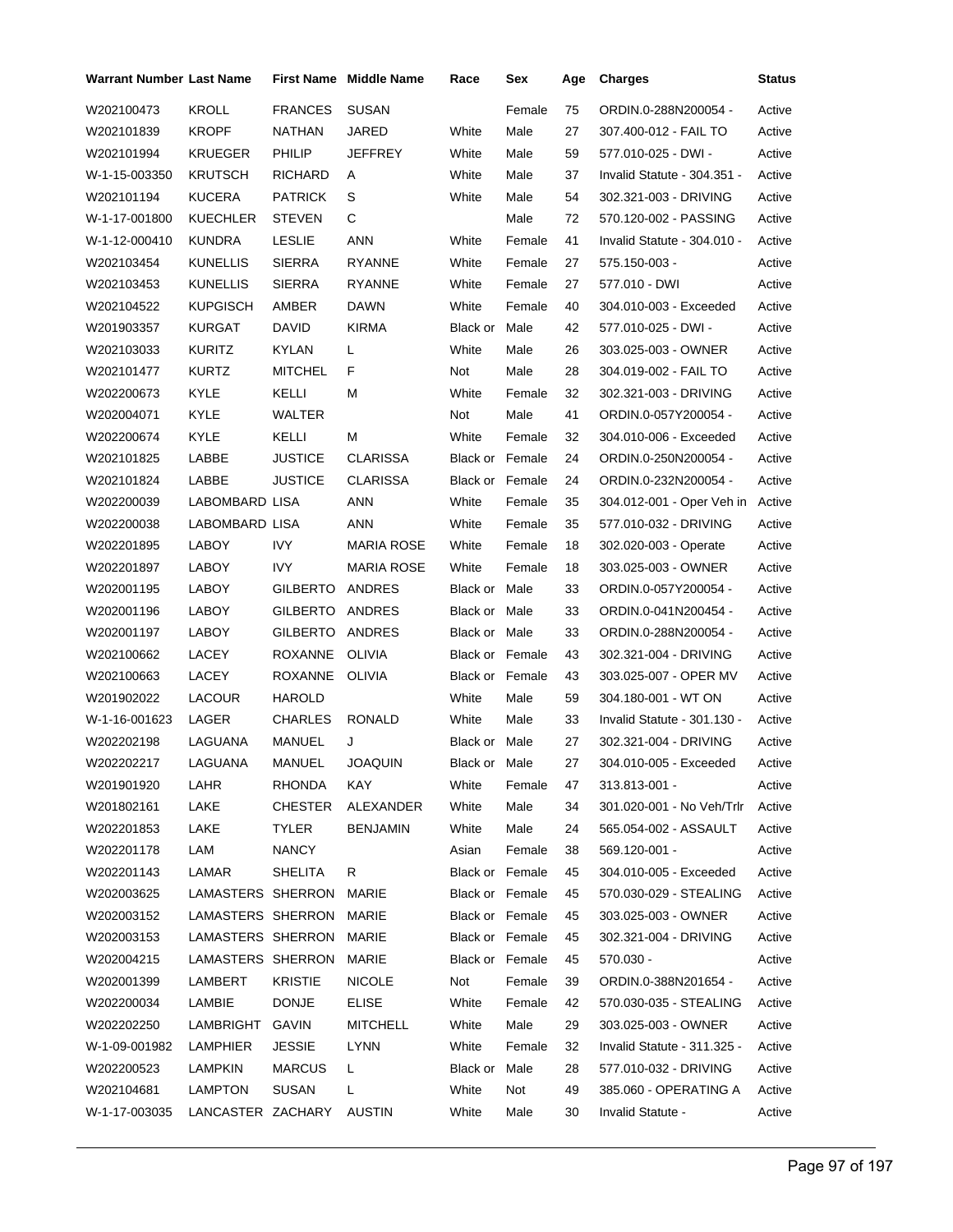| <b>Warrant Number Last Name</b> |                   |                | <b>First Name Middle Name</b> | Race                   | Sex    | Age | <b>Charges</b>              | Status |
|---------------------------------|-------------------|----------------|-------------------------------|------------------------|--------|-----|-----------------------------|--------|
| W202001953                      | LANCASTER CLINTON |                | MATTHEW                       | White                  | Male   | 64  | 565.056 - ASSAULT - 4TH     | Active |
| W201904329                      | LANCASTER CLINTON |                | MATTHEW                       | White                  | Male   | 23  | 301.020-001 - No Veh/Trlr   | Active |
| W-1-13-002932                   | LAND              | JULIE          | ANN                           | White                  | Female | 32  | Invalid Statute - 304.015 - | Active |
| W-1-13-002931                   | LAND              | <b>JULIE</b>   | ANN                           | White                  | Female | 32  | Invalid Statute - 302.321 - | Active |
| W201901699                      | LAND              | <b>BRIAN</b>   | <b>ERIC</b>                   | White                  | Male   | 35  | 301.130-003 - Fail to       | Active |
| W-1-18-000917                   | LANDUM            | LEROY          | <b>DERRICK</b>                | Black or Male          |        | 41  | 566.093-001 - SEXUAL        | Active |
| W202001198                      | LANE              | <b>CORY</b>    | <b>PHAST</b>                  | White                  | Male   | 39  | ORDIN.0-057Y200054 -        | Active |
| W-1-15-001977                   | LANG              | <b>ROBERT</b>  | <b>CLARENCE</b>               | <b>Black or Male</b>   |        | 33  | Invalid Statute - 302.321 - | Active |
| W-1-15-001978                   | LANG              | <b>ROBERT</b>  | <b>CLARENCE</b>               | Black or Male          |        | 33  | Invalid Statute - 302.321 - | Active |
| W202000863                      | LANGEMACH BRENDA  |                | S                             | White                  | Female | 65  | ORDIN.0-194N200054 -        | Active |
| W202200851                      | LANGFORD          | <b>SHARAE</b>  | <b>SHARNELLE</b>              | <b>Black or Female</b> |        | 33  | 304.010-004 - Exceeded      | Active |
| W202201769                      |                   | <b>BRIAN</b>   | <b>LEE</b>                    | Not                    | Male   | 43  | 579.074-003 -               | Active |
| W202003077                      | LANGMEAD          | <b>MERRISA</b> | LYN                           | White                  | Female | 32  | 302.321-003 - DRIVING       | Active |
| W202003066                      | LANGMEAD          | <b>MERRISA</b> | <b>LYN</b>                    | White                  | Female | 32  | 303.025-003 - OWNER         | Active |
| W-1-13-001300                   | LANGSTON          | LOWELL         | <b>DONALD</b>                 | White                  | Male   | 41  | 570.030-046 -               | Active |
| W202102594                      | LANKFORD          | DELEIA         | <b>SHANTE</b>                 | <b>Black or Female</b> |        | 39  | 304.012-002 - Oper Veh      | Active |
| W201902007                      | LAPSLEY           | DEONTAY        | A                             | Black or Male          |        | 26  | 303.025-003 - OWNER         | Active |
| W202104854                      | LARGE             | <b>JAMES</b>   | LEE                           | White                  | Male   | 52  | 569.140-001 -               | Active |
| W202200761                      | LARIMER           | DANA           | MAREE                         | White                  | Female | 40  | 205.1110 - Stealing         | Active |
| W202201649                      | LARIMER           | <b>BEAU</b>    | <b>MICHAEL</b>                | White                  | Male   | 40  | 385.070 - FAILURE TO        | Active |
| W202004264                      | LARIMER           | BEAU           | <b>MICHAEL</b>                | White                  | Male   | 40  | 301.130-002 - Fail to       | Active |
| W202201645                      | LARIMER           | BEAU           | <b>MICHAEL</b>                | White                  | Male   | 40  | 385.090 - HAVING            | Active |
| W202201648                      | LARIMER           | BEAU           | <b>MICHAEL</b>                | White                  | Male   | 40  | 302.574-002 - FAIL TO       | Active |
| W-1-17-002621                   |                   | <b>EDRAS</b>   |                               | White                  | Male   | 30  | 304.015-014 - FAIL TO       | Active |
| W-1-17-002617                   |                   | <b>EDRAS</b>   |                               | White                  | Male   | 30  | 577.010-031 - DWI -         | Active |
| W-1-17-002618                   |                   | <b>EDRAS</b>   |                               | White                  | Male   | 30  | 302.020-003 - Operate       | Active |
| W-1-17-002620                   |                   | <b>EDRAS</b>   |                               | White                  | Male   | 30  | 304.015-011 - FAIL TO       | Active |
| W-1-17-002619                   |                   | <b>EDRAS</b>   |                               | White                  | Male   | 30  | 303.025-003 - OWNER         | Active |
| W202003581                      | LARKIE            | <b>ERIC</b>    | <b>ALLEN</b>                  | Not                    | Male   | 25  | 301.020-001 - No Veh/Trlr   | Active |
| W201802214                      | LARKMAN           | <b>TRAVIS</b>  | М                             | White                  | Male   | 50  | 304.180-001 - WT ON         | Active |
| W-1-17-001312 LARKY             |                   | TRENT          | K.                            | White                  | Male   | 22  | 577.070-003 - LITTERING     | Active |
| W201900781                      | LARRY             | WESLEY         | CARDALE                       | Black or Male          |        | 49  | 575.150-003 -               | Active |
| W202003831                      | LARSON            | <b>AARON</b>   | DALE                          | White                  | Male   | 38  | 304.016-001 - CUT IN ON     | Active |
| W202003832                      | LARSON            | AARON          | DALE                          | White                  | Male   | 38  | 303.025-002 - Oper MV of    | Active |
| W202003830                      | LARSON            | <b>AARON</b>   | DALE                          | White                  | Male   | 38  | 302.020-003 - Operate       | Active |
| W202003950                      | LARSON            | <b>AARON</b>   | DALE                          | White                  | Male   | 38  | 43.170-002 - Failed to      | Active |
| W202003951                      | LARSON            | AARON          | DALE                          | White                  | Male   | 38  | 301.190-001 - Oper Motor    | Active |
| W-1-16-004139                   | LARSON            | RACHEAL        | ANNETTE                       | White                  | Female | 33  | Invalid Statute - 301.140 - | Active |
| W202003952                      | LARSON            | <b>AARON</b>   | DALE                          | White                  | Male   | 38  | 301.130-002 - Fail to       | Active |
| W-1-17-000172                   | LARSON            | <b>DIRK</b>    | <b>JON</b>                    | White                  | Male   | 52  | 301.130-002 - Fail to       | Active |
| W201902236                      | LARSON            | <b>MATTHEW</b> | <b>RYAN</b>                   | White                  | Male   | 22  | 301.020-001 - No Veh/Trlr   | Active |
| W202004072                      | LASCON            | MICHELLE L     |                               | Not                    | Female | 25  | ORDIN.0-288N200054 -        | Active |
| W202001400                      | LASITER           | JOSHUA         | NATHANIEL                     | White                  | Male   | 41  | ORDIN.0-159N200054 -        | Active |
| W-1-18-001597                   | LASTER            | <b>KATINA</b>  | <b>ANN</b>                    | Black or Female        |        | 43  | 302.321-003 - DRIVING       | Active |
| W202100680                      | LATHAM            | SARAH          | <b>ANN</b>                    | White                  | Female | 35  | ORDIN.0-005N201655 -        | Active |
| W202101755                      | LATHAM            | SARAH          | ANN                           | White                  | Female | 35  | ORDIN.0-005N201655 -        | Active |
| W202103123                      | LATIMER           | <b>TYMONE</b>  | LATRELLE                      | Black or Male          |        | 23  | 301.130-002 - Fail to       | Active |
|                                 |                   |                |                               |                        |        |     |                             |        |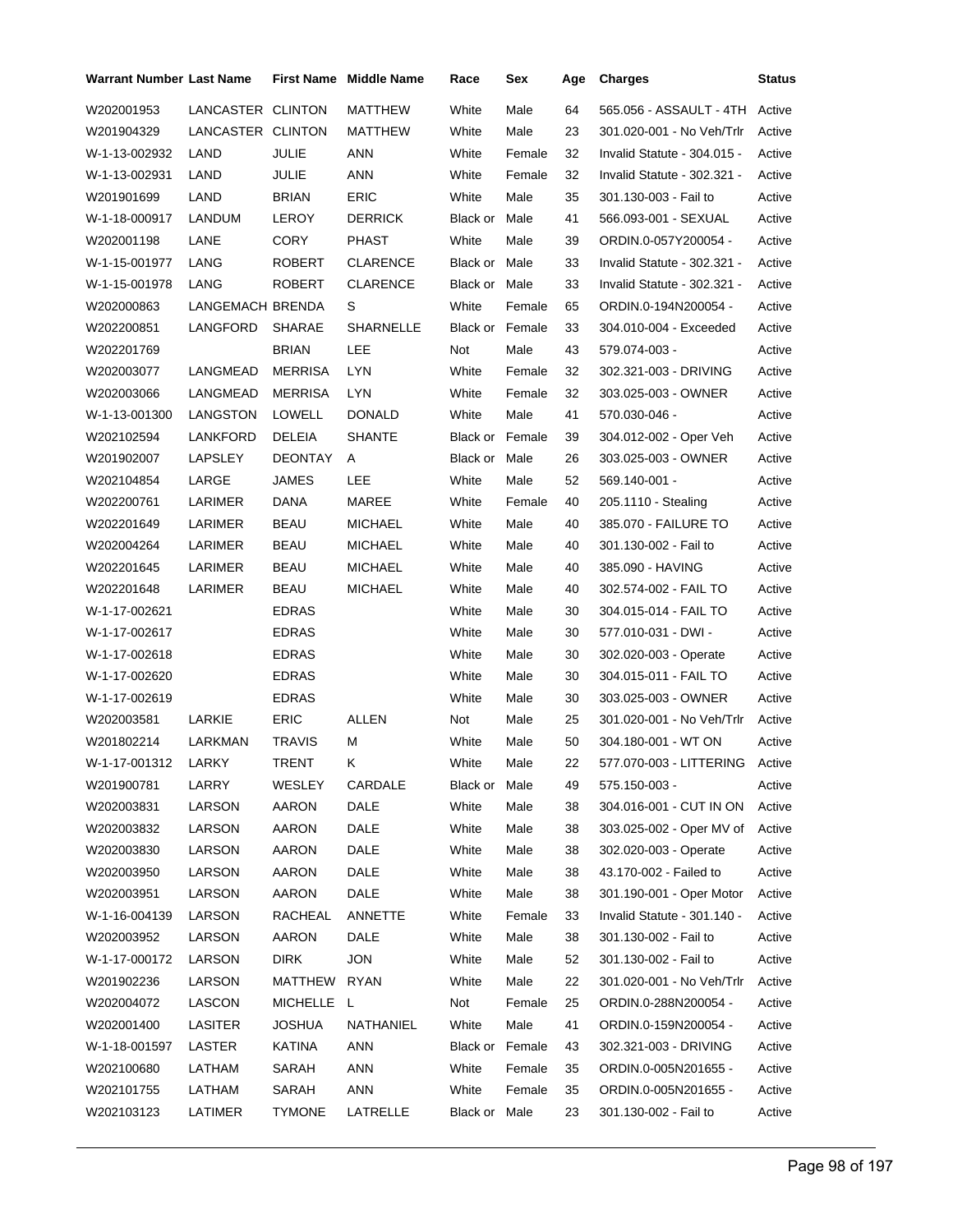| <b>Warrant Number Last Name</b> |                  |                        | <b>First Name Middle Name</b> | Race                   | Sex    | Age | <b>Charges</b>              | <b>Status</b> |
|---------------------------------|------------------|------------------------|-------------------------------|------------------------|--------|-----|-----------------------------|---------------|
| W202003682                      | <b>LAUBER</b>    | LINDA                  | <b>SUE</b>                    | White                  | Female | 56  | 302.321-003 - DRIVING       | Active        |
| W202003683                      | LAUBER           | LINDA                  | <b>SUE</b>                    | White                  | Female | 56  | 303.025-003 - OWNER         | Active        |
| W202003684                      | LAUBER           | LINDA                  | <b>SUE</b>                    | White                  | Female | 56  | 301.020-001 - No Veh/Trlr   | Active        |
| W202200388                      | LAUGHLIN         | JORDAN                 | <b>MICAH</b>                  | White                  | Male   | 23  | 579.015-004 -               | Active        |
| W201902290                      | LAVAYEN          |                        | LOREN                         | White                  | Female | 28  | 302.321-003 - DRIVING       | Active        |
| W201902291                      | LAVAYEN          |                        | LOREN                         | White                  | Female | 28  | 304.010-004 - Exceeded      | Active        |
| W-1-13-002319                   | LAVERY           | TRACEY                 | LYNN                          | White                  | Female | 60  | 577.010-032 - DRIVING       | Active        |
| W201802475                      | LAVERY           | <b>BROOKE</b>          | MACKINZIE                     | White                  | Female | 30  | 301.130-003 - Fail to       | Active        |
| W202101105                      | LAW              | AMANDA                 | <b>BRIANNE</b>                | White                  | Female | 31  | 304.271-001 - FAIL TO       | Active        |
| W-1-14-000269                   | LAWLEY           | <b>JASON</b>           | В                             | White                  | Male   | 58  | Invalid Statute - 304.010 - | Active        |
| W202102110                      | LAWRENCE         | <b>SHAQUILLE</b>       |                               |                        | Male   | 25  | 304.012-001 - Oper Veh in   | Active        |
| W202102115                      | LAWRENCE         | <b>SHAQUILLE</b>       |                               |                        | Male   | 25  | 577.010-032 - DRIVING       | Active        |
| W202001691                      | LAWRENCE         |                        | <b>MICHAEL</b>                | Not                    | Male   | 37  | 570.120-002 - PASSING       | Active        |
| W-1-16-004345                   | LAWSON           | JAMES                  | <b>STEVEN</b>                 | White                  | Male   | 52  | Invalid Statute - 570.120 - | Active        |
| W202103099                      | LAWVER           | <b>LUCKY</b>           | LARRY                         | Not                    | Male   | 54  | 570.120-002 - PASSING       | Active        |
| W-1-10-001027                   | LAY              | JENNIFER               | A                             | White                  | Female | 50  | Invalid Statute - 570.120 - | Active        |
| W-1-18-000251                   | LAYTHAM          | <b>KEVIN</b>           | <b>WAYNE</b>                  | White                  | Male   | 54  | 301.020-001 - No Veh/Trlr   | Active        |
| W-1-18-000713                   | LAYTON           | GERA                   | LYN                           | White                  | Female | 65  | 577.010-031 - DWI -         | Active        |
| W201902058                      | LAZARO           | CHRISTINA AHAW         |                               | <b>Black or Female</b> |        | 25  | 565.076-002 - DOMESTIC      | Active        |
| W201902777                      | LAZARO           | CHRISTINA AHAW         |                               | Black or Female        |        | 25  | 304.010-004 - Exceeded      | Active        |
| W-1-16-003885                   | LE               | JIMMY                  |                               |                        | Male   | 39  | Invalid Statute - 570.217 - | Active        |
| W201902736                      | LE               | ALLAN                  | <b>CAPILI</b>                 | Asian                  | Male   | 28  | 301.020-001 - No Veh/Trlr   | Active        |
| W202104692                      | LE               | DAT                    |                               | Asian                  | Male   | 21  | 320.050 - SPEEDING          | Active        |
| W201902737                      | LE               | ALLAN                  | <b>CAPILI</b>                 | Asian                  | Male   | 28  | 301.140-001 -               | Active        |
| W201902735                      | LE               | ALLAN                  | <b>CAPILI</b>                 | Asian                  | Male   | 28  | 303.025-003 - OWNER         | Active        |
| W202002995                      | LEACH            | MIESHA                 | LASHONDA                      | <b>Black or Female</b> |        | 32  | 303.025-002 - Oper MV of    | Active        |
| W202002996                      | LEACH            | MIESHA                 | LASHONDA                      | Black or Female        |        | 32  | 304.010-004 - Exceeded      | Active        |
| W202003006                      | LEACH            | MIESHA                 | LASHONDA                      | Black or Female        |        | 32  | 302.020-003 - Operate       | Active        |
| W202003007                      | LEACH            | MIESHA                 | <b>LASHONDA</b>               | Black or Female        |        | 32  | 301.140-001 -               | Active        |
| W202200922                      | LEAHY            | HARMONY CRYSTAL        |                               | Not                    | Not    | 32  | 195.202-001 -               | Active        |
| W-1-16-000529 LEAHY             |                  | <b>BRIDGETTE MARIE</b> |                               | White                  | Female | 53  | Invalid Statute - 304.010 - | Active        |
| W202202348                      | LEAPER           | ANTWON                 | DERRELL                       |                        | Male   | 34  | 570.090-001 - FORGERY       | Active        |
| W-1-12-001026                   | LEAPHEART KHIANA |                        | <b>DELISE</b>                 | Black or Female        |        | 47  | Invalid Statute - 570.120 - | Active        |
| W-1-17-002421                   | LEASE            | <b>FRED</b>            | D                             | White                  | Male   | 63  | 301.020-001 - No Veh/Trlr   | Active        |
| W202202304                      | LEATHED          | <b>BRIAN</b>           | <b>EUGENE</b>                 | White                  | Male   | 44  | 565.076 - DOMESTIC          | Active        |
| W202201700                      | LEAVEY           | MALARIE                | <b>NICOLE</b>                 | White                  | Female | 24  | 303.025-002 - Oper MV of    | Active        |
| W202201701                      | LEAVEY           | MALARIE                | <b>NICOLE</b>                 | White                  | Female | 24  | 301.020-001 - No Veh/Trlr   | Active        |
| W202201699                      | LEAVEY           | MALARIE                | <b>NICOLE</b>                 | White                  | Female | 24  | 302.020-003 - Operate       | Active        |
| W202001401                      | LEDBETTER        | JONATHAN MICHAEL       |                               | White                  | Male   | 28  | ORDIN.0-288N200054 -        | Active        |
| W201903239                      | <b>LEE</b>       | <b>JAMES</b>           | <b>TARRYEON</b>               | Black or Male          |        | 45  | 569.090-007 -               | Active        |
| W201903274                      | LEE              | JOSHUA                 | <b>MARK</b>                   | White                  | Male   | 40  | 304.012-002 - Oper Veh      | Active        |
| W201903275                      | <b>LEE</b>       | JOSHUA                 | <b>MARK</b>                   | White                  | Male   | 40  | 302.020-003 - Operate       | Active        |
| W201903276                      | LEE              | <b>JOSHUA</b>          | MARK                          | White                  | Male   | 40  | 301.130-002 - Fail to       | Active        |
| W202003432                      | LEE              | LANISHA                | LASHAUWN                      | Black or Female        |        | 39  | ORDIN.0-073Y198754 -        | Active        |
| W202201716                      | LEE              | LANISHA                | LASHAUWN                      | Black or Female        |        | 39  | 302.321-004 - DRIVING       | Active        |
| W-1-16-003167                   | LEE              | <b>TAOHSIANG</b>       |                               | Asian                  | Male   | 36  | Invalid Statute - 304.010 - | Active        |
| W202100123                      | <b>LEE</b>       | <b>GEORGE</b>          | EUGENE II                     | Black or Male          |        | 58  | 302.321-003 - DRIVING       | Active        |
|                                 |                  |                        |                               |                        |        |     |                             |               |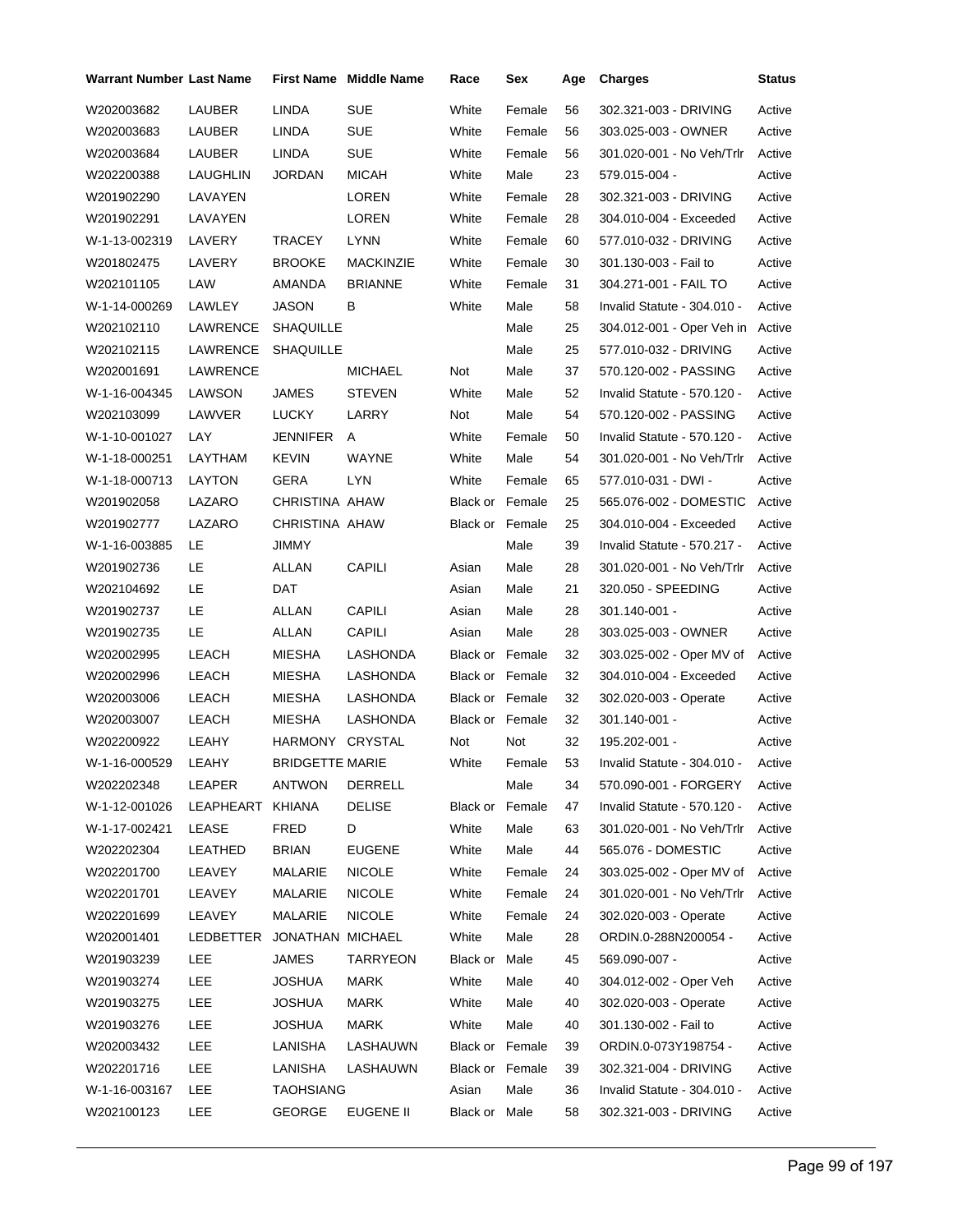| Warrant Number Last Name |                  |                 | First Name Middle Name | Race                   | Sex    | Age | <b>Charges</b>                | <b>Status</b> |
|--------------------------|------------------|-----------------|------------------------|------------------------|--------|-----|-------------------------------|---------------|
| W202100124               | LEE              | GEORGE          | EUGENE II              | Black or               | Male   | 58  | 304.022-002 - FAIL TO         | Active        |
| W202003300               | LEE              | TORRI           | MERANDA                | <b>Black or Female</b> |        | 38  | 303.025-003 - OWNER           | Active        |
| W202003297               | LEE              | TORRI           | <b>MERANDA</b>         | Black or Female        |        | 38  | 302.020-003 - Operate         | Active        |
| W202200029               | LEE              | JEROD           | DERAY                  | Black or Male          |        | 30  | 544.665-003 - FAILURE         | Active        |
| W-1-17-004054            | LEE              | RHONDA          | LEE                    | White                  | Female | 56  | 301.020-001 - No Veh/Trlr     | Active        |
| W202102338               | LEE              | MARK            | ANTHONY                | White                  | Male   | 48  | 571.030-019 -                 | Active        |
| W202200030               | LEE              | JEROD           | DERAY                  | Black or Male          |        | 30  | 544.665-003 - FAILURE         | Active        |
| W-1-17-000823            | LEE              | <b>NANCIE</b>   | SHIRLEEN               | White                  | Female | 50  | 304.010-004 - Exceeded        | Active        |
| W202105107               | <b>LEE</b>       | ANDREW          | <b>ROBERT</b>          | White                  | Male   | 26  | 303.025-003 - OWNER           | Active        |
| W202003582               | LEECH            | LAWRENCE ROBERT |                        | White                  | Male   | 61  | 301.130-002 - Fail to         | Active        |
| W202003591               | LEECH            | LAWRENCE ROBERT |                        | White                  | Male   | 61  | 303.025-002 - Oper MV of      | Active        |
| W-1-15-002837            | LEEKER           | WILLIAM         | W                      |                        | Male   | 74  | Invalid Statute - 570.120 -   | Active        |
| W202201993               | LEEPER           | <b>DENNIS</b>   | <b>DEAN</b>            | White                  | Male   | 36  | 385.070 - FAILURE TO          | Active        |
| W202202014               | LEFLER           | MICHELLE K      |                        | White                  | Not    |     | 302.321-003 - DRIVING         | Active        |
| W201903960               | LE FLORE         | KENDALL         | <b>JERMEL</b>          | Black or Male          |        | 31  | 301.130-002 - Fail to         | Active        |
| W201903961               | LE FLORE         | KENDALL         | <b>JERMEL</b>          | Black or Male          |        | 31  | 303.025-002 - Oper MV of      | Active        |
| W201903962               | LE FLORE         | <b>KENDALL</b>  | <b>JERMEL</b>          | Black or Male          |        | 31  | 302.321-003 - DRIVING         | Active        |
| W-1-14-002114            | <b>LEFTRIDGE</b> | ZACHARY         | IAN                    | White                  | Male   | 32  | Invalid Statute - 301.130 -   | Active        |
| W201900845               | <b>LEGGIO</b>    | <b>NANCY</b>    | MARIE                  | White                  | Female | 60  | 301.140-001 -                 | Active        |
| W202102139               | <b>LEGGIO</b>    | JUSTIN          | <b>ROBERT</b>          | White                  | Male   | 42  | 570.030-035 - STEALING        | Active        |
| W201900846               | <b>LEGGIO</b>    | <b>NANCY</b>    | MARIE                  | White                  | Female | 60  | 303.025-003 - OWNER           | Active        |
| W202202279               | <b>LEGGS</b>     | <b>CAPRICE</b>  | DARNELL                | Black or Male          |        | 31  | 566.151-001 -                 | Active        |
| W202104168               | <b>LEGOFF</b>    | JENNIFER        | LEIGH                  | White                  | Female | 44  | 579.074-003 -                 | Active        |
| W202103931               | <b>LEGOFF</b>    | JENNIFER        | LEIGH                  | White                  | Female | 44  | 579.074-003 -                 | Active        |
| W-1-16-002825            | LEHMER           | AMBER           | <b>MICHELE</b>         | White                  | Female | 39  | Invalid Statute - 301.020 -   | Active        |
| W-1-18-001097            | LELEUX           | <b>HOWARD</b>   | <b>JOHN</b>            | White                  | Male   | 40  | 304.015-006 - Unsf Ln         | Active        |
| W201903489               | LEMMER           | ADAM            | <b>HERSCHELLE</b>      | White                  | Male   | 30  | 301.020-001 - No Veh/Trlr     | Active        |
| W202104739               | LEMMER           | ADAM            | <b>HERSCHELLE</b>      | White                  | Male   | 30  | 302.020-003 - Operate         | Active        |
| W202104738               | LEMMER           | ADAM            | <b>HERSCHELLE</b>      | White                  | Male   | 30  | 301.020-001 - No Veh/Trlr     | Active        |
| W202100681               | <b>LEMMON</b>    | MATTHEW         | ALLEN                  | White                  | Male   | 46  | 302.321-003 - DRIVING         | Active        |
| W202003502               | LEMMONS          | DANIEL LEE      |                        | Black or Male          |        | 40  | ORDIN.0-073Y198754 -          | Active        |
| W-1-16-002539            | <b>LEMON</b>     | <b>ROBERT</b>   | D                      | White                  | Male   | 24  | Invalid Statute - 302.321 -   | Active        |
| W201802259               | LEMONS           | LINNESSA        | AMBROCINE              | White                  | Female | 30  | 301.020-001 - No Veh/Trlr     | Active        |
| W202001199               | <b>LEMUS</b>     | <b>NELSON</b>   | <b>JESUS</b>           |                        | Male   | 29  | ORDIN.0-320N200054 -          | Active        |
| W202001200               | <b>LEMUS</b>     | <b>NELSON</b>   | <b>JESUS</b>           |                        | Male   | 29  | ORDIN.0-041N200454 -          | Active        |
| W202103848               | LENZY            | MICHAEL         | <b>BRIAN</b>           | Black or Male          |        | 50  | 302.321-004 - DRIVING         | Active        |
| W202103852               | LENZY            | <b>MICHAEL</b>  | <b>BRIAN</b>           | Black or Male          |        | 50  | 301.130-002 - Fail to         | Active        |
| W202103850               | LENZY            | <b>MICHAEL</b>  | <b>BRIAN</b>           | Black or Male          |        | 50  | 303.025-007 - OPER MV         | Active        |
| W202103851               | LENZY            | MICHAEL         | <b>BRIAN</b>           | Black or Male          |        | 50  | 301.020-001 - No Veh/Trlr     | Active        |
| W202104434               | LENZY            | <b>MICHAEL</b>  | <b>BRIAN</b>           | Black or Male          |        | 50  | 380.110 - IMPROPER            | Active        |
| W202104436               | LENZY            | MICHAEL         | <b>BRIAN</b>           | Black or Male          |        | 50  | 302.574-002 - FAIL TO         | Active        |
| W202104435               | LENZY            | <b>MICHAEL</b>  | <b>BRIAN</b>           | Black or Male          |        | 50  | 385.010 - DRIVING             | Active        |
| W202104437               | LENZY            | <b>MICHAEL</b>  | <b>BRIAN</b>           | Black or Male          |        | 50  | 385.070 - FAILURE TO          | Active        |
| W202104438               | LENZY            | <b>MICHAEL</b>  | <b>BRIAN</b>           | Black or Male          |        | 50  | 301.140 - DISPLAYED OR Active |               |
| W202104439               | LENZY            | MICHAEL         | <b>BRIAN</b>           | Black or Male          |        | 50  | 342.030 - DRIVING             | Active        |
| W201802159               | LEON             | MARIE           | E.                     | Black or Female        |        | 58  | 569.140-001 -                 | Active        |
| W-1-13-001831            | LEONARD          | <b>RUDIANA</b>  | М                      | Black or Female        |        | 43  | Invalid Statute - 301.020 -   | Active        |
|                          |                  |                 |                        |                        |        |     |                               |               |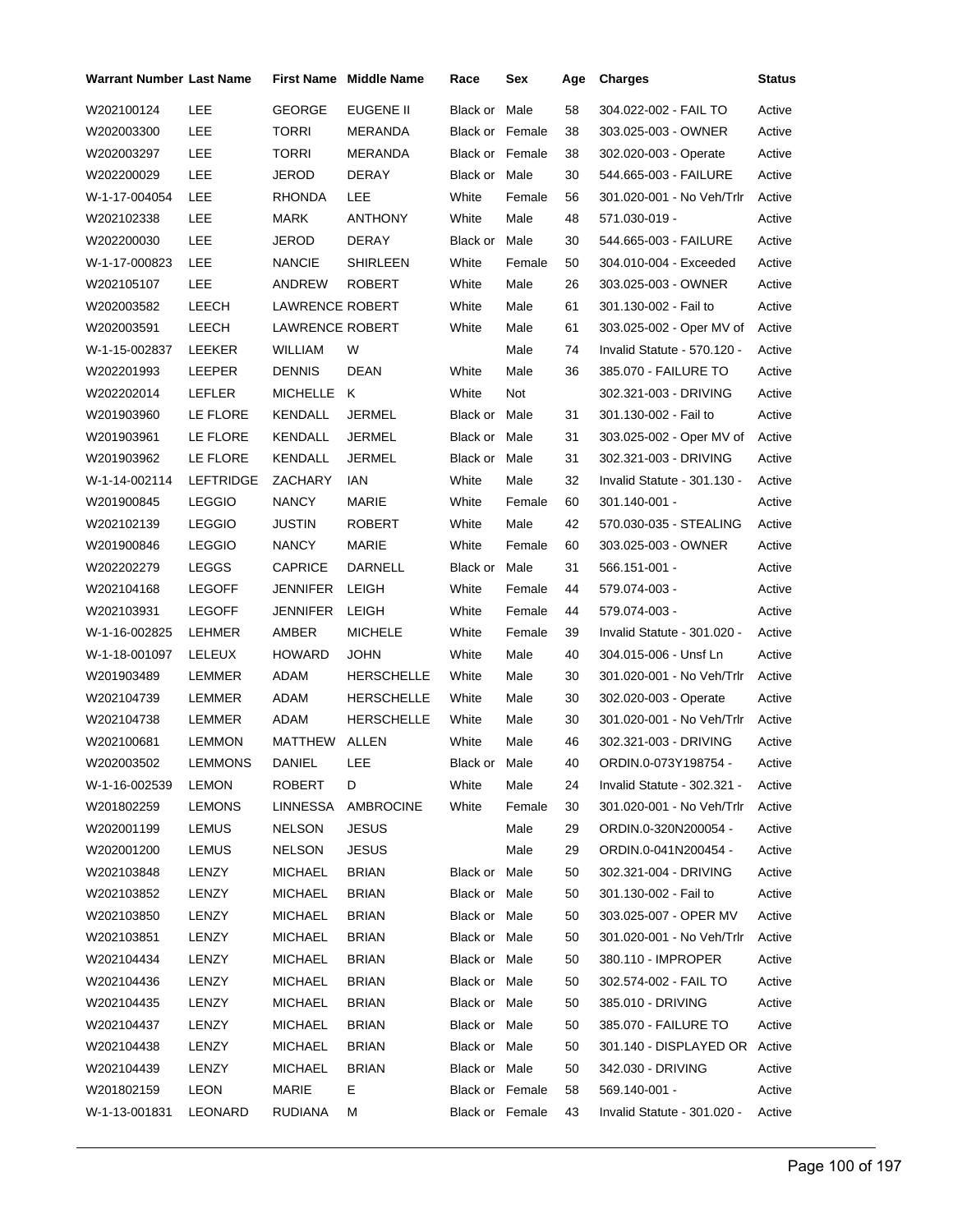| <b>Warrant Number Last Name</b> |                  |                  | <b>First Name</b> Middle Name | Race                   | Sex    | Age | <b>Charges</b>                   | Status |
|---------------------------------|------------------|------------------|-------------------------------|------------------------|--------|-----|----------------------------------|--------|
| W-1-09-002446                   | LEON-CRUZ        | <b>MARGARITA</b> |                               | White                  | Female | 47  | Invalid Statute - 570.223 -      | Active |
| W202104089                      | <b>LEONE</b>     | <b>JOSEPH</b>    | <b>LLOYD</b>                  | White                  | Male   | 40  | 569.080-002 -                    | Active |
| W202104214                      | <b>LEONE</b>     | <b>JOSEPH</b>    | LLOYD                         | White                  | Male   | 40  | 570.090-001 - FORGERY            | Active |
| W202101367                      | <b>LEONE</b>     | <b>STEFANO</b>   |                               | White                  | Male   | 65  | 302.321-005 - DRIVING            | Active |
| W202104215                      | <b>LEONE</b>     | <b>JOSEPH</b>    | <b>LLOYD</b>                  | White                  | Male   | 40  | 570.030-035 - STEALING           | Active |
| W202202033                      | LEONHART         | ZEUS             | м                             | Black or Male          |        | 32  | 304.180-001 - WT ON              | Active |
| W-1-16-002949                   | <b>LEOS</b>      | <b>MICHELLE</b>  |                               | White                  | Female | 25  | Invalid Statute - 302.020 -      | Active |
| W-1-17-002305                   | <b>LEPETIT</b>   | <b>RAYMIE</b>    | <b>NICOLE</b>                 | White                  | Female | 28  | 301.020-001 - No Veh/Trlr        | Active |
| W202104523                      | LERCH            |                  | <b>RENEE</b>                  | White                  | Female | 31  | 301.020-001 - No Veh/Trlr        | Active |
| W202002281                      | LERO             | KENNETH          | N                             | White                  | Male   | 45  | ORDIN.0-288N200054 -             | Active |
| W202002282                      | <b>LESLIE</b>    | JAMEEL           | ORRETT                        | Black or Male          |        | 38  | ORDIN.0-041N200454 -             | Active |
| W202003428                      | <b>LESLIE</b>    |                  | ELIZABETH ALEXANDRIA          | White                  | Female | 32  | ORDIN.0-317N200054 -             | Active |
| W202002283                      | <b>LETCHER</b>   | <b>SARIA</b>     | JANAE                         | <b>Black or Female</b> |        | 31  | ORDIN.0-288N200054 -             | Active |
| W202000078                      | <b>LETCHER</b>   | <b>SARIA</b>     | <b>JANAE</b>                  | <b>Black or Female</b> |        | 31  | 307.105-001 - FAIL TO            | Active |
| W201904426                      | <b>LEVERING</b>  | <b>DESIREE</b>   | D                             | Black or Female        |        | 29  | 304.010-004 - Exceeded           | Active |
| W201904427                      | <b>LEVERING</b>  | <b>DESIREE</b>   | D                             | Black or Female        |        | 29  | 303.025-003 - OWNER              | Active |
| W201904428                      | <b>LEVERING</b>  | <b>DESIREE</b>   | D                             | Black or Female        |        | 29  | 301.130-002 - Fail to            | Active |
| W-1-11-002509                   | <b>LEVINE</b>    | LORI             | М                             | White                  | Female | 43  | Invalid Statute - 570.120 -      | Active |
| W-1-17-003097                   |                  |                  | ABRAMOVYCH                    | Black or Male          |        | 25  | 303.025-003 - OWNER              | Active |
| W202000742                      |                  |                  | ABRAMOVYCH                    | Black or Male          |        | 25  | ORDIN.0-041N200454 -             | Active |
| W202000748                      |                  |                  | ABRAMOVYCH                    | Black or Male          |        | 25  | ORDIN.0-289N200054 -             | Active |
| W-1-18-001181                   | LEWIS            | <b>SHONAE</b>    | <b>DEHELE</b>                 | <b>Black or Female</b> |        | 32  | 304.010-005 - Exceeded           | Active |
| W201903531                      | LEWIS            | <b>DAYMOND</b>   | <b>KEVIN LEE</b>              | Black or Not           |        | 25  | 579.015-004 -                    | Active |
| W202004157                      | LEWIS            | DARYL            | <b>SYLVESTER</b>              | White                  | Male   | 50  | 302.020-003 - Operate            | Active |
| W202003711                      | LEWIS            | <b>NICOLE</b>    | L                             | White                  | Female | 44  | 570.030-034 - STEALING           | Active |
| W202200807                      | LEWIS            | JOSHUA           | KEITH                         | White                  | Male   | 29  | 565.076-002 - DOMESTIC           | Active |
| W202002656                      | <b>LEWIS</b>     | <b>DOUGLAS</b>   | R                             | Black or               | Male   | 66  | 304.010-004 - Exceeded           | Active |
| W202200601                      | LEWIS            | JOSHUA           | KEITH                         | White                  | Male   | 29  | 304.012-002 - Oper Veh           | Active |
| W201901802                      | LEWIS            | <b>ALVIN</b>     | <b>CLARK</b>                  |                        | Male   | 50  | 301.020-001 - No Veh/Trlr        | Active |
| W201900896                      | LEWIS            | TERRELL          | Α                             | <b>Black or Male</b>   |        | 39  | 301.020-001 - No Veh/Trlr        | Active |
| W201900897                      | LEWIS            | TERRELL          | <b>A</b>                      | Black or Male          |        | 39  | 301.020-001 - No Veh/Trlr Active |        |
| W202101823                      | <b>LEWIS</b>     | BRANDON LEE ANN  |                               | White                  | Female | 43  | ORDIN.0-232N200054 -             | Active |
| W202101841                      | <b>LEWIS</b>     | JERAMIAH LEE     |                               | White                  | Male   | 22  | 303.025-003 - OWNER              | Active |
| W202101851                      | <b>LEWIS</b>     | JERAMIAH LEE     |                               | White                  | Male   | 22  | 301.020-001 - No Veh/Trlr        | Active |
| W202102552                      | <b>LEWIS</b>     | <b>AFIYA</b>     | <b>OLUREMI</b>                | Black or Female        |        | 20  | 579.015-004 -                    | Active |
| W202102551                      | LEWIS            | AFIYA            | <b>OLUREMI</b>                | Black or Female        |        | 20  | 302.321-003 - DRIVING            | Active |
| W202200853                      | LEWIS            | <b>DAVONTE</b>   | JAMAR                         | Black or Male          |        | 30  | 302.020-003 - Operate            | Active |
| W202102550                      | <b>LEWIS</b>     | AFIYA            | <b>OLUREMI</b>                | Black or Female        |        | 20  | 304.010-004 - Exceeded           | Active |
| W202000449                      | Ш                | <b>FENG</b>      |                               | Asian                  | Male   | 59  | 304.180-001 - WT ON              | Active |
| W202201924                      | LIAN             | <b>WIN</b>       |                               | Asian                  | Male   | 35  | 302.321-003 - DRIVING            | Active |
| W202201922                      | <b>LIAN</b>      | <b>WIN</b>       |                               | Asian                  | Male   | 35  | 577.010-032 - DRIVING            | Active |
| W202201925                      | LIAN             | <b>WIN</b>       |                               | Asian                  | Male   | 35  | 304.010-004 - Exceeded           | Active |
| W202201926                      | LIAN             | <b>WIN</b>       |                               | Asian                  | Male   | 35  | 304.015-011 - FAIL TO            | Active |
| W202201283                      | <b>LICHAU</b>    | <b>MICHAEL</b>   | <b>SHANE</b>                  | White                  | Male   | 55  | 579.015-001 -                    | Active |
| W-1-17-003893                   | <b>LIDDIC</b>    | REBECCA          | KAY                           | White                  | Female | 42  | 304.010-005 - Exceeded           | Active |
| W201901912                      | <b>LIESINGER</b> | JANELLE          | <b>KAY</b>                    | White                  | Female | 35  | 304.010-004 - Exceeded           | Active |
| W202002284                      | <b>LIGGINS</b>   | <b>KELVIA</b>    | MAURIELLE                     | Black or Female        |        | 25  | ORDIN.0-318N200054 -             | Active |
|                                 |                  |                  |                               |                        |        |     |                                  |        |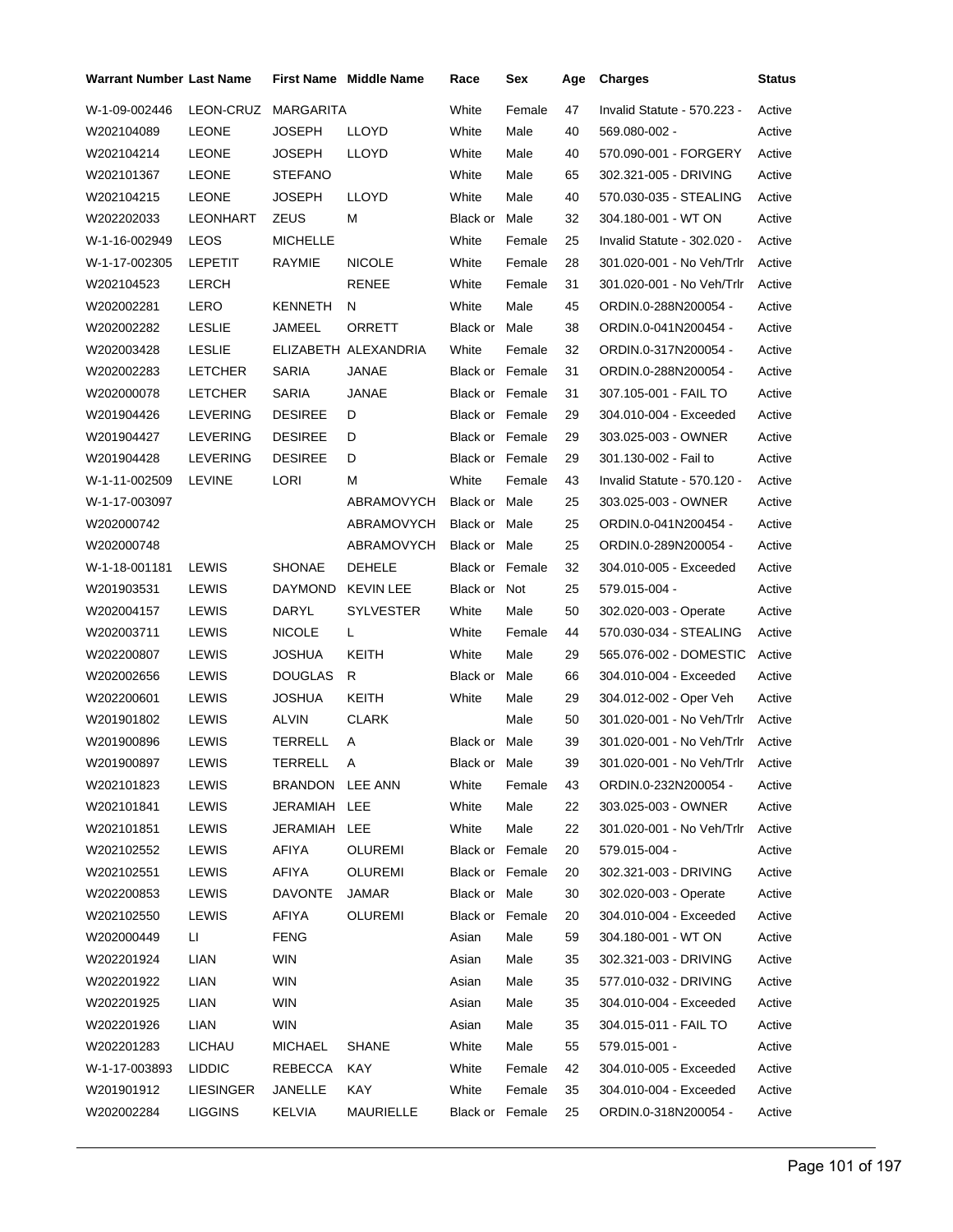| Warrant Number Last Name |                   |                   | First Name Middle Name | Race                   | Sex    | Age | <b>Charges</b>                | <b>Status</b> |
|--------------------------|-------------------|-------------------|------------------------|------------------------|--------|-----|-------------------------------|---------------|
| W-1-09-002250            | <b>LIKENS</b>     | BRADY             |                        |                        | Male   |     | Invalid Statute - 302.321 -   | Active        |
| W-1-09-002249            | <b>LIKENS</b>     | BRADY             |                        |                        | Male   |     | 577.010-032 - DRIVING         | Active        |
| W-1-09-002251            | LIKENS            | BRADY             |                        |                        | Male   |     | Invalid Statute - 195.202 -   | Active        |
| W202001654               | <b>LIKISAP</b>    | CALVARY           |                        | White                  | Male   | 25  | 577.012-011 - BLOOD           | Active        |
| W202002285               | LILLY             | SAMUEL            | J                      | White                  | Male   | 62  | ORDIN.0-073Y198754 -          | Active        |
| W-1-17-002599            | <b>LIMPIC</b>     | ANDREW            | <b>PAUL</b>            | White                  | Male   | 36  | 304.010-007 - Exceeded        | Active        |
| W-1-17-003831            | LIN               | XIN               |                        | Asian                  | Female | 41  | 570.090-001 - FORGERY         | Active        |
| W-1-15-001328            | LIN               | JIESHAN           |                        | Asian                  | Male   | 36  | Invalid Statute - 301.020 -   | Active        |
| W202103292               | LINCOLN           | MICHAEL           | ANDREW                 | White                  | Male   | 58  | 304.010-005 - Exceeded        | Active        |
| W202202109               | LINDER            | RASHEEN           | <b>DEVON</b>           | Black or               | Male   | 25  | 304.010-006 - Exceeded        | Active        |
| W-1-13-002863            | LINDER            | BOBBIE            | <b>NELSON</b>          | White                  | Male   | 44  | Invalid Statute - 304.015 -   | Active        |
| W-1-13-002865            | LINDER            | BOBBIE            | <b>NELSON</b>          | White                  | Male   | 44  | Invalid Statute - 302.020 -   | Active        |
| W202001203               | LINDSTROM TYLER   |                   | <b>SCOTT</b>           | White                  | Male   | 31  | ORDIN.0-234Y200054 -          | Active        |
| W202001204               | LINDSTROM TYLER   |                   | <b>SCOTT</b>           | White                  | Male   | 31  | ORDIN.0-041N200454 -          | Active        |
| W202001205               | LINDSTROM TYLER   |                   | <b>SCOTT</b>           | White                  | Male   | 31  | ORDIN.0-057Y200054 -          | Active        |
| W202105002               | LINDSTROM TYLER   |                   | <b>SCOTT</b>           | White                  | Male   | 31  | 569.100-001 -                 | Active        |
| W202101565               | LINDSTROM TYLER   |                   | <b>SCOTT</b>           | White                  | Male   | 31  | 568.040-002 -                 | Active        |
| W202103570               | LINDSTROM         | <b>TYLER</b>      | <b>SCOTT</b>           | White                  | Male   | 31  | 570.030-044 - STEALING        | Active        |
| W-1-17-000704            | LINER             | JATAVIA           | <b>DENISE</b>          | <b>Black or Female</b> |        | 32  | 302.321-003 - DRIVING         | Active        |
| W-1-17-000705            | LINER             | JATAVIA           | <b>DENISE</b>          | Black or Female        |        | 32  | 303.025-003 - OWNER           | Active        |
| W202000840               | LINEWEBER         | <b>KURT</b>       | Е                      | White                  | Male   | 38  | 304.180-001 - WT ON           | Active        |
| W-1-17-000836            | LINGEN            | <b>BRILYNN</b>    | м                      | White                  | Female | 26  | 304.010-005 - Exceeded        | Active        |
| W202201297               | LINKE             |                   | DAVID                  | White                  | Male   | 44  | 307.400-023 - FAIL TO         | Active        |
| W202202302               | <b>LINN</b>       | <b>SPENCER</b>    | <b>HAROLD</b>          | White                  | Male   | 37  | 302.321-003 - DRIVING         | Active        |
| W202202301               | LINN              | SPENCER           | HAROLD                 | White                  | Male   | 37  | 302.321-004 - DRIVING         | Active        |
| W202202303               | LINN              | SPENCER           | <b>HAROLD</b>          | White                  | Male   | 37  | 303.025-003 - OWNER           | Active        |
| W-1-17-001182            | <b>LIPP</b>       | <b>JOSEPH</b>     | WILLIAM                | White                  | Male   | 54  | 579.015-001 -                 | Active        |
| W-1-17-000109            | <b>LISTER</b>     | ERICA             | <b>NICHOLE</b>         |                        | Female | 40  | Invalid Statute - 304.010 -   | Active        |
| W202102553               | LITTLE            | ALAYJA            | <b>MONICA</b>          | White                  | Female | 21  | 313.817-002 - PRESENT         | Active        |
| W202002414               | LITTRICE          | <b>CURTIS</b>     | L                      | Black or Male          |        | 57  | 570.120-002 - PASSING         | Active        |
| W-1-10-002512            | LITWHILER         | JULIE             | A                      | White                  | Female | 61  | Invalid Statute - 570.120 -   | Active        |
| W201802183               | LIVINGSTON SAMUEL |                   | DEAN                   | White                  | Male   | 50  | 579.015-001 -                 | Active        |
| W202202381               | LLANES            | ALBISLEY          |                        | White                  | Male   | 33  | 304.180-001 - WT ON           | Active        |
| W-1-12-002711            | LLOYD             | TANIKA            | JAMIL                  | Black or Female        |        | 48  | 577.010-032 - DRIVING         | Active        |
| W202000504               | LLOYD             | SHEQUITA LAVANTE' |                        | Black or Female        |        | 29  | 313.813-001 -                 | Active        |
| W-1-16-002102            | <b>LOBDELL</b>    | AUBREY            | MEGAN                  | White                  | Female | 27  | Invalid Statute - 304.010 -   | Active        |
| W201802178               | LOBLEY            | <b>RICKY</b>      | ALLEN                  | Black or Male          |        | 57  | 307.400-029 - OPER MCV Active |               |
| W202003931               | <b>LOCKETT</b>    |                   | LOVANDER               | Black or Male          |        | 31  | 302.321-003 - DRIVING         | Active        |
| W202003932               | LOCKETT           |                   | LOVANDER               | Black or Male          |        | 31  | 304.015-011 - FAIL TO         | Active        |
| W-1-17-000962            | LOCKETT           |                   | VALENCIA LORRAINE      | Black or Female        |        | 58  | 301.130-002 - Fail to         | Active        |
| W202001206               | LOCKHARD          | SARAH             | <b>ELIZABETH</b>       | White                  | Female | 43  | ORDIN.0-318N200054 -          | Active        |
| W-1-14-001111            | <b>LOCKHART</b>   | <b>DAVID</b>      |                        | Black or Male          |        | 67  | Invalid Statute - 301.020 -   | Active        |
| W201903954               | LOCKRIDGE JOBERT  |                   | <b>ANTONIO</b>         | Black or Male          |        | 35  | 577.599-001 - FAIL TO         | Active        |
| W201903955               | LOCKRIDGE JOBERT  |                   | <b>ANTONIO</b>         | Black or Male          |        | 35  | 304.010-003 - Exceeded        | Active        |
| W202000375               | <b>LOCKTON</b>    | ANDREA            | N                      | White                  | Female | 43  | 569.140-001 -                 | Active        |
| W202001207               | LOFANO            | KAYLA             | R                      | White                  | Female | 31  | ORDIN.0-041N200454 -          | Active        |
| W202001208               | LOFANO            | KAYLA             | R                      | White                  | Female | 31  | ORDIN.0-289N200054 -          | Active        |
|                          |                   |                   |                        |                        |        |     |                               |               |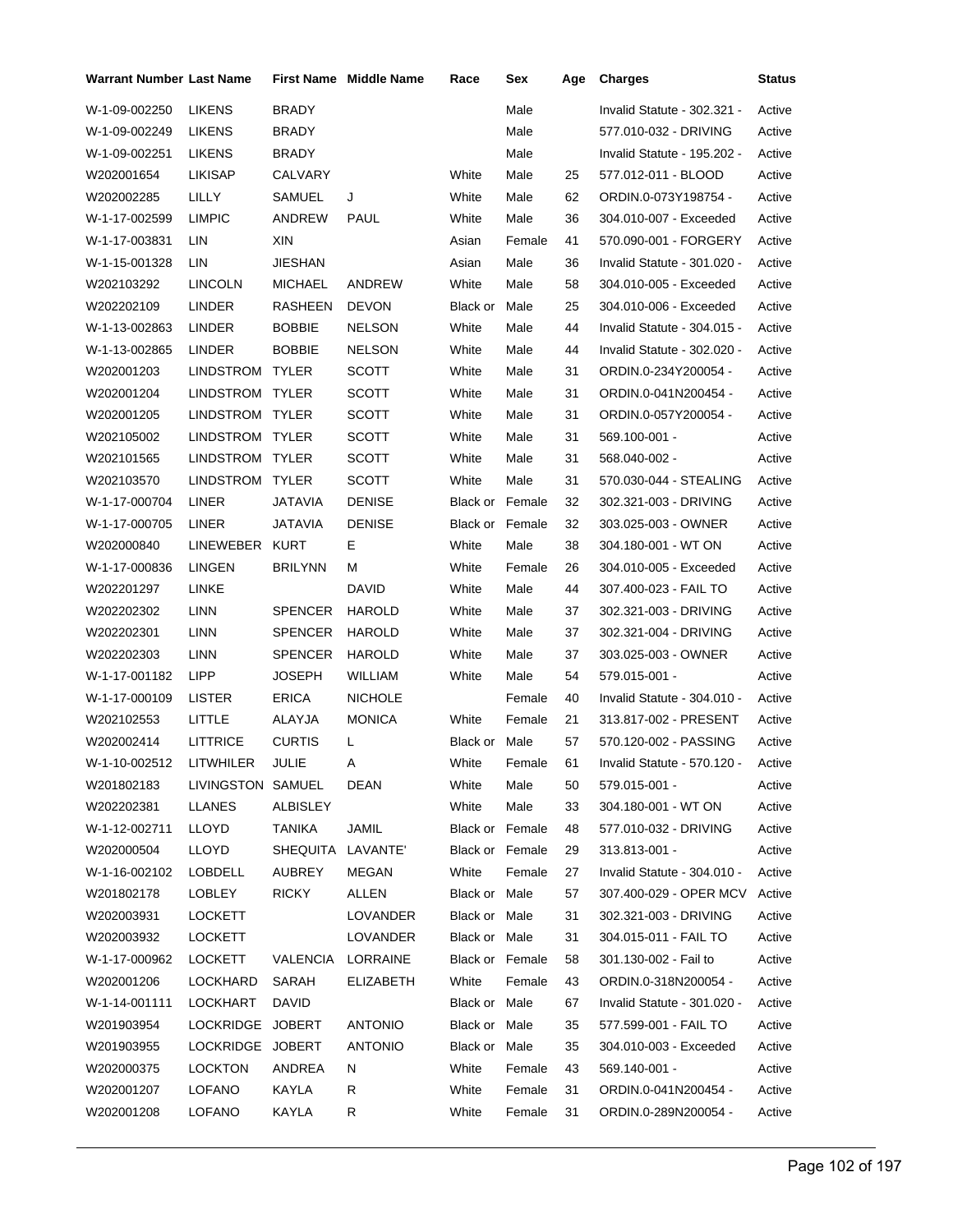| <b>Warrant Number Last Name</b> |               |                         | <b>First Name</b> Middle Name | Race                   | Sex    | Age | <b>Charges</b>              | <b>Status</b> |
|---------------------------------|---------------|-------------------------|-------------------------------|------------------------|--------|-----|-----------------------------|---------------|
| W202100215                      | LOGAN         | <b>CURTIS</b>           | D                             | White                  | Male   | 48  | 303.025-003 - OWNER         | Active        |
| W202100216                      | LOGAN         | <b>CURTIS</b>           | D                             | White                  | Male   | 48  | 301.020-001 - No Veh/Trlr   | Active        |
| W202100217                      | LOGAN         | <b>CURTIS</b>           | D                             | White                  | Male   | 48  | 301.210-001 - Posses        | Active        |
| W202102224                      | LOGAN         |                         | <b>LYNNETTE</b>               | <b>Black or Female</b> |        | 33  | 304.010-006 - Exceeded      | Active        |
| W202102225                      | LOGAN         |                         | LYNNETTE                      | <b>Black or Female</b> |        | 33  | 302.321-003 - DRIVING       | Active        |
| W-1-17-003829                   | <b>LOGAN</b>  | LEIGAN                  | <b>ANN</b>                    | White                  | Female | 36  | 570.090-001 - FORGERY       | Active        |
| W202101478                      | LOGANBILL     | MARK                    | E.                            | White                  | Male   | 59  | ORDIN.0-328N200054 -        | Active        |
| W-1-12-001490                   | <b>LOKORI</b> | SEBIT                   | CARLOS                        | Black or Male          |        | 37  | Invalid Statute - 304.015 - | Active        |
| W-1-12-001491                   | <b>LOKORI</b> | <b>SEBIT</b>            | CARLOS                        | Black or Male          |        | 37  | 577.010-032 - DRIVING       | Active        |
| W-1-10-002173                   | LONG          | RYAN                    | <b>MICHAEL</b>                | White                  | Male   | 46  | Invalid Statute - 455.085 - | Active        |
| W202104991                      | LONG          | <b>PATRICK</b>          | <b>JUSTUS</b>                 | White                  | Male   | 24  | 303.025-003 - OWNER         | Active        |
| W202003168                      | LONG          | THOMAS                  | TELLY S                       | Black or Male          |        | 25  | 304.010-004 - Exceeded      | Active        |
| W202003169                      | LONG          | THOMAS                  | <b>TELLY S</b>                | Black or Male          |        | 25  | 301.140-001 -               | Active        |
| W-1-16-001030                   | LONG          | <b>JORDAN</b>           | MATTHEW                       | White                  |        | 27  | Invalid Statute - 195.202 - | Active        |
| W202103041                      | LONG          | CHARLES                 | <b>EDGAR</b>                  | White                  | Male   | 34  | 301.130-003 - Fail to       | Active        |
| W201800458                      | LONG          | NATHANIEL BRYAN         |                               | Black or Male          |        | 37  | 302.321-004 - DRIVING       | Active        |
| W201800459                      | LONG          | NATHANIEL BRYAN         |                               | Black or Male          |        | 37  | 579.015-004 -               | Active        |
| W201800460                      | LONG          | NATHANIEL BRYAN         |                               | Black or Male          |        | 37  | 304.010-007 - Exceeded      | Active        |
| W201800461                      | LONG          | NATHANIEL BRYAN         |                               | Black or Male          |        | 37  | 303.025-003 - OWNER         | Active        |
| W202101515                      | LONG          | DEBORA                  | R                             | White                  | Female | 49  | 302.321-004 - DRIVING       | Active        |
| W202104918                      | LONG          | <b>PATRICK</b>          | <b>JUSTUS</b>                 | White                  | Male   | 24  | 301.020-001 - No Veh/Trlr   | Active        |
| W201801365                      | <b>LONGE</b>  | KEVIN                   | <b>THOMAS</b>                 | White                  | Male   | 32  | 304.010-006 - Exceeded      | Active        |
| W-1-16-001387                   | <b>LOONEY</b> |                         | ARSHEENA ANTWANETTE           | Black or Female        |        | 34  | Invalid Statute - 302.321 - | Active        |
| W-1-16-001386                   | <b>LOONEY</b> |                         | ARSHEENA ANTWANETTE           | <b>Black or Female</b> |        | 34  | Invalid Statute - 302.321 - | Active        |
| W-1-16-001385                   | <b>LOONEY</b> |                         | ARSHEENA ANTWANETTE           | Black or Female        |        | 34  | 303.025-002 - Oper MV of    | Active        |
| W-1-17-002907                   | <b>LOPEZ</b>  | <b>JOANNE</b>           | MARIE                         | White                  | Female | 65  | 577.010-031 - DWI -         | Active        |
| W202201529                      | <b>LOPEZ</b>  | JOSHUA                  | <b>ANTHONY</b>                | White                  | Male   | 33  | 570.030-035 - STEALING      | Active        |
| W-1-11-000791                   | <b>LOPEZ</b>  | FERNANDO RAMIREZ        |                               | White                  | Male   | 46  | 577.010-032 - DRIVING       | Active        |
| W-1-11-000792                   | LOPEZ         | <b>FERNANDO RAMIREZ</b> |                               | White                  | Male   | 46  | Invalid Statute - 302.321 - | Active        |
| W-1-11-000793                   | <b>LOPEZ</b>  | FERNANDO RAMIREZ        |                               | White                  | Male   | 46  | Invalid Statute - 304.019 - | Active        |
| W-1-18-001838 LOPEZ             |               | JUSTIN                  |                               |                        | Male   | 36  | 304.010-006 - Exceeded      | Active        |
| W-1-16-002211                   | <b>LOPEZ</b>  | <b>MILAGROS</b>         |                               | White                  | Female | 23  | 570.030-046 -               | Active        |
| W202001958                      | LOPEZ         | LUZ                     | ADRIANA                       | White                  | Female | 35  | ORDIN.0-057Y200054 -        | Active        |
| W202103862                      | <b>LOPEZ</b>  | DANIEL                  | <b>GALAVIZ</b>                | White                  | Male   | 24  | 302.020-003 - Operate       | Active        |
| W202100679                      | <b>LOPEZ</b>  | STEPHANIE ALLYSE        |                               | Not                    | Female | 31  | 301.140-001 -               | Active        |
| W202100855                      | LOPEZ         | STEPHANIE ALLYSE        |                               | Not                    | Female | 31  | ORDIN.0-288N200054 -        | Active        |
| W-1-10-000723                   | LOPEZ         | MAXIMINO MENDOZA        |                               | White                  | Male   | 42  | 577.010-032 - DRIVING       | Active        |
| W202102636                      | <b>LOPEZ</b>  | JENNYFER JANET          |                               | White                  | Female | 24  | 302.020-003 - Operate       | Active        |
| W-1-15-000963                   | LOPEZ         | CLAUDIA                 | <b>NANZO</b>                  | White                  | Female | 39  | Invalid Statute - 304.010 - | Active        |
| W-1-15-000979                   | <b>LOPEZ</b>  | <b>CLAUDIA</b>          | <b>NANZO</b>                  | White                  | Female | 39  | Invalid Statute - 302.020 - | Active        |
| W-1-16-003046                   | <b>LOPEZ</b>  | <b>EDDIE</b>            | (NMN)                         | White                  | Male   | 26  | 303.025-002 - Oper MV of    | Active        |
| W-1-16-003047                   | <b>LOPEZ</b>  | <b>EDDIE</b>            | (NMN)                         | White                  | Male   | 26  | Invalid Statute - 304.015 - | Active        |
| W202002803                      | LOPEZ         | <b>DARIUS</b>           | LAMAR                         | Black or Male          |        | 27  | 302.321-003 - DRIVING       | Active        |
| W202004295                      | <b>LOPEZ</b>  | ILIANA                  | LIMA                          | White                  | Female | 52  | 302.321-003 - DRIVING       | Active        |
| W201900731                      |               | <b>MARIO</b>            | $\mathbf{L}$                  | White                  | Male   | 21  | 302.020-003 - Operate       | Active        |
| W202102915                      |               |                         | <b>BENJAMIN</b>               |                        | Male   | 29  | 301.130-002 - Fail to       | Active        |
| W202004079                      | LOPRESTO      | <b>JEFFREY</b>          | <b>PHILIP</b>                 | White                  | Male   | 44  | ORDIN.0-288N200054 -        | Active        |
|                                 |               |                         |                               |                        |        |     |                             |               |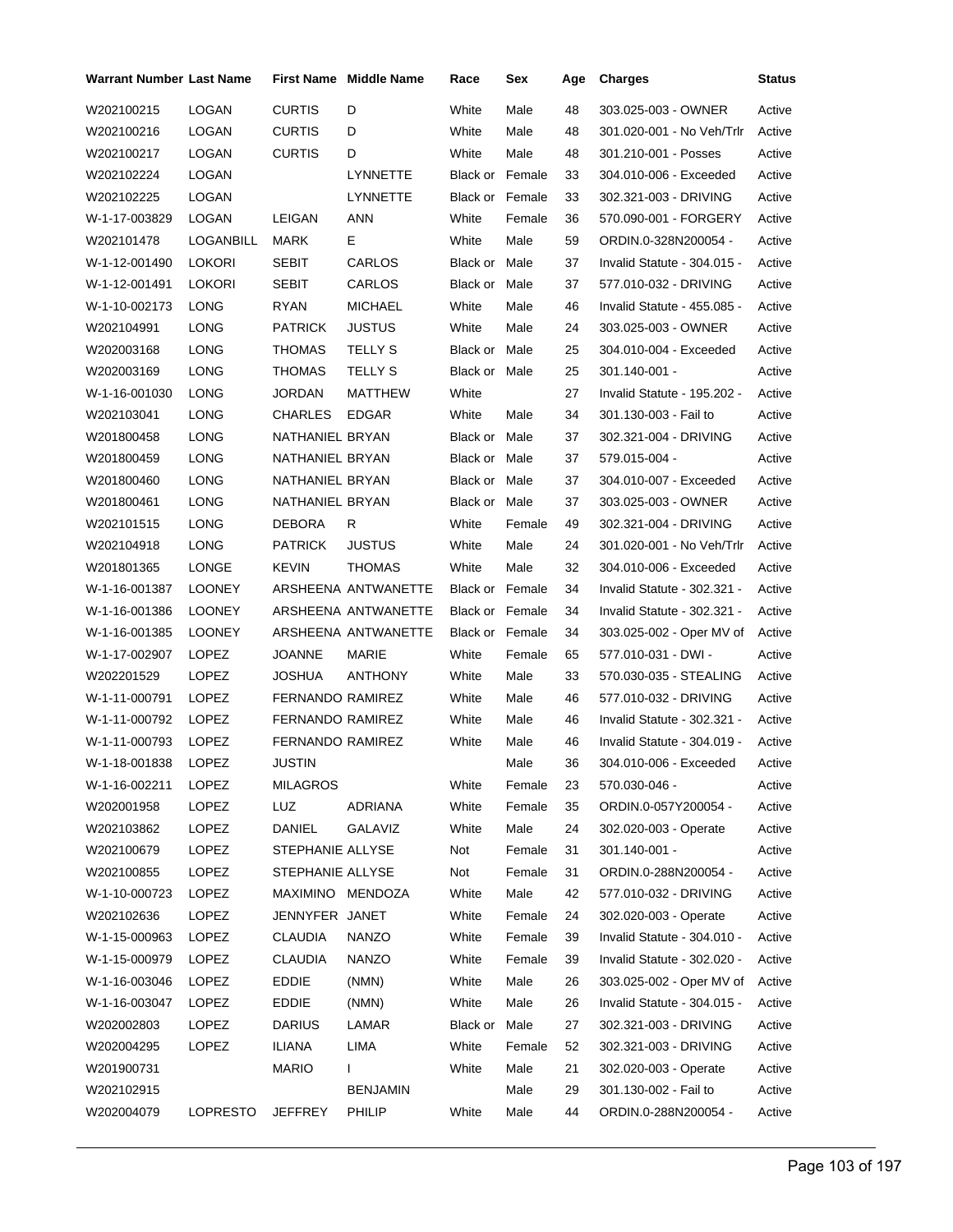| <b>Warrant Number Last Name</b> |                 |                  | <b>First Name Middle Name</b> | Race                   | Sex    | Age | <b>Charges</b>              | Status |
|---------------------------------|-----------------|------------------|-------------------------------|------------------------|--------|-----|-----------------------------|--------|
| W202105000                      | <b>LORA</b>     | <b>PHILIPPE</b>  | <b>MIGUEL</b>                 | Black or               | Male   | 45  | 579.074-003 -               | Active |
| W201800899                      | LORENZEN        | <b>BRENDA</b>    | LEE                           | White                  | Female | 36  | 302.321-004 - DRIVING       | Active |
| W201800900                      | LORENZEN        | <b>BRENDA</b>    | <b>LEE</b>                    | White                  | Female | 36  | 304.010-004 - Exceeded      | Active |
| W201801202                      | LORENZEN        | <b>BRENDA</b>    | LEE                           | White                  | Female | 36  | 301.130-002 - Fail to       | Active |
| W202200476                      | <b>LOSURE</b>   | SEAN             | <b>STUART</b>                 | White                  | Male   | 35  | 302.321-003 - DRIVING       | Active |
| W202200477                      | <b>LOSURE</b>   | SEAN             | <b>STUART</b>                 | White                  | Male   | 35  | 304.010-006 - Exceeded      | Active |
| W-1-17-002533                   | LOTHAMER        | AARON            | WESLEY                        | White                  | Male   | 39  | 565.054 - ASSAULT - 3RD     | Active |
| W-1-08-002997                   | <b>LOUCKS</b>   | NATE             | LEE                           | White                  | Male   | 60  | Invalid Statute - 589.425 - | Active |
| W202201256                      | LOUDERMILK JADE |                  | <b>NICOLE</b>                 | White                  | Female | 33  | 579.015-001 -               | Active |
| W202201387                      | <b>LOUGH</b>    |                  | <b>ERIC</b>                   | White                  | Male   | 42  | 304.010-005 - Exceeded      | Active |
| W202201388                      | <b>LOUGH</b>    |                  | <b>ERIC</b>                   | White                  | Male   | 42  | 303.025-003 - OWNER         | Active |
| W-1-15-001901                   | <b>LOUIS</b>    | WILLS            | B                             | Black or Male          |        | 38  | Invalid Statute - 301.020 - | Active |
| W-1-15-001899                   | LOUIS           | WILLS            | в                             | Black or Male          |        | 38  | Invalid Statute - 302.321 - | Active |
| W-1-15-001900                   | LOUIS           | WILLS            | В                             | Black or Male          |        | 38  | Invalid Statute - 304.010 - | Active |
| W-1-14-001678                   | LOVE            | <b>LAMON</b>     | <b>COLEMAN</b>                | White                  | Male   | 49  | 577.010-032 - DRIVING       | Active |
| W-1-16-003253                   | LOVE            | JUDITH           | <b>LYNN</b>                   | White                  | Female | 47  | Invalid Statute - 301.130 - | Active |
| W202104919                      | LOVE            | <b>DALTON</b>    | <b>TYLOR</b>                  | White                  | Male   | 22  | 301.020-001 - No Veh/Trlr   | Active |
| W201902152                      | LOW             | HANNAH           | Е                             | White                  | Female | 32  | 304.010-004 - Exceeded      | Active |
| W202004078                      | <b>LOWE</b>     | <b>ROBERT</b>    | DAVID                         | White                  | Male   | 29  | ORDIN.0-288N200054 -        | Active |
| W202002682                      | LOWE            | <b>WILLIAM</b>   | G                             | White                  | Male   | 43  | ORDIN.0-288N200054 -        | Active |
| W202200613                      | LOWE            | <b>SABRINA</b>   | <b>YVETTE</b>                 |                        | Female | 59  | 570.030-043 - STEALING      | Active |
| W202201899                      | LOWE            | <b>DAVID</b>     | <b>CHARLES</b>                | White                  | Male   | 54  | 210.540 - POSSESSION        | Active |
| W-1-12-001317                   | LOWERY          | LAJUAN           | SAMMIE LOUIS                  | Black or               | Male   | 35  | Invalid Statute - 304.015 - | Active |
| W202004077                      | LOWRY           | DANIELLE         | <b>NICOLE</b>                 | <b>Black or Female</b> |        | 45  | ORDIN.0-039Y200054 -        | Active |
| W202102166                      | LOWRY           | <b>BLAKE</b>     | <b>ANTHONY</b>                | White                  | Male   | 23  | 301.130-002 - Fail to       | Active |
| W-1-16-002819                   | LOYD            | <b>ROY</b>       | DALE                          | White                  | Male   | 62  | Invalid Statute - 301.020 - | Active |
| W-1-09-002000                   | LOZANO          | <b>ANTONIO</b>   |                               |                        | Male   | 42  | Invalid Statute - 311.329 - | Active |
| W-1-18-000645                   | LUARKS          | ANDRE            | <b>LAMON</b>                  | Black or Male          |        | 44  | 302.321-003 - DRIVING       | Active |
| W-1-18-000646                   | LUARKS          | ANDRE            | <b>LAMON</b>                  | Black or Male          |        | 44  | 304.015-014 - FAIL TO       | Active |
| W-1-17-003440                   | <b>LUARKS</b>   | <b>DAJAH</b>     | <b>SHAVELL</b>                | Black or Female        |        | 26  | 304.010-004 - Exceeded      | Active |
| W202201856                      | LUBBE           |                  | CHRISTIAN GREGORY             | White                  | Male   | 31  | 304.010-006 - Exceeded      | Active |
| W202103551                      | <b>LUCAS</b>    |                  | MACKENZIE CHRISTGEN           | White                  | Female | 23  | 304.010-007 - Exceeded      | Active |
| W202102120                      | LUCAS           |                  | MACKENZIE CHRISTGEN           | White                  | Female | 23  | 301.130-002 - Fail to       | Active |
| W202103546                      | LUCAS           |                  | MACKENZIE CHRISTGEN           | White                  | Female | 23  | 577.010-032 - DRIVING       | Active |
| W202102119                      | <b>LUCAS</b>    |                  | MACKENZIE CHRISTGEN           | White                  | Female | 23  | 304.017-001 -               | Active |
| W202102121                      | LUCAS           |                  | MACKENZIE CHRISTGEN           | White                  | Female | 23  | 304.015-010 - FAIL TO       | Active |
| W202102234                      |                 | CARLOS           | <b>ALBERTO</b>                | White                  | Male   | 27  | 304.010-004 - Exceeded      | Active |
| W202102233                      |                 | CARLOS           | ALBERTO                       | White                  | Male   | 27  | 302.020-003 - Operate       | Active |
| W202202312                      | LUDEKE          | <b>JOHN</b>      | WESLEY                        | White                  | Male   | 44  | 579.015-001 -               | Active |
| W-1-16-001832                   | LUEKER          | STEPHANIE NICOLE |                               | White                  | Female | 38  | Invalid Statute - 302.321 - | Active |
| W-1-16-001833                   | LUEKER          | STEPHANIE NICOLE |                               | White                  | Female | 38  | Invalid Statute - 304.010 - | Active |
| W202200728                      |                 | ARMANDO          |                               | White                  | Male   | 30  | 544.665 - FAILURE TO        | Active |
| W202200727                      |                 | ARMANDO          |                               | White                  | Male   | 30  | 544.665 - FAILURE TO        | Active |
| W202200726                      |                 | ARMANDO          |                               | White                  | Male   | 30  | 544.665 - FAILURE TO        | Active |
| W202102369                      | LUJAN           | ILIANA           |                               | White                  | Female | 20  | 579.015-002 -               | Active |
| W202102367                      | LUJAN           | <b>ILIANA</b>    |                               | White                  | Female | 20  | 304.010-004 - Exceeded      | Active |
| W202102492                      | LUJAN           | ILIANA           |                               | White                  | Female | 20  | 302.020-003 - Operate       | Active |
|                                 |                 |                  |                               |                        |        |     |                             |        |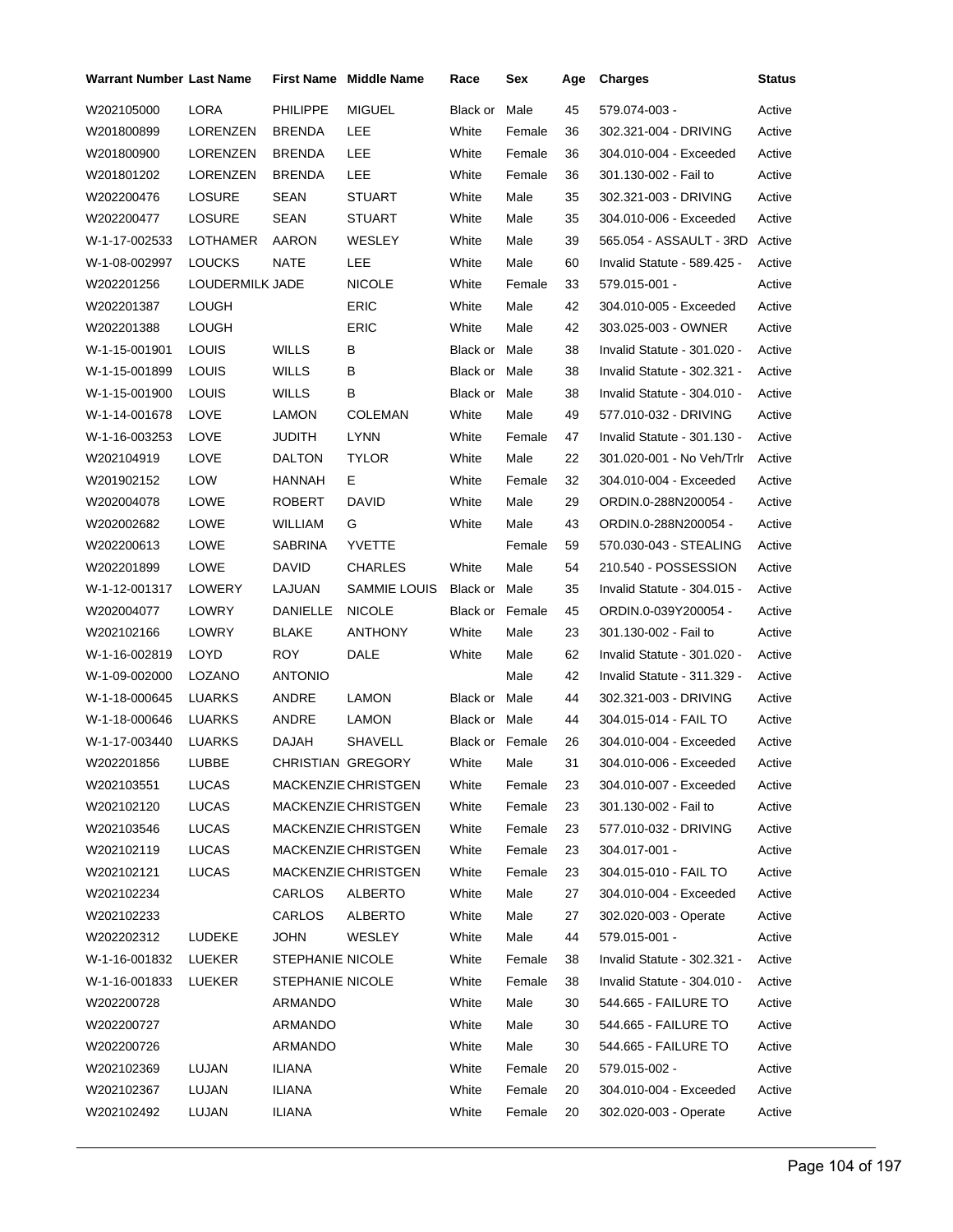| Warrant Number Last Name |                |                 | <b>First Name Middle Name</b> | Race                   | Sex    | Age | <b>Charges</b>              | <b>Status</b> |
|--------------------------|----------------|-----------------|-------------------------------|------------------------|--------|-----|-----------------------------|---------------|
| W201800921               |                | LUIS            |                               | White                  | Male   | 42  | 301.020-001 - No Veh/Trlr   | Active        |
| W201800922               |                | LUIS            |                               | White                  | Male   | 42  | 302.020-003 - Operate       | Active        |
| W201801328               | LUND           | EMMA            | <b>KATHRYN</b>                | White                  | Female | 29  | 579.074-003 -               | Active        |
| W201801329               | LUND           | <b>EMMA</b>     | <b>KATHRYN</b>                | White                  | Female | 29  | 579.074-003 -               | Active        |
| W202200718               | LUSTER         | <b>ROY</b>      | <b>ANTHONY</b>                | Black or Male          |        | 30  | 303.025-003 - OWNER         | Active        |
| W202000781               | <b>LUTCHER</b> | <b>DAWN</b>     | L                             | Black or Female        |        | 53  | ORDIN.0-318N200054 -        | Active        |
| W-1-12-001784            | LUTHER         | JOSHUA          | <b>PATRICK</b>                | White                  | Male   | 29  | Invalid Statute - 302.220 - | Active        |
| W-1-18-000430            | LUTTREL        | CHRISTINE J     |                               | White                  | Female | 23  | 579.015-002 -               | Active        |
| W-1-18-000431            | LUTTREL        | CHRISTINE J     |                               | White                  | Female | 23  | 579.074-003 -               | Active        |
| W202201342               | LUTTRELL       | <b>HARRY</b>    | L                             | White                  | Male   | 59  | 570.030-043 - STEALING      | Active        |
| W202201489               | LUTZ           | BREE            | <b>JOHN KARL</b>              | White                  | Male   | 43  | 577.599-001 - FAIL TO       | Active        |
| W202002887               | LUU            | VI              | PHUONG VAN                    | Asian                  | Male   | 30  | 569.140-001 -               | Active        |
| W202202061               | LUX            | <b>BRIANNA</b>  | D                             | <b>Black or Female</b> |        | 30  | 570.030-029 - STEALING      | Active        |
| W202102525               | LY             | <b>HUONG</b>    | CAM                           | Asian                  | Female | 48  | 19.13 - TRACY               | Active        |
| W201800220               | <b>LYCAN</b>   | LACI            | <b>DAWN</b>                   | White                  | Female | 35  | 313.813-001 -               | Active        |
| W202104855               | <b>LYLES</b>   | <b>TONY</b>     | <b>LYLES</b>                  | Black or Male          |        | 58  | 302.321-003 - DRIVING       | Active        |
| W202202068               | <b>LYLES</b>   | TONISHA         | LACHAE                        |                        | Female | 32  | 304.015-011 - FAIL TO       | Active        |
| W-1-04-002252            | <b>LYLES</b>   | DEBRA           | V                             | White                  | Female | 65  | 476.110 - CONTEMPT OF       | Active        |
| W201902159               | <b>LYNCH</b>   | ADAM            | <b>THOMAS</b>                 | White                  | Male   | 41  | 568.040-002 -               | Active        |
| W202200971               | <b>LYNN</b>    | <b>TYLER</b>    | <b>KARNS</b>                  | White                  | Male   | 29  | 304.019-002 - FAIL TO       | Active        |
| W-1-15-001234            | <b>LYONS</b>   | JEROD           | <b>ONEIL</b>                  | White                  | Male   |     | 307.400-030 - DRIVER        | Active        |
| W-1-15-001235            | <b>LYONS</b>   | JEROD           | ONEIL                         | White                  | Male   |     | 304.170-018 -               | Active        |
| W202102357               | <b>LYONS</b>   | JORDAN          | THOMAS                        | White                  | Male   | 29  | 568.040-002 -               | Active        |
| W201802630               | <b>LYONS</b>   | JON             | м                             | White                  | Male   | 61  | 304.010-004 - Exceeded      | Active        |
| W202102916               |                | DAJUAN          | <b>DOMONIC</b>                | Black or Male          |        | 28  | 301.130-002 - Fail to       | Active        |
| W202000820               |                | <b>JAURRICE</b> | DARNELL                       | Black or Male          |        | 33  | 577.599-001 - FAIL TO       | Active        |
| W202000821               |                | <b>JAURRICE</b> | DARNELL                       | Black or Male          |        | 33  | 577.599-001 - FAIL TO       | Active        |
| W202000822               |                | <b>JAURRICE</b> | DARNELL                       | Black or Male          |        | 33  | 301.020-001 - No Veh/Trlr   | Active        |
| W202002495               |                | <b>JAURRICE</b> | DARNELL                       | Black or Male          |        | 33  | 577.599-001 - FAIL TO       | Active        |
| W202002494               |                | JAURRICE        | DARNELL                       | Black or Male          |        | 33  | 301.020-001 - No Veh/Trlr   | Active        |
| W202103495               | <b>MABOR</b>   | AGOUM           | <b>MAYOM RIAK</b>             | Black or Female        |        | 21  | 569.080-002 -               | Active        |
| W202001266               | MACE           | <b>DUSTIN</b>   | RAY-ANTHONY White             |                        | Male   | 37  | ORDIN.0-054N200354 -        | Active        |
| W202001265               | <b>MACE</b>    | <b>DUSTIN</b>   | RAY-ANTHONY                   | White                  | Male   | 37  | ORDIN.0-295N201054 -        | Active        |
| W-1-15-001197            | <b>MACHEIK</b> | <b>BOLIS</b>    | MARTIN                        | Black or Male          |        | 27  | 577.010-032 - DRIVING       | Active        |
| W-1-15-001198            | <b>MACHEIK</b> | <b>BOLIS</b>    | <b>MARTIN</b>                 | Black or Male          |        | 27  | Invalid Statute - 311.325 - | Active        |
| W-1-15-001200            | MACHEIK        | <b>BOLIS</b>    | MARTIN                        | Black or Male          |        | 27  | Invalid Statute - 304.019 - | Active        |
| W-1-15-001199            | <b>MACHEIK</b> | <b>BOLIS</b>    | MARTIN                        | Black or Male          |        | 27  | Invalid Statute - 304.011 - | Active        |
| W-1-15-001487            |                | KIMBERLY        | <b>NICOLE</b>                 | White                  | Female | 52  | Invalid Statute - 301.130 - | Active        |
| W202100649               |                | CARLOS          | JOHAN                         | White                  | Male   | 33  | 313.813-001 -               | Active        |
| W-1-14-001304            | <b>MACK</b>    | <b>THOMAS</b>   | <b>ROY</b>                    | White                  | Male   | 32  | 577.010-032 - DRIVING       | Active        |
| W-1-15-001925            | MACK           | <b>MARCUS</b>   | <b>ANTHONY</b>                | Black or Male          |        | 36  | Invalid Statute - 195.233 - | Active        |
| W-1-15-001608            | MACK           | <b>MARCUS</b>   | <b>ANTHONY</b>                | Black or Male          |        | 36  | Invalid Statute - 302.321 - | Active        |
| W-1-15-001611            | MACK           | <b>MARCUS</b>   | <b>ANTHONY</b>                | Black or Male          |        | 36  | Invalid Statute - 307.179 - | Active        |
| W-1-15-001607            | MACK           | <b>MARCUS</b>   | ANTHONY                       | Black or Male          |        | 36  | Invalid Statute - 301.020 - | Active        |
| W-1-15-001926            | MACK           | <b>MARCUS</b>   | ANTHONY                       | Black or Male          |        | 36  | Invalid Statute - 195.233 - | Active        |
| W202003496               | MACKEY         | DEREK           | <b>JOHN</b>                   | White                  | Male   | 28  | ORDIN.0-320N200054 -        | Active        |
| W202102171               |                | JEILYN          | AHMAD                         | Black or Male          |        | 27  | 301.130-002 - Fail to       | Active        |
|                          |                |                 |                               |                        |        |     |                             |               |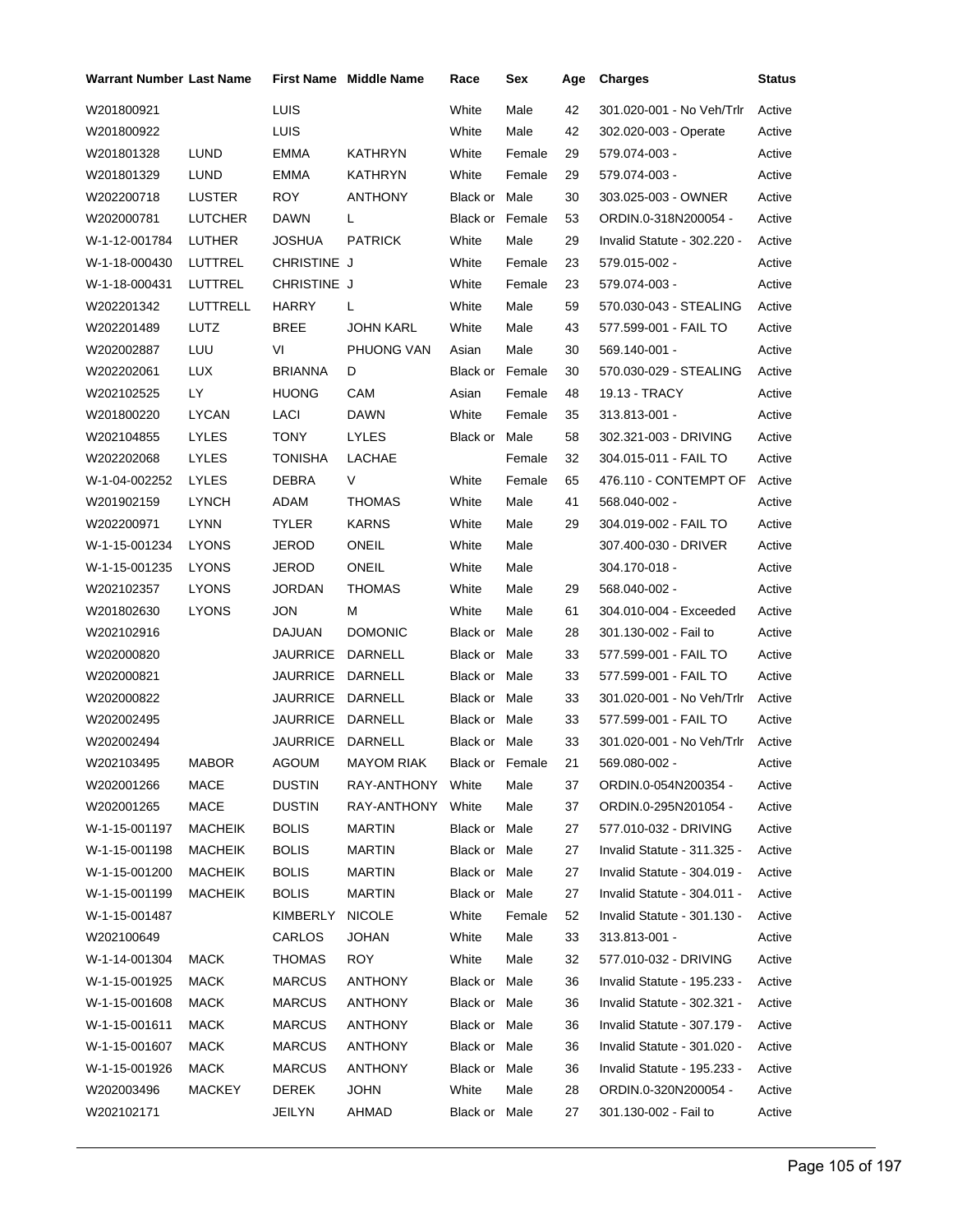| BRENDAN R<br>White<br>W-1-15-001269<br>Male<br>56<br>Invalid Statute - 301.020 -<br>W202003365<br><b>MACON</b><br>LUKE<br>Black or<br>Male<br>29<br>304.010-006 - Exceeded<br><b>ARIEL</b><br><b>KIMBERLY</b><br>42<br>W202201844<br>MADDEN<br>White<br>Female<br>579.015-001 -<br>White<br>29<br>W-1-15-001699<br><b>MADDOX</b><br><b>DANTON</b><br><b>DOUGLAS</b><br>Male<br>Invalid Statute - 304.010 -<br>W-1-15-001700<br><b>MADDOX</b><br><b>DANTON</b><br><b>DOUGLAS</b><br>White<br>Male<br>29<br>Invalid Statute - 304.019 -<br><b>DOUGLAS</b><br>White<br>29<br>W-1-15-001701<br><b>MADDOX</b><br><b>DANTON</b><br>Male<br>303.025-002 - Oper MV of<br>26<br>W202103048<br><b>MADGE</b><br><b>KEYLEN</b><br><b>JARAHN</b><br>Black or Male<br>301.020-001 - No Veh/Trlr<br><b>LITA</b><br>RAE<br>W202201301<br>MADGET<br>White<br>Female<br>25<br>303.025-003 - OWNER<br>White<br>Male<br>45<br>W202201088<br><b>MADISON</b><br>AARON<br>J<br>579.015-001 -<br>LORRAINE<br>307.400-011 - OPER MCV<br>W202103218<br><b>MADISON</b><br>MEGAN<br>White<br>Female<br>30<br>W-1-17-001324<br>MADSEN<br><b>TYLER</b><br>JAMES<br>White<br>Male<br>32<br>304.015-001 - Unsafe<br>32<br>W-1-17-001325<br>MADSEN<br>TYLER<br>JAMES<br>White<br>Male<br>301.130-002 - Fail to<br>AARON<br>39<br>W-1-13-000933<br><b>MADSEN</b><br>D<br>Male<br>577.010-032 - DRIVING<br>White<br>W-1-16-003371<br>MAGANA<br>JUAN<br>PEDRO<br>Male<br>34<br>Invalid Statute - 195.202 -<br>Invalid Statute - 195.233 - | Active<br>Active<br>Active<br>Active<br>Active |                           |    |        |       |               |              |                |               |
|-------------------------------------------------------------------------------------------------------------------------------------------------------------------------------------------------------------------------------------------------------------------------------------------------------------------------------------------------------------------------------------------------------------------------------------------------------------------------------------------------------------------------------------------------------------------------------------------------------------------------------------------------------------------------------------------------------------------------------------------------------------------------------------------------------------------------------------------------------------------------------------------------------------------------------------------------------------------------------------------------------------------------------------------------------------------------------------------------------------------------------------------------------------------------------------------------------------------------------------------------------------------------------------------------------------------------------------------------------------------------------------------------------------------------------------------------------------------------------------------------------|------------------------------------------------|---------------------------|----|--------|-------|---------------|--------------|----------------|---------------|
|                                                                                                                                                                                                                                                                                                                                                                                                                                                                                                                                                                                                                                                                                                                                                                                                                                                                                                                                                                                                                                                                                                                                                                                                                                                                                                                                                                                                                                                                                                       |                                                |                           |    |        |       |               |              |                |               |
|                                                                                                                                                                                                                                                                                                                                                                                                                                                                                                                                                                                                                                                                                                                                                                                                                                                                                                                                                                                                                                                                                                                                                                                                                                                                                                                                                                                                                                                                                                       |                                                |                           |    |        |       |               |              |                |               |
|                                                                                                                                                                                                                                                                                                                                                                                                                                                                                                                                                                                                                                                                                                                                                                                                                                                                                                                                                                                                                                                                                                                                                                                                                                                                                                                                                                                                                                                                                                       |                                                |                           |    |        |       |               |              |                |               |
|                                                                                                                                                                                                                                                                                                                                                                                                                                                                                                                                                                                                                                                                                                                                                                                                                                                                                                                                                                                                                                                                                                                                                                                                                                                                                                                                                                                                                                                                                                       |                                                |                           |    |        |       |               |              |                |               |
|                                                                                                                                                                                                                                                                                                                                                                                                                                                                                                                                                                                                                                                                                                                                                                                                                                                                                                                                                                                                                                                                                                                                                                                                                                                                                                                                                                                                                                                                                                       |                                                |                           |    |        |       |               |              |                |               |
|                                                                                                                                                                                                                                                                                                                                                                                                                                                                                                                                                                                                                                                                                                                                                                                                                                                                                                                                                                                                                                                                                                                                                                                                                                                                                                                                                                                                                                                                                                       | Active                                         |                           |    |        |       |               |              |                |               |
|                                                                                                                                                                                                                                                                                                                                                                                                                                                                                                                                                                                                                                                                                                                                                                                                                                                                                                                                                                                                                                                                                                                                                                                                                                                                                                                                                                                                                                                                                                       | Active                                         |                           |    |        |       |               |              |                |               |
|                                                                                                                                                                                                                                                                                                                                                                                                                                                                                                                                                                                                                                                                                                                                                                                                                                                                                                                                                                                                                                                                                                                                                                                                                                                                                                                                                                                                                                                                                                       | Active                                         |                           |    |        |       |               |              |                |               |
|                                                                                                                                                                                                                                                                                                                                                                                                                                                                                                                                                                                                                                                                                                                                                                                                                                                                                                                                                                                                                                                                                                                                                                                                                                                                                                                                                                                                                                                                                                       | Active                                         |                           |    |        |       |               |              |                |               |
|                                                                                                                                                                                                                                                                                                                                                                                                                                                                                                                                                                                                                                                                                                                                                                                                                                                                                                                                                                                                                                                                                                                                                                                                                                                                                                                                                                                                                                                                                                       | Active                                         |                           |    |        |       |               |              |                |               |
|                                                                                                                                                                                                                                                                                                                                                                                                                                                                                                                                                                                                                                                                                                                                                                                                                                                                                                                                                                                                                                                                                                                                                                                                                                                                                                                                                                                                                                                                                                       | Active                                         |                           |    |        |       |               |              |                |               |
|                                                                                                                                                                                                                                                                                                                                                                                                                                                                                                                                                                                                                                                                                                                                                                                                                                                                                                                                                                                                                                                                                                                                                                                                                                                                                                                                                                                                                                                                                                       | Active                                         |                           |    |        |       |               |              |                |               |
|                                                                                                                                                                                                                                                                                                                                                                                                                                                                                                                                                                                                                                                                                                                                                                                                                                                                                                                                                                                                                                                                                                                                                                                                                                                                                                                                                                                                                                                                                                       | Active                                         |                           |    |        |       |               |              |                |               |
|                                                                                                                                                                                                                                                                                                                                                                                                                                                                                                                                                                                                                                                                                                                                                                                                                                                                                                                                                                                                                                                                                                                                                                                                                                                                                                                                                                                                                                                                                                       | Active                                         |                           |    |        |       |               |              |                |               |
|                                                                                                                                                                                                                                                                                                                                                                                                                                                                                                                                                                                                                                                                                                                                                                                                                                                                                                                                                                                                                                                                                                                                                                                                                                                                                                                                                                                                                                                                                                       | Active                                         |                           | 34 | Male   | White | PEDRO         | JUAN         | MAGANA         | W-1-16-003372 |
| White<br>W202002303<br>MAGEE<br>JAMES<br>D<br>Male<br>51<br>ORDIN.0-319N200054 -                                                                                                                                                                                                                                                                                                                                                                                                                                                                                                                                                                                                                                                                                                                                                                                                                                                                                                                                                                                                                                                                                                                                                                                                                                                                                                                                                                                                                      | Active                                         |                           |    |        |       |               |              |                |               |
| W202002304<br>MAGITT<br>JAIJUAN<br><b>ISIAH</b><br>Black or<br>Male<br>30<br>ORDIN.0-389N201654 -                                                                                                                                                                                                                                                                                                                                                                                                                                                                                                                                                                                                                                                                                                                                                                                                                                                                                                                                                                                                                                                                                                                                                                                                                                                                                                                                                                                                     | Active                                         |                           |    |        |       |               |              |                |               |
| <b>MAGLATHLIN DAVID</b><br><b>GEORGE</b><br>W202100507<br>White<br>Male<br>25<br>ORDIN.0-320N200054 -                                                                                                                                                                                                                                                                                                                                                                                                                                                                                                                                                                                                                                                                                                                                                                                                                                                                                                                                                                                                                                                                                                                                                                                                                                                                                                                                                                                                 | Active                                         |                           |    |        |       |               |              |                |               |
| <b>MAGNESS</b><br>DENE<br>White<br>58<br>W202200130<br>JERRY<br>Male<br>301.020-001 - No Veh/Trlr                                                                                                                                                                                                                                                                                                                                                                                                                                                                                                                                                                                                                                                                                                                                                                                                                                                                                                                                                                                                                                                                                                                                                                                                                                                                                                                                                                                                     | Active                                         |                           |    |        |       |               |              |                |               |
| W202202259<br>MAHAN<br>KAHREE<br>DANAE<br><b>Black or Female</b><br>19<br>304.351-003 - FAIL YIELD                                                                                                                                                                                                                                                                                                                                                                                                                                                                                                                                                                                                                                                                                                                                                                                                                                                                                                                                                                                                                                                                                                                                                                                                                                                                                                                                                                                                    | Active                                         |                           |    |        |       |               |              |                |               |
| White<br>31<br>W202201423<br>MAHER<br>LARYSA<br><b>CHRISTINE</b><br>Female<br>304.010-004 - Exceeded                                                                                                                                                                                                                                                                                                                                                                                                                                                                                                                                                                                                                                                                                                                                                                                                                                                                                                                                                                                                                                                                                                                                                                                                                                                                                                                                                                                                  | Active                                         |                           |    |        |       |               |              |                |               |
| LARYSA<br><b>CHRISTINE</b><br>White<br>W202201424<br>MAHER<br>Female<br>31<br>301.130-002 - Fail to                                                                                                                                                                                                                                                                                                                                                                                                                                                                                                                                                                                                                                                                                                                                                                                                                                                                                                                                                                                                                                                                                                                                                                                                                                                                                                                                                                                                   | Active                                         |                           |    |        |       |               |              |                |               |
| W202201604<br>MAHER<br>SHAUN<br><b>MICHAEL</b><br>White<br>Male<br>36<br>568.040-002 -                                                                                                                                                                                                                                                                                                                                                                                                                                                                                                                                                                                                                                                                                                                                                                                                                                                                                                                                                                                                                                                                                                                                                                                                                                                                                                                                                                                                                | Active                                         |                           |    |        |       |               |              |                |               |
| White<br>W202001008<br>MAHER<br><b>PETER</b><br>J<br>Male<br>36<br>ORDIN.0-041N200454 -                                                                                                                                                                                                                                                                                                                                                                                                                                                                                                                                                                                                                                                                                                                                                                                                                                                                                                                                                                                                                                                                                                                                                                                                                                                                                                                                                                                                               | Active                                         |                           |    |        |       |               |              |                |               |
| <b>CHRISTINE</b><br>31<br>W202201425<br>MAHER<br>LARYSA<br>White<br>Female<br>303.025-003 - OWNER                                                                                                                                                                                                                                                                                                                                                                                                                                                                                                                                                                                                                                                                                                                                                                                                                                                                                                                                                                                                                                                                                                                                                                                                                                                                                                                                                                                                     | Active                                         |                           |    |        |       |               |              |                |               |
| W201901136<br>MAHNKEN<br>RUTH<br>MARY<br>Female<br>57<br>579.074-003 -                                                                                                                                                                                                                                                                                                                                                                                                                                                                                                                                                                                                                                                                                                                                                                                                                                                                                                                                                                                                                                                                                                                                                                                                                                                                                                                                                                                                                                | Active                                         |                           |    |        |       |               |              |                |               |
| White<br>Male<br>46<br>W202202305<br><b>MAIER</b><br>BRANDON<br>A<br>303.025-003 - OWNER                                                                                                                                                                                                                                                                                                                                                                                                                                                                                                                                                                                                                                                                                                                                                                                                                                                                                                                                                                                                                                                                                                                                                                                                                                                                                                                                                                                                              | Active                                         |                           |    |        |       |               |              |                |               |
| BRANDON ALVIN<br>W202101004<br>MAIER<br>White<br>Male<br>46<br>303.025-003 - OWNER                                                                                                                                                                                                                                                                                                                                                                                                                                                                                                                                                                                                                                                                                                                                                                                                                                                                                                                                                                                                                                                                                                                                                                                                                                                                                                                                                                                                                    | Active                                         |                           |    |        |       |               |              |                |               |
| W-1-13-000239<br>MAIN<br>SEAN<br><b>NICHOLAS</b><br>White<br>Male<br>41<br>Invalid Statute - 195.233 -                                                                                                                                                                                                                                                                                                                                                                                                                                                                                                                                                                                                                                                                                                                                                                                                                                                                                                                                                                                                                                                                                                                                                                                                                                                                                                                                                                                                | Active                                         |                           |    |        |       |               |              |                |               |
| DONARDTO DENG<br>Black or Male<br>26<br>301.140-001 -<br>W202201142<br><b>MAJOK</b>                                                                                                                                                                                                                                                                                                                                                                                                                                                                                                                                                                                                                                                                                                                                                                                                                                                                                                                                                                                                                                                                                                                                                                                                                                                                                                                                                                                                                   | Active                                         |                           |    |        |       |               |              |                |               |
| 26<br>W202003000<br>MAJOK<br>DONARDTO DENG<br>301.020-001 - No Veh/Trlr<br>Black or Male                                                                                                                                                                                                                                                                                                                                                                                                                                                                                                                                                                                                                                                                                                                                                                                                                                                                                                                                                                                                                                                                                                                                                                                                                                                                                                                                                                                                              | Active                                         |                           |    |        |       |               |              |                |               |
| W202201249<br>DONARDTO DENG<br>MAJOK<br>Black or Male<br>26<br>303.025-003 - OWNER                                                                                                                                                                                                                                                                                                                                                                                                                                                                                                                                                                                                                                                                                                                                                                                                                                                                                                                                                                                                                                                                                                                                                                                                                                                                                                                                                                                                                    | Active                                         |                           |    |        |       |               |              |                |               |
| W202200051<br><b>MAJOR</b><br>RYAN<br>D<br>Not<br>Not<br>40<br>577.010 - DWI                                                                                                                                                                                                                                                                                                                                                                                                                                                                                                                                                                                                                                                                                                                                                                                                                                                                                                                                                                                                                                                                                                                                                                                                                                                                                                                                                                                                                          | Active                                         |                           |    |        |       |               |              |                |               |
| W202200053<br><b>MAJOR</b><br><b>RYAN</b><br>D<br>Not<br>544.665 - FAILURE TO<br>Not<br>40                                                                                                                                                                                                                                                                                                                                                                                                                                                                                                                                                                                                                                                                                                                                                                                                                                                                                                                                                                                                                                                                                                                                                                                                                                                                                                                                                                                                            | Active                                         |                           |    |        |       |               |              |                |               |
| Not<br>Not<br>W202200052<br><b>MAJOR</b><br>RYAN<br>D<br>40<br>544.665 - FAILURE TO                                                                                                                                                                                                                                                                                                                                                                                                                                                                                                                                                                                                                                                                                                                                                                                                                                                                                                                                                                                                                                                                                                                                                                                                                                                                                                                                                                                                                   | Active                                         |                           |    |        |       |               |              |                |               |
| EMMANUEL NDAGIJIMANA<br>Black or Male<br>W201904353<br>MAKAMBO<br>41<br>304.180-001 - WT ON                                                                                                                                                                                                                                                                                                                                                                                                                                                                                                                                                                                                                                                                                                                                                                                                                                                                                                                                                                                                                                                                                                                                                                                                                                                                                                                                                                                                           | Active                                         |                           |    |        |       |               |              |                |               |
| <b>FABEIK</b><br><b>JACOB</b><br>W202003110<br>MAKER<br>Black or Male<br>577.010 - DWI<br>26                                                                                                                                                                                                                                                                                                                                                                                                                                                                                                                                                                                                                                                                                                                                                                                                                                                                                                                                                                                                                                                                                                                                                                                                                                                                                                                                                                                                          | Active                                         |                           |    |        |       |               |              |                |               |
| W202105077<br>MAKRIS<br><b>DEVIN</b><br>CONSTANTINE<br>White<br>Male<br>27<br>252.040-046 - FISH                                                                                                                                                                                                                                                                                                                                                                                                                                                                                                                                                                                                                                                                                                                                                                                                                                                                                                                                                                                                                                                                                                                                                                                                                                                                                                                                                                                                      | Active                                         |                           |    |        |       |               |              |                |               |
| W202201041<br><b>ANTHONY</b><br>White<br>Male<br><b>MALBROUGH MICHAEL</b><br>62<br>303.025-003 - OWNER                                                                                                                                                                                                                                                                                                                                                                                                                                                                                                                                                                                                                                                                                                                                                                                                                                                                                                                                                                                                                                                                                                                                                                                                                                                                                                                                                                                                | Active                                         |                           |    |        |       |               |              |                |               |
| MALBROUGH MICHAEL<br><b>ANTHONY</b><br>White<br>Male<br>302.321-003 - DRIVING<br>W202201042<br>62                                                                                                                                                                                                                                                                                                                                                                                                                                                                                                                                                                                                                                                                                                                                                                                                                                                                                                                                                                                                                                                                                                                                                                                                                                                                                                                                                                                                     | Active                                         |                           |    |        |       |               |              |                |               |
| White<br>Male<br>W202201043<br><b>MALBROUGH MICHAEL</b><br>ANTHONY<br>62<br>301.140-001 -                                                                                                                                                                                                                                                                                                                                                                                                                                                                                                                                                                                                                                                                                                                                                                                                                                                                                                                                                                                                                                                                                                                                                                                                                                                                                                                                                                                                             | Active                                         |                           |    |        |       |               |              |                |               |
| White<br>Male<br>W-1-13-002269<br><b>ENRIQUE</b><br>40<br>577.010-032 - DRIVING                                                                                                                                                                                                                                                                                                                                                                                                                                                                                                                                                                                                                                                                                                                                                                                                                                                                                                                                                                                                                                                                                                                                                                                                                                                                                                                                                                                                                       | Active                                         |                           |    |        |       |               |              |                |               |
| <b>RAUL</b><br>White<br>Male<br>W-1-15-000289<br>28<br>Invalid Statute - 302.020 -                                                                                                                                                                                                                                                                                                                                                                                                                                                                                                                                                                                                                                                                                                                                                                                                                                                                                                                                                                                                                                                                                                                                                                                                                                                                                                                                                                                                                    | Active                                         |                           |    |        |       |               |              |                |               |
| W201902595<br>MALENGA<br><b>KITONGA</b><br>DJAA<br>Black or Male<br>31<br>304.010-004 - Exceeded                                                                                                                                                                                                                                                                                                                                                                                                                                                                                                                                                                                                                                                                                                                                                                                                                                                                                                                                                                                                                                                                                                                                                                                                                                                                                                                                                                                                      | Active                                         |                           |    |        |       |               |              |                |               |
| <b>DJAA</b><br>W201902596<br>MALENGA<br><b>KITONGA</b><br>Black or Male<br>31<br>302.020-003 - Operate                                                                                                                                                                                                                                                                                                                                                                                                                                                                                                                                                                                                                                                                                                                                                                                                                                                                                                                                                                                                                                                                                                                                                                                                                                                                                                                                                                                                | Active                                         |                           |    |        |       |               |              |                |               |
| 304.010-004 - Exceeded                                                                                                                                                                                                                                                                                                                                                                                                                                                                                                                                                                                                                                                                                                                                                                                                                                                                                                                                                                                                                                                                                                                                                                                                                                                                                                                                                                                                                                                                                | Active                                         |                           | 40 | Female | White | LAINE         | <b>ERICA</b> | <b>MALIC</b>   | W202104524    |
|                                                                                                                                                                                                                                                                                                                                                                                                                                                                                                                                                                                                                                                                                                                                                                                                                                                                                                                                                                                                                                                                                                                                                                                                                                                                                                                                                                                                                                                                                                       | Active                                         | 301.020-001 - No Veh/Trlr | 54 | Male   | Asian | <b>EDWARD</b> | <b>OSCAR</b> | <b>MALIWAT</b> | W201902622    |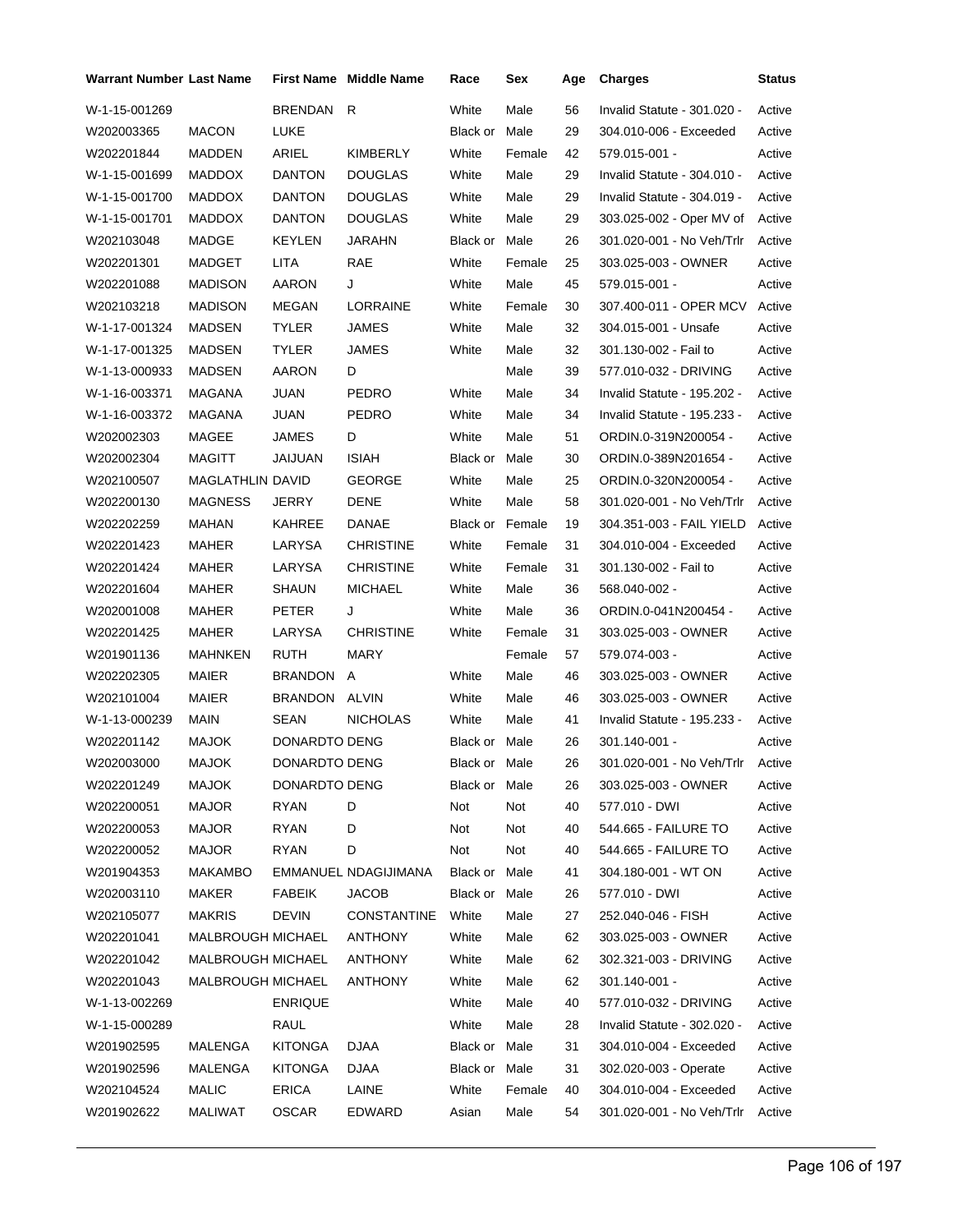| <b>Warrant Number Last Name</b> |                    |                         | <b>First Name</b> Middle Name | Race                   | Sex    | Age | <b>Charges</b>              | <b>Status</b> |
|---------------------------------|--------------------|-------------------------|-------------------------------|------------------------|--------|-----|-----------------------------|---------------|
| W-1-14-002124                   | <b>MALLONEE</b>    | <b>STEVEN</b>           | <b>JOSEPH</b>                 | White                  | Male   | 38  | Invalid Statute - 301.140 - | Active        |
| W-1-16-003223                   | MALLORY            | <b>BRYAN</b>            | <b>DAVID</b>                  | Black or               | Male   | 34  | 307.400-030 - DRIVER        | Active        |
| W202104920                      | MALLORY            | <b>DEVONTE</b>          | <b>RONELL</b>                 | Black or               | Male   | 26  | 304.010-004 - Exceeded      | Active        |
| W202200565                      | <b>MALONE</b>      | GERRY                   | <b>ANTONIO</b>                | Black or               | Male   | 37  | 304.010-006 - Exceeded      | Active        |
| W202104617                      | <b>MALONE</b>      | RANDALL                 | <b>DAMION</b>                 | Black or               | Male   | 32  | 569.120-001 -               | Active        |
| W202101434                      | MALTRANA           | LUIS                    | <b>ENRIQUE</b>                | White                  | Male   | 27  | ORDIN.0-041N200454 -        | Active        |
| W202101433                      | <b>MALTRANA</b>    | LUIS                    | <b>ENRIQUE</b>                | White                  | Male   | 27  | ORDIN.0-328N200054 -        | Active        |
| W202001902                      | MALUAL             | AKOUT                   | AWAK                          | Not                    | Female | 21  | 313.830-002 - PERSON <      | Active        |
| W202001541                      | MAMAEULA           | <b>JUSTIN</b>           | MATTHEW                       | White                  | Male   | 24  | 579.015-001 -               | Active        |
| W202101739                      | MAMAEULA           | <b>ISAAKO</b>           | Е                             |                        | Male   | 43  | 568.040-001 -               | Active        |
| W202001589                      | MAMAEULA           | <b>JUSTIN</b>           | MATTHEW                       | White                  | Male   | 24  | 569.170-001 -               | Active        |
| W-1-15-001151                   | MAMER              | AYOM                    | AUGUSTINO                     | Black or Male          |        | 31  | Invalid Statute - 304.015 - | Active        |
| W-1-15-001152                   | MAMER              | AYOM                    | AUGUSTINO                     | Black or Male          |        | 31  | Invalid Statute - 302.321 - | Active        |
| W-1-18-000354                   | MANAK              | <b>GAUTAM</b>           |                               | Asian                  | Male   | 40  | 304.010-006 - Exceeded      | Active        |
| W202004085                      | <b>MANCHA</b>      | AMY                     |                               |                        |        |     | 570.030-035 - STEALING      | Active        |
| W202100991                      | MANDELY            | MYKIA                   | N                             | <b>Black or Female</b> |        | 27  | 304.351-007 - FAIL TO       | Active        |
| W202100992                      | MANDELY            | <b>MYKIA</b>            | N                             | <b>Black or Female</b> |        | 27  | 302.321-005 - DRIVING       | Active        |
| W201904004                      | <b>MANESS</b>      | <b>MICHAEL</b>          | <b>SHANE</b>                  | White                  | Male   | 32  | 301.020-001 - No Veh/Trlr   | Active        |
| W202101675                      | MANGIAMELI ANTHONY |                         | SALVATOREJ                    | White                  | Male   | 23  | 304.010-005 - Exceeded      | Active        |
| W202101674                      | MANGIAMELI ANTHONY |                         | SALVATOREJ                    | White                  | Male   | 23  | 301.130-002 - Fail to       | Active        |
| W202101676                      | MANGIAMELI ANTHONY |                         | SALVATOREJ                    | White                  | Male   | 23  | 302.321-003 - DRIVING       | Active        |
| W202101842                      | <b>MANIS</b>       | RANDALL                 | <b>KEVIN</b>                  | White                  | Male   | 65  | 302.321-003 - DRIVING       | Active        |
| W202001007                      | <b>MANN</b>        | <b>CHRISTIAN EDWARD</b> |                               | White                  | Male   | 25  | ORDIN.0-269N200054 -        | Active        |
| W-1-14-000706                   |                    | <b>NOE</b>              |                               | White                  | Male   | 30  | Invalid Statute - 304.015 - | Active        |
| W202103998                      | <b>MANSAW</b>      | <b>SIARA</b>            | DELYN                         | Not                    | Female | 26  | 304.130-005 -               | Active        |
| W202103996                      | <b>MANSAW</b>      | <b>SIARA</b>            | <b>DELYN</b>                  | Not                    | Female | 26  | 335.060 - FAILED TO         | Active        |
| W-1-15-002452                   | MANVILLE           | LYNDSAY                 | <b>ELIZABETH</b>              | White                  | Female | 41  | Invalid Statute - 195.233 - | Active        |
| W-1-11-002501                   |                    | PASCUAL                 | <b>NMN</b>                    | White                  | Male   | 41  | 577.010-032 - DRIVING       | Active        |
| W-1-11-002502                   |                    | <b>PASCUAL</b>          | <b>NMN</b>                    | White                  | Male   | 41  | Invalid Statute - 302.020 - | Active        |
| W202104170                      | <b>MAOMBI</b>      |                         |                               | <b>Black or Male</b>   |        | 26  | 303.025-002 - Oper MV of    | Active        |
| W202104171                      | <b>MAOMBI</b>      |                         |                               | Black or Male          |        | 26  | 302.020-003 - Operate       | Active        |
| W202104172                      | MAOMBI             |                         |                               | Black or Male          |        | 26  | 304.010-004 - Exceeded      | Active        |
| W202104173                      | MAOMBI             |                         |                               | Black or Male          |        | 26  | 304.016-001 - CUT IN ON     | Active        |
| W202201959                      | <b>MAPES</b>       | SHANE                   | <b>LOUIS</b>                  | White                  | Male   | 34  | 577.010-032 - DRIVING       | Active        |
| W202002305                      | <b>MAPLE</b>       | <b>MONIQUE</b>          | <b>SHAWNTA</b>                | Black or Female        |        | 29  | ORDIN.0-054N200354 -        | Active        |
| W202202035                      | <b>MAPPS</b>       | <b>RAPTURE</b>          | MARIE                         | Black or Female        |        | 34  | 301.020-001 - No Veh/Trlr   | Active        |
| W202104195                      | MARBERRY           | <b>SUSAN</b>            | <b>MICHELLE</b>               | White                  | Female | 47  | 579.074-003 -               | Active        |
| W-1-16-002294                   | MARCEY             | <b>STEVEN</b>           | <b>RICHARD</b>                | White                  | Male   | 57  | Invalid Statute - 304.180 - | Active        |
| W202100696                      | <b>MARCH</b>       | CALEIGH                 | <b>BROOKE</b>                 | Not                    | Female | 25  | 302.321-003 - DRIVING       | Active        |
| W-1-18-001654                   | <b>MARCUS</b>      | KAITLIN                 | SHANLEY                       | White                  | Female | 27  | 304.010-005 - Exceeded      | Active        |
| W-1-18-001655                   | <b>MARCUS</b>      | <b>KAITLIN</b>          | <b>SHANLEY</b>                | White                  | Female | 27  | 303.025-003 - OWNER         | Active        |
| W-1-18-001660                   | <b>MARCUS</b>      | <b>KAITLIN</b>          | SHANLEY                       | White                  | Female | 27  | 301.130-002 - Fail to       | Active        |
| W202104179                      | <b>MARCY</b>       | ROBERT                  | WILLIAM                       | White                  | Male   | 52  | 303.025-003 - OWNER         | Active        |
| W202104137                      | <b>MARCY</b>       | <b>ROBERT</b>           | WILLIAM                       | White                  | Male   | 52  | 302.321-003 - DRIVING       | Active        |
| W202104138                      | <b>MARCY</b>       | <b>ROBERT</b>           | <b>WILLIAM</b>                | White                  | Male   | 52  | 301.020-001 - No Veh/Trlr   | Active        |
| W202102595                      | <b>MARDIGI</b>     | <b>CINDY</b>            |                               | White                  | Female | 22  | 303.025-003 - OWNER         | Active        |
| W202102596                      | MARDIGI            | <b>CINDY</b>            |                               | White                  | Female | 22  | 302.020-003 - Operate       | Active        |
|                                 |                    |                         |                               |                        |        |     |                             |               |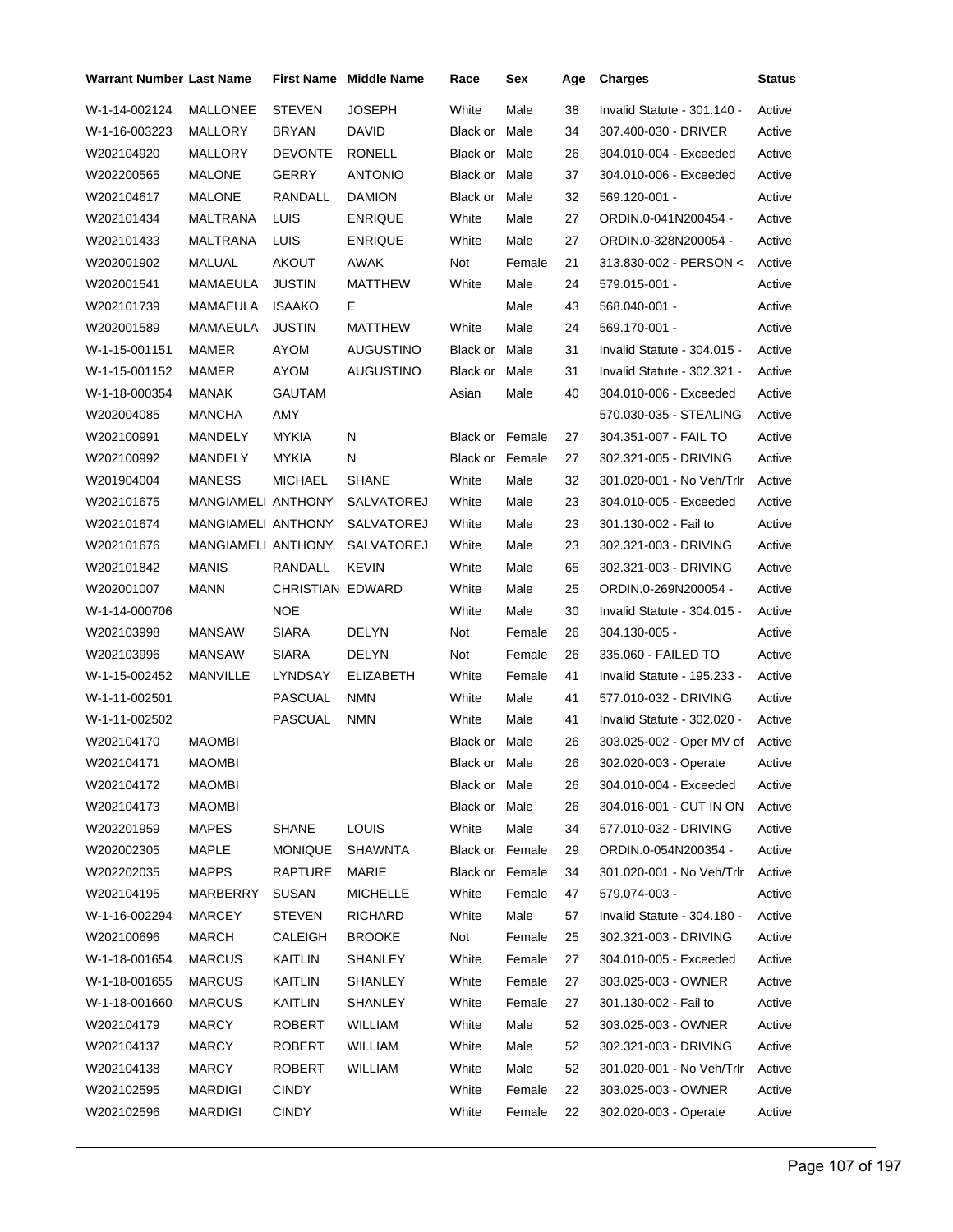| Warrant Number Last Name |                 |                   | First Name Middle Name | Race            | Sex    | Age | <b>Charges</b>              | <b>Status</b> |
|--------------------------|-----------------|-------------------|------------------------|-----------------|--------|-----|-----------------------------|---------------|
| W202002684               | <b>MARES</b>    | <b>MICHAEL</b>    | <b>DEANGELO</b>        | White           | Male   | 29  | ORDIN.0-041N200454 -        | Active        |
| W-1-14-002426            |                 | LUIS              |                        | White           | Male   | 30  | Invalid Statute - 304.012 - | Active        |
| W-1-16-003880            | <b>MARKS</b>    | ARTHUR            | <b>JAMES</b>           | Black or Male   |        | 27  | Invalid Statute - 195.202 - | Active        |
| W-1-16-003881            | MARKS           | ARTHUR            | JAMES                  | Black or Male   |        | 27  | Invalid Statute - 195.233 - | Active        |
| W-1-16-003882            | MARKS           | ARTHUR            | JAMES                  | Black or Male   |        | 27  | Invalid Statute - 302.321 - | Active        |
| W-1-16-003884            | MARKS           | ARTHUR            | JAMES                  | Black or Male   |        | 27  | 303.025-002 - Oper MV of    | Active        |
| W-1-16-003883            | MARKS           | ARTHUR            | JAMES                  | Black or Male   |        | 27  | Invalid Statute - 304.010 - | Active        |
| W-1-16-003375            | <b>MARKS</b>    | JOHN              | JAY                    | White           | Male   | 63  | Invalid Statute - 302.321 - | Active        |
| W-1-16-003376            | MARKS           | JOHN              | JAY                    | White           | Male   | 63  | 303.025-002 - Oper MV of    | Active        |
| W202200132               | MARKS           | <b>MAURICE</b>    | <b>JOHN</b>            | Black or        | Male   | 56  | 304.180-001 - WT ON         | Active        |
| W-1-16-003377            | <b>MARKS</b>    | <b>JOHN</b>       | JAY                    | White           | Male   | 63  | Invalid Statute - 301.130 - | Active        |
| W202200329               | MARLER          | RICHARD           | DALE                   | White           | Male   | 33  | 304.010-006 - Exceeded      | Active        |
| W202201420               | <b>MARLING</b>  | <b>BRITTNEY</b>   | <b>JEAN</b>            | White           | Female | 35  | 303.025-003 - OWNER         | Active        |
| W202201418               | <b>MARLING</b>  | <b>BRITTNEY</b>   | <b>JEAN</b>            | White           | Female | 35  | 304.015-011 - FAIL TO       | Active        |
| W202201419               | MARLING         | <b>BRITTNEY</b>   | <b>JEAN</b>            | White           | Female | 35  | 302.020-003 - Operate       | Active        |
| W-1-16-000161            | <b>MARLOW</b>   | <b>JERRY</b>      | <b>GREGORY</b>         | White           | Male   | 50  | 307.400-030 - DRIVER        | Active        |
| W202201828               | MAROLT          | <b>MORGAN</b>     | <b>GRACE</b>           | White           | Female | 26  | 302.321-003 - DRIVING       | Active        |
| W202001264               | MARQUES         | <b>ROBERT</b>     | <b>MICHAEL</b>         | White           | Male   | 46  | ORDIN.0-318N200054 -        | Active        |
| W-1-17-001367            | MARQUEZ         | MELISSA           | MARIE                  | White           | Female | 38  | 302.020-001 - Operated      | Active        |
| W202100508               | MARQUEZ         | <b>VIVIANA</b>    |                        | White           | Female | 32  | ORDIN.0-319N200054 -        | Active        |
| W-1-17-001366            | MARQUEZ         | MELISSA           | MARIE                  | White           | Female | 38  | 577.010-031 - DWI -         | Active        |
| W202105078               | <b>MARRON</b>   | <b>MARIO</b>      | <b>EDUARDO</b>         | White           | Male   | 21  | 577.017-001 -               | Active        |
| W201801765               |                 | <b>LUIS</b>       | <b>GEOVANNI</b>        | White           | Male   | 31  | 302.020-003 - Operate       | Active        |
| W201801766               |                 | LUIS              | <b>GEOVANNI</b>        | White           | Male   | 31  | 304.010-004 - Exceeded      | Active        |
| W202003522               | MARSHALL        | KEITH             | J                      | White           | Male   | 30  | 302.321-003 - DRIVING       | Active        |
| W202003521               | MARSHALL        | KEITH             | J                      | White           | Male   | 30  | 579.015-002 -               | Active        |
| W202003573               | MARSHALL        | <b>TEVION</b>     | <b>DAVONTE</b>         | Black or Male   |        | 29  | 302.020-003 - Operate       | Active        |
| W202001946               | <b>MARSHALL</b> | JAUNCE            |                        | Black or Male   |        | 25  | 579.015-004 -               | Active        |
| W202001947               | MARSHALL        | <b>JAUNCE</b>     |                        | Black or Male   |        | 25  | 301.130-003 - Fail to       | Active        |
| W202000967               | MARSHALL        | <b>THOMAS</b>     | <b>SCOTT</b>           | White           | Male   | 48  | 570.030-038 - STEALING      | Active        |
| W202100424               | MARSHALL        | <b>TREVION</b>    |                        | Black or Male   |        | 29  | 302.321-003 - DRIVING       | Active        |
| W202100425               | MARSHALL        | <b>TREVION</b>    |                        | Black or Male   |        | 29  | 303.025-003 - OWNER         | Active        |
| W201802213               | MARSHALL        | WILLIAM           | <b>KEILLY</b>          | White           | Male   | 45  | 302.200-001 - Oper MV       | Active        |
| W202100076               | MARSHALL        | <b>MATTINA</b>    |                        | Black or Female |        | 29  | 575.150-003 -               | Active        |
| W202003770               | MARSHALL        | CALEB             | SAGE                   | White           | Male   | 19  | 313.817-002 - PRESENT       | Active        |
| W-1-16-000162            | MARSHALL        | WARREN            | <b>LEE</b>             | Black or Male   |        | 38  | Invalid Statute - 304.010 - | Active        |
| W-1-16-004180            | MARSHALL        | LYONDALE ANTWAN   |                        | Black or Male   |        | 44  | 569.160 - BURGLARY          | Active        |
| W202100876               | MARTEL          | JAMES             | <b>MICHAEL</b>         | White           | Male   | 41  | 579.015-001 -               | Active        |
| W201903294               | MARTIN          | <b>GLENN</b>      | <b>NMN</b>             | Black or Male   |        | 49  | 570.030-043 - STEALING      | Active        |
| W202003447               | <b>MARTIN</b>   | JASON             | <b>JOSEPH</b>          | White           | Male   | 42  | 565.076-002 - DOMESTIC      | Active        |
| W202100155               | <b>MARTIN</b>   | TRAVARUS LA'QUINN |                        | Black or Male   |        | 29  | 303.025-003 - OWNER         | Active        |
| W202100154               | MARTIN          | TRAVARUS LA'QUINN |                        | Black or Male   |        | 29  | 302.020-003 - Operate       | Active        |
| W-1-16-002187            | <b>MARTIN</b>   | LINDSEY           | LEANN                  | White           | Female | 31  | Invalid Statute - 313.817 - | Active        |
| W202202058               | <b>MARTIN</b>   | <b>STEVEN</b>     | ALBERT                 | Black or Male   |        | 48  | 575.130-001 -               | Active        |
| W-1-17-004274            | <b>MARTIN</b>   | MICHAEL           | LEROY                  | White           | Male   | 26  | 301.130-002 - Fail to       | Active        |
| W-1-18-000295            | <b>MARTIN</b>   | <b>MICHAEL</b>    | LEROY                  | White           | Male   | 26  | 301.020-001 - No Veh/Trlr   | Active        |
| W202003103               | <b>MARTIN</b>   | CARRIE            | JEAN                   | White           | Female | 34  | 302.321-004 - DRIVING       | Active        |
|                          |                 |                   |                        |                 |        |     |                             |               |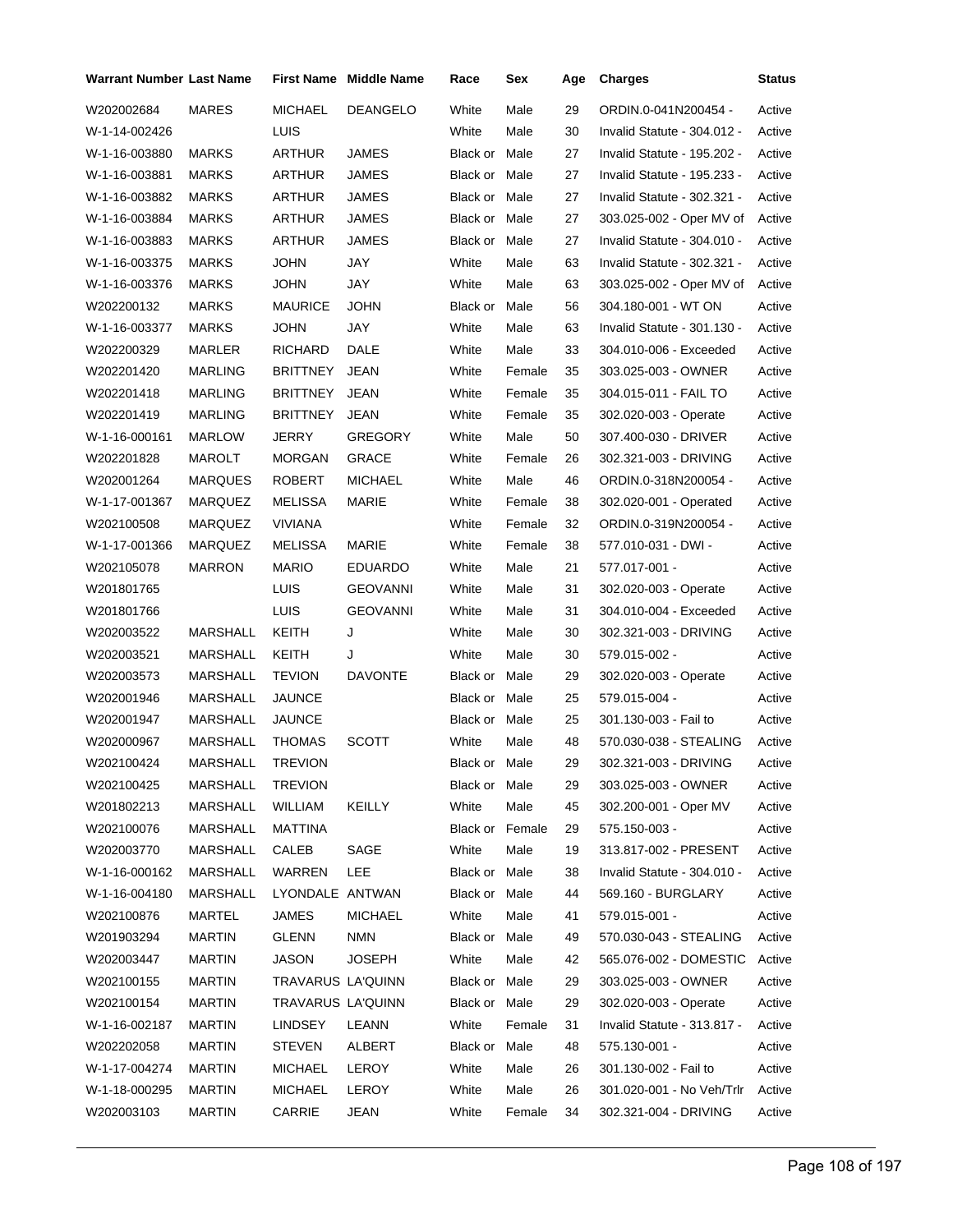| <b>Warrant Number Last Name</b> |                 |                   | <b>First Name</b> Middle Name | Race            | Sex    | Age | <b>Charges</b>                   | Status |
|---------------------------------|-----------------|-------------------|-------------------------------|-----------------|--------|-----|----------------------------------|--------|
| W-1-12-002481                   | <b>MARTIN</b>   | <b>KENNETH</b>    | <b>RAY</b>                    | Black or        | Male   | 35  | Invalid Statute - 304.010 -      | Active |
| W-1-12-002482                   | <b>MARTIN</b>   | KENNETH           | <b>RAY</b>                    | Black or Male   |        | 35  | Invalid Statute - 302.020 -      | Active |
| W201801643                      | <b>MARTIN</b>   | <b>FLOYD</b>      | D                             | Black or        | Male   | 43  | 302.321-004 - DRIVING            | Active |
| W-1-12-000643                   | <b>MARTIN</b>   | <b>SEAN</b>       | <b>BRANDON</b>                | White           | Male   | 51  | 303.025-002 - Oper MV of         | Active |
| W-1-12-000644                   | <b>MARTIN</b>   | SEAN              | <b>BRANDON</b>                | White           | Male   | 51  | Invalid Statute - 302.020 -      | Active |
| W-1-12-000645                   | <b>MARTIN</b>   | SEAN              | <b>BRANDON</b>                | White           | Male   | 51  | Invalid Statute - 301.020 -      | Active |
| W202102160                      | <b>MARTIN</b>   | YAHNTAY           | <b>RENA</b>                   | Black or Female |        | 22  | 301.140-001 -                    | Active |
| W202002211                      | <b>MARTIN</b>   |                   | Α                             | White           | Male   | 25  | 304.010-004 - Exceeded           | Active |
| W202202186                      | <b>MARTIN</b>   | <b>JESSICA</b>    | <b>MARIE</b>                  | White           | Female | 24  | 579.015-004 -                    | Active |
| W202100571                      | <b>MARTIN</b>   | TRAVARUS LA'QUINN |                               | Black or Male   |        | 29  | 302.020-003 - Operate            | Active |
| W-1-16-003095                   | <b>MARTIN</b>   | BARBARA           | A                             | White           | Female | 61  | 570.030-046 -                    | Active |
| W201801224                      | <b>MARTIN</b>   | <b>STEPHEN</b>    | LEE                           | White           | Male   | 34  | 301.020-001 - No Veh/Trlr        | Active |
| W202102159                      | <b>MARTIN</b>   | YAHNTAY           | <b>RENA</b>                   | Black or Female |        | 22  | 303.025-003 - OWNER              | Active |
| W202105006                      | <b>MARTIN</b>   | JON               | Α                             | White           | Male   | 34  | 304.010-004 - Exceeded           | Active |
| W202102526                      | <b>MARTIN</b>   | <b>LINDSEY</b>    | <b>ANN</b>                    | Not             | Female | 34  | 19.916 - TRACY                   | Active |
| W202202185                      | <b>MARTIN</b>   | <b>JESSICA</b>    | <b>MARIE</b>                  | White           | Female | 24  | 579.074-003 -                    | Active |
| W202104231                      | <b>MARTIN</b>   | RASHAAN           | <b>DEION</b>                  | Black or        | Male   | 25  | 301.020-001 - No Veh/Trlr        | Active |
| W202200972                      | <b>MARTIN</b>   | <b>JEFFREY</b>    | DEAN                          | White           | Male   | 59  | 303.025-003 - OWNER              | Active |
| W202105108                      | <b>MARTIN</b>   | DAVID             | <b>WAYNE</b>                  | White           | Male   | 50  | 307.400-023 - FAIL TO            | Active |
| W202101941                      | <b>MARTIN</b>   | <b>MICHAEL</b>    | J                             | White           | Male   | 49  | 64.295-001 -                     | Active |
| W-1-14-000237                   | <b>MARTIN</b>   | <b>JOHN</b>       | R                             | White           | Male   | 45  | Invalid Statute - 304.024 -      | Active |
| W202001652                      | <b>MARTIN</b>   | <b>STEPHEN</b>    | LEE                           | White           | Male   | 34  | 303.025-003 - OWNER              | Active |
| W201901107                      | MARTINEAU       | CASEY             | J                             | White           | Male   | 28  | 579.015-003 -                    | Active |
| W201901108                      | MARTINEAU CASEY |                   | J                             | White           | Male   | 28  | 579.074-002 -                    | Active |
| W202001770                      | <b>MARTINEZ</b> | LEODAN            | L                             | White           | Male   | 30  | 302.321-003 - DRIVING            | Active |
| W-1-09-001925                   | MARTINEZ        | <b>BALTAZAR</b>   |                               | White           | Male   | 40  | Invalid Statute - 302.020 -      | Active |
| W201902804                      | MARTINEZ        | <b>JACOB</b>      | DANIEL                        | White           | Male   | 30  | 304.351-001 - FAIL TO            | Active |
| W-1-09-003169                   | <b>MARTINEZ</b> | RAMIREZ           | <b>HELIOS</b>                 | White           | Male   | 46  | 577.010-032 - DRIVING            | Active |
| W-1-09-003170                   | <b>MARTINEZ</b> | RAMIREZ           | <b>HELIOS</b>                 | White           | Male   | 46  | Invalid Statute - 302.020 -      | Active |
| W202102314                      | <b>MARTINEZ</b> | <b>EDWIN</b>      | <b>DENNIS</b>                 | White           | Male   | 18  | 307.040-002 - OPERATE            | Active |
| W202000269                      | <b>MARTINEZ</b> | <b>ANTHONY</b>    |                               | White           | Male   | 27  | 577.010 - DWI                    | Active |
| W202003122                      | MARTINEZ        | <b>JEFFREY</b>    | A                             | White           | Male   | 34  | 579.015-001 -                    | Active |
| W202100244                      | MARTINEZ        | JEFFREY           | ADAM                          | White           | Male   | 34  | 303.025-003 - OWNER              | Active |
| W201901669                      | <b>MARTINEZ</b> | <b>CASEY</b>      | <b>MARIE</b>                  | White           | Female | 40  | 301.020-001 - No Veh/Trlr        | Active |
| W202202172                      | <b>MARTINEZ</b> | <b>LETICIA</b>    | RENEE                         | White           | Female | 18  | 579.015-004 -                    | Active |
| W202200138                      | <b>MARTINEZ</b> | <b>MARIO</b>      | <b>ALBERTO</b>                | White           | Male   | 52  | 302.321-003 - DRIVING            | Active |
| W202100268                      | <b>MARTINEZ</b> | <b>JEFFREY</b>    | A                             | White           | Male   | 34  | 302.020-005 - Operate            | Active |
| W-1-18-001542                   | <b>MARTINEZ</b> | <b>TRISTIN</b>    | <b>MARQUINA</b>               |                 | Female | 29  | 302.321-003 - DRIVING            | Active |
| W202000647                      | <b>MARTINEZ</b> | <b>ERNESTO</b>    |                               | White           | Male   | 52  | 304.351-005 - FAIL TO            | Active |
| W202000648                      | <b>MARTINEZ</b> | <b>ERNESTO</b>    |                               | White           | Male   | 52  | 303.025-004 - OWNER              | Active |
| W202002790                      | MARTINEZ        | <b>CORINNA</b>    | <b>LOUISE</b>                 | Black or Female |        | 28  | 579.015-004 -                    | Active |
| W202002789                      | <b>MARTINEZ</b> | <b>CORINNA</b>    | <b>LOUISE</b>                 | Black or Female |        | 28  | 302.321-003 - DRIVING            | Active |
| W202002791                      | <b>MARTINEZ</b> | <b>CORINNA</b>    | <b>LOUISE</b>                 | Black or Female |        | 28  | 304.010-006 - Exceeded           | Active |
| W202101334                      | <b>MARTINEZ</b> | ROBERT            | <b>JOSEPH</b>                 | White           | Male   | 53  | ORDIN.0-318N200054 -             | Active |
| W-1-16-000630                   | <b>MARTINEZ</b> | MELI              |                               | White           | Female | 25  | Invalid Statute - 304.010 -      | Active |
| W202200135                      | <b>MARTINEZ</b> | <b>MARIO</b>      | <b>ALBERTO</b>                | White           | Male   | 52  | 304.015-018 - FAIL TO            | Active |
| W202200137                      | <b>MARTINEZ</b> | <b>MARIO</b>      | <b>ALBERTO</b>                | White           | Male   | 52  | 304.012-001 - Oper Veh in Active |        |
|                                 |                 |                   |                               |                 |        |     |                                  |        |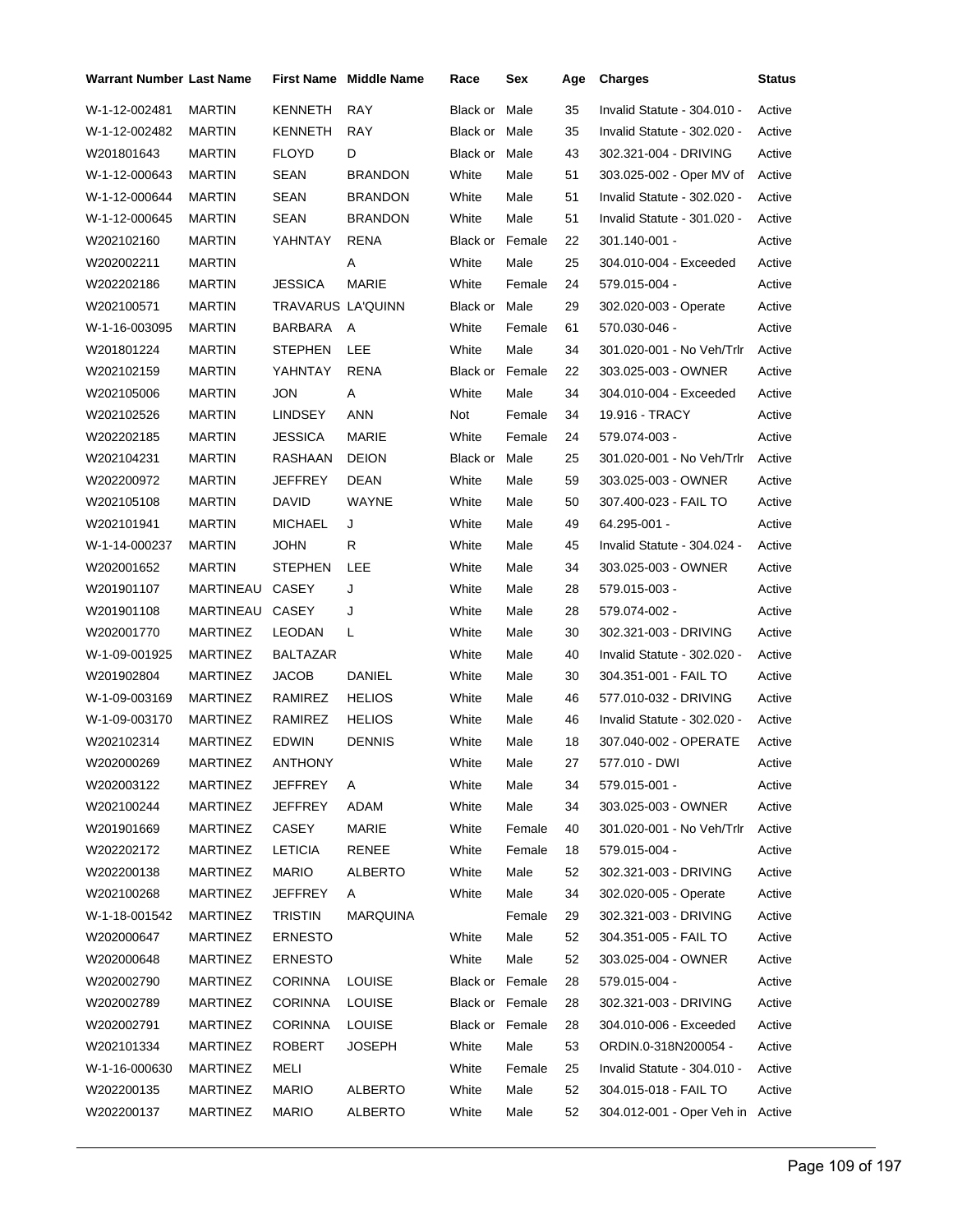| <b>Warrant Number Last Name</b> |                 |                 | <b>First Name</b> Middle Name | Race            | Sex    | Age | <b>Charges</b>              | Status |
|---------------------------------|-----------------|-----------------|-------------------------------|-----------------|--------|-----|-----------------------------|--------|
| W202201647                      | <b>MARTINEZ</b> | <b>RENE</b>     | J                             | Not             | Not    | 43  | 304.130-002 -               | Active |
| W202202218                      | <b>MARTINEZ</b> | <b>BLAS</b>     |                               | White           | Male   | 49  | 302.321-003 - DRIVING       | Active |
| W202200136                      | <b>MARTINEZ</b> | <b>MARIO</b>    | <b>ALBERTO</b>                | White           | Male   | 52  | 577.010-030 - DWI -         | Active |
| W202104232                      | <b>MARTINEZ</b> | <b>ISAAC</b>    | MATTHEW                       | White           | Male   | 35  | 307.400-001 - FAIL TO       | Active |
| W-1-16-003888                   |                 | GABRIEL         | ANDRES                        | White           | Male   | 32  | 575.080 - MAKING FALSE      | Active |
| W201903633                      |                 | <b>ELSA</b>     | М                             | White           | Female | 40  | 304.010-004 - Exceeded      | Active |
| W-1-14-002789                   |                 | CARLOS          | <b>ALFREDO</b>                | White           | Male   | 30  | 577.010-032 - DRIVING       | Active |
| W201801749                      | <b>MARVIN</b>   | <b>JACOB</b>    | WILLIAM                       | White           | Male   | 47  | 304.180-001 - WT ON         | Active |
| W201800153                      | <b>MARVINE</b>  | JEFFREY         | LEE                           | White           | Male   | 36  | 571.050-001 -               | Active |
| W202002349                      |                 | <b>ISAAC</b>    |                               |                 | Male   | 25  | 302.321-003 - DRIVING       | Active |
| W202002350                      |                 | <b>ISAAC</b>    |                               |                 | Male   | 25  | 303.025-003 - OWNER         | Active |
| W202002351                      |                 | <b>ISAAC</b>    |                               |                 | Male   | 25  | 577.010-032 - DRIVING       | Active |
| W202002352                      |                 | <b>ISAAC</b>    |                               |                 | Male   | 25  | 304.012-002 - Oper Veh      | Active |
| W201904587                      | <b>MASON</b>    | <b>STEVEN</b>   | <b>SCOTT</b>                  | White           | Male   | 62  | 570.030-043 - STEALING      | Active |
| W201903719                      | <b>MASONER</b>  | <b>DANNA</b>    | <b>MICHELLE</b>               | White           | Female | 41  | 570.030-044 - STEALING      | Active |
| W202102236                      | <b>MASONER</b>  | CARLTON         | DANIEL                        | White           | Male   | 46  | 577.010-032 - DRIVING       | Active |
| W202102235                      | <b>MASONER</b>  | CARLTON         | DANIEL                        | White           | Male   | 46  | 302.321-004 - DRIVING       | Active |
| W202102237                      | MASONER         | CARLTON         | DANIEL                        | White           | Male   | 46  | 304.010-006 - Exceeded      | Active |
| W201802314                      | <b>MASONER</b>  | <b>OLIANA</b>   | <b>MARIA</b>                  |                 | Female | 46  | 301.020-001 - No Veh/Trlr   | Active |
| W202201576                      | MASQUAT         | JOANNA          | LEA                           |                 | Female | 22  | 565.056 - ASSAULT - 4TH     | Active |
| W-1-13-002740                   | <b>MAST</b>     | AMANDA          | <b>KAY</b>                    | White           | Female | 39  | 577.010-032 - DRIVING       | Active |
| W202100474                      | MASTER          | <b>TYLER</b>    | D                             | Not             | Male   | 22  | ORDIN.0-039Y200054 -        | Active |
| W201904005                      | <b>MATHEWS</b>  | <b>SHANE</b>    | <b>VERNON</b>                 | White           | Male   | 41  | 301.020-001 - No Veh/Trlr   | Active |
| W202002087                      | <b>MATHEWS</b>  | <b>CORY</b>     | GARLAND                       | Black or Male   |        | 64  | 301.210-001 - Posses        | Active |
| W202002088                      | <b>MATHEWS</b>  | CORY            | GARLAND                       | Black or Male   |        | 64  | 301.320-001 - Displayed     | Active |
| W-1-13-001689                   | MATHIAS         | <b>IOWANES</b>  |                               |                 | Male   | 37  | Invalid Statute - 565.074 - | Active |
| W-1-17-004531                   | MATHIS          | JONATHAN DAVID  |                               | Black or        | Male   | 34  | 304.180-001 - WT ON         | Active |
| W202202062                      | MATHIS          | <b>THOMAS</b>   | М                             | White           | Male   | 49  | 568.040-001 -               | Active |
| W202004102                      | <b>MATHIS</b>   | JAMES           | W                             | White           | Male   | 34  | 579.015-001 -               | Active |
| W202000864                      | <b>MATHIS</b>   | <b>STEVEN</b>   | в                             |                 | Male   | 40  | ORDIN.0-318N200054 -        | Active |
| W202103043                      | <b>MATHIS</b>   | ANDREW          | D.                            | White           | Male   | 31  | 304.015-018 - FAIL TO       | Active |
| W202103042                      | MATHIS          | ANDREW          | D                             | White           | Male   | 31  | 302.020-003 - Operate       | Active |
| W-1-14-002242                   | <b>MATOS</b>    | <b>ORLANDO</b>  |                               | White           | Male   | 42  | Invalid Statute - 301.130 - | Active |
| W-1-10-001563                   | MATTHEWS        | <b>TRAVIS</b>   | LAFFERRELL                    | Black or Male   |        | 31  | Invalid Statute - 311.325 - | Active |
| W202001523                      | <b>MATTHEWS</b> | DANNIELLE       |                               |                 |        | 43  | 570.030-043 - STEALING      | Active |
| W-1-10-001147                   | MATTHEWS        | ANDREW          | <b>RYAN</b>                   | White           | Male   | 44  | 577.010-032 - DRIVING       | Active |
| W202003392                      | MATTHEWS        | DANYELLE J      |                               | White           | Female | 34  | 304.017-001 -               | Active |
| W201903765                      | <b>MATZEN</b>   | <b>EMILEE</b>   | CATHERINE                     | White           | Female | 45  | 303.025-003 - OWNER         | Active |
| W-1-11-001998                   | <b>MAURISIO</b> | <b>RICKY</b>    | <b>NMN</b>                    | Asian           | Male   | 37  | 577.010-032 - DRIVING       | Active |
| W-1-11-001999                   | <b>MAURISIO</b> | <b>RICKY</b>    | <b>NMN</b>                    | Asian           | Male   | 37  | Invalid Statute - 304.010 - | Active |
| W202103736                      | MAXIE           | RASHAUD         | <b>JEROME</b>                 | Black or Male   |        | 29  | 302.020-003 - Operate       | Active |
| W-1-17-001435                   | MAXWELL         | LERONE          | TASHAUN                       | Black or Male   |        | 28  | 302.321-003 - DRIVING       | Active |
| W202201130                      | MAXWELL         | DEASIA          | <b>MONEA</b>                  | Black or Female |        | 24  | 570.030-035 - STEALING      | Active |
| W-1-14-000622                   | MAY             | SHANI           | <b>IRENE</b>                  | Black or Female |        | 50  | 570.030-046 -               | Active |
| W-1-14-000837                   | MAYFIELD        | RONALD          | WILLIAM                       | Black or Male   |        | 36  | 307.400-030 - DRIVER        | Active |
| W202004132                      | MAYFIELD        | MAHOGANY KAYONA |                               | Black or Female |        | 34  | 301.130-002 - Fail to       | Active |
| W202102772                      | MAYFIELD        | MAHOGANY KAYONA |                               | Black or Female |        | 34  | 302.321-003 - DRIVING       | Active |
|                                 |                 |                 |                               |                 |        |     |                             |        |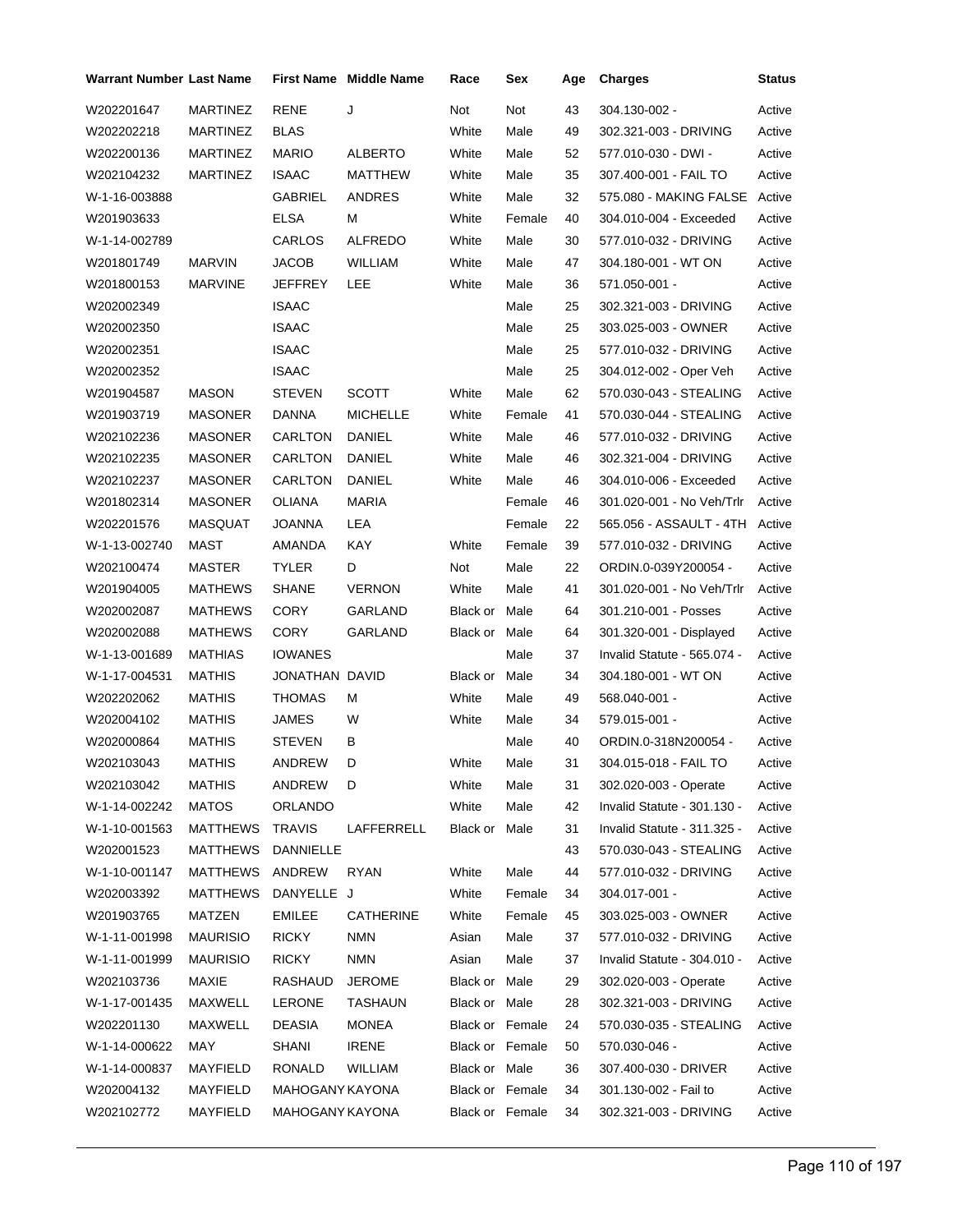| <b>Warrant Number Last Name</b> |                          |                        | <b>First Name Middle Name</b> | Race                   | Sex    | Age | <b>Charges</b>              | <b>Status</b> |
|---------------------------------|--------------------------|------------------------|-------------------------------|------------------------|--------|-----|-----------------------------|---------------|
| W202004161                      | <b>MAYFIELD</b>          | <b>MAHOGANY KAYONA</b> |                               | Black or               | Female | 34  | 304.010-005 - Exceeded      | Active        |
| W201904530                      | MAYFIELD                 | <b>CLIFTON</b>         | LAMAR                         | Black or Male          |        | 44  | 301.020-001 - No Veh/Trlr   | Active        |
| W202002650                      | MAYFIELD                 | <b>MAHOGANY KAYONA</b> |                               | Black or Female        |        | 34  | 307.179-002 - DRIVER        | Active        |
| W202102771                      | MAYFIELD                 | MAHOGANY KAYONA        |                               | <b>Black or Female</b> |        | 34  | 304.010-006 - Exceeded      | Active        |
| W201902302                      | MAYFIELD                 | KALEB                  | MALIEK                        | Black or Male          |        | 25  | 302.321-003 - DRIVING       | Active        |
| W-1-14-001564                   | MAYNARD                  | <b>MICHAEL</b>         | <b>BENNY</b>                  | White                  | Male   | 35  | Invalid Statute - 565.074 - | Active        |
| W201900663                      | MAYNARD                  | <b>PHILIP</b>          | H.                            | White                  | Male   | 43  | 302.321-003 - DRIVING       | Active        |
| W201900664                      | MAYNARD                  | <b>PHILIP</b>          | H.                            | White                  | Male   | 43  | 301.130-001 - Fail to       | Active        |
| W202200204                      | MAYO                     | <b>GUSSIE</b>          | LEE                           | <b>Black or Female</b> |        | 37  | 302.321-003 - DRIVING       | Active        |
| W-1-17-003463                   | MAYO                     | CHAD                   | HEATH                         | White                  | Male   | 42  | 577.010-030 - DWI -         | Active        |
| W201800086                      | MAYORGA                  | <b>GIOVANNI</b>        |                               |                        | Male   | 40  | 304.010-005 - Exceeded      | Active        |
| W202105079                      | MAYS                     | <b>MYRON</b>           | <b>DIONTA</b>                 | Black or Male          |        | 28  | 575.150 - RESISTING OR      | Active        |
| W202002796                      | MAYS                     |                        | LARAE                         | <b>Black or Female</b> |        | 34  | 302.321-003 - DRIVING       | Active        |
| W202002797                      | MAYS                     |                        | LARAE                         | <b>Black or Female</b> |        | 34  | 304.010-004 - Exceeded      | Active        |
| W-1-14-000270                   |                          | <b>JUSTIN</b>          | <b>MCKENZIE</b>               | Black or Male          |        | 34  | Invalid Statute - 304.010 - | Active        |
| W-1-18-001866                   | MAZARIEGOSEMILIANO       |                        | AGUSTIN                       | White                  | Male   | 49  | 304.012-002 - Oper Veh      | Active        |
| W202201335                      |                          | <b>MEAGAN</b>          |                               | Not                    | Male   | 41  | 579.074-001 -               | Active        |
| W201901743                      |                          | TADEUS                 | WALTER                        | White                  | Male   | 38  | 302.321-003 - DRIVING       | Active        |
| W201901742                      |                          | <b>TADEUS</b>          | WALTER                        | White                  | Male   | 38  | 577.010 - DWI               | Active        |
| W-1-15-002883                   | <b>MCADAMS</b>           | <b>JOHN</b>            | <b>WILLIAM</b>                | White                  | Male   | 31  | Invalid Statute - 195.202 - | Active        |
| W-1-15-002884                   | <b>MCADAMS</b>           | <b>JOHN</b>            | <b>WILLIAM</b>                | White                  | Male   | 31  | Invalid Statute - 195.233 - | Active        |
| W-1-15-002885                   | <b>MCADAMS</b>           | JOHN                   | <b>WILLIAM</b>                | White                  | Male   | 31  | Invalid Statute - 304.010 - | Active        |
| W202200527                      | <b>MC ADAMS</b>          | <b>DECLAND</b>         | <b>AULTON</b>                 | Black or               | Male   | 22  | 304.010-007 - Exceeded      | Active        |
| W202102170                      | <b>MCADOO</b>            | <b>CASEY</b>           | <b>JOHN</b>                   | Not                    | Not    | 47  | 579.074 - UNLAWFUL          | Active        |
| W202103566                      | <b>MCAFEE</b>            | <b>VICTORIA</b>        | RENEE                         | White                  | Female | 26  | 313.817-002 - PRESENT       | Active        |
| W202104385                      | <b>MCASEY</b>            | REBECCA                | KATHLEEN                      | White                  | Female | 39  | 301.020-001 - No Veh/Trlr   | Active        |
| W202103427                      | <b>MCASEY</b>            | REBECCA                | KATHLEEN                      | White                  | Female | 39  | 301.020-001 - No Veh/Trlr   | Active        |
| W-1-13-002724                   | <b>MCBRIDE</b>           | TABOR                  | ANNE                          | White                  | Female | 41  | 577.010-032 - DRIVING       | Active        |
| W-1-14-000650                   |                          | LETITIA                | LAZAREEN                      | Black or Female        |        | 48  | Invalid Statute - 304.019 - | Active        |
| W202102161                      | <b>MCCALLON</b>          | ASHLEY                 | <b>BROOKE</b>                 | White                  | Female | 39  | 304.010-005 - Exceeded      | Active        |
| W201802106                      | <b>MCCARTY</b>           | <b>JAMES</b>           | ALLAN                         | White                  | Male   | 40  | 303.025-003 - OWNER         | Active        |
| W202104217                      | <b>MCCLAIN</b>           | <b>MEGAN</b>           | <b>KRISTINE</b>               | White                  | Female | 30  | 575.150-001 -               | Active        |
| W202004296                      | MCCLELLAN NICHOLAS       |                        | R                             | White                  | Male   | 40  | 302.321-003 - DRIVING       | Active        |
| W-1-17-000113                   | <b>MCCLEMENT WILLIAM</b> |                        | HUGH                          | White                  | Male   | 57  | 307.400-002 - OPERATE       | Active        |
| W201802119                      | <b>MCCLOUD</b>           | <b>KORDERO</b>         | <b>DEONTYE</b>                | Black or               | Male   | 31  | 303.025-003 - OWNER         | Active        |
| W202201296                      | <b>MCCLUEY</b>           | ALAN                   | LEE                           | White                  | Male   | 54  | 301.020-001 - No Veh/Trlr   | Active        |
| W202002157                      | <b>MCCLURE</b>           | <b>STEVEN</b>          | A                             | White                  | Male   | 41  | 301.130-002 - Fail to       | Active        |
| W202002156                      | <b>MCCLURE</b>           | <b>STEVEN</b>          | A                             | White                  | Male   | 41  | 302.321-003 - DRIVING       | Active        |
| W-1-15-002131                   | <b>MCCOIL</b>            | <b>STEVEN</b>          | <b>MICHAEL</b>                | White                  | Male   | 30  | Invalid Statute - 304.010 - | Active        |
| W-1-17-003999                   | MCCOLLUM                 | PAUL                   | <b>ADRIAN</b>                 | White                  | Male   | 35  | 304.022-001 - FAIL TO       | Active        |
| W-1-17-004000                   | <b>MCCOLLUM</b>          | PAUL                   | <b>ADRIAN</b>                 | White                  | Male   | 35  | 307.040-001 - FAIL TO       | Active        |
| W-1-17-004001                   | MCCOLLUM                 | PAUL                   | <b>ADRIAN</b>                 | White                  | Male   | 35  | 301.020-001 - No Veh/Trlr   | Active        |
| W-1-17-003998                   | MCCOLLUM                 | PAUL                   | <b>ADRIAN</b>                 | White                  | Male   | 35  | 577.010-031 - DWI -         | Active        |
| W202200143                      |                          | AGATHA                 | MAE                           | White                  | Female | 36  | 302.321-003 - DRIVING       | Active        |
| W202200142                      |                          | AGATHA                 | MAE                           | White                  | Female | 36  | 301.020-001 - No Veh/Trlr   | Active        |
| W-1-11-001923                   | <b>MCCOOL</b>            | REBECCA                | MARIE                         | White                  | Female | 57  | Invalid Statute - 304.665 - | Active        |
| W202100475                      | MCCORMACKBLAKE           |                        | Α                             |                        | Male   | 20  | ORDIN.0-041N200454 -        | Active        |
|                                 |                          |                        |                               |                        |        |     |                             |               |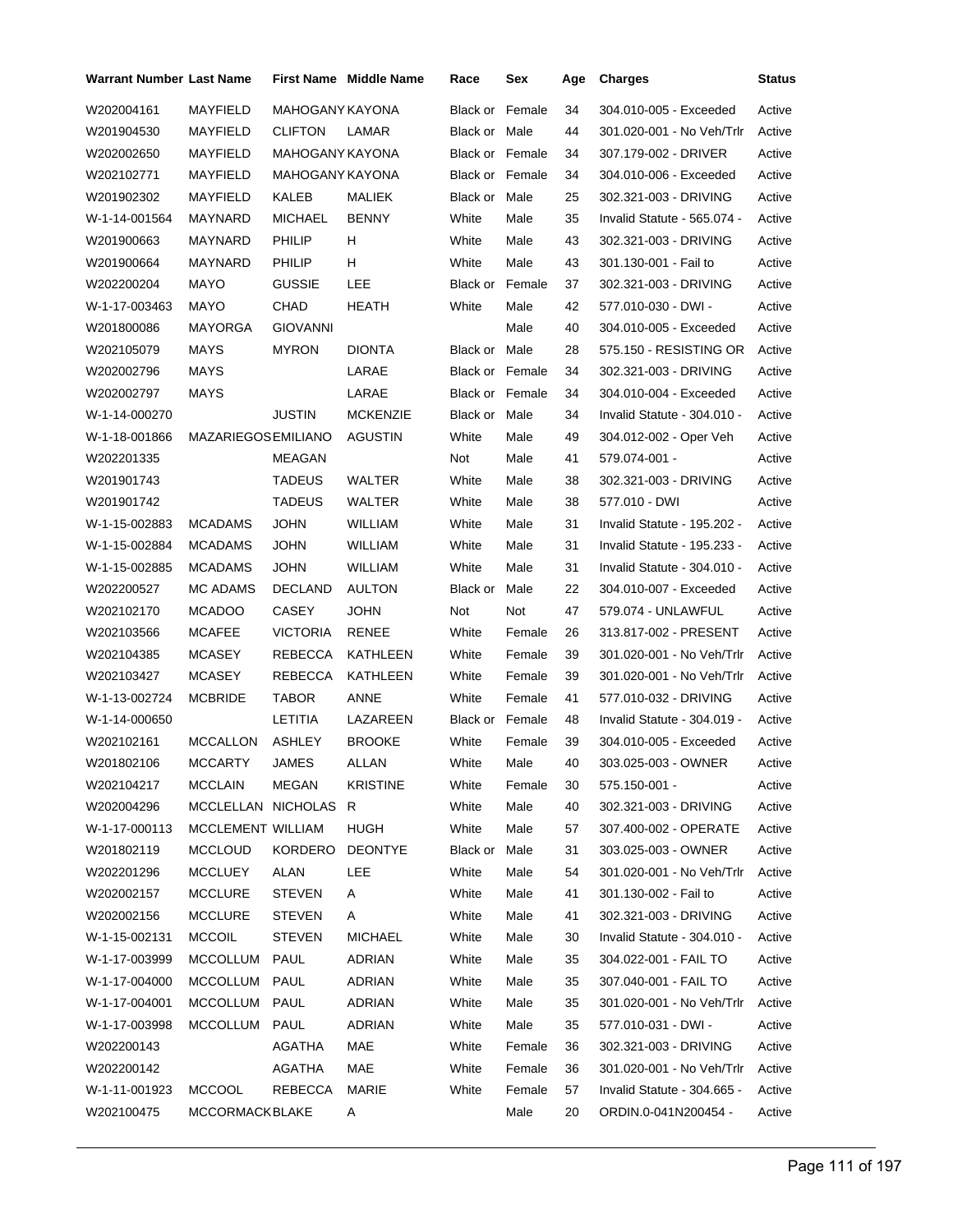| Warrant Number Last Name |                  |                         | <b>First Name</b> Middle Name | Race                   | Sex    | Age | <b>Charges</b>                     | <b>Status</b> |
|--------------------------|------------------|-------------------------|-------------------------------|------------------------|--------|-----|------------------------------------|---------------|
| W201901033               | MCCORMICK JAYAUN |                         | <b>NINNA GRACE</b>            | <b>Black or Female</b> |        | 23  | 302.321-003 - DRIVING              | Active        |
| W201901034               | MCCORMICK JAYAUN |                         | NINNA GRACE                   | <b>Black or Female</b> |        | 23  | 301.130-003 - Fail to              | Active        |
| W202200381               | <b>MCCOWIN</b>   | <b>JAMAR</b>            | A                             | Black or Male          |        | 45  | 579.015-002 -                      | Active        |
| W202200380               | <b>MCCOWIN</b>   | JAMAR                   | Α                             | Black or Male          |        | 45  | 304.010-006 - Exceeded             | Active        |
| W-1-18-001785            | <b>MCCOWN</b>    | <b>CODY</b>             | JAMES                         | White                  | Male   | 24  | 579.015-004 -                      | Active        |
| W-1-17-004689            | <b>MCCOWN</b>    | JEFFREY                 | THOMAS                        | White                  | Male   | 51  | 302.321-003 - DRIVING              | Active        |
| W202002370               | <b>MCCOY</b>     | <b>RAKIM</b>            | AHMAD                         | Black or Male          |        | 28  | 579.015-002 -                      | Active        |
| W202104742               | <b>MCCOY</b>     | JEFFREY                 | <b>DON</b>                    | White                  | Male   | 43  | 304.012-001 - Oper Veh in Active   |               |
| W202104856               | <b>MCCOY</b>     | ANDRE                   | <b>TERRELL</b>                | Black or Male          |        | 29  | 302.321-003 - DRIVING              | Active        |
| W202104857               | <b>MCCOY</b>     | ANDRE                   | TERRELL                       | Black or Male          |        | 29  | 301.130-002 - Fail to              | Active        |
| W-1-15-001798            | <b>MCCOY</b>     | KEVIN                   | <b>EUGENE</b>                 | White                  | Male   | 55  | Invalid Statute - 302.321 -        | Active        |
| W-1-15-001799            | <b>MCCOY</b>     | KEVIN                   | <b>EUGENE</b>                 | White                  | Male   | 55  | Invalid Statute - 304.012 -        | Active        |
| W-1-15-001800            | <b>MCCOY</b>     | KEVIN                   | <b>EUGENE</b>                 | White                  | Male   | 55  | 303.025-002 - Oper MV of           | Active        |
| W-1-15-001801            | <b>MCCOY</b>     | KEVIN                   | <b>EUGENE</b>                 | White                  | Male   | 55  | Invalid Statute - 301.130 -        | Active        |
| W202103970               | <b>MCCOY</b>     | NIDIYA                  | EILEEN                        | <b>Black or Female</b> |        | 23  | 570.030-035 - STEALING             | Active        |
| W202000835               | <b>MCCOY</b>     | LUCAS                   | JO ALEXANDER White            |                        | Male   | 22  | 301.020-001 - No Veh/Trlr          | Active        |
| W202201933               | <b>MCCOY</b>     | <b>BRIANNA</b>          | KAY                           | White                  | Female | 28  | 302.321-003 - DRIVING              | Active        |
| W202201934               | <b>MCCOY</b>     | BRIANNA                 | KAY                           | White                  | Female | 28  | 304.010-005 - Exceeded             | Active        |
| W202101966               | <b>MCCOY</b>     | <b>NIDIYA</b>           | EILEEN                        | <b>Black or Female</b> |        | 23  | 565.056-003 - ASSAULT -            | Active        |
| W202201343               | <b>MCCRADIC</b>  | LAKESHA                 | A                             | <b>Black or Female</b> |        | 36  | 565.056-001 - ASSAULT -            | Active        |
| W202201341               | <b>MCCRADIC</b>  | LAKESHA                 | A                             |                        | Female | 36  | 575.155-001 -                      | Active        |
| W202200863               | <b>MCCRADIC</b>  | LAKESHA                 | ADORA MONIKA Black or Female  |                        |        | 36  | 579.015-001 -                      | Active        |
| W201900289               | <b>MCCRARY</b>   | ZAANON                  | TERRELL                       | Black or Male          |        | 43  | 302.321-003 - DRIVING              | Active        |
| W-1-14-001592            | <b>MCCRAVEN</b>  | JUSTINA                 | <b>BETTINA</b>                | White                  | Female | 56  | Invalid Statute - 570.223 -        | Active        |
| W-1-18-000837            | <b>MCCRAY</b>    | <b>SI'ERRA</b>          | <b>MONIQUE</b>                | <b>Black or Female</b> |        | 34  | 302.321-003 - DRIVING              | Active        |
| W202104084               | <b>MCCRAY</b>    | BRANDYNE ADRIANNA       |                               | <b>Black or Female</b> |        | 33  | 301.210-001 - Posses               | Active        |
| W-1-13-002498            | <b>MCCREARY</b>  | <b>MICHAEL</b>          | W                             | White                  | Male   | 40  | Invalid Statute - 301.020 -        | Active        |
| W202201393               |                  | <b>CHELSEA</b>          | <b>LYNN</b>                   | Not                    | Female | 32  | 304.351-007 - FAIL TO              | Active        |
| W-1-15-002620            | <b>MCCUEN</b>    | <b>STEVEN</b>           | ANDREW                        | White                  | Male   | 46  | Invalid Statute - 302.321 -        | Active        |
| W-1-15-002621            | <b>MCCUEN</b>    | <b>STEVEN</b>           | ANDREW                        | White                  | Male   | 46  | Invalid Statute - 304.010 -        | Active        |
| W-1-15-002827            | <b>MCCUEN</b>    | ANDREA                  | M                             |                        | Female | 50  | Invalid Statute - 304.010 - Active |               |
| W202100509               | MCCULLER         | <b>FREDERICK MILTON</b> |                               | Black or Male          |        | 41  | ORDIN.0-318N200054 -               | Active        |
| W202002307               |                  | DEONDRE LAMONT          |                               | Black or Male          |        | 23  | ORDIN.0-336Y200052 -               | Active        |
| W202002306               |                  | DEONDRE                 | LAMONT                        | Black or Male          |        | 23  | ORDIN.0-077Y200035 -               | Active        |
| W202002309               |                  | <b>GOHNNI</b>           | JAMI                          | Black or Male          |        | 22  | ORDIN.0-077Y200035 -               | Active        |
| W-1-15-003282            |                  | <b>DANIEL</b>           | <b>EVAN</b>                   | White                  | Male   | 44  | Invalid Statute - 302.321 -        | Active        |
| W-1-15-003283            |                  | DANIEL                  | <b>EVAN</b>                   | White                  | Male   | 44  | Invalid Statute - 304.010 -        | Active        |
| W-1-15-003284            |                  | DANIEL                  | EVAN                          | White                  | Male   | 44  | 303.025-002 - Oper MV of           | Active        |
| W202104085               |                  | ELBERT                  | <b>AMARIS</b>                 | Black or Male          |        | 21  | 579.015-002 -                      | Active        |
| W202002308               |                  | DEONTE                  | LORENZO                       | Black or Male          |        | 23  | ORDIN.0-077Y200035 -               | Active        |
| W202002310               | MCCULLUM         | <b>THOMAS</b>           | LACOREY                       | Black or Male          |        | 32  | ORDIN.0-039N200054 -               | Active        |
| W202004076               | <b>MCCYZA</b>    | DARON                   | QUINN                         | Native                 | Male   | 30  | ORDIN.0-288N200054 -               | Active        |
| W201903720               | <b>MCDANIEL</b>  | NATHANIEL RICHARD       |                               | Black or Male          |        | 65  | 570.030-044 - STEALING             | Active        |
| W201904260               | <b>MCDANIEL</b>  | STEPHANIE LYNN          |                               |                        | Female | 30  | 301.020-001 - No Veh/Trlr          | Active        |
| W201904261               | <b>MCDANIEL</b>  | STEPHANIE LYNN          |                               |                        | Female | 30  | 301.320-001 - Displayed            | Active        |
| W201904392               | <b>MCDANIEL</b>  | <b>MAURICE</b>          | JULIAN                        | Black or Male          |        | 32  | 577.010-032 - DRIVING              | Active        |
| W202102736               | <b>MCDANIEL</b>  | THOMAS                  | <b>BRICE</b>                  | White                  | Male   | 20  | 303.025-003 - OWNER                | Active        |
|                          |                  |                         |                               |                        |        |     |                                    |               |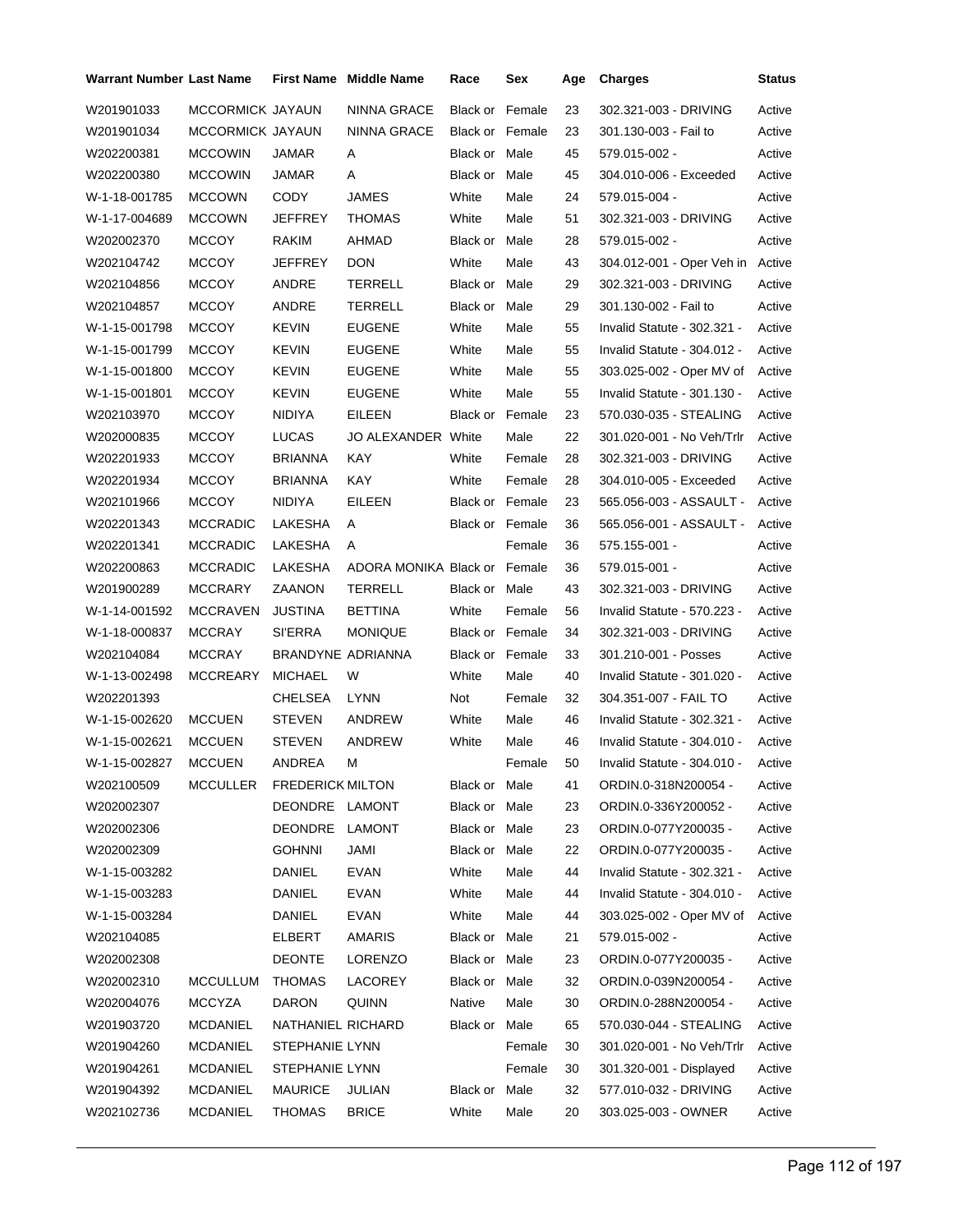| <b>Warrant Number Last Name</b> |                        |                  | <b>First Name Middle Name</b> | Race                   | Sex    | Age | <b>Charges</b>                   | Status |
|---------------------------------|------------------------|------------------|-------------------------------|------------------------|--------|-----|----------------------------------|--------|
| W202001410                      | <b>MCDANIEL</b>        | <b>DALTON</b>    | <b>BRIAN</b>                  | White                  | Male   | 31  | 195.202-001 -                    | Active |
| W202004266                      | <b>MCDANIEL</b>        | <b>BRADEN</b>    | JAMES                         | White                  | Male   | 29  | 569.120-001 -                    | Active |
| W201800002                      | <b>MCDONALD</b>        | ABE              |                               | Black or Male          |        | 53  | 301.271-001 - Fail to Reg        | Active |
| W201800003                      | <b>MCDONALD</b>        | ABE              |                               | Black or               | Male   | 53  | 301.271-001 - Fail to Reg        | Active |
| W202100652                      | MCDOUGAL JODY          |                  | <b>LYNN</b>                   | White                  | Female | 45  | 579.015-004 -                    | Active |
| W202100654                      | MCDOUGAL JODY          |                  | LYNN                          | White                  | Female | 45  | 302.321-003 - DRIVING            | Active |
| W202100653                      | MCDOUGAL JODY          |                  | LYNN                          | White                  | Female | 45  | 579.074-003 -                    | Active |
| W202202342                      | MCDOWELL EDDIE         |                  | <b>CHARLES</b>                | White                  | Male   | 30  | 302.321-003 - DRIVING            | Active |
| W202202341                      | MCDOWELL EDDIE         |                  | <b>CHARLES</b>                | White                  | Male   | 30  | 303.025-003 - OWNER              | Active |
| W202100476                      | MCDOWELL EDDIE         |                  | <b>CHARLES</b>                | White                  | Male   | 30  | ORDIN.0-289N200054 -             | Active |
| W202100477                      | MCDOWELL EDDIE         |                  | <b>CHARLES</b>                | White                  | Male   | 30  | ORDIN.0-041N200454 -             | Active |
| W-1-16-000774                   | MCFADDEN               | ANITRA           | D                             | <b>Black or Female</b> |        | 39  | Invalid Statute - 301.130 -      | Active |
| W202103674                      | <b>MCFADDEN</b>        | JONATHAN K       |                               | White                  | Male   | 18  | 302.574-002 - FAIL TO            | Active |
| W202100854                      |                        | SAUNDRA          | ALESIA                        | <b>Black or Female</b> |        | 62  | ORDIN.0-288N200054 -             | Active |
| W202002311                      | <b>MCFADIN</b>         | <b>BRANDON</b>   | <b>EUGENE</b>                 | White                  | Male   | 30  | ORDIN.0-041N200454 -             | Active |
| W202101275                      | <b>MCFADIN</b>         | <b>BRANDON</b>   | <b>EUGENE</b>                 | White                  | Male   | 30  | ORDIN.0-320N200054 -             | Active |
| W202201937                      | <b>MCFADIN</b>         | <b>BRANDON</b>   | <b>EUGENE</b>                 | White                  | Male   | 30  | 302.321-003 - DRIVING            | Active |
| W202201938                      | <b>MCFADIN</b>         | <b>BRANDON</b>   | <b>EUGENE</b>                 | White                  | Male   | 30  | 301.130-003 - Fail to            | Active |
| W202201058                      | <b>MCFARLAND TYLER</b> |                  | LEE                           | White                  | Male   | 28  | 570.130-002 -                    | Active |
| W202103673                      | <b>MCGANNON</b>        |                  | JAMES                         | White                  | Male   | 38  | 385.060 - EXPIRED                | Active |
| W202104386                      | <b>MCGANNON</b>        |                  | JAMES                         | White                  | Male   | 38  | 304.010-006 - Exceeded           | Active |
| W-1-17-002173                   | <b>MCGARRIGLEKARI</b>  |                  | SHANNON                       | White                  | Female | 42  | 579.015-001 -                    | Active |
| W201902425                      | MCGAUTHA HELYN         |                  | ELIZABETH                     | Black or Female        |        | 64  | 303.025-003 - OWNER              | Active |
| W202102962                      | <b>MCGEE</b>           | SYRETTA          | JO MAGDALENE Black or Female  |                        |        | 41  | 313.813-001 -                    | Active |
| W202200303                      | <b>MCGHAY</b>          | KATHERINE MEAGAN |                               | White                  | Female | 32  | 195.202-001 -                    | Active |
| W202001787                      | <b>MCGHEE</b>          | <b>RICK</b>      | JAMES                         | White                  | Male   | 33  | 568.040-002 -                    | Active |
| W201901294                      | <b>MCGINNIS</b>        | JAMES            | EDWARD                        | White                  | Male   | 50  | 301.020-001 - No Veh/Trlr        | Active |
| W202201893                      | <b>MCGINNIS</b>        | LEROY            | <b>EUGENE</b>                 | Black or Male          |        | 44  | 304.010-004 - Exceeded           | Active |
| W-1-12-002955                   | <b>MCGOWAN</b>         | <b>MARCAS</b>    | Τ                             | Black or Male          |        | 38  | Invalid Statute - 455.085 -      | Active |
| W202102691                      | <b>MCGOWAN</b>         | <b>BRENNAN</b>   | LAYNE                         | White                  | Male   | 22  | 544.665 - FAILURE TO             | Active |
| W-1-14-000085                   | <b>MCGUIRE</b>         | JESSICA          | L.                            | White                  | Female | 36  | Invalid Statute - 301.130 -      | Active |
| W202200481                      | <b>MCHENRY</b>         | MIKIELA          | SYMONE                        | Black or Female        |        | 24  | 301.020-001 - No Veh/Trlr Active |        |
| W202200480                      | <b>MCHENRY</b>         | <b>MIKIELA</b>   | SYMONE                        | Black or Female        |        | 24  | 301.130-003 - Fail to            | Active |
| W202200241                      | <b>MCINTYRE</b>        | <b>MARCUS</b>    | CHRISTOPHER Black or Male     |                        |        | 25  | 302.321-003 - DRIVING            | Active |
| W202200240                      | <b>MCINTYRE</b>        | <b>MARCUS</b>    | CHRISTOPHER Black or Male     |                        |        | 25  | 304.010-004 - Exceeded           | Active |
| W-1-11-002628                   | MCKAY                  | <b>JASON</b>     | <b>MICHAEL</b>                | White                  | Male   | 34  | 577.010-032 - DRIVING            | Active |
| W202200335                      | <b>MCKEAN</b>          | CHRISTINA MARIE  |                               | White                  | Female | 46  | 303.025-003 - OWNER              | Active |
| W202100562                      | <b>MCKEEN</b>          | TARA             | MARIE                         | White                  | Female | 29  | 301.020-001 - No Veh/Trlr Active |        |
| W202001262                      | <b>MCKENNEY</b>        | <b>RICHARD</b>   | <b>RYAN</b>                   | White                  | Male   | 46  | ORDIN.0-159N200054 -             | Active |
| W202001263                      | <b>MCKENNEY</b>        | <b>RICHARD</b>   | <b>RYAN</b>                   | White                  | Male   | 46  | ORDIN.0-041N200454 -             | Active |
| W202101751                      | <b>MCKENNEY</b>        | <b>RICHARD</b>   | <b>RYAN</b>                   | White                  | Male   | 46  | 304.019-002 - FAIL TO            | Active |
| W202101752                      | <b>MCKENNEY</b>        | <b>RICHARD</b>   | <b>RYAN</b>                   | White                  | Male   | 46  | 579.074-003 -                    | Active |
| W202000697                      | <b>MCKENZIE</b>        | LEONARD          | ZACHARY                       | Black or Male          |        | 44  | 568.040-002 -                    | Active |
| W202000747                      | MCKERNAN               | DEVIN            | RYAN                          | White                  |        | 39  | ORDIN.0-317N200054 -             | Active |
| W-1-16-003495                   | <b>MCKINNEY</b>        | <b>VICTOR</b>    | ANDREW                        | Black or Male          |        | 31  | Invalid Statute - 302.321 -      | Active |
| W202003929                      | <b>MCKINNEY</b>        | ROCHELLE ANN     |                               | Black or Female        |        | 40  | 302.321-003 - DRIVING            | Active |
| W202003930                      | <b>MCKINNEY</b>        | ROCHELLE ANN     |                               | Black or Female        |        | 40  | 303.025-003 - OWNER              | Active |
|                                 |                        |                  |                               |                        |        |     |                                  |        |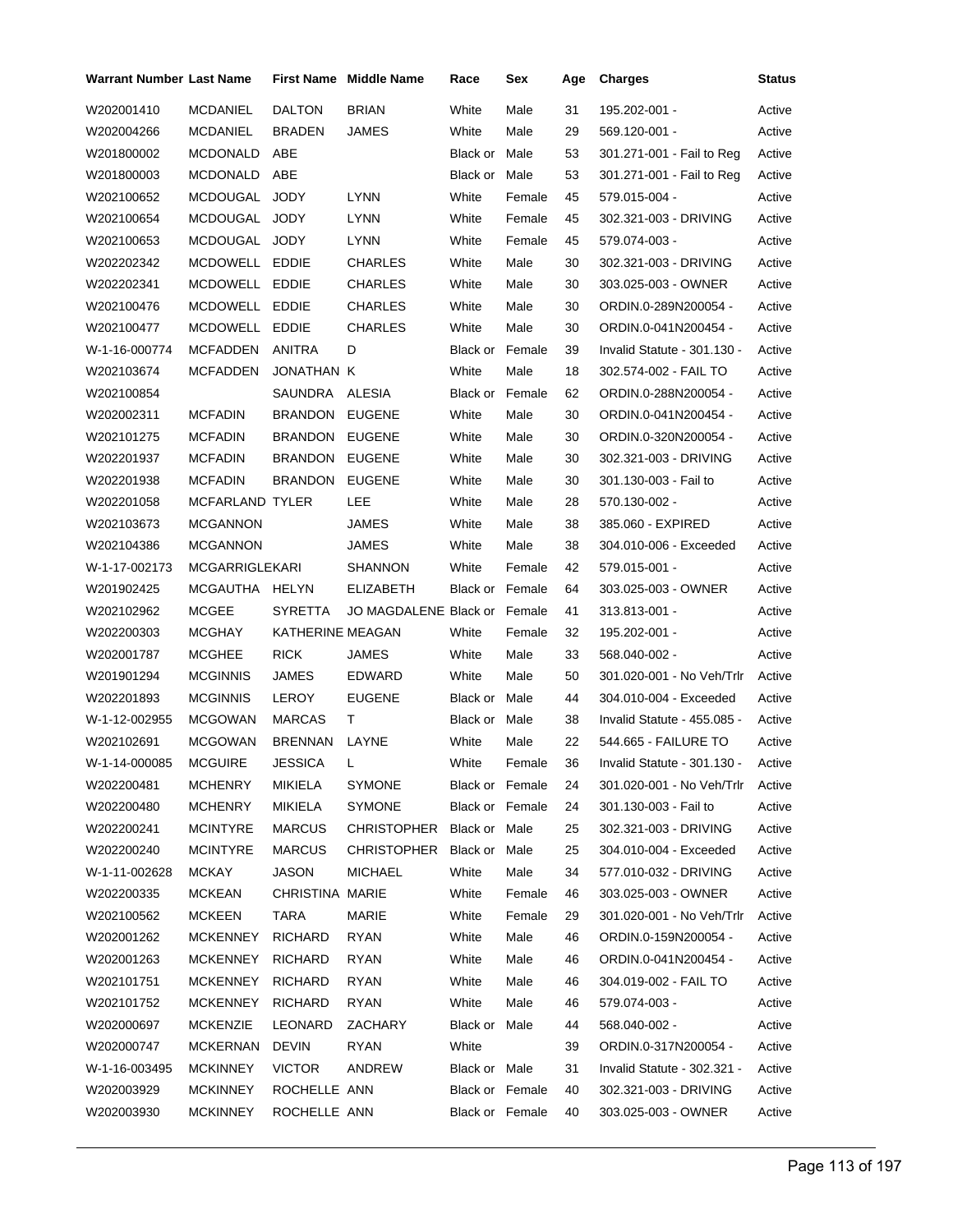| Warrant Number Last Name |                 |                   | First Name Middle Name | Race                   | Sex    | Age | <b>Charges</b>              | <b>Status</b> |
|--------------------------|-----------------|-------------------|------------------------|------------------------|--------|-----|-----------------------------|---------------|
| W202000682               | <b>MCKINNEY</b> | MICHAEL           | J                      | Black or Male          |        | 54  | 565.074 - DOMESTIC          | Active        |
| W202101208               | <b>MCKINNEY</b> | <b>CHARLES</b>    | <b>REECE</b>           | Black or Male          |        | 29  | ORDIN.0-289N200054 -        | Active        |
| W202101209               | MCKINNEY        | CHARLES           | REECE                  | Black or Male          |        | 29  | ORDIN.0-077Y200035 -        | Active        |
| W202101210               | MCKINNEY        | CHARLES           | REECE                  | Black or Male          |        | 29  | ORDIN.0-076Y200035 -        | Active        |
| W202104958               | <b>MCKINNON</b> | <b>DEVIN</b>      | <b>DION</b>            | Black or Male          |        | 37  | 570.120-002 - PASSING       | Active        |
| W202002312               | MCLELLAN        | RYAN              | <b>ELLIOTT</b>         | White                  | Male   | 31  | ORDIN.0-077Y200035 -        | Active        |
| W202101673               | MCMACKIN        | NICKLES           | THOMAS                 | White                  | Male   | 28  | 302.321-003 - DRIVING       | Active        |
| W202101678               | <b>MCMACKIN</b> | <b>NICKLES</b>    | <b>THOMAS</b>          | White                  | Male   | 28  | 301.210-001 - Posses        | Active        |
| W202200633               | MCMANUS         | BRANDI            | <b>ELLISE</b>          | White                  | Female | 49  | 304.012-002 - Oper Veh      | Active        |
| W-1-08-001195            | MCMILLAN        | PAUL              | JAMES                  | White                  | Male   | 68  | 577.010-032 - DRIVING       | Active        |
| W202200931               | MCMILLAN        | MATTHEW AARON     |                        | White                  | Male   | 42  | 566.062-001 -               | Active        |
| W202202261               | MCMILLAN        | SONSARAE          |                        | Black or Female        |        | 21  | 303.025-003 - OWNER         | Active        |
| W202002891               | MCMILLIAN       | KAJHON            | <b>KRISTOPHER</b>      | Black or Male          |        | 21  | 568.050-001 -               | Active        |
| W202002205               | <b>MCMILLON</b> | <b>MAYA</b>       | <b>DIVINE</b>          | Black or Female        |        | 22  | 302.178-001 - Violate       | Active        |
| W202002251               | MCMILLON        | <b>MAYA</b>       | <b>DIVINE</b>          | Black or Female        |        | 22  | 304.010-005 - Exceeded      | Active        |
| W202202372               | MCMULIN         | SAMANTHA LYNN     |                        | White                  | Female | 29  | 577.010-032 - DRIVING       | Active        |
| W202202373               | <b>MCMULIN</b>  | SAMANTHA LYNN     |                        | White                  | Female | 29  | 302.321-003 - DRIVING       | Active        |
| W202202371               | MCMULIN         | SAMANTHA LYNN     |                        | White                  | Female | 29  | 304.012-001 - Oper Veh in   | Active        |
| W202202374               | <b>MCMULIN</b>  | SAMANTHA LYNN     |                        | White                  | Female | 29  | 575.150-003 -               | Active        |
| W202103610               | MCMULLEN        | ZACHARY           | <b>JOEL</b>            | White                  | Male   | 24  | 304.010-005 - Exceeded      | Active        |
| W202202112               | MCMURRAY        | <b>FIDEL</b>      | <b>PAUL</b>            | White                  | Male   | 50  | 302.321-003 - DRIVING       | Active        |
| W-1-18-001173            | <b>MCNAIR</b>   | ANNA              | MARIE                  | White                  | Female | 43  | 301.020-001 - No Veh/Trlr   | Active        |
| W-1-17-001971            | <b>MCNAMEE</b>  | <b>SONIA</b>      | м                      | <b>Black or Female</b> |        | 65  | 304.180-001 - WT ON         | Active        |
| W202104745               | MCNARY          | DANIELLE          | <b>BRITTANY M</b>      | Black or Female        |        | 28  | 302.020-003 - Operate       | Active        |
| W-1-16-001801            | <b>MCNEIL</b>   | BRIANNA           | <b>CHERELLE</b>        | Black or Female        |        | 30  | Invalid Statute - 302.020 - | Active        |
| W-1-16-001802            | <b>MCNEIL</b>   | BRIANNA           | <b>CHERELLE</b>        | Black or Female        |        | 30  | 303.025-002 - Oper MV of    | Active        |
| W-1-16-001803            | <b>MCNEIL</b>   | BRIANNA           | <b>CHERELLE</b>        | <b>Black or Female</b> |        | 30  | Invalid Statute - 301.130 - | Active        |
| W202101965               | MCNUTT          | CHARLES           | S                      | White                  | Male   | 64  | 302.321-004 - DRIVING       | Active        |
| W-1-16-002941            | <b>MCQUEEN</b>  | <b>STEPHEN</b>    | <b>JORDAN</b>          | White                  | Male   | 29  | Invalid Statute - 304.180 - | Active        |
| W-1-17-002190            | <b>MCQUEEN</b>  | ALANNA            | <b>MARAIE</b>          | White                  | Female | 29  | 302.020-003 - Operate       | Active        |
| W201802599               | MCQUINN         | BRIAN             | P                      | White                  | Male   | 40  | 303.025-002 - Oper MV of    | Active        |
| W201802597               | <b>MCQUINN</b>  | <b>BRIAN</b>      | P                      | White                  | Male   | 40  | 302.020-003 - Operate       | Active        |
| W201802598               | MCQUINN         | <b>BRIAN</b>      | P                      | White                  | Male   | 40  | 577.010 - DWI               | Active        |
| W-1-16-004362            | MCROY           | NATHANIEL ADDISON |                        | Black or Male          |        | 27  | Invalid Statute - 195.202 - | Active        |
| W-1-11-002935            | MCWILLIAMS AMY  |                   | JO                     |                        | Female | 50  | Invalid Statute - 570.120 - | Active        |
| W201900946               | MEADE           | <b>NUEMIK</b>     | <b>JEROME</b>          | Black or Male          |        | 36  | 301.130-002 - Fail to       | Active        |
| W202002221               | MEADE           | LEMONTE           | М                      | Black or Male          |        | 38  | 570.030-043 - STEALING      | Active        |
| W201802352               | <b>MEADOR</b>   |                   | S                      | White                  | Male   | 42  | 569.053-001 - ARSON -       | Active        |
| W-1-10-001434            | <b>MEADORS</b>  | SHANNON           | T                      | White                  | Female | 63  | Invalid Statute - 195.233 - | Active        |
| W201900026               | MEADOWS         | MICHAEL           | <b>TODD</b>            | White                  | Male   | 53  | 304.180-001 - WT ON         | Active        |
| W-1-14-002428            | MEANS           | CARL              | <b>JOSEPH</b>          | White                  | Male   | 30  | Invalid Statute - 304.010 - | Active        |
| W-1-16-003803            | MEDELES         | <b>LUIS</b>       |                        | White                  | Male   | 37  | 307.400-030 - DRIVER        | Active        |
| W202103125               | MEDEL           | <b>JUAN</b>       | <b>JESUS</b>           | White                  | Male   | 19  | 302.260-001 - Permitted     | Active        |
| W202003584               | MEDINA          | CARLOS            | DAVID PANO             | White                  | Male   | 24  | 301.020-001 - No Veh/Trlr   | Active        |
| W-1-17-003078            | MEDINA          | RICHARD           | JOHN                   | White                  | Male   | 27  | 302.321-003 - DRIVING       | Active        |
| W-1-10-001643            |                 | <b>JOSE</b>       | <b>JOAQUIN</b>         | White                  | Male   |     | Invalid Statute - 302.220 - | Active        |
| W-1-18-000630            | MEDINA          | CARLOS            | DANIEL                 | White                  | Male   | 24  | 304.010-006 - Exceeded      | Active        |
|                          |                 |                   |                        |                        |        |     |                             |               |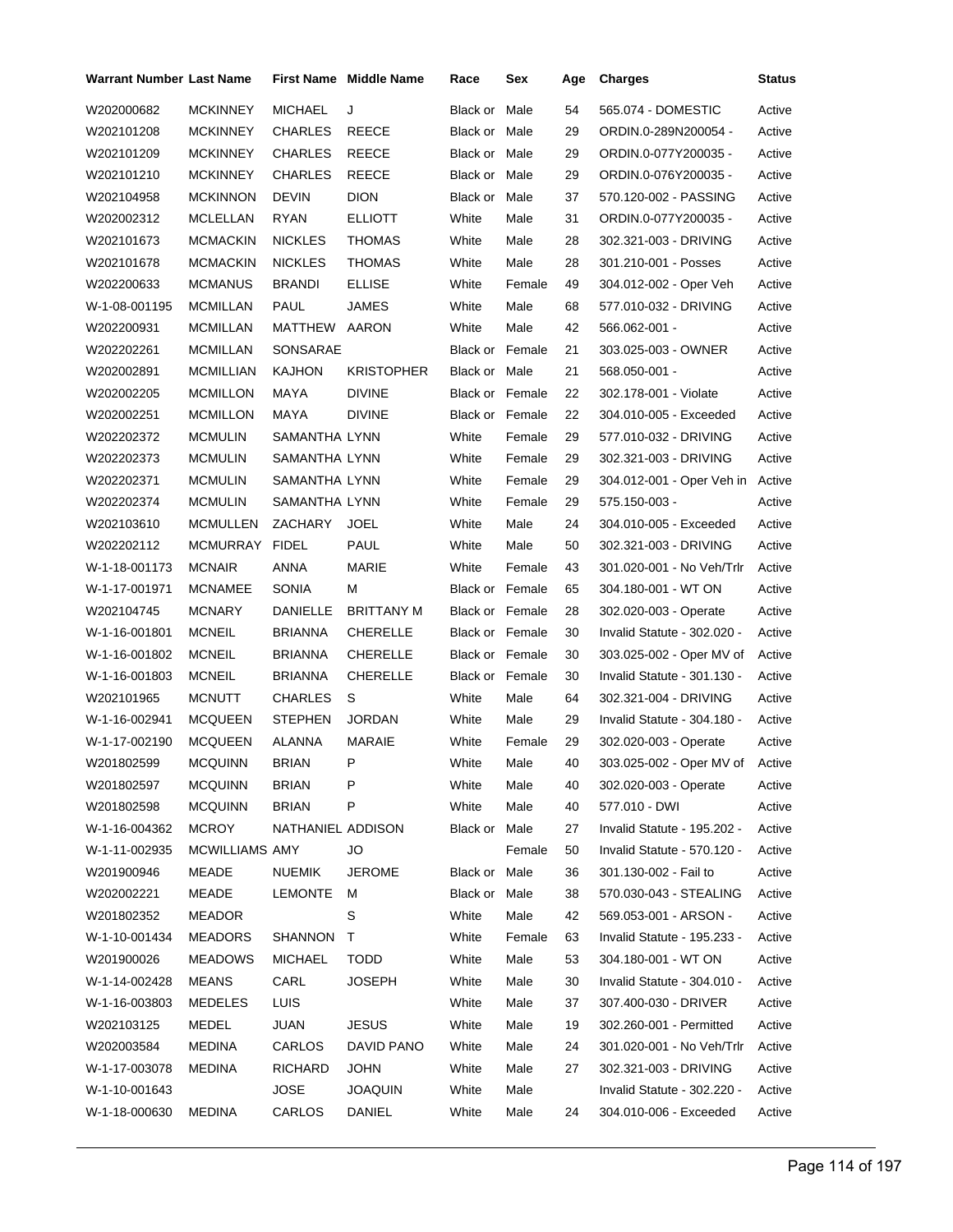| Warrant Number Last Name |                 |                | <b>First Name</b> Middle Name | Race                   | Sex    | Age | <b>Charges</b>                     | Status |
|--------------------------|-----------------|----------------|-------------------------------|------------------------|--------|-----|------------------------------------|--------|
| W-1-18-000631            | <b>MEDINA</b>   | CARLOS         | <b>DANIEL</b>                 | White                  | Male   | 24  | 302.020-003 - Operate              | Active |
| W-1-13-002813            | <b>MEDLOCK</b>  | <b>BROOK</b>   | ELIZABETH                     | White                  | Female | 44  | Invalid Statute - 304.015 -        | Active |
| W-1-13-002812            | MEDLOCK         | BROOK          | <b>ELIZABETH</b>              | White                  | Female | 44  | 577.010-032 - DRIVING              | Active |
| W-1-18-000842            | <b>MEDRANO</b>  | JUAN           | <b>JESUS</b>                  | White                  | Male   | 54  | 570.030-029 - STEALING             | Active |
| W201902189               | MEEKER          | JAY            | С                             | White                  | Male   | 45  | 304.010-005 - Exceeded             | Active |
| W202200208               | <b>MEEKS</b>    | DAKOTA         | <b>CAMERON</b>                | White                  | Male   | 29  | 304.012-002 - Oper Veh             | Active |
| W201900570               | MEEKS           | JONATHAN D     |                               | White                  | Male   | 52  | 570.030-038 - STEALING             | Active |
| W202003374               | <b>MEEKS</b>    | JASIMINE       | JALISE                        | <b>Black or Female</b> |        | 31  | 302.020-003 - Operate              | Active |
| W202200790               | MEIER           | <b>TRACI</b>   | MARIE                         | White                  | Female | 50  | 235.100 - DOG RUNNING              | Active |
| W202003975               | <b>MEIROSE</b>  | BENJAMIN       | P                             | White                  | Male   | 19  | ORDIN.0-036N200373 -               | Active |
| W202201581               | <b>MEISTER</b>  | RYAN           | ANTHONY                       | White                  | Male   | 30  | 579.015-001 -                      | Active |
| W202201582               | <b>MEISTER</b>  | RYAN           | ANTHONY                       | White                  | Male   | 30  | 571.070-001 -                      | Active |
| W202002115               | <b>MEJIA</b>    | TORRES         | <b>JOSE ARMANDO</b>           |                        | Male   | 34  | 304.010-006 - Exceeded             | Active |
| W201800801               | MEJIA           | MIUREL         | L                             | White                  | Female | 29  | 301.020-001 - No Veh/Trlr          | Active |
| W-1-18-000994            |                 | RUBEN          | <b>ANTONIO</b>                | White                  | Male   | 27  | 304.010-005 - Exceeded             | Active |
| W202103293               | <b>MELLOTT</b>  | <b>JACOB</b>   | <b>SPENCER</b>                | White                  | Male   | 24  | 304.010-006 - Exceeded             | Active |
| W202103294               | MELLOTT         | JACOB          | <b>SPENCER</b>                | White                  | Male   | 24  | 301.020-001 - No Veh/Trlr          | Active |
| W202104295               | <b>MELSON</b>   | KENNETH        | <b>DION</b>                   |                        | Male   | 41  | 302.321-003 - DRIVING              | Active |
| W202000403               | <b>MELTON</b>   | <b>HEATHER</b> | <b>DAWN</b>                   | White                  | Female | 41  | 301.020-001 - No Veh/Trlr          | Active |
| W202000831               | <b>MELTON</b>   | HEATHER        | DAWN                          | White                  | Female | 41  | 303.025-004 - OWNER                | Active |
| W202102922               | MENDELL         | NATHAN         | LUKE                          | White                  | Male   | 29  | 301.020-001 - No Veh/Trlr          | Active |
| W202103899               |                 | <b>JUDITH</b>  | MAE                           | White                  | Female | 49  | 579.015-001 -                      | Active |
| W-1-13-001163            | MENDEZ          | MARIBEL        |                               |                        |        |     | Invalid Statute - 570.120 -        | Active |
| W-1-17-003115            | MENDEZ          | JULIAN         |                               | White                  | Male   | 64  | 302.020-003 - Operate              | Active |
| W-1-17-003116            | MENDEZ          | JULIAN         |                               | White                  | Male   | 64  | 303.025-003 - OWNER                | Active |
| W-1-17-003117            | MENDEZ          | JULIAN         |                               | White                  | Male   | 64  | 304.019-002 - FAIL TO              | Active |
| W202104095               | MENDOZA         | <b>ERICA</b>   | <b>YVON</b>                   | White                  | Female | 30  | 579.074-003 -                      | Active |
| W202201565               | MENDOZA         | ELISA          | LIANA                         | White                  | Female | 51  | 568.040-002 -                      | Active |
| W-1-14-000288            | MENDOZA         | TOMAS          |                               | White                  |        | 54  | 577.010-032 - DRIVING              | Active |
| W-1-14-000289            | MENDOZA         | <b>TOMAS</b>   |                               | White                  |        | 54  | Invalid Statute - 304.012 -        | Active |
| W-1-14-000290            | MENDOZA         | TOMAS          |                               | White                  |        | 54  | Invalid Statute - 302.020 - Active |        |
| W202103047               | MENDOZA         | SANDRA         | MANZO                         | White                  | Female | 19  | 575.150-003 -                      | Active |
| W202101390               | MENDOZA         | <b>ELIES</b>   | <b>RAYMOND</b>                | White                  | Male   | 29  | 577.599-001 - FAIL TO              | Active |
| W202104401               | MENDOZA         | AMBER          | <b>NICOLE</b>                 | White                  | Female | 34  | 301.130-003 - Fail to              | Active |
| W202103046               | MENDOZA         | SANDRA         | <b>MANZO</b>                  | White                  | Female | 19  | 304.022-001 - FAIL TO              | Active |
| W202103045               | MENDOZA         | SANDRA         | MANZO                         | White                  | Female | 19  | 302.020-003 - Operate              | Active |
| W202103044               | MENDOZA         | SANDRA         | MANZO                         | White                  | Female | 19  | 303.025-003 - OWNER                | Active |
| W202201289               |                 | DENIS          | ONAN                          | White                  | Male   | 36  | 304.010-005 - Exceeded             | Active |
| W202102628               |                 | <b>JUAN</b>    | CARLOS                        | White                  | Male   | 25  | 544.665 - FAILURE TO               | Active |
| W-1-16-003707            | <b>MENJIVAR</b> | <b>DAVID</b>   | SARAVIA                       | White                  | Male   | 29  | Invalid Statute - 302.020 -        | Active |
| W-1-16-003709            | <b>MENJIVAR</b> | DAVID          | SARAVIA                       | White                  | Male   | 29  | Invalid Statute - 304.010 -        | Active |
| W-1-16-003708            | <b>MENJIVAR</b> | DAVID          | SARAVIA                       | White                  | Male   | 29  | 303.025-002 - Oper MV of           | Active |
| W-1-17-002827            | <b>MENKE</b>    | JASON          | W                             | White                  | Male   | 44  | 304.010-004 - Exceeded             | Active |
| W202200550               | MERAZ           | <b>TYLER</b>   | <b>RAY</b>                    | White                  | Male   | 26  | 303.025-003 - OWNER                | Active |
| W202200549               | MERAZ           | <b>TYLER</b>   | RAY                           | White                  | Male   | 26  | 302.020-003 - Operate              | Active |
| W202200548               | MERAZ           | <b>TYLER</b>   | RAY                           | White                  | Male   | 26  | 301.020-001 - No Veh/Trlr          | Active |
| W201801834               | <b>MERCEDES</b> | HAHN           | LAYNE                         | White                  | Female | 32  | 302.321-003 - DRIVING              | Active |
|                          |                 |                |                               |                        |        |     |                                    |        |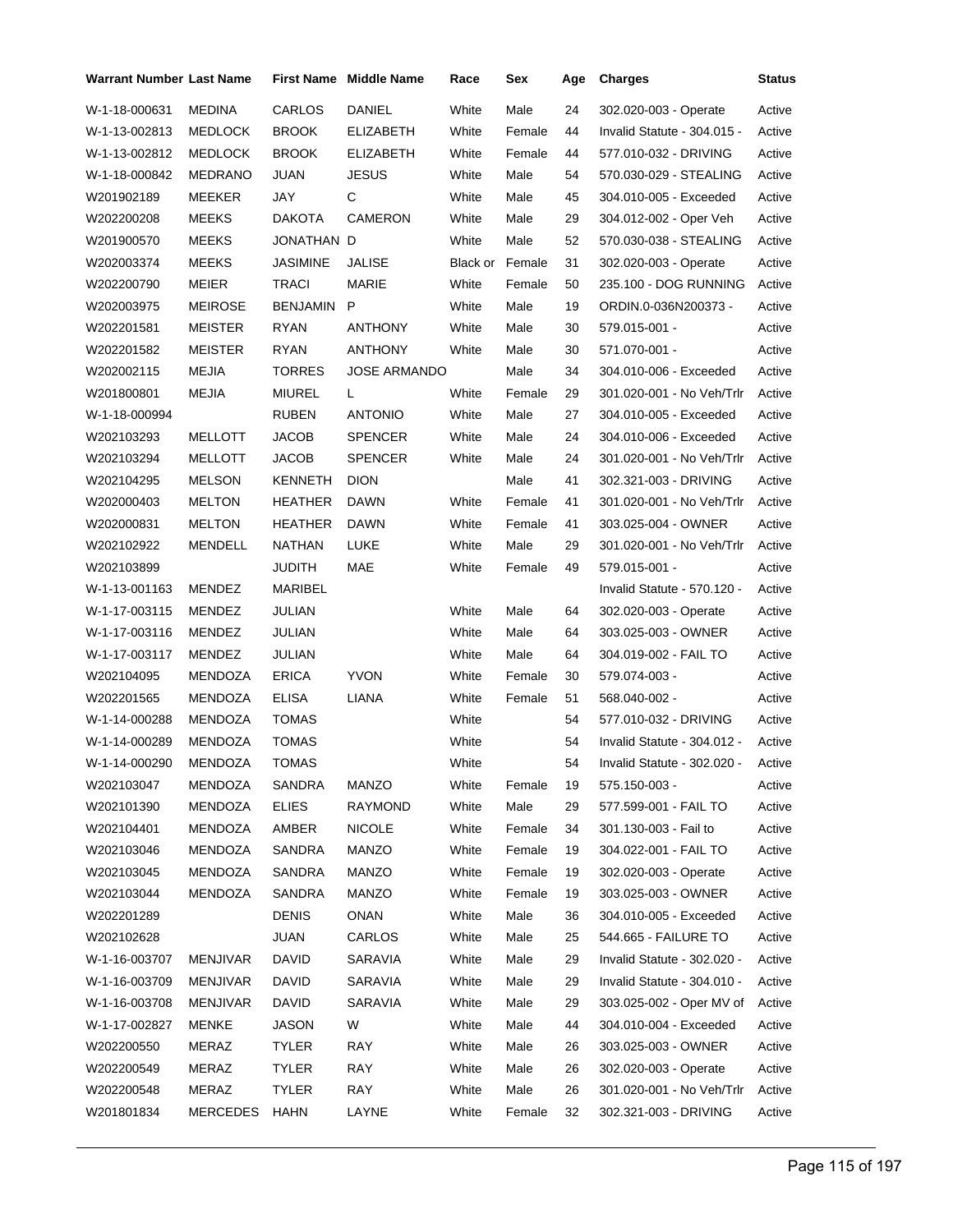| Warrant Number Last Name |                  |                   | <b>First Name Middle Name</b> | Race          | Sex    | Age | <b>Charges</b>                   | <b>Status</b> |
|--------------------------|------------------|-------------------|-------------------------------|---------------|--------|-----|----------------------------------|---------------|
| W202201184               | MERCER           | <b>AUSTIN</b>     | М                             | White         | Male   | 42  | 385.160 - VIOLATION OF           | Active        |
| W202201185               | MERCER           | <b>AUSTIN</b>     | М                             | White         | Male   | 42  | 385.070 - FAILURE TO             | Active        |
| W202102070               | MERDAN           | ASHLEY            | <b>RAE</b>                    | White         | Female | 39  | 304.010-007 - Exceeded           | Active        |
| W202103078               | <b>MEREDITH</b>  | JANICE            | М                             | White         | Female | 63  | 304.015-011 - FAIL TO            | Active        |
| W202101446               | <b>MEREDITH</b>  | <b>HAILEY</b>     | <b>RAE</b>                    | White         | Female | 32  | 302.020-003 - Operate            | Active        |
| W202103076               | <b>MEREDITH</b>  | JANICE            | м                             | White         | Female | 63  | 302.020-003 - Operate            | Active        |
| W202103077               | MEREDITH         | <b>JANICE</b>     | М                             | White         | Female | 63  | 579.074-003 -                    | Active        |
| W202000897               | MERKEL           | <b>WILLIAM</b>    | L                             | White         | Male   | 48  | 568.040-001 -                    | Active        |
| W202103914               | MERKEL           | <b>CODY</b>       | <b>AUSTIN LAWER White</b>     |               | Male   | 21  | 570.030-044 - STEALING           | Active        |
| W202002062               | <b>MERONEY</b>   |                   | <b>DAVIS</b>                  | Not           | Not    | 27  | 579.074-003 -                    | Active        |
| W-1-10-001647            | <b>MERRILL</b>   | <b>FRED</b>       | L                             |               | Male   | 53  | Invalid Statute - 570.120 -      | Active        |
| W-1-16-003435            | <b>MERRITT</b>   | WALTER            |                               | Black or      | Male   | 55  | 577.010-032 - DRIVING            | Active        |
| W202002223               | MERTZ            | KYLE              | D                             | White         | Male   | 35  | 301.020-001 - No Veh/Trlr        | Active        |
| W202100685               | <b>MERTZ</b>     | <b>KYLE</b>       | D                             | White         | Male   | 35  | 302.321-003 - DRIVING            | Active        |
| W202100686               | MERTZ            | <b>KYLE</b>       | D                             | White         | Male   | 35  | 577.010-030 - DWI -              | Active        |
| W-1-13-002959            | <b>MERVIN</b>    | CHARLES           | <b>BISHOP</b>                 | Black or Male |        | 64  | Invalid Statute - 570.120 -      | Active        |
| W202202072               | MESEBERG         | <b>STACY</b>      | MAE                           | White         | Female | 51  | 570.120-002 - PASSING            | Active        |
| W202003467               | <b>MESIAS</b>    | <b>KYLE</b>       | <b>GENE</b>                   | White         | Male   | 40  | 577.010 - DWI                    | Active        |
| W202003468               | <b>MESIAS</b>    | KYLE              | GENE                          | White         | Male   | 40  | 579.015-004 -                    | Active        |
| W202001921               | <b>MESSA</b>     | <b>KINDRA</b>     | <b>RENEE</b>                  | White         | Female | 31  | 570.120-002 - PASSING            | Active        |
| W202100985               | MESSER           | KENNETH           | E.                            | White         | Male   | 24  | 041n20045499.0 - FAIL            | Active        |
| W202100986               | MESSER           | KENNETH           | Е                             | White         | Male   | 24  | ORDIN.0-288N200054 -             | Active        |
| W202201483               | <b>MESSER</b>    | <b>STEVEN</b>     | <b>CURTIS</b>                 | White         | Male   | 50  | 195.202-001 -                    | Active        |
| W202104697               | MESSER           | TRAVIS            | ANSLEY                        | Not           | Male   | 30  | 544.665-003 - FAILURE            | Active        |
| W202200315               | MESSER           | <b>STEVEN</b>     | <b>CURTIS</b>                 | White         | Male   | 50  | 303.025-003 - OWNER              | Active        |
| W202200314               | <b>MESSER</b>    | <b>STEVEN</b>     | <b>CURTIS</b>                 | White         | Male   | 50  | 307.173-001 - OPER MV            | Active        |
| W202200313               | <b>MESSER</b>    | <b>STEVEN</b>     | <b>CURTIS</b>                 | White         | Male   | 50  | 304.010-005 - Exceeded           | Active        |
| W202201952               | <b>MESSICK</b>   | <b>TANNER</b>     | WILLIAM                       | White         | Male   | 26  | 571.030-010 -                    | Active        |
| W201801266               | <b>METCALF</b>   | KALEB             | <b>ASHLEY</b>                 | White         | Male   | 25  | 301.020-001 - No Veh/Trlr        | Active        |
| W201900566               | <b>METCALF</b>   | GREGORY A         |                               | White         | Male   | 50  | 579.015-001 -                    | Active        |
| W-1-12-002822            | METZ             | BRANDY            | M                             |               | Female | 45  | Invalid Statute - 570.120 -      | Active        |
| W-1-11-002422            | MEYER            | ROBERT            | WILLIAM                       | White         | Male   | 37  | Invalid Statute - 302.321 -      | Active        |
| W-1-11-002423            | MEYER            | ROBERT            | <b>WILLIAM</b>                | White         | Male   | 37  | Invalid Statute - 304.010 -      | Active        |
| W201801735               | <b>MEYER</b>     | NATHANIEL WILLIAM |                               | White         | Male   | 39  | 302.321-003 - DRIVING            | Active        |
| W201801356               | <b>MEYER</b>     | NATHANIEL WILLIAM |                               | White         | Male   | 39  | 304.010-004 - Exceeded           | Active        |
| W202103347               | MEYER            | DANIEL            | LEE                           | White         | Male   | 30  | 544.665-003 - FAILURE            | Active        |
| W202003409               | MEYER            | MICHAEL           | LEROY                         | White         | Male   | 35  | 568.040-002 -                    | Active        |
| W202002313               |                  | <b>JESSIE</b>     | <b>MIGUEL</b>                 | White         | Male   | 24  | ORDIN.0-232N200054 -             | Active        |
| W202202349               | <b>MICHAELS</b>  | MICHELE           | <b>ELAINE</b>                 | White         | Female | 43  | 568.040-001 -                    | Active        |
| W202200854               | <b>MICHAELS</b>  | MICHELE           | <b>ELAINE</b>                 | White         | Female | 43  | 568.040-002 -                    | Active        |
| W202000146               | <b>MICHELSON</b> | <b>JACKSON</b>    | D                             | White         | Male   | 33  | 304.010-007 - Exceeded           | Active        |
| W202100510               | <b>MICLESCU</b>  | VALENTINE         |                               | White         | Male   | 19  | ORDIN.0-323N200054 -             | Active        |
| W202104206               | MICLESCU         | VALENTINE         |                               | White         | Male   | 19  | 313.817-002 - PRESENT            | Active        |
| W202104207               | MICLESCU         | VALENTINE         |                               | White         | Male   | 19  | 313.830-002 - PERSON <           | Active        |
| W202201651               | MIDDAUGH         | JONATHAN C        |                               | White         | Male   | 23  | 544.665 - FAILURE TO             | Active        |
| W202004032               | MIKEL            | BRITTANY NICOLE   |                               | White         | Female | 29  | 313.813-001 -                    | Active        |
| W202201894               | MIKEL            | MARY              | <b>ELIZABETH</b>              | White         | Female | 76  | 301.020-001 - No Veh/Trlr Active |               |
|                          |                  |                   |                               |               |        |     |                                  |               |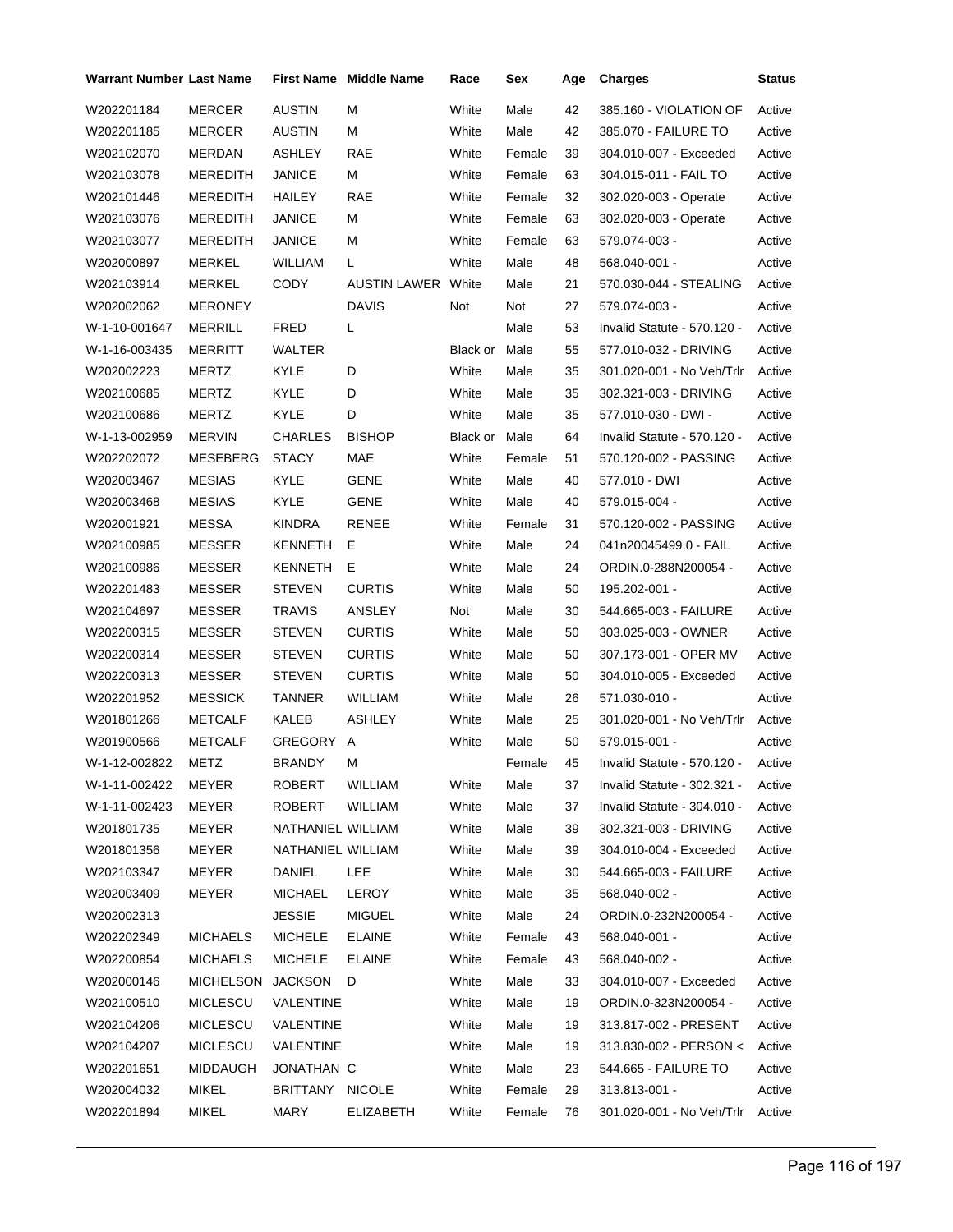| Warrant Number Last Name |                   |                | <b>First Name</b> Middle Name | Race                   | Sex    | Age | <b>Charges</b>              | <b>Status</b> |
|--------------------------|-------------------|----------------|-------------------------------|------------------------|--------|-----|-----------------------------|---------------|
| W201802585               | <b>MILBOURN</b>   | <b>ALEXSYS</b> | LAURA LYNN                    | White                  | Female | 21  | 304.010-004 - Exceeded      | Active        |
| W201802584               | <b>MILBOURN</b>   | <b>ALEXSYS</b> | LAURA LYNN                    | White                  | Female | 21  | 303.025-003 - OWNER         | Active        |
| W202200789               | <b>MILBURN</b>    | <b>JESSICA</b> | <b>RAE</b>                    | White                  | Female | 31  | 302.574-002 - FAIL TO       | Active        |
| W202001765               | <b>MILES</b>      | LEAH           | <b>DRUSHAE</b>                | <b>Black or Female</b> |        | 25  | 307.179-002 - DRIVER        | Active        |
| W202001763               | <b>MILES</b>      | LEAH           | <b>DRUSHAE</b>                | <b>Black or Female</b> |        | 25  | 302.020-003 - Operate       | Active        |
| W202001764               | <b>MILES</b>      | LEAH           | <b>DRUSHAE</b>                | <b>Black or Female</b> |        | 25  | 304.015-014 - FAIL TO       | Active        |
| W202100095               | <b>MILES</b>      | LEAH           | <b>DRUSHAE</b>                | <b>Black or Female</b> |        | 25  | 303.025-003 - OWNER         | Active        |
| W202002314               | MILLARD           | <b>CODY</b>    | LANCE                         | Not                    | Male   | 36  | ORDIN.0-288N200054 -        | Active        |
| W-1-17-002119            | MILLARD           | LEROY          | <b>JAMES</b>                  | White                  | Male   | 51  | 579.015-003 -               | Active        |
| W-1-18-002027            | MILLENTREE RODNEY |                | MICHAEL DEWA Black or Male    |                        |        | 38  | 304.180-001 - WT ON         | Active        |
| W202002315               | <b>MILLER</b>     |                | <b>JOSEPH</b>                 | White                  | Male   | 28  | ORDIN.0-288N200054 -        | Active        |
| W202002828               | <b>MILLER</b>     | NAKIA          | AVA'                          | White                  | Female | 31  | 301.130-002 - Fail to       | Active        |
| W202100984               | MILLER            | <b>MATHEW</b>  | D                             | White                  | Male   | 31  | ORDIN.0-057Y200054 -        | Active        |
| W-1-18-001030            | <b>MILLER</b>     | RAYVON         | <b>LAMONTE</b>                | Black or Male          |        | 30  | 575.150-003 -               | Active        |
| W-1-18-001031            | <b>MILLER</b>     | <b>RAYVON</b>  | <b>LAMONTE</b>                | Black or Male          |        | 30  | 579.074-003 -               | Active        |
| W-1-17-000852            | MILLER            | CORNELL        | D                             | Black or Male          |        | 34  | 568.040-002 -               | Active        |
| W-1-17-001025            | MILLER            | <b>CORNELL</b> | D                             | Black or Male          |        | 34  | 570.030-029 - STEALING      | Active        |
| W-1-17-004566            | MILLER            | LEVI           | <b>CARMICHAEL</b>             | Black or Male          |        | 30  | 579.015-001 -               | Active        |
| W202003023               | <b>MILLER</b>     | DAVID          | LEE                           | Black or Male          |        | 34  | 302.020-003 - Operate       | Active        |
| W202102676               | MILLER            | ERIN           | <b>ELIZABETH</b>              | White                  | Female | 28  | 579.015-001 -               | Active        |
| W202200553               | MILLER            | <b>DUSTIN</b>  | RAY                           | White                  | Male   | 32  | 304.010-005 - Exceeded      | Active        |
| W202201044               | MILLER            | <b>STEVEN</b>  | <b>EMANUEL</b>                | Black or Male          |        | 35  | 302.321-004 - DRIVING       | Active        |
| W202000122               | <b>MILLER</b>     |                | ANDREW                        | White                  | Male   | 36  | 304.010-004 - Exceeded      | Active        |
| W202200552               | MILLER            | <b>DUSTIN</b>  | RAY                           | White                  | Male   | 32  | 301.130-002 - Fail to       | Active        |
| W202002713               | MILLER            | <b>TOMMIE</b>  | Τ                             | Black or Male          |        | 32  | 579.015-001 -               | Active        |
| W202103353               | MILLER            |                | <b>DWAYNE</b>                 | Black or Male          |        | 40  | 544.665-003 - FAILURE       | Active        |
| W-1-14-000373            | <b>MILLER</b>     | TINA           | М                             | White                  | Female | 53  | Invalid Statute - 570.120 - | Active        |
| W-1-14-002502            | MILLER            | <b>VONDA</b>   | <b>PATRICE</b>                | Black or Female        |        | 37  | 577.010-032 - DRIVING       | Active        |
| W202201580               | MILLER            | <b>RYAN</b>    | KEITH                         | White                  | Male   | 23  | 565.076-002 - DOMESTIC      | Active        |
| W201801264               | <b>MILLER</b>     | <b>WILLIAM</b> | DANIEL                        | White                  | Male   | 34  | 301.020-001 - No Veh/Trlr   | Active        |
| W202102265               | MILLER            | ERIN           | ELIZABETH                     | White                  | Female | 28  | 577.010-032 - DRIVING       | Active        |
| W-1-14-002792            | MILLER            | <b>CLIFTON</b> | S                             | Black or Male          |        | 45  | Invalid Statute - 301.130 - | Active        |
| W-1-17-000413            | MILLER            |                | LIN                           | Black or Male          |        | 36  | 579.015-002 -               | Active        |
| W201802048               | <b>MILLER</b>     | ROBERT         | E.                            | White                  | Male   | 49  | 307.400-012 - FAIL TO       | Active        |
| W202103393               | MILLER            |                | <b>DWAYNE</b>                 | Black or Male          |        | 40  | 544.665-003 - FAILURE       | Active        |
| W201802170               | MILLER            | ROBERT         | Е.                            | White                  | Male   | 49  | 304.180-001 - WT ON         | Active        |
| W202102741               | MILLER            | MARY           | <b>LYNN</b>                   | White                  | Female | 56  | 565.091-001 -               | Active        |
| W202103352               | MILLER            |                | DWAYNE                        | Black or Male          |        | 40  | 544.665-003 - FAILURE       | Active        |
| W202201896               | <b>MILLER</b>     | JESSE          | NATHANIEL                     | White                  | Male   | 43  | 301.020-001 - No Veh/Trlr   | Active        |
| W-1-09-002192            | <b>MILLIGAN</b>   | MICHAEL        | <b>ALLEN</b>                  | White                  | Male   | 56  | Invalid Statute - 195.202 - | Active        |
| W202200368               | <b>MILLIGAN</b>   | <b>CODEY</b>   | MARSHAL                       | White                  | Male   | 23  | 544.665-002 - FAILURE       | Active        |
| W202000514               | <b>MILLNER</b>    | RYAN           | O                             | Black or Male          |        | 33  | 304.010-004 - Exceeded      | Active        |
| W-1-15-000503            | MILLS             | <b>RICKY</b>   | D                             | White                  | Male   | 53  | Invalid Statute - 302.321 - | Active        |
| W202001006               | <b>MILTON</b>     | <b>JEFFREY</b> | A                             | Not                    | Not    | 47  | ORDIN.0-290N200054 -        | Active        |
| W202202383               | <b>MIMS</b>       | KEITH          | <b>TYRONE</b>                 | Black or Male          |        | 51  | 579.015-002 -               | Active        |
| W202202386               | <b>MIMS</b>       | KEITH          | <b>TYRONE</b>                 | Black or Male          |        | 51  | 579.074-002 -               | Active        |
| W202202385               | <b>MIMS</b>       | KEITH          | <b>TYRONE</b>                 | Black or Male          |        | 51  | 304.012-002 - Oper Veh      | Active        |
|                          |                   |                |                               |                        |        |     |                             |               |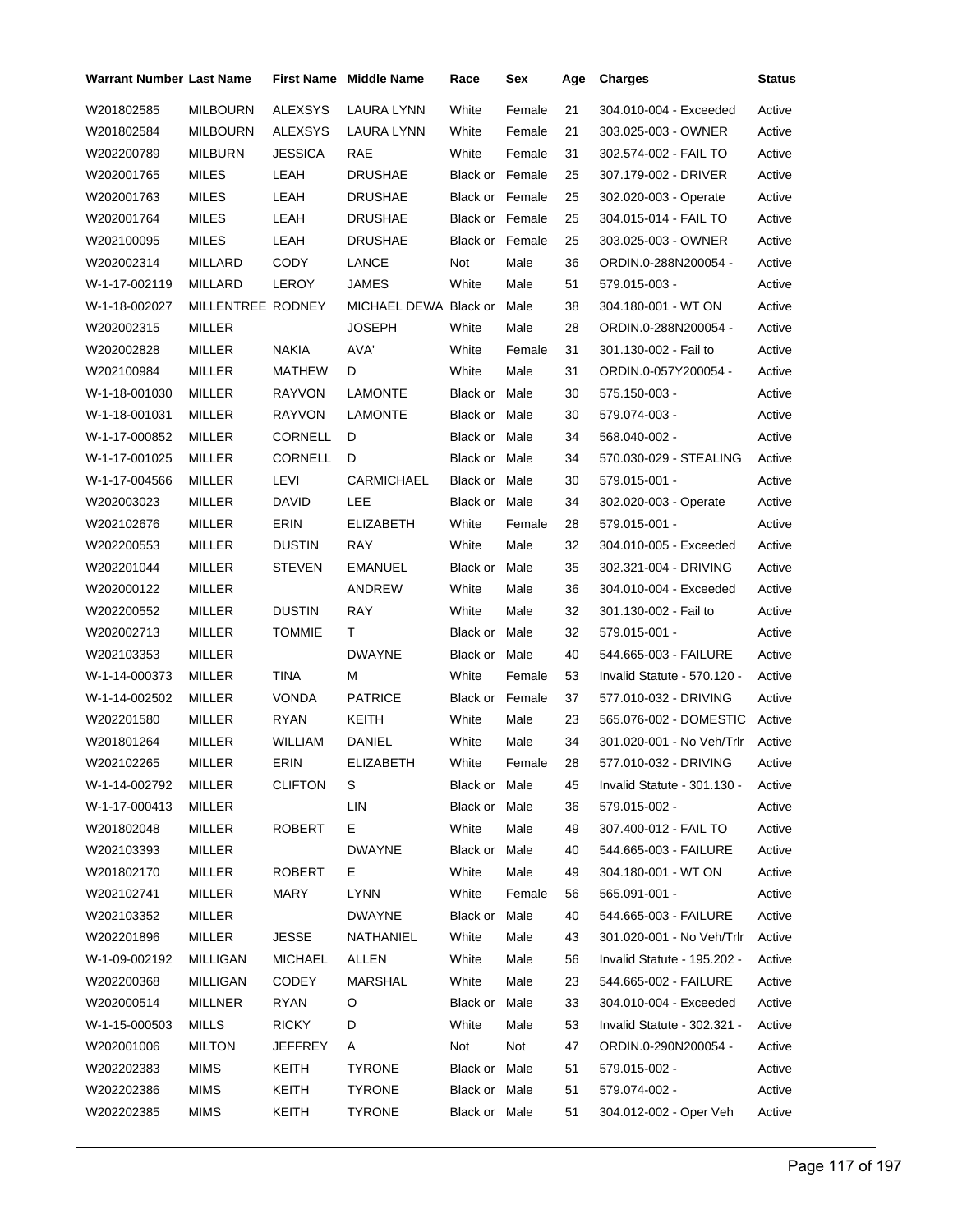| <b>Warrant Number Last Name</b> |                 | <b>First Name</b> | <b>Middle Name</b> | Race                   | Sex    | Age | <b>Charges</b>                | <b>Status</b> |
|---------------------------------|-----------------|-------------------|--------------------|------------------------|--------|-----|-------------------------------|---------------|
| W201902819                      | <b>MIMS</b>     | <b>KIRK</b>       | <b>LAMONT</b>      | Black or               | Male   | 51  | 302.020-003 - Operate         | Active        |
| W-1-18-001133                   | MIMS            | <b>ANTONIO</b>    | LEE                | Black or Male          |        | 32  | 302.321-003 - DRIVING         | Active        |
| W202200399                      | <b>MINER</b>    | <b>TERRI</b>      |                    | Not                    | Female | 40  | 570.120-002 - PASSING         | Active        |
| W201800875                      | <b>MINGUS</b>   | TEAK              | <b>FINLEY</b>      | White                  | Male   | 36  | 302.321-003 - DRIVING         | Active        |
| W201800876                      | <b>MINGUS</b>   | TEAK              | <b>FINLEY</b>      | White                  | Male   | 36  | 302.321-003 - DRIVING         | Active        |
| W201800877                      | <b>MINGUS</b>   | TEAK              | <b>FINLEY</b>      | White                  | Male   | 36  | 303.025-003 - OWNER           | Active        |
| W201800878                      | <b>MINGUS</b>   | TEAK              | <b>FINLEY</b>      | White                  | Male   | 36  | 301.020-001 - No Veh/Trlr     | Active        |
| W201800932                      | <b>MINGUS</b>   | TEAK              | <b>FINLEY</b>      | White                  | Male   | 36  | 301.130-002 - Fail to         | Active        |
| W-1-18-000147                   | <b>MINME</b>    | <b>ROMAINE</b>    |                    | <b>Black or Female</b> |        | 35  | 302.321-003 - DRIVING         | Active        |
| W-1-18-000148                   | MINME           | <b>ROMAINE</b>    |                    | <b>Black or Female</b> |        | 35  | 304.010-005 - Exceeded        | Active        |
| W201901563                      | <b>MINOR</b>    | REIFEL            | <b>DELON</b>       | Black or Male          |        | 41  | 307.179-002 - DRIVER          | Active        |
| W201901626                      | <b>MINOR</b>    | REIFEL            | <b>DELON</b>       | Black or Male          |        | 41  | 303.025-003 - OWNER           | Active        |
| W202101382                      | <b>MINOR</b>    | <b>REIFEL</b>     | <b>DELON</b>       | Black or Male          |        | 41  | 302.321-003 - DRIVING         | Active        |
| W201901562                      | <b>MINOR</b>    | REIFEL            | <b>DELON</b>       | Black or Male          |        | 41  | 304.010-007 - Exceeded        | Active        |
| W201901625                      | <b>MINOR</b>    | REIFEL            | <b>DELON</b>       | Black or Male          |        | 41  | 304.010-006 - Exceeded        | Active        |
| W201901624                      | <b>MINOR</b>    | REIFEL            | <b>DELON</b>       | Black or Male          |        | 41  | 579.015-004 -                 | Active        |
| W202002316                      | <b>MINTON</b>   | SADIA             | LAREN              | Not                    | Female | 23  | ORDIN.0-389N201654 -          | Active        |
| W202104426                      | <b>MIRANA</b>   | AMBER             | RENEE              | White                  | Female | 36  | 306.020-003 - EXPIRED         | Active        |
| W202104427                      | MIRANDA         | AMBER             | <b>RENEE</b>       | White                  | Female | 36  | 302.574-002 - FAIL TO         | Active        |
| W202001801                      | MIRANDA         | TROY              | MATTHEW            | White                  | Male   | 48  | 302.321-003 - DRIVING         | Active        |
| W202104549                      | MIRANDA         | AMBER             | RENEE              | White                  | Female | 36  | 385.060 - EXPIRED             | Active        |
| W202105008                      | <b>MIRYAL</b>   | LAKOL             | ABDALLA            | Black or Male          |        | 22  | 303.025-003 - OWNER           | Active        |
| W202200741                      | <b>MITCHELL</b> | RONALD            | <b>STEVEN</b>      | Black or Male          |        | 36  | 301.210-001 - Posses          | Active        |
| W-1-15-003216                   | <b>MITCHELL</b> | ANDRE             | TREMAUNT           | White                  | Male   | 37  | Invalid Statute - 195.202 -   | Active        |
| W-1-15-003217                   | <b>MITCHELL</b> | ANDRE             | TREMAUNT           | White                  | Male   | 37  | Invalid Statute - 195.233 -   | Active        |
| W-1-15-003378                   | <b>MITCHELL</b> | ANDRE             | <b>TREMAUNT</b>    | White                  | Male   | 37  | Invalid Statute - 301.020 -   | Active        |
| W202001558                      | <b>MITCHELL</b> | <b>MARIO</b>      | LARENZO            | Black or Male          |        | 36  | 302.321-004 - DRIVING         | Active        |
| W202003497                      | <b>MITCHELL</b> | <b>DAVELLE</b>    | <b>DEANTHONY</b>   |                        | Male   | 26  | ORDIN.0-077Y200035 -          | Active        |
| W202202295                      | <b>MITCHELL</b> | <b>BRIAN</b>      | <b>KEVINN</b>      | Black or Male          |        | 37  | 301.020-001 - No Veh/Trlr     | Active        |
| W202202297                      | <b>MITCHELL</b> | <b>BRIAN</b>      | <b>KEVINN</b>      |                        | Male   | 27  | 302.321-004 - DRIVING         | Active        |
| W202202299                      | <b>MITCHELL</b> | <b>BRIAN</b>      | <b>KEVINN</b>      |                        | Male   | 27  | 303.025-003 - OWNER           | Active        |
| W202201552                      | <b>MITCHELL</b> | CANDICE           | SUZANNE            | White                  | Female | 38  | 579.015-001 -                 | Active        |
| W202003980                      | <b>MITCHELL</b> | TIMOTHY           | L.                 | White                  | Male   | 42  | 569.120-001 -                 | Active        |
| W202202298                      | <b>MITCHELL</b> | <b>BRIAN</b>      | <b>KEVINN</b>      |                        | Male   | 27  | 303.025-003 - OWNER           | Active        |
| W202003200                      | <b>MITCHELL</b> | DAVELLE           | <b>DEANTHONY</b>   |                        | Male   | 26  | 579.015-004 -                 | Active        |
| W-1-16-003856                   | <b>MITCHELL</b> | EDWARD            | LEE                | Black or Male          |        | 34  | Invalid Statute - 301.140 -   | Active        |
| W-1-16-003858                   | <b>MITCHELL</b> | EDWARD            | LEE                | Black or Male          |        | 34  | Invalid Statute - 301.020 -   | Active        |
| W202201196                      | <b>MITCHELL</b> | <b>MARCUS</b>     | LARRONNE           | Black or Male          |        | 37  | 577.010 - DWI                 | Active        |
| W202002525                      | <b>MITCHELL</b> | CARL              | <b>JOSEPH</b>      | White                  | Male   | 30  | ORDIN.0-288N200054 -          | Active        |
| W202200740                      | <b>MITCHELL</b> | RONALD            | <b>STEVEN</b>      | Black or Male          |        | 36  | 303.025-003 - OWNER           | Active        |
| W-1-18-000451                   | <b>MITCHELL</b> | AARON             | <b>MARQUIS</b>     | Black or Male          |        | 31  | 301.130-002 - Fail to         | Active        |
| W202201986                      | <b>MITCHELL</b> | IVY.              | N                  | Black or Female        |        | 42  | 302.321-003 - DRIVING         | Active        |
| W202201987                      | <b>MITCHELL</b> | <b>IVY</b>        | N                  | Black or Female        |        | 42  | 301.130-002 - Fail to         | Active        |
| W202100288                      | <b>MITCHELL</b> | <b>KEVIN</b>      | C                  | Black or Male          |        | 30  | 570.223-005 - IDENTITY        | Active        |
| W-1-18-001683                   | <b>MITCHELL</b> | <b>NICOLE</b>     | IVY                | Black or Female        |        | 42  | 570.120-001 - PASSING         | Active        |
| W202202379                      | <b>MITCHELL</b> | <b>STEVEN</b>     | RAY                | White                  | Male   | 51  | 570.030-044 - STEALING        | Active        |
| W202100822                      | <b>MITCHELL</b> | WAYNE             | <b>KEVIN</b>       | Black or Male          |        | 64  | 565.076-002 - DOMESTIC Active |               |
|                                 |                 |                   |                    |                        |        |     |                               |               |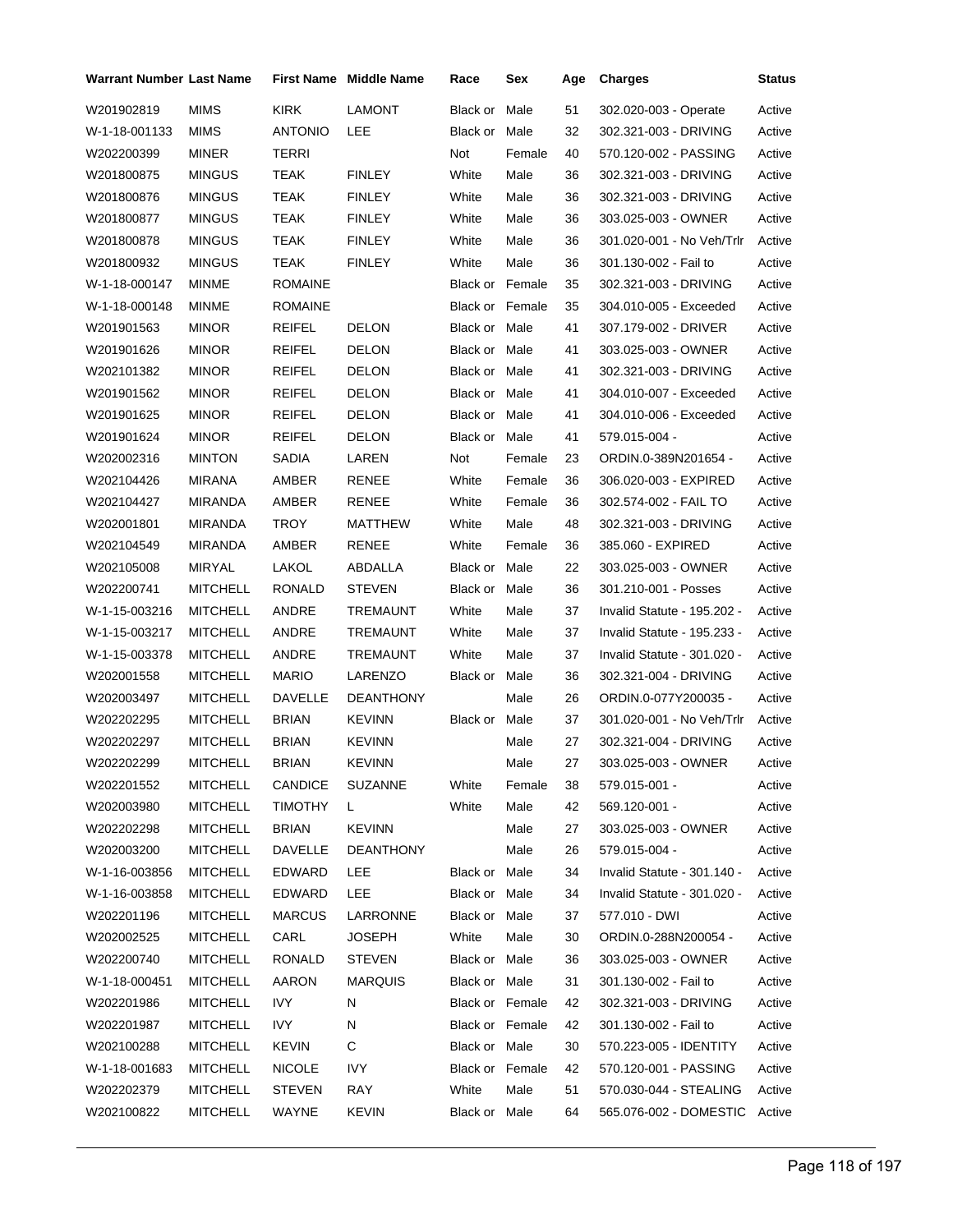| <b>Warrant Number Last Name</b> |                          |                        | <b>First Name</b> Middle Name | Race                   | Sex    | Age | <b>Charges</b>                  | <b>Status</b> |
|---------------------------------|--------------------------|------------------------|-------------------------------|------------------------|--------|-----|---------------------------------|---------------|
| W202202294                      | <b>MITCHELL</b>          | <b>BRIAN</b>           | <b>KEVINN</b>                 | Black or               | Male   | 37  | 304.010-005 - Exceeded          | Active        |
| W-1-16-001765                   | <b>MITCHELL</b>          | LOLESTER               | <b>BERNARD</b>                | Black or Male          |        | 45  | 570.030-046 -                   | Active        |
| W202201257                      | <b>MITCHELL</b>          | <b>JERRY</b>           | <b>ROGEO</b>                  | Black or Male          |        | 46  | 569.080-002 -                   | Active        |
| W202200742                      | <b>MITCHELL</b>          | RONALD                 | <b>STEVEN</b>                 | Black or Male          |        | 36  | 302.020-003 - Operate           | Active        |
| W201901895                      | <b>MITCHELL</b>          | <b>MICHAEL</b>         | <b>STEPHEN</b>                | White                  | Male   | 66  | 301.130-002 - Fail to           | Active        |
| W202202296                      | <b>MITCHELL</b>          | <b>BRIAN</b>           | <b>KEVINN</b>                 |                        | Male   | 27  | 301.020-001 - No Veh/Trlr       | Active        |
| W202201602                      | <b>MITCHELL</b>          | STEPHANY LYNN          |                               | White                  | Female | 31  | 565.076 - DOMESTIC              | Active        |
| W-1-18-001862                   | <b>MITCHELL</b>          | ANESSA                 | P                             | Black or Female        |        | 31  | 304.010-004 - Exceeded          | Active        |
| W202102818                      | <b>MITCHELL</b>          | <b>ANTONIO</b>         | <b>GLENDALE</b>               | Black or Male          |        | 43  | 302.020-003 - Operate           | Active        |
| W202103664                      | <b>MITCHELL</b>          | <b>SHAMEEKA CORINE</b> |                               | Black or Female        |        | 38  | 570.030-035 - STEALING          | Active        |
| W201901894                      | <b>MITCHELL</b>          | <b>MICHAEL</b>         | <b>STEPHEN</b>                | White                  | Male   | 66  | 301.210-001 - Posses            | Active        |
| W202103884                      | <b>MITCHELL</b>          | <b>SHAMEEKA CORINE</b> |                               | <b>Black or Female</b> |        | 38  | 570.120-001 - PASSING           | Active        |
| W202200331                      |                          | <b>JAEVEON</b>         | <b>MARQUICE</b>               | Black or Male          |        | 21  | 565.076-002 - DOMESTIC          | Active        |
| W201904147                      | <b>MITCHEM</b>           | <b>JOHN</b>            | ANTHONY                       | Black or Male          |        | 46  | 577.010-030 - DWI -             | Active        |
| W201904148                      | <b>MITCHEM</b>           | <b>JOHN</b>            | <b>ANTHONY</b>                | Black or Male          |        | 46  | 302.321-003 - DRIVING           | Active        |
| W201904149                      | <b>MITCHEM</b>           | <b>JOHN</b>            | ANTHONY                       | Black or Male          |        | 46  | 304.015-018 - FAIL TO           | Active        |
| W-1-16-004210                   | M-KHALID                 | <b>SIDDIQUI</b>        | H                             |                        | Male   | 58  | Invalid Statute - 301.130 -     | Active        |
| W202200370                      | <b>MOAK</b>              | JULIE                  | <b>RENEE</b>                  | White                  | Female | 51  | 579.074 - UNLAWFUL              | Active        |
| W-1-16-001516                   | <b>MOATES</b>            | <b>RONNY</b>           | <b>JOE</b>                    | White                  | Male   | 53  | 307.400-030 - DRIVER            | Active        |
| W-1-16-001517                   | <b>MOATES</b>            | <b>RONNY</b>           | <b>JOE</b>                    | White                  | Male   | 53  | 307.400-030 - DRIVER            | Active        |
| W-1-15-001246                   | <b>MOEHLMANN GORDON</b>  |                        | <b>RAYMOND</b>                | White                  | Male   | 56  | 307.400-030 - DRIVER            | Active        |
| W202202334                      | <b>MOFFETT</b>           | <b>KENNETH</b>         | <b>JON</b>                    | White                  | Male   | 59  | 304.010-004 - Exceeded          | Active        |
| W-1-17-004404                   | <b>MOHAMED</b>           | ASSAD                  | ANUR                          | Black or Male          |        | 47  | 307.400-012 - FAIL TO           | Active        |
| W202201287                      | <b>MOHAMED</b>           | <b>BASHEER</b>         | <b>ELYAS</b>                  | Black or Male          |        | 27  | 304.010-006 - Exceeded          | Active        |
| W-1-17-004403                   | <b>MOHAMED</b>           | ASSAD                  | <b>ANUR</b>                   | Black or Male          |        | 47  | 301.271-001 - Fail to Reg       | Active        |
| W-1-16-002342                   | MOHAMMED                 | MSHARI                 | SAAD                          |                        | Male   | 31  | Invalid Statute - 304.010 -     | Active        |
| W202200545                      | <b>MOHD</b>              | FAUZI                  | AKMAL                         | White                  | Male   | 27  | 303.025-003 - OWNER             | Active        |
| W201801894                      | <b>MOHOMED</b>           | FATIMA A               |                               | Black or Male          |        | 48  | 301.020-001 - No Veh/Trlr       | Active        |
| W-1-16-000282                   |                          | <b>STERLING</b>        | <b>SVEND</b>                  | White                  | Male   | 29  | Invalid Statute - 570.120 -     | Active        |
| W-1-15-002379                   | <b>MOLINA</b>            | <b>ANDRES</b>          |                               | White                  | Male   | 57  | Invalid Statute - 302.020 -     | Active        |
| W-1-15-002380                   | <b>MOLINA</b>            | ANDRES                 |                               | White                  | Male   | 57  | 303.025-002 - Oper MV of Active |               |
| W-1-15-002381                   | <b>MOLINA</b>            | ANDRES                 |                               | White                  | Male   | 57  | Invalid Statute - 304.010 -     | Active        |
| W202002140                      | <b>MOLINA</b>            | <b>BIANCA</b>          | ADRIANA                       | White                  | Female | 28  | 304.010-004 - Exceeded          | Active        |
| W202002141                      | <b>MOLINA</b>            | <b>BIANCA</b>          | ADRIANA                       | White                  | Female | 28  | 303.025-003 - OWNER             | Active        |
| W202002139                      | <b>MOLINA</b>            | <b>BIANCA</b>          | ADRIANA                       | White                  | Female | 28  | 302.321-004 - DRIVING           | Active        |
| W202100982                      | <b>MOLINE</b>            | <b>BRIAN</b>           | <b>JOSEPH</b>                 | White                  | Male   | 34  | ORDIN.0-057Y200054 -            | Active        |
| W202100987                      | <b>MOLINE</b>            | <b>BRIAN</b>           | <b>JOSEPH</b>                 | White                  | Male   | 34  | ORDIN.0-077Y200035 -            | Active        |
| W-1-16-002239                   | MOLLEMA                  | <b>JON</b>             | WAYNE                         | White                  | Male   | 52  | Invalid Statute - 304.180 -     | Active        |
| W-1-16-002240                   | MOLLEMA                  | <b>JON</b>             | WAYNE                         | White                  | Male   | 52  | Invalid Statute - 304.235 -     | Active        |
| W-1-16-002241                   | MOLLEMA                  | <b>JON</b>             | WAYNE                         | White                  | Male   | 52  | 307.400-030 - DRIVER            | Active        |
| W202003391                      | <b>MOLSEED</b>           | MADILINE               | T.                            | White                  | Female | 26  | 304.010-005 - Exceeded          | Active        |
| W-1-15-002684                   | MONDRAGONARTURO          |                        |                               | White                  | Male   | 40  | Invalid Statute - 302.321 -     | Active        |
| W-1-15-002907                   | MONDRAGONARTURO          |                        |                               | White                  | Male   | 40  | Invalid Statute - 302.321 -     | Active        |
| W-1-15-002908                   | MONDRAGONARTURO          |                        |                               | White                  | Male   | 40  | 577.010-032 - DRIVING           | Active        |
| W-1-16-002486                   | <b>MONDRAGONJESUS</b>    |                        | R                             | White                  | Male   | 41  | 577.010-032 - DRIVING           | Active        |
| W-1-16-002487                   | <b>MONDRAGONJESUS</b>    |                        | R                             | White                  | Male   | 41  | Invalid Statute - 302.020 -     | Active        |
| W-1-10-002158                   | MONGKEYA YOUNGSON SIMEAI |                        |                               | White                  | Male   | 44  | 577.010-032 - DRIVING           | Active        |
|                                 |                          |                        |                               |                        |        |     |                                 |               |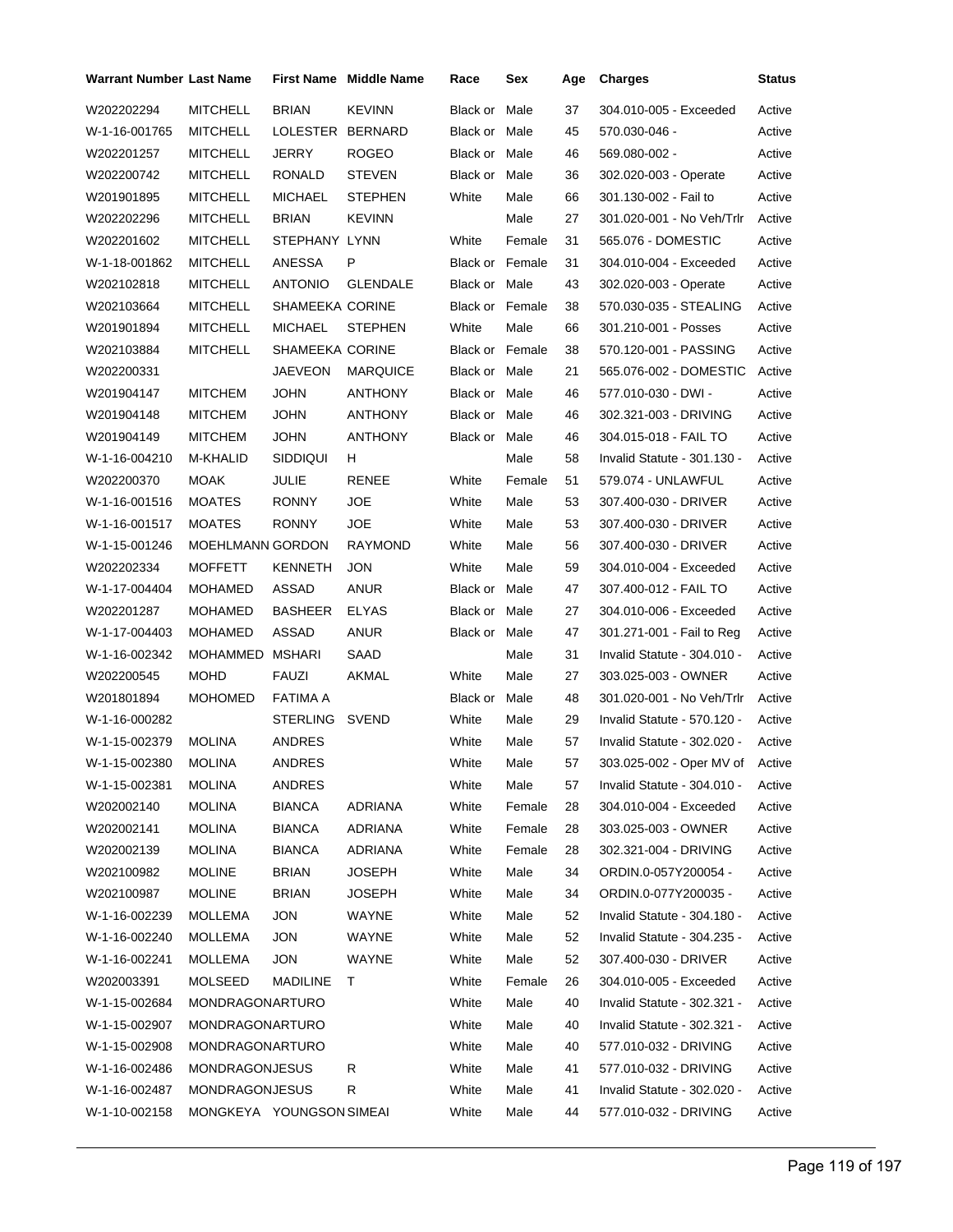| Warrant Number Last Name |                 |                  | <b>First Name</b> Middle Name | Race                   | Sex    | Age | <b>Charges</b>              | Status |
|--------------------------|-----------------|------------------|-------------------------------|------------------------|--------|-----|-----------------------------|--------|
| W-1-17-001895            |                 | <b>AUSTIN</b>    | <b>CONNER</b>                 | Asian                  | Male   | 28  | 577.010-031 - DWI -         | Active |
| W-1-17-001896            |                 | <b>AUSTIN</b>    | <b>CONNER</b>                 | Asian                  | Male   | 28  | 577.599-001 - FAIL TO       | Active |
| W-1-17-001897            |                 | <b>AUSTIN</b>    | <b>CONNER</b>                 | Asian                  | Male   | 28  | 302.020-003 - Operate       | Active |
| W-1-17-001899            |                 | <b>AUSTIN</b>    | CONNER                        | Asian                  | Male   | 28  | 304.017-001 -               | Active |
| W-1-17-001898            |                 | AUSTIN           | <b>CONNER</b>                 | Asian                  | Male   | 28  | 304.015-011 - FAIL TO       | Active |
| W-1-17-001900            |                 | <b>AUSTIN</b>    | <b>CONNER</b>                 | Asian                  | Male   | 28  | 303.025-003 - OWNER         | Active |
| W202002526               | <b>MONINGER</b> | <b>DAWN</b>      | L                             | White                  | Female | 50  | ORDIN.0-039N200054 -        | Active |
| W202000163               | <b>MONROY</b>   | JOSE             | ΑB                            |                        | Male   | 22  | 304.010-007 - Exceeded      | Active |
| W202002043               |                 | <b>JOSE</b>      |                               |                        | Male   | 35  | 302.020-003 - Operate       | Active |
| W202002044               |                 | JOSE             |                               |                        | Male   | 35  | 303.025-003 - OWNER         | Active |
| W-1-15-001270            |                 | <b>VICTORIA</b>  | J                             | White                  | Female | 29  | 303.025-002 - Oper MV of    | Active |
| W202104268               |                 | JAMELL           | <b>DIMITRIUS</b>              | Black or Male          |        | 26  | 304.012-002 - Oper Veh      | Active |
| W202201935               |                 | BRITTANY         | <b>ANN</b>                    | <b>Black or Female</b> |        | 30  | 302.321-003 - DRIVING       | Active |
| W202004075               | <b>MONTIEL</b>  | <b>CAROLINA</b>  |                               | <b>Black or Female</b> |        | 27  | ORDIN.0-057Y200054 -        | Active |
| W202002527               | <b>MOODY</b>    | <b>TYLER</b>     | DAVID                         | White                  | Male   | 33  | ORDIN.0-388N201654 -        | Active |
| W202002756               | <b>MOODY</b>    | <b>JOHN</b>      | F                             | Black or Male          |        | 60  | 577.010-030 - DWI -         | Active |
| W201903056               | <b>MOODY</b>    | TERRENCE ANTHONY |                               | Black or Male          |        | 29  | 313.817-002 - PRESENT       | Active |
| W202001259               | <b>MOONEY</b>   | <b>BILLY</b>     | RAY                           | White                  | Male   | 53  | ORDIN.0-289N200054 -        | Active |
| W202004114               | <b>MOORE</b>    | <b>MARCUS</b>    | L                             | White                  | Male   | 40  | ORDIN.0-278N200053 -        | Active |
| W201903151               | <b>MOORE</b>    | TERRY            |                               | Black or Male          |        | 57  | 302.321-003 - DRIVING       | Active |
| W202201927               | <b>MOORE</b>    | <b>LUCUS</b>     | <b>MICHAEL</b>                | White                  | Male   | 24  | 577.010-032 - DRIVING       | Active |
| W202000619               | <b>MOORE</b>    | MARK             | М                             | White                  | Male   | 53  | 577.010-030 - DWI -         | Active |
| W202003433               | <b>MOORE</b>    | <b>IVORIE</b>    | <b>I'EISHA</b>                | <b>Black or Female</b> |        | 35  | ORDIN.0-388N201654 -        | Active |
| W202103844               | <b>MOORE</b>    |                  | JAMES                         | White                  | Male   | 46  | 303.025-003 - OWNER         | Active |
| W202103845               | <b>MOORE</b>    |                  | <b>JAMES</b>                  | White                  | Male   | 46  | 302.321-003 - DRIVING       | Active |
| W201900788               | <b>MOORE</b>    |                  | LEE                           | <b>Black or Female</b> |        | 53  | 577.010 - DWI               | Active |
| W202002496               | <b>MOORE</b>    | MALCOLM          | Κ                             | Black or Male          |        | 37  | 302.321-003 - DRIVING       | Active |
| W201900789               | <b>MOORE</b>    |                  | LEE                           | Black or Female        |        | 53  | 302.321-003 - DRIVING       | Active |
| W202002385               | <b>MOORE</b>    | MITCHELL         | R                             | White                  | Male   | 41  | 304.010-004 - Exceeded      | Active |
| W201900790               | <b>MOORE</b>    |                  | LEE                           | <b>Black or Female</b> |        | 53  | 577.060-005 - LEAVING       | Active |
| W202201460               | <b>MOORE</b>    | <b>JOEL</b>      | <b>GREGORY</b>                | White Male             |        | 30  | 302.321-003 - DRIVING       | Active |
| W202002388               | <b>MOORE</b>    | ROBERT           | MATTHEW                       | White                  | Male   | 52  | 304.010-004 - Exceeded      | Active |
| W202003041               | <b>MOORE</b>    | DAVID            | <b>BLAKE</b>                  | White                  | Male   | 32  | 301.020-001 - No Veh/Trlr   | Active |
| W201900791               | <b>MOORE</b>    |                  | <b>LEE</b>                    | <b>Black or Female</b> |        | 53  | 304.012-002 - Oper Veh      | Active |
| W-1-11-001626            | <b>MOORE</b>    | <b>TERRY</b>     | <b>CURTIS</b>                 | Black or Male          |        | 46  | Invalid Statute - 565.074 - | Active |
| W202002497               | <b>MOORE</b>    | MALCOLM          | K                             | Black or Male          |        | 37  | 304.010-007 - Exceeded      | Active |
| W201900792               | <b>MOORE</b>    |                  | LEE                           | Black or Female        |        | 53  | 303.025-003 - OWNER         | Active |
| W201900793               | <b>MOORE</b>    |                  | LEE                           | Black or Female        |        | 53  | 301.130-002 - Fail to       | Active |
| W202103127               | <b>MOORE</b>    | <b>SULLIVAN</b>  | ALEXANDER                     | White                  | Male   | 27  | 304.010-005 - Exceeded      | Active |
| W202202264               | <b>MOORE</b>    | <b>MELITA</b>    | <b>MASHAN</b>                 | <b>Black or Female</b> |        | 44  | 304.010-005 - Exceeded      | Active |
| W-1-17-003468            | <b>MOORE</b>    | ERNEST           |                               | Black or Male          |        | 58  | 307.400-001 - FAIL TO       | Active |
| W202201768               | <b>MOORE</b>    | CHARLES          | RAY                           | Not                    | Not    | 34  | 544.665 - FAILURE TO        | Active |
| W202201928               | <b>MOORE</b>    | <b>LUCUS</b>     | <b>MICHAEL</b>                | White                  | Male   | 24  | 302.321-003 - DRIVING       | Active |
| W202103843               | <b>MOORE</b>    |                  | JAMES                         | White                  | Male   | 46  | 304.010-004 - Exceeded      | Active |
| W202201394               | <b>MOORE</b>    | <b>JOEL</b>      | GREGORY                       | White                  | Male   | 30  | 303.025-003 - OWNER         | Active |
| W202001005               | <b>MOORE</b>    | JEREMY           | JAY                           | White                  | Male   | 45  | ORDIN.0-040Y200054 -        | Active |
| W202200567               | <b>MOORE</b>    | <b>STEVEN</b>    | CORNELL                       | Black or Male          |        | 46  | 303.025-003 - OWNER         | Active |
|                          |                 |                  |                               |                        |        |     |                             |        |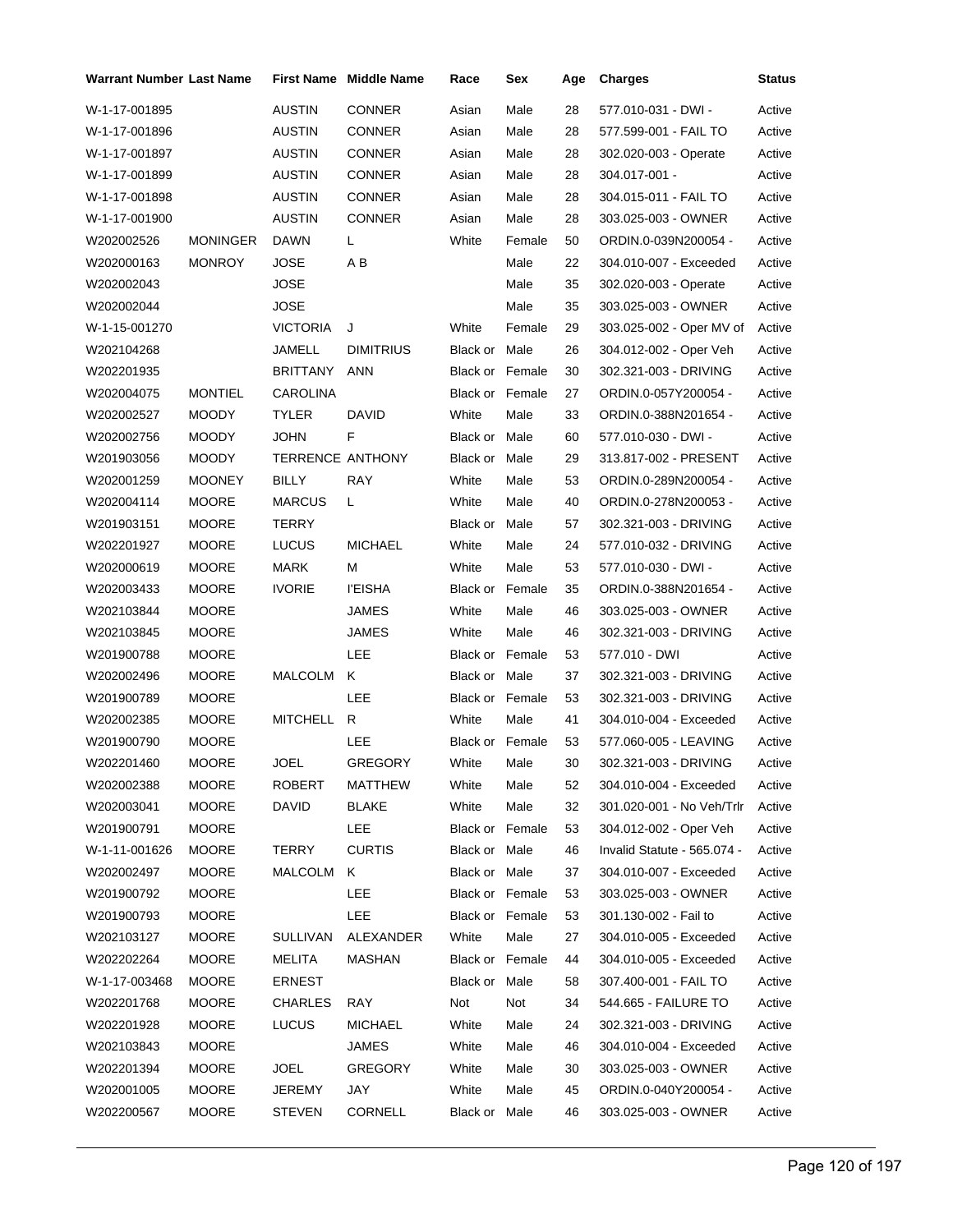| <b>Warrant Number Last Name</b> |                         |                   | <b>First Name</b> Middle Name | Race                   | Sex    | Age | <b>Charges</b>                      | <b>Status</b> |
|---------------------------------|-------------------------|-------------------|-------------------------------|------------------------|--------|-----|-------------------------------------|---------------|
| W201900407                      | <b>MOORE</b>            | KATRENDA LASHALAH |                               | <b>Black or Female</b> |        | 40  | 570.120-002 - PASSING               | Active        |
| W-1-15-000490                   | <b>MOORE</b>            | LAKISHA           | S                             | Black or Female        |        | 36  | Invalid Statute - 302.020 -         | Active        |
| W-1-15-000491                   | <b>MOORE</b>            | LAKISHA           | S                             | Black or Female        |        | 36  | 303.025-002 - Oper MV of            | Active        |
| W-1-15-000492                   | <b>MOORE</b>            | LAKISHA           | S                             | Black or Female        |        | 36  | Invalid Statute - 307.179 -         | Active        |
| W-1-15-000493                   | <b>MOORE</b>            | LAKISHA           | S                             | Black or Female        |        | 36  | Invalid Statute - 307.179 -         | Active        |
| W-1-12-000793                   | <b>MOORE</b>            | TAMMI             | <b>SUE</b>                    | White                  | Female | 56  | Invalid Statute - 570.120 -         | Active        |
| W-1-15-000804                   |                         | <b>SHERRE</b>     |                               |                        | Female | 65  | Invalid Statute - 569.140 -         | Active        |
| W201904531                      | <b>MOORHOUSECRAIG</b>   |                   | JAMES                         | White                  | Male   | 36  | 301.020-001 - No Veh/Trlr           | Active        |
| W202002528                      | <b>MOORHOUSECRAIG</b>   |                   | JAMES                         | White                  | Male   | 36  | ORDIN.0-039N200054 -                | Active        |
| W202100956                      | <b>MOPPIN</b>           | <b>JOSEPH</b>     | DANIEL                        | White                  | Male   | 28  | 301.020-001 - No Veh/Trlr           | Active        |
| W202101071                      | <b>MOPPIN</b>           | <b>JOSEPH</b>     | DANIEL                        | White                  | Male   | 28  | 303.025-003 - OWNER                 | Active        |
| W202103459                      | <b>MORALES</b>          | PERLA             |                               | Not                    | Female | 37  | 544.665 - FAILURE TO                | Active        |
| W202103373                      | <b>MORALES</b>          | PERLA             |                               | Not                    | Female | 37  | 544.665-003 - FAILURE               | Active        |
| W-1-17-003278                   | <b>MORALES</b>          | JULIAN            |                               | White                  | Male   | 43  | 570.030-029 - STEALING              | Active        |
| W-1-09-002810                   | <b>MORALES</b>          | MATEO             |                               | White                  | Male   | 38  | 577.010-032 - DRIVING               | Active        |
| W-1-09-002811                   | <b>MORALES</b>          | MATEO             |                               | White                  | Male   | 38  | Invalid Statute - 302.020 -         | Active        |
| W-1-09-002812                   | <b>MORALES</b>          | <b>MATEO</b>      |                               | White                  | Male   | 38  | Invalid Statute - 304.015 -         | Active        |
| W201901456                      | <b>MORALES</b>          | MARTHA            | <b>ISELA</b>                  |                        | Female | 36  | 304.271-001 - FAIL TO               | Active        |
| W202103616                      | <b>MORALES</b>          | <b>FROILAN</b>    |                               | White                  | Male   | 35  | 303.025-003 - OWNER                 | Active        |
| W202103372                      | <b>MORALES</b>          | PERLA             |                               | Not                    | Female | 37  | 544.665-003 - FAILURE               | Active        |
| W202103614                      | <b>MORALES</b>          | <b>FROILAN</b>    |                               | White                  | Male   | 35  | 301.020-001 - No Veh/Trlr           | Active        |
| W202103615                      | <b>MORALES</b>          | <b>FROILAN</b>    |                               | White                  | Male   | 35  | 579.015-004 -                       | Active        |
| W201904192                      |                         | JOSE              |                               | White                  | Male   | 28  | 304.010-005 - Exceeded              | Active        |
| W202103371                      | <b>MORALRES</b>         | PERLA             |                               | White                  | Female | 37  | 544.665-003 - FAILURE               | Active        |
| W202201696                      | <b>MORAN</b>            | LINDSAY           | BETH                          | White                  | Female | 33  | 304.015-014 - FAIL TO               | Active        |
| W202201697                      | <b>MORAN</b>            | LINDSAY           | BETH                          | White                  | Female | 33  | 577.010-030 - DWI -                 | Active        |
| W202105009                      |                         | <b>JOSE</b>       | DAVID                         | White                  | Male   | 19  | 304.010-005 - Exceeded              | Active        |
| W202103753                      | MORATAYA                | FRANAGAN A        |                               | White                  | Male   | 22  | 302.020-003 - Operate               | Active        |
| W202104239                      | MORATAYA                | FRANAGAN A        |                               | White                  | Male   | 22  | 303.025-002 - Oper MV of            | Active        |
| W-1-07-001168                   | <b>MORE</b>             | PAULA             | <b>SUE</b>                    | White                  | Female | 72  | Invalid Statute - 570.120 -         | Active        |
| W-1-16-004260                   | MORELAND MYKI           |                   | <b>NAPAL</b>                  | Black or               |        | 45  | Invalid Statute - 302.020 -         | Active        |
| W-1-16-004261                   | MORELAND MYKI           |                   | NAPAL                         | Black or               |        | 45  | Invalid Statute - 304.010. - Active |               |
| W202103754                      | MORELLI                 | AUSTIN            | MICHAEL                       | White                  | Male   | 27  | 301.130-003 - Fail to               | Active        |
| W202004001                      | <b>MORENO</b>           |                   | ROLANDO                       |                        | Male   | 31  | 302.321-003 - DRIVING               | Active        |
| W201801326                      | <b>MORENO</b>           | MATTHEW           |                               | Black or Male          |        | 27  | 304.010-006 - Exceeded              | Active        |
| W201801327                      | <b>MORENO</b>           | MATTHEW           |                               | Black or Male          |        | 27  | 303.025-003 - OWNER                 | Active        |
| W-1-15-000392                   | <b>MORENO</b>           | CRUZ              | <b>ERNETO</b>                 | White                  | Male   | 48  | Invalid Statute - 301.277 -         | Active        |
| W201801325                      | <b>MORENO</b>           | MATTHEW           |                               | Black or Male          |        | 27  | 579.015-004 -                       | Active        |
| W202200745                      |                         | CRISTIAN          | ELIU                          | White                  | Male   | 20  | 302.020-003 - Operate               | Active        |
| W202200744                      |                         | CRISTIAN          | ELIU                          | White                  | Male   | 20  | 304.010-007 - Exceeded              | Active        |
| W202102424                      | <b>MORGAN</b>           | TIMOTHY           | GENE                          | Black or Male          |        | 64  | 304.010-004 - Exceeded              | Active        |
| W202101170                      | <b>MORGAN</b>           | <b>JESSE</b>      | CLARENCE                      | White                  | Male   | 41  | 303.025-003 - OWNER                 | Active        |
| W201902747                      | <b>MORGAN</b>           | DORA              | MARIE                         | White                  | Female | 56  | 570.030-043 - STEALING              | Active        |
| W202101171                      | <b>MORGAN</b>           | JESSE             | <b>CLARENCE</b>               | White                  | Male   | 41  | 301.020-001 - No Veh/Trlr           | Active        |
| W-1-14-000828                   | <b>MORGAN</b>           | SHALISHA          | DANYAIL                       | Black or Female        |        | 41  | Invalid Statute - 304.351 -         | Active        |
| W202102425                      | <b>MORGAN</b>           | <b>TIMOTHY</b>    | GENE                          | Black or Male          |        | 64  | 303.025-003 - OWNER                 | Active        |
| W202200454                      | <b>MORGENSEN ANDREW</b> |                   | JAKE                          | White                  | Male   | 30  | 304.010-005 - Exceeded              | Active        |
|                                 |                         |                   |                               |                        |        |     |                                     |               |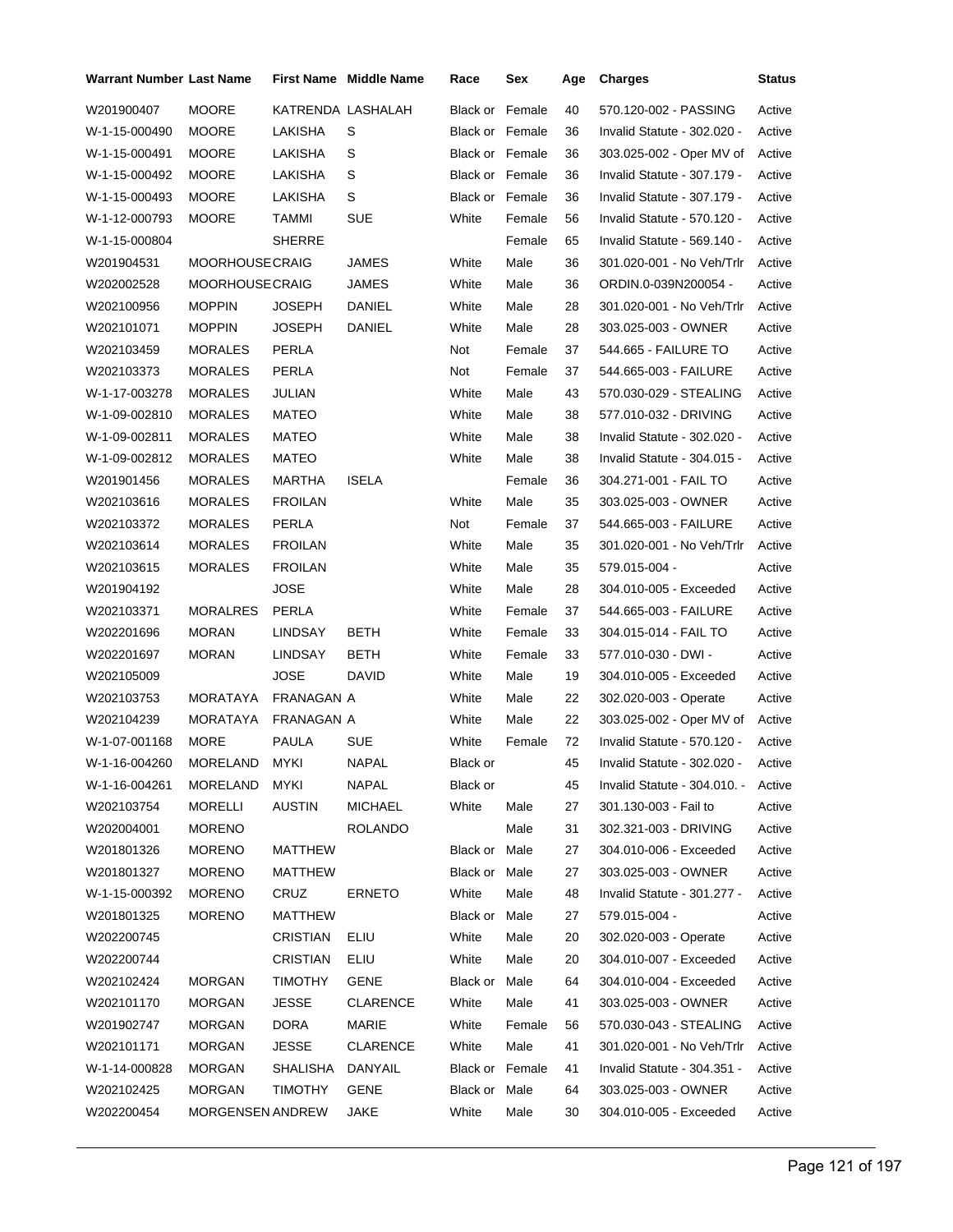| Warrant Number Last Name |                 |                 | <b>First Name</b> Middle Name  | Race                   | Sex    | Age | <b>Charges</b>                   | <b>Status</b> |
|--------------------------|-----------------|-----------------|--------------------------------|------------------------|--------|-----|----------------------------------|---------------|
| W-1-18-000752            | <b>MORI</b>     | MERLA           | MELA                           |                        | Female | 22  | 302.020-003 - Operate            | Active        |
| W-1-16-003886            | <b>MORMAN</b>   | <b>JAMES</b>    | EDWARD                         | White                  | Male   | 41  | 570.030-046 -                    | Active        |
| W202201286               | <b>MORRIS</b>   | JENNIFER        | LAVONNE                        | <b>Black or Female</b> |        | 43  | 579.015-001 -                    | Active        |
| W-1-17-003876            | <b>MORRIS</b>   | RODERICK ANDREW |                                | Black or Male          |        | 31  | 304.012-001 - Oper Veh in Active |               |
| W202200133               | <b>MORRIS</b>   | <b>OLIVIA</b>   | <b>FAYE</b>                    | White                  | Female | 36  | 301.130-002 - Fail to            | Active        |
| W202003246               | <b>MORRIS</b>   | JAMES           |                                | Black or Male          |        | 55  | 569.170-001 -                    | Active        |
| W202103249               | <b>MORRIS</b>   | <b>NOELIA</b>   |                                | <b>Black or Female</b> |        | 44  | 304.010-005 - Exceeded           | Active        |
| W202101957               | <b>MORRIS</b>   | JENNIFER        | <b>JANE</b>                    | White                  | Female | 42  | 302.321-003 - DRIVING            | Active        |
| W202200134               | <b>MORRIS</b>   | <b>OLIVIA</b>   | FAYE                           | White                  | Female | 36  | 301.130-003 - Fail to            | Active        |
| W-1-14-002121            | <b>MORRIS</b>   | ANITA           | LACHELL                        | <b>Black or Female</b> |        | 50  | Invalid Statute - 307.173 -      | Active        |
| W202200131               | <b>MORRIS</b>   | OLIVIA          | <b>FAYE</b>                    | White                  | Female | 36  | 302.020-003 - Operate            | Active        |
| W-1-12-000942            | <b>MORRIS</b>   | JERRY           |                                | White                  | Male   | 61  | Invalid Statute - 570.120 -      | Active        |
| W202104929               | <b>MORRIS</b>   | <b>OLIVIA</b>   | FAYE                           | White                  | Female | 36  | 302.020-003 - Operate            | Active        |
| W202103617               | <b>MORRIS</b>   | <b>MYRACLE</b>  | ALEXSIS AUSTIN Black or Female |                        |        | 28  | 301.020-001 - No Veh/Trlr        | Active        |
| W202103618               | <b>MORRIS</b>   | <b>MYRACLE</b>  | ALEXSIS AUSTIN Black or Female |                        |        | 28  | 304.017-001 -                    | Active        |
| W202201995               | <b>MORRIS</b>   | RICHARD         | <b>JERMAINE</b>                | Black or Male          |        | 43  | 385.060 - EXPIRED                | Active        |
| W-1-16-003015            | <b>MORRISON</b> | <b>RONNIE</b>   | JACOB                          | White                  | Male   | 28  | 570.030-046 -                    | Active        |
| W202202147               | <b>MORRISON</b> | GERA            | LYN                            | White                  | Female | 65  | 577.010 - DWI                    | Active        |
| W-1-17-000519            | <b>MORRISON</b> | JAMES           | <b>BARRY</b>                   | White                  | Male   | 54  | 304.180-001 - WT ON              | Active        |
| W202003940               | <b>MORROW</b>   | PHILIP          | RONALD                         | White                  | Male   | 55  | 303.025-003 - OWNER              | Active        |
| W202003941               | <b>MORROW</b>   | <b>PHILIP</b>   | RONALD                         | White                  | Male   | 55  | 301.020-001 - No Veh/Trlr        | Active        |
| W202003939               | <b>MORROW</b>   | <b>PHILIP</b>   | RONALD                         | White                  | Male   | 55  | 302.321-003 - DRIVING            | Active        |
| W202000512               | <b>MORTON</b>   | <b>MARQUIS</b>  | TERREZ                         |                        | Male   | 27  | 302.321-003 - DRIVING            | Active        |
| W-1-10-001441            | <b>MORTON</b>   |                 | D                              | White                  | Male   | 41  | Invalid Statute - 570.120 -      | Active        |
| W-1-10-002121            | <b>MORTON</b>   |                 | D                              | White                  | Male   | 41  | Invalid Statute - 570.120 -      | Active        |
| W-1-10-002438            | <b>MORTON</b>   |                 | D                              | White                  | Male   | 41  | Invalid Statute - 570.120 -      | Active        |
| W202101843               | <b>MORTON</b>   | <b>KENTWIN</b>  | D                              |                        | Male   | 50  | 302.321-004 - DRIVING            | Active        |
| W202000513               | <b>MORTON</b>   | <b>MARQUIS</b>  | <b>TERREZ</b>                  |                        | Male   | 27  | 301.020-001 - No Veh/Trlr        | Active        |
| W-1-18-001672            | <b>MORTON</b>   | <b>ELAINNA</b>  | JOY                            | White                  | Female | 34  | 579.015-001 -                    | Active        |
| W-1-15-002425            | <b>MOSBY</b>    | MONTHEL         | Α                              | Black or Male          |        | 38  | Invalid Statute - 302.321 -      | Active        |
| W202003346               | <b>MOSES</b>    | DAIZON          | <b>RHONESE</b>                 | Not                    | Female | 23  | 302.321-003 - DRIVING            | Active        |
| W202202113               | <b>MOSES</b>    | SHAINA          | <b>NICOLE</b>                  | Black or Female        |        | 35  | 301.020-001 - No Veh/Trlr        | Active        |
| W202202173               | MOSLEY          | GEORGE          | EDWARD                         | Black or Male          |        | 35  | 579.015-004 -                    | Active        |
| W201904507               | MOSS            | JENNIFER L      |                                | White                  | Female | 56  | 570.090-001 - FORGERY            | Active        |
| W202001074               | <b>MOSS</b>     | <b>BLAKE</b>    | LEE                            | White                  | Male   | 34  | 302.321-003 - DRIVING            | Active        |
| W-1-15-001913            | <b>MOSS</b>     | JEANNIE         | R                              | White                  | Female | 45  | Invalid Statute - 570.120 -      | Active        |
| W201901355               | <b>MOSS</b>     | <b>JUSTIN</b>   | <b>SLADE</b>                   | White                  | Male   | 45  | 304.010-004 - Exceeded           | Active        |
| W202001686               | <b>MOSS</b>     | MARSHALL ASHTON |                                | Black or Male          |        | 33  | 304.010-006 - Exceeded           | Active        |
| W-1-16-000992            |                 | LEROY           | <b>MAURICE</b>                 | Black or Male          |        | 39  | 303.025-002 - Oper MV of         | Active        |
| W-1-16-000991            |                 | LEROY           | <b>MAURICE</b>                 | Black or Male          |        | 39  | Invalid Statute - 304.010 -      | Active        |
| W202103463               | MOTT            | MIRIYAH         | <b>AVON</b>                    | Black or Female        |        | 28  | 577.010-032 - DRIVING            | Active        |
| W202103462               | MOTT            | MIRIYAH         | <b>AVON</b>                    | Black or Female        |        | 28  | 302.321-003 - DRIVING            | Active        |
| W-1-12-001724            | MOTT            | REGINALD        | DARRELL                        | Black or Male          |        | 33  | Invalid Statute - 195.233 -      | Active        |
| W202104750               | <b>MOULDER</b>  | MIKAYLA         | MARIE                          | White                  | Female | 22  | 304.010-004 - Exceeded           | Active        |
| W201802405               | <b>MOUNCE</b>   | JOHNNY          | LEE                            | White                  | Male   | 61  | 568.040 - NON-SUPPORT            | Active        |
| W202202336               | <b>MOUSER</b>   | KENNETH         | LEE                            | White                  | Male   | 55  | 302.020-003 - Operate            | Active        |
| W201901994               | MOUSSEAU        |                 | <b>JOHNNA</b>                  | White                  | Female | 23  | 304.010-005 - Exceeded           | Active        |
|                          |                 |                 |                                |                        |        |     |                                  |               |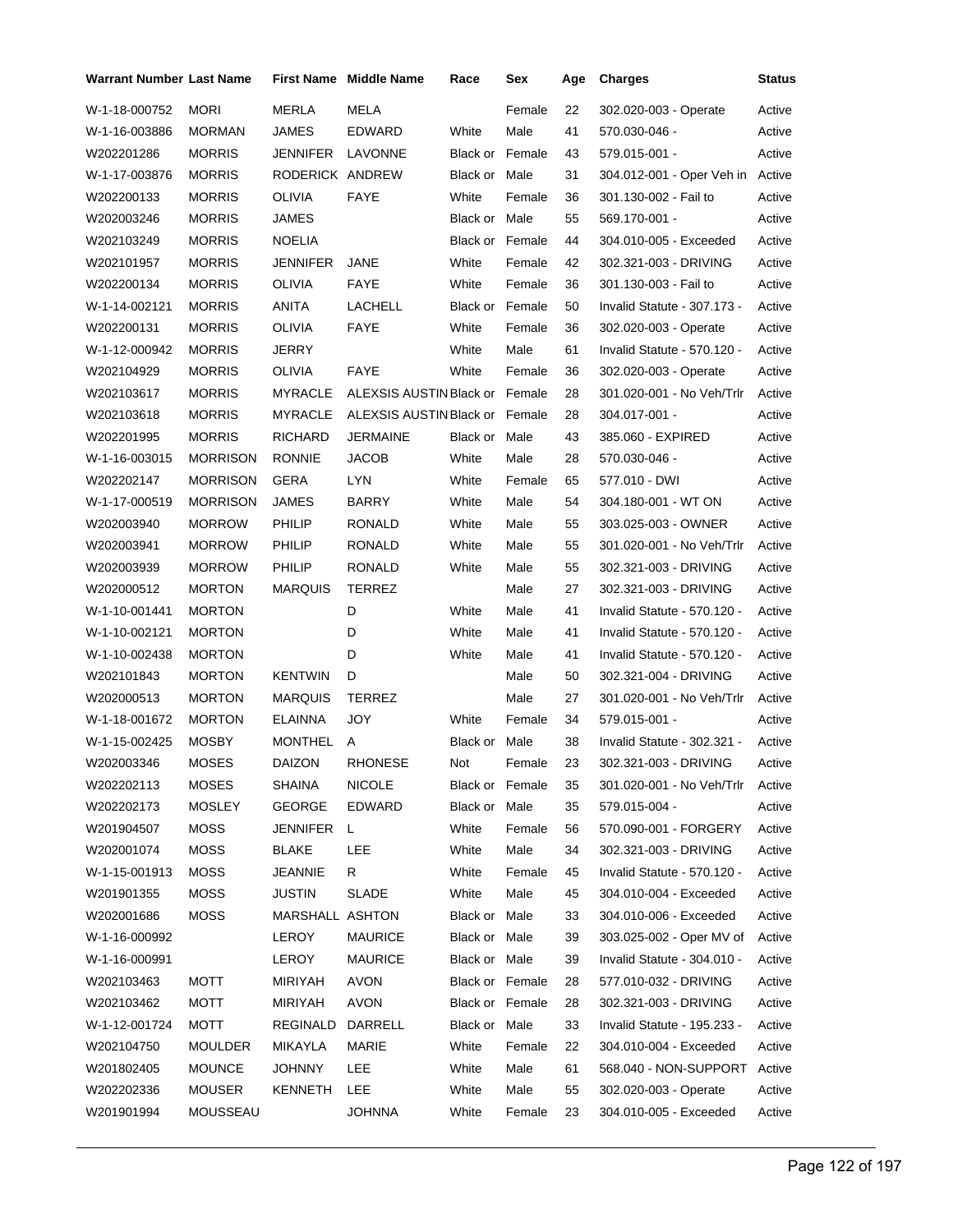| Warrant Number Last Name |                  |                 | <b>First Name</b> Middle Name | Race            | Sex    | Age | <b>Charges</b>              | <b>Status</b> |
|--------------------------|------------------|-----------------|-------------------------------|-----------------|--------|-----|-----------------------------|---------------|
| W202001258               | <b>MOWREY</b>    | <b>ARNOLD</b>   | R                             | White           | Male   | 40  | ORDIN.0-159N200054 -        | Active        |
| W202200568               | <b>MOYA</b>      | <b>MAURICIO</b> | <b>ANTONIO</b>                | White           | Male   | 22  | 575.150-003 -               | Active        |
| W202202114               | MOYD             | ANTHONY         | <b>CLYDE</b>                  | Black or Male   |        | 30  | 302.321-003 - DRIVING       | Active        |
| W202202110               | MOYD             | ANTHONY         | <b>CLYDE</b>                  | Black or Male   |        | 30  | 579.015-004 -               | Active        |
| W202202111               | MOYD             | ANTHONY         | <b>CLYDE</b>                  | Black or Male   |        | 30  | 579.074-003 -               | Active        |
| W202202115               | <b>MOYD</b>      | ANTHONY         | <b>CLYDE</b>                  | Black or Male   |        | 30  | 303.025-003 - OWNER         | Active        |
| W202202116               | <b>MOYD</b>      | ANTHONY         | <b>CLYDE</b>                  | Black or Male   |        | 30  | 301.130-003 - Fail to       | Active        |
| W202201845               | <b>MOYER</b>     | <b>AUSTIN</b>   | <b>DANE</b>                   | White           | Male   | 33  | 570.030-043 - STEALING      | Active        |
| W202201475               | <b>MPOFU</b>     | FARAI           | LEEROY                        |                 | Male   | 33  | 569.170-001 -               | Active        |
| W202001256               | MUBANGA          | <b>NORMAN</b>   | <b>CHANDA</b>                 | Black or Male   |        | 42  | ORDIN.0-057Y200054 -        | Active        |
| W202001257               | MUBANGA          | <b>NORMAN</b>   | CHANDA                        | Black or Male   |        | 42  | ORDIN.0-041N200454 -        | Active        |
| W-1-18-001656            | MUHAMMAD         | VINCENT         | <b>DWAYNE</b>                 | Black or Male   |        | 60  | 301.020-001 - No Veh/Trlr   | Active        |
| W201800104               | MUHAMMAD VINCENT |                 | <b>DWAYNE</b>                 | Black or Male   |        | 60  | 301.130-002 - Fail to       | Active        |
| W202002075               | <b>MUIR</b>      | <b>CRAIG</b>    | <b>KENNETH</b>                | White           | Male   | 53  | 302.020-003 - Operate       | Active        |
| W202101437               | <b>MULFORD</b>   | SHANNON         | JO                            | White           | Female | 42  | 301.130-002 - Fail to       | Active        |
| W-1-17-002098            | MULLEN           | <b>MICHAEL</b>  | <b>PATRICK</b>                | White           | Male   | 40  | Invalid Statute -           | Active        |
| W202100011               | MULLEN           | <b>MICHAEL</b>  | J                             | White           | Male   | 63  | 301.140-001 -               | Active        |
| W202100009               | <b>MULLEN</b>    | <b>MICHAEL</b>  | J                             | White           | Male   | 63  | 301.190-001 - Oper Motor    | Active        |
| W202100010               | MULLEN           | <b>MICHAEL</b>  | J                             | White           | Male   | 63  | 303.025-003 - OWNER         | Active        |
| W-1-12-001905            | MULLER           | <b>GLENN</b>    | Α                             | Black or        | Male   | 56  | Invalid Statute - 570.120 - | Active        |
| W202002999               | <b>MULLIKIN</b>  | <b>DEVIN</b>    | т                             | White           | Male   | 42  | 301.130-002 - Fail to       | Active        |
| W-1-16-000167            | <b>MULLINGER</b> | MATTHEW         | <b>SEAN</b>                   | White           | Male   | 41  | 303.025-002 - Oper MV of    | Active        |
| W-1-11-002747            | <b>MULLINS</b>   | <b>BRIAN</b>    | <b>ALAN</b>                   | White           | Male   | 36  | Invalid Statute - 565.070 - | Active        |
| W-1-18-001596            | <b>MULLINS</b>   | <b>ROBERT</b>   | LEE                           | Black or Male   |        | 32  | 302.321-004 - DRIVING       | Active        |
| W202201777               |                  | <b>EDWIN</b>    | <b>FRANCISCO</b>              | White           | Male   | 35  | 579.015-002 -               | Active        |
| W202102167               | <b>MUNGUIA</b>   | ANDRES          |                               | White           | Male   | 25  | 579.074-003 -               | Active        |
| W-1-18-000497            | <b>MUNOZ</b>     | TANIA           | <b>XOUAHANA</b>               |                 | Female | 29  | 302.321-003 - DRIVING       | Active        |
| W-1-18-000498            | <b>MUNOZ</b>     | TANIA           | <b>XOUAHANA</b>               |                 | Female | 29  | 301.020-001 - No Veh/Trlr   | Active        |
| W-1-11-002187            | <b>MUNOZ</b>     | <b>ROSA</b>     | NELBA                         | White           | Female | 63  | Invalid Statute - 252.040 - | Active        |
| W202003767               | <b>MUNOZ</b>     | <b>JORGE</b>    | <b>PORTILLO</b>               | White           | Male   | 24  | 579.015-002 -               | Active        |
| W202001003               | <b>MUNOZ</b>     | <b>HECTOR</b>   | <b>FRANK</b>                  | White           | Male   | 30  | ORDIN.0-039Y200054 -        | Active        |
| W201904324               | <b>MURGUIA</b>   | <b>MARCOS</b>   | <b>ENRIQUE</b>                | White           | Male   | 38  | 301.020-001 - No Veh/Trlr   | Active        |
| W202100087               | <b>MURILLO</b>   | MORIAH          | ALLEJANDRA                    | White           | Female | 20  | 313.817-002 - PRESENT       | Active        |
| W-1-17-002905            | MURPH            | ANTHONY         | CARDELL                       | Black or Male   |        | 40  | 304.010-007 - Exceeded      | Active        |
| W-1-12-001628            | <b>MURPHY</b>    | <b>ELAINE</b>   |                               | Black or Female |        | 60  | 303.025-002 - Oper MV of    | Active        |
| W202002529               | <b>MURPHY</b>    | <b>DENNIS</b>   | <b>CHARLES</b>                | Black or Male   |        | 36  | ORDIN.0-232N200054 -        | Active        |
| W202002530               | <b>MURPHY</b>    | SHAUNDA         | <b>OLIVIA</b>                 | White           | Female | 24  | ORDIN.0-041N200454 -        | Active        |
| W-1-16-003387            | <b>MURPHY</b>    | <b>TYREESE</b>  | ORLANDO                       | Black or Male   |        | 35  | Invalid Statute - 302.321 - | Active        |
| W-1-17-004114            | <b>MURPHY</b>    | MATTHEW         | PAUL                          | White           | Male   | 52  | 304.180-001 - WT ON         | Active        |
| W202200746               | <b>MURPHY</b>    | SAVANNAH ROSE   |                               | White           | Female | 26  | 303.025-003 - OWNER         | Active        |
| W-1-12-001629            | <b>MURPHY</b>    | <b>ELAINE</b>   |                               | Black or Female |        | 60  | 303.025-002 - Oper MV of    | Active        |
| W-1-18-000882            | <b>MURPHY</b>    | AMANDA          | A                             | White           | Female | 42  | 301.020-001 - No Veh/Trlr   | Active        |
| W202101205               | <b>MURPHY</b>    | BRANDON         | <b>JAMES</b>                  | White           | Male   | 24  | ORDIN.0-077Y200035 -        | Active        |
| W202101206               | <b>MURPHY</b>    | BRANDON         | <b>JAMES</b>                  | White           | Male   | 24  | ORDIN.0-076Y200035 -        | Active        |
| W202101207               | <b>MURPHY</b>    | BRANDON JAMES   |                               | White           | Male   | 24  | ORDIN.0-319N200054 -        | Active        |
| W202200978               | MURPHY           | SAVANNAH ROSE   |                               | White           | Female | 26  | 303.025-004 - OWNER         | Active        |
| W202200977               | <b>MURPHY</b>    | SAVANNAH ROSE   |                               | White           | Female | 26  | 301.020-001 - No Veh/Trlr   | Active        |
|                          |                  |                 |                               |                 |        |     |                             |               |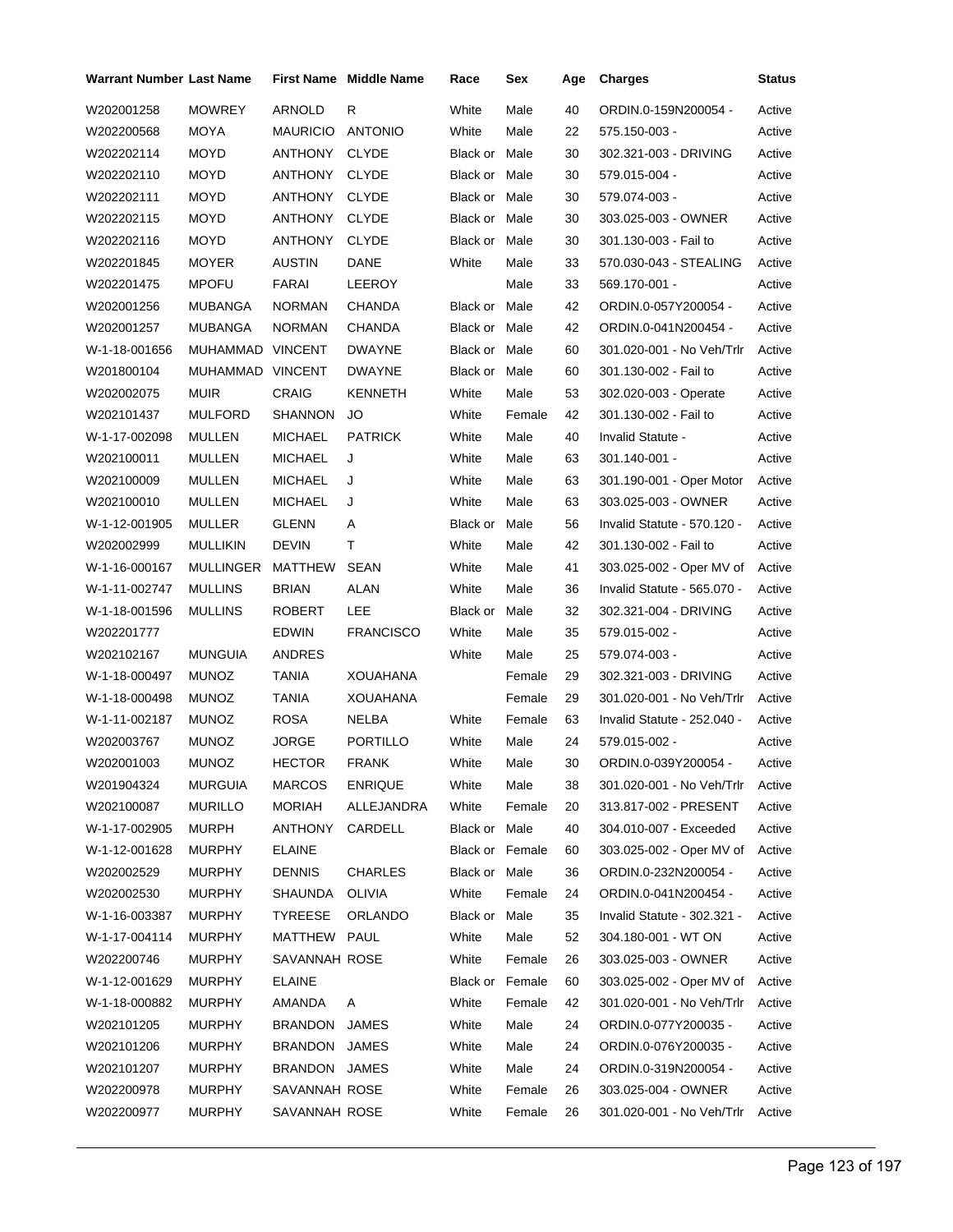| <b>Warrant Number Last Name</b> |                  |                  | First Name Middle Name         | Race                   | Sex             | Age | <b>Charges</b>              | <b>Status</b> |
|---------------------------------|------------------|------------------|--------------------------------|------------------------|-----------------|-----|-----------------------------|---------------|
| W202200973                      | <b>MURPHY</b>    | LARRY            | J                              | White                  | Male            | 51  | 307.400-010 - OPER MCV      | Active        |
| W-1-13-003182                   | <b>MURRAY</b>    | CHRISTYAL SHARDA |                                | <b>Black or Female</b> |                 | 34  | Invalid Statute - 302.321 - | Active        |
| W202200980                      | <b>MURRAY</b>    | JELANI           | <b>XAVIER MEKHI</b>            | Black or Male          |                 | 18  | 304.010-007 - Exceeded      | Active        |
| W-1-16-004211                   | MURRAY           | JANNAHKIE JAMES  |                                | Black or               |                 | 46  | 307.400-030 - DRIVER        | Active        |
| W202102976                      | MURRAY           | DARRYL           | <b>KEVIN</b>                   | Black or Male          |                 | 39  | 568.040-002 -               | Active        |
| W202200979                      | MURRAY           | JELANI           | XAVIER MEKHI                   | Black or Male          |                 | 18  | 302.020-003 - Operate       | Active        |
| W202104454                      | <b>MURRAY</b>    |                  | SHIREE DIECHIE Black or Female |                        |                 | 41  | 302.020-003 - Operate       | Active        |
| W202104545                      | MURRAY           | QUINCY           |                                | Black or Male          |                 | 30  | 313.813 - TRESPASSING       | Active        |
| W202103132                      | MURRAY           | PATRICK          | <b>DONOVAN</b>                 | Black or Male          |                 | 40  | 304.010-005 - Exceeded      | Active        |
| W202104455                      | MURRAY           |                  | SHIREE DIECHIE Black or Female |                        |                 | 41  | 304.010-004 - Exceeded      | Active        |
| W202002841                      | <b>MURRAY</b>    | DOUGLAS          | <b>LEE</b>                     | White                  | Male            | 62  | 304.010-003 - Exceeded      | Active        |
| W-1-10-000874                   | MURRILL          | HENRY            | J                              | Black or Male          |                 | 59  | Invalid Statute - 304.180 - | Active        |
| W-1-10-000875                   | MURRILL          | HENRY            | J                              | Black or Male          |                 | 59  | 307.400-030 - DRIVER        | Active        |
| W202002531                      | <b>MURRY</b>     | LEAH             | CHRISTINA                      | White                  | Female          | 38  | ORDIN.0-288N200054 -        | Active        |
| W-1-15-001991                   | MURSHAD          | HADEF            | BAKHEET                        | White                  | Male            | 27  | Invalid Statute - 304.010 - | Active        |
| W-1-15-002243                   | MURSHID          | GHULAM           |                                |                        | Male            | 42  | Invalid Statute - 304.010 - | Active        |
| W202000760                      | MUSTARD          | SEAN             | <b>MICHAEL</b>                 | White                  | Male            | 53  | ORDIN.0-288N200054 -        | Active        |
| W202000759                      | MUSTARD          | SEAN             | <b>MICHAEL</b>                 | White                  | Male            | 53  | ORDIN.0-041N200454 -        | Active        |
| W202000758                      | MUSTARD          | SEAN             | <b>MICHAEL</b>                 | White                  | Male            | 53  | ORDIN.0-057Y200054 -        | Active        |
| W202002532                      | <b>MWANGIN</b>   | <b>RICHY</b>     |                                | Asian                  | Male            | 33  | ORDIN.0-216N200654 -        | Active        |
| W201802155                      | MWANGIN          | <b>RICHY</b>     |                                | Asian                  | Male            | 33  | 577.010 - DWI               | Active        |
| W202100764                      |                  | <b>TUNDU</b>     |                                |                        | Male            | 27  | 301.130-002 - Fail to       | Active        |
| W202100763                      |                  | TUNDU            |                                |                        | Male            | 27  | 304.010-005 - Exceeded      | Active        |
| W202103486                      | <b>MYERS</b>     | TIFFAINIE        | N                              | Not                    | Female          | 23  | 570.120-002 - PASSING       | Active        |
| W202001255                      | <b>MYERS</b>     | JESSICA          | LEANN                          | White                  | Female          | 29  | ORDIN.0-318N200054 -        | Active        |
| W202003665                      | <b>MYERS</b>     | JAMES            | <b>MICHAEL</b>                 | White                  | Male            | 34  | 302.321-003 - DRIVING       | Active        |
| W201901421                      | <b>MYERS</b>     | VENITA           | <b>ANN</b>                     | <b>Black or Female</b> |                 | 60  | 579.015-004 -               | Active        |
| W202002533                      | <b>MYERS</b>     | <b>MANDY</b>     | MARIE                          | White                  | Female          | 43  | ORDIN.0-041N200454 -        | Active        |
| W201901910                      | <b>MYERS</b>     | SEAN             | <b>ANDREW</b>                  | White                  | Male            | 46  | 304.010-004 - Exceeded      | Active        |
| W-1-17-003113                   | <b>MYERS</b>     | LAURA            | ANNE                           | White                  | Female          | 41  | 570.120-002 - PASSING       | Active        |
| W-1-16-002181                   | NAK              | ELIZABETH PAUL   |                                |                        | Black or Female | 32  | Invalid Statute - 301.130 - | Active        |
| W202201930                      | <b>NANCE</b>     | TRAVIS           | <b>SHAINE</b>                  | White                  | Male            | 44  | 302.321-004 - DRIVING       | Active        |
| W202201929                      | <b>NANCE</b>     | <b>TRAVIS</b>    | <b>SHAINE</b>                  | White                  | Male            | 44  | 301.020-001 - No Veh/Trlr   | Active        |
| W201903999                      | <b>NARRON</b>    | <b>RONALD</b>    | <b>SCOTT</b>                   | White                  | Male            | 47  | 570.030-043 - STEALING      | Active        |
| W-1-18-001451                   | <b>NASH</b>      | ANDRAE           | <b>ROMALIS</b>                 | Black or Male          |                 | 71  | 302.321-003 - DRIVING       | Active        |
| W-1-18-001452                   | <b>NASH</b>      | ANDRAE           | <b>ROMALIS</b>                 | Black or Male          |                 | 71  | 301.020-001 - No Veh/Trlr   | Active        |
| W202200524                      | <b>NASH</b>      | ROBERT           | CJ                             | Black or Male          |                 | 27  | 302.321-004 - DRIVING       | Active        |
| W-1-15-001965                   | NASH             | CARLA            | RENAI                          | Black or Female        |                 | 55  | 570.030-046 -               | Active        |
| W202001449                      | <b>NASON</b>     | ANDREW           | JOSEPH                         | White                  | Male            | 27  | 570.090-001 - FORGERY       | Active        |
| W202102667                      | NASPEKOV         | ATAI             |                                | White                  | Male            | 29  | 304.015-018 - FAIL TO       | Active        |
| W202101558                      | NAUGLE           | <b>KEVIN</b>     | <b>ISAAC</b>                   | White                  | Male            | 57  | 302.321-005 - DRIVING       | Active        |
| W-1-18-001453                   | <b>NAVA</b>      | <b>JENNA</b>     | <b>LYNN</b>                    |                        | Female          | 34  | 301.130-002 - Fail to       | Active        |
| W-1-18-001399                   | NAVA             | <b>JULIE</b>     |                                |                        | Female          | 46  | 301.020-001 - No Veh/Trlr   | Active        |
| W-1-18-001398                   | NAVA             | JULIE            |                                |                        | Female          | 46  | 302.321-004 - DRIVING       | Active        |
| W202201173                      | NAVARRETT ROBERT |                  | <b>MICHAEL</b>                 | White                  | Male            | 46  | 570.030-038 - STEALING      | Active        |
| W-1-17-004602                   |                  | BENJAMIN         | <b>OMAR</b>                    | White                  | Male            | 49  | 304.010-007 - Exceeded      | Active        |
| W202000130                      |                  | MARIA            |                                | White                  | Female          | 44  | 302.020-003 - Operate       | Active        |
|                                 |                  |                  |                                |                        |                 |     |                             |               |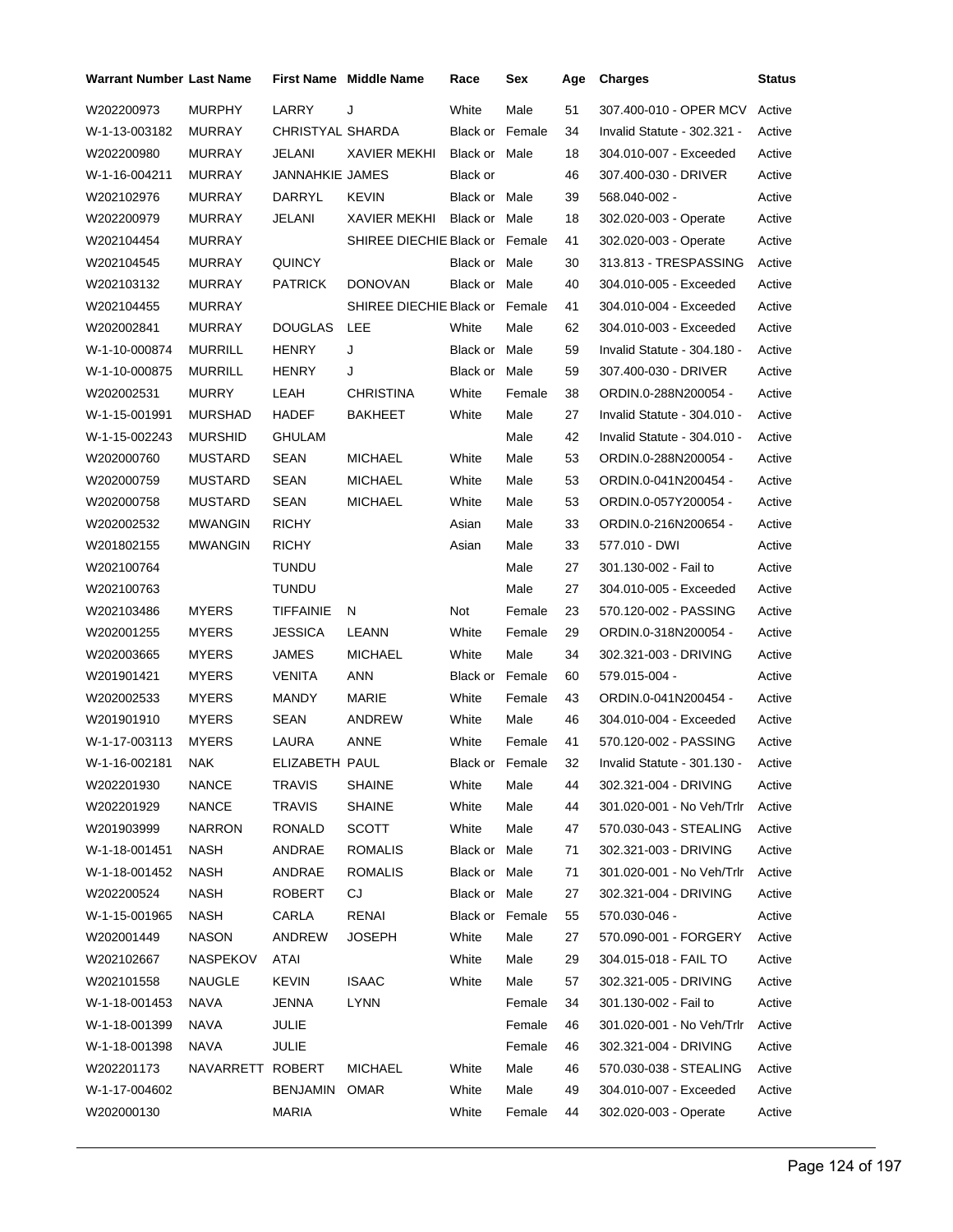| Warrant Number Last Name |                  |                  | First Name Middle Name | Race                   | Sex    | Age | <b>Charges</b>              | Status |
|--------------------------|------------------|------------------|------------------------|------------------------|--------|-----|-----------------------------|--------|
| W-1-15-002582            | NAWABY           | ESSAM            | N                      |                        | Male   | 40  | Invalid Statute - 304.010 - | Active |
| W202101447               | <b>NAYLOR</b>    | GAVIN            | т                      | White                  | Male   | 31  | 565.074-003 - DOMESTIC      | Active |
| W202101976               | <b>NAYLOR</b>    | <b>GAVIN</b>     | <b>TANNER</b>          | White                  | Male   | 31  | 569.120-001 -               | Active |
| W202104693               | NAYLOR           | <b>RICKY</b>     | G                      | White                  | Male   | 43  | 544.665-003 - FAILURE       | Active |
| W-1-16-003941            | <b>NCHIEFUNG</b> | YONGHO           | F                      | Black or Male          |        | 36  | Invalid Statute - 570.223 - | Active |
| W201902099               | <b>NDEGWA</b>    | MITCHELLE BAHATI |                        | <b>Black or Female</b> |        | 27  | 577.010 - DWI               | Active |
| W201801901               | <b>NDHLOVU</b>   | <b>ESTHER</b>    | S                      | <b>Black or Female</b> |        | 35  | 301.277-002 - Fail to Reg   | Active |
| W202002534               | <b>NDIAYE</b>    | ELHADJI          | <b>BABACAR</b>         | Black or Male          |        | 33  | ORDIN.0-232N200054 -        | Active |
| W202104751               | <b>NDUATI</b>    | JAMES            | м                      | Black or Male          |        | 38  | 307.400-002 - OPERATE       | Active |
| W202000626               | <b>NEAL</b>      | KEEAN            | м                      | Black or Male          |        | 47  | 568.040-002 -               | Active |
| W202004213               | NEAL             | BRANDON          | MALIK                  | Black or Male          |        | 27  | 302.321-003 - DRIVING       | Active |
| W202004214               | NEAL             | BRANDON          | <b>MALIK</b>           | Black or Male          |        | 27  | 579.015-004 -               | Active |
| W201801978               | <b>NECAISE</b>   | <b>KRISTIN</b>   | <b>JUUL</b>            | White                  | Female | 36  | 303.025-003 - OWNER         | Active |
| W202002535               | NEECE            | <b>ERIC</b>      | J                      | White                  | Male   | 49  | ORDIN.0-041N200454 -        | Active |
| W202200593               | <b>NEEDS</b>     | <b>MASON</b>     | <b>KENNETH</b>         | White                  | Male   | 32  | 579.015-001 -               | Active |
| W202104785               | NEELEY           | <b>STEVEN</b>    | <b>MICHAEL</b>         | White                  | Male   | 41  | 569.170-001 -               | Active |
| W-1-16-003672            | <b>NEES</b>      | AARON            | CHRISTOPHER            | White                  | Male   | 47  | Invalid Statute - 195.233 - | Active |
| W202202263               | NEETHLING        | <b>JUSTIN</b>    | MICHAEL                | White                  | Male   | 30  | 304.010-005 - Exceeded      | Active |
| W202002536               | <b>NEFF</b>      | LAUREN           | <b>MICHELLE</b>        | White                  | Female | 34  | ORDIN.0-319N200054 -        | Active |
| W-1-13-002486            | <b>NEGELEIN</b>  | GERALD           | WAYNE                  | White                  | Male   | 37  | 307.400-030 - DRIVER        | Active |
| W-1-13-002485            | <b>NEGELEIN</b>  | GERALD           | WAYNE                  | White                  | Male   | 37  | Invalid Statute - 304.235 - | Active |
| W-1-13-002487            | NEGELEIN         | GERALD           | WAYNE                  | White                  | Male   | 37  | 307.400-030 - DRIVER        | Active |
| W-1-13-002488            | <b>NEGELEIN</b>  | GERALD           | WAYNE                  | White                  | Male   | 37  | 307.400-030 - DRIVER        | Active |
| W-1-13-002489            | <b>NEGELEIN</b>  | GERALD           | WAYNE                  | White                  | Male   | 37  | Invalid Statute - 304.180 - | Active |
| W-1-13-002484            | <b>NEGELEIN</b>  | GERALD           | WAYNE                  | White                  | Male   | 37  | 307.400-030 - DRIVER        | Active |
| W-1-18-001804            | NEGONSOTT JOHN   |                  | <b>SEAMUS</b>          | White                  | Male   | 27  | 302.321-003 - DRIVING       | Active |
| W-1-18-001805            | NEGONSOTT JOHN   |                  | <b>SEAMUS</b>          | White                  | Male   | 27  | 303.025-002 - Oper MV of    | Active |
| W202201722               | <b>NEIL</b>      | CIERRA           | KATRIA                 | Black or Female        |        | 31  | 302.321-003 - DRIVING       | Active |
| W-1-14-000272            | <b>NEILL</b>     | JEFFERY          | LAWRENCE               | White                  | Male   | 35  | Invalid Statute - 195.202 - | Active |
| W202202074               | NEILL            | <b>DARRIN</b>    | <b>RAY</b>             | White                  | Male   | 56  | 568.040-002 -               | Active |
| W202001002               | NEJEDLY          | ANTHONY          | <b>DOUGLAS</b>         | White                  | Male   |     | ORDIN.0-002Y200055 -        | Active |
| W202100099               | <b>NELSON</b>    | RUSTY            | <b>DOLYNN</b>          | White                  | Male   | 43  | 579.015-001 -               | Active |
| W202201345               | <b>NELSON</b>    | MICHAEL          | ANTHONY                |                        | Male   | 26  | 565.076 - DOMESTIC          | Active |
| W202103620               | <b>NELSON</b>    | <b>SHELBY</b>    | RAYNELL                | <b>Black or Female</b> |        | 22  | 307.105-001 - FAIL TO       | Active |
| W-1-17-004619            | <b>NELSON</b>    | <b>MYESHA</b>    | <b>ERICA</b>           | Black or Female        |        | 28  | 569.120-001 -               | Active |
| W202105178               | <b>NELSON</b>    | <b>DUSTIN</b>    | <b>MATTHEW</b>         | White                  | Male   | 33  | 575.150-002 - RESIST        | Active |
| W201800838               | <b>NELSON</b>    | ROBERT           | <b>WILLIAM</b>         | White                  | Male   | 28  | 304.010-005 - Exceeded      | Active |
| W202102038               | <b>NELSON</b>    | ANITA            | м                      | White                  | Female | 53  | 302.020-003 - Operate       | Active |
| W-1-18-000571            | <b>NELSON</b>    | REGINALD         | <b>DENNIS</b>          | Black or Male          |        | 64  | 307.400-029 - OPER MCV      | Active |
| W202200585               | <b>NELSON</b>    | ASHLEY           | LAURALEE               | White                  | Female | 42  | 579.015-001 -               | Active |
| W-1-18-000570            | <b>NELSON</b>    | REGINALD         | <b>DENNIS</b>          | Black or Male          |        | 64  | 307.400-001 - FAIL TO       | Active |
| W202200155               | <b>NELSON</b>    | <b>HENRY</b>     | EARL                   | Black or Male          |        | 38  | 302.020-003 - Operate       | Active |
| W201802257               | <b>NELSON</b>    | ROBERT           | <b>DEMETRUIS</b>       | Black or Male          |        | 39  | 302.321-004 - DRIVING       | Active |
| W202100968               | <b>NELSON</b>    | <b>MICHAEL</b>   | A                      | Black or Male          |        | 53  | 303.025-003 - OWNER         | Active |
| W202200788               | <b>NELSON</b>    | <b>SHANE</b>     | MICHAEL                | White                  | Male   | 38  | 304.013-006 - Unlawfully    | Active |
| W202100969               | <b>NELSON</b>    | <b>MICHAEL</b>   | A                      | Black or Male          |        | 53  | 302.321-003 - DRIVING       | Active |
| W201902865               | <b>NERRO</b>     | KAPE             | <b>NITTU</b>           |                        | Male   | 26  | 304.010-006 - Exceeded      | Active |
|                          |                  |                  |                        |                        |        |     |                             |        |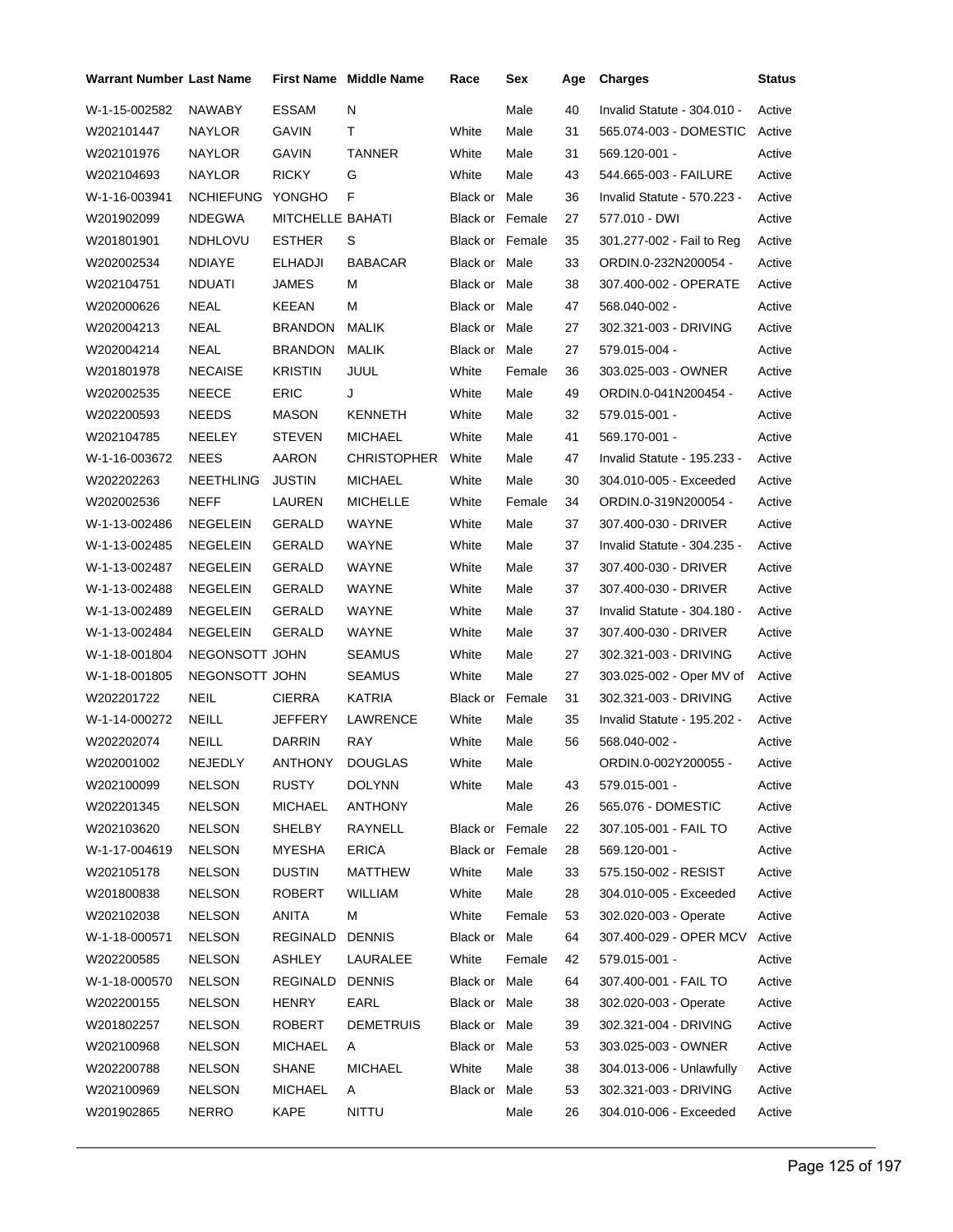| Warrant Number Last Name |                |                 | <b>First Name</b> Middle Name | Race                   | Sex             | Age | <b>Charges</b>                 | <b>Status</b> |
|--------------------------|----------------|-----------------|-------------------------------|------------------------|-----------------|-----|--------------------------------|---------------|
| W202000755               | <b>NESBITT</b> | <b>ME'CAILA</b> | <b>ANTONEIKA L</b>            | Not                    | Female          | 36  | ORDIN.0-041N200454 -           | Active        |
| W202000750               | <b>NESBITT</b> | <b>ME'CAILA</b> | <b>ANTONEIKA L</b>            | Not                    | Female          | 36  | ORDIN.0-289N200054 -           | Active        |
| W202000753               | <b>NESBITT</b> | <b>ME'CAILA</b> | ANTONEIKA L                   | Not                    | Female          | 36  | ORDIN.0-054N200354 -           | Active        |
| W202202117               | <b>NESBITT</b> | KAREEM          | М                             | Black or Male          |                 | 28  | 304.010-004 - Exceeded         | Active        |
| W202201792               | <b>NETHON</b>  | JD              |                               | Not                    | Male            | 22  | 302.020-003 - Operate          | Active        |
| W-1-13-002386            | <b>NETTLES</b> | <b>MICHAEL</b>  | ALLEN                         | Black or Male          |                 | 51  | 307.400-030 - DRIVER           | Active        |
| W202101037               | <b>NETTLES</b> | <b>JOHN</b>     | O                             | White                  | Male            | 28  | 304.010-007 - Exceeded         | Active        |
| W202100621               | <b>NETTLES</b> | <b>JOHN</b>     | O                             | White                  | Male            | 28  | 301.020-001 - No Veh/Trlr      | Active        |
| W202201679               | NEUMEYER       | <b>NEIL</b>     |                               | White                  | Not             | 46  | 304.130-003 -                  | Active        |
| W201904219               | <b>NEVILLE</b> | <b>BRENDAN</b>  | PETER                         | White                  | Male            | 66  | 301.020-001 - No Veh/Trlr      | Active        |
| W202001000               | <b>NEVILS</b>  | BARBARA         | JEAN                          | <b>Black or Female</b> |                 | 47  | ORDIN.0-067Y200054 -           | Active        |
| W202001001               | <b>NEVILS</b>  | <b>BARBARA</b>  | <b>JEAN</b>                   | <b>Black or Female</b> |                 | 47  | ORDIN.0-318N200054 -           | Active        |
| W201901931               | <b>NEWBURY</b> | <b>MARY</b>     | BETH                          | White                  | Female          | 37  | 303.025-003 - OWNER            | Active        |
| W201902063               | <b>NEWBURY</b> | <b>MARY</b>     | <b>BETH</b>                   | White                  | Female          | 37  | 303.025-003 - OWNER            | Active        |
| W201902064               | <b>NEWBURY</b> | MARY            | BETH                          | White                  | Female          | 37  | 301.020-001 - No Veh/Trlr      | Active        |
| W201901932               | <b>NEWBURY</b> | MARY            | BETH                          | White                  | Female          | 37  | 301.020-001 - No Veh/Trlr      | Active        |
| W202003769               | <b>NEWELL</b>  | <b>NICHOLAS</b> | <b>JOSEPH</b>                 | White                  | Male            | 42  | 579.015-004 -                  | Active        |
| W202100785               | <b>NEWELL</b>  | WILLIAM         | <b>ANTHONY</b>                | White                  | Male            | 61  | 301.130-002 - Fail to          | Active        |
| W202102082               | <b>NEWMAN</b>  | <b>RONNIE</b>   | LEE                           | White                  | Male            | 31  | 304.010-004 - Exceeded         | Active        |
| W202102742               | <b>NEWMAN</b>  | <b>GENESIS</b>  | <b>MORIAH</b>                 | <b>Black or Female</b> |                 | 22  | 304.010-006 - Exceeded         | Active        |
| W202000946               | <b>NEWMAN</b>  | <b>JESSE</b>    | L.                            | Black or Male          |                 | 35  | ORDIN.0-318N200054 -           | Active        |
| W202002888               | <b>NEWTON</b>  | RYAN            | <b>ERIC</b>                   | White                  | Male            | 47  | 313.817-002 - PRESENT          | Active        |
| W202002513               | <b>NEWTON</b>  | KELLY           | RENAE'                        | White                  | Female          | 41  | 302.321-003 - DRIVING          | Active        |
| W202102825               | <b>NEWTON</b>  | JAMES           | DARRELL                       | White                  | Male            | 45  | 301.130-002 - Fail to          | Active        |
| W202102826               | <b>NEWTON</b>  | JAMES           | DARRELL                       | White                  | Male            | 45  | 302.020-003 - Operate          | Active        |
| W202003644               | <b>NEYLAND</b> | <b>PORSCHE</b>  | <b>NICHELLE</b>               | <b>Black or Female</b> |                 | 34  | 301.210-001 - Posses           | Active        |
| W202003645               | NEYLAND        | <b>PORSCHE</b>  | <b>NICHELLE</b>               | <b>Black or Female</b> |                 | 34  | 304.010-005 - Exceeded         | Active        |
| W202003646               | <b>NEYLAND</b> | <b>PORSCHE</b>  | <b>NICHELLE</b>               | Black or Female        |                 | 34  | 302.321-003 - DRIVING          | Active        |
| W-1-15-002124            | <b>NGOC</b>    | VO              | <b>MINH</b>                   | Asian                  |                 | 50  | 577.060-006 - LEAVING          | Active        |
| W-1-16-002268            | <b>NGUDIA</b>  |                 | М                             | Black or Female        |                 | 30  | Invalid Statute - 304.010 -    | Active        |
| W201901995               | <b>NGUGI</b>   | EVALYN          | <b>MUTHONI</b>                |                        | Black or Female | 23  | 304.010-004 - Exceeded         | Active        |
| W202003595               | <b>NGUYEN</b>  | <b>CUONG</b>    | MINH                          | Not                    | Male            | 30  | 304.180-001 - WT ON            | Active        |
| W202201366               | <b>NGUYEN</b>  | THONG           | <b>VAN</b>                    | Asian                  | Male            | 30  | 570.120-002 - PASSING          | Active        |
| W202002230               | <b>NGUYEN</b>  | <b>DION</b>     |                               |                        | Male            | 26  | 302.321-003 - DRIVING          | Active        |
| W-1-13-001869            | <b>NGUYEN</b>  | <b>TUE</b>      | VU                            | Asian                  | Male            | 42  | Invalid Statute - 302.020 -    | Active        |
| W202200786               | <b>NGUYEN</b>  | <b>MONICA</b>   | THI                           |                        | Female          | 21  | 304.351-007 - FAIL TO          | Active        |
| W202200012               | <b>NGUYEN</b>  | KHANH           | <b>NGOC</b>                   | White                  | Male            | 59  | 565.056 - ASSAULT - 4TH Active |               |
| W202000756               | <b>NGUYEN</b>  | <b>CUONG</b>    | <b>DUY</b>                    | Asian                  | Male            | 39  | ORDIN.0-319N200054 -           | Active        |
| W202002116               | <b>NGUYEN</b>  | <b>JESSIE</b>   | <b>TRAN</b>                   | Asian                  | Female          | 34  | 304.010-005 - Exceeded         | Active        |
| W201902334               | <b>NGUYEN</b>  | LAM             | <b>BAO</b>                    | Asian                  | Male            | 48  | 565.056-001 - ASSAULT -        | Active        |
| W-1-13-001870            | <b>NGUYEN</b>  | <b>TUE</b>      | VU                            | Asian                  | Male            | 42  | Invalid Statute - 301.130 -    | Active        |
| W202201603               | <b>NGUYEN</b>  | <b>RANDY</b>    | <b>THANH</b>                  | Asian                  | Male            | 28  | 313.813-001 -                  | Active        |
| W202200785               | <b>NGUYEN</b>  | <b>MONICA</b>   | THI                           |                        | Female          | 21  | 302.020-003 - Operate          | Active        |
| W202200787               | <b>NGUYEN</b>  | <b>MONICA</b>   | THI                           |                        | Female          | 21  | 304.010-004 - Exceeded         | Active        |
| W-1-15-002948            | <b>NGUYEN</b>  | <b>THONG</b>    | HUU                           | Asian                  | Male            | 49  | Invalid Statute - 195.211 -    | Active        |
| W202201600               | <b>NGUYEN</b>  | RANDY           | <b>THANH</b>                  | Asian                  | Male            | 28  | 313.813-001 -                  | Active        |
| W-1-16-003773            | <b>NHEMA</b>   | HAZEL           |                               | Black or Female        |                 | 35  | Invalid Statute - 304.180 -    | Active        |
|                          |                |                 |                               |                        |                 |     |                                |               |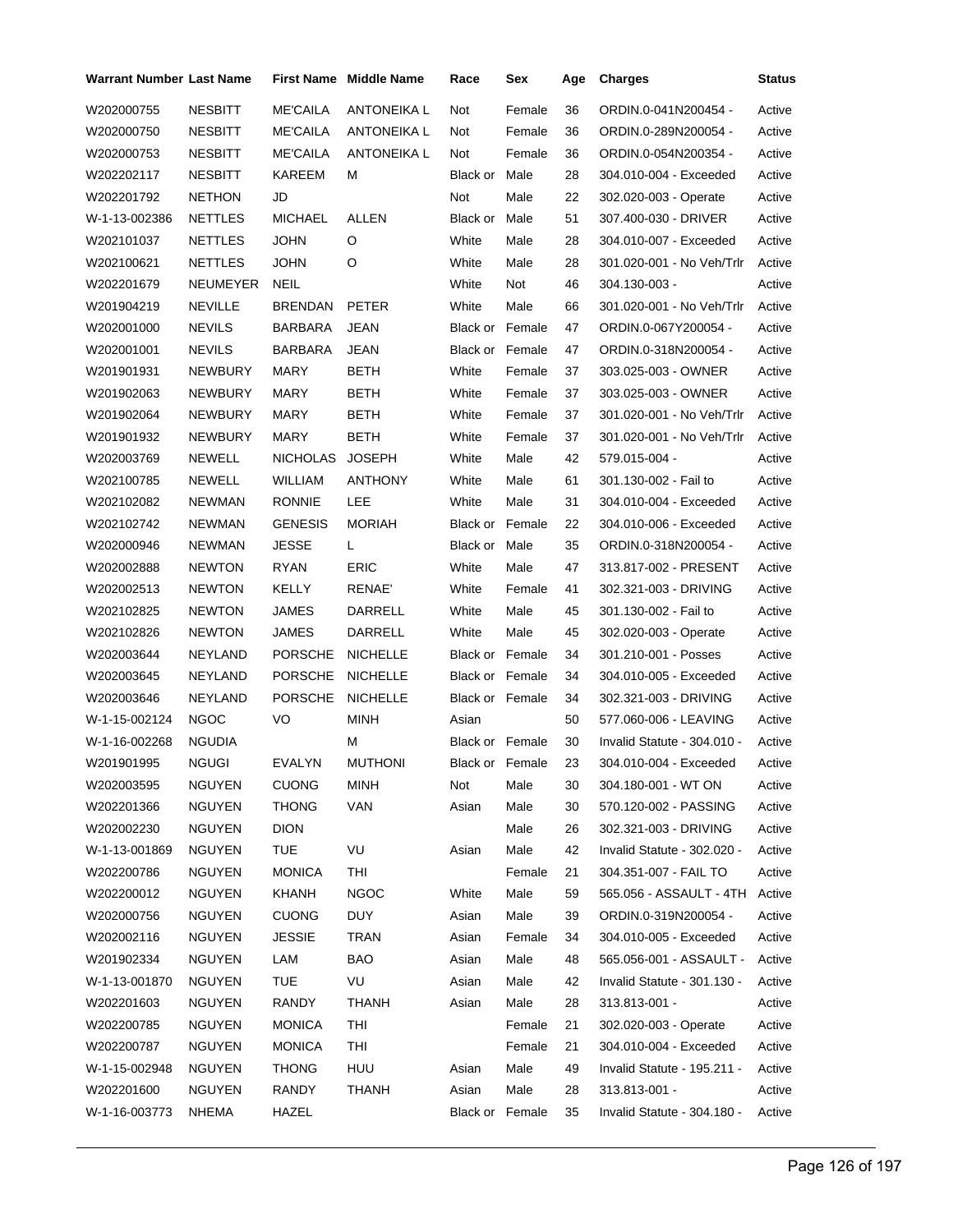| Warrant Number Last Name |                    |                    | <b>First Name</b> Middle Name | Race                   | Sex    | Age | <b>Charges</b>                     | Status |
|--------------------------|--------------------|--------------------|-------------------------------|------------------------|--------|-----|------------------------------------|--------|
| W202103484               | <b>NICHOLAS</b>    | <b>TODD</b>        | P                             | White                  | Male   | 52  | 579.015-001 -                      | Active |
| W202100080               | <b>NICHOLS</b>     | TABATHA            | RENEE                         | White                  | Female | 48  | 569.140-001 -                      | Active |
| W202202266               | <b>NICHOLS</b>     | <b>SHAWN</b>       | <b>AUSTIN</b>                 | White                  | Male   | 25  | 303.025-003 - OWNER                | Active |
| W-1-15-000695            | <b>NICHOLS</b>     | <b>MINDY</b>       | <b>LYNN</b>                   | White                  | Female | 40  | Invalid Statute - 195.233 -        | Active |
| W202002270               | <b>NICHOLS</b>     | TABATHA            | RENEE                         | White                  | Female | 48  | 313.813-001 -                      | Active |
| W202202036               | NICHOLSON ANDRE    |                    | RICHARD                       | Black or Male          |        | 49  | 301.020-001 - No Veh/Trlr          | Active |
| W202102529               | NICHOLSON PARTRICE |                    | LANICE                        | Black or Female        |        | 36  | 306.020-003 - EXPIRED              | Active |
| W202100275               | NICHOLSON KEVIS    |                    | <b>EUGENE</b>                 | Black or Male          |        | 22  | 301.140-001 -                      | Active |
| W202003330               | NICHOLSON NORMAN   |                    | <b>LAMONT</b>                 | Black or Male          |        | 51  | 304.351-007 - FAIL TO              | Active |
| W202003329               | NICHOLSON NORMAN   |                    | LAMONT                        | Black or Male          |        | 51  | 302.020-003 - Operate              | Active |
| W202000433               | <b>NICK</b>        | JOSEPH             | В                             | White                  | Male   | 62  | 313.813-001 -                      | Active |
| W201802474               | <b>NIEMANN</b>     | <b>JORDYN</b>      | ASHLEY                        | White                  | Female | 39  | 302.020-003 - Operate              | Active |
| W201802476               | <b>NIEMANN</b>     | <b>JORDYN</b>      | ASHLEY                        | White                  | Female | 39  | 304.010-003 - Exceeded             | Active |
| W202200458               | <b>NIEVES</b>      | JORGE              | ALDAVA                        | White                  | Not    | 42  | 301.020-001 - No Veh/Trlr          | Active |
| W202201878               | <b>NIEVES</b>      | THOMAS             | E.                            | White                  | Male   | 44  | 579.015-001 -                      | Active |
| W201900633               | <b>NIGRO</b>       | JOSEPH             | <b>MATTHEW</b>                | White                  | Male   | 31  | 301.020-001 - No Veh/Trlr          | Active |
| W202201601               | NIHIPALI           | <b>THOMAS</b>      |                               | White                  | Male   | 51  | 569.140-001 -                      | Active |
| W-1-17-001395            | <b>NIKA</b>        | <b>GORDON</b>      |                               | Asian                  |        | 44  | 577.010-031 - DWI -                | Active |
| W202201428               | <b>NIUS</b>        | <b>LITEFOUR</b>    |                               |                        | Male   | 29  | 577.010-028 - DWI -                | Active |
| W202101269               | <b>NIXON</b>       | ELIZABETH VICTORIA |                               | <b>Black or Female</b> |        | 59  | 307.173-001 - OPER MV              | Active |
| W-1-17-000356            | <b>NIXON</b>       | <b>JUSTIN</b>      | RAYNARD                       | Black or Male          |        | 29  | 570.120-002 - PASSING              | Active |
| W-1-13-002244            |                    | PASCAL             |                               | Black or Male          |        | 34  | Invalid Statute - 302.020 -        | Active |
| W202201327               | <b>NOAH</b>        | <b>BRIANNA</b>     | JO                            | White                  | Female | 30  | 579.015-001 -                      | Active |
| W202200695               | <b>NOAH</b>        | NATALIE            | JO                            | White                  | Female | 53  | 579.015-001 -                      | Active |
| W202201462               | <b>NOAH</b>        | <b>NATALIE</b>     | JO                            | White                  | Female | 53  | 304.341-003 - MADE                 | Active |
| W201800084               | <b>NOBLES</b>      | <b>JON</b>         | HARLEY                        | White                  | Male   | 43  | 304.010-005 - Exceeded             | Active |
| W202201726               | <b>NOEL</b>        | KHALIL             | <b>KEONTE</b>                 | Black or Male          |        | 27  | 304.010-005 - Exceeded             | Active |
| W-1-17-004113            | <b>NOLAN</b>       | RICHARD            | G                             | White                  | Male   | 37  | 304.010-006 - Exceeded             | Active |
| W-1-11-002569            | <b>NOLAND</b>      | <b>ANRICO</b>      | <b>MAURICE</b>                | Black or Male          |        | 28  | Invalid Statute - 195.202 -        | Active |
| W201902176               | <b>NOLAND</b>      | <b>CYNTHIA</b>     | ANN                           | White                  | Female | 41  | 301.020-001 - No Veh/Trlr          | Active |
| W-1-11-002570            | NOLAND             | ANRICO             | <b>MAURICE</b>                | Black or Male          |        | 28  | Invalid Statute - 195.233 - Active |        |
| W201901893               | <b>NOLAND</b>      | <b>CYNTHIA</b>     | ANN                           | White                  | Female | 41  | 301.020-001 - No Veh/Trlr          | Active |
| W-1-16-004022            | <b>NONO</b>        | GWLADYS            | <b>NOEL</b>                   | Black or Female        |        | 35  | Invalid Statute - 301.130 -        | Active |
| W202002537               | <b>NOOR</b>        | <b>NADIA</b>       | AGIL                          | Black or Female        |        | 25  | ORDIN.0-232N200054 -               | Active |
| W202103853               | NORBERTO           | <b>ANTHONY</b>     | <b>JAMES</b>                  | White                  | Male   | 49  | 302.321-003 - DRIVING              | Active |
| W202002538               | <b>NORECH</b>      | FRANTINO           | FRANK                         |                        | Male   | 52  | ORDIN.0-039N200054 -               | Active |
| W201903816               | <b>NORMAN</b>      | SHEILA             | RENE                          | Black or Female        |        | 45  | 302.321-004 - DRIVING              | Active |
| W201903815               | <b>NORMAN</b>      | <b>SHEILA</b>      | RENE                          | Black or Female        |        | 45  | 303.025-003 - OWNER                | Active |
| W201903814               | <b>NORMAN</b>      | SHEILA             | RENE                          | Black or Female        |        | 45  | 301.020-001 - No Veh/Trlr          | Active |
| W202200890               | <b>NORMAN</b>      | JEREMY             | <b>DUANE</b>                  | White                  | Male   | 47  | 302.321-003 - DRIVING              | Active |
| W202200891               | <b>NORMAN</b>      | JEREMY             | <b>DUANE</b>                  | White                  | Male   | 47  | 303.025-003 - OWNER                | Active |
| W202200892               | <b>NORMAN</b>      | JEREMY             | <b>DUANE</b>                  | White                  | Male   | 47  | 301.020-001 - No Veh/Trlr          | Active |
| W202201555               | <b>NORMAND</b>     | MAURAY             | <b>CEDRON</b>                 |                        | Male   | 44  | 579.015-001 -                      | Active |
| W201801522               | <b>NORRED</b>      | WAYNE              | ELLIS                         | White                  | Male   | 31  | 302.321-003 - DRIVING              | Active |
| W-1-14-002558            | <b>NORRIS</b>      |                    | DEENEE                        | Black or Female        |        | 34  | 577.010-032 - DRIVING              | Active |
| W201901823               | <b>NORRIS</b>      | RHAVEN             | <b>NICKOLE</b>                | White                  | Female | 37  | 301.130-002 - Fail to              | Active |
| W202100639               | NORTH              | SHENNEN            | DEAUNDREY                     | Black or Male          |        | 29  | 579.015-004 -                      | Active |
|                          |                    |                    |                               |                        |        |     |                                    |        |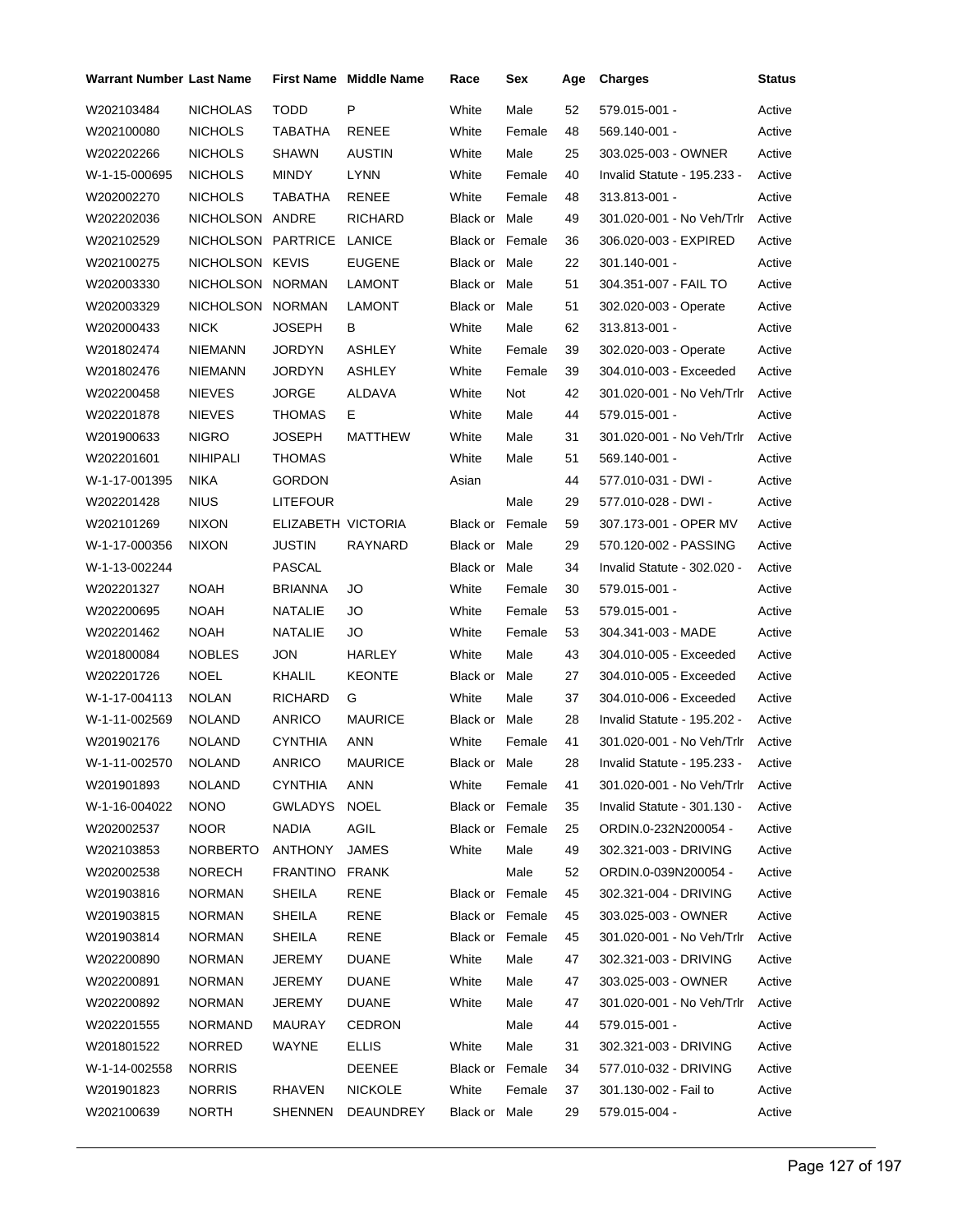| Warrant Number Last Name |                  |                | <b>First Name Middle Name</b> | Race                   | Sex    | Age | <b>Charges</b>                   | Status |
|--------------------------|------------------|----------------|-------------------------------|------------------------|--------|-----|----------------------------------|--------|
| W202100640               | <b>NORTH</b>     | <b>SHENNEN</b> | DEAUNDREY                     | Black or               | Male   | 29  | 303.025-003 - OWNER              | Active |
| W202104593               | <b>NORWOOD</b>   | <b>TIANA</b>   | <b>PATRICE</b>                | <b>Black or Female</b> |        | 19  | 570.030-035 - STEALING           | Active |
| W202100619               | <b>NOWLIN</b>    | <b>STEPHEN</b> | С                             | White                  | Male   | 52  | 304.010-005 - Exceeded           | Active |
| W-1-17-003665            | <b>NUCKOLES</b>  | <b>ERIC</b>    | <b>GENE</b>                   | White                  | Male   | 40  | 304.010-007 - Exceeded           | Active |
| W202000585               | <b>NUCKOLLS</b>  | JAMISON        | SHELDON                       | Not                    | Male   | 46  | 304.180-001 - WT ON              | Active |
| W202003651               | <b>NUGENT</b>    | GARY           | <b>EUGENE</b>                 | <b>Black or Male</b>   |        | 42  | 577.010-032 - DRIVING            | Active |
| W202003652               | <b>NUGENT</b>    | GARY           | <b>EUGENE</b>                 | Black or Male          |        | 42  | 575.150-003 -                    | Active |
| W202003653               | NUGENT           | GARY           | <b>EUGENE</b>                 | <b>Black or Male</b>   |        | 42  | 304.012-001 - Oper Veh in        | Active |
| W202202041               | <b>NUNES</b>     | <b>KRISTIN</b> | <b>NICOLE</b>                 | White                  | Female | 35  | 301.020-001 - No Veh/Trlr        | Active |
| W202001421               | <b>NUNEZ</b>     | SAMUEL         |                               | White                  | Male   | 30  | 569.080-002 -                    | Active |
| W-1-11-002529            |                  | <b>BERNABE</b> |                               | White                  | Male   | 45  | Invalid Statute - 302.220 -      | Active |
| W202103849               | <b>NUNN</b>      | <b>KATHRYN</b> | LEE.                          | White                  | Female | 39  | 301.130-002 - Fail to            | Active |
| W-1-17-004159            | <b>NUNNELLY</b>  | <b>KRYSTON</b> | RIKKIA                        | <b>Black or Female</b> |        | 25  | 303.025-002 - Oper MV of         | Active |
| W202002540               | <b>NYANG</b>     | <b>BOTH</b>    | <b>PETER</b>                  | Black or Male          |        | 26  | ORDIN.0-232N200054 -             | Active |
| W202003331               | OAKLEY           | DANIEL         | RAY                           | White                  | Male   | 27  | 304.010-007 - Exceeded           | Active |
| W202003332               | OAKLEY           | DANIEL         | RAY                           | White                  | Male   | 27  | 304.015-031 - FAIL TO            | Active |
| W202101187               | <b>OATES</b>     | <b>BILLY</b>   | <b>EUGENE</b>                 | White                  | Male   | 26  | 579.015-004 -                    | Active |
| W202201192               | <b>OATES</b>     | <b>JEROME</b>  |                               | Black or Male          |        | 31  | 385.070 - FAILURE TO             | Active |
| W202201641               | <b>OATES</b>     | <b>TONYA</b>   | <b>MICHELE</b>                | <b>Black or Female</b> |        | 45  | 303.025-002 - Oper MV of         | Active |
| W202201744               | <b>OBARR</b>     | <b>MATTHEW</b> | <b>WAYNE</b>                  | White                  | Male   | 36  | 304.010-006 - Exceeded           | Active |
| W202000286               | OBERMEYER DANA   |                | <b>RAE</b>                    | White                  | Female | 53  | 303.025-003 - OWNER              | Active |
| W-1-11-002840            | <b>OBRIEN</b>    | CAROL          |                               |                        | Female | 51  | Invalid Statute - 570.120 -      | Active |
| W-1-09-002254            | <b>OCAMPO</b>    | <b>SERGIO</b>  | <b>NMN</b>                    | White                  | Male   | 42  | 577.010-032 - DRIVING            | Active |
| W-1-09-002255            | <b>OCAMPO</b>    | <b>SERGIO</b>  | <b>NMN</b>                    | White                  | Male   | 42  | 577.010-032 - DRIVING            | Active |
| W202001737               | <b>OCHOA</b>     | <b>ISSAC</b>   | OBED                          | White                  | Male   | 22  | 303.025-003 - OWNER              | Active |
| W-1-16-002400            | <b>OCHOA</b>     | DANIEL         |                               | White                  | Male   | 49  | Invalid Statute - 302.020 -      | Active |
| W-1-16-002401            | OCHOA            | DANIEL         |                               | White                  | Male   | 49  | 303.025-002 - Oper MV of         | Active |
| W-1-16-002402            | <b>OCHOA</b>     | DANIEL         |                               | White                  | Male   | 49  | Invalid Statute - 304.010 -      | Active |
| W-1-17-001620            | <b>OCHOA</b>     | OLIVER         |                               | White                  | Male   | 28  | 304.015-011 - FAIL TO            | Active |
| W-1-17-001619            | <b>OCHOA</b>     | <b>OLIVER</b>  |                               | White                  | Male   | 28  | 302.321-003 - DRIVING            | Active |
| W201902610               | <b>OCHOA</b>     | CEDRICK        | ANTHONY                       | White                  | Male   | 23  | 301.020-001 - No Veh/Trlr Active |        |
| W201902609               | <b>OCHOA</b>     | <b>CEDRICK</b> | <b>ANTHONY</b>                | White                  | Male   | 23  | 303.025-003 - OWNER              | Active |
| W201902611               | <b>OCHOA</b>     | <b>CEDRICK</b> | <b>ANTHONY</b>                | White                  | Male   | 23  | 307.070-001 - FAIL TO            | Active |
| W-1-18-000449            | OCHOA            | GILBERTO       | G                             |                        | Male   | 30  | 301.130-002 - Fail to            | Active |
| W202102241               | <b>OCONNER</b>   | <b>EKIRA</b>   | NAKYSHA                       | Black or Female        |        | 25  | 302.321-003 - DRIVING            | Active |
| W202102240               | <b>OCONNER</b>   | EKIRA          | NAKYSHA                       | Black or Female        |        | 25  | 304.010-004 - Exceeded           | Active |
| W202103140               | <b>OCTAVE</b>    | <b>MONE</b>    | LATRELE                       | <b>Black or Female</b> |        | 21  | 304.010-005 - Exceeded           | Active |
| W-1-16-002151            | <b>ODELL</b>     | <b>GENE</b>    | LAWRENCE                      | White                  | Male   | 41  | Invalid Statute - 304.010 -      | Active |
| W202103354               | ODELL            | <b>TOBY</b>    | JAMES                         | Black or Male          |        | 28  | 544.665-003 - FAILURE            | Active |
| W202103355               | ODELL            | <b>TOBY</b>    | JAMES                         | Black or Male          |        | 28  | 544.665-003 - FAILURE            | Active |
| W202000153               | <b>ODEN</b>      |                |                               | Not                    | Female | 68  | 570.120-002 - PASSING            | Active |
| W202100647               | ODIL.            | <b>DERIK</b>   | RADER                         | White                  | Male   | 26  | 579.015-004 -                    | Active |
| W202101072               | <b>O'DONNELL</b> | JOHN           | J                             | White                  | Male   | 48  | 570.030-044 - STEALING           | Active |
| W201900775               | <b>ODOR</b>      | <b>MICHAEL</b> | DEAN                          | White                  | Male   | 56  | 302.321-003 - DRIVING            | Active |
| W201900776               | ODOR             | <b>MICHAEL</b> | DEAN                          | White                  | Male   | 56  | 570.030-043 - STEALING           | Active |
| W202103572               | OESTREICH SHAD   |                | WAYNE                         | White                  | Male   | 42  | 579.015-004 -                    | Active |
| W202103854               | OESTREICH SHAD   |                | WAYNE                         | White                  | Male   | 42  | 302.321-003 - DRIVING            | Active |
|                          |                  |                |                               |                        |        |     |                                  |        |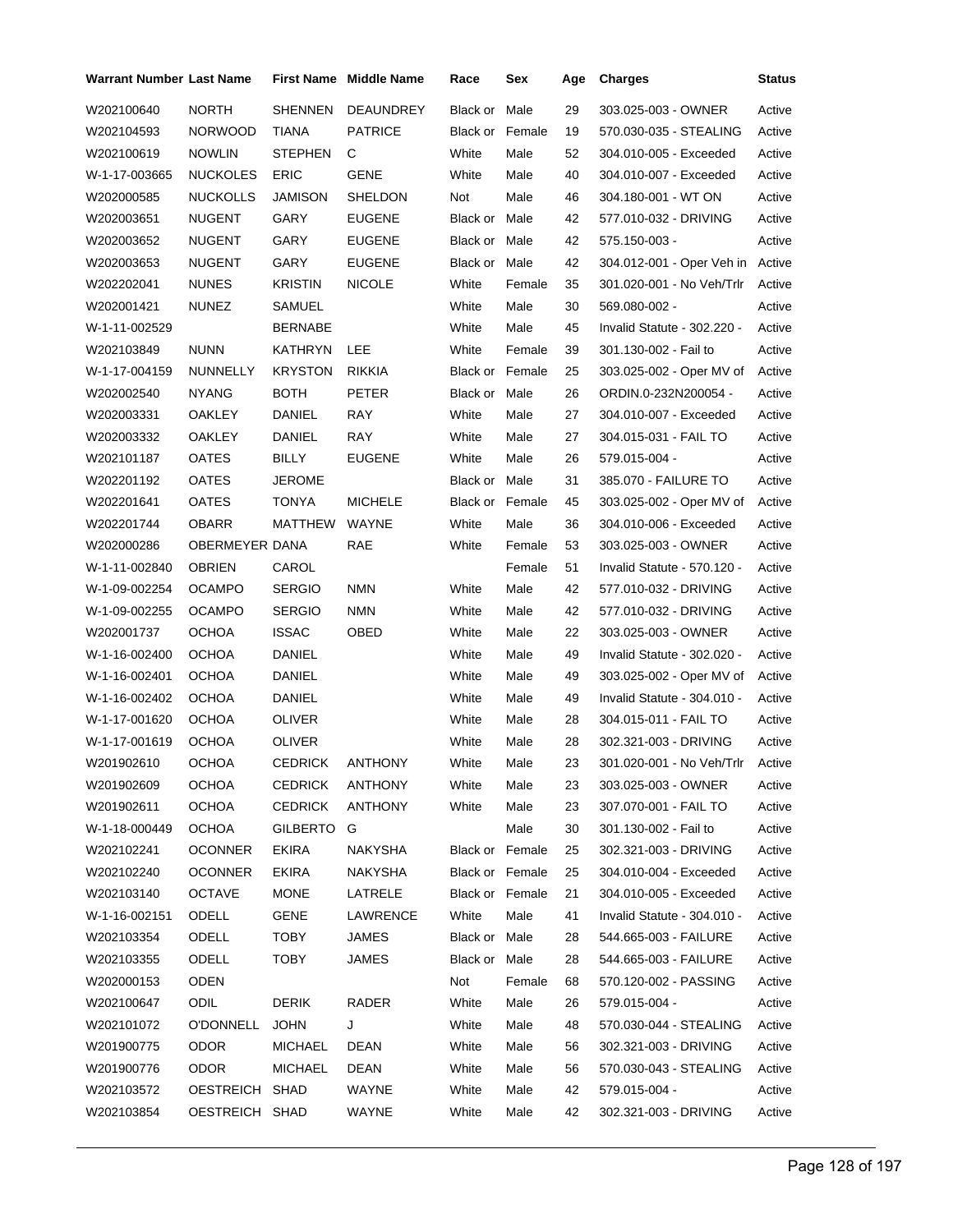| <b>Warrant Number Last Name</b> |                         |                 | <b>First Name</b> Middle Name | Race                   | Sex    | Age | <b>Charges</b>              | <b>Status</b> |
|---------------------------------|-------------------------|-----------------|-------------------------------|------------------------|--------|-----|-----------------------------|---------------|
| W-1-17-002123                   |                         | <b>ROBERT</b>   |                               |                        | Male   | 28  | 304.010-006 - Exceeded      | Active        |
| W202000947                      | <b>OGARA</b>            | JULIE           | MARIE                         | White                  | Female | 50  | ORDIN.0-256N200050 -        | Active        |
| W202104025                      | <b>OGUNMOKUNADENIYI</b> |                 | <b>TOBI</b>                   | Black or Male          |        | 28  | 304.010-004 - Exceeded      | Active        |
| W202101212                      | OJEDA                   | TAMMY           | <b>LYNN</b>                   | White                  | Female | 46  | ORDIN.0-041N200454 -        | Active        |
| W202101213                      | OJEDA                   | TAMMY           | LYNN                          | White                  | Female | 46  | ORDIN.0-057Y200054 -        | Active        |
| W202101211                      | OJEDA                   | TAMMY           | LYNN                          | White                  | Female | 46  | ORDIN.0-289N200054 -        | Active        |
| W202201729                      | <b>OKON</b>             | CHRISTIAN MCCOY |                               | White                  | Male   | 20  | 302.321-003 - DRIVING       | Active        |
| W202202073                      | <b>OKON</b>             | CHRISTIAN MCCOY |                               | White                  | Male   | 20  | 304.010-005 - Exceeded      | Active        |
| W-1-15-000035                   | <b>OKOYE</b>            | <b>PATRICK</b>  | ANTHONY                       | Black or Male          |        | 33  | Invalid Statute - 301.020 - | Active        |
| W-1-15-000034                   | <b>OKOYE</b>            | <b>PATRICK</b>  | ANTHONY                       | Black or Male          |        | 33  | Invalid Statute - 302.321 - | Active        |
| W-1-15-000033                   | OKOYE                   | <b>PATRICK</b>  | <b>ANTHONY</b>                | Black or Male          |        | 33  | 303.025-002 - Oper MV of    | Active        |
| W-1-08-001308                   |                         | <b>JOSE</b>     | <b>FRANCISCO</b>              | White                  | Male   | 43  | 577.010-032 - DRIVING       | Active        |
| W202002541                      |                         | ERIKA           | G                             |                        | Female | 22  | ORDIN.0-039N200054 -        | Active        |
| W202104567                      | <b>OLEY</b>             | DANIEL          | <b>ANTHONY</b>                | White                  | Male   | 34  | 304.010-005 - Exceeded      | Active        |
| W202104568                      | OLEY                    | DANIEL          | <b>ANTHONY</b>                | White                  | Male   | 34  | 302.020-003 - Operate       | Active        |
| W-1-16-003968                   | OLIPHANT                | TANA            | LEE                           | White                  | Female | 51  | Invalid Statute - 301.020 - | Active        |
| W202003904                      | <b>OLIVAS</b>           | ELIJAH          | TAYLOR                        | White                  | Male   | 25  | 304.012-002 - Oper Veh      | Active        |
| W202004108                      | OLIVAS                  | ELIJAH          | <b>TAYLOR</b>                 | White                  | Male   | 25  | 304.012-002 - Oper Veh      | Active        |
| W-1-15-002821                   | OLIVER                  | CYNNITA         | <b>DIONICE</b>                | <b>Black or Female</b> |        | 47  | Invalid Statute - 301.130 - | Active        |
| W202105148                      | OLIVER                  | LATON           | D                             | Black or Male          |        | 47  | 301.130-003 - Fail to       | Active        |
| W-1-11-001438                   | OLIVER                  | <b>DAVID</b>    | LAWRENCE                      | Black or Male          |        | 34  | Invalid Statute - 304.010 - | Active        |
| W-1-11-001439                   | <b>OLIVER</b>           | DAVID           | LAWRENCE                      | Black or Male          |        | 34  | Invalid Statute - 302.321 - | Active        |
| W202000377                      | OLIVER                  | JASMINE         | <b>JONELLE</b>                |                        | Female | 28  | 304.010-004 - Exceeded      | Active        |
| W202101896                      | <b>OLIVER</b>           | ANASTASIA       |                               | <b>Black or Female</b> |        | 23  | 307.179-002 - DRIVER        | Active        |
| W202105149                      | OLIVER                  | LATON           | D                             | Black or Male          |        | 47  | 303.025-002 - Oper MV of    | Active        |
| W-1-13-002769                   | OLIVER                  | <b>KELLY</b>    | ANNE                          | Black or Female        |        | 33  | Invalid Statute - 302.020 - | Active        |
| W202105150                      | OLIVER                  | LATON           | D                             | Black or Male          |        | 47  | 302.321-003 - DRIVING       | Active        |
| W-1-18-001902                   | <b>OLIVER</b>           | <b>NYRIECE</b>  | <b>CAMILLE</b>                | <b>Black or Female</b> |        | 43  | 570.030-043 - STEALING      | Active        |
| W202004274                      | OLIVER                  | <b>KENNETH</b>  | <b>DEVER</b>                  | Black or Male          |        | 37  | 579.015-003 -               | Active        |
| W202003059                      | <b>OLIVERI</b>          | TONY            | <b>NOEL</b>                   | Black or Male          |        | 32  | 302.020-003 - Operate       | Active        |
| W-1-18-000993 OLMSTEAD          |                         | KENNETH         | JOSEPH                        | White Male             |        | 62  | 304.180-002 - WT ON         | Active        |
| W202002512                      | OLSEN                   | <b>BRIANNA</b>  | CAROL                         | White                  | Female | 28  | 304.010-004 - Exceeded      | Active        |
| W202000762                      | <b>OLSON</b>            |                 | <b>PATRICK</b>                | White                  | Male   | 34  | ORDIN.0-057Y200054 -        | Active        |
| W202000763                      | OLSON                   |                 | <b>PATRICK</b>                | White                  | Male   | 34  | ORDIN.0-041N200454 -        | Active        |
| W201901576                      | <b>OLSON</b>            | <b>TYLER</b>    | ROBERT                        | White                  | Male   | 37  | 579.074-002 -               | Active        |
| W201901583                      | <b>OLSON</b>            | TYLER           | <b>ROBERT</b>                 | White                  | Male   | 37  | 304.351-003 - FAIL YIELD    | Active        |
| W201901582                      | OLSON                   | TYLER           | ROBERT                        | White                  | Male   | 37  | 303.025-003 - OWNER         | Active        |
| W-1-17-000433                   | OLVERA                  | <b>HONORIO</b>  |                               |                        | Male   | 32  | 302.321-003 - DRIVING       | Active        |
| W-1-17-000434                   | OLVERA                  | <b>HONORIO</b>  |                               |                        | Male   | 32  | 304.010-006 - Exceeded      | Active        |
| W201800844                      |                         | <b>MARIA</b>    | DE LOS                        |                        | Female | 56  | 301.130-002 - Fail to       | Active        |
| W202104478                      | <b>ONARHEIM</b>         | LANCE           | GARY                          | White                  | Male   | 38  | 577.060 - LEAVING           | Active        |
| W202104479                      | ONARHEIM                | LANCE           | GARY                          | White                  | Male   | 38  | 303.025-003 - OWNER         | Active        |
| W202201711                      | ONEIL                   | <b>JON</b>      | G                             | White                  | Male   | 21  | 304.130-003 -               | Active        |
| W202201712                      | <b>ONEIL</b>            | <b>JON</b>      | G                             | White                  | Male   | 21  | 302.574-002 - FAIL TO       | Active        |
| W202200320                      | ONEILL                  | SUSAN           | <b>MICHELLE</b>               | White                  | Female | 53  | 302.020-003 - Operate       | Active        |
| W201802085                      | <b>OQUIN</b>            | RENEE           | LYNETTE                       | Black or Female        |        | 40  | 565.056-001 - ASSAULT -     | Active        |
| W202002968                      | ORDEUS                  | <b>ERWING</b>   |                               | Black or Male          |        | 19  | 579.015-002 -               | Active        |
|                                 |                         |                 |                               |                        |        |     |                             |               |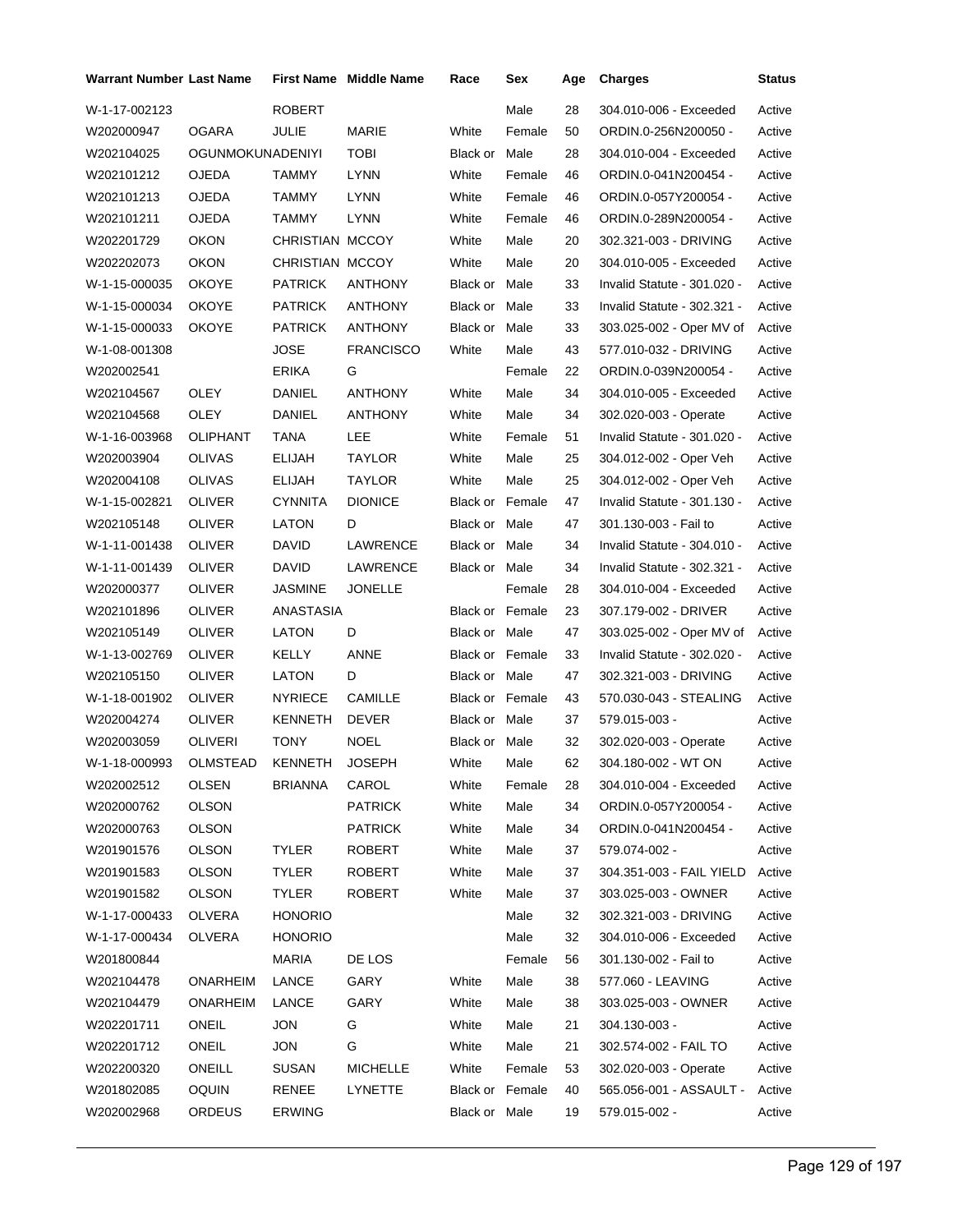| <b>Warrant Number Last Name</b> |                   |                 | <b>First Name</b> Middle Name | Race                 | Sex    | Age | <b>Charges</b>              | Status |
|---------------------------------|-------------------|-----------------|-------------------------------|----------------------|--------|-----|-----------------------------|--------|
| W202002969                      | <b>ORDEUS</b>     | <b>ERWING</b>   |                               | Black or             | Male   | 19  | 304.010-007 - Exceeded      | Active |
| W-1-10-000601                   | ORGANIST          | <b>RICHARD</b>  | <b>JOSEPH</b>                 | White                | Male   | 68  | Invalid Statute - 304.015 - | Active |
| W-1-14-002554                   | ORGANIST          | <b>RICHARD</b>  | <b>JOSEPH</b>                 | White                | Male   | 68  | 577.010-032 - DRIVING       | Active |
| W202100020                      | <b>ORITZ</b>      | MARTHA          | <b>NOHEMI</b>                 | Not                  | Female | 37  | 301.130-002 - Fail to       | Active |
| W202103756                      | ORNDOFF           | <b>SUMMER</b>   | <b>FAITH MICHAE</b>           | White                | Female | 24  | 301.140-001 -               | Active |
| W202103757                      | ORNDOFF           | <b>SUMMER</b>   | <b>FAITH MICHAE</b>           | White                | Female | 24  | 301.210-001 - Posses        | Active |
| W202004007                      | <b>OROPEZA</b>    |                 | <b>ESTABAN</b>                | White                | Male   | 20  | 304.010-007 - Exceeded      | Active |
| W202201710                      | OROURKE           | <b>MORGAN</b>   | <b>SKYLAR</b>                 | White                | Male   | 18  | 303.025-001 - OPERATE       | Active |
| W202000633                      | <b>OROZCO</b>     | <b>JORGE</b>    |                               | White                | Male   | 26  | 313.817-002 - PRESENT       | Active |
| W201903800                      | <b>ORPIN</b>      | LISA            | MARIE                         | White                | Female | 31  | 301.020-001 - No Veh/Trlr   | Active |
| W-1-15-003382                   | <b>ORR</b>        | ATHENA          | ROSE                          | White                | Female | 43  | Invalid Statute - 301.020 - | Active |
| W-1-15-003383                   | ORR               | ATHENA          | ROSE                          | White                | Female | 43  | Invalid Statute - 302.321 - | Active |
| W-1-16-000885                   | ORR               | JADON           | <b>ORRMAN</b>                 | <b>Black or Male</b> |        | 26  | Invalid Statute - 304.010 - | Active |
| W-1-16-000886                   | ORR               | <b>JADON</b>    | <b>ORRMAN</b>                 | <b>Black or Male</b> |        | 26  | Invalid Statute - 302.020 - | Active |
| W-1-16-000890                   | <b>ORR</b>        | <b>JADON</b>    | <b>ORRMAN</b>                 | <b>Black or Male</b> |        | 26  | Invalid Statute - 575.060 - | Active |
| W-1-16-000887                   | ORR               | <b>JADON</b>    | <b>ORRMAN</b>                 | <b>Black or Male</b> |        | 26  | 303.025-002 - Oper MV of    | Active |
| W202200164                      | ORTEGA            | ARMANDO         |                               | White                | Male   | 29  | 304.015-029 - TRUCK         | Active |
| W201902261                      | ORTEZ             | <b>DESMOND</b>  | <b>CHARLES</b>                | White                | Male   | 51  | 579.015-001 -               | Active |
| W202002935                      | ORTIZ             | <b>ROBERTO</b>  | м                             | White                | Male   | 40  | 302.321-003 - DRIVING       | Active |
| W-1-15-000393                   | ORTIZ             | CARLOS          | FERNANDEZ                     | White                | Male   | 48  | Invalid Statute - 301.277 - | Active |
| W202003037                      | ORTIZ             | ROBERTO         | м                             | White                | Male   | 40  | 304.015-001 - Unsafe        | Active |
| W201901451                      | ORTIZ             | <b>RONALD</b>   |                               | White                | Male   | 44  | 301.130-002 - Fail to       | Active |
| W-1-17-003322                   | ORTIZ             | <b>DERRICK</b>  | MIGUEL                        | White                | Male   | 30  | 302.321-003 - DRIVING       | Active |
| W-1-17-003323                   | ORTIZ             | <b>DERRICK</b>  | MIGUEL                        | White                | Male   | 30  | 304.017-001 -               | Active |
| W-1-12-000381                   | ORTIZ             | <b>MARIE</b>    |                               | White                | Female | 55  | 570.030-046 -               | Active |
| W-1-15-000394                   | ORTIZ             | CARLOS          | FERNANDEZ                     | White                | Male   | 48  | 307.400-030 - DRIVER        | Active |
| W202103497                      | ORTIZ             | <b>PATRICIO</b> | <b>MAURO</b>                  | White                | Male   | 42  | 570.030-038 - STEALING      | Active |
| W202104247                      | ORTIZ             | <b>JOSUE</b>    |                               | White                | Male   | 34  | 307.400-012 - FAIL TO       | Active |
| W201801287                      |                   | <b>MONIQUE</b>  |                               | White                | Female | 32  | 303.025-003 - OWNER         | Active |
| W202103343                      | <b>ORTON</b>      | <b>ANDREW</b>   | <b>JOHN</b>                   | White                | Male   | 34  | 579.074-002 -               | Active |
| W202103344                      | ORTON             | ANDREW          | <b>JOHN</b>                   | White                | Male   | 34  | 579.015-003 -               | Active |
| W202002095                      | <b>OSBORN</b>     | JOSEPH          | <b>FRANKLIN</b>               | White                | Male   | 31  | $301.140 - 001 -$           | Active |
| W202103903                      | <b>OSBORNE</b>    | TIERRA          | LYNISHA                       | Black or Female      |        | 40  | 579.015-001 -               | Active |
| W-1-17-003023                   | OSBURN            | <b>TIMOTHY</b>  | <b>RYAN</b>                   | White                | Male   | 38  | 303.025-002 - Oper MV of    | Active |
| W-1-14-002689                   | OSTEEN            | AUBURY          | <b>DESHAWN</b>                | Black or Male        |        | 43  | Invalid Statute - 578.150 - | Active |
| W-1-16-001558                   | OSTGREN           | <b>KEIFER</b>   | <b>GUNNAR</b>                 | White                | Male   | 29  | Invalid Statute - 195.233 - | Active |
| W202002463                      | <b>OSTLING</b>    | MEGAN           | LEA                           | White                | Female | 37  | 303.025-003 - OWNER         | Active |
| W202002464                      | OSTLING           | MEGAN           | LEA                           | White                | Female | 37  | 302.321-003 - DRIVING       | Active |
| W202002465                      | <b>OSTLING</b>    | MEGAN           | LEA                           | White                | Female | 37  | 301.020-001 - No Veh/Trlr   | Active |
| W201904379                      | OSTRANDER MICHAEL |                 | W                             | White                | Male   | 51  | 570.120-002 - PASSING       | Active |
| W-1-07-001531                   | OSTRANDER AIMEE   |                 | L.                            | White                | Female | 51  | Invalid Statute - 570.120 - | Active |
| W-1-11-000315                   | OSTROM            | JERRED          | LEE                           | White                | Male   | 31  | Invalid Statute - 195.233 - | Active |
| W-1-11-000316                   | OSTROM            | JERRED          | LEE                           | White                | Male   | 31  | Invalid Statute - 195.233 - | Active |
| W-1-17-004499                   | OTERO             | <b>RYAN</b>     | JAY                           | White                | Male   | 27  | 579.074-003 -               | Active |
| W-1-18-000863                   | OTERO             | <b>RYAN</b>     | JAY                           | White                | Male   | 27  | 579.074-003 -               | Active |
| W201800901                      | OTTINGER          | <b>ROY</b>      | ALBERT                        | White                | Male   | 62  | 302.321-003 - DRIVING       | Active |
| W201800902                      | OTTINGER          | <b>ROY</b>      | ALBERT                        | White                | Male   | 62  | 301.140-001 -               | Active |
|                                 |                   |                 |                               |                      |        |     |                             |        |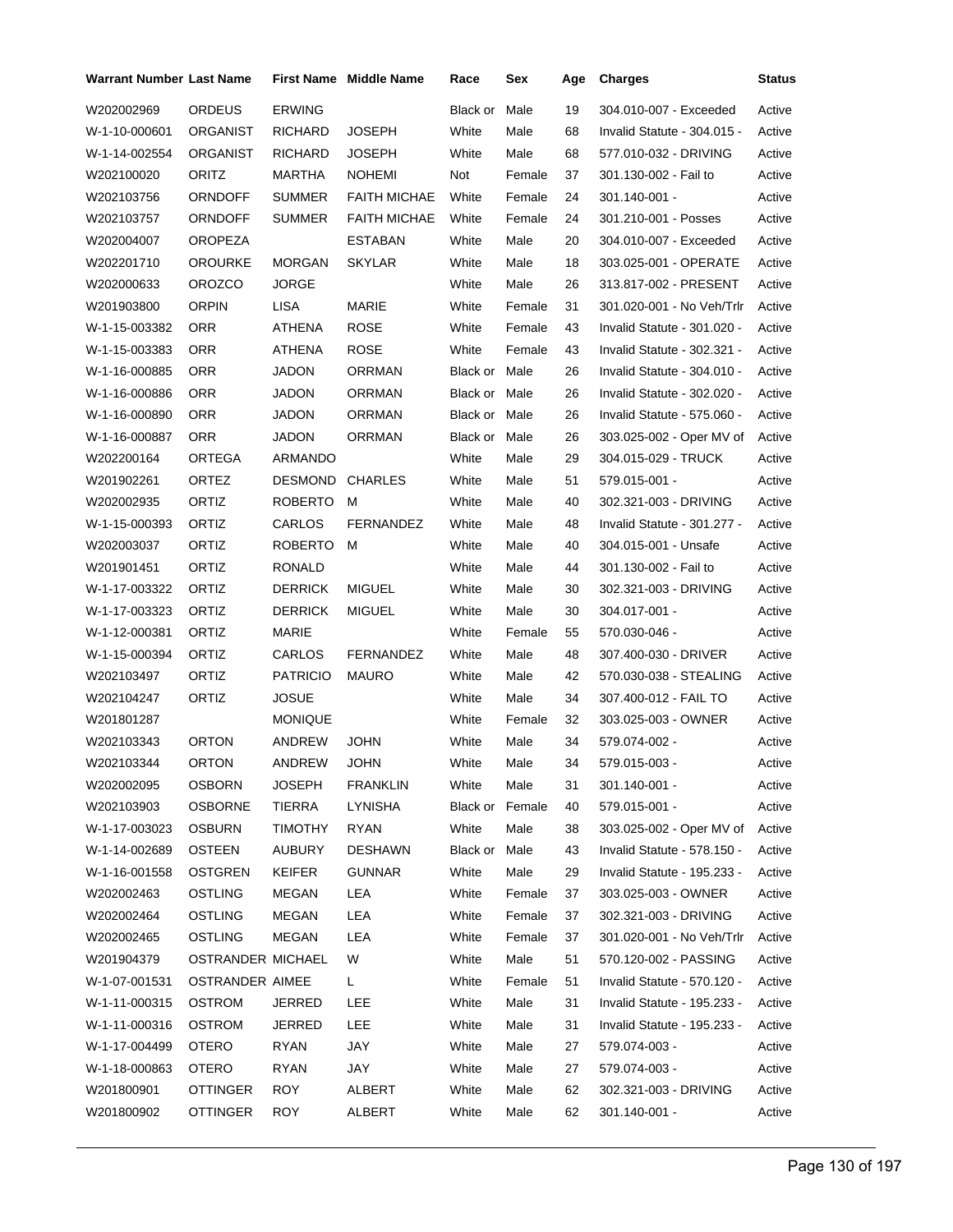| <b>ROY</b><br>ALBERT<br>W201800903<br>OTTINGER<br>White<br>Male<br>62<br>301.020-001 - No Veh/Trlr                  | Active<br>Active |
|---------------------------------------------------------------------------------------------------------------------|------------------|
|                                                                                                                     |                  |
| DEVONNEE CHRYSTINE<br>56<br>W-1-16-003974<br>OTTMAN<br>White<br>Female<br>Invalid Statute - 195.202 -               |                  |
| DEVONNEE CHRYSTINE<br>56<br>W-1-16-003973<br><b>OTTMAN</b><br>White<br>Female<br>Invalid Statute - 195.233 -        | Active           |
| LAURA<br>KAY<br>White<br>W202100036<br>Female<br>57<br>577.010-025 - DWI -                                          | Active           |
| <b>OUTLEY</b><br>55<br>W201901903<br>OLIVER<br>В<br>Black or<br>Male<br>565.074-003 - DOMESTIC                      | Active           |
| <b>RICHARD</b><br>White<br>Male<br>38<br>W202105152<br>OVERTON<br>ANTHONY<br>302.321-003 - DRIVING                  | Active           |
| <b>KELLEN</b><br>W-1-16-003386<br>OVERTON<br><b>RUTH ALICE</b><br>Black or<br>Female<br>33<br>577.060-006 - LEAVING | Active           |
| <b>RICHARD</b><br>Male<br>38<br>W202105151<br>OVERTON<br>ANTHONY<br>White<br>304.010-004 - Exceeded                 | Active           |
| <b>JOHN</b><br>Male<br>58<br>W-1-15-000996<br><b>OWEN</b><br><b>HOWARD</b><br>Invalid Statute - 302.020 -           | Active           |
| <b>BERNICE</b><br>W201903798<br>OWENS<br>DASEANA<br>Black or Female<br>26<br>301.130-003 - Fail to                  | Active           |
| <b>ELIJAH</b><br>28<br>W-1-16-003648<br>OWENS<br>SAVON<br>Black or<br>Male<br>Invalid Statute - 569.140 -           | Active           |
| <b>OWENS</b><br><b>MARK</b><br>40<br>W201903985<br>White<br>Male<br>303.025-003 - OWNER                             | Active           |
| <b>MARK</b><br>White<br>40<br>W201903986<br>OWENS<br>Male<br>302.175-001 - Fail to                                  | Active           |
| 26<br>W202001252<br>OWENS<br>DASEANA<br><b>BERNICE</b><br><b>Black or Female</b><br>ORDIN.0-319N200054 -            | Active           |
| <b>BERNICE</b><br>Black or Female<br>26<br>W202001253<br><b>OWENS</b><br>DASEANA<br>ORDIN.0-295N201054 -            | Active           |
| <b>MARK</b><br>White<br>40<br>W201904223<br>OWENS<br>Male<br>301.020-003 - Fail to                                  | Active           |
| ANGELA<br>Female<br>42<br>W202102874<br><b>OWENS</b><br>JO<br>White<br>579.015-001 -                                | Active           |
| <b>OWENS</b><br>SHAROL<br>KAY<br>White<br>48<br>W202104483<br>Female<br>301.130-002 - Fail to                       | Active           |
| <b>OWENS</b><br><b>KEVIN</b><br>LAVEL<br>55<br>W202105011<br><b>Black or Male</b><br>304.010-004 - Exceeded         | Active           |
| <b>CHRISTIN</b><br>34<br>W202000866<br>OWENS<br>L.<br>Black or Male<br>ORDIN.0-057Y200054 -                         | Active           |
| RASHANAI<br>ADRAINANN<br>Black or Female<br>24<br>W201801848<br>OWENS<br>570.090-001 - FORGERY                      | Active           |
| JARED<br><b>DANIEL</b><br>46<br>W202102122<br>OWENS<br>Black or Male<br>302.321-003 - DRIVING                       | Active           |
| <b>EUGENE</b><br>White<br>Male<br>42<br>W201801274<br>OWENS<br><b>HOWARD</b><br>307.400-029 - OPER MCV              | Active           |
| <b>OWENS</b><br><b>JABARI</b><br>Male<br>27<br>W202201395<br>DESMOND<br>Not<br>304.010-006 - Exceeded               | Active           |
| <b>OWENS</b><br>SHAROL<br>KAY<br>48<br>W202104482<br>White<br>Female<br>302.020-003 - Operate                       | Active           |
| CALVIN<br>LEE<br>White<br>Male<br>29<br>W202100150<br>OWENS<br>304.010-007 - Exceeded                               | Active           |
| <b>CALVIN</b><br>LEE<br>White<br>Male<br>29<br>W202100151<br>OWENS<br>302.020-003 - Operate                         | Active           |
| <b>RAY</b><br><b>JESSE</b><br>White<br>45<br>W202104248<br>OWENS<br>Male<br>304.010-005 - Exceeded                  | Active           |
| <b>ELLIE</b><br>30<br>W202201463<br>OXLEY<br>LAUREN<br>White<br>Female<br>302.321-003 - DRIVING                     | Active           |
| <b>OXLEY</b><br><b>JULIE</b><br>White<br>Female<br>60<br>ORDIN.0-288N200054 -<br>W202001251                         | Active           |
| W202004239<br>PABLO<br>37<br>White<br>Male<br>ORDIN.0-039Y200054 -                                                  | Active           |
| W202101294<br>PABLO<br>JUAN<br>White<br>Male<br>304.012-002 - Oper Veh<br>39                                        | Active           |
| PABLO<br><b>JUAN</b><br>White<br>Male<br>W202101293<br>39<br>302.020-003 - Operate                                  | Active           |
| <b>DAVID</b><br><b>RYAN</b><br>White<br>W-1-16-000945<br><b>PACK</b><br>Male<br>37<br>Invalid Statute - 304.015 -   | Active           |
| <b>PACK</b><br><b>DAVID</b><br><b>RYAN</b><br>White<br>Male<br>W-1-16-000944<br>37<br>577.010-032 - DRIVING         | Active           |
| <b>PACKARD</b><br><b>KURT</b><br><b>DAVID</b><br>White<br>Male<br>45<br>W-1-18-001411<br>302.020-003 - Operate      | Active           |
| <b>KURT</b><br>White<br>W-1-18-001412<br><b>PACKARD</b><br>DAVID<br>Male<br>45<br>303.025-003 - OWNER               | Active           |
| White<br>W-1-18-001413<br>PACKARD<br>KURT<br>DAVID<br>Male<br>45<br>577.010-031 - DWI -                             | Active           |
| <b>PACKARD</b><br><b>KURT</b><br><b>DAVID</b><br>White<br>Male<br>W-1-18-001414<br>45<br>304.015-011 - FAIL TO      | Active           |
| White<br>W-1-14-001804<br><b>PACKER</b><br>MATTHEW<br><b>PAUL</b><br>Male<br>46<br>Invalid Statute - 570.120 -      | Active           |
| Male<br>W202102669<br><b>PACKER</b><br>ROBERT<br><b>STEPHAN GENE White</b><br>38<br>565.091-001 -                   | Active           |
| <b>AGUSTIN</b><br>Male<br>W-1-06-002178<br>PADILLA<br>White<br>36<br>Invalid Statute - 195.202 -<br>J               | Active           |
| White<br>W-1-08-000726<br>PADILLA<br><b>AGUSTIN</b><br>J<br>Male<br>Invalid Statute - 195.202 -<br>36               | Active           |
| White<br>W-1-11-000573<br>PADILLA<br><b>ROBERTO</b><br><b>OROPESA</b><br>Male<br>58<br>Invalid Statute - 570.120 -  | Active           |
| CARL<br>White<br>Male<br>W202002542<br>PADRICK<br><b>JOHN</b><br>58<br>ORDIN.0-057Y200054 -                         | Active           |
| <b>LUIS</b><br>White<br>W-1-17-002781<br><b>PADRON</b><br>Male<br>55<br>307.400-029 - OPER MCV                      | Active           |
| White<br>Male<br>30<br>W-1-16-000261<br>PAEZ<br><b>JORDAN</b><br><b>ROSS</b><br>Invalid Statute - 301.020 -         | Active           |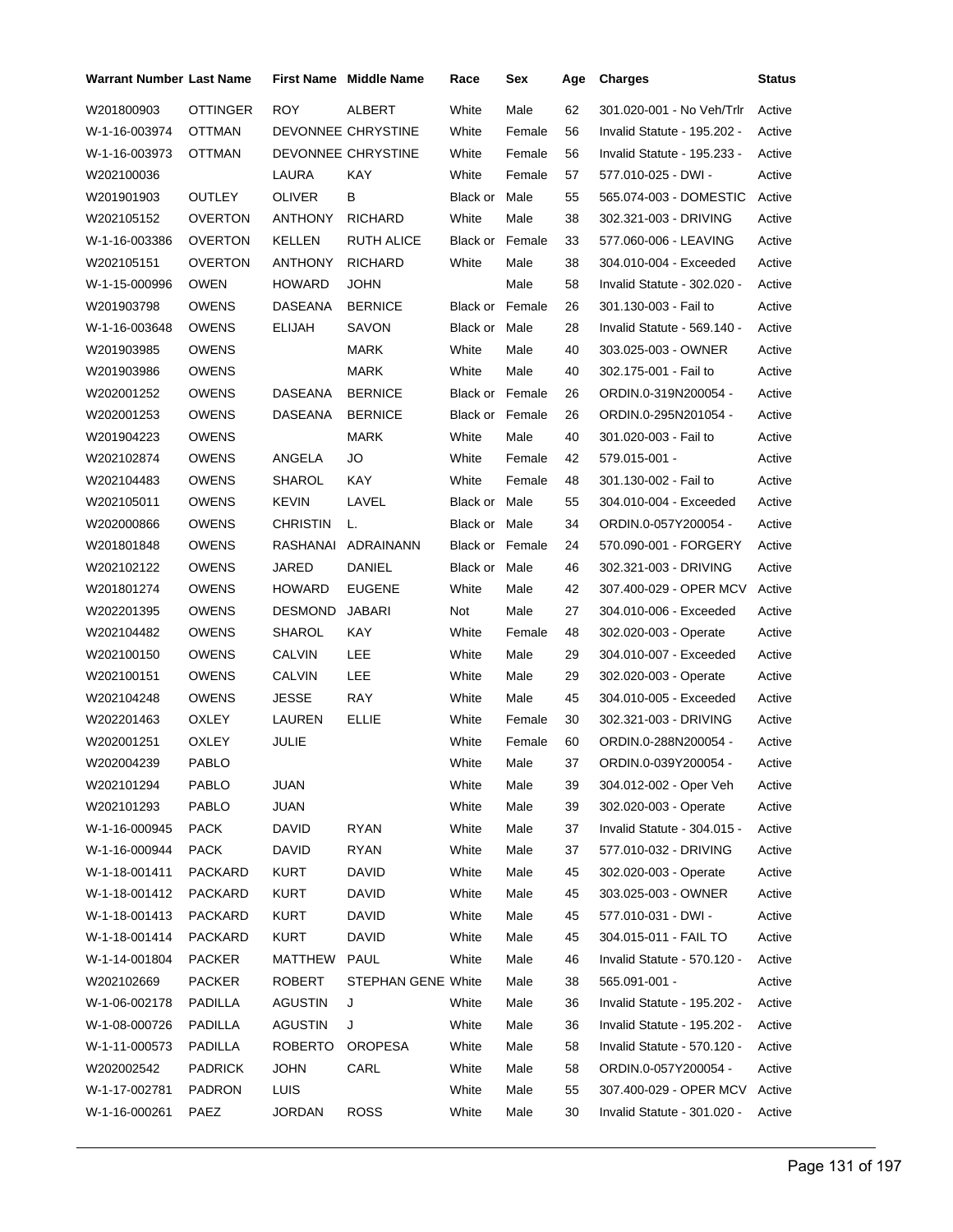| <b>Warrant Number Last Name</b> |                 |                   | <b>First Name Middle Name</b> | Race          | Sex    | Age | <b>Charges</b>              | Status |
|---------------------------------|-----------------|-------------------|-------------------------------|---------------|--------|-----|-----------------------------|--------|
| W202101183                      | PAGE            | <b>SHERYL</b>     | JEAN                          | White         | Female | 43  | 304.012-002 - Oper Veh      | Active |
| W202002170                      | PAGE            | AURORA            | DAWN-MARIE                    | White         | Female | 25  | 579.015-001 -               | Active |
| W202101184                      | PAGE            | <b>SHERYL</b>     | JEAN                          | White         | Female | 43  | 303.025-003 - OWNER         | Active |
| W202100544                      | PAGE            | THERESA           | <b>DAWN</b>                   | White         | Female | 38  | 570.030-035 - STEALING      | Active |
| W202101844                      | PAGE            | SHERYL            | <b>JEAN</b>                   | White         | Female | 43  | 302.321-003 - DRIVING       | Active |
| W-1-17-003559                   | <b>PALACIO</b>  | <b>MONICA</b>     | R                             | White         | Female | 49  | 570.120-002 - PASSING       | Active |
| W-1-15-002549                   | <b>PALACIOS</b> | SAMUEL            |                               | White         | Male   | 34  | Invalid Statute - 304.010 - | Active |
| W-1-17-000023                   | PALAZZOIO       | <b>NANCY</b>      | L                             | White         | Female | 55  | 570.120-001 - PASSING       | Active |
| W-1-14-000851                   | PALCHER         | <b>BRIAN</b>      | D                             | White         | Male   | 50  | Invalid Statute - 455.085 - | Active |
| W-1-16-001514                   | <b>PALMA</b>    | DAMIAN            | <b>MARCIAL</b>                | White         | Male   | 33  | Invalid Statute - 302.321 - | Active |
| W-1-16-001515                   | <b>PALMA</b>    | DAMIAN            | <b>MARCIAL</b>                | White         | Male   | 33  | Invalid Statute - 304.010 - | Active |
| W201801866                      | PALMA           | CARLOS            | LOPEZ                         | White         | Male   | 41  | 302.020-003 - Operate       | Active |
| W201801868                      | <b>PALMA</b>    | CARLOS            | <b>LOPEZ</b>                  | White         | Male   | 41  | 301.020-001 - No Veh/Trlr   | Active |
| W201801867                      | <b>PALMA</b>    | CARLOS            | LOPEZ                         | White         | Male   | 41  | 303.025-003 - OWNER         | Active |
| W-1-18-000351                   | PALMER          | RAMONE            | D                             | Black or      | Male   | 33  | 302.020-003 - Operate       | Active |
| W-1-11-000468                   | <b>PALMER</b>   | KNASEAN           | WAYNE                         | White         | Male   | 45  | Invalid Statute - 301.020 - | Active |
| W-1-11-000469                   | <b>PALMER</b>   | KNASEAN           | <b>WAYNE</b>                  | White         | Male   | 45  | Invalid Statute - 301.020 - | Active |
| W202002543                      | PALMER          | <b>SCOTT</b>      | <b>MICHAEL</b>                | White         | Male   | 43  | ORDIN.0-041N200454 -        | Active |
| W201902110                      |                 | <b>VICTOR</b>     | <b>FERNANDO</b>               | White         | Male   | 28  | 566.062-003 -               | Active |
| W202100540                      | <b>PANCHY</b>   | LEAH              | <b>MICHELLE</b>               | Asian         |        | 33  | 579.015-001 -               | Active |
| W-1-04-006993                   | PANDIT          | ARVIND            |                               |               | Male   | 48  | Invalid Statute - 566.151 - | Active |
| W202104539                      | <b>PANEZO</b>   | <b>BRANT</b>      | JIMMY                         | Not           | Male   | 21  | 544.665-002 - FAILURE       | Active |
| W202000419                      | PANKRATZ        | CHARLES           | <b>FERDINAND</b>              | White         | Male   | 81  | 301.020-003 - Fail to       | Active |
| W202102983                      | <b>PANTER</b>   | BREANNA           | <b>ROSE</b>                   | White         | Female | 30  | 579.015-001 -               | Active |
| W201903880                      |                 | HALIE             | <b>NICOLE</b>                 | White         | Female | 29  | 577.010 - DWI               | Active |
| W202102001                      | <b>PARADISE</b> | <b>CHARLES</b>    | <b>MICHAEL</b>                | White         | Male   | 32  | 455.085-002 - VIOL OF       | Active |
| W202202382                      | PARHAM          | <b>CLIFFORD</b>   | <b>MERRILL</b>                | White         | Male   | 64  | 570.030-044 - STEALING      | Active |
| W-1-17-002358                   | PARHAM          | <b>NIKITA</b>     | <b>VINCENT</b>                | Black or      | Male   | 34  | 579.015-004 -               | Active |
| W202104566                      | <b>PARIGO</b>   | <b>ERIC</b>       | <b>CORLEY</b>                 | White         | Male   | 46  | 307.190-001 - FAIL TO       | Active |
| W202104564                      | <b>PARIGO</b>   | <b>ERIC</b>       | <b>CORLEY</b>                 | White         | Male   | 46  | 307.195-001 - OPER          | Active |
| W-1-16-003846                   | PARISI          | MELODY            | A                             | White         | Female | 53  | Invalid Statute - 304.010 - | Active |
| W-1-16-003845                   | <b>PARISI</b>   | MELODY            | A                             | White         | Female | 53  | Invalid Statute - 304.010 - | Active |
| W201900259                      | <b>PARK</b>     | CHRISTINA MICHELE |                               | White         | Female | 42  | 301.020-001 - No Veh/Trlr   | Active |
| W202200911                      | PARKER          | DARNELL           | DWAYNE DIXON Black or         |               | Not    | 32  | 302.321-003 - DRIVING       | Active |
| W202200982                      | PARKER          | <b>TONYA</b>      | LEA                           | White         | Female | 33  | 301.020-001 - No Veh/Trlr   | Active |
| W-1-17-001521                   | PARKER          | <b>JOAN</b>       | М                             | White         | Female | 62  | 577.010-031 - DWI -         | Active |
| W-1-17-001522                   | PARKER          | <b>JOAN</b>       | М                             | White         | Female | 62  | 577.070-001 - LITTERING     | Active |
| W-1-17-001523                   | <b>PARKER</b>   | <b>JOAN</b>       | М                             | White         | Female | 62  | 304.012-002 - Oper Veh      | Active |
| W-1-17-004063                   | PARKER          | PHILEMON          | <b>DEMARLON</b>               | Black or Male |        | 50  | 304.180-001 - WT ON         | Active |
| W202200575                      | PARKER          | LARRY             |                               | Black or Male |        | 45  | 579.015-001 -               | Active |
| W-1-16-001979                   | PARKER          | KAY               | <b>LYNN</b>                   | White         | Female | 40  | Invalid Statute - 301.130 - | Active |
| W-1-16-001980                   | PARKER          | KAY               | <b>LYNN</b>                   | White         | Female | 40  | 303.025-002 - Oper MV of    | Active |
| W202000418                      | PARKER          | MARIAH            | JOANN                         | White         | Female | 26  | 307.105-001 - FAIL TO       | Active |
| W202201522                      | PARKER          | KAREN             | <b>MICHELLE</b>               | White         | Female | 45  | 579.015-001 -               | Active |
| W202200165                      | PARKER          | <b>STEVEN</b>     | BERNARD                       | Black or Male |        | 21  | 304.017-001 -               | Active |
| W-1-15-002323                   | <b>PARKISON</b> | TERRY             | JOSEPH                        | White         | Male   | 50  | Invalid Statute - 302.321 - | Active |
| W-1-18-000865                   | <b>PARKS</b>    | <b>BRICE</b>      | ANTWONE                       | Black or Male |        | 32  | 302.321-004 - DRIVING       | Active |
|                                 |                 |                   |                               |               |        |     |                             |        |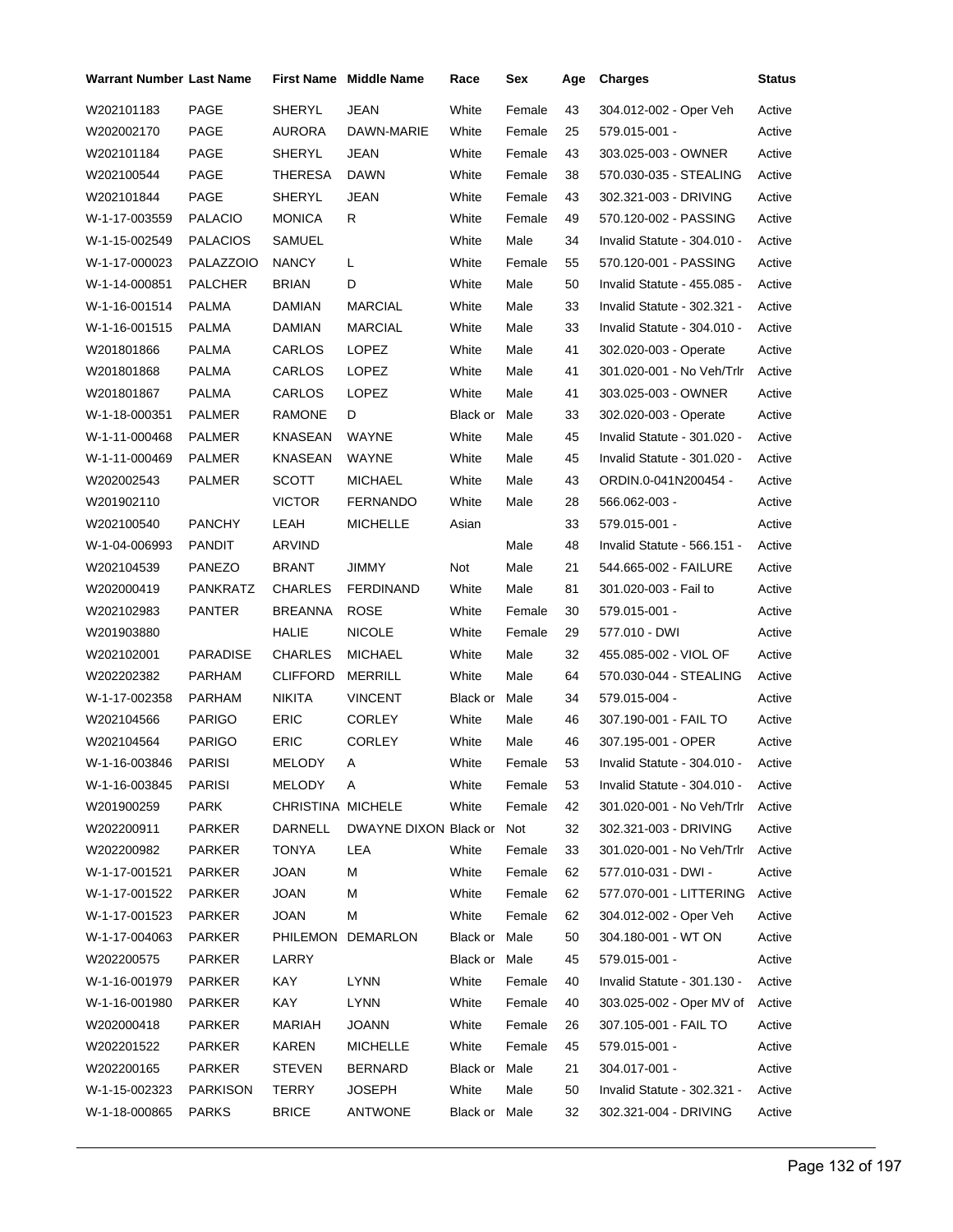| <b>Warrant Number Last Name</b> |                    |                 | <b>First Name</b> Middle Name | Race                   | Sex    | Age | <b>Charges</b>              | <b>Status</b> |
|---------------------------------|--------------------|-----------------|-------------------------------|------------------------|--------|-----|-----------------------------|---------------|
| W-1-17-003410                   | <b>PARKS</b>       | <b>AJUANN</b>   | LABELLE                       | <b>Black or Female</b> |        | 26  | 304.010-004 - Exceeded      | Active        |
| W201902191                      | <b>PARKS</b>       | SAMUEL          | HALL                          | White                  | Male   | 40  | 301.020-001 - No Veh/Trlr   | Active        |
| W-1-14-003011                   | <b>PARKS</b>       | <b>EBONIE</b>   | <b>LILTOYA</b>                | <b>Black or Female</b> |        | 38  | 577.010-032 - DRIVING       | Active        |
| W-1-16-002982                   | PARMENTER RICHARD  |                 | <b>ANTHONY</b>                | White                  | Male   | 35  | Invalid Statute - 302.321 - | Active        |
| W-1-16-002983                   | PARMENTER RICHARD  |                 | <b>ANTHONY</b>                | White                  | Male   | 35  | Invalid Statute - 304.010 - | Active        |
| W-1-15-003118                   | PARMER             | <b>TATE</b>     | KAL                           | White                  | Male   | 50  | Invalid Statute - 302.020 - | Active        |
| W-1-15-002838                   | PARMER             | <b>PENNY</b>    |                               |                        | Female | 51  | Invalid Statute - 570.120 - | Active        |
| W202201731                      | PARNACOTT KACEY    |                 | LANE                          | White                  | Female | 33  | 301.020-001 - No Veh/Trlr   | Active        |
| W201903468                      | PARRA              | TRISTAN         | Y                             | White                  | Male   | 19  | 304.012-001 - Oper Veh in   | Active        |
| W201903469                      | PARRA              | <b>TRISTAN</b>  | Y                             | White                  | Male   | 19  | 302.020-003 - Operate       | Active        |
| W201904057                      |                    | TRISTAN         | Y                             | White                  | Male   | 18  | 302.020-003 - Operate       | Active        |
| W202201140                      | PARROTT            | DANIEL          | MATTHEW                       | Black or               | Male   | 28  | 304.010-007 - Exceeded      | Active        |
| W-1-17-003983                   | <b>PARSONS</b>     | KYLE            | <b>EDWARD</b>                 | White                  | Male   | 29  | 304.010-005 - Exceeded      | Active        |
| W202201793                      | <b>PARSONS</b>     | AMANDA          | <b>PAIGE</b>                  | White                  | Female | 30  | 304.351-007 - FAIL TO       | Active        |
| W201903712                      | <b>PARTEE</b>      | <b>DARRIC</b>   | <b>LAMONT</b>                 | Black or               |        | 41  | 565.056-003 - ASSAULT -     | Active        |
| W202102671                      | <b>PASCASCIO</b>   | <b>DEREK</b>    | LANCE                         | <b>Black or Male</b>   |        | 23  | 303.025-003 - OWNER         | Active        |
| W202201245                      | <b>PASSLER</b>     | <b>MICHAEL</b>  | <b>JOSEPH</b>                 | White                  | Male   | 33  | 575.150-003 -               | Active        |
| W202002544                      | <b>PATEL</b>       | SAPNA           | S                             | White                  | Female | 31  | ORDIN.0-232N200054 -        | Active        |
| W-1-18-000723                   | <b>PATRICK</b>     | <b>ROBERT</b>   | L                             |                        | Male   | 77  | 570.120-002 - PASSING       | Active        |
| W202001722                      | PATTERSON TAHVALO  |                 | LAMAR                         | Black or Male          |        | 28  | 570.080 - RECEIVING         | Active        |
| W202002403                      | PATTERSON T'AHVALO |                 | LA MAR                        | <b>Black or Male</b>   |        | 28  | 579.074-003 -               | Active        |
| W202104309                      | PATTERSON BOBBY    |                 | <b>DARREN</b>                 | Not                    | Male   | 36  | 302.321-003 - DRIVING       | Active        |
| W202104310                      | PATTERSON BOBBY    |                 | DARREN                        | Not                    | Male   | 36  | 301.320-001 - Displayed     | Active        |
| W202003203                      |                    | <b>CORINE</b>   | J                             | White                  | Female | 44  | 575.150-003 -               | Active        |
| W202201479                      | PATTI              | <b>JACK</b>     | <b>RYAN</b>                   | White                  | Male   | 30  | 571.070-001 -               | Active        |
| W201902288                      | <b>PATTMAN</b>     | <b>DONTEL</b>   | <b>LIONEL</b>                 | Black or Male          |        | 28  | 304.010-005 - Exceeded      | Active        |
| W201902289                      | <b>PATTMAN</b>     | <b>DONTEL</b>   | <b>LIONEL</b>                 | <b>Black or Male</b>   |        | 28  | 303.025-002 - Oper MV of    | Active        |
| W202001487                      | <b>PAUGH</b>       | JOSEPH          | <b>EUGENE</b>                 | White                  | Male   | 50  | 569.170-001 -               | Active        |
| W202100665                      | PAUL               | TYLER           | ALEXANDER                     | White                  | Male   | 31  | 303.025-003 - OWNER         | Active        |
| W202100664                      | <b>PAUL</b>        | <b>TYLER</b>    | <b>ALEXANDER</b>              | White                  | Male   | 31  | 302.321-003 - DRIVING       | Active        |
| W202100666                      | PAUL               | <b>TYLER</b>    | ALEXANDER                     | White                  | Male   | 31  | 301.130-002 - Fail to       | Active        |
| W202100143                      |                    | KELCEY          | ANN                           | White                  | Female | 32  | 302.321-003 - DRIVING       | Active        |
| W-1-11-000414                   |                    | <b>BETTY</b>    | <b>BERNIECE</b>               | White                  | Female | 53  | Invalid Statute - 144.480 - | Active        |
| W-1-15-001987                   | <b>PAULY</b>       | <b>PATRICIA</b> | <b>ANN</b>                    | White                  | Female | 79  | Invalid Statute - 570.120 - | Active        |
| W201900688                      | PAYE               | THOMAS          | P                             | Black or Male          |        | 33  | 302.321-003 - DRIVING       | Active        |
| W201900686                      | PAYE               | <b>THOMAS</b>   | P                             | Black or Male          |        | 33  | 304.015-011 - FAIL TO       | Active        |
| W201900687                      | PAYE               | <b>THOMAS</b>   | P                             | Black or Male          |        | 33  | 303.025-003 - OWNER         | Active        |
| W201900689                      | PAYE               | THOMAS          | P                             | Black or Male          |        | 33  | 577.010-032 - DRIVING       | Active        |
| W-1-15-001955                   | PAYNE              | DEBRA           | <b>LUCILLE</b>                | White                  | Female | 61  | Invalid Statute - 304.010 - | Active        |
| W202103240                      | PAYNE              | <b>JOSEPH</b>   | <b>SOLOMON</b>                | Black or Male          |        | 32  | 570.030-029 - STEALING      | Active        |
| W-1-14-002034                   | <b>PAYNE</b>       | ROBERT          | LEE                           | Black or               |        | 52  | Invalid Statute - 302.020 - | Active        |
| W202002755                      | PAYNE              | <b>MICHAEL</b>  | LEANTHONY                     | Black or Male          |        | 40  | 577.010-032 - DRIVING       | Active        |
| W-1-15-002663                   | PAYNE              | <b>CORTNEY</b>  | L                             | Black or Male          |        | 30  | Invalid Statute - 565.074 - | Active        |
| W202201956                      | PAYNE              | MISTY           | DAWN                          | White                  | Female | 44  | 579.074-003 -               | Active        |
| W202101568                      | <b>PAYNE</b>       | ROBERT          | <b>KENNETH</b>                | Not                    | Not    | 31  | ORDIN.0-328N200054 -        | Active        |
| W-1-11-002161                   | <b>PEABODY</b>     | <b>MARY</b>     | C                             |                        | Female | 52  | Invalid Statute - 570.120 - | Active        |
| W-1-10-001789                   | PEAK               | <b>OTIS</b>     | <b>GROVER</b>                 | White                  | Male   | 56  | Invalid Statute - 568.040 - | Active        |
|                                 |                    |                 |                               |                        |        |     |                             |               |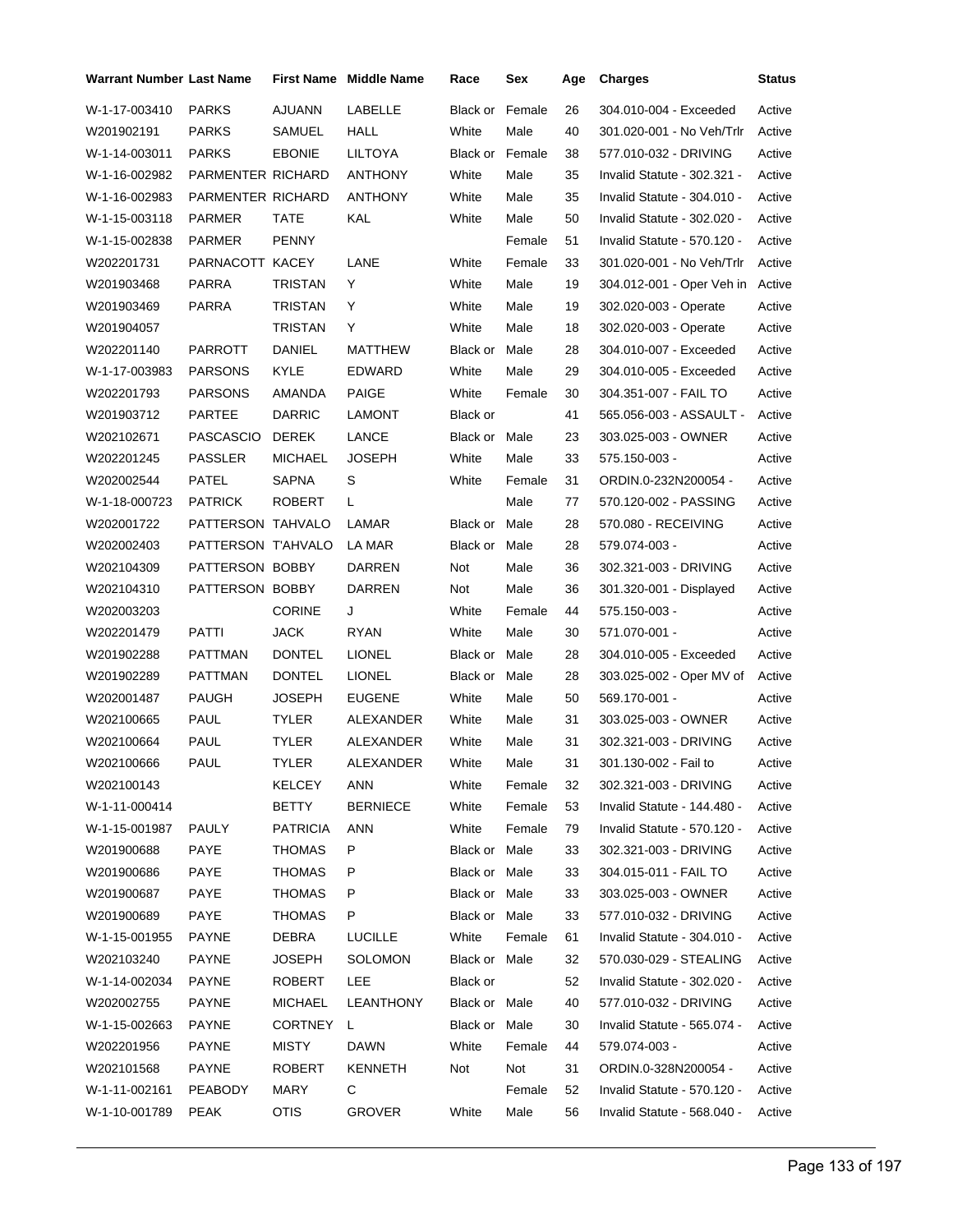| <b>Warrant Number Last Name</b> |                  |                 | <b>First Name</b> Middle Name | Race                   | Sex    | Age | <b>Charges</b>              | <b>Status</b> |
|---------------------------------|------------------|-----------------|-------------------------------|------------------------|--------|-----|-----------------------------|---------------|
| W-1-16-000277                   | <b>PEAK</b>      | <b>JENNIFER</b> | <b>LYNN</b>                   | White                  | Female | 36  | 577.010-032 - DRIVING       | Active        |
| W-1-16-000278                   | <b>PEAK</b>      | <b>JENNIFER</b> | LYNN                          | White                  | Female | 36  | Invalid Statute - 304.012 - | Active        |
| W202201344                      | <b>PEAK</b>      | <b>PHILLIP</b>  | JEFFREY                       | White                  | Male   | 34  | 577.010 - DWI               | Active        |
| W201900871                      | PEARL            | <b>IESHA</b>    | <b>ANN</b>                    | <b>Black or Female</b> |        | 30  | 302.321-004 - DRIVING       | Active        |
| W-1-15-003047                   | PEARSALL         | <b>NICHOLE</b>  | М                             | Black or Female        |        | 41  | Invalid Statute - 304.010 - | Active        |
| W202001249                      | <b>PEARSON</b>   | <b>DAVID</b>    | LEE                           | White                  | Male   | 40  | ORDIN.0-041N200454 -        | Active        |
| W202001250                      | <b>PEARSON</b>   | <b>DAVID</b>    | <b>LEE</b>                    | White                  | Male   | 40  | ORDIN.0-057Y200054 -        | Active        |
| W202002545                      | <b>PEARSON</b>   | <b>VIRGIL</b>   | <b>GRIFFIN</b>                | Black or Male          |        | 39  | ORDIN.0-057Y200054 -        | Active        |
| W202004033                      | <b>PEARSON</b>   | AARON           | <b>TYRONE</b>                 | Black or Male          |        | 40  | 301.020-001 - No Veh/Trlr   | Active        |
| W202104087                      | <b>PECK</b>      | KATHRYN         | MARGARET                      | White                  | Female | 32  | 304.010-006 - Exceeded      | Active        |
| W202100360                      | <b>PECKMAN</b>   | <b>CHRISTY</b>  | LEANNE                        | White                  | Female | 40  | 577.010-032 - DRIVING       | Active        |
| W202100361                      | <b>PECKMAN</b>   | <b>CHRISTY</b>  | LEANNE                        | White                  | Female | 40  | 579.074-003 -               | Active        |
| W202100362                      | <b>PECKMAN</b>   | <b>CHRISTY</b>  | LEANNE                        | White                  | Female | 40  | 301.020-001 - No Veh/Trlr   | Active        |
| W202100363                      | <b>PECKMAN</b>   | <b>CHRISTY</b>  | LEANNE                        | White                  | Female | 40  | 307.075-002 - FAIL TO       | Active        |
| W202102927                      | PEDROZA          | <b>DYLAN</b>    | $\mathsf{l}$                  |                        | Male   | 18  | 301.020-001 - No Veh/Trlr   | Active        |
| W202102928                      | PEDROZA          | <b>DYLAN</b>    | I                             |                        | Male   | 18  | 303.025-002 - Oper MV of    | Active        |
| W202102938                      | PEDROZA          | <b>DYLAN</b>    | I                             |                        | Male   | 18  | 304.010-007 - Exceeded      | Active        |
| W202102929                      | PEDROZA          | <b>DYLAN</b>    | I                             |                        | Male   | 18  | 302.020-003 - Operate       | Active        |
| W202002546                      | <b>PEETOOM</b>   | RILEY           | <b>MARIE</b>                  | White                  | Female | 23  | ORDIN.0-288N200054 -        | Active        |
| W201902069                      | <b>PEETOOM</b>   | <b>RILEY</b>    | <b>MARIE</b>                  | White                  | Female | 23  | 579.015-004 -               | Active        |
| W201902070                      | <b>PEETOOM</b>   | RILEY           | <b>MARIE</b>                  | White                  | Female | 23  | 579.074-003 -               | Active        |
| W201902071                      | <b>PEETOOM</b>   | RILEY           | MARIE                         | White                  | Female | 23  | 302.321-003 - DRIVING       | Active        |
| W201902072                      | <b>PEETOOM</b>   | RILEY           | <b>MARIE</b>                  | White                  | Female | 23  | 304.010-004 - Exceeded      | Active        |
| W201902073                      | <b>PEETOOM</b>   | RILEY           | MARIE                         | White                  | Female | 23  | 304.015-031 - FAIL TO       | Active        |
| W-1-16-003670                   |                  | JULIO           | <b>CESAR</b>                  | White                  | Male   | 34  | 303.025-002 - Oper MV of    | Active        |
| W-1-16-003689                   |                  | <b>JULIO</b>    | <b>CESAR</b>                  | White                  | Male   | 34  | Invalid Statute - 304.281 - | Active        |
| W-1-16-003712                   |                  | JULIO           | <b>CESAR</b>                  | White                  | Male   | 34  | Invalid Statute - 302.020 - | Active        |
| W202202118                      | <b>PEGUES</b>    |                 | <b>ALLAN</b>                  | Black or Male          |        | 30  | 301.020-001 - No Veh/Trlr   | Active        |
| W202201906                      | <b>PEGUES</b>    |                 | <b>ALLAN</b>                  | Black or Male          |        | 30  | 301.020-001 - No Veh/Trlr   | Active        |
| W202201304                      | PEHLIC           | AMAR            |                               | White                  | Male   | 27  | 301.020-001 - No Veh/Trlr   | Active        |
| W202201106                      | PEHLIC           | AMAR            |                               | White                  | Male   | 27  | 313.813-001 -               | Active        |
| W202105052                      | <b>PEISO</b>     | EMERSON P       |                               | White                  | Male   | 32  | 302.321-003 - DRIVING       | Active        |
| W202104489                      | PELHAM           | <b>JASON</b>    | DEAN                          | White                  | Male   | 26  | 304.012-001 - Oper Veh in   | Active        |
| W-1-10-000076                   | PENA             | JUAN            | CARLOS                        | White                  | Male   | 46  | Invalid Statute - 302.020 - | Active        |
| W202103855                      | <b>PENA</b>      | <b>FIDEL</b>    |                               | White                  | Male   | 45  | 302.321-003 - DRIVING       | Active        |
| W201800088                      | <b>PENA</b>      | <b>ROBERTO</b>  |                               | Not                    | Male   | 52  | 307.400-001 - FAIL TO       | Active        |
| W-1-17-003409                   | PENA NUNEZ JORGE |                 | MANUEL                        | White                  | Male   | 32  | 304.010-006 - Exceeded      | Active        |
| W201902932                      | <b>PENA</b>      | CARLOS          | <b>ALBERTO</b>                | White                  | Male   | 40  | 304.010-004 - Exceeded      | Active        |
| W-1-14-000139                   | <b>PENCE</b>     | <b>JEREMY</b>   | <b>EUGENE</b>                 | White                  | Male   | 46  | 577.060-006 - LEAVING       | Active        |
| W202201298                      | PENI             | <b>LOSALINE</b> | OLATAI                        | White                  | Female | 29  | 301.130-003 - Fail to       | Active        |
| W202201299                      | PENI             | <b>LOSALINE</b> | <b>OLATAI</b>                 | White                  | Female | 29  | 302.020-003 - Operate       | Active        |
| W201903161                      | PENN             | CARLOS          | <b>EDUARDO</b>                | Black or Male          |        | 49  | 570.120-002 - PASSING       | Active        |
| W202004162                      | PENN             | <b>JORDAN</b>   | CHRISTOPHER Black or Male     |                        |        | 22  | 304.010-005 - Exceeded      | Active        |
| W202104752                      | <b>PENN</b>      | <b>CHARLES</b>  | KENNETH                       | Black or Male          |        | 34  | 304.022-002 - FAIL TO       | Active        |
| W202201484                      | <b>PENNELL</b>   | <b>TERA</b>     | RENEE                         | Black or Female        |        | 32  | 304.012-001 - Oper Veh in   | Active        |
| W202001956                      | PENNER           | WENDI           | LEE                           | White                  | Female | 56  | ORDIN.0-288N200054 -        | Active        |
| W202100412                      | PENNINGTONLISA   |                 | <b>ASHLEY</b>                 | White                  | Female | 28  | 302.321-003 - DRIVING       | Active        |
|                                 |                  |                 |                               |                        |        |     |                             |               |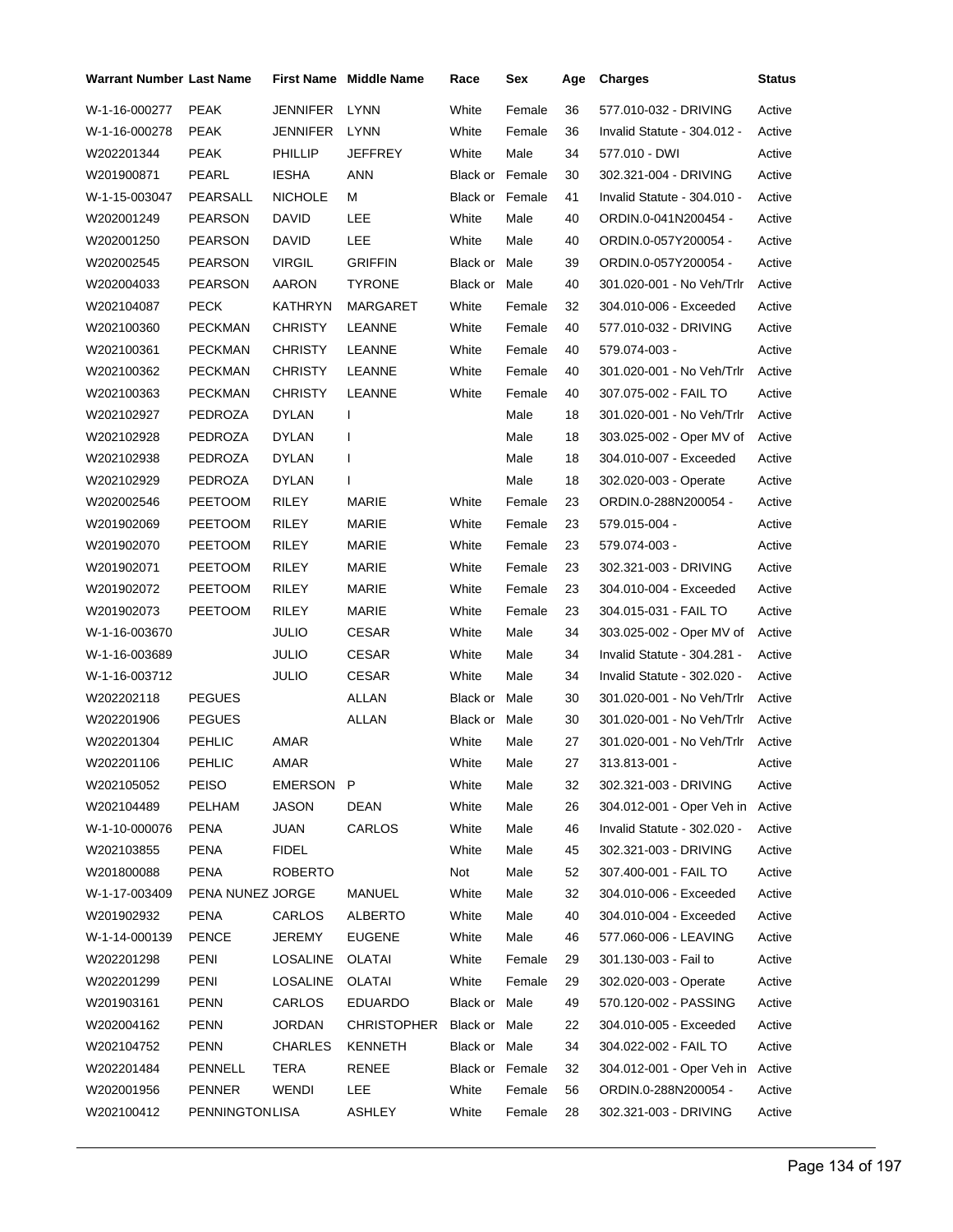| <b>Warrant Number Last Name</b> |                  |                | <b>First Name</b> Middle Name | Race            | Sex    | Age | <b>Charges</b>              | Status |
|---------------------------------|------------------|----------------|-------------------------------|-----------------|--------|-----|-----------------------------|--------|
| W-1-17-001730                   | <b>PENT</b>      | <b>PATRICK</b> | <b>WILLIAM</b>                |                 | Male   | 41  | 570.120-002 - PASSING       | Active |
| W202105014                      | <b>PEOPLES</b>   | <b>GARION</b>  | <b>DELAUNE</b>                | Black or Male   |        | 36  | 302.321-004 - DRIVING       | Active |
| W202103002                      | <b>PEOPLES</b>   | <b>GARION</b>  | <b>DELAUNE</b>                | Black or Male   |        | 36  | 302.321-003 - DRIVING       | Active |
| W202105053                      | <b>PEOPLES</b>   | <b>GARION</b>  | <b>DELAUNE</b>                | Black or Male   |        | 36  | 303.025-003 - OWNER         | Active |
| W201900214                      | <b>PEOPLES</b>   | QUENTIN        | DRE'SEAN                      | Black or Male   |        | 25  | 307.173-001 - OPER MV       | Active |
| W-1-15-002412                   | <b>PEPE</b>      | ADAM           | JOHN                          | White           | Male   | 41  | Invalid Statute - 566.093 - | Active |
| W202003964                      | <b>PEREGRINO</b> | <b>JULIO</b>   | <b>CESAR</b>                  | Not             | Male   | 25  | 301.020-001 - No Veh/Trlr   | Active |
| W-1-16-003235                   | PEREIRA          | JENNIFER       | <b>MARIE</b>                  | White           | Female | 33  | Invalid Statute - 301.020 - | Active |
| W202103053                      | PEREZ            | <b>EDUARDO</b> | <b>ENRRIQUE</b>               | White           | Male   | 39  | 301.210-001 - Posses        | Active |
| W202002374                      | PEREZ            | LAZARO         | ANDRES                        | White           | Male   | 23  | 302.020-003 - Operate       | Active |
| W-1-18-001659                   | PEREZ            | <b>STEVEN</b>  | <b>ANTHONY</b>                | White           | Male   | 28  | 302.321-003 - DRIVING       | Active |
| W202200894                      | PEREZ            | JESSICA        | LORRAINE                      | White           | Female | 34  | 303.025-003 - OWNER         | Active |
| W202200893                      | PEREZ            | <b>JESSICA</b> | <b>LORRAINE</b>               | White           | Female | 34  | 302.321-003 - DRIVING       | Active |
| W-1-18-001484                   | <b>PEREZ</b>     | <b>MARIO</b>   | Α                             | White           | Male   | 45  | 302.321-003 - DRIVING       | Active |
| W-1-18-001487                   | PEREZ            | <b>MARIO</b>   | Α                             | White           | Male   | 45  | 303.025-003 - OWNER         | Active |
| W201800687                      | PEREZ            | <b>SKYLAR</b>  | <b>UNTALAN</b>                | White           | Male   | 29  | 304.010-004 - Exceeded      | Active |
| W201800688                      | PEREZ            | <b>SKYLAR</b>  | <b>UNTALAN</b>                | White           | Male   | 29  | 302.321-003 - DRIVING       | Active |
| W202102554                      | PEREZ            | RAFAEL         |                               | White           | Male   | 37  | 569.140-001 -               | Active |
| W-1-18-001483                   | PEREZ            | <b>MARIO</b>   | Α                             | White           | Male   | 45  | 577.010-031 - DWI -         | Active |
| W-1-18-001486                   | PEREZ            | <b>MARIO</b>   | Α                             | White           | Male   | 45  | 304.015-011 - FAIL TO       | Active |
| W-1-18-001485                   | PEREZ            | <b>MARIO</b>   | Α                             | White           | Male   | 45  | 304.011-001 -               | Active |
| W202105080                      | PEREZ            | KENIA          |                               | White           | Female | 26  | 313.817-002 - PRESENT       | Active |
| W-1-16-003525                   | PEREZ            | JAMES          | JOSEPH                        | White           | Male   | 48  | Invalid Statute - 301.130 - | Active |
| W-1-15-002640                   |                  | JOSE           | <b>ERICK</b>                  | White           | Male   | 29  | Invalid Statute - 304.010 - | Active |
| W-1-15-002641                   |                  | <b>JOSE</b>    | <b>ERICK</b>                  | White           | Male   | 29  | 303.025-002 - Oper MV of    | Active |
| W-1-15-002642                   |                  | JOSE           | <b>ERICK</b>                  | White           | Male   | 29  | Invalid Statute - 302.020 - | Active |
| W-1-17-002003                   |                  | <b>HECTOR</b>  | <b>ALEX</b>                   | White           | Male   | 37  | 579.015-001 -               | Active |
| W202001248                      | PEREZ            | <b>WILLIAM</b> | ANDREW                        | White           | Male   | 22  | ORDIN.0-041N200454 -        | Active |
| W201901996                      | PEREZ            | JORGE          | S                             | White           | Male   | 55  | 307.400-014 - FAIL TO       | Active |
| W-1-17-002648                   | <b>PERKINS</b>   | ANTHONY        | <b>EUGENE</b>                 | Black or Male   |        | 43  | 301.020-001 - No Veh/Trlr   | Active |
| W-1-16-002940                   | <b>PERKINS</b>   | DALE           | DEVAGHN                       | Black or Male   |        | 39  | Invalid Statute - 301.130 - | Active |
| W-1-15-002719                   | <b>PERKINS</b>   | MARK           | ANTHONY                       | Black or Male   |        | 45  | Invalid Statute - 570.090 - | Active |
| W202200147                      | <b>PERKINS</b>   | <b>BRENT</b>   | J                             | White           | Male   | 34  | 304.015-013 - DROVE         | Active |
| W202200149                      | <b>PERKINS</b>   | <b>BRENT</b>   | J                             | White           | Male   | 34  | 301.130-002 - Fail to       | Active |
| W202200148                      | <b>PERKINS</b>   | <b>BRENT</b>   | J                             | White           | Male   | 34  | 576.030-001 -               | Active |
| W202200152                      | <b>PERKINS</b>   | <b>BRENT</b>   | J                             | White           | Male   | 34  | 302.321-003 - DRIVING       | Active |
| W201900051                      | <b>PERKINS</b>   | JANICE         | <b>DIANE</b>                  | White           | Female | 68  | 304.010-005 - Exceeded      | Active |
| W-1-17-001138                   | <b>PERKINS</b>   | MEREDITH LYNN  |                               | White           | Female | 48  | 565.076 - DOMESTIC          | Active |
| W202200151                      | <b>PERKINS</b>   | <b>BRENT</b>   | J                             | White           | Male   | 34  | 303.025-003 - OWNER         | Active |
| W202200150                      | <b>PERKINS</b>   | <b>BRENT</b>   | J                             | White           | Male   | 34  | 301.130-003 - Fail to       | Active |
| W-1-16-003460                   |                  |                | NIEHEM                        | Black or Male   |        | 25  | Invalid Statute - 304.010 - | Active |
| W202202121                      | <b>PERKIT</b>    | ARJUN          |                               | White           | Male   | 32  | 577.010-032 - DRIVING       | Active |
| W202202119                      | PERKIT           | ARJUN          |                               | White           | Male   | 32  | 304.015-031 - FAIL TO       | Active |
| W202202120                      | <b>PERKIT</b>    | ARJUN          |                               | White           | Male   | 32  | 301.020-001 - No Veh/Trlr   | Active |
| W202201439                      | <b>PERKS</b>     | <b>COLBY</b>   | LEE MELVIN                    | White           | Male   | 30  | 569.080-002 -               | Active |
| W202102223                      | PERRY            | THOMAS         | H.                            | Black or Male   |        | 54  | 195.202-001 -               | Active |
| W202003348                      | PERRY            | <b>NAOMI</b>   | ELIZABETH                     | Black or Female |        | 38  | 302.321-004 - DRIVING       | Active |
|                                 |                  |                |                               |                 |        |     |                             |        |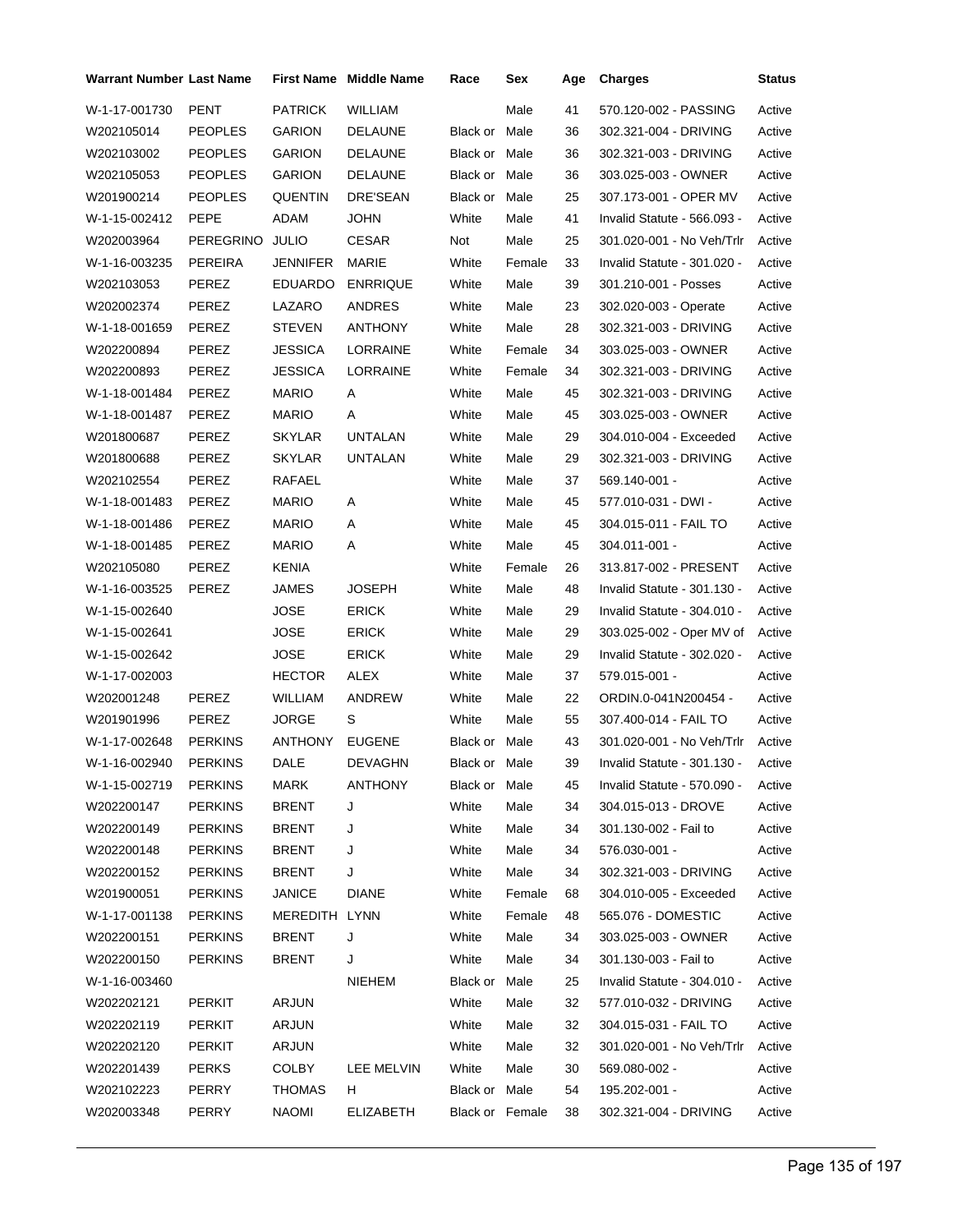| <b>Warrant Number Last Name</b> |                           |                 | <b>First Name</b> Middle Name | Race                   | Sex    | Age | <b>Charges</b>              | Status |
|---------------------------------|---------------------------|-----------------|-------------------------------|------------------------|--------|-----|-----------------------------|--------|
| W201902445                      | PERRY                     | <b>MELANIE</b>  | <b>MERCEDES</b>               | <b>Black or Female</b> |        | 29  | 570.030 -                   | Active |
| W202201107                      | PERSAUD                   | <b>SUSAN</b>    | MARIE                         | White                  | Female | 35  | 304.022-002 - FAIL TO       | Active |
| W202003486                      | PERSCHAU                  | ANGELA          | MARIE                         | White                  | Female | 23  | ORDIN.0-318N200054 -        | Active |
| W202002774                      |                           | <b>EULALIO</b>  |                               |                        | Male   | 32  | 302.020-003 - Operate       | Active |
| W202002777                      |                           | <b>EULALIO</b>  |                               |                        | Male   | 32  | 303.025-003 - OWNER         | Active |
| W202002772                      |                           | <b>EULALIO</b>  |                               |                        | Male   | 32  | 577.010-032 - DRIVING       | Active |
| W202002775                      |                           | <b>EULALIO</b>  |                               |                        | Male   | 32  | 304.015-026 - FAIL TO       | Active |
| W202002776                      |                           | <b>EULALIO</b>  |                               |                        | Male   | 32  | 304.015-011 - FAIL TO       | Active |
| W202002773                      |                           | <b>EULALIO</b>  |                               |                        | Male   | 32  | 304.010-005 - Exceeded      | Active |
| W-1-09-001064                   | <b>PETERS</b>             | <b>RYAN</b>     | DANIEL                        | White                  | Male   | 50  | 577.010-032 - DRIVING       | Active |
| W201800470                      | <b>PETERS</b>             | JENNIFER        | L                             |                        | Female | 62  | 570.120-002 - PASSING       | Active |
| W-1-17-000997                   | <b>PETERS</b>             | <b>MICHAEL</b>  | <b>SCOTT</b>                  | White                  | Male   | 37  | 302.321-003 - DRIVING       | Active |
| W-1-17-000998                   | <b>PETERS</b>             | <b>MICHAEL</b>  | <b>SCOTT</b>                  | White                  | Male   | 37  | 303.025-002 - Oper MV of    | Active |
| W-1-17-000999                   | <b>PETERS</b>             | <b>MICHAEL</b>  | <b>SCOTT</b>                  | White                  | Male   | 37  | 577.010-031 - DWI -         | Active |
| W-1-17-001000                   | <b>PETERS</b>             | <b>MICHAEL</b>  | <b>SCOTT</b>                  | White                  | Male   | 37  | 304.010-004 - Exceeded      | Active |
| W-1-13-002948                   | <b>PETERSON</b>           | <b>CALVIN</b>   |                               | Black or               | Male   | 46  | 577.010-032 - DRIVING       | Active |
| W202201258                      | <b>PETERSON</b>           | <b>DAKOTA</b>   | WAYNE                         | White                  | Male   | 27  | 569.080-002 -               | Active |
| W202200813                      | <b>PETERSON</b>           | <b>DEREK</b>    | LEE                           | White                  |        | 27  | 304.010-006 - Exceeded      | Active |
| W202200814                      | <b>PETERSON</b>           | <b>DEREK</b>    | LEE                           | White                  |        | 27  | 304.015-010 - FAIL TO       | Active |
| W202200468                      | <b>PETERSON</b>           | JOSEPH          | D                             | Black or Male          |        | 27  | 301.020-001 - No Veh/Trlr   | Active |
| W201901888                      | PETITT                    | DALE            | LEE                           | White                  | Male   | 54  | 304.180-001 - WT ON         | Active |
| W202104680                      | PETREE                    | <b>JORDYN</b>   | DANIELLE                      | White                  | Female | 19  | 385.140 - FAILED TO         | Active |
| W202201981                      | PETREY                    | <b>DATON</b>    | <b>DOYLE</b>                  | White                  | Male   | 25  | 579.015-001 -               | Active |
| W-1-15-002667                   | <b>PETTIES</b>            | <b>KRISTINA</b> | ANN                           | <b>Black or Female</b> |        | 37  | 577.010-032 - DRIVING       | Active |
| W-1-15-002668                   | <b>PETTIES</b>            | <b>KRISTINA</b> | ANN                           | Black or Female        |        | 37  | Invalid Statute - 304.019 - | Active |
| W-1-15-002669                   | <b>PETTIES</b>            | KRISTINA        | ANN                           | Black or Female        |        | 37  | Invalid Statute - 304.015 - | Active |
| W-1-15-002671                   | <b>PETTIES</b>            | KRISTINA        | ANN                           | Black or Female        |        | 37  | Invalid Statute - 302.020 - | Active |
| W-1-15-002670                   | <b>PETTIES</b>            | <b>KRISTINA</b> | ANN                           | Black or Female        |        | 37  | Invalid Statute - 304.017 - | Active |
| W202202020                      | <b>PETTIFORD</b>          | FAYEVION        | <b>GEORGE</b>                 | Black or Male          |        | 25  | 301.210-001 - Posses        | Active |
| W202202019                      | <b>PETTIFORD</b>          | FAYEVION        | <b>GEORGE</b>                 | Black or Male          |        | 25  | 307.173-001 - OPER MV       | Active |
| W202202021                      | PETTIFORD FAYEVION GEORGE |                 |                               | Black or Male          |        | 25  | 302.321-003 - DRIVING       | Active |
| W202201465                      | PETTIT                    | <b>KEVIN</b>    |                               | Black or Male          |        | 33  | 304.015-026 - FAIL TO       | Active |
| W201800919                      | PETTIT                    | D'ANGELO MIGUEL |                               | Black or Male          |        | 34  | 301.130-002 - Fail to       | Active |
| W202201464                      | PETTIT                    | <b>KEVIN</b>    |                               | Black or Male          |        | 33  | 302.321-004 - DRIVING       | Active |
| W201800647                      | PETTY                     | KIMBERLY A      |                               | Black or Female        |        | 32  | 302.321-003 - DRIVING       | Active |
| W202103856                      | PETTY                     | KIMBERLY ANN    |                               | Black or Female        |        | 32  | 579.015-004 -               | Active |
| W202002547                      | <b>PHELPS</b>             | <b>DALTON</b>   | READ                          | White                  | Male   | 31  | ORDIN.0-054N200354 -        | Active |
| W202101396                      | <b>PHELPS</b>             | GREGORY KENT    |                               | White                  | Male   | 66  | 302.321-004 - DRIVING       | Active |
| W-1-10-002310                   | <b>PHILBRICK</b>          | ROWENA          | G                             | White                  | Female | 69  | Invalid Statute - 304.130 - | Active |
| W-1-06-001432                   | <b>PHILIPPE</b>           | FREDERIC JEAN   |                               | White                  | Male   | 55  | Invalid Statute - 566.151 - | Active |
| W202000404                      | PHILLIPPE                 | DANE            | <b>MICHAEL</b>                | White                  | Male   | 40  | 301.020-001 - No Veh/Trlr   | Active |
| W-1-14-001203                   | <b>PHILLIPS</b>           | JEREASA         |                               |                        |        | 49  | Invalid Statute - 570.120 - | Active |
| W202002548                      | <b>PHILLIPS</b>           | ANNA            | JEAN                          | White                  | Female | 49  | ORDIN.0-388N201654 -        | Active |
| W202002077                      | <b>PHILLIPS</b>           |                 | <b>DEJON</b>                  |                        | Female | 29  | 301.130-002 - Fail to       | Active |
| W-1-18-000016                   | <b>PHILLIPS</b>           | DARNELL         | DE'SHON                       | Black or Male          |        | 30  | 304.010-004 - Exceeded      | Active |
| W202103113                      | <b>PHILLIPS</b>           | RAWLS           | K.                            | Black or Male          |        | 33  | 302.321-003 - DRIVING       | Active |
| W202201065                      | <b>PHILLIPS</b>           | RONALD          | ALAN                          | White                  | Male   | 33  | 302.321-003 - DRIVING       | Active |
|                                 |                           |                 |                               |                        |        |     |                             |        |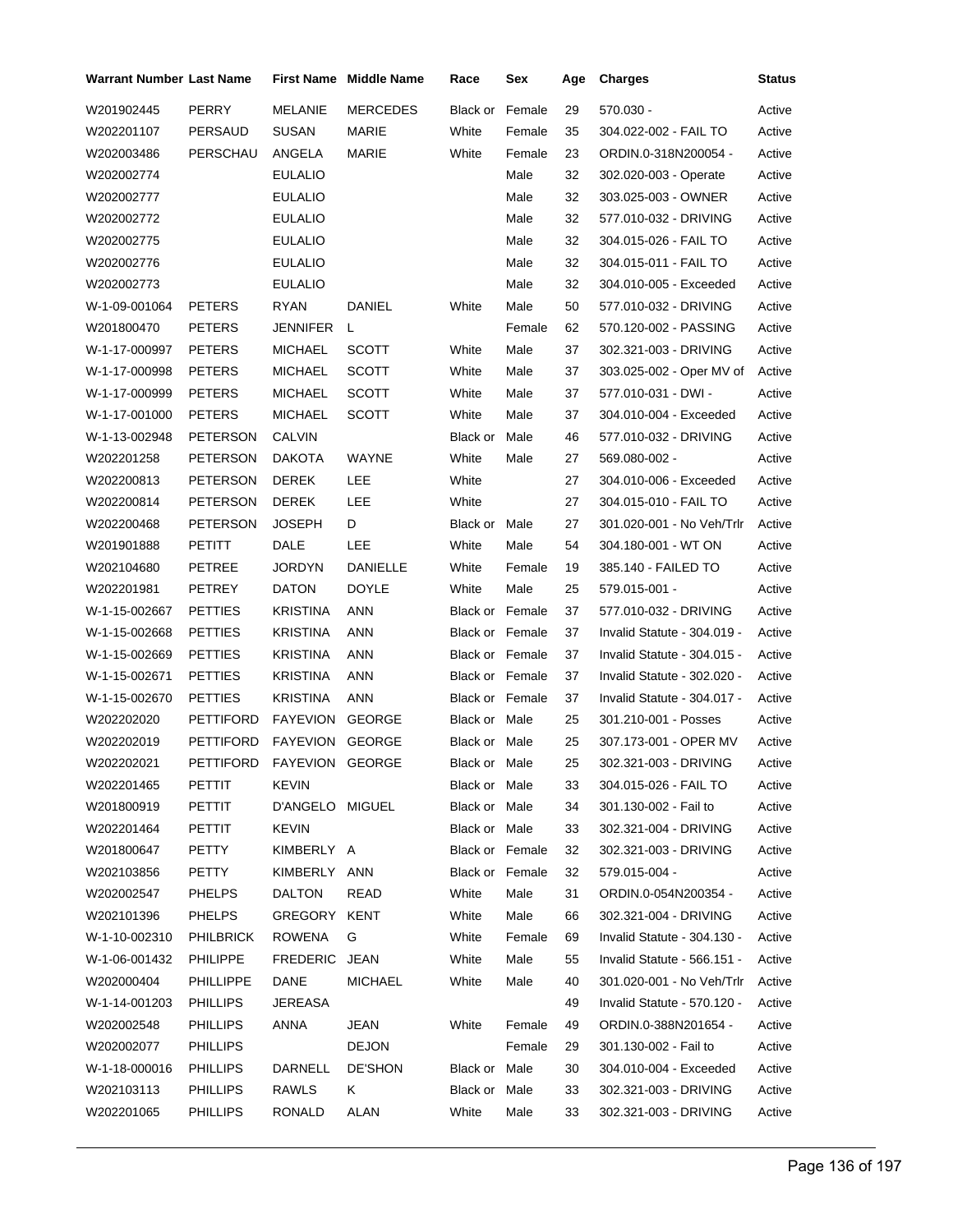| Warrant Number Last Name |                 |                | <b>First Name</b> Middle Name | Race                   | Sex    | Age | <b>Charges</b>              | Status |
|--------------------------|-----------------|----------------|-------------------------------|------------------------|--------|-----|-----------------------------|--------|
| W202103112               | <b>PHILLIPS</b> | <b>RAWLS</b>   | Κ                             | Black or               | Male   | 33  | 301.130-002 - Fail to       | Active |
| W202201064               | <b>PHILLIPS</b> | <b>RONALD</b>  | ALAN                          | White                  | Male   | 33  | 303.025-003 - OWNER         | Active |
| W202103111               | <b>PHILLIPS</b> | RAWLS          | Κ                             | Black or Male          |        | 33  | 303.025-002 - Oper MV of    | Active |
| W202202126               | <b>PHILPOTS</b> | <b>DELANO</b>  | М                             | Black or Male          |        | 28  | 301.020-001 - No Veh/Trlr   | Active |
| W202104543               | <b>PHOENIX</b>  | JERSHAUN LAVOR |                               | Black or Male          |        | 41  | 544.665-002 - FAILURE       | Active |
| W202104935               | PIAZZA          | <b>CORIN</b>   |                               | White                  | Female | 39  | 304.010-005 - Exceeded      | Active |
| W-1-17-002432            | <b>PICKEN</b>   | JOSHUWA        |                               | White                  |        | 27  | 304.180-001 - WT ON         | Active |
| W201802544               | <b>PICKENS</b>  | <b>SANDRA</b>  | R                             | <b>Black or Female</b> |        | 60  | 569.140-001 -               | Active |
| W202002549               | <b>PICKENS</b>  | JOY            | <b>DENISE</b>                 | <b>Black or Female</b> |        | 40  | ORDIN.0-057Y200054 -        | Active |
| W202001957               | <b>PICKREN</b>  | SARAH          | Κ                             | Not                    | Not    | 27  | ORDIN.0-039Y200054 -        | Active |
| W202201149               | PIC RIVERA      | <b>FRANK</b>   | D                             |                        | Male   |     | 302.321-003 - DRIVING       | Active |
| W202201147               | PIC RIVERA      | <b>FRANK</b>   | D                             |                        | Male   | 21  | 304.010-005 - Exceeded      | Active |
| W202103176               | <b>PIER</b>     | ANTHONY        | JAMES                         | White                  | Male   | 37  | 571.070-001 -               | Active |
| W202103941               | <b>PIERCE</b>   | <b>ROBIN</b>   | MARCELLA                      | White                  | Female | 36  | 579.015-001 -               | Active |
| W202002550               | <b>PIERCE</b>   | JOSHUA         | RAY                           | White                  | Male   | 45  | ORDIN.0-005N200055 -        | Active |
| W202002142               | <b>PIERCE</b>   | MATTHEW        | <b>TYLER</b>                  | White                  | Male   | 31  | 302.321-003 - DRIVING       | Active |
| W202002143               | <b>PIERCE</b>   | <b>MATTHEW</b> | <b>TYLER</b>                  | White                  | Male   | 31  | 303.025-003 - OWNER         | Active |
| W201802411               | <b>PIERCE</b>   | ELIJAH         | <b>VICTORIAN</b>              | White                  | Male   | 25  | 301.130-002 - Fail to       | Active |
| W-1-14-000568            | <b>PIERCE</b>   | ROY            | L                             | White                  | Male   | 44  | 577.010-032 - DRIVING       | Active |
| W-1-14-000569            | <b>PIERCE</b>   | <b>ROY</b>     | L                             | White                  | Male   | 44  | Invalid Statute - 302.020 - | Active |
| W-1-14-000570            | <b>PIERCE</b>   | ROY            | L                             | White                  | Male   | 44  | Invalid Statute - 307.070 - | Active |
| W202000684               | <b>PIERCE</b>   | JENNIFER       | KATHERINE                     | White                  | Female | 34  | 570.030-043 - STEALING      | Active |
| W201901531               | <b>PIERCE</b>   | JENNIFER       | <b>KATHERINE</b>              | White                  | Female | 34  | 570.080 - RECEIVING         | Active |
| W202002551               | PIERCESON       | <b>ROBERT</b>  | JOSEPH                        | Black or Male          |        | 50  | ORDIN.0-057Y200054 -        | Active |
| W202100565               |                 | JOCELYN        |                               | Black or Female        |        | 40  | 301.130-002 - Fail to       | Active |
| W201903015               | PILARZ          | <b>BRIAN</b>   | J                             | White                  | Male   | 40  | 565.076-002 - DOMESTIC      | Active |
| W-1-16-002812            | <b>PINA</b>     | THOMAS         | <b>PATRICK</b>                | White                  | Male   | 32  | Invalid Statute - 302.020 - | Active |
| W-1-16-002811            | <b>PINA</b>     | THOMAS         | <b>PATRICK</b>                | White                  | Male   | 32  | Invalid Statute - 304.010 - | Active |
| W-1-14-002504            | <b>PINA</b>     | ROLANDO        | М                             | White                  | Male   | 33  | Invalid Statute - 570.090 - | Active |
| W202000868               |                 | JOSE           | J                             | White                  | Male   | 22  | ORDIN.0-041N200454 -        | Active |
| W202000867               |                 | JOSE           | J                             | White                  | Male   | 22  | ORDIN.0-057Y200054 -        | Active |
| W-1-16-001587            | <b>PINEDA</b>   | MYRNA          | G                             | White                  | Female | 43  | 64.895 - VIOLATION OF       | Active |
| W202000764               |                 | <b>OSIRIS</b>  | J                             | White                  | Male   | 43  | ORDIN.0-041N200454 -        | Active |
| W202000765               |                 | <b>OSIRIS</b>  | J                             | White                  | Male   | 43  | ORDIN.0-075N200354 -        | Active |
| W-1-16-002315            | <b>PINKINS</b>  | JEFFERY        | D                             | Black or Male          |        | 46  | 307.400-030 - DRIVER        | Active |
| W202101744               | <b>PINKSTON</b> | HELEN          | <b>THERESA</b>                | White                  | Female | 69  | 304.010-005 - Exceeded      | Active |
| W202200153               | <b>PINNEY</b>   | HERBERT        | EUGENIO NIJ                   | White                  | Male   | 31  | 304.010-005 - Exceeded      | Active |
| W202200154               | <b>PINNEY</b>   | <b>HERBERT</b> | EUGENIO NIJ                   | White                  | Male   | 31  | 302.020-003 - Operate       | Active |
| W201904580               | <b>PINO</b>     | <b>LUIS</b>    | <b>MARIANO</b>                | White                  | Male   | 21  | 307.010-001 - FAIL TO       | Active |
| W202202268               | <b>PINTE</b>    | <b>BRAD</b>    | BRADLEY                       | White                  | Male   | 18  | 301.020-001 - No Veh/Trlr   | Active |
| W202202267               | <b>PINTE</b>    | <b>BRAD</b>    | <b>BRADLEY</b>                | White                  | Male   | 18  | 303.025-003 - OWNER         | Active |
| W202002552               | <b>PINTE</b>    | BRIDGIT        | <b>BRADLEY</b>                |                        | Female | 22  | ORDIN.0-288N200054 -        | Active |
| W202200471               | <b>PINTE</b>    | <b>BRIDGIT</b> | <b>BRADLEY</b>                |                        | Female | 22  | 303.025-003 - OWNER         | Active |
| W202103504               | <b>PINTE</b>    | <b>BRIDGIT</b> | <b>BRADLEY</b>                |                        | Female | 22  | 544.665-003 - FAILURE       | Active |
| W202103505               | <b>PINTE</b>    | BRIDGIT        | BRADLEY                       |                        | Female | 22  | 544.665-003 - FAILURE       | Active |
| W202002511               | PIPER           | NATHAN         | <b>GLEN</b>                   | White                  | Male   | 40  | 302.321-003 - DRIVING       | Active |
| W202100302               | <b>PIPPIN</b>   | MAKAYLA        | <b>SHARRIE</b>                | Black or Female        |        | 22  | 302.321-003 - DRIVING       | Active |
|                          |                 |                |                               |                        |        |     |                             |        |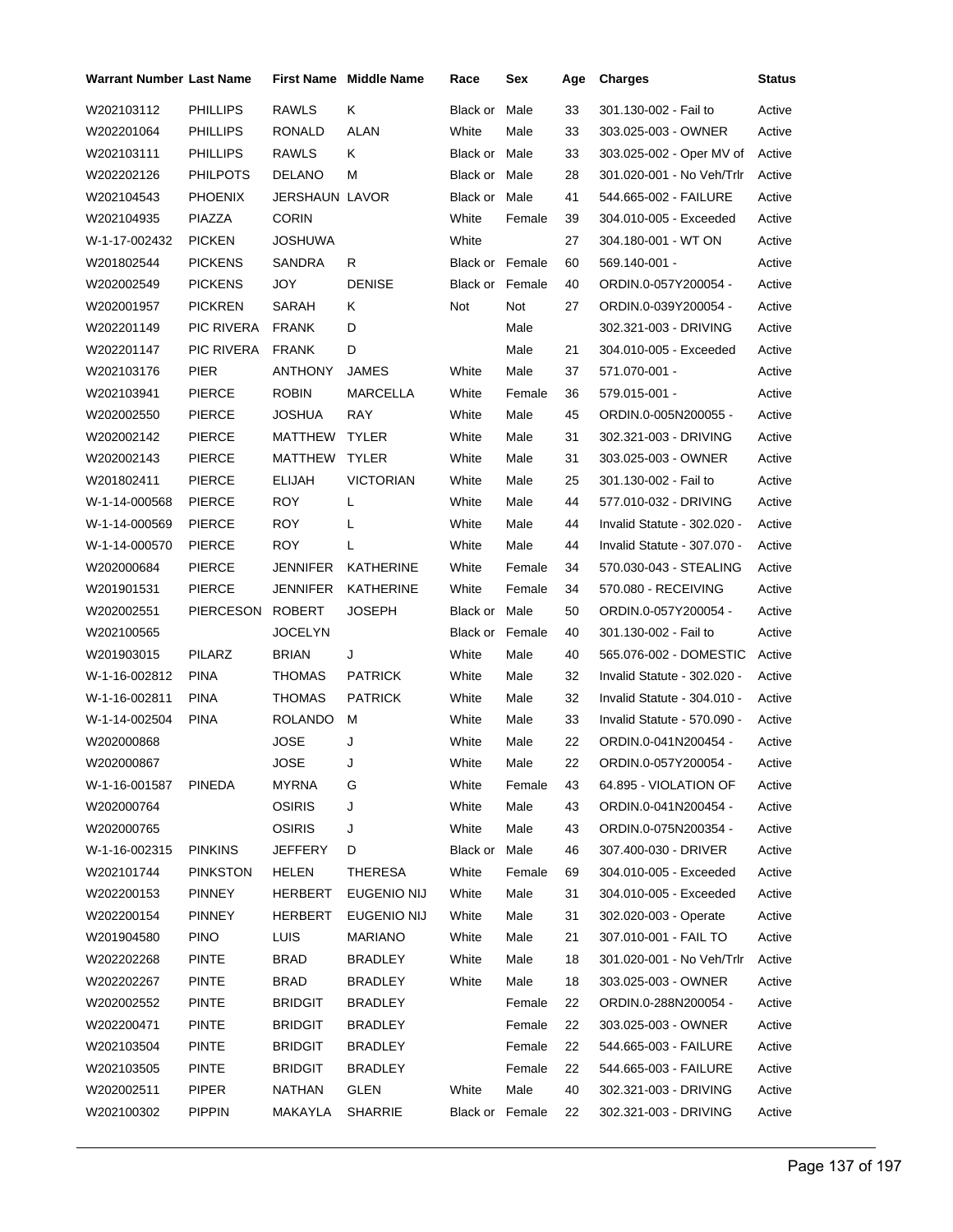| Warrant Number Last Name |                    |                 | First Name Middle Name    | Race          | Sex    | Age | <b>Charges</b>              | <b>Status</b> |
|--------------------------|--------------------|-----------------|---------------------------|---------------|--------|-----|-----------------------------|---------------|
| W202100303               | <b>PIPPIN</b>      | MAKAYLA         | <b>SHARRIE</b>            | Black or      | Female | 22  | 304.010-007 - Exceeded      | Active        |
| W202101435               | <b>PISANO</b>      | <b>JOSE</b>     | LUIS                      | White         | Not    | 35  | ORDIN.0-328N200054 -        | Active        |
| W202103389               | PITIA              | EBELE           | <b>JAMES</b>              | Black or Male |        | 29  | 568.040-002 -               | Active        |
| W202101273               | PITIA              | <b>CHRIS</b>    | <b>PAUL</b>               | Black or Male |        | 22  | ORDIN.0-388N201654 -        | Active        |
| W202201250               | PITIYA             | KHAMIS          | <b>DIMITRY</b>            | Black or Male |        | 43  | 577.010-028 - DWI -         | Active        |
| W202201248               | PITIYA             | KHAMIS          | <b>DIMITRY</b>            | Black or Male |        | 43  | 304.010-004 - Exceeded      | Active        |
| W202201251               | PITIYA             | KHAMIS          | <b>DIMITRY</b>            | Black or Male |        | 43  | 455.085-002 - VIOL OF       | Active        |
| W202202131               | PITTMAN            | RAYMOND         | <b>EDWARD</b>             | White         | Male   | 58  | 303.025-003 - OWNER         | Active        |
| W202101353               | PITTMAN            | CLAY            | <b>EPHRAIM FRED White</b> |               | Male   | 50  | 301.020-001 - No Veh/Trlr   | Active        |
| W202202129               | <b>PITTMAN</b>     | RAYMOND         | EDWARD                    | White         | Male   | 58  | 302.020-003 - Operate       | Active        |
| W202101351               | PITTMAN            | <b>CLAY</b>     | <b>EPHRAIM FRED White</b> |               | Male   | 50  | 302.321-003 - DRIVING       | Active        |
| W-1-16-000651            | PITTMAN            | JANTHINA L      |                           | White         | Female | 43  | 577.060-006 - LEAVING       | Active        |
| W-1-16-000653            | <b>PITTMAN</b>     | JANTHINA        | - L                       | White         | Female | 43  | Invalid Statute - 301.130 - | Active        |
| W202202130               | <b>PITTMAN</b>     | RAYMOND EDWARD  |                           | White         | Male   | 58  | 301.020-001 - No Veh/Trlr   | Active        |
| W-1-16-000652            | PITTMAN            | JANTHINA        | L                         | White         | Female | 43  | Invalid Statute - 304.015 - | Active        |
| W202101684               | <b>PITTMAN</b>     | CLAY            | <b>EPHRAIM FRED White</b> |               | Male   | 50  | 301.020-001 - No Veh/Trlr   | Active        |
| W202101683               | PITTMAN            | <b>CLAY</b>     | <b>EPHRAIM FRED White</b> |               | Male   | 50  | 577.599-001 - FAIL TO       | Active        |
| W202101682               | <b>PITTMAN</b>     | CLAY            | <b>EPHRAIM FRED White</b> |               | Male   | 50  | 303.025-003 - OWNER         | Active        |
| W-1-16-000650            | <b>PITTMAN</b>     | JANTHINA        | L                         | White         | Female | 43  | 577.010-032 - DRIVING       | Active        |
| W202101352               | PITTMAN            | CLAY            | <b>EPHRAIM FRED White</b> |               | Male   | 50  | 303.025-003 - OWNER         | Active        |
| W202101681               | PITTMAN            | CLAY            | <b>EPHRAIM FRED White</b> |               | Male   | 50  | 302.321-004 - DRIVING       | Active        |
| W202201794               | <b>PITTS</b>       | WENDELL         | <b>SCOTT</b>              | White         | Male   | 47  | 301.020-001 - No Veh/Trlr   | Active        |
| W202104146               | <b>PIZARRO</b>     | <b>GIRALIS</b>  | <b>MICHELLE</b>           |               | Female | 28  | 301.130-003 - Fail to       | Active        |
| W202104147               | <b>PIZARRO</b>     | GIRALIS         | <b>MICHELLE</b>           |               | Female | 28  | 301.020-003 - Fail to       | Active        |
| W202104148               | <b>PIZARRO</b>     | <b>GIRALIS</b>  | <b>MICHELLE</b>           |               | Female | 28  | 302.321-003 - DRIVING       | Active        |
| W202100440               | <b>PIZARRO</b>     | <b>GIRALIS</b>  | <b>MICHELLE</b>           |               | Female | 28  | 302.321-003 - DRIVING       | Active        |
| W-1-16-004199            | <b>PLACE</b>       | ROBERT          | V                         | White         |        | 52  | 307.400-030 - DRIVER        | Active        |
| W202000999               | PLATT              | LEVI            | <b>WILLIAM</b>            | White         | Male   | 40  | ORDIN.0-038Y200054 -        | Active        |
| W202002108               | PLATT              | LEVI            | <b>WILLIAM</b>            | Not           | Male   | 40  | 303.025-003 - OWNER         | Active        |
| W202000998               | <b>PLATT</b>       | LEVI            | WILLIAM                   | White         | Male   | 40  | ORDIN.0-317N200054 -        | Active        |
| W202200984               | PLUMMER            | NICHOLAS ROBERT |                           | White         | Male   | 29  | 301.041-001 - Fail to       | Active        |
| W202104249               | <b>PLUMMER</b>     | <b>KIRK</b>     | ALLEN                     | White         | Male   | 58  | 303.025-003 - OWNER         | Active        |
| W202102936               | POINDEXTER DARRICK |                 | <b>TYRONE</b>             | Black or Male |        | 29  | 570.030-035 - STEALING      | Active        |
| W202000627               | <b>POINTER</b>     | <b>BETTY</b>    | <b>FRANCIS</b>            | White         | Female | 46  | 570.120-002 - PASSING       | Active        |
| W202200696               | POINTER            | <b>TAVARES</b>  | LARAY                     | Black or Male |        | 21  | 570.130-001 -               | Active        |
| W202003487               | <b>POKE</b>        | <b>LESLEY</b>   | MARIE                     | White         | Female | 24  | ORDIN.0-288N200054 -        | Active        |
| W202003498               | POLDBERG           | <b>BRIDGET</b>  | MARIE                     | White         | Female | 35  | ORDIN.0-288N200054 -        | Active        |
| W202200782               | POLDBERG           | <b>BRENT</b>    | WADE                      | White         | Male   | 30  | 385.060 - EXPIRED           | Active        |
| W-1-17-001191            | <b>POLK</b>        | JAMOND          |                           |               | Male   | 47  | 570.120-002 - PASSING       | Active        |
| W202105018               | <b>POLK</b>        | LAURA           | LEE                       | White         | Female | 43  | 303.025-003 - OWNER         | Active        |
| W202200157               | POLLARD            | <b>DEVIN</b>    | <b>JOE</b>                | Black or Male |        | 25  | 302.321-003 - DRIVING       | Active        |
| W202200156               | POLLARD            | <b>DEVIN</b>    | <b>JOE</b>                | Black or Male |        | 25  | 304.010-005 - Exceeded      | Active        |
| W202201252               | POLLARD            | PAUL            | <b>TRENTON</b>            | White         | Male   | 30  | 571.070-001 -               | Active        |
| W202201493               | POLLINA            | ROBERT          | <b>JOSEPH</b>             | White         | Male   | 41  | 570.030-038 - STEALING      | Active        |
| W-1-08-002867            | POLZIN             | KELLY           | JOSEPH                    | White         | Male   | 43  | Invalid Statute - 195.233 - | Active        |
| W-1-09-000114            | <b>POLZIN</b>      | <b>KELLY</b>    | <b>JOSEPH</b>             | White         | Male   | 43  | 577.010-032 - DRIVING       | Active        |
| W202101527               | <b>POMBOR</b>      | NAT             | М                         |               | Male   | 65  | 565.076 - DOMESTIC          | Active        |
|                          |                    |                 |                           |               |        |     |                             |               |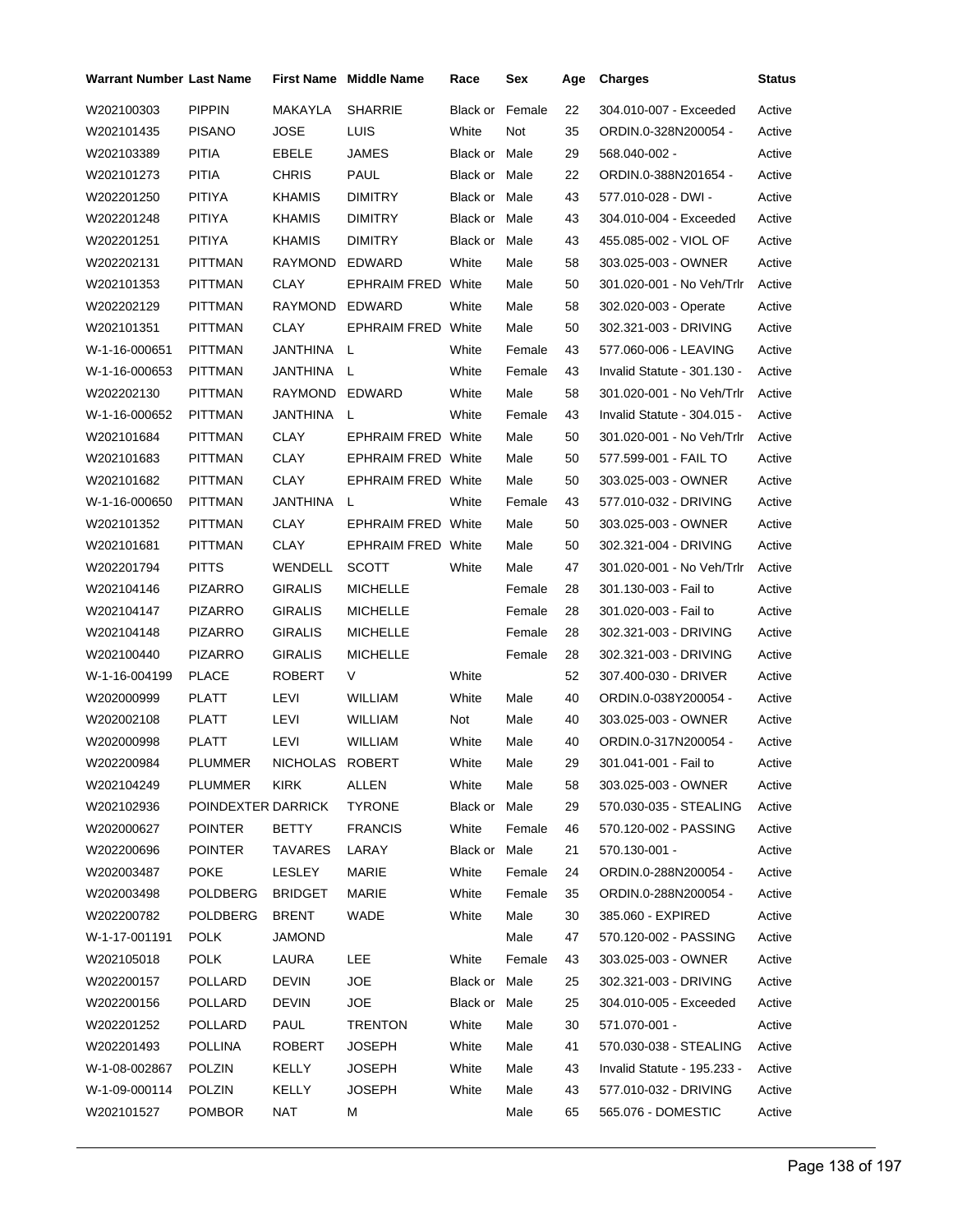| Warrant Number Last Name |                         |                   | <b>First Name</b> Middle Name | Race                   | Sex    | Age | <b>Charges</b>              | Status |
|--------------------------|-------------------------|-------------------|-------------------------------|------------------------|--------|-----|-----------------------------|--------|
| W202202220               | <b>POMPA</b>            | <b>ADENA</b>      | <b>PAULINE</b>                | White                  | Female | 46  | 303.025-003 - OWNER         | Active |
| W202202219               | <b>POMPA</b>            | ADENA             | <b>PAULINE</b>                | White                  | Female | 46  | 301.020-001 - No Veh/Trlr   | Active |
| W202202193               | <b>POMPA</b>            | ADENA             | <b>PAULINE</b>                | White                  | Female | 46  | 302.321-004 - DRIVING       | Active |
| W-1-17-001547            | <b>POMPEE</b>           | JEFFREY           | М                             | Black or Male          |        | 29  | 303.025-003 - OWNER         | Active |
| W-1-17-001548            | <b>POMPEE</b>           | JEFFREY           | м                             | Black or Male          |        | 29  | 304.010-007 - Exceeded      | Active |
| W202003397               | <b>PONCE</b>            | <b>JASON</b>      | <b>VINCENT</b>                | White                  | Male   | 30  | 302.321-003 - DRIVING       | Active |
| W-1-11-000412            | <b>POOLE</b>            | YALANDA           | KAYE                          | <b>Black or Female</b> |        | 59  | Invalid Statute - 570.120 - | Active |
| W201800943               | <b>POPE</b>             | LATRINDA          | <b>KIARA MARIE</b>            | <b>Black or Female</b> |        | 30  | 301.020-001 - No Veh/Trlr   | Active |
| W202103621               | <b>POPPLEWELLKALEB</b>  |                   | <b>ROBERT</b>                 | White                  | Male   | 23  | 302.321-003 - DRIVING       | Active |
| W202104297               | POPPLEWELLKALEB         |                   | <b>ROBERT</b>                 | White                  | Male   | 23  | 302.321-003 - DRIVING       | Active |
| W202103622               | POPPLEWELLKALEB         |                   | <b>ROBERT</b>                 | White                  | Male   | 23  | 304.010-003 - Exceeded      | Active |
| W202201066               | <b>PORCHIA</b>          | <b>TREVON</b>     | MARTEL                        | Black or Male          |        | 25  | 302.321-003 - DRIVING       | Active |
| W201902517               | <b>PORRELLO</b>         | ANDREA            | м                             | White                  | Female | 44  | 301.020-001 - No Veh/Trlr   | Active |
| W-1-17-004212            | <b>PORTER</b>           | <b>MELVIN</b>     | <b>BENJAMIN</b>               | Black or Male          |        | 34  | 579.015-004 -               | Active |
| W202002553               | <b>PORTER</b>           | SHELLEY           | L                             | <b>Black or Female</b> |        | 43  | ORDIN.0-041N200454 -        | Active |
| W201901992               | <b>PORTER</b>           | <b>TERRENCE C</b> |                               | Black or Male          |        | 37  | 307.400-029 - OPER MCV      | Active |
| W202003345               | <b>PORTER</b>           |                   | CHRISTIAN DALARRELL           | Black or Male          |        | 26  | 302.321-003 - DRIVING       | Active |
| W-1-16-004302            | PORTILLO DE CELESTION O |                   |                               | White                  | Male   | 54  | 307.400-030 - DRIVER        | Active |
| W-1-17-004347            | <b>PORTKA</b>           | JACOB             | <b>COLBY</b>                  | White                  | Male   | 26  | 304.010-005 - Exceeded      | Active |
| W202001245               | <b>PORTTO</b>           | <b>PLINO</b>      | Α                             | White                  | Male   | 34  | ORDIN.0-317N200054 -        | Active |
| W202000500               |                         | AMILCAR           | <b>ANTONIO</b>                | White                  | Male   | 22  | 311.325-001 -               | Active |
| W202000501               |                         | AMILCAR           | <b>ANTONIO</b>                | White                  | Male   | 22  | 311.325-003 - MINOR         | Active |
| W202103482               | <b>POSPISIL</b>         | <b>BARNEY</b>     | LOUIS                         | White                  | Male   | 61  | 565.056 - ASSAULT - 4TH     | Active |
| W201902543               | <b>POSTON</b>           | CHASE             | <b>MICHAEL</b>                | White                  | Male   | 35  | 64.690 - VIOLATION OF       | Active |
| W201904469               | <b>POTERBIN</b>         | <b>CRAIG</b>      | JOSEPH                        | White                  | Male   | 37  | 577.010-032 - DRIVING       | Active |
| W201904470               | <b>POTERBIN</b>         | <b>CRAIG</b>      | <b>JOSEPH</b>                 | White                  | Male   | 37  | 577.599-001 - FAIL TO       | Active |
| W201904473               | <b>POTERBIN</b>         | CRAIG             | JOSEPH                        | White                  | Male   | 37  | 301.140-001 -               | Active |
| W201904471               | <b>POTERBIN</b>         | <b>CRAIG</b>      | JOSEPH                        | White                  | Male   | 37  | 302.020-004 - Operate       | Active |
| W201904472               | <b>POTERBIN</b>         | <b>CRAIG</b>      | JOSEPH                        | White                  | Male   | 37  | 303.025-003 - OWNER         | Active |
| W202101846               | <b>POTTER</b>           | <b>CALLIE</b>     | <b>CARRINE</b>                | White                  | Female | 28  | 303.025-003 - OWNER         | Active |
| W202003972               | <b>POTTS</b>            | JOSEPH            | WESLEY                        | White                  | Male   | 43  | 569.120-001 -               | Active |
| W202100156               | <b>POTTS</b>            | SONNIE            | W                             | White                  | Male   | 53  | 304.010-007 - Exceeded      | Active |
| W202100157               | <b>POTTS</b>            | SONNIE            | W                             | White                  | Male   | 53  | 302.020-003 - Operate       | Active |
| W-1-18-001481            | <b>POUR</b>             | <b>PRINCE</b>     |                               | Black or Male          |        | 40  | 302.321-003 - DRIVING       | Active |
| W201903733               | <b>POWE</b>             | <b>CHUCK</b>      | <b>MATHIS</b>                 | White                  | Male   | 49  | 579.015-001 -               | Active |
| W-1-16-002160            | <b>POWELL</b>           | <b>DELORES</b>    | D                             | Black or Female        |        | 70  | Invalid Statute - 570.120 - | Active |
| W202000006               | <b>POWELL</b>           | <b>TAURUS</b>     | <b>DESHAWN</b>                | Black or Male          |        | 31  | 307.400-023 - FAIL TO       | Active |
| W202000005               | <b>POWELL</b>           | <b>TAURUS</b>     | <b>DESHAWN</b>                | Black or Male          |        | 31  | 304.180-001 - WT ON         | Active |
| W202101371               | <b>POWELL</b>           | NATALIE           | B                             | Not                    | Female | 21  | 304.010-004 - Exceeded      | Active |
| W202102635               | <b>POWELL</b>           | DARNELL           | <b>MOURICE</b>                | Black or Male          |        | 52  | 302.020-003 - Operate       | Active |
| W-1-16-002966            | <b>POWELL</b>           | MARQUITE LASHELLE |                               | Black or Female        |        | 52  | 570.030-046 -               | Active |
| W-1-16-001609            | POWERS                  | JOSHUA            | RAY                           | White                  | Male   | 32  | Invalid Statute - 302.321 - | Active |
| W202104860               | <b>POWERS</b>           | SHANE             | м                             | White                  | Male   | 44  | 302.321-003 - DRIVING       | Active |
| W-1-14-002966            | <b>POWERS</b>           | RICHARD           | L.                            | White                  | Male   | 60  | Invalid Statute - 570.120 - | Active |
| W-1-16-001610            | <b>POWERS</b>           | JOSHUA            | <b>RAY</b>                    | White                  | Male   | 32  | Invalid Statute - 304.010 - | Active |
| W202101236               | <b>POYNTER</b>          | SEAN              |                               | White                  | Male   | 54  | 579.015-001 -               | Active |
| W202104758               | PRA                     | <b>THA</b>        |                               | Asian                  | Male   | 30  | 307.045-001 - FAIL TO       | Active |
|                          |                         |                   |                               |                        |        |     |                             |        |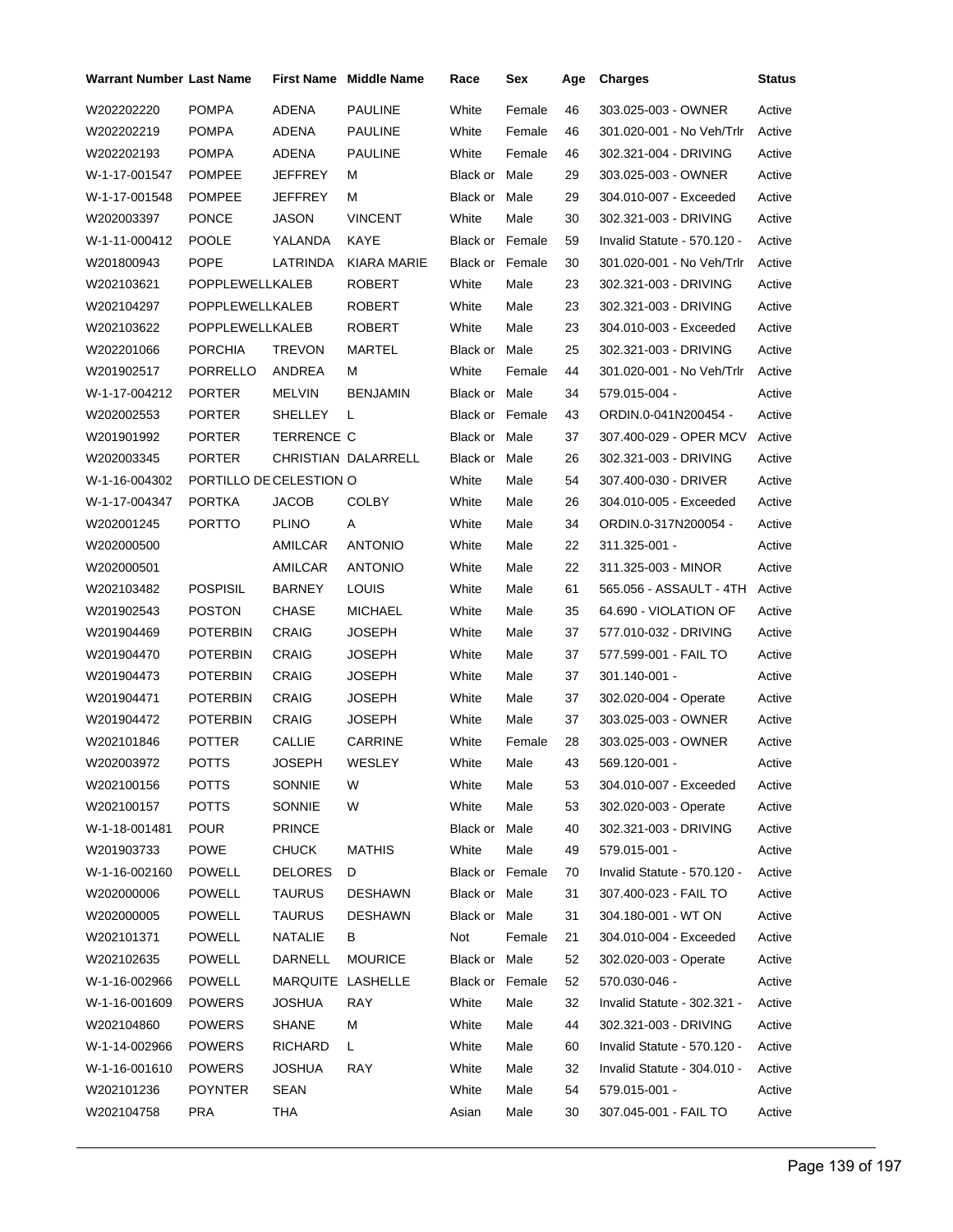| Warrant Number Last Name |                  |                | <b>First Name</b> Middle Name | Race                   | Sex    | Age | <b>Charges</b>                  | <b>Status</b> |
|--------------------------|------------------|----------------|-------------------------------|------------------------|--------|-----|---------------------------------|---------------|
| W202104759               | <b>PRA</b>       | <b>THA</b>     |                               | Asian                  | Male   | 30  | 303.025-003 - OWNER             | Active        |
| W202201399               | <b>PRADO</b>     |                | A                             |                        | Male   | 29  | 303.025-003 - OWNER             | Active        |
| W-1-16-001216            | PRASHANTH RAMESH |                |                               | Black or               | Male   | 33  | Invalid Statute - 304.010 -     | Active        |
| W-1-16-000705            | PRATT            | <b>ANDREW</b>  | S                             | White                  | Male   | 28  | Invalid Statute - 195.233 -     | Active        |
| W-1-16-000706            | PRATT            | ANDREW         | S                             | White                  | Male   | 28  | 303.025-002 - Oper MV of        | Active        |
| W-1-16-000707            | PRATT            | ANDREW         | S                             | White                  | Male   | 28  | Invalid Statute - 304.017 -     | Active        |
| W-1-15-000848            | PRATT            | <b>ECHO</b>    | J                             | White                  | Female | 41  | 570.030-046 -                   | Active        |
| W202001244               | <b>PRATT</b>     | CODY           | RAY                           | White                  | Male   | 33  | ORDIN.0-318N200054 -            | Active        |
| W201900727               | PRATT            | <b>AUSTIN</b>  | LEROY                         | White                  | Male   | 27  | 304.010-006 - Exceeded          | Active        |
| W-1-17-004718            | <b>PRECIADO</b>  | <b>JESUS</b>   |                               | White                  | Male   | 48  | 304.180-001 - WT ON             | Active        |
| W202104757               | <b>PRESIDENT</b> | <b>ERIC</b>    | <b>EUGENE</b>                 | White                  | Male   | 24  | 301.130-002 - Fail to           | Active        |
| W-1-17-001198            | PRESSLEY         | TASHAUNA       |                               | <b>Black or Female</b> |        | 25  | 304.011-002 - Speed Less        | Active        |
| W202200330               | <b>PRESTON</b>   | <b>MAURICE</b> | <b>FRANK</b>                  | Black or Male          |        | 41  | 303.025-003 - OWNER             | Active        |
| W202101888               | <b>PRESTON</b>   | BRANDON L      |                               |                        | Male   | 35  | 548.141-001 - FUGITIVE          | Active        |
| W202200328               | PRESTON          | <b>MAURICE</b> | <b>FRANK</b>                  | Black or Male          |        | 41  | 304.010-004 - Exceeded          | Active        |
| W202200327               | <b>PRESTON</b>   | <b>MAURICE</b> | <b>FRANK</b>                  | Black or Male          |        | 41  | 301.140-001 -                   | Active        |
| W-1-18-000297            | <b>PRICE</b>     | <b>DENNIS</b>  | <b>DESHUN</b>                 | Black or Male          |        | 28  | 304.010-006 - Exceeded          | Active        |
| W202101476               | <b>PRICE</b>     | MARQUISE D     |                               | Black or Male          |        | 26  | ORDIN.0-328N200054 -            | Active        |
| W202000339               | <b>PRICE</b>     |                | ADRIANNA ANNTENETTE           | Black or Female        |        | 28  | 302.321-004 - DRIVING           | Active        |
| W202000340               | <b>PRICE</b>     |                | ADRIANNA ANNTENETTE           | <b>Black or Female</b> |        | 28  | 301.020-001 - No Veh/Trlr       | Active        |
| W201901789               | <b>PRICE</b>     | <b>FLOYD</b>   |                               | White                  | Male   | 49  | 304.180-001 - WT ON             | Active        |
| W202104679               | <b>PRICE</b>     | DANA           | Α                             | White                  | Not    | 29  | 205.1830 - POSSESSION           | Active        |
| W201902724               | <b>PRICE</b>     |                | ADRIANNA ANNTENETTE           | Black or Female        |        | 28  | 303.025-003 - OWNER             | Active        |
| W202102754               | <b>PRICE</b>     | <b>JAMES</b>   | <b>CODY</b>                   | White                  | Male   | 34  | 568.040-002 -                   | Active        |
| W202104924               | <b>PRICE</b>     | ANDRE          | NICHOLAS BEAU White           |                        | Male   | 38  | 571.020-002 -                   | Active        |
| W201902723               | <b>PRICE</b>     |                | ADRIANNA ANNTENETTE           | Black or Female        |        | 28  | 302.321-004 - DRIVING           | Active        |
| W201902725               | <b>PRICE</b>     |                | ADRIANNA ANNTENETTE           | <b>Black or Female</b> |        | 28  | 301.130-002 - Fail to           | Active        |
| W-1-13-002399            | <b>PRICHARD</b>  | JARED          | Α                             | White                  | Male   | 30  | 577.010-032 - DRIVING           | Active        |
| W201801062               | <b>PRIMUS</b>    | <b>RICKEY</b>  | KANTREL                       | Black or Male          |        | 30  | 302.321-003 - DRIVING           | Active        |
| W-1-15-000102            | <b>PRINCE</b>    | <b>JORDAN</b>  | DANIEL                        | White                  | Male   | 32  | Invalid Statute - 301.020 -     | Active        |
| W202201108               | <b>PROCTOR</b>   | TIMOTHY        | <b>CHARLES</b>                | White                  | Male   | 45  | 302.321-003 - DRIVING           | Active        |
| W202002554               | <b>PROCTOR</b>   | <b>JEREMY</b>  | <b>JEROD</b>                  | Black or Male          |        | 36  | ORDIN.0-288N200054 -            | Active        |
| W-1-17-004163            | <b>PROCTOR</b>   | <b>DERRICK</b> |                               | Black or Male          |        | 49  | 565.054 - ASSAULT - 3RD         | Active        |
| W202000997               | <b>PROFFITT</b>  | <b>CHARLES</b> | <b>JUSTIN</b>                 | White                  | Male   | 43  | ORDIN.0-232N200054 -            | Active        |
| W202003609               | <b>PROKOP</b>    | <b>HEIDI</b>   | <b>LUCILLE</b>                | White                  | Female | 29  | 304.010-004 - Exceeded          | Active        |
| W202001796               | PROUT            | <b>EUGENE</b>  | <b>WARREN</b>                 | Black or Male          |        | 48  | 302.321-003 - DRIVING           | Active        |
| W202001797               | <b>PROUT</b>     | <b>EUGENE</b>  | WARREN                        | Black or Male          |        | 48  | 301.020-001 - No Veh/Trlr       | Active        |
| W-1-08-003160            | <b>PRUDEN</b>    | LAUREN         | <b>ELIZABETH</b>              | White                  | Female | 40  | 577.010-032 - DRIVING           | Active        |
| W201903501               | <b>PRUDKO</b>    | <b>MIKHAIL</b> |                               | White                  | Male   | 40  | 304.180-001 - WT ON             | Active        |
| W202104338               | PRUESSNER LAURIN |                | ASHLEY                        | White                  | Female | 31  | 302.321-003 - DRIVING           | Active        |
| W202101977               | PRUESSNER KAREN  |                | RENEE                         | White                  | Female | 49  | 190.308-001 - MISUSING          | Active        |
| W-1-13-002235            | PRUNEDA          | CYNTHIA        | L.                            |                        | Female | 53  | Invalid Statute - 570.120 -     | Active        |
| W202100512               | <b>PRYOR</b>     | <b>BROOKE</b>  | <b>NICOLE</b>                 | White                  | Female | 27  | ORDIN.0-288N200054 -            | Active        |
| W202101771               | <b>PRYOR</b>     |                | <b>ALLEN</b>                  | White                  | Male   | 35  | 579.015-003 -                   | Active        |
| W-1-15-000446            | <b>PUDVAH</b>    | <b>BRENDA</b>  | м                             | White                  | Female | 57  | Invalid Statute - 304.180 -     | Active        |
| W-1-08-002646            | PUGA             | <b>IVAN</b>    |                               | White                  | Male   | 35  | Invalid Statute - 302.020 -     | Active        |
| W-1-08-002647            | PUGA             | <b>IVAN</b>    |                               | White                  | Male   | 35  | 303.025-002 - Oper MV of Active |               |
|                          |                  |                |                               |                        |        |     |                                 |               |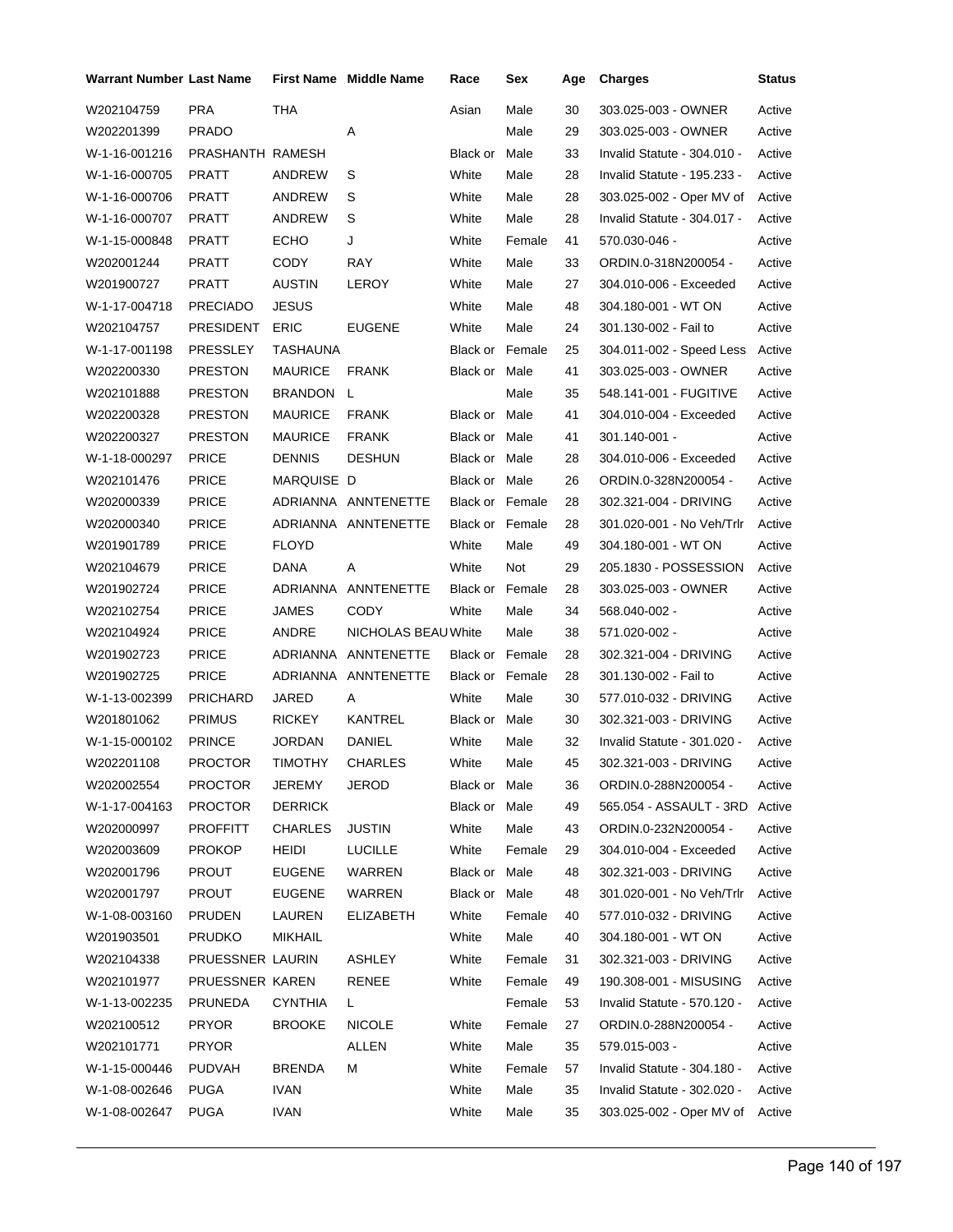| <b>Warrant Number Last Name</b> |                |                          | <b>First Name Middle Name</b> | Race                   | Sex    | Age | <b>Charges</b>              | Status |
|---------------------------------|----------------|--------------------------|-------------------------------|------------------------|--------|-----|-----------------------------|--------|
| W-1-08-002648                   | <b>PUGA</b>    | <b>IVAN</b>              |                               | White                  | Male   | 35  | Invalid Statute - 301.020 - | Active |
| W-1-14-002556                   | PUGA-PUGA IVAN |                          |                               | White                  | Male   | 35  | 577.010-032 - DRIVING       | Active |
| W-1-08-002447                   | PUGA-PUGA IVAN |                          |                               | White                  | Male   | 35  | Invalid Statute - 302.020 - | Active |
| W202202221                      | PULLEY         | <b>KENNETH</b>           | MAXWELL                       | White                  | Male   | 23  | 302.321-003 - DRIVING       | Active |
| W202202222                      | PULLEY         | <b>KENNETH</b>           | MAXWELL                       | White                  | Male   | 23  | 304.010-006 - Exceeded      | Active |
| W201903821                      | <b>PULLIAM</b> | <b>STEVEN</b>            |                               | <b>Black or Male</b>   |        | 53  | 307.400-012 - FAIL TO       | Active |
| W-1-12-002107                   | <b>PULLIAM</b> | LORENZO                  | Mentroy                       | <b>Black or Male</b>   |        | 38  | Invalid Statute - 195.202 - | Active |
| W202200747                      | <b>PULLINS</b> | <b>VICTORIA</b>          | JUSTINE                       | White                  | Female | 35  | 570.030-036 - STEALING      | Active |
| W201902339                      | <b>PURCELL</b> | <b>JAMES</b>             | CHRISTAIN                     | White                  | Male   | 28  | $301.140 - 001 -$           | Active |
| W201902338                      | <b>PURCELL</b> | <b>JAMES</b>             | <b>CHRISTAIN</b>              | White                  | Male   | 28  | 302.020-003 - Operate       | Active |
| W201902136                      | <b>PURDUM</b>  | <b>ANTHONY</b>           | R                             | White                  | Male   | 28  | 302.321-003 - DRIVING       | Active |
| W202100786                      | <b>PURI</b>    | <b>RUBY</b>              | JEAN                          | White                  | Female | 50  | 301.020-001 - No Veh/Trlr   | Active |
| W202201745                      | <b>PURIFOY</b> | DAVID                    | <b>MICHAEL II</b>             | Black or Male          |        | 35  | 304.010-006 - Exceeded      | Active |
| W202002685                      | <b>PURNELL</b> |                          | <b>ROSE</b>                   | <b>Black or Female</b> |        | 32  | ORDIN.0-041N200454 -        | Active |
| W202100714                      | <b>PURNELL</b> | <b>VADRANEIC VONSHAE</b> |                               | <b>Black or Female</b> |        | 29  | $301.140 - 001 -$           | Active |
| W202103295                      |                | CARRECE                  | <b>DAUNYE</b>                 | Black or Female        |        | 46  | 304.010-005 - Exceeded      | Active |
| W201904190                      | <b>PUTMAN</b>  | <b>STEVEN</b>            | L                             | White                  | Male   | 28  | 304.010-005 - Exceeded      | Active |
| W-1-17-001761                   | <b>PUTNAM</b>  | <b>MILTON</b>            | DAVID                         | White                  | Male   | 42  | 307.400-029 - OPER MCV      | Active |
| W-1-17-001760                   | <b>PUTNAM</b>  | <b>MILTON</b>            | <b>DAVID</b>                  | White                  | Male   | 42  | 307.400-016 - OPER MCV      | Active |
| W202202060                      | QARNAYN        | LANIER                   | W                             | Black or Not           |        | 19  | 304.015-011 - FAIL TO       | Active |
| W202202059                      | QARNAYN        | LANIER                   | W                             | Black or Not           |        |     | 301.130-002 - Fail to       | Active |
| W202002555                      | QUARLES        | <b>SCHERRI'</b>          | RENEE'                        | Black or Female        |        | 34  | ORDIN.0-318N200054 -        | Active |
| W201802409                      | QUEREVALU      | JOSE                     | P                             | White                  | Male   | 46  | 301.020-001 - No Veh/Trlr   | Active |
| W202103697                      | <b>QUICK</b>   | <b>JASON</b>             | <b>SCOTT</b>                  | White                  | Male   | 42  | 544.665-003 - FAILURE       | Active |
| W202103698                      | <b>QUICK</b>   | <b>JASON</b>             | <b>SCOTT</b>                  | White                  | Male   | 42  | 544.665-003 - FAILURE       | Active |
| W201901988                      | <b>QUIETT</b>  | <b>KYLE</b>              | <b>LEWIS</b>                  | White                  | Male   | 32  | 304.010-004 - Exceeded      | Active |
| W-1-17-001278                   | QUIJAS         | <b>AUSTIN</b>            | <b>MICHAEL</b>                | White                  | Male   | 31  | 577.010-031 - DWI -         | Active |
| W-1-17-001279                   | QUIJAS         | <b>AUSTIN</b>            | <b>MICHAEL</b>                | White                  | Male   | 31  | 304.010-007 - Exceeded      | Active |
| W202200748                      | QUINN          | ISZUWAUN                 | <b>MALECK</b>                 | <b>Black or Male</b>   |        | 25  | 304.010-006 - Exceeded      | Active |
| W202001993                      | <b>QUINN</b>   | <b>TIARA</b>             | P                             | <b>Black or Female</b> |        | 32  | ORDIN.0-057Y200054 -        | Active |
| W-1-16-000701                   | QUINN          | STUART                   | ALLEN                         | White                  | Male   | 25  | Invalid Statute - 304.010 - | Active |
| W202201402                      | QUINN          | DEJONTEE JAWAN           |                               | Black or Male          |        | 28  | 301.020-001 - No Veh/Trlr   | Active |
| W202002509                      | <b>QUINN</b>   | SHANEIL                  | LASHA                         | <b>Black or Female</b> |        | 34  | 579.015-004 -               | Active |
| W202201188                      | <b>QUINN</b>   | <b>MICHAEL</b>           | J                             | White                  | Male   | 59  | 301.320-001 - Displayed     | Active |
| W201801126                      | QUINONES       | <b>RAYMOND</b>           |                               |                        | Male   | 24  | 304.010-007 - Exceeded      | Active |
| W-1-17-000498                   | QUINTANA       | AMBER                    | <b>NICHOLE</b>                | White                  | Female | 38  | 301.020-001 - No Veh/Trlr   | Active |
| W-1-17-000499                   | QUINTANA       | AMBER                    | <b>NICHOLE</b>                | White                  | Female | 38  | 304.010-004 - Exceeded      | Active |
| W-1-18-001240                   | QUIOVERS       | <b>MONDEZ</b>            | <b>DWAYNE</b>                 | White                  | Male   | 29  | 302.321-003 - DRIVING       | Active |
| W201902831                      | <b>QUIRINO</b> | <b>FRANCISCOJAVIER</b>   |                               | White                  | Male   | 32  | 302.020-003 - Operate       | Active |
| W201902832                      | <b>QUIRINO</b> | <b>FRANCISCOJAVIER</b>   |                               | White                  | Male   | 32  | 303.025-003 - OWNER         | Active |
| W202200243                      | <b>RABAGO</b>  | <b>LUIS</b>              | <b>FERNANDO</b>               | White                  | Male   | 21  | 302.020-003 - Operate       | Active |
| W202200244                      | <b>RABAGO</b>  | <b>LUIS</b>              | <b>FERNANDO</b>               | White                  | Male   | 21  | 304.010-007 - Exceeded      | Active |
| W202104550                      | <b>RABUCK</b>  | <b>DEANNA</b>            | L                             | White                  | Female | 41  | 304.022-001 - FAIL TO       | Active |
| W201801270                      | RADAMES        | <b>GEOVANY</b>           | <b>MONTALVO</b>               | Black or               | Male   | 44  | 307.400-012 - FAIL TO       | Active |
| W202101244                      | RADER          | APRYL                    | <b>LUCILLE</b>                | White                  | Female | 30  | ORDIN.0-077Y200035 -        | Active |
| W202101044                      | RADER          | APRYL                    | <b>LUCILLE</b>                | White                  | Female | 30  | 303.025-003 - OWNER         | Active |
| W202101243                      | RADER          | APRYL                    | <b>LUCILLE</b>                | White                  | Female | 30  | ORDIN.0-076Y200035 -        | Active |
|                                 |                |                          |                               |                        |        |     |                             |        |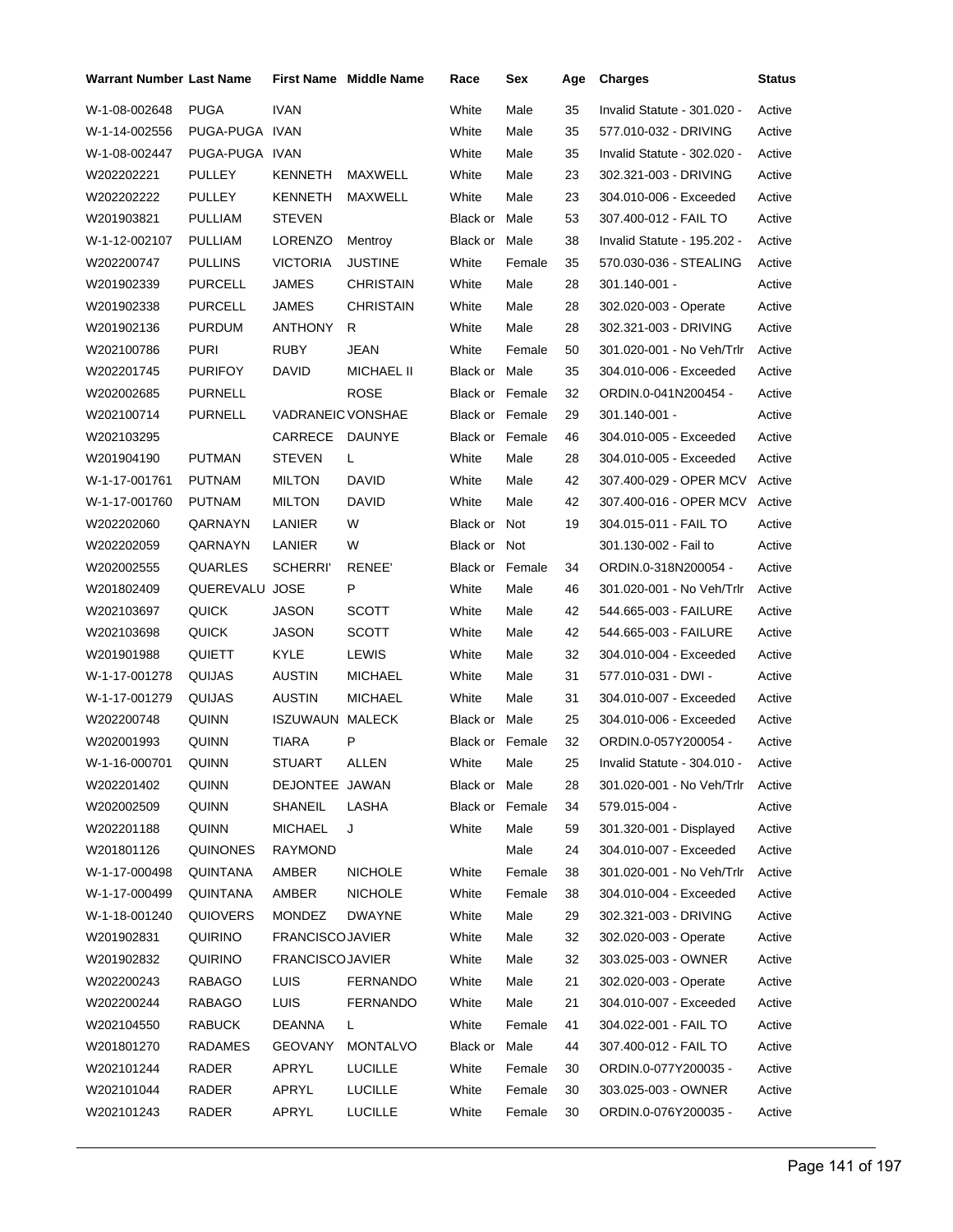| <b>Warrant Number Last Name</b> |                  |                  | <b>First Name Middle Name</b> | Race                   | Sex    | Age | <b>Charges</b>              | <b>Status</b> |
|---------------------------------|------------------|------------------|-------------------------------|------------------------|--------|-----|-----------------------------|---------------|
| W-1-12-002486                   | <b>RADINOVIC</b> | MIROSLAV         | <b>SVETOZAR</b>               | White                  | Male   | 54  | 577.010-032 - DRIVING       | Active        |
| W202104861                      | RAGAN            | <b>BRADLEY</b>   | <b>STEPHON</b>                | Black or               | Male   | 28  | 579.015-004 -               | Active        |
| W202201400                      | RAGLAND          | <b>DAKOTA</b>    | <b>PATRICK</b>                | White                  | Male   | 27  | 304.010-004 - Exceeded      | Active        |
| W202201401                      | <b>RAGLAND</b>   | <b>DAKOTA</b>    | <b>PATRICK</b>                | White                  | Male   | 27  | 304.015-031 - FAIL TO       | Active        |
| W-1-18-000054                   | RAGSDALE         | <b>FELISHA</b>   | RENEE                         | <b>Black or Female</b> |        | 36  | 303.025-003 - OWNER         | Active        |
| W202200251                      | RAGSDALE         | <b>NYJAY</b>     | L                             | <b>Black or Female</b> |        | 30  | 385.060 - EXPIRED           | Active        |
| W202001562                      | RAGSDALE         | ADAM             | LEE                           | White                  | Male   | 45  | 569.080-002 -               | Active        |
| W-1-14-003121                   | RAGSDALE         | CRYSTAL          | <b>RENE</b>                   | Black or Female        |        | 40  | Invalid Statute - 302.321 - | Active        |
| W-1-14-003122                   | RAGSDALE         | CRYSTAL          | <b>RENE</b>                   | Black or Female        |        | 40  | Invalid Statute - 301.020 - | Active        |
| W202101530                      | RAGSDALE         | ADAM             | LEE                           | White                  | Male   | 45  | 569.170-001 -               | Active        |
| W-1-18-000053                   | RAGSDALE         | <b>FELISHA</b>   | RENEE                         | <b>Black or Female</b> |        | 36  | 302.321-003 - DRIVING       | Active        |
| W-1-13-003133                   | RAGSDALE         | CHRISTINA JOLYNN |                               | White                  | Female | 41  | Invalid Statute - 570.120 - | Active        |
| W202202138                      |                  | AL               | QIANSYAH                      |                        | Male   | 24  | 304.010-004 - Exceeded      | Active        |
| W-1-17-002428                   | RAIBLEY          | <b>MICHAEL</b>   | <b>THOMAS</b>                 | White                  | Male   | 29  | 302.020-003 - Operate       | Active        |
| W202102729                      | <b>RAINEY</b>    | <b>NICKOLAS</b>  | <b>RYAN</b>                   | White                  | Male   | 26  | 570.030-043 - STEALING      | Active        |
| W-1-14-001117                   | RAINEY           | <b>DAVID</b>     | R                             | Black or Male          |        | 47  | Invalid Statute - 304.010 - | Active        |
| W202101883                      | RAINEY           | <b>NICKOLAS</b>  | <b>RYAN</b>                   | White                  | Male   | 26  | 455.538-002 - VIOL OF       | Active        |
| W202103623                      | <b>RAINEY</b>    | <b>JAVIER</b>    | LOUIS                         | <b>Black or Male</b>   |        | 19  | 304.010-006 - Exceeded      | Active        |
| W201903041                      | RAINEY           | <b>DENEICE</b>   | L                             |                        | Female | 53  | 302.321-003 - DRIVING       | Active        |
| W201903042                      | <b>RAINEY</b>    | <b>DENEICE</b>   | L                             |                        | Female | 53  | 301.140-001 -               | Active        |
| W202100482                      | RAINWATER JOSEPH |                  | DANIEL                        | White                  | Not    | 30  | ORDIN.0-041N200454 -        | Active        |
| W202100480                      | RAINWATER JOSEPH |                  | DANIEL                        | White                  | Not    | 30  | ORDIN.0-234Y200054 -        | Active        |
| W202100481                      | RAINWATER JOSEPH |                  | DANIEL                        | White                  | Not    | 30  | ORDIN.0-057Y200054 -        | Active        |
| W202002556                      | <b>RALLS</b>     | <b>HEAVON</b>    | <b>MONTRELL</b>               | Black or Male          |        | 24  | ORDIN.0-041N200454 -        | Active        |
| W-1-13-001004                   | RAMBERGER ROBERT |                  | <b>ROGER</b>                  | White                  | Male   | 54  | Invalid Statute - 195.233 - | Active        |
| W-1-11-000311                   | RAMEY            | RUSHELLE G       |                               | Black or Female        |        | 60  | Invalid Statute - 570.120 - | Active        |
| W-1-16-003308                   | RAMEY            | <b>DONNIE</b>    | RENA                          | <b>Black or Male</b>   |        | 57  | 577.010-032 - DRIVING       | Active        |
| W202202140                      | RAMIERZ          | <b>URBANO</b>    | L                             | White                  | Male   | 28  | 304.015-011 - FAIL TO       | Active        |
| W202202141                      | RAMIERZ          | <b>URBANO</b>    | $\mathbf{I}$                  | White                  | Male   | 28  | 302.020-003 - Operate       | Active        |
| W201802152                      | <b>RAMIREZ</b>   | <b>EDUARDO</b>   | <b>QUINTANA</b>               | White                  | Male   | 35  | 304.010-006 - Exceeded      | Active        |
| W202103942                      | RAMIREZ          | ANTHONY          |                               | White                  | Male   | 57  | 579.015-001 -               | Active        |
| W-1-17-003874                   | RAMIREZ          | MAURICIO PEREZ   |                               | White                  | Male   | 24  | 577.010-031 - DWI -         | Active        |
| W202100293                      | RAMIREZ          | ANDREW           | <b>MARTINEZ</b>               | Black or Male          |        | 33  | 302.020-003 - Operate       | Active        |
| W-1-15-001208                   | RAMIREZ          | <b>VICTOR</b>    | A                             | White                  | Male   | 31  | Invalid Statute - 301.130 - | Active        |
| W202104933                      | RAMIREZ          | <b>DULCE</b>     | <b>ROSMERI</b>                | White                  | Not    | 41  | 302.020-003 - Operate       | Active        |
| W201802151                      | RAMIREZ          | <b>EDUARDO</b>   | QUINTANA                      | White                  | Male   | 35  | 302.321-003 - DRIVING       | Active        |
| W-1-15-001207                   | RAMIREZ          | <b>VICTOR</b>    | A                             | White                  | Male   | 31  | Invalid Statute - 302.321 - | Active        |
| W201902933                      | RAMIREZ          | PEREZ            | <b>MANUEL</b>                 |                        | Male   | 28  | 301.130-002 - Fail to       | Active        |
| W-1-16-001989                   | RAMIREZ          | JUAN             | <b>BARAJAS</b>                | White                  | Male   | 34  | Invalid Statute - 304.010 - | Active        |
| W-1-08-001200                   |                  | <b>ENECON</b>    |                               | White                  | Male   | 43  | 577.010-032 - DRIVING       | Active        |
| W-1-08-001201                   |                  | <b>ENECON</b>    |                               | White                  | Male   | 43  | Invalid Statute - 304.012 - | Active        |
| W-1-08-001202                   |                  | <b>ENECON</b>    |                               | White                  | Male   | 43  | Invalid Statute - 302.020 - | Active        |
| W-1-17-001993                   | RAMIREZ          | LOURDES          |                               | White                  | Female | 26  | 302.020-003 - Operate       | Active        |
| W202201328                      |                  | AMELIA           |                               | White                  | Female | 25  | 579.015-001 -               | Active        |
| W-1-18-001711                   |                  | CESAR            | AMILCAR                       | White                  | Male   | 29  | 302.321-003 - DRIVING       | Active        |
| W-1-18-001712                   |                  | CESAR            | AMILCAR                       | White                  | Male   | 29  | 304.050-003 - FAIL TO       | Active        |
| W-1-18-000321                   | RAMOS            | <b>MIGUEL</b>    | ANGEL                         | White                  | Male   | 30  | 307.400-023 - FAIL TO       | Active        |
|                                 |                  |                  |                               |                        |        |     |                             |               |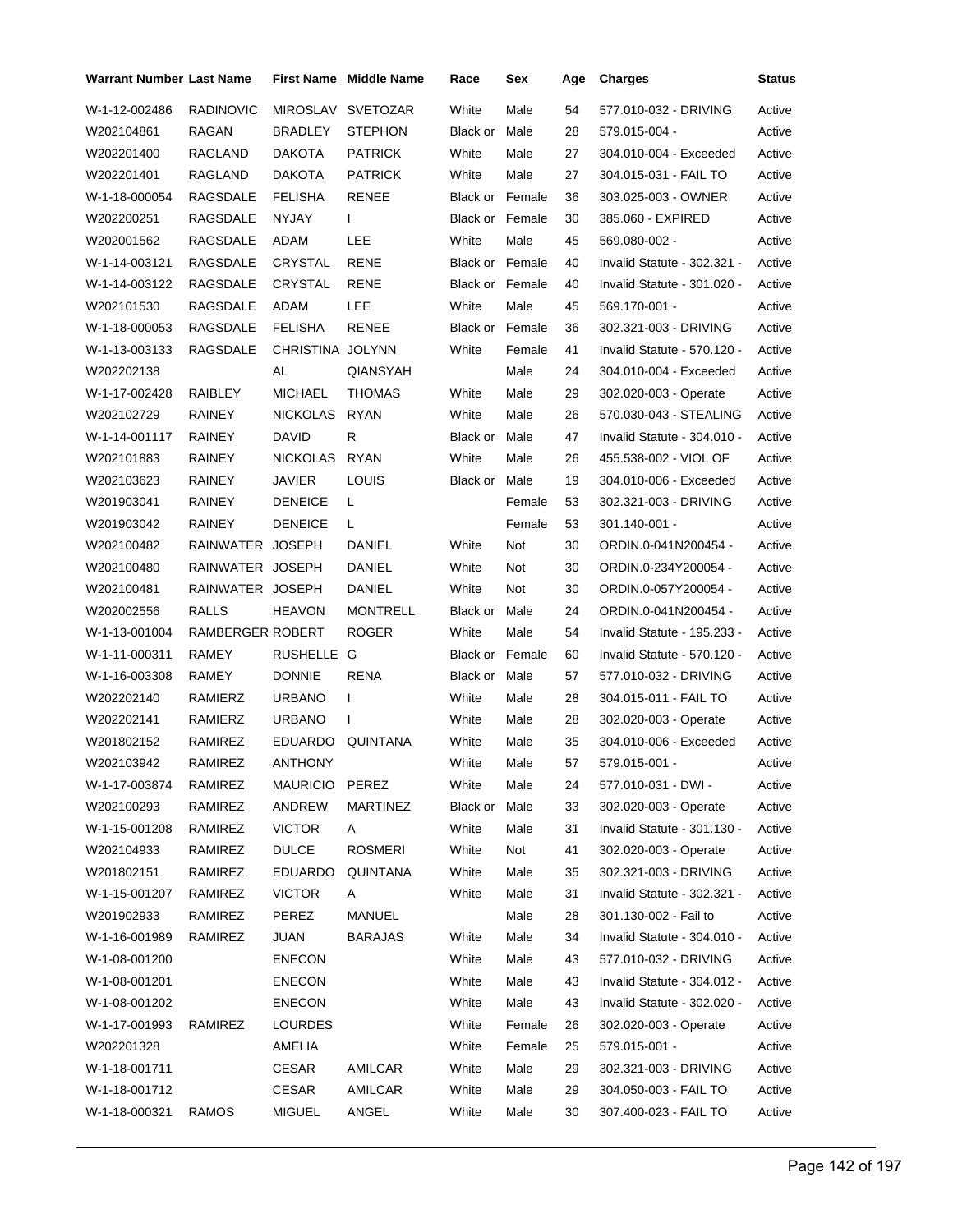| <b>Warrant Number Last Name</b> |                |                  | <b>First Name</b> Middle Name | Race                   | Sex    | Age | <b>Charges</b>              | Status |
|---------------------------------|----------------|------------------|-------------------------------|------------------------|--------|-----|-----------------------------|--------|
| W202002112                      | RAMOS          | <b>MANUEL</b>    | <b>ANDRES</b>                 |                        | Male   | 28  | 304.180-001 - WT ON         | Active |
| W-1-15-002809                   | RAMOS          | <b>CELIO</b>     | KITTLE                        |                        | Male   | 59  | Invalid Statute - 304.015 - | Active |
| W202201197                      | <b>RAMSEY</b>  | <b>SICILEE</b>   |                               | White                  | Female | 23  | 304.010-007 - Exceeded      | Active |
| W201802010                      | RANCIFER       |                  | <b>DONNELL</b>                | Black or Male          |        | 28  | 304.015-029 - TRUCK         | Active |
| W201900944                      | RANDALL        |                  | <b>MARSHANA MARIE LOUISE</b>  | Black or Female        |        | 27  | 301.020-001 - No Veh/Trlr   | Active |
| W-1-16-002394                   | RANDHAWA       | IQBAL            |                               | White                  | Male   | 57  | 307.400-030 - DRIVER        | Active |
| W-1-16-002395                   | RANDHAWA       | IQBAL            |                               | White                  | Male   | 57  | 307.400-030 - DRIVER        | Active |
| W202003424                      | RANDLE         | <b>ERIC</b>      | <b>DAMON</b>                  | Black or Male          |        | 49  | ORDIN.0-317N200054 -        | Active |
| W201800727                      | RANDLE         | <b>STEVE</b>     | WAYNE                         | Black or Male          |        | 63  | 570.080 - RECEIVING         | Active |
| W202003943                      | RANDLE         | <b>ERIC</b>      | <b>DAMON</b>                  | Black or Male          |        | 49  | 303.025-004 - OWNER         | Active |
| W202003942                      | RANDLE         | <b>ERIC</b>      | <b>DAMON</b>                  | Black or Male          |        | 49  | 302.321-003 - DRIVING       | Active |
| W-1-17-001921                   | RANDLE         | ANTHONY          | L.                            | Black or Male          |        | 47  | 302.321-003 - DRIVING       | Active |
| W202003423                      | RANDLE         | <b>ERIC</b>      | <b>DAMON</b>                  | Black or Male          |        | 49  | ORDIN.0-289N200054 -        | Active |
| W-1-11-002907                   | RANDLE         | <b>JASMA</b>     | м                             | <b>Black or Female</b> |        | 28  | Invalid Statute - 313.817 - | Active |
| W-1-17-001596                   | RANDOLPH       | <b>MARCUS</b>    | LEE                           | Black or Male          |        | 37  | Invalid Statute -           | Active |
| W202002557                      | RANDOLPH       | <b>DIRK</b>      | <b>EDWIN</b>                  | Black or Male          |        | 24  | ORDIN.0-288N200054 -        | Active |
| W201802165                      | RANDOLPH       | SHANNON          | WESLEY                        | Black or Male          |        | 34  | 301.020-001 - No Veh/Trlr   | Active |
| W202002274                      | RANGEL         | <b>MARK</b>      | A                             | White                  | Male   | 60  | 313.813-001 -               | Active |
| W201902389                      | RANKIN         | ASANI            | <b>UNIQUE</b>                 | Black or Female        |        | 21  | 303.025-002 - Oper MV of    | Active |
| W202100233                      | <b>RANKINS</b> | <b>MARKISE</b>   | <b>DENNIS</b>                 | <b>Black or Female</b> |        | 28  | 304.010-004 - Exceeded      | Active |
| W202100232                      | RANKINS        | <b>MARKISE</b>   | <b>DENNIS</b>                 | <b>Black or Female</b> |        | 28  | 302.321-004 - DRIVING       | Active |
| W202100248                      | RANKINS        | MARKISE          | <b>DENISE</b>                 | Black or Female        |        | 28  | 303.025-003 - OWNER         | Active |
| W-1-16-004329                   | RANSBURG       | <b>RAYMOND</b>   | DARRELL                       | Black or               |        | 26  | Invalid Statute - 301.130 - | Active |
| W202201795                      | <b>RASEY</b>   | EП               | <b>COLE</b>                   | White                  | Male   | 23  | 304.010-004 - Exceeded      | Active |
| W202103688                      | RASH           | HEATHER          | R                             | White                  | Female | 41  | 579.045 -                   | Active |
| W202001551                      | RASH           | HEATHER          | R                             | White                  | Female | 41  | 579.015-001 -               | Active |
| W202102044                      | RASHEED        | KHAKAA           |                               | Black or Female        |        | 29  | 301.020-001 - No Veh/Trlr   | Active |
| W201900965                      | RATHBUN        | JEFFERY          | <b>LYNN</b>                   | White                  | Male   | 64  | 304.010-005 - Exceeded      | Active |
| W202101132                      | RATLIFF        | ALLISON          | L                             | White                  | Female | 42  | ORDIN.0-057N200054 -        | Active |
| W202000722                      | RATLIFF        | <b>ARTHUR</b>    | <b>LAMONT</b>                 | Black or Male          |        | 30  | 302.321-003 - DRIVING       | Active |
| W202104677                      | RAULSTEN       | DOMINICK ANTHONY |                               | White                  | Male   | 23  | 385.080 - IMPROPER          | Active |
| W202002558                      | RAULSTEN       | BRANDON LEON     |                               | White                  | Male   | 24  | ORDIN.0-389N201654 -        | Active |
| W202103359                      | RAWLINGS       | KELBY            | DEAN                          | White                  | Male   | 24  | 544.665-003 - FAILURE       | Active |
| W202102668                      | RAWLINGS       | KELBY            | DEAN                          | White                  | Male   | 24  | 301.130-003 - Fail to       | Active |
| W202100245                      | RAWOOT         | <b>MULAA</b>     | OSMAN                         | Black or Male          |        | 48  | 302.321-003 - DRIVING       | Active |
| W202200816                      | <b>RAWSON</b>  | <b>KYLE</b>      | <b>DUNCAN</b>                 | White                  | Male   | 28  | 579.015-002 -               | Active |
| W202200815                      | RAWSON         | KYLE             | <b>DUNCAN</b>                 | White                  | Male   | 28  | 579.015-004 -               | Active |
| W-1-17-003424                   | RAY            | WENDELL          | <b>PETERSON</b>               | Black or Male          |        | 63  | 568.040-002 -               | Active |
| W202104760                      | RAY            | <b>DOMINIC</b>   | ALEXANDER                     | White                  | Male   | 23  | 301.130-002 - Fail to       | Active |
| W202201759                      | RAY            | ANOTOINE LAMONT  |                               | Black or Male          |        | 23  | 302.321-003 - DRIVING       | Active |
| W-1-17-002773                   | <b>RAY</b>     | RYAN             | <b>CLAYTON</b>                | White                  | Male   | 38  | 302.321-003 - DRIVING       | Active |
| W201903026                      | RAY            | <b>ROBERT</b>    | X.                            | White                  | Male   | 26  | 579.074-003 -               | Active |
| W201903027                      | RAY            | ROBERT           | X.                            | White                  | Male   | 26  | 579.074-003 -               | Active |
| W202201643                      | RAYA           | ANGEL            | <b>LUCILLE</b>                | White                  | Female | 33  | 577.010 - DWI               | Active |
| W202201644                      | RAYA           | ANGEL            | <b>LUCILLE</b>                | White                  | Female | 33  | 302.321-005 - DRIVING       | Active |
| W202003960                      | RAYBURN        | JOSHUA           | A                             | White                  | Male   | 37  | 302.321-003 - DRIVING       | Active |
| W202201760                      | RAYNOR         | HANNAH           | <b>ELIZABETH</b>              | White                  | Female | 25  | 306.020-003 - EXPIRED       | Active |
|                                 |                |                  |                               |                        |        |     |                             |        |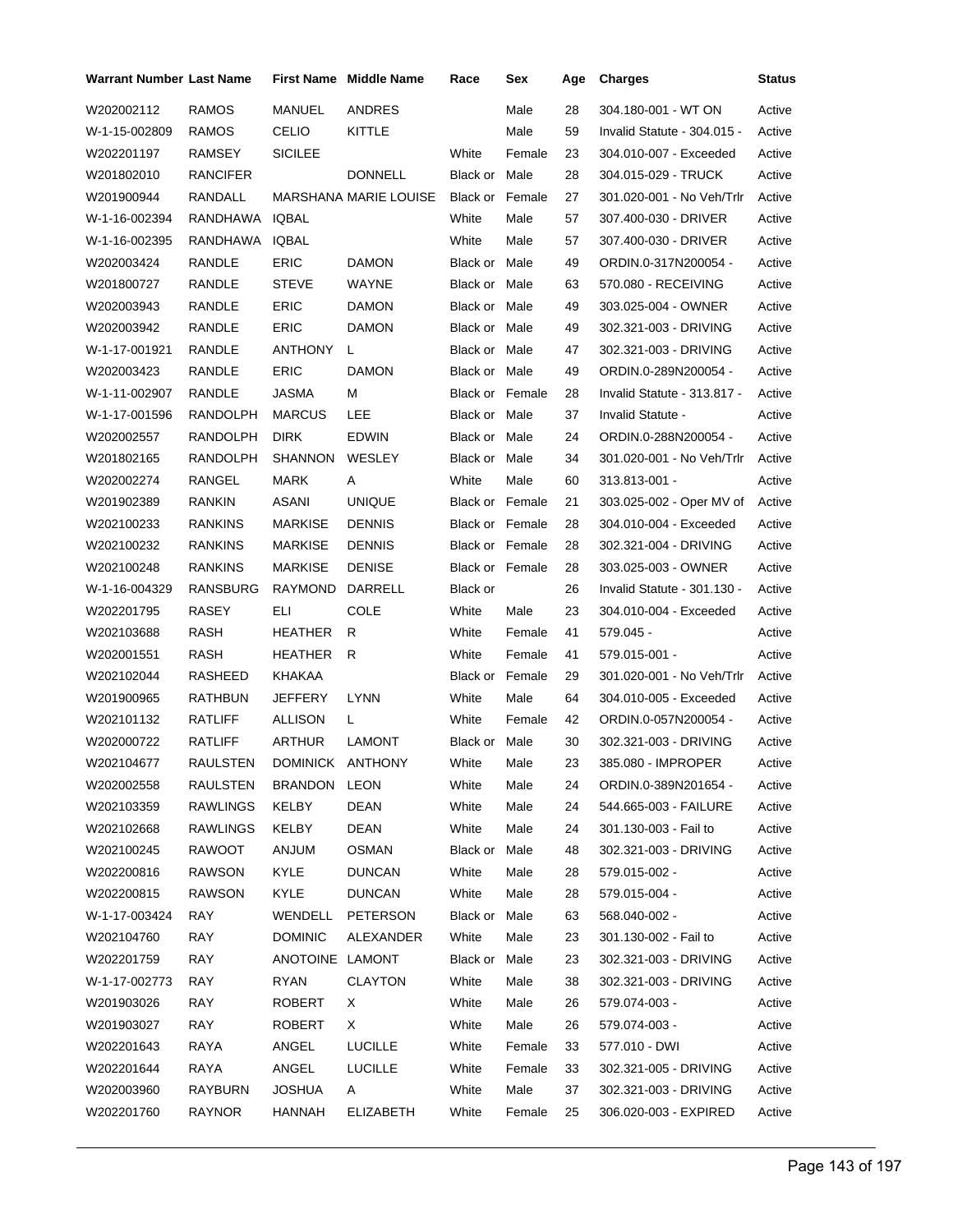| <b>Warrant Number Last Name</b> |                |                       | <b>First Name</b> Middle Name | Race                   | Sex    | Age | <b>Charges</b>               | <b>Status</b> |
|---------------------------------|----------------|-----------------------|-------------------------------|------------------------|--------|-----|------------------------------|---------------|
| W202200377                      | <b>READ</b>    | CAREEN                |                               | Not                    | Not    | 47  | 570.120 - PASSING BAD        | Active        |
| W202200376                      | READ           | CAREEN                |                               | Not                    | Not    | 47  | 570.120 - PASSING BAD        | Active        |
| W201902863                      | REAGAN         |                       | <b>MICHAEL</b>                | White                  | Male   | 24  | 301.020-001 - No Veh/Trlr    | Active        |
| W201902876                      | REAGAN         |                       | <b>MICHAEL</b>                | White                  | Male   | 24  | 301.140-001 -                | Active        |
| W201802261                      | <b>REAMES</b>  | LINDSAY               | ANN                           | White                  | Female | 31  | 301.020-001 - No Veh/Trlr    | Active        |
| W-1-16-004214                   | REAR           | <b>EUGENE</b>         | LAVERNE                       | White                  |        | 63  | Invalid Statute - 301.277 -  | Active        |
| W-1-16-004215                   | REAR           | <b>EUGENE</b>         | LAVERNE                       | White                  |        | 63  | 307.400-030 - DRIVER         | Active        |
| W-1-14-000823                   | <b>RECINOS</b> | <b>ORLANDO</b>        | W                             | White                  | Male   | 38  | Invalid Statute - 569.140 -  | Active        |
| W-1-16-004158                   | <b>RECTOR</b>  | DAVID                 | LEROY                         | White                  | Male   | 39  | Invalid Statute - 304.010. - | Active        |
| W-1-16-004160                   | <b>RECTOR</b>  | DAVID                 | LEROY                         | White                  | Male   | 39  | Invalid Statute - 301.020 -  | Active        |
| W-1-16-004161                   | <b>RECTOR</b>  | DAVID                 | <b>LEROY</b>                  | White                  | Male   | 39  | 303.025-002 - Oper MV of     | Active        |
| W-1-16-004162                   | <b>RECTOR</b>  | DAVID                 | LEROY                         | White                  | Male   | 39  | Invalid Statute - 302.321 -  | Active        |
| W-1-16-004159                   | <b>RECTOR</b>  | <b>DAVID</b>          | LEROY                         | White                  | Male   | 39  | Invalid Statute - 301.140 -  | Active        |
| W202201943                      | REDDEN         | <b>ROBERT</b>         | <b>PATRICK</b>                | White                  | Male   | 21  | 320.050 - SPEEDING           | Active        |
| W-1-15-001458                   |                | JEFFREY               | LEE                           | White                  | Male   | 68  | Invalid Statute - 304.180 -  | Active        |
| W202003937                      | <b>REDMOND</b> | <b>JAMARCUS ALLEN</b> |                               | Black or Male          |        | 29  | 302.321-004 - DRIVING        | Active        |
| W202003938                      | <b>REDMOND</b> | <b>JAMARCUS ALLEN</b> |                               | Black or Male          |        | 29  | 302.321-003 - DRIVING        | Active        |
| W202100139                      | <b>REDMOND</b> | <b>JAMARCUS ALLEN</b> |                               | Black or Male          |        | 29  | 302.321-003 - DRIVING        | Active        |
| W202200656                      | <b>REDWINE</b> | <b>KYLE</b>           | <b>DAKOTA</b>                 | White                  | Male   | 27  | 577.010-032 - DRIVING        | Active        |
| W201903286                      | REED           | <b>ROGER</b>          | <b>VERNON</b>                 | White                  | Male   | 87  | 301.020-001 - No Veh/Trlr    | Active        |
| W-1-04-003310                   | REED           | ANGELINE              | NATALIE                       | Black or Female        |        | 55  | 565.050 - ASSAULT 1ST        | Active        |
| W202002324                      | REED           | RYAN                  | LEE                           | White                  | Male   | 49  | 307.075-001 - FAIL TO        | Active        |
| W202103625                      | REED           | JAMES                 | SHELBY                        | White                  | Male   | 32  | 302.321-003 - DRIVING        | Active        |
| W-1-18-000574                   | REED           | JASON                 | DALE                          | White                  |        | 37  | 569.150-001 -                | Active        |
| W-1-18-000304                   | REED           | SANTANA               | MARIE                         |                        | Female | 29  | 304.010-007 - Exceeded       | Active        |
| W-1-15-000857                   | REED           | CONTESSA LATUNDA      |                               | <b>Black or Female</b> |        | 48  | 577.010-032 - DRIVING        | Active        |
| W202103405                      | REED           | <b>JACOB</b>          | <b>TYLER</b>                  | White                  | Male   | 30  | 304.010-006 - Exceeded       | Active        |
| W201800655                      | <b>REED</b>    | <b>MICHAEL</b>        | WARNELL                       | Black or Male          |        | 29  | 570.120-002 - PASSING        | Active        |
| W202103552                      | REED           | <b>ROBERT</b>         | JOSEPH                        | Black or Male          |        | 31  | 302.020-003 - Operate        | Active        |
| W202104883                      | REED           | WILLIAM               | <b>THOMAS</b>                 | White                  | Male   | 37  | 579.015-001 -                | Active        |
| W202002561                      | <b>REED</b>    |                       | KERINGTEN ALEXANDER           | Black or Male          |        | 25  | ORDIN.0-232N200054 -         | Active        |
| W202103624                      | REED           | JAMES                 | SHELBY                        | White                  | Male   | 32  | 304.010-005 - Exceeded       | Active        |
| W201903834                      | <b>REEK</b>    | <b>PATRICIA</b>       | <b>ANNE</b>                   | White                  | Female | 53  | 252.241-001 -                | Active        |
| W202200339                      |                | DEBORAH               | ANN                           | White                  | Female | 60  | 301.020-001 - No Veh/Trlr    | Active        |
| W-1-16-000225                   | REESE          | DANISHA               | <b>SHANTAE</b>                | <b>Black or Female</b> |        | 28  | Invalid Statute - 195.202 -  | Active        |
| W-1-16-000227                   | REESE          | DANISHA               | SHANTAE                       | Black or Female        |        | 28  | Invalid Statute - 304.010 -  | Active        |
| W-1-16-000226                   | REESE          | <b>DANISHA</b>        | SHANTAE                       | Black or Female        |        | 28  | Invalid Statute - 195.233 -  | Active        |
| W-1-17-000272                   | REESE          | TONYA                 | JEAN                          | White                  | Female | 44  | 570.030-043 - STEALING       | Active        |
| W-1-17-001456                   | <b>REESER</b>  | ROBERT                | <b>MICHAEL</b>                | White                  | Male   | 42  | 307.400-001 - FAIL TO        | Active        |
| W-1-17-003825                   | <b>REEVES</b>  | ERNEST                | <b>CALVIN</b>                 | White                  | Male   | 49  | 570.120-002 - PASSING        | Active        |
| W202003766                      | <b>REEVES</b>  | AMY                   | C                             | White                  | Female | 48  | 570.030-043 - STEALING       | Active        |
| W202103234                      | REGALADO       | <b>EDIL</b>           | <b>CHAVEZ</b>                 | White                  | Male   | 31  | 307.400-011 - OPER MCV       | Active        |
| W202103235                      | REGALADO       | EDIL                  | <b>CHAVEZ</b>                 | White                  | Male   | 31  | 307.400-023 - FAIL TO        | Active        |
| W202200246                      | <b>REH</b>     | ΤL                    | AM                            | White                  | Male   | 27  | 304.010-006 - Exceeded       | Active        |
| W202200247                      | REH            | ΤI                    | AM                            | White                  | Male   | 27  | 302.321-003 - DRIVING        | Active        |
| W202003477                      | <b>REHMER</b>  | NICHOLAS JAMES        |                               | White                  | Male   | 27  | ORDIN.0-319N200054 -         | Active        |
| W201903739                      | REID           | KARSEN                | RAE                           | White                  | Male   | 22  | 307.095-002 - DISP           | Active        |
|                                 |                |                       |                               |                        |        |     |                              |               |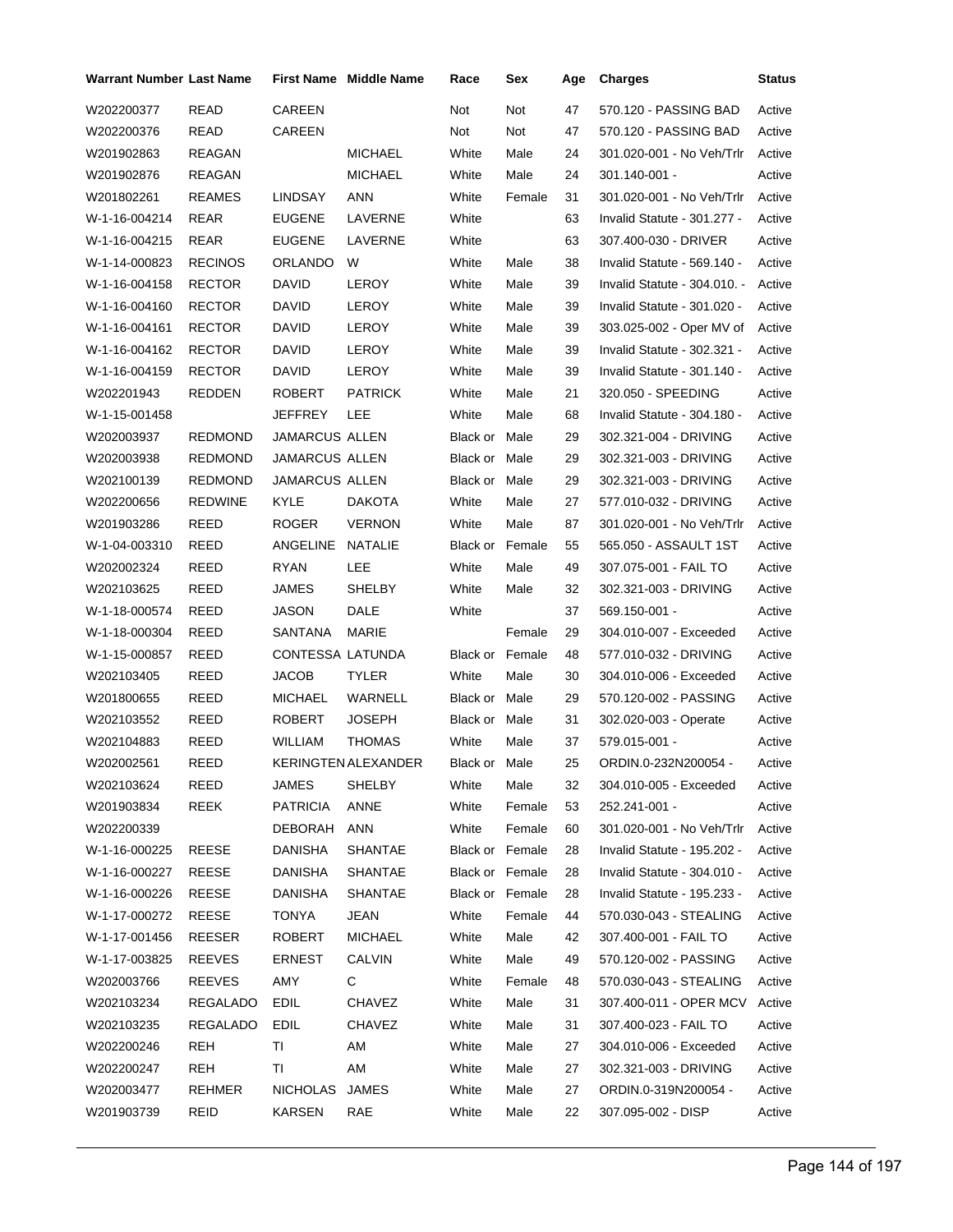| Warrant Number Last Name |                 |                   | <b>First Name</b> Middle Name | Race                   | Sex    | Age | <b>Charges</b>              | Status |
|--------------------------|-----------------|-------------------|-------------------------------|------------------------|--------|-----|-----------------------------|--------|
| W202104684               | REID            | <b>IAN</b>        | ALEXANDER                     | White                  | Male   | 25  | 385.060 - EXPIRED           | Active |
| W-1-17-002065            | REIFF           | KYLE              | С                             | White                  | Male   | 27  | Invalid Statute -           | Active |
| W-1-17-002066            | REIFF           | KYLE              | С                             | White                  | Male   | 27  | 304.010-003 - Exceeded      | Active |
| W-1-17-002067            | REIFF           | <b>KYLE</b>       | C                             | White                  | Male   | 27  | 304.015-031 - FAIL TO       | Active |
| W-1-17-002064            | REIFF           | KYLE              | С                             | White                  | Male   | 27  | 579.015-003 -               | Active |
| W201902921               |                 | <b>SHANE</b>      | <b>ROBERT</b>                 | White                  | Male   | 25  | 575.150-003 -               | Active |
| W202001519               | <b>REILEY</b>   | JASON             | LEE                           | White                  | Male   | 43  | 568.040-001 -               | Active |
| W202001241               | <b>REJI</b>     | KYLIE             | <b>TYE</b>                    | <b>Black or Female</b> |        | 24  | ORDIN.0-205N200054 -        | Active |
| W202001242               | REJI            | KYLIE             | TYE                           | <b>Black or Female</b> |        | 24  | ORDIN.0-039Y200054 -        | Active |
| W202001243               | <b>REJI</b>     | KYLIE             | <b>TYE</b>                    | Black or Female        |        | 24  | ORDIN.0-041N200454 -        | Active |
| W-1-11-000893            | RELEFORD        | <b>FREDERICK</b>  |                               |                        | Male   | 58  | Invalid Statute - 570.120 - | Active |
| W201802656               | <b>RELIFORD</b> | TAYLOR            | LEIGH                         |                        | Female | 29  | 301.020-001 - No Veh/Trlr   | Active |
| W202002562               | RELIFORD        | TAYLOR            | LEIGH                         |                        | Female | 29  | ORDIN.0-288N200054 -        | Active |
| W-1-14-003052            | <b>RENFRO</b>   | DANIEL            | <b>MICHAEL</b>                | White                  | Male   | 39  | 303.025-002 - Oper MV of    | Active |
| W-1-14-003053            | RENFRO          | DANIEL            | <b>MICHAEL</b>                | White                  | Male   | 39  | Invalid Statute - 307.173 - | Active |
| W-1-14-003054            | RENFRO          | DANIEL            | <b>MICHAEL</b>                | White                  | Male   | 39  | Invalid Statute - 302.321 - | Active |
| W202000996               | RENO            | DANESSA           | <b>LYNNE</b>                  | White                  | Female | 33  | ORDIN.0-388N201654 -        | Active |
| W202000995               | RENO            | <b>DANESSA</b>    | LYNNE                         | White                  | Female | 33  | ORDIN.0-288N200054 -        | Active |
| W202000993               | RENO            | <b>DANESSA</b>    | LYNNE                         | White                  | Female | 33  | ORDIN.0-318N200054 -        | Active |
| W202000994               | RENO            | <b>DANESSA</b>    | LYNNE                         | White                  | Female | 33  | ORDIN.0-041N200454 -        | Active |
| W202000316               | RENUK           | DARRYL            | WALTER                        | Native                 | Male   | 42  | 577.010-032 - DRIVING       | Active |
| W202100863               | <b>RENUK</b>    | <b>RINSON</b>     | <b>NELSON</b>                 | Native                 | Male   | 23  | ORDIN.0-085Y200054 -        | Active |
| W-1-13-000354            | <b>REUSS</b>    | PANOLA            | LEE                           | White                  | Female | 41  | Invalid Statute - 570.120 - | Active |
| W-1-18-000874            | REUVENI         | ELAD              |                               |                        | Male   | 36  | 570.120-002 - PASSING       | Active |
| W202104685               | REVUELTA        | <b>NICHOLAS</b>   |                               | White                  | Not    | 26  | 385.060 - EXPIRED           | Active |
| W202101866               | REXHEPI         | FADIL             |                               | White                  | Male   | 44  | ORDIN.0-254N200054 -        | Active |
| W201900801               | <b>REY</b>      | VINCENTE NERI     |                               | White                  | Male   | 44  | 302.321-003 - DRIVING       | Active |
| W202103431               | <b>REYBURN</b>  | <b>BRIAN</b>      | <b>KEITH</b>                  | White                  | Male   | 50  | 301.130-003 - Fail to       | Active |
| W-1-17-000654            | <b>REYES</b>    | JOSE              | RAFAEL                        | White                  | Male   | 30  | 304.010-005 - Exceeded      | Active |
| W202002927               | <b>REYES</b>    | MACHADO           | <b>ROSALIA</b>                | White                  | Female | 26  | 302.321-003 - DRIVING       | Active |
| W202002928               | <b>REYES</b>    | MACHADO ROSALIA   |                               | White                  | Female | 26  | 304.015-026 - FAIL TO       | Active |
| W-1-08-003268            | <b>REYES</b>    | <b>DIEGO</b>      | NMN                           | White                  | Male   | 42  | Invalid Statute - 302.020 - | Active |
| W-1-14-002557            | REYES           | <b>DIEGO</b>      | <b>NMN</b>                    | White                  | Male   | 42  | 577.010-032 - DRIVING       | Active |
| W202003011               | <b>REYES</b>    | ROLDAN            | <b>MARRON</b>                 | White                  | Male   | 41  | 301.130-002 - Fail to       | Active |
| W202102280               | REYES           | GRISELDA ESPINOZA |                               |                        | Female | 31  | 304.010-004 - Exceeded      | Active |
| W202102281               | REYES           | GRISELDA ESPINOZA |                               |                        | Female | 31  | 302.020-003 - Operate       | Active |
| W-1-10-001625            | REYES           | <b>AARON</b>      |                               | White                  | Male   | 40  | 577.010-032 - DRIVING       | Active |
| W201801972               | <b>REYES</b>    | ALEJANDRAMARIE    |                               | White                  | Female | 24  | 301.020-001 - No Veh/Trlr   | Active |
| W202003012               | <b>REYES</b>    | ROLDAN            | <b>MARRON</b>                 | White                  | Male   | 41  | 302.020-003 - Operate       | Active |
| W-1-16-000826            | <b>REYES</b>    | <b>MARTIN</b>     | G                             | White                  | Male   | 53  | Invalid Statute - 302.020 - | Active |
| W201903940               |                 | DANIEL            |                               | White                  | Male   | 36  | 579.015-001 -               | Active |
| W202200856               |                 | <b>JUAN</b>       | <b>JAHIR</b>                  | White                  | Male   | 29  | 302.020-003 - Operate       | Active |
| W-1-13-001921            | REYNA           | <b>JUAN</b>       | CARLOS                        | White                  | Male   | 40  | Invalid Statute - 195.202 - | Active |
| W202100514               | REYNA           | ANITA             | <b>DIANE</b>                  | White                  | Female | 45  | ORDIN.0-288N200054 -        | Active |
| W202003955               | REYNOLD         | <b>MEMORY</b>     |                               | Black or Male          |        | 25  | 577.010-032 - DRIVING       | Active |
| W202101465               | REYNOLDS        | CHERIECE RENEE    |                               | White                  | Female | 46  | 313.813-001 -               | Active |
| W-1-11-002257            | <b>REYNOLDS</b> | MARK              | <b>FRANKLIN</b>               | Black or Male          |        | 61  | Invalid Statute - 304.010 - | Active |
|                          |                 |                   |                               |                        |        |     |                             |        |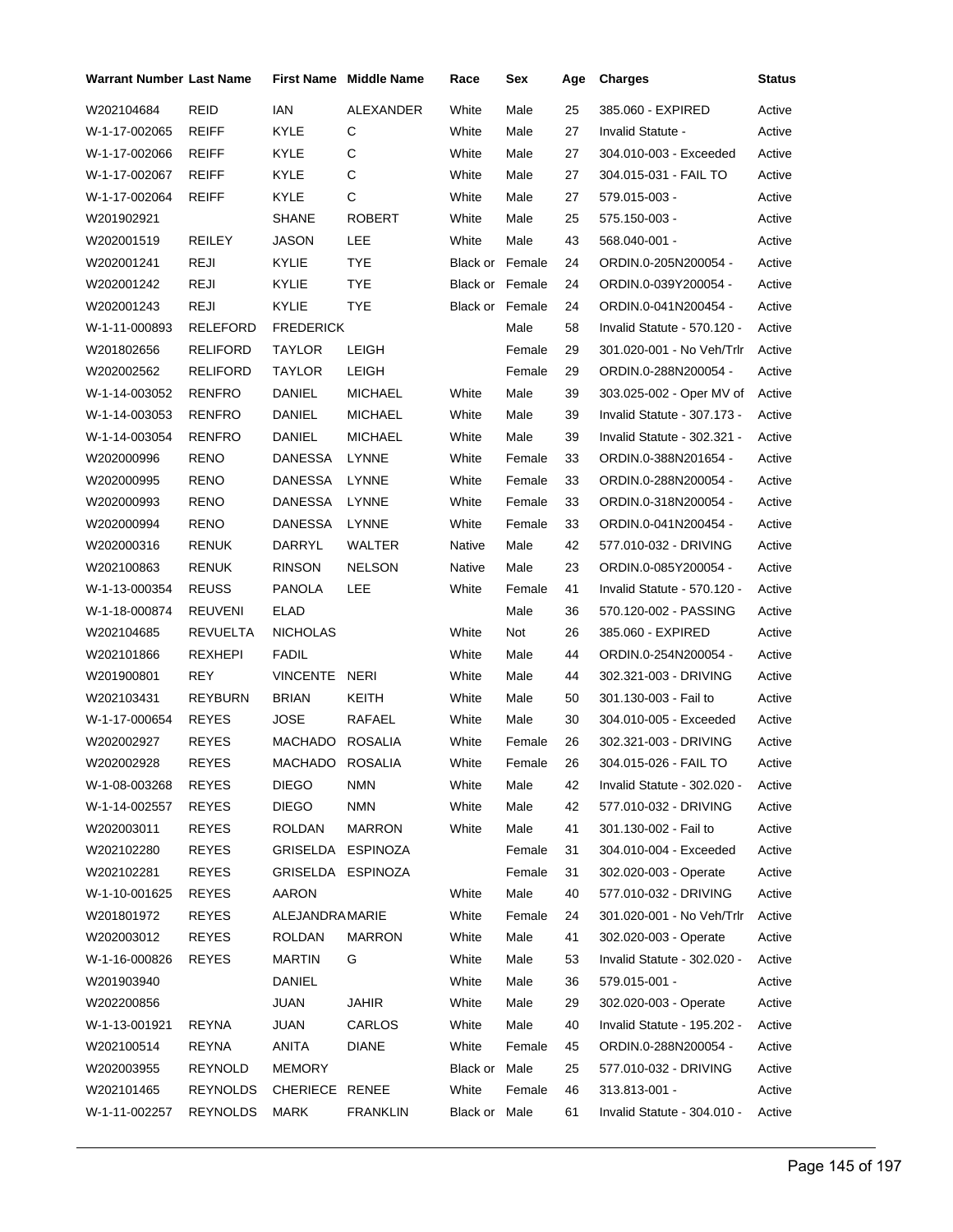| Warrant Number Last Name |                           |                  | <b>First Name</b> Middle Name | Race                   | Sex             | Age | <b>Charges</b>              | Status |
|--------------------------|---------------------------|------------------|-------------------------------|------------------------|-----------------|-----|-----------------------------|--------|
| W202201796               | <b>REYNOLDS</b>           | <b>THOMAS</b>    | <b>BYRON</b>                  | White                  | Male            | 32  | 303.025-003 - OWNER         | Active |
| W202201797               | <b>REYNOLDS</b>           | <b>THOMAS</b>    | <b>BYRON</b>                  | White                  | Male            | 32  | 301.210-001 - Posses        | Active |
| W-1-14-003026            | <b>REYNOLDS</b>           | <b>MARC</b>      | <b>ANTHONY</b>                | White                  | Male            | 37  | Invalid Statute - 195.233 - | Active |
| W202201798               | <b>REYNOLDS</b>           | <b>THOMAS</b>    | <b>BYRON</b>                  | White                  | Male            | 32  | 304.010-006 - Exceeded      | Active |
| W-1-14-003025            | <b>REYNOLDS</b>           | <b>MARC</b>      | <b>ANTHONY</b>                | White                  | Male            | 37  | Invalid Statute - 195.233 - | Active |
| W202100081               | <b>REYNOLDS</b>           | <b>THOMAS</b>    | <b>JOSEPH</b>                 | White                  | Male            | 23  | 579.074-003 -               | Active |
| W-1-14-002784            | <b>REYNOLDS</b>           | <b>MARC</b>      | <b>ANTHONY</b>                | White                  | Male            | 37  | Invalid Statute - 302.321 - | Active |
| W202103144               | <b>REYNOLDS</b>           | <b>JASPER</b>    | ELI WADE                      | White                  | Male            | 32  | 302.020-003 - Operate       | Active |
| W202004112               | <b>REYNOLDS</b>           | LANCE            | ALBERT                        | Black or Male          |                 | 25  | ORDIN.0-388N201654 -        | Active |
| W202100560               | REZA                      | <b>MARIA</b>     | <b>ELENA</b>                  | White                  | Female          | 40  | 304.010-004 - Exceeded      | Active |
| W201801555               | <b>RHODES</b>             | REGINALD RENE    |                               | Black or Male          |                 | 61  | 570.120-002 - PASSING       | Active |
| W-1-14-002027            |                           | RASHANDA R       |                               | Black or Female        |                 | 51  | Invalid Statute - 304.010 - | Active |
| W-1-14-002028            |                           | RASHANDA R       |                               | Black or Female        |                 | 51  | Invalid Statute - 304.010 - | Active |
| W-1-14-002029            |                           | RASHANDA R       |                               | <b>Black or Female</b> |                 | 51  | 303.025-002 - Oper MV of    | Active |
| W202202012               | <b>RHONE</b>              | DARNELL          | <b>EUGENE</b>                 | Black or Male          |                 | 39  | 575.150-001 -               | Active |
| W201902680               | <b>RIAD</b>               | CHAKIB           |                               | White                  | Male            | 40  | 304.180-001 - WT ON         | Active |
| W-1-11-002407            | <b>RIAK</b>               | <b>MAJOK</b>     | <b>MARKO</b>                  | Black or Male          |                 | 34  | 577.010-032 - DRIVING       | Active |
| W202201799               | <b>RICE</b>               | <b>STEVEN</b>    | <b>RYAN</b>                   | White                  | Male            | 32  | 303.025-003 - OWNER         | Active |
| W202104313               | <b>RICE</b>               | GENNY            | <b>MARIE</b>                  | White                  | Female          | 31  | 304.010-004 - Exceeded      | Active |
| W202104314               | <b>RICE</b>               | <b>GENNY</b>     | MARIE                         | White                  | Female          | 31  | 303.025-003 - OWNER         | Active |
| W202104312               | <b>RICE</b>               | GENNY            | MARIE                         | White                  | Female          | 31  | 302.321-003 - DRIVING       | Active |
| W202200158               | <b>RICE</b>               | SONYA            | JEAN                          | White                  | Female          | 49  | 301.020-001 - No Veh/Trlr   | Active |
| W-1-16-002278            | <b>RICHARD</b>            | ANTHONY          | LEE                           | White                  | Male            | 31  | Invalid Statute - 304.010 - | Active |
| W-1-13-000856            | RICHARD                   | CAROLYN          | MARIE                         | <b>Black or Female</b> |                 | 65  | Invalid Statute - 302.321 - | Active |
| W-1-13-000855            | RICHARD                   | CAROLYN          | MARIE                         | <b>Black or Female</b> |                 | 65  | 577.010-032 - DRIVING       | Active |
| W-1-13-000755            | RICHARD                   | CAROLYN          | MARIE                         | <b>Black or Female</b> |                 | 65  | Invalid Statute - 304.010 - | Active |
| W-1-13-000858            | RICHARD                   | CAROLYN          | <b>MARIE</b>                  | Black or Female        |                 | 65  | Invalid Statute - 304.015 - | Active |
| W-1-13-000857            | <b>RICHARD</b>            | CAROLYN          | MARIE                         | Black or Female        |                 | 65  | 303.025-002 - Oper MV of    | Active |
| W202004146               | <b>RICHARDS</b>           | ALYSSA           | N                             | Black or Female        |                 | 33  | 303.025-002 - Oper MV of    | Active |
| W202004158               | <b>RICHARDS</b>           | ALYSSA           | N                             | Black or Female        |                 | 33  | 302.020-003 - Operate       | Active |
| W202004174               | RICHARDS                  | ALYSSA           | N                             |                        | Black or Female | 33  | 304.010-004 - Exceeded      | Active |
| W202200580               | RICHARDS                  | JEFFREY          | <b>TYLER</b>                  | White                  | Male            | 35  | 570.223-006 - IDENTITY      | Active |
| W202001617               | <b>RICHARDS</b>           | <b>KENNETH</b>   | A                             | Black or Male          |                 | 53  | 570.030-043 - STEALING      | Active |
| W202002412               | <b>RICHARDS</b>           | <b>CORY</b>      | <b>MICHAEL</b>                | White                  | Male            | 33  | 570.120-002 - PASSING       | Active |
| W202201695               | RICHARDSONRONALD          |                  | GENE                          | Black or Male          |                 | 41  | 304.010-004 - Exceeded      | Active |
| W202201694               | RICHARDSONRONALD          |                  | <b>GENE</b>                   | Black or Male          |                 | 41  | 302.321-003 - DRIVING       | Active |
| W202101313               | <b>RICHARDSONAUDREY</b>   |                  | <b>LESHELLE</b>               | Black or Female        |                 | 28  | ORDIN.0-342N200348 -        | Active |
| W-1-16-002570            | RICHARDSONANDREW          |                  | <b>DWAYNE</b>                 | Black or Male          |                 | 29  | Invalid Statute - 302.321 - | Active |
| W202002346               | RICHARDSONMARQUISE DON    |                  |                               | Black or Male          |                 | 27  | 303.025-003 - OWNER         | Active |
| W202101312               | <b>RICHARDSONAUDREY</b>   |                  | <b>LESHELLE</b>               | Black or Female        |                 | 28  | ORDIN.0-317N200054 -        | Active |
| W202201693               | RICHARDSONRONALD          |                  | <b>GENE</b>                   | Black or Male          |                 | 41  | 303.025-003 - OWNER         | Active |
| W202101315               | RICHARDSONAUDREY          |                  | <b>LESHELLE</b>               | Black or Female        |                 | 28  | ORDIN.0-257N200050 -        | Active |
| W202102259               | RICHARDSONSHANNON D       |                  |                               | Black or Female        |                 | 43  | 570.030-043 - STEALING      | Active |
| W202100700               | RICHARDSONSAMANTHA NICOLE |                  |                               | Black or Female        |                 | 33  | 301.190-001 - Oper Motor    | Active |
| W202101314               | RICHARDSONAUDREY          |                  | <b>LESHELLE</b>               | Black or Female        |                 | 28  | ORDIN.0-054N200354 -        | Active |
| W201903763               | <b>RICHISON</b>           | CHRISTAL         | <b>DELORES</b>                | Black or Female        |                 | 40  | 303.025-003 - OWNER         | Active |
| W201903764               | <b>RICHISON</b>           | CHRISTAL DELORES |                               | Black or Female        |                 | 40  | 304.010-004 - Exceeded      | Active |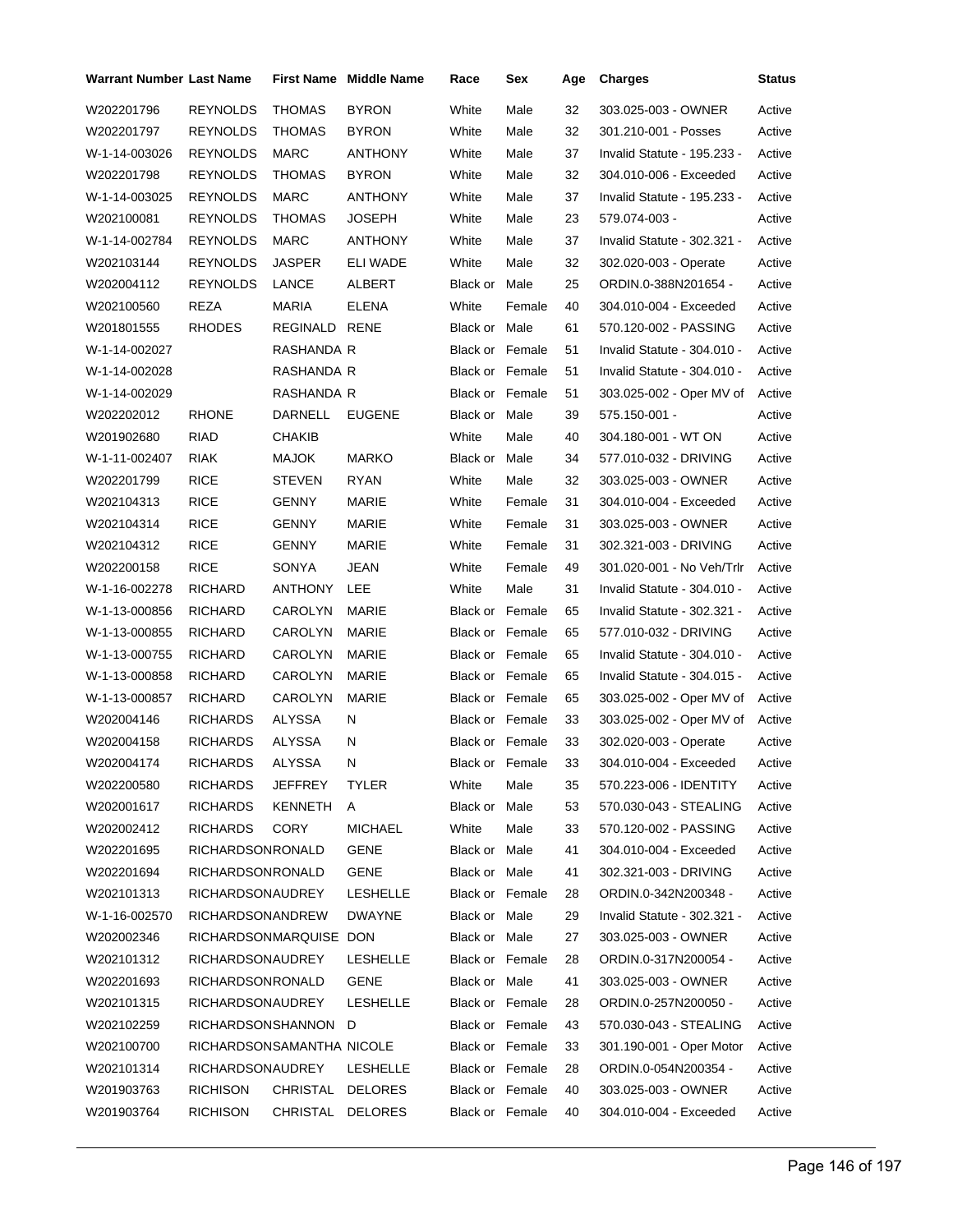| <b>Warrant Number Last Name</b> |                            |                | <b>First Name</b> Middle Name | Race                   | Sex    | Age | <b>Charges</b>              | Status |
|---------------------------------|----------------------------|----------------|-------------------------------|------------------------|--------|-----|-----------------------------|--------|
| W-1-16-003582                   | <b>RICHMOND</b>            | <b>ROBERT</b>  | A                             | Black or               | Male   | 24  | Invalid Statute - 569.090 - | Active |
| W201902981                      | <b>RICHMOND</b>            | <b>COLBY</b>   | <b>DYLAN</b>                  | White                  | Male   | 21  | 579.015-004 -               | Active |
| W201902980                      | <b>RICHMOND</b>            | <b>COLBY</b>   | <b>DYLAN</b>                  | White                  | Male   | 21  | 304.010-007 - Exceeded      | Active |
| W-1-14-001017                   | <b>RICHTER</b>             | CODY           | <b>HOWARD</b>                 | White                  | Male   | 34  | Invalid Statute - 304.180 - | Active |
| W-1-14-000974                   | <b>RICHTER</b>             | <b>CODY</b>    | <b>HOWARD</b>                 | White                  | Male   | 34  | 307.400-030 - DRIVER        | Active |
| W-1-12-002251                   | <b>RICKARD</b>             |                | <b>WILLIAM</b>                | White                  | Male   | 45  | Invalid Statute - 455.085 - | Active |
| W-1-13-000360                   | <b>RICKARD</b>             |                | <b>WILLIAM</b>                | White                  | Male   | 45  | Invalid Statute - 455.085 - | Active |
| W-1-13-000726                   | <b>RICKMAN</b>             | JENNIFER MARIE |                               | White                  | Female | 43  | Invalid Statute - 195.202 - | Active |
| W202000333                      | RICO-ZUNIGA CHRISTIAN IVAN |                |                               | White                  | Male   | 30  | 303.025-003 - OWNER         | Active |
| W202000334                      | RICO-ZUNIGA CHRISTIAN IVAN |                |                               | White                  | Male   | 30  | 302.020-003 - Operate       | Active |
| W202000336                      | RICO-ZUNIGA CHRISTIAN IVAN |                |                               | White                  | Male   | 30  | 579.015-004 -               | Active |
| W202000337                      | RICO-ZUNIGA CHRISTIAN IVAN |                |                               | White                  | Male   | 30  | 304.015-026 - FAIL TO       | Active |
| W202000335                      | RICO-ZUNIGA CHRISTIAN IVAN |                |                               | White                  | Male   | 30  | 577.010-032 - DRIVING       | Active |
| W202000338                      | RICO-ZUNIGA CHRISTIAN IVAN |                |                               | White                  | Male   | 30  | 304.015-011 - FAIL TO       | Active |
| W-1-15-001083                   | <b>RIDENS</b>              | RANDY          | Allern                        | White                  | Male   | 38  | Invalid Statute - 195.233 - | Active |
| W202101013                      | <b>RIDER</b>               | BRADLY         | <b>JOSEPH</b>                 | White                  | Male   | 35  | 304.351-007 - FAIL TO       | Active |
| W202200576                      | <b>RIDINGS</b>             | MARILYN        | E.                            | White                  | Female | 76  | 579.020-004 - DELIV OF      | Active |
| W202202158                      | <b>RIDLEN</b>              | ANDREA         | L                             |                        | Female | 38  | 544.665-003 - FAILURE       | Active |
| W202102243                      | RIEDEL                     | <b>MEGON</b>   | EVE                           | White                  | Female | 35  | 302.321-003 - DRIVING       | Active |
| W202102242                      | RIEDEL                     | <b>MEGON</b>   | EVE                           | White                  | Female | 35  | 301.020-001 - No Veh/Trlr   | Active |
| W-1-16-000852                   | <b>RIEK</b>                | <b>MICHAEL</b> | <b>ANTHONY</b>                | Black or               |        | 43  | Invalid Statute - 302.321 - | Active |
| W-1-16-000854                   | RIEK                       | <b>MICHAEL</b> | <b>ANTHONY</b>                | Black or               |        | 43  | 303.025-002 - Oper MV of    | Active |
| W-1-16-000853                   | <b>RIEK</b>                | <b>MICHAEL</b> | <b>ANTHONY</b>                | Black or               |        | 43  | Invalid Statute - 304.017 - | Active |
| W-1-16-000851                   | RIEK                       | <b>MICHAEL</b> | <b>ANTHONY</b>                | Black or               |        | 43  | 577.010-032 - DRIVING       | Active |
| W202002564                      | <b>RIGGINS</b>             | SHAWNEE        | LINN                          | White                  | Female | 32  | ORDIN.0-288N200054 -        | Active |
| W201801454                      | <b>RIGGS</b>               | TYLER          | <b>DOMINICK</b>               | Black or Male          |        | 35  | 302.321-003 - DRIVING       | Active |
| W201801452                      | <b>RIGGS</b>               | TYLER          | <b>DOMINICK</b>               | Black or Male          |        | 35  | 579.015-002 -               | Active |
| W201801453                      | <b>RIGGS</b>               | <b>TYLER</b>   | <b>DOMINICK</b>               | Black or Male          |        | 35  | 579.074-003 -               | Active |
| W201801456                      | <b>RIGGS</b>               | TYLER          | <b>DOMINICK</b>               | Black or Male          |        | 35  | 304.010-004 - Exceeded      | Active |
| W201801455                      | <b>RIGGS</b>               | <b>TYLER</b>   | <b>DOMINICK</b>               | Black or Male          |        | 35  | 303.025-003 - OWNER         | Active |
| W201801697                      | RILEY                      | YASMINEE Y     |                               | Black or Female        |        | 34  | 302.321-003 - DRIVING       | Active |
| W201801698                      | RILEY                      | YASMINEE Y     |                               | Black or Female        |        | 34  | 301.140-001 -               | Active |
| W-1-18-001657                   | <b>RILEY</b>               | TANISHA        | KEARAH                        | Black or Female        |        | 31  | 302.321-003 - DRIVING       | Active |
| W202201691                      | <b>RIMSON</b>              | TORRAY         | JAQUAN                        | Black or Male          |        | 27  | 302.321-003 - DRIVING       | Active |
| W202201692                      | <b>RIMSON</b>              | TORRAY         | JAQUAN                        | Black or Male          |        | 27  | 304.019-002 - FAIL TO       | Active |
| W202002172                      | RINEHART                   | <b>FELICIA</b> | ANN                           | White                  | Female | 31  | 569.080-002 -               | Active |
| W201900604                      | <b>RIOS</b>                | <b>DAMINA</b>  |                               | Black or Female        |        | 37  | 301.020-001 - No Veh/Trlr   | Active |
| W201900602                      | <b>RIOS</b>                | DAMINA         |                               | <b>Black or Female</b> |        | 37  | 302.321-003 - DRIVING       | Active |
| W201900603                      | <b>RIOS</b>                | <b>DAMINA</b>  |                               | Black or Female        |        | 37  | 303.025-003 - OWNER         | Active |
| W202104763                      |                            | MAITE          | <b>ADRIANA</b>                | White                  | Female | 24  | 304.010-005 - Exceeded      | Active |
| W-1-18-000575                   | <b>RIOSLUGO</b>            | <b>MARCO</b>   | A                             | White                  | Male   | 38  | 302.020-003 - Operate       | Active |
| W-1-18-000576                   | RIOS-LUGO                  | <b>MARCO</b>   | <b>ANTONIO</b>                | White                  | Male   | 38  | 303.025-003 - OWNER         | Active |
| W-1-18-000215                   | RIOS-LUGO                  | <b>MARCO</b>   | <b>ANTONIO</b>                | White                  | Male   | 38  | 302.020-003 - Operate       | Active |
| W-1-18-000216                   | RIOS-LUGO                  | MARCO          | <b>ANTONIO</b>                | White                  | Male   | 38  | 303.025-003 - OWNER         | Active |
| W201901249                      | RIOS MARES ANTONIO         |                |                               | White                  | Male   | 37  | 301.140-001 -               | Active |
| W201901248                      | RIOS MARES ANTONIO         |                |                               | White                  | Male   | 37  | 302.020-003 - Operate       | Active |
| W202002565                      | RITCHEY                    | MATTHEW DAVID  |                               | White                  | Male   | 35  | ORDIN.0-288N200054 -        | Active |
|                                 |                            |                |                               |                        |        |     |                             |        |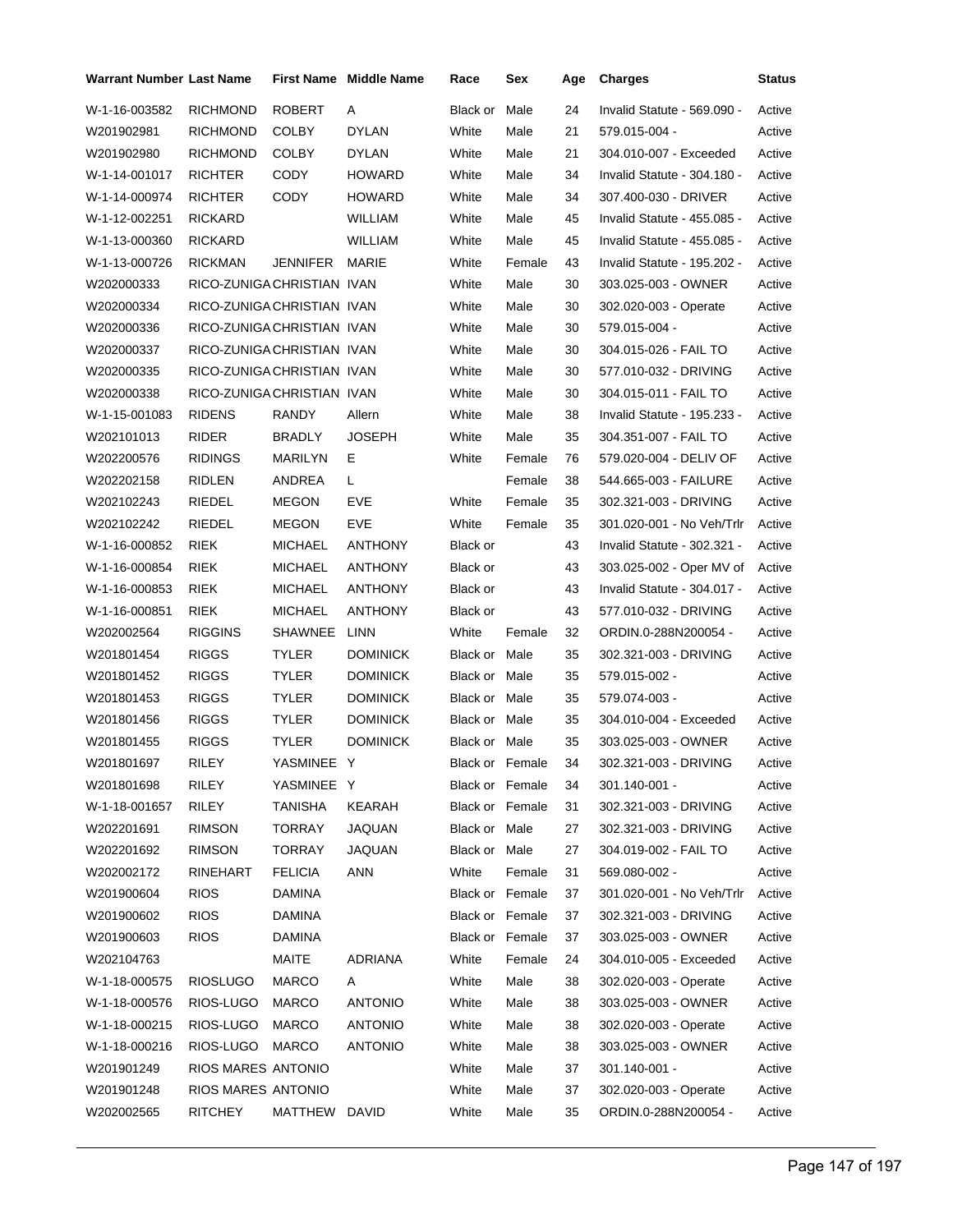| <b>Warrant Number Last Name</b> |                   |                        | <b>First Name</b> Middle Name | Race                   | Sex    | Age | <b>Charges</b>                   | <b>Status</b> |
|---------------------------------|-------------------|------------------------|-------------------------------|------------------------|--------|-----|----------------------------------|---------------|
| W202104888                      | RITTER            | <b>LAMONT</b>          | <b>MAURICE</b>                | Not                    | Not    | 45  | 301.020-004 - Fail Reg           | Active        |
| W202200991                      | <b>RIVAS</b>      | JUAN                   | REMBERTO                      | White                  | Male   | 50  | 575.200-002 -                    | Active        |
| W202100688                      |                   | ANGEL                  |                               | White                  | Male   | 21  | 304.130-005 -                    | Active        |
| W202100687                      |                   | ANGEL                  |                               | White                  | Male   | 21  | 304.019-002 - FAIL TO            | Active        |
| W202100390                      | <b>RIVAS</b>      | AHIRAM                 |                               | White                  | Male   | 40  | 304.010-006 - Exceeded           | Active        |
| W-1-06-001813                   | RIVAS-VERA ALINE  |                        |                               | White                  |        | 41  | Invalid Statute - 565.153 -      | Active        |
| W202102466                      | <b>RIVERA</b>     | <b>RICO</b>            | J                             | White                  | Male   | 42  | 304.010-005 - Exceeded           | Active        |
| W202102465                      | RIVERA            | <b>RICO</b>            | J                             | White                  | Male   | 42  | 302.321-003 - DRIVING            | Active        |
| W202200050                      | RIVERA            | <b>DESTYNEE LOUISE</b> |                               | White                  | Female | 28  | 544.665-003 - FAILURE            | Active        |
| W202102607                      |                   | EDWIN                  | JESUS                         | White                  | Male   | 30  | 303.025-003 - OWNER              | Active        |
| W202003593                      |                   | <b>EDWIN</b>           | JESUS                         | White                  | Male   | 30  | 304.010-004 - Exceeded           | Active        |
| W202102608                      |                   | <b>EDWIN</b>           | <b>JESUS</b>                  | White                  | Male   | 30  | 304.010-005 - Exceeded           | Active        |
| W202102606                      |                   | EDWIN                  | JESUS                         | White                  | Male   | 30  | 302.321-003 - DRIVING            | Active        |
| W-1-17-001508                   | RIVERA            | <b>MATEO</b>           | <b>BENJAMIN</b>               | White                  | Male   | 42  | 577.010-031 - DWI -              | Active        |
| W-1-17-001509                   | RIVERA            | <b>MATEO</b>           | <b>BENJAMIN</b>               | White                  | Male   | 42  | 304.019-002 - FAIL TO            | Active        |
| W-1-17-001510                   | RIVERA            | MATEO                  | <b>BENJAMIN</b>               | White                  | Male   | 42  | 304.341-003 - MADE               | Active        |
| W-1-13-000688                   |                   | <b>GERMAN</b>          |                               | White                  | Male   | 40  | Invalid Statute - 565.060 -      | Active        |
| W201904434                      | <b>RIVERS</b>     | SAMANTHA DENISE        |                               | <b>Black or Female</b> |        | 33  | 302.321-003 - DRIVING            | Active        |
| W201904378                      | <b>RIVERS</b>     |                        | LLEWELLYNDOMAUNIS             | Black or Male          |        | 47  | 568.040 - NON-SUPPORT            | Active        |
| W202002522                      | <b>RIVERS</b>     |                        | <b>LLEWELLYNDOMAUNIS</b>      | Black or Male          |        | 47  | 302.321-003 - DRIVING            | Active        |
| W-1-17-003729                   | <b>RIZO</b>       | RAQUEL                 |                               |                        | Female | 53  | 570.120-002 - PASSING            | Active        |
| W-1-16-003777                   | <b>ROACH</b>      | <b>MICAH</b>           | <b>PATRICK</b>                | White                  | Male   | 31  | Invalid Statute - 570.120 -      | Active        |
| W-1-16-003400                   | <b>ROACH</b>      | LINDA                  | <b>SUZANN</b>                 | White                  | Female | 45  | Invalid Statute - 577.600 -      | Active        |
| W-1-16-003401                   | <b>ROACH</b>      | LINDA                  | <b>SUZANN</b>                 | White                  | Female | 45  | Invalid Statute - 304.010 -      | Active        |
| W201900677                      | <b>ROACH</b>      | DELANA                 | С                             | <b>Black or Female</b> |        | 36  | 301.140-001 -                    | Active        |
| W201800771                      | ROANE             | <b>QUINTON</b>         | <b>ANTONIO</b>                | Black or Male          |        | 31  | 304.180-001 - WT ON              | Active        |
| W201904021                      | <b>ROARK</b>      | <b>SAMUEL</b>          | <b>CLINTON</b>                | Black or Male          |        | 24  | 568.050 - ENDANGERING            | Active        |
| W201902035                      | <b>ROATH</b>      | <b>DAUNE</b>           | ANTHONY                       | <b>Black or Male</b>   |        | 32  | 302.321-003 - DRIVING            | Active        |
| W201902037                      | ROATH             | DAUNE                  | ANTHONY                       | Black or Male          |        | 32  | 301.020-001 - No Veh/Trlr        | Active        |
| W201902038                      | <b>ROATH</b>      | <b>DAUNE</b>           | <b>ANTHONY</b>                | <b>Black or Male</b>   |        | 32  | 301.140-001 -                    | Active        |
| W201902039                      | ROATH             | <b>DAUNE</b>           | ANTHONY                       | Black or Male          |        | 32  | 301.140-001 -                    | Active        |
| W201902040                      | ROATH             | DAUNE                  | ANTHONY                       | Black or Male          |        | 32  | 301.190-001 - Oper Motor         | Active        |
| W202104630                      | ROATH             | JONATHAN TYRELL        |                               | Black or Male          |        | 26  | 302.321-003 - DRIVING            | Active        |
| W202104315                      | ROATH             | JONATHAN TYRELL        |                               | Black or Male          |        | 26  | 302.321-003 - DRIVING            | Active        |
| W202104316                      | ROATH             | JONATHAN TYRELL        |                               | Black or Male          |        | 26  | 303.025-003 - OWNER              | Active        |
| W201902036                      | <b>ROATH</b>      | <b>DAUNE</b>           | ANTHONY                       | Black or Male          |        | 32  | 303.025-003 - OWNER              | Active        |
| W202102072                      | ROBBERSON RICHARD |                        | L.                            | White                  | Male   | 51  | 304.050-003 - FAIL TO            | Active        |
| W-1-09-002759                   | <b>ROBBINS</b>    | WILLIAM                | MAURICE                       | Black or Male          |        | 57  | 570.030-046 -                    | Active        |
| W202200993                      | <b>ROBBINS</b>    | <b>SHARON</b>          | KAYLEE                        | White                  | Female | 46  | 304.015-011 - FAIL TO            | Active        |
| W202201154                      | ROBERSON          | SUSAN                  | DANIELLE                      | White                  | Female | 40  | 302.321-003 - DRIVING            | Active        |
| W202002816                      | <b>ROBERTS</b>    | EBONY                  | LETISHA                       |                        | Female | 42  | 301.020-001 - No Veh/Trlr        | Active        |
| W202002817                      | <b>ROBERTS</b>    | <b>EBONY</b>           | LETISHA                       |                        | Female | 42  | 301.130-003 - Fail to            | Active        |
| W-1-11-000516                   | <b>ROBERTS</b>    | <b>JUSTIN</b>          | LEROY                         | White                  | Male   | 44  | 577.010-032 - DRIVING            | Active        |
| W202104392                      | <b>ROBERTS</b>    | <b>JORDAN</b>          | DAVID                         | White                  | Male   | 26  | 301.020-001 - No Veh/Trlr Active |               |
| W202102310                      | <b>ROBERTS</b>    | <b>JAVOUN</b>          | PETER                         | Black or Male          |        | 28  | 304.010-006 - Exceeded           | Active        |
| W202100484                      | <b>ROBERTS</b>    | JAMES                  | JONATHAN                      | White                  | Male   | 41  | ORDIN.0-041N200454 -             | Active        |
| W202104544                      | <b>ROBERTS</b>    |                        | SUNSARRI RACHELLE             | White                  | Female | 34  | 304.130-006 -                    | Active        |
|                                 |                   |                        |                               |                        |        |     |                                  |               |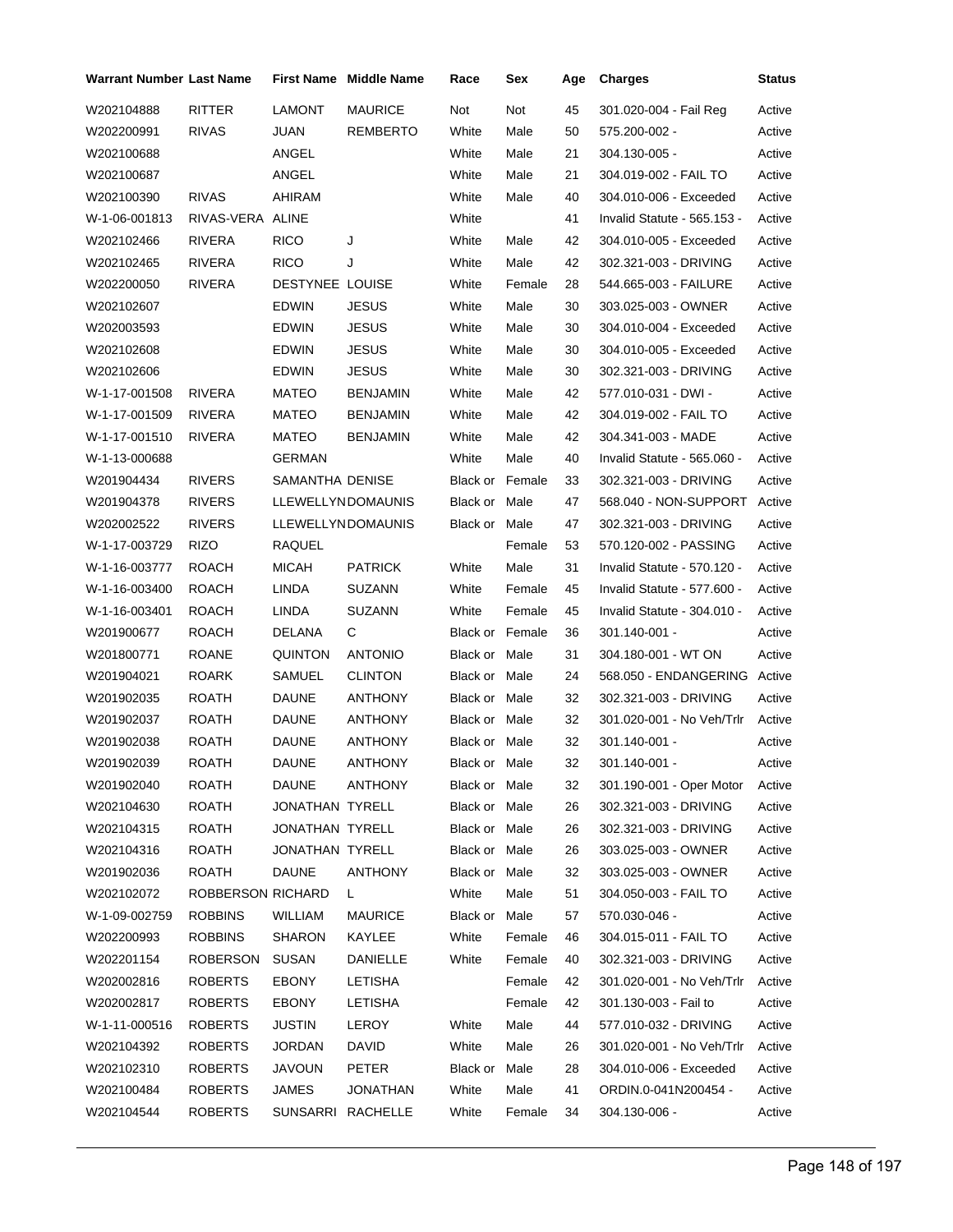| <b>JUSTIN</b><br><b>LEROY</b><br><b>ROBERTS</b><br>White<br>Male<br>44<br>Invalid Statute -<br>Active<br>White<br>Male<br>41<br><b>ROBERTS</b><br>JAMES<br>JONATHAN<br>ORDIN.0-057Y200054 -<br>Active<br>41<br>White<br>Male<br><b>ROBERTS</b><br>JAMES<br>JONATHAN<br>ORDIN.0-288N200054 -<br>Active<br><b>ROBERTS</b><br>JENNIFER<br><b>GRACE</b><br>White<br>Female<br>47<br>303.025-003 - OWNER<br>Active<br><b>RENEE</b><br>White<br>52<br><b>ROBERTS</b><br><b>NANCY</b><br>Female<br>301.140-001 -<br>Active<br><b>ROBERTS</b><br>35<br><b>MELVIN</b><br><b>Black or Male</b><br>304.022-001 - FAIL TO<br>Active<br><b>ROBERTS</b><br><b>MELVIN</b><br>Black or Male<br>35<br>577.010-032 - DRIVING<br>Active<br>35<br>301.140-001 -<br><b>ROBERTS</b><br><b>MELVIN</b><br><b>Black or Male</b><br>Active<br>Black or Male<br>35<br><b>ROBERTS</b><br><b>MELVIN</b><br>304.010-005 - Exceeded<br>Active<br><b>GRACE</b><br><b>ROBERTS</b><br>JENNIFER<br>White<br>Female<br>47<br>301.020-001 - No Veh/Trlr<br>Active<br><b>GRACE</b><br>White<br>47<br><b>ROBERTS</b><br>JENNIFER<br>Female<br>302.020-003 - Operate<br>Active<br><b>NANCY</b><br>White<br>52<br><b>ROBERTS</b><br>RENEE<br>Female<br>301.020-001 - No Veh/Trlr<br>Active<br>52<br><b>ROBERTS</b><br><b>NANCY</b><br><b>RENEE</b><br>White<br>Female<br>$301.140 - 001 -$<br>Active<br><b>LETISHA</b><br>42<br><b>ROBERTS</b><br><b>EBONY</b><br>Female<br>303.025-003 - OWNER<br>Active<br><b>ROBERTS</b><br><b>LETISHA</b><br>42<br><b>EBONY</b><br>Female<br>302.020-003 - Operate<br>Active<br>ROBERTSON ELIZABETH MICHELLE<br><b>Black or Female</b><br>48<br>301.130-002 - Fail to<br>Active<br>ROBERTSON DEVIN<br>COLE<br>Male<br>21<br>White<br>544.665-003 - FAILURE<br>Active<br>ROBERTSON MICAH<br>White<br>25<br>М<br>Male<br>579.015-001 -<br>Active<br><b>ROBINSON</b><br>21<br><b>BRYAUN</b><br>Κ<br>Black or Male<br>570.030-043 - STEALING<br>Active<br><b>ROBINSON</b><br><b>ALEXIS</b><br><b>CANISHA</b><br>Not<br>30<br>Female<br>ORDIN.0-057Y200054 -<br>Active<br><b>ALEXIS</b><br><b>CANISHA</b><br>30<br>ORDIN.0-318N200054 -<br><b>ROBINSON</b><br>Not<br>Female<br>Active<br>STEPHANIE BREENAY<br><b>ROBINSON</b><br><b>Black or Female</b><br>30<br>Invalid Statute - 570.120 -<br>Active<br><b>ROBINSON</b><br><b>JAMES</b><br>Black or Male<br>31<br>ALBERT<br>302.321-003 - DRIVING<br>Active<br><b>JAMES</b><br>36<br><b>ROBINSON</b><br><b>STEVEN</b><br>White<br>Male<br>579.015-001 -<br>Active<br>25<br><b>ROBINSON</b><br>JOSHUAH<br>CARDELL<br>White<br>Male<br>ORDIN.0-041N200454 -<br>Active<br><b>ROBINSON</b><br><b>JERRY</b><br>LEE<br>White<br>Male<br>51<br>302.321-003 - DRIVING<br>Active<br>White<br>Male<br>24<br><b>ROBINSON</b><br><b>ROBERT</b><br><b>MICHAEL</b><br>302.321-003 - DRIVING<br>Active<br><b>ROBINSON</b><br><b>TESHANAY FAWN</b><br><b>Black or Female</b><br>26<br>Invalid Statute - 307.172 -<br>Active<br><b>ROBINSON</b><br><b>PAULINE</b><br>White<br>Female<br>55<br>307.400-030 - DRIVER<br>Active<br><b>ROBINSON</b><br>DENAYSHA SHARELL<br>Black or Female<br>32<br>307.179-002 - DRIVER<br>Active<br>ROBINSON<br>VICKER ALLEN DUANE<br>46<br>Black or Male<br>570.030-043 - STEALING<br>Active<br>ROBERT<br>White<br>303.025-003 - OWNER<br><b>ROBINSON</b><br>MICHAEL<br>Male<br>Active<br>24<br><b>ROBINSON</b><br><b>JAMES</b><br>ALBERT<br>Black or Male<br>31<br>301.190-001 - Oper Motor<br>Active<br><b>ROBINSON</b><br>LATISHA<br>LANAE<br>Black or Female<br>33<br>Invalid Statute - 302.321 -<br>Active<br><b>ESSENCE</b><br>LASHAI<br>Black or Female<br><b>ROBINSON</b><br>24<br>302.321-003 - DRIVING<br>Active<br><b>ROBINSON</b><br>LATISHA<br>LANAE<br>Black or Female<br>303.025-002 - Oper MV of<br>Active<br>33<br><b>ROBINSON</b><br>DENAYSHA SHARELL<br>Black or Female<br>32<br>302.321-004 - DRIVING<br>Active<br>White<br>Female<br><b>ROBINSON</b><br>TANYA<br>MARIE<br>301.130-002 - Fail to<br>Active<br>61<br><b>JUSTIN</b><br><b>NIKOLAS</b><br><b>ROBINSON</b><br>Black or Male<br>27<br>304.015-024 - FAIL TO<br>Active<br><b>ROBINSON</b><br>AHMAD<br>NAZEER<br>Black or Male<br>26<br>303.025-003 - OWNER<br>Active<br><b>KIARA</b><br>Black or Female<br><b>ROBINSON</b><br>K.<br>40<br>301.130-002 - Fail to<br>Active<br>White<br><b>ROBINSON</b><br>MYCHAEL<br>ANTHONY<br>Male<br>27<br>302.321-004 - DRIVING<br>Active<br><b>ROBINSON</b><br><b>JUSTIN</b><br><b>NIKOLAS</b><br>Black or Male<br>27<br>579.015-004 -<br>Active<br><b>ALICIA</b><br><b>ROBINSON</b><br>Black or Female<br>36<br>302.321-003 - DRIVING<br>Active<br>Black or Male | <b>Warrant Number Last Name</b> |                 |         | <b>First Name Middle Name</b> | Race | Sex | Age | <b>Charges</b>        | Status |
|-------------------------------------------------------------------------------------------------------------------------------------------------------------------------------------------------------------------------------------------------------------------------------------------------------------------------------------------------------------------------------------------------------------------------------------------------------------------------------------------------------------------------------------------------------------------------------------------------------------------------------------------------------------------------------------------------------------------------------------------------------------------------------------------------------------------------------------------------------------------------------------------------------------------------------------------------------------------------------------------------------------------------------------------------------------------------------------------------------------------------------------------------------------------------------------------------------------------------------------------------------------------------------------------------------------------------------------------------------------------------------------------------------------------------------------------------------------------------------------------------------------------------------------------------------------------------------------------------------------------------------------------------------------------------------------------------------------------------------------------------------------------------------------------------------------------------------------------------------------------------------------------------------------------------------------------------------------------------------------------------------------------------------------------------------------------------------------------------------------------------------------------------------------------------------------------------------------------------------------------------------------------------------------------------------------------------------------------------------------------------------------------------------------------------------------------------------------------------------------------------------------------------------------------------------------------------------------------------------------------------------------------------------------------------------------------------------------------------------------------------------------------------------------------------------------------------------------------------------------------------------------------------------------------------------------------------------------------------------------------------------------------------------------------------------------------------------------------------------------------------------------------------------------------------------------------------------------------------------------------------------------------------------------------------------------------------------------------------------------------------------------------------------------------------------------------------------------------------------------------------------------------------------------------------------------------------------------------------------------------------------------------------------------------------------------------------------------------------------------------------------------------------------------------------------------------------------------------------------------------------------------------------------------------------------------------------------------------------------------------------------------------------------------------------------------------------------------------------------------------------------------------------------------------------------------------------------------------------------------------------------------------------------------------------------------------------------------------------------------------------------------------------------------------------------------------------------------------------------------------------------------------------------------------------------------------------------------------------------------------------------------------|---------------------------------|-----------------|---------|-------------------------------|------|-----|-----|-----------------------|--------|
|                                                                                                                                                                                                                                                                                                                                                                                                                                                                                                                                                                                                                                                                                                                                                                                                                                                                                                                                                                                                                                                                                                                                                                                                                                                                                                                                                                                                                                                                                                                                                                                                                                                                                                                                                                                                                                                                                                                                                                                                                                                                                                                                                                                                                                                                                                                                                                                                                                                                                                                                                                                                                                                                                                                                                                                                                                                                                                                                                                                                                                                                                                                                                                                                                                                                                                                                                                                                                                                                                                                                                                                                                                                                                                                                                                                                                                                                                                                                                                                                                                                                                                                                                                                                                                                                                                                                                                                                                                                                                                                                                                                                                                           | W-1-11-000517                   |                 |         |                               |      |     |     |                       |        |
|                                                                                                                                                                                                                                                                                                                                                                                                                                                                                                                                                                                                                                                                                                                                                                                                                                                                                                                                                                                                                                                                                                                                                                                                                                                                                                                                                                                                                                                                                                                                                                                                                                                                                                                                                                                                                                                                                                                                                                                                                                                                                                                                                                                                                                                                                                                                                                                                                                                                                                                                                                                                                                                                                                                                                                                                                                                                                                                                                                                                                                                                                                                                                                                                                                                                                                                                                                                                                                                                                                                                                                                                                                                                                                                                                                                                                                                                                                                                                                                                                                                                                                                                                                                                                                                                                                                                                                                                                                                                                                                                                                                                                                           | W202100485                      |                 |         |                               |      |     |     |                       |        |
|                                                                                                                                                                                                                                                                                                                                                                                                                                                                                                                                                                                                                                                                                                                                                                                                                                                                                                                                                                                                                                                                                                                                                                                                                                                                                                                                                                                                                                                                                                                                                                                                                                                                                                                                                                                                                                                                                                                                                                                                                                                                                                                                                                                                                                                                                                                                                                                                                                                                                                                                                                                                                                                                                                                                                                                                                                                                                                                                                                                                                                                                                                                                                                                                                                                                                                                                                                                                                                                                                                                                                                                                                                                                                                                                                                                                                                                                                                                                                                                                                                                                                                                                                                                                                                                                                                                                                                                                                                                                                                                                                                                                                                           | W202100483                      |                 |         |                               |      |     |     |                       |        |
|                                                                                                                                                                                                                                                                                                                                                                                                                                                                                                                                                                                                                                                                                                                                                                                                                                                                                                                                                                                                                                                                                                                                                                                                                                                                                                                                                                                                                                                                                                                                                                                                                                                                                                                                                                                                                                                                                                                                                                                                                                                                                                                                                                                                                                                                                                                                                                                                                                                                                                                                                                                                                                                                                                                                                                                                                                                                                                                                                                                                                                                                                                                                                                                                                                                                                                                                                                                                                                                                                                                                                                                                                                                                                                                                                                                                                                                                                                                                                                                                                                                                                                                                                                                                                                                                                                                                                                                                                                                                                                                                                                                                                                           | W202200859                      |                 |         |                               |      |     |     |                       |        |
|                                                                                                                                                                                                                                                                                                                                                                                                                                                                                                                                                                                                                                                                                                                                                                                                                                                                                                                                                                                                                                                                                                                                                                                                                                                                                                                                                                                                                                                                                                                                                                                                                                                                                                                                                                                                                                                                                                                                                                                                                                                                                                                                                                                                                                                                                                                                                                                                                                                                                                                                                                                                                                                                                                                                                                                                                                                                                                                                                                                                                                                                                                                                                                                                                                                                                                                                                                                                                                                                                                                                                                                                                                                                                                                                                                                                                                                                                                                                                                                                                                                                                                                                                                                                                                                                                                                                                                                                                                                                                                                                                                                                                                           | W201800750                      |                 |         |                               |      |     |     |                       |        |
|                                                                                                                                                                                                                                                                                                                                                                                                                                                                                                                                                                                                                                                                                                                                                                                                                                                                                                                                                                                                                                                                                                                                                                                                                                                                                                                                                                                                                                                                                                                                                                                                                                                                                                                                                                                                                                                                                                                                                                                                                                                                                                                                                                                                                                                                                                                                                                                                                                                                                                                                                                                                                                                                                                                                                                                                                                                                                                                                                                                                                                                                                                                                                                                                                                                                                                                                                                                                                                                                                                                                                                                                                                                                                                                                                                                                                                                                                                                                                                                                                                                                                                                                                                                                                                                                                                                                                                                                                                                                                                                                                                                                                                           | W202101612                      |                 |         |                               |      |     |     |                       |        |
|                                                                                                                                                                                                                                                                                                                                                                                                                                                                                                                                                                                                                                                                                                                                                                                                                                                                                                                                                                                                                                                                                                                                                                                                                                                                                                                                                                                                                                                                                                                                                                                                                                                                                                                                                                                                                                                                                                                                                                                                                                                                                                                                                                                                                                                                                                                                                                                                                                                                                                                                                                                                                                                                                                                                                                                                                                                                                                                                                                                                                                                                                                                                                                                                                                                                                                                                                                                                                                                                                                                                                                                                                                                                                                                                                                                                                                                                                                                                                                                                                                                                                                                                                                                                                                                                                                                                                                                                                                                                                                                                                                                                                                           | W202101613                      |                 |         |                               |      |     |     |                       |        |
|                                                                                                                                                                                                                                                                                                                                                                                                                                                                                                                                                                                                                                                                                                                                                                                                                                                                                                                                                                                                                                                                                                                                                                                                                                                                                                                                                                                                                                                                                                                                                                                                                                                                                                                                                                                                                                                                                                                                                                                                                                                                                                                                                                                                                                                                                                                                                                                                                                                                                                                                                                                                                                                                                                                                                                                                                                                                                                                                                                                                                                                                                                                                                                                                                                                                                                                                                                                                                                                                                                                                                                                                                                                                                                                                                                                                                                                                                                                                                                                                                                                                                                                                                                                                                                                                                                                                                                                                                                                                                                                                                                                                                                           | W202101610                      |                 |         |                               |      |     |     |                       |        |
|                                                                                                                                                                                                                                                                                                                                                                                                                                                                                                                                                                                                                                                                                                                                                                                                                                                                                                                                                                                                                                                                                                                                                                                                                                                                                                                                                                                                                                                                                                                                                                                                                                                                                                                                                                                                                                                                                                                                                                                                                                                                                                                                                                                                                                                                                                                                                                                                                                                                                                                                                                                                                                                                                                                                                                                                                                                                                                                                                                                                                                                                                                                                                                                                                                                                                                                                                                                                                                                                                                                                                                                                                                                                                                                                                                                                                                                                                                                                                                                                                                                                                                                                                                                                                                                                                                                                                                                                                                                                                                                                                                                                                                           | W202101611                      |                 |         |                               |      |     |     |                       |        |
|                                                                                                                                                                                                                                                                                                                                                                                                                                                                                                                                                                                                                                                                                                                                                                                                                                                                                                                                                                                                                                                                                                                                                                                                                                                                                                                                                                                                                                                                                                                                                                                                                                                                                                                                                                                                                                                                                                                                                                                                                                                                                                                                                                                                                                                                                                                                                                                                                                                                                                                                                                                                                                                                                                                                                                                                                                                                                                                                                                                                                                                                                                                                                                                                                                                                                                                                                                                                                                                                                                                                                                                                                                                                                                                                                                                                                                                                                                                                                                                                                                                                                                                                                                                                                                                                                                                                                                                                                                                                                                                                                                                                                                           | W202200857                      |                 |         |                               |      |     |     |                       |        |
|                                                                                                                                                                                                                                                                                                                                                                                                                                                                                                                                                                                                                                                                                                                                                                                                                                                                                                                                                                                                                                                                                                                                                                                                                                                                                                                                                                                                                                                                                                                                                                                                                                                                                                                                                                                                                                                                                                                                                                                                                                                                                                                                                                                                                                                                                                                                                                                                                                                                                                                                                                                                                                                                                                                                                                                                                                                                                                                                                                                                                                                                                                                                                                                                                                                                                                                                                                                                                                                                                                                                                                                                                                                                                                                                                                                                                                                                                                                                                                                                                                                                                                                                                                                                                                                                                                                                                                                                                                                                                                                                                                                                                                           | W202200858                      |                 |         |                               |      |     |     |                       |        |
|                                                                                                                                                                                                                                                                                                                                                                                                                                                                                                                                                                                                                                                                                                                                                                                                                                                                                                                                                                                                                                                                                                                                                                                                                                                                                                                                                                                                                                                                                                                                                                                                                                                                                                                                                                                                                                                                                                                                                                                                                                                                                                                                                                                                                                                                                                                                                                                                                                                                                                                                                                                                                                                                                                                                                                                                                                                                                                                                                                                                                                                                                                                                                                                                                                                                                                                                                                                                                                                                                                                                                                                                                                                                                                                                                                                                                                                                                                                                                                                                                                                                                                                                                                                                                                                                                                                                                                                                                                                                                                                                                                                                                                           | W201800751                      |                 |         |                               |      |     |     |                       |        |
|                                                                                                                                                                                                                                                                                                                                                                                                                                                                                                                                                                                                                                                                                                                                                                                                                                                                                                                                                                                                                                                                                                                                                                                                                                                                                                                                                                                                                                                                                                                                                                                                                                                                                                                                                                                                                                                                                                                                                                                                                                                                                                                                                                                                                                                                                                                                                                                                                                                                                                                                                                                                                                                                                                                                                                                                                                                                                                                                                                                                                                                                                                                                                                                                                                                                                                                                                                                                                                                                                                                                                                                                                                                                                                                                                                                                                                                                                                                                                                                                                                                                                                                                                                                                                                                                                                                                                                                                                                                                                                                                                                                                                                           | W-1-18-001822                   |                 |         |                               |      |     |     |                       |        |
|                                                                                                                                                                                                                                                                                                                                                                                                                                                                                                                                                                                                                                                                                                                                                                                                                                                                                                                                                                                                                                                                                                                                                                                                                                                                                                                                                                                                                                                                                                                                                                                                                                                                                                                                                                                                                                                                                                                                                                                                                                                                                                                                                                                                                                                                                                                                                                                                                                                                                                                                                                                                                                                                                                                                                                                                                                                                                                                                                                                                                                                                                                                                                                                                                                                                                                                                                                                                                                                                                                                                                                                                                                                                                                                                                                                                                                                                                                                                                                                                                                                                                                                                                                                                                                                                                                                                                                                                                                                                                                                                                                                                                                           | W202002815                      |                 |         |                               |      |     |     |                       |        |
|                                                                                                                                                                                                                                                                                                                                                                                                                                                                                                                                                                                                                                                                                                                                                                                                                                                                                                                                                                                                                                                                                                                                                                                                                                                                                                                                                                                                                                                                                                                                                                                                                                                                                                                                                                                                                                                                                                                                                                                                                                                                                                                                                                                                                                                                                                                                                                                                                                                                                                                                                                                                                                                                                                                                                                                                                                                                                                                                                                                                                                                                                                                                                                                                                                                                                                                                                                                                                                                                                                                                                                                                                                                                                                                                                                                                                                                                                                                                                                                                                                                                                                                                                                                                                                                                                                                                                                                                                                                                                                                                                                                                                                           | W202002814                      |                 |         |                               |      |     |     |                       |        |
|                                                                                                                                                                                                                                                                                                                                                                                                                                                                                                                                                                                                                                                                                                                                                                                                                                                                                                                                                                                                                                                                                                                                                                                                                                                                                                                                                                                                                                                                                                                                                                                                                                                                                                                                                                                                                                                                                                                                                                                                                                                                                                                                                                                                                                                                                                                                                                                                                                                                                                                                                                                                                                                                                                                                                                                                                                                                                                                                                                                                                                                                                                                                                                                                                                                                                                                                                                                                                                                                                                                                                                                                                                                                                                                                                                                                                                                                                                                                                                                                                                                                                                                                                                                                                                                                                                                                                                                                                                                                                                                                                                                                                                           | W202103145                      |                 |         |                               |      |     |     |                       |        |
|                                                                                                                                                                                                                                                                                                                                                                                                                                                                                                                                                                                                                                                                                                                                                                                                                                                                                                                                                                                                                                                                                                                                                                                                                                                                                                                                                                                                                                                                                                                                                                                                                                                                                                                                                                                                                                                                                                                                                                                                                                                                                                                                                                                                                                                                                                                                                                                                                                                                                                                                                                                                                                                                                                                                                                                                                                                                                                                                                                                                                                                                                                                                                                                                                                                                                                                                                                                                                                                                                                                                                                                                                                                                                                                                                                                                                                                                                                                                                                                                                                                                                                                                                                                                                                                                                                                                                                                                                                                                                                                                                                                                                                           | W202202160                      |                 |         |                               |      |     |     |                       |        |
|                                                                                                                                                                                                                                                                                                                                                                                                                                                                                                                                                                                                                                                                                                                                                                                                                                                                                                                                                                                                                                                                                                                                                                                                                                                                                                                                                                                                                                                                                                                                                                                                                                                                                                                                                                                                                                                                                                                                                                                                                                                                                                                                                                                                                                                                                                                                                                                                                                                                                                                                                                                                                                                                                                                                                                                                                                                                                                                                                                                                                                                                                                                                                                                                                                                                                                                                                                                                                                                                                                                                                                                                                                                                                                                                                                                                                                                                                                                                                                                                                                                                                                                                                                                                                                                                                                                                                                                                                                                                                                                                                                                                                                           | W202100891                      |                 |         |                               |      |     |     |                       |        |
|                                                                                                                                                                                                                                                                                                                                                                                                                                                                                                                                                                                                                                                                                                                                                                                                                                                                                                                                                                                                                                                                                                                                                                                                                                                                                                                                                                                                                                                                                                                                                                                                                                                                                                                                                                                                                                                                                                                                                                                                                                                                                                                                                                                                                                                                                                                                                                                                                                                                                                                                                                                                                                                                                                                                                                                                                                                                                                                                                                                                                                                                                                                                                                                                                                                                                                                                                                                                                                                                                                                                                                                                                                                                                                                                                                                                                                                                                                                                                                                                                                                                                                                                                                                                                                                                                                                                                                                                                                                                                                                                                                                                                                           | W202100648                      |                 |         |                               |      |     |     |                       |        |
|                                                                                                                                                                                                                                                                                                                                                                                                                                                                                                                                                                                                                                                                                                                                                                                                                                                                                                                                                                                                                                                                                                                                                                                                                                                                                                                                                                                                                                                                                                                                                                                                                                                                                                                                                                                                                                                                                                                                                                                                                                                                                                                                                                                                                                                                                                                                                                                                                                                                                                                                                                                                                                                                                                                                                                                                                                                                                                                                                                                                                                                                                                                                                                                                                                                                                                                                                                                                                                                                                                                                                                                                                                                                                                                                                                                                                                                                                                                                                                                                                                                                                                                                                                                                                                                                                                                                                                                                                                                                                                                                                                                                                                           | W202000948                      |                 |         |                               |      |     |     |                       |        |
|                                                                                                                                                                                                                                                                                                                                                                                                                                                                                                                                                                                                                                                                                                                                                                                                                                                                                                                                                                                                                                                                                                                                                                                                                                                                                                                                                                                                                                                                                                                                                                                                                                                                                                                                                                                                                                                                                                                                                                                                                                                                                                                                                                                                                                                                                                                                                                                                                                                                                                                                                                                                                                                                                                                                                                                                                                                                                                                                                                                                                                                                                                                                                                                                                                                                                                                                                                                                                                                                                                                                                                                                                                                                                                                                                                                                                                                                                                                                                                                                                                                                                                                                                                                                                                                                                                                                                                                                                                                                                                                                                                                                                                           | W202000949                      |                 |         |                               |      |     |     |                       |        |
|                                                                                                                                                                                                                                                                                                                                                                                                                                                                                                                                                                                                                                                                                                                                                                                                                                                                                                                                                                                                                                                                                                                                                                                                                                                                                                                                                                                                                                                                                                                                                                                                                                                                                                                                                                                                                                                                                                                                                                                                                                                                                                                                                                                                                                                                                                                                                                                                                                                                                                                                                                                                                                                                                                                                                                                                                                                                                                                                                                                                                                                                                                                                                                                                                                                                                                                                                                                                                                                                                                                                                                                                                                                                                                                                                                                                                                                                                                                                                                                                                                                                                                                                                                                                                                                                                                                                                                                                                                                                                                                                                                                                                                           | W-1-14-000555                   |                 |         |                               |      |     |     |                       |        |
|                                                                                                                                                                                                                                                                                                                                                                                                                                                                                                                                                                                                                                                                                                                                                                                                                                                                                                                                                                                                                                                                                                                                                                                                                                                                                                                                                                                                                                                                                                                                                                                                                                                                                                                                                                                                                                                                                                                                                                                                                                                                                                                                                                                                                                                                                                                                                                                                                                                                                                                                                                                                                                                                                                                                                                                                                                                                                                                                                                                                                                                                                                                                                                                                                                                                                                                                                                                                                                                                                                                                                                                                                                                                                                                                                                                                                                                                                                                                                                                                                                                                                                                                                                                                                                                                                                                                                                                                                                                                                                                                                                                                                                           | W201900102                      |                 |         |                               |      |     |     |                       |        |
|                                                                                                                                                                                                                                                                                                                                                                                                                                                                                                                                                                                                                                                                                                                                                                                                                                                                                                                                                                                                                                                                                                                                                                                                                                                                                                                                                                                                                                                                                                                                                                                                                                                                                                                                                                                                                                                                                                                                                                                                                                                                                                                                                                                                                                                                                                                                                                                                                                                                                                                                                                                                                                                                                                                                                                                                                                                                                                                                                                                                                                                                                                                                                                                                                                                                                                                                                                                                                                                                                                                                                                                                                                                                                                                                                                                                                                                                                                                                                                                                                                                                                                                                                                                                                                                                                                                                                                                                                                                                                                                                                                                                                                           | W202102583                      |                 |         |                               |      |     |     |                       |        |
|                                                                                                                                                                                                                                                                                                                                                                                                                                                                                                                                                                                                                                                                                                                                                                                                                                                                                                                                                                                                                                                                                                                                                                                                                                                                                                                                                                                                                                                                                                                                                                                                                                                                                                                                                                                                                                                                                                                                                                                                                                                                                                                                                                                                                                                                                                                                                                                                                                                                                                                                                                                                                                                                                                                                                                                                                                                                                                                                                                                                                                                                                                                                                                                                                                                                                                                                                                                                                                                                                                                                                                                                                                                                                                                                                                                                                                                                                                                                                                                                                                                                                                                                                                                                                                                                                                                                                                                                                                                                                                                                                                                                                                           | W202001240                      |                 |         |                               |      |     |     |                       |        |
|                                                                                                                                                                                                                                                                                                                                                                                                                                                                                                                                                                                                                                                                                                                                                                                                                                                                                                                                                                                                                                                                                                                                                                                                                                                                                                                                                                                                                                                                                                                                                                                                                                                                                                                                                                                                                                                                                                                                                                                                                                                                                                                                                                                                                                                                                                                                                                                                                                                                                                                                                                                                                                                                                                                                                                                                                                                                                                                                                                                                                                                                                                                                                                                                                                                                                                                                                                                                                                                                                                                                                                                                                                                                                                                                                                                                                                                                                                                                                                                                                                                                                                                                                                                                                                                                                                                                                                                                                                                                                                                                                                                                                                           | W202200659                      |                 |         |                               |      |     |     |                       |        |
|                                                                                                                                                                                                                                                                                                                                                                                                                                                                                                                                                                                                                                                                                                                                                                                                                                                                                                                                                                                                                                                                                                                                                                                                                                                                                                                                                                                                                                                                                                                                                                                                                                                                                                                                                                                                                                                                                                                                                                                                                                                                                                                                                                                                                                                                                                                                                                                                                                                                                                                                                                                                                                                                                                                                                                                                                                                                                                                                                                                                                                                                                                                                                                                                                                                                                                                                                                                                                                                                                                                                                                                                                                                                                                                                                                                                                                                                                                                                                                                                                                                                                                                                                                                                                                                                                                                                                                                                                                                                                                                                                                                                                                           | W202103470                      |                 |         |                               |      |     |     |                       |        |
|                                                                                                                                                                                                                                                                                                                                                                                                                                                                                                                                                                                                                                                                                                                                                                                                                                                                                                                                                                                                                                                                                                                                                                                                                                                                                                                                                                                                                                                                                                                                                                                                                                                                                                                                                                                                                                                                                                                                                                                                                                                                                                                                                                                                                                                                                                                                                                                                                                                                                                                                                                                                                                                                                                                                                                                                                                                                                                                                                                                                                                                                                                                                                                                                                                                                                                                                                                                                                                                                                                                                                                                                                                                                                                                                                                                                                                                                                                                                                                                                                                                                                                                                                                                                                                                                                                                                                                                                                                                                                                                                                                                                                                           | W-1-16-001519                   |                 |         |                               |      |     |     |                       |        |
|                                                                                                                                                                                                                                                                                                                                                                                                                                                                                                                                                                                                                                                                                                                                                                                                                                                                                                                                                                                                                                                                                                                                                                                                                                                                                                                                                                                                                                                                                                                                                                                                                                                                                                                                                                                                                                                                                                                                                                                                                                                                                                                                                                                                                                                                                                                                                                                                                                                                                                                                                                                                                                                                                                                                                                                                                                                                                                                                                                                                                                                                                                                                                                                                                                                                                                                                                                                                                                                                                                                                                                                                                                                                                                                                                                                                                                                                                                                                                                                                                                                                                                                                                                                                                                                                                                                                                                                                                                                                                                                                                                                                                                           | W-1-15-000402                   |                 |         |                               |      |     |     |                       |        |
|                                                                                                                                                                                                                                                                                                                                                                                                                                                                                                                                                                                                                                                                                                                                                                                                                                                                                                                                                                                                                                                                                                                                                                                                                                                                                                                                                                                                                                                                                                                                                                                                                                                                                                                                                                                                                                                                                                                                                                                                                                                                                                                                                                                                                                                                                                                                                                                                                                                                                                                                                                                                                                                                                                                                                                                                                                                                                                                                                                                                                                                                                                                                                                                                                                                                                                                                                                                                                                                                                                                                                                                                                                                                                                                                                                                                                                                                                                                                                                                                                                                                                                                                                                                                                                                                                                                                                                                                                                                                                                                                                                                                                                           | W202102441                      |                 |         |                               |      |     |     |                       |        |
|                                                                                                                                                                                                                                                                                                                                                                                                                                                                                                                                                                                                                                                                                                                                                                                                                                                                                                                                                                                                                                                                                                                                                                                                                                                                                                                                                                                                                                                                                                                                                                                                                                                                                                                                                                                                                                                                                                                                                                                                                                                                                                                                                                                                                                                                                                                                                                                                                                                                                                                                                                                                                                                                                                                                                                                                                                                                                                                                                                                                                                                                                                                                                                                                                                                                                                                                                                                                                                                                                                                                                                                                                                                                                                                                                                                                                                                                                                                                                                                                                                                                                                                                                                                                                                                                                                                                                                                                                                                                                                                                                                                                                                           | W202103385                      |                 |         |                               |      |     |     |                       |        |
|                                                                                                                                                                                                                                                                                                                                                                                                                                                                                                                                                                                                                                                                                                                                                                                                                                                                                                                                                                                                                                                                                                                                                                                                                                                                                                                                                                                                                                                                                                                                                                                                                                                                                                                                                                                                                                                                                                                                                                                                                                                                                                                                                                                                                                                                                                                                                                                                                                                                                                                                                                                                                                                                                                                                                                                                                                                                                                                                                                                                                                                                                                                                                                                                                                                                                                                                                                                                                                                                                                                                                                                                                                                                                                                                                                                                                                                                                                                                                                                                                                                                                                                                                                                                                                                                                                                                                                                                                                                                                                                                                                                                                                           | W202103471                      |                 |         |                               |      |     |     |                       |        |
|                                                                                                                                                                                                                                                                                                                                                                                                                                                                                                                                                                                                                                                                                                                                                                                                                                                                                                                                                                                                                                                                                                                                                                                                                                                                                                                                                                                                                                                                                                                                                                                                                                                                                                                                                                                                                                                                                                                                                                                                                                                                                                                                                                                                                                                                                                                                                                                                                                                                                                                                                                                                                                                                                                                                                                                                                                                                                                                                                                                                                                                                                                                                                                                                                                                                                                                                                                                                                                                                                                                                                                                                                                                                                                                                                                                                                                                                                                                                                                                                                                                                                                                                                                                                                                                                                                                                                                                                                                                                                                                                                                                                                                           | W201900104                      |                 |         |                               |      |     |     |                       |        |
|                                                                                                                                                                                                                                                                                                                                                                                                                                                                                                                                                                                                                                                                                                                                                                                                                                                                                                                                                                                                                                                                                                                                                                                                                                                                                                                                                                                                                                                                                                                                                                                                                                                                                                                                                                                                                                                                                                                                                                                                                                                                                                                                                                                                                                                                                                                                                                                                                                                                                                                                                                                                                                                                                                                                                                                                                                                                                                                                                                                                                                                                                                                                                                                                                                                                                                                                                                                                                                                                                                                                                                                                                                                                                                                                                                                                                                                                                                                                                                                                                                                                                                                                                                                                                                                                                                                                                                                                                                                                                                                                                                                                                                           | W-1-16-001520                   |                 |         |                               |      |     |     |                       |        |
|                                                                                                                                                                                                                                                                                                                                                                                                                                                                                                                                                                                                                                                                                                                                                                                                                                                                                                                                                                                                                                                                                                                                                                                                                                                                                                                                                                                                                                                                                                                                                                                                                                                                                                                                                                                                                                                                                                                                                                                                                                                                                                                                                                                                                                                                                                                                                                                                                                                                                                                                                                                                                                                                                                                                                                                                                                                                                                                                                                                                                                                                                                                                                                                                                                                                                                                                                                                                                                                                                                                                                                                                                                                                                                                                                                                                                                                                                                                                                                                                                                                                                                                                                                                                                                                                                                                                                                                                                                                                                                                                                                                                                                           | W202201836                      |                 |         |                               |      |     |     |                       |        |
|                                                                                                                                                                                                                                                                                                                                                                                                                                                                                                                                                                                                                                                                                                                                                                                                                                                                                                                                                                                                                                                                                                                                                                                                                                                                                                                                                                                                                                                                                                                                                                                                                                                                                                                                                                                                                                                                                                                                                                                                                                                                                                                                                                                                                                                                                                                                                                                                                                                                                                                                                                                                                                                                                                                                                                                                                                                                                                                                                                                                                                                                                                                                                                                                                                                                                                                                                                                                                                                                                                                                                                                                                                                                                                                                                                                                                                                                                                                                                                                                                                                                                                                                                                                                                                                                                                                                                                                                                                                                                                                                                                                                                                           | W-1-16-001521                   |                 |         |                               |      |     |     |                       |        |
|                                                                                                                                                                                                                                                                                                                                                                                                                                                                                                                                                                                                                                                                                                                                                                                                                                                                                                                                                                                                                                                                                                                                                                                                                                                                                                                                                                                                                                                                                                                                                                                                                                                                                                                                                                                                                                                                                                                                                                                                                                                                                                                                                                                                                                                                                                                                                                                                                                                                                                                                                                                                                                                                                                                                                                                                                                                                                                                                                                                                                                                                                                                                                                                                                                                                                                                                                                                                                                                                                                                                                                                                                                                                                                                                                                                                                                                                                                                                                                                                                                                                                                                                                                                                                                                                                                                                                                                                                                                                                                                                                                                                                                           | W202102440                      |                 |         |                               |      |     |     |                       |        |
|                                                                                                                                                                                                                                                                                                                                                                                                                                                                                                                                                                                                                                                                                                                                                                                                                                                                                                                                                                                                                                                                                                                                                                                                                                                                                                                                                                                                                                                                                                                                                                                                                                                                                                                                                                                                                                                                                                                                                                                                                                                                                                                                                                                                                                                                                                                                                                                                                                                                                                                                                                                                                                                                                                                                                                                                                                                                                                                                                                                                                                                                                                                                                                                                                                                                                                                                                                                                                                                                                                                                                                                                                                                                                                                                                                                                                                                                                                                                                                                                                                                                                                                                                                                                                                                                                                                                                                                                                                                                                                                                                                                                                                           | W202103146                      |                 |         |                               |      |     |     |                       |        |
|                                                                                                                                                                                                                                                                                                                                                                                                                                                                                                                                                                                                                                                                                                                                                                                                                                                                                                                                                                                                                                                                                                                                                                                                                                                                                                                                                                                                                                                                                                                                                                                                                                                                                                                                                                                                                                                                                                                                                                                                                                                                                                                                                                                                                                                                                                                                                                                                                                                                                                                                                                                                                                                                                                                                                                                                                                                                                                                                                                                                                                                                                                                                                                                                                                                                                                                                                                                                                                                                                                                                                                                                                                                                                                                                                                                                                                                                                                                                                                                                                                                                                                                                                                                                                                                                                                                                                                                                                                                                                                                                                                                                                                           | W202200073                      |                 |         |                               |      |     |     |                       |        |
|                                                                                                                                                                                                                                                                                                                                                                                                                                                                                                                                                                                                                                                                                                                                                                                                                                                                                                                                                                                                                                                                                                                                                                                                                                                                                                                                                                                                                                                                                                                                                                                                                                                                                                                                                                                                                                                                                                                                                                                                                                                                                                                                                                                                                                                                                                                                                                                                                                                                                                                                                                                                                                                                                                                                                                                                                                                                                                                                                                                                                                                                                                                                                                                                                                                                                                                                                                                                                                                                                                                                                                                                                                                                                                                                                                                                                                                                                                                                                                                                                                                                                                                                                                                                                                                                                                                                                                                                                                                                                                                                                                                                                                           | W202201574                      |                 |         |                               |      |     |     |                       |        |
|                                                                                                                                                                                                                                                                                                                                                                                                                                                                                                                                                                                                                                                                                                                                                                                                                                                                                                                                                                                                                                                                                                                                                                                                                                                                                                                                                                                                                                                                                                                                                                                                                                                                                                                                                                                                                                                                                                                                                                                                                                                                                                                                                                                                                                                                                                                                                                                                                                                                                                                                                                                                                                                                                                                                                                                                                                                                                                                                                                                                                                                                                                                                                                                                                                                                                                                                                                                                                                                                                                                                                                                                                                                                                                                                                                                                                                                                                                                                                                                                                                                                                                                                                                                                                                                                                                                                                                                                                                                                                                                                                                                                                                           | W-1-18-000225                   |                 |         |                               |      |     |     |                       |        |
|                                                                                                                                                                                                                                                                                                                                                                                                                                                                                                                                                                                                                                                                                                                                                                                                                                                                                                                                                                                                                                                                                                                                                                                                                                                                                                                                                                                                                                                                                                                                                                                                                                                                                                                                                                                                                                                                                                                                                                                                                                                                                                                                                                                                                                                                                                                                                                                                                                                                                                                                                                                                                                                                                                                                                                                                                                                                                                                                                                                                                                                                                                                                                                                                                                                                                                                                                                                                                                                                                                                                                                                                                                                                                                                                                                                                                                                                                                                                                                                                                                                                                                                                                                                                                                                                                                                                                                                                                                                                                                                                                                                                                                           | W201904570                      |                 |         |                               |      |     |     |                       |        |
|                                                                                                                                                                                                                                                                                                                                                                                                                                                                                                                                                                                                                                                                                                                                                                                                                                                                                                                                                                                                                                                                                                                                                                                                                                                                                                                                                                                                                                                                                                                                                                                                                                                                                                                                                                                                                                                                                                                                                                                                                                                                                                                                                                                                                                                                                                                                                                                                                                                                                                                                                                                                                                                                                                                                                                                                                                                                                                                                                                                                                                                                                                                                                                                                                                                                                                                                                                                                                                                                                                                                                                                                                                                                                                                                                                                                                                                                                                                                                                                                                                                                                                                                                                                                                                                                                                                                                                                                                                                                                                                                                                                                                                           | W202200072                      |                 |         |                               |      |     |     |                       |        |
|                                                                                                                                                                                                                                                                                                                                                                                                                                                                                                                                                                                                                                                                                                                                                                                                                                                                                                                                                                                                                                                                                                                                                                                                                                                                                                                                                                                                                                                                                                                                                                                                                                                                                                                                                                                                                                                                                                                                                                                                                                                                                                                                                                                                                                                                                                                                                                                                                                                                                                                                                                                                                                                                                                                                                                                                                                                                                                                                                                                                                                                                                                                                                                                                                                                                                                                                                                                                                                                                                                                                                                                                                                                                                                                                                                                                                                                                                                                                                                                                                                                                                                                                                                                                                                                                                                                                                                                                                                                                                                                                                                                                                                           | W202002932                      |                 |         |                               |      |     |     |                       |        |
|                                                                                                                                                                                                                                                                                                                                                                                                                                                                                                                                                                                                                                                                                                                                                                                                                                                                                                                                                                                                                                                                                                                                                                                                                                                                                                                                                                                                                                                                                                                                                                                                                                                                                                                                                                                                                                                                                                                                                                                                                                                                                                                                                                                                                                                                                                                                                                                                                                                                                                                                                                                                                                                                                                                                                                                                                                                                                                                                                                                                                                                                                                                                                                                                                                                                                                                                                                                                                                                                                                                                                                                                                                                                                                                                                                                                                                                                                                                                                                                                                                                                                                                                                                                                                                                                                                                                                                                                                                                                                                                                                                                                                                           | W202102046                      | <b>ROBINSON</b> | RAYMOND |                               |      |     | 46  | 304.015-011 - FAIL TO | Active |
| White<br>Male<br><b>ROBINSON</b><br><b>STEVEN</b><br>JAMES<br>ORDIN.0-289N200054 -<br>Active<br>36                                                                                                                                                                                                                                                                                                                                                                                                                                                                                                                                                                                                                                                                                                                                                                                                                                                                                                                                                                                                                                                                                                                                                                                                                                                                                                                                                                                                                                                                                                                                                                                                                                                                                                                                                                                                                                                                                                                                                                                                                                                                                                                                                                                                                                                                                                                                                                                                                                                                                                                                                                                                                                                                                                                                                                                                                                                                                                                                                                                                                                                                                                                                                                                                                                                                                                                                                                                                                                                                                                                                                                                                                                                                                                                                                                                                                                                                                                                                                                                                                                                                                                                                                                                                                                                                                                                                                                                                                                                                                                                                        | W202100523                      |                 |         |                               |      |     |     |                       |        |
| DENAYSHA SHARELL                                                                                                                                                                                                                                                                                                                                                                                                                                                                                                                                                                                                                                                                                                                                                                                                                                                                                                                                                                                                                                                                                                                                                                                                                                                                                                                                                                                                                                                                                                                                                                                                                                                                                                                                                                                                                                                                                                                                                                                                                                                                                                                                                                                                                                                                                                                                                                                                                                                                                                                                                                                                                                                                                                                                                                                                                                                                                                                                                                                                                                                                                                                                                                                                                                                                                                                                                                                                                                                                                                                                                                                                                                                                                                                                                                                                                                                                                                                                                                                                                                                                                                                                                                                                                                                                                                                                                                                                                                                                                                                                                                                                                          | W202102439                      | <b>ROBINSON</b> |         |                               |      |     | 32  | 303.025-003 - OWNER   | Active |
| Black or Female                                                                                                                                                                                                                                                                                                                                                                                                                                                                                                                                                                                                                                                                                                                                                                                                                                                                                                                                                                                                                                                                                                                                                                                                                                                                                                                                                                                                                                                                                                                                                                                                                                                                                                                                                                                                                                                                                                                                                                                                                                                                                                                                                                                                                                                                                                                                                                                                                                                                                                                                                                                                                                                                                                                                                                                                                                                                                                                                                                                                                                                                                                                                                                                                                                                                                                                                                                                                                                                                                                                                                                                                                                                                                                                                                                                                                                                                                                                                                                                                                                                                                                                                                                                                                                                                                                                                                                                                                                                                                                                                                                                                                           |                                 |                 |         |                               |      |     |     |                       |        |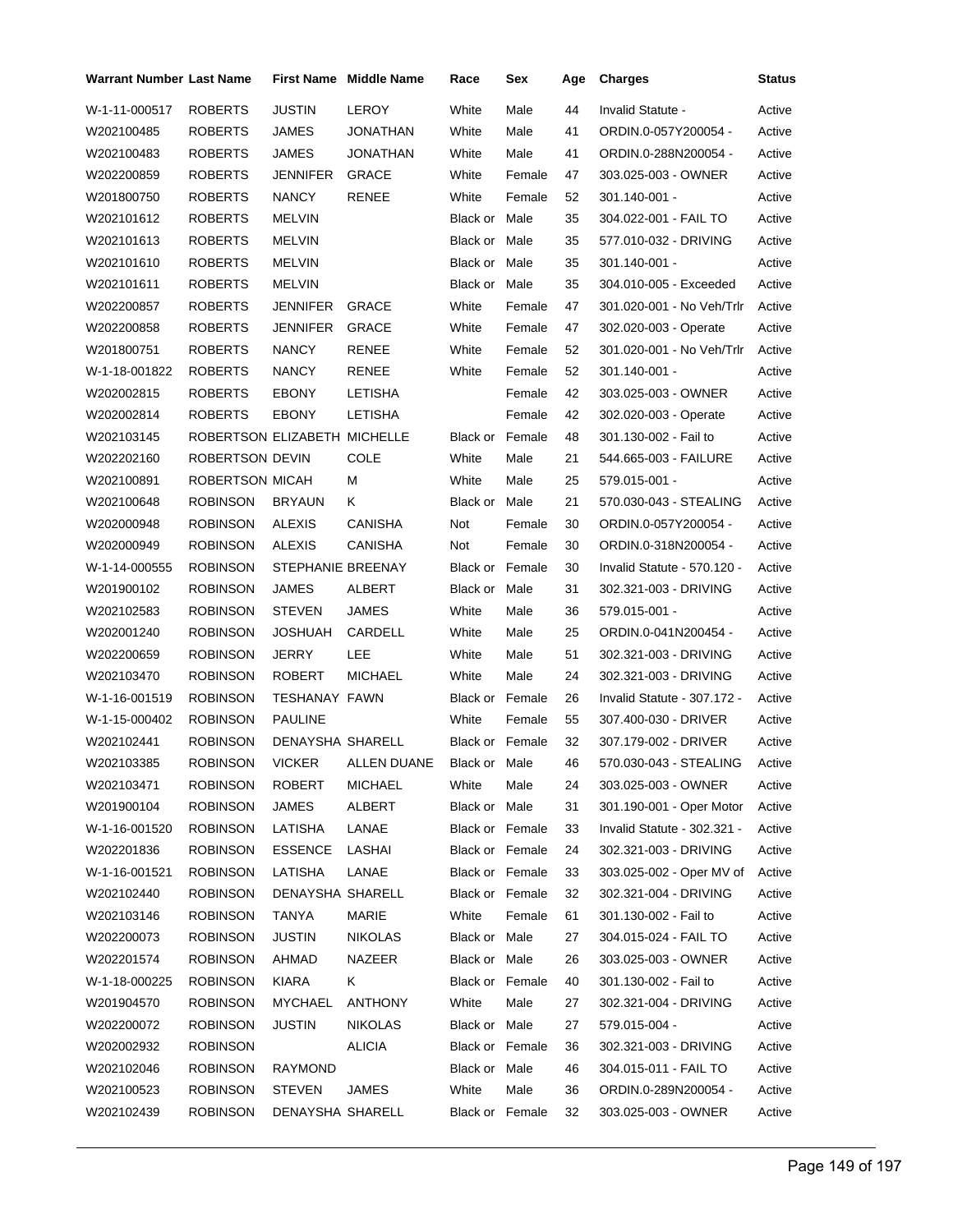| <b>Warrant Number Last Name</b> |                   |                       | <b>First Name</b> Middle Name | Race                   | Sex    | Age | <b>Charges</b>              | <b>Status</b> |
|---------------------------------|-------------------|-----------------------|-------------------------------|------------------------|--------|-----|-----------------------------|---------------|
| W202201295                      | <b>ROBINSON</b>   |                       | <b>SHONTA</b>                 | Black or               | Female | 23  | 304.010-004 - Exceeded      | Active        |
| W-1-18-001016                   | <b>ROBINSON</b>   |                       | DE PAUL                       | Black or Male          |        | 33  | 301.020-001 - No Veh/Trlr   | Active        |
| W-1-15-000403                   | <b>ROBINSON</b>   | <b>PAULINE</b>        |                               | White                  | Female | 55  | Invalid Statute - 301.277 - | Active        |
| W201900103                      | <b>ROBINSON</b>   | JAMES                 | ALBERT                        | Black or Male          |        | 31  | 303.025-003 - OWNER         | Active        |
| W202104534                      | <b>ROBINSON</b>   | <b>MERCEDEZ MARIE</b> |                               | <b>Black or Female</b> |        | 32  | 544.665-002 - FAILURE       | Active        |
| W201900112                      | <b>ROBINSON</b>   | JAMES                 | ALBERT                        | Black or Male          |        | 31  | 301.140-002 - Fail to       | Active        |
| W202201293                      | <b>ROBINSON</b>   |                       | <b>SHONTA</b>                 | <b>Black or Female</b> |        | 23  | 307.070-001 - FAIL TO       | Active        |
| W-1-16-001518                   | <b>ROBINSON</b>   | <b>TESHANAY FAWN</b>  |                               | <b>Black or Female</b> |        | 26  | Invalid Statute - 302.321 - | Active        |
| W-1-16-001749                   | <b>ROBINSON</b>   | TESHANAY FAWN         |                               | <b>Black or Female</b> |        | 26  | Invalid Statute - 302.321 - | Active        |
| W202000245                      | <b>ROBINSON</b>   | MYCHAEL               | <b>ANTHONY</b>                | White                  | Male   | 27  | 301.130-002 - Fail to       | Active        |
| W202200658                      | ROBINSON          | <b>JERRY</b>          | LEE                           | White                  | Male   | 51  | 303.025-003 - OWNER         | Active        |
| W-1-18-001015                   | <b>ROBINSON</b>   |                       | DE PAUL                       | Black or Male          |        | 33  | 302.321-003 - DRIVING       | Active        |
| W202200487                      | <b>ROBINSON</b>   | <b>MERCEDEZ MARIE</b> |                               | <b>Black or Female</b> |        | 32  | 302.321-003 - DRIVING       | Active        |
| W202201573                      | ROBINSON          | AHMAD                 | NAZEER                        | Black or Male          |        | 26  | 304.010-004 - Exceeded      | Active        |
| W202103469                      | <b>ROBINSON</b>   | <b>ROBERT</b>         | <b>MICHAEL</b>                | White                  | Male   | 24  | 304.010-004 - Exceeded      | Active        |
| W201900528                      | <b>ROBINSON</b>   | PASSHAE               | <b>MICHELLE</b>               | <b>Black or Female</b> |        | 29  | 577.010-032 - DRIVING       | Active        |
| W201900529                      | <b>ROBINSON</b>   | <b>PASSHAE</b>        | <b>MICHELLE</b>               | <b>Black or Female</b> |        | 29  | 302.321-003 - DRIVING       | Active        |
| W202201294                      | <b>ROBINSON</b>   |                       | <b>SHONTA</b>                 | <b>Black or Female</b> |        | 23  | 302.321-003 - DRIVING       | Active        |
| W202004111                      | <b>ROBINSON</b>   | <b>MERCEDEZ MARIE</b> |                               | <b>Black or Female</b> |        | 32  | ORDIN.0-057Y200054 -        | Active        |
| W202200657                      | <b>ROBINSON</b>   | JERRY                 | LEE                           | White                  | Male   | 51  | 301.020-001 - No Veh/Trlr   | Active        |
| W-1-15-001004                   | <b>ROBINSON</b>   | MARK                  | <b>DEWAIN</b>                 | Black or Male          |        | 35  | Invalid Statute - 195.202 - | Active        |
| W-1-15-001005                   | <b>ROBINSON</b>   | MARK                  | <b>DEWAIN</b>                 | Black or               | Male   | 35  | Invalid Statute - 302.321 - | Active        |
| W201801539                      | <b>ROBINSON</b>   | TAMON                 | EL LAMAR                      | Black or               | Male   | 43  | 304.010-006 - Exceeded      | Active        |
| W202201767                      | <b>ROBISON</b>    | ADAM                  |                               | Not                    | Not    | 39  | 544.665-003 - FAILURE       | Active        |
| W202002566                      | <b>ROBISON</b>    | STEPHANIE NICOLE      |                               | White                  | Female | 38  | ORDIN.0-289N200054 -        | Active        |
| W202101493                      | <b>ROBISON</b>    | <b>THOMAS</b>         | A                             | White                  | Male   | 55  | 565.076-002 - DOMESTIC      | Active        |
| W-1-16-000657                   | <b>ROBLES</b>     | DANIELLE              | <b>DENISE</b>                 | White                  | Female | 48  | 577.010-032 - DRIVING       | Active        |
| W-1-16-000658                   | <b>ROBLES</b>     | DANIELLE              | <b>DENISE</b>                 | White                  | Female | 48  | Invalid Statute - 302.321 - | Active        |
| W202201291                      | <b>ROBY</b>       | SAM                   | S                             | White                  | Male   | 50  | 302.321-003 - DRIVING       | Active        |
| W202104643                      | ROBY              | DARNELLE LAMONT       |                               | Black or Male          |        | 40  | 579.015-001 -               | Active        |
| W202201292                      | <b>ROBY</b>       | SAM                   | S                             | White                  | Male   | 50  | 577.010-030 - DWI -         | Active        |
| W202201290                      | <b>ROBY</b>       | SAM                   | S                             | White                  | Male   | 50  | 301.020-001 - No Veh/Trlr   | Active        |
| W202201575                      | <b>ROBY</b>       | DARNELLE LAMONT       |                               | Black or Male          |        | 40  | 304.015-033 - FAIL TO       | Active        |
| W-1-10-002280                   |                   | <b>FELIX</b>          | A                             |                        | Male   | 35  | Invalid Statute - 311.329 - | Active        |
| W202002567                      | <b>RODGERS</b>    | <b>AUSTIN</b>         | PAUL LYLE                     | White                  | Male   | 25  | ORDIN.0-232N200054 -        | Active        |
| W202004272                      | <b>RODGERS</b>    | TERRELL               | ANTHONY                       | Black or Male          |        | 26  | 195.202-001 -               | Active        |
| W202103950                      | <b>RODGERS</b>    | <b>FALLON</b>         | JAMELLE RENNEBlack or Female  |                        |        | 35  | 579.015-004 -               | Active        |
| W-1-15-000294                   | RODRIGUES OSCAR   |                       | <b>ALBERTO</b>                |                        |        | 30  | Invalid Statute - 195.233 - | Active        |
| W-1-17-001476                   | RODRIGUES KEVIN   |                       | <b>BRUCE</b>                  | White                  | Male   | 62  | 301.277-002 - Fail to Reg   | Active        |
| W201802322                      | RODRIGUEZ MIGUEL  |                       | ANGEL                         | White                  | Male   | 22  | 304.010-005 - Exceeded      | Active        |
| W202104761                      | RODRIGUEZ EDWIN   |                       | <b>MAURICIO</b>               | White                  | Male   | 28  | 385.070 - FAILURE TO        | Active        |
| W-1-15-002278                   | <b>RODRIGUEZ</b>  |                       | V                             | White                  | Female | 25  | Invalid Statute - 301.130 - | Active        |
| W202200159                      | RODRIGUEZ NATASHA |                       | ANAHI                         | White                  | Female | 23  | 301.130-003 - Fail to       | Active        |
| W202104762                      | RODRIGUEZ EDWIN   |                       | <b>MAURICIO</b>               | White                  | Male   | 28  | 385.160 - VIOLATION OF      | Active        |
| W202200493                      | RODRIGUEZ EDWIN   |                       | <b>MAURICIO</b>               | White                  | Male   | 28  | 304.010-004 - Exceeded      | Active        |
| W201800326                      | RODRIGUEZ SANTA   |                       |                               | White                  | Female | 41  | 302.020-003 - Operate       | Active        |
| W201800327                      | RODRIGUEZ SANTA   |                       |                               | White                  | Female | 41  | 304.015-010 - FAIL TO       | Active        |
|                                 |                   |                       |                               |                        |        |     |                             |               |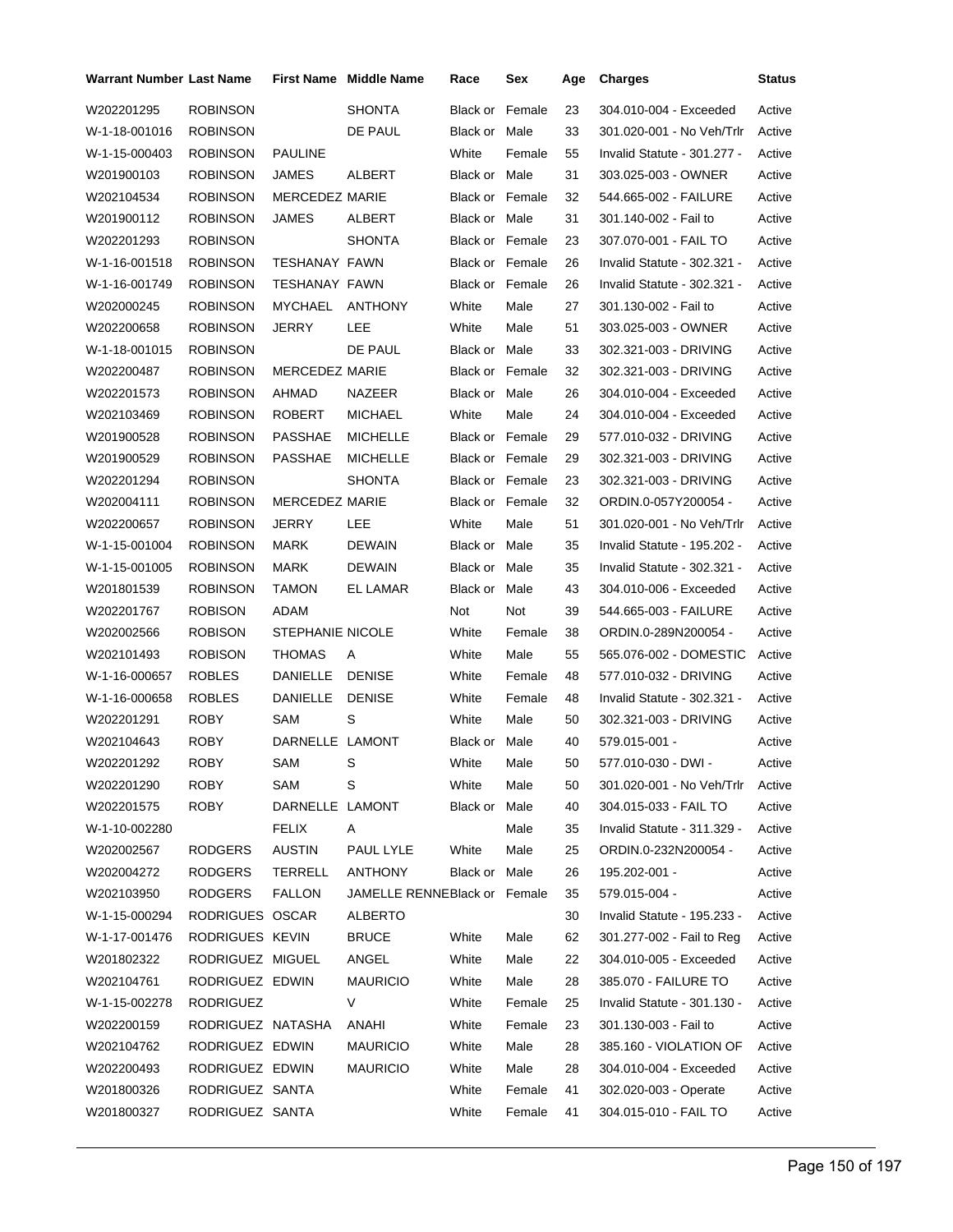| Warrant Number Last Name |                    |                | <b>First Name Middle Name</b> | Race                   | Sex    | Age | <b>Charges</b>              | <b>Status</b> |
|--------------------------|--------------------|----------------|-------------------------------|------------------------|--------|-----|-----------------------------|---------------|
| W201800328               | RODRIGUEZ SANTA    |                |                               | White                  | Female | 41  | 303.025-003 - OWNER         | Active        |
| W202101310               | RODRIGUEZ AREALIA  |                | S                             | <b>Black or Female</b> |        | 30  | ORDIN.0-041N200454 -        | Active        |
| W202101311               | RODRIGUEZ AREALIA  |                | S                             | Black or Female        |        | 30  | ORDIN.0-057Y200054 -        | Active        |
| W201802323               | RODRIGUEZ MIGUEL   |                | ANGEL                         | White                  | Male   | 22  | 303.025-002 - Oper MV of    | Active        |
| W202202161               | RODRIGUEZ JULIAN   |                | S                             | Not                    | Not    | 40  | 544.665-003 - FAILURE       | Active        |
| W201802324               | RODRIGUEZ MIGUEL   |                | ANGEL                         | White                  | Male   | 22  | 301.130-002 - Fail to       | Active        |
| W-1-11-000334            | RODRIGUEZ JOO      |                | <b>HYUN</b>                   | Asian                  | Female | 45  | Invalid Statute - 570.120 - | Active        |
| W201801672               | RODRIGUEZ MIGUEL   |                | A                             | White                  | Male   | 45  | 579.015-001 -               | Active        |
| W202200679               |                    | LUIS           | <b>ALBERTO</b>                | White                  | Male   | 25  | 575.150-002 - RESIST        | Active        |
| W201900074               | RODRIGUEZ DIEGO    |                | GABRIEL                       |                        | Male   | 26  | 304.010-004 - Exceeded      | Active        |
| W202103901               |                    |                | <b>MARTIN</b>                 | White                  | Male   | 22  | 569.080-002 -               | Active        |
| W-1-17-003010            | RODRIGUEZ ALEX     |                |                               | White                  | Male   | 29  | 303.025-003 - OWNER         | Active        |
| W-1-16-002896            |                    | <b>ROBERT</b>  | CARLOS                        | White                  | Male   | 38  | Invalid Statute - 569.090 - | Active        |
| W-1-18-000756            | RODRIQUEZ NESTOR   |                | YAIR OCHOA                    | White                  | Male   | 41  | 304.010-007 - Exceeded      | Active        |
| W-1-18-000757            | RODRIQUEZ NESTOR   |                | YAIR OCHOA                    | White                  | Male   | 41  | 302.020-003 - Operate       | Active        |
| W202101157               | RODRIQUEZ PATRICIO |                | <b>MONTOYA</b>                | White                  | Male   | 25  | 304.015-011 - FAIL TO       | Active        |
| W202101155               | RODRIQUEZ PATRICIO |                | <b>MONTOYA</b>                | White                  | Male   | 25  | 304.010-004 - Exceeded      | Active        |
| W202101158               | RODRIQUEZ PATRICIO |                | <b>MONTOYA</b>                | White                  | Male   | 25  | 302.020-003 - Operate       | Active        |
| W202102530               | RODRIQUEZ REBECCA  |                |                               | White                  | Female | 33  | 306.020-003 - EXPIRED       | Active        |
| W202101156               | RODRIQUEZ PATRICIO |                | <b>MONTOYA</b>                | White                  | Male   | 25  | 577.010-032 - DRIVING       | Active        |
| W202201204               | <b>ROE</b>         | JEFFREY        | W                             | Not                    | Not    |     | 577.010-032 - DRIVING       | Active        |
| W-1-18-000501            | <b>ROE</b>         |                | <b>SHANE</b>                  |                        | Male   | 49  | 570.120-002 - PASSING       | Active        |
| W202201205               | <b>ROE</b>         | JEFFREY        | W                             | Not                    | Not    | 62  | 304.010-007 - Exceeded      | Active        |
| W202201153               | <b>ROEMER</b>      | <b>TYLOR</b>   | <b>BLAKE</b>                  | White                  | Male   | 21  | 575.150-002 - RESIST        | Active        |
| W201901908               | <b>ROGERS</b>      | <b>LACEY</b>   | JADE                          | White                  | Female | 35  | 301.020-001 - No Veh/Trlr   | Active        |
| W202200485               | <b>ROGERS</b>      | <b>CHRISTI</b> | <b>LYNN</b>                   | White                  | Female | 36  | 304.015-031 - FAIL TO       | Active        |
| W201902050               | <b>ROGERS</b>      | <b>JESSICA</b> | Е.                            | White                  | Female | 41  | 577.010-032 - DRIVING       | Active        |
| W202201746               | <b>ROGERS</b>      | ADRIAN         | NEAL                          | Black or               | Male   | 61  | 304.010-005 - Exceeded      | Active        |
| W202103955               | <b>ROGERS</b>      | <b>JERRY</b>   | <b>DON</b>                    | White                  | Male   | 51  | 195.202-001 -               | Active        |
| W202004088               | <b>ROGERS</b>      | BRANDON        | DAY                           | White                  | Male   | 35  | 575.150-001 -               | Active        |
| W202200484               | <b>ROGERS</b>      | CHRISTI LYNN   |                               | White                  | Female | 36  | 304.010-004 - Exceeded      | Active        |
| W-1-18-001257            | <b>ROGERS</b>      | LANCE          | <b>MICHAEL</b>                | White                  | Male   | 25  | 579.074-003 -               | Active        |
| W202000992               | ROGERS             | WAYNE          | <b>DALE</b>                   | White                  | Male   | 34  | ORDIN.0-041N200454 -        | Active        |
| W-1-18-001255            | <b>ROGERS</b>      | LANCE          | <b>MICHAEL</b>                | White                  | Male   | 25  | 579.015-002 -               | Active        |
| W-1-18-001256            | <b>ROGERS</b>      | LANCE          | <b>MICHAEL</b>                | White                  | Male   | 25  | 579.074-003 -               | Active        |
| W202102048               | <b>ROGERS</b>      | <b>TIMOTHY</b> | LEROY                         | White                  | Male   | 55  | 301.020-001 - No Veh/Trlr   | Active        |
| W202200128               | <b>ROGERS</b>      | JEFFREY        | LYNN                          | White                  | Male   | 59  | 548.141-001 - FUGITIVE      | Active        |
| W202104925               | <b>ROGERS</b>      | PAUL           | <b>DAVID</b>                  | White                  | Male   | 62  | 304.012-002 - Oper Veh      | Active        |
| W202202050               | <b>ROGERS</b>      | AMANDA         | LYNN                          | White                  | Female | 32  | 303.025-004 - OWNER         | Active        |
| W202201948               | <b>ROGERS</b>      | TIMMOTHY ALLEN |                               | White                  | Male   | 56  | 303.025-003 - OWNER         | Active        |
| W-1-17-003401            | <b>ROGERS</b>      | <b>DESTINY</b> | LEEANNE                       | White                  | Female | 23  | 301.130-002 - Fail to       | Active        |
| W-1-16-003852            | <b>ROGERS</b>      | TIFFANY        | M                             | White                  | Female | 30  | Invalid Statute - 570.120 - | Active        |
| W202200043               | <b>ROHACH</b>      | JUSTIN         | <b>DOUGLAS</b>                | White                  | Male   | 34  | 570.030-037 - STEALING      | Active        |
| W201904245               | <b>ROJAS</b>       | <b>MICHAEL</b> | B                             | White                  | Male   | 26  | 313.817-002 - PRESENT       | Active        |
| W202101016               | <b>ROJAS</b>       | <b>SAMIR</b>   | Y SHTAYAH                     |                        | Male   | 23  | 304.010-007 - Exceeded      | Active        |
| W202201100               | ROJAS DE           | ANNETTY        | <b>NADIUSKA</b>               | White                  | Female | 46  | 570.030-035 - STEALING      | Active        |
| W202104453               |                    | <b>DAVID</b>   |                               | White                  | Male   | 28  | 304.010-006 - Exceeded      | Active        |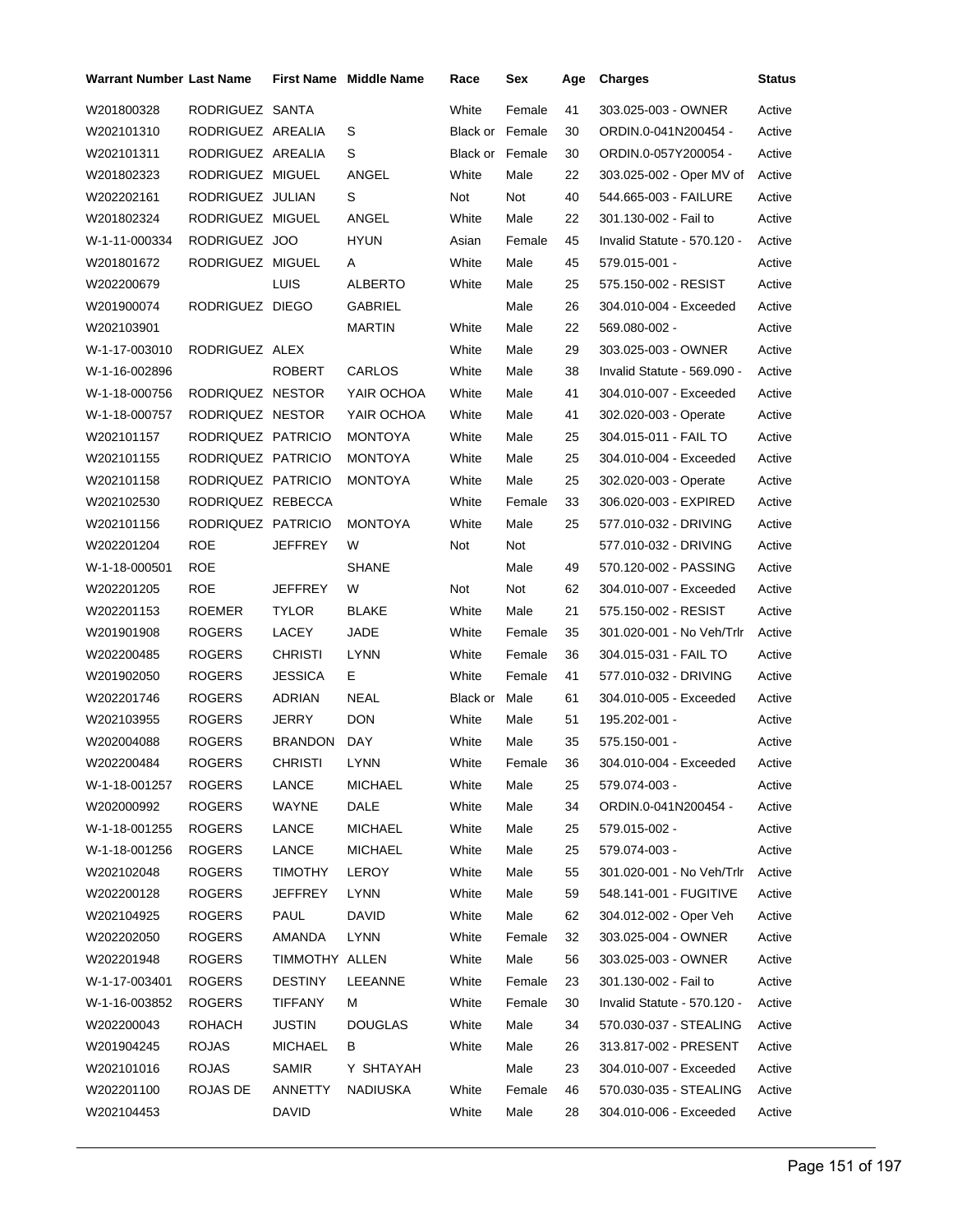| Warrant Number Last Name |                   |                 | <b>First Name</b> Middle Name | Race                   | Sex    | Age | <b>Charges</b>              | Status |
|--------------------------|-------------------|-----------------|-------------------------------|------------------------|--------|-----|-----------------------------|--------|
| W202104452               |                   | DAVID           |                               | White                  | Male   | 28  | 302.020-003 - Operate       | Active |
| W202202163               | <b>ROJAS</b>      | JHONNY          | <b>BRYAN</b>                  |                        | Male   | 26  | 544.665 - FAILURE TO        | Active |
| W202100858               | <b>ROLAND</b>     | <b>WARREN</b>   | NARVELL                       | Black or Male          |        | 30  | ORDIN.0-288N200054 -        | Active |
| W202100024               | <b>ROLLER</b>     | <b>PIERCE</b>   | <b>EMERSON</b>                | White                  | Male   | 28  | 304.010-004 - Exceeded      | Active |
| W201801033               | <b>ROLLINS</b>    | MARK            | <b>DOMINIC</b>                | Black or Male          |        | 55  | 304.180-001 - WT ON         | Active |
| W201902788               | <b>ROLLINS</b>    | JERMAINE        | <b>MICHAEL</b>                | Black or Male          |        | 31  | 304.010-006 - Exceeded      | Active |
| W202201515               | <b>ROLLS</b>      | <b>OLIVIA</b>   | <b>MARIE</b>                  | Black or Female        |        | 30  | 302.321-003 - DRIVING       | Active |
| W202201514               | <b>ROLLS</b>      | OLIVIA          | MARIE                         | <b>Black or Female</b> |        | 30  | 301.020-001 - No Veh/Trlr   | Active |
| W202201939               | <b>ROMAN</b>      | <b>VICTOR</b>   | MANUEL                        | White                  | Male   | 49  | 302.321-003 - DRIVING       | Active |
| W-1-14-002660            | ROMERO            | <b>SERGIO</b>   |                               | White                  | Male   | 46  | 303.025-002 - Oper MV of    | Active |
| W-1-14-002658            | ROMERO            | <b>SERGIO</b>   |                               | White                  | Male   | 46  | Invalid Statute - 302.321 - | Active |
| W-1-14-002659            | ROMERO            | <b>SERGIO</b>   |                               | White                  | Male   | 46  | Invalid Statute - 302.321 - | Active |
| W202201137               | ROMERO            | <b>ERICK</b>    | <b>DANIEL</b>                 | White                  | Male   | 23  | 301.130-002 - Fail to       | Active |
| W202102531               | ROMERO            | GERARDO         |                               | White                  | Male   | 32  | 302.020-003 - Operate       | Active |
| W202201138               | ROMERO            | ERICK           | DANIEL                        | White                  | Male   | 23  | 302.020-003 - Operate       | Active |
| W-1-17-002300            | <b>ROMERO</b>     | <b>LISA</b>     | <b>ANN</b>                    |                        | Female | 59  | 570.120-002 - PASSING       | Active |
| W202201307               | ROMERO            | SALVADOR        |                               | Not                    | Male   | 53  | 302.020-003 - Operate       | Active |
| W202000397               | <b>ROMIG</b>      | TAYLOR          | <b>JOSEPH</b>                 | White                  | Male   | 32  | 301.020-001 - No Veh/Trlr   | Active |
| W202000398               | <b>ROMIG</b>      | TAYLOR          | <b>JOSEPH</b>                 | White                  | Male   | 32  | 303.025-003 - OWNER         | Active |
| W202201176               | <b>ROMO</b>       | AARON           | S                             | White                  | Male   | 21  | 304.010-004 - Exceeded      | Active |
| W202004212               | <b>RONO</b>       | <b>KEVIN</b>    | <b>KIMUTAI</b>                | Black or               | Male   | 26  | 579.015-004 -               | Active |
| W202002234               | <b>ROOKS</b>      | TRENT           | <b>MICHAEL</b>                | White                  | Male   | 36  | 579.015-001 -               | Active |
| W201801201               | <b>ROOKS</b>      | BRETT           | <b>DALTON</b>                 | White                  | Male   | 26  | 302.321-003 - DRIVING       | Active |
| W-1-12-002392            | <b>ROONEY</b>     | REBECCA         |                               | White                  | Female | 42  | Invalid Statute - 570.120 - | Active |
| W-1-14-000519            | <b>ROONEY</b>     | REBECCA         |                               | White                  | Female | 42  | Invalid Statute - 570.120 - | Active |
| W201904561               | <b>ROPER</b>      | BREA            | MARIE                         | White                  | Female | 39  | 301.020-001 - No Veh/Trlr   | Active |
| W202003466               | <b>ROSA</b>       | <b>NICOLAS</b>  |                               | White                  | Male   | 21  | 579.015-004 -               | Active |
| W202003471               | <b>ROSA</b>       | <b>NICHOLAS</b> |                               | White                  | Male   | 21  | 304.010-004 - Exceeded      | Active |
| W202102047               | ROSABALES ELIESER |                 |                               |                        | Male   | 54  | 304.022-002 - FAIL TO       | Active |
| W-1-16-003374            | <b>ROSALINO</b>   |                 | <b>SANTIAGO</b>               | White                  | Male   | 38  | Invalid Statute - 302.020 - | Active |
| W-1-16-003373            | ROSALINO          |                 | SANTIAGO                      | White                  | Male   | 38  | 577.010-032 - DRIVING       | Active |
| W202104320               | <b>ROSAS</b>      | <b>JORGE</b>    | <b>MARIO</b>                  | White                  | Male   | 24  | 303.025-003 - OWNER         | Active |
| W202104318               | <b>ROSAS</b>      | <b>JORGE</b>    | <b>MARIO</b>                  | White                  | Male   | 24  | 304.010-007 - Exceeded      | Active |
| W202104319               | <b>ROSAS</b>      | <b>JORGE</b>    | <b>MARIO</b>                  | White                  | Male   | 24  | 302.321-003 - DRIVING       | Active |
| W202100325               | <b>ROSCHE</b>     | <b>SCOTT</b>    | WILLIAM                       | White                  | Male   | 55  | 304.010-005 - Exceeded      | Active |
| W202000954               | ROSE              |                 | <b>ALLEN</b>                  | White                  | Male   | 26  | ORDIN.0-057Y200054 -        | Active |
| W202000956               | ROSE              |                 | <b>ALLEN</b>                  | White                  | Male   | 26  | ORDIN.0-041N200454 -        | Active |
| W202000952               | <b>ROSE</b>       |                 | <b>ALLEN</b>                  | White                  | Male   | 26  | ORDIN.0-289N200054 -        | Active |
| W202201101               | <b>ROSE</b>       | <b>JOSEPH</b>   | <b>MICHAEL</b>                | White                  | Male   | 42  | 570.030-035 - STEALING      | Active |
| W-1-17-003815            |                   | <b>FAITH</b>    | AMBER                         | White                  | Female | 32  | 302.321-003 - DRIVING       | Active |
| W202100023               | ROSENELLA ANTONIO |                 | MILO                          | Not                    | Male   | 24  | 304.010-007 - Exceeded      | Active |
| W202200914               | ROSS              | ANTHONY         | <b>WILLIAM</b>                | White                  | Male   | 40  | 302.220-002 -               | Active |
| W202000889               | ROSS              | <b>EVAN</b>     | J                             | White                  | Not    | 33  | ORDIN.0-057Y200054 -        | Active |
| W202104686               | <b>ROSS</b>       |                 | KENTEA                        | Black or Male          |        | 36  | 205.1830 - POSSESSION       | Active |
| W201903956               | <b>ROSS</b>       | JEREMY          | RAY                           | Black or Male          |        | 34  | 302.321-004 - DRIVING       | Active |
| W202201690               | <b>ROSS</b>       | ERSHAY          | LYNEE                         | Black or Female        |        | 29  | 303.025-003 - OWNER         | Active |
| W202103944               | <b>ROSS</b>       | WILLIAM         | <b>SCOTT</b>                  | White                  | Male   | 45  | 569.080-002 -               | Active |
|                          |                   |                 |                               |                        |        |     |                             |        |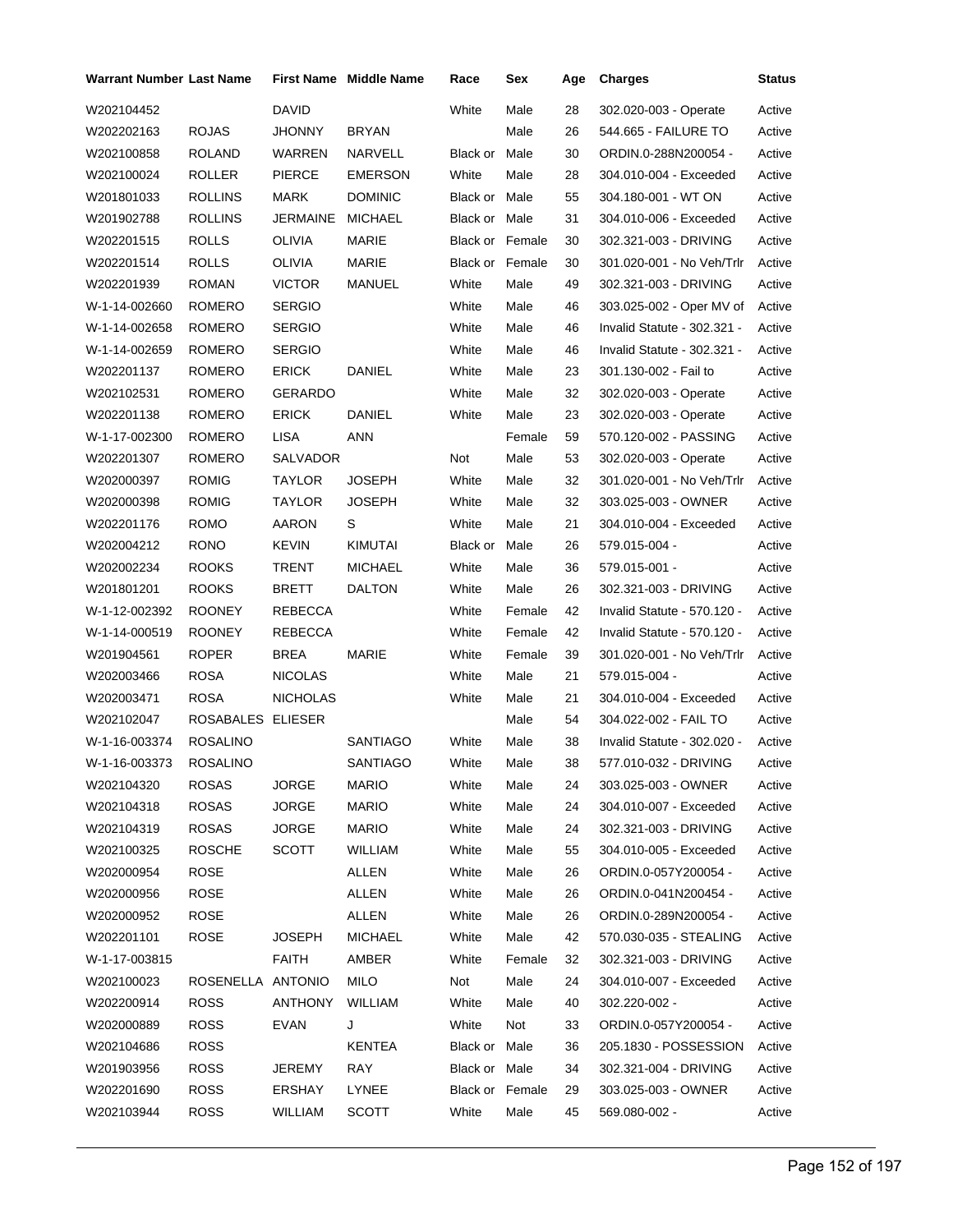| Warrant Number Last Name |                 |                         | <b>First Name Middle Name</b> | Race                   | Sex    | Age | <b>Charges</b>              | <b>Status</b> |
|--------------------------|-----------------|-------------------------|-------------------------------|------------------------|--------|-----|-----------------------------|---------------|
| W202200486               | <b>ROSS</b>     | TYRELL                  | <b>EUGENE</b>                 | Black or Male          |        | 29  | 302.321-003 - DRIVING       | Active        |
| W202105110               | ROSS            | LORRAINE LOUISE         |                               | Black or Female        |        | 74  | 304.010-005 - Exceeded      | Active        |
| W202000888               | <b>ROSS</b>     | <b>EVAN</b>             | J                             | White                  | Not    | 33  | ORDIN.0-318N200054 -        | Active        |
| W-1-17-004199            | <b>ROSS</b>     | <b>CHARLES</b>          | ABRAM                         | Black or Male          |        | 26  | Invalid Statute -           | Active        |
| W202101020               | ROSS            | TODDGRIC TASHON         |                               | Black or Male          |        | 28  | 570.080 - RECEIVING         | Active        |
| W202201689               | <b>ROSS</b>     | ERSHAY                  | <b>LYNEE</b>                  | Black or Female        |        | 29  | 302.321-003 - DRIVING       | Active        |
| W202201709               | <b>ROSS</b>     | TAMIA                   | <b>NICOLE</b>                 | <b>Black or Female</b> |        | 22  | 304.010-003 - Exceeded      | Active        |
| W202000890               | ROSS            | EVAN                    | J                             | White                  | Not    | 33  | ORDIN.0-079Y200035 -        | Active        |
| W202201688               | <b>ROSS</b>     | ERSHAY                  | LYNEE                         | Black or Female        |        | 29  | 301.210-001 - Posses        | Active        |
| W201900643               | <b>ROSSER</b>   | BRITTANY L              |                               | White                  | Female | 30  | 301.130-002 - Fail to       | Active        |
| W201900640               | ROSSER          | BRITTANY L              |                               | White                  | Female | 30  | 302.020-003 - Operate       | Active        |
| W201900641               | ROSSER          | BRITTANY L              |                               | White                  | Female | 30  | 303.025-002 - Oper MV of    | Active        |
| W201900642               | ROSSER          | BRITTANY L              |                               | White                  | Female | 30  | 304.010-004 - Exceeded      | Active        |
| W-1-17-003476            | ROTERT          | DANIEL                  | <b>PAUL</b>                   | White                  | Male   | 45  | 301.020-001 - No Veh/Trlr   | Active        |
| W202103666               | ROTH            | THOMAS                  | <b>ELDIE</b>                  | White                  | Male   | 51  | 544.665 - FAILURE TO        | Active        |
| W202104399               | ROTHWELL        | <b>CINDY</b>            | ARLENE                        | White                  | Female | 51  | 568.045-005 -               | Active        |
| W-1-17-004708            | <b>ROULETTE</b> | JUDAUN                  | <b>MICHAEL</b>                | Black or Male          |        | 47  | 302.321-003 - DRIVING       | Active        |
| W202102049               | <b>ROWE</b>     | <b>GABRIELLE IVORIE</b> |                               | Black or Female        |        | 31  | 302.020-003 - Operate       | Active        |
| W202100085               | <b>ROWE</b>     | JAVONA                  | RENEA                         |                        | Female | 44  | 579.015-002 -               | Active        |
| W202002451               | ROZZEL          | GLENN                   | <b>JASON</b>                  | White                  | Male   | 42  | 568.040-002 -               | Active        |
| W202101379               | <b>RUBIN</b>    | ANTHONY                 | <b>JOSEPH</b>                 |                        | Male   | 21  | 577.010-032 - DRIVING       | Active        |
| W202002014               | <b>RUBIN</b>    | ANTHONY                 | <b>JOSEPH</b>                 |                        | Male   | 21  | 304.010-005 - Exceeded      | Active        |
| W202002834               | <b>RUBIN</b>    | ANTHONY                 | <b>JOSEPH</b>                 |                        | Male   | 21  | 302.020-003 - Operate       | Active        |
| W202202232               |                 |                         |                               | White                  | Male   | 23  | 303.025-003 - OWNER         | Active        |
| W202202234               |                 |                         |                               | White                  | Male   | 23  | 302.321-003 - DRIVING       | Active        |
| W202103467               | <b>RUBY</b>     | STEVEN                  | <b>WAYNE</b>                  | White                  | Male   | 47  | 304.012-002 - Oper Veh      | Active        |
| W202103468               | <b>RUBY</b>     | STEVEN                  | WAYNE                         | White                  | Male   | 47  | 301.140-001 -               | Active        |
| W202103466               | RUBY            | STEVEN                  | WAYNE                         | White                  | Male   | 47  | 302.321-003 - DRIVING       | Active        |
| W202000883               |                 | MARTHA                  | <b>ANN</b>                    | Black or Male          |        | 59  | 579.015-001 -               | Active        |
| W202002802               | <b>RUCKS</b>    | <b>RUSSELL</b>          | <b>LENEIR</b>                 | Black or Male          |        | 29  | 302.321-003 - DRIVING       | Active        |
| W202102076               |                 | <b>JAXSON</b>           | CHRISTOPHER                   | White                  | Male   | 21  | 301.020-001 - No Veh/Trlr   | Active        |
| W202200897               | <b>RUHNKE</b>   | JACOB                   | JOSEF                         | White                  | Male   | 45  | 301.020-001 - No Veh/Trlr   | Active        |
| W202200898               | <b>RUHNKE</b>   | <b>JACOB</b>            | <b>JOSEF</b>                  | White                  | Male   | 45  | 302.321-003 - DRIVING       | Active        |
| W202200899               | <b>RUHNKE</b>   | JACOB                   | JOSEF                         | White                  | Male   | 45  | 303.025-003 - OWNER         | Active        |
| W201900398               | <b>RUIS</b>     | <b>JULIO</b>            | м                             | White                  | Male   | 23  | 565.076-002 - DOMESTIC      | Active        |
| W-1-13-003065            | <b>RUIZ</b>     | <b>ANDREW</b>           | <b>JAVIER</b>                 | White                  | Female | 32  | Invalid Statute - 307.179 - | Active        |
| W-1-18-000335            | RUIZ            | AQUINO                  | YOLANDA                       |                        | Female | 50  | 301.020-001 - No Veh/Trlr   | Active        |
| W-1-18-000334            | <b>RUIZ</b>     | <b>AQUINO</b>           | YOLANDA                       |                        | Female | 50  | 302.020-003 - Operate       | Active        |
| W-1-13-003066            | <b>RUIZ</b>     | ANDREW                  | <b>JAVIER</b>                 | White                  | Female | 32  | Invalid Statute - 307.179 - | Active        |
| W202103148               | RUIZ OCHOA CIRO |                         |                               | White                  | Male   | 55  | 302.020-003 - Operate       | Active        |
| W202102360               | RULE            | <b>MICHAEL</b>          |                               | White                  | Male   | 29  | 570.030-035 - STEALING      | Active        |
| W202201309               |                 | <b>MICHAEL</b>          | DAVIS KEKOA                   | White                  | Male   | 33  | 303.025-003 - OWNER         | Active        |
| W201901414               | RUMERY          | <b>TREVOR</b>           | WAYNE                         | White                  | Male   | 36  | 307.400-002 - OPERATE       | Active        |
| W201901415               | RUMERY          | <b>TREVOR</b>           | WAYNE                         | White                  | Male   | 36  | 307.400-016 - OPER MCV      | Active        |
| W201901413               | <b>RUMERY</b>   | <b>TREVOR</b>           | WAYNE                         | White                  | Male   | 36  | 302.727-004 - Drive         | Active        |
| W202100442               | RUMLEY          | <b>ANN</b>              | <b>ROCHELLE</b>               | White                  | Female | 25  | 304.010-006 - Exceeded      | Active        |
| W202100443               | RUMLEY          | <b>ANN</b>              | <b>ROCHELLE</b>               | White                  | Female | 25  | 303.025-003 - OWNER         | Active        |
|                          |                 |                         |                               |                        |        |     |                             |               |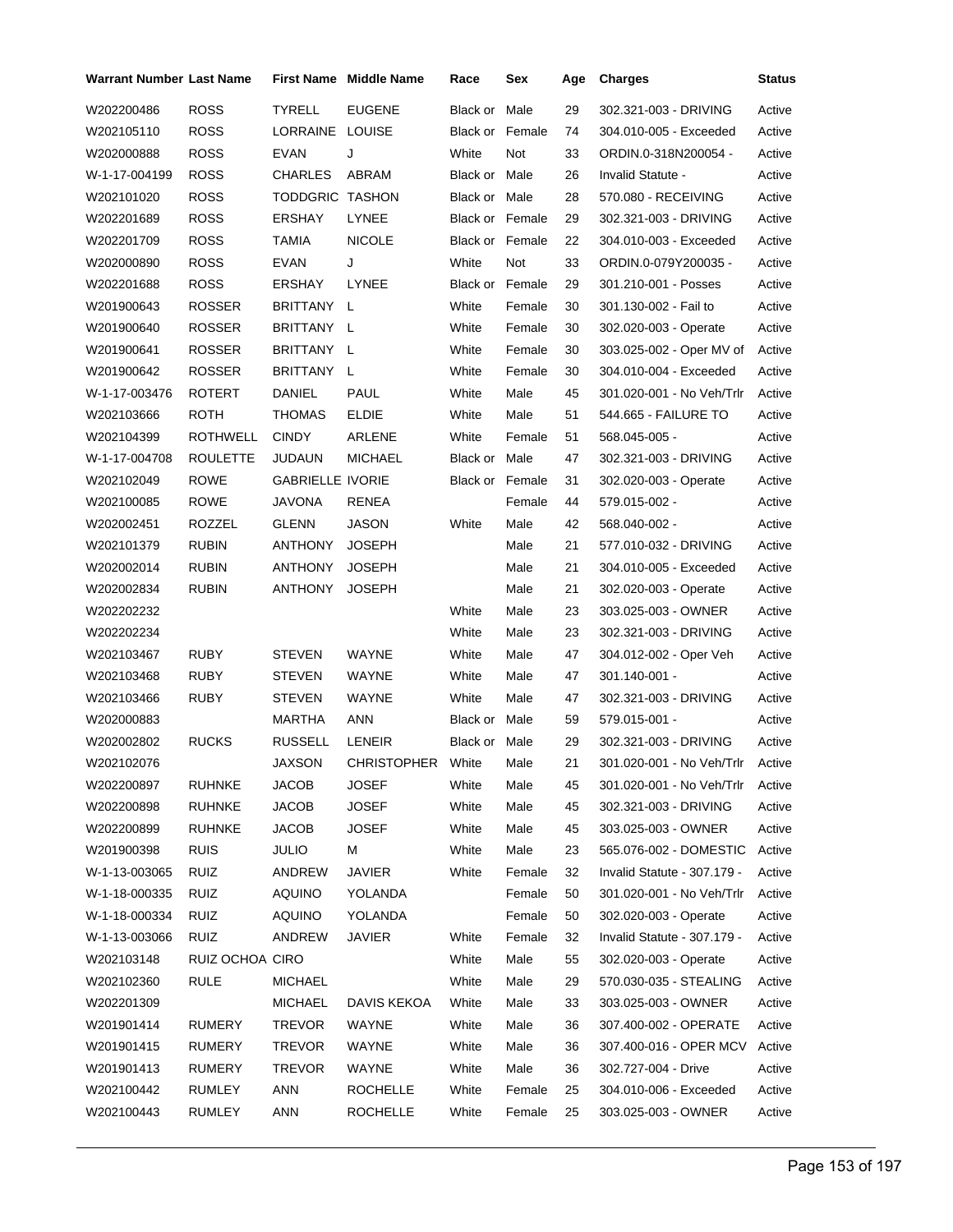| <b>Warrant Number Last Name</b> |                 |                       | <b>First Name Middle Name</b> | Race            | Sex    | Age | <b>Charges</b>              | <b>Status</b> |
|---------------------------------|-----------------|-----------------------|-------------------------------|-----------------|--------|-----|-----------------------------|---------------|
| W202100444                      | <b>RUMLEY</b>   | <b>ANN</b>            | <b>ROCHELLE</b>               | White           | Female | 25  | 302.321-003 - DRIVING       | Active        |
| W201904197                      | <b>RUMOLD</b>   | <b>SHAWN</b>          | ALLEN                         | White           | Male   | 51  | 307.400-012 - FAIL TO       | Active        |
| W202003554                      | <b>RUNNEL</b>   | RYAN                  | R                             | White           | Male   | 48  | 307.173-001 - OPER MV       | Active        |
| W-1-17-003107                   | RUSAGARA        | <b>EMMANUEL N</b>     |                               | Black or Male   |        | 48  | 307.400-001 - FAIL TO       | Active        |
| W202201491                      | <b>RUSSELL</b>  |                       | DANA                          | White           | Male   | 29  | 579.015-001 -               | Active        |
| W202004126                      | <b>RUSSELL</b>  | <b>BRYAN</b>          | GRANT                         | White           | Male   | 53  | ORDIN.0-041N200454 -        | Active        |
| W-1-13-000280                   | <b>RUSSELL</b>  | <b>BRETT</b>          | М                             | White           | Male   | 63  | Invalid Statute - 301.020 - | Active        |
| W202103501                      | <b>RUSSELL</b>  | RENAE                 |                               |                 | Female | 40  | 570.120-002 - PASSING       | Active        |
| W202000751                      | <b>RUSSELL</b>  | <b>MORGAN</b>         |                               |                 |        |     | ORDIN.0-271N200054 -        | Active        |
| W202002568                      | <b>RUSSELL</b>  | <b>BRYAN</b>          | GRANT                         | White           | Male   | 53  | ORDIN.0-039N200054 -        | Active        |
| W202001237                      | <b>RUSSO</b>    | <b>THERESA</b>        | <b>NICHOLE</b>                | White           | Female | 31  | ORDIN.0-288N200054 -        | Active        |
| W202001239                      | <b>RUSSO</b>    | <b>THERESA</b>        | <b>NICHOLE</b>                | White           | Female | 31  | ORDIN.0-289N200054 -        | Active        |
| W202001238                      | <b>RUSSO</b>    | <b>THERESA</b>        | <b>NICHOLE</b>                | White           | Female | 31  | ORDIN.0-159N200054 -        | Active        |
| W202202053                      | <b>RUST</b>     | <b>KERSTYN</b>        | Κ                             | White           | Female | 23  | 569.170-001 -               | Active        |
| W-1-13-001522                   | <b>RUST</b>     | <b>EDWIN</b>          | <b>ALVIN</b>                  | White           | Male   | 48  | Invalid Statute - 301.130 - | Active        |
| W202001236                      | <b>RUST</b>     | <b>KEVIN</b>          | LEE                           | White           | Male   | 46  | ORDIN.0-329Y200023 -        | Active        |
| W-1-17-001280                   | <b>RUSTIN</b>   | JAWAN                 | <b>HASSAN</b>                 | Black or Male   |        | 29  | 577.010-031 - DWI -         | Active        |
| W-1-13-001585                   | <b>RUTLEDGE</b> | <b>MARY</b>           | <b>KATHLEEN</b>               | White           | Female | 58  | Invalid Statute - 570.120 - | Active        |
| W-1-14-000870                   | RUTT            | ZOIE                  | <b>K'LYN DAWN</b>             | Black or Female |        | 29  | 570.030-046 -               | Active        |
| W202105158                      | <b>RYAN</b>     | SEAN                  | Ν                             | White           | Male   | 42  | 303.025-003 - OWNER         | Active        |
| W-1-17-003451                   | <b>RYAN</b>     | DALEN                 | <b>SCOTT</b>                  | White           | Male   | 34  | 307.400-012 - FAIL TO       | Active        |
| W202105157                      | <b>RYAN</b>     | SEAN                  | N                             | White           | Male   | 42  | 301.210-002 - FAIL          | Active        |
| W-1-17-001045                   | <b>RYAN</b>     | RAY                   | ANTHONY                       | Black or Male   |        | 30  | 302.020-003 - Operate       | Active        |
| W202201306                      | <b>RYAN</b>     | JOSEPH                | <b>CAMERON</b>                | Black or Male   |        | 41  | 302.321-004 - DRIVING       | Active        |
| W202105156                      | <b>RYAN</b>     | <b>SEAN</b>           | Ν                             | White           | Male   | 42  | 301.320-001 - Displayed     | Active        |
| W202105155                      | <b>RYAN</b>     | SEAN                  | N                             | White           | Male   | 42  | 302.321-004 - DRIVING       | Active        |
| W202101634                      | RYLAND          | DRAKE                 | <b>MICHAEL</b>                | White           | Male   | 34  | 570.023-001 - ROBBERY       | Active        |
| W202202037                      | SAADIQ          | KHALIL                | <b>MALIK</b>                  | Black or Male   |        | 27  | 301.020-001 - No Veh/Trlr   | Active        |
| W202101284                      | SAAVEDRA        | ALISHA                | CHELSEA                       | White           | Female | 26  | 302.020-003 - Operate       | Active        |
| W202201747                      | <b>SACKS</b>    | SHARRON ALI           |                               |                 | Female | 44  | 304.010-004 - Exceeded      | Active        |
| W202003556                      | SADLER          | <b>CLARENCE RUBEN</b> |                               | Black or Male   |        | 56  | 303.025-003 - OWNER         | Active        |
| W202003557                      | SADLER          | <b>CLARENCE RUBEN</b> |                               | Black or Male   |        | 56  | 301.020-001 - No Veh/Trlr   | Active        |
| W201903930                      | SADLER          | <b>PAYTON</b>         | <b>ELIZABETH</b>              | White           | Female | 21  | 569.140-001 -               | Active        |
| W202003558                      | SADLER          | <b>CLARENCE RUBEN</b> |                               | Black or Male   |        | 56  | 307.350-001 - FAIL TO       | Active        |
| W-1-18-000511                   | SAELY           | <b>CHEUN</b>          | <b>PHEUY</b>                  | Asian           | Female | 50  | 570.030-043 - STEALING      | Active        |
| W202101979                      | SAENZ           | <b>ANNA</b>           |                               | White           | Female | 31  | 307.179-002 - DRIVER        | Active        |
| W202101980                      | SAENZ           | <b>ANNA</b>           |                               | White           | Female | 31  | 579.015-004 -               | Active        |
| W202201607                      | SAIMON          | MJ                    |                               |                 | Male   | 28  | 579.074-003 -               | Active        |
| W202201605                      | <b>SAIMON</b>   | MJ                    |                               |                 | Male   | 28  | 579.015-004 -               | Active        |
| W202201865                      | SAIZ            | JAVAY                 | RENAE                         | Black or Female |        | 21  | 579.074-003 -               | Active        |
| W202201866                      | SAIZ            | JAVAY                 | RENAE                         | Black or Female |        | 21  | 302.020-003 - Operate       | Active        |
| W202201864                      | SAIZ            | JAVAY                 | RENAE                         | Black or Female |        | 21  | 579.015-004 -               | Active        |
| W-1-15-003230                   | SAKAL           | WHITNEY               | <b>LEIGH</b>                  | White           | Female | 36  | Invalid Statute - 570.120 - | Active        |
| W-1-05-002277                   |                 | <b>GIEDRIUS</b>       |                               | White           | Male   | 49  | Invalid Statute - 578.150 - | Active        |
| W202201403                      | <b>SALAS</b>    | <b>JORGE</b>          | <b>ANTONIO</b>                | White           | Male   | 38  | 302.020-003 - Operate       | Active        |
| W202100289                      | SALAZAR         | ANGELA                | М                             | White           | Female | 43  | 303.025-002 - Oper MV of    | Active        |
| W201902523                      | SALAZAR         | <b>DALTON</b>         | LEE                           | White           | Male   | 26  | 304.010-007 - Exceeded      | Active        |
|                                 |                 |                       |                               |                 |        |     |                             |               |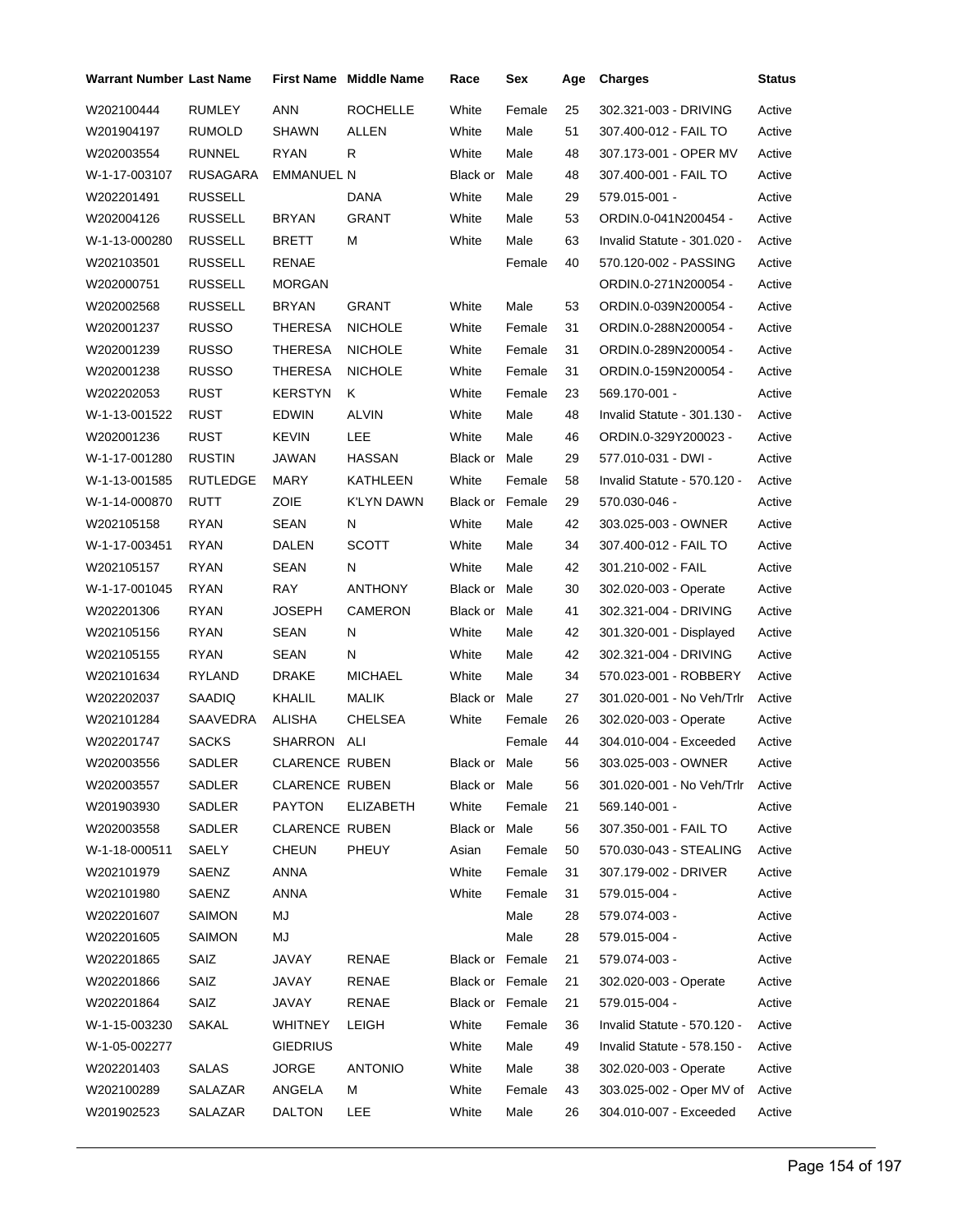| Warrant Number Last Name |                 |                 | <b>First Name</b> Middle Name | Race            | Sex    | Age | <b>Charges</b>              | Status |
|--------------------------|-----------------|-----------------|-------------------------------|-----------------|--------|-----|-----------------------------|--------|
| W201902524               | <b>SALAZAR</b>  | <b>DALTON</b>   | LEE                           | White           | Male   | 26  | 304.022-001 - FAIL TO       | Active |
| W202100290               | SALAZAR         | ANGELA          | М                             | White           | Female | 43  | 307.170-002 - FAIL          | Active |
| W201902525               | SALAZAR         | DALTON          | LEE                           | White           | Male   | 26  | 302.321-003 - DRIVING       | Active |
| W-1-17-002441            |                 | REY             | <b>ROLANDO</b>                | White           | Male   | 38  | 302.321-003 - DRIVING       | Active |
| W-1-17-002442            |                 | REY             | <b>ROLANDO</b>                | White           | Male   | 38  | 304.010-006 - Exceeded      | Active |
| W-1-16-000636            |                 | <b>MOISES</b>   |                               | White           | Male   | 39  | Invalid Statute - 302.020 - | Active |
| W-1-16-000637            |                 | <b>MOISES</b>   |                               | White           | Male   | 39  | Invalid Statute - 304.010 - | Active |
| W-1-15-001051            |                 | MANUEL          | <b>JUAN</b>                   | White           | Male   | 33  | Invalid Statute - 304.010 - | Active |
| W201904312               | SALDIVAR        | <b>EDILSON</b>  |                               | Black or Male   |        | 31  | 577.612-001 -               | Active |
| W201904311               | SALDIVAR        | <b>EDILSON</b>  |                               | Black or Male   |        | 31  | 302.020-003 - Operate       | Active |
| W201904313               | <b>SALDIVAR</b> | <b>EDILSON</b>  |                               | Black or Male   |        | 31  | 304.010-007 - Exceeded      | Active |
| W202201517               | SALEH           | YAZEN           | AHMAD                         | White           | Male   | 25  | 544.665-003 - FAILURE       | Active |
| W202201518               | <b>SALEH</b>    | YAZEN           | <b>AHMAD</b>                  | White           | Male   | 25  | 544.665-003 - FAILURE       | Active |
| W202201519               | <b>SALEH</b>    | YAZEN           | AHMAD                         | White           | Male   | 25  | 544.665-003 - FAILURE       | Active |
| W-1-15-003219            | <b>SALES</b>    | <b>TERA</b>     | JEANNNE                       | White           | Female | 35  | Invalid Statute - 195.202 - | Active |
| W202202239               |                 | <b>ALONSO</b>   |                               | White           | Male   | 21  | 302.321-003 - DRIVING       | Active |
| W202202240               |                 | <b>ALONSO</b>   |                               | White           | Male   | 21  | 304.010-005 - Exceeded      | Active |
| W202100238               | <b>SALMON</b>   | MAKAYLA         | <b>ANN</b>                    | Black or Female |        | 21  | 302.178-001 - Violate       | Active |
| W202101608               | SALVADOR        | <b>TONY</b>     |                               | White           | Male   | 44  | 577.010-030 - DWI -         | Active |
| W201901983               | SAMPLE          | JERAMY          | <b>BYRON</b>                  | White           | Male   | 42  | 568.040 - NON-SUPPORT       | Active |
| W202001223               | SAMPLE          | MEGAN           | <b>GABRIELLE</b>              | White           | Female | 24  | ORDIN.0-159N200054 -        | Active |
| W-1-17-000768            | SAMPLE          | JASMINE         | MAYKATHERINE Black or Female  |                 |        | 32  | 301.020-001 - No Veh/Trlr   | Active |
| W-1-17-000767            | SAMPLE          | JASMINE         | MAYKATHERINE Black or Female  |                 |        | 32  | 302.321-003 - DRIVING       | Active |
| W202201837               | SAMPSON         | <b>DEAUNTE</b>  | м                             | Black or Male   |        | 27  | 302.321-003 - DRIVING       | Active |
| W201903335               | SAMUEL          | SOCHIRO         |                               | Asian           | Male   | 39  | 577.010 - DWI               | Active |
| W201903337               | SAMUEL          | SOCHIRO         |                               | Asian           | Male   | 39  | 302.020-003 - Operate       | Active |
| W201903338               | SAMUEL          | SOCHIRO         |                               | Asian           | Male   | 39  | 303.025-003 - OWNER         | Active |
| W201903339               | SAMUEL          | <b>SOCHIRO</b>  |                               | Asian           | Male   | 39  | 304.015-026 - FAIL TO       | Active |
| W-1-08-000843            | SAMUEL          | <b>SEPESTER</b> |                               |                 |        | 44  | Invalid Statute - 570.120 - | Active |
| W201903340               | SAMUEL          | SOCHIRO         |                               | Asian           | Male   | 39  | 301.130-002 - Fail to       | Active |
| W201801622               | SAMUEL          | ANGELA          | YVONNE                        | Black or Female |        | 29  | 301.020-001 - No Veh/Trlr   | Active |
| W201903336               | SAMUEL          | SOCHIRO         |                               | Asian           | Male   | 39  | 302.020-003 - Operate       | Active |
| W201801621               | SAMUEL          | ANGELA          | <b>YVONNE</b>                 | Black or Female |        | 29  | 303.025-003 - OWNER         | Active |
| W201802603               | SAMUELS         | HENDREA         | <b>MARIE</b>                  | Black or Female |        | 41  | 302.321-003 - DRIVING       | Active |
| W202104774               | SANABRIA        | <b>WILMER</b>   | <b>VINICIO</b>                | White           | Male   | 37  | 302.020-003 - Operate       | Active |
| W202104775               | SANABRIA        | WILMER          | <b>VINICIO</b>                | White           | Male   | 37  | 301.130-003 - Fail to       | Active |
| W202202270               | SANCHEZ         | <b>EDGAR</b>    | <b>RENE</b>                   | White           | Male   | 21  | 302.020-003 - Operate       | Active |
| W202100656               | SANCHEZ         | LAURA           |                               |                 | Female | 27  | 303.025-003 - OWNER         | Active |
| W202202271               | SANCHEZ         | EDGAR           | <b>RENE</b>                   | White           | Male   | 21  | 303.025-002 - Oper MV of    | Active |
| W202101014               | SANCHEZ         | <b>ISABEL</b>   | <b>CHRISTINA</b>              | White           | Female | 61  | 577.010-032 - DRIVING       | Active |
| W202201612               | SANCHEZ         | <b>JOHN</b>     | URIEL                         | White           | Male   | 25  | 302.020-003 - Operate       | Active |
| W-1-12-002028            | SANCHEZ         | <b>STEPHEN</b>  | J                             | White           | Male   | 36  | Invalid Statute - 568.040 - | Active |
| W202001603               | SANCHEZ         | <b>ANTONIO</b>  |                               | White           | Male   | 24  | 579.074-003 -               | Active |
| W-1-13-000484            | SANCHEZ         | <b>ANTONIO</b>  |                               | White           | Male   | 43  | Invalid Statute - 195.202 - | Active |
| W202202272               | SANCHEZ         | <b>EDGAR</b>    | RENE                          | White           | Male   | 21  | 304.351-003 - FAIL YIELD    | Active |
| W202003776               | SANCHEZ         | <b>MONICA</b>   | JOEY                          | White           | Female | 48  | ORDIN.0-288N200054 -        | Active |
| W202201613               | SANCHEZ         | <b>JOHN</b>     | <b>URIEL</b>                  | White           | Male   | 25  | 302.020-003 - Operate       | Active |
|                          |                 |                 |                               |                 |        |     |                             |        |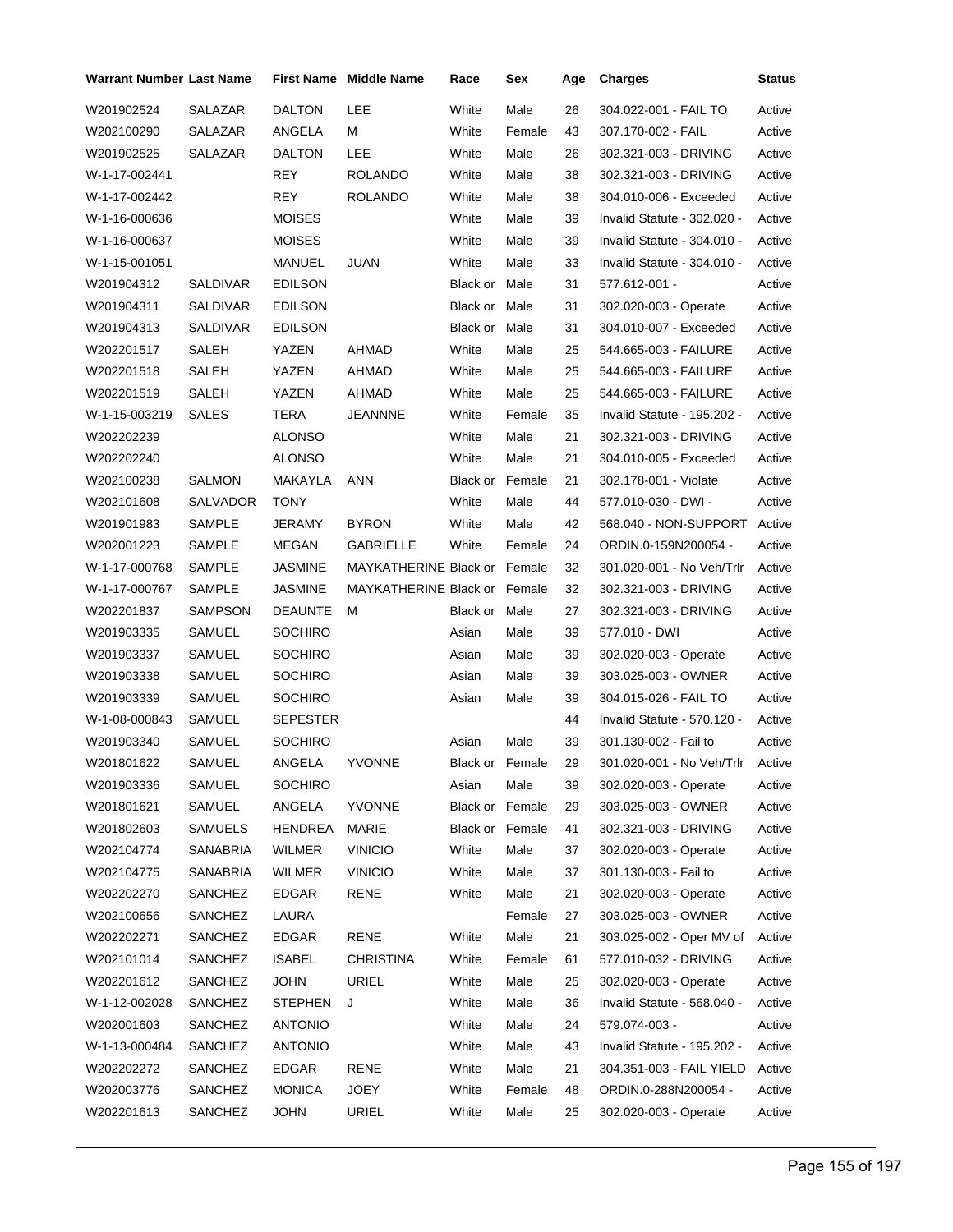| Warrant Number Last Name |                |                         | <b>First Name Middle Name</b> | Race                   | Sex    | Age | <b>Charges</b>              | Status |
|--------------------------|----------------|-------------------------|-------------------------------|------------------------|--------|-----|-----------------------------|--------|
| W202100655               | <b>SANCHEZ</b> | LAURA                   |                               |                        | Female | 27  | 302.321-003 - DRIVING       | Active |
| W202202360               | SANCHEZ        | GILBERT                 | Α                             |                        | Male   | 34  | 568.040-002 -               | Active |
| W202202269               | SANCHEZ        | <b>EDGAR</b>            | <b>RENE</b>                   | White                  | Male   | 21  | 301.130-002 - Fail to       | Active |
| W202102986               | SANCHEZ        | VALENTE                 |                               | White                  | Male   | 22  | 579.015-001 -               | Active |
| W202201611               | SANCHEZ        | <b>JOHN</b>             | <b>URIEL</b>                  | White                  | Male   | 25  | 303.025-003 - OWNER         | Active |
| W202001602               | SANCHEZ        | <b>ANTONIO</b>          |                               | White                  | Male   | 24  | 579.015-004 -               | Active |
| W202001694               | <b>SANCHEZ</b> | <b>ANTONIO</b>          |                               | White                  | Male   | 24  | 304.010-004 - Exceeded      | Active |
| W-1-16-002008            |                | MANUEL                  |                               | White                  | Male   | 30  | Invalid Statute - 304.010 - | Active |
| W202103759               | SANDERS        | <b>ROBERT</b>           | SAMUEL                        | White                  | Male   | 34  | 307.075-002 - FAIL TO       | Active |
| W202100564               | SANDERS        | <b>SHERRY</b>           | <b>LYNN</b>                   | White                  | Female | 56  | 301.020-001 - No Veh/Trlr   | Active |
| W201901586               | SANDERS        | <b>JORDAN</b>           | LERON                         | Black or Male          |        | 29  | 579.015-004 -               | Active |
| W202200344               | SANDERS        | <b>BREYONNA SURENA</b>  |                               | <b>Black or Female</b> |        | 33  | 301.020-001 - No Veh/Trlr   | Active |
| W201901205               | <b>SANDERS</b> | <b>NIA</b>              | <b>SHIANNE</b>                | <b>Black or Female</b> |        | 26  | 302.220-003 - Loaned        | Active |
| W202200161               | SANDERS        | <b>BREYONNA SURENA</b>  |                               | Black or Female        |        | 33  | 301.020-001 - No Veh/Trlr   | Active |
| W202200488               | SANDERSON TARA |                         | LEANN                         | <b>Black or Female</b> |        | 36  | 304.010-004 - Exceeded      | Active |
| W-1-17-004725            | SANDHU         |                         |                               | Black or Male          |        | 34  | 307.400-029 - OPER MCV      | Active |
| W201902492               | SANDOVAL       | <b>EDGAR</b>            | <b>ENRIQUE</b>                | White                  | Male   | 26  | 307.173-001 - OPER MV       | Active |
| W202101899               | SANDOVAL       | <b>JULIO</b>            | <b>MIGUEL</b>                 |                        | Male   | 21  | 303.025-003 - OWNER         | Active |
| W201902491               | SANDOVAL       | <b>EDGAR</b>            | <b>ENRIQUE</b>                | White                  | Male   | 26  | 304.017-001 -               | Active |
| W-1-16-001614            |                | <b>EDGAR</b>            | ALAN                          | White                  | Male   | 26  | Invalid Statute - 195.233 - | Active |
| W202201753               |                | <b>JONATHAN ERNESTO</b> |                               | White                  | Male   | 25  | 304.010-004 - Exceeded      | Active |
| W202002386               | SANFORD        | <b>BRITTANY</b>         | DANAE                         |                        | Female | 26  | 575.150-003 -               | Active |
| W-1-18-001934            | SANFORD        | ROBERT                  | <b>ANTHONY</b>                | White                  | Male   | 46  | 566.149-001 - SEX           | Active |
| W202102442               | SANFORD        | EILEEN                  | LEILA                         | Black or Female        |        | 61  | 303.025-003 - OWNER         | Active |
| W202103362               | SANJEAN        | <b>JOHN</b>             | <b>TYLER</b>                  | White                  | Male   | 28  | 544.665-003 - FAILURE       | Active |
| W-1-10-000668            | SANTIAGO       | <b>RAYMOND</b>          |                               | White                  | Male   | 53  | Invalid Statute - 577.017 - | Active |
| W202000991               | SANTIAGO       | <b>SERGIO</b>           | <b>GUTIERRES</b>              | White                  | Male   | 35  | ORDIN.0-232N200054 -        | Active |
| W202000989               | SANTIAGO       | <b>SERGIO</b>           | <b>GUTIERRES</b>              | White                  | Male   | 35  | ORDIN.0-232N200054 -        | Active |
| W202000990               | SANTIAGO       | <b>SERGIO</b>           | <b>GUTIERRES</b>              | White                  | Male   | 35  | ORDIN.0-039Y200054 -        | Active |
| W201802218               | SANTIAGO       | SAMUEL                  |                               | White                  | Male   | 26  | 303.025-003 - OWNER         | Active |
| W-1-17-003763            | SANTIAGO       | <b>SERGIO</b>           |                               | White                  | Male   | 35  | 302.020-003 - Operate       | Active |
| W-1-17-003764            | SANTIAGO       | <b>SERGIO</b>           |                               | White                  | Male   | 35  | 304.281-004 - PED FAIL      | Active |
| W-1-14-002410            | SANTIAGO -     | SAUL                    |                               | White                  | Male   | 27  | Invalid Statute - 565.083 - | Active |
| W202002259               | SANTIER        | <b>TOS</b>              |                               |                        | Male   | 22  | 307.173-001 - OPER MV       | Active |
| W202002256               | SANTIER        | <b>TOS</b>              |                               |                        | Male   | 22  | 303.025-003 - OWNER         | Active |
| W202003777               | SANTIER        | <b>JOSEPH</b>           |                               | Not                    | Male   | 25  | ORDIN.0-039Y200054 -        | Active |
| W202002258               | SANTIER        | <b>TOS</b>              |                               |                        | Male   | 22  | 302.321-003 - DRIVING       | Active |
| W202002257               | <b>SANTIER</b> | <b>TOS</b>              |                               |                        | Male   | 22  | 579.015-004 -               | Active |
| W201903984               | <b>SANTOS</b>  | <b>VICTOR</b>           | <b>DOMINGO</b>                |                        | Male   | 77  | 304.281-002 - FAIL TO       | Active |
| W-1-16-000913            | SANTOS         | <b>LOUIS</b>            |                               | White                  | Male   | 52  | Invalid Statute - 304.016 - | Active |
| W-1-16-000912            | SANTOS         | <b>LOUIS</b>            |                               | White                  | Male   | 52  | Invalid Statute - 302.020 - | Active |
| W202004130               |                | <b>HECTOR</b>           | S                             | White                  | Male   | 38  | 307.105-001 - FAIL TO       | Active |
| W202004145               |                | <b>HECTOR</b>           | S                             | White                  | Male   | 38  | 303.025-003 - OWNER         | Active |
| W202004150               |                | <b>HECTOR</b>           | S                             | White                  | Male   | 38  | 302.321-004 - DRIVING       | Active |
| W202004151               |                | <b>HECTOR</b>           | S                             | White                  | Male   | 38  | 575.120-002 - FALSE         | Active |
| W-1-13-002782            | <b>SAPIEN</b>  | <b>PATRICK</b>          | ANDREW                        | White                  | Male   | 55  | 18 USC 641 - Theft of       | Active |
| W-1-18-000666            | SAPP           | <b>KACY</b>             | <b>DON</b>                    | White                  | Male   | 39  | 304.010-007 - Exceeded      | Active |
|                          |                |                         |                               |                        |        |     |                             |        |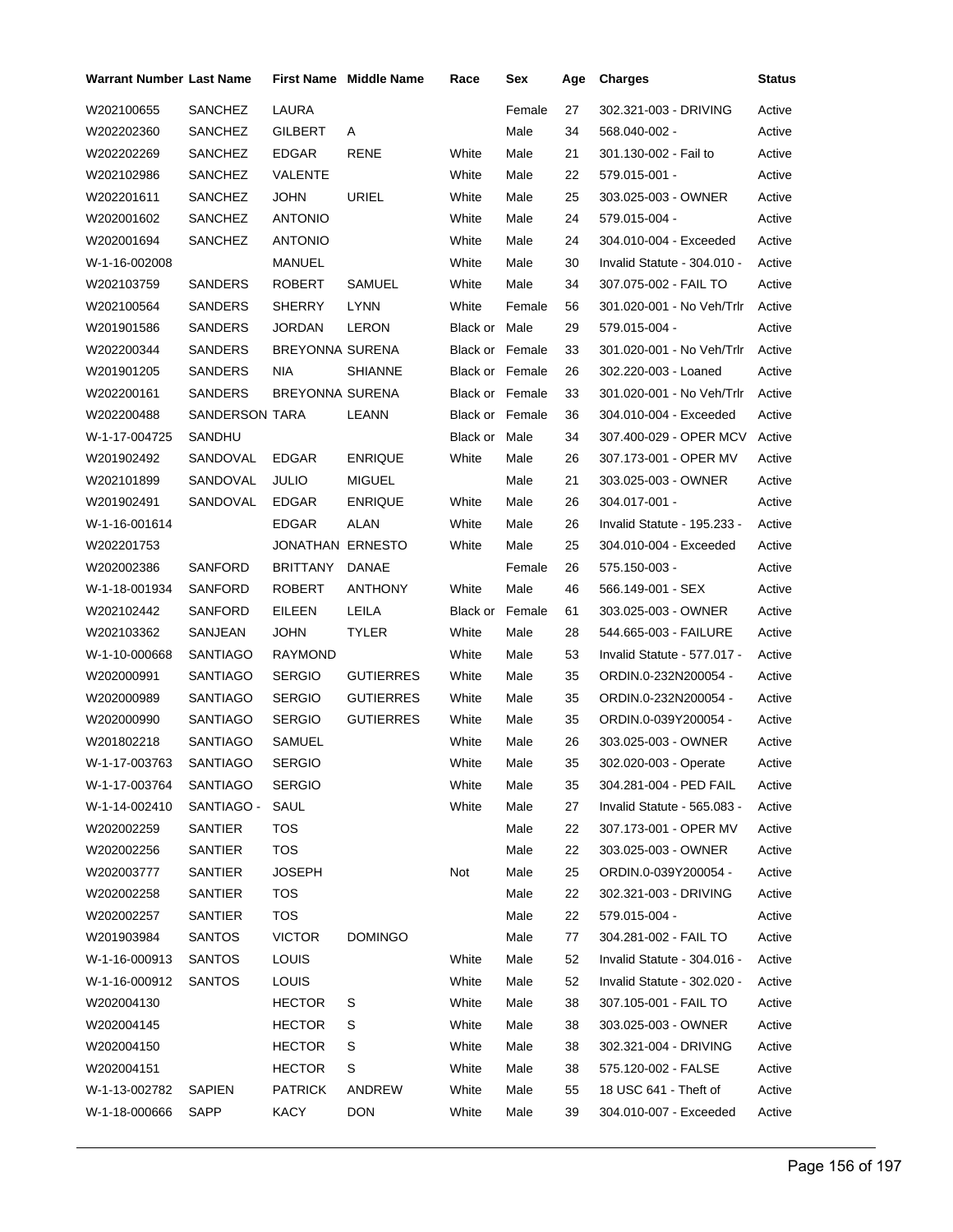| <b>Warrant Number Last Name</b> |                           | <b>First Name</b> | <b>Middle Name</b>            | Race                   | Sex    | Age | <b>Charges</b>                     | Status |
|---------------------------------|---------------------------|-------------------|-------------------------------|------------------------|--------|-----|------------------------------------|--------|
| W-1-13-002193                   | SAPP                      | <b>ROBERT</b>     | <b>LOUIS</b>                  | White                  | Male   | 42  | Invalid Statute - 307.173 -        | Active |
| W202001886                      | SAPPINGTON MERCEDES RONEE |                   |                               |                        | Female | 43  | 313.817-002 - PRESENT              | Active |
| W202001887                      | SAPPINGTON MERCEDES RONEE |                   |                               |                        | Female | 43  | 579.074-003 -                      | Active |
| W202102776                      | SARAGOSA                  | <b>ERNEST</b>     |                               | White                  | Male   | 40  | 302.020-003 - Operate              | Active |
| W202002951                      | SARGENT                   | <b>PATRIC</b>     | AIDEN                         | White                  | Male   | 23  | 577.010 - DWI                      | Active |
| W202002950                      | SARGENT                   | <b>PATRIC</b>     | <b>AIDEN</b>                  | White                  | Male   | 23  | 304.015-014 - FAIL TO              | Active |
| W202002936                      | SARGENT                   | <b>PATRIC</b>     | AIDEN                         | White                  | Male   | 23  | 577.060-005 - LEAVING              | Active |
| W-1-16-001927                   | SASI                      | HUMANA            | <b>GALUSINA</b>               |                        | Male   | 29  | Invalid Statute - 304.010 -        | Active |
| W202000379                      | <b>SASS</b>               | <b>JESSICA</b>    | LYNAE                         | White                  | Female | 45  | 307.075-005 - OPERATE              | Active |
| W-1-15-000397                   | <b>SATHRE</b>             | <b>JEREMY</b>     | JAMES                         | White                  | Male   | 45  | 307.400-030 - DRIVER               | Active |
| W-1-15-000396                   | <b>SATHRE</b>             | <b>JEREMY</b>     | JAMES                         | White                  | Male   | 45  | Invalid Statute - 304.180 -        | Active |
| W-1-09-001049                   |                           | JOSE              |                               | White                  | Male   | 40  | Invalid Statute - 302.321 -        | Active |
| W202000495                      | <b>SAUERBREI</b>          | <b>HOLLY</b>      | <b>SUSANNE</b>                | White                  | Female | 39  | 301.020-001 - No Veh/Trlr          | Active |
| W202000496                      | SAUERBREI                 | <b>HOLLY</b>      | <b>SUSANNE</b>                | White                  | Female | 39  | 303.025-003 - OWNER                | Active |
| W-1-15-003331                   | <b>SAULS</b>              | LINDA             | <b>RENAE</b>                  | <b>Black or Female</b> |        | 49  | Invalid Statute - 304.351 -        | Active |
| W-1-15-003332                   | SAULS                     | LINDA             | RENAE                         | Black or Female        |        | 49  | Invalid Statute - 304.015 -        | Active |
| W-1-15-003330                   | <b>SAULS</b>              | LINDA             | RENAE                         | Black or Female        |        | 49  | 577.010-032 - DRIVING              | Active |
| W202200449                      | <b>SAUNDERS</b>           | HILARY            | HEI                           | White                  | Female | 48  | 570.030-034 - STEALING             | Active |
| W202200805                      | SAVAGE                    | <b>BETINA</b>     | <b>JOAN</b>                   | White                  | Female | 47  | 569.150 - TRESPASSING              | Active |
| W202104916                      | SAWYER                    | <b>JACLYN</b>     | MARIE                         | White                  | Female | 24  | 569.170-001 -                      | Active |
| W-1-16-004021                   | SAYLOR                    | JAMES             | LEROY                         | Not                    | Male   | 67  | 307.400-030 - DRIVER               | Active |
| W-1-15-000297                   | <b>SCALES</b>             |                   | CHANTE NICOLE Black or Female |                        |        | 39  | Invalid Statute - 301.020 -        | Active |
| W-1-15-000296                   | <b>SCALES</b>             |                   | CHANTE NICOLE Black or Female |                        |        | 39  | Invalid Statute - 302.321 -        | Active |
| W-1-17-000442                   |                           | DAVID             | <b>ALLEN</b>                  | White                  | Male   | 64  | 301.271-001 - Fail to Reg          | Active |
| W202003737                      |                           | <b>DAVID</b>      | Α                             | White                  | Male   | 36  | 303.025-003 - OWNER                | Active |
| W202201408                      | <b>SCHAEFER</b>           | LORI              | C                             | White                  | Female | 37  | 301.130-003 - Fail to              | Active |
| W202201407                      | <b>SCHAEFER</b>           | LORI              | C                             | White                  | Female | 37  | 304.010-007 - Exceeded             | Active |
| W202000988                      | <b>SCHEID</b>             | <b>RODNEY</b>     | Е                             | White                  | Male   | 49  | ORDIN.0-328N200054 -               | Active |
| W201904182                      | <b>SCHEIDT</b>            |                   | JONATHAN KRISTOPHER           |                        | Male   | 27  | 301.140-001 -                      | Active |
| W-1-17-000526                   | <b>SCHEINOST</b>          | <b>CYNTHIA</b>    | A                             |                        | Female | 73  | 570.120-002 - PASSING              | Active |
| W202103859                      | <b>SCHICK</b>             | ZECHARIAH E W     |                               | White                  | Male   | 26  | 303.025-003 - OWNER                | Active |
| W201903967                      | SCHIESSER BLAKE           |                   | ALLEN                         | White                  | Female | 27  | 301.020-001 - No Veh/Trlr Active   |        |
| W202201912                      | <b>SCHILLING</b>          | <b>JUSTIN</b>     | MARK                          | White                  | Male   | 41  | 301.020-001 - No Veh/Trlr          | Active |
| W202200734                      | <b>SCHLAX</b>             | LUKAS             | <b>ALAN</b>                   | White                  | Male   | 30  | 570.030-034 - STEALING             | Active |
| W202201720                      | SCHLAX                    | <b>TYLER</b>      | RAY                           | Black or Male          |        | 30  | 569.080-002 -                      | Active |
| W202201719                      | <b>SCHLAX</b>             | <b>TYLER</b>      | RAY                           | Black or Male          |        | 30  | 579.015-001 -                      | Active |
| W-1-12-002956                   | <b>SCHLECTA</b>           | WESLEY            | <b>STEPHEN</b>                | White                  | Male   | 34  | Invalid Statute - 455.085 - Active |        |
| W202100162                      |                           | <b>ERIC</b>       | <b>TRAVIS</b>                 | White                  | Male   | 44  | 301.020-001 - No Veh/Trlr Active   |        |
| W202101770                      | <b>SCHLUND</b>            | <b>MARK</b>       | <b>GLENN</b>                  | White                  | Male   | 39  | 579.015-001 -                      | Active |
| W202200577                      | SCHMELZLE ALLEN           |                   | <b>PATRICK</b>                | White                  | Male   | 41  | 570.030-038 - STEALING             | Active |
| W202104019                      | SCHMELZLE ALLEN           |                   | <b>PATRICK</b>                | White                  | Male   | 41  | 579.015-001 -                      | Active |
| W-1-16-000893                   | SCHMIDT                   | <b>DEREK</b>      | <b>STEPHEN</b>                | White                  | Male   | 40  | Invalid Statute - 304.010 -        | Active |
| W-1-15-002264                   | <b>SCHMIDT</b>            | <b>JOHN</b>       | A                             | White                  | Male   | 53  | Invalid Statute - 301.130 -        | Active |
| W-1-14-002150                   | SCHNEIDER HILLARY         |                   | A                             | White                  | Female | 34  | Invalid Statute - 301.020 -        | Active |
| W202003953                      | SCHNEIDER NOLA            |                   | <b>JEAN</b>                   | White                  | Female | 53  | 301.020-001 - No Veh/Trlr          | Active |
| W202201203                      | SCHNEIDER MATTHEW         |                   | М                             | Not                    | Not    |     | 302.321-003 - DRIVING              | Active |
| W202200489                      | SCHNEIDER DONOVAN JAMES   |                   |                               | White                  | Male   | 43  | 302.321-003 - DRIVING              | Active |
|                                 |                           |                   |                               |                        |        |     |                                    |        |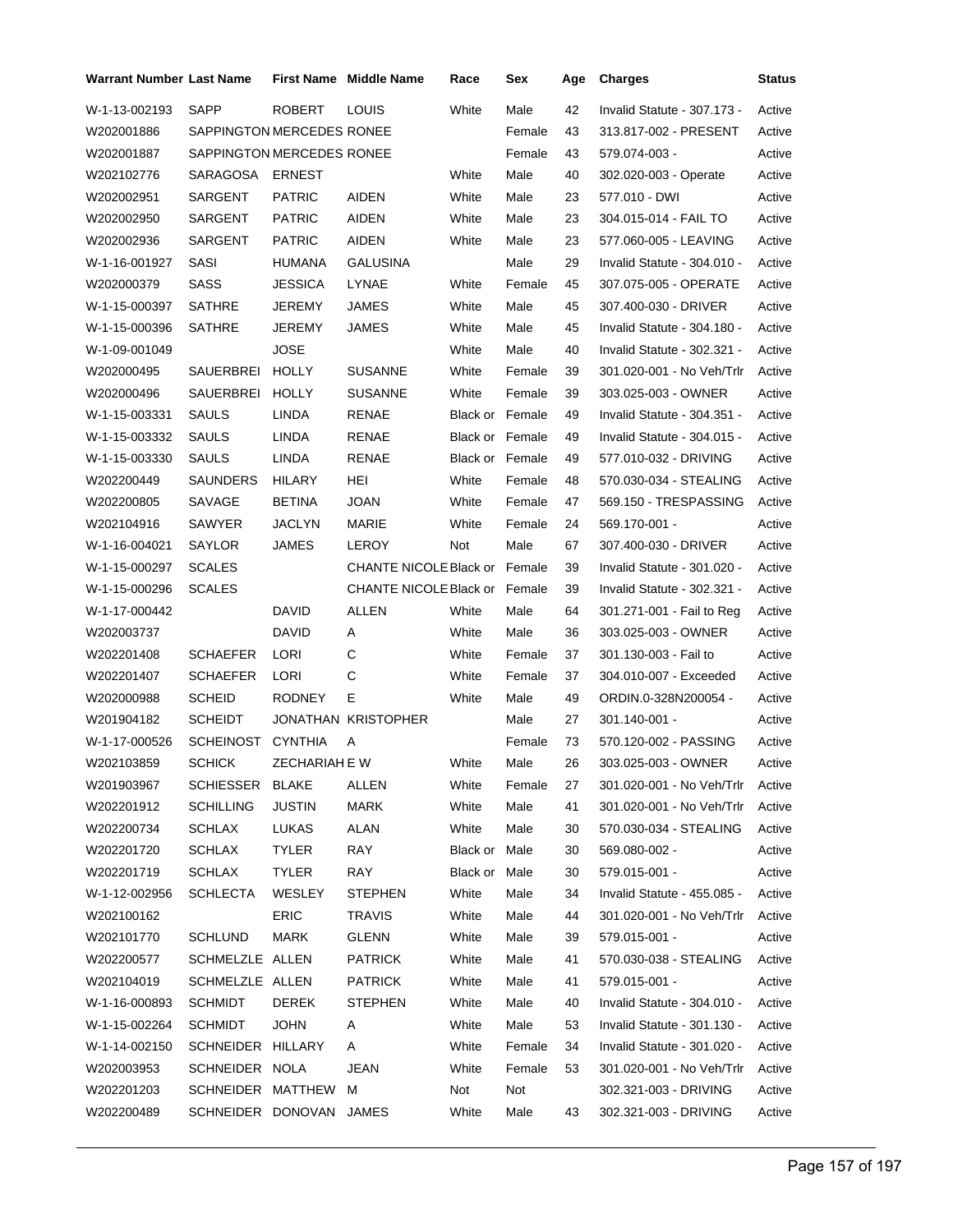| Warrant Number Last Name |                  |                 | First Name Middle Name | Race            | Sex             | Age | <b>Charges</b>                | <b>Status</b> |
|--------------------------|------------------|-----------------|------------------------|-----------------|-----------------|-----|-------------------------------|---------------|
| W202104100               | <b>SCHOCK</b>    | LORI            | KATHLEEN               | White           | Female          | 58  | 570.030-035 - STEALING        | Active        |
| W202104101               | SCHOCK           | LORI            | KATHLEEN               | White           | Female          | 58  | 570.120-002 - PASSING         | Active        |
| W202105111               | SCHOCK           | DARYL           | WAYNE                  | White           | Male            | 64  | 301.020-001 - No Veh/Trlr     | Active        |
| W202003778               | <b>SCHOCK</b>    | LANEY           |                        | Not             | Not             |     | ORDIN.0-159N200054 -          | Active        |
| W202104586               | SCHOCK           | LORI            | KATHLEEN               | White           | Female          | 58  | 569.120-001 -                 | Active        |
| W202200490               | SCHOCK           | DARYL           | WAYNE                  | White           | Male            | 64  | 303.025-003 - OWNER           | Active        |
| W202104695               | <b>SCHOCK</b>    | DARYL           | WAYNE                  | White           | Male            | 64  | 544.665-003 - FAILURE         | Active        |
| W202103259               | SCHOCK           | <b>LORI</b>     | KATHLEEN               | White           | Female          | 58  | 570.120-002 - PASSING         | Active        |
| W202104142               | SCHOCK           | LORI            | KATHLEEN               | White           | Female          | 58  | 570.120-002 - PASSING         | Active        |
| W-1-13-002215            |                  | TINA            | <b>LYNN</b>            | White           | Female          | 54  | Invalid Statute - 301.020 -   | Active        |
| W-1-17-000579            | <b>SCHRAND</b>   | <b>GEORGE</b>   | S                      | White           | Male            | 40  | 570.030-038 - STEALING        | Active        |
| W-1-13-001403            | SCHREINER DREW   |                 | <b>CHRISTOPHER</b>     | White           | Male            |     | 303.025-002 - Oper MV of      | Active        |
| W-1-13-001404            | SCHREINER DREW   |                 | <b>CHRISTOPHER</b>     | White           | Male            |     | Invalid Statute - 302.020 -   | Active        |
| W202201813               | <b>SCHROCK</b>   | KRISTINA        | LEA                    | White           | Female          | 42  | 304.010-005 - Exceeded        | Active        |
| W202201814               | SCHROCK          | KRISTINA        | LEA                    | White           | Female          | 42  | 307.173-001 - OPER MV         | Active        |
| W202100866               | SCHROEDER ROBERT |                 | ALLEN                  | White           | Male            | 51  | ORDIN.0-328N200054 -          | Active        |
| W-1-13-000295            | <b>SCHROTH</b>   | BRANDON         | W                      | White           | Male            | 49  | 568.175 - TRAFFICKING         | Active        |
| W201902104               | <b>SCHULTE</b>   | ANGELA          | <b>CHRISTINE</b>       | White           | Female          | 34  | 570.030-043 - STEALING        | Active        |
| W-1-16-003225            | <b>SCHULTZ</b>   | <b>EMMANUEL</b> |                        | White           | Male            | 35  | 307.400-030 - DRIVER          | Active        |
| W202003779               | SCHWARTZ         | <b>BRIAN</b>    | <b>WAYNE</b>           | White           | Male            | 42  | ORDIN.0-288N200054 -          | Active        |
| W-1-15-001852            | SCHWISTER RACHEL |                 | м                      | White           | Female          | 37  | Invalid Statute - 301.130 -   | Active        |
| W202105057               | SCOTT            | LAMONT          | AHMENE                 | Black or Male   |                 | 27  | 302.321-003 - DRIVING         | Active        |
| W-1-17-004384            | <b>SCOTT</b>     | TRISHA          | ANN                    |                 | Female          |     | 301.130-002 - Fail to         | Active        |
| W202103436               | SCOTT            | LAVON           | SANTANA                | Black or Male   |                 | 50  | 301.020-001 - No Veh/Trlr     | Active        |
| W202202195               | SCOTT            | AARON           |                        | White           | Male            | 45  | 302.321-004 - DRIVING         | Active        |
| W202101847               | SCOTT            | LAMONT          | AHMENE                 | Black or Male   |                 | 27  | 302.321-004 - DRIVING         | Active        |
| W-1-17-001336            | SCOTT            | HAROLD          | <b>BERNARD</b>         | Black or Male   |                 | 64  | 304.180-007 - GROSS WT Active |               |
| W-1-12-001878            | SCOTT            | BRENT           | ALAN                   | White           | Male            | 51  | Invalid Statute - 301.020 -   | Active        |
| W202104403               | SCOTT            | MONICA          | LYNN                   |                 | Female          | 24  | 304.010-004 - Exceeded        | Active        |
| W202103994               | SCOTT            | MARK            | ANTHONY                | Black or Male   |                 | 62  | 544.665 - FAILURE TO          | Active        |
| W202000438               | SCOTT            | LISA            | <b>MICHELLE</b>        |                 | Black or Female | 49  | 301.130-002 - Fail to         | Active        |
| W202100557               | <b>SCOTT</b>     | TRISHA          | ANN                    | White           | Female          | 58  | 301.020-001 - No Veh/Trlr     | Active        |
| W202104404               | <b>SCOTT</b>     | <b>MONICA</b>   | <b>LYNN</b>            |                 | Female          | 24  | 303.025-003 - OWNER           | Active        |
| W-1-13-000774            | SCOTT            | <b>STEVE</b>    | R.                     |                 | Male            | 55  | Invalid Statute - 570.120 -   | Active        |
| W-1-12-002275            | <b>SCOTT</b>     | <b>BRENT</b>    | <b>ALAN</b>            | White           | Male            | 51  | 303.025-002 - Oper MV of      | Active        |
| W202103995               | <b>SCOTT</b>     | <b>MARK</b>     | <b>ANTHONY</b>         | Black or Male   |                 | 62  | 302.321-005 - DRIVING         | Active        |
| W-1-13-002725            | <b>SCOTT</b>     | JANISHA         | RENEE                  | Black or Female |                 | 34  | Invalid Statute - 304.010 -   | Active        |
| W202202262               | <b>SCOTT</b>     | TIMOTHY         | <b>CHARLES</b>         | Black or Male   |                 | 24  | 304.015-011 - FAIL TO         | Active        |
| W-1-17-001334            | <b>SCOTT</b>     | <b>HAROLD</b>   | <b>BERNARD</b>         | Black or Male   |                 | 64  | 302.020-003 - Operate         | Active        |
| W-1-17-001335            | SCOTT            | HAROLD          | <b>BERNARD</b>         | Black or Male   |                 | 64  | 307.400-001 - FAIL TO         | Active        |
| W202001217               | SCOTT            | NICHOLAS DALTON |                        | White           | Male            | 24  | ORDIN.0-039Y200054 -          | Active        |
| W202002998               | <b>SCRUGGS</b>   | DEVIN           |                        | Black or Male   |                 | 39  | 304.015-014 - FAIL TO         | Active        |
| W202002997               | <b>SCRUGGS</b>   | DEVIN           |                        | Black or Male   |                 | 39  | 304.010-004 - Exceeded        | Active        |
| W201901291               | <b>SCRUGGS</b>   | <b>DIJON</b>    | <b>DOUGLAS</b>         | Black or Male   |                 | 28  | 579.015-001 -                 | Active        |
| W202101835               | <b>SEALS</b>     | TYRONE          | <b>MAURICE</b>         | Black or Male   |                 | 50  | ORDIN.0-254N200054 -          | Active        |
| W202100790               | SEALS            | AARON           |                        | Black or Male   |                 | 24  | 304.010-006 - Exceeded        | Active        |
| W202102183               | <b>SEALY</b>     | KATHERINE FAYE  |                        | White           | Female          | 49  | 301.130-002 - Fail to         | Active        |
|                          |                  |                 |                        |                 |                 |     |                               |               |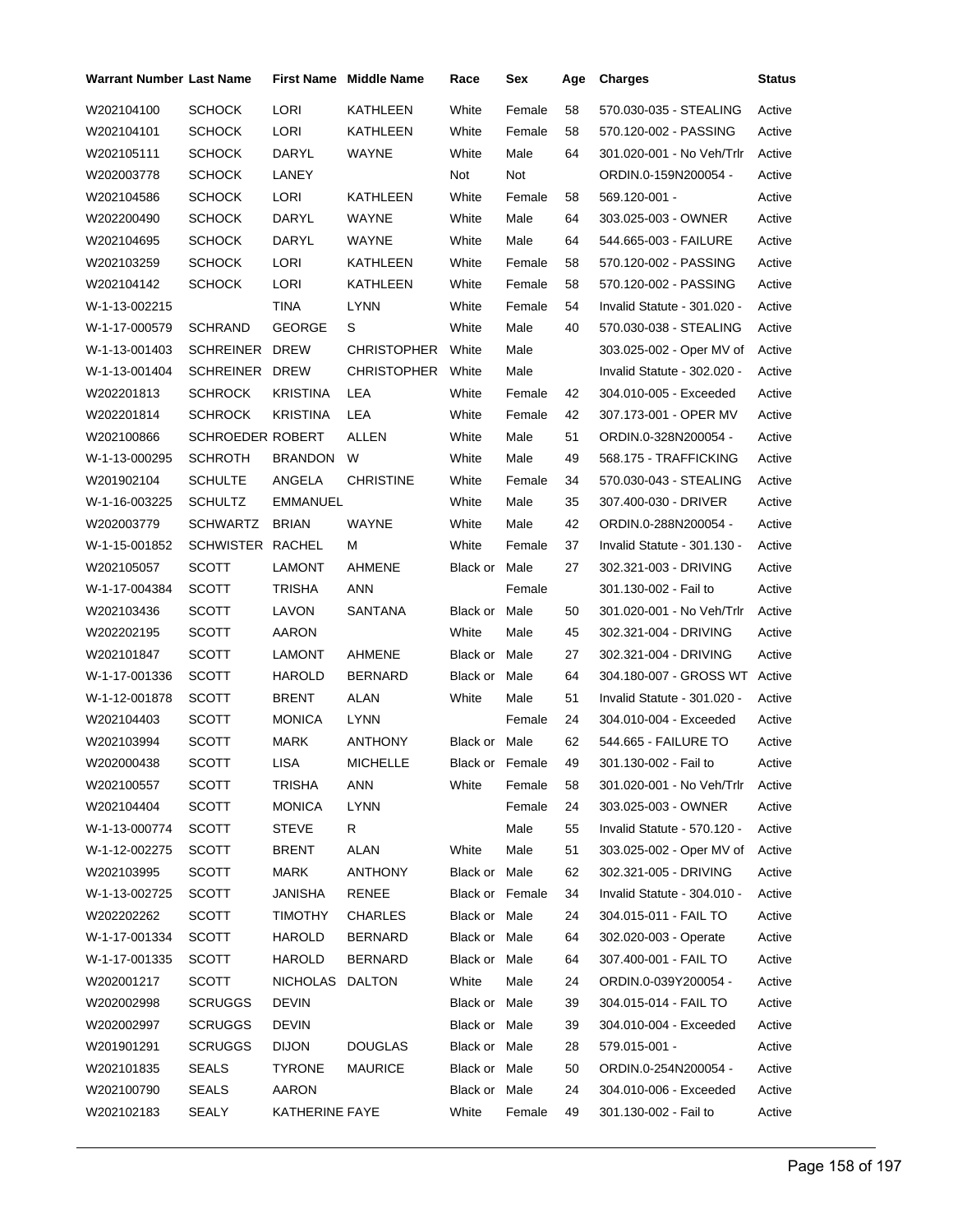| <b>Warrant Number Last Name</b> |                 |                   | <b>First Name Middle Name</b> | Race            | Sex    | Age | <b>Charges</b>              | Status |
|---------------------------------|-----------------|-------------------|-------------------------------|-----------------|--------|-----|-----------------------------|--------|
| W201903008                      | SEAY            | <b>ROBERT</b>     | <b>EUGENE</b>                 | Black or        | Male   | 40  | 313.830-004 - ANY           | Active |
| W202002190                      |                 |                   | U                             |                 | Male   | 28  | 302.020-003 - Operate       | Active |
| W202002191                      |                 |                   | U                             |                 | Male   | 28  | 301.140-001 -               | Active |
| W202000680                      | <b>SEJOUR</b>   | <b>LOUIS</b>      | <b>CHARLES</b>                | Black or Male   |        | 32  | 302.321-003 - DRIVING       | Active |
| W202000681                      | <b>SEJOUR</b>   | LOUIS             | CHARLES                       | Black or Male   |        | 32  | 579.074-003 -               | Active |
| W202002022                      | <b>SEJOUR</b>   | LOUIS             | <b>CHARLES</b>                | Black or Male   |        | 32  | 302.020-003 - Operate       | Active |
| W202002023                      | <b>SEJOUR</b>   | LOUIS             | <b>CHARLES</b>                | Black or Male   |        | 32  | 301.130-002 - Fail to       | Active |
| W202004110                      |                 | ILUYSHA           | <b>VALENTINOVIC</b>           | White           | Male   | 30  | ORDIN.0-057Y200054 -        | Active |
| W201801820                      | <b>SELLERS</b>  | <b>KRISTIE</b>    | LEA                           | White           | Female | 43  | 570.030-043 - STEALING      | Active |
| W-1-11-002716                   | SELLEY          | SANDRA            | <b>LYNN</b>                   | White           | Female | 63  | Invalid Statute - 570.120 - | Active |
| W202001218                      | SERROQUE        | MARTY             | Α                             | White           | Male   | 45  | ORDIN.0-159N200054 -        | Active |
| W202001219                      | <b>SERROQUE</b> | MARTY             | Α                             | White           | Male   | 45  | ORDIN.0-041N200454 -        | Active |
| W201901105                      | SERROQUE        | MARTY             | A                             | White           | Male   | 45  | 579.015-004 -               | Active |
| W201901106                      | SERROQUE        | MARTY             | Α                             | White           | Male   | 45  | 579.074-003 -               | Active |
| W202001491                      | <b>SETTLES</b>  | <b>EUGENE</b>     |                               | Black or        | Male   | 34  | 570.057-001 - STEALING      | Active |
| W202101035                      | <b>SEVAGE</b>   | NICHOLAS ANDREW   |                               | White           | Male   | 28  | 304.010-006 - Exceeded      | Active |
| W202101034                      | SEVAGE          | NICHOLAS ANDREW   |                               | White           | Male   | 28  | 304.010-004 - Exceeded      | Active |
| W202202164                      | <b>SEVE</b>     | <b>KORY</b>       | <b>JOE</b>                    | White           | Male   | 22  | 544.665 - FAILURE TO        | Active |
| W201800206                      | <b>SEVERNS</b>  | <b>STEVEN</b>     | KENT                          | White           | Male   | 61  | 570.030-044 - STEALING      | Active |
| W-1-18-001281                   | <b>SEXTON</b>   | JOSEPH            | DALE                          | White           | Male   | 56  | 568.040-002 -               | Active |
| W202201918                      | <b>SEXTON</b>   | JAYDEN            | ZOE                           | White           | Female | 22  | 304.012-002 - Oper Veh      | Active |
| W202002222                      | <b>SHAFE</b>    | MIR KAI           | <b>ARTHUR</b>                 | White           | Male   | 22  | 579.074-003 -               | Active |
| W-1-18-000531                   | <b>SHAFFER</b>  | SHANE             | <b>ALLEN</b>                  | White           | Male   | 43  | 579.015-004 -               | Active |
| W-1-18-000532                   | <b>SHAFFER</b>  | <b>SHANE</b>      | <b>ALLEN</b>                  | White           | Male   | 43  | 301.020-001 - No Veh/Trlr   | Active |
| W-1-16-003849                   | SHANKLIN        | CHELSEA           | JO                            | White           | Female | 33  | 577.060-006 - LEAVING       | Active |
| W202104035                      | <b>SHANKS</b>   | <b>CLIFFORD</b>   | SAMUEL                        | White           | Male   | 44  | 195.202-001 -               | Active |
| W202202245                      | <b>SHANKS</b>   | MAIZEY            | <b>MORGAN</b>                 | White           | Female | 25  | 302.321-003 - DRIVING       | Active |
| W202000829                      | <b>SHANKS</b>   | LARAE             | <b>LYNN</b>                   | White           | Female | 33  | 301.020-001 - No Veh/Trlr   | Active |
| W202003545                      | SHANNON         | MATTHEW           | <b>STEPHEN</b>                | White           | Male   | 36  | 301.277-002 - Fail to Reg   | Active |
| W202002080                      | <b>SHANNON</b>  | <b>JAKE</b>       | JEREMIAH                      | White           | Male   | 42  | 302.321-003 - DRIVING       | Active |
| W202003547                      | <b>SHANNON</b>  | MATTHEW STEPHEN   |                               | White           | Male   | 36  | 307.400-002 - OPERATE       | Active |
| W202101849                      | <b>SHANNON</b>  | IMANI             | KEYERA                        | Black or Female |        | 26  | 302.321-003 - DRIVING       | Active |
| W202003546                      | SHANNON         | MATTHEW           | <b>STEPHEN</b>                | White           | Male   | 36  | 304.230-001 - REFUSE        | Active |
| W202101848                      | SHANNON         | IMANI             | KEYERA                        | Black or Female |        | 26  | 303.025-003 - OWNER         | Active |
| W202101850                      | SHANNON         | <b>IMANI</b>      | KEYERA                        | Black or Female |        | 26  | 307.179-002 - DRIVER        | Active |
| W202003780                      | <b>SHAPIRO</b>  | <b>STEPHANIE</b>  |                               | Not             | Not    |     | ORDIN.0-028N200054 -        | Active |
| W-1-15-001355                   | SHAPLEY         | <b>BLAINE</b>     | <b>MICHAEL</b>                | White           | Male   | 25  | Invalid Statute - 565.083 - | Active |
| W202100881                      | SHARMA          | NARENDRA TULSIDAS |                               |                 | Male   | 74  | ORDIN.0-328N200054 -        | Active |
| W201902770                      | SHARMA          | NARENDRA TULSIDAS |                               |                 | Male   | 74  | 301.130-002 - Fail to       | Active |
| W202003186                      | <b>SHARP</b>    | KENYA             | RENEE                         | Black or Female |        | 44  | 301.210-001 - Posses        | Active |
| W202003044                      | <b>SHARP</b>    | KENYA             | RENEE                         | Black or Female |        | 44  | 304.010-004 - Exceeded      | Active |
| W202003190                      | SHARP           | ZACHARY           | D                             | White           | Male   | 21  | 579.015-002 -               | Active |
| W202100522                      | <b>SHARP</b>    | <b>GEORGE</b>     | <b>PORTER</b>                 | White           | Male   | 46  | ORDIN.0-328N200054 -        | Active |
| W202003185                      | <b>SHARP</b>    | KENYA             | RENEE                         | Black or Female |        | 44  | 303.025-003 - OWNER         | Active |
| W202003187                      | <b>SHARP</b>    | KENYA             | RENEE                         | Black or Female |        | 44  | $301.140 - 001 -$           | Active |
| W202102379                      | <b>SHARP</b>    | <b>JOSHUA</b>     | L.                            | White           | Male   | 31  | 24.004 - TRACY              | Active |
| W202003191                      | <b>SHARP</b>    | ZACHARY           | D                             | White           | Male   | 21  | 579.074-003 -               | Active |
|                                 |                 |                   |                               |                 |        |     |                             |        |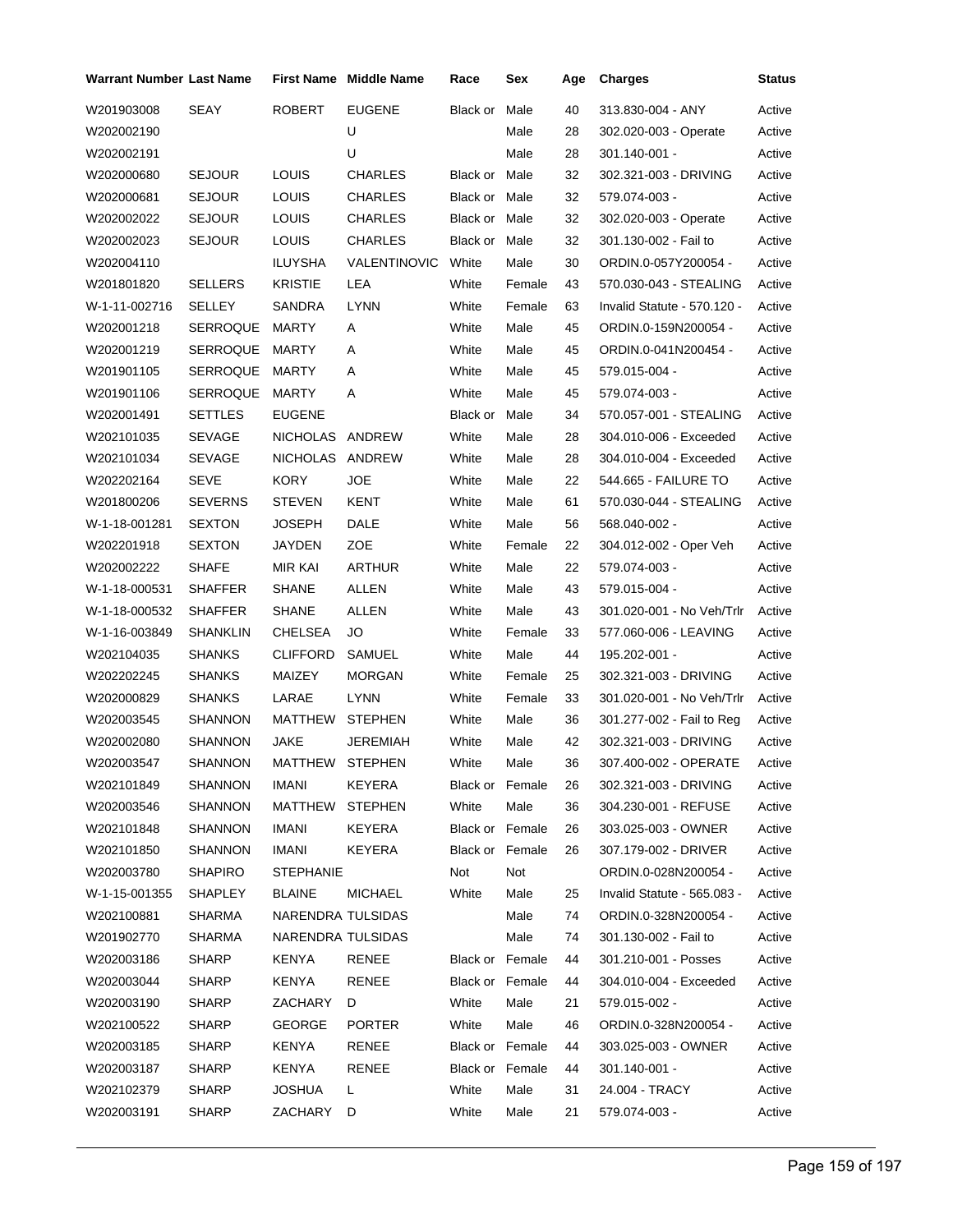| Warrant Number Last Name |                  |                | <b>First Name</b> Middle Name | Race                   | Sex    | Age | <b>Charges</b>              | Status |
|--------------------------|------------------|----------------|-------------------------------|------------------------|--------|-----|-----------------------------|--------|
| W202200559               | <b>SHARP</b>     | <b>ASHTON</b>  | <b>HUNTER</b>                 | White                  | Male   | 21  | 575.150-003 -               | Active |
| W202202384               | <b>SHARPE</b>    | TAYLOR         | <b>ANTOINETTE</b>             | <b>Black or Female</b> |        | 25  | 304.010-007 - Exceeded      | Active |
| W202000151               | <b>SHARPE</b>    | JEFFREY        | DAVID                         | White                  | Male   | 53  | 570.030-040 - STEALING      | Active |
| W202101542               | SHARPLEY         | <b>BRADLEY</b> | <b>JACOB</b>                  | White                  | Male   | 28  | 570.130-001 -               | Active |
| W202201155               | <b>SHATTUCK</b>  | <b>BRIAN</b>   | LUKE                          | White                  | Male   | 45  | 304.010-003 - Exceeded      | Active |
| W202201156               | <b>SHATTUCK</b>  | <b>BRIAN</b>   | <b>LUKE</b>                   | White                  | Male   | 45  | 302.321-003 - DRIVING       | Active |
| W202101075               | <b>SHAW</b>      | <b>KENNETH</b> | EDWARD                        | White                  | Male   | 39  | 301.130-003 - Fail to       | Active |
| W202100958               | <b>SHAW</b>      | KENNETH        | EDWARD                        | White                  | Male   | 39  | 304.010-003 - Exceeded      | Active |
| W202103438               | <b>SHAW</b>      | <b>JESSICA</b> | JEAN                          | White                  | Female | 48  | 301.130-002 - Fail to       | Active |
| W202000066               | SHAW             | FAITH          | <b>ANN</b>                    | White                  | Female | 23  | 304.010-005 - Exceeded      | Active |
| W202100960               | <b>SHAW</b>      | KENNETH        | EDWARD                        | White                  | Male   | 39  | 303.025-003 - OWNER         | Active |
| W202000067               | SHAW             | <b>FAITH</b>   | <b>ANN</b>                    | White                  | Female | 23  | 303.025-002 - Oper MV of    | Active |
| W-1-17-001484            | <b>SHAW</b>      | <b>CHARLES</b> | <b>LOUIS</b>                  | Black or Male          |        | 60  | 577.010-030 - DWI -         | Active |
| W202004155               | <b>SHEARER</b>   | CHAD           | DAVID                         | White                  | Male   | 46  | 304.010-006 - Exceeded      | Active |
| W202004141               | SHEARER          | CHAD           | DAVID                         | White                  | Male   | 46  | 301.020-001 - No Veh/Trlr   | Active |
| W202201965               | SHEEHAN          | <b>JOHN</b>    | <b>MITCHELL</b>               | White                  | Male   | 58  | 579.074-003 -               | Active |
| W202201964               | SHEEHAN          | <b>JOHN</b>    | <b>MITCHELL</b>               | White                  | Male   | 58  | 313.813-001 -               | Active |
| W202101196               | SHEIBAL          | CODY           | J                             | White                  | Male   | 29  | 304.010-007 - Exceeded      | Active |
| W202101069               | SHEIBAL          | <b>CODY</b>    | J                             | White                  | Male   | 29  | 303.025-002 - Oper MV of    | Active |
| W-1-10-001477            | SHEIKHABU        | MOHAMED KHALIF |                               |                        | Male   | 52  | 307.400-030 - DRIVER        | Active |
| W202201763               | SHELBY           | JAYLEN         | <b>DOMINIQUE</b>              | Black or               | Male   | 29  | 385.140 - FAILED TO         | Active |
| W202202038               | SHELLITO         | BENJAMIN       | ARTHUR                        | White                  | Male   | 32  | 301.020-001 - No Veh/Trlr   | Active |
| W-1-16-004346            | <b>SHELTON</b>   | SCOTT          | ANDREW                        | White                  | Male   | 55  | Invalid Statute - 570.120 - | Active |
| W202102830               | SHELTON          | ASHLEY         | <b>NICOLE</b>                 | White                  | Female | 26  | 304.010-006 - Exceeded      | Active |
| W-1-11-002792            | SHENOY           | AMOGH          | JEEVAN                        | White                  | Male   | 35  | Invalid Statute - 575.150 - | Active |
| W-1-11-002793            | <b>SHENOY</b>    | AMOGH          | JEEVAN                        | White                  | Male   | 35  | 577.010-032 - DRIVING       | Active |
| W202201868               | SHEPARD          | JAMMIE         | LEE                           | Black or Male          |        | 33  | 302.020-003 - Operate       | Active |
| W202201867               | SHEPARD          | JAMMIE         | LEE                           | Black or Male          |        | 33  | 579.015-004 -               | Active |
| W202200254               | SHEPARD          | <b>TYRAE</b>   |                               | Black or Female        |        |     | 302.321-005 - DRIVING       | Active |
| W-1-04-003694            | <b>SHEPHERD</b>  |                | DALE                          | White                  | Male   | 61  | Invalid Statute - 544.665 - | Active |
| W202104864               | SHEPHERD JESSICA |                | <b>ELAINE</b>                 | White                  | Female | 32  | 579.015-004 -               | Active |
| W202201544               | SHEPHERD         | <b>JESSICA</b> | <b>ELAINE</b>                 | White                  | Female | 32  | 579.074-003 -               | Active |
| W-1-13-000016            | SHERMAN          | <b>TINA</b>    | M                             |                        | Female | 57  | Invalid Statute - 570.120 - | Active |
| W202000987               | SHERRELL         | <b>ASHLEY</b>  | м                             | Not                    | Female | 31  | ORDIN.0-342N200348 -        | Active |
| W202000960               | <b>SHERRY</b>    | BAILEY         | <b>JANE</b>                   | White                  | Female | 40  | ORDIN.0-318N200054 -        | Active |
| W-1-15-000504            | SHIDELER         | <b>ASHLEY</b>  | <b>STEPHEN</b>                | White                  | Male   | 42  | Invalid Statute - 302.020 - | Active |
| W-1-15-000369            | <b>SHIDELER</b>  | ASHLEY         | <b>STEPHEN</b>                | White                  | Male   | 42  | Invalid Statute - 302.020 - | Active |
| W-1-16-000759            | <b>SHIELDS</b>   | JACOB          | SCOTT                         | White                  | Male   | 29  | Invalid Statute - 195.202 - | Active |
| W202202375               | SHIELDS          | <b>TIMOTHY</b> | RAY                           | White                  | Male   | 36  | 575.150-003 -               | Active |
| W202001221               | SHIFFLETT        | LETA           | KAY                           | White                  | Female | 42  | ORDIN.0-054N200354 -        | Active |
| W201801205               | SHIPLEY          | <b>DUSTIN</b>  | <b>MICHAEL</b>                | White                  | Male   | 42  | 302.321-003 - DRIVING       | Active |
| W201801147               | SHIPLEY          | <b>DUSTIN</b>  | MICHAEL                       | White                  | Male   | 42  | 577.010-032 - DRIVING       | Active |
| W202104811               | <b>SHIPMAN</b>   | TAYLOR         | LYNN                          | White                  | Female | 29  | 569.120-001 -               | Active |
| W202100053               | <b>SHIPMAN</b>   | <b>DELANO</b>  | J                             | Black or Male          |        | 29  | 041n20045499.0 - FAIL       | Active |
| W-1-15-003349            | <b>SHIPMAN</b>   | <b>PATRICK</b> | W                             | White                  | Male   | 57  | Invalid Statute - 301.130 - | Active |
| W201903456               | <b>SHIPP</b>     | CHARLES        | <b>ANTOINE</b>                | Black or Male          |        | 45  | 568.040-002 -               | Active |
| W201800462               | <b>SHIPP</b>     | CHARLES        | <b>ANTOINE</b>                | Black or Male          |        | 45  | 302.321-003 - DRIVING       | Active |
|                          |                  |                |                               |                        |        |     |                             |        |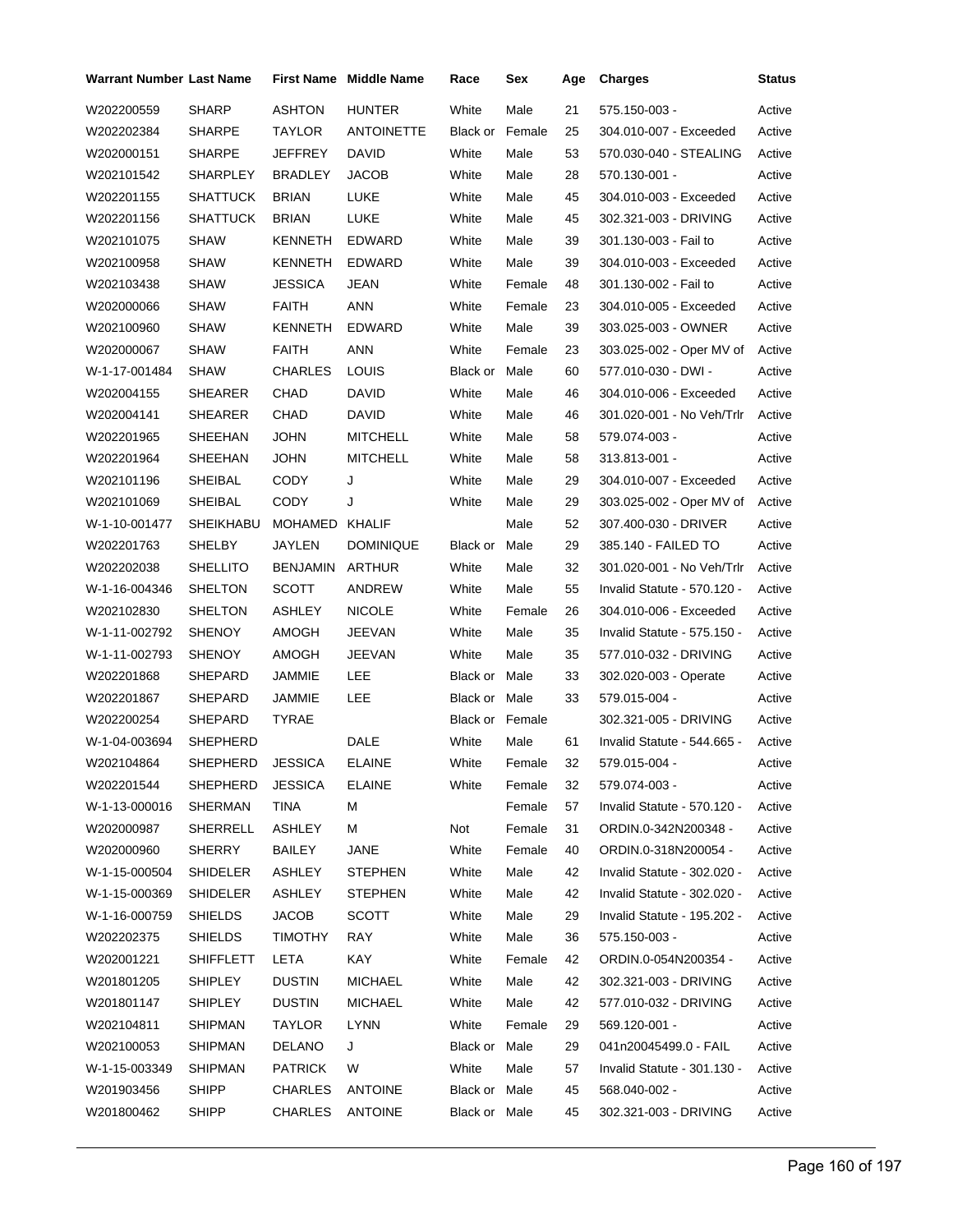| <b>Warrant Number Last Name</b> |                  |                      | <b>First Name Middle Name</b> | Race          | Sex    | Age | <b>Charges</b>                | Status |
|---------------------------------|------------------|----------------------|-------------------------------|---------------|--------|-----|-------------------------------|--------|
| W202003197                      | <b>SHIRA</b>     | SAMUEL               | DALE                          | White         | Male   | 50  | 304.180-001 - WT ON           | Active |
| W-1-11-001710                   | <b>SHIVE</b>     | <b>BRENDA</b>        | LEE                           | White         | Female | 51  | 577.010-032 - DRIVING         | Active |
| W202102373                      | <b>SHOCKEY</b>   | <b>DAWN</b>          | MARIE                         | White         | Female | 42  | 579.074-003 -                 | Active |
| W202103576                      | <b>SHOCKEY</b>   | <b>DAWN</b>          | MARIE                         | White         | Female | 42  | 570.030-043 - STEALING        | Active |
| W202201175                      | SHOEMAKER AARON  |                      | М.                            | White         | Male   | 45  | 575.150-002 - RESIST          | Active |
| W202202377                      | SHOEMAKER PAUL   |                      | <b>EUGENE</b>                 | White         | Male   | 35  | 569.090-007 -                 | Active |
| W202002942                      | <b>SHORT</b>     | <b>KATHRYN</b>       | <b>LEIGH</b>                  | White         | Female | 21  | ORDIN.0-319N200054 -          | Active |
| W-1-15-001485                   | <b>SHOUP</b>     | KATRISHA             | MARIE                         | White         | Female | 46  | Invalid Statute - 301.020 -   | Active |
| W201904198                      | SHRACK           | <b>DREW</b>          | WILLIAM                       | White         | Male   | 62  | 304.180-001 - WT ON           | Active |
| W-1-12-000704                   |                  | GLEN                 |                               | White         | Male   | 70  | Invalid Statute - 195.202 -   | Active |
| W-1-12-000705                   |                  | GLEN                 |                               | White         | Male   | 70  | Invalid Statute - 195.233 -   | Active |
| W202104688                      | <b>SHULER</b>    | ELIZABETH ALANNA     |                               | White         | Female | 31  | 306.020-003 - EXPIRED         | Active |
| W-1-16-000114                   | <b>SHULL</b>     | <b>BRANDY</b>        | MARIE                         | White         | Female | 37  | Invalid Statute - 304.010 -   | Active |
| W202104765                      | <b>SHUPING</b>   | <b>SEAN</b>          | ROBERT MACY                   | White         | Male   | 34  | 304.341-003 - MADE            | Active |
| W202201411                      | <b>SHUSTER</b>   | <b>ERIC</b>          | <b>HAYDEN</b>                 | White         | Male   | 43  | 304.010-004 - Exceeded        | Active |
| W-1-18-001820                   | <b>SICILIANO</b> | <b>ERIC</b>          | LOUIS                         | White         | Male   | 32  | 301.140-002 - Fail to         | Active |
| W-1-18-001823                   | <b>SICILIANO</b> | <b>ERIC</b>          | <b>LOUIS</b>                  | White         | Male   | 32  | 301.020-001 - No Veh/Trlr     | Active |
| W-1-17-000326                   | <b>SIEBERT</b>   | <b>AUSTIN</b>        | Е                             | White         | Male   | 35  | 252.040 -                     | Active |
| W-1-15-002042                   | SIEGEL           | THOMAS               | DEAN                          | White         | Male   | 47  | 570.030-046 -                 | Active |
| W-1-15-002144                   | <b>SIEGEL</b>    | <b>THOMAS</b>        | DEAN                          | White         | Male   | 47  | Invalid Statute - 568.040 -   | Active |
| W201801650                      | <b>SIERRA</b>    | <b>RUBEN</b>         |                               | White         | Male   | 26  | 565.076-002 - DOMESTIC        | Active |
| W202003917                      | <b>SIGLAR</b>    | <b>TORRANCE DEON</b> |                               | Black or Male |        | 40  | 304.015-011 - FAIL TO         | Active |
| W202003919                      | <b>SIGLAR</b>    | <b>TORRANCE DEON</b> |                               | Black or Male |        | 40  | 301.130-002 - Fail to         | Active |
| W202003918                      | <b>SIGLAR</b>    | <b>TORRANCE DEON</b> |                               | Black or Male |        | 40  | 302.020-003 - Operate         | Active |
| W201903495                      | <b>SIKA</b>      | <b>MICHAEL</b>       | KEOLAOKALANI Asian            |               | Male   | 54  | 301.130-002 - Fail to         | Active |
| W201901627                      | SILAS            | DESMOND LEXUS        |                               | Black or Male |        | 23  | 579.074-003 -                 | Active |
| W201901629                      | <b>SILAS</b>     | DESMOND LEXUS        |                               | Black or Male |        | 23  | 304.010-006 - Exceeded        | Active |
| W201901628                      | <b>SILAS</b>     | DESMOND LEXUS        |                               | Black or Male |        | 23  | 579.015-004 -                 | Active |
| W202101256                      | <b>SILCHER</b>   | HEATHER              | <b>BRITTNY</b>                | White         | Female | 29  | 302.020-003 - Operate         | Active |
| W202101257                      | <b>SILCHER</b>   | HEATHER              | <b>BRITTNY</b>                | White         | Female | 29  | 304.010-004 - Exceeded        | Active |
| W201900028                      | <b>SILCOX</b>    | JIMMY                | LEROY                         | White         | Male   | 39  | 307.400-023 - FAIL TO         | Active |
| W202003048                      | <b>SILKWOOD</b>  | <b>MISTY</b>         | LEA                           | White         | Female | 33  | 302.321-003 - DRIVING         | Active |
| W202002644                      | <b>SILKWOOD</b>  | <b>MISTY</b>         | LEA                           | White         | Female | 33  | 303.025-003 - OWNER           | Active |
| W202104251                      | <b>SILVA</b>     | <b>ROBERTO</b>       | <b>JOE</b>                    | White         | Male   | 40  | 303.025-003 - OWNER           | Active |
| W202104250                      | SILVA            | ROBERTO              | <b>JOE</b>                    | White         | Male   | 40  | 303.025-003 - OWNER           | Active |
| W202002397                      | <b>SILVER</b>    | <b>MICHAEL</b>       | A                             | White         | Male   | 26  | 304.180-007 - GROSS WT Active |        |
| W202200560                      |                  | <b>TIMOTHY</b>       | <b>JOEL</b>                   | White         | Male   | 36  | 575.150-001 -                 | Active |
| W202100623                      | <b>SILVEY</b>    | LARRY                | ROBERT                        | White         | Male   | 38  | ORDIN.0-317N200054 -          | Active |
| W-1-10-002398                   | <b>SILVIA</b>    | <b>JASON</b>         | P                             | White         | Male   | 37  | Invalid Statute - 304.010 -   | Active |
| W202102833                      | <b>SIMAS</b>     | <b>KRISTINA</b>      | <b>ELIZABETH</b>              | White         | Female | 27  | 302.020-003 - Operate         | Active |
| W202102315                      | <b>SIMAS</b>     | KRISTINA             | <b>ELIZABETH</b>              | White         | Female | 27  | 304.010-004 - Exceeded        | Active |
| W202101151                      | <b>SIMKINS</b>   | <b>DAKOTA</b>        | <b>SHANE</b>                  | White         | Male   | 25  | 313.817-002 - PRESENT         | Active |
| W202104587                      | <b>SIMMONS</b>   | MARK                 | TABARES                       | Black or Male |        | 47  | 302.321-004 - DRIVING         | Active |
| W202201872                      | <b>SIMMONS</b>   | <b>VONDELL</b>       | LAMONTE                       | Black or Male |        | 39  | 565.056-001 - ASSAULT -       | Active |
| W202001973                      | <b>SIMMONS</b>   | VONDELL              | LAMAR                         | Black or Male |        | 25  | ORDIN.0-288N200054 -          | Active |
| W202200749                      | <b>SIMMONS</b>   | <b>LESTER</b>        | <b>LEWIS</b>                  | White         | Male   | 46  | 304.010-006 - Exceeded        | Active |
| W-1-16-004335                   | <b>SIMMONS</b>   | KIMBERLY DAWN        |                               | White         | Female | 52  | 303.025-002 - Oper MV of      | Active |
|                                 |                  |                      |                               |               |        |     |                               |        |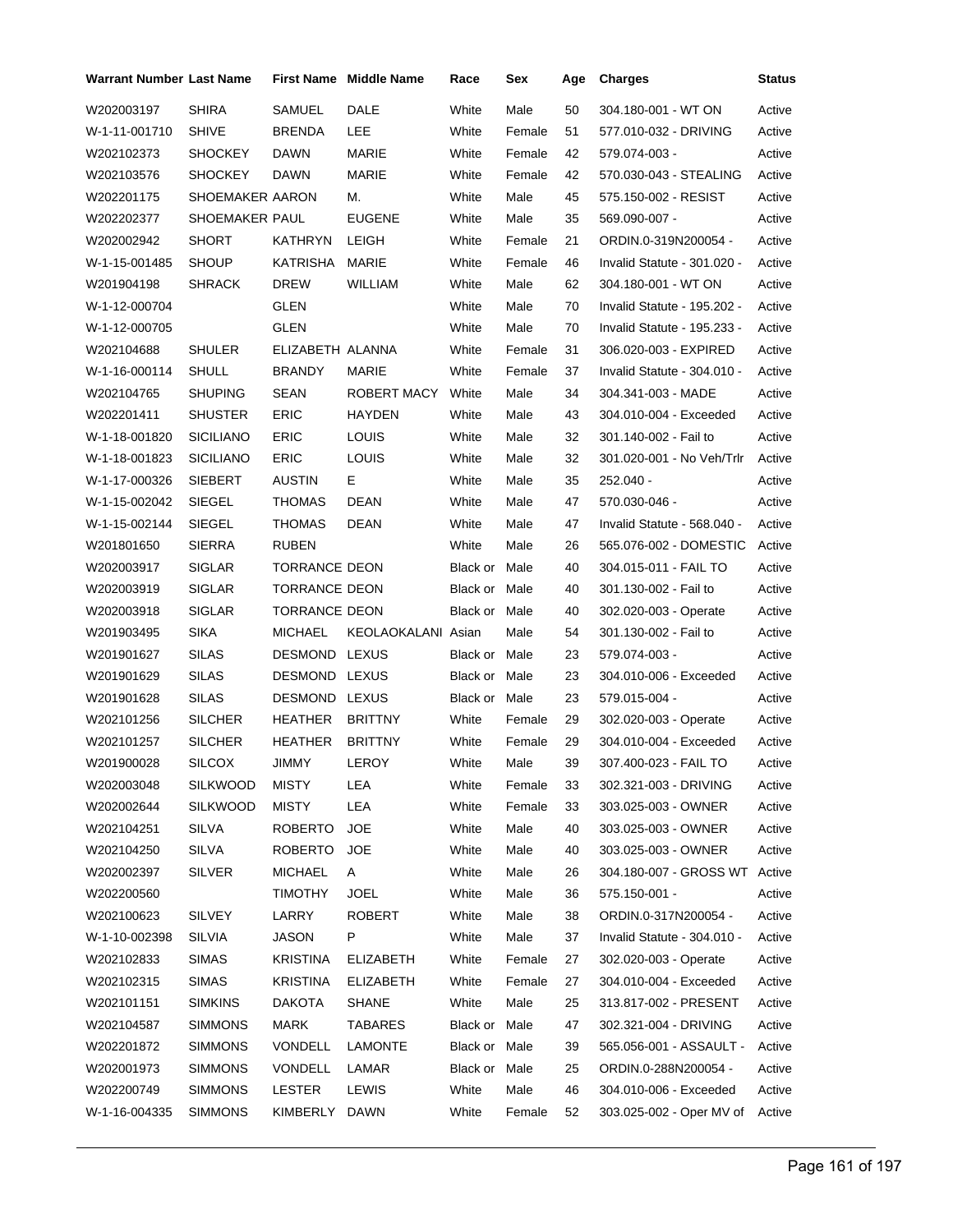| Warrant Number Last Name |                      |                 | <b>First Name Middle Name</b> | Race                   | Sex    | Age | <b>Charges</b>                 | Status |
|--------------------------|----------------------|-----------------|-------------------------------|------------------------|--------|-----|--------------------------------|--------|
| W202201136               | SIMMONS              | WALTER          | <b>JADONN</b>                 | Black or               | Male   | 26  | 568.040-002 -                  | Active |
| W202104954               | SIMMONS              | <b>TAVIONE</b>  | <b>MYKEIL</b>                 | Black or               | Male   | 21  | 570.030-035 - STEALING         | Active |
| W202104393               | SIMMONS              | BILLY           | <b>JACK</b>                   | White                  | Male   | 51  | 302.725-002 - Drive CMV        | Active |
| W202103130               | SIMMONS              | CHRISTINA RENEA |                               | White                  | Female | 38  | 302.321-003 - DRIVING          | Active |
| W202102186               | <b>SIMMS</b>         | <b>DOMINIC</b>  | EMMANUEL                      | Black or Male          |        | 32  | 301.020-001 - No Veh/Trlr      | Active |
| W201903723               | <b>SIMMS</b>         | JAVON           | <b>BEASLEY</b>                | Black or Male          |        | 30  | 579.015-002 -                  | Active |
| W202102184               | SIMMS                | <b>DOMINIC</b>  | <b>EMMANUEL</b>               | Black or Male          |        | 32  | 304.010-006 - Exceeded         | Active |
| W202102185               | <b>SIMMS</b>         | <b>DOMINIC</b>  | EMMANUEL                      | Black or               | Male   | 32  | 303.025-002 - Oper MV of       | Active |
| W202202013               | SIMOES               | BRETT           |                               | White                  | Male   | 38  | 565.074-003 - DOMESTIC         | Active |
| W201903805               | <b>SIMON</b>         | RICHARD         | GARY                          | White                  | Male   | 75  | 301.020-001 - No Veh/Trlr      | Active |
| W202102678               | SIMPSON              | <b>THOMAS</b>   | E.                            | White                  | Female | 57  | 304.010-004 - Exceeded         | Active |
| W202200571               | SIMPSON              | DAARIEL         | AVERYAN                       | <b>Black or Female</b> |        | 22  | 302.020-003 - Operate          | Active |
| W201901951               | <b>SIMS</b>          | NICHOLAS RYAN   |                               | White                  | Male   | 29  | 302.321-004 - DRIVING          | Active |
| W202200450               | <b>SIMS</b>          | DAVID           | <b>DILLION</b>                | White                  | Male   | 32  | 569.080-002 -                  | Active |
| W-1-17-000444            | SINGH                | SUNILPAL        |                               | Asian                  | Male   | 29  | 304.180-001 - WT ON            | Active |
| W-1-17-001771            | <b>SINGH</b>         | HARPAL          |                               | White                  |        | 37  | 307.400-029 - OPER MCV         | Active |
| W-1-18-001916            | <b>SINGH</b>         | KAMAL           | JIT                           | White                  | Male   | 40  | 304.180-001 - WT ON            | Active |
| W-1-17-001924            | SINGH                | HATIN           |                               | Asian                  | Male   | 33  | 302.321-003 - DRIVING          | Active |
| W-1-10-001232            | <b>SINGH</b>         | MANPREET        |                               | Asian                  | Male   | 40  | Invalid Statute - 142.830 -    | Active |
| W-1-13-002592            | SINGH                | <b>GURSEWAK</b> |                               | White                  | Male   | 36  | Invalid Statute - 304.180 -    | Active |
| W202200866               | SINGH                |                 |                               |                        | Male   | 22  | 304.015-029 - TRUCK            | Active |
| W-1-17-002679            | SINGLETON TERRENCE M |                 |                               | Black or               | Male   | 43  | 301.020-001 - No Veh/Trlr      | Active |
| W202101344               | SINGLETON DERRICK    |                 | <b>ROLAND</b>                 | Black or               | Male   | 55  | 304.010-005 - Exceeded         | Active |
| W202201211               | SINGLETON            | <b>JEFFREY</b>  | W                             | White                  | Male   | 39  | 574.060-001 - REFUSAL          | Active |
| W202201492               | SINGLETON            | DORTJUAN TAKI   |                               | Black or               | Male   | 34  | 570.030-038 - STEALING         | Active |
| W202102751               | SINNETT              | <b>JUSTUS</b>   |                               | White                  | Male   | 41  | 570.030-035 - STEALING         | Active |
| W201902798               | SIPENUK              | ANDY            |                               | Asian                  | Male   | 39  | 229.210-001 - DROVE ON         | Active |
| W201902799               | <b>SIPENUK</b>       | ANDY            |                               | Asian                  | Male   | 39  | 303.025-003 - OWNER            | Active |
| W201902797               | <b>SIPENUK</b>       | ANDY            |                               | Asian                  | Male   | 39  | 302.020-003 - Operate          | Active |
| W202003781               | SIPPLE               | CHASI           |                               | Not                    | Not    |     | ORDIN.0-232N200054 -           | Active |
| W202003782               | SIPPLE               | WILLIAM         | E.                            | Not                    | Not    |     | ORDIN.0-039Y200054 -           | Active |
| W202003548               | SIPU                 | <b>RAKSON</b>   |                               |                        | Male   | 23  | 302.020-003 - Operate          | Active |
| W202003549               | <b>SIPU</b>          | <b>RAKSON</b>   |                               |                        | Male   | 23  | 303.025-003 - OWNER            | Active |
| W-1-17-002182            | SIQUEIRA DE PEDRO    |                 |                               | White                  | Male   | 27  | 304.010-006 - Exceeded         | Active |
| W202001550               | <b>SIRLS</b>         | <b>DAVYNA</b>   | <b>SCHALON</b>                | Black or               | Female | 51  | 570.030-038 - STEALING         | Active |
| W202003164               | <b>SISCO</b>         | <b>CHRISTY</b>  | <b>NICOLE</b>                 | White                  | Female | 43  | 302.321-003 - DRIVING          | Active |
| W202003165               | <b>SISCO</b>         | <b>CHRISTY</b>  | <b>NICOLE</b>                 | White                  | Female | 43  | 579.074-003 -                  | Active |
| W202003150               | <b>SISCO</b>         | <b>CHRISTY</b>  | <b>NICOLE</b>                 | White                  | Female | 43  | 579.015-004 -                  | Active |
| W202003151               | <b>SISCO</b>         | <b>CHRISTY</b>  | <b>NICOLE</b>                 | White                  | Female | 43  | 303.025-003 - OWNER            | Active |
| W202104400               | <b>SISK</b>          | KATHRYN         | HAILEY                        | White                  | Female | 27  | 579.015-001 -                  | Active |
| W-1-16-003030            | <b>SISK</b>          | <b>BLAKE</b>    | <b>FERRIL</b>                 | White                  | Male   | 36  | Invalid Statute - 304.010 -    | Active |
| W202000869               | <b>SISSEL</b>        | JASON           | DEAN                          | White                  | Male   | 40  | ORDIN.0-342N200348 -           | Active |
| W202002400               | <b>SITZER</b>        | <b>MADISON</b>  | G                             | White                  | Female | 28  | 565.054 - ASSAULT - 3RD Active |        |
| W-1-10-002548            | <b>SKAGGS</b>        | LUCAS           | DALE                          |                        | Male   | 45  | Invalid Statute - 570.120 -    | Active |
| W-1-18-001355            | <b>SKEEN</b>         | JAMES           | <b>MICHAEL</b>                | White                  | Male   | 55  | 301.020-001 - No Veh/Trlr      | Active |
| W202003056               | <b>SKIDMORE</b>      | WILLIAM         | A                             | White                  | Male   | 35  | 304.010-007 - Exceeded         | Active |
| W202002655               | <b>SKIDMORE</b>      | WILLIAM         | Α                             | White                  | Male   | 35  | 302.321-003 - DRIVING          | Active |
|                          |                      |                 |                               |                        |        |     |                                |        |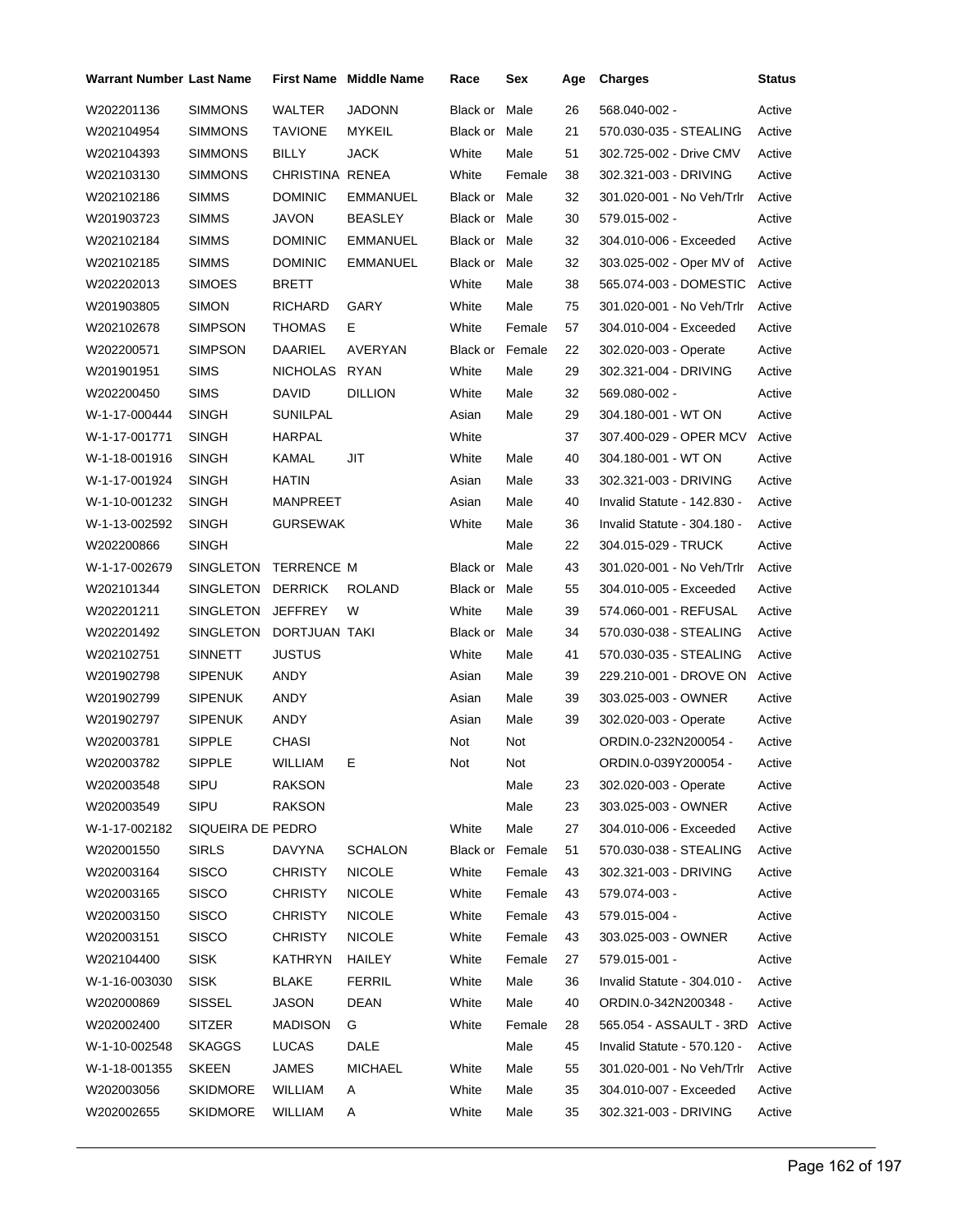| <b>Warrant Number Last Name</b> |                    | <b>First Name</b>      | <b>Middle Name</b> | Race                   | Sex    | Age | <b>Charges</b>                | Status |
|---------------------------------|--------------------|------------------------|--------------------|------------------------|--------|-----|-------------------------------|--------|
| W201800342                      | <b>SLATER</b>      | <b>CIARA</b>           | <b>NICOLE</b>      | Black or Female        |        | 33  | 307.173-001 - OPER MV         | Active |
| W202102582                      | SLATER             | TAYLOR                 | <b>GREGORY</b>     | White                  | Male   | 23  | 570.023-001 - ROBBERY         | Active |
| W201800341                      | SLATER             | <b>CIARA</b>           | <b>NICOLE</b>      | Black or Female        |        | 33  | 301.020-001 - No Veh/Trlr     | Active |
| W202103189                      | <b>SLATER</b>      | <b>SCOTT</b>           | <b>MICHAEL</b>     | White                  | Male   | 45  | 569.140-001 -                 | Active |
| W201800067                      | SLAUGHTER SYDNEY   |                        |                    | Black or Male          |        | 31  | 304.015-018 - FAIL TO         | Active |
| W201800066                      | SLAUGHTER SYDNEY   |                        |                    | Black or Male          |        | 31  | 302.321-003 - DRIVING         | Active |
| W202101715                      | <b>SLEETER</b>     | <b>MICHAEL</b>         | <b>JON</b>         | White                  | Male   | 32  | 579.015-004 -                 | Active |
| W-1-16-003448                   | <b>SLEVIN</b>      | <b>JOAN</b>            | G                  | White                  | Female | 58  | Invalid Statute - 301.130 -   | Active |
| W-1-16-003446                   | <b>SLEVIN</b>      | <b>JOAN</b>            | G                  | White                  | Female | 58  | Invalid Statute - 302.321 -   | Active |
| W-1-16-003447                   | <b>SLEVIN</b>      | <b>JOAN</b>            | G                  | White                  | Female | 58  | 303.025-002 - Oper MV of      | Active |
| W-1-15-003049                   | <b>SLINKARD</b>    | CHERYL                 | <b>LYNN</b>        | White                  | Female | 58  | Invalid Statute - 304.010 -   | Active |
| W202104270                      | SLOAN              | RONELL                 | LAMAR              | Black or               | Male   | 42  | 302.020-003 - Operate         | Active |
| W202201846                      | <b>SLUSHER</b>     | <b>AUSTIN</b>          | <b>PATRICK</b>     | White                  | Male   | 25  | 579.015-001 -                 | Active |
| W202100450                      | SMALLWOOD TRAVIS   |                        | <b>SHANE</b>       | White                  | Male   | 33  | 302.574-002 - FAIL TO         | Active |
| W201802131                      | SMALLWOOD SHANA    |                        | <b>ROSE</b>        | <b>Black or Female</b> |        | 52  | 302.321-003 - DRIVING         | Active |
| W201802130                      | SMALLWOOD SHANA    |                        | <b>ROSE</b>        | Black or Female        |        | 52  | 302.321-004 - DRIVING         | Active |
| W-1-15-003244                   | SMALLWOOD JENNIFER |                        | J                  | White                  | Female | 24  | Invalid Statute - 301.130 -   | Active |
| W202202063                      | SMALLWOOD TRAVIS   |                        | <b>SHANE</b>       | White                  | Male   | 33  | 579.015-001 -                 | Active |
| W201802132                      | SMALLWOOD SHANA    |                        | <b>ROSE</b>        | <b>Black or Female</b> |        | 52  | 301.020-001 - No Veh/Trlr     | Active |
| W202000986                      | SMETZER            | KYLE                   | <b>EUGENE</b>      | White                  | Male   | 65  | ORDIN.0-057Y200054 -          | Active |
| W201903402                      | <b>SMITH</b>       | ASIA                   | <b>MICHELLE</b>    | Black or Female        |        | 24  | 301.020-001 - No Veh/Trlr     | Active |
| W202001647                      | <b>SMITH</b>       | <b>BRANDON</b>         | <b>JAMES</b>       | Black or Male          |        | 37  | 565.056-002 - ASSAULT-        | Active |
| W201903343                      | <b>SMITH</b>       | DUSTRINA               | LYNETTE            | Black or Female        |        | 55  | 301.130-002 - Fail to         | Active |
| W202201410                      | <b>SMITH</b>       | <b>MORRIS</b>          | LEASURE            | Black or Male          |        | 27  | 575.150-003 -                 | Active |
| W201903401                      | <b>SMITH</b>       | ASIA                   | <b>MICHELLE</b>    | Black or Female        |        | 24  | 302.321-004 - DRIVING         | Active |
| W202104216                      | <b>SMITH</b>       | <b>SIMON</b>           | <b>LEE</b>         | Black or Male          |        | 34  | 304.010-006 - Exceeded        | Active |
| W202102190                      | <b>SMITH</b>       | KENNETH                | RAY                | White                  | Male   | 45  | 301.020-001 - No Veh/Trlr     | Active |
| W-1-17-002133                   | <b>SMITH</b>       | MARKETA                | м                  | Black or               |        | 36  | 579.015-004 -                 | Active |
| W202100172                      | <b>SMITH</b>       | CARL                   | E                  | Black or Male          |        | 39  | 301.020-001 - No Veh/Trlr     | Active |
| W202100489                      | <b>SMITH</b>       | <b>CHRISTINA MARIE</b> |                    | White                  | Female | 40  | ORDIN.0-388N201654 -          | Active |
| W-1-17-002825                   | <b>SMITH</b>       | LAMAR                  |                    | Black or Male          |        | 51  | 307.400-029 - OPER MCV Active |        |
| W-1-17-002824                   | <b>SMITH</b>       | LAMAR                  |                    | Black or Male          |        | 51  | 307.400-012 - FAIL TO         | Active |
| W202001798                      | <b>SMITH</b>       | <b>CHARLES</b>         | ARRON              | Black or Male          |        | 41  | 302.321-003 - DRIVING         | Active |
| W202201606                      | <b>SMITH</b>       | MELANIE                | <b>SUZANNE</b>     | White                  | Female | 37  | 577.010-030 - DWI -           | Active |
| W202200163                      | <b>SMITH</b>       | ARKISHA                | <b>TAWON</b>       | Black or Female        |        | 49  | 304.010-004 - Exceeded        | Active |
| W201802300                      | <b>SMITH</b>       | JASON                  | <b>SCOTT</b>       | White                  | Male   | 44  | 570.120-002 - PASSING         | Active |
| W202003221                      | <b>SMITH</b>       | <b>VIRGILLIA</b>       | <b>RACHELLE</b>    | Black or Female        |        | 27  | 301.020-001 - No Veh/Trlr     | Active |
| W-1-18-000879                   | <b>SMITH</b>       | KIMBERLY F             |                    | White                  | Female | 38  | 301.020-001 - No Veh/Trlr     | Active |
| W-1-18-001565                   | <b>SMITH</b>       | <b>DAVID</b>           | <b>AARON</b>       | Black or Male          |        | 50  | 302.321-003 - DRIVING         | Active |
| W-1-18-001566                   | <b>SMITH</b>       | <b>DAVID</b>           | AARON              | Black or Male          |        | 50  | 304.010-005 - Exceeded        | Active |
| W202103554                      | <b>SMITH</b>       | <b>TIMOTHY</b>         | ONEAL              | Black or Male          |        | 57  | 302.321-003 - DRIVING         | Active |
| W201801832                      | <b>SMITH</b>       | DEREK                  | <b>DEWAYNE</b>     | Black or Male          |        | 34  | 301.020-001 - No Veh/Trlr     | Active |
| W202103555                      | <b>SMITH</b>       | <b>TIMOTHY</b>         | ONEAL              | Black or Male          |        | 57  | 303.025-003 - OWNER           | Active |
| W-1-15-003200                   | <b>SMITH</b>       | ELMER                  | C                  | White                  | Male   | 42  | Invalid Statute - 304.180 -   | Active |
| W202103556                      | <b>SMITH</b>       | <b>TIMOTHY</b>         | ONEAL              | Black or Male          |        | 57  | 301.020-001 - No Veh/Trlr     | Active |
| W201903341                      | <b>SMITH</b>       | DUSTRINA               | LYNETTE            | Black or Female        |        | 55  | 302.321-003 - DRIVING         | Active |
| W-1-14-000202                   | <b>SMITH</b>       | WILLIAM                | <b>PAUL</b>        | White                  | Male   | 38  | Invalid Statute - 302.321 -   | Active |
|                                 |                    |                        |                    |                        |        |     |                               |        |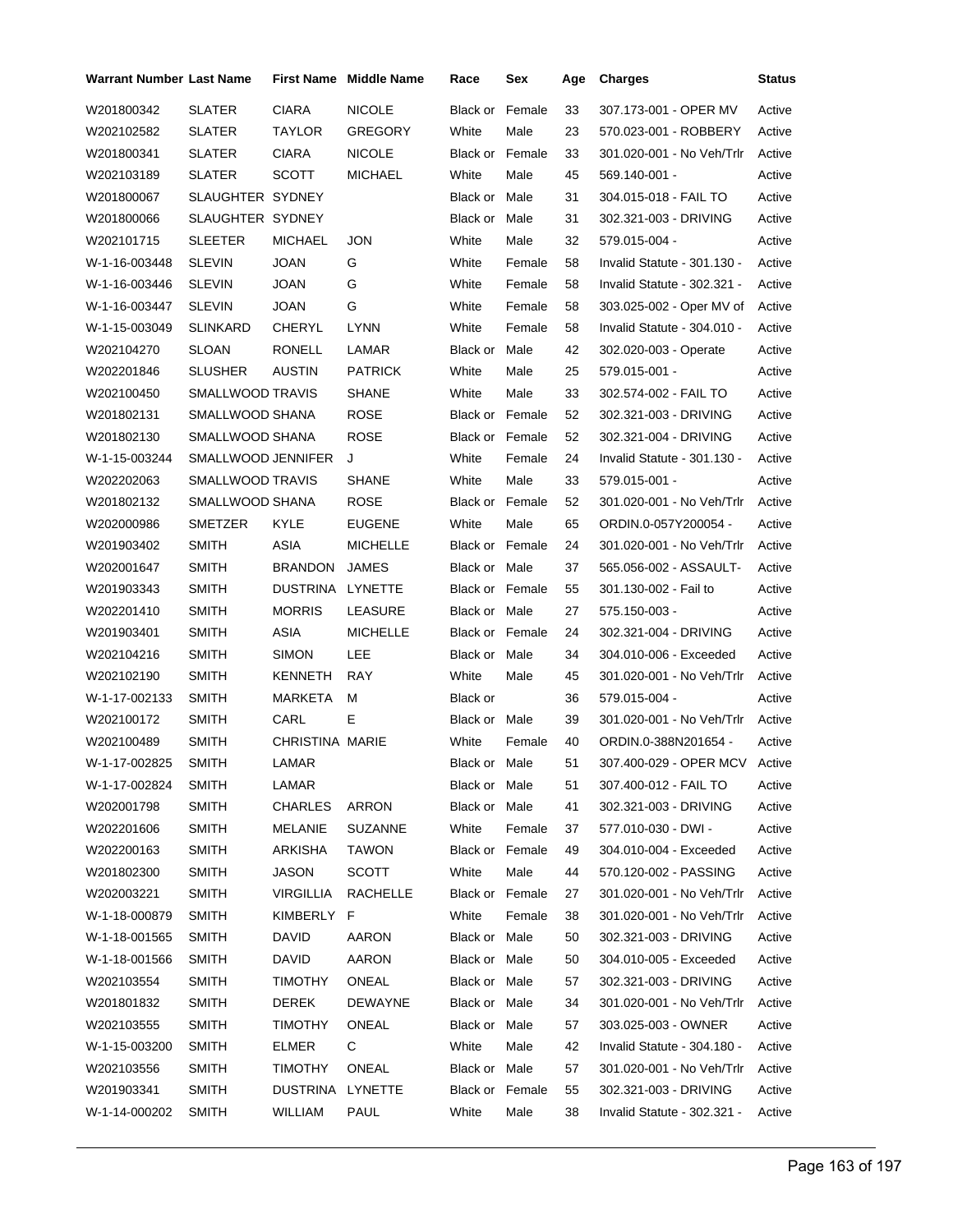| <b>Warrant Number Last Name</b> |              |                          | <b>First Name</b> Middle Name | Race                   | Sex             | Age | <b>Charges</b>                   | <b>Status</b> |
|---------------------------------|--------------|--------------------------|-------------------------------|------------------------|-----------------|-----|----------------------------------|---------------|
| W202003643                      | <b>SMITH</b> | <b>D'ANTHONY MARQUIS</b> |                               | Black or Male          |                 | 26  | 302.321-003 - DRIVING            | Active        |
| W202201160                      | <b>SMITH</b> | EVA                      | RAMONA                        | <b>Black or Female</b> |                 | 58  | 304.017-001 -                    | Active        |
| W-1-18-001564                   | <b>SMITH</b> | <b>DAVID</b>             | AARON                         | Black or Male          |                 | 50  | 577.010-031 - DWI -              | Active        |
| W202003641                      | SMITH        | D'ANTHONY MARQUIS        |                               | Black or Male          |                 | 26  | 303.025-002 - Oper MV of         | Active        |
| W202104905                      | <b>SMITH</b> | AVIS                     | <b>GLENN</b>                  | White                  | Male            | 35  | 304.010-004 - Exceeded           | Active        |
| W-1-16-001087                   | <b>SMITH</b> | <b>DAKOTA</b>            | R                             | White                  | Male            | 26  | Invalid Statute - 304.010 -      | Active        |
| W201903342                      | SMITH        | DUSTRINA LYNETTE         |                               | Black or Female        |                 | 55  | 303.025-002 - Oper MV of         | Active        |
| W202100488                      | <b>SMITH</b> | <b>CHRISTINA MARIE</b>   |                               | White                  | Female          | 40  | ORDIN.0-041N200454 -             | Active        |
| W-1-16-001812                   | <b>SMITH</b> | <b>IESHA</b>             | <b>RENEE</b>                  | Black or Female        |                 | 31  | Invalid Statute - 302.321 -      | Active        |
| W-1-14-002983                   | <b>SMITH</b> | MICHAEL                  | DAWAYNE                       | White                  | Male            | 29  | Invalid Statute - 304.029 -      | Active        |
| W202100486                      | <b>SMITH</b> | <b>CHRISTINA MARIE</b>   |                               | White                  | Female          | 40  | ORDIN.0-289N200054 -             | Active        |
| W202102316                      | <b>SMITH</b> | DANA                     | <b>MICHELLE</b>               | White                  | Female          | 50  | 302.020-003 - Operate            | Active        |
| W202003009                      | SMITH        | <b>CORY</b>              | <b>LEE</b>                    | White                  | Male            | 27  | 301.130-002 - Fail to            | Active        |
| W-1-14-002944                   | <b>SMITH</b> | PERRY                    | <b>LEE</b>                    | Black or Male          |                 | 69  | Invalid Statute - 301.020 -      | Active        |
| W202201847                      | <b>SMITH</b> | AMANDA                   | <b>MEGAN</b>                  | White                  | Female          | 43  | 569.170-001 -                    | Active        |
| W202104395                      | <b>SMITH</b> | JAMIE                    | <b>DEANN</b>                  | White                  | Female          | 29  | 302.321-003 - DRIVING            | Active        |
| W202003661                      | <b>SMITH</b> | D'ANTHONY MARQUIS        |                               | Black or Male          |                 | 26  | 301.020-001 - No Veh/Trlr        | Active        |
| W202200350                      | <b>SMITH</b> | EVA                      | RAMONA                        | <b>Black or Female</b> |                 | 58  | 301.130-002 - Fail to            | Active        |
| W201801872                      | <b>SMITH</b> | JOHN                     | <b>ELDRIDGE</b>               | Black or Male          |                 | 50  | 307.400-001 - FAIL TO            | Active        |
| W202201159                      | SMITH        | EVA                      | RAMONA                        | <b>Black or Female</b> |                 | 58  | 303.025-004 - OWNER              | Active        |
| W202001632                      | <b>SMITH</b> | AUDRINA                  | <b>VICTORIA</b>               | <b>Black or Female</b> |                 | 26  | 304.010-004 - Exceeded           | Active        |
| W202102260                      | <b>SMITH</b> | GRANT                    | <b>AUSTIN</b>                 | White                  | Male            | 31  | 565.056 - ASSAULT - 4TH          | Active        |
| W202201762                      | <b>SMITH</b> | TORI                     | Α                             | <b>Black or Female</b> |                 | 21  | 302.321-003 - DRIVING            | Active        |
| W202201161                      | <b>SMITH</b> | EVA                      | RAMONA                        | <b>Black or Female</b> |                 | 58  | 301.020-001 - No Veh/Trlr        | Active        |
| W202101308                      | SMITH        | <b>DAKOTA</b>            | <b>LEE</b>                    | White                  | Male            | 26  | ORDIN.0-057Y200054 -             | Active        |
| W-1-11-000962                   | <b>SMITH</b> | <b>ROBERT</b>            | <b>THOMAS</b>                 | White                  | Male            | 39  | 577.010-032 - DRIVING            | Active        |
| W-1-18-001976                   | <b>SMITH</b> | <b>EDWARD</b>            | CARLTON                       | Black or Male          |                 | 43  | 579.015-001 -                    | Active        |
| W202201162                      | SMITH        | LACY                     | WAYNE                         | White                  | Male            | 69  | 304.012-002 - Oper Veh           | Active        |
| W202101505                      | <b>SMITH</b> | SHAFFAH                  | R                             | Black or Male          |                 | 31  | 570.030-043 - STEALING           | Active        |
| W202200266                      | <b>SMITH</b> | <b>TAMECA</b>            | <b>ANN</b>                    | Black or Female        |                 | 49  | 570.030-038 - STEALING           | Active        |
| W202000116                      | <b>SMITH</b> | JANITA                   | LASHELLE                      |                        | Black or Female | 34  | 301.020-001 - No Veh/Trlr Active |               |
| W202202039                      | SMITH        | SHANDREA TY-SHA          |                               | Black or Female        |                 | 26  | 302.321-004 - DRIVING            | Active        |
| W-1-18-001567                   | <b>SMITH</b> | DAVID                    | AARON                         | Black or Male          |                 | 50  | 303.025-003 - OWNER              | Active        |
| W201902592                      | <b>SMITH</b> | <b>JERON</b>             | SANTANA                       | Black or Male          |                 | 29  | 301.130-002 - Fail to            | Active        |
| W202002901                      | <b>SMITH</b> | <b>BRIAN</b>             | D                             | White                  | Male            | 44  | 565.073-003 - DOMESTIC           | Active        |
| W-1-14-002982                   | <b>SMITH</b> | <b>MICHAEL</b>           | DAWAYNE                       | White                  | Male            | 29  | Invalid Statute - 304.029 -      | Active        |
| W202003367                      | <b>SMITH</b> | <b>JOSIAH</b>            | AKIE                          | Black or Male          |                 | 27  | 301.020-001 - No Veh/Trlr        | Active        |
| W202001658                      | <b>SMITH</b> | <b>BRANDON</b>           | <b>JAMES</b>                  | Black or Male          |                 | 37  | 302.321-004 - DRIVING            | Active        |
| W201902591                      | <b>SMITH</b> | JERON                    | SANTANA                       | Black or Male          |                 | 29  | 303.025-003 - OWNER              | Active        |
| W202102446                      | <b>SMITH</b> | <b>CHARLES</b>           | <b>LATOINO</b>                | Black or Male          |                 | 60  | 303.025-003 - OWNER              | Active        |
| W202100487                      | <b>SMITH</b> | <b>CHRISTINA MARIE</b>   |                               | White                  | Female          | 40  | ORDIN.0-254N200054 -             | Active        |
| W202003008                      | <b>SMITH</b> | <b>CORY</b>              | LEE                           | White                  | Male            | 27  | 303.025-002 - Oper MV of         | Active        |
| W202104768                      | <b>SMITH</b> | ASHLEY                   | MARIE                         | White                  | Female          | 45  | 303.025-003 - OWNER              | Active        |
| W201903403                      | <b>SMITH</b> | ASIA                     | <b>MICHELLE</b>               | Black or Female        |                 | 24  | 303.025-003 - OWNER              | Active        |
| W201902957                      | <b>SMITH</b> | <b>CHARLIE</b>           | ALFRED                        | Black or Male          |                 | 33  | 579.015-004 -                    | Active        |
| W201902590                      | <b>SMITH</b> | <b>JERON</b>             | SANTANA                       | Black or Male          |                 | 29  | 302.321-003 - DRIVING            | Active        |
| W202101307                      | <b>SMITH</b> | <b>DAKOTA</b>            | LEE                           | White                  | Male            | 26  | ORDIN.0-318N200054 -             | Active        |
|                                 |              |                          |                               |                        |                 |     |                                  |               |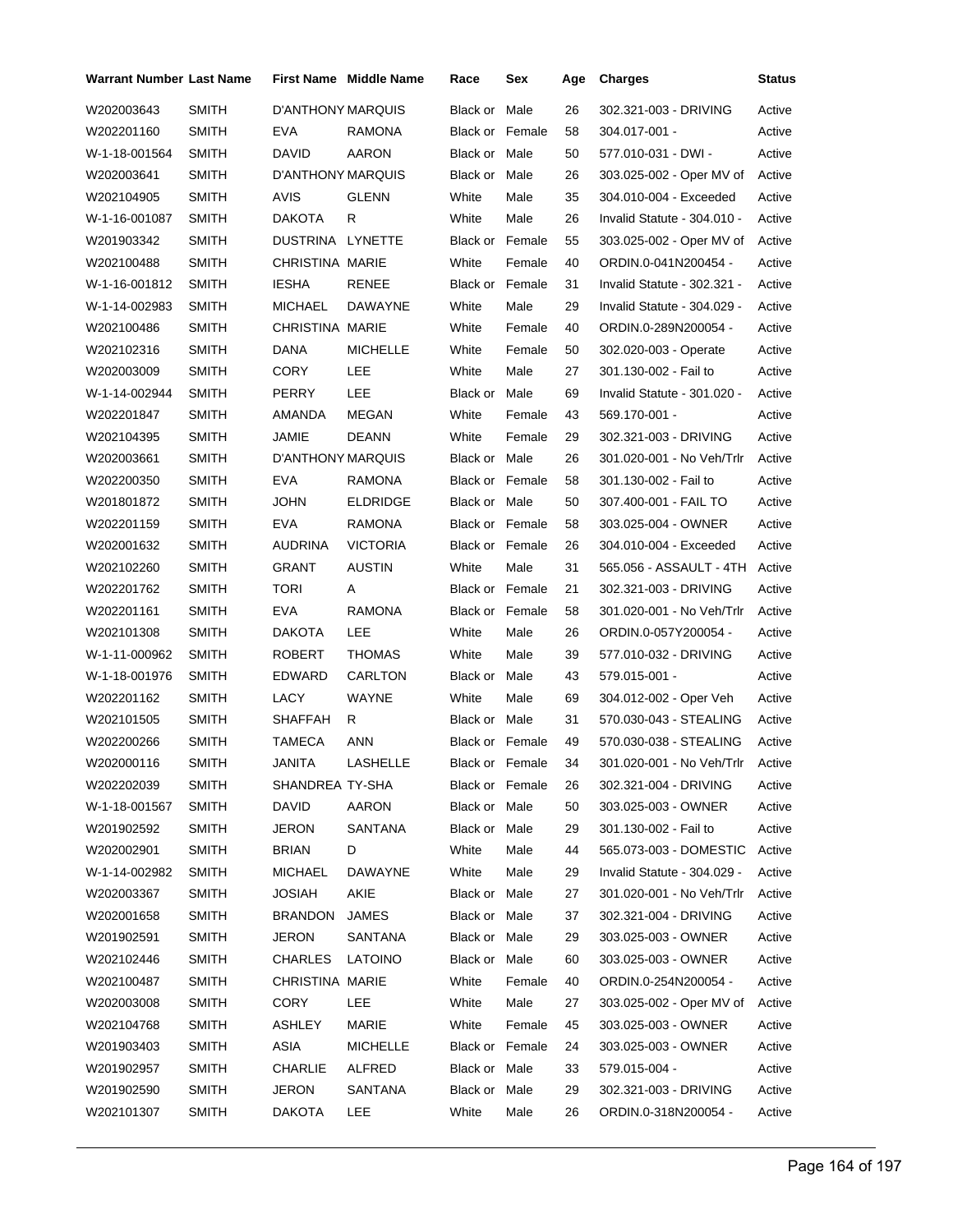| Warrant Number Last Name |              |                          | <b>First Name</b> Middle Name | Race            | Sex             | Age | <b>Charges</b>                   | <b>Status</b> |
|--------------------------|--------------|--------------------------|-------------------------------|-----------------|-----------------|-----|----------------------------------|---------------|
| W202000446               | <b>SMITH</b> | DALE                     | <b>GORDON</b>                 | White           | Male            | 68  | 301.020-001 - No Veh/Trlr        | Active        |
| W201901447               | <b>SMITH</b> | RICHARD                  | L.                            | White           | Male            | 43  | 307.400-023 - FAIL TO            | Active        |
| W201801831               | <b>SMITH</b> | <b>DEREK</b>             | <b>DEWAYNE</b>                | Black or        | Male            | 34  | 303.025-004 - OWNER              | Active        |
| W201900903               | <b>SMITH</b> | JAMES                    | ALLEN                         | White           | Male            | 77  | 301.020-001 - No Veh/Trlr        | Active        |
| W201901446               | <b>SMITH</b> | <b>RICHARD</b>           | L.                            | White           | Male            | 43  | 307.400-016 - OPER MCV           | Active        |
| W202200349               | <b>SMITH</b> | <b>EVA</b>               | <b>RAMONA</b>                 | Black or Female |                 | 58  | 304.010-005 - Exceeded           | Active        |
| W-1-16-001088            | <b>SMITH</b> | <b>DAKOTA</b>            | R                             | White           | Male            | 26  | Invalid Statute - 304.010 -      | Active        |
| W202201157               | <b>SMITH</b> | DESTINEY                 | <b>DASHAY</b>                 | Black or Not    |                 | 23  | 304.010-006 - Exceeded           | Active        |
| W202003642               | <b>SMITH</b> | <b>D'ANTHONY MARQUIS</b> |                               | Black or Male   |                 | 26  | 304.010-007 - Exceeded           | Active        |
| W201801031               | <b>SMITH</b> | <b>JAMES</b>             | <b>RICHARD</b>                | White           | Male            | 61  | 304.180-001 - WT ON              | Active        |
| W201801736               | <b>SMITH</b> | TE'NESCHIADE'SHEA        |                               | Black or Female |                 | 29  | 579.015 - POSSESSION             | Active        |
| W202102191               | <b>SMITH</b> | KENNETH                  | <b>RAY</b>                    | White           | Male            | 45  | 301.140-001 -                    | Active        |
| W201801830               | <b>SMITH</b> | <b>DEREK</b>             | DEWAYNE                       | Black or Male   |                 | 34  | 302.321-003 - DRIVING            | Active        |
| W202201409               | <b>SMITH</b> | <b>MORRIS</b>            | LEASURE                       | Black or Male   |                 | 27  | 304.010-006 - Exceeded           | Active        |
| W202001631               | <b>SMITH</b> | AUDRINA                  | <b>VICTORIA</b>               | Black or Female |                 | 26  | 302.020-003 - Operate            | Active        |
| W202101309               | <b>SMITH</b> | DAKOTA                   | LEE                           | White           | Male            | 26  | ORDIN.0-041N200454 -             | Active        |
| W202003073               | <b>SMITH</b> | JEANETTE LYNE            |                               | White           | Female          | 61  | 302.321-003 - DRIVING            | Active        |
| W201801871               | <b>SMITH</b> | <b>JOHN</b>              | <b>ELDRIDGE</b>               | Black or Male   |                 | 50  | 301.020-004 - Fail Reg           | Active        |
| W202201466               | <b>SMITH</b> | <b>SIERRA</b>            | KAYLA                         | White           | Female          | 31  | 579.074-003 -                    | Active        |
| W202104143               | <b>SMITH</b> | <b>SIMON</b>             | LEE                           | Black or Male   |                 | 34  | 302.321-003 - DRIVING            | Active        |
| W202201512               | <b>SMITH</b> | DAWN                     | <b>MARIE</b>                  | White           | Female          | 25  | 579.015-001 -                    | Active        |
| W202000533               | <b>SMITH</b> | TRAVIS                   | D                             | Black or Male   |                 | 30  | 570.120-002 - PASSING            | Active        |
| W202003010               | <b>SMITH</b> | <b>CORY</b>              | <b>LEE</b>                    | White           | Male            | 27  | 304.010-006 - Exceeded           | Active        |
| W202102680               | <b>SMITH</b> | <b>BRIAN</b>             |                               | Black or Male   |                 | 31  | 304.010-006 - Exceeded           | Active        |
| W202103390               | <b>SMITH</b> | <b>CELESTE</b>           | <b>ANNE MARIE</b>             | White           | Female          | 18  | 569.120-001 -                    | Active        |
| W202200867               | <b>SMITH</b> | <b>ANTONIO</b>           | <b>DELSHAWN</b>               | Black or Female |                 | 29  | 301.020-001 - No Veh/Trlr        | Active        |
| W202201163               | <b>SMITH</b> | LACY                     | WAYNE                         | White           | Male            | 69  | 577.010-032 - DRIVING            | Active        |
| W202001951               | <b>SMITH</b> | WILLIAM                  | LEWIS                         | White           | Male            | 43  | 569.090-007 -                    | Active        |
| W202200869               | <b>SMITH</b> | JAMES                    | <b>ROBERT</b>                 | White           | Male            | 38  | 307.400-016 - OPER MCV           | Active        |
| W202101413               | SMITH        |                          | <b>DANIELLE</b>               | Black or Female |                 | 35  | 304.010-007 - Exceeded           | Active        |
| W201900466               | <b>SMITH</b> | CARLA                    | <b>DANETTE</b>                |                 | Black or Female | 57  | 301.020-001 - No Veh/Trlr Active |               |
| W202102192               | <b>SMITH</b> | KENNETH                  | RAY                           | White           | Male            | 45  | 303.025-003 - OWNER              | Active        |
| W202201158               | <b>SMITH</b> | <b>EVA</b>               | RAMONA                        | Black or Female |                 | 58  | 577.010-032 - DRIVING            | Active        |
| W202004142               | <b>SMITH</b> | <b>MARCIE</b>            | <b>DENISE</b>                 | White           | Female          | 47  | 301.020-001 - No Veh/Trlr        | Active        |
| W202200348               | <b>SMITH</b> | <b>EVA</b>               | RAMONA                        | Black or Female |                 | 58  | 303.025-003 - OWNER              | Active        |
| W202001657               | <b>SMITH</b> | <b>BRANDON</b>           | <b>JAMES</b>                  | Black or Male   |                 | 37  | 301.130-002 - Fail to            | Active        |
| W202201809               | <b>SMITH</b> | <b>ERIC</b>              | LAZGENE                       | Black or Male   |                 | 31  | 304.010-004 - Exceeded           | Active        |
| W-1-14-001204            | <b>SMITH</b> | <b>MAURICE</b>           | EDWARD                        |                 | Male            | 48  | Invalid Statute - 570.120 -      | Active        |
| W202104127               | SMOOT        | JEFFREY                  | <b>DALE</b>                   | White           | Male            | 45  | 195.202-001 -                    | Active        |
| W-1-08-001369            |              | VADA                     | <b>MARIE</b>                  | White           | Female          | 58  | Invalid Statute - 570.120 -      | Active        |
| W202102193               | SNEDEN       | ALFREDO                  | <b>LUIS</b>                   | White           | Male            | 51  | 570.030-044 - STEALING           | Active        |
| W201802310               | SNELL        | <b>ERIC</b>              | VAUGHAN                       | White           | Male            | 37  | 301.020-001 - No Veh/Trlr        | Active        |
| W201801983               | SNELL        | <b>ERIC</b>              | VAUGHAN                       | White           | Male            | 37  | 301.020-001 - No Veh/Trlr        | Active        |
| W202102335               | SNELL        | CHRISTIAN M              |                               | White           | Male            | 23  | 304.015-033 - FAIL TO            | Active        |
| W202102334               | SNELL        | CHRISTIAN M              |                               | White           | Male            | 23  | 302.020-003 - Operate            | Active        |
| W202202197               | SNELLING     | <b>JUSTIN</b>            | <b>MCKEE</b>                  | White           | Male            | 46  | 302.321-004 - DRIVING            | Active        |
| W202202251               | SNELLING     | <b>JUSTIN</b>            | <b>MCKEE</b>                  | White           | Male            | 46  | 302.321-003 - DRIVING            | Active        |
|                          |              |                          |                               |                 |                 |     |                                  |               |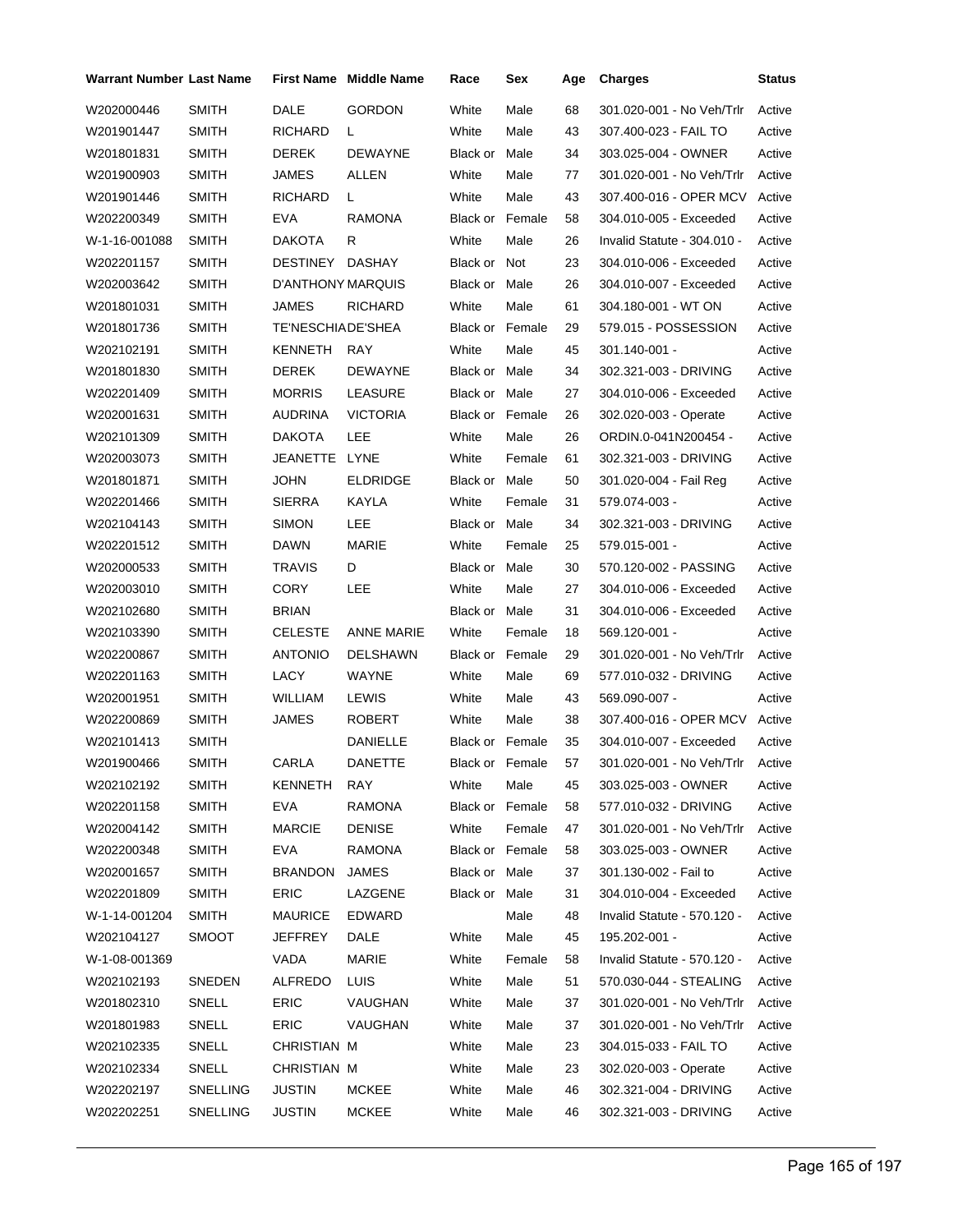| Warrant Number Last Name |                        |                  | <b>First Name</b> Middle Name | Race                   | Sex    | Age | <b>Charges</b>              | Status |
|--------------------------|------------------------|------------------|-------------------------------|------------------------|--------|-----|-----------------------------|--------|
| W202101410               | <b>SNELLING</b>        | <b>BRIAN</b>     | LANE                          | White                  | Male   | 58  | 301.130-002 - Fail to       | Active |
| W-1-18-000838            | SNIDER                 | <b>CORY</b>      | <b>RYAN</b>                   | White                  | Male   | 29  | 301.020-001 - No Veh/Trlr   | Active |
| W202103328               | SNIDER                 | <b>CLAYTON</b>   | <b>WESLEY</b>                 | White                  | Male   | 24  | 385.140 - FAILED TO         | Active |
| W202102079               | <b>SNIPES</b>          | <b>TYLER</b>     | <b>JAMES</b>                  | White                  | Male   | 26  | 313.813-001 -               | Active |
| W202104271               | SNODGRASS LEIGH        |                  | <b>ANN</b>                    | White                  | Female | 24  | 302.020-003 - Operate       | Active |
| W202201186               | <b>SNOOK</b>           | NATHANIEL JOSEPH |                               | White                  | Male   | 21  | 385.070 - FAILURE TO        | Active |
| W201801419               | SNYDER                 | <b>HALEY</b>     | <b>ELIZABETH</b>              | White                  | Female | 34  | 304.010-004 - Exceeded      | Active |
| W-1-18-000580            | <b>SNYDER</b>          | ASHTON           | LEIGH                         | White                  | Female | 34  | 579.074-003 -               | Active |
| W-1-14-002809            | SOJILA                 | <b>THINTA</b>    |                               | <b>Black or Male</b>   |        | 50  | 304.170-018 -               | Active |
| W-1-14-002808            | SOJILA                 | <b>THINTA</b>    |                               | Black or               | Male   | 50  | Invalid Statute - 304.180 - | Active |
| W-1-16-003378            | SOLANO                 | <b>ERICK</b>     |                               | White                  | Male   | 44  | 303.025-002 - Oper MV of    | Active |
| W-1-16-003379            | SOLANO                 | <b>ERICK</b>     |                               | White                  | Male   | 44  | Invalid Statute - 301.020 - | Active |
| W202003620               | SOLER                  | ALYSSA           | <b>MONIQUE</b>                | <b>Black or Female</b> |        | 27  | 304.010-006 - Exceeded      | Active |
| W201901787               | SOLGER                 | <b>NICHOLAS</b>  | <b>EDWADR</b>                 | White                  | Male   | 31  | 301.130-002 - Fail to       | Active |
| W201900027               | <b>SOLIAS</b>          | <b>JESUS</b>     |                               | White                  | Male   | 36  | 307.400-011 - OPER MCV      | Active |
| W202202040               | <b>SOLIS</b>           | <b>DIANA</b>     |                               | White                  | Female | 33  | 302.321-003 - DRIVING       | Active |
| W201801255               | SOLIS-ORTIZ RICARDO    |                  | <b>ANTONIO</b>                | White                  | Male   | 31  | 301.020-001 - No Veh/Trlr   | Active |
| W202202045               | SOLO                   | <b>NEVELL</b>    |                               | Black or Male          |        | 27  | 302.321-004 - DRIVING       | Active |
| W202202043               | SOLO                   | NEVELL           |                               | Black or Male          |        | 27  | 302.321-003 - DRIVING       | Active |
| W202202044               | SOLO                   | NEVELL           |                               | Black or Male          |        | 27  | 302.321-004 - DRIVING       | Active |
| W-1-15-000090            | SOLOMAN                | <b>RENE</b>      | В                             | White                  | Female | 37  | Invalid Statute - 304.130 - | Active |
| W202103439               | SOLT                   | <b>DONALD</b>    | <b>EUGENE</b>                 | White                  | Male   | 41  | 304.180-001 WT ON           | Active |
| W202200351               | SOLT                   | <b>DUSTIN</b>    | <b>MICHAEL</b>                | White                  | Male   | 22  | 307.075-002 - FAIL TO       | Active |
| W202200352               | SOLT                   | <b>DUSTIN</b>    | <b>MICHAEL</b>                | White                  | Male   | 22  | 302.020-003 - Operate       | Active |
| W202103762               | <b>SONTHEIMERBRINA</b> |                  | <b>NICOLE</b>                 | White                  | Female | 23  | 301.130-002 - Fail to       | Active |
| W202103763               | <b>SONTHEIMERBRINA</b> |                  | <b>NICOLE</b>                 | White                  | Female | 23  | 301.210-001 - Posses        | Active |
| W-1-15-001059            | SORENSON LISA          |                  | М                             | White                  | Female | 41  | Invalid Statute - 301.020 - | Active |
| W202101292               | <b>SORIA</b>           | <b>REINIER</b>   | <b>VEGA</b>                   | White                  | Male   | 36  | 304.180-001 - WT ON         | Active |
| W-1-15-001186            | <b>SORIENTE</b>        | LAURIE           | ANN                           | White                  | Female | 46  | Invalid Statute - 302.321 - | Active |
| W201903885               | SOSNA                  | <b>JEFFREY</b>   | TODD                          | White                  | Male   | 49  | 568.040-002 -               | Active |
| W202001859               | SOSNA                  | JEFFREY          | <b>TODD</b>                   | White                  | Male   | 49  | 568.040-001 -               | Active |
| W202103796               | SOTELO                 | <b>ROBERTO</b>   |                               | White                  | Male   | 47  | 579.074-003 -               | Active |
| W201902929               | <b>SOTO</b>            | <b>JOSE</b>      | <b>JUAN</b>                   | White                  | Male   | 22  | 304.010-006 - Exceeded      | Active |
| W201900023               | SOTO                   | <b>JOSE</b>      | MANUEL                        |                        | Male   | 42  | 304.010-004 - Exceeded      | Active |
| W201904199               | <b>SOTO</b>            | <b>CARMEN</b>    | <b>EUGENIO</b>                | White                  | Male   | 45  | 307.400-029 - OPER MCV      | Active |
| W201802500               | SOTO                   | JEREMIAH         | <b>TROY</b>                   | White                  | Male   | 46  | 304.010-005 - Exceeded      | Active |
| W-1-16-003281            | SOUTHERN               | MEGAN            | RAE                           | White                  | Female | 34  | Invalid Statute - 301.140 - | Active |
| W-1-18-000452            | SOW                    | <b>ALPHA</b>     |                               | Black or               | Male   | 28  | 301.130-002 - Fail to       | Active |
| W202101331               | SOWELL                 |                  | <b>RICKWON</b>                | Not                    | Not    | 23  | 304.130-004 -               | Active |
| W202101330               | SOWELL                 |                  | <b>RICKWON</b>                | Not                    | Not    | 23  | ORDIN.0-342N200348 -        | Active |
| W202101329               | SOWELL                 |                  | <b>RICKWON</b>                | Not                    | Not    | 23  | ORDIN.0-075N200354 -        | Active |
| W202100179               | SPANN                  | <b>TAURUS</b>    | <b>DEMOND</b>                 | Black or Male          |        | 48  | 301.130-002 - Fail to       | Active |
| W202100587               | <b>SPATH</b>           | RACHAEL          | <b>ELIZABETH</b>              | White                  | Female | 28  | 303.025-003 - OWNER         | Active |
| W202100586               | SPATH                  | RACHAEL          | <b>ELIZABETH</b>              | White                  | Female | 28  | 302.020-003 - Operate       | Active |
| W202100585               | SPATH                  | RACHAEL          | <b>ELIZABETH</b>              | White                  | Female | 28  | 304.010-005 - Exceeded      | Active |
| W202100584               | SPATH                  | RACHAEL          | <b>ELIZABETH</b>              | White                  | Female | 28  | 301.130-002 - Fail to       | Active |
| W201902551               | <b>SPEAR</b>           | LAUREN           | <b>MARIE</b>                  | White                  | Female | 36  | 301.130-002 - Fail to       | Active |
|                          |                        |                  |                               |                        |        |     |                             |        |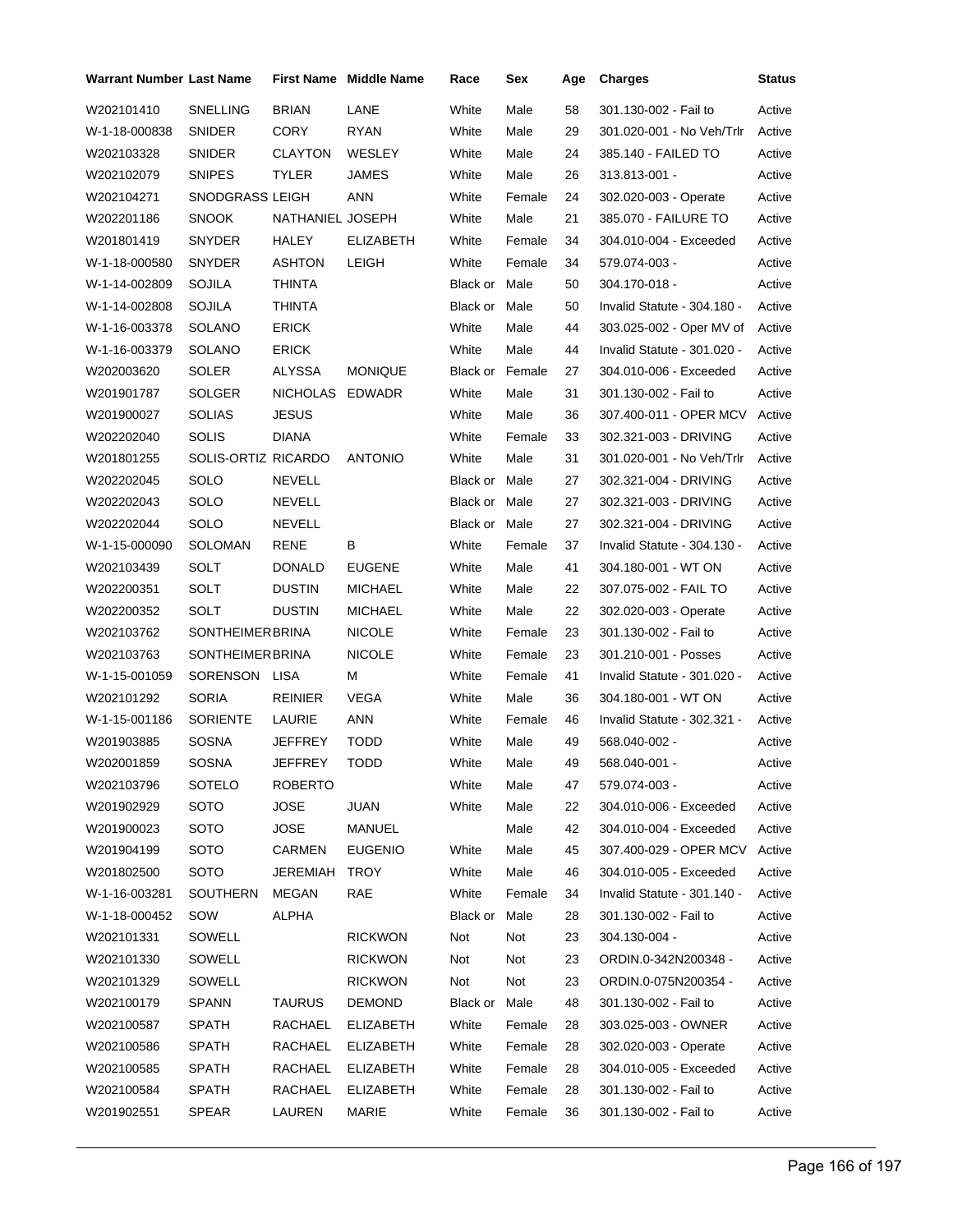| <b>Warrant Number Last Name</b> |                    |                  | First Name Middle Name | Race                   | Sex    | Age | <b>Charges</b>              | <b>Status</b> |
|---------------------------------|--------------------|------------------|------------------------|------------------------|--------|-----|-----------------------------|---------------|
| W202104144                      | <b>SPEARS</b>      | <b>RONTEZ</b>    | <b>RICHARD</b>         | Black or               | Male   | 30  | 302.321-003 - DRIVING       | Active        |
| W201900119                      | SPENCER            | JOSEPH           | <b>HARRY</b>           | White                  |        | 64  | 304.180-001 - WT ON         | Active        |
| W202003783                      | SPENCER            | DANTE            | D                      | Black or Male          |        | 44  | ORDIN.0-232N200054 -        | Active        |
| W201902309                      | <b>SPENCER</b>     | JONATHAN MICHEAL |                        | Black or Male          |        | 36  | 304.010-003 - Exceeded      | Active        |
| W202104696                      | SPERO              | PAUL             | <b>STEPHEN</b>         | White                  | Male   | 45  | 544.665-003 - FAILURE       | Active        |
| W202102785                      | <b>SPICER</b>      | RODNEY           | P                      | Black or Male          |        | 55  | 302.321-004 - DRIVING       | Active        |
| W202101267                      | SPIELHAGEN DANIEL  |                  | JOEL                   | White                  | Male   | 23  | 579.074-002 -               | Active        |
| W202101266                      | SPIELHAGEN DANIEL  |                  | <b>JOEL</b>            | White                  | Male   | 23  | 578.012-001 - ANIMAL        | Active        |
| W201800397                      | <b>SPIKES</b>      | SAMANTHA MONIQUE |                        | <b>Black or Female</b> |        | 30  | 301.130-003 - Fail to       | Active        |
| W-1-15-002437                   |                    | MAUREEN C        |                        | White                  | Female | 55  | Invalid Statute - 304.010 - | Active        |
| W202002365                      | <b>SPONSITO</b>    | <b>KRISTIN</b>   | LEA                    | White                  | Female | 42  | 577.060-005 - LEAVING       | Active        |
| W202002364                      | SPONSITO           | KRISTIN          | LEA                    | White                  | Female | 42  | 304.012-002 - Oper Veh      | Active        |
| W-1-17-001710                   | SPOTWELL           |                  | ALEXANDER              | Black or Male          |        | 27  | 302.321-003 - DRIVING       | Active        |
| W202003784                      | SPOTWOOD           | <b>KINNY</b>     |                        | Not                    | Not    |     | ORDIN.0-039Y200054 -        | Active        |
| W201903958                      | SPRAGGINS ANTONIO  |                  | ELIJAH                 | Black or Male          |        | 28  | 302.321-003 - DRIVING       | Active        |
| W202000770                      | SPRAY              | SHAWN            | <b>MICHAEL</b>         | Not                    | Not    | 29  | ORDIN.0-194N200054 -        | Active        |
| W-1-16-001814                   | SPRINKEL           | AMANDA           | MARIE                  | White                  | Female | 32  | Invalid Statute - 304.010 - | Active        |
| W-1-16-001815                   | <b>SPRINKEL</b>    | AMANDA           | MARIE                  | White                  | Female | 32  | Invalid Statute - 302.321 - | Active        |
| W202001222                      | SQUIER             | <b>VIRGINIA</b>  | L.                     | White                  | Female | 72  | ORDIN.0-386N200073 -        | Active        |
| W202003500                      | <b>STACK</b>       | EMILY            | <b>CHRISTINE</b>       | White                  | Female | 44  | ORDIN.0-288N200054 -        | Active        |
| W201902347                      | STACKER            | <b>VICKIE</b>    | LATRICE                | Black or Female        |        | 47  | 579.015-003 -               | Active        |
| W-1-18-000694                   | <b>STACY</b>       | TERRI            | <b>LYNN</b>            | White                  | Female | 63  | 570.120-002 - PASSING       | Active        |
| W202100724                      | STACY              | <b>TERRI</b>     | LYNN                   | White                  | Female | 63  | 570.120-002 - PASSING       | Active        |
| W201904339                      | <b>STACY</b>       | TERRI            | <b>LYNN</b>            | White                  | Female | 63  | 570.120-002 - PASSING       | Active        |
| W202103392                      | <b>STACY</b>       | TERRI            | <b>LYNN</b>            | White                  | Female | 63  | 570.120-002 - PASSING       | Active        |
| W202201721                      | STAFFORD           | ZAVEON           | CINCERE NYKEL Black or |                        | Male   | 21  | 579.015-001 -               | Active        |
| W202003485                      | STAFFORD           | JACOB            | MATTHEW                | White                  | Male   | 28  | ORDIN.0-288N200054 -        | Active        |
| W-1-16-000981                   | <b>STAFFORD</b>    | <b>CHARLES</b>   | <b>MICHAEL</b>         | White                  | Male   | 72  | 307.400-030 - DRIVER        | Active        |
| W202001073                      | STAFFORD           | DANIEL           | JOSEPH                 | White                  | Male   | 35  | 570.130-002 -               | Active        |
| W201903725                      | <b>STAHL</b>       | <b>DALTON</b>    | ALLEN                  | White                  | Male   | 28  | 570.030 -                   | Active        |
| W202003785                      | STAINBROOK ZACHARY |                  | ROBERT                 | White                  | Male   | 25  | ORDIN.0-288N200054 -        | Active        |
| W202104812                      | STAINS             | <b>CRYSTAL</b>   | LYNN                   | White                  | Female | 47  | 302.321-003 - DRIVING       | Active        |
| W202002845                      | STALEY             | <b>FAWN</b>      | JOE.                   | White                  | Female | 39  | 304.010-004 - Exceeded      | Active        |
| W202201883                      | <b>STALLINGS</b>   | <b>DAMON</b>     | LAMONT                 | Black or Male          |        | 38  | 579.015-001 -               | Active        |
| W202103766                      |                    | <b>VIRGINIA</b>  | <b>ROSE</b>            | White                  | Female | 24  | 301.130-003 - Fail to       | Active        |
| W202100830                      | STAMBAUGH MARK     |                  | <b>ANTHONY</b>         | White                  | Male   | 36  | 313.813-001 -               | Active        |
| W-1-16-001155                   | STANDARD           | TAMMIE           | R                      | White                  | Female | 59  | Invalid Statute - 570.120 - | Active        |
| W202103516                      | STANDFIELD SAVONNE |                  | AMBER                  | Not                    | Female | 39  | 575.150-003 -               | Active        |
| W202103517                      | STANDFIELD SAVONNE |                  | AMBER                  | Not                    | Female | 39  | 301.020-001 - No Veh/Trlr   | Active        |
| W202200218                      | <b>STANFORD</b>    | <b>JOBETH</b>    | LYNN CIRCO             | White                  | Female | 33  | 577.010-032 - DRIVING       | Active        |
| W201904336                      | <b>STANLEY</b>     | <b>ALIAH</b>     | R                      | Black or Female        |        | 28  | 579.015-001 -               | Active        |
| W202100697                      | STANSBURY ZACHARY  |                  | TY                     | White                  | Male   | 26  | 301.130-002 - Fail to       | Active        |
| W202202230                      | STANSBURY ZACHARY  |                  | TY                     | White                  | Male   | 26  | 302.574-002 - FAIL TO       | Active        |
| W202202265                      | STANTON            | CASEY            | ANDREW                 | White                  | Male   | 22  | 301.020-001 - No Veh/Trlr   | Active        |
| W202200638                      | STANTON            | KAMISHA          | LATARA                 | Black or Female        |        | 35  | 570.057-001 - STEALING      | Active        |
| W202100723                      | STANTON            | RYAN             | VANCE                  | White                  | Male   | 41  | 568.040-002 -               | Active        |
| W201904059                      | <b>STAPLES</b>     | KELLIE           | <b>RENEE</b>           | White                  | Female | 25  | 301.130-002 - Fail to       | Active        |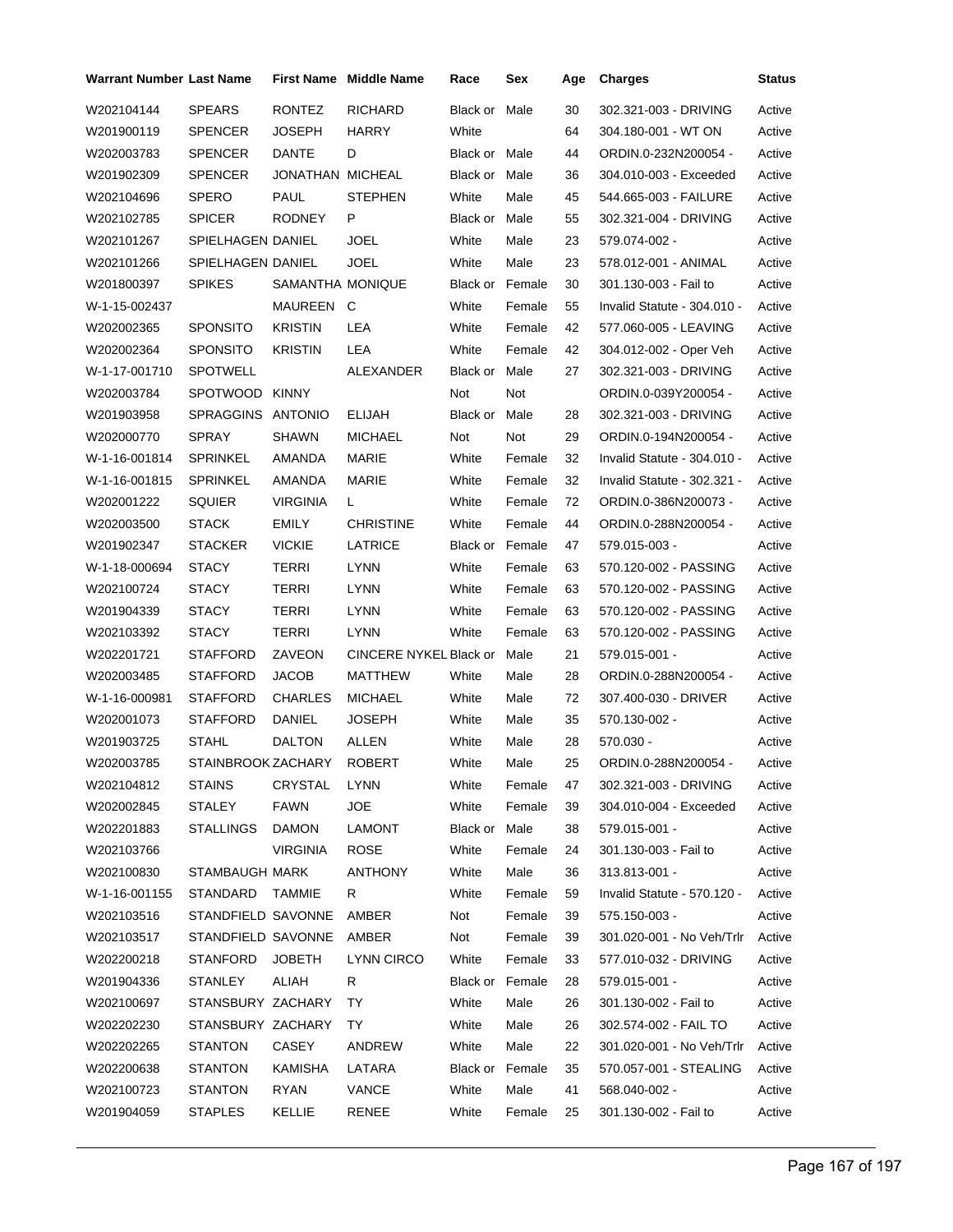| Warrant Number Last Name |                  |                | <b>First Name Middle Name</b> | Race                 | Sex    | Age | <b>Charges</b>              | <b>Status</b> |
|--------------------------|------------------|----------------|-------------------------------|----------------------|--------|-----|-----------------------------|---------------|
| W202002521               | <b>STARK</b>     | <b>DUNCAN</b>  | М                             | White                | Male   | 24  | 302.321-003 - DRIVING       | Active        |
| W202202389               | <b>STARKS</b>    | CARL           | ANTHONY                       | Black or Male        |        | 34  | 304.022-002 - FAIL TO       | Active        |
| W202001974               | <b>STARKS</b>    | <b>IVORY</b>   | LEE                           |                      | Male   | 34  | ORDIN.0-057Y200054 -        | Active        |
| W-1-13-001386            | <b>STARNES</b>   | <b>BILLY</b>   | <b>JEARORRD</b>               | Black or Male        |        | 44  | Invalid Statute - 302.020 - | Active        |
| W201904229               | <b>STARR</b>     | MARK           | <b>DEJUAN</b>                 | Black or Male        |        | 42  | 301.140-001 -               | Active        |
| W201904225               | <b>STARR</b>     | MARK           | <b>DEJUAN</b>                 | Black or Male        |        | 42  | 302.321-003 - DRIVING       | Active        |
| W201904232               | <b>STARR</b>     | <b>MARK</b>    | DEJUAN                        | Black or Male        |        | 42  | 301.140-001 -               | Active        |
| W201904224               | <b>STARR</b>     | MARK           | <b>DEJUAN</b>                 | Black or Male        |        | 42  | 302.321-003 - DRIVING       | Active        |
| W202101840               | <b>STARR</b>     | IAN            | THOMAS                        | White                | Male   | 46  | 568.040-002 -               | Active        |
| W201904230               | <b>STARR</b>     | <b>MARK</b>    | <b>DEJUAN</b>                 | Black or Male        |        | 42  | 301.130-003 - Fail to       | Active        |
| W201904233               | <b>STARR</b>     | MARK           | <b>DEJUAN</b>                 | Black or Male        |        | 42  | 301.130-003 - Fail to       | Active        |
| W201904231               | <b>STARR</b>     | MARK           | <b>DEJUAN</b>                 | Black or Male        |        | 42  | 301.190-001 - Oper Motor    | Active        |
| W201904227               | <b>STARR</b>     | MARK           | <b>DEJUAN</b>                 | Black or Male        |        | 42  | 303.025-003 - OWNER         | Active        |
| W201904228               | <b>STARR</b>     | MARK           | <b>DEJUAN</b>                 | Black or Male        |        | 42  | 301.190-001 - Oper Motor    | Active        |
| W201904226               | <b>STARR</b>     | MARK           | <b>DEJUAN</b>                 | Black or Male        |        | 42  | 303.025-003 - OWNER         | Active        |
| W202002730               | <b>STARR</b>     |                | <b>MICHELLE</b>               | Black or Female      |        | 29  | ORDIN.0-077Y200035 -        | Active        |
| W202003087               | <b>STARZYK</b>   |                | Е                             | White                | Female | 38  | 301.020-001 - No Veh/Trlr   | Active        |
| W202003072               | STARZYK          |                | E                             | White                | Female | 38  | 302.321-003 - DRIVING       | Active        |
| W202003442               | <b>STATEN</b>    | ARLANDO        | D                             | Black or Male        |        | 50  | ORDIN.0-288N200054 -        | Active        |
| W202103864               | STATEN           | ARLANDO        | D                             | Black or Male        |        | 50  | 301.210-001 - Posses        | Active        |
| W-1-14-001549            | <b>STATON</b>    | <b>CHARLES</b> | <b>EDWARD</b>                 | White                | Male   | 48  | Invalid Statute - 568.040 - | Active        |
| W201801061               | ST CLAIR         | <b>PIERRE</b>  | <b>VENETO</b>                 | Black or Male        |        | 36  | 302.321-003 - DRIVING       | Active        |
| W201903924               | STEAD            | KATHY          | L                             |                      | Female | 67  | 570.120 - PASSING BAD       | Active        |
| W-1-06-003621            | <b>STEAD</b>     | SELENA         | A                             |                      | Female | 48  | Invalid Statute - 570.120 - | Active        |
| W201900856               | <b>STECKLINE</b> | CRAIG          | ALLEN                         | White                | Male   | 52  | 301.020-001 - No Veh/Trlr   | Active        |
| W202200750               | STEEBY           | KATIE          | RAE                           | White                | Female | 31  | 304.010-005 - Exceeded      | Active        |
| W-1-17-003781            | <b>STEED</b>     | <b>BOBBY</b>   | <b>LEE</b>                    | <b>Black or Male</b> |        | 34  | 307.400-029 - OPER MCV      | Active        |
| W201904586               | STEELE           | <b>RICKY</b>   | S                             | White                | Male   | 47  | 544.665-001 - FAILURE       | Active        |
| W-1-14-001305            | <b>STEELE</b>    | JASON          | MILES                         | White                | Male   | 46  | 303.025-002 - Oper MV of    | Active        |
| W-1-14-001072            | <b>STEELE</b>    | <b>JASON</b>   | MILES                         | White                | Male   | 46  | Invalid Statute - 304.010 - | Active        |
| W202101757               | STEEN            | DAYMIA         | D                             |                      | Female | 20  | 302.020-003 - Operate       | Active        |
| W202101756               | <b>STEEN</b>     | DAYMIA         | D                             |                      | Female | 20  | 304.010-004 - Exceeded      | Active        |
| W201904177               | <b>STEFFEN</b>   | WILLIAM        | <b>KARL</b>                   | White                | Male   | 30  | 301.020-001 - No Veh/Trlr   | Active        |
| W-1-12-001601            | <b>STEIN</b>     | <b>JOHNIE</b>  | <b>HAROLD</b>                 | White                | Male   | 75  | Invalid Statute - 301.020 - | Active        |
| W-1-17-001039            | <b>STEIN</b>     | <b>DYLAN</b>   | <b>MATTHEW</b>                | White                | Male   | 28  | 303.025-003 - OWNER         | Active        |
| W202000784               | <b>STEINER</b>   | <b>JACOB</b>   | <b>DON</b>                    | White                | Male   | 25  | ORDIN.0-318N200054 -        | Active        |
| W202101688               | <b>STEINHOFF</b> |                |                               | White                | Male   | 77  | 302.321-003 - DRIVING       | Active        |
| W202202274               | <b>STENSON</b>   | ZHAMYA         | RAHSAN                        | Black or Female      |        | 18  | 302.020-003 - Operate       | Active        |
| W202003786               | <b>STEPHENS</b>  | MYKAILA        |                               | Not                  | Not    |     | ORDIN.0-232N200054 -        | Active        |
| W202103268               | <b>STEPHENS</b>  | <b>SHEILA</b>  | <b>ROSE</b>                   | White                | Female | 58  | 579.074-003 -               | Active        |
| W202202369               | <b>STEPHENS</b>  | <b>JESSICA</b> | ELAINE                        | White                | Female | 41  | 579.015-001 -               | Active        |
| W-1-15-003067            | <b>STEPHENS</b>  | <b>ANTONIO</b> |                               | Black or Male        |        | 37  | Invalid Statute - 304.010 - | Active        |
| W202003787               |                  | NICHOLAS       | JAMES                         | White                | Male   | 31  | ORDIN.0-039Y200054 -        | Active        |
| W201801342               |                  | QUEEA          | <b>JACQUEISE</b>              | Black or Female      |        | 32  | 303.025-003 - OWNER         | Active        |
| W201801341               |                  | QUEEA          | <b>JACQUEISE</b>              | Black or Female      |        | 32  | 302.321-003 - DRIVING       | Active        |
| W202003025               | <b>STERLING</b>  | <b>MARVIN</b>  | <b>GLEN</b>                   | Not                  | Male   | 32  | 301.130-002 - Fail to       | Active        |
| W202001975               | <b>STERLING</b>  |                | <b>FAYELETTE</b>              | Black or Female      |        | 26  | ORDIN.0-288N200054 -        | Active        |
|                          |                  |                |                               |                      |        |     |                             |               |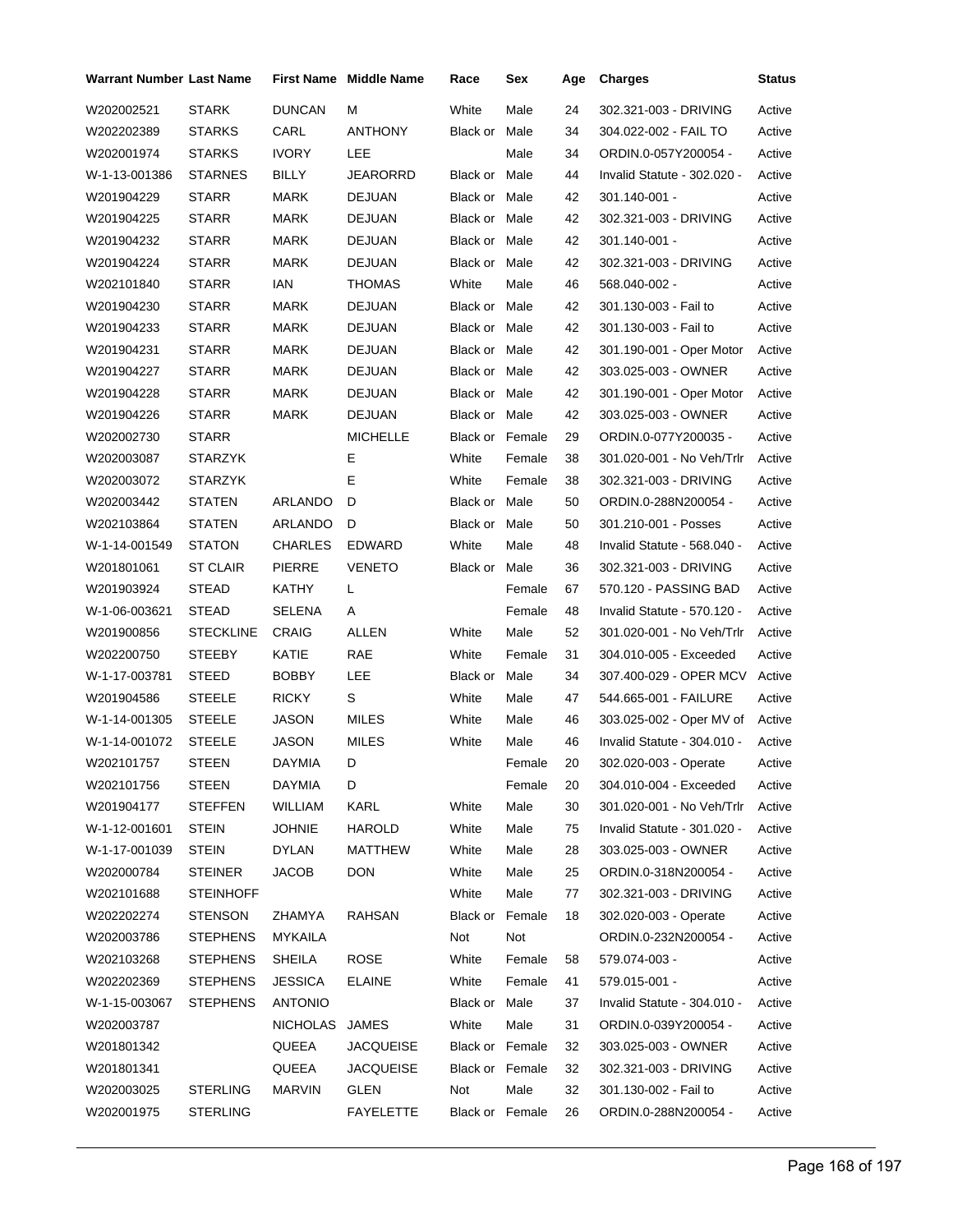| Warrant Number Last Name |                  |                  | <b>First Name Middle Name</b> | Race                   | Sex    | Age | <b>Charges</b>                | <b>Status</b> |
|--------------------------|------------------|------------------|-------------------------------|------------------------|--------|-----|-------------------------------|---------------|
| W202202253               | <b>STEUBER</b>   |                  | <b>JEAN</b>                   | White                  | Female | 39  | 302.321-003 - DRIVING         | Active        |
| W202200498               | STEUBER          |                  | <b>JEAN</b>                   | White                  | Female | 39  | 301.020-001 - No Veh/Trlr     | Active        |
| W202200497               | STEUBER          |                  | JEAN                          | White                  | Female | 39  | 303.025-003 - OWNER           | Active        |
| W-1-18-000804            | <b>STEVENS</b>   | JASON            | ALAN                          | White                  | Male   | 38  | 302.321-003 - DRIVING         | Active        |
| W-1-18-000805            | <b>STEVENS</b>   | JASON            | ALAN                          | White                  | Male   | 38  | 304.010-005 - Exceeded        | Active        |
| W-1-16-002688            | <b>STEVENS</b>   | MIKE             | LAROY                         | White                  | Male   | 53  | Invalid Statute - 304.180 -   | Active        |
| W-1-16-002689            | <b>STEVENS</b>   | MIKE             | LAROY                         | White                  | Male   | 53  | Invalid Statute - 301.277 -   | Active        |
| W202201305               | STEVENS          | DANIEL           | PAUL                          | White                  | Male   | 54  | 577.060-005 - LEAVING         | Active        |
| W-1-13-001792            | STEVENS          | DRAKE            | <b>MASON</b>                  | White                  | Male   | 28  | Invalid Statute - 304.010 -   | Active        |
| W-1-16-002690            | <b>STEVENS</b>   | MIKE             | LAROY                         | White                  | Male   | 53  | 307.400-030 - DRIVER          | Active        |
| W202201761               | STEVENS          | <b>BRITANEE</b>  | <b>STAR</b>                   | Not                    | Female | 22  | 306.020-003 - EXPIRED         | Active        |
| W202104396               | STEVENS          | JEREMY           | MATTHEW                       | White                  | Male   | 32  | 301.020-001 - No Veh/Trlr     | Active        |
| W201901828               | STEVENSON DARREN |                  | D                             | Black or Male          |        | 35  | 304.180-001 - WT ON           | Active        |
| W202103840               | STEVENSON NATHAN |                  | <b>WILLIAM</b>                | White                  | Male   | 32  | 579.015-001 -                 | Active        |
| W202104868               | STEWARD          | RE'KEISHA MARIA  |                               | Black or Female        |        | 33  | 579.074-003 -                 | Active        |
| W202104867               | <b>STEWARD</b>   | RE'KEISHA MARIA  |                               | <b>Black or Female</b> |        | 33  | 579.015-004 -                 | Active        |
| W202002407               | STEWART          | <b>VINCENT</b>   |                               | Black or Male          |        | 65  | 570.090-001 - FORGERY         | Active        |
| W202103874               | STEWART          |                  | ASHLEY                        | White                  | Male   | 39  | 570.030-035 - STEALING        | Active        |
| W-1-13-002738            | STEWART          | <b>DENISE</b>    | R                             | <b>Black or Female</b> |        | 38  | 570.030-046 -                 | Active        |
| W202003493               | STEWART          |                  | <b>MARIE</b>                  | <b>Black or Female</b> |        | 25  | ORDIN.0-288N200054 -          | Active        |
| W202101845               | STEWART          | <b>NICOLE</b>    | R                             | White                  | Female | 39  | 304.010-003 - Exceeded        | Active        |
| W202202224               | STEWART          | JERMAINE         | <b>JERRELL</b>                | Black or Male          |        | 37  | 302.321-003 - DRIVING         | Active        |
| W202101852               | STEWART          | <b>NICOLE</b>    | R                             | White                  | Female | 39  | 302.321-003 - DRIVING         | Active        |
| W202100059               | STEWART          | <b>NICOLE</b>    | R                             | White                  | Female | 39  | 569.080-002 -                 | Active        |
| W201904076               | STEWART          | <b>INDIA</b>     | LACHE                         | <b>Black or Female</b> |        | 35  | 303.025-002 - Oper MV of      | Active        |
| W202202225               | STEWART          | JERMAINE         | <b>JERRELL</b>                | Black or Male          |        | 37  | 304.010-004 - Exceeded        | Active        |
| W202101759               | STEWART          | ROBERT           | <b>MICHAEL</b>                | Black or Male          |        | 42  | 302.020-003 - Operate         | Active        |
| W202104575               | STEWART          |                  | <b>ASHLEY</b>                 | White                  | Male   | 39  | 579.015-001 -                 | Active        |
| W202200065               | <b>STEWART</b>   |                  | <b>VERNON</b>                 | Black or Male          |        | 38  | 304.010-004 - Exceeded        | Active        |
| W202201110               | STEWART          | <b>DEZTINE</b>   | <b>MONEI</b>                  | Black or Female        |        | 23  | 301.020-001 - No Veh/Trlr     | Active        |
| W-1-14-002915            | STEWART          | ANTHONY          | KEITH                         | Black or Male          |        | 64  | Invalid Statute - 304.180 -   | Active        |
| W202100058               | STEWART          | <b>NICOLE</b>    | R.                            | White                  | Female | 39  | 570.090-001 - FORGERY         | Active        |
| W202200668               | STEWART          | ROBERT           | <b>MICHAEL</b>                | Black or Male          |        | 42  | 302.321-003 - DRIVING         | Active        |
| W201903632               | STEWART          | <b>BETTY</b>     | LORAINE                       |                        | Female | 72  | 302.321-003 - DRIVING         | Active        |
| W202201111               | <b>STEWART</b>   | <b>DEZTINE</b>   | <b>MONEI</b>                  | Black or Female        |        | 23  | 302.321-003 - DRIVING         | Active        |
| W202104574               | STEWART          |                  | ASHLEY                        | White                  | Male   | 39  | 302.321-003 - DRIVING         | Active        |
| W202102246               | <b>STICKLEY</b>  | <b>KHYREE</b>    | <b>EUGENE JAMES White</b>     |                        | Male   | 25  | 302.321-003 - DRIVING         | Active        |
| W-1-15-002916            | STILLMAN         | <b>QUENTIN</b>   | R                             | Black or               | Male   | 51  | Invalid Statute - 302.020 -   | Active        |
| W-1-15-000836            | STIMOLO          | MARIA            | <b>ELIZABETH</b>              | White                  | Female | 47  | Invalid Statute - 570.120 -   | Active        |
| W-1-18-001013            | <b>STINGLEY</b>  | TERRY            | ALAN                          | White                  | Male   | 26  | 304.180-001 WT ON             | Active        |
| W201901817               | <b>STINSON</b>   | HAROLD           | <b>EDWARD</b>                 | White                  | Male   | 33  | 307.400-001 - FAIL TO         | Active        |
| W202003129               | STINSON          | LUKE             | ALEXANDER                     | White                  | Male   | 49  | 579.015-003 -                 | Active        |
| W202003130               | <b>STINSON</b>   | LUKE             | ALEXANDER                     | White                  | Male   | 49  | 579.074-003 -                 | Active        |
| W201901816               | <b>STINSON</b>   | HAROLD           | EDWARD                        | White                  | Male   | 33  | 304.180-007 - GROSS WT Active |               |
| W201901818               | STINSON          | HAROLD           | EDWARD                        | White                  | Male   | 33  | 301.130-002 - Fail to         | Active        |
| W202000985               | <b>STIRITZ</b>   | CHENTELL ARIELLA |                               | Not                    | Not    | 31  | ORDIN.0-318N200054 -          | Active        |
| W-1-15-000077            | <b>STOKES</b>    | MARQUISE DEONDRE |                               | Black or Male          |        | 25  | Invalid Statute - 575.150 -   | Active        |
|                          |                  |                  |                               |                        |        |     |                               |               |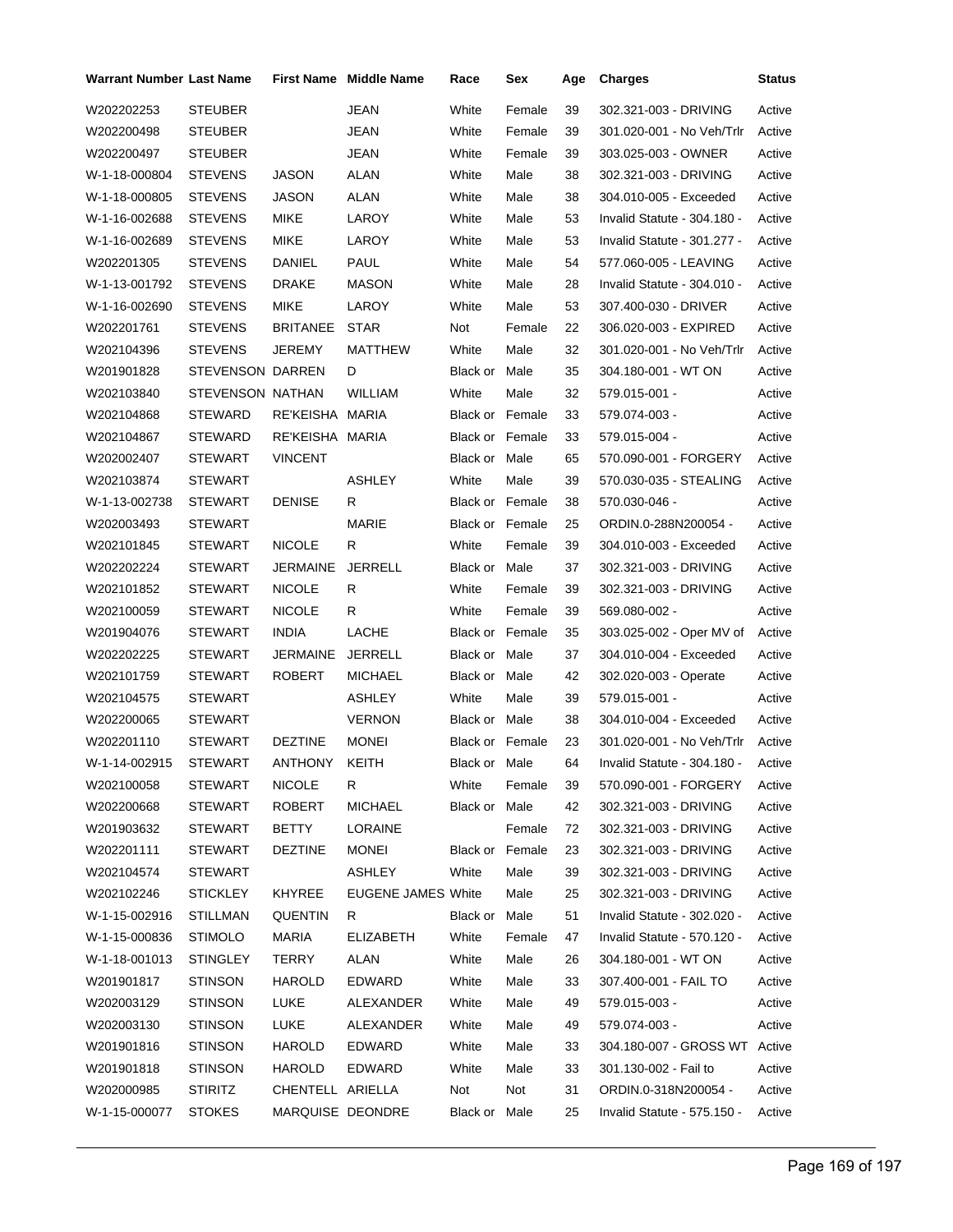| <b>Warrant Number Last Name</b> |                        |                   | <b>First Name Middle Name</b> | Race          | Sex    | Age | <b>Charges</b>                  | <b>Status</b> |
|---------------------------------|------------------------|-------------------|-------------------------------|---------------|--------|-----|---------------------------------|---------------|
| W-1-17-000357                   | <b>STOKICH</b>         | <b>MILUTIN</b>    |                               | White         | Male   | 34  | 301.020-001 - No Veh/Trlr       | Active        |
| W201902663                      | STOLPMANN RYAN         |                   | H                             | White         | Male   | 53  | 304.010-005 - Exceeded          | Active        |
| W202102930                      | STONE                  | <b>SHANE</b>      | <b>MICHAEL</b>                | White         | Male   | 35  | 301.130-002 - Fail to           | Active        |
| W-1-15-000556                   | <b>STONE</b>           | <b>GEOFFREY M</b> |                               | White         | Male   | 52  | Invalid Statute - 570.120 -     | Active        |
| W202003788                      | <b>STONE</b>           | TIERRA            |                               | Not           | Not    |     | ORDIN.0-232N200054 -            | Active        |
| W202201881                      | <b>STONE</b>           | <b>MICHAEL</b>    | LEE                           | White         | Male   | 37  | 568.040-002 -                   | Active        |
| W201903557                      | <b>STOPPEL</b>         | <b>DAVID</b>      | AARON                         | White         | Male   | 32  | 577.599-001 - FAIL TO           | Active        |
| W201903556                      | <b>STOPPEL</b>         | DAVID             | AARON                         | White         | Male   | 32  | 577.612-001 -                   | Active        |
| W202103963                      | <b>STOTLAR</b>         | <b>RUSSELL</b>    | DWAYNE                        | White         | Male   | 53  | 570.120-002 - PASSING           | Active        |
| W202103005                      | <b>STOUGH</b>          | JENNA             | <b>CHEYENNE</b>               | White         | Female | 23  | 304.015-011 - FAIL TO           | Active        |
| W202103006                      | <b>STOUGH</b>          | JENNA             | <b>CHEYENNE</b>               | White         | Female | 23  | 302.321-003 - DRIVING           | Active        |
| W202103007                      | STOUGH                 | JENNA             | <b>CHEYENNE</b>               | White         | Female | 23  | 577.010-032 - DRIVING           | Active        |
| W-1-15-001063                   | <b>STOVALL</b>         | <b>DAVID</b>      | LEWIS                         | Black or Male |        | 62  | Invalid Statute - 301.130 -     | Active        |
| W-1-17-004305                   | <b>STOVALL</b>         | ZACHARIAH RUSSEL  |                               | White         | Male   | 30  | 301.020-001 - No Veh/Trlr       | Active        |
| W202101363                      | STOVALL                | <b>MICHAEL</b>    | ANTHONY                       | Black or Male |        | 50  | 301.020-001 - No Veh/Trlr       | Active        |
| W201902268                      | <b>STOVALL</b>         | <b>CURTIS</b>     | Α                             | Black or Male |        | 65  | 301.130-002 - Fail to           | Active        |
| W202101361                      | <b>STOVALL</b>         | <b>MICHAEL</b>    | <b>ANTHONY</b>                | Black or Male |        | 50  | 304.010-006 - Exceeded          | Active        |
| W201902266                      | <b>STOVALL</b>         | <b>CURTIS</b>     | A                             | Black or Male |        | 65  | 302.020-003 - Operate           | Active        |
| W201902265                      | <b>STOVALL</b>         | <b>CURTIS</b>     | Α                             | Black or Male |        | 65  | 577.010-032 - DRIVING           | Active        |
| W201902267                      | <b>STOVALL</b>         | <b>CURTIS</b>     | A                             | Black or Male |        | 65  | 304.015-011 - FAIL TO           | Active        |
| W202101358                      | <b>STOVALL</b>         | <b>MICHAEL</b>    | ANTHONY                       | Black or Male |        | 50  | 577.010-032 - DRIVING           | Active        |
| W202101362                      | <b>STOVALL</b>         | <b>MICHAEL</b>    | ANTHONY                       | Black or Male |        | 50  | 303.025-007 - OPER MV           | Active        |
| W202101359                      | <b>STOVALL</b>         | <b>MICHAEL</b>    | ANTHONY                       | Black or Male |        | 50  | 302.321-004 - DRIVING           | Active        |
| W202102787                      | STRADFORD CHARLES      |                   | BENJIMAN                      | White         | Male   | 50  | 579.015-001 -                   | Active        |
| W202100471                      | <b>STRAHL</b>          | <b>HUNTER</b>     | JAMES                         | White         | Male   | 28  | ORDIN.0-041N200454 -            | Active        |
| W-1-11-002160                   | <b>STRANGFELDJACOB</b> |                   | MATTHEW                       | White         | Male   | 33  | Invalid Statute - 570.120 -     | Active        |
| W-1-18-000893                   | <b>STRATTON</b>        | <b>STACEY</b>     | DIANE                         | White         | Female | 35  | 301.020-001 - No Veh/Trlr       | Active        |
| W202201210                      | STRICKLING APRIL       |                   | <b>MICHELLE</b>               | White         | Female | 42  | 302.220-002 -                   | Active        |
| W202105171                      | <b>STROBLE</b>         | CHAD              | <b>ALLEN</b>                  | White         | Male   | 50  | 579.015-001 -                   | Active        |
| W202201610                      | STROHM                 | <b>DAVID</b>      | Α                             | White         | Male   | 24  | 304.015-031 - FAIL TO           | Active        |
| W202201609                      | <b>STROHM</b>          | <b>DAVID</b>      | A                             | White         | Male   | 24  | 304.010-006 - Exceeded          | Active        |
| W202002740                      | STROM                  | DANIEL            |                               | White         | Male   | 21  | 455.085-002 - VIOL OF           | Active        |
| W-1-14-002429                   | <b>STRONG</b>          | ANTHONY LEE       |                               | White         | Male   | 52  | Invalid Statute - 302.321 -     | Active        |
| W202200760                      | STRONG                 | <b>JAYLON</b>     | REAN                          | White         | Female | 25  | 335.060 - FAILED TO             | Active        |
| W202200759                      | STRONG                 | <b>JAYLON</b>     | <b>REAN</b>                   | White         | Female | 25  | 385.060 - OPERATING A           | Active        |
| W-1-16-000176                   | <b>STRONG</b>          | MIKE              | DAVID                         | White         | Male   | 39  | Invalid Statute - 571.020 -     | Active        |
| W201904000                      | <b>STROTHER</b>        | MARIELLE          | LATRICE                       |               | Female | 38  | 301.020-001 - No Veh/Trlr       | Active        |
| W202003789                      | <b>STROUD</b>          | THOMAS            | DAVID                         | Not           | Male   | 37  | ORDIN.0-288N200054 -            | Active        |
| W202102278                      | STROUD                 | SARAH             | М                             | White         | Female | 27  | 569.080-002 -                   | Active        |
| W202202338                      | STRUTTON               | ROBERT            | Е.                            | White         | Male   | 23  | 571.070-001 -                   | Active        |
| W-1-13-002940                   | STUART                 | <b>JOE</b>        | CHARLES                       | White         | Male   | 49  | Invalid Statute - 301.020 -     | Active        |
| W-1-13-002938                   | STUART                 | JOE               | CHARLES                       | White         | Male   | 49  | Invalid Statute - 302.321 -     | Active        |
| W-1-13-002939                   | STUART                 | JOE               | CHARLES                       | White         | Male   | 49  | 303.025-002 - Oper MV of Active |               |
| W201801632                      | STUART                 | <b>JASMINE</b>    | SEBRE                         | Black or Not  |        | 28  | 302.321-003 - DRIVING           | Active        |
| W202102891                      | STUART                 | <b>BRIAN</b>      | JAMAAL                        | Black or Not  |        |     | 306.020-003 - EXPIRED           | Active        |
| W202202165                      |                        | ABIGAIL           |                               | White         | Female |     | 544.665-003 - FAILURE           | Active        |
| W-1-13-002906                   | <b>STUBBS</b>          | <b>TYRONE</b>     | R                             | Black or Male |        | 34  | 570.030-046 -                   | Active        |
|                                 |                        |                   |                               |               |        |     |                                 |               |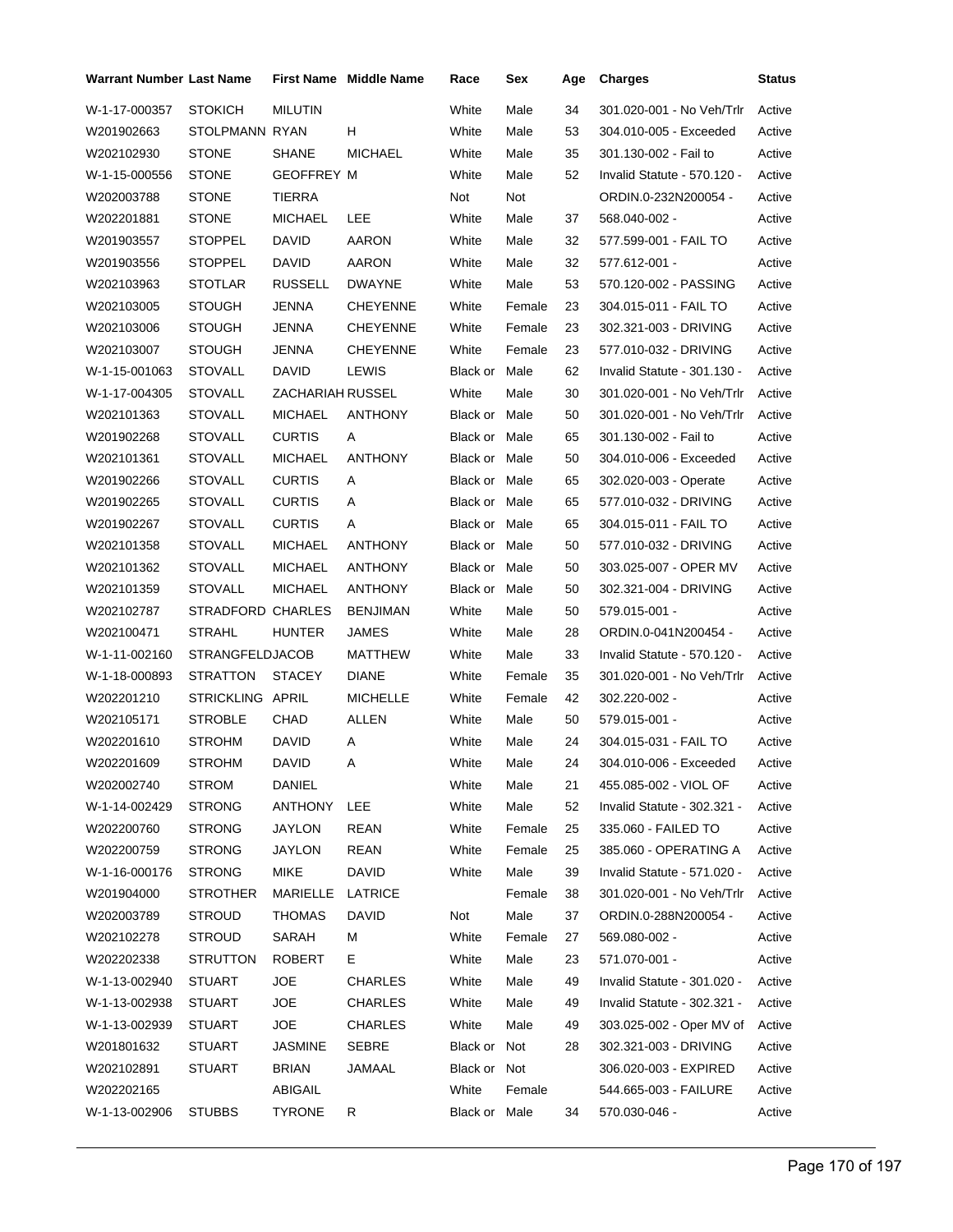| <b>Warrant Number Last Name</b> |                 |                      | First Name Middle Name | Race            | Sex             | Age | <b>Charges</b>              | <b>Status</b> |
|---------------------------------|-----------------|----------------------|------------------------|-----------------|-----------------|-----|-----------------------------|---------------|
| W201904195                      | STUDDARD        | <b>CHRIS</b>         | Α                      | White           | Male            | 32  | 304.010-004 - Exceeded      | Active        |
| W202104457                      | STUDDARD        | JENNIFER             | ANNE                   | White           | Female          | 34  | 301.020-001 - No Veh/Trlr   | Active        |
| W202000839                      | STUDDARD        | <b>CHRIS</b>         | Α                      | White           | Male            | 32  | 304.010-005 - Exceeded      | Active        |
| W-1-14-001132                   | <b>STUEVE</b>   | <b>KATHRYN</b>       | Α                      | White           | Female          | 44  | 303.025-002 - Oper MV of    | Active        |
| W202003790                      | STUHLMAN        | <b>COURTNEY NOEL</b> |                        | White           | Female          | 26  | ORDIN.0-388N201654 -        | Active        |
| W202200178                      | STUMPH          | RANDALL              | <b>LEE</b>             | White           | Male            | 31  | 304.010-006 - Exceeded      | Active        |
| W202200180                      | STUMPH          | RANDALL              | LEE                    | White           | Male            | 31  | 307.179-002 - DRIVER        | Active        |
| W201902303                      | ST YVES         | MARIE                | L.                     |                 | Female          | 41  | 304.010-005 - Exceeded      | Active        |
| W-1-16-001806                   | SUBELKA         | TOMAS                | ZACHARY                | White           | Male            | 39  | Invalid Statute - 304.010 - | Active        |
| W-1-16-001807                   | SUBELKA         | TOMAS                | ZACHARY                | White           | Male            | 39  | 303.025-002 - Oper MV of    | Active        |
| W202100226                      | SUBLETT         | BRANDON              | <b>SCOTT</b>           | White           | Male            | 37  | 302.321-003 - DRIVING       | Active        |
| W202100224                      | SUBLETT         | BRANDON              | <b>SCOTT</b>           | White           | Male            | 37  | 575.150-003 -               | Active        |
| W202100228                      | <b>SUBLETT</b>  | <b>BRANDON</b>       | <b>SCOTT</b>           | White           | Male            | 37  | 301.020-001 - No Veh/Trlr   | Active        |
| W202100227                      | <b>SUBLETT</b>  | BRANDON              | <b>SCOTT</b>           | White           | Male            | 37  | 304.015-011 - FAIL TO       | Active        |
| W202100225                      | SUBLETT         | BRANDON              | <b>SCOTT</b>           | White           | Male            | 37  | 304.012-001 - Oper Veh in   | Active        |
| W202100720                      | <b>SUBLETT</b>  | <b>BRANDON</b>       | <b>SCOTT</b>           | White           | Male            | 37  | 570.030-035 - STEALING      | Active        |
| W201900741                      | <b>SUBLETT</b>  | RONALD               | MATTHEW                | Black or Male   |                 | 51  | 569.080-002 -               | Active        |
| W201900773                      | SUBLETT         | RONALD               | MATTHEW                | Black or Male   |                 | 51  | 570.030-043 - STEALING      | Active        |
| W-1-17-001693                   | <b>SUCHITE</b>  | HUGO                 | <b>LEONEL</b>          | White           | Male            | 38  | 304.012-002 - Oper Veh      | Active        |
| W-1-17-001695                   | <b>SUCHITE</b>  | HUGO                 | <b>LEONEL</b>          | White           | Male            | 38  | 303.025-003 - OWNER         | Active        |
| W-1-17-001691                   | SUCHITE         | <b>HUGO</b>          | <b>LEONEL</b>          | White           | Male            | 38  | 577.010-030 - DWI -         | Active        |
| W-1-17-001694                   | <b>SUCHITE</b>  | HUGO                 | <b>LEONEL</b>          | White           | Male            | 38  | 302.020-003 - Operate       | Active        |
| W202200383                      | SUGGS           | JACKSON              | THEODORE               | White           | Male            | 19  | 544.665-002 - FAILURE       | Active        |
| W202200391                      | <b>SUGGS</b>    | <b>JACKSON</b>       | <b>THEODORE</b>        | White           | Male            | 19  | 544.665-002 - FAILURE       | Active        |
| W202200389                      | <b>SUGGS</b>    | <b>JACKSON</b>       | THEODORE               | White           | Male            | 19  | 544.665-002 - FAILURE       | Active        |
| W202200385                      | <b>SUGGS</b>    | JACKSON              | <b>THEODORE</b>        | White           | Male            | 19  | 544.665-002 - FAILURE       | Active        |
| W202200386                      | <b>SUGGS</b>    | <b>JACKSON</b>       | THEODORE               | White           | Male            | 19  | 544.665-002 - FAILURE       | Active        |
| W202200390                      | <b>SUGGS</b>    | JACKSON              | THEODORE               | White           | Male            | 19  | 544.665-002 - FAILURE       | Active        |
| W201801124                      | SUGUT           | <b>IRENE</b>         | JEPKOSGEI              | Black or Female |                 | 40  | 303.025-003 - OWNER         | Active        |
| W201802362                      | SULKAJ          | ALBAN                |                        | White           | Male            | 47  | 304.180-001 - WT ON         | Active        |
| W-1-17-003321                   | <b>SULLIVAN</b> | SARAYE               | <b>NICOLE</b>          |                 | Black or Female | 43  | 304.010-004 - Exceeded      | Active        |
| W-1-12-002747                   | <b>SULLIVAN</b> | JANIS                | ANN                    | White           | Female          | 63  | 570.030-046 -               | Active        |
| W202101326                      | SULLIVAN        | JARED                | WAYNE                  | White           | Male            | 27  | ORDIN.0-057Y200054 -        | Active        |
| W202101432                      | <b>SULLIVAN</b> | <b>TYWAN</b>         | <b>EDDIE</b>           | Black or Male   |                 | 28  | ORDIN.0-057N200054 -        | Active        |
| W-1-17-003320                   | <b>SULLIVAN</b> | SARAYE               | <b>NICOLE</b>          | Black or Female |                 | 43  | 302.321-003 - DRIVING       | Active        |
| W202201470                      | SULLIVAN        | TYWAN                | <b>EDDIE</b>           | Black or Male   |                 | 28  | 307.179-002 - DRIVER        | Active        |
| W202101327                      | <b>SULLIVAN</b> | JARED                | WAYNE                  | White           | Male            | 27  | ORDIN.0-388N201654 -        | Active        |
| W202201469                      | <b>SULLIVAN</b> | <b>TYWAN</b>         | EDDIE                  | Black or Male   |                 | 28  | 302.321-004 - DRIVING       | Active        |
| W202101328                      | SULLIVAN        | JARED                | WAYNE                  | White           | Male            | 27  | ORDIN.0-256N200050 -        | Active        |
| W-1-17-003173                   | SULZEN          | CONRAD               | W                      | White           | Male            | 57  | 304.010-004 - Exceeded      | Active        |
| W202003791                      | <b>SUMMER</b>   | BENJAMIN             |                        | Not             | Not             |     | ORDIN.0-288N200054 -        | Active        |
| W-1-16-002612                   | SUMMERS         | SHANTEL              | RENEE                  | Black or Female |                 | 31  | Invalid Statute - 301.020 - | Active        |
| W-1-16-002610                   | <b>SUMMERS</b>  | SHANTEL              | <b>RENEE</b>           | Black or Female |                 | 31  | Invalid Statute - 302.020 - | Active        |
| W-1-16-002611                   | <b>SUMMERS</b>  | SHANTEL              | <b>RENEE</b>           | Black or Female |                 | 31  | 303.025-002 - Oper MV of    | Active        |
| W202103699                      | SUMMERS         |                      | DALE                   | White           | Male            | 54  | 579.015-004 -               | Active        |
| W201902948                      |                 | SYNDA                | L.                     | White           | Female          | 46  | 579.015-001 -               | Active        |
| W201900238                      |                 | SYNDA                | L                      | White           | Female          | 46  | 570.223-006 - IDENTITY      | Active        |
|                                 |                 |                      |                        |                 |                 |     |                             |               |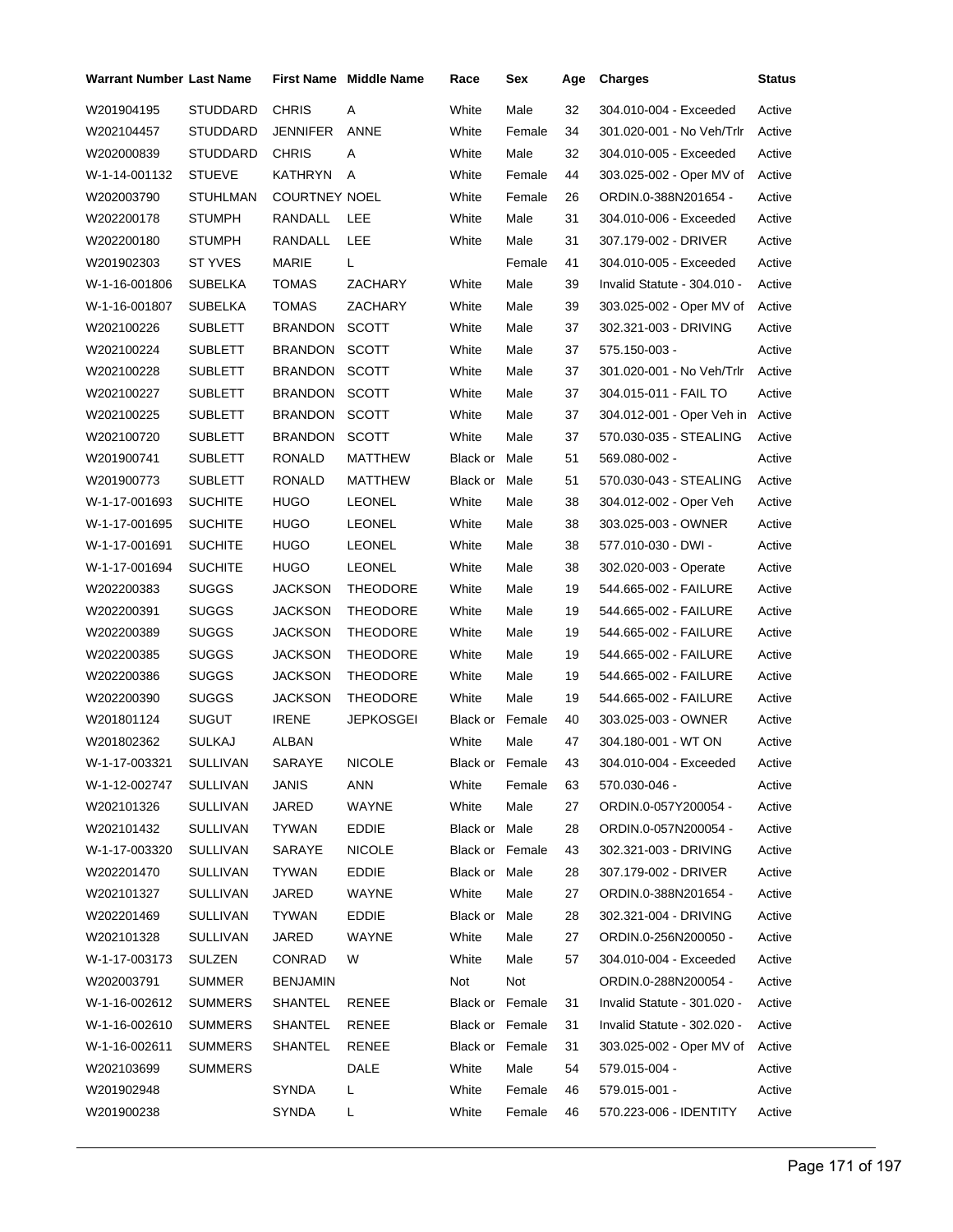| <b>Warrant Number Last Name</b> |                    |                   | <b>First Name Middle Name</b> | Race                   | Sex    | Age | <b>Charges</b>              | Status |
|---------------------------------|--------------------|-------------------|-------------------------------|------------------------|--------|-----|-----------------------------|--------|
| W-1-16-004026                   | <b>SUNDBY</b>      | <b>SUSAN</b>      | Е                             |                        | Female | 61  | Invalid Statute - 570.120 - | Active |
| W202102947                      | <b>SUNON</b>       | <b>DIEGO</b>      |                               | Not                    | Male   | 36  | 19.1801 - TRACY             | Active |
| W202004119                      | <b>SUTHERLIN</b>   | <b>DAVID</b>      | <b>LEVON</b>                  | Black or               | Male   | 31  | ORDIN.0-288N200054 -        | Active |
| W-1-10-000428                   | <b>SUTTON</b>      | <b>BRANDON</b>    | <b>MCKAY</b>                  | White                  | Male   | 37  | 577.010-032 - DRIVING       | Active |
| W201801119                      | <b>SUTTON</b>      | <b>MARCUS</b>     | LEE'ANGELO                    | Black or Male          |        | 33  | 579.074-003 -               | Active |
| W-1-16-001737                   | SWAIN              | ANDRE             | ALLAN                         | Black or Male          |        | 29  | Invalid Statute - 195.202 - | Active |
| W-1-16-001739                   | <b>SWAIN</b>       | ANDRE             | ALLAN                         | Black or Male          |        | 29  | Invalid Statute - 304.017 - | Active |
| W-1-16-001738                   | <b>SWAIN</b>       | ANDRE             | ALLAN                         | Black or Male          |        | 29  | Invalid Statute - 195.233 - | Active |
| W-1-16-000910                   | SWANEGAN           | ROCHELLE M        |                               | Black or               |        | 60  | Invalid Statute - 302.020 - | Active |
| W-1-16-000911                   | SWANEGAN           | ROCHELLE M        |                               | Black or               |        | 60  | Invalid Statute - 304.016 - | Active |
| W-1-13-002832                   | SWANEPOEL JACOBUS  |                   | <b>PHILIPPUS</b>              | White                  | Male   | 32  | Invalid Statute - 566.032 - | Active |
| W-1-14-002364                   | <b>SWANK</b>       | <b>MARIAH</b>     | <b>MARIE</b>                  | <b>Black or Female</b> |        | 27  | Invalid Statute - 313.830 - | Active |
| W202003876                      | SWANSON            | <b>CHARLES</b>    | н                             | White                  | Male   | 20  | 304.010-004 - Exceeded      | Active |
| W-1-17-001493                   | <b>SWANSON</b>     | <b>DEVIN</b>      | <b>DAVID</b>                  | White                  | Male   | 26  | Invalid Statute -           | Active |
| W-1-16-002069                   | SWEI               | ALI               |                               |                        | Male   | 31  | 565.225-007 - STALKING      | Active |
| W202003793                      | <b>SWIERSKI</b>    | <b>JOSHUA</b>     | HAYDEN                        | White                  | Male   | 22  | ORDIN.0-288N200054 -        | Active |
| W-1-17-001965                   | <b>SWINT</b>       | <b>DWAIN</b>      | <b>RUSSELL</b>                | Black or               | Male   | 41  | 307.400-029 - OPER MCV      | Active |
| W-1-17-001966                   | <b>SWINT</b>       | <b>DWAIN</b>      | <b>RUSSELL</b>                | Black or               | Male   | 41  | 307.400-001 - FAIL TO       | Active |
| W202003794                      | <b>SWINTON</b>     | ANDREA            |                               | Not                    | Not    |     | ORDIN.0-243N200054 -        | Active |
| W202001225                      | SWOGAR             | <b>JOHN</b>       | <b>CALEB</b>                  | White                  | Male   | 29  | ORDIN.0-283Y200029 -        | Active |
| W202000984                      | <b>SWOPE</b>       | <b>MARK</b>       | EDWARD                        | White                  | Male   | 32  | ORDIN.0-057N200054 -        | Active |
| W201904299                      | <b>SWOPE</b>       | JAMES             | LEE                           | White                  | Male   | 31  | 568.040-002 -               | Active |
| W201900307                      | SWYGERT            | <b>TARESSA</b>    | MARIE                         | <b>Black or Female</b> |        | 28  | 302.321-003 - DRIVING       | Active |
| W201900309                      | SWYGERT            | TARESSA           | MARIE                         | <b>Black or Female</b> |        | 28  | 303.025-003 - OWNER         | Active |
| W201900310                      | <b>SWYGERT</b>     | <b>TARESSA</b>    | MARIE                         | <b>Black or Female</b> |        | 28  | 303.025-003 - OWNER         | Active |
| W201900311                      | SWYGERT            | <b>TARESSA</b>    | MARIE                         | Black or Female        |        | 28  | 301.130-002 - Fail to       | Active |
| W201900308                      | SWYGERT            | <b>TARESSA</b>    | MARIE                         | Black or Female        |        | 28  | 302.321-003 - DRIVING       | Active |
| W202202337                      | <b>SYDOW</b>       | MATTHEW           | <b>RYAN</b>                   | White                  | Male   | 29  | 302.321-003 - DRIVING       | Active |
| W202201165                      | <b>SYERS</b>       | <b>ERIC</b>       | DALE                          | White                  | Male   | 19  | 570.030-035 - STEALING      | Active |
| W202104423                      | SYLVESTER WILLARD  |                   | R                             | White                  | Male   | 52  | 306.020-003 - EXPIRED       | Active |
| W202104422                      | SYLVESTER WILLARD  |                   | R                             | White                  | Male   | 52  | 302.321-005 - DRIVING       | Active |
| W202101599                      | SZESNY             | <b>JOHN</b>       | LUKE                          | White                  | Male   | 28  | ORDIN.0-289N200054 -        | Active |
| W202101600                      | SZESNY             | <b>JOHN</b>       | LUKE                          | White                  | Male   | 28  | ORDIN.0-041N200454 -        | Active |
| W201904270                      |                    | <b>JOLIE</b>      | <b>EMIRANSE</b>               | Black or Female        |        | 27  | 304.010-006 - Exceeded      | Active |
| W201904271                      |                    | <b>JOLIE</b>      | <b>EMIRANSE</b>               | Black or Female        |        | 27  | 307.179-002 - DRIVER        | Active |
| W202101690                      | <b>TABOR</b>       | <b>DYLAN</b>      | <b>MICHAEL</b>                |                        | Male   | 22  | 313.830-002 - PERSON <      | Active |
| W202003795                      | TABU MUNTU ANDREAS |                   |                               | Black or Male          |        | 33  | ORDIN.0-388N201654 -        | Active |
| W202202167                      | TAFOLLA            |                   | TATIANNA EASTER ANAYA White   |                        | Female | 19  | 544.665 - FAILURE TO        | Active |
| W202103642                      | TALLARIDA          | RAFFAELLO ANTONIO |                               | White                  | Male   | 50  | 304.010-006 - Exceeded      | Active |
| W202200500                      | TALLEY             | DONESHA LATRICE   |                               | Black or Female        |        | 23  | 304.010-006 - Exceeded      | Active |
| W202200499                      | <b>TALLEY</b>      | DONESHA           | LATRICE                       | Black or Female        |        | 23  | 302.321-003 - DRIVING       | Active |
| W202103441                      | <b>TANG</b>        | <b>NAM</b>        | TRI                           | Asian                  | Male   | 42  | 304.180-001 - WT ON         | Active |
| W202100104                      | <b>TANKSLEY</b>    | <b>NICOLE</b>     | CHAMPAGNE                     | Black or Female        |        | 34  | 579.074-003 -               | Active |
| W202003666                      | <b>TANKSLEY</b>    | <b>NICOLE</b>     | CHAMPAGNE                     | Black or Female        |        | 34  | 577.010-032 - DRIVING       | Active |
| W202003667                      | <b>TANKSLEY</b>    | <b>NICOLE</b>     | CHAMPAGNE                     | Black or Female        |        | 34  | 304.012-002 - Oper Veh      | Active |
| W202100105                      | <b>TANKSLEY</b>    | <b>NICOLE</b>     | CHAMPAGNE                     | Black or Female        |        | 34  | 313.817-002 - PRESENT       | Active |
| W202100103                      | <b>TANKSLEY</b>    | <b>NICOLE</b>     | CHAMPAGNE                     | Black or Female        |        | 34  | 579.015-004 -               | Active |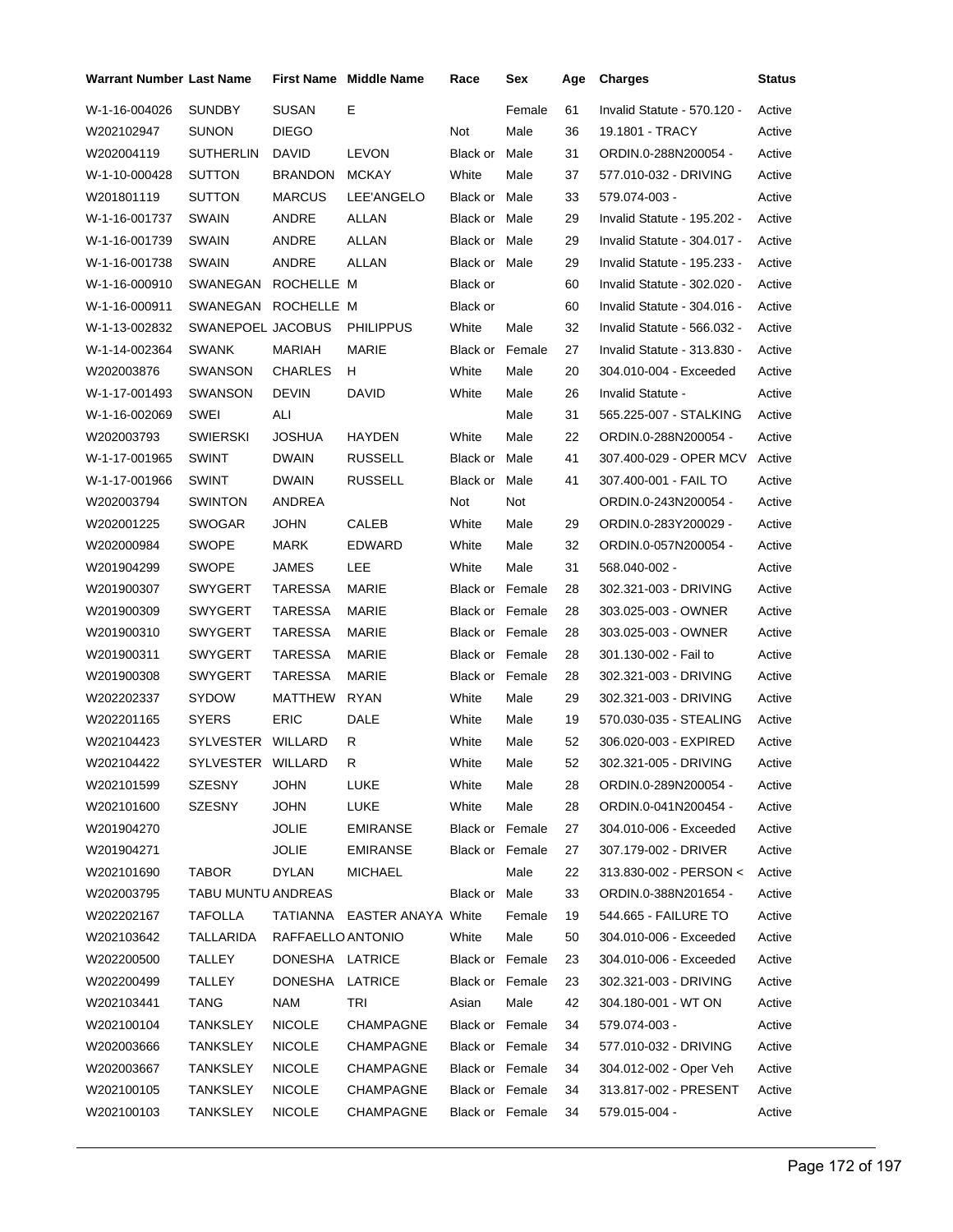| <b>Warrant Number Last Name</b> |                 |                 | First Name Middle Name | Race                   | Sex    | Age | <b>Charges</b>              | <b>Status</b> |
|---------------------------------|-----------------|-----------------|------------------------|------------------------|--------|-----|-----------------------------|---------------|
| W202003668                      | <b>TANKSLEY</b> | <b>NICOLE</b>   | <b>CHAMPAGNE</b>       | Black or               | Female | 34  | 302.321-003 - DRIVING       | Active        |
| W-1-18-000317                   | TANNER          | RANDY           | LAMOND                 | Black or Male          |        | 40  | 307.400-012 - FAIL TO       | Active        |
| W202102690                      | <b>TANNO</b>    | <b>JUSTIN</b>   | Κ                      | White                  | Male   | 31  | 544.665 - FAILURE TO        | Active        |
| W-1-10-000595                   | <b>TAPIA</b>    | <b>FERNANDO</b> |                        | White                  | Male   | 39  | Invalid Statute - 570.120 - | Active        |
| W-1-16-003970                   | TAPP            | JIMMY           | LERAN                  | White                  | Male   | 55  | 307.400-030 - DRIVER        | Active        |
| W-1-16-003969                   | TAPP            | JIMMY           | LERAN                  | White                  | Male   | 55  | 307.400-030 - DRIVER        | Active        |
| W-1-17-000653                   | TARNAWSKI       |                 | М                      | White                  | Male   | 32  | 304.017-001 -               | Active        |
| W-1-15-001550                   | TARPEH          | WULU            |                        | Black or Male          |        | 35  | 303.025-002 - Oper MV of    | Active        |
| W-1-15-000936                   | TARPEH          | WULU            |                        | Black or Male          |        | 35  | Invalid Statute - 307.179 - | Active        |
| W-1-15-001549                   | TARPEH          | WULU            |                        | Black or Male          |        | 35  | Invalid Statute - 302.321 - | Active        |
| W201900758                      | TARRIES         | <b>PATRICIA</b> | ANN                    | White                  | Female | 79  | 303.025-003 - OWNER         | Active        |
| W201900757                      | <b>TARRIES</b>  | <b>PATRICIA</b> | ANN                    | White                  | Female | 79  | 304.010-006 - Exceeded      | Active        |
| W-1-18-000220                   | <b>TARSE</b>    | SEBASTIAN POL   |                        | White                  | Male   | 37  | 302.020-003 - Operate       | Active        |
| W201900722                      | TARVER          | CAROLINE C      |                        | Black or Female        |        | 57  | 301.020-001 - No Veh/Trlr   | Active        |
| W-1-15-002485                   | TATE            | STEPHEN         | <b>RAPHAEL</b>         | White                  | Male   | 25  | Invalid Statute - 302.321 - | Active        |
| W-1-16-003388                   | TATUM           | <b>ANITA</b>    | J                      | Black or Female        |        | 60  | Invalid Statute - 195.202 - | Active        |
| W-1-17-000485                   | <b>TAYLOR</b>   | <b>ISIAH</b>    | <b>DOMINIQUE</b>       | Black or Male          |        | 31  | 303.025-003 - OWNER         | Active        |
| W202100613                      | TAYLOR          | KYLE            | LEROY                  | White                  | Male   | 29  | 304.010-004 - Exceeded      | Active        |
| W202103741                      | TAYLOR          | JANAUTICA DASHA |                        | <b>Black or Female</b> |        | 26  | 302.321-003 - DRIVING       | Active        |
| W202100521                      | TAYLOR          | KYLE            | LEROY                  | White                  | Male   | 29  | ORDIN.0-328N200054 -        | Active        |
| W201901924                      | TAYLOR          | TALON           | W                      | White                  | Male   | 24  | 575.150-003 -               | Active        |
| W-1-17-002973                   | TAYLOR          | AMBER           | <b>DAWN</b>            | White                  | Female | 27  | 304.012-002 - Oper Veh      | Active        |
| W202103419                      | TAYLOR          | JOSEPH          | <b>CODAN</b>           | Black or               | Male   | 21  | 301.130-002 - Fail to       | Active        |
| W-1-17-000486                   | TAYLOR          | <b>ISIAH</b>    | <b>DOMINIQUE</b>       | Black or Male          |        | 31  | 301.020-001 - No Veh/Trlr   | Active        |
| W202003862                      | TAYLOR          | KYLE            | <b>LEROY</b>           | White                  | Male   | 29  | 304.010-005 - Exceeded      | Active        |
| W202000772                      | TAYLOR          | CORY            | <b>DALTON</b>          | White                  | Male   | 25  | ORDIN.0-180N200041 -        | Active        |
| W201901453                      | TAYLOR          | WESLEY          | THOMAS                 | White                  | Male   | 22  | 304.010-006 - Exceeded      | Active        |
| W202003499                      | TAYLOR          | <b>LISA</b>     | <b>LYNETTE</b>         |                        | Female | 62  | ORDIN.0-288N200054 -        | Active        |
| W202200271                      | <b>TAYLOR</b>   | MALCOLM         | <b>PETER</b>           | Black or Male          |        | 29  | 302.321-003 - DRIVING       | Active        |
| W202103740                      | TAYLOR          | JANAUTICA DASHA |                        | Black or Female        |        | 26  | 301.140-001 -               | Active        |
| W202000773                      | <b>TAYLOR</b>   | CORY            | DALTON                 | White Male             |        | 25  | ORDIN.0-169N200055 -        | Active        |
| W201801337                      | <b>TAYLOR</b>   |                 | NICHOLAS ALEXANDER     | Black or Male          |        | 24  | 303.025-003 - OWNER         | Active        |
| W-1-16-003687                   | TAYLOR          | <b>AUSTIN</b>   | <b>COLE</b>            | White                  | Male   | 24  | Invalid Statute - 302.020 - | Active        |
| W202100918                      | TAYLOR          | LYNDON          | <b>BAINES</b>          | Black or Male          |        | 57  | 570.030-035 - STEALING      | Active        |
| W202200503                      | TAYLOR          | MALCOLM         | PETER                  | Black or Male          |        | 29  | 302.321-003 - DRIVING       | Active        |
| W202103739                      | TAYLOR          | JANAUTICA DASHA |                        | Black or Female        |        | 26  | 307.173-001 - OPER MV       | Active        |
| W-1-14-001300                   | <b>TAYLOR</b>   | JIMMY           | <b>ALLEN</b>           | White                  | Male   | 41  | 577.010-032 - DRIVING       | Active        |
| W202003484                      | <b>TAYLOR</b>   | <b>PORSHA</b>   | A                      |                        | Female | 35  | ORDIN.0-073Y198754 -        | Active        |
| W202200502                      | <b>TAYLOR</b>   | ALBERT          |                        | Black or Male          |        | 54  | 307.400-029 - OPER MCV      | Active        |
| W202000683                      | TAYLOR          | JOSEPH          | LEE                    | White                  | Male   | 51  | 565.076-002 - DOMESTIC      | Active        |
| W202104461                      | TAYLOR          | ASHLEY          | <b>MARIE</b>           | White                  | Female | 33  | 301.130-002 - Fail to       | Active        |
| W202104460                      | TAYLOR          | <b>ASHLEY</b>   | <b>MARIE</b>           | White                  | Female | 33  | 302.020-003 - Operate       | Active        |
| W202200270                      | <b>TAYLOR</b>   | <b>MALCOLM</b>  | PETER                  | Black or Male          |        | 29  | 303.025-003 - OWNER         | Active        |
| W-1-16-003688                   | <b>TAYLOR</b>   | AUSTIN          | <b>COLE</b>            | White                  | Male   | 24  | Invalid Statute - 301.020 - | Active        |
| W-1-17-000483                   | TAYLOR          | <b>ISIAH</b>    | <b>DOMINIQUE</b>       | Black or Male          |        | 31  | 302.321-003 - DRIVING       | Active        |
| W-1-17-000484                   | TAYLOR          | <b>ISIAH</b>    | <b>DOMINIQUE</b>       | Black or Male          |        | 31  | 304.010-005 - Exceeded      | Active        |
| W201801322                      | <b>TAYLOR</b>   |                 | NICHOLAS ALEXANDER     | Black or Male          |        | 24  | 304.010-004 - Exceeded      | Active        |
|                                 |                 |                 |                        |                        |        |     |                             |               |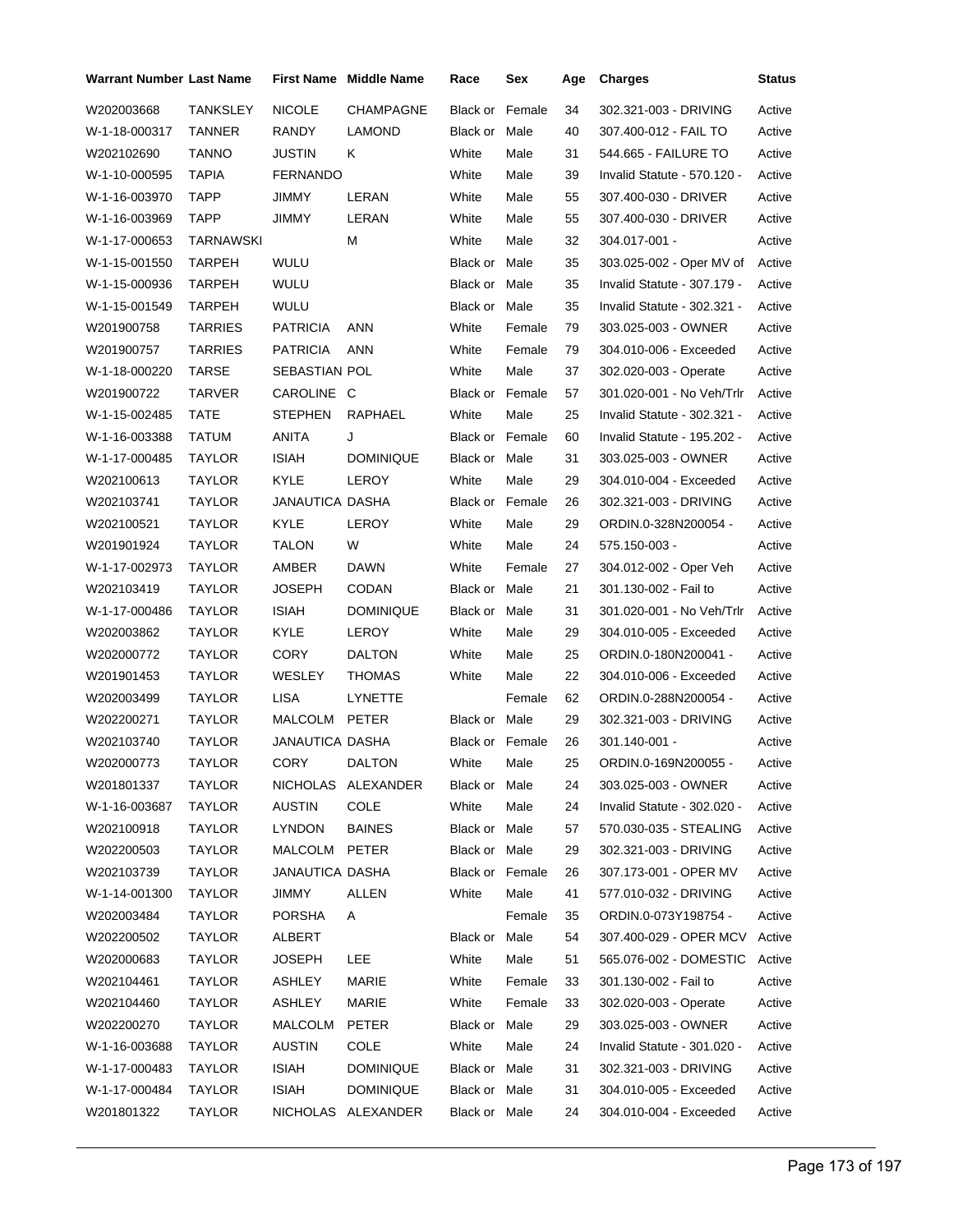| <b>Warrant Number Last Name</b> |                         |                 | <b>First Name</b> Middle Name | Race            | Sex    | Age | <b>Charges</b>              | Status |
|---------------------------------|-------------------------|-----------------|-------------------------------|-----------------|--------|-----|-----------------------------|--------|
| W202202069                      | TAYLOR                  | KAREEM          | R                             | Black or        | Female | 19  | 579.015-004 -               | Active |
| W202202071                      | TAYLOR                  | KAREEM          | R                             | Black or Male   |        | 19  | 307.173-001 - OPER MV       | Active |
| W202003615                      | <b>TEAGUE</b>           | SAMUEL          | <b>GILLIAM</b>                | White           | Male   | 36  | 304.010-004 - Exceeded      | Active |
| W202100490                      | TEEGARDEN DERECK        |                 | <b>JAMES</b>                  | White           | Male   | 26  | ORDIN.0-289N200054 -        | Active |
| W202100491                      | TEEGARDEN DERECK        |                 | JAMES                         | White           | Male   | 26  | ORDIN.0-041N200454 -        | Active |
| W202200504                      | TEMPLETON TRYNNEL       |                 | <b>NAJUAN</b>                 | Black or Male   |        | 33  | 385.070 - FAILURE TO        | Active |
| W-1-14-002021                   | <b>TEMPLETON MELVIN</b> |                 | <b>EUGENE</b>                 | Black or Male   |        | 33  | Invalid Statute - 301.130 - | Active |
| W-1-14-002020                   | <b>TEMPLETON MELVIN</b> |                 | <b>EUGENE</b>                 | Black or Male   |        | 33  | 303.025-002 - Oper MV of    | Active |
| W-1-18-000051                   | TENNEH                  | <b>EMMANUEL</b> |                               | Black or Male   |        | 29  | 577.060-005 - LEAVING       | Active |
| W-1-18-000052                   | <b>TENNEH</b>           | <b>EMMANUEL</b> |                               | Black or Male   |        | 29  | 302.020-003 - Operate       | Active |
| W202101321                      | TEO                     | <b>VINCENT</b>  |                               | Not             | Not    | 32  | ORDIN.0-256N200050 -        | Active |
| W202101322                      | TEO                     | <b>VINCENT</b>  |                               | Not             | Not    | 32  | ORDIN.0-054N200354 -        | Active |
| W-1-15-000120                   | <b>TERRELL</b>          | JAMEL           | LYNE                          | Black or Male   |        | 34  | Invalid Statute - 302.321 - | Active |
| W-1-16-002925                   | TERRY                   | <b>DUANE</b>    | <b>RICHARD</b>                | White           | Male   | 41  | 307.400-030 - DRIVER        | Active |
| W-1-16-002924                   | TERRY                   | <b>DUANE</b>    | <b>RICHARD</b>                | White           | Male   | 41  | 307.400-030 - DRIVER        | Active |
| W-1-17-001004                   | TERRY                   |                 | TRENZEL                       | Black or Male   |        | 29  | 304.010-006 - Exceeded      | Active |
| W-1-17-001005                   | TERRY                   |                 | TRENZEL                       | Black or Male   |        | 29  | 302.020-003 - Operate       | Active |
| W-1-16-002929                   | <b>TERRY</b>            | <b>HUDSON</b>   | <b>EMMANUEL</b>               | Black or Male   |        | 45  | Invalid Statute - 304.010 - | Active |
| W201800812                      | <b>TERRY</b>            | <b>MICAH</b>    | <b>ISAIAH</b>                 | Black or Male   |        | 26  | 579.015-004 -               | Active |
| W-1-15-002808                   | <b>TERRY</b>            | GREGORY         | <b>DEAN</b>                   |                 | Male   | 52  | Invalid Statute - 570.120 - | Active |
| W201900413                      | TERRY                   | ISHEANNA        | <b>MONIQUE</b>                | Black or Female |        | 27  | 570.120-002 - PASSING       | Active |
| W-1-16-000868                   | <b>TESE</b>             | <b>ROBERT</b>   | ANTHONY                       | White           | Male   | 42  | Invalid Statute - 565.074 - | Active |
| W202202352                      | <b>TESTERMAN BRIAN</b>  |                 | JAMES                         | White           | Male   | 46  | 568.040-001 -               | Active |
| W202103361                      | <b>TESTERMAN BRYSON</b> |                 | JAMES                         | White           | Male   | 19  | 544.665 - FAILURE TO        | Active |
| W202003403                      | <b>TESTERMAN BRIAN</b>  |                 | JAMES                         | White           | Male   | 46  | 568.040-002 -               | Active |
| W202101606                      | <b>TESTERMAN BRIAN</b>  |                 | JAMES                         | White           | Male   | 46  | 304.010-006 - Exceeded      | Active |
| W202101605                      | <b>TESTERMAN BRIAN</b>  |                 | JAMES                         | White           | Male   | 46  | 302.321-004 - DRIVING       | Active |
| W202101607                      | <b>TESTERMAN BRIAN</b>  |                 | <b>JAMES</b>                  | White           | Male   | 46  | 301.130-002 - Fail to       | Active |
| W202100520                      | <b>TESTERMAN BRIAN</b>  |                 | JAMES                         | White           | Male   | 46  | ORDIN.0-057Y200054 -        | Active |
| W202003796                      | <b>THACH</b>            | <b>SOPHON</b>   |                               | Asian           | Male   | 36  | ORDIN.0-159N200054 -        | Active |
| W202102322                      | THANG                   | TLAUNG          | LIN                           | Asian           | Male   | 29  | 304.022-001 - FAIL TO       | Active |
| W202102323                      | <b>THANG</b>            | TLAUNG          | LIN                           | Asian           | Male   | 29  | 304.017-002 -               | Active |
| W-1-14-002917                   | <b>THANH</b>            | TRUONG          | <b>NHAN</b>                   | Asian           | Male   | 47  | Invalid Statute - 304.010 - | Active |
| W-1-17-003123                   | <b>THEEL</b>            | WESTLEY         | CARLTON                       | White           | Male   | 30  | 304.010-007 - Exceeded      | Active |
| W202002445                      | <b>THELUSMA</b>         | <b>JEAN</b>     | N                             | Black or Male   |        | 60  | 304.180-001 - WT ON         | Active |
| W202200630                      | <b>THEN</b>             | <b>DANIELLE</b> | <b>ELIZABETH</b>              | White           | Female | 37  | 304.010-004 - Exceeded      | Active |
| W202001812                      | <b>THEODOR</b>          | <b>GEORGE</b>   | <b>LEON</b>                   | Black or Male   |        | 31  | 577.010-030 - DWI -         | Active |
| W-1-17-002669                   | <b>THEW</b>             | DARRELL         | <b>ROSS</b>                   | White           | Male   | 56  | 307.400-012 - FAIL TO       | Active |
| W202200594                      | THIEMAN                 | <b>ROY</b>      | ALLEN                         | White           | Male   | 37  | 579.015-001 -               | Active |
| W-1-16-000997                   | <b>THIESSEN</b>         | JACKOB          | <b>PENNER</b>                 | White           | Male   | 28  | Invalid Statute - 304.010 - | Active |
| W202202359                      | <b>THOLBORN</b>         | <b>JOHN</b>     | ALFRED                        | White           | Male   | 38  | 568.040-002 -               | Active |
| W202000870                      | THOMAS                  | DAVID           | LAWRENCE                      | Black or Male   |        | 24  | ORDIN.0-388N201654 -        | Active |
| W-1-17-001259                   | <b>THOMAS</b>           |                 |                               | Black or Male   |        | 57  | 570.120-002 - PASSING       | Active |
| W201903066                      | THOMAS                  | <b>DANETRA</b>  | <b>NICHOLE</b>                | Black or Female |        | 46  | 302.321-003 - DRIVING       | Active |
| W202104565                      | <b>THOMAS</b>           | CARLOS          | QUANDARIOUS Black or Male     |                 |        | 35  | 575.150 - RESISTING OR      | Active |
| W202004120                      | <b>THOMAS</b>           | MAYA            | <b>NICOLE</b>                 | Black or Female |        | 23  | ORDIN.0-057Y200054 -        | Active |
| W202004301                      | <b>THOMAS</b>           | <b>CONNOR</b>   | WILLIAM                       | White           | Male   | 29  | 304.010-003 - Exceeded      | Active |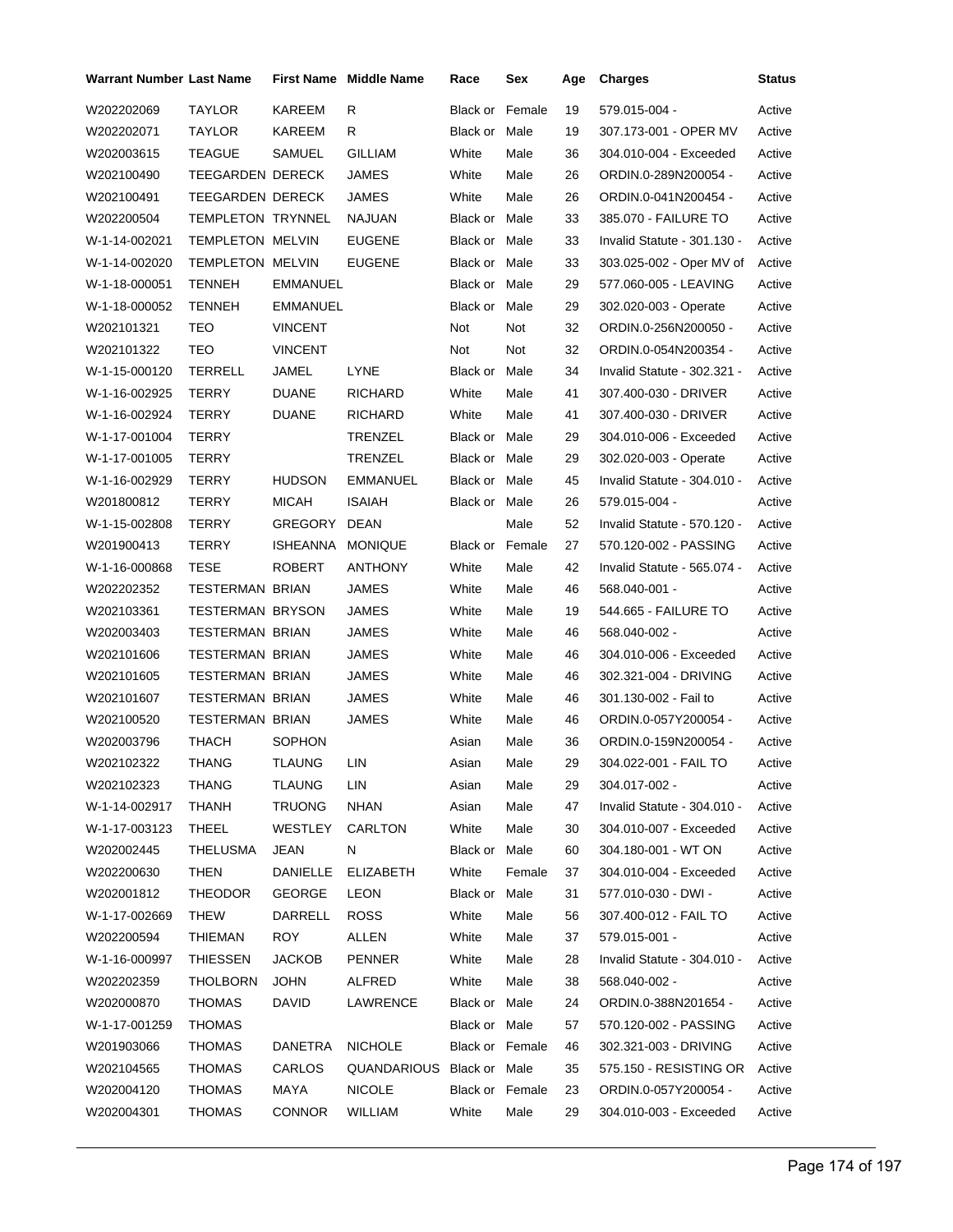| <b>Warrant Number Last Name</b> |                  |                 | <b>First Name</b> Middle Name | Race                   | Sex    | Age | <b>Charges</b>              | <b>Status</b> |
|---------------------------------|------------------|-----------------|-------------------------------|------------------------|--------|-----|-----------------------------|---------------|
| W-1-04-003174                   | <b>THOMAS</b>    | JENNIFER        | $\mathsf{L}$                  | Black or               | Female | 60  | 570.030-046 -               | Active        |
| W202201748                      | THOMAS           | LAMAR           | <b>DONTAY</b>                 | Not                    | Not    |     | 304.010-003 - Exceeded      | Active        |
| W202003412                      | THOMAS           | ADAM            | LEE                           | White                  | Male   | 36  | 570.090-001 - FORGERY       | Active        |
| W202004288                      | THOMAS           | <b>CONNOR</b>   | <b>WILLIAM</b>                | White                  | Male   | 29  | 302.321-003 - DRIVING       | Active        |
| W-1-17-001444                   | THOMAS           | SHANDRA         | LYNNE                         | <b>Black or Female</b> |        | 50  | 302.321-004 - DRIVING       | Active        |
| W201903315                      | THOMAS           |                 | TYRECHIA LEWSHAWN             | Black or Female        |        | 28  | 301.190-001 - Oper Motor    | Active        |
| W202101545                      | THOMAS           | PATRICKA ALICIA |                               | Black or Female        |        | 29  | 301.020-001 - No Veh/Trlr   | Active        |
| W-1-17-004367                   | THOMAS           | <b>MICHAEL</b>  | <b>CLYDE</b>                  | White                  | Male   | 38  | 301.020-001 - No Veh/Trlr   | Active        |
| W-1-14-001140                   | THOMAS           | MARQUIS         | D                             | Black or Male          |        | 41  | Invalid Statute - 302.020 - | Active        |
| W-1-14-001139                   | THOMAS           | <b>MARQUIS</b>  | D                             | Black or Male          |        | 41  | 577.010-032 - DRIVING       | Active        |
| W202202228                      | THOMAS           | RAMOND          | LORENZO                       | Black or Male          |        | 19  | 302.020-003 - Operate       | Active        |
| W-1-16-002518                   | THOMAS           | DARYL           | <b>LAMONT</b>                 | Black or Male          |        | 28  | Invalid Statute - 302.321 - | Active        |
| W-1-17-001443                   | THOMAS           | SHANDRA         | LYNNE                         | <b>Black or Female</b> |        | 50  | 303.025-003 - OWNER         | Active        |
| W-1-16-001040                   | <b>THOMAS</b>    | DARYL           | LAMONT                        | Black or Male          |        | 28  | Invalid Statute - 302.020 - | Active        |
| W202004206                      | THOMAS           | DAYSHA          | JANAE                         | <b>Black or Female</b> |        | 25  | 579.015-004 -               | Active        |
| W-1-04-003162                   | THOMAS           | <b>ALVIN</b>    | RAY                           | White                  | Male   | 48  | Invalid Statute - 565.070 - | Active        |
| W202101691                      | THOMAS           | JOAN            | <b>IRENE</b>                  | White                  | Female | 45  | 313.813-001 -               | Active        |
| W202000871                      | THOMAS           | DAVID           | LAWRENCE                      | Black or Male          |        | 24  | ORDIN.0-041N200454 -        | Active        |
| W-1-14-001141                   | THOMAS           | <b>MARQUIS</b>  | D                             | Black or Male          |        | 41  | Invalid Statute - 304.010 - | Active        |
| W202104410                      | THOMAS           | CARLOS          | QUANDARIOUS Black or Male     |                        |        | 35  | 570.130-001 -               | Active        |
| W-1-14-002363                   | THOMAS           | DARVIN          | Е.                            | White                  | Male   | 54  | Invalid Statute - 577.600 - | Active        |
| W202003712                      | THOMAS           | RENE            |                               |                        | Female | 36  | 575.150-001 -               | Active        |
| W201901472                      | THOMASSON        |                 |                               | White                  | Male   | 29  | 302.321-003 - DRIVING       | Active        |
| W-1-14-002778                   | THOMPSON RICHARD |                 | TIES                          | Black or Male          |        | 69  | Invalid Statute - 302.020 - | Active        |
| W201904323                      | THOMPSON SHAMIKA |                 | <b>NICOLE</b>                 | <b>Black or Female</b> |        | 39  | 301.020-001 - No Veh/Trlr   | Active        |
| W-1-17-003453                   | THOMPSON AARON   |                 | м                             | White                  | Male   | 35  | 307.400-029 - OPER MCV      | Active        |
| W202104301                      | THOMPSON DION    |                 | OLLIE                         | Black or Male          |        | 34  | 302.321-004 - DRIVING       | Active        |
| W202003313                      | THOMPSON CHRISTY |                 | D                             | <b>Black or Female</b> |        | 37  | 307.045-001 - FAIL TO       | Active        |
| W202103640                      | THOMPSON DION    |                 | OLLIE                         | Black or Male          |        | 34  | 301.130-002 - Fail to       | Active        |
| W-1-14-002777                   | THOMPSON RICHARD |                 | TIES                          | Black or Male          |        | 69  | 577.010-032 - DRIVING       | Active        |
| W202201440                      | THOMPSON TRAMEAL |                 | CORTE MAISON Black or Male    |                        |        | 37  | 568.040-001 -               | Active        |
| W202002728                      | THOMPSON MARK    |                 | DANIEL                        | White                  | Male   | 49  | ORDIN.0-288N200054 -        | Active        |
| W-1-17-001201                   | THOMPSON         | TIMOTHY         | RICHARD                       | Black or Male          |        | 35  | 304.180-001 - WT ON         | Active        |
| W-1-17-003452                   | THOMPSON AARON   |                 | м                             | White                  | Male   | 35  | 307.400-012 - FAIL TO       | Active        |
| W202003797                      | THOMPSON         | <b>CHELSEA</b>  | Α                             | White                  | Female | 34  | ORDIN.0-319N200054 -        | Active        |
| W202003312                      | THOMPSON         | <b>CHRISTY</b>  | D                             | Black or Female        |        | 37  | 302.321-003 - DRIVING       | Active        |
| W-1-17-002361                   | THOMPSON         | TYREESE         | RASHAULD                      | Black or Male          |        | 32  | 304.010-007 - Exceeded      | Active        |
| W202201061                      | THOMPSON         | <b>JEFFREY</b>  | <b>JONES</b>                  | White                  | Male   | 28  | 570.030-044 - STEALING      | Active        |
| W202102053                      | THOMPSON         | <b>TKEYAH</b>   | ANDREA MARIE Black or Female  |                        |        | 24  | 304.010-006 - Exceeded      | Active        |
| W202105163                      | THOMPSON         | EMILY           | <b>KION</b>                   | Black or Female        |        | 38  | 575.150 - RESISTING OR      | Active        |
| W202201331                      | THOMPSON         | SHANE           | <b>NAKIIK</b>                 | Black or Male          |        | 43  | 579.015-001 -               | Active        |
| W201800599                      | THOMPSON         | <b>MICHAEL</b>  | R.                            | White                  | Male   | 38  | 307.400-014 - FAIL TO       | Active        |
| W-1-15-001997                   | THOMPSON         | AMY             | <b>DIANE</b>                  | White                  | Female | 43  | Invalid Statute - 301.130 - | Active        |
| W-1-18-001141                   | THOMPSON         | <b>DERRICK</b>  | RAY                           | Black or Male          |        | 30  | 302.321-003 - DRIVING       | Active        |
| W202105165                      | THOMPSON         | EMILY           | <b>KION</b>                   | Black or Female        |        | 38  | 303.025-003 - OWNER         | Active        |
| W202105166                      | THOMPSON         | EMILY           | <b>KION</b>                   | Black or Female        |        | 38  | 301.130-003 - Fail to       | Active        |
| W-1-17-000235                   | THOMPSON TAVIYON |                 | LAPERRY                       | Black or               |        | 28  | 570.223-006 - IDENTITY      | Active        |
|                                 |                  |                 |                               |                        |        |     |                             |               |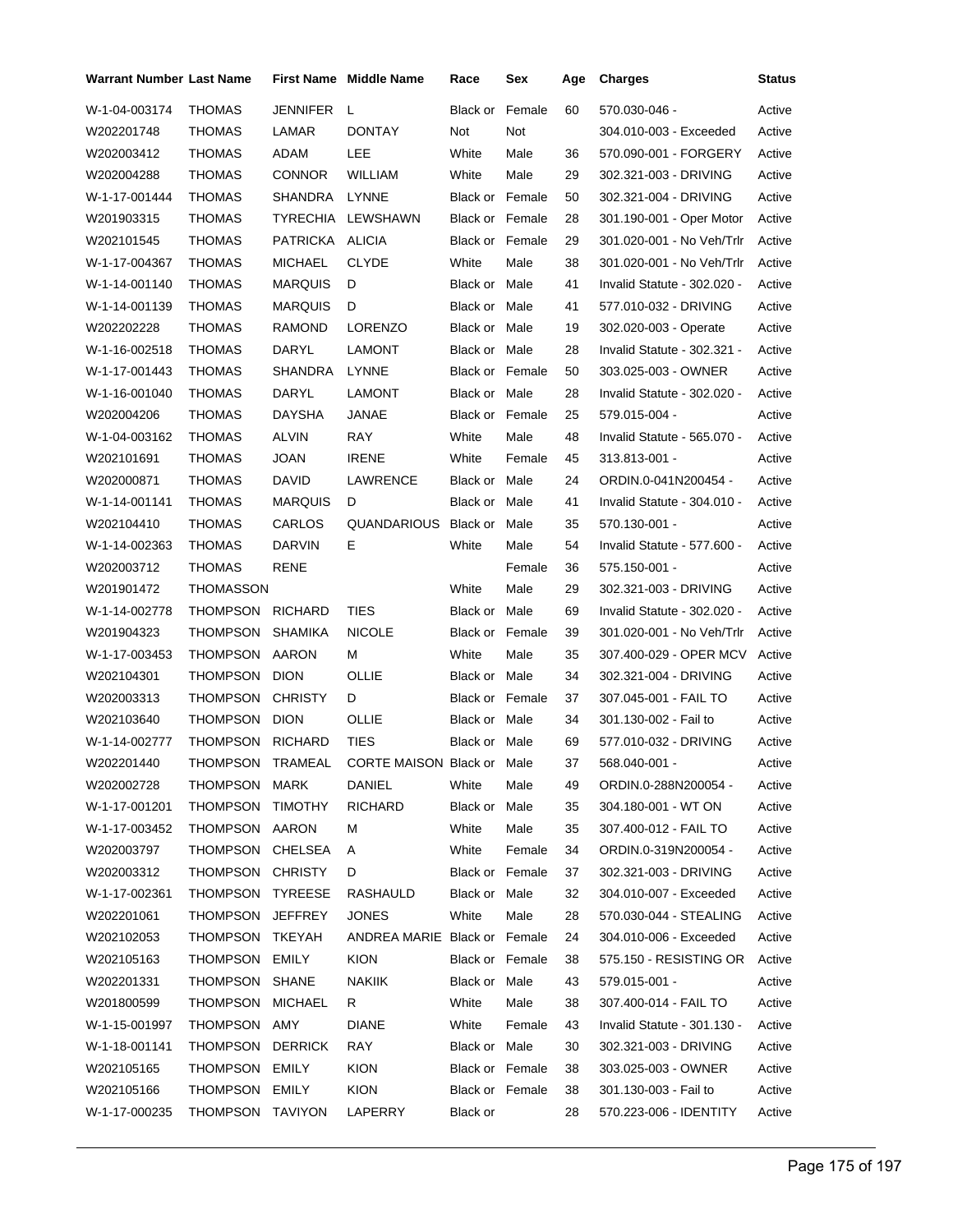| <b>KION</b><br><b>THOMPSON</b><br>EMILY<br>W202105164<br>Black or<br>Female<br>38<br>302.321-004 - DRIVING<br>Active<br><b>THOMPSON</b><br>32<br>W-1-17-002362<br><b>TYREESE</b><br>RASHAULD<br>Black or Male<br>302.020-003 - Operate<br>Active<br>THOMPSON DION<br>OLLIE<br>34<br>W202103638<br>Black or Male<br>303.025-003 - OWNER<br>Active<br><b>THOMPSON</b><br><b>DION</b><br>OLLIE<br>W202104300<br>Black or Male<br>34<br>303.025-003 - OWNER<br>Active<br>THOMPSON<br><b>JEFFREY</b><br>White<br>W202200632<br><b>JONES</b><br>Male<br>28<br>579.074-003 -<br>Active<br>THOMPSON KIMBERLY<br>White<br>62<br>W-1-14-000910<br>ĸ<br>Female<br>Invalid Statute - 570.120 -<br>Active<br>THOMPSON<br><b>DION</b><br>OLLIE<br>W202103639<br>Black or Male<br>34<br>302.321-003 - DRIVING<br>Active<br><b>THOMPSON</b><br><b>ROGER</b><br>W-1-16-001991<br>LANCE<br>White<br>Male<br>61<br>Invalid Statute - 142.830 -<br>Active<br><b>THORNS</b><br>TATYANA<br>Not<br>26<br>W202101717<br>Not<br>544.665 - FAILURE TO<br>Active<br>MATTHEW<br>White<br>18<br>W202200395<br><b>THORNTON</b><br><b>TYLER</b><br>Male<br>579.015 - POSSESSION<br>Active<br>35<br>W202202128<br><b>THORNTON</b><br><b>VICTORIA</b><br>L<br><b>Black or Female</b><br>301.130-002 - Fail to<br>Active<br><b>THORNTON</b><br><b>VICTORIA</b><br>35<br>302.321-003 - DRIVING<br>W202202127<br>L<br><b>Black or Female</b><br>Active<br><b>THORNTON</b><br>White<br>45<br>W202202358<br>L<br>Male<br>568.040-002 -<br>Active<br><b>THORNTON</b><br><b>RYAN</b><br><b>SCOTT</b><br>Male<br>37<br>W-1-17-003688<br>Black or<br>301.130-002 - Fail to<br>Active<br><b>THORPE</b><br>White<br>41<br>W201902184<br>JOSHUA<br><b>DANIEL</b><br>Male<br>301.020-001 - No Veh/Trlr<br>Active<br><b>DANIEL</b><br>41<br>W202100017<br><b>THORPE</b><br>JOSHUA<br>White<br>Male<br>301.020-001 - No Veh/Trlr<br>Active<br>LEO<br>59<br>W202101417<br><b>THRAEN</b><br><b>DONALD</b><br>White<br>Male<br>302.574-002 - FAIL TO<br>Active<br><b>DONALD</b><br>59<br>W202101418<br>THRAEN<br>LEO<br>White<br>Male<br>302.321-004 - DRIVING<br>Active<br>THRESHER<br><b>ROBERT</b><br><b>DALE</b><br>White<br>Male<br>37<br>570.030-046 -<br>W-1-14-003027<br>Active<br>W202201858<br>THROWER<br>WILLIAM<br><b>TYLER</b><br>Black or<br>Male<br>31<br>575.150-003 -<br>Active<br>ALEK<br>20<br><b>TIBBETTS</b><br>J<br>White<br>Male<br>570.030-036 - STEALING<br>Active<br>W202202309<br>W201904355<br><b>TIETSORT</b><br>JAYMESON ALAN<br>White<br>Male<br>31<br>307.400-012 - FAIL TO<br>Active<br>W202000983<br><b>TIJERINA</b><br>ADAM<br>White<br>Male<br>37<br>ORDIN.0-260Y200350 -<br>Active<br><b>TIJUAN</b><br><b>DEONTE</b><br>W202003773<br><b>TOWNS</b><br>Male<br>28<br>579.015-004 -<br>Active<br>Black or<br>MAE<br>W202200609<br><b>TILDEN</b><br>REBECCA<br>White<br>Female<br>27<br>579.015-001 -<br>Active<br>27<br>W-1-15-002537<br>TILGHMAN<br><b>KERRY</b><br><b>TYLER</b><br>White<br>Male<br>Invalid Statute - 313.817 -<br>Active<br><b>TILLEY</b><br>54<br>W202000962<br><b>CHARLES</b><br>White<br>Male<br>ORDIN.0-318N200054 -<br>Active<br>A<br>White<br>32<br>W-1-13-001021<br>TILLMAN<br><b>DUSTIN</b><br>D<br>Male<br>Invalid Statute - 304.180 -<br>Active<br>54<br>W201900411<br>TILLMAN<br>RENEE<br><b>MICHELLE</b><br><b>Black or Female</b><br>570.120-002 - PASSING<br>Active<br><b>TILLTON</b><br><b>TAIGN</b><br>White<br>22<br>304.019-002 - FAIL TO<br>W202003962<br>Female<br>Active<br>W201903433<br><b>CHRIS</b><br><b>DEWAYNE</b><br>56<br>TILTON<br>White<br>Male<br>569.140-001 -<br>Active<br>W202201164<br><b>TILTON</b><br><b>CHANCE</b><br>JEFFREY<br>White<br>568.040-002 -<br>Active<br>Male<br>26<br>TIMBERLAKE MICHAEL<br>White<br>Male<br>Active<br>W202201869<br>ALLEN<br>48<br>579.015-004 -<br><b>TIMELY</b><br><b>HE'VIN</b><br><b>RAESHAUN</b><br>W202003594<br>Black or Female<br>302.020-003 - Operate<br>Active<br>24<br><b>HE'VIN</b><br>301.130-002 - Fail to<br>W202003592<br>TIMELY<br>RAESHAUN<br>Black or Female<br>24<br>Active<br><b>TIMM</b><br>Male<br>Active<br>W-1-11-000823<br>GREGORY<br>67<br>570.140 - DECEPTIVE<br>D<br><b>JOHN</b><br>White<br>Male<br>W-1-14-001366<br><b>TINCHER</b><br>R<br>35<br>Invalid Statute - 301.020 -<br>Active<br>White<br>Female<br>W201902293<br><b>TINDER</b><br><b>JESSICA</b><br>ASHLEY<br>39<br>304.010-006 - Exceeded<br>Active<br>W201902292<br><b>TINDER</b><br><b>JESSICA</b><br><b>ASHLEY</b><br>White<br>Female<br>Active<br>39<br>577.599-001 - FAIL TO<br><b>TINKER</b><br><b>CATHERINE MARION</b><br>White<br>Female<br>W202102626<br>544.665 - FAILURE TO<br>Active<br>64<br><b>CATHERINE MARION</b><br>White<br>Female<br>W202102627<br>TINKER<br>64<br>544.665 - FAILURE TO<br>Active |
|-----------------------------------------------------------------------------------------------------------------------------------------------------------------------------------------------------------------------------------------------------------------------------------------------------------------------------------------------------------------------------------------------------------------------------------------------------------------------------------------------------------------------------------------------------------------------------------------------------------------------------------------------------------------------------------------------------------------------------------------------------------------------------------------------------------------------------------------------------------------------------------------------------------------------------------------------------------------------------------------------------------------------------------------------------------------------------------------------------------------------------------------------------------------------------------------------------------------------------------------------------------------------------------------------------------------------------------------------------------------------------------------------------------------------------------------------------------------------------------------------------------------------------------------------------------------------------------------------------------------------------------------------------------------------------------------------------------------------------------------------------------------------------------------------------------------------------------------------------------------------------------------------------------------------------------------------------------------------------------------------------------------------------------------------------------------------------------------------------------------------------------------------------------------------------------------------------------------------------------------------------------------------------------------------------------------------------------------------------------------------------------------------------------------------------------------------------------------------------------------------------------------------------------------------------------------------------------------------------------------------------------------------------------------------------------------------------------------------------------------------------------------------------------------------------------------------------------------------------------------------------------------------------------------------------------------------------------------------------------------------------------------------------------------------------------------------------------------------------------------------------------------------------------------------------------------------------------------------------------------------------------------------------------------------------------------------------------------------------------------------------------------------------------------------------------------------------------------------------------------------------------------------------------------------------------------------------------------------------------------------------------------------------------------------------------------------------------------------------------------------------------------------------------------------------------------------------------------------------------------------------------------------------------------------------------------------------------------------------------------------------------------------------------------------------------------------------------------------------------------------------------------------------------------------------------------------------------------------------------------------------------------------------------------------------------------------------------------------------------------------------------------------------------------------------------------------------------------------------------------------------------------------------------------------------------------------------------------------------------------------------------------------------------------------------------------------------------------------------------------------------------------------------------------|
|                                                                                                                                                                                                                                                                                                                                                                                                                                                                                                                                                                                                                                                                                                                                                                                                                                                                                                                                                                                                                                                                                                                                                                                                                                                                                                                                                                                                                                                                                                                                                                                                                                                                                                                                                                                                                                                                                                                                                                                                                                                                                                                                                                                                                                                                                                                                                                                                                                                                                                                                                                                                                                                                                                                                                                                                                                                                                                                                                                                                                                                                                                                                                                                                                                                                                                                                                                                                                                                                                                                                                                                                                                                                                                                                                                                                                                                                                                                                                                                                                                                                                                                                                                                                                                                                                                                                                                                                                                                                                                                                                                                                                                                                                                                                                                                         |
|                                                                                                                                                                                                                                                                                                                                                                                                                                                                                                                                                                                                                                                                                                                                                                                                                                                                                                                                                                                                                                                                                                                                                                                                                                                                                                                                                                                                                                                                                                                                                                                                                                                                                                                                                                                                                                                                                                                                                                                                                                                                                                                                                                                                                                                                                                                                                                                                                                                                                                                                                                                                                                                                                                                                                                                                                                                                                                                                                                                                                                                                                                                                                                                                                                                                                                                                                                                                                                                                                                                                                                                                                                                                                                                                                                                                                                                                                                                                                                                                                                                                                                                                                                                                                                                                                                                                                                                                                                                                                                                                                                                                                                                                                                                                                                                         |
|                                                                                                                                                                                                                                                                                                                                                                                                                                                                                                                                                                                                                                                                                                                                                                                                                                                                                                                                                                                                                                                                                                                                                                                                                                                                                                                                                                                                                                                                                                                                                                                                                                                                                                                                                                                                                                                                                                                                                                                                                                                                                                                                                                                                                                                                                                                                                                                                                                                                                                                                                                                                                                                                                                                                                                                                                                                                                                                                                                                                                                                                                                                                                                                                                                                                                                                                                                                                                                                                                                                                                                                                                                                                                                                                                                                                                                                                                                                                                                                                                                                                                                                                                                                                                                                                                                                                                                                                                                                                                                                                                                                                                                                                                                                                                                                         |
|                                                                                                                                                                                                                                                                                                                                                                                                                                                                                                                                                                                                                                                                                                                                                                                                                                                                                                                                                                                                                                                                                                                                                                                                                                                                                                                                                                                                                                                                                                                                                                                                                                                                                                                                                                                                                                                                                                                                                                                                                                                                                                                                                                                                                                                                                                                                                                                                                                                                                                                                                                                                                                                                                                                                                                                                                                                                                                                                                                                                                                                                                                                                                                                                                                                                                                                                                                                                                                                                                                                                                                                                                                                                                                                                                                                                                                                                                                                                                                                                                                                                                                                                                                                                                                                                                                                                                                                                                                                                                                                                                                                                                                                                                                                                                                                         |
|                                                                                                                                                                                                                                                                                                                                                                                                                                                                                                                                                                                                                                                                                                                                                                                                                                                                                                                                                                                                                                                                                                                                                                                                                                                                                                                                                                                                                                                                                                                                                                                                                                                                                                                                                                                                                                                                                                                                                                                                                                                                                                                                                                                                                                                                                                                                                                                                                                                                                                                                                                                                                                                                                                                                                                                                                                                                                                                                                                                                                                                                                                                                                                                                                                                                                                                                                                                                                                                                                                                                                                                                                                                                                                                                                                                                                                                                                                                                                                                                                                                                                                                                                                                                                                                                                                                                                                                                                                                                                                                                                                                                                                                                                                                                                                                         |
|                                                                                                                                                                                                                                                                                                                                                                                                                                                                                                                                                                                                                                                                                                                                                                                                                                                                                                                                                                                                                                                                                                                                                                                                                                                                                                                                                                                                                                                                                                                                                                                                                                                                                                                                                                                                                                                                                                                                                                                                                                                                                                                                                                                                                                                                                                                                                                                                                                                                                                                                                                                                                                                                                                                                                                                                                                                                                                                                                                                                                                                                                                                                                                                                                                                                                                                                                                                                                                                                                                                                                                                                                                                                                                                                                                                                                                                                                                                                                                                                                                                                                                                                                                                                                                                                                                                                                                                                                                                                                                                                                                                                                                                                                                                                                                                         |
|                                                                                                                                                                                                                                                                                                                                                                                                                                                                                                                                                                                                                                                                                                                                                                                                                                                                                                                                                                                                                                                                                                                                                                                                                                                                                                                                                                                                                                                                                                                                                                                                                                                                                                                                                                                                                                                                                                                                                                                                                                                                                                                                                                                                                                                                                                                                                                                                                                                                                                                                                                                                                                                                                                                                                                                                                                                                                                                                                                                                                                                                                                                                                                                                                                                                                                                                                                                                                                                                                                                                                                                                                                                                                                                                                                                                                                                                                                                                                                                                                                                                                                                                                                                                                                                                                                                                                                                                                                                                                                                                                                                                                                                                                                                                                                                         |
|                                                                                                                                                                                                                                                                                                                                                                                                                                                                                                                                                                                                                                                                                                                                                                                                                                                                                                                                                                                                                                                                                                                                                                                                                                                                                                                                                                                                                                                                                                                                                                                                                                                                                                                                                                                                                                                                                                                                                                                                                                                                                                                                                                                                                                                                                                                                                                                                                                                                                                                                                                                                                                                                                                                                                                                                                                                                                                                                                                                                                                                                                                                                                                                                                                                                                                                                                                                                                                                                                                                                                                                                                                                                                                                                                                                                                                                                                                                                                                                                                                                                                                                                                                                                                                                                                                                                                                                                                                                                                                                                                                                                                                                                                                                                                                                         |
|                                                                                                                                                                                                                                                                                                                                                                                                                                                                                                                                                                                                                                                                                                                                                                                                                                                                                                                                                                                                                                                                                                                                                                                                                                                                                                                                                                                                                                                                                                                                                                                                                                                                                                                                                                                                                                                                                                                                                                                                                                                                                                                                                                                                                                                                                                                                                                                                                                                                                                                                                                                                                                                                                                                                                                                                                                                                                                                                                                                                                                                                                                                                                                                                                                                                                                                                                                                                                                                                                                                                                                                                                                                                                                                                                                                                                                                                                                                                                                                                                                                                                                                                                                                                                                                                                                                                                                                                                                                                                                                                                                                                                                                                                                                                                                                         |
|                                                                                                                                                                                                                                                                                                                                                                                                                                                                                                                                                                                                                                                                                                                                                                                                                                                                                                                                                                                                                                                                                                                                                                                                                                                                                                                                                                                                                                                                                                                                                                                                                                                                                                                                                                                                                                                                                                                                                                                                                                                                                                                                                                                                                                                                                                                                                                                                                                                                                                                                                                                                                                                                                                                                                                                                                                                                                                                                                                                                                                                                                                                                                                                                                                                                                                                                                                                                                                                                                                                                                                                                                                                                                                                                                                                                                                                                                                                                                                                                                                                                                                                                                                                                                                                                                                                                                                                                                                                                                                                                                                                                                                                                                                                                                                                         |
|                                                                                                                                                                                                                                                                                                                                                                                                                                                                                                                                                                                                                                                                                                                                                                                                                                                                                                                                                                                                                                                                                                                                                                                                                                                                                                                                                                                                                                                                                                                                                                                                                                                                                                                                                                                                                                                                                                                                                                                                                                                                                                                                                                                                                                                                                                                                                                                                                                                                                                                                                                                                                                                                                                                                                                                                                                                                                                                                                                                                                                                                                                                                                                                                                                                                                                                                                                                                                                                                                                                                                                                                                                                                                                                                                                                                                                                                                                                                                                                                                                                                                                                                                                                                                                                                                                                                                                                                                                                                                                                                                                                                                                                                                                                                                                                         |
|                                                                                                                                                                                                                                                                                                                                                                                                                                                                                                                                                                                                                                                                                                                                                                                                                                                                                                                                                                                                                                                                                                                                                                                                                                                                                                                                                                                                                                                                                                                                                                                                                                                                                                                                                                                                                                                                                                                                                                                                                                                                                                                                                                                                                                                                                                                                                                                                                                                                                                                                                                                                                                                                                                                                                                                                                                                                                                                                                                                                                                                                                                                                                                                                                                                                                                                                                                                                                                                                                                                                                                                                                                                                                                                                                                                                                                                                                                                                                                                                                                                                                                                                                                                                                                                                                                                                                                                                                                                                                                                                                                                                                                                                                                                                                                                         |
|                                                                                                                                                                                                                                                                                                                                                                                                                                                                                                                                                                                                                                                                                                                                                                                                                                                                                                                                                                                                                                                                                                                                                                                                                                                                                                                                                                                                                                                                                                                                                                                                                                                                                                                                                                                                                                                                                                                                                                                                                                                                                                                                                                                                                                                                                                                                                                                                                                                                                                                                                                                                                                                                                                                                                                                                                                                                                                                                                                                                                                                                                                                                                                                                                                                                                                                                                                                                                                                                                                                                                                                                                                                                                                                                                                                                                                                                                                                                                                                                                                                                                                                                                                                                                                                                                                                                                                                                                                                                                                                                                                                                                                                                                                                                                                                         |
|                                                                                                                                                                                                                                                                                                                                                                                                                                                                                                                                                                                                                                                                                                                                                                                                                                                                                                                                                                                                                                                                                                                                                                                                                                                                                                                                                                                                                                                                                                                                                                                                                                                                                                                                                                                                                                                                                                                                                                                                                                                                                                                                                                                                                                                                                                                                                                                                                                                                                                                                                                                                                                                                                                                                                                                                                                                                                                                                                                                                                                                                                                                                                                                                                                                                                                                                                                                                                                                                                                                                                                                                                                                                                                                                                                                                                                                                                                                                                                                                                                                                                                                                                                                                                                                                                                                                                                                                                                                                                                                                                                                                                                                                                                                                                                                         |
|                                                                                                                                                                                                                                                                                                                                                                                                                                                                                                                                                                                                                                                                                                                                                                                                                                                                                                                                                                                                                                                                                                                                                                                                                                                                                                                                                                                                                                                                                                                                                                                                                                                                                                                                                                                                                                                                                                                                                                                                                                                                                                                                                                                                                                                                                                                                                                                                                                                                                                                                                                                                                                                                                                                                                                                                                                                                                                                                                                                                                                                                                                                                                                                                                                                                                                                                                                                                                                                                                                                                                                                                                                                                                                                                                                                                                                                                                                                                                                                                                                                                                                                                                                                                                                                                                                                                                                                                                                                                                                                                                                                                                                                                                                                                                                                         |
|                                                                                                                                                                                                                                                                                                                                                                                                                                                                                                                                                                                                                                                                                                                                                                                                                                                                                                                                                                                                                                                                                                                                                                                                                                                                                                                                                                                                                                                                                                                                                                                                                                                                                                                                                                                                                                                                                                                                                                                                                                                                                                                                                                                                                                                                                                                                                                                                                                                                                                                                                                                                                                                                                                                                                                                                                                                                                                                                                                                                                                                                                                                                                                                                                                                                                                                                                                                                                                                                                                                                                                                                                                                                                                                                                                                                                                                                                                                                                                                                                                                                                                                                                                                                                                                                                                                                                                                                                                                                                                                                                                                                                                                                                                                                                                                         |
|                                                                                                                                                                                                                                                                                                                                                                                                                                                                                                                                                                                                                                                                                                                                                                                                                                                                                                                                                                                                                                                                                                                                                                                                                                                                                                                                                                                                                                                                                                                                                                                                                                                                                                                                                                                                                                                                                                                                                                                                                                                                                                                                                                                                                                                                                                                                                                                                                                                                                                                                                                                                                                                                                                                                                                                                                                                                                                                                                                                                                                                                                                                                                                                                                                                                                                                                                                                                                                                                                                                                                                                                                                                                                                                                                                                                                                                                                                                                                                                                                                                                                                                                                                                                                                                                                                                                                                                                                                                                                                                                                                                                                                                                                                                                                                                         |
|                                                                                                                                                                                                                                                                                                                                                                                                                                                                                                                                                                                                                                                                                                                                                                                                                                                                                                                                                                                                                                                                                                                                                                                                                                                                                                                                                                                                                                                                                                                                                                                                                                                                                                                                                                                                                                                                                                                                                                                                                                                                                                                                                                                                                                                                                                                                                                                                                                                                                                                                                                                                                                                                                                                                                                                                                                                                                                                                                                                                                                                                                                                                                                                                                                                                                                                                                                                                                                                                                                                                                                                                                                                                                                                                                                                                                                                                                                                                                                                                                                                                                                                                                                                                                                                                                                                                                                                                                                                                                                                                                                                                                                                                                                                                                                                         |
|                                                                                                                                                                                                                                                                                                                                                                                                                                                                                                                                                                                                                                                                                                                                                                                                                                                                                                                                                                                                                                                                                                                                                                                                                                                                                                                                                                                                                                                                                                                                                                                                                                                                                                                                                                                                                                                                                                                                                                                                                                                                                                                                                                                                                                                                                                                                                                                                                                                                                                                                                                                                                                                                                                                                                                                                                                                                                                                                                                                                                                                                                                                                                                                                                                                                                                                                                                                                                                                                                                                                                                                                                                                                                                                                                                                                                                                                                                                                                                                                                                                                                                                                                                                                                                                                                                                                                                                                                                                                                                                                                                                                                                                                                                                                                                                         |
|                                                                                                                                                                                                                                                                                                                                                                                                                                                                                                                                                                                                                                                                                                                                                                                                                                                                                                                                                                                                                                                                                                                                                                                                                                                                                                                                                                                                                                                                                                                                                                                                                                                                                                                                                                                                                                                                                                                                                                                                                                                                                                                                                                                                                                                                                                                                                                                                                                                                                                                                                                                                                                                                                                                                                                                                                                                                                                                                                                                                                                                                                                                                                                                                                                                                                                                                                                                                                                                                                                                                                                                                                                                                                                                                                                                                                                                                                                                                                                                                                                                                                                                                                                                                                                                                                                                                                                                                                                                                                                                                                                                                                                                                                                                                                                                         |
|                                                                                                                                                                                                                                                                                                                                                                                                                                                                                                                                                                                                                                                                                                                                                                                                                                                                                                                                                                                                                                                                                                                                                                                                                                                                                                                                                                                                                                                                                                                                                                                                                                                                                                                                                                                                                                                                                                                                                                                                                                                                                                                                                                                                                                                                                                                                                                                                                                                                                                                                                                                                                                                                                                                                                                                                                                                                                                                                                                                                                                                                                                                                                                                                                                                                                                                                                                                                                                                                                                                                                                                                                                                                                                                                                                                                                                                                                                                                                                                                                                                                                                                                                                                                                                                                                                                                                                                                                                                                                                                                                                                                                                                                                                                                                                                         |
|                                                                                                                                                                                                                                                                                                                                                                                                                                                                                                                                                                                                                                                                                                                                                                                                                                                                                                                                                                                                                                                                                                                                                                                                                                                                                                                                                                                                                                                                                                                                                                                                                                                                                                                                                                                                                                                                                                                                                                                                                                                                                                                                                                                                                                                                                                                                                                                                                                                                                                                                                                                                                                                                                                                                                                                                                                                                                                                                                                                                                                                                                                                                                                                                                                                                                                                                                                                                                                                                                                                                                                                                                                                                                                                                                                                                                                                                                                                                                                                                                                                                                                                                                                                                                                                                                                                                                                                                                                                                                                                                                                                                                                                                                                                                                                                         |
|                                                                                                                                                                                                                                                                                                                                                                                                                                                                                                                                                                                                                                                                                                                                                                                                                                                                                                                                                                                                                                                                                                                                                                                                                                                                                                                                                                                                                                                                                                                                                                                                                                                                                                                                                                                                                                                                                                                                                                                                                                                                                                                                                                                                                                                                                                                                                                                                                                                                                                                                                                                                                                                                                                                                                                                                                                                                                                                                                                                                                                                                                                                                                                                                                                                                                                                                                                                                                                                                                                                                                                                                                                                                                                                                                                                                                                                                                                                                                                                                                                                                                                                                                                                                                                                                                                                                                                                                                                                                                                                                                                                                                                                                                                                                                                                         |
|                                                                                                                                                                                                                                                                                                                                                                                                                                                                                                                                                                                                                                                                                                                                                                                                                                                                                                                                                                                                                                                                                                                                                                                                                                                                                                                                                                                                                                                                                                                                                                                                                                                                                                                                                                                                                                                                                                                                                                                                                                                                                                                                                                                                                                                                                                                                                                                                                                                                                                                                                                                                                                                                                                                                                                                                                                                                                                                                                                                                                                                                                                                                                                                                                                                                                                                                                                                                                                                                                                                                                                                                                                                                                                                                                                                                                                                                                                                                                                                                                                                                                                                                                                                                                                                                                                                                                                                                                                                                                                                                                                                                                                                                                                                                                                                         |
|                                                                                                                                                                                                                                                                                                                                                                                                                                                                                                                                                                                                                                                                                                                                                                                                                                                                                                                                                                                                                                                                                                                                                                                                                                                                                                                                                                                                                                                                                                                                                                                                                                                                                                                                                                                                                                                                                                                                                                                                                                                                                                                                                                                                                                                                                                                                                                                                                                                                                                                                                                                                                                                                                                                                                                                                                                                                                                                                                                                                                                                                                                                                                                                                                                                                                                                                                                                                                                                                                                                                                                                                                                                                                                                                                                                                                                                                                                                                                                                                                                                                                                                                                                                                                                                                                                                                                                                                                                                                                                                                                                                                                                                                                                                                                                                         |
|                                                                                                                                                                                                                                                                                                                                                                                                                                                                                                                                                                                                                                                                                                                                                                                                                                                                                                                                                                                                                                                                                                                                                                                                                                                                                                                                                                                                                                                                                                                                                                                                                                                                                                                                                                                                                                                                                                                                                                                                                                                                                                                                                                                                                                                                                                                                                                                                                                                                                                                                                                                                                                                                                                                                                                                                                                                                                                                                                                                                                                                                                                                                                                                                                                                                                                                                                                                                                                                                                                                                                                                                                                                                                                                                                                                                                                                                                                                                                                                                                                                                                                                                                                                                                                                                                                                                                                                                                                                                                                                                                                                                                                                                                                                                                                                         |
|                                                                                                                                                                                                                                                                                                                                                                                                                                                                                                                                                                                                                                                                                                                                                                                                                                                                                                                                                                                                                                                                                                                                                                                                                                                                                                                                                                                                                                                                                                                                                                                                                                                                                                                                                                                                                                                                                                                                                                                                                                                                                                                                                                                                                                                                                                                                                                                                                                                                                                                                                                                                                                                                                                                                                                                                                                                                                                                                                                                                                                                                                                                                                                                                                                                                                                                                                                                                                                                                                                                                                                                                                                                                                                                                                                                                                                                                                                                                                                                                                                                                                                                                                                                                                                                                                                                                                                                                                                                                                                                                                                                                                                                                                                                                                                                         |
|                                                                                                                                                                                                                                                                                                                                                                                                                                                                                                                                                                                                                                                                                                                                                                                                                                                                                                                                                                                                                                                                                                                                                                                                                                                                                                                                                                                                                                                                                                                                                                                                                                                                                                                                                                                                                                                                                                                                                                                                                                                                                                                                                                                                                                                                                                                                                                                                                                                                                                                                                                                                                                                                                                                                                                                                                                                                                                                                                                                                                                                                                                                                                                                                                                                                                                                                                                                                                                                                                                                                                                                                                                                                                                                                                                                                                                                                                                                                                                                                                                                                                                                                                                                                                                                                                                                                                                                                                                                                                                                                                                                                                                                                                                                                                                                         |
|                                                                                                                                                                                                                                                                                                                                                                                                                                                                                                                                                                                                                                                                                                                                                                                                                                                                                                                                                                                                                                                                                                                                                                                                                                                                                                                                                                                                                                                                                                                                                                                                                                                                                                                                                                                                                                                                                                                                                                                                                                                                                                                                                                                                                                                                                                                                                                                                                                                                                                                                                                                                                                                                                                                                                                                                                                                                                                                                                                                                                                                                                                                                                                                                                                                                                                                                                                                                                                                                                                                                                                                                                                                                                                                                                                                                                                                                                                                                                                                                                                                                                                                                                                                                                                                                                                                                                                                                                                                                                                                                                                                                                                                                                                                                                                                         |
|                                                                                                                                                                                                                                                                                                                                                                                                                                                                                                                                                                                                                                                                                                                                                                                                                                                                                                                                                                                                                                                                                                                                                                                                                                                                                                                                                                                                                                                                                                                                                                                                                                                                                                                                                                                                                                                                                                                                                                                                                                                                                                                                                                                                                                                                                                                                                                                                                                                                                                                                                                                                                                                                                                                                                                                                                                                                                                                                                                                                                                                                                                                                                                                                                                                                                                                                                                                                                                                                                                                                                                                                                                                                                                                                                                                                                                                                                                                                                                                                                                                                                                                                                                                                                                                                                                                                                                                                                                                                                                                                                                                                                                                                                                                                                                                         |
|                                                                                                                                                                                                                                                                                                                                                                                                                                                                                                                                                                                                                                                                                                                                                                                                                                                                                                                                                                                                                                                                                                                                                                                                                                                                                                                                                                                                                                                                                                                                                                                                                                                                                                                                                                                                                                                                                                                                                                                                                                                                                                                                                                                                                                                                                                                                                                                                                                                                                                                                                                                                                                                                                                                                                                                                                                                                                                                                                                                                                                                                                                                                                                                                                                                                                                                                                                                                                                                                                                                                                                                                                                                                                                                                                                                                                                                                                                                                                                                                                                                                                                                                                                                                                                                                                                                                                                                                                                                                                                                                                                                                                                                                                                                                                                                         |
|                                                                                                                                                                                                                                                                                                                                                                                                                                                                                                                                                                                                                                                                                                                                                                                                                                                                                                                                                                                                                                                                                                                                                                                                                                                                                                                                                                                                                                                                                                                                                                                                                                                                                                                                                                                                                                                                                                                                                                                                                                                                                                                                                                                                                                                                                                                                                                                                                                                                                                                                                                                                                                                                                                                                                                                                                                                                                                                                                                                                                                                                                                                                                                                                                                                                                                                                                                                                                                                                                                                                                                                                                                                                                                                                                                                                                                                                                                                                                                                                                                                                                                                                                                                                                                                                                                                                                                                                                                                                                                                                                                                                                                                                                                                                                                                         |
|                                                                                                                                                                                                                                                                                                                                                                                                                                                                                                                                                                                                                                                                                                                                                                                                                                                                                                                                                                                                                                                                                                                                                                                                                                                                                                                                                                                                                                                                                                                                                                                                                                                                                                                                                                                                                                                                                                                                                                                                                                                                                                                                                                                                                                                                                                                                                                                                                                                                                                                                                                                                                                                                                                                                                                                                                                                                                                                                                                                                                                                                                                                                                                                                                                                                                                                                                                                                                                                                                                                                                                                                                                                                                                                                                                                                                                                                                                                                                                                                                                                                                                                                                                                                                                                                                                                                                                                                                                                                                                                                                                                                                                                                                                                                                                                         |
|                                                                                                                                                                                                                                                                                                                                                                                                                                                                                                                                                                                                                                                                                                                                                                                                                                                                                                                                                                                                                                                                                                                                                                                                                                                                                                                                                                                                                                                                                                                                                                                                                                                                                                                                                                                                                                                                                                                                                                                                                                                                                                                                                                                                                                                                                                                                                                                                                                                                                                                                                                                                                                                                                                                                                                                                                                                                                                                                                                                                                                                                                                                                                                                                                                                                                                                                                                                                                                                                                                                                                                                                                                                                                                                                                                                                                                                                                                                                                                                                                                                                                                                                                                                                                                                                                                                                                                                                                                                                                                                                                                                                                                                                                                                                                                                         |
|                                                                                                                                                                                                                                                                                                                                                                                                                                                                                                                                                                                                                                                                                                                                                                                                                                                                                                                                                                                                                                                                                                                                                                                                                                                                                                                                                                                                                                                                                                                                                                                                                                                                                                                                                                                                                                                                                                                                                                                                                                                                                                                                                                                                                                                                                                                                                                                                                                                                                                                                                                                                                                                                                                                                                                                                                                                                                                                                                                                                                                                                                                                                                                                                                                                                                                                                                                                                                                                                                                                                                                                                                                                                                                                                                                                                                                                                                                                                                                                                                                                                                                                                                                                                                                                                                                                                                                                                                                                                                                                                                                                                                                                                                                                                                                                         |
|                                                                                                                                                                                                                                                                                                                                                                                                                                                                                                                                                                                                                                                                                                                                                                                                                                                                                                                                                                                                                                                                                                                                                                                                                                                                                                                                                                                                                                                                                                                                                                                                                                                                                                                                                                                                                                                                                                                                                                                                                                                                                                                                                                                                                                                                                                                                                                                                                                                                                                                                                                                                                                                                                                                                                                                                                                                                                                                                                                                                                                                                                                                                                                                                                                                                                                                                                                                                                                                                                                                                                                                                                                                                                                                                                                                                                                                                                                                                                                                                                                                                                                                                                                                                                                                                                                                                                                                                                                                                                                                                                                                                                                                                                                                                                                                         |
|                                                                                                                                                                                                                                                                                                                                                                                                                                                                                                                                                                                                                                                                                                                                                                                                                                                                                                                                                                                                                                                                                                                                                                                                                                                                                                                                                                                                                                                                                                                                                                                                                                                                                                                                                                                                                                                                                                                                                                                                                                                                                                                                                                                                                                                                                                                                                                                                                                                                                                                                                                                                                                                                                                                                                                                                                                                                                                                                                                                                                                                                                                                                                                                                                                                                                                                                                                                                                                                                                                                                                                                                                                                                                                                                                                                                                                                                                                                                                                                                                                                                                                                                                                                                                                                                                                                                                                                                                                                                                                                                                                                                                                                                                                                                                                                         |
|                                                                                                                                                                                                                                                                                                                                                                                                                                                                                                                                                                                                                                                                                                                                                                                                                                                                                                                                                                                                                                                                                                                                                                                                                                                                                                                                                                                                                                                                                                                                                                                                                                                                                                                                                                                                                                                                                                                                                                                                                                                                                                                                                                                                                                                                                                                                                                                                                                                                                                                                                                                                                                                                                                                                                                                                                                                                                                                                                                                                                                                                                                                                                                                                                                                                                                                                                                                                                                                                                                                                                                                                                                                                                                                                                                                                                                                                                                                                                                                                                                                                                                                                                                                                                                                                                                                                                                                                                                                                                                                                                                                                                                                                                                                                                                                         |
|                                                                                                                                                                                                                                                                                                                                                                                                                                                                                                                                                                                                                                                                                                                                                                                                                                                                                                                                                                                                                                                                                                                                                                                                                                                                                                                                                                                                                                                                                                                                                                                                                                                                                                                                                                                                                                                                                                                                                                                                                                                                                                                                                                                                                                                                                                                                                                                                                                                                                                                                                                                                                                                                                                                                                                                                                                                                                                                                                                                                                                                                                                                                                                                                                                                                                                                                                                                                                                                                                                                                                                                                                                                                                                                                                                                                                                                                                                                                                                                                                                                                                                                                                                                                                                                                                                                                                                                                                                                                                                                                                                                                                                                                                                                                                                                         |
|                                                                                                                                                                                                                                                                                                                                                                                                                                                                                                                                                                                                                                                                                                                                                                                                                                                                                                                                                                                                                                                                                                                                                                                                                                                                                                                                                                                                                                                                                                                                                                                                                                                                                                                                                                                                                                                                                                                                                                                                                                                                                                                                                                                                                                                                                                                                                                                                                                                                                                                                                                                                                                                                                                                                                                                                                                                                                                                                                                                                                                                                                                                                                                                                                                                                                                                                                                                                                                                                                                                                                                                                                                                                                                                                                                                                                                                                                                                                                                                                                                                                                                                                                                                                                                                                                                                                                                                                                                                                                                                                                                                                                                                                                                                                                                                         |
|                                                                                                                                                                                                                                                                                                                                                                                                                                                                                                                                                                                                                                                                                                                                                                                                                                                                                                                                                                                                                                                                                                                                                                                                                                                                                                                                                                                                                                                                                                                                                                                                                                                                                                                                                                                                                                                                                                                                                                                                                                                                                                                                                                                                                                                                                                                                                                                                                                                                                                                                                                                                                                                                                                                                                                                                                                                                                                                                                                                                                                                                                                                                                                                                                                                                                                                                                                                                                                                                                                                                                                                                                                                                                                                                                                                                                                                                                                                                                                                                                                                                                                                                                                                                                                                                                                                                                                                                                                                                                                                                                                                                                                                                                                                                                                                         |
| <b>MIKE</b><br>VR<br>White<br>Male<br>W-1-18-001821<br><b>TINSLEY</b><br>39<br>301.020-001 - No Veh/Trlr<br>Active                                                                                                                                                                                                                                                                                                                                                                                                                                                                                                                                                                                                                                                                                                                                                                                                                                                                                                                                                                                                                                                                                                                                                                                                                                                                                                                                                                                                                                                                                                                                                                                                                                                                                                                                                                                                                                                                                                                                                                                                                                                                                                                                                                                                                                                                                                                                                                                                                                                                                                                                                                                                                                                                                                                                                                                                                                                                                                                                                                                                                                                                                                                                                                                                                                                                                                                                                                                                                                                                                                                                                                                                                                                                                                                                                                                                                                                                                                                                                                                                                                                                                                                                                                                                                                                                                                                                                                                                                                                                                                                                                                                                                                                                      |
| <b>JULIO</b><br>White<br>W-1-18-001915<br><b>TISCARENO</b><br><b>ANTIONIO</b><br>Male<br>307.400-016 - OPER MCV<br>Active<br>36                                                                                                                                                                                                                                                                                                                                                                                                                                                                                                                                                                                                                                                                                                                                                                                                                                                                                                                                                                                                                                                                                                                                                                                                                                                                                                                                                                                                                                                                                                                                                                                                                                                                                                                                                                                                                                                                                                                                                                                                                                                                                                                                                                                                                                                                                                                                                                                                                                                                                                                                                                                                                                                                                                                                                                                                                                                                                                                                                                                                                                                                                                                                                                                                                                                                                                                                                                                                                                                                                                                                                                                                                                                                                                                                                                                                                                                                                                                                                                                                                                                                                                                                                                                                                                                                                                                                                                                                                                                                                                                                                                                                                                                         |
| White<br>W-1-18-001913<br>TISCARENO<br>JULIO<br><b>ANTIONIO</b><br>Male<br>36<br>304.180-001 - WT ON<br>Active                                                                                                                                                                                                                                                                                                                                                                                                                                                                                                                                                                                                                                                                                                                                                                                                                                                                                                                                                                                                                                                                                                                                                                                                                                                                                                                                                                                                                                                                                                                                                                                                                                                                                                                                                                                                                                                                                                                                                                                                                                                                                                                                                                                                                                                                                                                                                                                                                                                                                                                                                                                                                                                                                                                                                                                                                                                                                                                                                                                                                                                                                                                                                                                                                                                                                                                                                                                                                                                                                                                                                                                                                                                                                                                                                                                                                                                                                                                                                                                                                                                                                                                                                                                                                                                                                                                                                                                                                                                                                                                                                                                                                                                                          |
| <b>TISCARENO</b><br>White<br>Male<br>W-1-18-001914<br><b>JULIO</b><br><b>ANTIONIO</b><br>36<br>307.400-029 - OPER MCV<br>Active                                                                                                                                                                                                                                                                                                                                                                                                                                                                                                                                                                                                                                                                                                                                                                                                                                                                                                                                                                                                                                                                                                                                                                                                                                                                                                                                                                                                                                                                                                                                                                                                                                                                                                                                                                                                                                                                                                                                                                                                                                                                                                                                                                                                                                                                                                                                                                                                                                                                                                                                                                                                                                                                                                                                                                                                                                                                                                                                                                                                                                                                                                                                                                                                                                                                                                                                                                                                                                                                                                                                                                                                                                                                                                                                                                                                                                                                                                                                                                                                                                                                                                                                                                                                                                                                                                                                                                                                                                                                                                                                                                                                                                                         |
|                                                                                                                                                                                                                                                                                                                                                                                                                                                                                                                                                                                                                                                                                                                                                                                                                                                                                                                                                                                                                                                                                                                                                                                                                                                                                                                                                                                                                                                                                                                                                                                                                                                                                                                                                                                                                                                                                                                                                                                                                                                                                                                                                                                                                                                                                                                                                                                                                                                                                                                                                                                                                                                                                                                                                                                                                                                                                                                                                                                                                                                                                                                                                                                                                                                                                                                                                                                                                                                                                                                                                                                                                                                                                                                                                                                                                                                                                                                                                                                                                                                                                                                                                                                                                                                                                                                                                                                                                                                                                                                                                                                                                                                                                                                                                                                         |
| <b>TISDEL</b><br>KIM<br>White<br>W202103133<br><b>RENEE</b><br>Female<br>301.020-001 - No Veh/Trlr<br>Active<br>46<br>White<br>Female                                                                                                                                                                                                                                                                                                                                                                                                                                                                                                                                                                                                                                                                                                                                                                                                                                                                                                                                                                                                                                                                                                                                                                                                                                                                                                                                                                                                                                                                                                                                                                                                                                                                                                                                                                                                                                                                                                                                                                                                                                                                                                                                                                                                                                                                                                                                                                                                                                                                                                                                                                                                                                                                                                                                                                                                                                                                                                                                                                                                                                                                                                                                                                                                                                                                                                                                                                                                                                                                                                                                                                                                                                                                                                                                                                                                                                                                                                                                                                                                                                                                                                                                                                                                                                                                                                                                                                                                                                                                                                                                                                                                                                                   |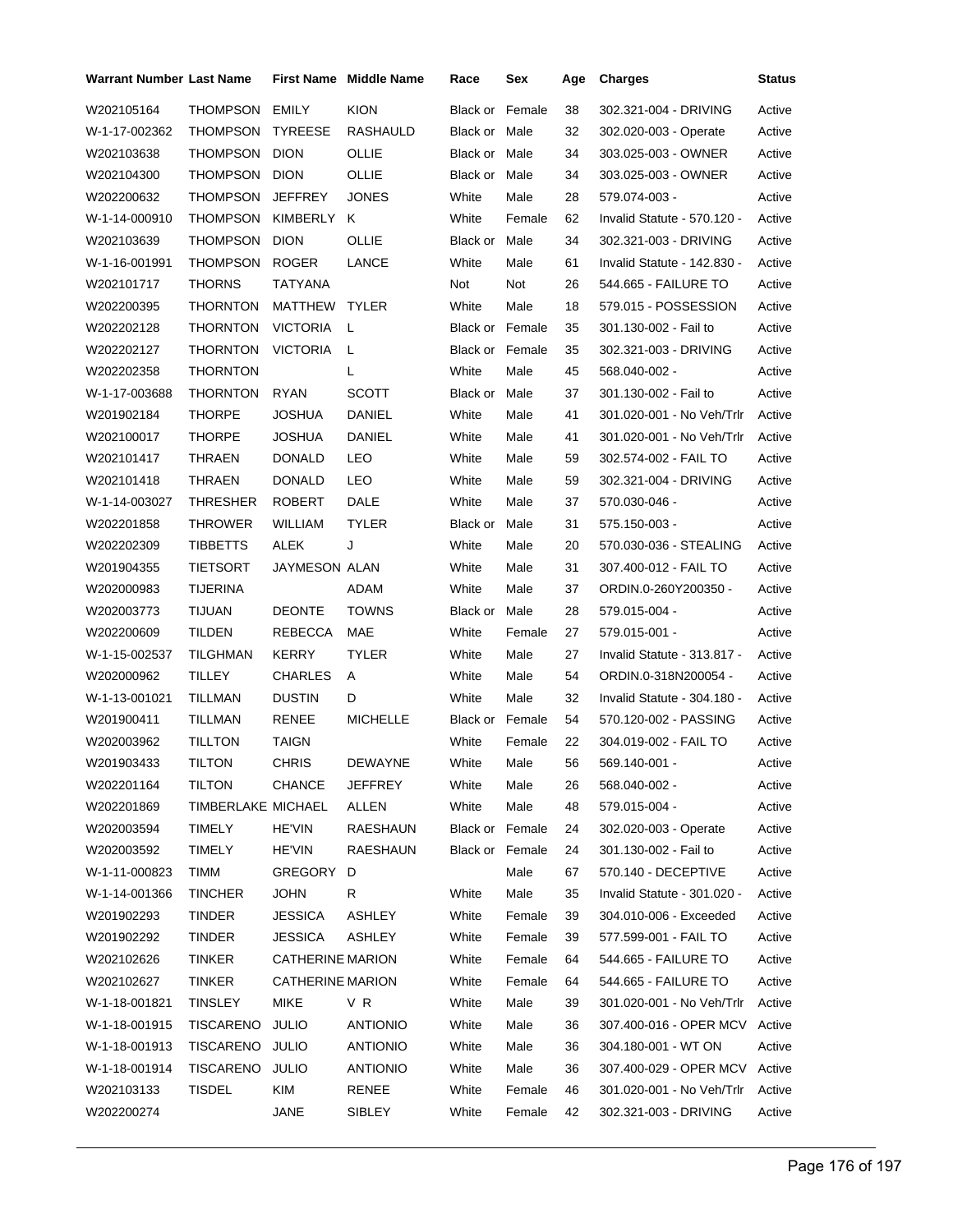| Warrant Number Last Name |                     |                 | <b>First Name</b> Middle Name | Race            | Sex    | Age | <b>Charges</b>              | Status |
|--------------------------|---------------------|-----------------|-------------------------------|-----------------|--------|-----|-----------------------------|--------|
| W202200275               |                     | JANE            | <b>SIBLEY</b>                 | White           | Female | 42  | 301.020-001 - No Veh/Trlr   | Active |
| W202003513               | <b>TODD</b>         |                 | LEE                           | White           | Male   | 30  | 570.030-035 - STEALING      | Active |
| W201904107               | <b>TODD</b>         | <b>BRIAN</b>    | <b>JAMES</b>                  | White           | Male   | 41  | 302.321-003 - DRIVING       | Active |
| W202104546               | <b>TODD</b>         | <b>MICHAEL</b>  | <b>LUCAS</b>                  | White           | Male   | 34  | 577.060 - LEAVING           | Active |
| W202104547               | <b>TODD</b>         | MICHAEL         | <b>LUCAS</b>                  | White           | Male   | 34  | 303.025-003 - OWNER         | Active |
| W201904108               | <b>TODD</b>         | <b>BRIAN</b>    | JAMES                         | White           | Male   | 41  | 304.010-004 - Exceeded      | Active |
| W202003215               | <b>TODD</b>         | <b>BRIAN</b>    | JAMES                         | White           | Male   | 41  | 579.074-003 -               | Active |
| W202202174               | <b>TODD</b>         | <b>FREDDIE</b>  | <b>LEON</b>                   | White           | Male   | 60  | 579.074-003 -               | Active |
| W202001800               | <b>TOLBERT</b>      | <b>HARRY</b>    | Α                             | Black or Male   |        | 59  | 302.321-003 - DRIVING       | Active |
| W201903046               | <b>TOLBERT</b>      | KENDRICK DESHUN |                               | Black or Male   |        | 42  | 303.025-003 - OWNER         | Active |
| W202103743               | <b>TOLBERT</b>      | <b>LOUIS</b>    | <b>MARTIN</b>                 | Black or Male   |        | 53  | 302.321-003 - DRIVING       | Active |
| W201903045               | <b>TOLBERT</b>      | KENDRICK DESHUN |                               | Black or Male   |        | 42  | 302.321-004 - DRIVING       | Active |
| W201903047               | <b>TOLBERT</b>      | KENDRICK DESHUN |                               | Black or Male   |        | 42  | 301.140-001 -               | Active |
| W-1-16-001060            | <b>TOLEFREE</b>     | <b>HOSEA</b>    |                               | Black or Male   |        | 44  | Invalid Statute - 302.321 - | Active |
| W-1-12-001220            | <b>TOLMAN</b>       | WES             | LEE                           | White           | Male   | 42  | Invalid Statute - 195.202 - | Active |
| W-1-12-001219            | <b>TOLMAN</b>       | WES             | LEE                           | White           | Male   | 42  | Invalid Statute - 195.233 - | Active |
| W202201112               | <b>TOMES</b>        | <b>DALTON</b>   | J                             | White           | Male   | 31  | 304.010-007 - Exceeded      | Active |
| W201903211               | <b>TOMLIN</b>       | TRAIVIAN        | <b>DEMOND</b>                 | Black or Male   |        | 23  | 303.025-003 - OWNER         | Active |
| W201903210               | <b>TOMLIN</b>       | TRAIVIAN        | <b>DEMOND</b>                 | Black or Male   |        | 23  | 302.020-003 - Operate       | Active |
| W202000106               | <b>TOMLIN</b>       | <b>TRAIVIAN</b> | <b>DEMOND</b>                 | Black or Male   |        | 23  | 304.010-005 - Exceeded      | Active |
| W-1-17-003607            | <b>TONEY</b>        | <b>KEVIN</b>    | <b>WILLIS</b>                 | Black or Male   |        | 35  | 301.020-001 - No Veh/Trlr   | Active |
| W-1-15-000694            | <b>TONGENI</b>      | REMEMBER        |                               | Asian           | Male   | 30  | Invalid Statute - 195.233 - | Active |
| W201900678               | <b>TORRES</b>       | DANIEL          | ZAKWIN                        | White           | Male   | 45  | 302.321-003 - DRIVING       | Active |
| W201900679               | <b>TORRES</b>       | DANIEL          | ZAKWIN                        | White           | Male   | 45  | 301.020-001 - No Veh/Trlr   | Active |
| W202003501               | <b>TORRES</b>       | JARLYN          | ALTAGRACIA                    | Black or Female |        | 30  | ORDIN.0-041N200454 -        | Active |
| W202003798               | <b>TORRES</b>       | DANIEL          | ZAKWIN                        | White           | Male   | 45  | ORDIN.0-041N200454 -        | Active |
| W-1-11-001566            | <b>TORRES</b>       | RAFAEL          | <b>GUTTIERREZ</b>             | White           | Male   | 39  | Invalid Statute - 304.012 - | Active |
| W202000720               | <b>TORRES</b>       | <b>SABRINA</b>  | <b>INEZ</b>                   | White           | Female | 44  | 301.140-001 -               | Active |
| W-1-11-001565            | <b>TORRES</b>       | RAFAEL          | <b>GUTTIERREZ</b>             | White           | Male   | 39  | 577.010-032 - DRIVING       | Active |
| W202103134               | <b>TORRES</b>       |                 | DEVONTAE DESHON RAE           | Black or Male   |        | 23  | 302.321-003 - DRIVING       | Active |
| W-1-15-003365            | <b>TORRES</b>       | JOSE            | E.                            | White           | Male   | 29  | Invalid Statute - 565.074 - | Active |
| W-1-16-001686            |                     | SHANNON MARIE   |                               | White           | Female | 48  | Invalid Statute - 195.202 - | Active |
| W202004236               | <b>TORREZ</b>       | MICHAEL         | <b>JOHN</b>                   | White           | Male   | 28  | ORDIN.0-318N200054 -        | Active |
| W-1-17-004379            | <b>TOVAR</b>        | <b>ANTONIO</b>  |                               |                 | Male   | 28  | 302.020-003 - Operate       | Active |
| W202201859               | TOWNSELL            | <b>DIONTE</b>   | LEROY                         | Black or Male   |        | 26  | 301.020-001 - No Veh/Trlr   | Active |
| W202201860               | <b>TOWNSELL</b>     | <b>DIONTE</b>   | LEROY                         | Black or Male   |        | 26  | 302.321-004 - DRIVING       | Active |
| W202202136               | TOWNSEND ADAM       |                 | G                             | Black or Male   |        | 23  | 302.321-003 - DRIVING       | Active |
| W202102893               | TOWNSEND TAIJ       |                 | <b>DIALLO</b>                 | Black or Male   |        | 29  | 304.010-006 - Exceeded      | Active |
| W-1-16-003594            | TOWNSEND TERRANCE E |                 |                               | Black or Male   |        | 49  | Invalid Statute - 570.120 - | Active |
| W202103383               | TOWNSEND TAIJ       |                 | <b>DIALLO</b>                 | Black or Male   |        | 29  | 569.100-001 -               | Active |
| W-1-14-002116            | <b>TRAIL</b>        | ERIN            | S                             | White           | Male   | 34  | Invalid Statute - 301.130 - | Active |
| W201801885               | <b>TRAN</b>         | QUAN            | <b>DINH</b>                   | Asian           | Male   | 49  | 301.020-001 - No Veh/Trlr   | Active |
| W202004121               | TRAN                | ALAN            | <b>TUSINH</b>                 | Asian           | Male   | 21  | ORDIN.0-319N200054 -        | Active |
| W202104529               | TRASK               | JEFFREY         | <b>TYSON</b>                  | Black or Male   |        | 25  | 307.075-001 - FAIL TO       | Active |
| W202101961               | <b>TRAVIS</b>       | CHARMAIN RENEE  |                               | Black or Female |        | 49  | 302.321-003 - DRIVING       | Active |
| W202200392               | <b>TRAVIS</b>       | <b>TYLER</b>    | JAMES HART                    | Not             | Male   | 29  | 577.010 - DWI               | Active |
| W202200393               | <b>TRAVIS</b>       | TYLER           | JAMES HART                    | Not             | Male   | 29  | 575.150-003 -               | Active |
|                          |                     |                 |                               |                 |        |     |                             |        |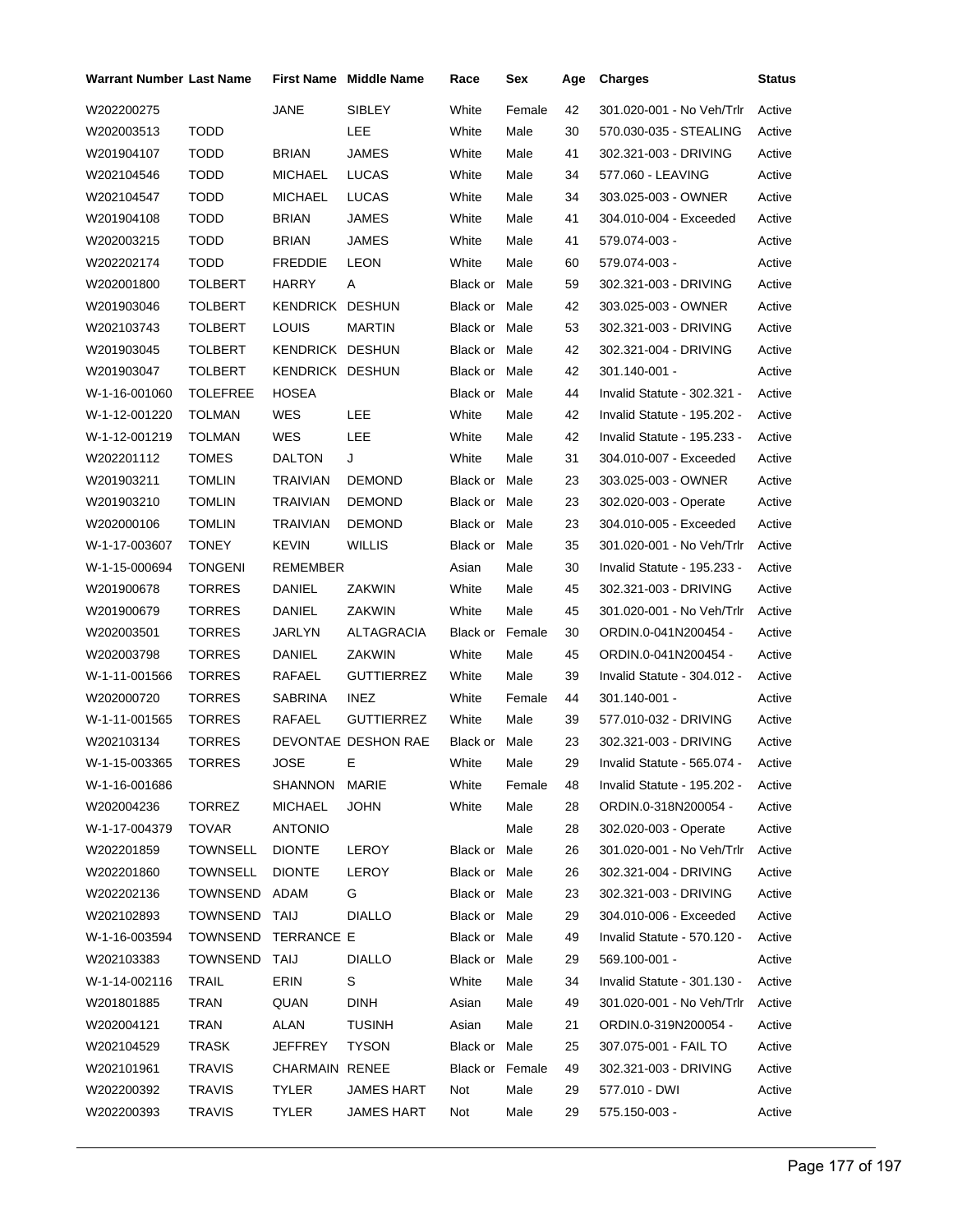| Warrant Number Last Name |                         |                          | <b>First Name Middle Name</b> | Race                   | Sex    | Age | <b>Charges</b>              | Status |
|--------------------------|-------------------------|--------------------------|-------------------------------|------------------------|--------|-----|-----------------------------|--------|
| W-1-15-001048            | <b>TRAVIS</b>           | <b>ANTOINE</b>           | L                             | Black or               | Male   | 45  | Invalid Statute - 301.020 - | Active |
| W-1-04-003248            | <b>TREESE</b>           | LAURA                    | <b>ANNLOUISE</b>              | White                  | Female | 41  | Invalid Statute - 570.120 - | Active |
| W202001115               | <b>TRENT</b>            |                          | <b>ELIZABETH</b>              | White                  | Female | 34  | 579.015-001 -               | Active |
| W202003202               | <b>TRENT</b>            | <b>DOMINICK</b>          | <b>DANTHONY</b>               | Black or Male          |        | 33  | 579.015-004 -               | Active |
| W202002975               | <b>TREVILLION</b>       | <b>JASON</b>             | <b>MAURECE</b>                | Black or Male          |        | 37  | 565.076-002 - DOMESTIC      | Active |
| W202001753               | <b>TREVINO</b>          | DIANA                    | MARIE                         | White                  | Female | 56  | 313.813-001 -               | Active |
| W-1-17-000324            | <b>TRIBITT</b>          | KEITH                    | Е                             | Black or Male          |        | 27  | 577.060-005 - LEAVING       | Active |
| W-1-17-003175            | <b>TRIBITT</b>          | JEREMY                   | <b>TIMOTHY</b>                | Black or Male          |        | 44  | 575.150-003 -               | Active |
| W202202077               | TRIPLETT                | <b>VICTORIA</b>          | L                             |                        | Female | 24  | 570.030-035 - STEALING      | Active |
| W202202078               | <b>TRIPLETT</b>         | <b>VICTORIA</b>          | L                             |                        | Female | 24  | 570.023-001 - ROBBERY       | Active |
| W-1-17-000865            | <b>TRIPLETT</b>         | <b>RICHARD</b>           | ALLEN                         | White                  | Male   | 46  | 301.271-001 - Fail to Reg   | Active |
| W202003444               | TRIPLETT                | <b>RENA</b>              | MARIE                         |                        | Female | 37  | ORDIN.0-041N200454 -        | Active |
| W202202076               | <b>TRIPLETT</b>         | <b>VICTORIA</b>          | L                             |                        | Female | 24  | 570.030-035 - STEALING      | Active |
| W202103872               | <b>TROTTER</b>          | <b>DEMETRIUS GABRIEL</b> |                               | White                  | Male   | 19  | 301.020-001 - No Veh/Trlr   | Active |
| W202100392               | <b>TROXEL</b>           | TANJA                    | <b>LYNN</b>                   | White                  | Female | 39  | 579.074-002 -               | Active |
| W201802380               | TRUESDELL JASON         |                          | <b>NEIL</b>                   | Black or Male          |        | 42  | 304.180-001 - WT ON         | Active |
| W-1-16-003966            | TRUMBAUER TYLER         |                          | <b>MICHAEL</b>                | White                  | Male   | 38  | Invalid Statute - 301.020 - | Active |
| W202003799               | TRYON                   | JONATHAN                 |                               | Not                    | Not    |     | ORDIN.0-288N200054 -        | Active |
| W-1-17-000238            | <b>TSOSIE</b>           | JANIE                    | <b>LISA</b>                   |                        | Female | 48  | 304.010-006 - Exceeded      | Active |
| W202002446               | <b>TUCKER</b>           |                          | ZABREALLA DERONSHA            | <b>Black or Female</b> |        | 29  | 304.010-004 - Exceeded      | Active |
| W202000080               | <b>TUCKER</b>           | RILEY                    | <b>NIKALE</b>                 | White                  | Female | 22  | 302.020-003 - Operate       | Active |
| W202003422               | <b>TUCKER</b>           | <b>SHAWN</b>             | DAVON KYLE                    | White                  | Male   | 23  | ORDIN.0-317N200054 -        | Active |
| W202001927               | <b>TUCKER</b>           | PHILLIP                  | <b>ISHMEAL</b>                | Black or               | Male   | 40  | 303.025-003 - OWNER         | Active |
| W202003138               | <b>TUGGLE</b>           | DAVID                    | ZACHARY                       | White                  | Male   | 33  | 577.070-003 - LITTERING     | Active |
| W202003136               | <b>TUGGLE</b>           | <b>DAVID</b>             | ZACHARY                       | White                  | Male   | 33  | 579.015-004 -               | Active |
| W202003139               | <b>TUGGLE</b>           | DAVID                    | ZACHARY                       | White                  | Male   | 33  | 301.020-001 - No Veh/Trlr   | Active |
| W201902549               | <b>TUGGLE</b>           | <b>DAVID</b>             | ZACHARY                       | White                  | Male   | 33  | 301.130-002 - Fail to       | Active |
| W202003137               | <b>TUGGLE</b>           | <b>DAVID</b>             | ZACHARY                       | White                  | Male   | 33  | 304.017-001 -               | Active |
| W202102200               | TUIMASEVE               | <b>JONAH</b>             | <b>NEPHI SILIGA</b>           | Black or               | Male   | 24  | 301.130-002 - Fail to       | Active |
| W202102835               | <b>TUIVAITI</b>         | ETENA                    | KALOLO                        | Native                 | Male   | 22  | 304.010-004 - Exceeded      | Active |
| W202003465               | TUNDU                   |                          |                               | Black or Male          |        | 23  | 302.020-003 - Operate       | Active |
| W201800329               | TUNNELL                 | <b>BRUCE</b>             | ALLEN                         | White                  | Male   | 42  | 570.120-002 - PASSING       | Active |
| W-1-15-002046            | <b>TUOPEH</b>           | <b>STEVEN</b>            |                               | Black or Male          |        | 27  | Invalid Statute - 304.010 - | Active |
| W201900096               | <b>TURK</b>             | <b>STEPHEN</b>           | RAPHAEL                       | Black or Male          |        | 43  | 304.010-005 - Exceeded      | Active |
| W201900095               | <b>TURK</b>             | <b>STEPHEN</b>           | RAPHAEL                       | Black or Male          |        | 43  | 302.321-004 - DRIVING       | Active |
| W-1-15-003357            | TURMAN                  | <b>SHANIKA</b>           | <b>CYNISE</b>                 | Black or Female        |        | 42  | Invalid Statute - 302.321 - | Active |
| W-1-15-003356            | TURMAN                  | <b>SHANIKA</b>           | <b>CYNISE</b>                 | <b>Black or Female</b> |        | 42  | Invalid Statute - 304.010 - | Active |
| W-1-15-002191            | <b>TURNBOUGH CONLEY</b> |                          | J                             | White                  | Male   | 40  | Invalid Statute - 304.010 - | Active |
| W202100283               | TURNER                  | EDDIE                    | <b>LEE</b>                    | White                  | Male   | 26  | 303.025-003 - OWNER         | Active |
| W201801967               | TURNER                  | <b>BRIAN</b>             | DALE                          | White                  | Male   | 57  | 303.025-003 - OWNER         | Active |
| W202002502               | TURNER                  | <b>LYDIA</b>             | G                             | White                  | Female | 29  | 577.010-032 - DRIVING       | Active |
| W202002484               | TURNER                  | <b>LYDIA</b>             | G                             | White                  | Female | 29  | 301.130-002 - Fail to       | Active |
| W202100257               | TURNER                  | EDDIE                    | LEE                           | White                  | Male   | 26  | 304.010-005 - Exceeded      | Active |
| W202003801               | TURNER                  | <b>JOSHUA</b>            |                               | Not                    | Not    |     | ORDIN.0-232N200054 -        | Active |
| W201801760               | TURNER                  | <b>EDDIE</b>             | <b>LEE</b>                    | White                  | Male   | 26  | 304.010-007 - Exceeded      | Active |
| W201801510               | TURNER                  | <b>PAUL</b>              | E.                            | Black or Male          |        | 44  | 579.074-003 -               | Active |
| W201801511               | <b>TURNER</b>           | PAUL                     | Е                             | Black or Male          |        | 44  | 303.025-003 - OWNER         | Active |
|                          |                         |                          |                               |                        |        |     |                             |        |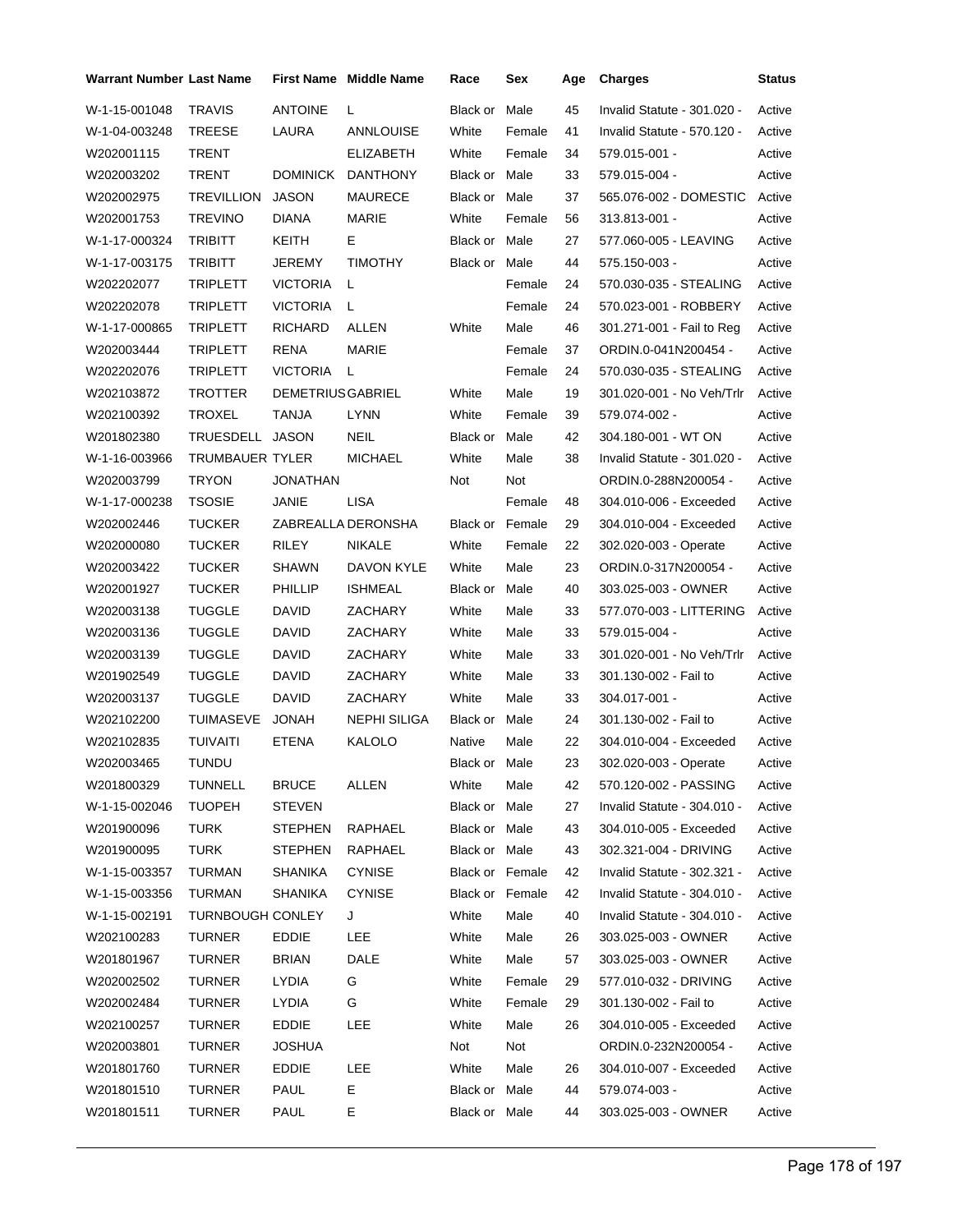| <b>Warrant Number Last Name</b> |                        |                | <b>First Name Middle Name</b> | Race                   | Sex    | Age | <b>Charges</b>              | <b>Status</b> |
|---------------------------------|------------------------|----------------|-------------------------------|------------------------|--------|-----|-----------------------------|---------------|
| W202000774                      | <b>TURNER</b>          | <b>JOHN</b>    | <b>DELOSS</b>                 | White                  | Male   | 31  | ORDIN.0-284N201657 -        | Active        |
| W202002486                      | <b>TURNER</b>          | LYDIA          | G                             | White                  | Female | 29  | 302.020-003 - Operate       | Active        |
| W202002485                      | <b>TURNER</b>          | LYDIA          | G                             | White                  | Female | 29  | 303.025-003 - OWNER         | Active        |
| W202200242                      | <b>TURNER</b>          | <b>BROOK</b>   | <b>VICTORIA</b>               | Black or Female        |        | 33  | 304.012-002 - Oper Veh      | Active        |
| W202102272                      | <b>TURNER</b>          | <b>BRIAN</b>   | <b>SCOTT</b>                  | White                  | Male   | 44  | 570.120-002 - PASSING       | Active        |
| W202002501                      | <b>TURNER</b>          | LYDIA          | G                             | White                  | Female | 29  | 304.012-002 - Oper Veh      | Active        |
| W202001635                      | TURNER-COXSHAYLYNN ANN |                |                               |                        | Female | 27  | 569.080-002 -               | Active        |
| W202104463                      | <b>TURNEY</b>          | <b>EDWARD</b>  | MARTIN                        | White                  | Male   | 59  | 302.321-004 - DRIVING       | Active        |
| W202003732                      | <b>TURPIN</b>          | THOMAS         | WESLEY                        | White                  | Male   | 49  | 568.045-009 -               | Active        |
| W202101100                      | <b>TUSTISON</b>        | RANDALL        | LEE                           | White                  | Male   | 40  | 576.030-001 -               | Active        |
| W202101735                      | <b>TUTT</b>            | GENE           | <b>ANTHONY</b>                | Black or               | Male   | 35  | 568.040-002 -               | Active        |
| W-1-17-002221                   | TUULA                  | HANNA          | <b>SASA</b>                   | Asian                  | Female | 40  | 302.321-003 - DRIVING       | Active        |
| W-1-17-002222                   | <b>TUULA</b>           | HANNA          | <b>SASA</b>                   | Asian                  | Female | 40  | 304.010-004 - Exceeded      | Active        |
| W-1-17-000345                   | <b>TYE</b>             | JANAY          | LASHAUN                       | <b>Black or Female</b> |        | 34  | 302.020-003 - Operate       | Active        |
| W202002474                      | <b>TYLER</b>           | <b>SHELIA</b>  | <b>RENEE</b>                  | <b>Black or Female</b> |        | 52  | 303.025-002 - Oper MV of    | Active        |
| W202101179                      | <b>TYLER</b>           | <b>MICHAEL</b> | <b>DEWAYNE</b>                | Black or Male          |        | 36  | 304.010-006 - Exceeded      | Active        |
| W202000982                      | <b>TYLER</b>           | ROLANDA        | S                             | White                  | Female | 57  | ORDIN.0-041N200454 -        | Active        |
| W202002473                      | <b>TYLER</b>           | <b>SHELIA</b>  | <b>RENEE</b>                  | <b>Black or Female</b> |        | 52  | 301.130-002 - Fail to       | Active        |
| W202101178                      | <b>TYLER</b>           | <b>MICHAEL</b> | <b>DEWAYNE</b>                | Black or Male          |        | 36  | 302.020-003 - Operate       | Active        |
| W202001705                      | <b>TYLER</b>           | <b>SIERRA</b>  | <b>RENEE</b>                  | White                  | Female | 33  | 569.170-001 -               | Active        |
| W202100810                      | TYLER                  | <b>MICHAEL</b> | DEWAYNE                       |                        | Male   | 36  | 548.141-001 - FUGITIVE      | Active        |
| W202002507                      | <b>TYLER</b>           | SHELIA         | <b>RENEE</b>                  | <b>Black or Female</b> |        | 52  | 302.321-004 - DRIVING       | Active        |
| W-1-15-002291                   | <b>TYLER</b>           | TERRON         | Κ                             | Black or Male          |        | 51  | Invalid Statute - 304.010 - | Active        |
| W202104189                      | <b>TYNER</b>           | <b>BRUCE</b>   | <b>TYRONE</b>                 | Black or Male          |        | 54  | 579.074-003 -               | Active        |
| W202000028                      | <b>TYSON</b>           | <b>MICAH</b>   | <b>EUGENE</b>                 | Black or Male          |        | 52  | 302.321-003 - DRIVING       | Active        |
| W202102782                      | <b>TYSON</b>           | MATTHEW        | <b>RAY</b>                    | White                  | Male   | 31  | 302.321-003 - DRIVING       | Active        |
| W202000029                      | <b>TYSON</b>           | <b>MICAH</b>   | <b>EUGENE</b>                 | Black or Male          |        | 52  | 304.015-011 - FAIL TO       | Active        |
| W202000402                      | UK                     | VAN            | LIAN                          | Asian                  | Male   | 32  | 302.178-001 - Violate       | Active        |
| W202201685                      | <b>UNION</b>           | <b>EDGAR</b>   |                               | Black or Male          |        | 32  | 304.010-004 - Exceeded      | Active        |
| W202201687                      | <b>UNION</b>           | <b>EDGAR</b>   |                               | Black or Male          |        | 32  | 302.020-004 - Operate       | Active        |
| W202002721                      | <b>UNRUH</b>           | MATTHEW J      |                               | White                  | Male   | 26  | 304.010-005 - Exceeded      | Active        |
| W202002720                      | <b>UNRUH</b>           | MATTHEW J      |                               | White                  | Male   | 26  | 302.321-004 - DRIVING       | Active        |
| W202002612                      | <b>UNRUH</b>           | MATTHEW J      |                               | White                  | Male   | 26  | 304.010-004 - Exceeded      | Active        |
| W-1-08-002909                   | <b>URIBEZ</b>          | JAIME          | <b>ZUNIGA</b>                 | White                  | Male   | 39  | 577.010-032 - DRIVING       | Active        |
| W-1-08-002911                   | <b>URIBEZ</b>          | JAIME          | <b>ZUNIGA</b>                 | White                  | Male   | 39  | 303.025-002 - Oper MV of    | Active        |
| W-1-08-002910                   | <b>URIBEZ</b>          | JAIME          | ZUNIGA                        | White                  | Male   | 39  | Invalid Statute - 302.020 - | Active        |
| W-1-17-002009                   | URTZ                   | <b>MICHAEL</b> | J                             | White                  | Male   | 50  | 307.400-001 - FAIL TO       | Active        |
| W202104480                      | UTZ,                   | TAMMI          | <b>LYNN</b>                   | White                  | Female | 58  | 303.025-003 - OWNER         | Active        |
| W202202260                      | <b>UZZLE</b>           | <b>MICHAEL</b> | S                             | Not                    | Male   | 27  | 302.321-003 - DRIVING       | Active        |
| W-1-16-003685                   | VACA                   | RAFAEL         | <b>RASCON</b>                 | White                  | Male   | 45  | Invalid Statute - 302.020 - | Active        |
| W-1-16-003686                   | VACA                   | RAFAEL         | <b>RASCON</b>                 | White                  | Male   | 45  | 577.060-006 - LEAVING       | Active        |
| W-1-17-003338                   | VADIM                  | RUSU           |                               | White                  | Male   | 35  | 304.180-001 - WT ON         | Active        |
| W-1-16-003692                   | <b>VAKHABOV</b>        |                |                               | White                  | Male   | 29  | Invalid Statute - 304.180 - | Active        |
| W202200172                      | VALDES                 | ROBERT         | <b>DAVID</b>                  | White                  | Male   | 63  | 304.010-006 - Exceeded      | Active        |
| W-1-17-000094                   | VALDES                 | CHARLES        | <b>SUAREZ</b>                 | White                  | Male   | 57  | 304.015-011 - FAIL TO       | Active        |
| W202200171                      | VALDES                 | ROBERT         | DAVID                         | White                  | Male   | 63  | 304.022-001 - FAIL TO       | Active        |
| W-1-17-000093                   |                        | <b>CHARLES</b> |                               | White                  | Male   | 57  | 577.010-031 - DWI -         | Active        |
|                                 |                        |                |                               |                        |        |     |                             |               |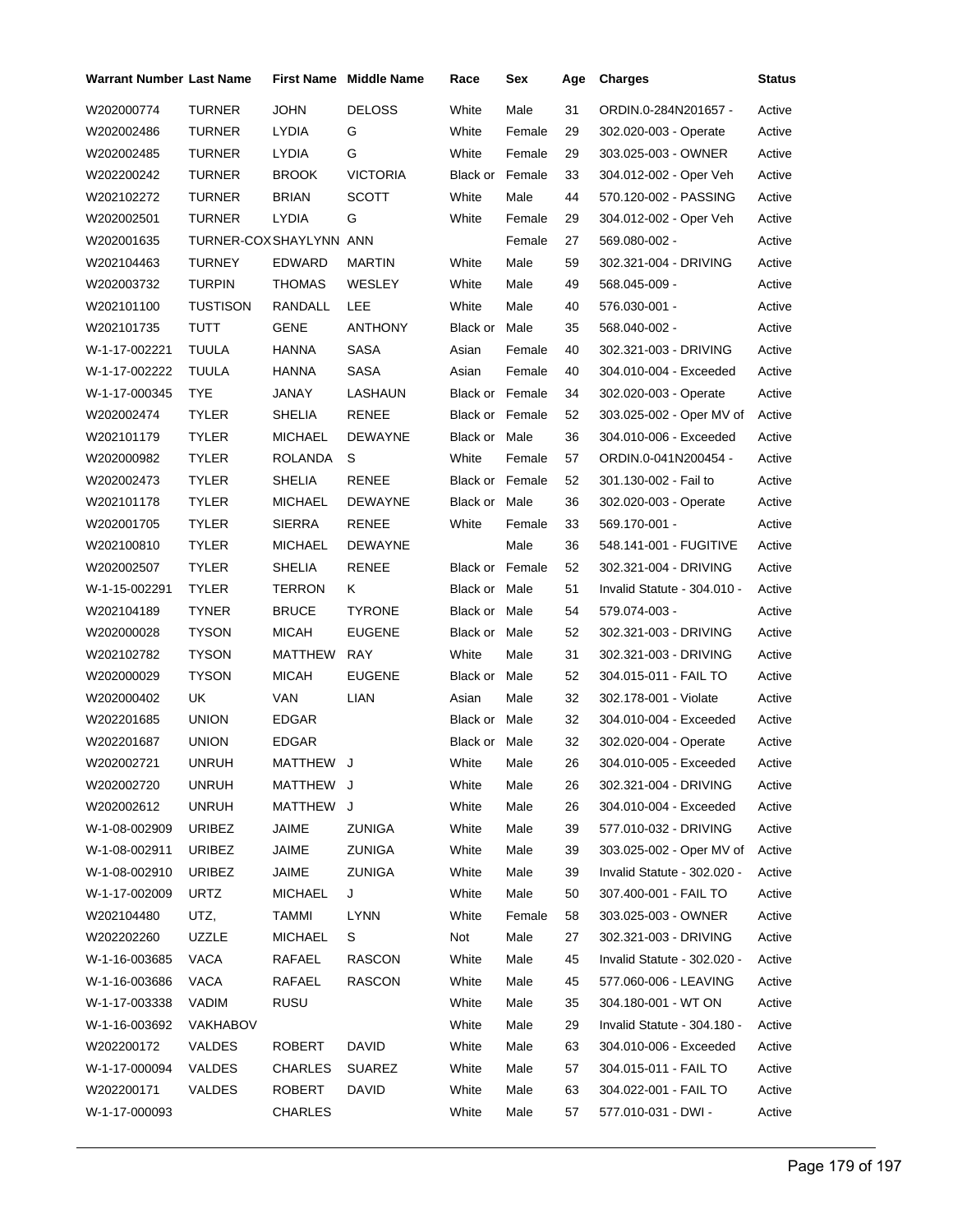| Warrant Number Last Name |                   |                      | <b>First Name Middle Name</b> | Race                 | Sex    | Age | <b>Charges</b>              | <b>Status</b> |
|--------------------------|-------------------|----------------------|-------------------------------|----------------------|--------|-----|-----------------------------|---------------|
| W202201494               | <b>VALENTINE</b>  | <b>JAMES</b>         | <b>FRANKLIN</b>               | White                | Male   | 35  | 579.015-001 -               | Active        |
| W202002082               | <b>VALERIO</b>    | <b>HECTOR</b>        | DANIEL VARONA                 |                      | Male   | 36  | 304.180-001 - WT ON         | Active        |
| W202201216               | VALIENTE          | <b>MICHAEL</b>       | CARLOS                        | <b>Black or Male</b> |        | 34  | 570.030-042 - STEALING      | Active        |
| W-1-16-000717            |                   | GONZALO              |                               | White                |        | 52  | 570.030-046 -               | Active        |
| W202102880               | <b>VALLES</b>     | ALTA                 | <b>RENE</b>                   | White                | Female | 45  | 579.015-001 -               | Active        |
| W-1-08-001976            | VALMAR-DEL FERMIN |                      |                               | White                | Male   | 51  | Invalid Statute - 302.020 - | Active        |
| W-1-08-001975            | VALMAR-DEL FERMIN |                      |                               | White                | Male   | 51  | Invalid Statute - 304.015 - | Active        |
| W-1-08-001974            | VALMAR-DEL FERMIN |                      |                               | White                | Male   | 51  | 577.010-032 - DRIVING       | Active        |
| W202201131               | VANBEBBER WILLIAM |                      | <b>ARTHUR</b>                 | White                | Male   | 45  | 575.150-002 - RESIST        | Active        |
| W-1-18-001608            | VANBIBER          | <b>KORY</b>          | LEE                           | White                | Female | 44  | 548.141 - FUGITIVE          | Active        |
| W202002476               | <b>VANCE</b>      | <b>DANNY</b>         | KENT                          | Black or Male        |        | 60  | 301.140-001 -               | Active        |
| W202101376               | <b>VANCE</b>      | <b>RICHARD</b>       | ALLEN                         | Not                  | Male   | 27  | ORDIN.0-057Y200054 -        | Active        |
| W202002475               | VANCE             | <b>DANNY</b>         | KENT                          | Black or Male        |        | 60  | 303.025-003 - OWNER         | Active        |
| W202002477               | <b>VANCE</b>      | <b>DANNY</b>         | KENT                          | Black or Male        |        | 60  | 304.010-004 - Exceeded      | Active        |
| W201901025               |                   | <b>BOBBI</b>         | S                             | White                | Female | 51  | 301.130-002 - Fail to       | Active        |
| W201900701               |                   | <b>BOBBI</b>         | S                             | White                | Female | 51  | 307.350-001 - FAIL TO       | Active        |
| W-1-14-002223            | VANDERBILT        |                      |                               | Black or             | Male   | 40  | Invalid Statute - 565.074 - | Active        |
| W202104470               |                   | <b>JOSHUA</b>        |                               | Not                  | Not    | 40  | 302.321-005 - DRIVING       | Active        |
| W-1-13-001720            |                   | <b>DOUGLAS</b>       | <b>LYNN</b>                   | White                | Male   | 36  | 577.010-032 - DRIVING       | Active        |
| W202104471               |                   | <b>JOSHUA</b>        |                               | Not                  | Not    | 40  | 303.025-003 - OWNER         | Active        |
| W202004122               | <b>VANDRUFF</b>   | KEITH                | ALEXANDER                     | White                | Male   | 45  | ORDIN.0-041N200454 -        | Active        |
| W202200505               | VANETTEN          | JASON                | R                             | Not                  | Male   | 38  | 307.400-023 - FAIL TO       | Active        |
| W202200561               | <b>VANHORN</b>    | JARED                | <b>AUSTIN</b>                 | White                | Female | 44  | 565.076 - DOMESTIC          | Active        |
| W202003802               | <b>VANN</b>       | <b>MICHAEL</b>       | J                             |                      | Male   | 68  | ORDIN.0-041N200454 -        | Active        |
| W202102682               | VANNORMAN TAYLOR  |                      | JAMES                         | White                | Male   | 30  | 569.090-007 -               | Active        |
| W-1-17-004628            | <b>VANNOY</b>     | RAYMOND              | <b>CHARLES</b>                | White                | Male   | 65  | 570.030-029 - STEALING      | Active        |
| W201902946               | VANORDEN          | <b>CHANDLER ROSS</b> |                               | White                | Male   | 36  | 575.080-001 - MAKING A      | Active        |
| W-1-17-004715            | VAN ROOYENJOHN    |                      | <b>FRANCIS</b>                | White                | Male   | 32  | 307.400-029 - OPER MCV      | Active        |
| W202104689               | VANTRECE          | REBECCA              | <b>SHARON</b>                 | Not                  | Female | 34  | 320.050 - SPEEDING          | Active        |
| W202201811               | VANVACTER STEPHEN |                      | <b>EUGENE</b>                 | White                | Male   | 34  | 303.025-003 - OWNER         | Active        |
| W202201810               | VANVACTER STEPHEN |                      | <b>EUGENE</b>                 | White                | Male   | 34  | 301.140-001 -               | Active        |
| W202201812               | VANVACTER STEPHEN |                      | <b>EUGENE</b>                 | White                | Male   | 34  | 302.020-003 - Operate       | Active        |
| W202000206               | VANVLACK          | <b>MATHEW</b>        | <b>ERNEST</b>                 | White                | Male   | 21  | 569.140-001 -               | Active        |
| W-1-15-002745            | VARELA            | <b>ENRIQUE</b>       |                               | White                | Male   | 34  | Invalid Statute - 302.020 - | Active        |
| W-1-16-002186            | VARELA            | JOSE                 | <b>JESUS</b>                  | White                | Male   | 31  | Invalid Statute - 569.140 - | Active        |
| W202000873               | VARGAS            | <b>JOE</b>           | W                             | White                | Male   | 61  | ORDIN.0-041N200454 -        | Active        |
| W202104158               | VARGAS            | <b>MELISA</b>        | <b>CHRISTINA</b>              | White                | Female | 27  | 307.179-002 - DRIVER        | Active        |
| W202104174               | VARGAS            | MELISA               | CHRISTINA                     | White                | Female | 27  | 303.025-003 - OWNER         | Active        |
| W202104157               | VARGAS            | <b>MELISA</b>        | <b>CHRISTINA</b>              | White                | Female | 27  | 302.321-003 - DRIVING       | Active        |
| W202104175               | VARGAS            | MELISA               | <b>CHRISTINA</b>              | White                | Female | 27  | 304.022-001 - FAIL TO       | Active        |
| W202000872               | VARGAS            | <b>JOE</b>           | W                             | White                | Male   | 61  | ORDIN.0-289N200054 -        | Active        |
| W201902429               | VARGAS            | <b>SABRINA</b>       |                               | White                | Female | 49  | 579.015-001 -               | Active        |
| W202000874               | VARGAS            | JOE                  | W                             | White                | Male   | 61  | ORDIN.0-057Y200054 -        | Active        |
| W201902679               | VASALLO           | LEONARDO RIVERO      |                               | White                | Male   | 66  | 304.180-001 - WT ON         | Active        |
| W202002965               |                   | ESTEFANIE DIAZ       |                               | White                | Female | 19  | 579.015-002 -               | Active        |
| W-1-18-001568            | <b>VASQUES</b>    | <b>DULCE</b>         | М                             | White                | Female | 30  | 577.010-031 - DWI -         | Active        |
| W-1-18-001571            | VASQUES           | <b>DULCE</b>         | М                             | White                | Female | 30  | 303.025-003 - OWNER         | Active        |
|                          |                   |                      |                               |                      |        |     |                             |               |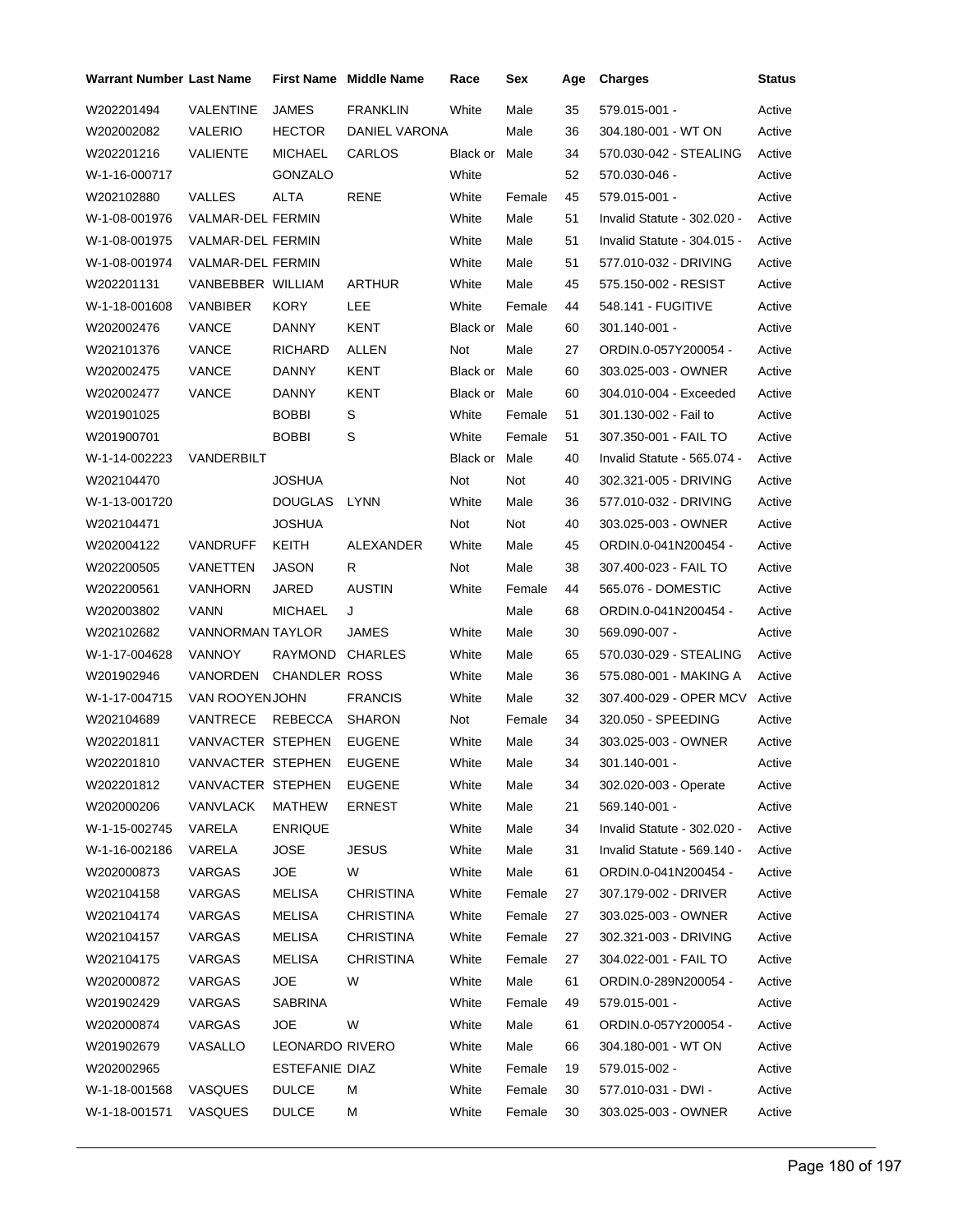| Warrant Number Last Name |                    |                | <b>First Name</b> Middle Name | Race          | Sex    | Age | <b>Charges</b>              | <b>Status</b> |
|--------------------------|--------------------|----------------|-------------------------------|---------------|--------|-----|-----------------------------|---------------|
| W-1-18-001569            | <b>VASQUES</b>     | <b>DULCE</b>   | М                             | White         | Female | 30  | 304.015-011 - FAIL TO       | Active        |
| W-1-18-001570            | VASQUES            | <b>DULCE</b>   | М                             | White         | Female | 30  | 302.020-003 - Operate       | Active        |
| W202104311               | VASQUEZ            | SAMARY         | <b>NOHEMI</b>                 | Not           | Female | 26  | 302.020-003 - Operate       | Active        |
| W201901786               | VASQUEZ            | <b>MARIA</b>   | <b>SOLEDAD</b>                |               | Female | 25  | 304.010-005 - Exceeded      | Active        |
| W202103136               |                    | <b>NILSON</b>  | RAUL                          | White         | Male   | 20  | 302.020-003 - Operate       | Active        |
| W202103135               |                    | <b>NILSON</b>  | <b>RAUL</b>                   | White         | Male   | 20  | 304.010-005 - Exceeded      | Active        |
| W202101902               | VAUGHN             | AARON          | WESLEY                        | Black or      | Male   | 28  | 301.130-002 - Fail to       | Active        |
| W-1-16-004111            | VAUGHN             | <b>DEVAN</b>   | AARON                         | White         | Male   | 25  | Invalid Statute - 301.020 - | Active        |
| W-1-14-002507            | VAZQUEZ            | <b>JOSE</b>    | A                             | White         | Male   | 32  | Invalid Statute - 302.020 - | Active        |
| W202102495               | VAZQUEZ            | <b>JESUS</b>   | <b>MANUEL</b>                 | White         | Male   | 25  | 565.076 - DOMESTIC          | Active        |
| W202200887               | VAZQUEZ            | <b>ESTEBAN</b> |                               | White         | Male   | 35  | 566.062-002 -               | Active        |
| W-1-17-001991            |                    | <b>JUAN</b>    | <b>FRANCISCO</b>              | White         | Male   | 26  | 303.025-003 - OWNER         | Active        |
| W-1-17-001992            |                    | JUAN           | <b>FRANCISCO</b>              | White         | Male   | 26  | 304.022-001 - FAIL TO       | Active        |
| W-1-17-001990            |                    | <b>JUAN</b>    | <b>FRANCISCO</b>              | White         | Male   | 26  | 302.020-003 - Operate       | Active        |
| W-1-17-001989            |                    | JUAN           | <b>FRANCISCO</b>              | White         | Male   | 26  | 304.010-005 - Exceeded      | Active        |
| W202003590               | VEAL               | <b>COREY</b>   | <b>JAMES</b>                  | Black or      | Male   | 25  | 304.010-004 - Exceeded      | Active        |
| W202200174               | VEDAMUTHU          |                |                               | White         | Male   | 35  | 302.020-003 - Operate       | Active        |
| W202104996               |                    | ALVARO         |                               | White         | Male   | 25  | 302.020-003 - Operate       | Active        |
| W202104995               |                    | ALVARO         |                               | White         | Male   | 25  | 304.015-014 - FAIL TO       | Active        |
| W202201815               | <b>VEIRS</b>       | MEAGEN         | RAE                           | White         | Female | 30  | 304.010-004 - Exceeded      | Active        |
| W202103137               | VELA               | DAMIAN         | <b>JORDAN</b>                 | White         | Male   | 25  | 304.012-001 - Oper Veh in   | Active        |
| W202201841               | VELASQUEZ DEMETRES |                |                               |               | Male   | 37  | 304.015-014 - FAIL TO       | Active        |
| W202201839               | VELASQUEZ DEMETRES |                |                               |               | Male   | 37  | 302.020-003 - Operate       | Active        |
| W202201840               | VELASQUEZ DEMETRES |                |                               |               | Male   | 37  | 577.010-032 - DRIVING       | Active        |
| W201800390               | VELASQUEZ TEYONA   |                |                               | White         |        | 24  | 579.074-003 -               | Active        |
| W202105039               |                    | LUIS           | <b>CESAR</b>                  | White         | Male   | 31  | 301.130-003 - Fail to       | Active        |
| W202105041               |                    | <b>LUIS</b>    | <b>CESAR</b>                  | White         | Male   | 31  | 302.321-003 - DRIVING       | Active        |
| W202105040               |                    | <b>LUIS</b>    | <b>CESAR</b>                  | White         | Male   | 31  | 303.025-003 - OWNER         | Active        |
| W202000981               | <b>VELEZ</b>       | ANGEL          | <b>ANTHONY</b>                | White         | Male   | 55  | ORDIN.0-155N200054-         | Active        |
| W-1-04-002985            | VENDEGNA           | <b>MICHAEL</b> | KEITH                         | White         | Male   | 69  | 476.110 - CONTEMPT OF       | Active        |
| W202102220               | VERGE              | SHANTE         | MAELATRICE                    | Black or Not  |        | 42  | 301.140-001 -               | Active        |
| W-1-17-002301            | <b>VERNER</b>      | <b>ERIC</b>    | <b>DOUGLASS</b>               |               | Male   | 29  | 570.120-002 - PASSING       | Active        |
| W202003483               | <b>VERNON</b>      | AMANDA         | DIANNE                        | White         | Female | 34  | ORDIN.0-057Y200054 -        | Active        |
| W202200363               | VERTREESE XAVIER   |                | ALEXANDER                     | Black or Male |        | 27  | 304.022-002 - FAIL TO       | Active        |
| W202100861               | VERTREESE XAVIER   |                | ALEXANDER                     | Black or Male |        | 27  | ORDIN.0-288N200054 -        | Active        |
| W202001226               | <b>VESCIO</b>      | ROBERT         | J                             | White         | Male   | 46  | ORDIN.0-057Y200054 -        | Active        |
| W202100601               | VESSAR             | JONATHAN ALLEN |                               | White         | Male   | 25  | 303.025-003 - OWNER         | Active        |
| W202100600               | <b>VESSAR</b>      | JONATHAN ALLEN |                               | White         | Male   | 25  | 304.010-005 - Exceeded      | Active        |
| W202103765               | VEST               | DARRYL         | SHAWN                         | White         | Male   | 57  | 301.130-002 - Fail to       | Active        |
| W202103764               | VEST               | DARRYL         | SHAWN                         | White         | Male   | 57  | 302.321-003 - DRIVING       | Active        |
| W201902526               | <b>VESTER</b>      | <b>CURTIS</b>  | ELIJAH                        | Black or Male |        | 57  | 577.010 - DWI               | Active        |
| W201902528               | <b>VESTER</b>      | <b>CURTIS</b>  | <b>ELIJAH</b>                 | Black or Male |        | 57  | 303.025-003 - OWNER         | Active        |
| W201902527               | <b>VESTER</b>      | <b>CURTIS</b>  | ELIJAH                        | Black or Male |        | 57  | 302.020-003 - Operate       | Active        |
| W201902529               | <b>VESTER</b>      | <b>CURTIS</b>  | <b>ELIJAH</b>                 | Black or Male |        | 57  | 301.130-002 - Fail to       | Active        |
| W202104788               | <b>VETTE</b>       | MASON          | DEAN                          | White         | Male   | 28  | 579.020-004 - DELIV OF      | Active        |
| W202003803               | VIBAR              | SHANNON        | MARIE                         | White         | Female | 26  | ORDIN.0-041N200454 -        | Active        |
| W202104464               | <b>VIBAR</b>       | SHANNON MARIE  |                               | White         | Female | 26  | 301.210-001 - Posses        | Active        |
|                          |                    |                |                               |               |        |     |                             |               |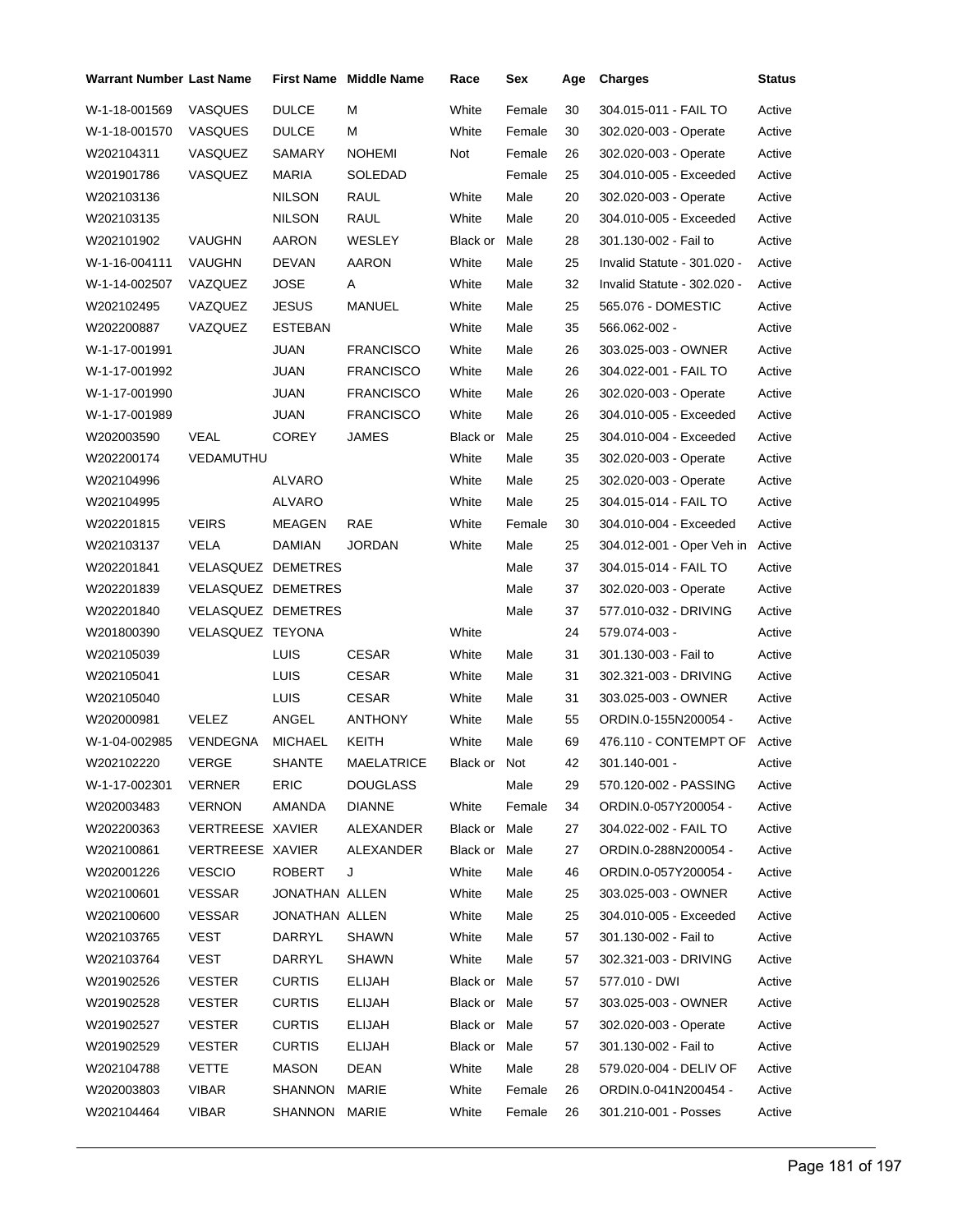| Warrant Number Last Name |                    |                       | <b>First Name Middle Name</b> | Race          | Sex    | Age | <b>Charges</b>                   | <b>Status</b> |
|--------------------------|--------------------|-----------------------|-------------------------------|---------------|--------|-----|----------------------------------|---------------|
| W202202229               | <b>VICKER</b>      | <b>RYAN</b>           | JAY                           | White         | Male   | 54  | 304.010-004 - Exceeded           | Active        |
| W-1-16-000203            | <b>VICKERS</b>     | TEGEN                 | <b>RENAE</b>                  | White         | Female | 31  | Invalid Statute - 304.180 -      | Active        |
| W202103065               | <b>VIDOVICH</b>    | <b>GEORGE</b>         | ANDREW                        | White         | Male   | 51  | 301.140-001 -                    | Active        |
| W-1-17-000864            | <b>VIDOVICH</b>    | DAN                   |                               | White         | Male   | 61  | 304.022-001 - FAIL TO            | Active        |
| W202103577               | <b>VIGIL</b>       | <b>JESSICA</b>        | DANNIELLE                     | White         | Female | 25  | 313.817-002 - PRESENT            | Active        |
| W-1-16-002329            |                    | <b>AGUSTIN</b>        |                               | White         | Male   | 39  | 303.025-002 - Oper MV of         | Active        |
| W-1-16-002328            |                    | AGUSTIN               |                               | White         | Male   | 39  | Invalid Statute - 302.020 -      | Active        |
| W-1-16-002330            |                    | AGUSTIN               |                               | White         | Male   | 39  | Invalid Statute - 301.020 -      | Active        |
| W202100971               |                    | <b>JORGE</b>          | <b>CARLOS</b>                 |               | Male   | 34  | 304.010-005 - Exceeded           | Active        |
| W202100970               |                    | JORGE                 | CARLOS                        |               | Male   | 34  | 302.321-003 - DRIVING            | Active        |
| W-1-09-002704            |                    | <b>VICTOR</b>         | MANUEL                        | White         | Male   | 57  | Invalid Statute - 570.120 -      | Active        |
| W202200397               |                    | <b>FRANCISCOMANUE</b> |                               | White         | Male   | 43  | 302.020-003 - Operate            | Active        |
| W-1-17-001090            | VILLANTI           | <b>NICOLE</b>         | ALYSSA                        |               |        | 43  | 569.140-001 -                    | Active        |
| W201800629               | VILLANTI           | <b>NICOLE</b>         | ALYSSA                        |               |        | 43  | 579.074-002 -                    | Active        |
| W201800628               | <b>VILLANTI</b>    | <b>NICOLE</b>         | <b>ALYSSA</b>                 |               |        | 43  | 569.140-001 -                    | Active        |
| W202000980               | VILLANUEVA RICHARD |                       | ANTHONY                       | White         | Male   | 43  | ORDIN.0-041N200454 -             | Active        |
| W-1-13-002653            | VILLANVA           | <b>MICHAEL</b>        | NMI                           | Black or Male |        | 29  | Invalid Statute - 302.020 -      | Active        |
| W-1-13-002652            | VILLANVA           | <b>MICHAEL</b>        | NMI                           | Black or Male |        | 29  | Invalid Statute - 304.010 -      | Active        |
| W202003362               | VILLEDA            | PERAZA                | <b>LENDY</b>                  | White         | Female | 28  | 302.020-003 - Operate            | Active        |
| W201903005               | <b>VILLEGAS</b>    | LINDA                 | LILIANA                       | White         | Female | 36  | 579.074-003 -                    | Active        |
| W-1-10-002476            |                    | <b>JOSE</b>           | <b>REFUGIO</b>                | White         | Male   | 38  | 577.010-032 - DRIVING            | Active        |
| W-1-17-000362            |                    | <b>LUIS</b>           | <b>GABRIEL</b>                | Black or      | Male   | 41  | 575.150-002 - RESIST             | Active        |
| W201904414               | <b>VINOYA</b>      | BENJAMIN              | <b>RICHARD</b>                | White         | Male   | 54  | 301.130-001 - Fail to            | Active        |
| W201904410               | <b>VINOYA</b>      | BENJAMIN              | <b>RICHARD</b>                | White         | Male   | 54  | 302.321-004 - DRIVING            | Active        |
| W201904415               | <b>VINOYA</b>      | BENJAMIN              | <b>RICHARD</b>                | White         | Male   | 54  | 301.140-001 -                    | Active        |
| W201904411               | <b>VINOYA</b>      | BENJAMIN              | <b>RICHARD</b>                | White         | Male   | 54  | 303.025-003 - OWNER              | Active        |
| W201904413               | <b>VINOYA</b>      | BENJAMIN              | <b>RICHARD</b>                | White         | Male   | 54  | 301.190-001 - Oper Motor         | Active        |
| W201904412               | <b>VINOYA</b>      | <b>BENJAMIN</b>       | <b>RICHARD</b>                | White         | Male   | 54  | 307.350-001 - FAIL TO            | Active        |
| W-1-14-000424            | <b>VINSON</b>      | LASHA                 | <b>CAMILLE</b>                | Black or      | Female | 31  | Invalid Statute - 301.140 -      | Active        |
| W202003804               | <b>VINSON</b>      | <b>BRENDEN</b>        |                               | Not           | Not    | 36  | ORDIN.0-232N200054 -             | Active        |
| W202102320               | VINZANT            | CLINT                 | Е                             | White         | Male   | 28  | 569.090-007 -                    | Active        |
| W201900414               | VITELA             | <b>JESUS</b>          | <b>CORDOVA</b>                | Not           | Male   | 37  | 304.010-004 - Exceeded           | Active        |
| W202003805               | VIVAS              | RAUL                  | <b>ALBERTO</b>                | White         | Male   | 60  | ORDIN.0-080Y200054 -             | Active        |
| W202100831               | <b>VIVEROS</b>     | <b>ISIDRO</b>         |                               | White         | Male   | 54  | 313.817-002 - PRESENT            | Active        |
| W-1-17-000304            |                    | <b>JOSE</b>           | <b>ERNESTO</b>                | White         | Male   | 31  | 570.090-001 - FORGERY            | Active        |
| W-1-17-000365            |                    | <b>JOSE</b>           | <b>ERNESTO</b>                | White         | Male   | 31  | 569.170-001 -                    | Active        |
| W201903781               | <b>VLCEK</b>       | <b>JOSEPH</b>         | W                             | White         | Male   | 41  | 304.180-001 - WT ON              | Active        |
| W201904237               | <b>VLCEK</b>       | <b>JOSEPH</b>         | W                             | White         | Male   | 41  | 304.235-001 - FAIL TO            | Active        |
| W201903780               | <b>VLCEK</b>       | <b>JOSEPH</b>         | W                             | White         | Male   | 41  | 304.180-007 - GROSS WT Active    |               |
| W201801842               | <b>VOGEL</b>       | <b>LINDA</b>          | JANELLE                       | White         | Female | 52  | 302.321-003 - DRIVING            | Active        |
| W202000058               | VONBEHREN AMANDA   |                       | JO                            | White         | Female | 40  | 301.020-001 - No Veh/Trlr        | Active        |
| W202000979               | VON-BURG           | <b>PHILLIP</b>        | Е.                            | White         | Male   | 60  | ORDIN.0-028N200054 -             | Active        |
| W202002990               |                    | DEIDRA                | <b>DOROTHY</b>                | White         | Female | 43  | 301.020-001 - No Veh/Trlr Active |               |
| W202002989               |                    | DEIDRA                | <b>DOROTHY</b>                | White         | Female | 43  | 301.140-001 -                    | Active        |
| W202101007               |                    | <b>SIRIPHONE</b>      |                               | Asian         | Female | 23  | 302.321-003 - DRIVING            | Active        |
| W202200752               |                    | SOUN                  |                               | White         | Male   | 61  | 304.015-015 - FAIL TO            | Active        |
| W202105123               | VOORHEES RONALD    |                       | KENNETH                       | Black or Male |        | 44  | 304.010-005 - Exceeded           | Active        |
|                          |                    |                       |                               |               |        |     |                                  |               |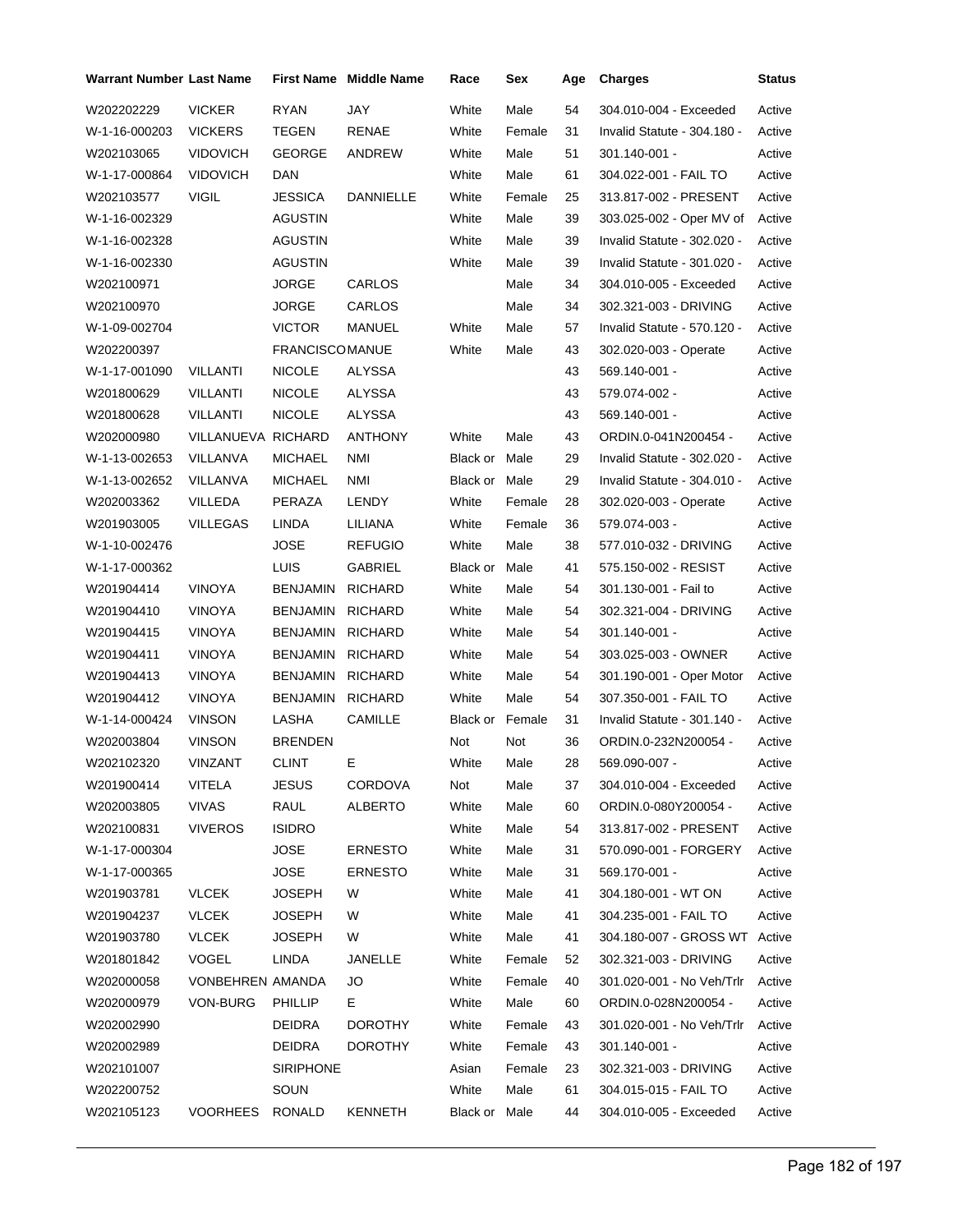| <b>Warrant Number Last Name</b> |                  |                 | First Name Middle Name | Race                   | Sex             | Age | <b>Charges</b>              | <b>Status</b> |
|---------------------------------|------------------|-----------------|------------------------|------------------------|-----------------|-----|-----------------------------|---------------|
| W-1-16-002967                   | <b>VORNGSAM</b>  | <b>CHERIE</b>   | <b>LYNN</b>            | White                  | Female          | 36  | Invalid Statute - 569.140 - | Active        |
| W202003427                      | <b>VOWELS</b>    | <b>KELLY</b>    | JO                     | White                  | Female          | 59  | ORDIN.0-145N200054 -        | Active        |
| W-1-17-004652                   | WAAGE            | RYAN            | S                      | White                  | Male            | 31  | 304.015-013 - DROVE         | Active        |
| W-1-15-002749                   | WADE             | STACEY          | <b>MUSCHON</b>         |                        |                 | 47  | Invalid Statute - 570.120 - | Active        |
| W-1-13-001144                   | WADE             | GREGORY         | м                      | White                  | Male            | 73  | Invalid Statute - 570.120 - | Active        |
| W202102964                      | WADE             | <b>JEROMIE</b>  | <b>JUVON</b>           | Black or               | Male            | 22  | 575.145-001 - WILLFULLY     | Active        |
| W-1-10-000717                   | <b>WADE</b>      | <b>CORY</b>     | ANDREW                 | White                  | Male            | 34  | Invalid Statute - 565.070 - | Active        |
| W201900800                      | WAGGONER STACI   |                 | Κ                      | White                  | Female          | 43  | 302.321-003 - DRIVING       | Active        |
| W-1-16-002459                   | WAGNER           | MEGAN           |                        | White                  | Female          | 36  | Invalid Statute - 302.321 - | Active        |
| W-1-16-002458                   | WAGNER           | MEGAN           |                        | White                  | Female          | 36  | Invalid Statute - 195.233 - | Active        |
| W-1-13-001191                   | WAH              | PA              |                        | Asian                  | Male            | 41  | 577.010-032 - DRIVING       | Active        |
| W-1-16-003456                   | WAHL             |                 | ADRIENNE ROCHELLE      | White                  | Female          | 29  | 303.025-002 - Oper MV of    | Active        |
| W-1-16-003457                   | WAHL             |                 | ADRIENNE ROCHELLE      | White                  | Female          | 29  | Invalid Statute - 304.015 - | Active        |
| W-1-15-001315                   | WAINSCOTT DUSTIN |                 | KYLE                   | White                  | Male            | 40  | Invalid Statute - 307.173 - | Active        |
| W-1-14-002901                   | WAKEFIELD        | AISHA           | <b>DENETRA</b>         | Black or Female        |                 | 27  | Invalid Statute - 575.150 - | Active        |
| W201901432                      | WALDEN           | TANYA           | <b>LOUISE</b>          | White                  | Female          | 48  | 301.130-002 - Fail to       | Active        |
| W202003588                      | WALEMBA          | <b>VEICO</b>    |                        | Black or Male          |                 | 23  | 302.020-003 - Operate       | Active        |
| W-1-09-000674                   | WALENEZAK JENETE |                 | <b>IRENA</b>           | White                  | Female          | 43  | 570.030-046 -               | Active        |
| W-1-17-002612                   | WALKER           | RANIESHA        | <b>KRINAE</b>          | <b>Black or Female</b> |                 | 26  | 304.010-005 - Exceeded      | Active        |
| W-1-17-002609                   | WALKER           | RANIESHA KRINAE |                        | Black or Female        |                 | 26  | 579.015-001 -               | Active        |
| W202101853                      | WALKER           | <b>DERON</b>    | <b>BUSTER A</b>        | Black or Male          |                 | 32  | 303.025-003 - OWNER         | Active        |
| W-1-14-002486                   | WALKER           | <b>GENNICE</b>  | ANNETTE                | White                  | Female          | 52  | Invalid Statute - 301.130 - | Active        |
| W202003806                      | WALKER           | <b>DERRICK</b>  |                        | Not                    | Not             | 29  | ORDIN.0-041N200454 -        | Active        |
| W-1-17-002610                   | WALKER           | RANIESHA        | <b>KRINAE</b>          | <b>Black or Female</b> |                 | 26  | 579.074-003 -               | Active        |
| W202200438                      | WALKER           | <b>ROBERT</b>   | <b>DORCY</b>           | Black or Male          |                 | 39  | 577.010-032 - DRIVING       | Active        |
| W202102321                      | WALKER           | <b>DEJA</b>     | <b>RAE</b>             | White                  | Female          | 25  | 304.010-004 - Exceeded      | Active        |
| W202103010                      | WALKER           | TYLER           | <b>BLAKE</b>           | White                  | Male            | 55  | 304.015-011 - FAIL TO       | Active        |
| W202102555                      | WALKER           | MATTHEW         | LEE                    | White                  | Male            | 39  | 301.020-001 - No Veh/Trlr   | Active        |
| W202104553                      | WALKER           | <b>THOMAS</b>   |                        | White                  | Male            | 21  | 302.020-003 - Operate       | Active        |
| W-1-13-002340                   | WALKER           | BRANDON         | <b>KEITH</b>           | Black or Male          |                 | 39  | Invalid Statute - 568.040 - | Active        |
| W-1-18-001496 WALKER            |                  | <b>BRIDGET</b>  | <b>DENISE</b>          |                        | Black or Female | 56  | 302.321-003 - DRIVING       | Active        |
| W-1-14-002484                   | WALKER           | <b>GENNICE</b>  | ANNETTE                | White                  | Female          | 52  | Invalid Statute - 302.321 - | Active        |
| W202104789                      | WALKER           | STEPHANIE LEE   |                        | White                  | Female          | 25  | 579.015-001 -               | Active        |
| W202004123                      | WALKER           | <b>ASHLEY</b>   | LYNN                   | White                  | Female          | 34  | ORDIN.0-288N200054 -        | Active        |
| W202000978                      | WALKER           | <b>BRANDY</b>   | <b>LYNN</b>            | Not                    | Female          | 45  | ORDIN.0-041N200454 -        | Active        |
| W-1-18-001494                   | <b>WALKER</b>    | <b>BRIDGET</b>  | <b>DENISE</b>          | Black or Female        |                 | 56  | 304.301-001 - FAIL TO       | Active        |
| W-1-18-001495                   | WALKER           | <b>BRIDGET</b>  | <b>DENISE</b>          | Black or Female        |                 | 56  | 575.150-003 -               | Active        |
| W202000976                      | WALKER           | <b>BRANDY</b>   | LYNN                   | Not                    | Female          | 45  | ORDIN.0-288N200054 -        | Active        |
| W202104552                      | WALKER           | <b>THOMAS</b>   |                        | White                  | Male            | 21  | 304.010-004 - Exceeded      | Active        |
| W202102359                      | WALKER           | <b>TYLER</b>    | <b>BLAKE</b>           | White                  | Male            | 55  | 570.120-002 - PASSING       | Active        |
| W202103364                      | WALKER           | CLAIRE          | ARIEL                  | White                  | Female          | 41  | 544.665-003 - FAILURE       | Active        |
| W202102557                      | WALKER           | MATTHEW         | LEE                    | White                  | Male            | 39  | 302.020-003 - Operate       | Active        |
| W202103365                      | WALKER           | CLAIRE          | ARIEL                  | White                  | Female          | 41  | 544.665-003 - FAILURE       | Active        |
| W202102559                      | WALKER           | MATTHEW         | LEE                    | White                  | Male            | 39  | 577.060-005 - LEAVING       | Active        |
| W-1-18-001493                   | WALKER           | <b>BRIDGET</b>  | <b>DENISE</b>          | Black or Female        |                 | 56  | 304.015-031 - FAIL TO       | Active        |
| W202000977                      | WALKER           | <b>BRANDY</b>   | <b>LYNN</b>            | Not                    | Female          | 45  | ORDIN.0-319N200054 -        | Active        |
| W202003192                      | WALKER           | <b>PERCY</b>    | L.                     | Black or Male          |                 | 56  | 302.321-004 - DRIVING       | Active        |
|                                 |                  |                 |                        |                        |                 |     |                             |               |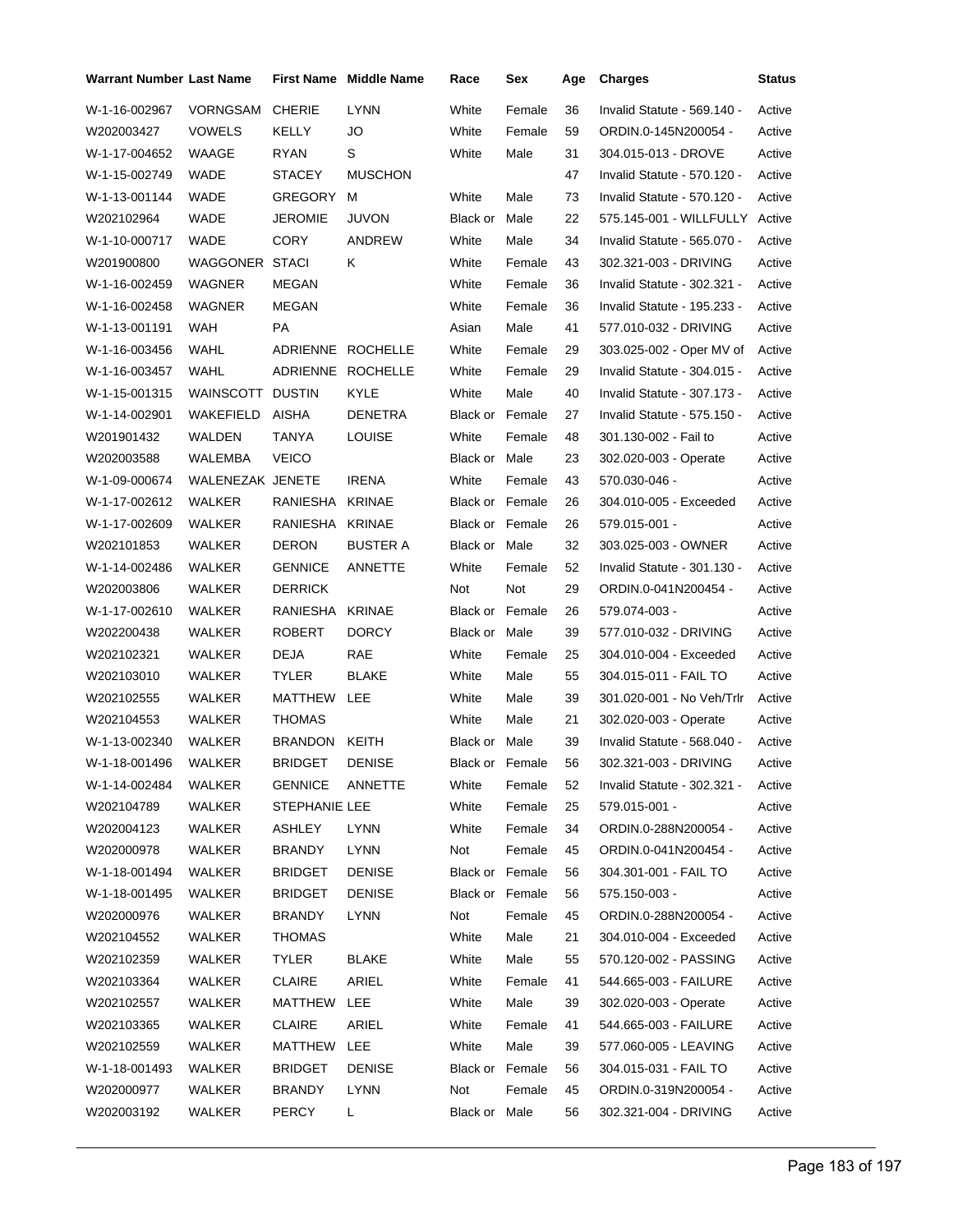| <b>Warrant Number Last Name</b> |                |                 | <b>First Name Middle Name</b> | Race                   | Sex    | Age | <b>Charges</b>              | Status |
|---------------------------------|----------------|-----------------|-------------------------------|------------------------|--------|-----|-----------------------------|--------|
| W202003193                      | WALKER         | <b>PERCY</b>    | Г                             | Black or               | Male   | 56  | 579.015-004 -               | Active |
| W202102556                      | WALKER         | MATTHEW         | LEE                           | White                  | Male   | 39  | 303.025-003 - OWNER         | Active |
| W202003194                      | WALKER         | <b>PERCY</b>    | L                             | <b>Black or Male</b>   |        | 56  | 304.010-006 - Exceeded      | Active |
| W-1-18-001497                   | WALKER         | <b>BRIDGET</b>  | <b>DENISE</b>                 | <b>Black or Female</b> |        | 56  | 304.015-011 - FAIL TO       | Active |
| W201904016                      | WALKER         | JENNIFER        | <b>CHRISTINA</b>              | White                  | Female | 43  | 304.010-005 - Exceeded      | Active |
| W202103865                      | WALKER         | <b>CHARLES</b>  | <b>WILLIAM</b>                | White                  | Male   | 36  | 304.010-003 - Exceeded      | Active |
| W-1-17-000628                   | WALKER         | TRAYVOND PERCY  |                               | Black or               | Male   | 27  | Invalid Statute -           | Active |
| W202104554                      | WALKER         | <b>THOMAS</b>   |                               | White                  | Male   | 21  | 303.025-002 - Oper MV of    | Active |
| W202101388                      | WALKER         | <b>JOSHUA</b>   | <b>WILLIAM</b>                | Not                    | Male   | 34  | 302.321-003 - DRIVING       | Active |
| W-1-14-002485                   | WALKER         | <b>GENNICE</b>  | ANNETTE                       | White                  | Female | 52  | 303.025-002 - Oper MV of    | Active |
| W-1-17-002611                   | WALKER         | RANIESHA KRINAE |                               | <b>Black or Female</b> |        | 26  | 313.817-002 - PRESENT       | Active |
| W202102558                      | WALKER         | MATTHEW LEE     |                               | White                  | Male   | 39  | 304.012-002 - Oper Veh      | Active |
| W202202139                      | WALKER         | <b>CHELSEA</b>  | ANNE                          | White                  | Female | 34  | 304.010-005 - Exceeded      | Active |
| W-1-12-000794                   | WALKER         |                 | LALONDUS QUADTINUS            | Black or Female        |        | 52  | Invalid Statute - 570.120 - | Active |
| W201901922                      | WALLACE        | <b>MOSES</b>    |                               | Black or Male          |        | 39  | 307.400-029 - OPER MCV      | Active |
| W202100022                      | WALLACE        | <b>AARON</b>    | MATTHEW                       | White                  | Male   | 32  | 304.010-004 - Exceeded      | Active |
| W-1-16-001666                   | WALLACE        |                 | <b>MICHAEL</b>                | Black or Male          |        | 49  | Invalid Statute - 568.040 - | Active |
| W202201200                      | WALLACE        | CHRISTINA M     |                               | White                  | Female | 38  | 579.015-001 -               | Active |
| W202200175                      | <b>WALLACE</b> | AARON           |                               | Black or Male          |        | 33  | 304.015-011 - FAIL TO       | Active |
| W202003112                      | WALLACE        | <b>CASEY</b>    | D                             | Black or Male          |        | 28  | 575.150-002 - RESIST        | Active |
| W201900064                      | WALSH          | <b>JACOB</b>    | DALE                          | White                  | Male   | 36  | 571.070-001 -               | Active |
| W201900704                      | WALSH          | JACOB           | DALE                          | White                  | Male   | 36  | 575.150-002 - RESIST        | Active |
| W202102973                      | WALTER         | <b>VALERIE</b>  | VASHAWN                       | White                  | Female | 35  | 303.025-003 - OWNER         | Active |
| W202104015                      | WALTER         | VALERIE         | VASHAWN                       | White                  | Female | 35  | 575.100-002 -               | Active |
| W202201413                      | WALTER         | SAMANTHA LOY    |                               | White                  | Female | 48  | 303.025-003 - OWNER         | Active |
| W202201412                      | WALTER         | SAMANTHA LOY    |                               | White                  | Female | 48  | 302.020-004 - Operate       | Active |
| W-1-18-002036                   | WALTERS        | <b>SABRINA</b>  | М                             | Black or Female        |        | 51  | 548.141 - FUGITIVE          | Active |
| W202100065                      | WALTERS        | MELISSA         | <b>SUE</b>                    | White                  | Female | 37  | 570.120-002 - PASSING       | Active |
| W202100066                      | WALTERS        | MELISSA         | <b>SUE</b>                    | White                  | Female | 37  | 570.120-002 - PASSING       | Active |
| W201902664                      | WALTERS        | <b>CHERISE</b>  | <b>DONNELL</b>                | White                  | Female | 53  | 307.400-001 - FAIL TO       | Active |
| W202101191                      | WALTERS        | <b>MELISSA</b>  | SUE                           | White                  | Female | 37  | 302.321-003 - DRIVING       | Active |
| W202001978                      | WALTERS        | <b>TRUETT</b>   | <b>HAYES</b>                  | White                  | Male   | 32  | ORDIN.0-288N200054 -        | Active |
| W201903886                      | WALTERS        | DELVIN          | <b>SCOTT</b>                  | White                  | Male   | 45  | 568.040 - NON-SUPPORT       | Active |
| W202101192                      | WALTERS        | MELISSA         | <b>SUE</b>                    | White                  | Female | 37  | 304.010-004 - Exceeded      | Active |
| W202004124                      | WALTERS        | <b>MELISSA</b>  | SUE                           | White                  | Female | 37  | ORDIN.0-288N200054 -        | Active |
| W201902658                      | WALTERS        | JACOB           | <b>EMORY</b>                  | White                  | Male   | 33  | 302.220-002 -               | Active |
| W-1-10-001708                   | <b>WALTON</b>  | <b>JAMES</b>    | LEE                           | White                  | Male   | 67  | Invalid Statute - 302.020 - | Active |
| W202003443                      | <b>WALTON</b>  | LATOYA          | A                             | Black or Female        |        | 38  | ORDIN.0-288N200054 -        | Active |
| W-1-15-003297                   | WALTON         | KAYLA           | Μ                             | White                  | Female | 32  | Invalid Statute - 304.010 - | Active |
| W-1-16-003998                   | <b>WALTON</b>  | <b>DION</b>     | HAROLD-LIN                    | Black or Male          |        | 54  | Invalid Statute - 301.130 - | Active |
| W-1-10-001709                   | <b>WALTON</b>  | JAMES           | LEE                           | White                  | Male   | 67  | Invalid Statute - 304.351 - | Active |
| W201904157                      | WANZILU        | <b>ESTHER</b>   |                               |                        | Female | 40  | 304.019-001 -               | Active |
| W201904158                      | WANZILU        | <b>ESTHER</b>   |                               |                        | Female | 40  | 303.025-003 - OWNER         | Active |
| W201904156                      | WANZILU        | <b>ESTHER</b>   |                               |                        | Female | 40  | 302.321-003 - DRIVING       | Active |
| W202102715                      | WARD           | KENNETH         | ANDREW                        | White                  | Male   | 60  | 304.010-004 - Exceeded      | Active |
| W202003807                      | WARD           | <b>MICHELLE</b> |                               | Not                    | Not    | 41  | ORDIN.0-057Y200054 -        | Active |
| W202102847                      | WARD           | AIRIAN          | <b>T'SHYRA</b>                | Black or Female        |        | 22  | 302.020-003 - Operate       | Active |
|                                 |                |                 |                               |                        |        |     |                             |        |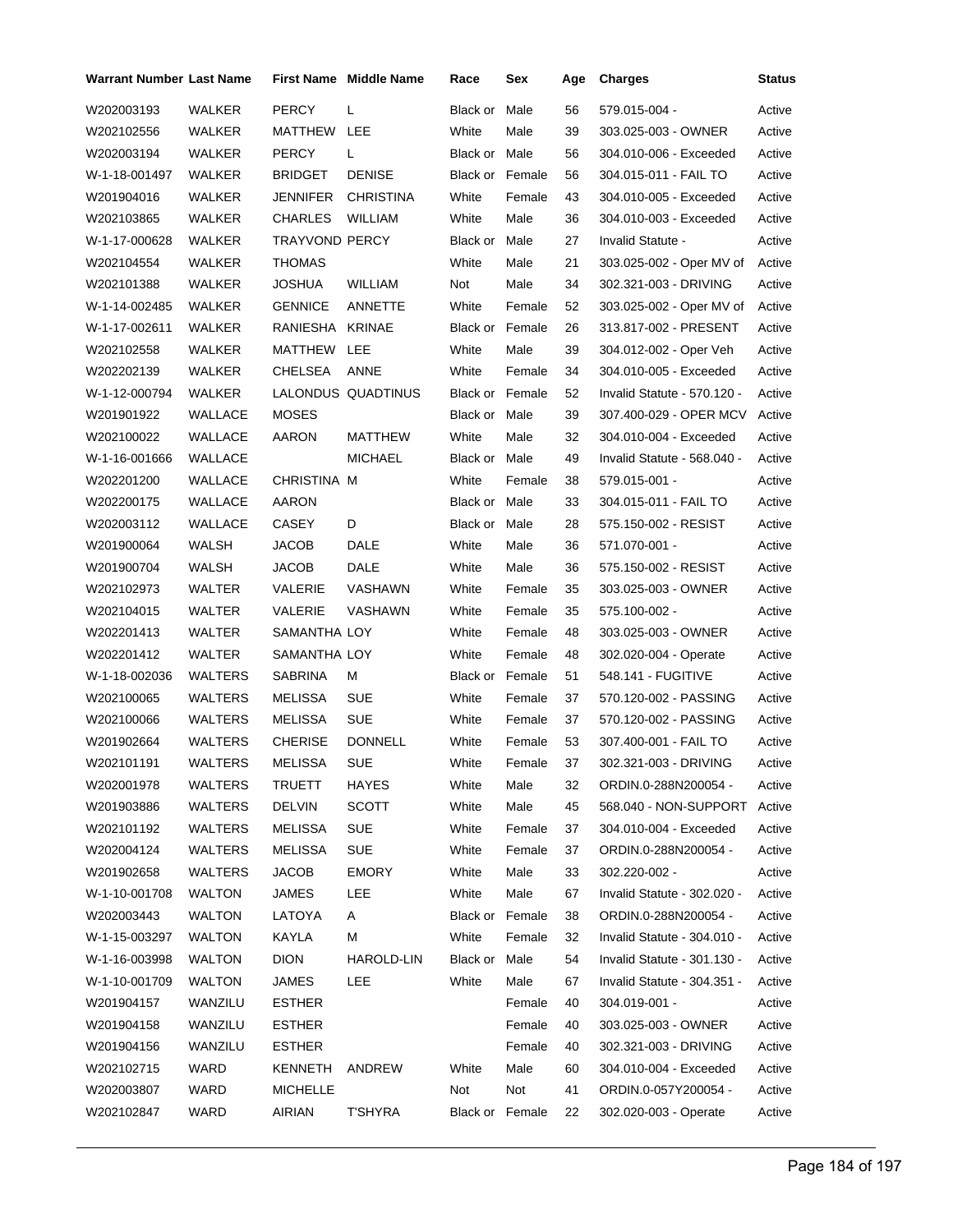| Warrant Number Last Name |                |                  | <b>First Name Middle Name</b> | Race                   | Sex    | Age | <b>Charges</b>                  | <b>Status</b> |
|--------------------------|----------------|------------------|-------------------------------|------------------------|--------|-----|---------------------------------|---------------|
| W202102850               | WARD           | AIRIAN           | <b>T'SHYRA</b>                | Black or               | Female | 22  | 304.010-005 - Exceeded          | Active        |
| W202103011               | WARD           | KODY             | <b>RAYMOND</b>                | White                  | Male   | 31  | 577.010-030 - DWI -             | Active        |
| W201900099               | <b>WARD</b>    | RAYCHELLETALISHA |                               | Black or Female        |        | 28  | 302.321-003 - DRIVING           | Active        |
| W202200511               | WARD           | SEAN             | E                             | White                  | Male   | 50  | 195.202-001 -                   | Active        |
| W202102849               | WARD           | AIRIAN           | <b>T'SHYRA</b>                | <b>Black or Female</b> |        | 22  | 303.025-003 - OWNER             | Active        |
| W202102846               | WARD           | AIRIAN           | <b>T'SHYRA</b>                | <b>Black or Female</b> |        | 22  | 304.010-005 - Exceeded          | Active        |
| W201903721               | WARD           |                  | <b>RICHARD</b>                | Not                    | Male   | 44  | 313.813-001 -                   | Active        |
| W201900100               | WARD           | RAYCHELLETALISHA |                               | <b>Black or Female</b> |        | 28  | 303.025-003 - OWNER             | Active        |
| W201904322               | WARD           | IMANI            | <b>PATRICIA</b>               | <b>Black or Female</b> |        | 25  | 301.130-002 - Fail to           | Active        |
| W201900101               | WARD           | RAYCHELLETALISHA |                               | <b>Black or Female</b> |        | 28  | 301.020-001 - No Veh/Trlr       | Active        |
| W-1-14-000212            | WARD           | PERRY            | <b>LEE</b>                    | Black or Male          |        | 42  | 303.025-002 - Oper MV of        | Active        |
| W-1-11-002083            | WARD           | CHANELLE L       |                               | Black or Female        |        | 56  | 570.030-046 -                   | Active        |
| W202003387               |                | <b>SEAN</b>      | ALLEN                         | Black or Male          |        | 27  | 301.020-001 - No Veh/Trlr       | Active        |
| W202102496               | WARE           | <b>JULIE</b>     | ANNE                          | White                  | Female | 58  | 455.085-002 - VIOL OF           | Active        |
| W-1-11-001568            | WARE           |                  | DORLANDO ALPHONZO             | Black or Male          |        | 37  | 570.030-046 -                   | Active        |
| W202103241               | WARE           | <b>JULIE</b>     | ANNE                          | White                  | Female | 58  | 575.150-003 -                   | Active        |
| W202003618               | WARING         | KENNETH          |                               | Black or Male          |        | 74  | 304.180-001 - WT ON             | Active        |
| W202000767               | WARNE          | WILLIAM          | R                             | White                  | Male   | 22  | ORDIN.0-178N200073 -            | Active        |
| W-1-12-001969            | WARNER         | LERAUN           |                               | Black or Male          |        | 41  | Invalid Statute - 195.211 -     | Active        |
| W201901515               | WARNER         |                  | <b>LYNN</b>                   | Black or Female        |        | 42  | 301.020-001 - No Veh/Trlr       | Active        |
| W201903014               | WARNER         | <b>ERIK</b>      | DALE                          | White                  | Male   | 45  | 577.010 - DWI - PRIOR           | Active        |
| W202200530               | WARREN         | SAMANTHA ANDREA  |                               | <b>Black or Female</b> |        | 28  | 307.178-003 - DRIVER            | Active        |
| W201801197               | WARREN         | TANISHA          | <b>DENISE</b>                 | <b>Black or Female</b> |        | 29  | 304.012-002 - Oper Veh          | Active        |
| W202001475               | WARREN         | <b>BRANDI</b>    | <b>DIANNE</b>                 | White                  | Female | 43  | 579.015-001 -                   | Active        |
| W201801196               | WARREN         | TANISHA          | <b>DENISE</b>                 | Black or Female        |        | 29  | 302.321-003 - DRIVING           | Active        |
| W202200529               | WARREN         | SAMANTHA ANDREA  |                               | Black or Female        |        | 28  | 302.321-004 - DRIVING           | Active        |
| W202200531               | WARREN         | SAMANTHA ANDREA  |                               | Black or Female        |        | 28  | 307.075-002 - FAIL TO           | Active        |
| W-1-14-000037            | <b>WARWICK</b> | <b>RICHARD</b>   | A                             |                        | Male   |     | Invalid Statute - 304.024 -     | Active        |
| W201903234               | <b>WASH</b>    | MATAVIA          |                               | <b>Black or Female</b> |        | 26  | 302.321-003 - DRIVING           | Active        |
| W201903236               | WASH           | MATAVIA          |                               | Black or Female        |        | 26  | 301.020-001 - No Veh/Trlr       | Active        |
| W201903235               | WASH           | <b>MATAVIA</b>   |                               | Black or Female        |        | 26  | 303.025-002 - Oper MV of Active |               |
| W202000806               | WASHBURN       | JAMES            | м                             | White                  | Male   | 41  | 302.321-003 - DRIVING           | Active        |
| W202202181               |                | <b>JASMINE</b>   | LATRICE                       | Black or               |        | 34  | 302.321-003 - DRIVING           | Active        |
| W202001685               |                | CARL'LISE        | <b>DEMETRIUS</b>              | <b>Black or Female</b> |        | 27  | 302.321-003 - DRIVING           | Active        |
| W202002456               |                | <b>ADRIAN</b>    | <b>LORENZO</b>                | Black or Male          |        | 40  | 568.040-002 -                   | Active        |
| W-1-16-000546            |                | KAYLA            | R                             | White                  | Female | 32  | Invalid Statute - 304.010 -     | Active        |
| W202003808               |                | JASMINE          | LATRICE                       | Black or               |        | 34  | ORDIN.0-288N200054 -            | Active        |
| W202104769               |                | GABRIEL          | T.                            | Black or Not           |        | 21  | 304.010-004 - Exceeded          | Active        |
| W202100716               |                | DEANDRE          | XAVIER                        | Black or Male          |        | 27  | 304.010-006 - Exceeded          | Active        |
| W-1-17-004130            |                |                  | C                             | Black or Male          |        | 32  | 570.030-038 - STEALING          | Active        |
| W201800272               |                | <b>EDWARD</b>    | <b>LEE</b>                    | Black or Male          |        | 35  | 302.321-004 - DRIVING           | Active        |
| W202102881               |                | CARLLEE          | <b>EUGENE</b>                 | Black or Male          |        | 23  | 575.030-001 -                   | Active        |
| W-1-14-001980            |                | <b>SHARON</b>    | L.                            | Black or Female        |        | 60  | 570.030-046 -                   | Active        |
| W201800885               |                | SYDNEY           | RENAE                         | Black or Female        |        | 25  | 302.321-003 - DRIVING           | Active        |
| W-1-17-000892            |                | DANESE           | <b>SHANE</b>                  | Black or Female        |        | 32  | 302.020-003 - Operate           | Active        |
| W202200367               |                | <b>ELIJAH</b>    | MATTHEW                       | Black or Male          |        | 19  | 301.020-001 - No Veh/Trlr       | Active        |
| W-1-17-000893            |                | <b>DANESE</b>    | <b>SHANE</b>                  | Black or Female        |        | 32  | 303.025-003 - OWNER             | Active        |
|                          |                |                  |                               |                        |        |     |                                 |               |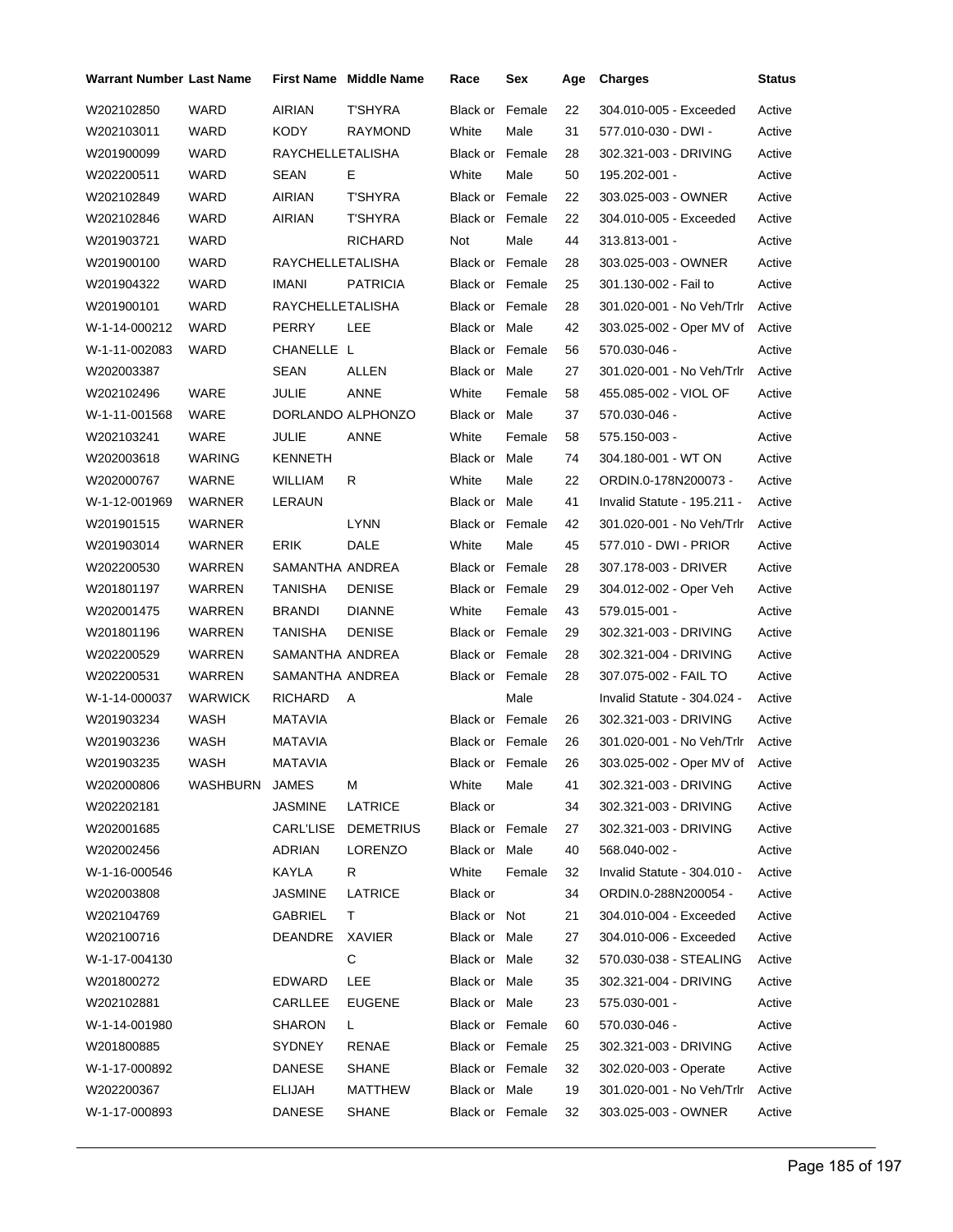| <b>Warrant Number Last Name</b> |                |                        | <b>First Name</b> Middle Name | Race                   | Sex    | Age | <b>Charges</b>              | <b>Status</b> |
|---------------------------------|----------------|------------------------|-------------------------------|------------------------|--------|-----|-----------------------------|---------------|
| W202200366                      |                | <b>ELIJAH</b>          | <b>MATTHEW</b>                | Black or               | Male   | 19  | 303.025-003 - OWNER         | Active        |
| W201800273                      |                | EDWARD                 | LEE                           | Black or Male          |        | 35  | 301.020-001 - No Veh/Trlr   | Active        |
| W201800886                      |                | <b>SYDNEY</b>          | RENAE                         | Black or Female        |        | 25  | 301.020-001 - No Veh/Trlr   | Active        |
| W-1-10-001797                   | WATERS         | <b>STEVEN</b>          |                               | White                  | Male   | 54  | Invalid Statute - 570.120 - | Active        |
| W-1-16-002942                   | WATERS         | <b>STEVEN</b>          | <b>RAY</b>                    | White                  | Male   | 31  | Invalid Statute - 304.010 - | Active        |
| W-1-10-002543                   | WATERS         | <b>STEVEN</b>          |                               | White                  | Male   | 54  | Invalid Statute - 570.120 - | Active        |
| W-1-11-000310                   | WATERS         | <b>STEVEN</b>          |                               | White                  | Male   | 54  | Invalid Statute - 570.120 - | Active        |
| W-1-10-002514                   | WATERS         | <b>STEVEN</b>          |                               | White                  | Male   | 54  | Invalid Statute - 570.120 - | Active        |
| W-1-17-003596                   | WATERS         | <b>CORY</b>            | ALLEN                         | White                  | Male   | 28  | 302.020-003 - Operate       | Active        |
| W202200823                      | WATKINS        | <b>KORIE</b>           | D                             | White                  | Male   | 41  | 579.045-001 -               | Active        |
| W202004125                      | WATKINS        | MARK                   | ANTHONY                       | Black or Male          |        | 54  | ORDIN.0-288N200054 -        | Active        |
| W-1-13-002722                   | WATKINS        | ROYAL                  | LAURENCE                      | Black or Male          |        | 44  | 307.400-030 - DRIVER        | Active        |
| W202002192                      | <b>WATKINS</b> | MARK                   | <b>ANTHONY</b>                | Black or Male          |        | 54  | 303.025-004 - OWNER         | Active        |
| W202000523                      | <b>WATLEY</b>  | CHRISTINA ALISHA       |                               | <b>Black or Female</b> |        | 31  | 302.321-003 - DRIVING       | Active        |
| W-1-10-001652                   | WATSON         | <b>CHARLES</b>         | <b>ANTHONY</b>                | White                  | Male   | 37  | Invalid Statute - 195.233 - | Active        |
| W202103477                      | <b>WATSON</b>  | KADIDU                 | LATRICE                       | Black or Female        |        | 36  | 304.010-004 - Exceeded      | Active        |
| W202003062                      | <b>WATSON</b>  | <b>HALEY</b>           | <b>DAWN</b>                   | White                  | Female | 28  | 302.321-004 - DRIVING       | Active        |
| W202001846                      | WATSON         | <b>KEVIN</b>           | L                             | White                  | Male   | 40  | 302.321-004 - DRIVING       | Active        |
| W202100591                      | WATSON         | ANDREA                 |                               | Black or Male          |        | 31  | 304.010-006 - Exceeded      | Active        |
| W202103476                      | WATSON         | KADIDU                 | LATRICE                       | <b>Black or Female</b> |        | 36  | 302.321-003 - DRIVING       | Active        |
| W-1-17-000568                   | WATTS          | <b>TRENTON</b>         | A                             | White                  | Male   | 33  | 577.010-031 - DWI -         | Active        |
| W-1-13-002008                   | WATTS          | PAUL                   | <b>JOSHUA</b>                 | Black or Male          |        | 39  | Invalid Statute - 304.019 - | Active        |
| W202100318                      | WATTS          | HILLARY                | м                             | White                  | Female | 46  | 304.010-006 - Exceeded      | Active        |
| W-1-13-002007                   | WATTS          | PAUL                   | <b>JOSHUA</b>                 | Black or Male          |        | 39  | Invalid Statute - 195.202 - | Active        |
| W202100335                      | WATTS          | HILLARY                | м                             | White                  | Female | 46  | 303.025-003 - OWNER         | Active        |
| W-1-13-002006                   | <b>WATTS</b>   | PAUL                   | <b>JOSHUA</b>                 | Black or Male          |        | 39  | Invalid Statute - 302.321 - | Active        |
| W201802610                      |                | <b>KRISTIN</b>         | ANNE                          | Not                    | Female | 39  | 570.120-002 - PASSING       | Active        |
| W-1-15-001045                   | WAYLEE         | <b>MERCY</b>           | <b>HARRY</b>                  | Black or Female        |        | 43  | Invalid Statute - 307.179 - | Active        |
| W-1-15-000702                   | WAYLEE         | MERCY                  | HARRY                         | Black or Female        |        | 43  | Invalid Statute - 301.130 - | Active        |
| W202202281                      | WAYMAN         | <b>BRIAN</b>           | <b>MICHAEL</b>                | White                  | Male   | 34  | 568.040-001 -               | Active        |
| W-1-15-001117                   | WAYNE          | <b>CRYSTAL</b>         |                               |                        | Female | 56  | Invalid Statute - 570.120 - | Active        |
| W202002483                      | WEAVER         | TRISTAN                | ROBERT                        | White                  | Male   | 37  | 302.321-003 - DRIVING       | Active        |
| W202002482                      | WEAVER         | <b>TRISTAN</b>         | ROBERT                        | White                  | Male   | 37  | 303.025-003 - OWNER         | Active        |
| W-1-13-000117                   | WEAVER         |                        | LEE                           | White                  | Male   | 41  | Invalid Statute - 302.020 - | Active        |
| W201900420                      | WEAVER         | KIKI                   | DEE                           |                        | Female | 47  | 570.120-002 - PASSING       | Active        |
| W-1-14-000278                   | WEBB           | JAMIE                  | <b>LYNN</b>                   | White                  | Female | 32  | Invalid Statute - 302.321 - | Active        |
| W202002811                      | WEBB           | <b>COURTNEY DENISE</b> |                               | Black or Female        |        | 31  | 579.045-001 -               | Active        |
| W202102612                      | WEBB           | <b>JASMINE</b>         | <b>DENISE</b>                 |                        | Female | 31  | 304.010-004 - Exceeded      | Active        |
| W202102611                      | WEBB           | <b>JASMINE</b>         | <b>DENISE</b>                 |                        | Female | 31  | 302.321-003 - DRIVING       | Active        |
| W202103873                      | WEBB           | JAMIE                  | <b>LYNN</b>                   | White                  | Female | 32  | 304.010-003 - Exceeded      | Active        |
| W202003809                      | WEBB           | <b>FELICIA</b>         |                               | Not                    | Not    | 35  | ORDIN.0-041N200454 -        | Active        |
| W202101533                      | WEBB           | <b>DONTE</b>           | <b>ROYCE</b>                  | Black or Male          |        | 31  | 302.321-003 - DRIVING       | Active        |
| W201901101                      | WEBB           | CAITLIN                | В.                            | White                  | Female | 38  | 579.074-003 -               | Active        |
| W202104116                      | WEBB           | JAMIE                  | <b>LYNN</b>                   | White                  | Female | 32  | 302.321-003 - DRIVING       | Active        |
| W202100907                      | WEBB           |                        | GENVA                         | Black or Female        |        | 66  | 570.120-002 - PASSING       | Active        |
| W202100518                      | WEBB           | STEPHANIE JANE         |                               | White                  | Female | 26  | ORDIN.0-039N200054 -        | Active        |
| W202101534                      | WEBB           | DONTE                  | <b>ROYCE</b>                  | Black or Male          |        | 31  | 304.010-005 - Exceeded      | Active        |
|                                 |                |                        |                               |                        |        |     |                             |               |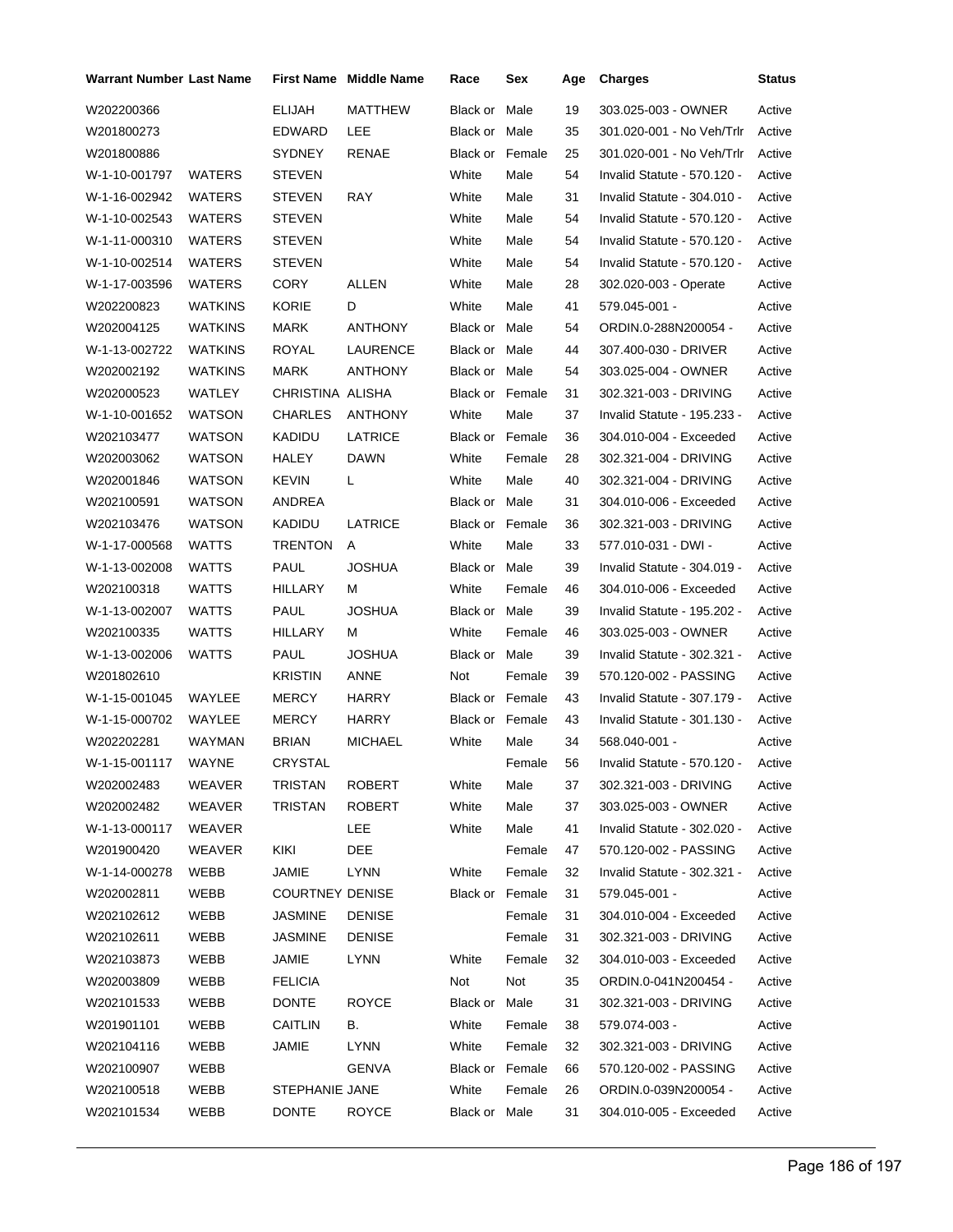| Warrant Number Last Name |                |                       | <b>First Name Middle Name</b> | Race            | Sex    | Age | <b>Charges</b>              | <b>Status</b> |
|--------------------------|----------------|-----------------------|-------------------------------|-----------------|--------|-----|-----------------------------|---------------|
| W202104691               | WEBB           | Q'AYVEON JAMES        |                               | Black or        | Male   | 25  | 320.050 - SPEEDING          | Active        |
| W-1-17-000811            | WEBBER         | <b>BREWSTER ALAN</b>  |                               | White           | Male   | 35  | 577.010-031 - DWI -         | Active        |
| W-1-18-001408            | WEBER          |                       | <b>DIETER</b>                 | White           | Male   | 24  | 579.015-001 -               | Active        |
| W202200872               | <b>WEEKS</b>   | RYAN                  | LAWRENCE                      | White           | Male   | 46  | 565.076 - DOMESTIC          | Active        |
| W202200808               | <b>WEERS</b>   | <b>BRENTT</b>         | <b>MICHAEL</b>                | White           | Male   | 30  | 565.076-002 - DOMESTIC      | Active        |
| W-1-12-000292            | WEIGEL         | <b>GEOFFREY BRIAN</b> |                               | White           | Male   | 40  | 577.010-032 - DRIVING       | Active        |
| W202002052               | <b>WEIGMAN</b> | JERAMIAH              |                               | White           | Male   | 40  | 303.025-003 - OWNER         | Active        |
| W202004227               | WEIGMAN        | JERAMIAH              |                               | White           | Male   | 40  | 568.040-002 -               | Active        |
| W202201979               | WEILAND        | <b>TRAVIS</b>         | LANE                          | White           | Male   | 34  | 579.015-001 -               | Active        |
| W202201977               | WEILAND        | <b>TRAVIS</b>         | LANE                          | White           | Male   | 34  | 575.150-002 - RESIST        | Active        |
| W-1-16-001005            | WEIMER         | EDWARD                | <b>SCOTT</b>                  | White           | Male   | 60  | Invalid Statute - 568.040 - | Active        |
| W-1-12-002109            | <b>WEIR</b>    | SANDRA                |                               | White           | Female | 54  | Invalid Statute - 570.120 - | Active        |
| W202100515               | WEIR           | <b>RICKY</b>          | <b>JOE</b>                    | White           | Male   | 42  | ORDIN.0-328N200054 -        | Active        |
| W202104773               | <b>WELBORN</b> | GABRIEL               | М                             | White           | Male   | 32  | 301.210-001 - Posses        | Active        |
| W202201302               | <b>WELBORN</b> | DARREN                | <b>PATRICK</b>                | White           | Male   | 48  | 301.020-001 - No Veh/Trlr   | Active        |
| W202104772               | <b>WELBORN</b> | GABRIEL               | М                             | White           | Male   | 32  | 301.130-002 - Fail to       | Active        |
| W202201303               | <b>WELBORN</b> | DARREN                | <b>PATRICK</b>                | White           | Male   | 48  | 303.025-003 - OWNER         | Active        |
| W202101152               | <b>WELCH</b>   | BLAKE                 |                               | White           | Male   | 29  | 579.074-003 -               | Active        |
| W202100278               | <b>WELDON</b>  | DARRELL               | <b>LEVELL</b>                 | Black or Male   |        | 35  | 303.025-003 - OWNER         | Active        |
| W202100261               | <b>WELDON</b>  | DARRELL               | LEVELL                        | Black or Male   |        | 35  | 302.321-004 - DRIVING       | Active        |
| W202000699               | <b>WELLING</b> | <b>JOHN</b>           | CHARLES                       | White           | Male   | 60  | 304.010-004 - Exceeded      | Active        |
| W202200999               | <b>WELLS</b>   | JASON                 | <b>TYLER</b>                  | White           | Male   | 32  | 304.010-005 - Exceeded      | Active        |
| W-1-10-002136            | WELLS          | SHERMAN               | <b>LAMONT</b>                 | Black or        | Male   | 46  | Invalid Statute - 195.202 - | Active        |
| W-1-17-001979            | WELLS          | JUSTIN                | EDWARD                        | White           | Male   | 35  | 303.025-003 - OWNER         | Active        |
| W-1-17-001980            | <b>WELLS</b>   | JUSTIN                | <b>EDWARD</b>                 | White           | Male   | 35  | 301.130-002 - Fail to       | Active        |
| W-1-10-001168            | WELLS          | RANDOLPH WALTER       |                               | White           | Male   | 40  | 577.010-032 - DRIVING       | Active        |
| W202103061               |                | <b>ANITA</b>          | ROSE                          | Black or Female |        | 26  | 301.020-001 - No Veh/Trlr   | Active        |
| W-1-16-002996            | WELSH          | AMANDA                |                               |                 |        | 30  | Invalid Statute - 578.009 - | Active        |
| W202003027               | WELTE          | MALINDA               | <b>SUE</b>                    | White           | Female | 56  | 307.045-001 - FAIL TO       | Active        |
| W202103306               | <b>WELTHER</b> | ABIGAIL               | KATHERYN                      | White           | Female | 23  | 304.017-001 -               | Active        |
| W202100517               |                | KELLY                 | <b>CHRISTINE</b>              | White           | Female | 53  | ORDIN.0-289N200054 -        | Active        |
| W202100495               | WESLEY         | <b>KEJUAN</b>         | J                             | Black or Male   |        | 23  | ORDIN.0-289N200054 -        | Active        |
| W202201530               | WESLEY         | MONTARIAL A           |                               |                 | Male   | 27  | 304.012-002 - Oper Veh      | Active        |
| W202100492               | WESLEY         | <b>KEJUAN</b>         | J                             | Black or Male   |        | 23  | ORDIN.0-320N200054 -        | Active        |
| W-1-16-001611            | WESLEY         | CAROLYN               | B                             | Black or Female |        | 62  | Invalid Statute - 570.103 - | Active        |
| W202100493               | WESLEY         | <b>KEJUAN</b>         | J                             | Black or Male   |        | 23  | ORDIN.0-041N200454 -        | Active        |
| W202100494               | WESLEY         | KEJUAN                | J                             | Black or Male   |        | 23  | ORDIN.0-192N200054 -        | Active        |
| W202100496               | WESLEY         | KEJUAN                | J                             | Black or Male   |        | 23  | ORDIN.0-057Y200054 -        | Active        |
| W202000505               | WESSEL         | <b>FRED</b>           | JOHN                          | White           | Male   | 72  | 577.010 - DWI               | Active        |
| W201904072               | WEST           |                       | JANEEN                        | Black or Female |        | 43  | 303.025-003 - OWNER         | Active        |
| W201904073               | WEST           |                       | JANEEN                        | Black or Female |        | 43  | 301.130-002 - Fail to       | Active        |
| W202104632               | WEST           | CARLOS                | TERVELL                       | Black or Male   |        | 32  | 302.321-003 - DRIVING       | Active        |
| W201904070               | WEST           |                       | JANEEN                        | Black or Female |        | 43  | 302.321-004 - DRIVING       | Active        |
| W-1-16-002814            | WEST           | KELLI                 | MARIE                         | Black or Female |        | 35  | Invalid Statute - 301.130 - | Active        |
| W202201608               | WEST           | MARCEL                | MALIK                         | Black or Male   |        | 22  | 579.015-004 -               | Active        |
| W-1-18-000895            | WEST           | <b>CORINNE</b>        | LARIEE                        | White           | Female | 40  | 301.130-002 - Fail to       | Active        |
| W202200512               | WEST           | <b>DESIRE</b>         | <b>MONIQUE</b>                | Not             | Not    | 27  | 385.020 - OPERATED A        | Active        |
|                          |                |                       |                               |                 |        |     |                             |               |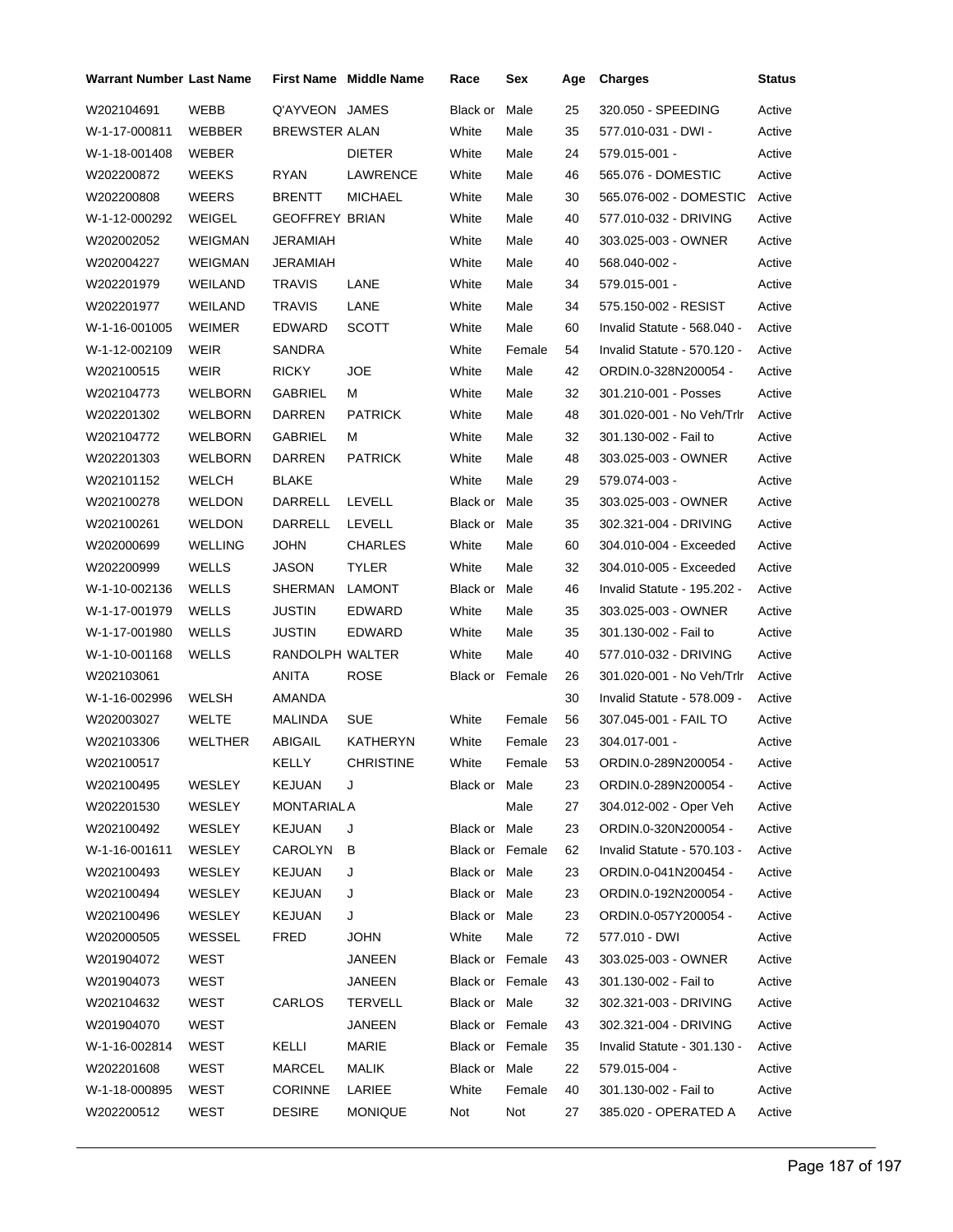| Warrant Number Last Name |                |                  | <b>First Name Middle Name</b> | Race                   | Sex    | Age | <b>Charges</b>                  | <b>Status</b> |
|--------------------------|----------------|------------------|-------------------------------|------------------------|--------|-----|---------------------------------|---------------|
| W201904071               | WEST           |                  | <b>JANEEN</b>                 | Black or               | Female | 43  | 304.022-002 - FAIL TO           | Active        |
| W202104631               | WEST           | CARLOS           | <b>TERVELL</b>                | Black or Male          |        | 32  | 303.025-003 - OWNER             | Active        |
| W202103981               | WEST           | SHANNON          | <b>EUGENE</b>                 | Black or Male          |        | 39  | 385.060 - EXPIRED               | Active        |
| W-1-17-000545            | WESTBERG       | <b>MARK</b>      | ANDREW                        | White                  | Male   | 54  | 307.400-025 - MISC FED          | Active        |
| W201904239               |                | <b>NOLAN</b>     | ALEXANDER                     | White                  | Male   | 31  | 575.150 - RESISTING             | Active        |
| W202201816               |                | MADELINE         | SUE                           | White                  | Female | 26  | 301.020-001 - No Veh/Trlr       | Active        |
| W202201751               | <b>WESTON</b>  | KYLE             | <b>RAY</b>                    | White                  | Male   | 23  | 304.010-004 - Exceeded          | Active        |
| W-1-16-001905            | <b>WESTON</b>  | <b>JEFFREY</b>   | <b>HOWARD</b>                 | Black or Male          |        | 47  | Invalid Statute - 301.020 -     | Active        |
| W-1-16-001394            | <b>WESTRY</b>  | <b>FRANKIE</b>   | LEE                           | Black or Male          |        | 44  | 577.010-032 - DRIVING           | Active        |
| W202201861               | WESTWOOD WIATT |                  | <b>JASON</b>                  | White                  | Male   | 23  | 577.070-003 - LITTERING         | Active        |
| W201801772               | <b>WHEAT</b>   | FRED             | D                             | Black or Male          |        | 38  | 307.400-016 - OPER MCV          | Active        |
| W201903200               | WHEATLEY       | <b>FLOYD</b>     | KENTRELL                      | Black or Male          |        | 40  | 304.180-001 - WT ON             | Active        |
| W202104262               | WHEELER        | <b>TRACY</b>     | <b>BARENARD</b>               |                        | Male   | 25  | 544.665 - FAILURE TO            | Active        |
| W202200255               | WHEELER        | <b>JOHN</b>      | PAUL                          | Not                    | Male   | 29  | 301.130-002 - Fail to           | Active        |
| W-1-15-001781            | WHEELER        | <b>BRADLEY</b>   | <b>AUSTIN</b>                 | White                  | Male   | 28  | Invalid Statute - 301.140 -     | Active        |
| W202201004               | WHISMAN        | ADAM             | KADEN                         | White                  | Male   | 25  | 304.281-002 - FAIL TO           | Active        |
| W202200765               | <b>WHITE</b>   | DARRELL          | ALEXANDER                     |                        | Male   | 29  | 302.321-005 - DRIVING           | Active        |
| W202200182               | <b>WHITE</b>   | <b>DENISHA</b>   | ARLENE                        | <b>Black or Female</b> |        | 33  | 304.010-006 - Exceeded          | Active        |
| W202200764               | <b>WHITE</b>   | DARRELL          | ALEXANDER                     |                        | Male   | 29  | 205.390 - RESISTING             | Active        |
| W201800022               | <b>WHITE</b>   | <b>BRIAN</b>     | <b>JACOBI</b>                 | Black or Male          |        | 39  | 301.020-004 - Fail Reg          | Active        |
| W202103086               | WHITE          | ISAIAH           | CHERMAR                       | Black or Male          |        | 32  | 579.015-004 -                   | Active        |
| W-1-17-002965            | <b>WHITE</b>   | ANTHONY          | <b>MONTRAY</b>                | Black or Male          |        | 42  | 568.040-002 -                   | Active        |
| W201801092               | <b>WHITE</b>   | WALTER           |                               | Asian                  | Male   | 36  | 569.120-001 -                   | Active        |
| W-1-14-001161            | <b>WHITE</b>   | JOHNNIE          | WESLEY                        | Black or Male          |        | 52  | Invalid Statute - 302.321 -     | Active        |
| W-1-13-002185            | <b>WHITE</b>   | <b>KEJUAN</b>    | <b>DEWAYNE</b>                | Black or Male          |        | 32  | Invalid Statute - 302.020 -     | Active        |
| W202100850               | <b>WHITE</b>   | <b>DERRICK</b>   | A                             | Black or Male          |        | 42  | ORDIN.0-159N200054 -            | Active        |
| W202001799               | WHITE          | MICHELA          | <b>DESHAWN</b>                | <b>Black or Female</b> |        | 27  | 301.020-001 - No Veh/Trlr       | Active        |
| W202101474               | <b>WHITE</b>   | BREONNA          | C                             | White                  | Female | 28  | ORDIN.0-328N200054 -            | Active        |
| W202202293               | <b>WHITE</b>   | THOMAS           | D                             | Black or Male          |        | 47  | 304.022-002 - FAIL TO           | Active        |
| W202103478               | <b>WHITE</b>   | <b>HOWARD</b>    | S                             | White                  | Male   | 61  | 302.321-003 - DRIVING           | Active        |
| W202201005               | <b>WHITE</b>   |                  | BREONNA CHEYENNE              | White                  | Female | 28  | 304.010-004 - Exceeded          | Active        |
| W202004156               | WHITE          | ONTAYA           | E'NAE                         | Black or Female        |        | 24  | 302.020-003 - Operate           | Active        |
| W202100851               | <b>WHITE</b>   | <b>DERRICK</b>   | A                             | Black or Male          |        | 42  | ORDIN.0-288N200054 -            | Active        |
| W202101616               | <b>WHITE</b>   | ONTAYA           | <b>ENAE</b>                   | Black or Female        |        | 24  | 570.030-035 - STEALING          | Active        |
| W-1-15-001623            | <b>WHITE</b>   | <b>TROY</b>      | LANGDON                       | White                  | Male   | 32  | 252.045 - ACTIVITIES            | Active        |
| W202003372               | <b>WHITE</b>   | <b>GENE</b>      | MARIE                         | White                  | Female | 19  | 304.010-005 - Exceeded          | Active        |
| W202003810               | WHITE          | <b>MARQUIS</b>   |                               | Not                    | Not    | 26  | ORDIN.0-057Y200054 -            | Active        |
| W202104078               | <b>WHITE</b>   | BREONNA C        |                               | White                  | Female | 28  | 544.665-003 - FAILURE           | Active        |
| W-1-17-002454            | <b>WHITE</b>   | <b>TORIN</b>     | С                             | Black or Male          |        | 43  | 302.321-003 - DRIVING           | Active        |
| W202202016               | WHITE          | <b>CHARLES</b>   | <b>JULIUS</b>                 | White                  | Male   | 31  | 575.150-002 - RESIST            | Active        |
| W202105124               | <b>WHITE</b>   | CHRISTINA NICOLE |                               | White                  | Female | 33  | 301.020-001 - No Veh/Trlr       | Active        |
| W202200345               | <b>WHITE</b>   | TARELLE          |                               | Black or Female        |        |     | 304.017-001 -                   | Active        |
| W202004163               | WHITE          | ONTAYA           | E'NAE                         | Black or Female        |        | 24  | 303.025-002 - Oper MV of Active |               |
| W202200766               | WHITE          | DARRELL          | ALEXANDER                     |                        | Male   | 29  | 385.060 - EXPIRED               | Active        |
| W202103087               | <b>WHITE</b>   | ISAIAH           | CHERMAR                       | Black or Male          |        | 32  | 579.074-003 -                   | Active        |
| W202002852               | WHITE          |                  | LATOYA                        | Black or Female        |        | 27  | 304.010-005 - Exceeded          | Active        |
| W-1-17-002455            | WHITE          | <b>TORIN</b>     | С                             | Black or Male          |        | 43  | 301.130-003 - Fail to           | Active        |
|                          |                |                  |                               |                        |        |     |                                 |               |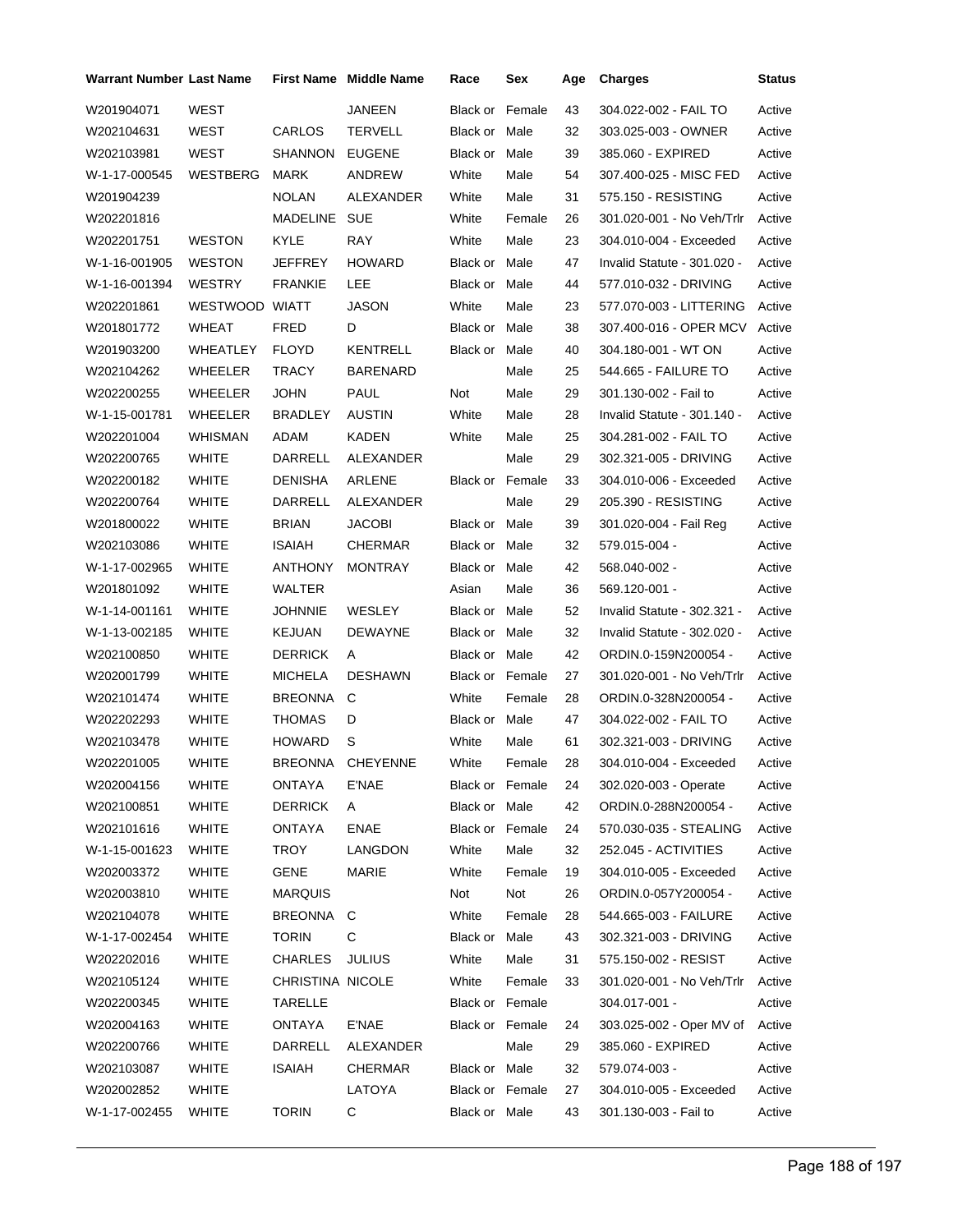| Warrant Number Last Name |                                |                       | <b>First Name Middle Name</b> | Race                   | Sex    | Age | <b>Charges</b>              | <b>Status</b> |
|--------------------------|--------------------------------|-----------------------|-------------------------------|------------------------|--------|-----|-----------------------------|---------------|
| W-1-15-003006            | <b>WHITE</b>                   | R.                    | <b>SIDNEY</b>                 | White                  | Male   | 34  | Invalid Statute - 304.010 - | Active        |
| W202004116               | WHITE                          | ONTAYA                | E'NAE                         | <b>Black or Female</b> |        | 24  | ORDIN.0-079Y200035 -        | Active        |
| W-1-13-002186            | WHITE                          | <b>KEJUAN</b>         | <b>DEWAYNE</b>                | Black or Male          |        | 32  | Invalid Statute - 304.010 - | Active        |
| W202201006               | <b>WHITE</b>                   | <b>BREONNA</b>        | <b>CHEYENNE</b>               | White                  | Female | 28  | 304.010-006 - Exceeded      | Active        |
| W201903977               | WHITE                          | LINDA                 | ELLEN                         | White                  | Female | 60  | 570.120-002 - PASSING       | Active        |
| W201902102               | WHITE                          | <b>ROBERT</b>         | Е                             | White                  | Male   | 42  | 569.140-001 -               | Active        |
| W202002203               | WHITECALF                      | JADDEN                | TERESA                        | White                  | Female | 34  | 579.074-002 -               | Active        |
| W202101006               | WHITE-DAVIS D'ANGELLO MAURIESE |                       |                               | Black or Male          |        | 27  | 304.010-004 - Exceeded      | Active        |
| W-1-17-002771            | WHITEHEAD ANTHONY              |                       | LEEANDREW                     | Black or Male          |        | 35  | 302.321-003 - DRIVING       | Active        |
| W-1-18-001130            | WHITFIELD                      | SHANE                 | <b>MICHEAL</b>                | Black or Male          |        | 52  | 302.321-003 - DRIVING       | Active        |
| W202100041               | WHITLEY                        | <b>MARCUS</b>         | LARAY                         | Black or Male          |        | 50  | 579.020-004 - DELIV OF      | Active        |
| W-1-10-000016            | WHITLEY                        | PAUL                  | ANDRA                         | Black or Male          |        | 43  | Invalid Statute - 195.202 - | Active        |
| W-1-17-004292            | <b>WHITLEY</b>                 | <b>EMMA</b>           | LEE                           | Black or Female        |        | 30  | 301.130-002 - Fail to       | Active        |
| W202000843               | <b>WHITLOW</b>                 | HEITH                 | <b>EUDOX</b>                  | White                  | Male   | 49  | 304.180-001 - WT ON         | Active        |
| W202100252               | WHITMORE                       | NAOMI                 | <b>ROCHELLE</b>               | Black or Female        |        | 29  | 302.020-003 - Operate       | Active        |
| W201802481               | <b>WHITNEY</b>                 | <b>GLENN</b>          | D                             | Black or Male          |        | 27  | 304.010-005 - Exceeded      | Active        |
| W202201966               |                                | MATTHEW               | <b>DONALD</b>                 | White                  | Male   | 39  | 577.010-030 - DWI -         | Active        |
| W202104273               | <b>WHITTLE</b>                 | ANDRE                 | <b>MIKAL</b>                  | White                  | Male   | 25  | 301.130-002 - Fail to       | Active        |
| W-1-11-000820            | WHYE                           | ALLEN                 | <b>VAN</b>                    |                        | Male   | 72  | 570.140 - DECEPTIVE         | Active        |
| W202101370               | <b>WICKWIRE</b>                | CARISSA               |                               | White                  | Female | 21  | 304.351-007 - FAIL TO       | Active        |
| W-1-09-002553            | WIESEN                         | DAVID                 | MATTHEW                       | White                  | Male   | 39  | 577.010-032 - DRIVING       | Active        |
| W202100191               | WIGFALL                        | ALANZO                |                               | Black or Male          |        | 33  | 579.015-001 -               | Active        |
| W-1-17-004135            | <b>WIGFALL</b>                 | <b>COURTNEY ALLEN</b> |                               | Black or Male          |        | 47  | 568.040-002 -               | Active        |
| W202000470               | WIGGINS                        | <b>CYNTHIA</b>        | MAE                           | White                  | Female | 61  | 579.015-001 -               | Active        |
| W202003947               | <b>WIGHT</b>                   | <b>STEVEN</b>         | D                             | Black or Male          |        | 32  | 302.321-004 - DRIVING       | Active        |
| W-1-10-001396            | <b>WILCOX</b>                  |                       | С                             | White                  | Male   | 41  | 577.010-032 - DRIVING       | Active        |
| W-1-15-000499            | <b>WILCOX</b>                  | <b>RICHARD</b>        | LEE                           | Black or Male          |        | 32  | Invalid Statute - 302.321 - | Active        |
| W-1-10-001397            | <b>WILCOX</b>                  |                       | C                             | White                  | Male   | 41  | Invalid Statute - 304.012 - | Active        |
| W-1-15-000498            | <b>WILCOX</b>                  | <b>RICHARD</b>        | LEE                           | Black or Male          |        | 32  | Invalid Statute - 304.010 - | Active        |
| W202201187               | <b>WILES</b>                   | SAMUEL                | <b>PARKER</b>                 | White                  | Male   | 32  | 385.160 - VIOLATION OF      | Active        |
| W201802150               | WILEY                          | RONALD                | WESLEY                        | Black or Male          |        | 30  | 304.010-004 - Exceeded      | Active        |
| W202003754               | <b>WILEY</b>                   | JEREME                | DANIEL                        | White                  | Male   | 45  | 579.015-004 -               | Active        |
| W202003811               | WILEY                          | <b>GLENN</b>          | <b>DEVON</b>                  | Black or Male          |        | 28  | ORDIN.0-232N200054 -        | Active        |
| W-1-14-000279            | WILEY                          | LINN                  | L.                            | White                  | Male   | 71  | Invalid Statute - 301.130 - | Active        |
| W202003755               | <b>WILEY</b>                   | JEREME                | DANIEL                        | White                  | Male   | 45  | 579.074-003 -               | Active        |
| W202104159               | WILEY                          | <b>MARK</b>           | <b>ANTHONY</b>                | Black or Male          |        | 31  | 302.321-003 - DRIVING       | Active        |
| W201802149               | WILEY                          | <b>RONALD</b>         | WESLEY                        | Black or Male          |        | 30  | 302.321-003 - DRIVING       | Active        |
| W202103418               | <b>WILHITE</b>                 | <b>CHANCE</b>         | JULIAN                        | White                  | Male   | 23  | 301.020-001 - No Veh/Trlr   | Active        |
| W202200834               | WILKERSON NINA                 |                       | JO                            | White                  | Female | 52  | 579.015-001 -               | Active        |
| W202201919               | <b>WILKERSON</b>               | <b>BRYCE</b>          | <b>COLIN</b>                  | White                  | Male   | 31  | 304.010-007 - Exceeded      | Active        |
| W202201246               | WILKES                         | <b>ELLIOTT</b>        | м                             | Black or Male          |        | 30  | 570.025-001 - ROBBERY       | Active        |
| W202104576               | <b>WILKINS</b>                 | <b>DARRELL</b>        | <b>RODNEY</b>                 | Black or Male          |        | 30  | 301.130-002 - Fail to       | Active        |
| W202104917               | WILKINS                        | <b>MARCUS</b>         | <b>ANTHONY</b>                | Black or Male          |        | 31  | 575.150-002 - RESIST        | Active        |
| W202000875               | WILKINS                        | ISAIAH                | <b>MALIK</b>                  | Black or Male          |        | 23  | ORDIN.0-057Y200054 -        | Active        |
| W202002833               | <b>WILKINSON</b>               | <b>JAMES</b>          | EDWARD                        | Black or Male          |        | 27  | 302.020-003 - Operate       | Active        |
| W201900834               | <b>WILKINSON</b>               | <b>SHIRLEY</b>        | J                             | White                  | Female | 65  | 302.321-003 - DRIVING       | Active        |
| W201900835               | WILKINSON                      | <b>SHIRLEY</b>        | J                             | White                  | Female | 65  | 301.020-001 - No Veh/Trlr   | Active        |
|                          |                                |                       |                               |                        |        |     |                             |               |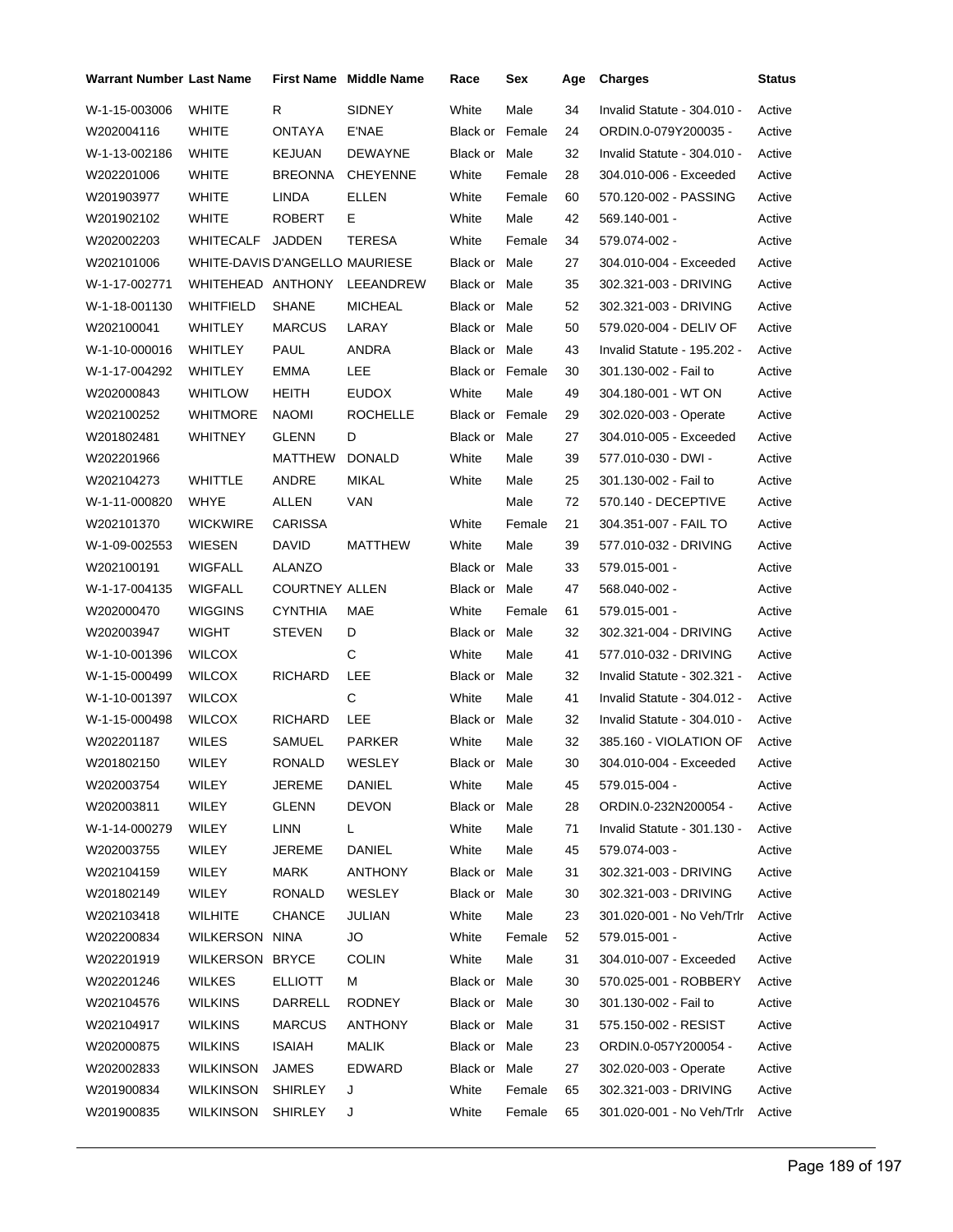| <b>Warrant Number Last Name</b> |                  |                 | <b>First Name</b> Middle Name | Race                   | Sex          | Age | <b>Charges</b>              | <b>Status</b> |
|---------------------------------|------------------|-----------------|-------------------------------|------------------------|--------------|-----|-----------------------------|---------------|
| W202102054                      | WILKINSON        | <b>ANTOINE</b>  | <b>DOMINIQUE</b>              | Black or               | Male         | 35  | 302.321-003 - DRIVING       | Active        |
| W202202003                      | WILLADSEN        | SAMANTHA JOANN  |                               | White                  | Female       | 34  | 544.665 - FAILURE TO        | Active        |
| W202104106                      | <b>WILLIABMS</b> | <b>DESHUN</b>   | т                             | Black or Male          |              | 29  | 303.025-003 - OWNER         | Active        |
| W202104105                      | WILLIABMS        | <b>DESHUN</b>   | т                             | Black or Male          |              | 29  | 304.010-006 - Exceeded      | Active        |
| W202202166                      | WILLIAM          | <b>KENDRA</b>   | SADE                          | <b>Black or Female</b> |              | 34  | 320.050 - SPEEDING          | Active        |
| W201802247                      | WILLIAMS         | E'TOYA          | ΤL                            | Black or Female        |              | 37  | 301.130-002 - Fail to       | Active        |
| W-1-04-004775                   | WILLIAMS         | JASON           |                               | Black or Male          |              | 43  | Invalid Statute - 565.060 - | Active        |
| W202200506                      | WILLIAMS         | <b>DESHUN</b>   | Τ                             | Black or Male          |              | 29  | 303.025-004 - OWNER         | Active        |
| W201802033                      | WILLIAMS         | SHAWN           | <b>ANTHONY</b>                | White                  | Male         | 36  | 304.180-001 - WT ON         | Active        |
| W202104274                      | WILLIAMS         | <b>DONNA</b>    | <b>ELIZABETH</b>              | White                  | Female       | 31  | 303.025-003 - OWNER         | Active        |
| W-1-16-002182                   | WILLIAMS         | DONESHA         | RENEE                         | <b>Black or Female</b> |              | 34  | Invalid Statute - 301.130 - | Active        |
| W201900109                      | WILLIAMS         | <b>STEVEN</b>   | <b>BRYCE</b>                  | Black or Male          |              | 49  | 577.010 - DWI               | Active        |
| W202003935                      | WILLIAMS         | CALVIN          |                               | Black or Male          |              | 33  | 303.025-003 - OWNER         | Active        |
| W202103772                      | WILLIAMS         | TERRAL          | <b>DONTAE</b>                 | Black or Male          |              | 32  | 302.321-003 - DRIVING       | Active        |
| W202104322                      | WILLIAMS         | CAMERON         | <b>MAURICE</b>                |                        | Male         | 23  | 302.321-003 - DRIVING       | Active        |
| W-1-14-002531                   | <b>WILLIAMS</b>  | <b>GLENDA</b>   | RUTH                          | White                  | Female       | 67  | Invalid Statute - 569.140 - | Active        |
| W-1-15-003073                   | WILLIAMS         |                 | MARIE                         | <b>Black or Female</b> |              | 39  | Invalid Statute - 302.321 - | Active        |
| W202104465                      | WILLIAMS         | <b>TRAVIS</b>   | LEE                           | Black or Male          |              | 37  | 304.351-003 - FAIL YIELD    | Active        |
| W202003814                      | WILLIAMS         | KIERRE          |                               | Not                    | Not          | 25  | ORDIN.0-232N200054 -        | Active        |
| W-1-18-001841                   | WILLIAMS         | <b>RUSSELL</b>  | ARVEL                         | Black or Male          |              | 23  | 301.020-001 - No Veh/Trlr   | Active        |
| W-1-14-000714                   | WILLIAMS         | DIAMOND         | RA-SHAD                       | Black or Male          |              | 30  | Invalid Statute - 304.010 - | Active        |
| W-1-17-000196                   | WILLIAMS         | <b>JOCILYNN</b> | PAIGE C                       | Black or Female        |              | 29  | 302.321-004 - DRIVING       | Active        |
| W-1-17-002249                   | WILLIAMS         | <b>DAVID</b>    | S                             | White                  | Male         | 59  | 307.400-029 - OPER MCV      | Active        |
| W-1-17-003736                   | WILLIAMS         | KENNETH         | WAYNE                         | Black or Male          |              | 61  | 570.120-002 - PASSING       | Active        |
| W-1-17-003103                   | WILLIAMS         | WENDELL         |                               |                        | Male         | 42  | 304.010-004 - Exceeded      | Active        |
| W201900355                      | WILLIAMS         | JRON            | <b>MICHAEL</b>                | Black or Male          |              | 34  | 569.170-001 -               | Active        |
| W201902953                      | WILLIAMS         | <b>MICAH</b>    | MALIK                         | Black or Male          |              | 26  | 577.080-001 - ABANDON       | Active        |
| W-1-12-000764                   | WILLIAMS         | JEREMY          | JAMES                         | White                  | Male         | 31  | Invalid Statute - 195.202 - | Active        |
| W-1-16-002758                   | WILLIAMS         | <b>AMANDA</b>   | JAYNE                         | White                  | Female       | 43  | Invalid Statute - 301.020 - | Active        |
| W202001228                      | WILLIAMS         | <b>WISDOM</b>   | <b>ELIZABETH</b>              | <b>Black or Female</b> |              | 54  | ORDIN.0-288N200054 -        | Active        |
| W202103071                      | WILLIAMS         | DONNA           | <b>ELIZABETH</b>              |                        | White Female | 31  | 302.020-003 - Operate       | Active        |
| W202003425                      | <b>WILLIAMS</b>  | SOLOMON PIERRE  |                               | Black or Male          |              | 24  | ORDIN.0-290N200054 -        | Active        |
| W202105047                      | WILLIAMS         | <b>CLIFTON</b>  | <b>RAY</b>                    | Black or Male          |              | 45  | 579.015-002 -               | Active        |
| W202102892                      | <b>WILLIAMS</b>  | <b>MICHAEL</b>  | DARIY'ON                      | Black or Male          |              | 21  | 306.020-003 - EXPIRED       | Active        |
| W202104535                      | WILLIAMS         | <b>BRANDON</b>  | <b>LEE</b>                    | White                  | Male         | 48  | 205.1110 - Stealing         | Active        |
| W201904391                      | WILLIAMS         | RONALD          | <b>CURTIS</b>                 | Black or Male          |              | 66  | 577.010-032 - DRIVING       | Active        |
| W202200753                      | WILLIAMS         | ARIEL           | PHILANA                       | <b>Black or Female</b> |              | 22  | 304.010-004 - Exceeded      | Active        |
| W202200902                      | WILLIAMS         | TYMERE          | <b>SHAKUR</b>                 | Black or Male          |              | 25  | 302.321-003 - DRIVING       | Active        |
| W-1-17-000190                   | WILLIAMS         | <b>JOCILYNN</b> | PAIGE C                       | Black or Female        |              | 29  | 301.020-001 - No Veh/Trlr   | Active        |
| W-1-16-001150                   | WILLIAMS         | <b>WILLIAM</b>  | <b>GEORGE</b>                 | Black or Male          |              | 41  | Invalid Statute - 304.015 - | Active        |
| W202200183                      | WILLIAMS         | KENCHEZ         | MARKIETH                      | Black or Male          |              | 28  | 303.025-003 - OWNER         | Active        |
| W202103774                      | WILLIAMS         | TERRAL          | <b>DONTAE</b>                 | Black or Male          |              | 32  | 304.019-002 - FAIL TO       | Active        |
| W201802034                      | WILLIAMS         | SHAWN           | <b>ANTHONY</b>                | White                  | Male         | 36  | 307.400-001 - FAIL TO       | Active        |
| W202101175                      | WILLIAMS         | KEON            | <b>RAMON</b>                  | Black or Male          |              | 43  | 302.321-003 - DRIVING       | Active        |
| W-1-14-002112                   | WILLIAMS         | KENDRA          | RASHA                         | Black or Female        |              | 34  | Invalid Statute - 301.020 - | Active        |
| W-1-17-000191                   | WILLIAMS         | <b>JOCILYNN</b> | PAIGE C                       | Black or Female        |              | 29  | $301.140 - 001 -$           | Active        |
| W202003813                      | WILLIAMS         | ARON            |                               | Not                    | Not          | 36  | ORDIN.0-041N200454 -        | Active        |
|                                 |                  |                 |                               |                        |              |     |                             |               |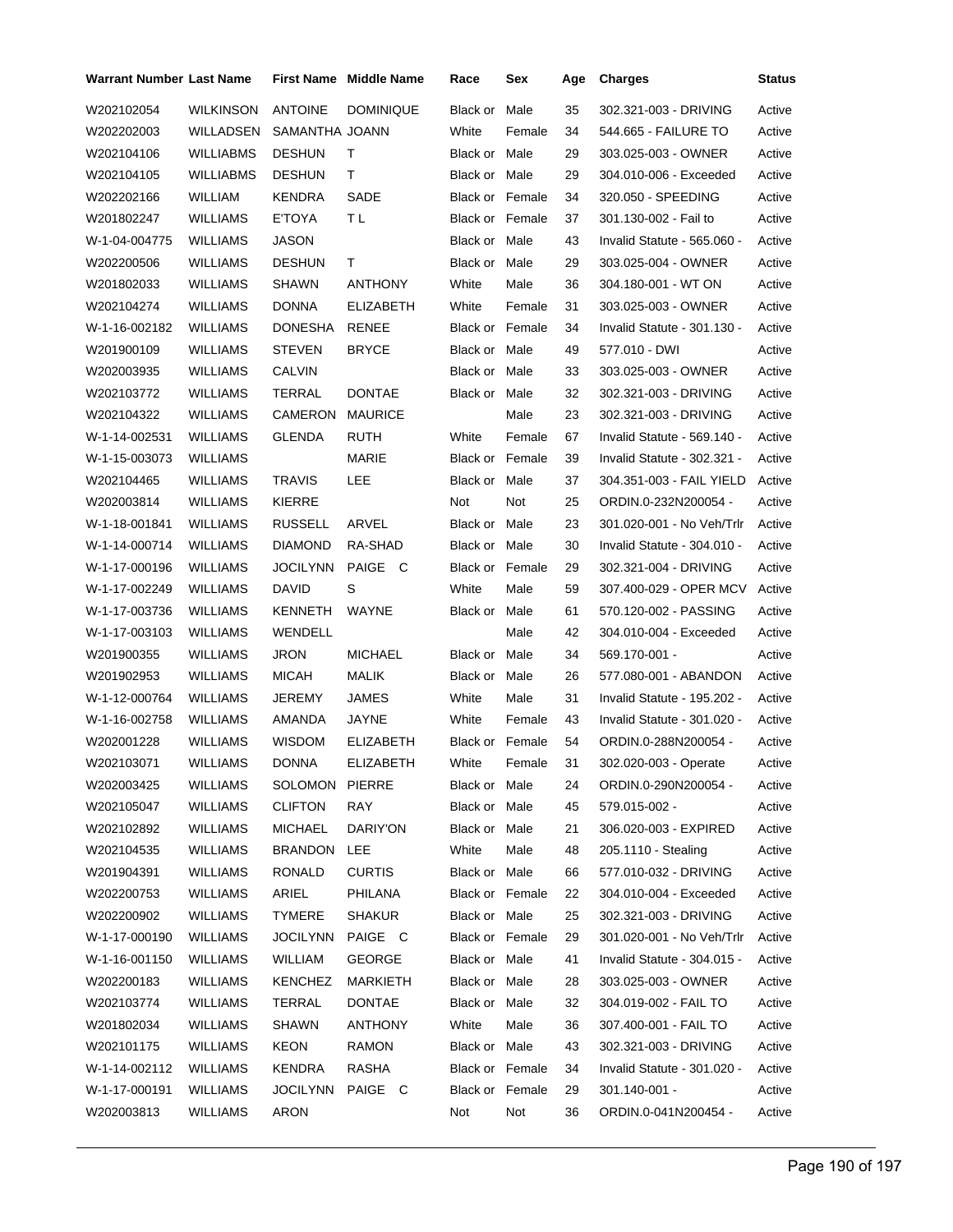| <b>Warrant Number Last Name</b> |                 |                   | First Name Middle Name                  | Race                   | Sex    | Age | <b>Charges</b>              | <b>Status</b> |
|---------------------------------|-----------------|-------------------|-----------------------------------------|------------------------|--------|-----|-----------------------------|---------------|
| W202101857                      | <b>WILLIAMS</b> | MAKEL             | <b>RASHAUN</b>                          | Black or               | Male   | 18  | 303.025-003 - OWNER         | Active        |
| W202105048                      | WILLIAMS        | <b>CLIFTON</b>    | RAY                                     | Black or Male          |        | 45  | 579.074-003 -               | Active        |
| W-1-16-001148                   | WILLIAMS        | WILLIAM           | <b>GEORGE</b>                           | Black or Male          |        | 41  | 577.010-032 - DRIVING       | Active        |
| W202104466                      | WILLIAMS        | <b>TRAVIS</b>     | LEE                                     | Black or Male          |        | 37  | 302.020-003 - Operate       | Active        |
| W202003936                      | WILLIAMS        | <b>CALVIN</b>     |                                         | Black or Male          |        | 33  | 302.321-004 - DRIVING       | Active        |
| W201904297                      | WILLIAMS        | AQUARIANA MONIQUE |                                         | Black or Female        |        | 23  | 570.030-035 - STEALING      | Active        |
| W202003815                      | WILLIAMS        | LAKEISHA          |                                         |                        | Female | 36  | ORDIN.0-057Y200054 -        | Active        |
| W202100788                      | WILLIAMS        |                   | TRENAE                                  | <b>Black or Female</b> |        | 28  | 302.020-003 - Operate       | Active        |
| W201801574                      | WILLIAMS        | KAUMESHA MICHELLE |                                         | Black or Female        |        | 24  | 303.025-003 - OWNER         | Active        |
| W202102058                      | WILLIAMS        | VALERIE           | <b>NOEL</b>                             | White                  | Female | 23  | 301.130-002 - Fail to       | Active        |
| W-1-15-000990                   | WILLIAMS        | <b>MICHAEL</b>    | <b>DEWAYNE</b>                          | Black or Male          |        | 51  | Invalid Statute - 301.020 - | Active        |
| W202002837                      | WILLIAMS        | MELVIN            |                                         |                        | Male   | 44  | 304.019-002 - FAIL TO       | Active        |
| W-1-17-000393                   | WILLIAMS        | JOCILYNN          | PAIGE C                                 | <b>Black or Female</b> |        | 29  | 303.025-003 - OWNER         | Active        |
| W202103187                      | WILLIAMS        | <b>MARVION</b>    | <b>DAVIDLEE</b>                         |                        | Female | 22  | 579.015-004 -               | Active        |
| W202103360                      | WILLIAMS        | BRANDON           | KIM                                     | White                  | Male   | 37  | 544.665 - FAILURE TO        | Active        |
| W202105167                      | WILLIAMS        |                   | SHAUNTEL CHARILL DEVIET Black or Female |                        |        | 41  | 303.025-003 - OWNER         | Active        |
| W202200903                      | <b>WILLIAMS</b> | TYMERE            | <b>SHAKUR</b>                           | Black or Male          |        | 25  | 303.025-003 - OWNER         | Active        |
| W202002050                      | WILLIAMS        | TORA              | RENEE                                   | Not                    | Female | 65  | 304.010-004 - Exceeded      | Active        |
| W202200968                      | WILLIAMS        | MAKYNNA           | <b>HAYES</b>                            | White                  | Female | 21  | 569.140-001 -               | Active        |
| W201900852                      | WILLIAMS        | JAMI              | L                                       | White                  | Female | 50  | 301.020-001 - No Veh/Trlr   | Active        |
| W202001981                      | WILLIAMS        | JONATHAN          |                                         | Black or Male          |        | 25  | ORDIN.0-057Y200054 -        | Active        |
| W201802246                      | WILLIAMS        | E'TOYA            | ΤL                                      | Black or Female        |        | 37  | 303.025-003 - OWNER         | Active        |
| W-1-14-000713                   | WILLIAMS        | DIAMOND           | RA-SHAD                                 | Black or Male          |        | 30  | Invalid Statute - 302.321 - | Active        |
| W202003812                      | WILLIAMS        | NATALIE           | <b>NICOLE</b>                           | White                  | Female | 35  | ORDIN.0-288N200054 -        | Active        |
| W-1-13-001919                   | WILLIAMS        | <b>CURTIS</b>     | L                                       | Black or Male          |        | 52  | Invalid Statute - 569.090 - | Active        |
| W-1-10-001876                   | WILLIAMS        | DEMARCO           | TARON                                   | Black or Male          |        | 39  | Invalid Statute - 569.030 - | Active        |
| W-1-15-003074                   | WILLIAMS        |                   | MARIE                                   | Black or Female        |        | 39  | Invalid Statute - 301.130 - | Active        |
| W202200184                      | WILLIAMS        | KENCHEZ           | <b>MARKIETH</b>                         | Black or Male          |        | 28  | 304.010-005 - Exceeded      | Active        |
| W202102643                      | WILLIAMS        | DIAMOND           | <b>MARIE</b>                            | <b>Black or Female</b> |        | 22  | 302.020-003 - Operate       | Active        |
| W-1-14-001048                   | WILLIAMS        |                   | <b>MAYO</b>                             | White                  | Male   | 27  | Invalid Statute - 304.010 - | Active        |
| W202003816                      | WILLIAMS        | SAMANTHA JOANN    |                                         | White                  | Female | 35  | ORDIN.0-159N200054 -        | Active        |
| W-1-16-002146                   | WILLIAMS        | KHARNELL TYREE    |                                         | Black or Male          |        | 29  | Invalid Statute - 304.010 - | Active        |
| W202003963                      | WILLIAMS        | OSCAR             | LEE                                     | Black or Male          |        | 36  | 301.020-001 - No Veh/Trlr   | Active        |
| W202200516                      | <b>WILLIAMS</b> | MEGAN             | GEORGEANNA                              | White                  | Female | 48  | 303.025-003 - OWNER         | Active        |
| W202000140                      | <b>WILLIAMS</b> | MICHAEL           | R                                       | Not                    | Not    |     | 301.020-001 - No Veh/Trlr   | Active        |
| W202102717                      | WILLIAMS        | <b>DIAMOND</b>    | <b>MARIE</b>                            | Black or Female        |        | 22  | 301.020-001 - No Veh/Trlr   | Active        |
| W201900108                      | <b>WILLIAMS</b> | <b>BRANDI</b>     | MARIE                                   | Black or Female        |        | 41  | 577.010-032 - DRIVING       | Active        |
| W-1-14-000715                   | <b>WILLIAMS</b> | <b>DIAMOND</b>    | RA-SHAD                                 | Black or Male          |        | 30  | Invalid Statute - 307.179 - | Active        |
| W202001595                      | <b>WILLIAMS</b> |                   | м                                       | White                  | Male   | 38  | 569.080-002 -               | Active        |
| W-1-18-001024                   | <b>WILLIAMS</b> | NATHANIEL KEITH   |                                         | Black or Male          |        | 39  | 302.321-003 - DRIVING       | Active        |
| W202200513                      | WILLIAMS        | MEGAN             | GEORGEANNA                              | White                  | Female | 48  | 302.321-005 - DRIVING       | Active        |
| W-1-17-002248                   | WILLIAMS        | DAVID             | S                                       | White                  | Male   | 59  | 307.400-016 - OPER MCV      | Active        |
| W202001980                      | WILLIAMS        | JONATHAN          |                                         | Black or Male          |        | 25  | ORDIN.0-057Y200054 -        | Active        |
| W202104108                      | <b>WILLIAMS</b> | MAKYNNA HAYES     |                                         | White                  | Female | 21  | 579.074-003 -               | Active        |
| W202101174                      | <b>WILLIAMS</b> | KEON              | <b>RAMON</b>                            | Black or Male          |        | 43  | 304.010-005 - Exceeded      | Active        |
| W202201208                      | WILLIAMS        | JENNA             | LEE                                     | White                  | Female | 31  | 579.074-003 -               | Active        |
| W202103773                      | <b>WILLIAMS</b> | TERRAL            | <b>DONTAE</b>                           | Black or Male          |        | 32  | 303.025-003 - OWNER         | Active        |
|                                 |                 |                   |                                         |                        |        |     |                             |               |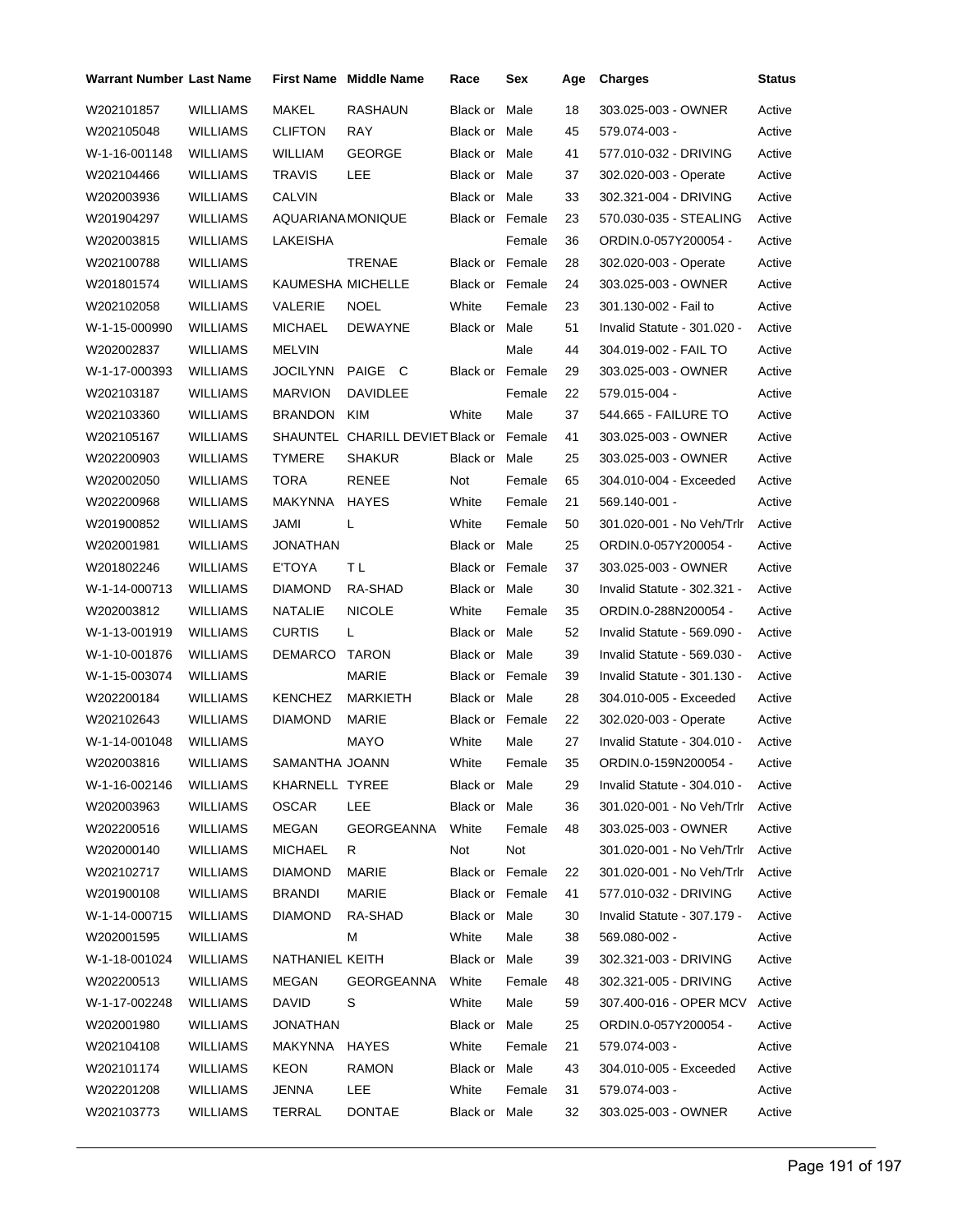| <b>Warrant Number Last Name</b> |                                  |                  | <b>First Name</b> Middle Name | Race                   | Sex    | Age | <b>Charges</b>              | <b>Status</b> |
|---------------------------------|----------------------------------|------------------|-------------------------------|------------------------|--------|-----|-----------------------------|---------------|
| W202001574                      | <b>WILLIAMS</b>                  | <b>KEVIN</b>     | Α                             | White                  | Male   | 59  | 579.015-001 -               | Active        |
| W-1-18-001831                   | WILLIAMS                         | JASON            | <b>CHRISTOPHER</b>            | Black or               | Male   | 50  | 301.020-001 - No Veh/Trlr   | Active        |
| W-1-12-000765                   | WILLIAMS                         | JEREMY           | <b>JAMES</b>                  | White                  | Male   | 31  | Invalid Statute - 195.233 - | Active        |
| W202105049                      | WILLIAMS                         | <b>CLIFTON</b>   | <b>RAY</b>                    | Black or Male          |        | 45  | 304.010-005 - Exceeded      | Active        |
| W-1-10-001375                   | WILLIAMS                         | BENJAMIN         | B                             | White                  | Male   | 45  | Invalid Statute - 570.120 - | Active        |
| W202000975                      | WILLIAMS                         | MARQUISE TYWUAN  |                               | Black or Male          |        | 24  | ORDIN.0-137N200054 -        | Active        |
| W202201007                      | WILLIAMS                         | AARON            | <b>DEVAN</b>                  | Black or Male          |        | 30  | 304.010-005 - Exceeded      | Active        |
| W202200185                      | WILLIAMS                         | <b>KENCHEZ</b>   | MARKIETH                      | Black or Male          |        | 28  | 301.020-001 - No Veh/Trlr   | Active        |
| W201903313                      | WILLIAMS                         |                  | <b>RENEE</b>                  | White                  | Female | 58  | 304.022-002 - FAIL TO       | Active        |
| W-1-17-002191                   | <b>WILLIAMS</b>                  | <b>TARA</b>      | FAY                           | <b>Black or Female</b> |        | 39  | 302.020-003 - Operate       | Active        |
| W202101808                      | WILLIAMS                         | <b>DARIUS</b>    | JARVAE                        | Black or Not           |        | 27  | ORDIN.0-254N200054 -        | Active        |
| W202104633                      | WILLIAMSON RALPH                 |                  | <b>DEWAYNE</b>                | White                  | Male   | 52  | 577.010-032 - DRIVING       | Active        |
| W-1-16-004038                   | <b>WILLIAMSON KELCEE</b>         |                  | <b>PAIGE</b>                  | White                  | Female | 38  | 570.030 -                   | Active        |
| W202103947                      | WILLIAMSON                       |                  | AARON                         | White                  | Male   | 34  | 579.015-001 -               | Active        |
| W201801575                      | <b>WILLIAMSON EMMANUEL ORRIN</b> |                  |                               | Black or Male          |        | 54  | 577.010 - DWI               | Active        |
| W202004117                      | WILLIAMSON                       |                  | LEE                           | White                  | Male   | 25  | ORDIN.0-288N200054 -        | Active        |
| W202200398                      | WILLIAMSON DAVID                 |                  | LEE.                          |                        | Male   | 23  | 302.321-003 - DRIVING       | Active        |
| W201901661                      | WILLIAMSON DEON                  |                  | <b>BENJAMIN</b>               | Black or Male          |        | 24  | 579.015-002 -               | Active        |
| W201801534                      | WILLIAMSON                       |                  | JAMES                         | White                  | Male   | 39  | 304.010-004 - Exceeded      | Active        |
| W201801535                      | WILLIAMSON                       |                  | JAMES                         | White                  | Male   | 39  | 301.020-001 - No Veh/Trlr   | Active        |
| W202201312                      | WILLIAMS                         | RONALD           | <b>EUGENE</b>                 | Black or Male          |        | 29  | 302.321-003 - DRIVING       | Active        |
| W202201311                      | <b>WILLIAMS</b>                  | RONALD           | <b>EUGENE</b>                 | Black or Male          |        | 29  | 301.020-001 - No Veh/Trlr   | Active        |
| W202001979                      |                                  | <b>MALIK</b>     | HERB                          | Black or Male          |        | 24  | ORDIN.0-041N200454 -        | Active        |
| W202102195                      | WILLIANDER ANNJANE               |                  |                               | Asian                  | Female | 25  | 579.074-003 -               | Active        |
| W201903150                      | WILLINGHAM BRANDON               |                  | <b>DWIGHT</b>                 | Black or Male          |        | 41  | 302.220-003 - Loaned        | Active        |
| W201904549                      | WILLINGHAM TRAVONE               |                  | <b>UNIQUE</b>                 | Black or Male          |        | 32  | 575.150-003 -               | Active        |
| W-1-12-002717                   | WILLINGHAM BETTY                 |                  | J                             | Black or Female        |        | 63  | 570.030-046 -               | Active        |
| W201900405                      | <b>WILLIS</b>                    | <b>SOFIA</b>     | <b>LATRICE</b>                | Black or Female        |        | 51  | 570.120-002 - PASSING       | Active        |
| W202200084                      | <b>WILLIS</b>                    | STEPHANIE TAYLOR |                               | <b>Black or Female</b> |        | 20  | 570.030-043 - STEALING      | Active        |
| W202000964                      | <b>WILLIS</b>                    | JENNIFER L       |                               | White                  | Female | 35  | ORDIN.0-320N200054 -        | Active        |
| W202103398                      | WILLMON                          | ALEXIUS JADE     |                               | White                  | Female | 21  | 313.817-002 - PRESENT       | Active        |
| W202200611                      | <b>WILLS</b>                     | WILLIAM          | <b>DONALD</b>                 | White                  | Male   | 52  | 579.074-003 -               | Active        |
| W-1-16-002529                   | <b>WILSON</b>                    | <b>BRIAN</b>     | KEITH                         | Black or Male          |        | 33  | Invalid Statute - 302.321 - | Active        |
| W202104955                      | <b>WILSON</b>                    | <b>DIONTAE</b>   | REECE                         | Black or Male          |        | 22  | 579.020-005 - DELIVERY      | Active        |
| W201900734                      | WILSON                           | JAMES            | <b>EDWARD</b>                 | Black or Male          |        | 37  | 577.599-001 - FAIL TO       | Active        |
| W201903265                      | <b>WILSON</b>                    |                  | L.                            | Black or Male          |        | 30  | 302.020-003 - Operate       | Active        |
| W202100922                      | WILSON                           | SONTRECE         |                               | Black or Female        |        | 22  | ORDIN.0-039N200054 -        | Active        |
| W202105086                      | <b>WILSON</b>                    | KENNETH FOREST   |                               | White                  | Male   | 41  | 579.074-003 -               | Active        |
| W202104275                      | <b>WILSON</b>                    |                  | LEE                           | Black or Male          |        | 30  | 301.020-001 - No Veh/Trlr   | Active        |
| W-1-17-001131                   | WILSON                           | <b>KISTA</b>     | <b>MASCHEL</b>                | Black or Female        |        | 36  | 575.150-003 -               | Active        |
| W-1-17-003447                   | <b>WILSON</b>                    | LISA             | MARIE                         | White                  | Female | 37  | 304.351-007 - FAIL TO       | Active        |
| W201801139                      | WILSON                           | <b>DEZIRE</b>    |                               | Black or Female        |        | 26  | 301.140-001 -               | Active        |
| W202105084                      | <b>WILSON</b>                    | <b>ISAIAH</b>    | TAYLER                        | Black or Male          |        | 24  | 579.015-004 -               | Active        |
| W202105085                      | <b>WILSON</b>                    | <b>ISAIAH</b>    | TAYLER                        | Black or Male          |        | 24  | 304.010-006 - Exceeded      | Active        |
| W202002245                      | <b>WILSON</b>                    |                  | ROYCE                         | White                  | Male   | 47  | 568.040-002 -               | Active        |
| W202201067                      | <b>WILSON</b>                    | <b>JAMES</b>     | <b>ANTHONY</b>                | White                  | Male   | 31  | 565.076 - DOMESTIC          | Active        |
| W202201080                      | <b>WILSON</b>                    | <b>JAMES</b>     | EDWARD                        | Black or Male          |        | 37  | 577.010-028 - DWI -         | Active        |
|                                 |                                  |                  |                               |                        |        |     |                             |               |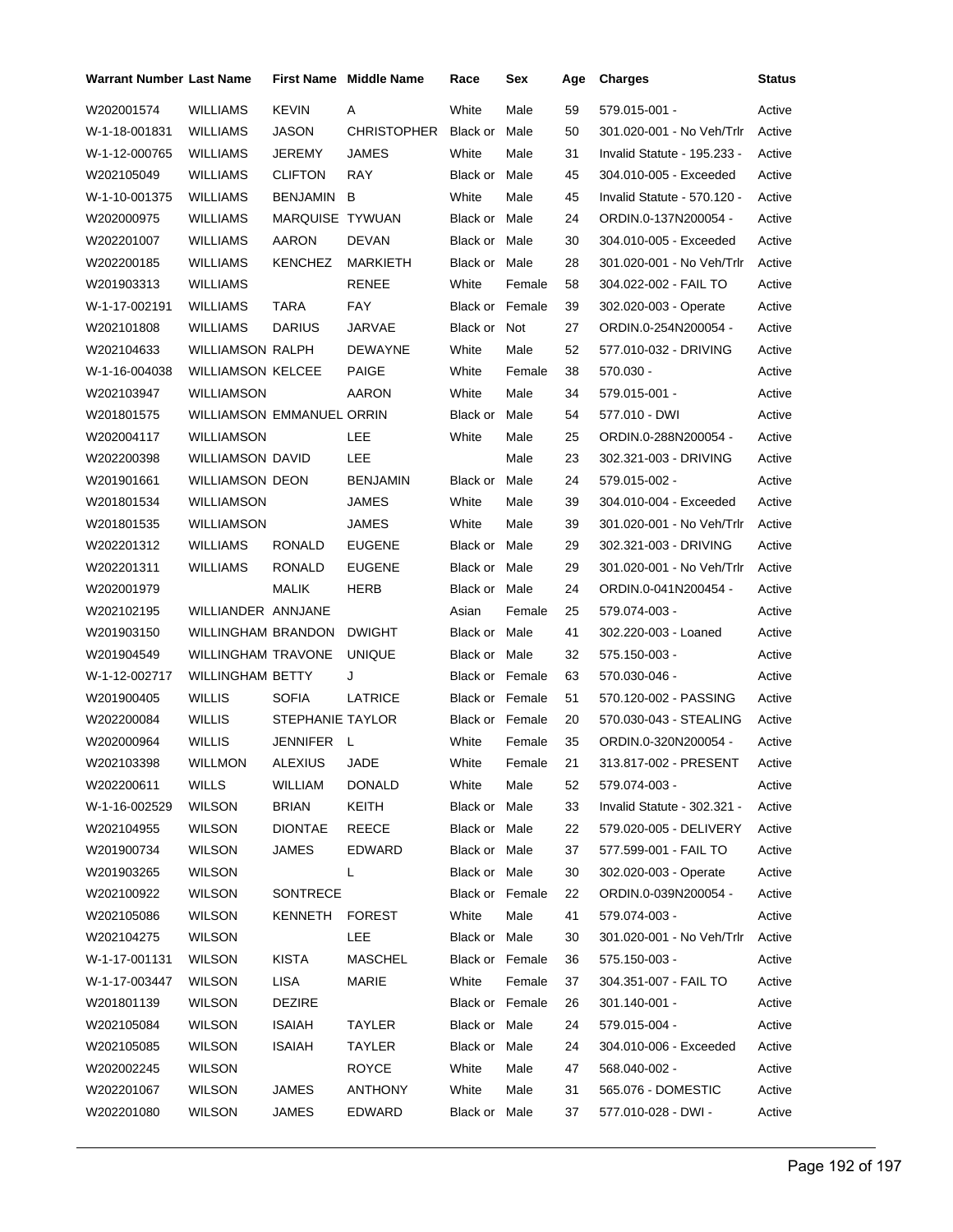| Warrant Number Last Name |                 |                 | <b>First Name</b> Middle Name | Race                 | Sex    | Age | <b>Charges</b>              | <b>Status</b> |
|--------------------------|-----------------|-----------------|-------------------------------|----------------------|--------|-----|-----------------------------|---------------|
| W202100119               | <b>WILSON</b>   | <b>JAMES</b>    | <b>EDWARD</b>                 | Black or Male        |        | 37  | 304.012-001 - Oper Veh in   | Active        |
| W-1-16-002530            | <b>WILSON</b>   | <b>BRIAN</b>    | KEITH                         | Black or Male        |        | 33  | Invalid Statute - 304.010 - | Active        |
| W202105055               | <b>WILSON</b>   | <b>CHARLES</b>  | <b>HENRY JAY</b>              | <b>Black or Male</b> |        | 27  | 302.321-003 - DRIVING       | Active        |
| W-1-16-001858            | <b>WILSON</b>   | <b>DANIELLE</b> | MARIE                         | White                | Female | 41  | Invalid Statute - 301.130 - | Active        |
| W202105054               | <b>WILSON</b>   | <b>CHARLES</b>  | <b>HENRY JAY</b>              | Black or Male        |        | 27  | 303.025-003 - OWNER         | Active        |
| W-1-07-003226            | <b>WILSON</b>   | KENNETH         | <b>TROY</b>                   | White                | Male   | 46  | Invalid Statute - 570.120 - | Active        |
| W202201174               | <b>WILSON</b>   | <b>TYRONE</b>   | <b>EVERETT</b>                | Black or Male        |        | 26  | 304.010-004 - Exceeded      | Active        |
| W202102007               | <b>WILSON</b>   | <b>BRADLEY</b>  | L                             | Black or Male        |        | 35  | 565.076 - DOMESTIC          | Active        |
| W-1-14-002882            | <b>WILSON</b>   |                 | <b>MARIE</b>                  | Black or Female      |        | 39  | Invalid Statute - 302.321 - | Active        |
| W202000039               | <b>WILSON</b>   | <b>PASHION</b>  | LENEA                         |                      | Female | 24  | 304.010-006 - Exceeded      | Active        |
| W202003359               | <b>WILSON</b>   | <b>DEONTAE</b>  | <b>DAEQUION</b>               | Black or Male        |        | 25  | 302.321-003 - DRIVING       | Active        |
| W202003245               | <b>WILSON</b>   | CHAD            | <b>WILLIAM SCOT</b>           | White                | Male   | 37  | 569.160-001 -               | Active        |
| W202100118               | <b>WILSON</b>   | <b>JAMES</b>    | <b>EDWARD</b>                 | Black or Male        |        | 37  | 575.150-003 -               | Active        |
| W202100117               | <b>WILSON</b>   | JAMES           | EDWARD                        | Black or Male        |        | 37  | 577.010-032 - DRIVING       | Active        |
| W-1-15-002386            | <b>WILSON</b>   | GREGORY         | B                             | White                | Male   | 45  | Invalid Statute - 301.020 - | Active        |
| W202100120               | <b>WILSON</b>   | JAMES           | <b>EDWARD</b>                 | Black or Male        |        | 37  | 302.321-003 - DRIVING       | Active        |
| W201902905               | <b>WILSON</b>   |                 | L                             | Black or Male        |        | 30  | 302.020-003 - Operate       | Active        |
| W202102721               | <b>WILSON</b>   | SAMANTHA G      |                               | White                | Female | 28  | 303.025-003 - OWNER         | Active        |
| W-1-17-003616            | <b>WILSON</b>   | TRACY           | <b>BERNARD</b>                | Black or Male        |        | 36  | 301.020-001 - No Veh/Trlr   | Active        |
| W201902906               | <b>WILSON</b>   |                 | L                             | Black or Male        |        | 30  | 301.020-001 - No Veh/Trlr   | Active        |
| W201903268               | <b>WILSON</b>   |                 | L                             | Black or Male        |        | 30  | 301.020-001 - No Veh/Trlr   | Active        |
| W201903267               | <b>WILSON</b>   |                 | L                             | Black or Male        |        | 30  | 303.025-003 - OWNER         | Active        |
| W201903266               | <b>WILSON</b>   |                 | L                             | Black or Male        |        | 30  | 301.190-001 - Oper Motor    | Active        |
| W201903269               | <b>WILSON</b>   |                 | L                             | Black or Male        |        | 30  | 301.130-003 - Fail to       | Active        |
| W202003817               | WINDFIELD       | <b>MONIQUE</b>  |                               | Not                  | Not    | 25  | ORDIN.0-232N200054 -        | Active        |
| W202201749               | WINDHAM         | ASHLEY          | ELIZABETH                     | White                | Female | 30  | 385.060 - EXPIRED           | Active        |
| W201901063               | <b>WINDLE</b>   | AMANDA          | L                             | White                | Female | 37  | 301.020-001 - No Veh/Trlr   | Active        |
| W201901772               | <b>WINFIELD</b> | <b>ALEXIS</b>   | <b>NOELLE</b>                 | Asian                | Female | 30  | 307.075-001 - FAIL TO       | Active        |
| W-1-04-003865            | WINFREE         | TERRY           | RAY                           | White                | Male   | 71  | 476.110 - CONTEMPT OF       | Active        |
| W202100927               | <b>WINGER</b>   | NICOLETTE J     |                               | White                | Female | 22  | ORDIN.0-288N200054 -        | Active        |
| W202101693               |                 | LARS            |                               | White                | Male   | 29  | 302.321-003 - DRIVING       | Active        |
| W202200062               | WINKLER         | JAMES           | RAY                           | White                | Male   | 38  | 544.665 - FAILURE TO        | Active        |
| W202200061               | WINKLER         | <b>JAMES</b>    | RAY                           | White                | Male   | 38  | 544.665 - FAILURE TO        | Active        |
| W202200064               | <b>WINKLER</b>  | <b>JAMES</b>    | RAY                           | White                | Male   | 38  | 544.665 - FAILURE TO        | Active        |
| W202201704               | WINKLER         | JAMES           | <b>RAY</b>                    | White                | Male   | 38  | 304.029-002 - UNLWFLY       | Active        |
| W202201705               | WINKLER         | JAMES           | RAY                           | White                | Male   | 38  | 302.321-003 - DRIVING       | Active        |
| W202200063               | <b>WINKLER</b>  | JAMES           | RAY                           | White                | Male   | 38  | 544.665 - FAILURE TO        | Active        |
| W202201703               | <b>WINKLER</b>  | JAMES           | RAY                           | White                | Male   | 38  | 19.906 - TRACY              | Active        |
| W-1-16-001572            | <b>WINLAND</b>  | AMBER           | MARIE                         | White                | Female | 31  | Invalid Statute - 302.321 - | Active        |
| W-1-16-001573            | <b>WINLAND</b>  | AMBER           | MARIE                         | White                | Female | 31  | Invalid Statute - 304.010 - | Active        |
| W-1-16-001571            | <b>WINLAND</b>  | AMBER           | MARIE                         | White                | Female | 31  | 577.010-032 - DRIVING       | Active        |
| W201903444               | <b>WINSTON</b>  | <b>MILDRED</b>  | A                             | Black or Female      |        | 46  | 570.120-002 - PASSING       | Active        |
| W-1-14-002752            | <b>WINSTON</b>  | <b>RICARDO</b>  | CRESHAWN                      | Black or Male        |        | 38  | Invalid Statute - 195.233 - | Active        |
| W202103363               | <b>WINSTON</b>  | SEAN            | ANDREW                        | Black or Male        |        | 20  | 544.665-003 - FAILURE       | Active        |
| W202001518               | <b>WINSTON</b>  | CARLOS          | LASHOWN                       | Black or Male        |        | 46  | 568.040-001 -               | Active        |
| W202002725               | <b>WISE</b>     | <b>NICOLE</b>   |                               | White                | Female | 47  | ORDIN.0-288N200054 -        | Active        |
| W201901821               | WISEMAN         | GARRETT         | RAY                           | White                | Male   | 36  | 304.010-005 - Exceeded      | Active        |
|                          |                 |                 |                               |                      |        |     |                             |               |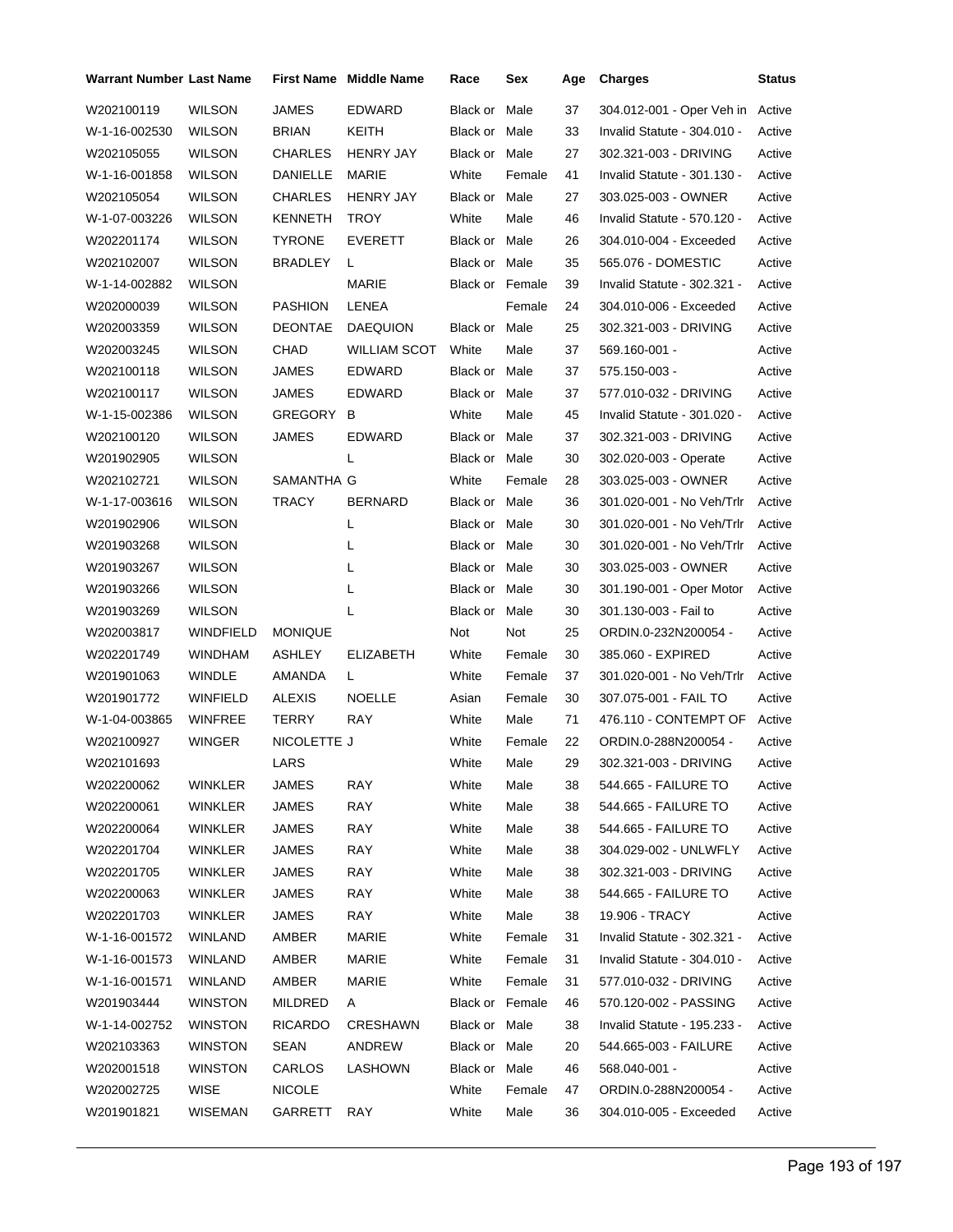| <b>Warrant Number Last Name</b> |                        |                | <b>First Name</b> Middle Name | Race                   | Sex    | Age | <b>Charges</b>              | Status |
|---------------------------------|------------------------|----------------|-------------------------------|------------------------|--------|-----|-----------------------------|--------|
| W202104468                      | <b>WISEMAN</b>         | <b>CANDY</b>   | <b>RENEE</b>                  | White                  | Female | 39  | 303.025-003 - OWNER         | Active |
| W202104276                      | <b>WISEMAN</b>         | CANDY          | RENEE                         | White                  | Female | 39  | 301.130-002 - Fail to       | Active |
| W202202177                      | <b>WISS</b>            | <b>KEVIN</b>   | <b>TYLER</b>                  | White                  | Male   | 30  | 579.074-003 -               | Active |
| W202201970                      | <b>WITT</b>            | <b>MICHAEL</b> | <b>SHANE</b>                  | White                  | Male   | 47  | 304.010-006 - Exceeded      | Active |
| W201904196                      | WITTENAUER ROBERT      |                | GENE                          | White                  | Male   | 67  | 304.180-002 - WT ON         | Active |
| W202100852                      | WOELTHER THOMAS        |                | J                             | White                  | Male   | 55  | ORDIN.0-319N200054 -        | Active |
| W202004280                      | WOJNOWSKI MICAH        |                | Α                             | White                  | Male   | 43  | ORDIN.0-288N200054 -        | Active |
| W202004281                      | WOJNOWSKI MICAH        |                | Α                             | White                  | Male   | 43  | ORDIN.0-057Y200054 -        | Active |
| W202104570                      | WOLF                   | SADIE          | <b>DANESSA</b>                |                        | Female | 20  | 304.010-006 - Exceeded      | Active |
| W-1-14-000025                   | WOLTER                 | JOSHUA         | D                             | White                  | Male   | 35  | Invalid Statute - 304.130 - | Active |
| W202002479                      | <b>WOLTERS</b>         | <b>JUSTIN</b>  | <b>SCOTT</b>                  | White                  | Male   | 34  | 301.140-001 -               | Active |
| W202002508                      | WOLTERS                | JUSTIN         | <b>SCOTT</b>                  | White                  | Male   | 34  | 302.321-004 - DRIVING       | Active |
| W201904193                      | <b>WOLTERS</b>         | <b>PHILIP</b>  | М                             | White                  | Male   | 55  | 303.025-003 - OWNER         | Active |
| W202002478                      | <b>WOLTERS</b>         | <b>JUSTIN</b>  | <b>SCOTT</b>                  | White                  | Male   | 34  | 303.025-002 - Oper MV of    | Active |
| W202103309                      | WOMACK                 | THOMAS         | EDWARD                        | White                  | Male   | 33  | 304.351-003 - FAIL YIELD    | Active |
| W202201008                      | <b>WOMBLE</b>          | LANE           | ANTHONY                       | White                  | Male   | 24  | 301.020-001 - No Veh/Trlr   | Active |
| W-1-17-003060                   | <b>WOOD</b>            | TAYLOR         | KENT                          | White                  | Male   | 31  | 303.025-003 - OWNER         | Active |
| W-1-17-003059                   | <b>WOOD</b>            | TAYLOR         | KENT                          | White                  | Male   | 31  | 302.321-003 - DRIVING       | Active |
| W-1-17-003062                   | <b>WOOD</b>            | TAYLOR         | KENT                          | White                  | Male   | 31  | 301.020-001 - No Veh/Trlr   | Active |
| W-1-17-003061                   | <b>WOOD</b>            | TAYLOR         | KENT                          | White                  | Male   | 31  | $301.140 - 001 -$           | Active |
| W202202356                      | WOOD                   | <b>DUSTIN</b>  | R                             | White                  | Male   | 35  | 570.030-038 - STEALING      | Active |
| W202105168                      | <b>WOOD</b>            | JONATHAN DEAN  |                               | White                  | Male   | 39  | 302.321-003 - DRIVING       | Active |
| W201904060                      | <b>WOOD</b>            | DAVID          | KELLEY                        | White                  | Male   | 24  | 301.020-001 - No Veh/Trlr   | Active |
| W202002175                      | WOOD                   | <b>TYLER</b>   | J                             | White                  | Male   | 36  | 568.040-001 -               | Active |
| W-1-17-003063                   | <b>WOOD</b>            | TAYLOR         | <b>KENT</b>                   | White                  | Male   | 31  | 301.130-003 - Fail to       | Active |
| W-1-14-000743                   | <b>WOODBERRYMONTEE</b> |                | М                             | Black or Male          |        | 27  | Invalid Statute - 195.202 - | Active |
| W202101172                      | <b>WOODCOX</b>         | TAMILA         | ALESHA                        | Black or Female        |        | 40  | 302.321-003 - DRIVING       | Active |
| W202101173                      | <b>WOODCOX</b>         | TAMILA         | <b>ALESHA</b>                 | Black or Female        |        | 40  | 301.020-001 - No Veh/Trlr   | Active |
| W202003818                      | WOODFORD LAURIE        |                |                               | White                  | Female | 56  | ORDIN.0-057Y200054 -        | Active |
| W-1-15-001896                   | <b>WOODFORD LAURIE</b> |                |                               | White                  | Female | 56  | Invalid Statute - 301.190 - | Active |
| W-1-15-001893                   | WOODFORD LAURIE        |                |                               | White                  | Female | 56  | Invalid Statute - 302.321 - | Active |
| W-1-15-001895                   | WOODFORD LAURIE        |                |                               | White                  | Female | 56  | Invalid Statute - 301.020 - | Active |
| W-1-15-001894                   | WOODFORD LAURIE        |                |                               | White                  | Female | 56  | Invalid Statute - 577.017 - | Active |
| W202202378                      | WOODRUFF MARCUS        |                | WAYNE                         | Black or Male          |        | 46  | 302.321-003 - DRIVING       | Active |
| W202002425                      | WOODRUFF ELISE         |                | <b>MARSHAWN</b>               | Black or Female        |        | 39  | 304.010-005 - Exceeded      | Active |
| W202201752                      | <b>WOODS</b>           | JAVIEON        | RAQUAN                        | Black or Male          |        | 26  | 302.020-003 - Operate       | Active |
| W202105128                      | <b>WOODS</b>           | <b>ERIC</b>    | A E W E                       | Black or Male          |        | 33  | 307.179-002 - DRIVER        | Active |
| W202105129                      | <b>WOODS</b>           | <b>ERIC</b>    | A E W E                       | Black or Male          |        | 33  | 307.179-002 - DRIVER        | Active |
| W201902124                      | <b>WOODS</b>           | <b>RODNEY</b>  | <b>EUGENE</b>                 | Black or Male          |        | 54  | 303.025-003 - OWNER         | Active |
| W202105125                      | <b>WOODS</b>           | <b>ERIC</b>    | AEWE                          | Black or Male          |        | 33  | 307.179-002 - DRIVER        | Active |
| W201900019                      | <b>WOODS</b>           | JERMELL        | <b>BRENARD</b>                | Black or Male          |        | 45  | 304.180-001 - WT ON         | Active |
| W202105127                      | WOODS                  | <b>ERIC</b>    | AEWE                          | Black or Male          |        | 33  | 307.179-002 - DRIVER        | Active |
| W202105131                      | <b>WOODS</b>           | ERIC           | A E W E                       | Black or Male          |        | 33  | 302.321-003 - DRIVING       | Active |
| W202102615                      | <b>WOODS</b>           | JUSTIN         | EDWARD                        | White                  | Male   | 25  | 303.025-003 - OWNER         | Active |
| W201903471                      | <b>WOODS</b>           | ABRIA          | <b>SHNA</b>                   | <b>Black or Female</b> |        | 28  | 301.020-001 - No Veh/Trlr   | Active |
| W201902125                      | <b>WOODS</b>           | <b>RODNEY</b>  | <b>EUGENE</b>                 | Black or Male          |        | 54  | 301.020-001 - No Veh/Trlr   | Active |
| W202100691                      | <b>WOODS</b>           | NASHEENA R     |                               | Black or Female        |        | 42  | 302.321-003 - DRIVING       | Active |
|                                 |                        |                |                               |                        |        |     |                             |        |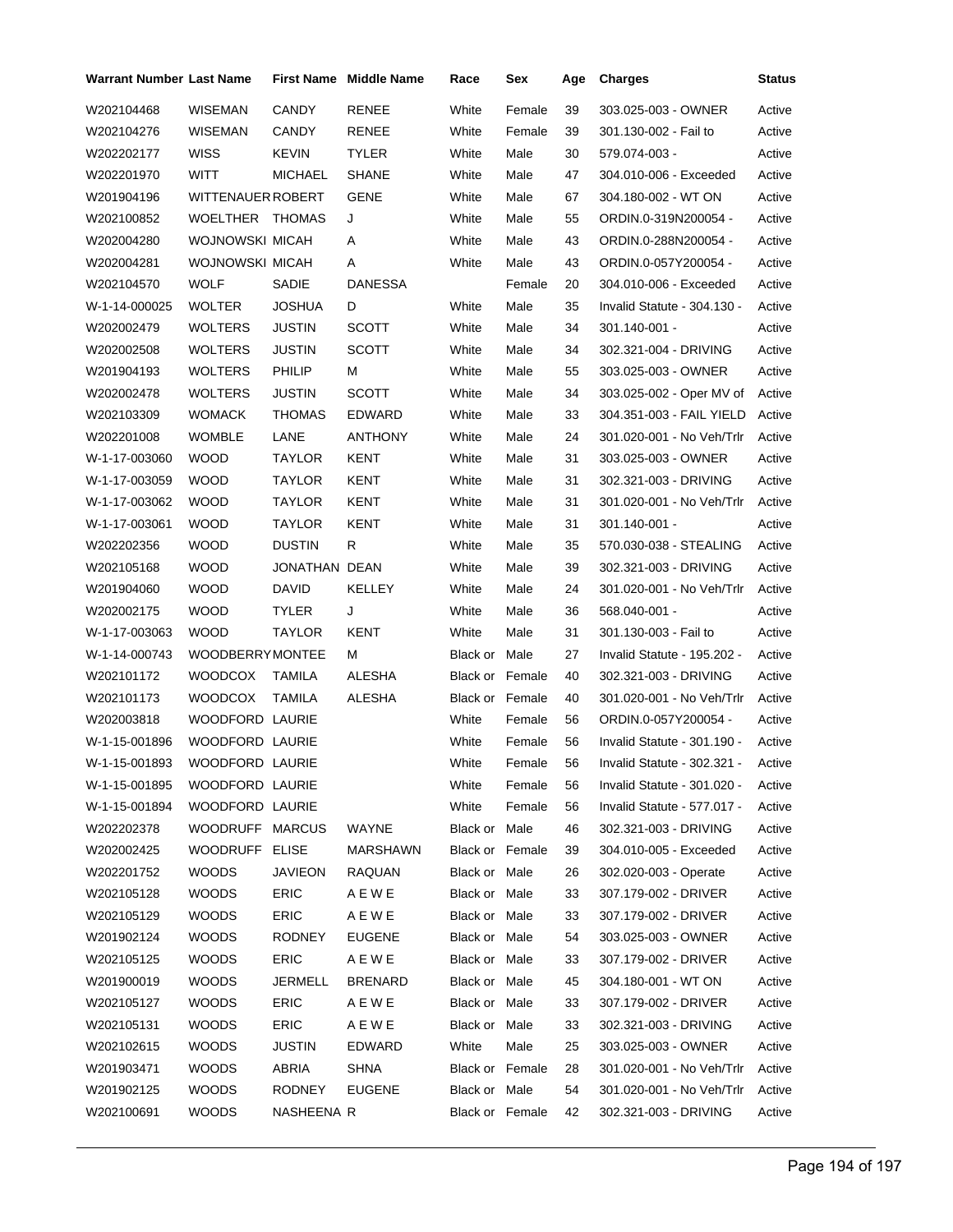| Warrant Number Last Name |                  |                 | <b>First Name Middle Name</b> | Race                   | Sex    | Age | <b>Charges</b>              | <b>Status</b> |
|--------------------------|------------------|-----------------|-------------------------------|------------------------|--------|-----|-----------------------------|---------------|
| W202102616               | <b>WOODS</b>     | <b>JUSTIN</b>   | EDWARD                        | White                  | Male   | 25  | 302.020-003 - Operate       | Active        |
| W-1-14-001868            | <b>WOODS</b>     | <b>CASHLEY</b>  | <b>EUGENE</b>                 | Black or               | Male   | 68  | 570.030-046 -               | Active        |
| W202202370               | <b>WOODS</b>     | <b>JEREMY</b>   | ACE                           | White                  | Male   | 45  | 570.057-001 - STEALING      | Active        |
| W202105130               | <b>WOODS</b>     | <b>ERIC</b>     | A E W E                       | Black or Male          |        | 33  | 304.010-006 - Exceeded      | Active        |
| W202102276               | <b>WOODS</b>     | <b>JORDAN</b>   | JAMAL                         | Black or Male          |        | 32  | 579.015-001 -               | Active        |
| W202105126               | <b>WOODS</b>     | <b>ERIC</b>     | A E W E                       | Black or Male          |        | 33  | 307.179-002 - DRIVER        | Active        |
| W202001982               | <b>WOODS</b>     | <b>JORDAN</b>   | JAMAL                         | Black or Male          |        | 32  | ORDIN.0-057Y200054 -        | Active        |
| W201903470               | <b>WOODS</b>     | ABRIA           | <b>SHNA</b>                   | <b>Black or Female</b> |        | 28  | 302.200-001 - Oper MV       | Active        |
| W201902123               | <b>WOODS</b>     | <b>RODNEY</b>   | <b>EUGENE</b>                 | Black or Male          |        | 54  | 302.321-004 - DRIVING       | Active        |
| W-1-09-000113            | <b>WOODSON</b>   | <b>KEVIN</b>    | LASHAUN                       | Black or Male          |        | 41  | 577.010-032 - DRIVING       | Active        |
| W202000431               | WOODWARD PATRICK |                 | <b>HOWARD</b>                 | White                  | Male   | 42  | 313.813-001 -               | Active        |
| W202001235               | <b>WORDS</b>     | <b>DEMOND</b>   | ARKIZ                         | Black or Male          |        | 41  | ORDIN.0-057Y200054 -        | Active        |
| W202000026               | <b>WORKMAN</b>   | <b>BENJAMIN</b> | MAXWELL                       | White                  | Male   | 28  | 577.010-032 - DRIVING       | Active        |
| W202000027               | <b>WORKMAN</b>   | <b>BENJAMIN</b> | MAXWELL                       | White                  | Male   | 28  | 304.010-004 - Exceeded      | Active        |
| W202002189               | <b>WORLEY</b>    | <b>ANDREW</b>   | <b>STEPHEN</b>                | White                  | Male   | 36  | 301.020-001 - No Veh/Trlr   | Active        |
| W202002086               | <b>WORLEY</b>    | ANDREW          | <b>STEPHEN</b>                | White                  | Male   | 36  | 301.020-001 - No Veh/Trlr   | Active        |
| W202201898               |                  | <b>STEVEN</b>   | <b>ROBERT</b>                 | White                  | Male   | 38  | 302.574-002 - FAIL TO       | Active        |
| W202201315               |                  | <b>TRAVIS</b>   | JAMES                         | White                  | Male   | 38  | 304.010-005 - Exceeded      | Active        |
| W202201316               |                  | TRAVIS          | JAMES                         | White                  | Male   | 38  | 303.025-003 - OWNER         | Active        |
| W202003878               | <b>WOUR</b>      | LAM             | RAMBOUG                       |                        | Male   | 45  | 304.010-006 - Exceeded      | Active        |
| W201903879               | WREN             | GARRETT         | JAMES                         | White                  | Male   | 32  | 579.015-004 -               | Active        |
| W-1-17-001543            | WRIGHT           | JAMES           | <b>MARK</b>                   | White                  | Male   | 48  | 303.025-003 - OWNER         | Active        |
| W202003064               | WRIGHT           | <b>STEVEN</b>   | D                             | Black or Male          |        | 32  | 303.025-003 - OWNER         | Active        |
| W202003061               | WRIGHT           | <b>STEVEN</b>   | D                             | Black or Male          |        | 32  | 302.321-004 - DRIVING       | Active        |
| W202003819               | <b>WRIGHT</b>    | <b>BRITTNEY</b> |                               | Not                    | Not    | 33  | ORDIN.0-388N201654 -        | Active        |
| W201901938               | WRIGHT           | <b>LONNIE</b>   | LUM                           | Black or Male          |        | 37  | 302.020-003 - Operate       | Active        |
| W202002488               | WRIGHT           | <b>STEVEN</b>   | D                             | Black or Male          |        | 32  | 303.025-003 - OWNER         | Active        |
| W-1-14-001805            | <b>WRIGHT</b>    | JEANNE          | <b>ANN</b>                    | White                  | Female | 39  | Invalid Statute - 570.120 - | Active        |
| W202002487               | WRIGHT           | <b>STEVEN</b>   | D                             | Black or Male          |        | 32  | 302.321-003 - DRIVING       | Active        |
| W201903951               | <b>WRIGHT</b>    | CONRAD          | <b>DEAN</b>                   | Black or Male          |        | 39  | 301.020-001 - No Veh/Trlr   | Active        |
| W-1-17-001542            | WRIGHT           | JAMES           | <b>MARK</b>                   | White                  | Male   | 48  | 302.020-003 - Operate       | Active        |
| W202201349               | WRIGHT           | COREY           | WAYNE                         | White                  | Male   | 42  | 570.030-043 - STEALING      | Active        |
| W202003070               | <b>WRIGHT</b>    | <b>STEVEN</b>   | D                             | Black or Male          |        | 32  | 304.010-005 - Exceeded      | Active        |
| W-1-15-001782            | WRIGHT           | TALESHIA        | LA FAYE                       | Black or Female        |        | 35  | Invalid Statute - 307.173 - | Active        |
| W202201969               | WRIGHT           | AMANDA          | <b>NICOLE</b>                 | White                  | Female | 28  | 577.010-032 - DRIVING       | Active        |
| W201903950               | WRIGHT           | CONRAD          | DEAN                          | Black or Male          |        | 39  | 302.321-004 - DRIVING       | Active        |
| W-1-17-004368            | WRIGHT           | SHAWNETT D      |                               | Black or Female        |        | 51  | 301.020-001 - No Veh/Trlr   | Active        |
| W202201009               | WRIGHT           | ROBERT          | <b>NELSON</b>                 | White                  | Male   | 37  | 304.341-003 - MADE          | Active        |
| W-1-16-002794            | <b>WRIGHT</b>    | MATTHEW         | EDWARD                        | White                  | Male   | 35  | Invalid Statute - 301.130 - | Active        |
| W201904189               | WRIGHT           | <b>PAMELA</b>   | LYNN                          | White                  | Female | 57  | 301.130-003 - Fail to       | Active        |
| W202201317               | WRIGHT           | JESSICA         | ERIN                          | White                  | Female | 22  | 304.010-006 - Exceeded      | Active        |
| W202003949               | WRIGHT           | <b>STEVEN</b>   | D                             | Black or Male          |        | 32  | 303.025-003 - OWNER         | Active        |
| W201903482               | WRIGHT           | KEVIN           | <b>MICHAEL</b>                | White                  | Male   | 39  | 304.180-001 - WT ON         | Active        |
| W202002832               | WRIGHT           | <b>ERIC</b>     | SHARAD                        | Black or Male          |        | 24  | 302.020-003 - Operate       | Active        |
| W202002059               | <b>WRIGHT</b>    | CLEOSHA         | SHAYVON                       | Black or Female        |        | 28  | 304.010-005 - Exceeded      | Active        |
| W202003948               | WRIGHT           | <b>STEVEN</b>   | D                             | Black or Male          |        | 32  | 304.010-005 - Exceeded      | Active        |
| W-1-18-001127            | WUERFELE         | <b>JUSTIN</b>   | MICHAEL                       | White                  | Male   | 45  | 303.025-003 - OWNER         | Active        |
|                          |                  |                 |                               |                        |        |     |                             |               |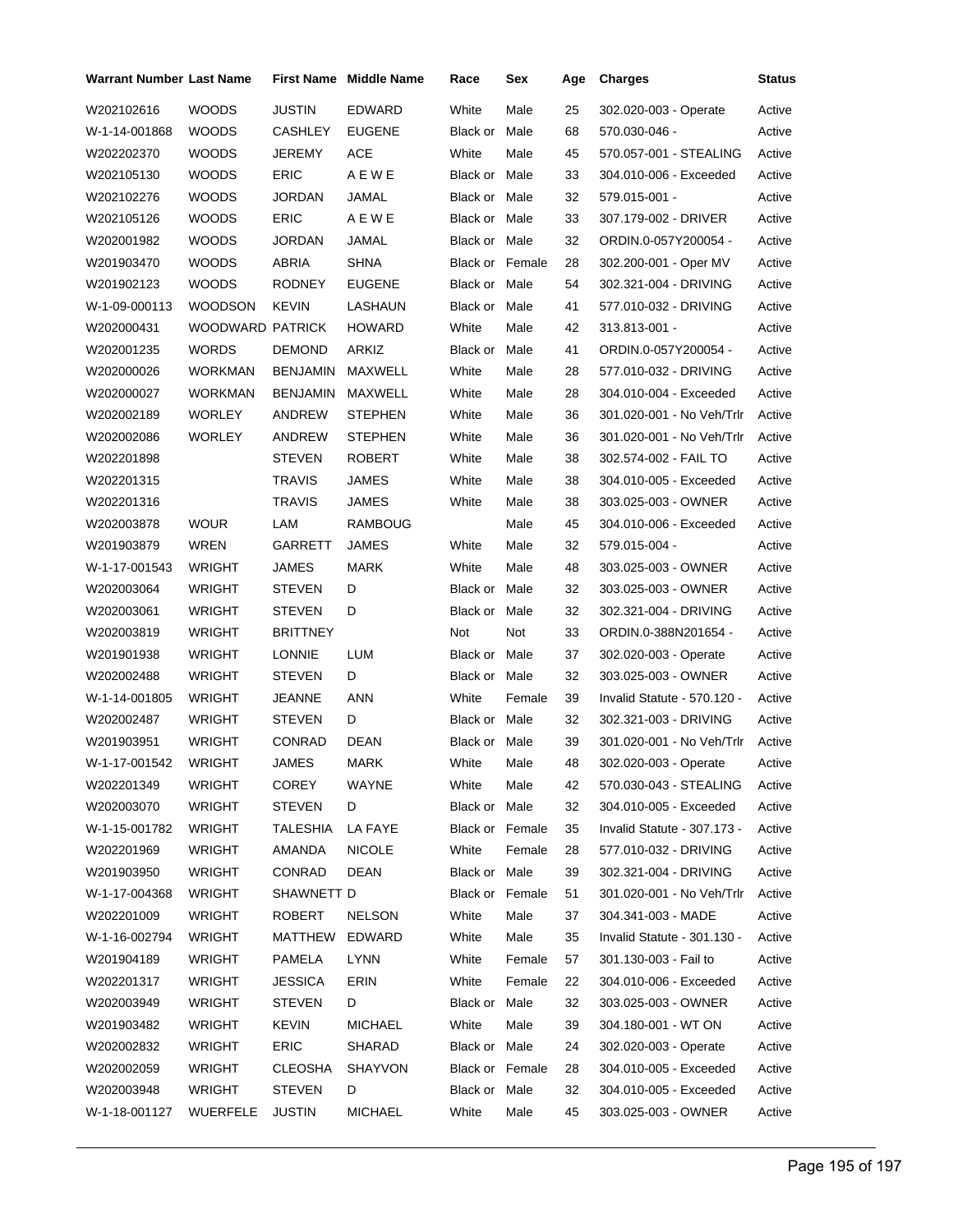| <b>Warrant Number Last Name</b> |                  |                    | <b>First Name</b> Middle Name | Race                   | Sex    | Age | <b>Charges</b>              | Status |
|---------------------------------|------------------|--------------------|-------------------------------|------------------------|--------|-----|-----------------------------|--------|
| W-1-18-001126                   | <b>WUERFELE</b>  | <b>JUSTIN</b>      | <b>MICHAEL</b>                | White                  | Male   | 45  | 302.321-003 - DRIVING       | Active |
| W-1-18-001775                   | <b>WULUE</b>     | TAILEY             |                               | Black or Male          |        | 40  | 303.025-003 - OWNER         | Active |
| W-1-18-001800                   | <b>WULUE</b>     | TAILEY             |                               | Black or Male          |        | 40  | 302.321-004 - DRIVING       | Active |
| W-1-18-001776                   | <b>WULUE</b>     | <b>TAILEY</b>      |                               | Black or Male          |        | 40  | 307.040-001 - FAIL TO       | Active |
| W-1-18-001801                   | <b>WULUE</b>     | <b>TAILEY</b>      |                               | Black or Male          |        | 40  | 303.025-003 - OWNER         | Active |
| W201903585                      | <b>WUSSOW</b>    | ISABELLA           | RENEE                         | White                  | Female | 23  | 579.015-004 -               | Active |
| W202100183                      | <b>WYATT</b>     | ADAM               | CORDELL                       | White                  | Male   | 44  | 304.010-005 - Exceeded      | Active |
| W202003820                      | WYLIE            | <b>BARRY</b>       | <b>STEPHEN</b>                | White                  | Male   | 48  | ORDIN.0-288N200054 -        | Active |
| W202100626                      | <b>WYLIE</b>     | MATTHEW            | <b>JACOB</b>                  | Not                    | Not    | 26  | 304.130-003 -               | Active |
| W202101369                      | <b>WYLY</b>      | <b>MARK</b>        | ALDEN                         | White                  | Male   | 61  | 304.351-007 - FAIL TO       | Active |
| W202200186                      | <b>WYNN</b>      |                    | TEMPESTT ESTHER NIKOLE White  |                        | Female | 18  | 303.025-003 - OWNER         | Active |
| W202003534                      | YAGER            | ASHLEY             | <b>NICOLE</b>                 | White                  | Female | 27  | 301.020-001 - No Veh/Trlr   | Active |
| W202003533                      | YAGER            | ASHLEY             | <b>NICOLE</b>                 | White                  | Female | 27  | 302.020-003 - Operate       | Active |
| W202002864                      | YAK              | <b>RING</b>        | <b>RIAK</b>                   | Black or Male          |        | 50  | 568.040-001 -               | Active |
| W201901206                      | YANCEY           | <b>MONAE</b>       | <b>KERESHA</b>                | Black or Female        |        | 25  | 313.817-002 - PRESENT       | Active |
| W202004115                      | YANG             | RUI                |                               | Asian                  | Male   | 48  | ORDIN.0-303N200054 -        | Active |
| W202104109                      | YANITS           | LARRY              | ANDREW                        | White                  | Male   | 72  | 301.130-001 - Fail to       | Active |
| W202001751                      | YARBROUGH BOBBIE |                    | JO                            | White                  | Female | 44  | 577.010 - DWI               | Active |
| W202003821                      | YAROFMAL         | <b>FELICIA</b>     |                               | Not                    | Not    | 27  | ORDIN.0-041N200454 -        | Active |
| W202200087                      | <b>YATES</b>     | ANGELA             | <b>DIANE</b>                  | <b>Black or Female</b> |        | 24  | 304.010-004 - Exceeded      | Active |
| W202200086                      | <b>YATES</b>     | ANGELA             | <b>DIANE</b>                  | Black or Female        |        | 24  | 579.015-004 -               | Active |
| W202104124                      | <b>YATES</b>     | <b>REBECCA</b>     | KAY                           | White                  | Female | 40  | 570.030 - STEALING -        | Active |
| W202200085                      | YATES            | ANGELA             | <b>DIANE</b>                  | <b>Black or Female</b> |        | 24  | 302.321-003 - DRIVING       | Active |
| W202101962                      | YBARRA           | <b>ERASMO</b>      | L.                            | White                  | Male   | 52  | 302.321-003 - DRIVING       | Active |
| W202001885                      | <b>YEARBER</b>   | <b>RORY</b>        | <b>STEPHEN</b>                | White                  | Male   | 22  | 579.015-004 -               | Active |
| W202001884                      | YEARBER          | <b>RORY</b>        | <b>STEPHEN</b>                | White                  | Male   | 22  | 579.074-003 -               | Active |
| W-1-14-002756                   | YEARBER          | HEATHER            |                               | White                  | Female | 49  | Invalid Statute - 570.120 - | Active |
| W-1-15-000201                   | <b>YEARGIN</b>   | <b>WILLIAM</b>     | <b>MICHAEL</b>                | White                  | Male   | 42  | Invalid Statute - 304.010 - | Active |
| W-1-15-000200                   | <b>YEARGIN</b>   | WILLIAM            | <b>MICHAEL</b>                | White                  | Male   | 42  | Invalid Statute - 302.321 - | Active |
| W202201010                      | <b>YINGLING</b>  | <b>SANDRA</b>      | KAY                           | White                  | Female | 70  | 304.010-004 - Exceeded      | Active |
| W202101789                      | YONGUE           | KODY               | <b>GORDON</b>                 | White                  | Male   | 24  | ORDIN.0-232N200054 -        | Active |
| W-1-17-001422                   | YOUNG            | JACOB              | ZACHARY                       | White                  | Male   | 33  | 579.015-001 -               | Active |
| W-1-15-002900                   | <b>YOUNG</b>     | <b>JOHN</b>        | <b>CLIFFORD</b>               | White                  | Male   | 58  | 577.010-032 - DRIVING       | Active |
| W-1-10-000758                   | <b>YOUNG</b>     | <b>ELIJAH</b>      |                               | Black or Male          |        | 43  | 570.030-046 -               | Active |
| W202003823                      | <b>YOUNG</b>     | <b>LOUIS</b>       | D                             | Not                    | Not    | 62  | ORDIN.0-057Y200054 -        | Active |
| W202103177                      | YOUNG            | <b>ROY</b>         | SYLVESTER                     | Black or Male          |        | 41  | 195.202-001 -               | Active |
| W202003822                      | <b>YOUNG</b>     | <b>DELISA</b>      | ANN                           | Black or Female        |        | 48  | ORDIN.0-057Y200054 -        | Active |
| W202103974                      | YOUNG            | <b>SHONA</b>       | <b>NICOLE</b>                 | White                  | Female | 26  | 385.060 - EXPIRED           | Active |
| W202003317                      | YOUNG            | <b>ISAAC</b>       | <b>DEMARCUS</b>               | Black or Male          |        | 31  | 304.010-006 - Exceeded      | Active |
| W202200754                      | <b>YOUNG</b>     | CHRISTINE MICHELLE |                               | White                  | Female | 44  | 304.010-004 - Exceeded      | Active |
| W202103659                      | <b>YOUNG</b>     | CHRISTINA M        |                               | White                  | Female | 43  | 304.015-026 - FAIL TO       | Active |
| W-1-15-002901                   | YOUNG            | <b>JOHN</b>        | <b>CLIFFORD</b>               | White                  | Male   | 58  | 577.060-006 - LEAVING       | Active |
| W202102789                      | <b>YOUNG</b>     | ASHLEY             | MARIE                         | White                  | Female | 27  | 302.321-003 - DRIVING       | Active |
| W-1-11-002940                   | YOUNG            | <b>NICHOLAS</b>    |                               |                        | Male   | 38  | Invalid Statute - 570.120 - | Active |
| W202003316                      | YOUNG            | <b>ISAAC</b>       | <b>DEMARCUS</b>               | Black or Male          |        | 31  | 302.321-003 - DRIVING       | Active |
| W202200404                      | <b>YOUNG</b>     | LAURENCE G         |                               | Black or Male          |        |     | 302.020-003 - Operate       | Active |
| W-1-16-003996                   |                  | <b>KRISTEN</b>     | <b>TASHEE</b>                 |                        | Female | 32  | Invalid Statute - 304.010 - | Active |
|                                 |                  |                    |                               |                        |        |     |                             |        |